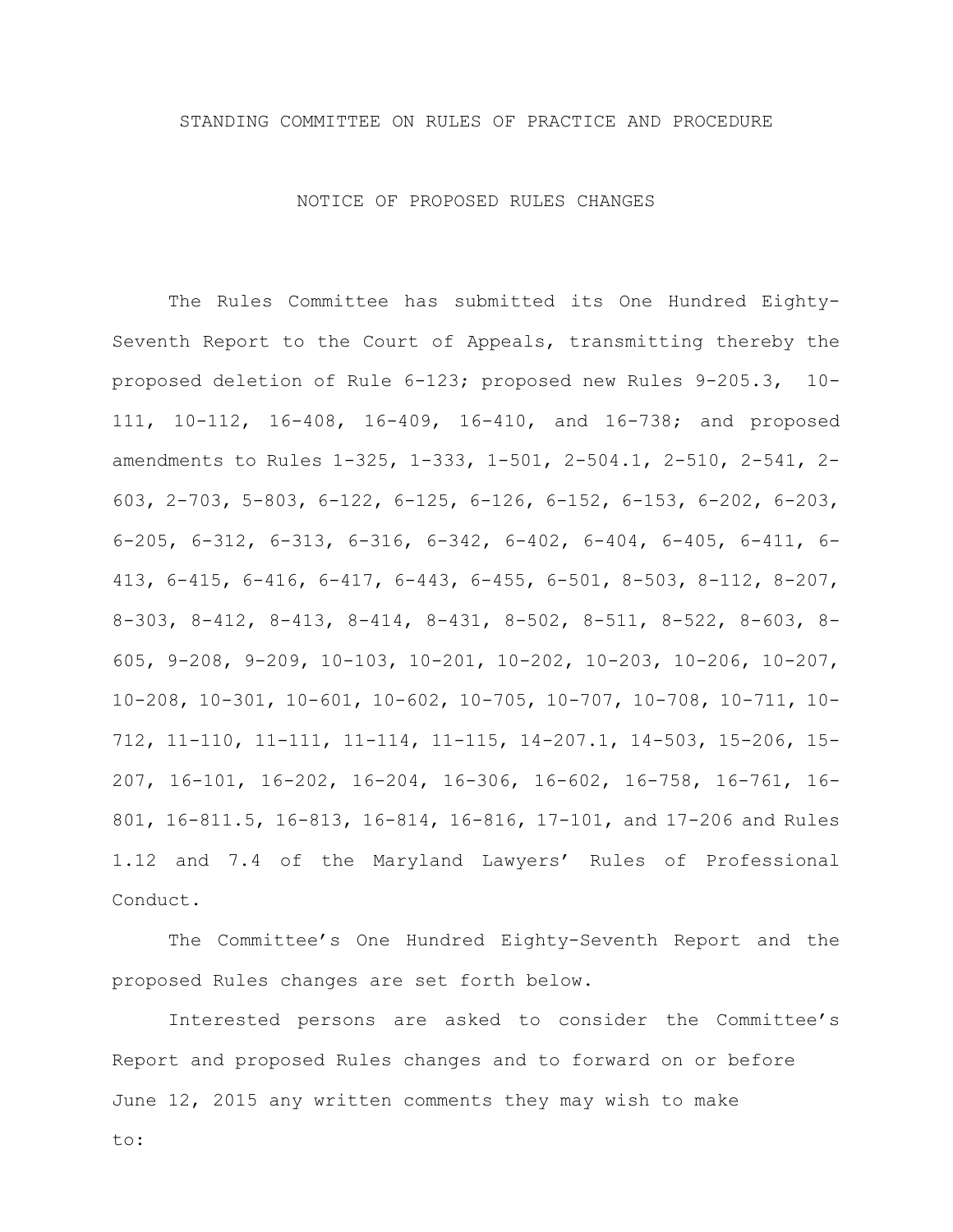Sandra F. Haines, Esq. Reporter, Rules Committee 2011-D Commerce Park Drive Annapolis, Maryland 21401

> Bessie M. Decker Clerk Court of Appeals of Maryland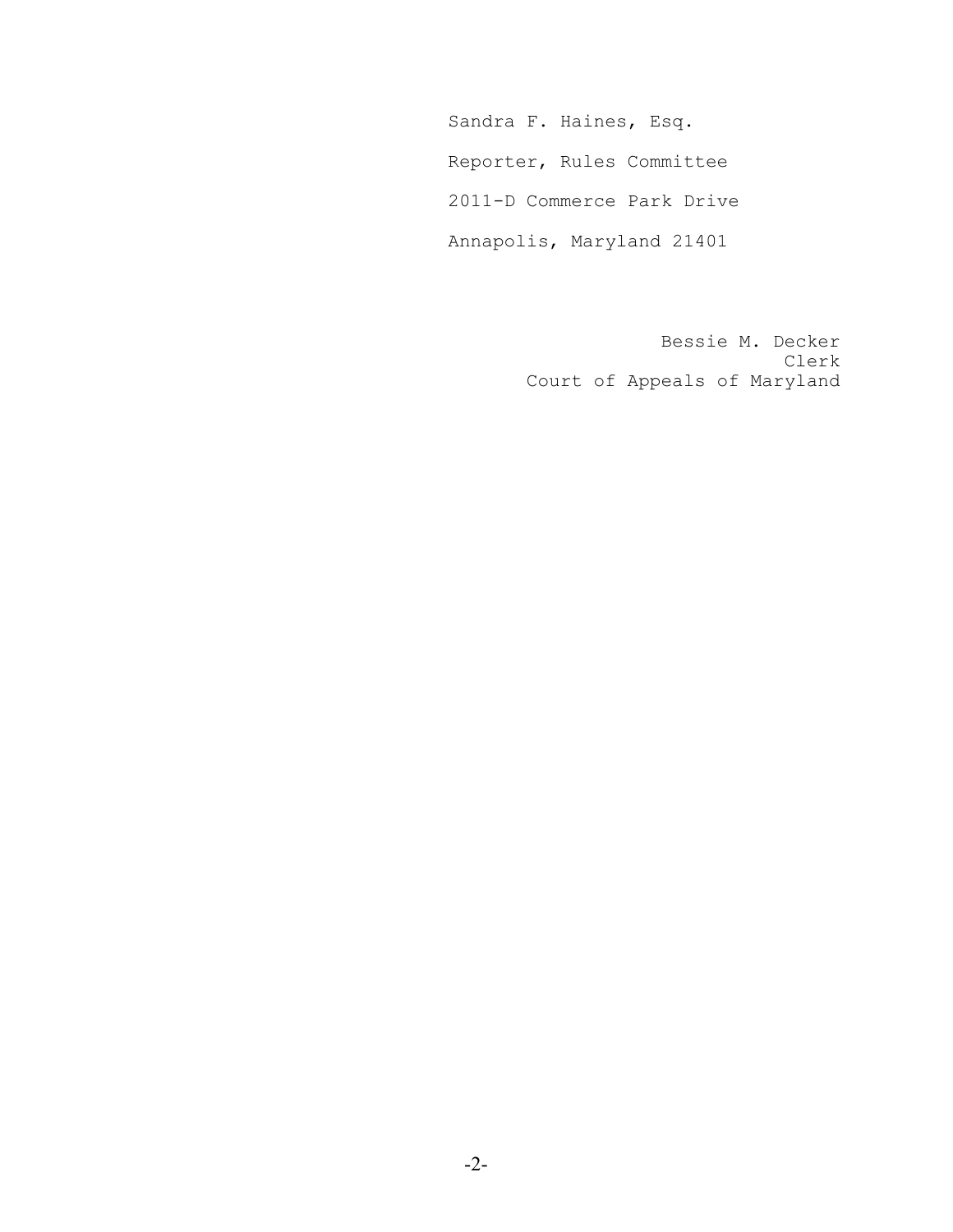May 11, 2015

```
The Honorable Mary Ellen Barbera,
                       Chief Judge
The Honorable Glenn T. Harrell, Jr.
The Honorable Lynne A. Battaglia
The Honorable Clayton Greene, Jr.
The Honorable Sally D. Adkins
The Honorable Robert N. McDonald,
The Honorable Shirley M. Watts
                       Judges
    The Court of Appeals of Maryland
    Robert C. Murphy Courts of Appeal Building
    Annapolis, Maryland 21401
```
Your Honors:

The Rules Committee submits this, its One Hundred Eighty-Seventh Report, and recommends that the Court adopt the new Rules and amendments to existing Rules set forth in this Report. The Report comprises thirteen categories of proposals.

[Category 1](#page-18-0) consists of amendments to Rules 16-761 and 16-758, which deal with costs in attorney discipline cases. The proposed changes were triggered by a request from the Court that the Committee consider whether the fees and expenses of expert witnesses should be included in costs that the Court may allocate to the prevailing party. In examining that issue, the Committee concluded that such fees and expenses should be included and that other clarifications regarding allocable costs would be desirable as well.

Rule 16-781 (n), which deals with reinstatement proceedings, requires an attorney who has petitioned for reinstatement to pay "all court costs and costs of investigation and other proceedings on the petition," including "expenditures incurred by Bar Counsel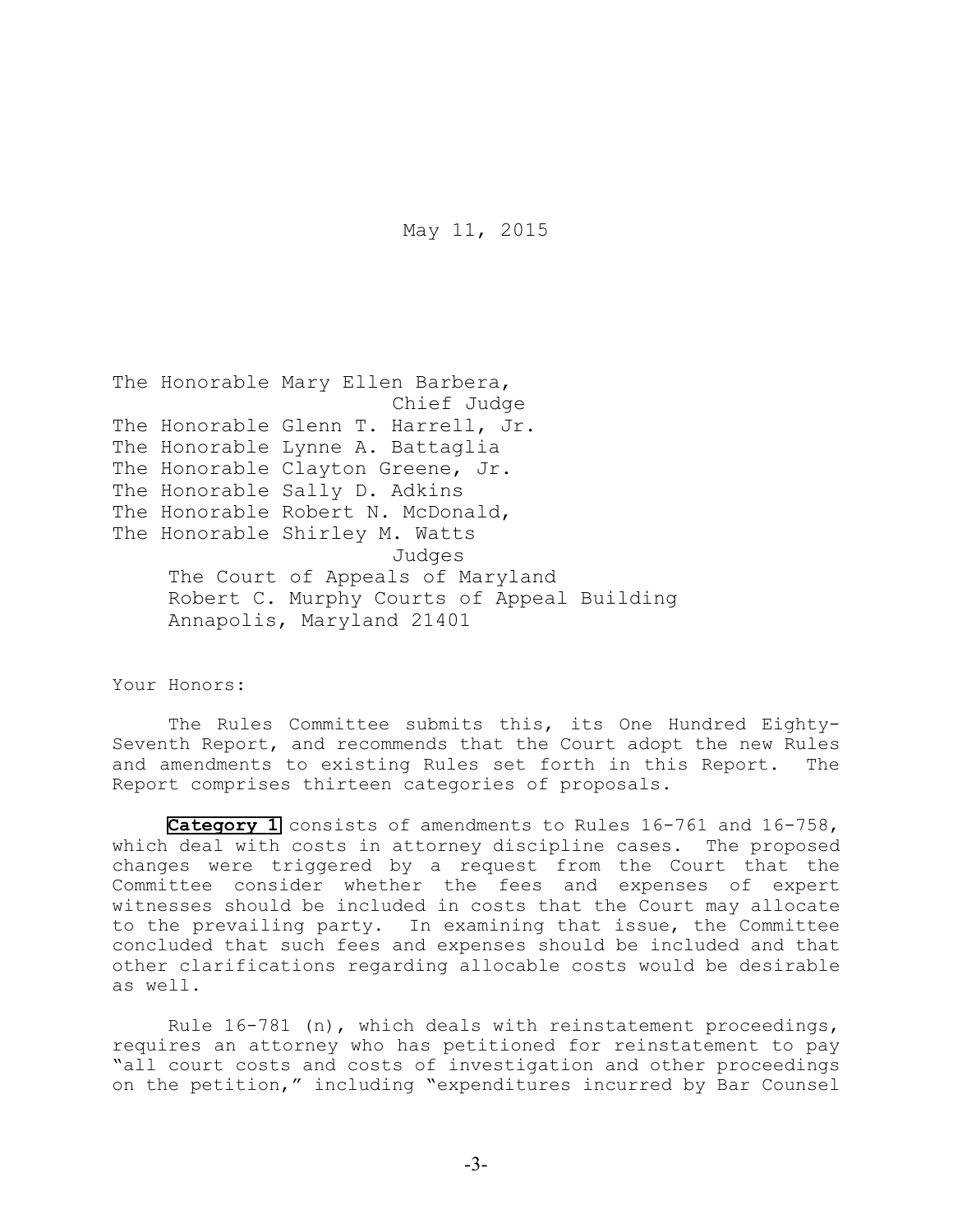that were reasonably necessary to evaluate the petition." That Rule focuses only on the costs incurred by Bar Counsel. Rule 16- 761, which deals with costs in the disciplinary action itself, states that, unless otherwise ordered by the Court, the prevailing party is entitled to costs and that "costs of proceedings" under the Chapter, including the cost of transcripts, shall be taxed by the Clerk and included in the order as a judgment. The question, which presumably triggered the Court's request, is whether the general language in Rule 16-761, in contrast to the more specific language in Rule 16-781 (n) regarding Bar Counsel's expenses, suffices to include expert witness fees and expenses. The context of that question is broader than under Rule 16-781 (n), because it can include costs incurred by the attorney, if he or she ends up as the prevailing party.

With respect to expert witness fees and expenses, it appears from a review of the rules and statutes throughout the country, some of which are not entirely clear on the matter, that:

(1) twelve States have statutes or rules specifically allowing the State disciplinary unit to recover expert witness fees, in particular, or witness fees generally, against attorneys who are disciplined;

(2) seventeen States have statutes or rules that do not mention witness fees specifically but permit the recovery of all costs and expenses of the investigation and proceeding (or all reasonable and necessary costs), which is similar in content to Rule 16-781 (n);

(3) five States have statutes or rules that, in part by inference, appear not to include such fees and expenses as taxable costs; and

(4) in fifteen States, the statutes or rules are not clear on the point. Some permit the recovery of "expenses" of witnesses, but it is not clear whether that refers to the expenses incurred by the witness or the expense to the disciplinary unit (or the attorney) of obtaining the witness, which, at least as to expert witnesses, might include witness fees.

As noted, although the Court's request focused only on expert witness fees and expenses, there are other costs and expenses incurred by Bar Counsel or the attorney in the investigation and proceeding for which the ultimately prevailing party may claim reimbursement, and the Rule should make clear which of those costs may be recoverable. The Committee recommends that Rule 16-761 be amended to provide that:

-4-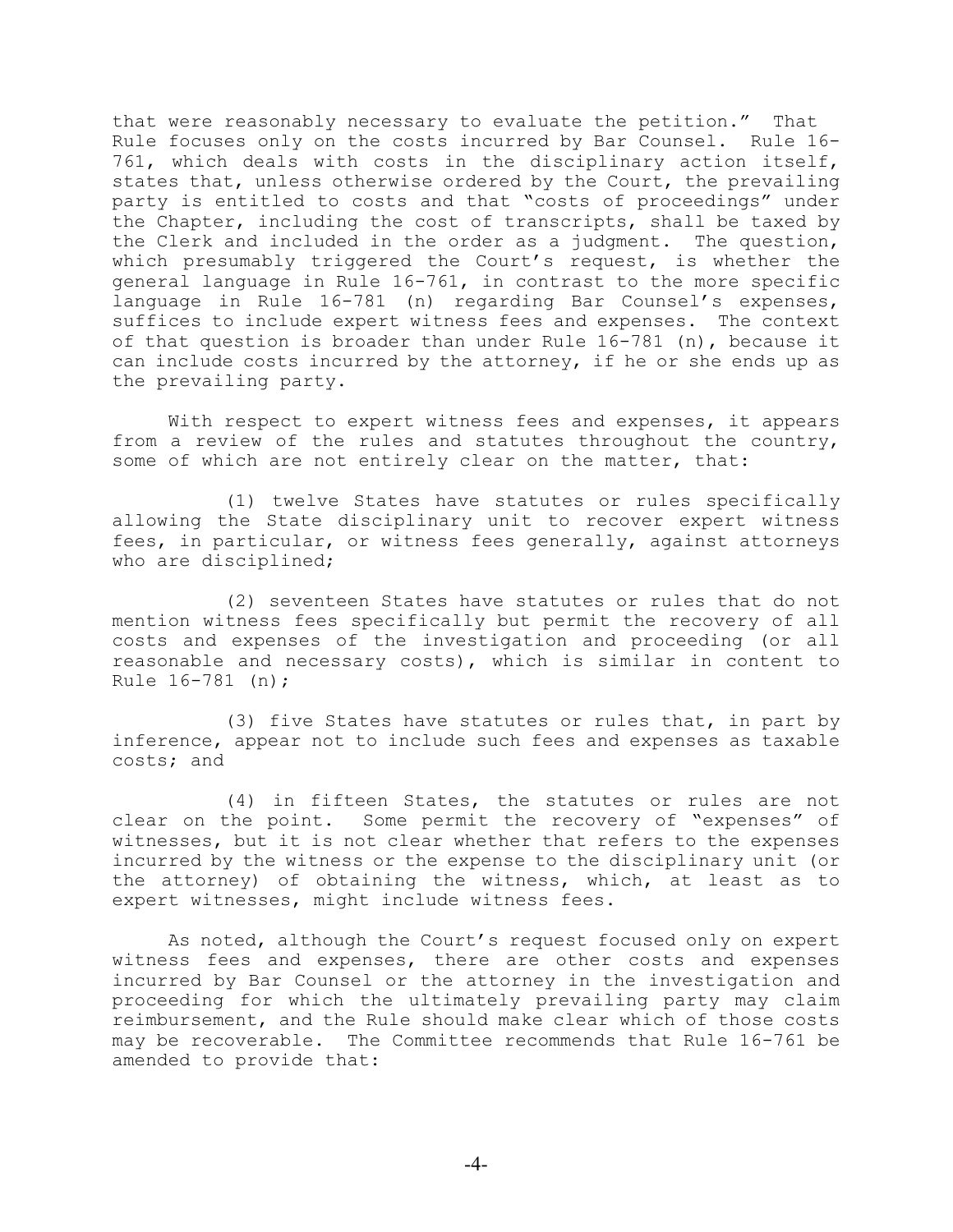(1) unless the Court orders otherwise and subject to Rule 16-781 (n), the prevailing party, which may be the attorney, is entitled to recover reasonable and necessary costs;

(2) by order, the Court may allocate costs between the parties which, in the event of any dispute or uncertainty, may require the Court to determine who is the prevailing party;

(3) costs be defined to include (i) fees and expenses paid to expert witnesses who testified in the proceeding before the circuit court judge, (ii) the reasonable and necessary travel expenses of other witnesses, (iii) the reasonable and necessary costs of transcripts of proceedings before the circuit court judge, (iv) the reasonable and necessary fees and expenses paid to a court reporter or reporting service for attendance at a deposition and for preparing a transcript, audio recording, or audio-video recording of the deposition, and (v) other reasonable and necessary expenses, **excluding** attorneys' fees, incurred in investigating the claims and in prosecuting or defending against the petition for disciplinary or remedial action.

To provide fairness to the parties and avoid post-hearing disputes, the Committee proposes that Rule 16-758 be amended to provide that, within fifteen days after notice that the record has been filed in the Court of Appeals –- which is the time fixed for the filing of exceptions to the circuit court judge's findings and conclusions –- each party may file a statement of costs to which the party may be entitled under Rule 16-761 if it prevails, and the other party may file a response. Although an actual allocation of costs would need to await a determination of who prevails, that amendment permits any dispute regarding the amount, reasonableness. and necessity of costs that may be claimed to be raised and considered before an opinion or order is entered in the matter.

**[Category 2](#page-22-0)** is in response to the Court's request that the Committee consider whether the maximum length of briefs and other filings in the appellate courts should be measured by the number of words, rather than by the number of pages. We note as a prelude to our discussion that, in Maryland and elsewhere, certain parts of a brief are not counted for purposes of applying limits on length -- *see* Md. Rule 8-503 (d)(1) –- and no amendment to that Rule is proposed.

Word limits and, to a lesser extent, line limits, have become increasingly common in both federal and State appellate courts. In 1998, Fed. R. App. Proc. 32 was amended to provide a triple option for principal briefs filed in the U.S. Courts of Appeals -– 30 pages, 14,000 words, or 1,300 lines of text. There is some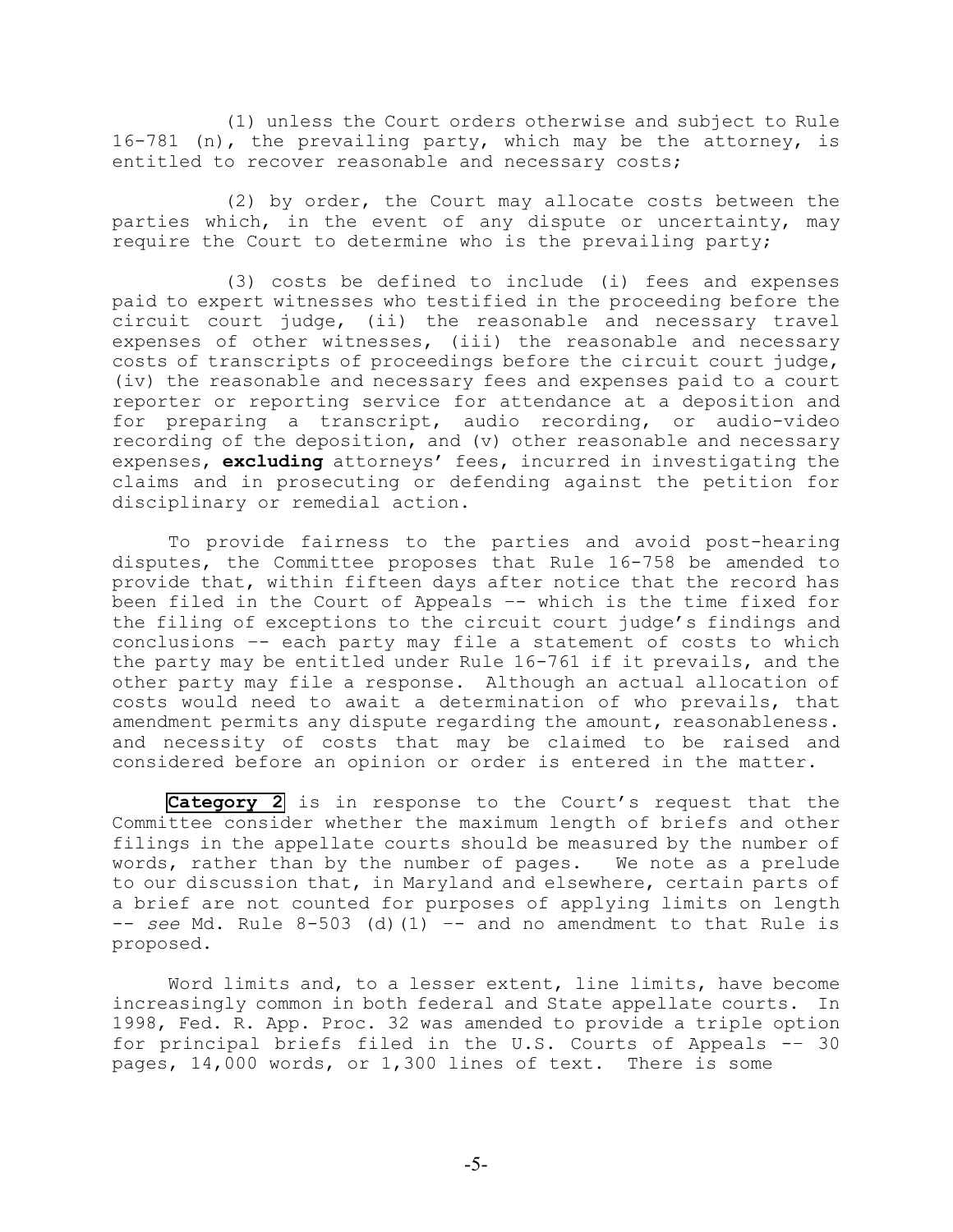disagreement over how the word limit was determined. It appears that the limit was based on the average of the number of words per page in commercially printed 50-page briefs filed in the U.S. Supreme Court, which was estimated to be 280. Whether or not that estimate was accurate, the equivalence works mathematically for 50 page briefs (50 x 280 = 14,000) but not for the 30-page limit applicable to the Federal Courts of Appeals  $(30 \times 280 = 8,400)$ . Nonetheless, the option of 14,000 words has been the Rule for the U.S. Courts of Appeals since 1998.

Many States have followed the federal approach of providing word limits, either as an option to page or line limits or as the sole determinant. The States that have adopted word limits as a measuring standard vary significantly, however, in the number of words allowed. That is also the case with page limits; there are significant variations in that as well. Some States have adopted the federal standard of 14,000 words for a principal brief in the State's highest court, with proportionate reductions for reply briefs, *amicus* briefs, and other documents. Others go from a low of 9,000 words (Vermont) to 31,000 words (Missouri) and various limits in between. Most States that have intermediate appellate courts have different limits for briefs in their intermediate appellate courts.

In August 2014, the Federal Committee on Rules of Practice and Procedure of the Judicial Conference of the United States recommended and published for comment a proposed reduction of the 14,000-word limit for principal briefs to 12,500 words and corresponding reductions in the word lengths for other briefs and documents filed in the U.S. Courts of Appeals. The proposed reductions were based on an assumption that the 1998 estimate of 280 words per page was a mistake and had the effect of lengthening briefs. The Federal Judicial Conference Committee concluded that 250 words per page was the proper standard  $(50 \times 250 = 12,500)$ , even though the optional page limit would remain at 30.

The comment period expired February 17, 2015, and many comments were received, mostly from attorneys but from judges as well. The great majority of comments from attorneys expressed opposition to the reduction, mostly because, in their view, it would impede litigants from properly presenting the issues and would encourage more motions for leave to file longer briefs. That view was not universal, however, even among attorneys. The U.S. Department of Justice supported the proposed change, as did the Pennsylvania Bar Association and the Federal Courts Committee of the New York County Lawyers' Association.<sup>1</sup>

 $1$ The Department of Justice added a caveat to its support that the courts recognize the need to file over-length briefs when necessary.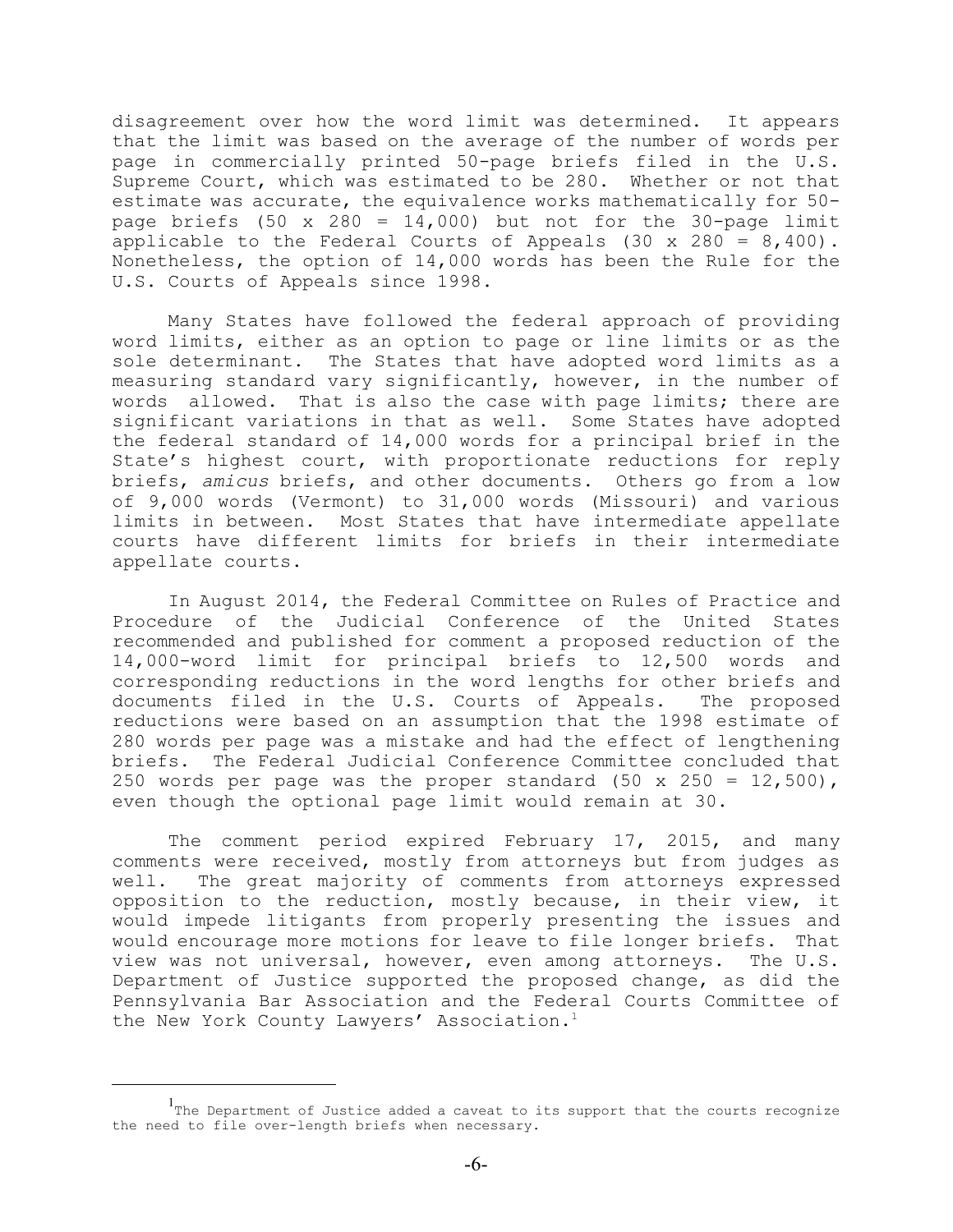Most of the comments from judges supported the reductions. Their view was that briefs filed in the federal appellate courts were often unnecessarily long and burdensome on the court. All but one of the active judges on the U.S. Court of Appeals for the Tenth Circuit and the vast majority of the senior judges of that Court supported the reduction, noting that many of the briefs submitted "are needlessly lengthy." Similar support was offered by the judges of the U.S. Court of Appeals for the D.C. Circuit, for the same reason. One notable exception was the comment by Judge Frank Easterbrook, of the U.S. Court of Appeals for the Seventh Circuit. He contended that the 14,000-word standard was not a mistake but was a deliberate compromise and that it should be retained.

Given the multiple layers of review required for the adoption or amendment of federal rules –- the Federal Rules Committee, the U.S. Supreme Court, and Congress -- it is not expected that any change ultimately approved with respect to Rule 32 (or the comparable rules governing documents other than principal briefs) would take effect before December 2016.

The Rules Committee had before it the history and current debate regarding the Federal Rule, an analysis of the rules in other States, average word counts in selected briefs filed in the Court of Special Appeals (which came to 273 words per page), and samples of briefs with different fonts, font sizes, and linespacing.

After considerable debate, the Rules Committee came to three principal conclusions: first, that, except for typewritten briefs filed by self-represented litigants –- mostly by prisoners without access to a computer –- the length of briefs should be measured by words rather than pages; second, that the standard of measurement should be a word count based on 260 words per page; and third, that briefs should be in a Times New Roman font no smaller than 13 point, that lines be double-spaced, and that a minimum of one-inch margins be required.

The advantage of switching from a page limit to a word limit, coupled with requiring a Times New Roman font no less than 13-point and the double-spacing of lines, is that it removes the incentive to put multiple (and sometimes large) segments of text into singlespaced footnotes with smaller type and to use fonts and font sizes that permit the crowding of letters and words in a line, all in order to cram more words into each line and into the brief as a whole. Appellate judges, in Maryland and elsewhere, are regrettably familiar with those tactics and legitimately complain about them.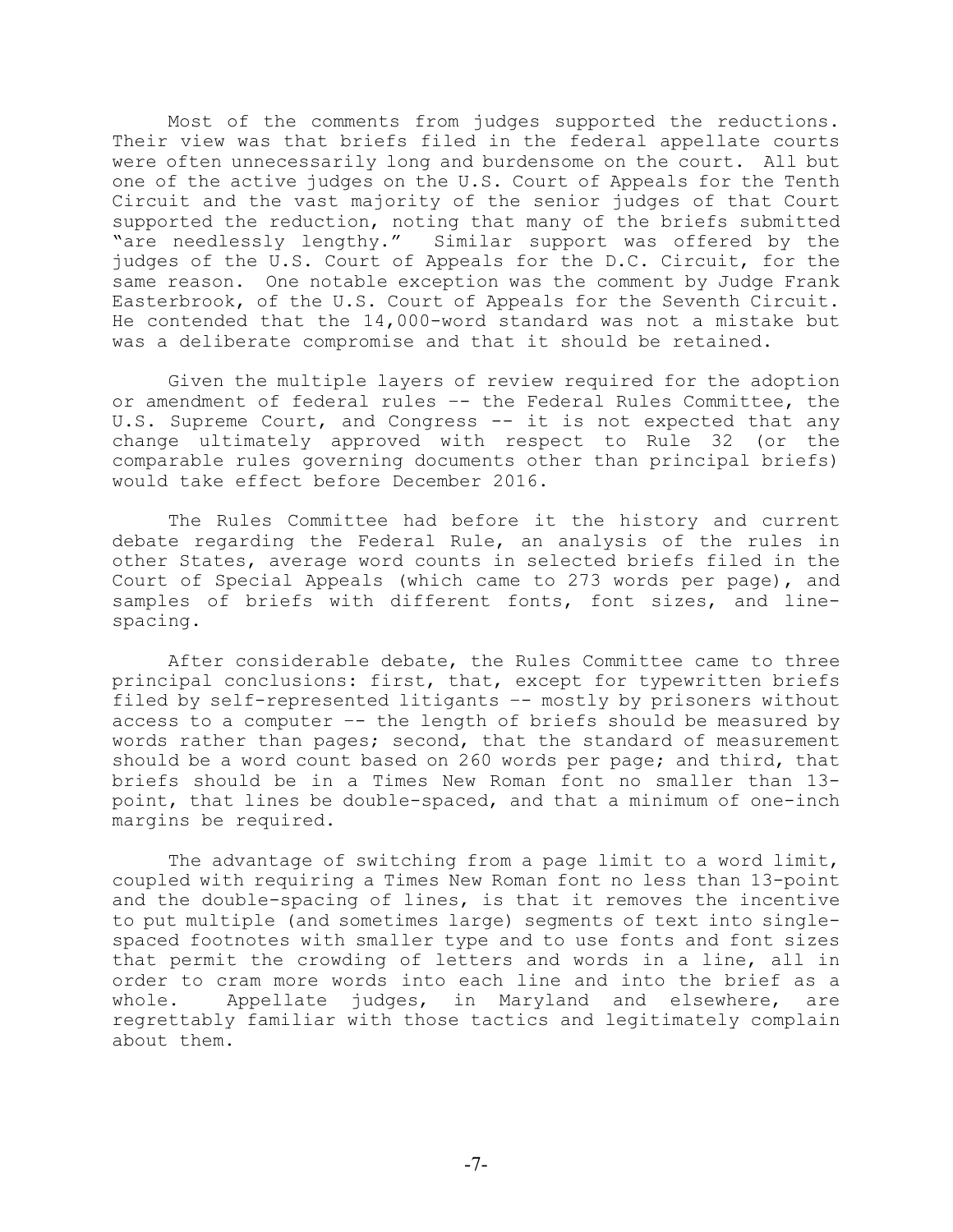Using a conversion standard of 260 words per page would produce a 13,000-word limit for principal briefs in the Court of Appeals, 9,100 words for principal briefs in the Court of Special Appeals, 6,500 words for briefs or other filings now subject to a 25-page limit, and 3,900 words for briefs or other filings now subject to a 15-page limit.

The adoption of 260 as the standard of measurement, in large part, was a compromise between the competing estimates of 250, 273, and 280, but the Committee did feel that it was a fair compromise. It would produce word limits that are well within the range adopted in other States and for the federal appellate courts and should not result in significantly longer or shorter briefs than are allowed under current page limits. For self-represented litigants whose documents are typewritten, the current page limits would remain.

The new word limits, along with a required Certification of Word Count, are implemented by proposed amendments to Rule 8-503, with conforming amendments to Rules  $8-112$ ,  $8-207$ ,  $8-303$ ,  $8-511$ ,  $8-$ 603, and 8-605. The requirement of Times New Roman font no smaller than 13-point, double-spacing, and a minimum of one-inch margins appear in amendments to Rule 8-112.

The decision regarding fonts and font sizes also was the subject of debate. Current Rule 8-112 (c) requires that proportionately spaced type be not smaller than 13-point and that the font be one on a list approved by the Court of Appeals, which includes Times New Roman. Neither the type of font nor its size would affect the number of words, but they can affect the readability of the document, and the Committee believed that one font, available on all computers, should be utilized. Although some commentators have criticized Times New Roman and forcefully urged the use of other fonts, the Committee, after examining exemplars of five other fonts, concluded that Times New Roman presented the most readable font and the one that most of the appellate judges in Maryland currently use.

**[Category 3](#page-36-0)** attempts to ameliorate a logistical problem that has arisen under Code, Family Law Article, §4-505, dealing with domestic violence protective orders. Section 4-505 (c) limits the duration of a temporary protective order to seven days, subject to extension if necessary to effect service on the respondent. If the respondent is served promptly, a hearing on a final protective order must occur within the seven-day period, unless postponed by the court. Section 4-505 (e)(1), however, requires the judge presiding at the temporary protective order hearing, upon a reasonable belief that abuse of a child or vulnerable adult has occurred, to forward a copy of the petition and temporary protective order to the local Department of Social Services.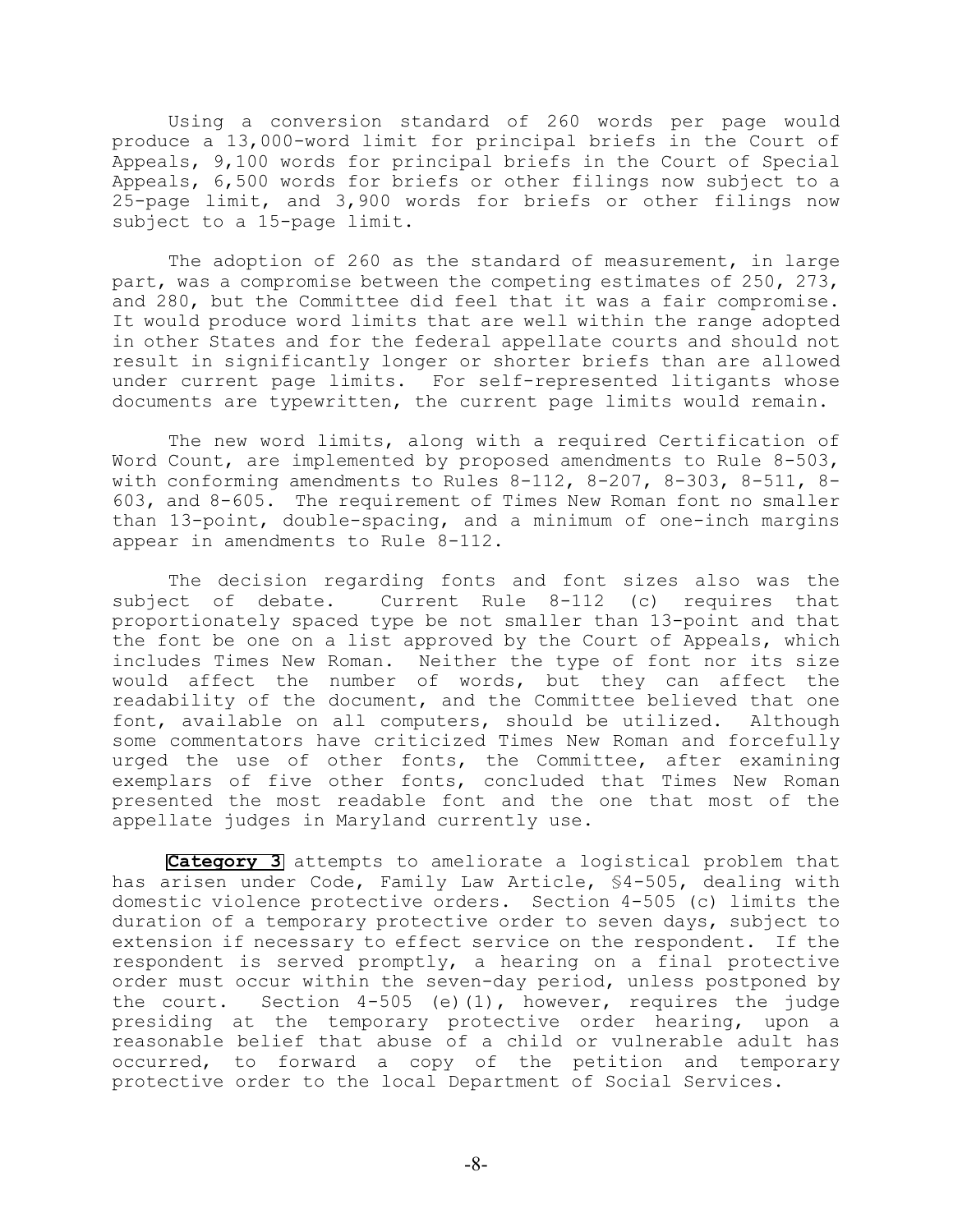Section 4-505 (e)(2) requires that agency, upon receipt of the petition and order, to investigate the alleged abuse and, "by the date of the final protective order hearing, send to the court a copy of the report of the investigation."

Apart from the fact that it is difficult, and, the Committee is advised, often impossible, for the agency to make a proper investigation and get a report to the court prior to the hearing on a final protective order, the question has arisen as to what may be done with that report if and when it is sent to the court.<sup>2</sup> The Committee was advised that, in most cases, the social worker who conducted the investigation is not in court, and it may well be that the parties will not have seen the report prior to the hearing. There may be, of course, a variety of objections that conceivably could be made to the report, but an obvious one, if the author is not available for cross-examination, is hearsay. Yet, the General Assembly must have intended, by its mandate, that the report be considered by the court.

To deal at least with that problem, the Committee recommends an addition to Rule  $5-803$  (b)(8) -- which provides an exception to the hearsay rule for public records and reports –- of a new subsection (b)(8)(A)(iv), which would except from the hearsay rule, in a final protective order hearing, factual findings reported to the court pursuant to FL §4-505, provided that the parties have had a fair opportunity to review the report. A Committee note also is added noting that, if necessary, a continuance of the final protective order hearing may be granted in order to provide the parties a fair opportunity to review the report and prepare for the hearing, including an opportunity to subpoena the author. *See Sumpter v. Sumpter*, 436 Md. 74 (2013).

**[Category 4](#page-46-0)** consists of amendments and additions to the Rules Governing Admission to the Bar (RGAB) and the Rules currently in Title  $16.^3$  There are five proposals.

The first would amend current RGAB 15, which permits out-of-State attorneys to practice in Maryland if employed by a legal services program sponsored or approved by the Legal Aid Bureau,

<sup>&</sup>lt;sup>2</sup> The required investigation must be a "thorough" one. *See* Code, Family Law Article §§ 5-706 and 14-303.

 $3$  These Rules were initially drafted for inclusion in Part III of the Committee's  $178<sup>th</sup>$  Report, which reorganizes and revises all of the Rules specifically dealing with attorneys, but, for a variety of reasons, the Committee was unable to complete Part III as quickly as it had intended. Those Rules will be included in Part III, which the Committee hopes to transmit to the Court within the next month, but, given the size of that Part and the need for the Court to consider it contemporaneously with supplements to Parts I and II of the 178<sup>th</sup> Report, to take account of circumstances that have arisen since the Court considered those Parts in 2013, more expeditious consideration can be given to these proposals as drafted to the current RGAB and current Title 16.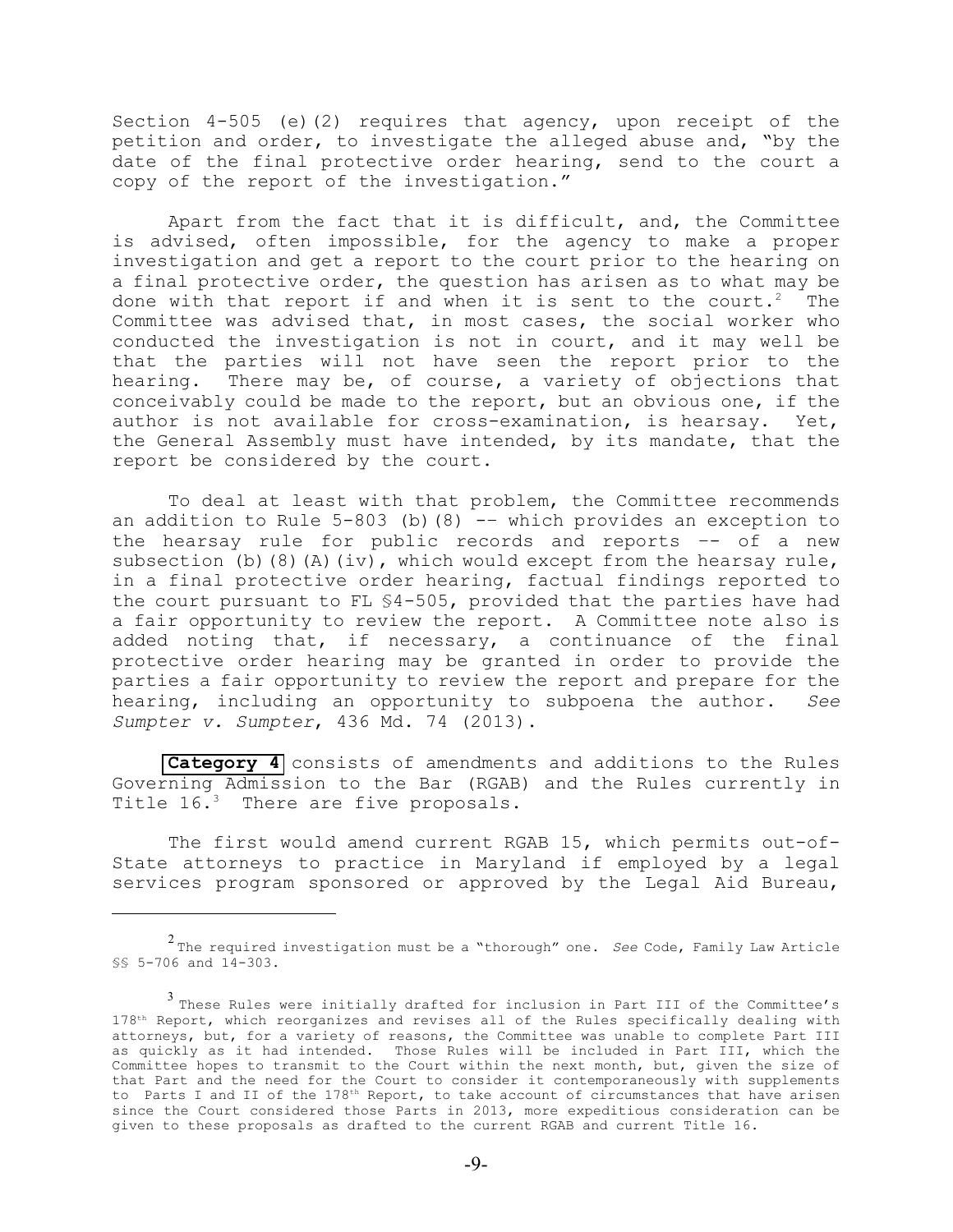Inc. The amendments would expand the definition of "legal services program" to include other non-profit entities, exempt such attorneys from a two-year limit on such practice if they receive no compensation, require that they report any disciplinary proceedings against them in another State, and, unless they receive no compensation, contribute to the Client Protection Fund.

A new Rule 16-904 would permit out-of-State attorneys who comply with the applicable provisions of RGAB 15 and Maryland attorneys on retired/inactive status under Rule 16-811.5 (a)(2) to practice as pro bono attorneys, without compensation. The Rule would permit those attorneys to seek attorneys' fees from another party when permitted by substantive law but would require them to remit any such fees that are recovered to the legal services program that referred the case to them.

A new Rule 16-905 would require the Maryland Legal Services Corporation to provide annually to the State Court Administrator a current list of all grantees and other pro bono and nonprofit legal services programs that serve low-income individuals.

An amendment to Rule 16-811.5 exempts pro bono attorneys from required annual payments to the Client Protection Fund.

A new RGAB 15.1 would permit "military spouse attorneys" who are members in good standing of the bar of another State to practice in Maryland for a limited period and under certain conditions. The Rule would apply to out-of-State attorneys whose spouse is an active duty member of the U.S. armed forces and who reside in Maryland temporarily because the spouse has been transferred by military order to Maryland or a State contiguous to Maryland. The problem for many of these attorneys is that, because their service-member spouse is subject to transfer every three years and they choose, when possible, to accompany their spouse to keep the family together, they have no opportunity to practice in any one State long enough to qualify to take even the attorneys' exam (much less to study for and take the full bar examination) when they move to another State.

Sections  $(b)$ ,  $(c)$ , and  $(e)$  of the proposed Rule place a number of conditions on their eligibility to practice in Maryland that the Committee believes are sufficient to protect the public but that will permit these attorneys to practice their chosen profession and maintain the family unit despite the frequent relocations over which they have no control.

**[Category 5](#page-65-0)** consists of proposed new Rule 16-738 which, under the limited circumstances set forth in the Rule, would give the Attorney Grievance Commission, Bar Counsel, and an attorney who is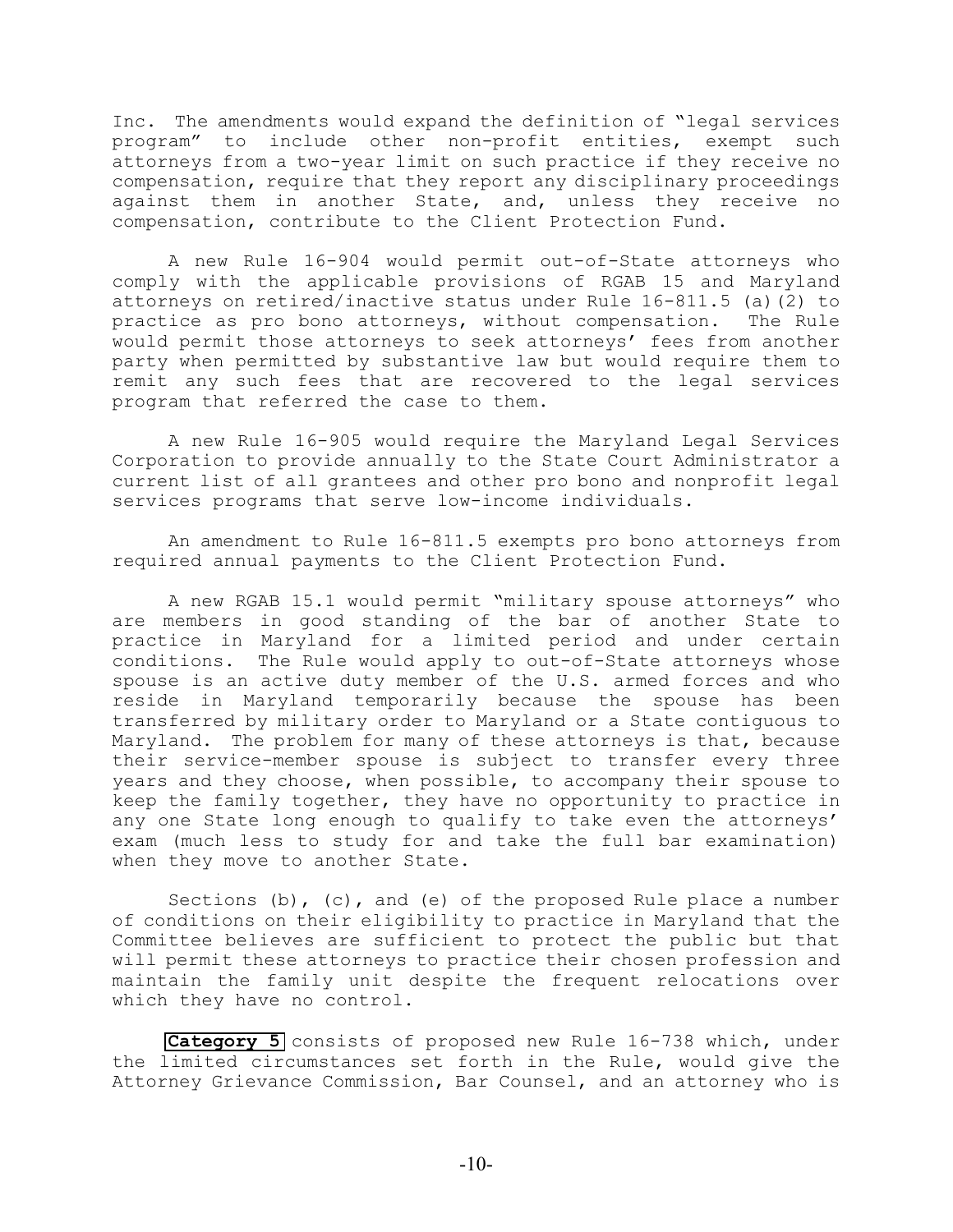the subject of a complaint or allegation that could lead to discipline or inactive status a new option –- that of the attorney's permanent retirement from the practice of law. As stated in section (a) of the Rule, it is intended to enable an attorney whose alleged conduct meets the criteria set forth in section (b) and was predominantly the product of the attorney's ill health or decline to retire permanently from the practice of law with dignity and without the stain of a sanction. Consistent with that purpose, permanent retired status is not regarded as discipline. With the aging of the population in general, and attorneys in particular, this is expected to become an increasing problem.

This approach is endorsed by the National Organization of Bar Counsel, and the proposed Rule is supported by Maryland Bar Counsel. This option is available only if (1) the alleged conduct did not involve misconduct so serious that, if proven, would likely result in a suspension or disbarment, did not reflect adversely on the attorney's honesty, and did not result in uncompensated actual harm to a client or anyone else, and (2) it is approved by the Attorney Grievance Commission. A conforming amendment to Rule 16- 811.5 is proposed.

**[Category 6](#page-70-0)** consists of amendments to Rule 7.4 of the Lawyers' Rules of Professional Conduct and new Rules 16-408, 16-409, and 16- 410. The amendments to Rule 7.4 would permit an attorney who has been certified as a specialist in a particular field of law by an entity accredited by the Commission on Certification of Attorneys as Specialists, created and governed by proposed Rules 16-408 through 16-410, to advertise that fact.

To provide some background, prior to 1977, most States severely limited attorneys from advertising their services beyond the inclusion of basic information in published lists of attorneys. Advertising in most other ways or formats –- radio, television, yellow page phone directories, other print media, direct solicitation -- was regarded as unprofessional. That changed when the Supreme Court, in *Bates v. State Bar of Arizona*, 433 U.S. 350 (1977), held that advertising by attorneys was a form of commercial speech protected by the First Amendment and that, although States could impose appropriate restrictions to preclude advertising that was, in *fact*, misleading, they could not place an absolute restriction on advertising on the ground that it may be *potentially* misleading. That led to a scramble by the American Bar Association (ABA) and bar associations and courts throughout the country to develop "appropriate restrictions."

One of the issues considered at the time was whether a claim of *specialty* by an attorney which, unlike a factual statement that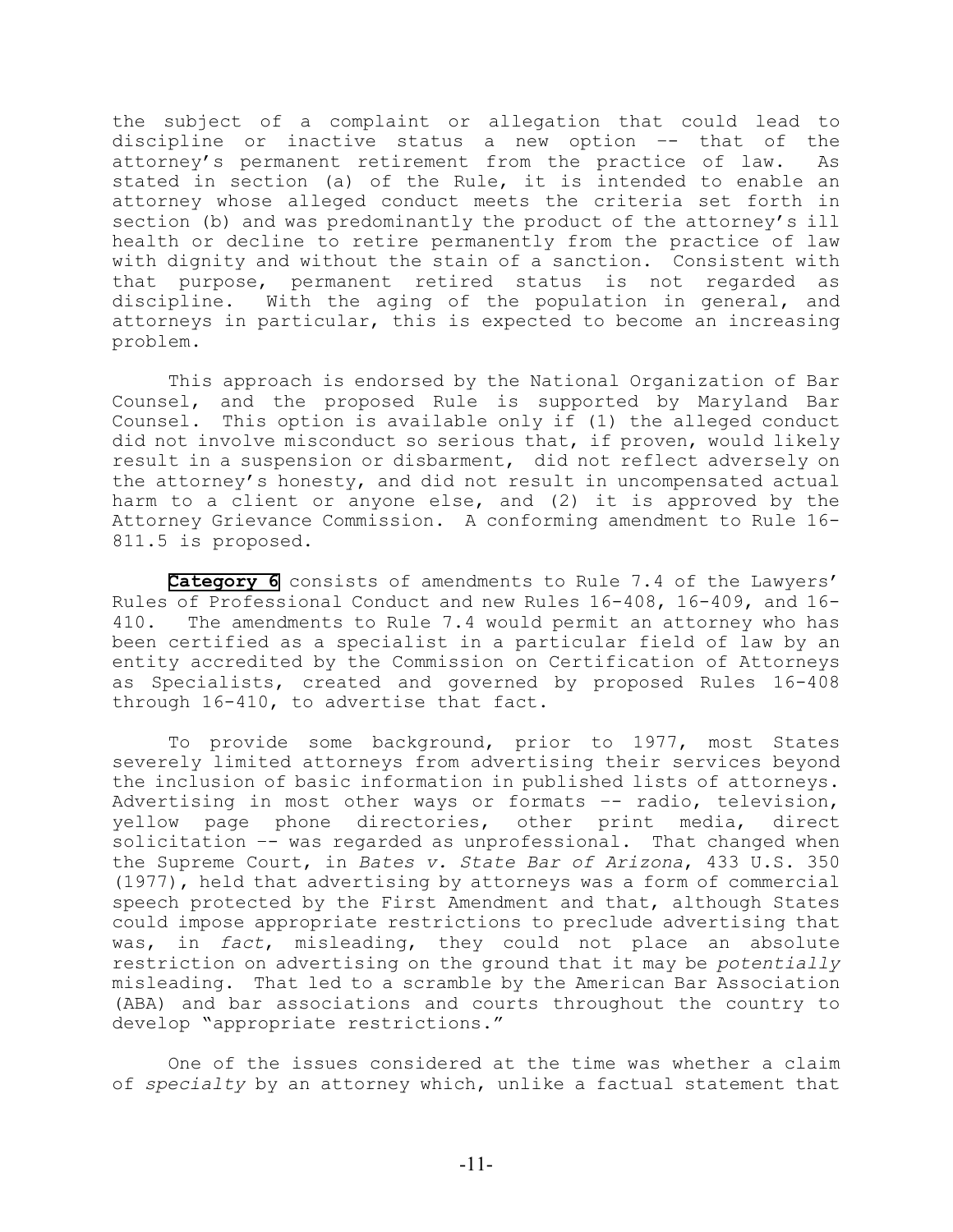the attorney confined his or her practice in some particular way, implied a level of expertise in the area beyond that possessed by the Bar in general, should be allowed. That, in turn, tended to rest on whether there was a credible structure and procedure for assuring that attorneys who wished to advertise that they were specialists really did have a higher level of expertise in that area. Not satisfied that there was such a structure and procedure then in existence, the Court of Appeals provided in Rule 7.4 that an attorney could communicate the fact that he or she did or did not practice in particular fields of law but "shall not hold himself or herself out publicly as a specialist." The Court has not been asked, since 1977, to reconsider that decision.<sup>4</sup>

Much has changed since 1977. The ABA has recognized many areas of specialty and has accredited a number of organizations it has found competent to establish rigorous standards for determining expertise in those areas and to certify as specialists attorneys who can demonstrate such expertise. Several States, mostly through rules or orders of their supreme court, have created their own commissions for determining specialties and accrediting entities competent to certify attorneys in those specialties. California commenced such a program in 1973, Texas in 1975.<sup>5</sup>

In 1990, the U.S. Supreme Court, in *Peel v. Attorney Registration and Disciplinary Commission of Illinois*, 496 U.S. 91 (1990), held that attorneys had a right under the First Amendment to advertise certification as a trial specialist by one of those entities, which the Court itself found credible. *See also Hayes v. New York Atty. Griev. Comm.*, 672 F.3d 158 (2d. Cir. 2012). Maryland appears to be the only State in the country that retains a flat prohibition on advertising a specialty, and, in light of *Peel* and *Hayes*, that prohibition may well be subject to Constitutional challenge. *See also Attorney Grievance v. Zhang*, 440 Md. 128, 180-81 (2014).

On October 31, 2014, the Maryland State Bar Association (MSBA) and the Maryland Professionalism Center co-sponsored a symposium on various aspects of professionalism, one of which was devoted to this subject. As a result of that program and comments by Judges Adkins and McDonald in *Zhang*, the Rules Committee undertook a study of the matter. The Committee looked at what had been done in the other States and by the ABA and, working with a special committee

In 2004, a committee appointed by the Court to review the latest Model Rules of Professional Conduct approved by the ABA considered the issue but voted not to recommend any significant change in Rule  $7.4$ , and, in the absence of a minority report, the issue was not addressed by the Court when considering the committee's report.

<sup>&</sup>lt;sup>5</sup>The impetus for creating a certification process may have been a 1973 article by then-Chief Justice Warren Burger in the Fordham Law Review. *See The Special Skills of Advocacy: Are Specialized Training and Certification of Advocates Essential to Our System of Justice*, Warren E. Burger, 42 Fordham L. Rev. 227 (1973).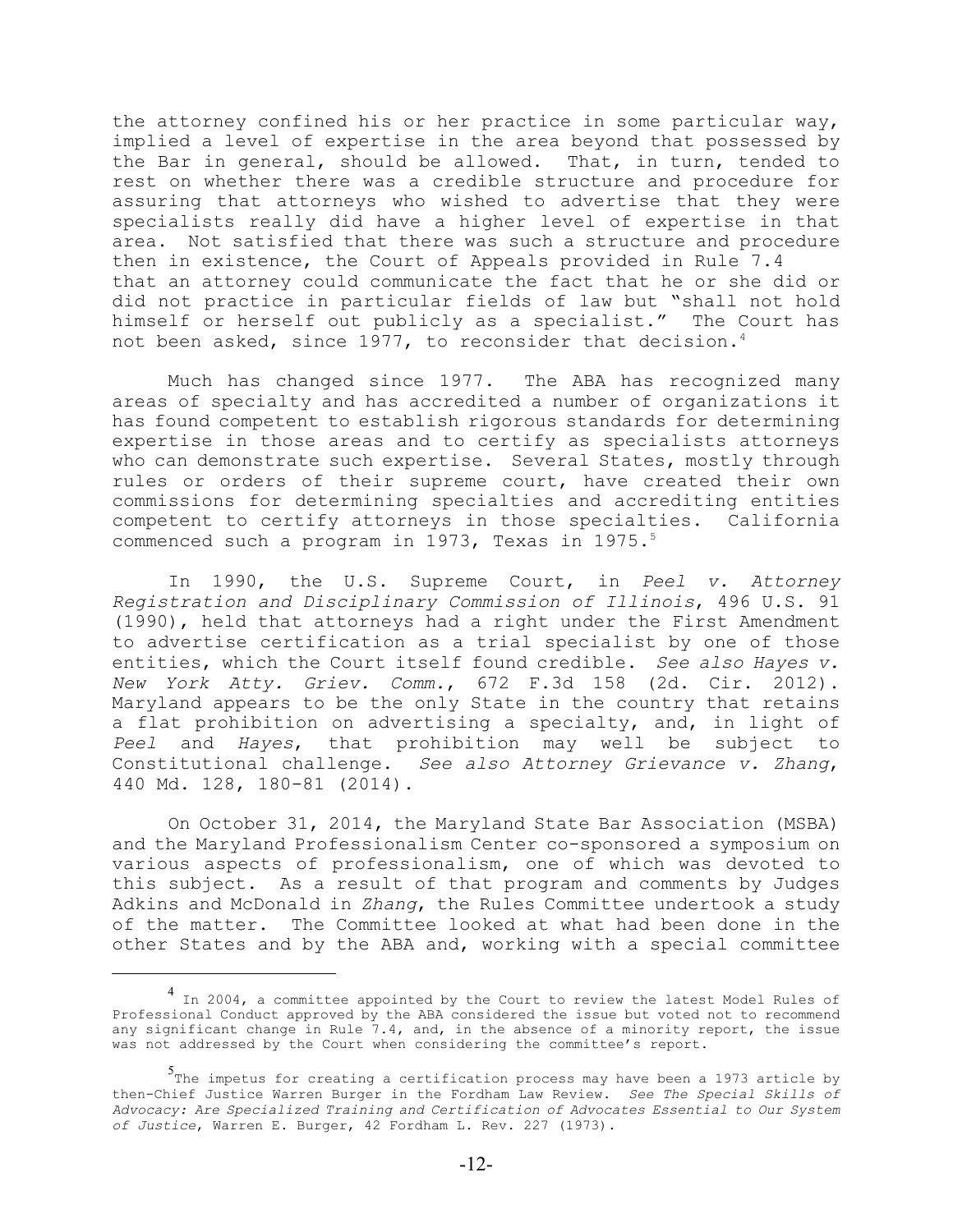of the MSBA, came up with the approach in the attached Rules.

Rule 16-408 creates the Commission, to be appointed by the Court. It would consist of thirteen members –- a circuit court and a District Court judge, one Maryland attorney from each of the eight judicial circuits of the State appointed from a list of at least three nominees submitted by the MSBA, one Maryland attorney from the State at large, and a full-time faculty member from each of the two Maryland law schools, appointed from a list of at least three nominees submitted by the Deans of the respective schools. This structure is generally consistent with commissions appointed for the purpose in other States, although there is considerable variance in how some of those commissions are structured.

Rule 16-409 charges the Commission, as a first step, with identifying and recommending to the Court of Appeals which fields of law or law practice should be recognized as specialties. The States are not at all uniform in their selection of specialties -– many have recognized only a handful -- but there is a wealth of information available to guide the Commission and the Court.

Once one or more areas of specialization have been recognized by the Court, the Commission is charged by Rule 16-410 with creating standards for the accreditation of entities competent to certify attorneys in those areas and, in accordance with those standards, presenting to the Court its conclusions as to which entities should be accredited. The Court could veto a proposed accreditation but would not formally approve any of them. Unless a proposed accreditation is disapproved by the Court or remanded for further consideration, the Commission would be the accrediting authority. That approach permits Rule 7.4 to allow the attorney to advertise that he or she has been certified as a specialist by the particular entity and that the entity has been accredited by the Commission but to preclude the attorney from advertising that the certification has been approved by the Court of Appeals. Most States that have created commissions of this type do not permit attorneys to claim that their certification has been approved by the State supreme court.

[Category 7](#page-83-0) implements Chapter , Laws of 2015 (HB 346), which changes the title of all "masters" in the court system to "magistrates." In April 2014, the former Judicial Cabinet, acting on a recommendation from the Conference of Circuit Judges, voted to change the title of family and juvenile court "masters" to family and juvenile court "magistrates." The Judicial Cabinet's decision was not intended to apply to other masters who did not regularly conduct hearings in family or juvenile matters. In September 2014, the Rules Committee, as part of its 186<sup>th</sup> Report, transmitted to the Court proposed new Rule 1-501, which implemented the decision of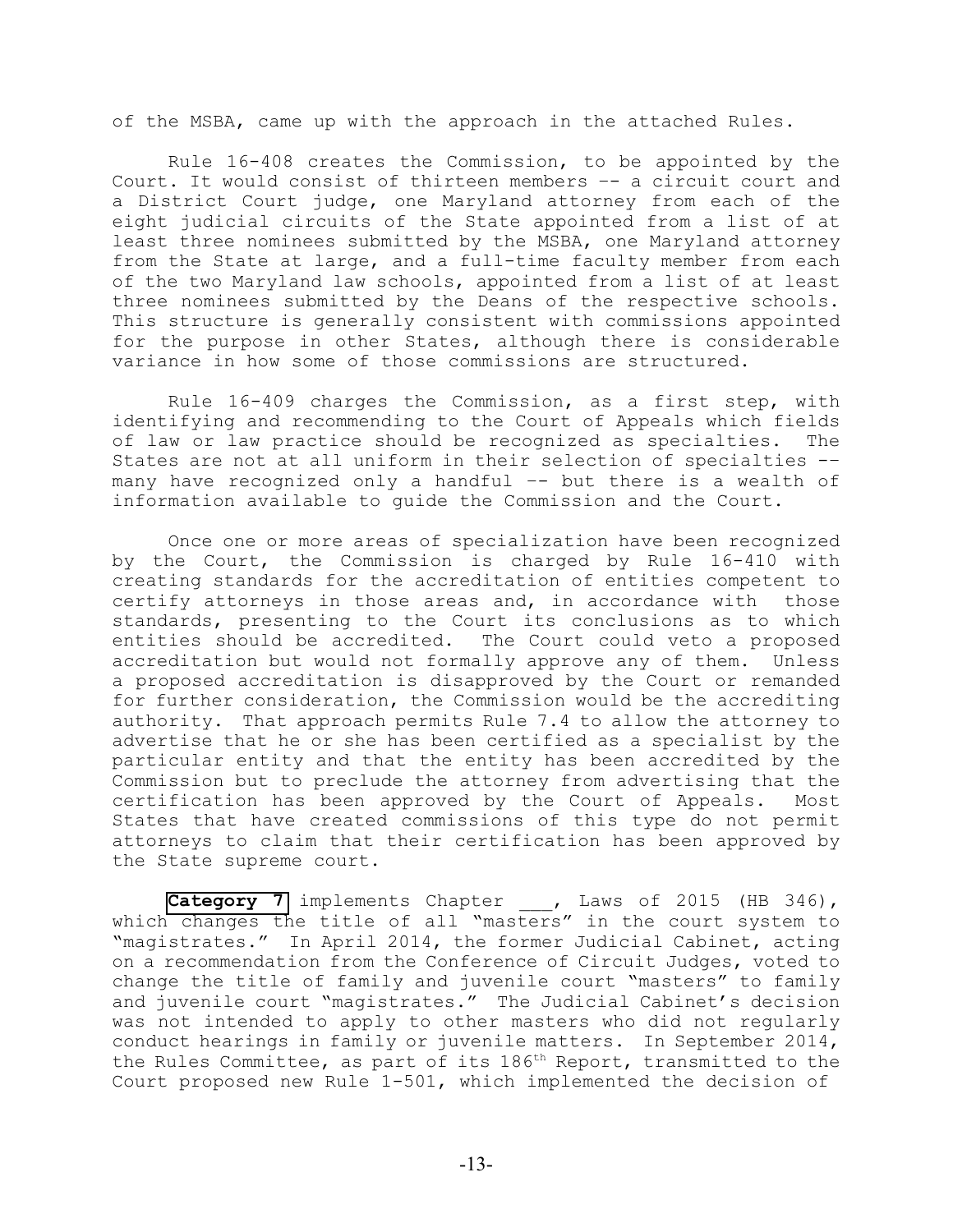the Judicial Cabinet.

Because some courts already had proceeded to change the term, notwithstanding its continued use in a myriad of statutes and Rules, the Rules Committee believed it important to have a Rule in place that (1) reflected the change in title, but (2) made clear that the change was solely in title and did not affect any of the duties, responsibilities, compensation, or other benefits of existing masters. Accordingly, the Committee limited its proposal to Rule 1-501 and decided not to spend the effort at that point to identify and draft conforming changes to all of the Rules in which the term "master" appeared. By Rules Order dated March 2, 2015, the Court adopted the proposed new Rule as submitted. Recognizing the urgency, the Court made the Rule effective March 15, 2015.

A month after the Court adopted Rule 1-501, the General Assembly enacted House Bill 346, which changes the title of *all* "masters," not just those affected by the Judicial Cabinet decision, to "magistrates." The bill accomplishes that result by amending every statute in which the term "master" appears. There is now an inconsistency between the Rules and the statutes. In order to eliminate that inconsistency, the Committee proposes amendments to Rule 1-501 and conforming amendments to Rules 1-325, 2-504.1, 2-510, 2-541, 2-603, 9-208, 9-209, 11-110, 11-111, 11-114, 11-115, 14-207.1, 15-206, 15-207, 16-101, 16-202, 16-204, 16-306, 16-813, 16-814, 16-816, 17-101, and 17-206 and Rule 1.12 of the Maryland Lawyers' Rules of Professional Conduct in which the term "master" appears.

One of the Rules needing amendment in that regard is Rule 2- 541 (a), which allows the circuit courts to appoint full-time and part-time standing masters. Amending that provision creates a collateral, substantive issue. Rule 2-541 (a) provides that "[n]o person may serve as a standing master upon reaching the age of 70 years." That provision was adopted by the Court in 1980, although the Rules Order exempted from its application individuals then serving as masters. At the time, there was no conflict between that provision and the Federal Age Discrimination in Employment Act (ADEA), which then applied only to employees between the ages of 40 and 70. In 1986, however, Congress amended the ADEA to delete the cap of 70.

The ADEA excludes from the definition of "employee," for purposes of the Act, individuals elected to public office, individuals on such an officer's personal staff, and "an appointee on the policymaking level or an immediate advisor with respect to the exercise of the constitutional or legal powers of the office." *See* 29 U.S.C. §630 (f). In *Gregory v. Ashcroft*, 501 U.S. 452 (1991), the Supreme Court held that the ADEA did not protect State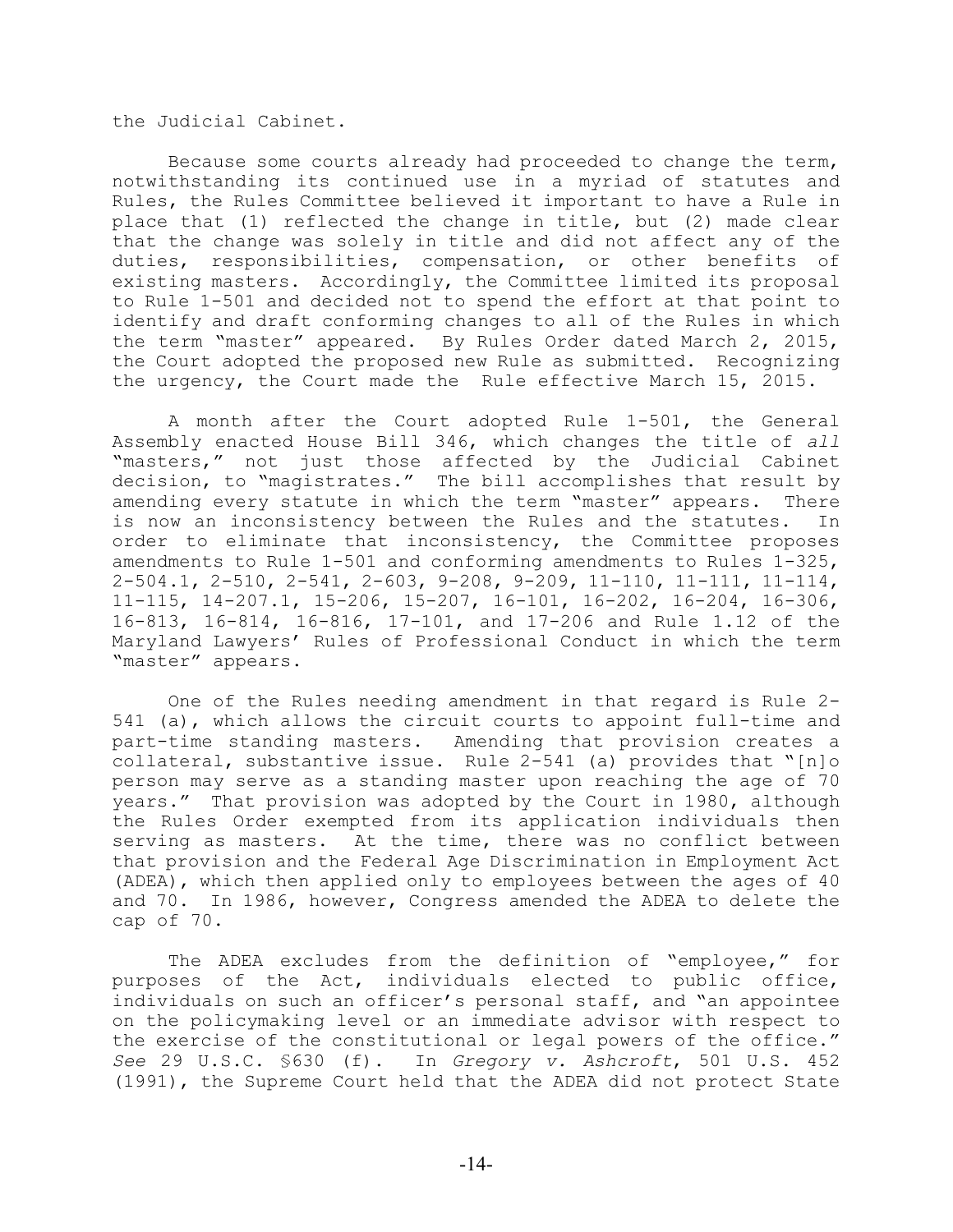*judges*, who (apart from those who were elected) the Court concluded could fall within the exception for officials appointed on a policymaking level.

That same year, the Maryland Attorney General opined that the *Gregory* decision did not extend to *masters*, who were not empowered to decide cases but only to make recommendations to a judge and therefore, quoting from two decisions of the Court of Appeals, "were entrusted with no part of the judicial power of the state" and were ministerial rather than judicial officers. The Attorney General's conclusion was that "masters appointed by the circuit court are protected by the ADEA against mandatory retirement" and that "the portion of Maryland Rule 2-541 that requires a standing master to retire at age 70 is not enforceable." 76 Md. Op. Atty. Gen. 81 (1991).

Ultimately, of course, it is for the Court of Appeals (or the U.S. Supreme Court) to determine the continued validity of that provision in Rule 2-541. The Rules Committee believes that the Attorney General's Opinion is correct and, by proposing the deletion of that provision as part of the amendment to Rule 2-541, the Court will have an opportunity to address the matter.

**[Category 8](#page-145-0)** consists of amendments to Rule 8-414 to clarify the proper scope of a motion filed in the appellate court to correct the lower court record and to make a conforming amendment to Rule 8-413. This, too, is in response to a request from the Court.

Rule 8-413 (a) specifies what the record on appeal must include. It requires the lower court, by order, to resolve any dispute over "whether the record accurately discloses what occurred in [that] court" and to "cause the record to conform to its decision." Rule 8-414 (a) provides that, on motion or its own initiative, the appellate court may order that "an *error or omission* in the record be corrected." (Emphasis added). The Rule, read as a whole, makes clear that a correction of the record may include the correction of an actual error in the record, the deletion of something that was included in the record but should not have been, or supplementation of the record by adding something that should have been included but, for some reason, was not.

What apparently triggered the Court's request to the Committee was some uncertainty whether, under the Rule as worded, correcting an "error or omission" could include adding to the record material that was not, in fact, presented to the lower court but has some potential or actual relevance to the appeal and, if not, whether the Rule should be amended to so provide.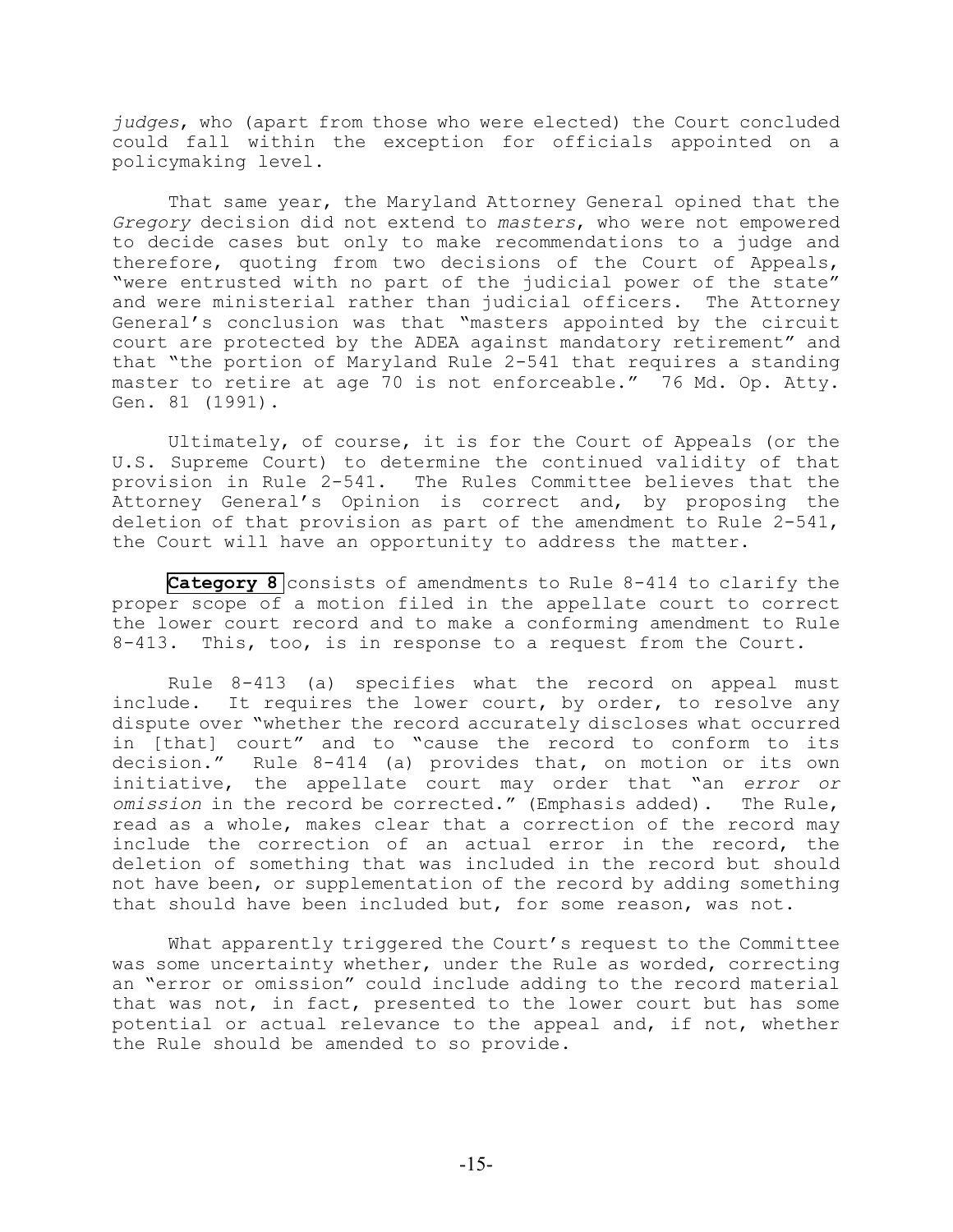Both the Court of Appeals and the Court of Special Appeals have stated, at least in general terms, that Rule 8-414 does not permit the addition to the record of evidence that was never submitted to the lower court, as that is neither an error nor an omission. *S*ee *Beyond v. Realtime*, 388 Md. 1, 10-11, n.9 (2005); *Mesbahi v. Board of Physicians*, 201 Md. App. 315, 340, n.21 (2011); *Shih Ping Li v. Tzu Lee*, 210 Md. App. 73, 95 (2013), *aff'd Li v. Lee*, 437 Md. 47 (2014). As applied, however, that construction is not rigid and absolute. Both appellate courts have considered facts not presented to the lower court that bear on mootness of the appeal or of which the appellate court could properly take judicial notice. With those kinds of exceptions, that principle applies in the federal appellate courts as well. *See In re Application of Adan*, 437 F.3d 381 (3d Cir. 2006):

> "[W]e will not consider new evidence on appeal absent extraordinary circumstances, such as those that render the case moot or alter the appropriateness of injunctive relief, a change in pertinent law, or facts of which a court may take judicial notice**."**

*See also Goland v. Cent. Intelligence Agency*, 607 F.2d 339. 370, n.7 (D.C. Cir. 1978); *United States v. Walker*, 601 F.2d 1051 (9<sup>th</sup> Cir. 1979); *compare New Evidence on Appeal*, Jeffrey C. Dobbins, 96 Minn. L. Rev. 2016 (2012).

The proposed amendment to Rule 8-414 (a) makes that view clear in the Rule, stating that the court ordinarily may not order an addition to the record of new facts, documents, information, or evidence that had not been submitted to the lower court, but pointing out in a Committee note that the court may consider facts of which it can take judicial notice, including facts bearing on mootness.

**[Category 9](#page-152-0)** consists of proposed new Rule 9-205.3, which creates a procedure for the appointment or approval by the circuit courts of qualified individuals to conduct custody and visitation assessments in cases where those matters are in dispute. The proposal emanated from the former Family Law Committee of the Judicial Conference. The concern was that, although courts were appointing individuals to perform such assessments, there were no guidelines governing the process and that, as a result, unqualified individuals sometimes were being appointed. The proposed Rule defines the different kinds of assessments that a court may want, sets minimum qualifications for individuals chosen to perform those assessments, requires a maximum fee schedule for individuals appointed by the court, provides for access to the assessor's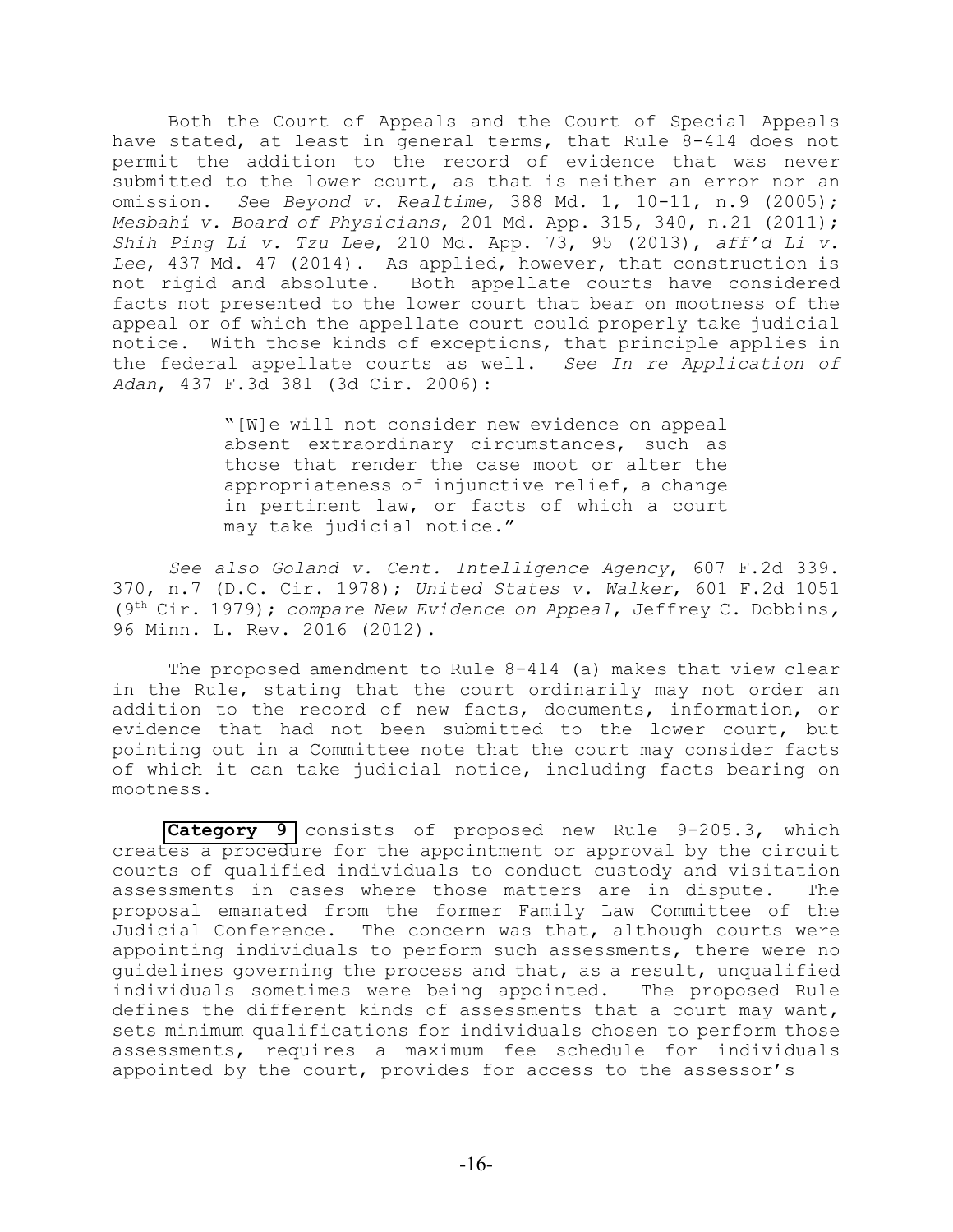report by the parties and the judge, and provides for allocating the cost of the assessors among the parties.

**[Category 10](#page-166-0)** consists of amendments to several appellate Rules:

- Rules 8-412 and 8-502, clarifying when an appellant's brief must be filed.
- Rule 8-431, clarifying when a motion must be supported by affidavit.
- Rule 8-511, clarifying when an appellee's reply to an amicus brief not substantially in support of the appellee's position must be filed.
- Rule  $8-522$ , limiting oral argument in the Court of Special Appeals to 20 minutes per side. By monthly order of the Chief Judge of that Court, that has been the effective limit for several years. In light of the reduction, the provision allowing further reductions is proposed for deletion.
- Rule  $8-605$ , requiring a motion for reconsideration to include certain information bearing on the basis for the motion.

**[Category 11](#page-188-0)** consists of the proposed deletion of Rule 6-123, amendments to a variety of probate Rules in Title 6 (Rules 6-122, 6-125, 6-126, 6-152, 6-153, 6-202, 6-203, 6-205, 6-312, 6-313, 6- 316, 6-342, 6-402, 6-404, 6-405, 6-411, 6-413, 6-415, 6-416, 6-417, 6-443, 6-455, and 6-501), and guardianship and fiduciary Rules in Title 10 (Rules 10-103, 10-111, 10-112, 10-201, 20-202, 10-203, 10- 206, 10-207, 10-208, 10-301, 10-601, 10-602, 10-705, 10-707, 10- 708, 10-711, and 10-712). The changes were recommended by registers of wills and Orphans' Court judges acting as consultants to the Committee. Some move provisions currently in the Rules to mandated forms, which are easier for unrepresented people to deal with; others implement statutory changes, create more uniformity in the wording of affidavits attached to various forms, or clarify provisions. The changes to each Rule are explained in the attached Reporter's note.

**[Category 12](#page-368-0)** consists of an amendment to Rule 16-602 dealing with attorney trust accounts, to take account of a recently enacted amendment to the Federal Credit Union Act (12 U.S.C. 1787 (k)) that creates parity, for deposit insurance purposes, between credit unions and other financial institutions. With the concurrence of Bar Counsel, Rule 16-602 g., which defines "financial institution," is amended to add credit unions.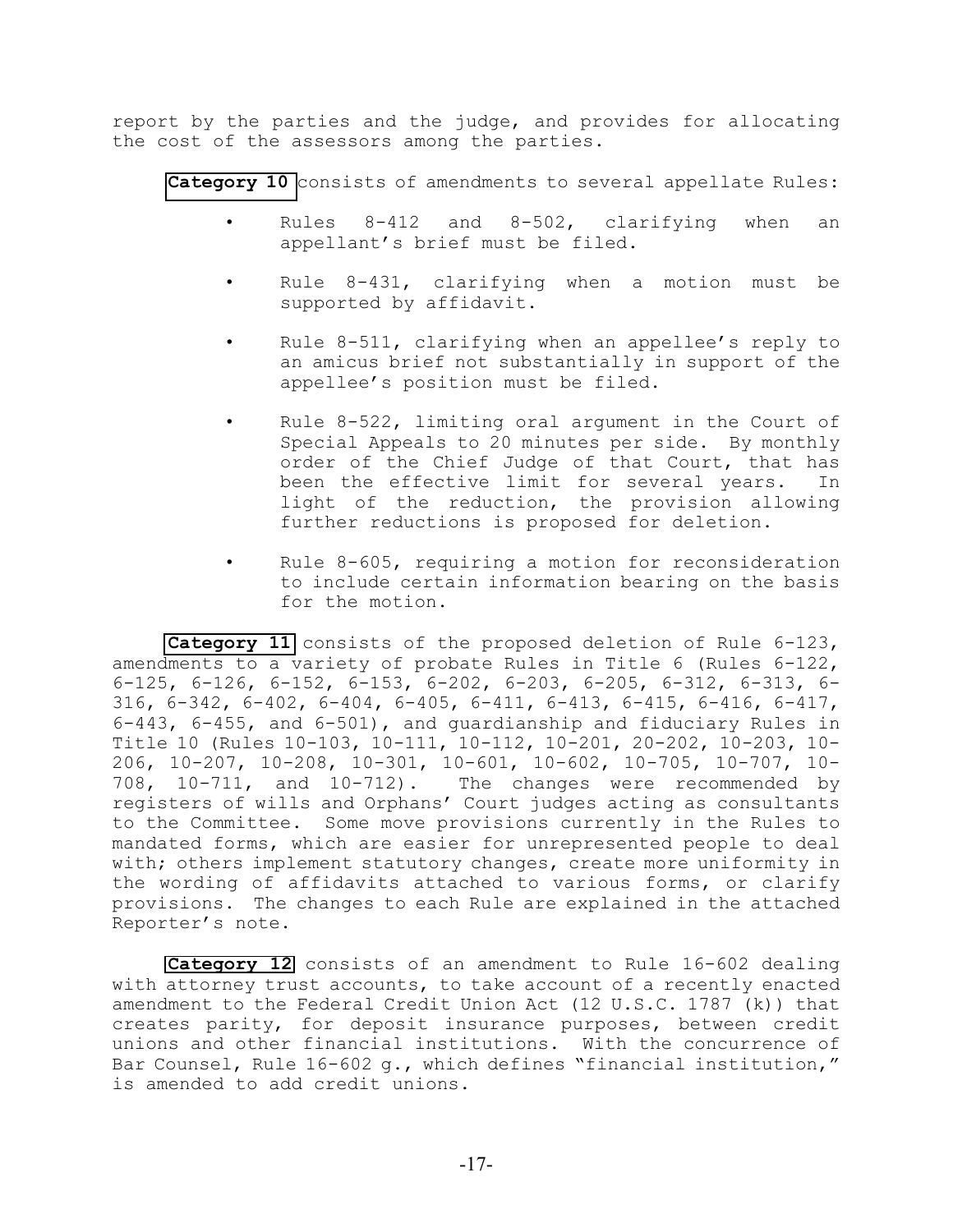**[Category 13](#page-371-0)** consists of housekeeping amendments to Rules 1- 333, 2-703, 14-503, and 16-801.

For the further guidance of the Court and the public, following the proposed new Rules and the proposed amendments to each of the existing Rules is a Reporter's note describing in further detail the reasons for the proposals. *We caution that the Reporter's notes are not part of the Rules, have not been debated or approved by the Committee, and are not to be regarded as any kind of official comment or interpretation*. They are included solely to assist the Court in understanding some of the reasons for the proposed changes.

Respectfully submitted,

Alan M. Wilner Chair

AMW:cdc

cc: Bessie M. Decker, Clerk Hon. Robert A. Zarnoch, Vice Chair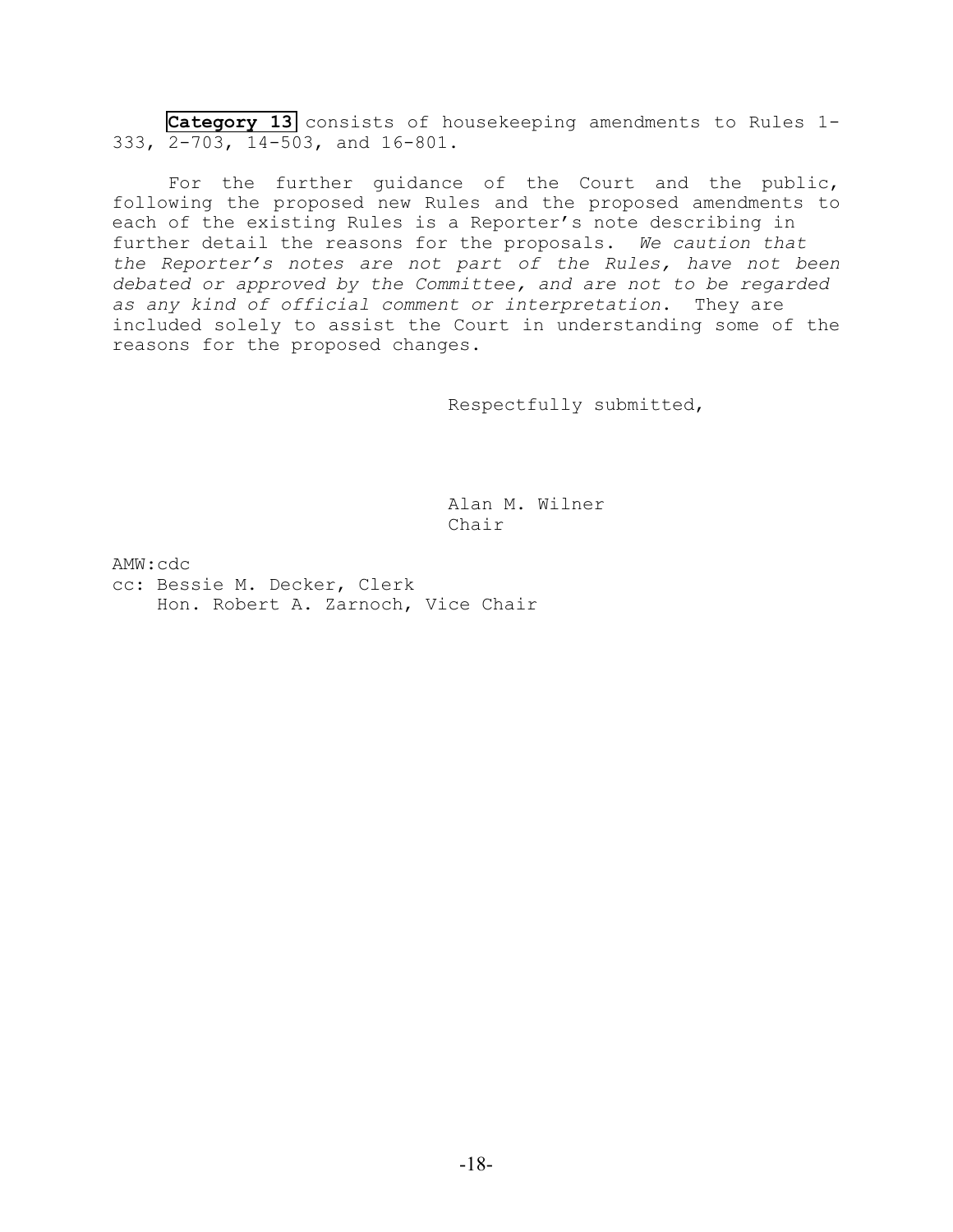#### MARYLAND RULES OF PROCEDURE

<span id="page-18-0"></span>TITLE 16 - COURTS, JUDGES, AND ATTORNEYS CHAPTER 700 – DISCIPLINE, INACTIVE STATUS, RESIGNATION

AMEND Rule 16-761 by adding language modifying the word "costs" in section (a), by adding a new section (b) providing for a definition of "costs," and by making stylistic changes, as follows:

Rule 16-761. COSTS

#### (a) Allowance and Allocation Generally

 Except as provided in Rule 16-781 (n), and unless the Court of Appeals orders otherwise, the prevailing party in proceedings under this Chapter is entitled to reasonable and necessary costs. By order, the Court, by order, may allocate costs among the parties.

(b) Costs Defined

Costs include:

(1) court costs;

 (2) reasonable and necessary fees and expenses paid to an expert witness who testified in the proceeding before the circuit court judge;

 (3) reasonable and necessary travel expenses of a witness who is not an expert witness;

 (4) reasonable and necessary costs of a transcript of proceedings before the circuit court judge;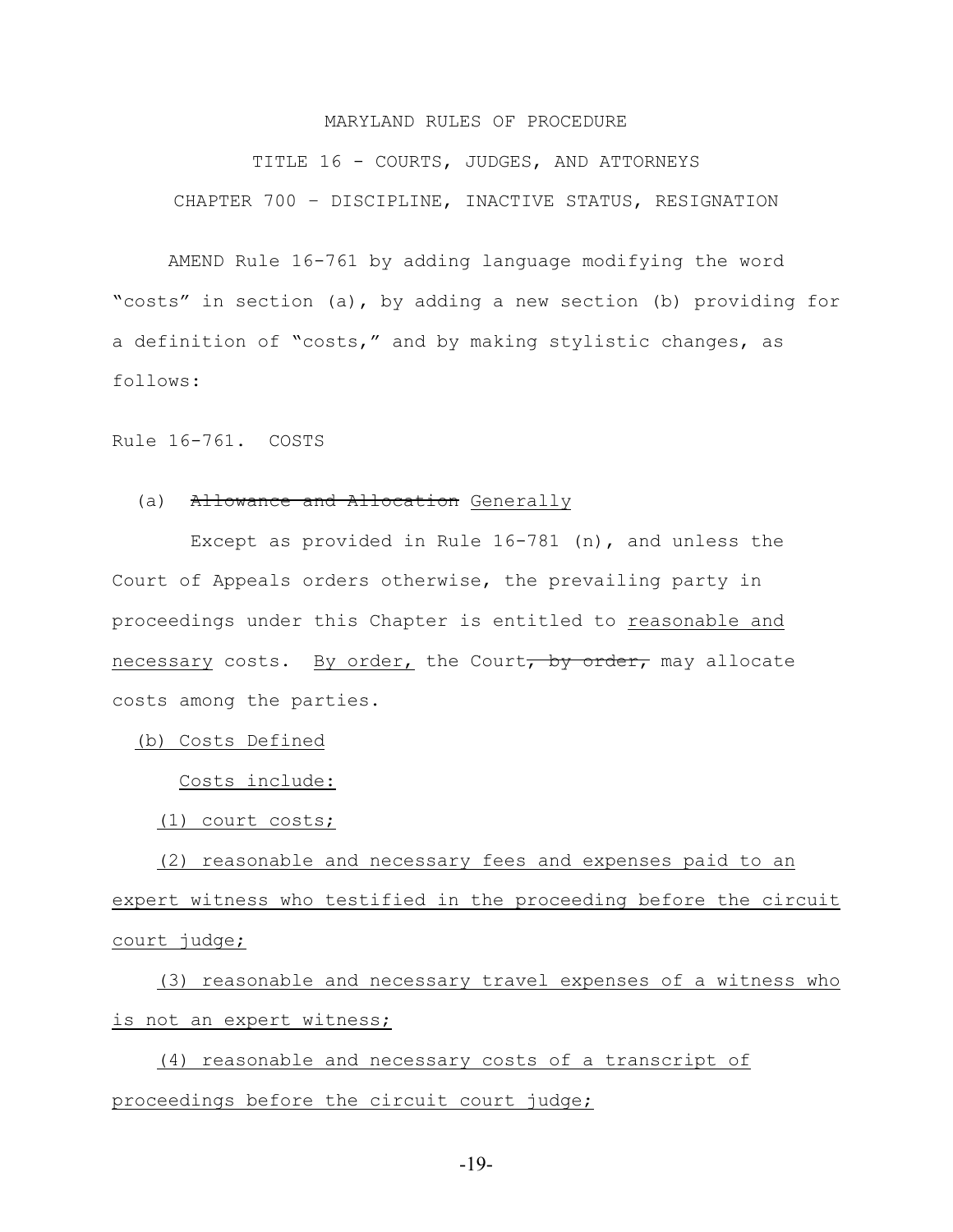(5) reasonable and necessary fees and expenses paid to a court reporter or reporting service for attendance at a deposition and for preparing a transcript, audio recording, or audio-video recording of the deposition; and

 (6) other reasonable and necessary expenses, excluding attorneys' fees, incurred in investigating the claims and in prosecuting or defending against the petition for disciplinary or remedial action before the circuit court judge and in the Court

# of Appeals.

 $(b)$  (c) Judgment

 Costs of proceedings under this Chapter, including the costs of all transcripts, shall be taxed by the Clerk of the Court of Appeals and included in the order as a judgment. On motion, the Court may review the action of the Clerk.

 $\left(\begin{matrix}c\end{matrix}\right)$  (d) Enforcement

Rule 8-611 applies to proceedings under this Chapter.

Source: This Rule is in part derived from former Rule 16-715 (BV15) and in part new.

#### REPORTER'S NOTE

The Court of Appeals requested that the Rules Committee study whether expert witness fees incurred by the Attorney Grievance Commission can or should be assessed as costs against a non-prevailing respondent attorney in a disciplinary proceeding. The Rules Committee recommends amending Rule 16-761 to clarify which costs can be assessed and amending Rule 16-758 to provide a mechanism for a party to file exceptions to an assessment of costs against him or her.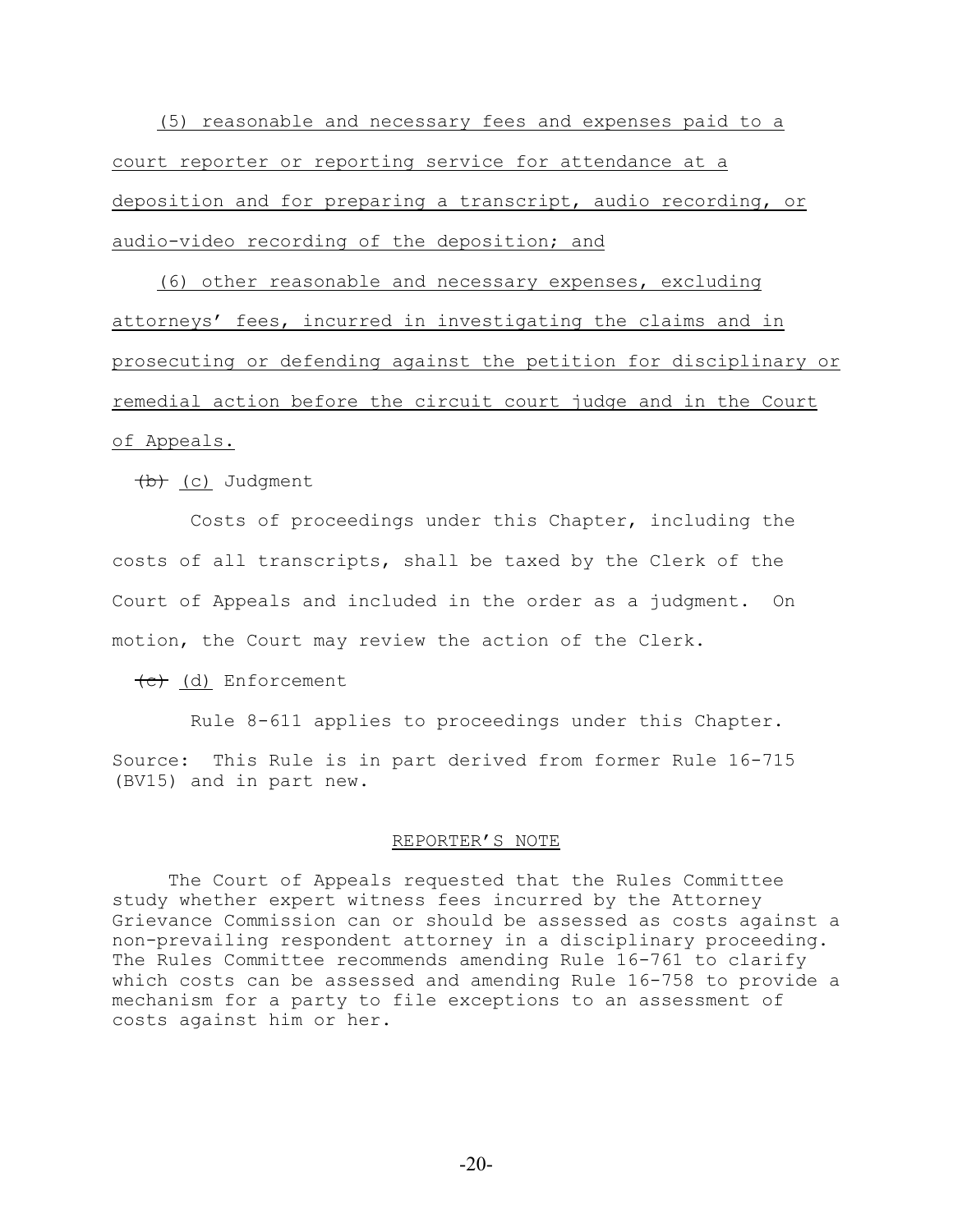#### MARYLAND RULES OF PROCEDURE

TITLE 16 - COURTS, JUDGES, AND ATTORNEYS CHAPTER 700 – DISCIPLINE, INACTIVE STATUS, RESIGNATION

AMEND Rule 16-758 by adding to section (b) language referring to exceptions to costs, as follows:

Rule 16-758. POST-HEARING PROCEEDINGS

(a) Notice of the Filing of the Record

 Upon receiving the record, the Clerk of the Court of Appeals shall notify the parties that the record has been filed.

(b) Exceptions; Recommendations; Statement of Costs

 Within 15 days after service of the notice required by section (a) of this Rule, each party may file (1) exceptions to the findings and conclusions of the hearing judge**,** and (2) recommendations concerning the appropriate disposition under Rule 16-759 (c), and (3) a statement of costs to which the party may be entitled under Rule 16-761.

(c) Response

Within 15 days after service of exceptions,

recommendations, or a statement of costs, the adverse party may file a response.

(d) Form

The parties shall file eight copies of any exceptions, recommendations, and responses. The copies shall conform to the requirements of Rule 8-112.

-21-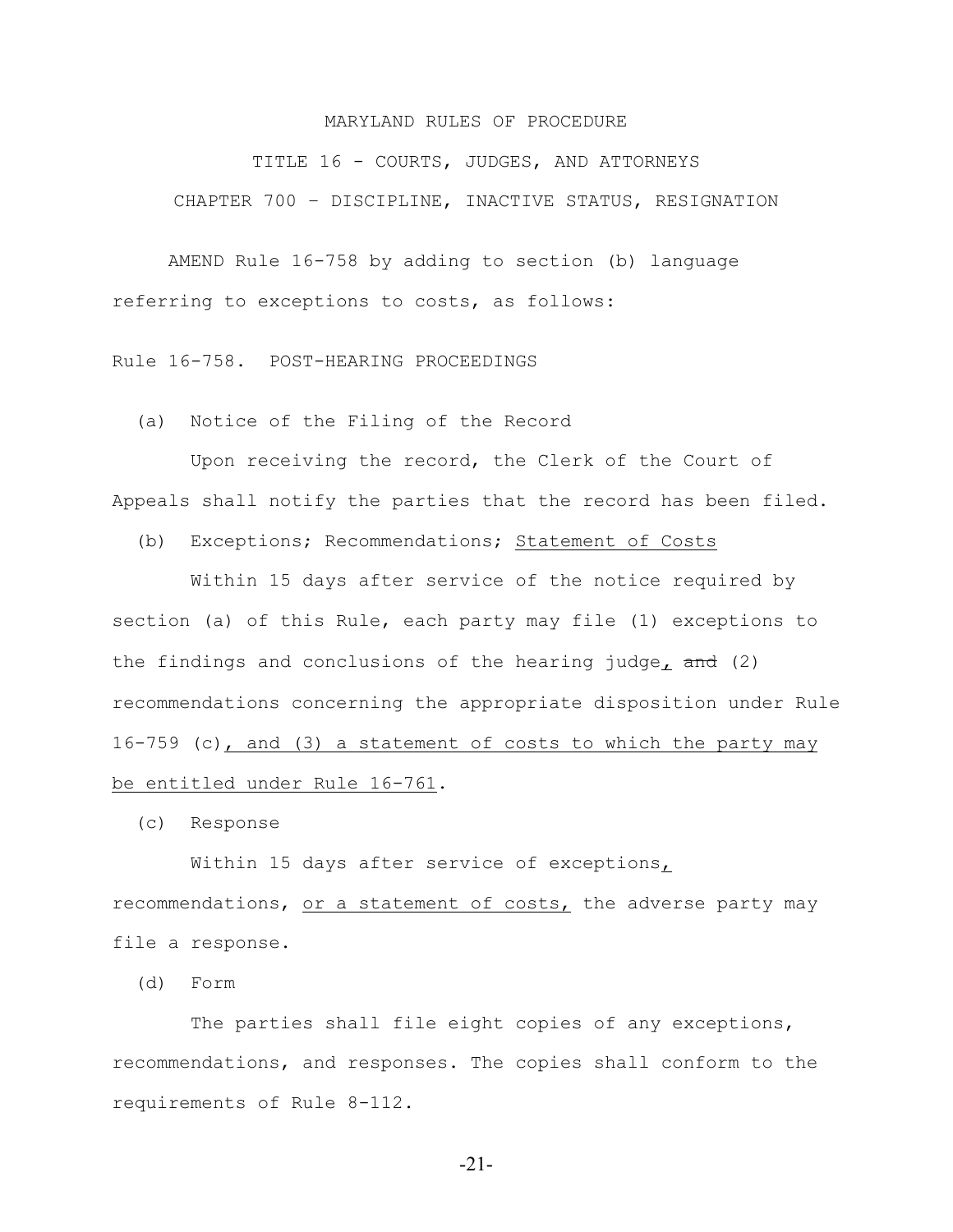Source: This Rule is derived in part from former Rule 16-711 (BV11) and is in part new.

# REPORTER'S NOTE

See the Reporter's note to Rule 16-761.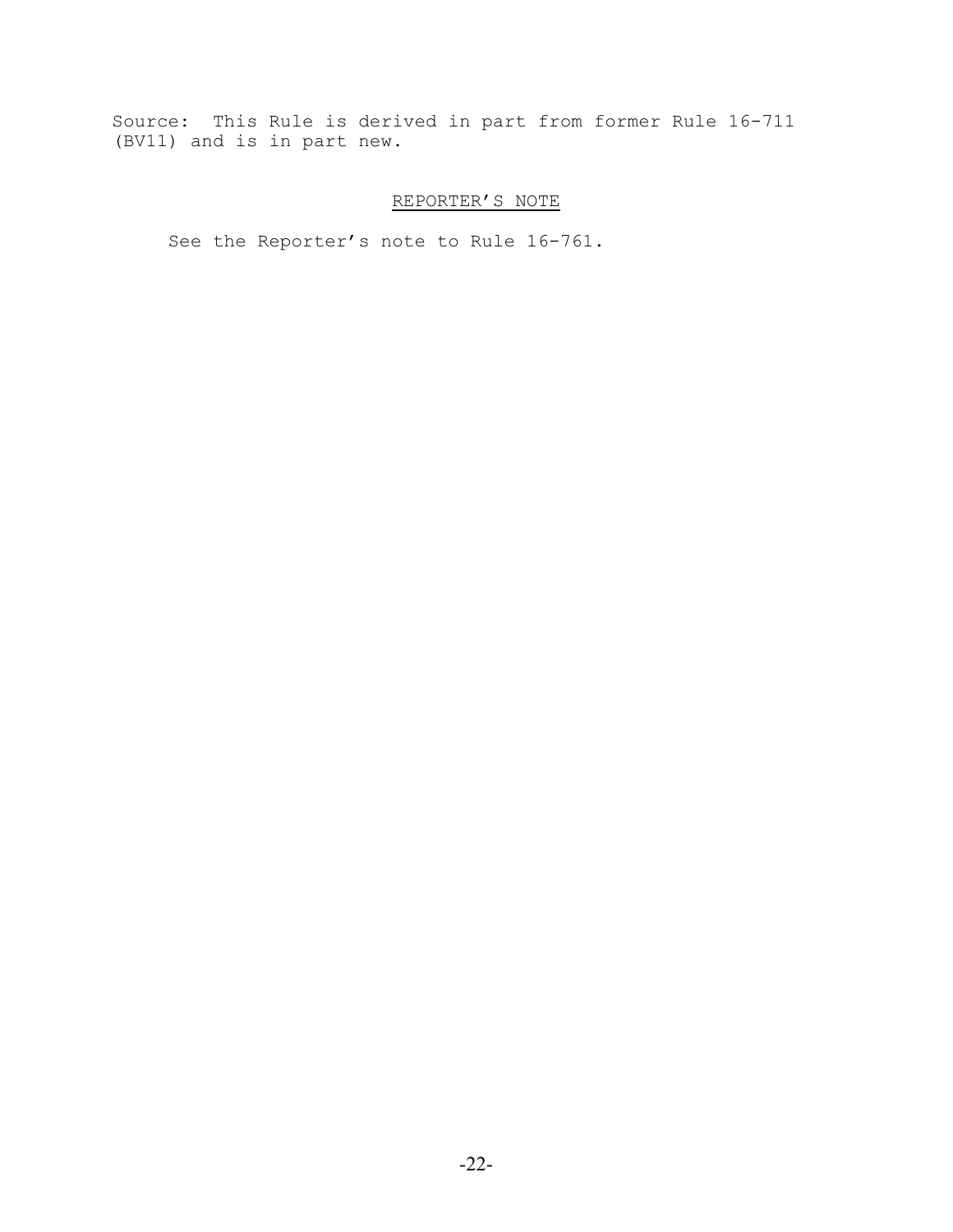#### MARYLAND RULES OF PROCEDURE

# <span id="page-22-0"></span>TITLE 8 - APPELLATE REVIEW IN THE COURT OF APPEALS AND COURT OF SPECIAL APPEALS

CHAPTER 500 - RECORD EXTRACT, BRIEFS, AND ARGUMENT

AMEND Rule 8-503 (d) and (e) to specify word count limitations in briefs in lieu of page limitations, to add a new section (g) requiring a certain Certification of Word Count and Compliance with Rule 8-112, and to make a stylistic change, as follows:

Rule 8-503. STYLE AND FORM OF BRIEFS

. . .

- (d) Length
	- (1) Principal Briefs of Parties

 Except as otherwise provided in section (e) of this Rule or with permission of the Court, the principal brief of an appellant or appellee shall not exceed 35 pages 9,100 words in the Court of Special Appeals or  $50$  pages 13,000 words in the Court of Appeals. This limitation does not apply to (A) the table of contents and citations required by Rule  $8-504$  (a)(1); (B) the citation and text required by Rule 8-504 (a)(8);  $\sigma$ r (C) a motion to dismiss and argument supporting or opposing the motion; or (D) a Certification of Word Count and Compliance with Rule 8- 112 required under section (g) of this Rule.

(2) Motion to Dismiss

-23-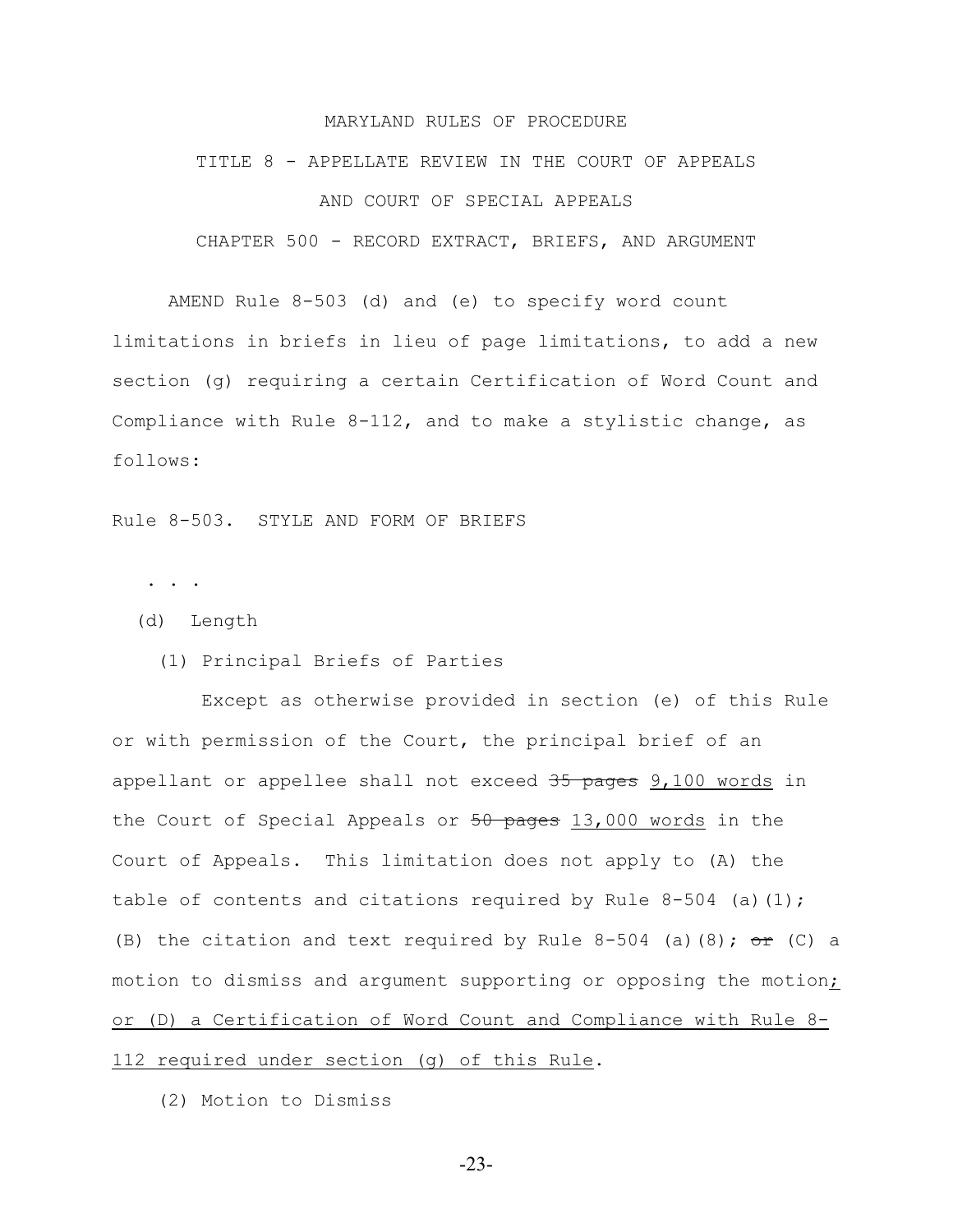Except with permission of the Court, any portion of a party's brief pertaining to a motion to dismiss shall not exceed an additional ten pages 2,600 words in the Court of Special Appeals or 25 pages 6,500 words in the Court of Appeals.

(3) Reply Brief

 Any reply brief filed by the appellant shall not exceed 15 pages 3,900 words in the Court of Special Appeals or 25 pages 6,500 words in the Court of Appeals.

(4) Amicus Curiae Brief

 Except with the permission of the Court, an amicus curiae brief:

 (A) if filed in the Court of Special Appeals, shall not exceed 15 pages 3,900 words; and

(B) if filed in the Court of Appeals, shall not exceed  $25$ pages 6,500 words, except that an amicus curiae brief supporting or opposing a petition for certiorari or other extraordinary writ shall not exceed 15 pages 3,900 words.

(e) Briefs of Cross-appellant and Cross-appellee

 In cases involving cross-appeals, the brief filed by the appellee/cross-appellant shall have a back and cover the color of an appellee's brief and shall not exceed 50 pages 13,000 words. The responsive brief filed by the appellant/cross-appellee shall have a back and cover the color of a reply brief and shall not exceed (1)  $50$  pages  $13,000$  words in the Court of Appeals or (2) in the Court of Special Appeals  $(A)$  35 pages 9,100 words if no reply to the appellee's answer is included or (B) 50 pages 13,000

-24-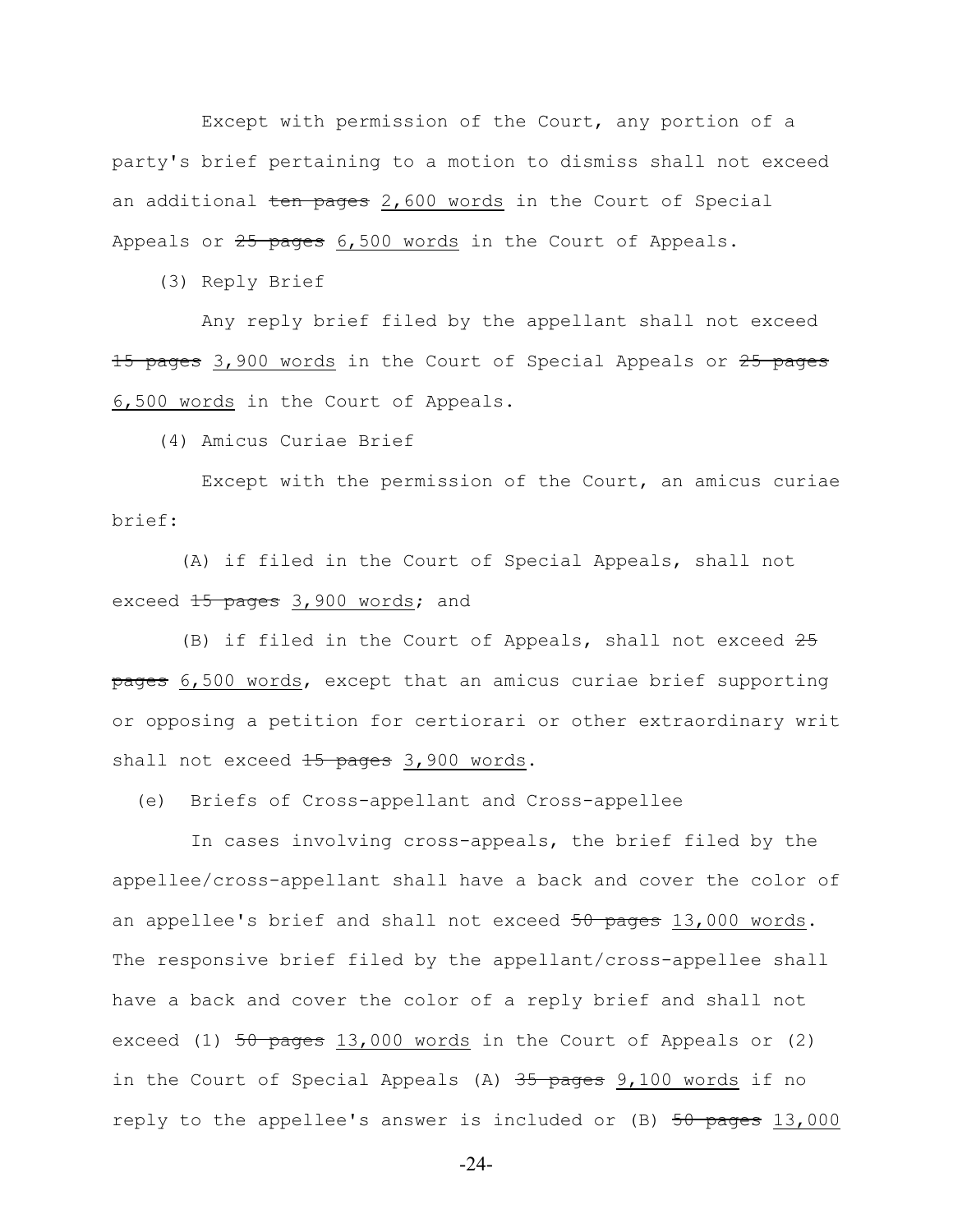words if a reply is included.

(f) Incorporation by Reference

 In a case involving more than one appellant or appellee, any appellant or appellee may adopt by reference any part of the brief of another.

 (g) Certification of Word Count and Compliance with Rule 8-112 (1) Requirement

Except as otherwise provided by Rule  $8-112$  (b)(3), a brief shall include a Certification of Word Count and Compliance with Rule 8-112 substantially in the form set forth in subsection (g)(2) of this Rule. The party or amicus curiae providing the certification may rely on the word count of the word-processing system used to prepare the brief.

(2) Form

 A Certification of Word Count and Compliance with Rule 8-112 shall be signed by the individual making the certification and shall be substantially in the following form:

# CERTIFICATION OF WORD COUNT AND COMPLIANCE WITH RULE 8-112

1. This brief contains words, excluding the parts of the brief exempted from the word count by Rule 8-503.

2. This brief complies with the font, spacing, and type size requirements stated in Rule 8-112.

#### Signature

 $\mathcal{L}_\text{max}$ 

(g) (h) Effect of Noncompliance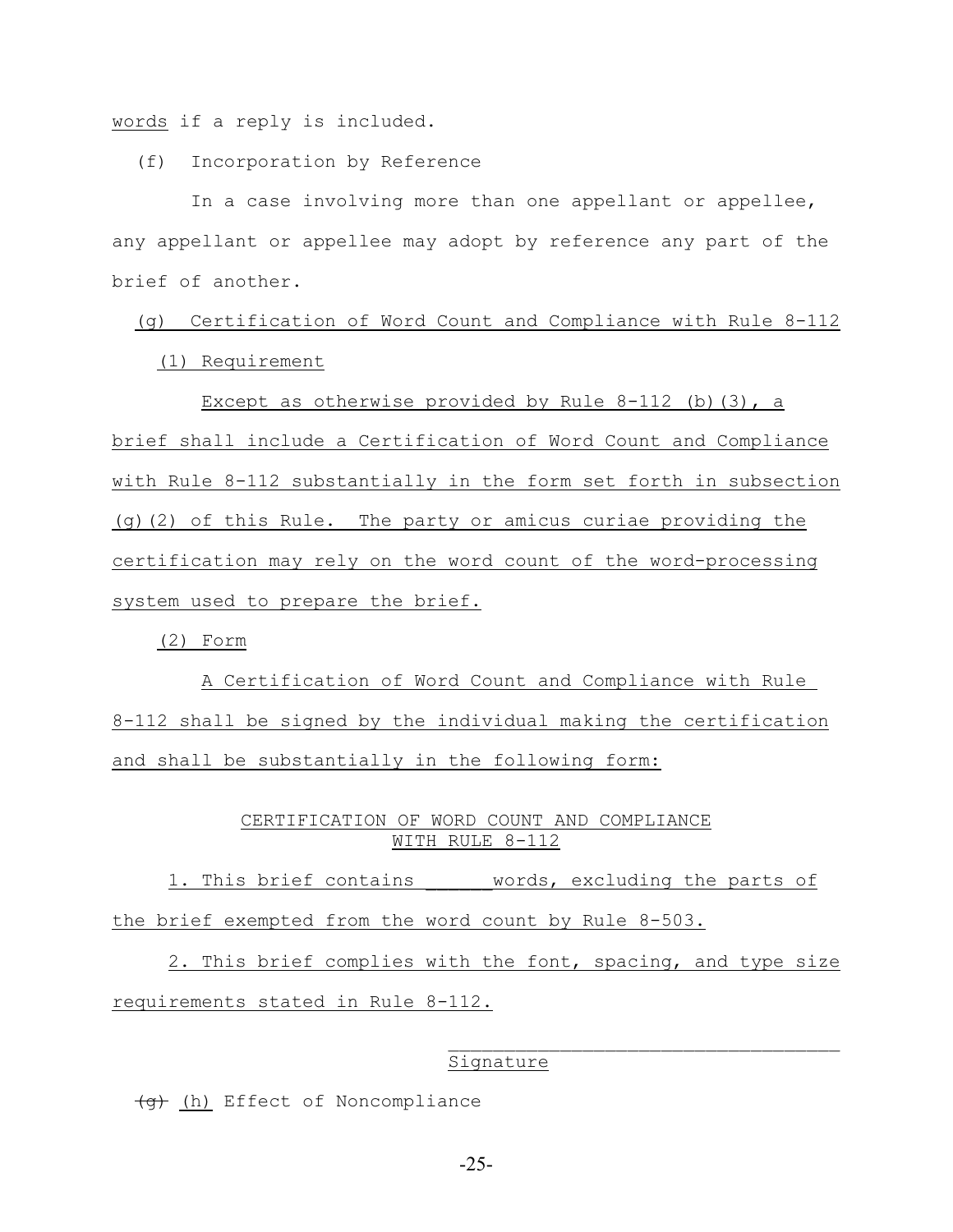For noncompliance with this Rule, the appellate court may dismiss the appeal or make any other appropriate order with respect to the case, including an order that an improperly prepared brief be reproduced at the expense of the attorney for the party for whom the brief was filed.

Source: This Rule is derived as follows: Section (a) is derived from former Rules 831 a and 1031 a. Section (b) is derived from former Rules 831 a and 1031 a. Section (c) is derived from former Rules 831 a and 1031 a. Section (d) is in part derived from Rule 831 b and 1031 b and in part new. Section (e) is new. Section (f) is derived from FRAP Fed. R. App. P. 28 (i). Section (g) is new and is derived in part from Fed. R. App. P. 32. Section  $\left(\frac{q}{q}\right)$  (h) is derived from former Rules 831 q and 1031 f.

#### REPORTER'S NOTE

At the request of the Court of Appeals (as to page and word counts) and the Court of Special Appeals (as to fonts), the Rules Committee has reviewed current Rules 8-503 and 8-112 and proposes amendments to them, together with related amendments to Rules 8- 207, 8-303, 8-511, 8-603, and 8-605.

The Appellate Subcommittee of the Rules Committee reviewed the Federal Rules of Appellate Procedure, proposed amendments to those Rules, and samples of briefs prepared with different fonts, type sizes, and spacing. Based upon the Subcommittee's review and recommendations, the Committee recommends that the Rules be amended to require that printed and computer-generated briefs and other papers use Times New Roman font, not smaller than 13 point, and be double-spaced. A 1" margin at the top, bottom, and each side of the page is required, except that a page number may be within the bottom margin.

When word count maximums were include in the Federal Rules of Appellate Procedure in 2005, the maximums were based on an estimate of 280 words per page; however, a more recent federal study of appellate briefs concluded that an estimate of 250 words per page may be more accurate. Amendments to the Federal Rules that use an estimate of 250 words per page have now been proposed.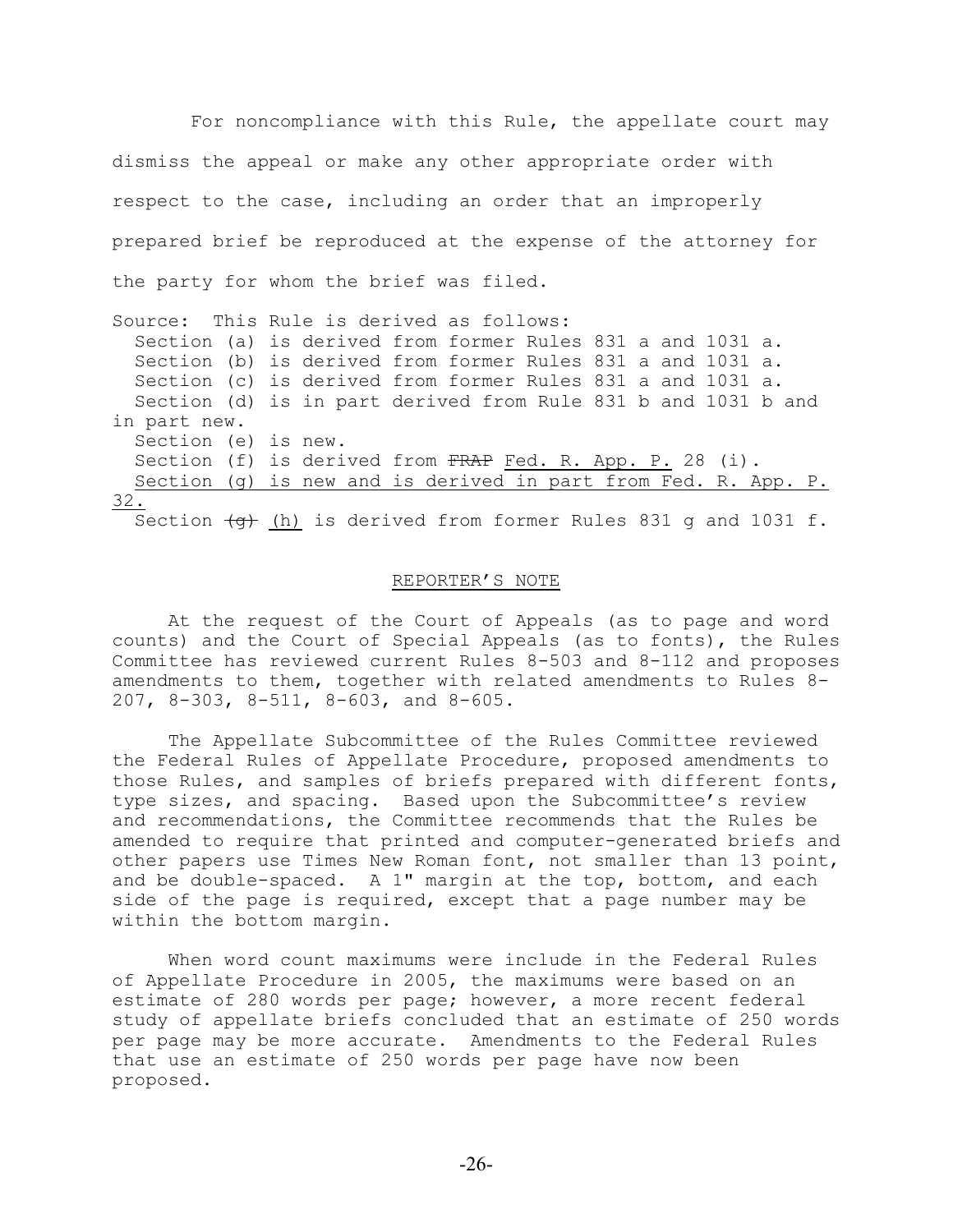A sample brief from the Court of Special Appeals in 13 point Times New Roman font, double-spaced, with 1" margins averaged 273 words per page.

The Committee recommends that word counts replace page counts and that the conversion be based on an estimate of 260 words per page, as follows: "13,000 words" replaces "50 pages," "9,100 words" replaces "35 pages," "6,500 words" replaces "25 pages," "3,900 words" replaces "15 pages," and "2,600 words" replaces "10 pages."

With word counts replacing page counts, litigants no longer have an incentive to make adjustments to kerning and horizontal scaling in order to include more words on a page. Therefore, "kerning" and "horizontal scaling" provisions are proposed for deletion from Rule 8-112. Also proposed for deletion as unnecessary are line length specifications, which are replaced by the uniform 1' margin requirement.

Added to Rule  $8-503$  is a new section (q), requiring a "Certification of Word Count and Compliance with Rule 8-112" in each brief that is commercially printed or generated by a computer printer.

Because some litigants (especially self-represented litigants) may submit papers that are typewritten, rather than commercially printed or generated by a computer printer, existing type size, spacing, and page limits for typewritten papers are retained, and a typewritten brief is not required to contain a Rule 8-503 (g) Certification.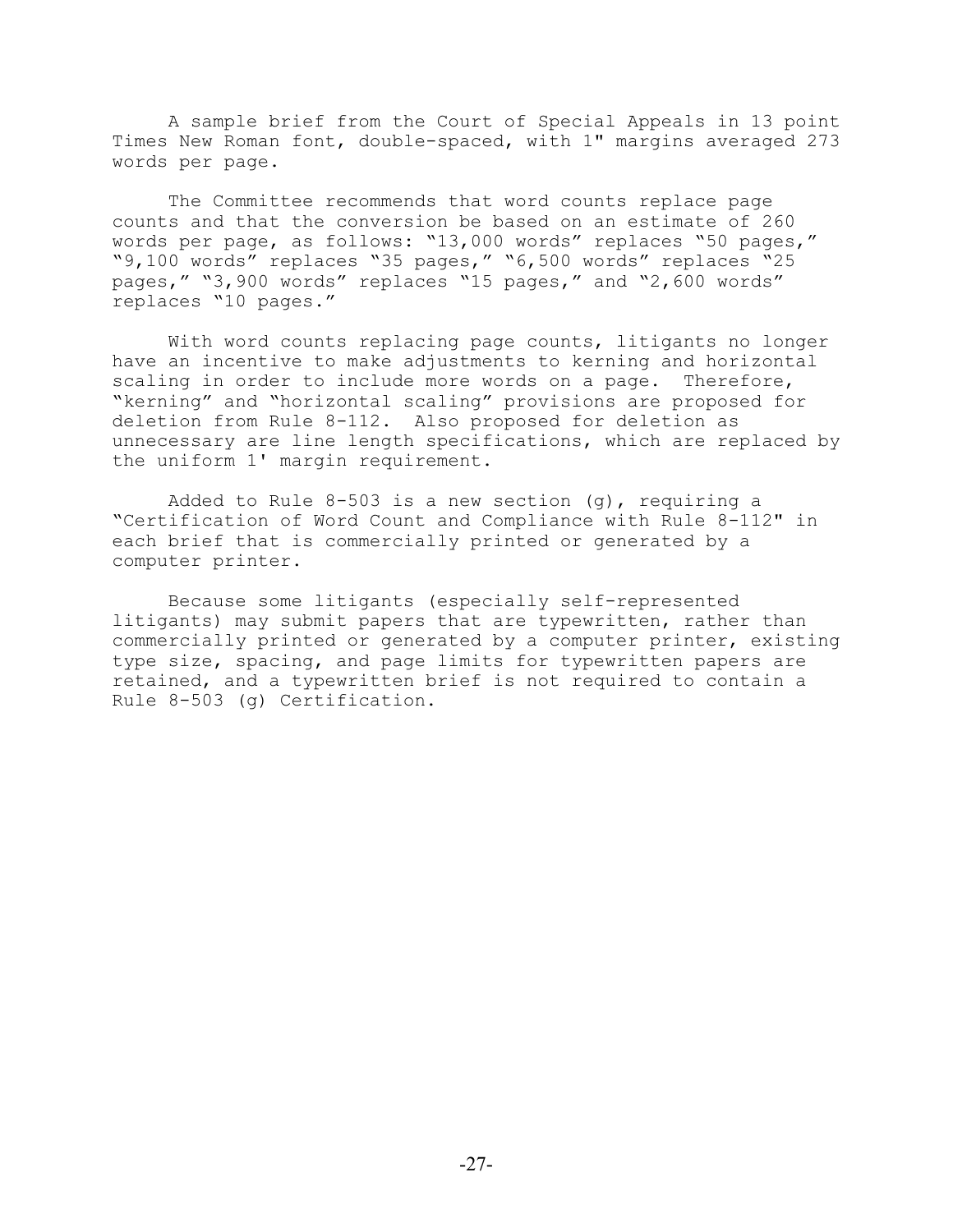#### MARYLAND RULES OF PROCEDURE

TITLE 8 - APPELLATE REVIEW IN THE COURT OF APPEALS AND COURT OF SPECIAL APPEALS CHAPTER 100 - GENERAL PROVISIONS

AMEND Rule 8-112 to add provisions retaining page limits in lieu of word count maximums for certain typewritten documents; to delete provisions pertaining to horizontal scaling, kerning, and line length; to require the use of the Times New Roman font in printed and computer-generated papers; to change spacing requirements from 1.5 spaces to double spacing between lines in printed and computer-generated papers; and to require a side margin of at least 1 inch on each side of a page; as follows:

Rule 8-112. FORM OF COURT PAPERS

(a) In General

 A brief, table of contents of a record extract, petition for a writ of certiorari, motion, or other paper filed shall be typewritten or printed and shall comply with this Rule.

(b) Typewritten Papers - Uniformly Spaced Type

(1) Type Size

 Uniformly spaced type (such as produced by typewriters) in the text and footnotes shall not be smaller than 11 point and shall not exceed 10 characters per inch.

(2) Spacing

Papers prepared with uniformly spaced type shall be

-28-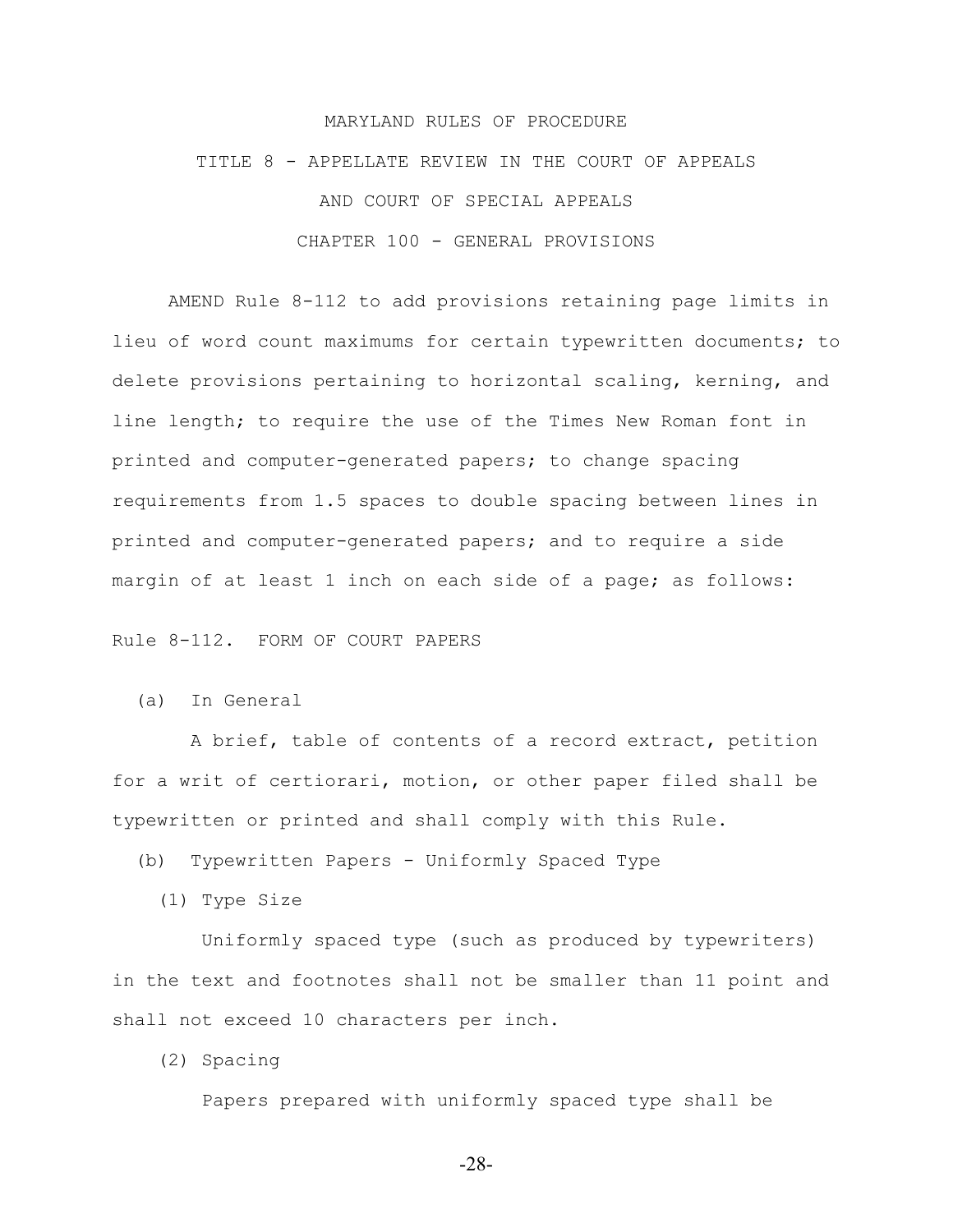double-spaced, except that headings, indented quotations, and footnotes may be single-spaced.

(3) Documents Subject to Word Count Maximums

(A) Applicability

 This subsection applies to a typewritten document as to which a word count maximum is specified by the Rules in this Title. It does not apply to a document that is commercially printed or generated by a computer printer.

(B) Page Limits

 Word count maximums are replaced by page limits, as follows:

 (i) if the word count maximum is 13,000, the typewritten document shall not exceed 50 pages in length;

 (ii) if the word count maximum is 9,100, the typewritten document shall not exceed 35 pages in length;

 (iii) if the word count maximum is 6,500, the typewritten document shall not exceed 25 pages in length;

 (iv) if the word count maximum is 3,900, the typewritten document shall not exceed 15 pages in length; and

 (v) if the word count maximum is 2,600, the typewritten document shall not exceed 10 pages.

(C) No Certification Required

 The certification requirement of Rule 8-503 (g) does not apply.

 (c) Printed and Computer-generated Papers - Proportionally Spaced Type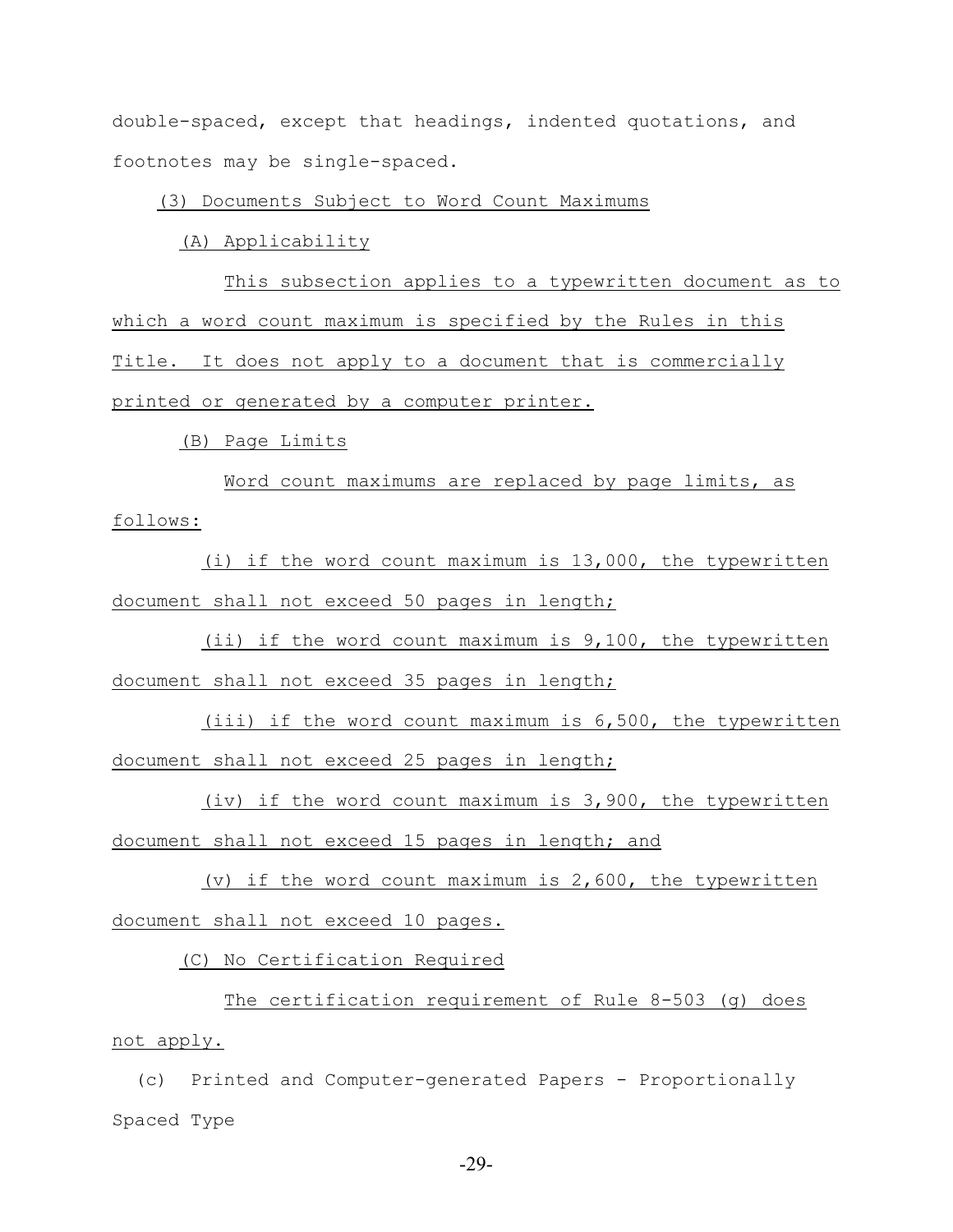#### (1) Type Size and Font

 Proportionally spaced type (such as produced by commercial printers and many computer printers) in the text and footnotes shall be in Times New Roman font and shall not be smaller than 13 point. The Court of Appeals shall approve, from time to time, a list of fonts that comply with the requirements of this Rule. Upon the docketing of an appeal, the clerk of the appellate court shall send the approved list to all parties or their attorneys. The horizontal scaling ordinarily produced by the computer program may not be altered in order to decrease the width of the characters or increase the number of characters on a line.

Committee note: "Horizontal scaling" refers to the width of the characters.

(2) Spacing

 Papers prepared with proportionally spaced type shall have at least 1.5 double spacing between lines, except that headings, indented quotations, and footnotes may be single-spaced. The kerning ordinarily produced by the computer program may not be altered in order to reduce the amount of space between characters or to increase the number of characters on a line.

Committee note: "Kerning" refers to the amount of space between characters.

(d) Margins

Margins at the top $<sub>L</sub>$  and bottom, and each side of the page</sub> shall be not less than 1 inch, except that the page number may be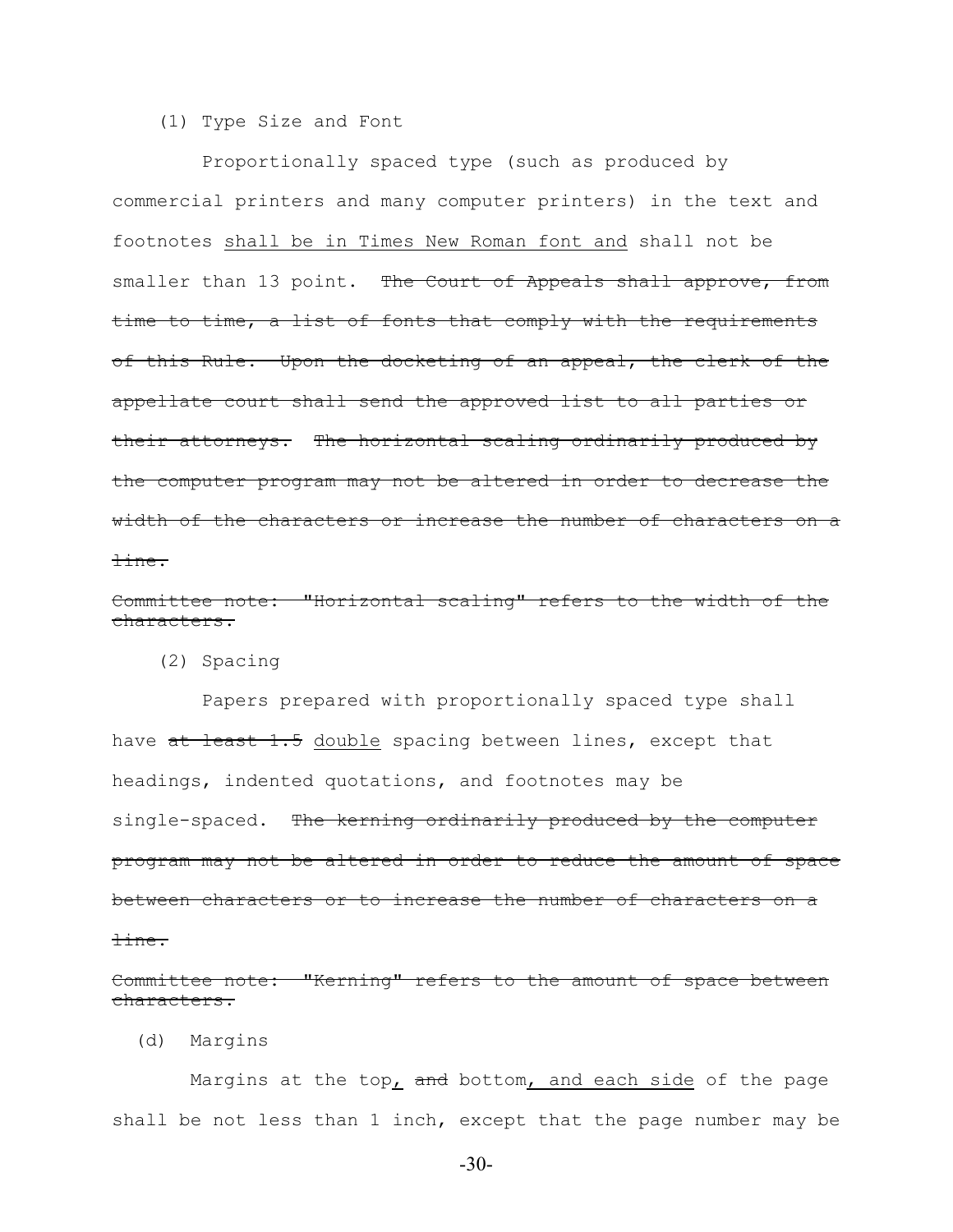within the bottom margin. Line length shall not exceed 61/2 inches, and the The margin on the bound edge of each page shall be sufficient to prevent the binding from covering any text.

(e) Copies

 Copies required to be filed shall be duplicated by any process that produces a clear black image on white, opaque, unglazed paper.

(f) Effect of Noncompliance

 For noncompliance with this Rule, the appellate court may enter any appropriate order, including an order that an improperly prepared brief be corrected at the expense of the attorney for the party for whom the brief was filed.

Cross reference: With respect to exhibits, see Rules 1-301 (e) and 8-501 (i).

Source: This Rule is new but is derived in part from former Rules 831 a and 1031 a.

#### REPORTER'S NOTE

See the Reporter's note to Rule 8-503.

-31-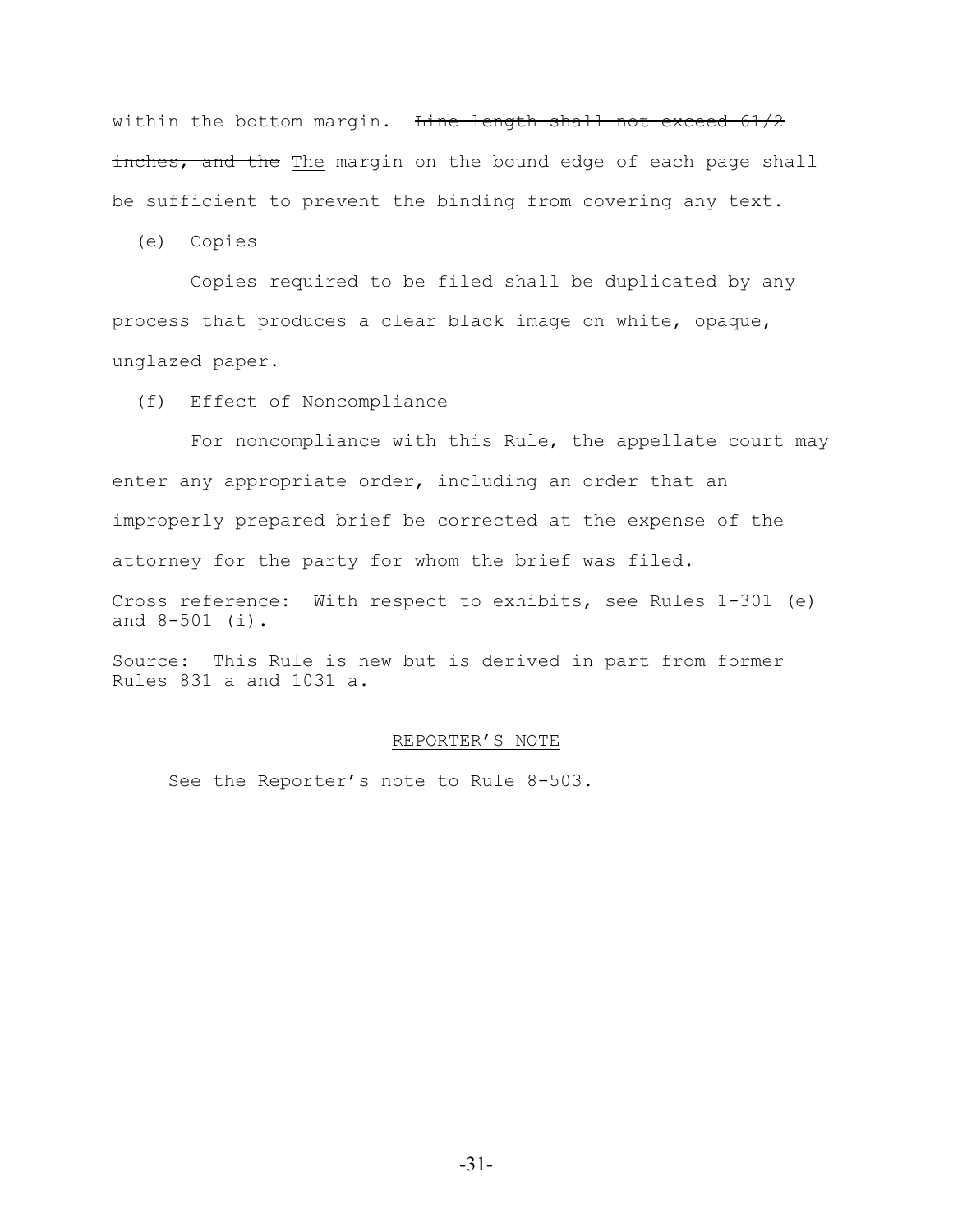#### MARYLAND RULES OF PROCEDURE

#### TITLE 8 - APPELLATE REVIEW IN THE COURT OF APPEALS

## AND COURT OF SPECIAL APPEALS

CHAPTER 200 - OBTAINING REVIEW IN COURT OF SPECIAL APPEALS

AMEND Rule 8-207 (b) to specify word count limitations in lieu of page limitations, as follows:

Rule 8-207. EXPEDITED APPEAL

. . .

(b) By Election of Parties

. . .

(4) Appellant's Brief

 The appellant shall file a brief within 15 days after the filing of the agreed statement required by subsection (b)(2) of this Rule. The brief need not include statement of facts, shall be limited to two issues, and shall not exceed ten pages 2,600 words in length. Otherwise, the brief shall conform to the requirements of Rule 8-504. The appellant shall attach the agreed statement of the case as an appendix to the brief.

(5) Appellee's Brief

 The appellee shall file a brief within 15 days after the filing of the appellant's brief. The brief shall not exceed ten pages 2,600 words in length and shall otherwise conform to the requirements of Rule 8-504.

(6) Reply Brief

A reply brief may be filed only with permission of the

-32-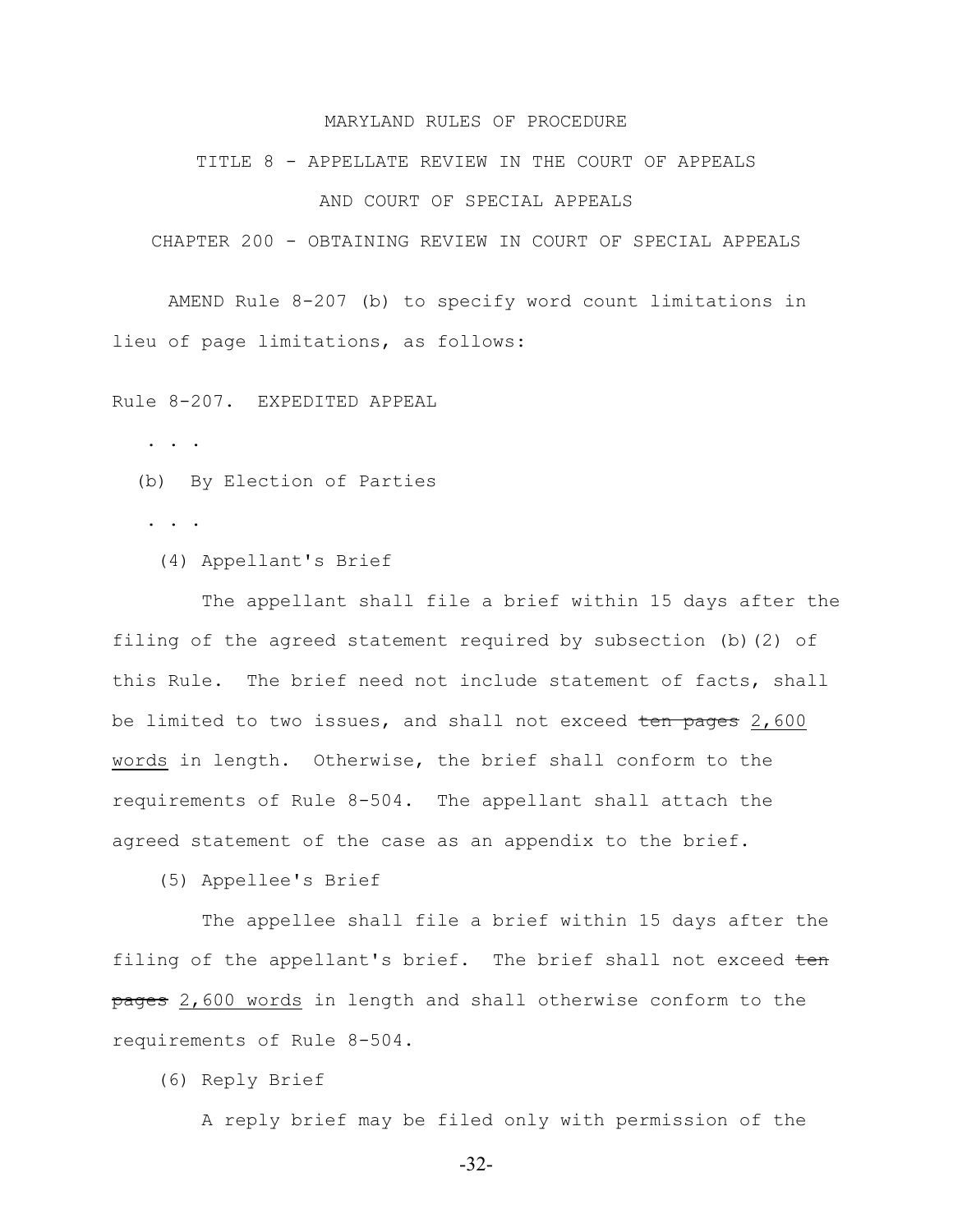Court.

(7) Briefs in Cross-appeals

 An appellee who is also a cross-appellant shall include in the brief filed under subsection (b)(5) of this Rule the issue and argument on the cross-appeal as well as the response to the brief of the appellant. The combined brief shall not exceed  $15$ pages 3,900 words in length. Within ten days after the filing of an appellee/cross-appellant's brief, the appellant/crossappellee shall file a brief, not exceeding  $t$ en pages  $2,600$  words in length, in response to the issues and argument raised on the cross-appeal.

. . .

#### REPORTER'S NOTE

See the Reporter's note to Rule 8-503.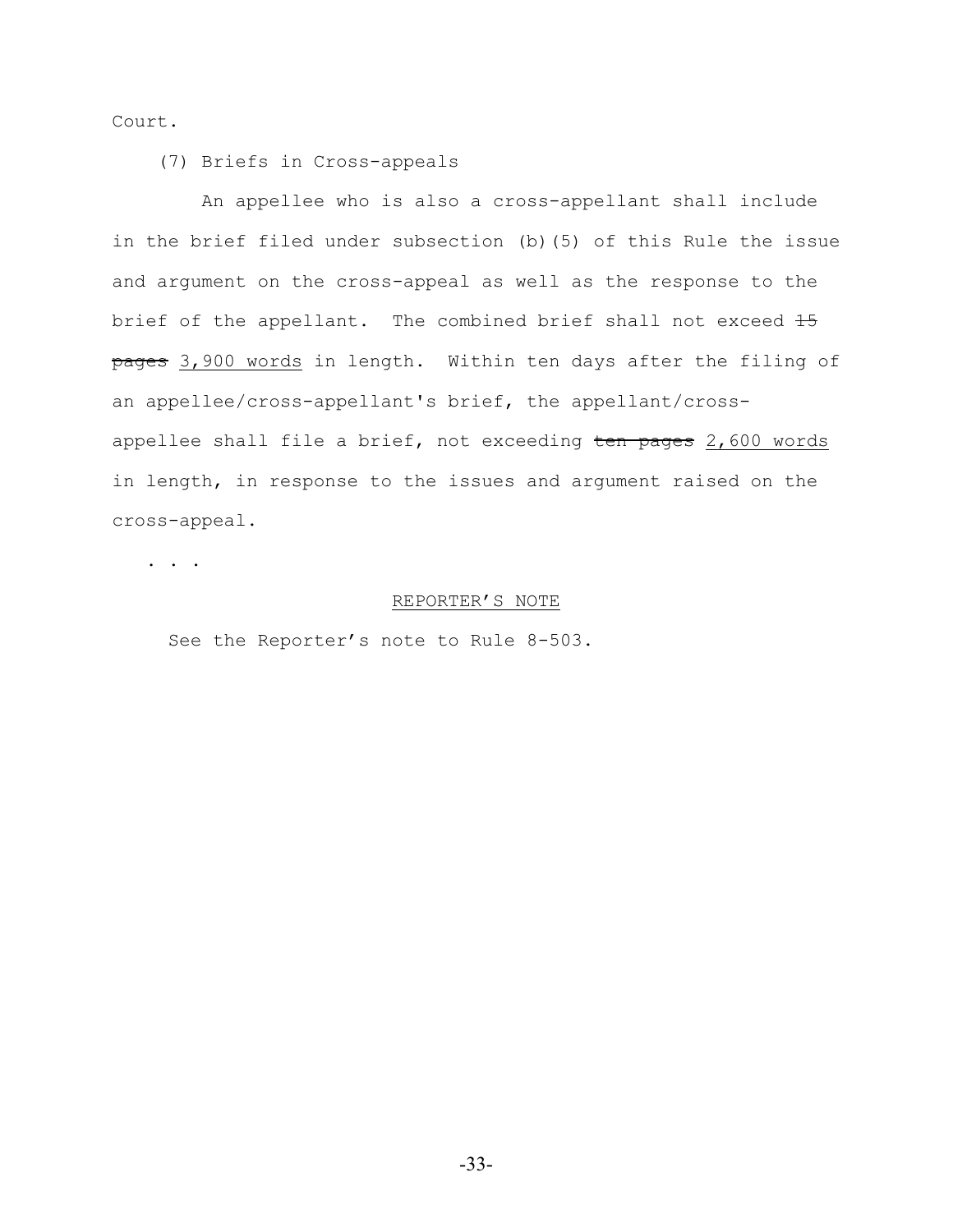## MARYLAND RULES OF PROCEDURE

#### TITLE 8 - APPELLATE REVIEW IN COURT OF APPEALS

## AND COURT OF SPECIAL APPEALS

CHAPTER 300 - OBTAINING APPELLATE REVIEW IN COURT OF APPEALS

AMEND Rule 8-303 to specify a word count limitation in lieu of a page limitation, as follows:

Rule 8-303. PETITION FOR WRIT OF CERTIORARI - PROCEDURE

. . .

- (b) Petition
	- (1) Contents

The petition shall present accurately, briefly, and clearly whatever is essential to a ready and adequate understanding of the points requiring consideration. Except with the permission of the Court of Appeals, a petition shall not exceed 15 pages 3,900 words. It shall contain the following information:

. . .

#### REPORTER'S NOTE

See the Reporter's note to Rule 8-503.

-34-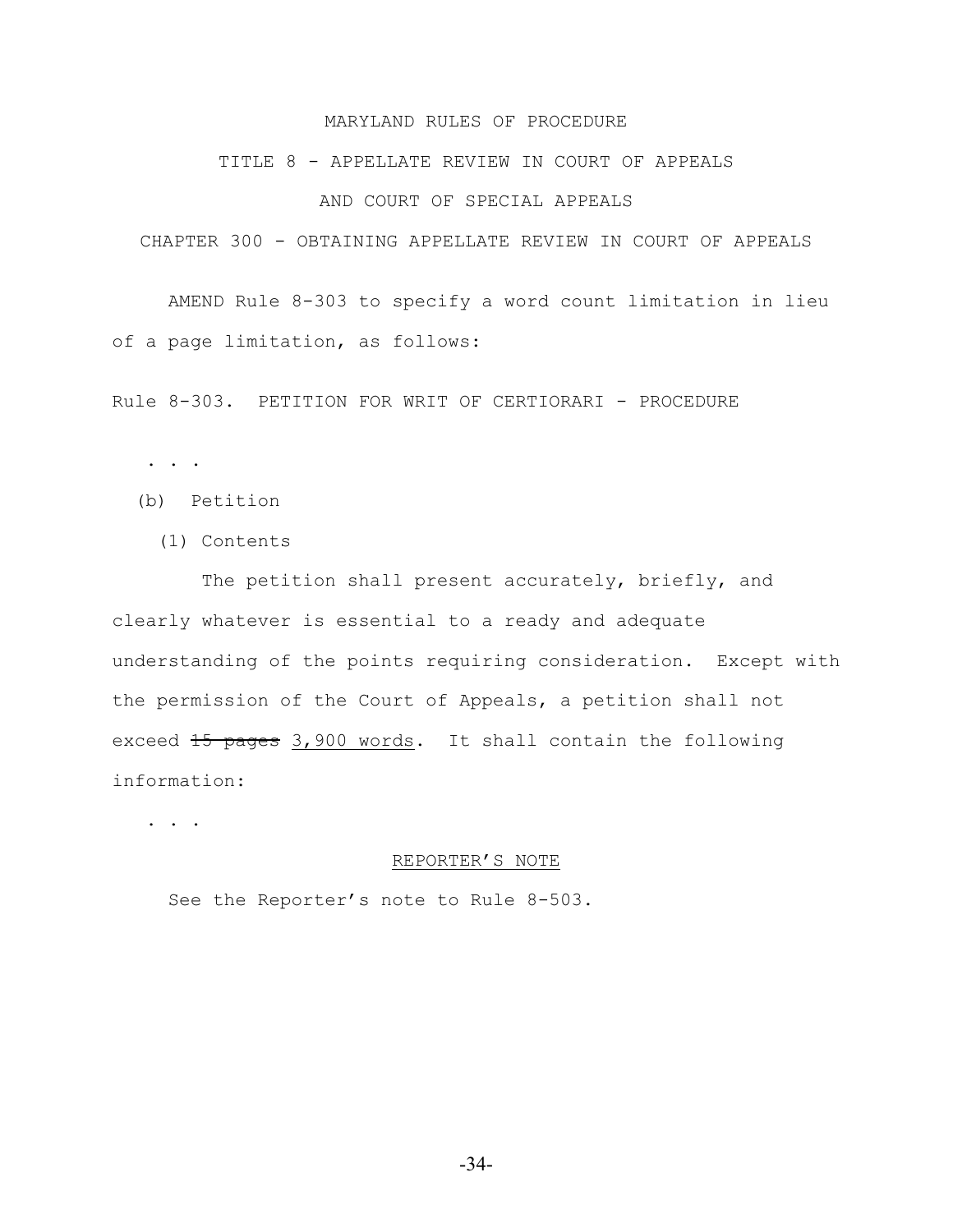#### MARYLAND RULES OF PROCEDURE

TITLE 8 - APPELLATE REVIEW IN THE COURT OF APPEALS

AND COURT OF SPECIAL APPEALS

## CHAPTER 600 - DISPOSITION

AMEND Rule 8-603 to specify word count limitations in lieu of page limitations, as follows:

Rule 8-603. MOTION TO DISMISS APPEAL

. . .

(f) Separate Oral Argument

(1) Not Unless Directed by the Court

 Oral argument on a motion to dismiss will not be held in advance of argument on the merits unless directed by order of the Court.

(2) Briefs

 If the Court directs oral argument on a motion to dismiss in advance of argument on the merits, the parties, with permission of the Court, may file briefs in support of or in opposition to the motion. Not later than one day before the date assigned for argument (A) an original shall be filed with the Clerk together with three copies in the Court of Special Appeals or seven copies in the Court of Appeals, and (B) a copy shall be delivered to other parties. Unless otherwise ordered by the Court, the briefs shall not exceed ten pages 2,600 words in the Court of Special Appeals or 25 pages 6,500 words in the Court of

-35-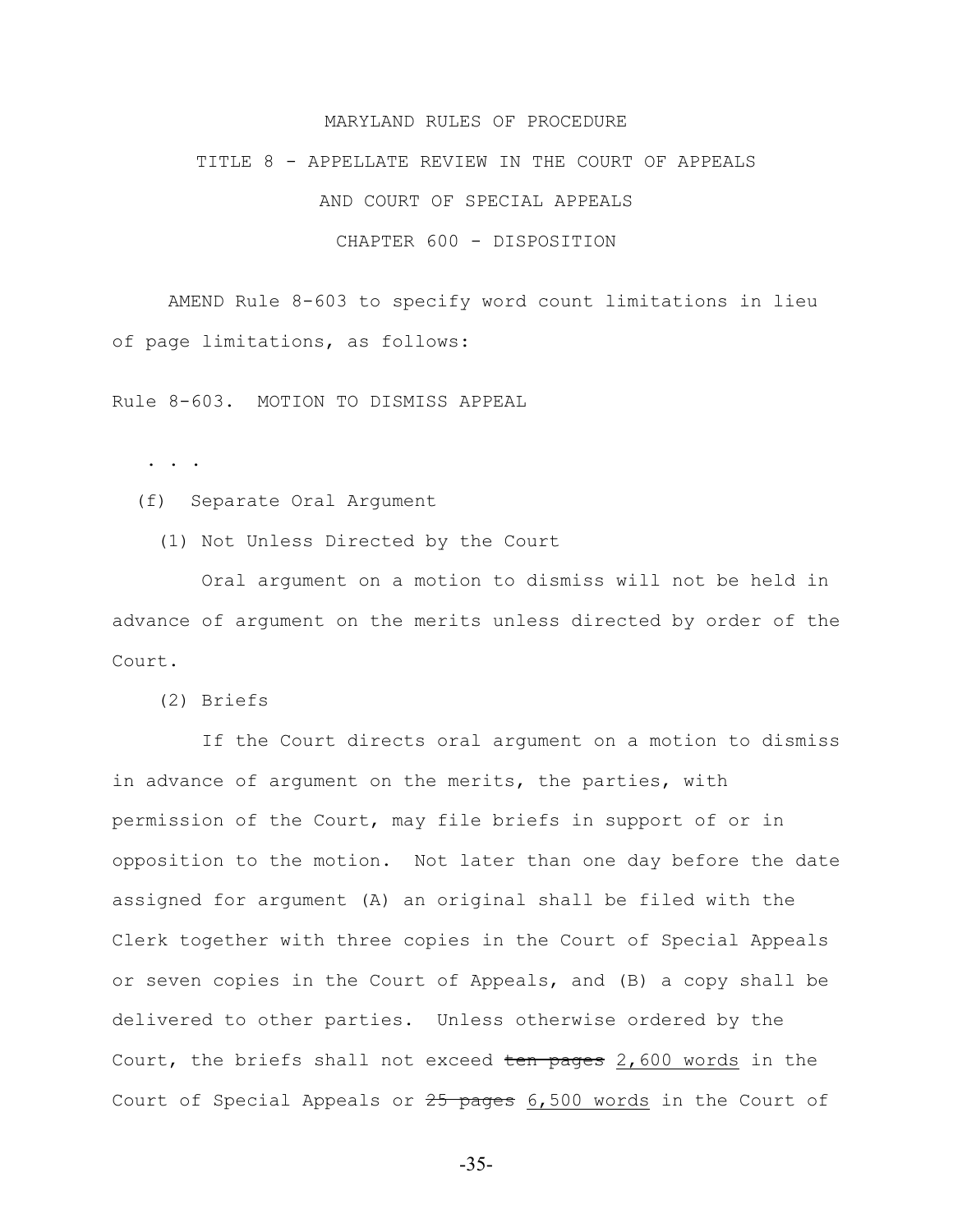Appeals.

(3) Time; Number of Counsel

 Unless otherwise ordered by the Court, separate oral argument on a motion to dismiss is restricted to 15 minutes for each side, and only one attorney may argue for each side. Source: This Rule is derived from former Rules 1036, 1037, 836, and 837.

# REPORTER'S NOTE

See the Reporter's note to Rule 8-503.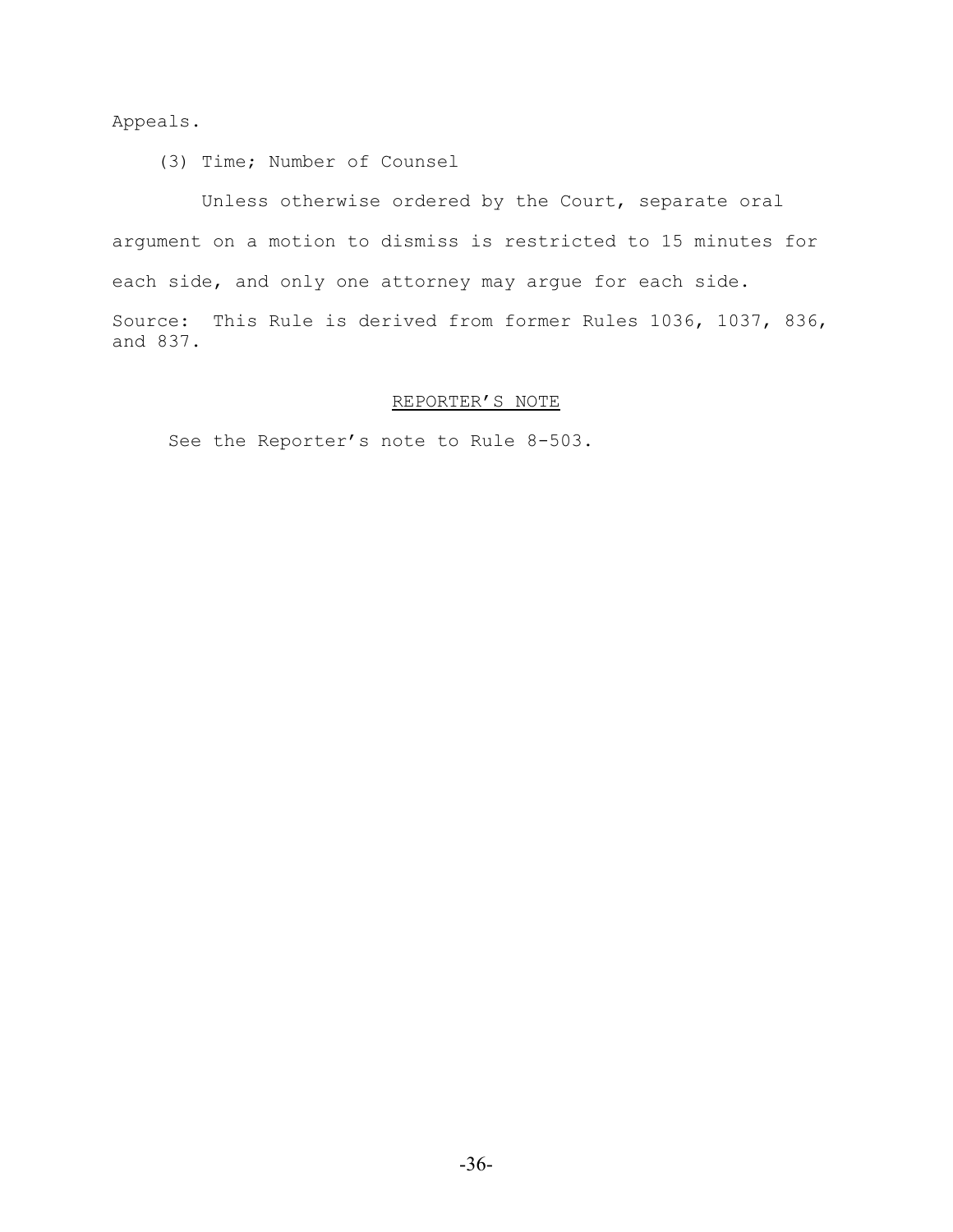# MARYLAND RULES OF PROCEDURE TITLE 5 - EVIDENCE CHAPTER 800 - HEARSAY

AMEND Rule 5-803 to add a new subsection (b)  $(8)$   $(A)$   $(iv)$ regarding the admissibility of reports made pursuant to a certain statute pertaining to abuse of a child or vulnerable adult, to add a Committee note following subsection (b)(8)(A)(iv), and to make stylistic changes, as follows:

Rule 5-803. HEARSAY EXCEPTIONS: UNAVAILABILITY OF DECLARANT NOT REQUIRED

The following are not excluded by the hearsay rule, even though the declarant is available as a witness:

. . .

(b) Other Exceptions

(1) Present Sense Impression

 A statement describing or explaining an event or condition made while the declarant was perceiving the event or condition, or immediately thereafter.

(2) Excited Utterance

 A statement relating to a startling event or condition made while the declarant was under the stress of excitement caused by the event or condition.

 (3) Then Existing Mental, Emotional, or Physical Condition A statement of the declarant's then existing state of

-37-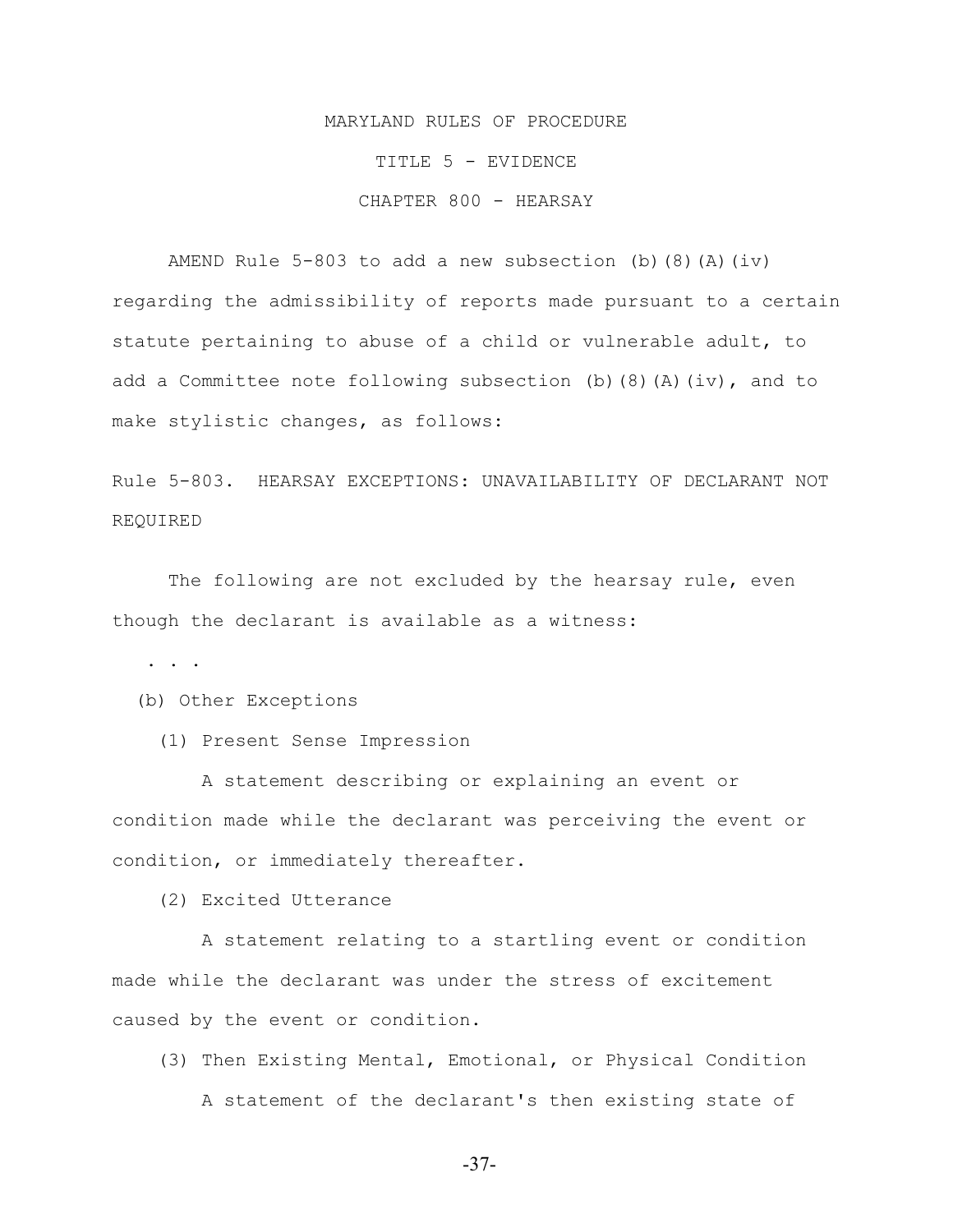mind, emotion, sensation, or physical condition (such as intent, plan, motive, design, mental feeling, pain, and bodily health), offered to prove the declarant's then existing condition or the declarant's future action, but not including a statement of memory or belief to prove the fact remembered or believed unless it relates to the execution, revocation, identification, or terms of declarant's will.

(4) Statements for Purposes of Medical Diagnosis or Treatment

 Statements made for purposes of medical treatment or medical diagnosis in contemplation of treatment and describing medical history, or past or present symptoms, pain, or sensation, or the inception or general character of the cause or external sources thereof insofar as reasonably pertinent to treatment or diagnosis in contemplation of treatment.

(5) Recorded Recollection

See Rule 5-802.1 (e) for recorded recollection.

(6) Records of Regularly Conducted Business Activity

 A memorandum, report, record, or data compilation of acts, events, conditions, opinions, or diagnoses if (A) it was made at or near the time of the act, event, or condition, or the rendition of the diagnosis, (B) it was made by a person with knowledge or from information transmitted by a person with knowledge, (C) it was made and kept in the course of a regularly conducted business activity, and (D) the regular practice of that business was to make and keep the memorandum, report, record, or data compilation. A record of this kind may be excluded if the

-38-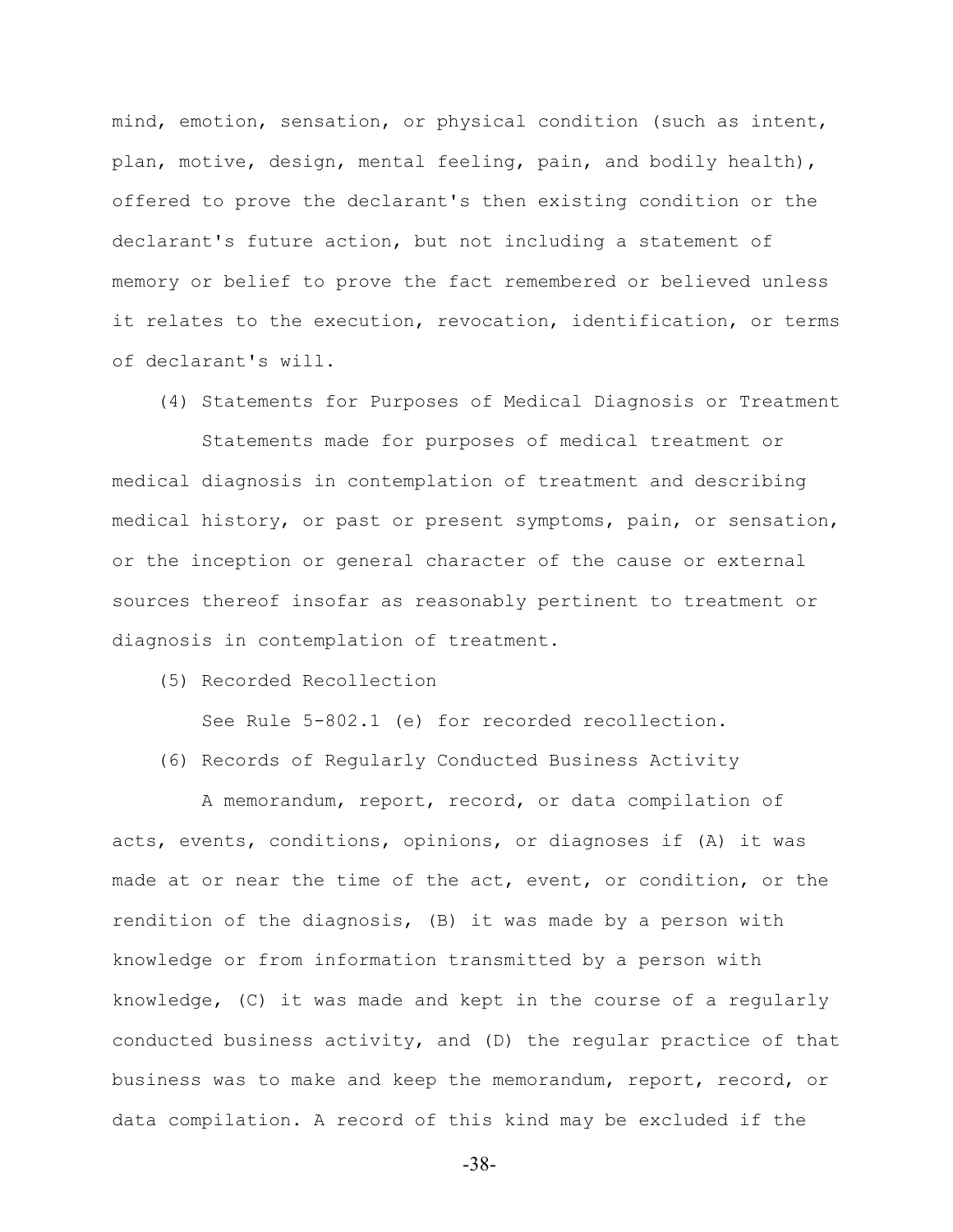source of information or the method or circumstances of the preparation of the record indicate that the information in the record lacks trustworthiness. In this paragraph, "business" includes business, institution, association, profession, occupation, and calling of every kind, whether or not conducted for profit.

Cross reference: Rule 5-902 (b).

Committee note: Public records specifically excluded from the public records exceptions in subsection (b)(8) of this Rule may not be admitted pursuant to this exception.

 (7) Absence of Entry in Records Kept in Accordance with Subsection (b)(6)

 Unless the circumstances indicate a lack of trustworthiness, evidence that a diligent search disclosed that a matter is not included in the memoranda, reports, records, or data compilations kept in accordance with subsection  $(b)$  (6), when offered to prove the nonoccurrence or nonexistence of the matter, if the matter was of a kind about which a memorandum, report, record, or data compilation was regularly made and preserved.

(8) Public Records and Reports

 (A) Except as otherwise provided in this paragraph, a memorandum, report, record, statement, or data compilation made by a public agency setting forth

(i) the activities of the agency;

 (ii) matters observed pursuant to a duty imposed by law, as to which matters there was a duty to report;  $\sigma$ r

(iii) in civil actions and when offered against the State

-39-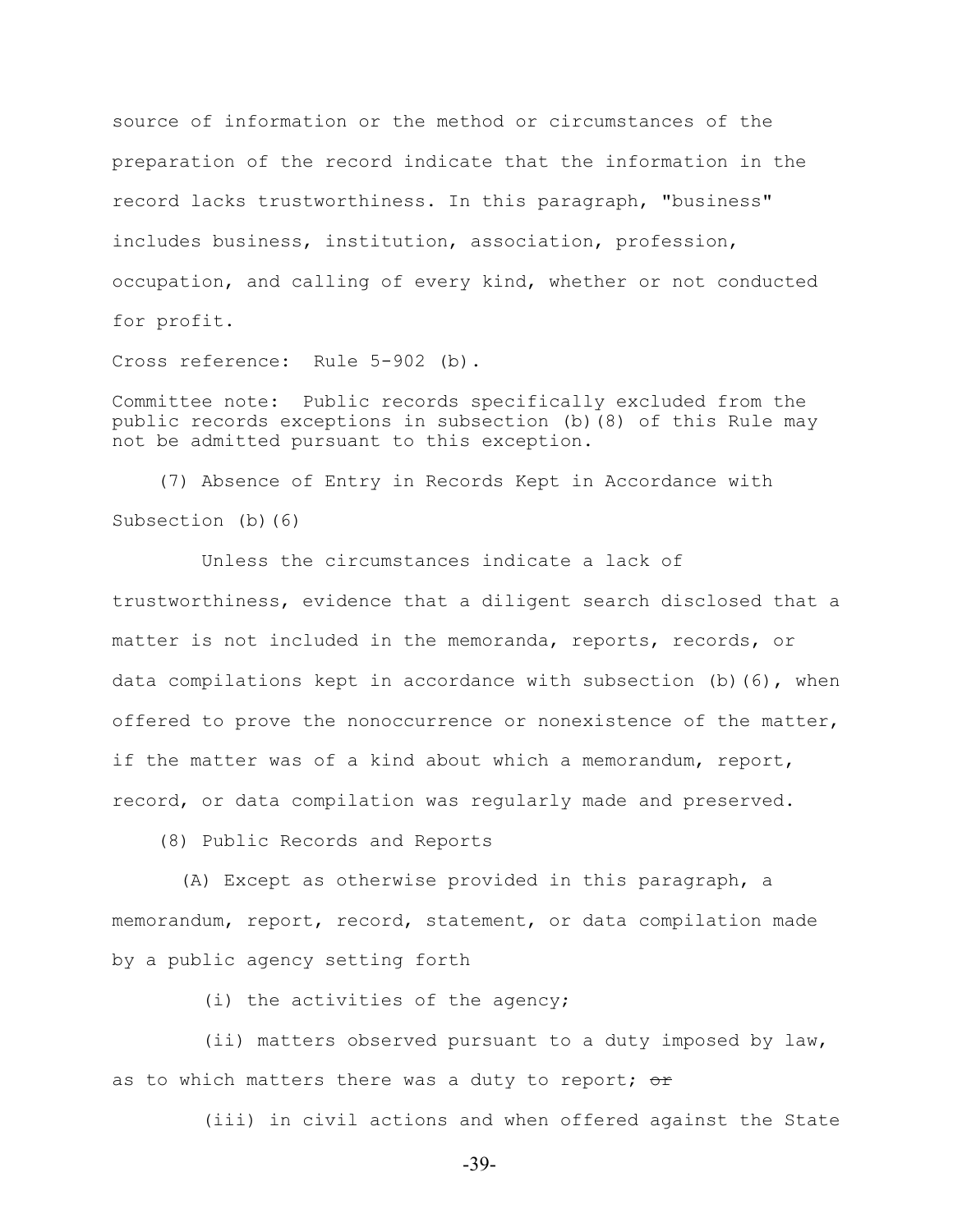in criminal actions, factual findings resulting from an investigation made pursuant to authority granted by law $\div$ ; or

 (iv) in a final protective order hearing conducted pursuant to Code, Family Law Article, §4-506, factual findings reported to a court pursuant to Code, Family Law Article, §4-505, provided that the parties have had a fair opportunity to review the report.

# Committee note: If necessary, a continuance of a final protective order hearing may be granted in order to provide the parties a fair opportunity to review the report and to prepare for the hearing.

 (B) A record offered pursuant to paragraph (A) may be excluded if the source of information or the method or circumstance of the preparation of the record indicate that the record or the information in the record lacks trustworthiness.

 (C) A record of matters observed by a law enforcement person is not admissible under this paragraph when offered against an accused in a criminal action.

 (D) This paragraph does not supersede specific statutory provisions regarding the admissibility of particular public records.

Committee note: This section does not mandate following the interpretation of the term "factual findings" set forth in *Beech Aircraft Corp. v. Rainey*, 488 U.S. 153 (1988). See *Ellsworth v. Sherne Lingerie, Inc.*, 303 Md. 581 (1985).

(9) Records of Vital Statistics

 Except as otherwise provided by statute, records or data compilations of births, fetal deaths, deaths, or marriages, if the report thereof was made to a public office pursuant to

-40-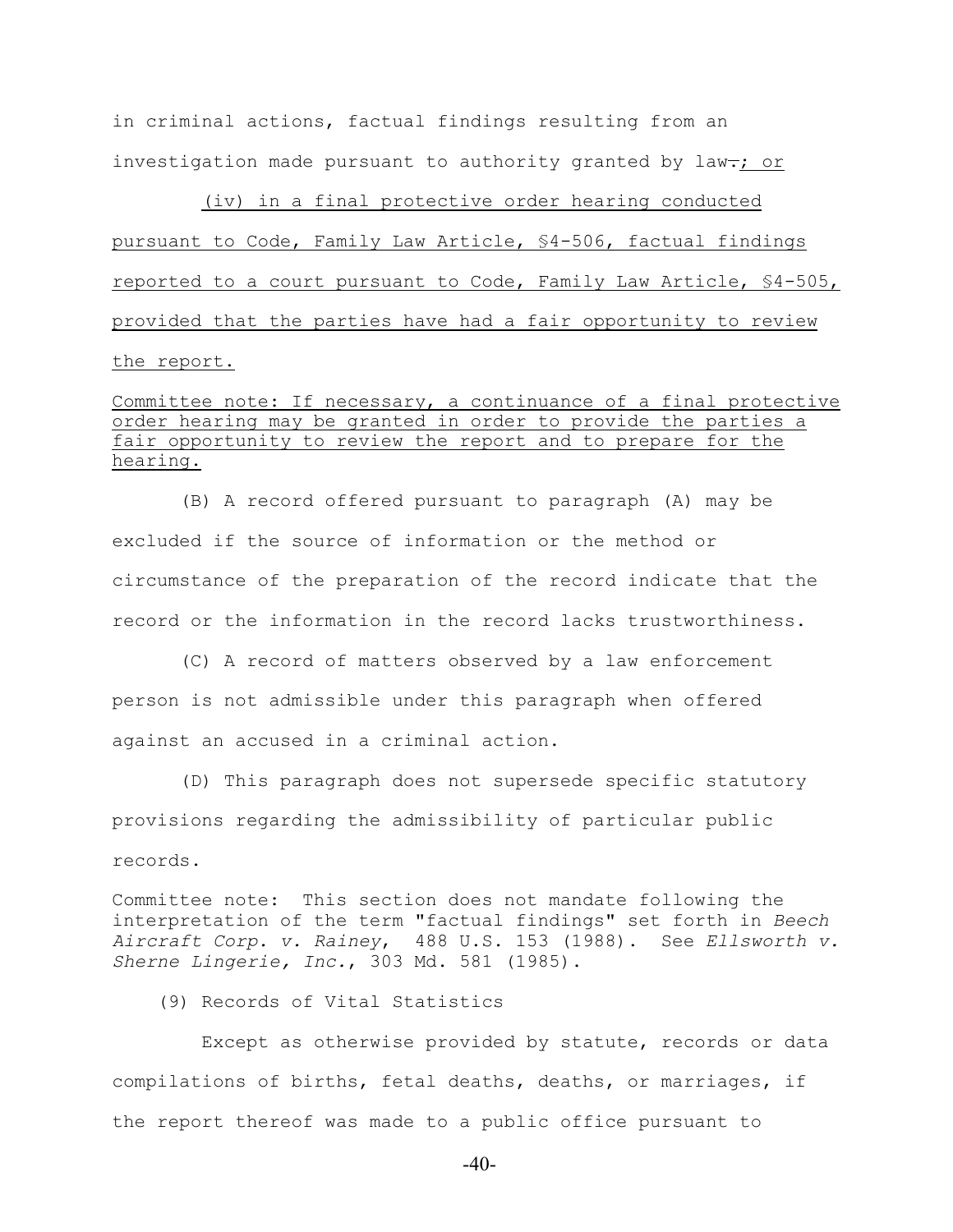requirements of law.

Cross reference: See Code, Health General Article, §4-223 (inadmissibility of certain information when paternity is contested) and §5-311 (admissibility of medical examiner's reports).

(10) Absence of Public Record or Entry

 Unless the circumstances indicate a lack of trustworthiness, evidence in the form of testimony or a certification in accordance with Rule 5-902 that a diligent search has failed to disclose a record, report, statement, or data compilation made by a public agency, or an entry therein, when offered to prove the absence of such a record or entry or the nonoccurrence or nonexistence of a matter about which a record was regularly made and preserved by the public agency.

(11) Records of Religious Organizations

 Statements of births, marriages, divorces, deaths, legitimacy, ancestry, relationship by blood or marriage, or other similar facts of personal or family history, contained in a regularly kept record of a religious organization.

(12) Marriage, Baptismal, and Similar Certificates

 Statements of fact contained in a certificate that the maker performed a marriage or other ceremony or administered a sacrament, made by a member of the clergy, public official, or other person authorized by the rules or practices of a religious organization or by law to perform the act certified, and purporting to have been issued at the time of the act or within a reasonable time thereafter.

-41-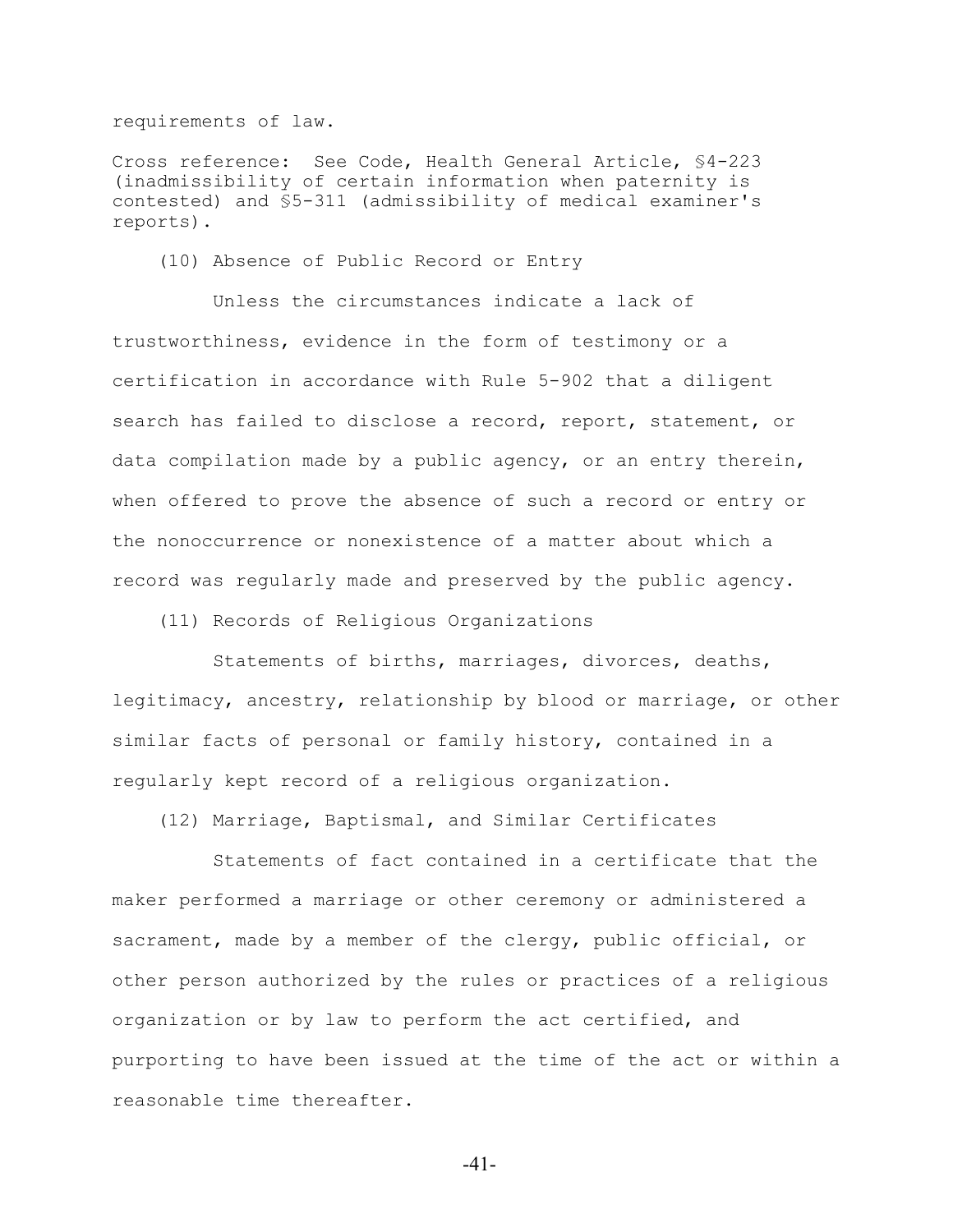(13) Family Records

 Statements of fact concerning personal or family history contained in family Bibles, genealogies, charts, engravings on rings, inscriptions on family portraits, engravings on urns, crypts, or tombstones or the like.

(14) Records of Documents Affecting an Interest in Property

 The record of a document purporting to establish or affect an interest in property, as proof of the content of the original recorded document and its execution and delivery by each person by whom it purports to have been executed, if the record is a record of a public office and a statute authorizes the recording of documents of that kind in that office.

 (15) Statements in Documents Affecting an Interest in Property

 A statement contained in a document purporting to establish or affect an interest in property if the matter stated was relevant to the purpose of the document, unless dealings with the property since the document was made have been inconsistent with the truth of the statement or the purport of the document or the circumstances otherwise indicate lack of trustworthiness.

(16) Statements in Ancient Documents

 Statements in a document in existence twenty years or more, the authenticity of which is established, unless the circumstances indicate lack of trustworthiness.

(17) Market Reports and Published Compilations

Market quotations, tabulations, lists, directories, and

-42-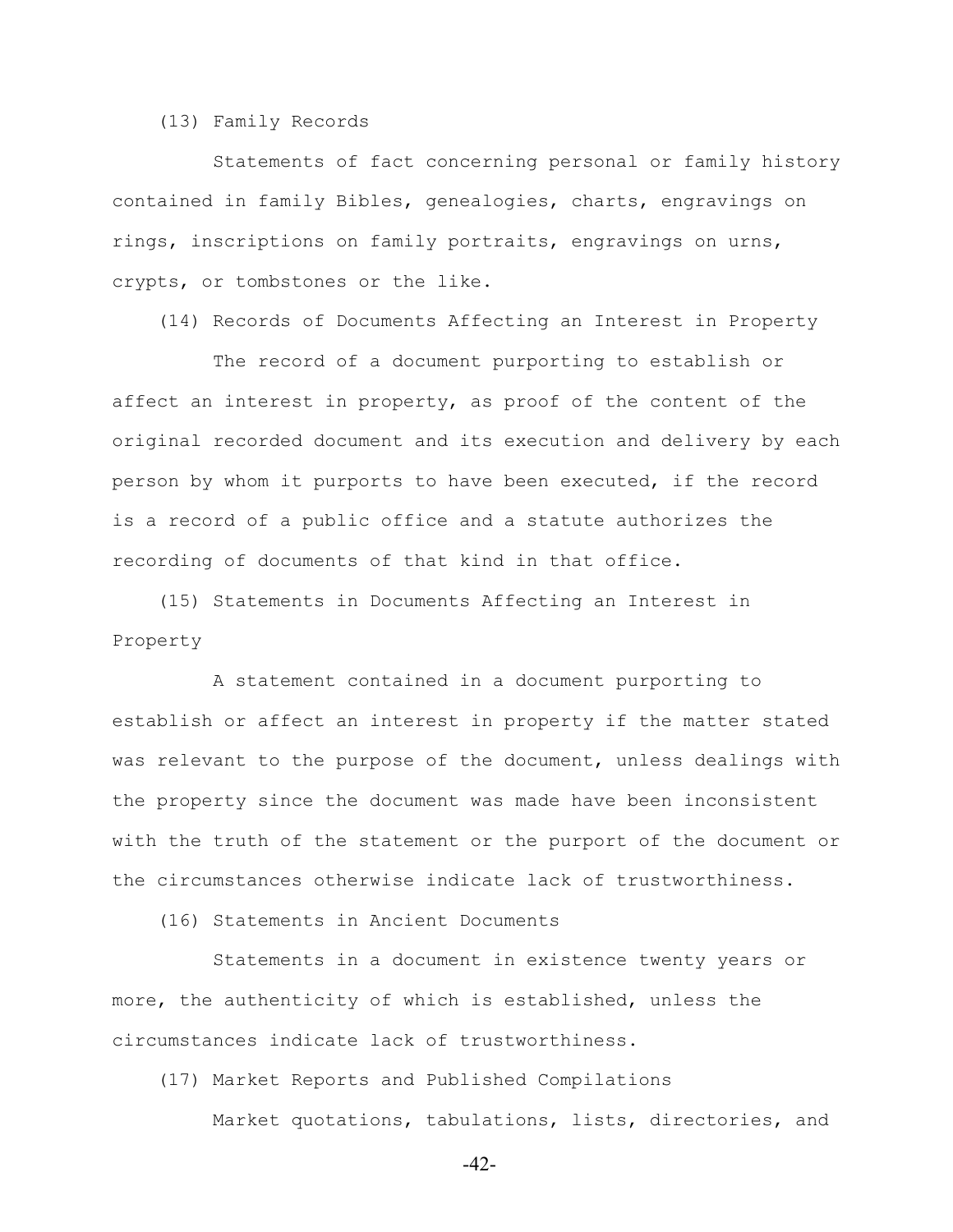other published compilations, generally used and reasonably relied upon by the public or by persons in particular occupations.

(18) Learned Treatises

 To the extent called to the attention of an expert witness upon cross-examination or relied upon by the expert witness in direct examination, statements contained in a published treatise, periodical, or pamphlet on a subject of history, medicine, or other science or art, established as a reliable authority by the testimony or admission of the witness, by other expert testimony, or by judicial notice. If admitted, the statements may be read into evidence but may not be received as exhibits.

(19) Reputation Concerning Personal or Family History

 Reputation, prior to the controversy before the court, among members of a person's family by blood, adoption, or marriage, or among a person's associates, or in the community, concerning a person's birth, adoption, marriage, divorce, death, or other similar fact of personal or family history.

(20) Reputation Concerning Boundaries or General History

 (A) Reputation in a community, prior to the controversy before the court, as to boundaries of, interests in, or customs affecting lands in the community.

 (B) Reputation as to events of general history important to the community, state, or nation where the historical events occurred.

-43-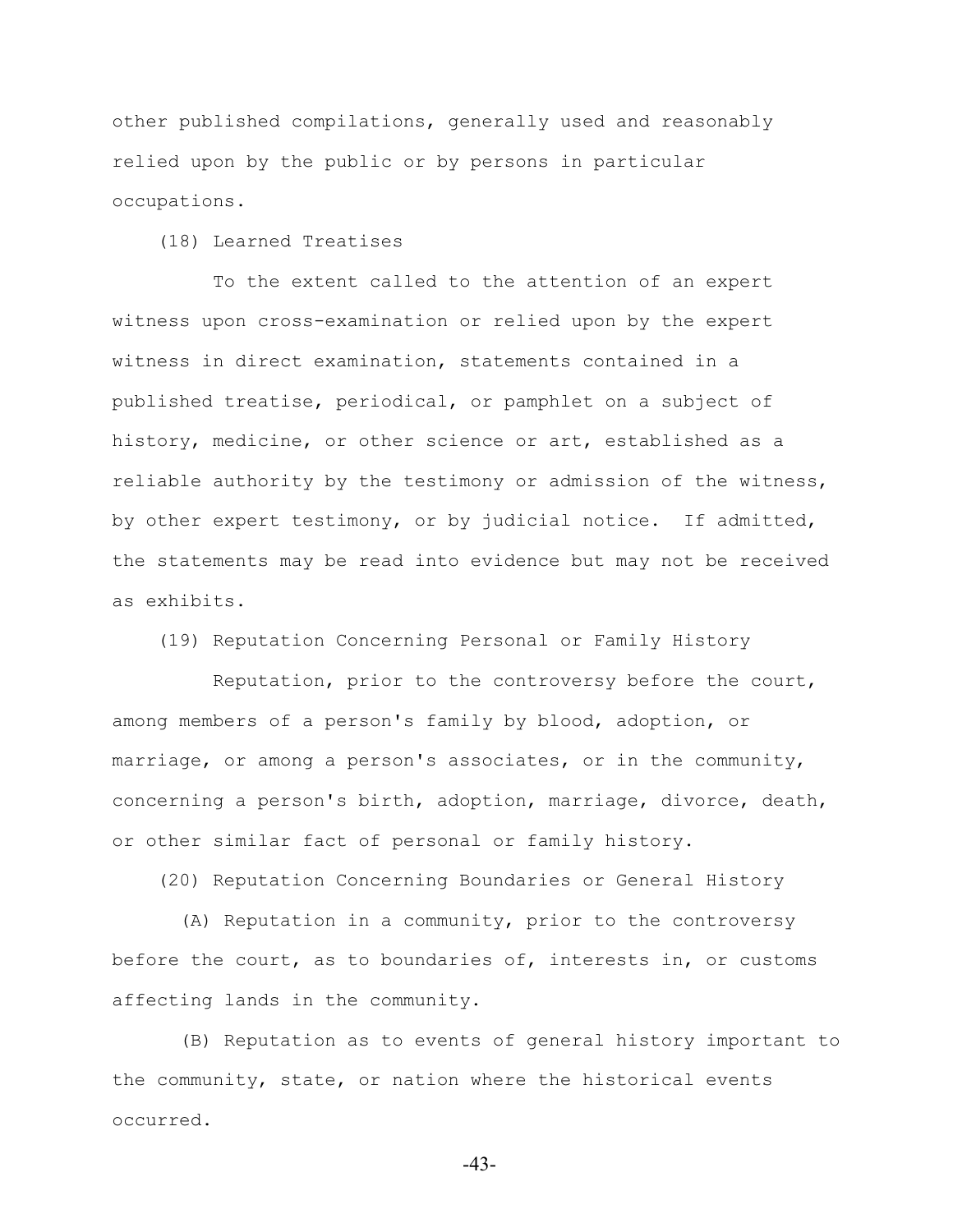(21) Reputation as to Character

 Reputation of a person's character among associates or in the community.

(22) [Vacant].- There is no subsection 22.

 (23) Judgment as to Personal, Family, or General History, or Boundaries

 Judgments as proof of matters of personal, family, or general history, or boundaries, essential to the judgment, if the matter would be provable by evidence of reputation under subsections (19) or (20).

(24) Other Exceptions

 Under exceptional circumstances, the following are not excluded by the hearsay rule: A statement not specifically covered by any of the hearsay exceptions listed in this Rule or in Rule 5-804, but having equivalent circumstantial guarantees of trustworthiness, if the court determines that (A) the statement is offered as evidence of a material fact; (B) the statement is more probative on the point for which it is offered than any other evidence which the proponent can procure through reasonable efforts; and (C) the general purposes of these rules and the interests of justice will best be served by admission of the statement into evidence. A statement may not be admitted under this exception unless the proponent of it makes known to the adverse party, sufficiently in advance of the trial or hearing to provide the adverse party with a fair opportunity to prepare to meet it, the intention to offer the statement and the particulars

-44-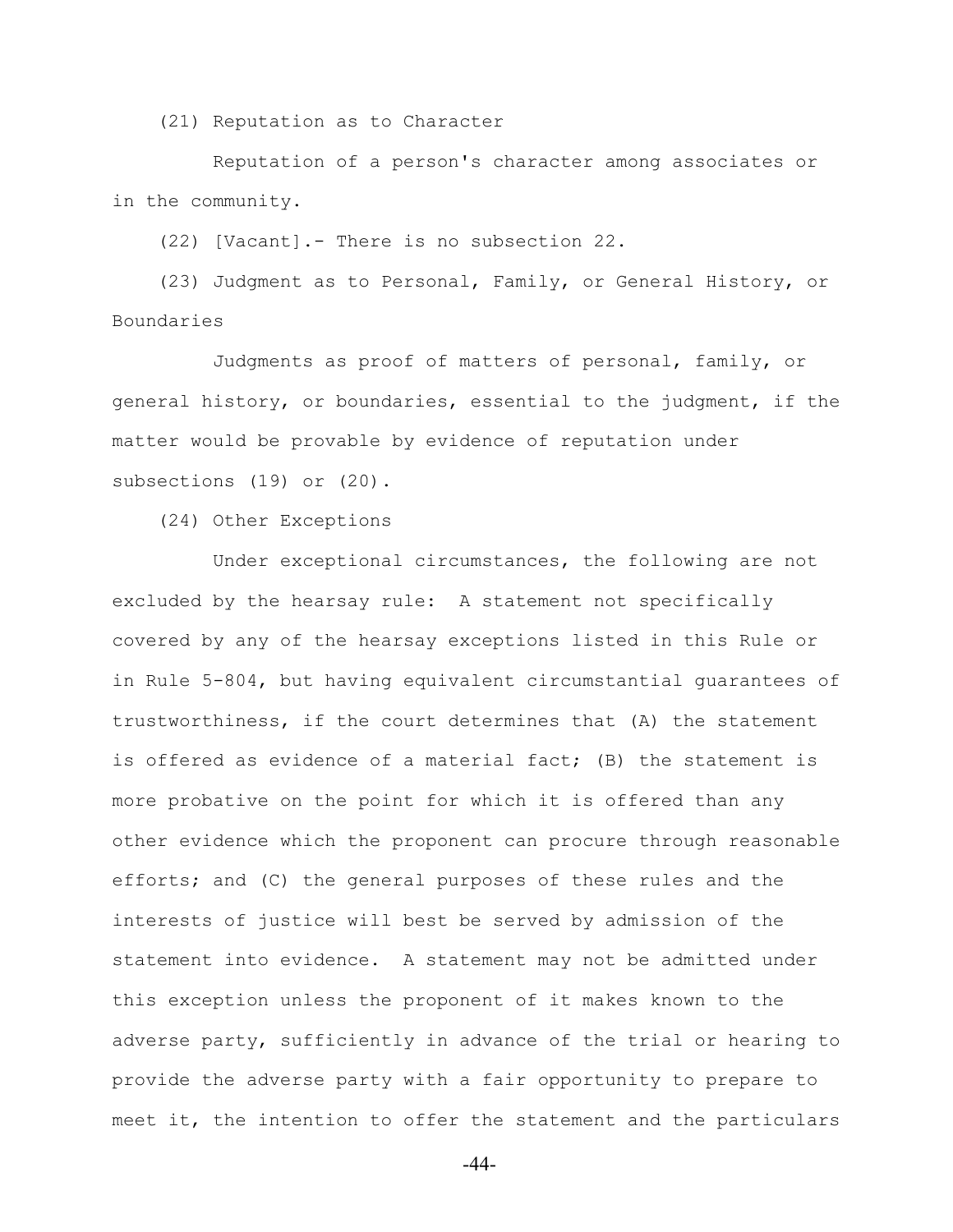of it, including the name and address of the declarant.

Committee note: The residual exception provided by Rule 5-803 (b)(24) does not contemplate an unfettered exercise of judicial discretion, but it does provide for treating new and presently unanticipated situations which demonstrate a trustworthiness within the spirit of the specifically stated exceptions. Within this framework, room is left for growth and development of the law of evidence in the hearsay area, consistently with the broad purposes expressed in Rule 5-102.

It is intended that the residual hearsay exception will be used very rarely, and only in exceptional circumstances. The Committee does not intend to establish a broad license for trial judges to admit hearsay statements that do not fall within one of the other exceptions contained in Rules 5-803 and 5-804 (b). The residual exception is not meant to authorize major judicial revisions of the hearsay rule, including its present exceptions. Such major revisions are best accomplished by amendments to the Rule itself. It is intended that in any case in which evidence is sought to be admitted under this subsection, the trial judge will exercise no less care, reflection, and caution than the courts did under the common law in establishing the now-recognized exceptions to the hearsay rule.

Source: This Rule is derived as follows: Section (a) is derived from F.R.Ev. 801 (d)(2). Section (b) is derived from F.R.Ev. 803.

#### REPORTER'S NOTE

Code, Family Law Article, §4-505 (e) requires the court and the local department of social services to take certain actions if, during a temporary protective order hearing, the court finds reasonable grounds to believe that a child or a vulnerable adult has been abused. Specifically, the court must forward to the local department a copy of the petition and temporary protective order, and the local department must investigate the alleged abuse and send to the court a copy of the report of its investigation by the date of the final protective order hearing. The statute is silent regarding the admissibility of the report and its contents.

The Civil Law and Procedure Committee of the Maryland Judicial Conference studied the admissibility of these reports in trial courts across the State and conducted a survey of trial judges. The survey disclosed that the reports are admitted under widely different standards of admissibility. For example, at least one court admits the reports based on the assumption that the statutory authority calling for referral to the local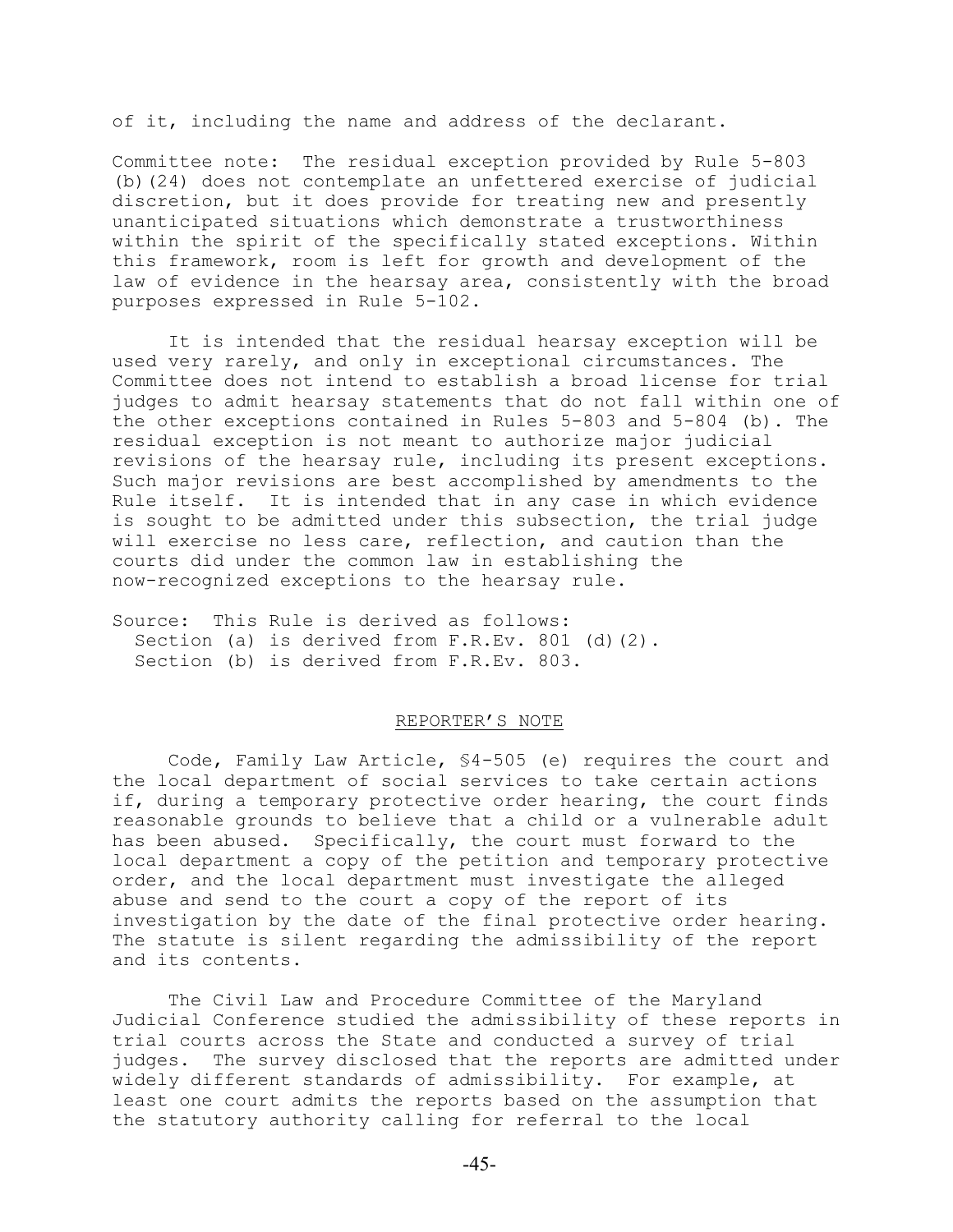department necessarily implies that the report should be admitted. In other courts, admissibility may depend upon whether the parties object or whether the author of the report is present for cross-examination.

The Rules Committee reviewed the results of the survey and a research memorandum prepared by the Judiciary's Legal Affairs Department. The memorandum analyzes the applicable evidentiary rules and case law. It concludes that the rules of evidence should apply to the reports, and that a party should be permitted to object to the admission of the report on the basis of the evidentiary rules.

After considering various options, the Rules Committee recommends amending Rule 5-803 by adding a new subsection (b)(8)(A)(iv) to provide that factual findings contained in the report are not excluded by the hearsay rule, provided that the parties have had an opportunity to review the report.

The Committee also recommends the addition of a Committee note stating that a continuance of a final protective order hearing may be granted if necessary to provide the parties a fair opportunity to review the report and prepare for the hearing. The continuance may be required because the parties often see the report for the first time at the hearing, and they may need time to refute any factual inaccuracies and to otherwise prepare for the hearing in light of the report.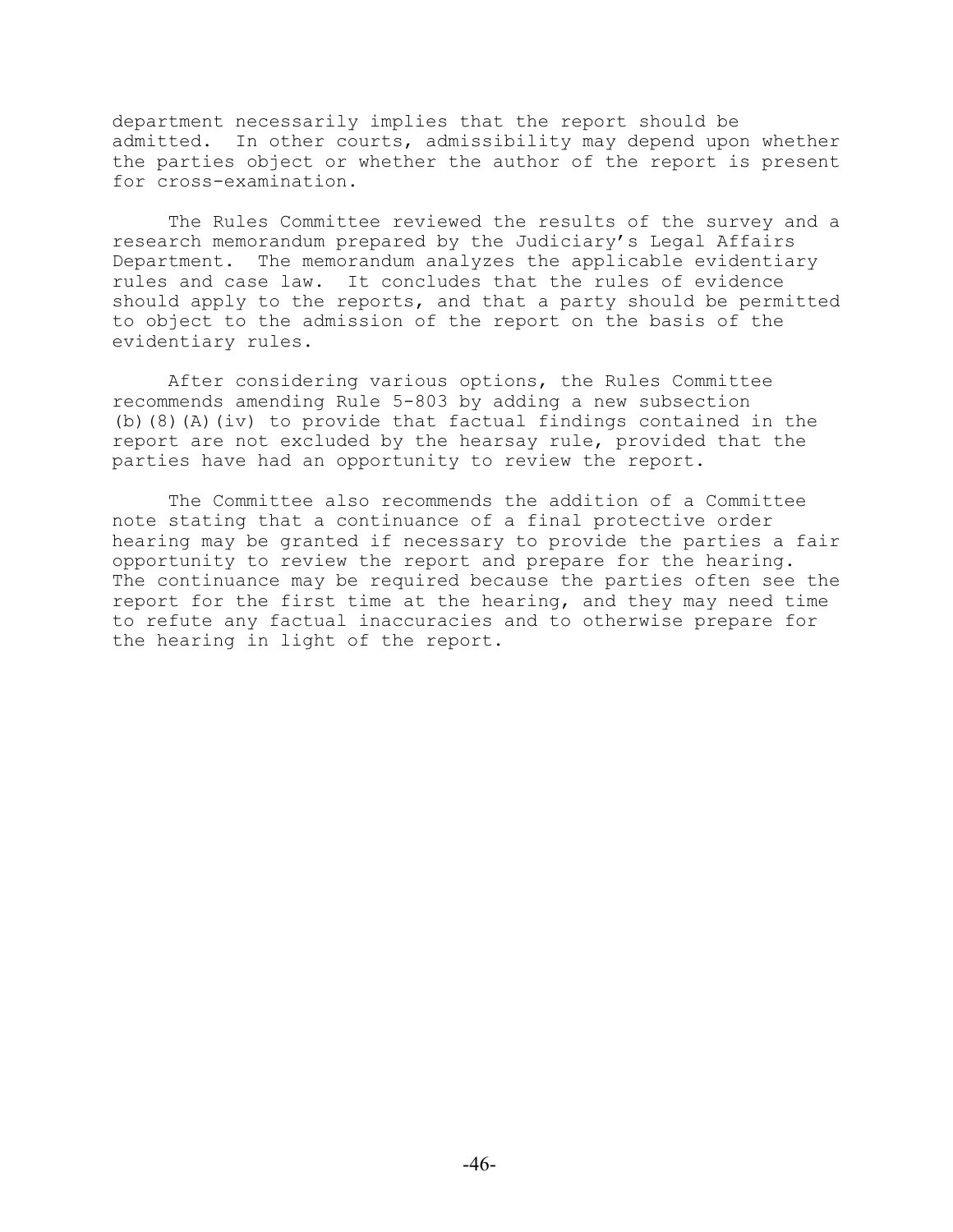# MARYLAND RULES OF PROCEDURE RULES GOVERNING ADMISSION TO THE BAR OF MARYLAND

AMEND Bar Admission Rule 15 by changing its title, by adding a definition of "legal services program," by adding a cross reference after section (b), by adding a certain certification to the proof of eligibility requirements, by making the two-year expiration date of the special authorization inapplicable to pro bono attorneys, by adding a Committee note after section  $(c)$ , by changing from five to ten days the time within which a notice of termination of authorization must be filed with the Clerk of the Court of Appeals and revising designation of the responsibility for filing the notice, by adding section (f) pertaining to disciplinary proceedings in another jurisdiction, by clarifying the authority of the Court of Appeals pertaining to special authorizations under the Rule, by exempting pro bono attorneys from the requirement of making certain payments, by adding section (i) pertaining to the Maryland Lawyers' Rules of Professional Conduct, by adding section (j) pertaining to certain reports, and by making stylistic changes, as follows:

Rule 15. SPECIAL AUTHORIZATION FOR OUT-OF-STATE ATTORNEYS TO PRACTICE IN THIS STATE AFFILIATED WITH PROGRAMS PROVIDING LEGAL SERVICES TO LOW-INCOME INDIVIDUALS

#### (a) Definition

As used in this Rule, "legal services program" means a

-47-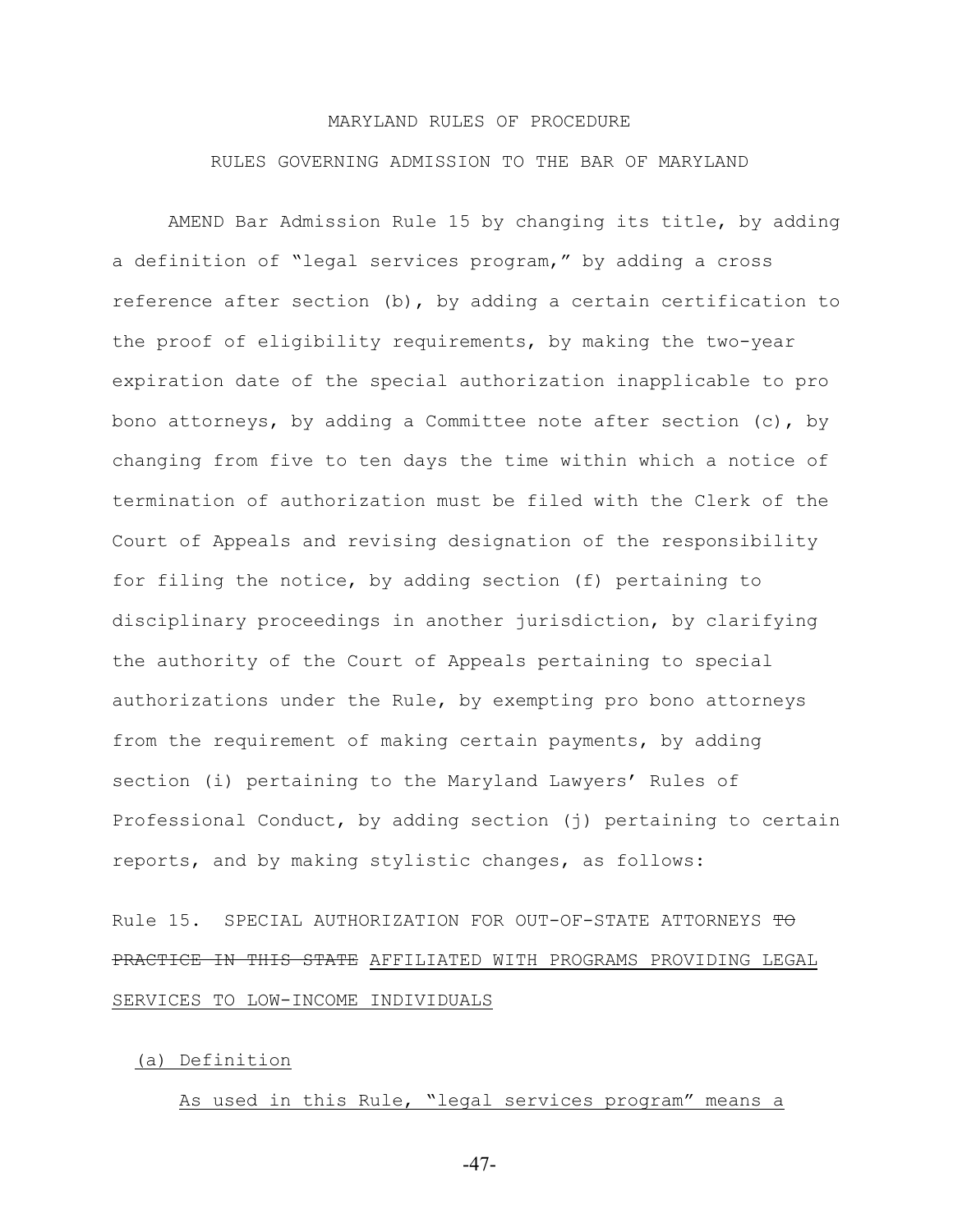program (1) operated by a nonprofit entity that provides legal services to low-income individuals in Maryland who meet the financial eligibility requirements of the Maryland Legal Services Corporation and (2) is on a list of such programs provided by the Corporation to the State Court Administrator and posted on the Judiciary website pursuant to Rule 16-905.

(a) (b) Eligibility

Subject to the provisions of Pursuant to this Rule, a member of the Bar of another state who is employed by or associated with an organized a legal services program that is sponsored or approved by Legal Aid Bureau, Inc. may practice in this State pursuant to that organized legal services program, if (1) the individual is a graduate of a law school meeting the requirements of Rule 4 (a)(2),  $(2)$ , the legal services program provides legal assistance to indigents in this State, and (3) (2) the individual will practice under the supervision of a member of the Bar of this State.

## Cross reference: For the definition of "State," see Rule 1 (i) of the Rules Governing Admission to the Bar of Maryland.

(b) (c) Proof of Eligibility

 To obtain authorization to practice under this Rule, the out-of-state attorney shall file with the Clerk of the Court of Appeals a written request accompanied by (1) evidence of graduation from a law school as defined in Rule 4 (a)(2), (2) a certificate of the highest court of another state certifying that the attorney is a member in good standing of the Bar of that

-48-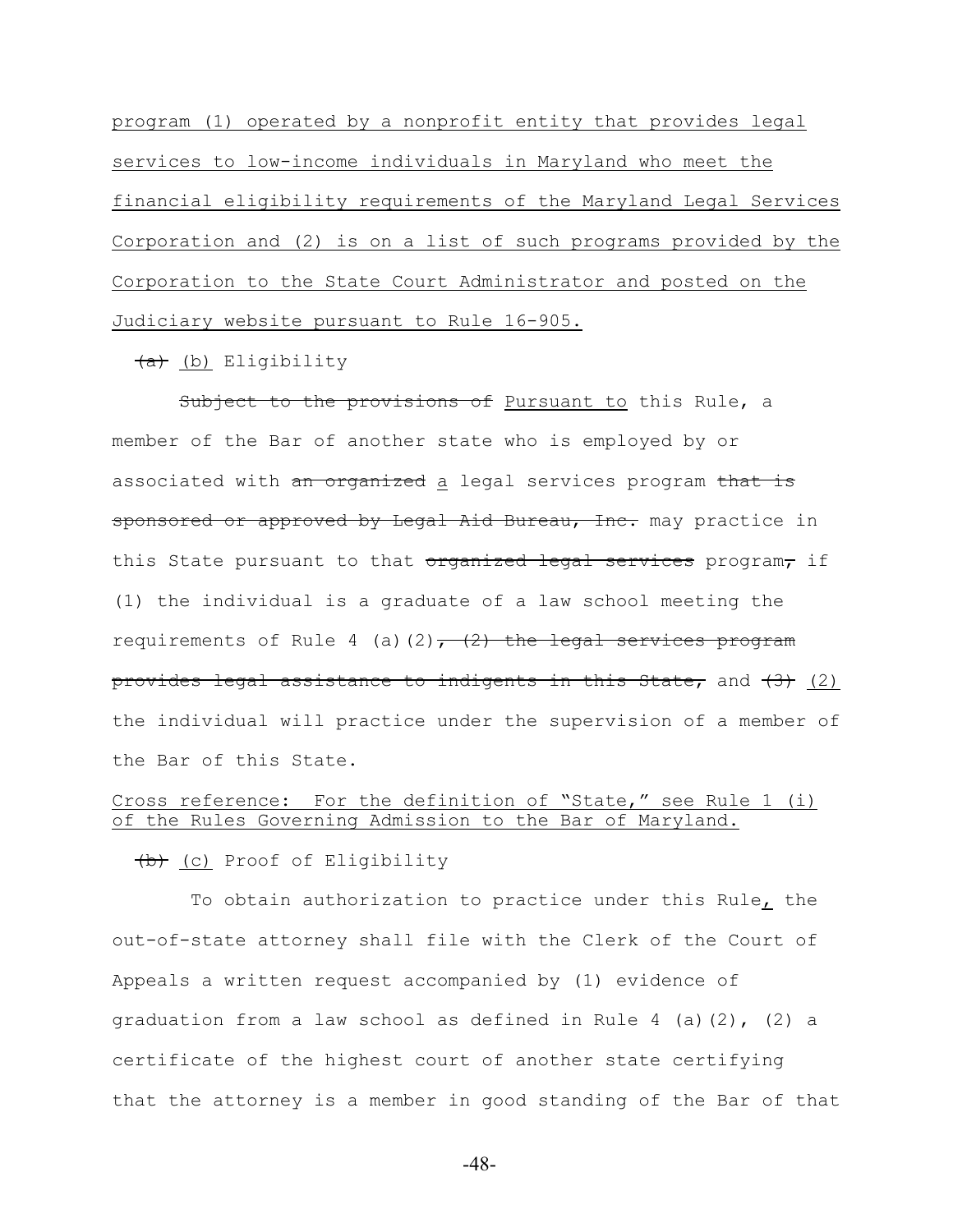state, and (3) a statement signed by the Executive Director of Legal Aid Bureau, Inc., the legal services program that includes (A) a certification that the attorney is currently employed by or associated with an approved organized legal services the program, (B) a statement as to whether the attorney is receiving any compensation other than reimbursement of reasonable and necessary expenses, and (C) an agreement that, within ten days after cessation of the attorney's employment or association, the Executive Director will file the Notice required by section (e) of this Rule.

(d) Certificate of Authorization to Practice

 Upon the filing of the proof of eligibility required by this Rule, the Clerk of the Court of Appeals shall issue a certificate under the seal of the Court certifying that the attorney is authorized to practice under this Rule, subject to the automatic termination provision of section (e) of this Rule. The certificate shall  $\frac{\text{content}}{\text{content}}$  state  $(1)$  the effective date,  $(2)$ whether the attorney (A) is authorized to receive compensation for the practice of law under this Rule or (B) is authorized to practice exclusively as a pro bono attorney pursuant to Rule 16- 904, and (3) any expiration date of the special authorization to practice. If the attorney is receiving compensation for the practice of law under this Rule, the expiration date shall be no later than two years after the effective date. If the attorney is receiving no compensation other than reimbursement of reasonable and necessary expenses, no expiration date shall be

-49-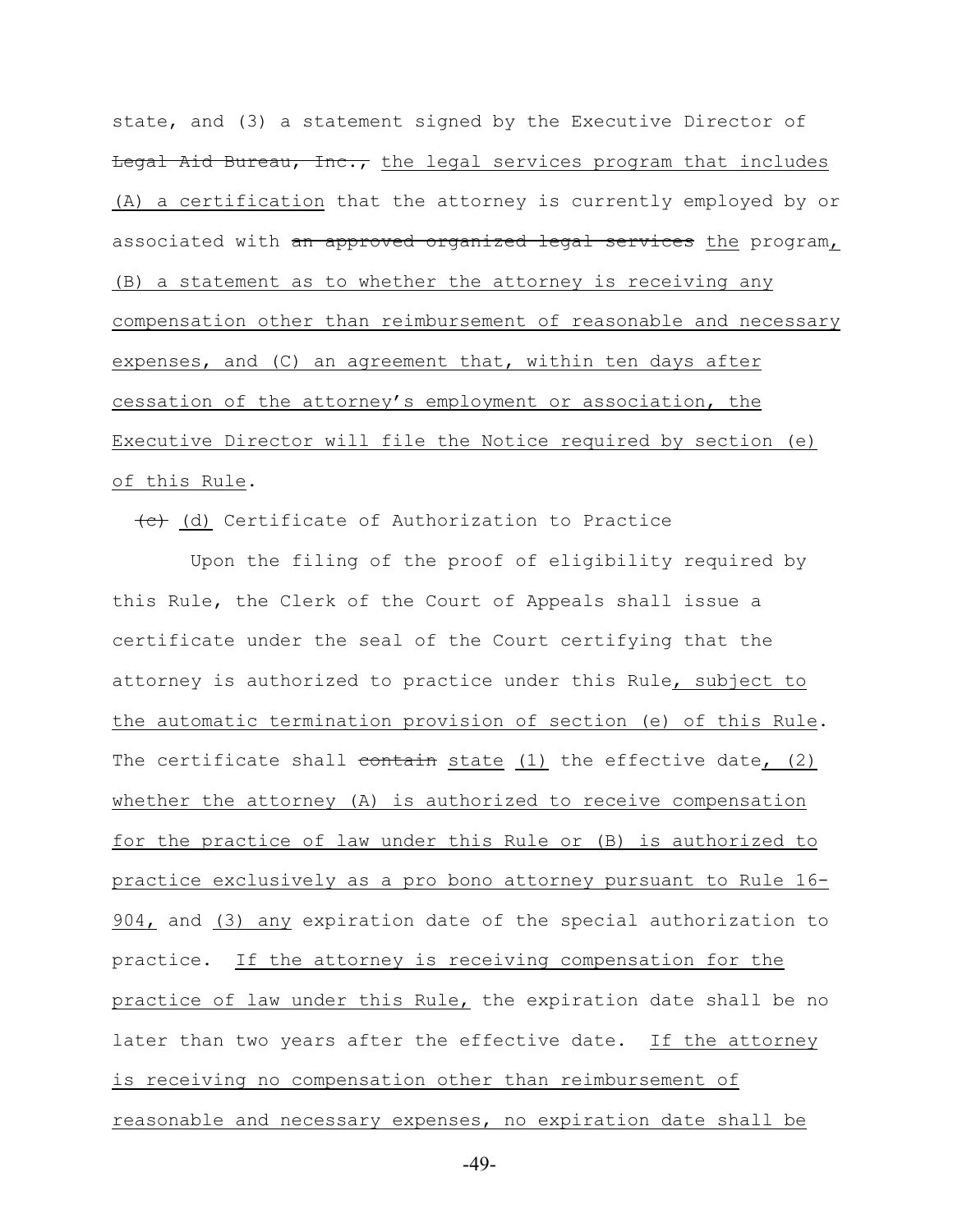stated.

# Committee note: An attorney who intends to practice law in Maryland for compensation for more than two years should apply for admission to the Maryland Bar.

#### (d) (e) Automatic Termination Before Expiration

 Authorization to practice under this Rule is automatically terminated before its expiration date if the attorney ceases to be employed by or associated with an approved organized the legal services program in this State. Within five ten days after cessation of the attorney's employment or association, the Executive Director of <del>Legal Aid Bureau, Inc.</del> the legal services program shall file with the Clerk of the Court of Appeals notice of the termination of authorization.

#### (f) Disciplinary Proceedings in Another Jurisdiction

 Promptly upon the filing of a disciplinary proceeding in another jurisdiction, an attorney authorized to practice under this Rule shall notify the Executive Director of the legal services program of the disciplinary matter. An attorney authorized to practice under this Rule who in another jurisdiction (1) is disbarred, suspended, or otherwise disciplined, (2) resigns from the bar while disciplinary or remedial action is threatened or pending in that jurisdiction, or (3) is placed on inactive status based on incapacity shall inform Bar Counsel and the Clerk of the Court of Appeals promptly of the discipline, resignation, or inactive status.

(e) (g) Revocation or Suspension

At any time, the Court, in its discretion, may revoke or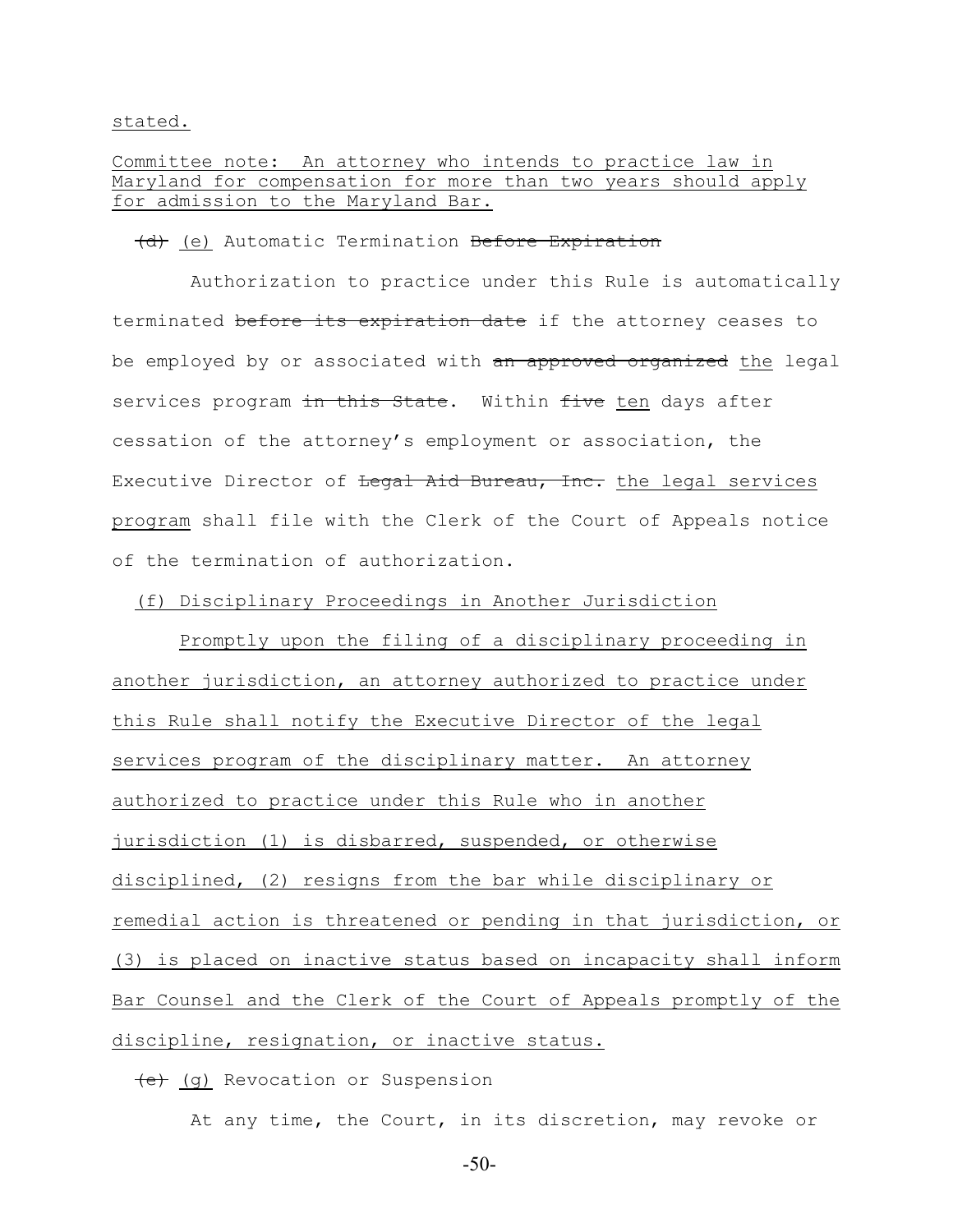suspend an attorney's authorization to practice under this Rule either by written notice to the attorney. or by By amendment or deletion of this Rule, the Court may modify, suspend, or revoke the special authorizations of all out-of-state attorneys issued pursuant to this Rule.

(f) (h) Special Authorization not Admission

 Out-of-state attorneys authorized to practice under this Rule are not, and shall not represent themselves to be, members of the Bar of this State, except in connection with practice that is authorized under this Rule. They shall be are required to make payments to the Client Protection Fund of the Bar of Maryland and the Disciplinary Fund, except that an attorney who is receiving no compensation other than reimbursement of reasonable and necessary expenses is not required to make the payments.

(i) Rules of Professional Conduct

 An attorney authorized to practice under this Rule is subject to the Maryland Lawyers' Rules of Professional Conduct.

(j) Reports

 Upon request by the Administrative Office of the Courts, an attorney authorized to practice under this Rule shall timely file an IOLTA Compliance Report in accordance with Rule 16-608 and a Pro Bono Legal Service Report in accordance with Rule 16-903. Source: This Rule is in part derived from former Rule 19 and is in part new.

-51-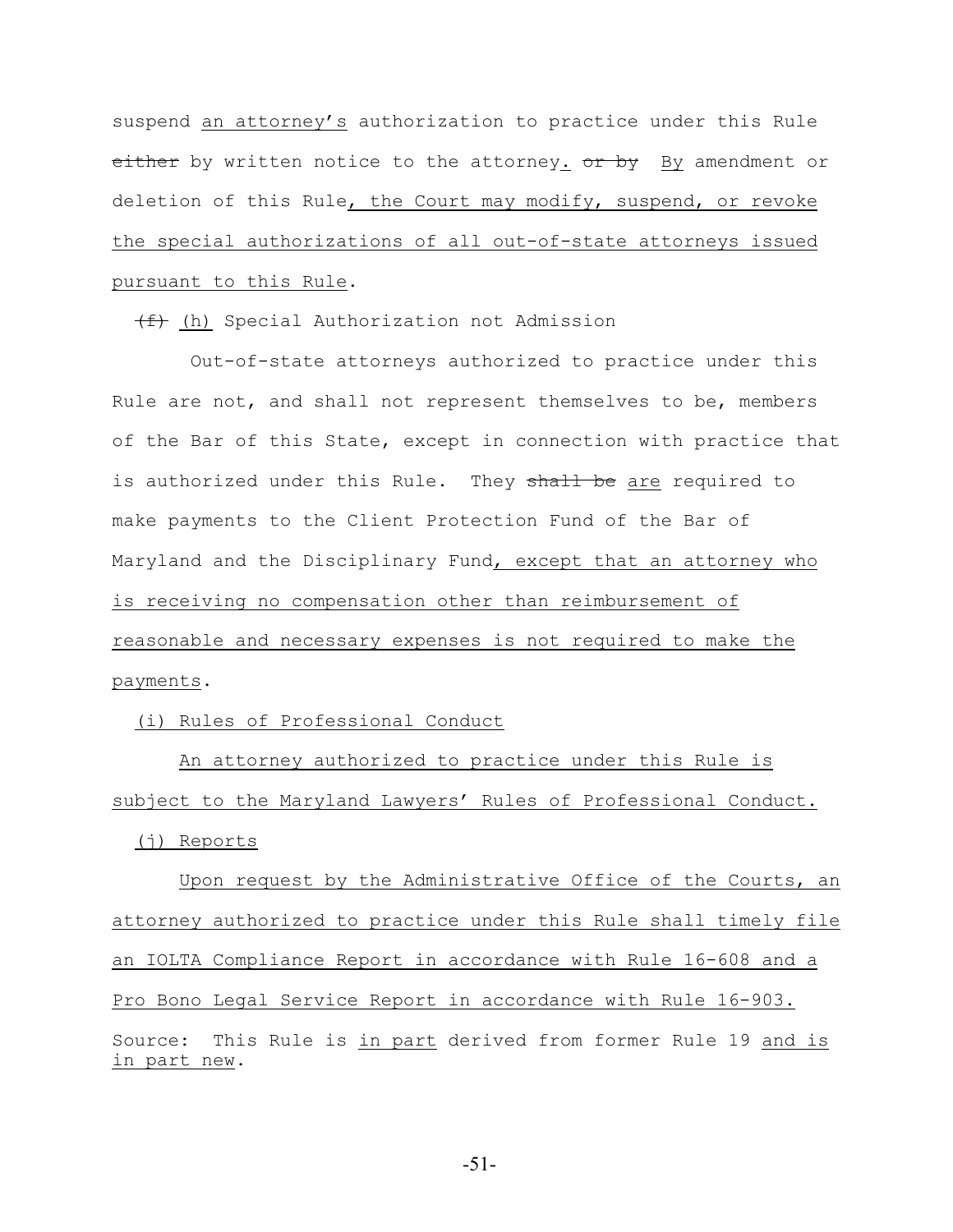# REPORTER'S NOTE

See the Reporter's note to Rule 16-904.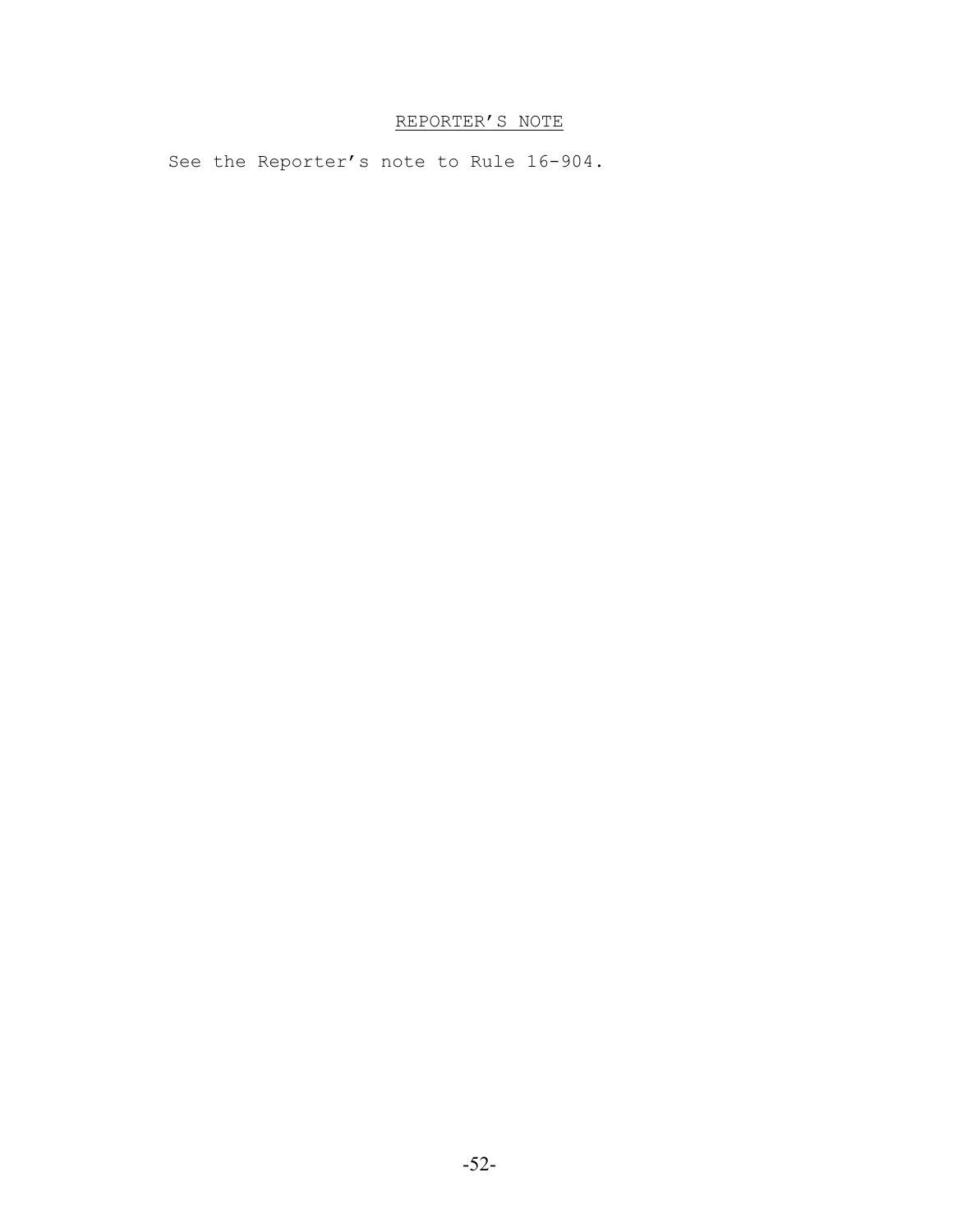#### MARYLAND RULES OF PROCEDURE

TITLE 16 – COURTS, JUDGES, AND ATTORNEYS CHAPTER 900 - PRO BONO LEGAL SERVICES

ADD new Rule 16-904, as follows:

Rule 16-904. PRO BONO ATTORNEY

(a) Definition

 As used in this Rule, "pro bono attorney" means an attorney who is authorized by Rule 15 of the Rules Governing Admission to the Bar of Maryland or Rule 16-811.5 (a)(2) to represent clients, without compensation other than reimbursement of reasonable and necessary expenses, and whose practice is limited to providing such representation. "Pro bono attorney" does not include (1) an active member of the Maryland Bar in good standing or (2) an attorney whose certificate of authorization to practice under Rule 15 permits the attorney to receive compensation for the practice of law under that Rule.

Cross reference: For the professional responsibility of an active member of the Maryland Bar to render pro bono publico legal service, see Rule 6.1, (Pro Bono Publico Service) of the Maryland Lawyers' Rules of Professional Conduct.

(b) Authorization to Practice as a Pro Bono Attorney

 To practice as a pro bono attorney, an out-of-state attorney shall comply with Rule 15 of the Rules Governing Admission to the Bar of Maryland and a retired/inactive member of the Maryland Bar shall comply with Rule  $16-811.5$  (a)(2).

(c) Recovery of Attorneys' Fees

-53-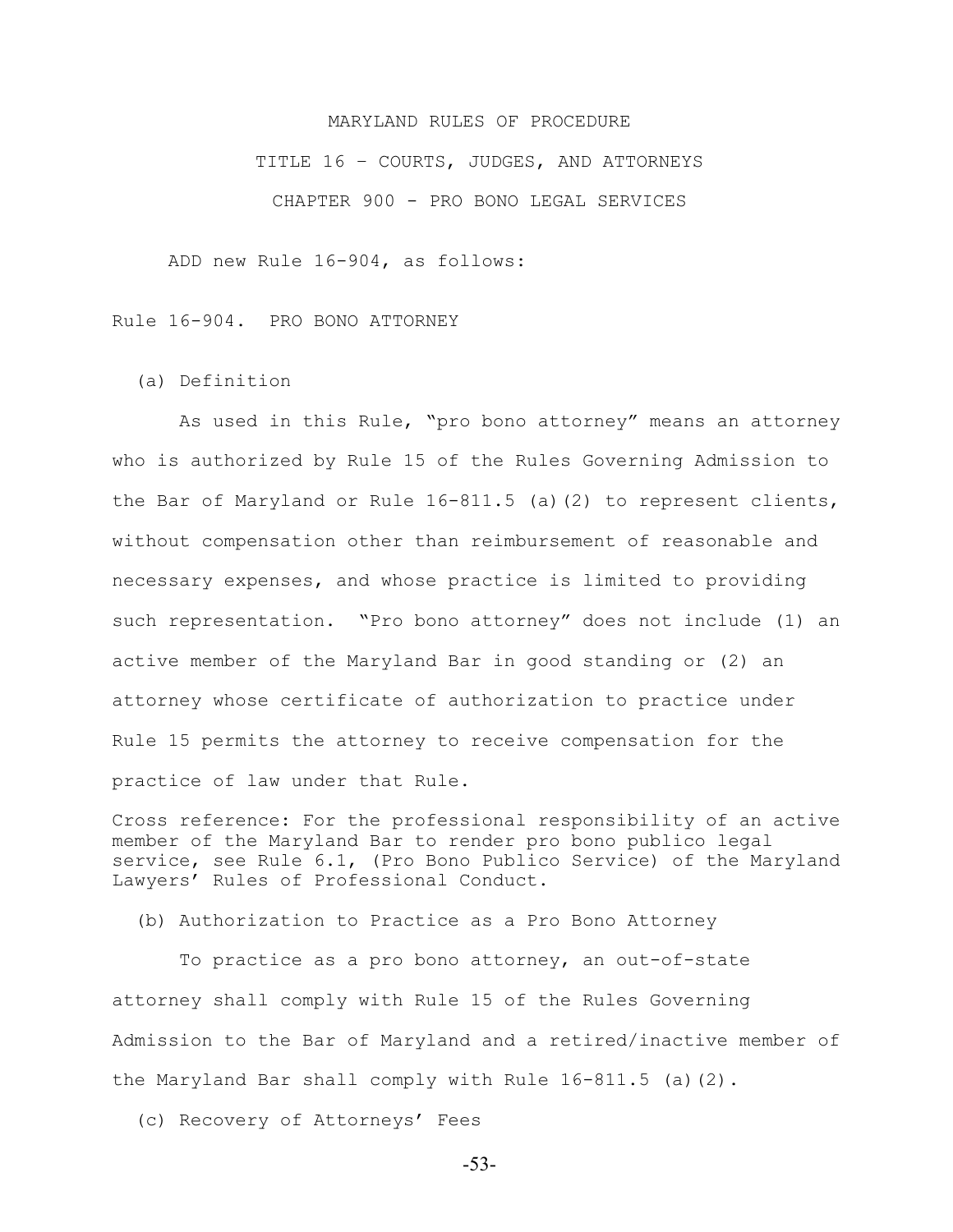If the substantive law governing a matter in which a pro bono attorney is providing representation permits the recovery of attorneys' fees, the pro bono attorney may seek attorneys' fees in accordance with the Rules in Title 2, Chapter 700 or Rule 3- 741 but shall remit to the legal services or pro bono publico program that referred the matter to the attorney all attorneys' fees that are recovered.

(d) Reports

 Upon request by the Administrative Office of the Courts, a pro bono attorney shall timely file an IOLTA Compliance Report in accordance with Rule 16-608 and a Pro Bono Legal Service Report in accordance with Rule 16-903.

Source: This Rule is new.

#### REPORTER'S NOTE

Based upon recommendations from the Maryland Access to Justice Commission, new Rules 16-904 and 16-905, together with amendments to Rule 16-811.5 and Rule 15 of the Rules Governing Admission to the Bar, are proposed to facilitate *pro bono* practice among attorneys barred elsewhere but residing or working in Maryland. Under the proposals, an out-of-state attorney who wishes to provide *pro bono* legal services to low income individuals in Maryland may do so without becoming a member of the Maryland Bar or paying the annual assessment to the Client Protection Fund provided that the out-of-state attorney is affiliated with a program that is on the list posted on the Judiciary website pursuant to Rule 16-905, receives no compensation for providing the services (other than reimbursement of reasonable and necessary expenses), practices under the supervision of a member of the Maryland Bar, and complies with all other applicable provisions of Rule 16-904 and Bar Admission Rule 15.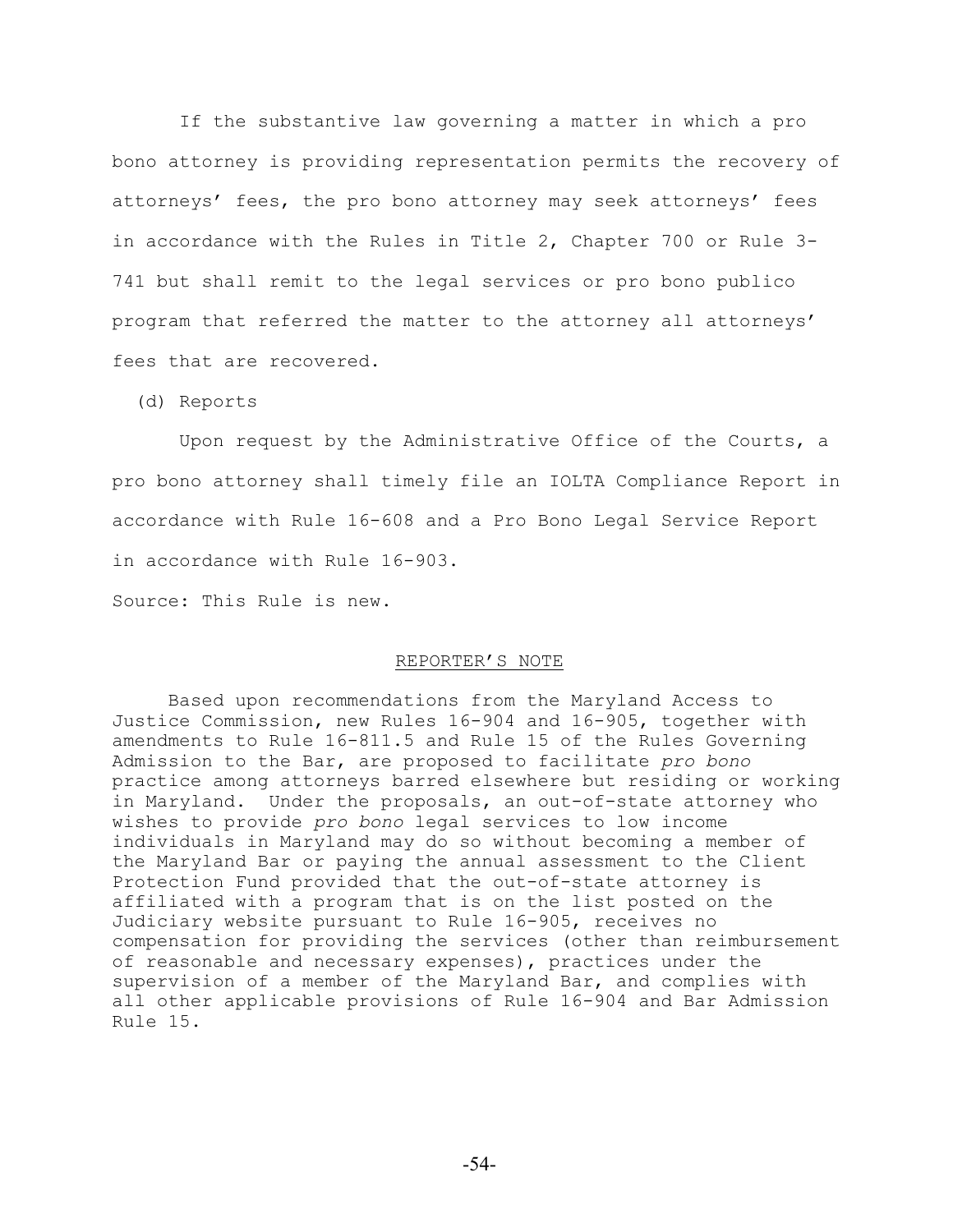### MARYLAND RULES OF PROCEDURE

#### TITLE 19 – ATTORNEYS

### CHAPTER 500 – PRO BONO LEGAL SERVICES

ADD new Rule 16-905, as follows:

Rule 16-905. LIST OF PRO BONO AND LEGAL SERVICES PROGRAMS

 At least once a year, the Maryland Legal Services Corporation shall provide to the State Court Administrator a current list of all grantees and other pro bono and nonprofit legal services programs known to the Corporation that serve lowincome individuals who meet the financial eligibility criteria of the Corporation. The State Court Administrator shall post the current list on the Judiciary website.

Cross reference: See Rules 1-325, 1-325.1, and 16-811.5 and Rule 15 of the Rules Governing Admission to the Bar of Maryland. Source: This Rule is new.

#### REPORTER'S NOTE

See the Reporter's note to proposed new Rule 16-904.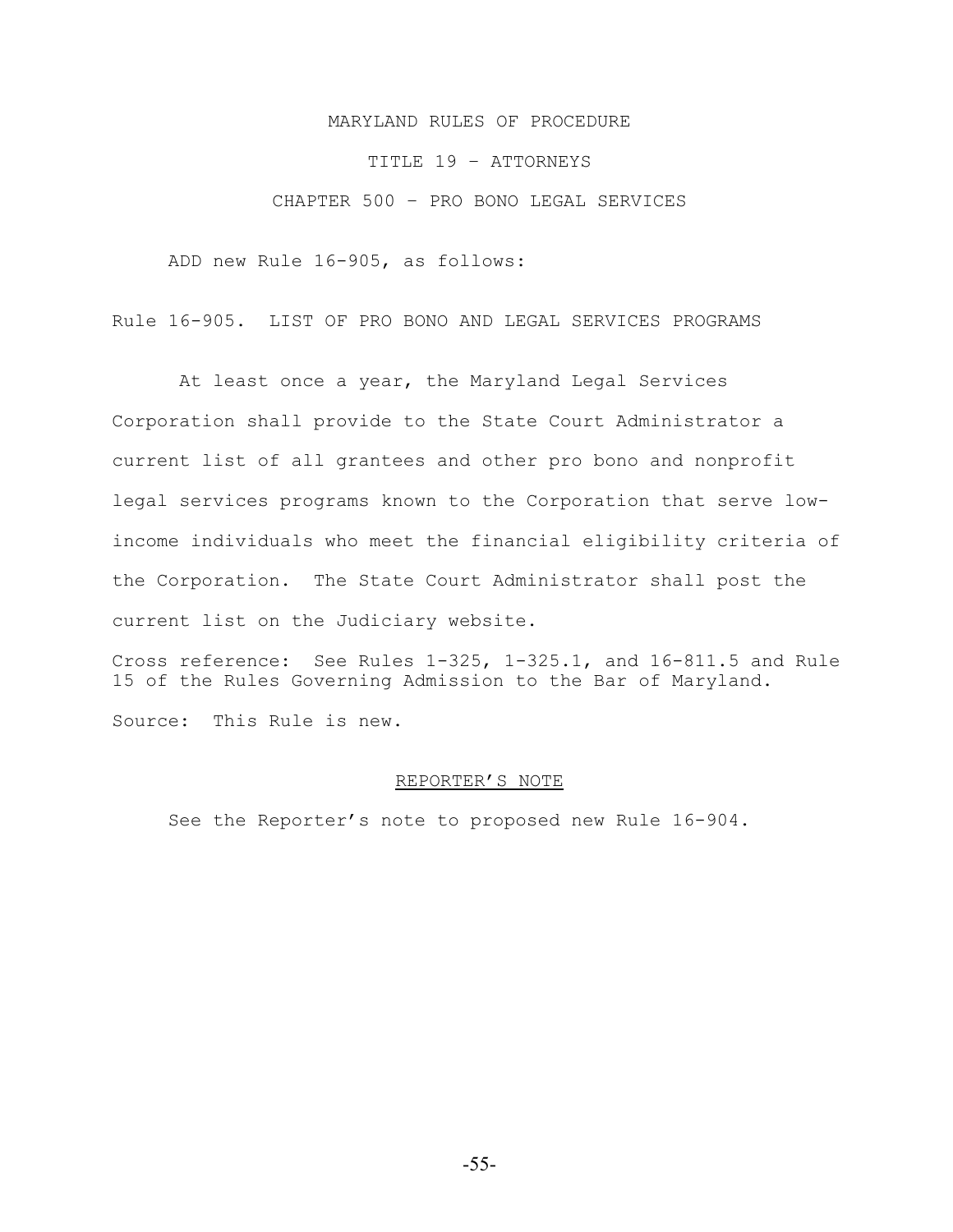# MARYLAND RULES OF PROCEDURE TITLE 16 - COURTS, JUDGES, AND ATTORNEYS CHAPTER 800 - MISCELLANEOUS

AMEND Rule 16-811.5 to exempt *pro bono* attorneys from the requirement of making annual payments to the Fund, to require annual payments to the Fund by attorneys authorized to practice under Bar Admission Rule 15.1, to add language to subsection (a)(2) referring to proposed new Rule 16-738, and to make stylistic changes, as follows:

Rule 16-811.5. OBLIGATIONS OF ATTORNEYS

(a) Conditions Precedent to Practice

(1) Generally

 Except as otherwise provided in this section subsection (a)(2) of this Rule or Rule 15 (h) of the Rules Governing Admission to the Bar of Maryland, each attorney admitted to practice before the Court of Appeals or issued a certificate of special authorization under Rule 15 or 15.1 of the Rules Governing Admission to the Bar of Maryland, as a condition precedent to the practice of law in this State, shall (A) provide to the treasurer of the Fund the attorney's Social Security number, (B) provide to the treasurer of the Fund the attorney's federal tax identification number or a statement that the attorney has no such number, and (C) pay annually to the treasurer of the Fund the sum, and all applicable late charges,

-56-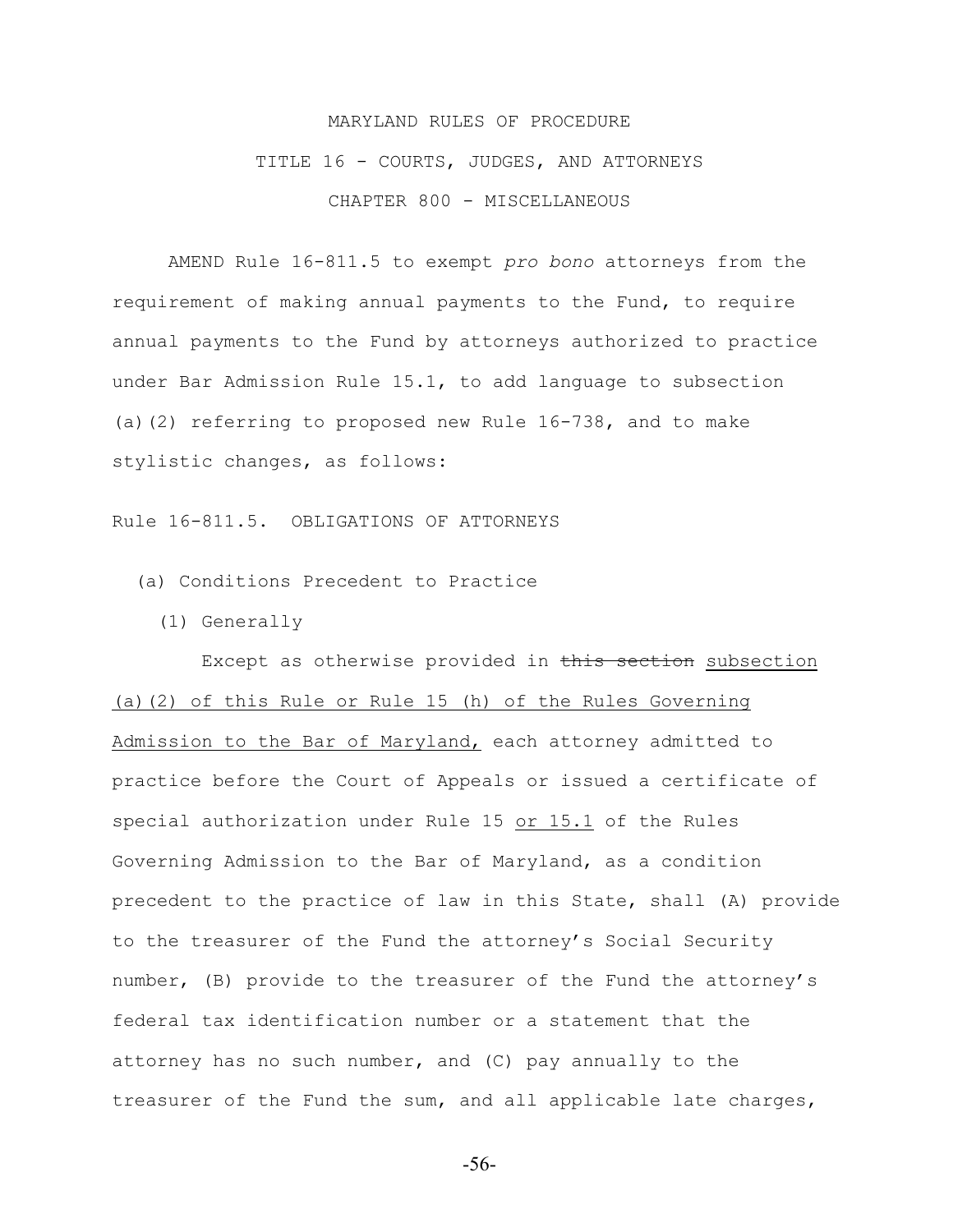set by the Court of Appeals.

(2) Exception

Upon Unless the attorney is on permanent retired status pursuant to Rule  $16-738$ , upon timely application by  $\pi$  the attorney, the trustees of the Fund may approve an attorney for inactive/retired status. By regulation, the trustees may provide a uniform deadline date for seeking approval of inactive/retired status. An attorney on inactive/retired status may engage in the practice of law without payment to the Fund if (A) the attorney is on inactive/retired status solely as a result of having been approved for that status by the trustees of the Fund and not as a result of any action against the attorney pursuant to the Rules in Title 16, Chapter 700, and (B) the attorney's practice is limited to representing clients without compensation, other than reimbursement of reasonable and necessary expenses, as part of the attorney's participation in a legal services or pro bono publico program sponsored or supported by a local bar association, the Maryland State Bar Association, Inc., an affiliated bar foundation, or the Maryland Legal Services Corporation.

(3) Bill; Request for Information; Compliance

 For each fiscal year, the trustees by regulation shall set dates by which (A) the Fund shall send to an attorney a bill, together with a request for the information required by subsection (a)(1) of this Rule, and (B) the attorney shall comply with subsection (a)(1)  $of$  this Rule by paying the sum due and

-57-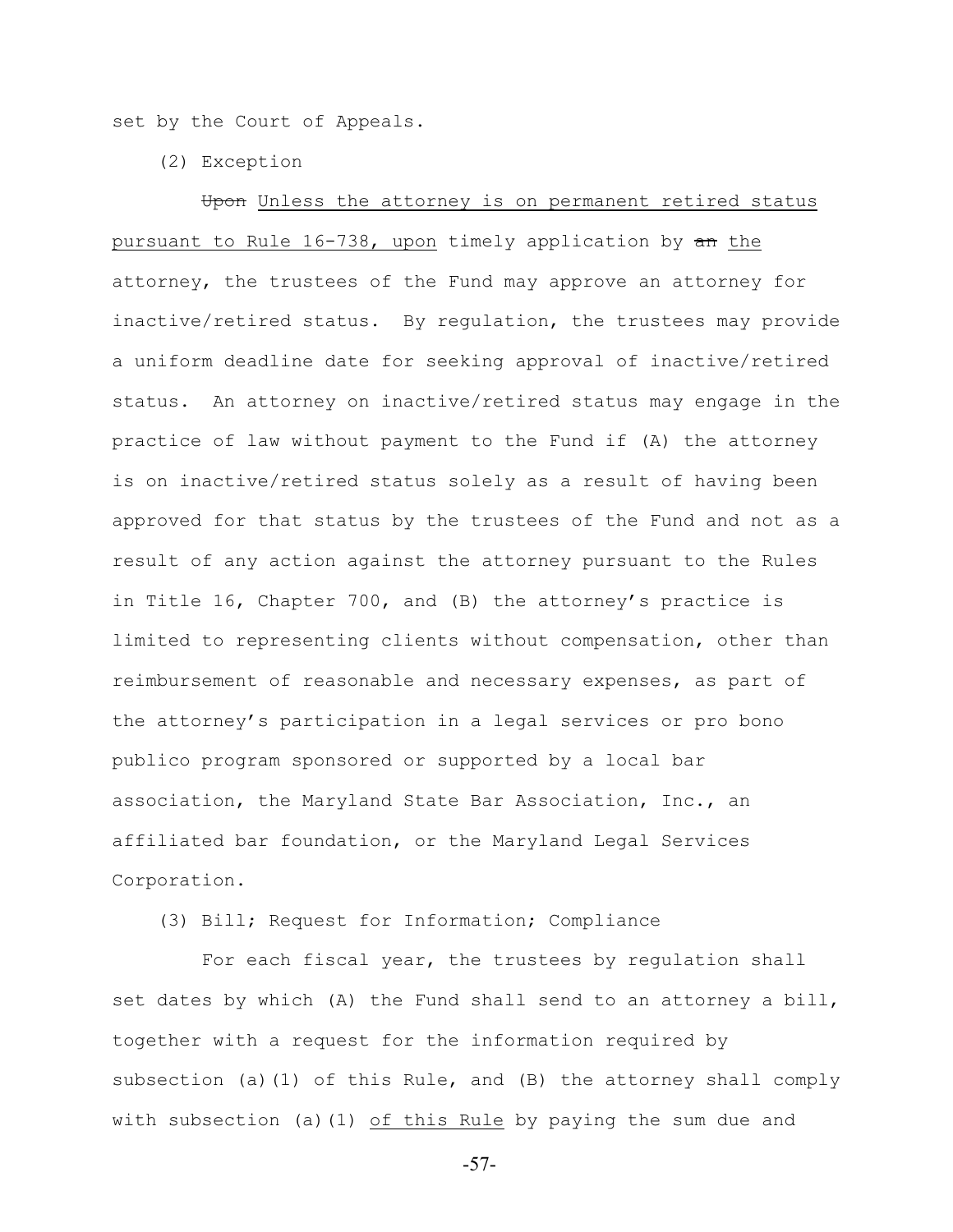providing the required information. The date set for compliance shall be not earlier than 60 days after the Fund sends the bill and requests the information.

(4) Method of Payment

 Payments of amounts due the Fund shall be by check or money order, or by any additional method approved by the trustees.

(b) Change of Address

 Each attorney shall give written notice to the trustees of every change in the attorney's resident address, business address, e-mail address, telephone number, or facsimile number within 30 days of the change. The trustees shall have the right to rely on the latest information received by them for all billing and other correspondence.

Source: This Rule is derived from former Rule 16-811 (2013).

#### REPORTER'S NOTE

Proposed amendments to Rule 16-811.5 (a) exempt from the requirement of annual payments to the Client Protection Fund all individuals who are "*pro bono* attorneys" under Rule 16-904 and attorneys who are on permanent retired status under Rule 16-738.

The amendments also add a reference to proposed new Rule 15.1 of the Rules Governing Admission to the Bar of Maryland, because a "military spouse attorney" authorized to practice under that Rule is required to make the annual payment to the Fund. an individual who could qualify as a "military spouse attorney" wishes to devote his or her practice in Maryland exclusively to serving as a "pro bono attorney" (and therefore not be required to make payments to the Fund), the individual could apply for special authorization under Rule 15, rather than under Rule 15.1.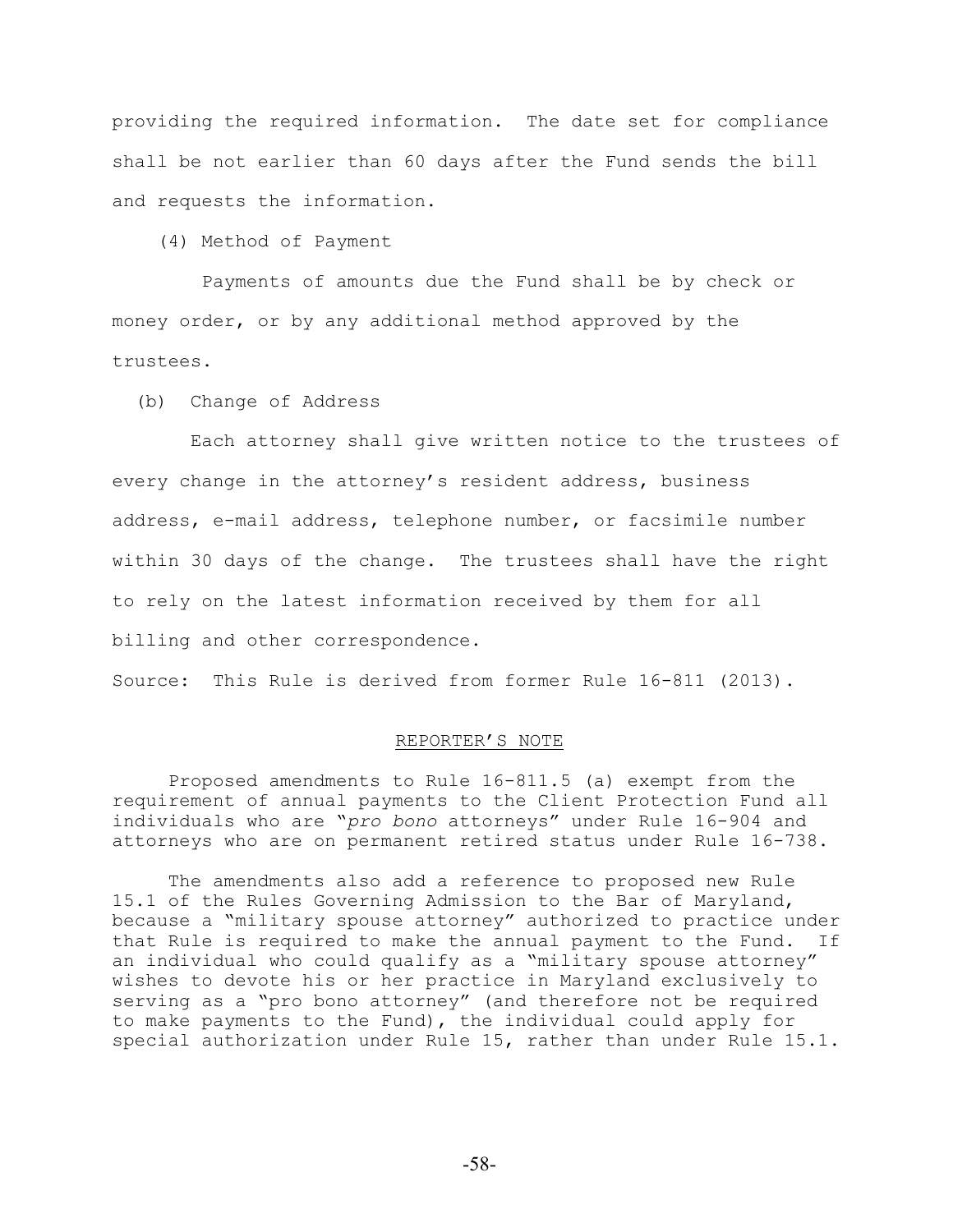#### MARYLAND RULES OF PROCEDURE

TITLE 19 - ATTORNEYS

CHAPTER 200 - ADMISSION TO THE BAR

ADD new Rule 15.1, as follows:

Rule 15.1. SPECIAL AUTHORIZATION FOR MILITARY SPOUSE ATTORNEYS

(a) Definition

 As used in this Rule, a "military spouse attorney" means an (1) attorney admitted to practice in another state but not admitted in this State, (2) is married to an active duty servicemember of the United States Armed Forces and (3) resides in the State of Maryland due to the servicemember's military orders for a permanent change of station to Maryland or a state contiguous to Maryland.

Cross reference: For the definition of "State," see Rule 1 (i).

(b) Eligibility

 Subject to the conditions of this Rule, a military spouse attorney may practice in this State if the individual:

 (1) is a graduate of a law school meeting the requirements of Rule  $4$  (a)(2);

(2) is a member in good standing of the Bar of another state;

 (3) will practice under the direct supervision of a member of the Bar of this State;

 (4) has not taken and failed the Maryland bar examination or attorney examination;

-59-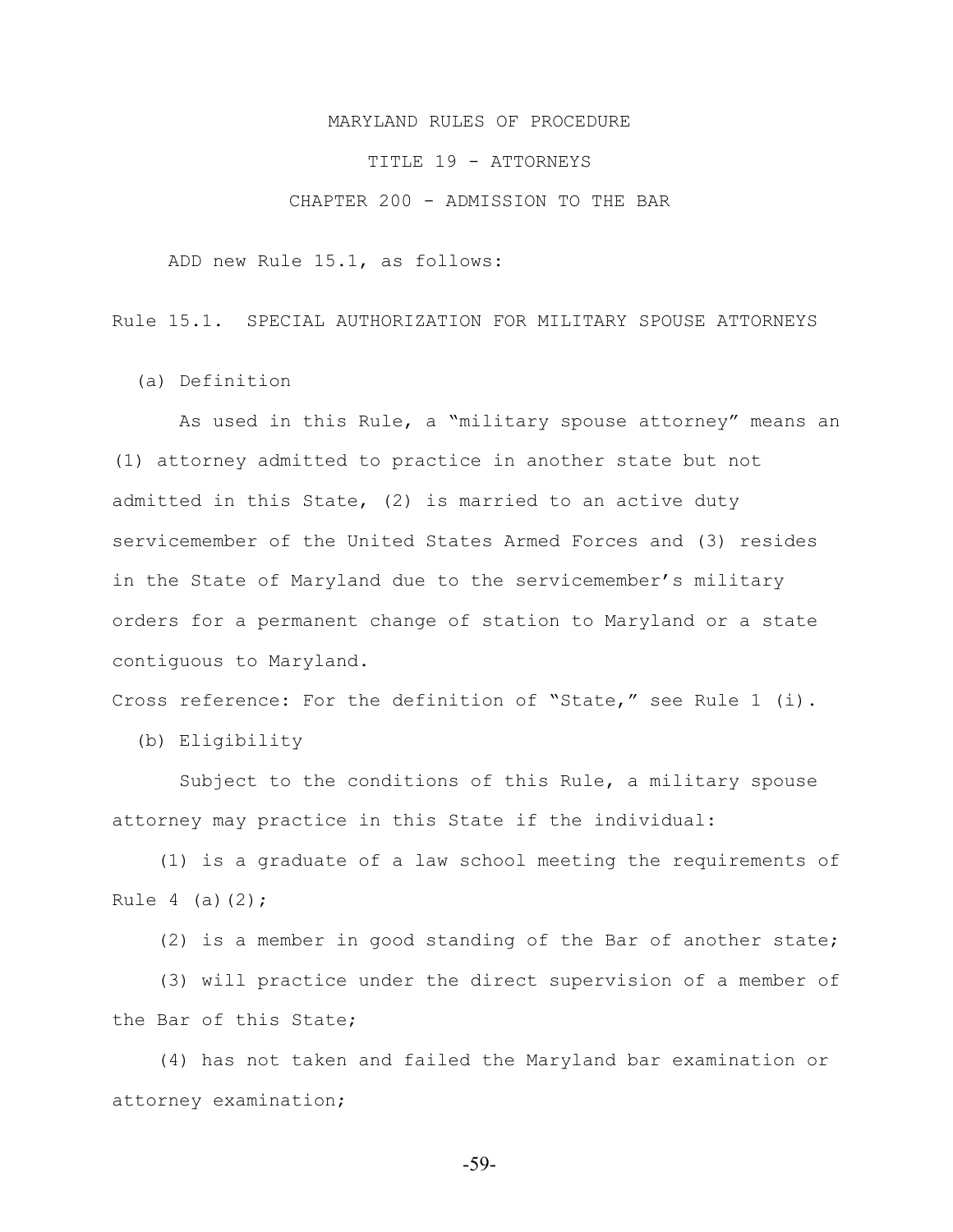(5) has not had an application for admission to the Maryland Bar or the Bar of any state denied on character or fitness grounds;

 (6) certifies that the individual will comply with the requirements of Rule 16-811.5; and

 (7) certifies that the individual has read and is familiar with the Maryland Rules of civil and criminal procedure, the Maryland Rules of Evidence, and the Maryland Lawyers' Rules of Professional Conduct, as well as the Maryland laws and Rules relating to any particular area of law in which the individual intends to practice.

Cross reference: See Rule 5.1 for the responsibilities of a supervising attorney.

(c) Proof of Eligibility

 To obtain authorization to practice under this Rule, the military spouse attorney shall file with the Clerk of the Court of Appeals a written request accompanied by:

 (1) evidence of graduation from a law school meeting the requirements of Rule  $4$  (a)(2);

 (2) a list of states where the military spouse attorney is admitted to practice, together with a certificate of the highest court of each such state certifying that the attorney is a member in good standing of the Bar of that state;

 (3) a copy of the servicemember's military orders reflecting a permanent change of station to a military installation in Maryland or a state contiguous to Maryland;

-60-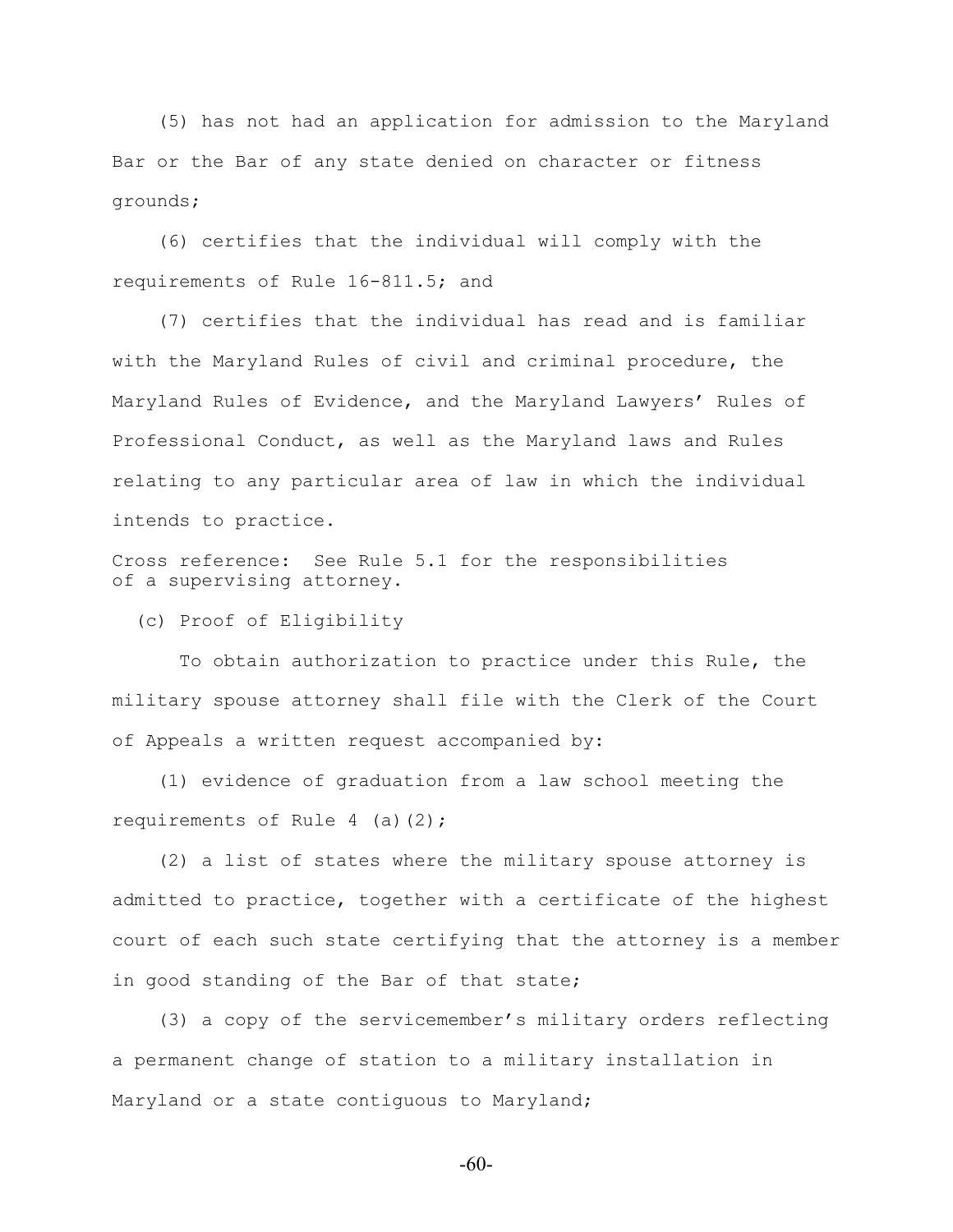(4) a copy of a military identification card that lists the military spouse attorney as the spouse of the servicemember;

 (5) a statement signed by the military spouse attorney certifying that the military spouse attorney:

(A) resides in Maryland;

 (B) has not taken and failed the Maryland bar examination or attorney examination;

 (C) has not had an application for admission to the Maryland Bar or the Bar of any state denied on character or fitness grounds;

(D) will comply with the requirements of Rule 16-811.5; and

 (E) has read and is familiar with the Maryland Rules of civil and criminal procedure, the Maryland Rules of Evidence, and the Maryland Lawyers' Rules of Professional Conduct, as well as the Maryland law and Rules relating to any particular area of law in which the individual intends to practice; and

 (6) a statement signed by the supervising attorney that includes a certification that (A) the military spouse attorney is or will be employed by or associated with the supervising attorney's law firm or the agency or organization that employs the supervising attorney, and (B) an agreement that within ten days after cessation of the military spouse attorney's employment or association, the supervising attorney will file the notice required by section (e) of this Rule and that the supervising attorney will be prepared, if necessary, to assume responsibility for open client matters that the individual no longer will be

-61-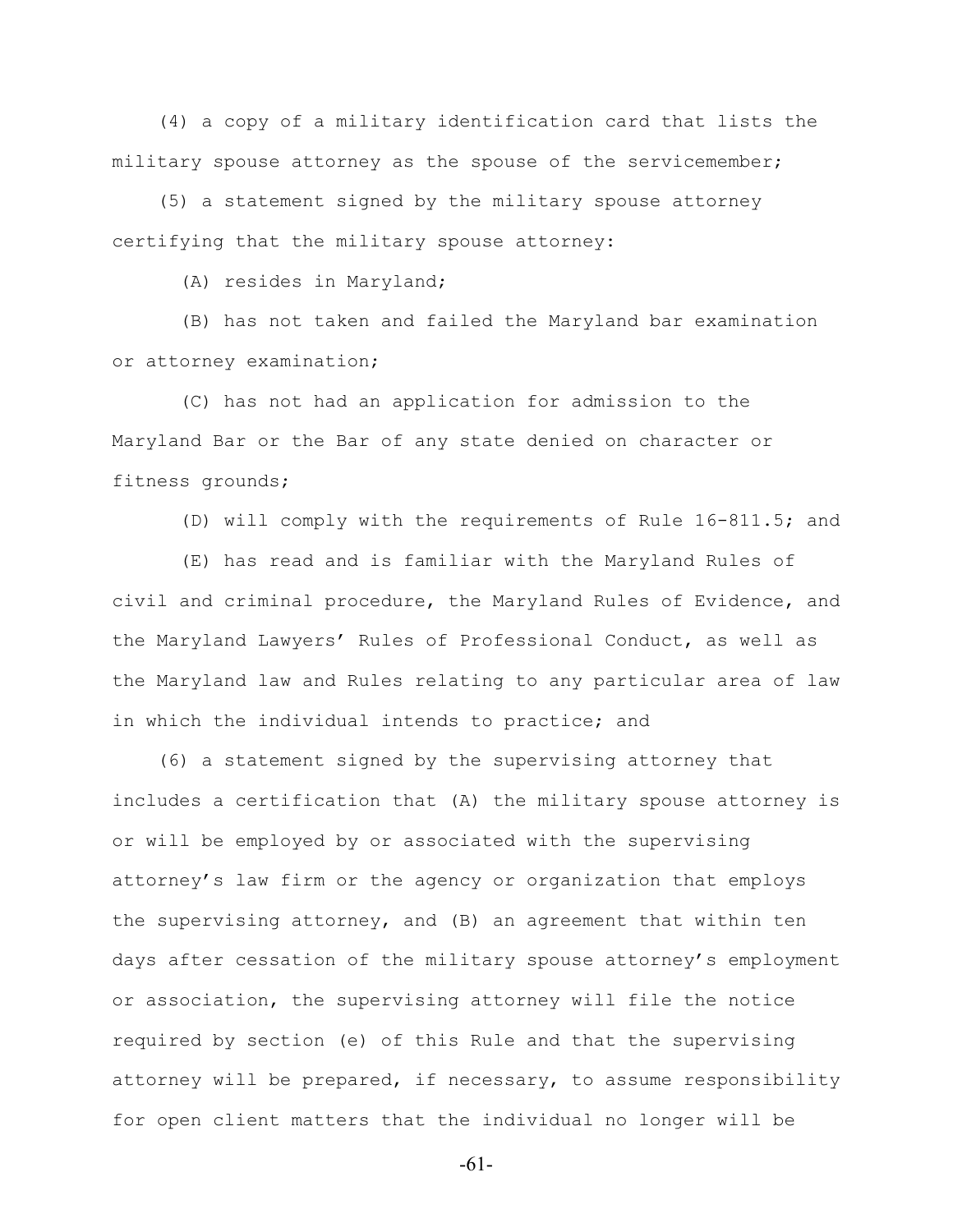authorized to handle.

(d) Certificate of Authorization to Practice

 Upon the filing of the proof of eligibility required by this Rule, the Clerk of the Court of Appeals shall issue a certificate under the seal of the Court certifying that the attorney is authorized to practice under this Rule for a period not to exceed two years, subject to the automatic termination provisions of section (e) of this Rule. The certificate shall state the effective date and the expiration date of the special authorization to practice.

(e) Automatic Termination

(1) Cessation of Employment

 Authorization to practice under this Rule is automatically terminated upon the earlier of (A) the expiration of two years from the issuance of the certificate of authorization, or (B) the expiration of ten days after the cessation of the military spouse attorney's employment by or association with the supervising attorney's law firm or the agency or organization that employs the supervising attorney unless, within the ten day period, the military spouse attorney files with the Clerk of the Court of Appeals a statement signed by another supervising attorney who is a member of the Bar of this State in compliance with subsection (c)(6) of this Rule. Within ten days after cessation of the military spouse attorney's employment or association, the supervising attorney shall file with the Clerk of the Court of Appeals notice of the termination

-62-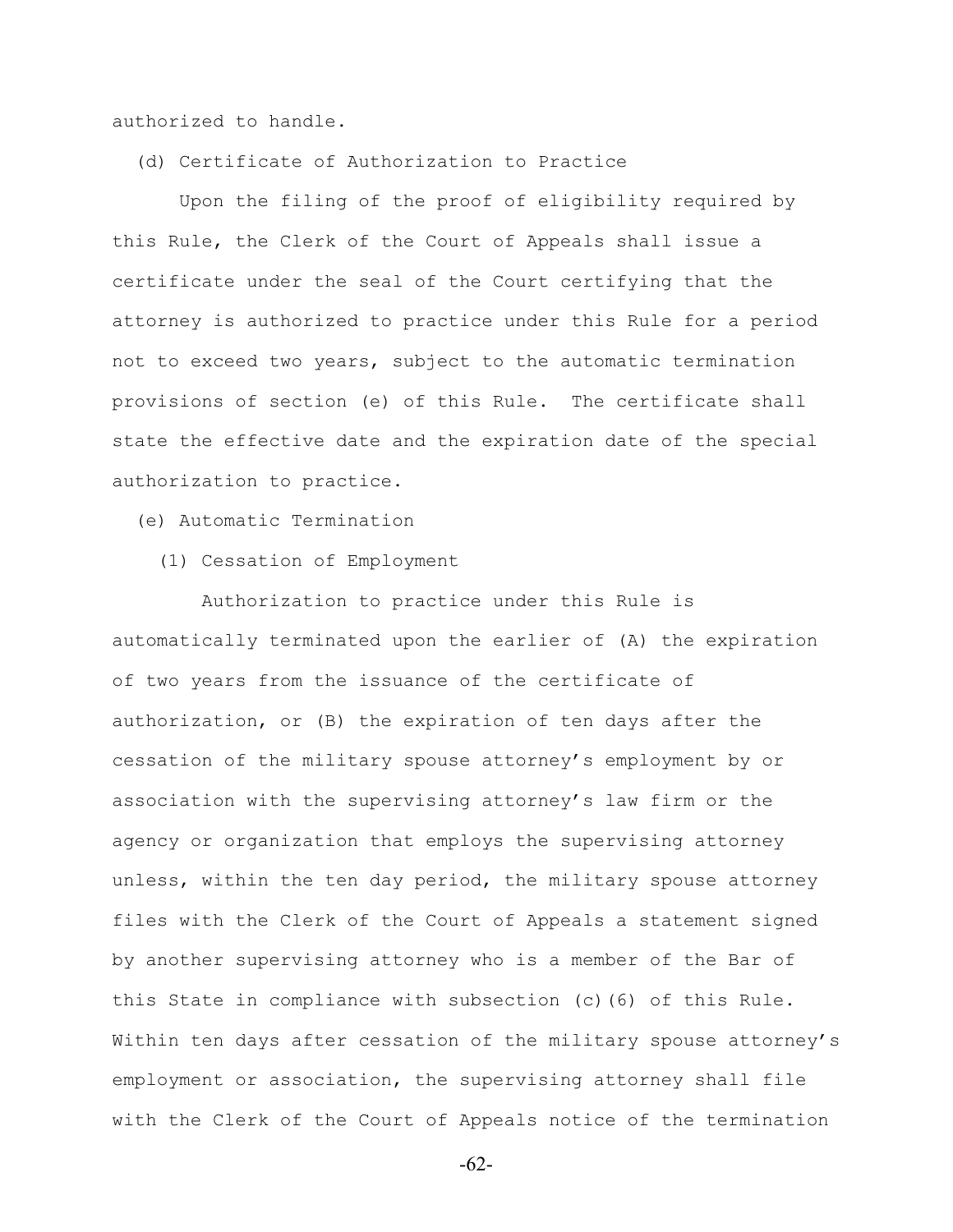of authorization.

(2) Change in Status

 A military spouse attorney's authorization to practice law under this Rule automatically terminates 30 days after (A) the servicemember spouse is no longer a member of the United States Armed Forces, (B) the servicemember and the military spouse attorney are divorced or their marriage is annulled, or (C) the servicemember receives a permanent transfer outside Maryland or a state contiguous to Maryland, except that a servicemember's assignment to an unaccompanied or remote assignment does not automatically terminate the military spouse attorney's authorization, provided that the military spouse attorney continues to reside in Maryland. The military spouse attorney promptly shall notify the Clerk of the Court of Appeals of any change in status that pursuant to this subsection terminates the military spouse attorney's authorization to practice in Maryland.

Committee note: A military spouse attorney who intends to practice law in Maryland for more than two years should apply for admission to the Maryland Bar. The bar examination process may be commenced and completed while the military spouse attorney is practicing under this Rule.

(f) Disciplinary Proceedings in Another Jurisdiction

 Promptly upon the filing of a disciplinary proceeding in another jurisdiction, a military spouse attorney shall notify the supervising attorney of the disciplinary matter. A military spouse attorney who in another jurisdiction (1) is disbarred, suspended, or otherwise disciplined, (2) resigns from the bar

-63-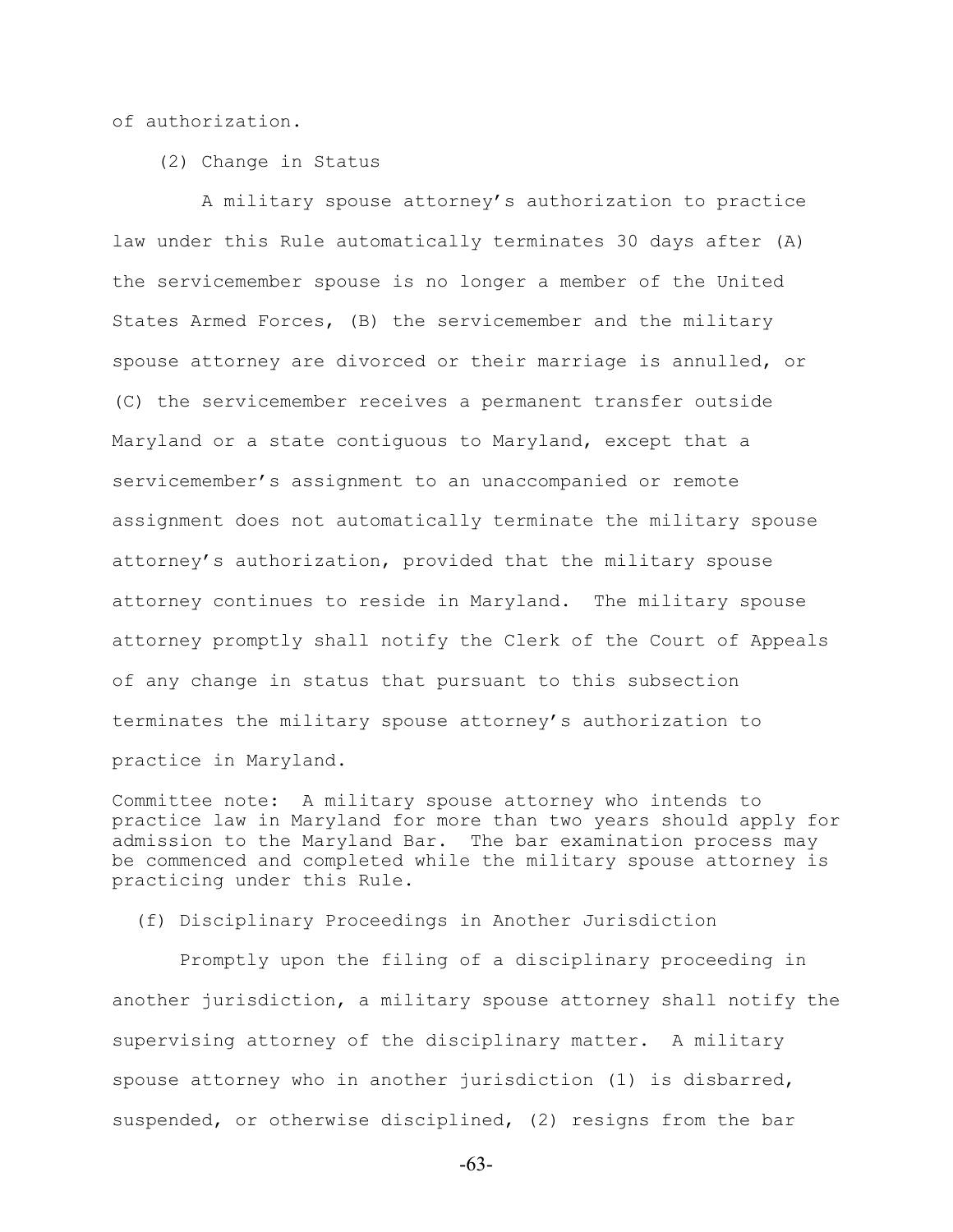while disciplinary or remedial action is threatened or pending in that jurisdiction, or (3) is placed on inactive status based on incapacity shall inform Bar Counsel and the Clerk of the Court of Appeals promptly of the discipline, resignation, or inactive status.

(g) Revocation or Suspension

 At any time, the Court, in its discretion, may revoke or suspend a military spouse attorney's authorization to practice under this Rule by written notice to the attorney. By amendment or deletion of this Rule, the Court may modify, suspend, or revoke the special authorizations of all military spouse attorneys issued pursuant to this Rule.

(h) Special Authorization not Admission

 Military spouse attorneys authorized to practice under this Rule are not, and shall not represent themselves to be, members of the Bar of this State.

(i) Rules of Professional Conduct; Required Payments

 A military spouse attorney authorized to practice under this Rule is subject to the Maryland Lawyers' Rules of Professional Conduct and is required to make payments to the Client Protection Fund of the Bar of Maryland and the Disciplinary Fund.

(j) Reports

 Upon request by the Administrative Office of the Courts, a military spouse attorney authorized to practice under this Rule shall timely file an IOLTA Compliance Report in accordance with

-64-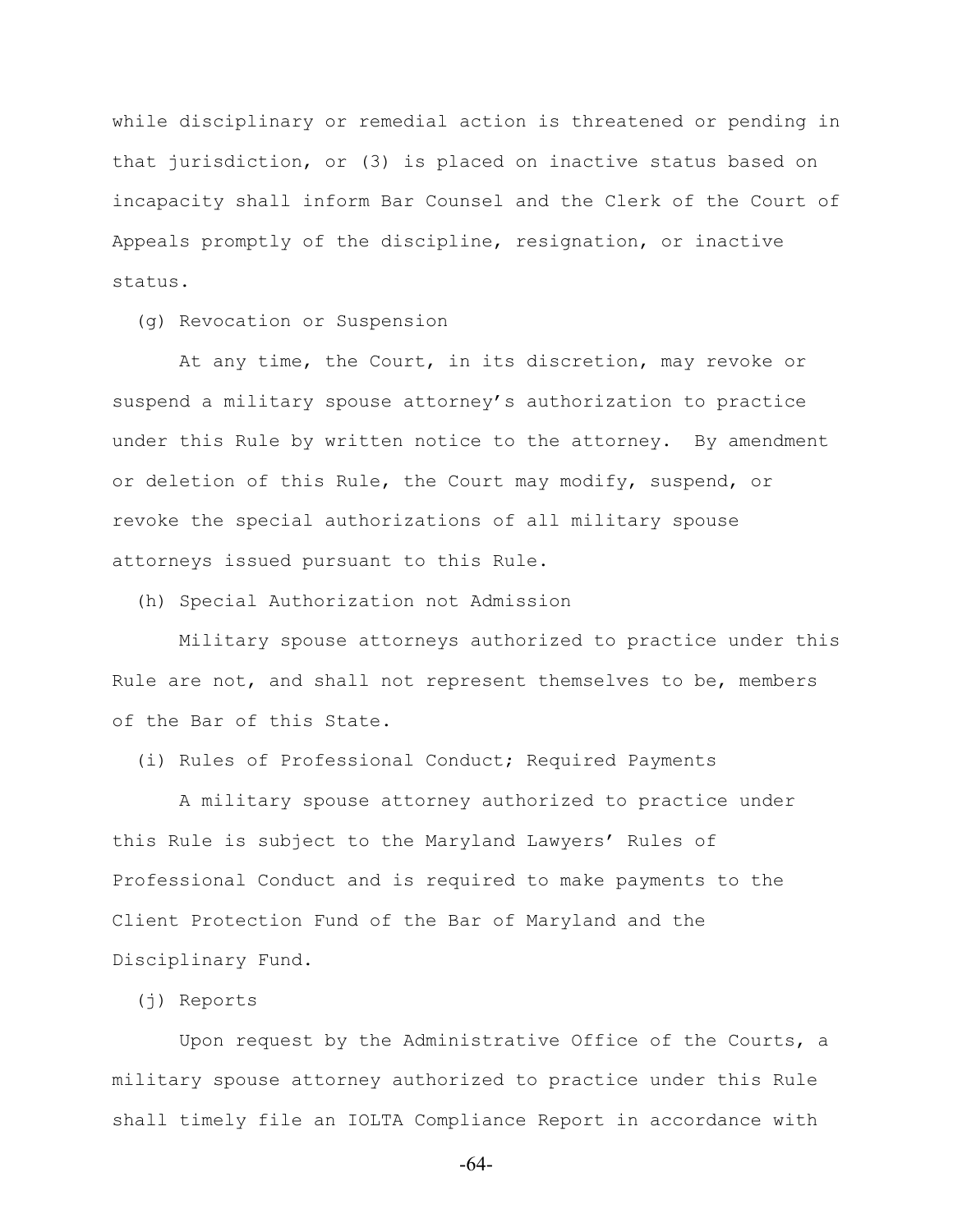Rule 16-608 and a Pro Bono Legal Service Report in accordance

with Rule 16-903.

Source: This Rule is new.

#### REPORTER'S NOTE

An organization of attorneys married to members of the United States Armed Forces has requested a change to the Maryland Bar Admission Rules to admit without examination qualified attorneys who are married to active duty servicemembers stationed in Maryland or a nearby jurisdiction. Qualifications include that the attorney be admitted to the bar of at least one other state and be in good standing in all states in which he or she is admitted.

The Rules Committee recommends the addition of a Rule permitting qualified military spouse attorneys to practice law in Maryland for a period not to exceed two years without being admitted to the bar provided that they are under the supervision of an attorney who is a member of the Maryland bar.

Requirements and other provisions included in proposed new Rule 15.1 are based upon requirements applicable to out-of-state attorneys employed by programs providing legal services to lowincome individuals pursuant to Rule 15, L.R. 701 of the Rules of the United States District Court for the District of Maryland, and provisions suggested by the proponents of the Rule.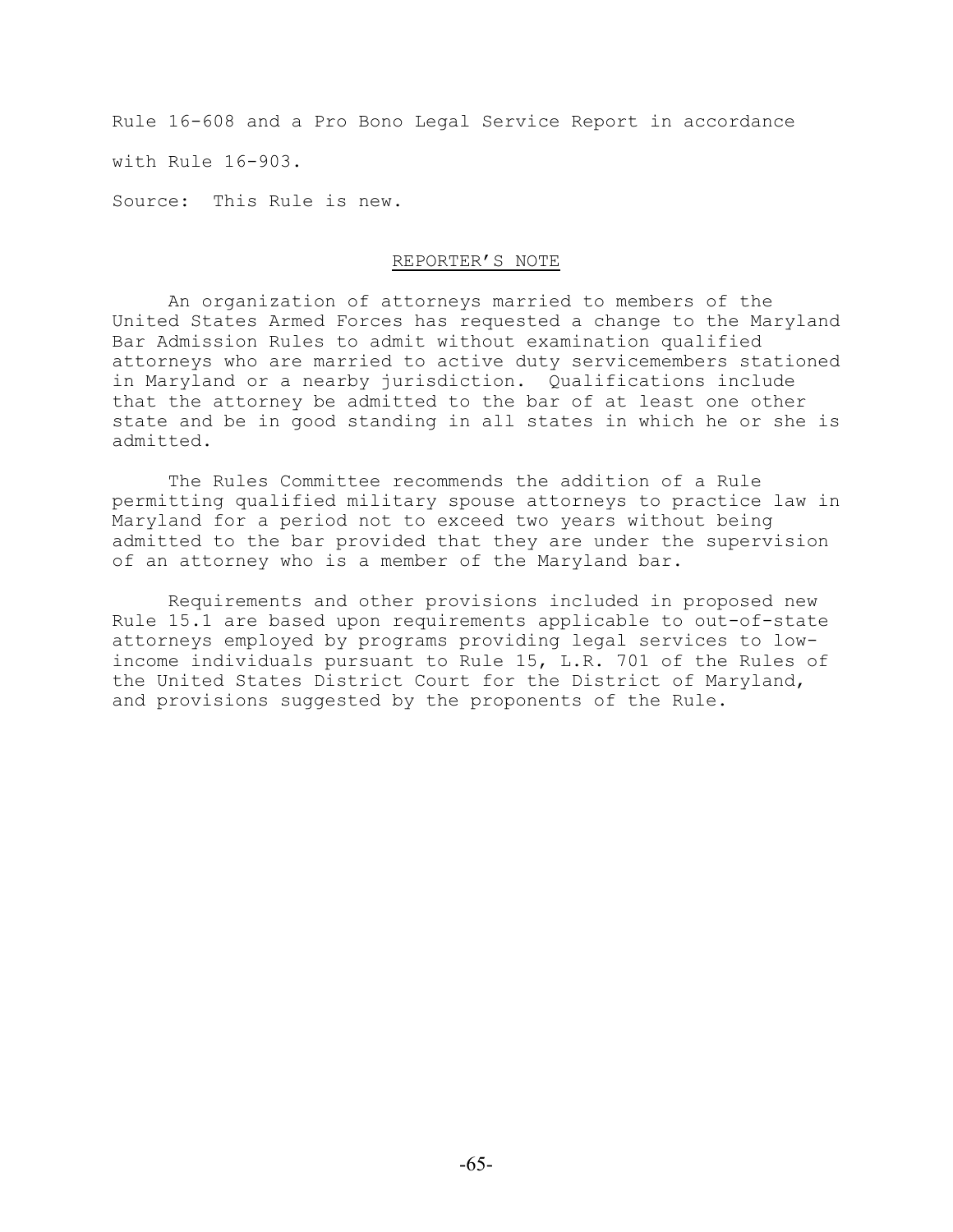#### MARYLAND RULES OF PROCEDURE

TITLE 16 - COURTS, JUDGES, AND ATTORNEYS CHAPTER 700 - DISCIPLINE AND INACTIVE STATUS OF ATTORNEYS

ADD new Rule 16-738, as follows:

Rule 16-738. PERMANENT RETIRED STATUS

(a) Purpose

 Permanent retired status is intended to enable an attorney whose alleged conduct (1) meets the criteria set forth in section (b) of this Rule and (2) was predominantly the product of the attorney's ill health or decline, to retire permanently from the practice of law with dignity and to ensure the protection of the public. Permanent retired status is not a sanction, and no record of any investigation by Bar Counsel, documents associated therewith, or proceedings in connection with the determination that the attorney be placed on permanent retired status, shall be made public except with the written consent of the attorney, a duly authorized representative of the attorney, or, upon good cause shown, by the Court of Appeals.

(b) Criteria

 Upon completing an investigation and upon agreement of the attorney, Bar Counsel may recommend to the Commission that the attorney be placed on permanent retired status if Bar Counsel concludes that:

(1) the attorney is the subject of a complaint or allegation

-66-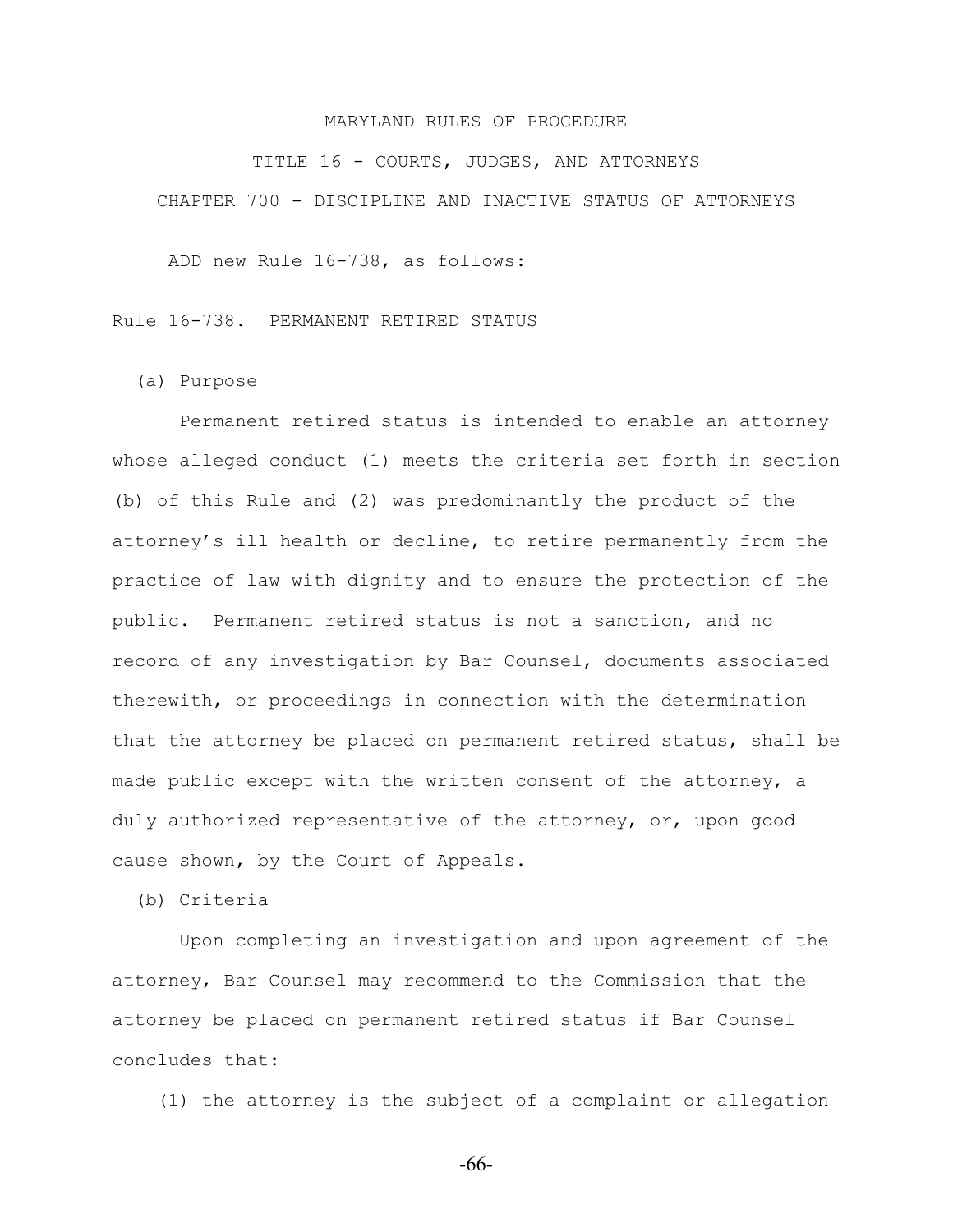which if found meritorious, could lead to the attorney being disciplined or placed on inactive status;

 (2) the alleged conduct was predominantly a result of the attorney's ill health or decline;

 (3) the alleged conduct does not involve misconduct so serious that, if proven, would likely result in the suspension or disbarment of the attorney or placement of the attorney on inactive status;

 (4) the alleged conduct does not reflect adversely on the attorney's honesty or involve conduct that could be the basis for an immediate Petition for Disciplinary or Remedial Action pursuant to Rules 16-771 or 16-773;

 (5) the alleged conduct either did not result in actual loss or harm to a client or other person, or, if it did, full restitution has been made;

 (6) because of the effect of the attorney's ill health or decline on the attorney's ability to comply fully with the Maryland Lawyers' Rules of Professional Conduct, the attorney should no longer engage in the practice of law; and

 (7) the attorney has take all appropriate actions to wind-up his or her practice or will do so within a time established by the Commission in any approval of permanent retired status.

(c) Action by Commission

 If the attorney agrees to permanent retired status, Bar Counsel or the attorney may submit any explanatory materials that either believes relevant and shall submit any further material

-67-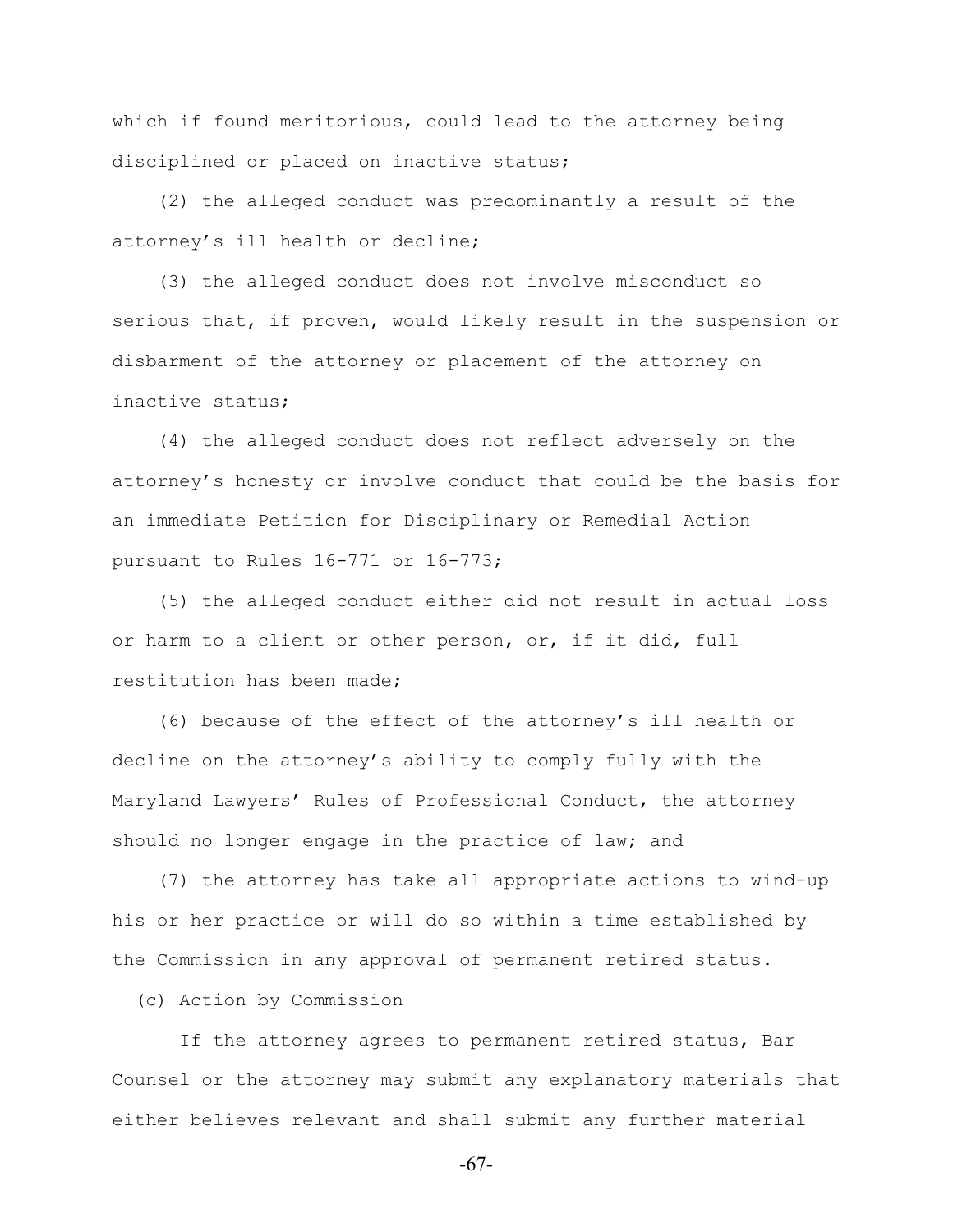that the Commission requests. Upon submission, the Commission may take any of the following actions:

 (1) the Commission may approve permanent retired status for the attorney, if satisfied that it is appropriate under the circumstances, in which event the attorney, upon notice of the Commission's written approval and upon the date specified by the Commission, shall take the actions set forth in section (f) of this Rule, and Bar Counsel shall terminate the disciplinary or remedial proceeding; or

 (2) the Commission may disapprove permanent retired status for the attorney if not satisfied that it is appropriate under the circumstances and direct Bar Counsel to proceed in another manner consistent with the Rules in this Chapter.

(d) Effect of Disapproval

 If permanent retired status is not approved by the Commission, any investigation or proceeding shall resume as if permanent retired status had not been recommended, and the fact that permanent retired status was recommended or that it was not approved may not be entered into the record of any proceeding.

(e) Effect of Permanent Retired Status

 An attorney who has been placed on permanent retired status:

 (1) shall, upon receipt of the Commission's determination that the attorney be placed on permanent retired status, cease the practice of law in this State and in all other jurisdictions in which the attorney was admitted on or before the date

-68-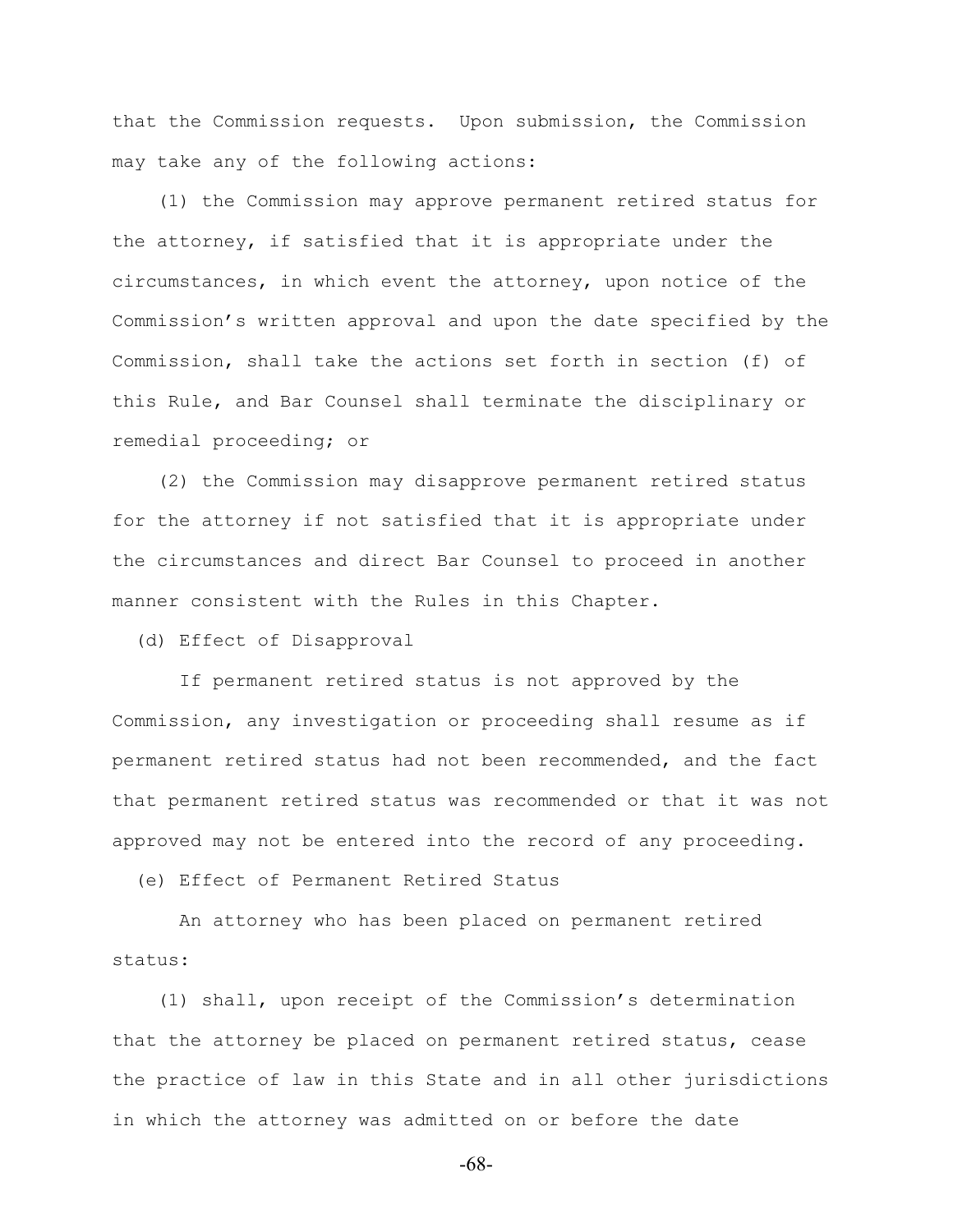specified by the Commission;

 (2) shall, by such date, notify the Client Protection Fund, in writing, of the Commission's approval of permanent retired status, and shall include with such notice a copy of the Commission's approval;

 (3) shall not apply for admission to the bar of this State or any other jurisdiction or for revocation of permanent retired status; and

 (4) shall, by such date, comply with the provisions of Rule 16-760 (d).

Committee note: The name of a permanently retired attorney must be removed from the letterhead of any law firm with which the attorney was associated, but if the attorney's last name was part of a firm name that consisted of two or more last names, the firm is not required to remove the last name of the attorney from the name of the firm.

(f) Extension

 Upon a showing of good cause and consideration of any objection by Bar Counsel, the Commission may permit an extension of the period to complete one or more of the tasks itemized in section (e) of this Rule.

Source: This Rule is new.

#### REPORTER'S NOTE

Attorneys who are charged with misconduct because of the attorney's ill health or decline may prefer to permanently retire from the practice of law rather than face sanctions. As long as the misconduct does not reflect adversely on the attorney's honesty or involve conduct that could be the basis for an immediate Petition for Disciplinary or Remedial Action pursuant to Rule 16-771 or 16-773, the attorney may be eligible to retire under new Rule 16-738. The new Rule provides a mechanism for the attorney to stop practicing law yet retain his or her dignity by not being exposed to sanctions. Rule 16-811.5 is proposed to be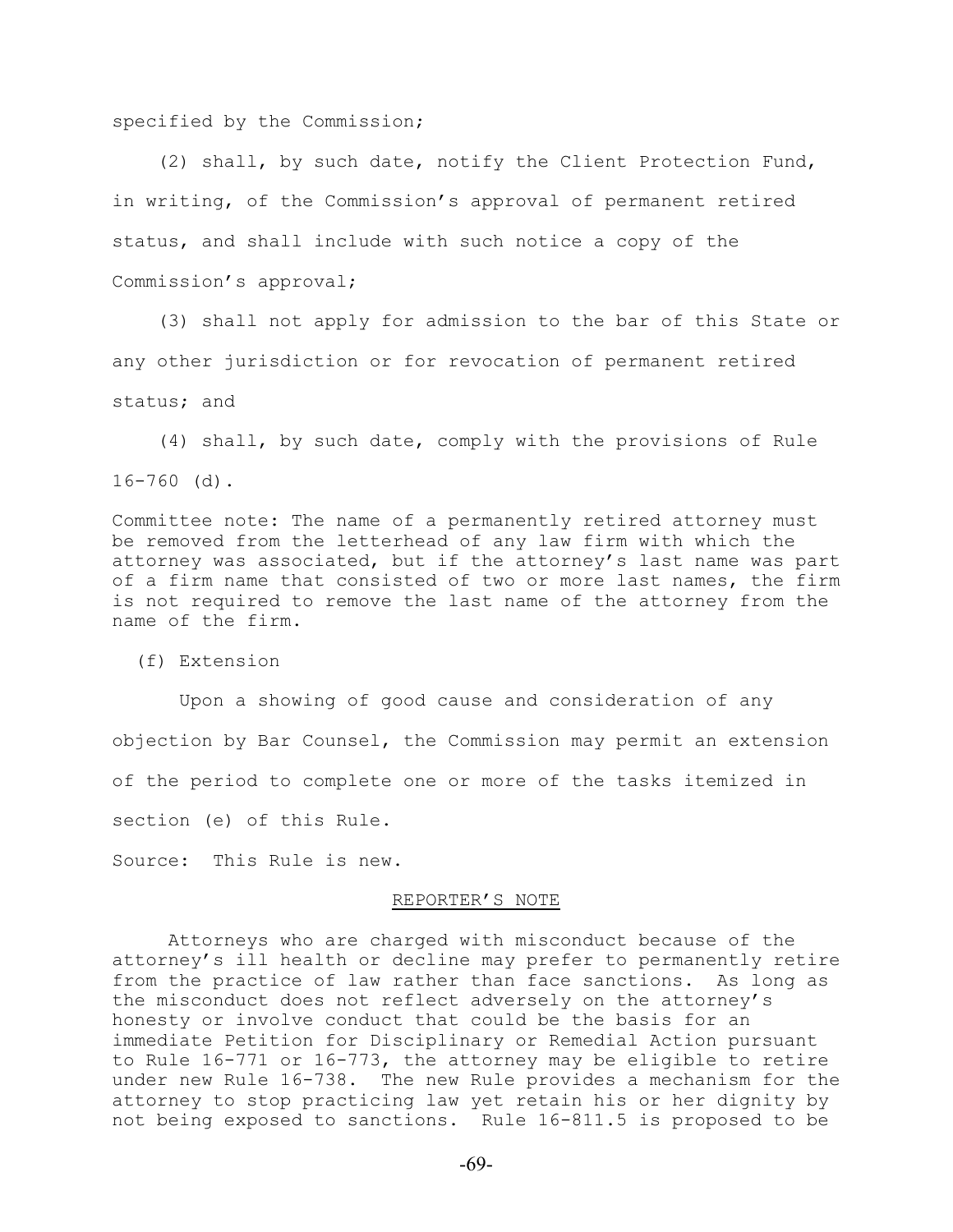amended to provide an exception to the procedure for trustees of the Client Protection Fund to approve attorneys for retired status. The exception is the permanent retired status allowed by proposed new Rule 16-738.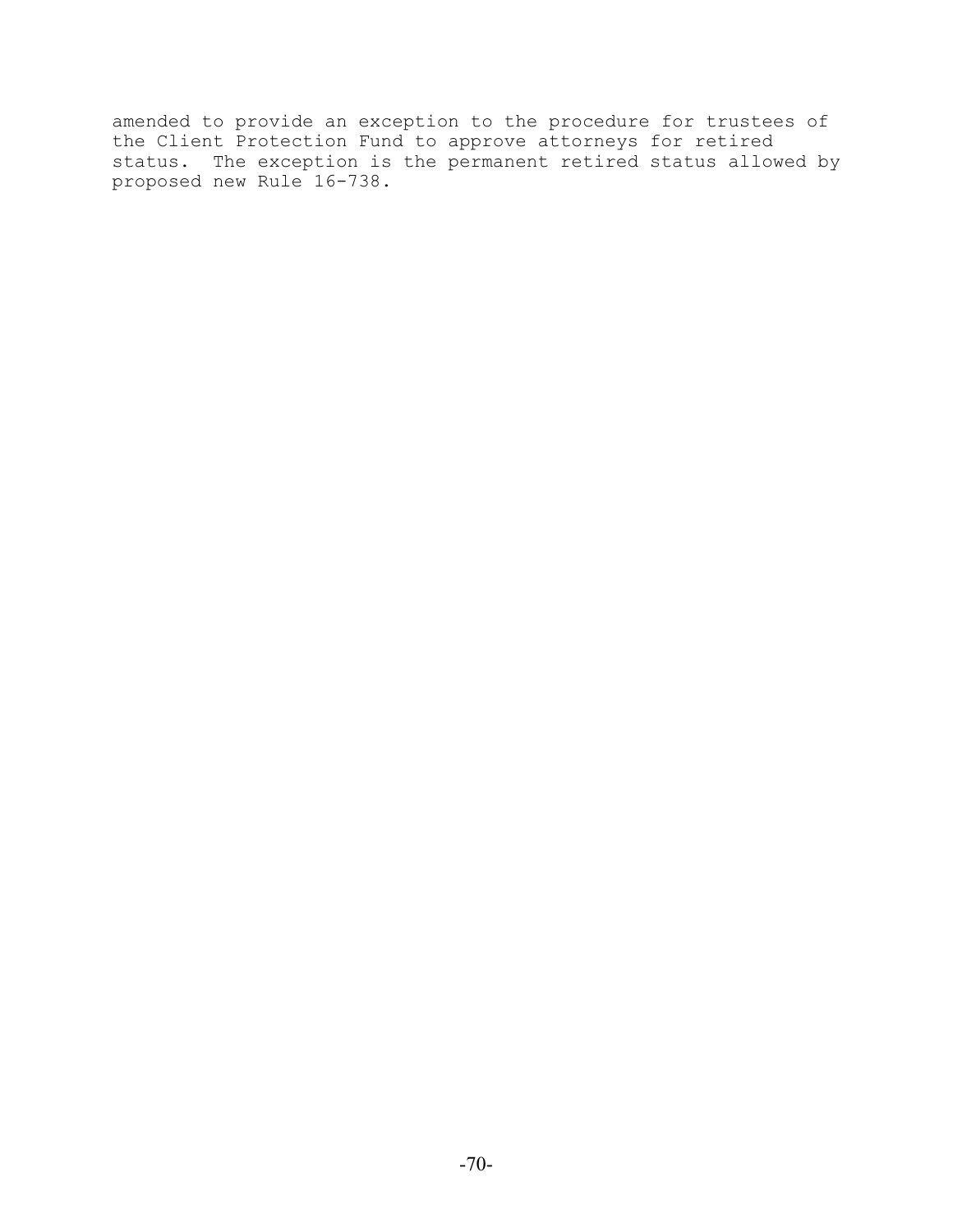#### MARYLAND RULES OF PROCEDURE

APPENDIX: THE MARYLAND LAWYERS' RULES OF PROFESSIONAL CONDUCT

AMEND Rule 7.4, as follows:

Rule 7.4. COMMUNICATION OF FIELDS OF PRACTICE

 (a) A lawyer may communicate the fact that the lawyer does or does not practice in particular fields of law, subject to the requirements of Rule 7.1. Except as otherwise provided in this Rule, A a lawyer shall not hold himself or herself out publicly as a specialist.

 (b) A lawyer admitted to engage in patent practice before the United States Patent and Trademark Office may use the designation "Patent Attorney" or a substantially similar designation.

 (c) A lawyer who has been certified as a specialist in a particular field of law or law practice by an entity accredited pursuant to Rules 16-408 through 16-410 may advertise the certification during such time as the certification of the lawyer and the accreditation of the entity are in effect. A lawyer may not advertise that the certification or accreditation has been approved by the Court of Appeals or any other Maryland court but may advertise that the certifying entity was accredited by the Commission on Certification of Attorneys as Specialists.

#### **COMMENT**

[1] This Rule permits a lawyer to indicate areas of practice in communications about the lawyer's services; for example, in a telephone directory or other advertising. If a lawyer practices only in such fields, or will not accept matters except in such

-71-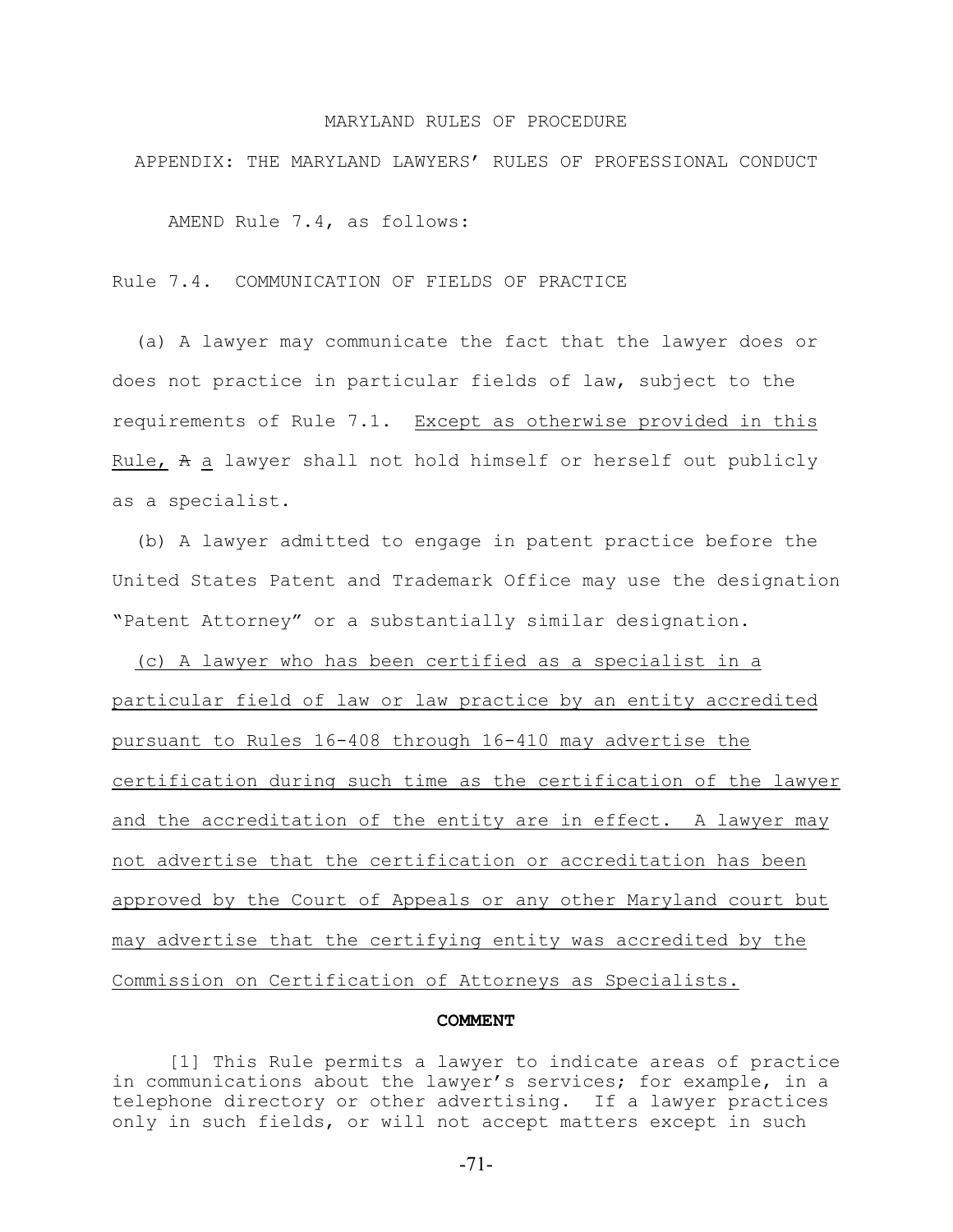fields, the lawyer is permitted so to indicate.

[2] Paragraph (b) recognizes the long-established policy of the Patent and trademark Office for the designation of lawyers practicing before the Office.

[3] Paragraph (c) does not limit the right of a certified specialist to practice in any field of law or require an attorney to be certified as a specialist in order to practice in any field of law.

**Model Rules Comparison**. – This Rule substantially retains existing Maryland language and does not adopt Ethics 2000 Amendments to the ABA Model Rules of Professional Conduct, with the exception of: 1) adding ABA Rule 7.4 (c) (incorporated as Rule 7.4 (b) above); 2) the first sentence of ABA Comment  $[2]$ (included as Comment [2] above).

#### REPORTER'S NOTE

Proposed amendments to Rule 7.4 permit an attorney to advertise that the attorney has been certified as a specialist by an accredited entity. Proposed new Rules 16-408, 16-409, and 16- 410 set up a mechanism by which entities are accredited and attorneys are certified by the entities. Rule 16-408 provides for a Commission on Certification of Attorneys as Specialists. Rule 16-409 sets out a procedure for the Commission to develop criteria for determining which fields of law or law practice are to be recognized as specialties. Rule 16-410 sets out standards and procedures for the accreditation of entities, so that they are able to certify attorneys as specialists.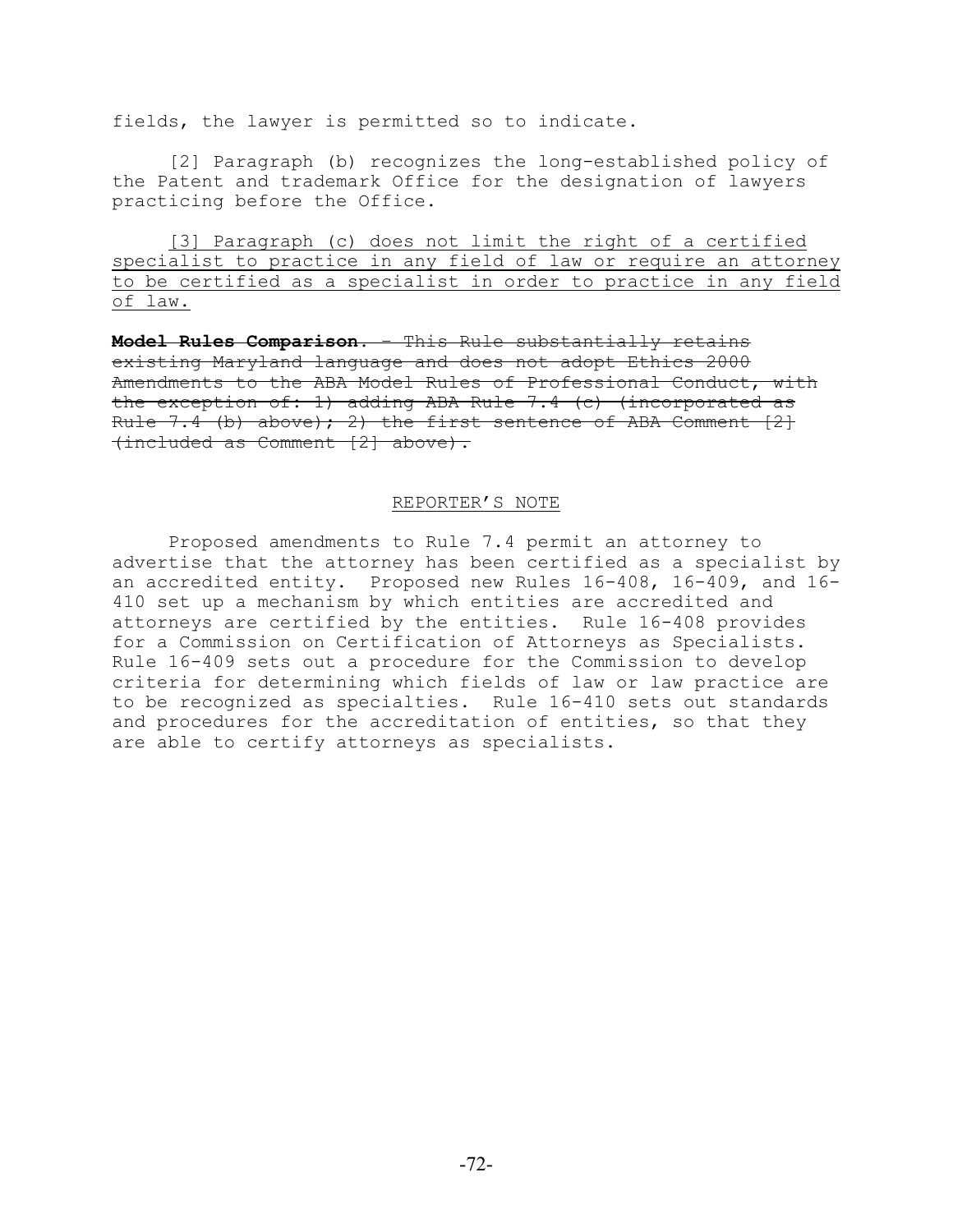TITLE 16 - COURTS, JUDGES, AND ATTORNEYS

CHAPTER 400 - ATTORNEYS, OFFICERS OF COURT, AND OTHER PERSONS

ADD new Rule 16-408, as follows:

Rule 16-408. COMMISSION ON CERTIFICATION OF ATTORNEYS AS SPECIALISTS

(a) Existence

 There is a Commission on Certification of Attorneys as Specialists. The Commission is an independent unit within the Judicial Branch.

(b) Membership

 The Commission shall consist of the following members appointed by the Court of Appeals:

(1) one incumbent Circuit Court judge;

(2) one incumbent District Court judge;

 (3) a full-time faculty member of the University of Baltimore School of Law who (A) is a member of the Maryland Bar in good standing and (B) is chosen from a list of at least three fulltime faculty members nominated by the Dean of the University of Baltimore School of Law;

 (4) a full-time faculty member of the University of Maryland School of Law who (A) is a member of the Maryland Bar in good standing and (B) is chosen from a list of at least three fulltime faculty members nominated by the Dean of the University of

-73-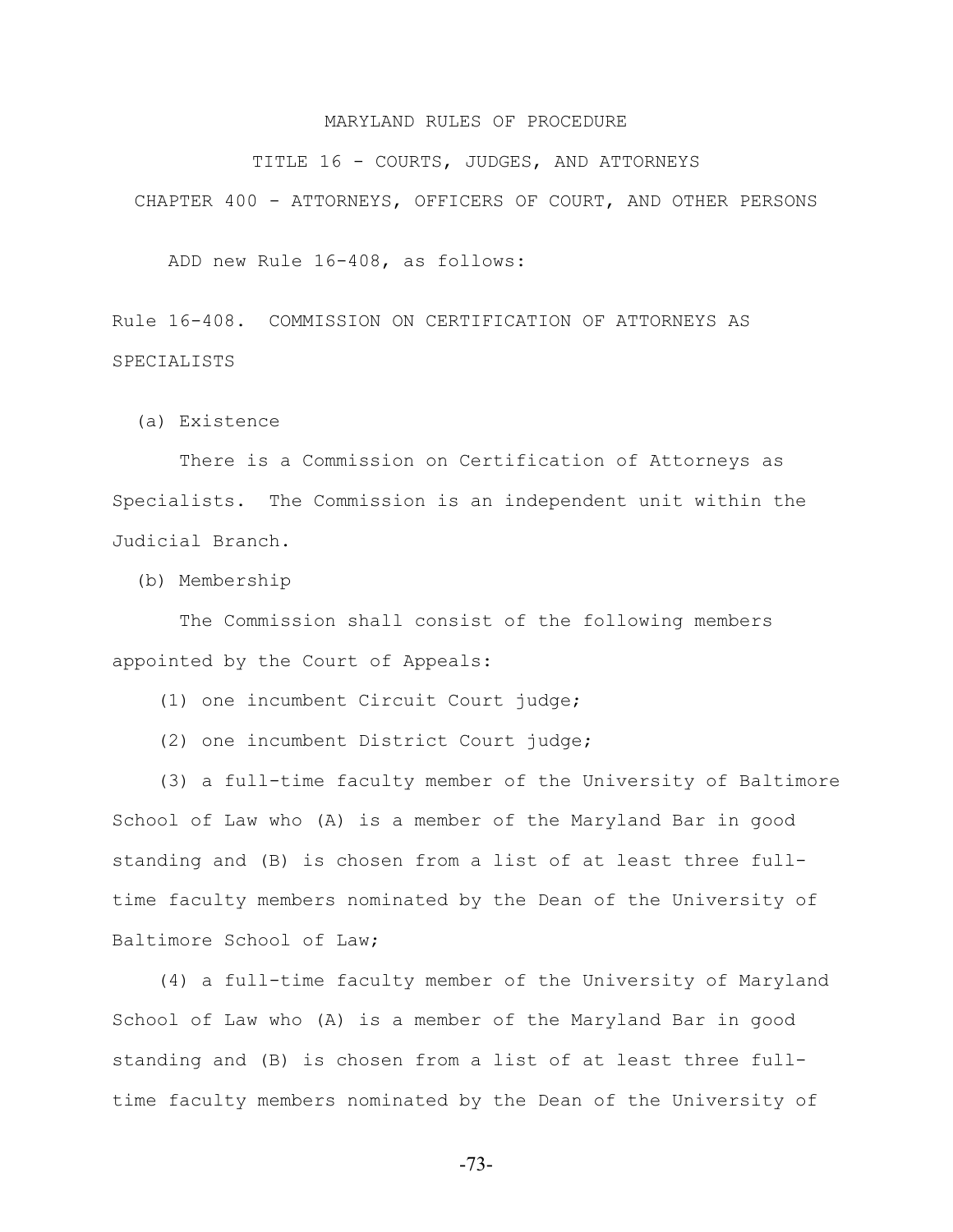Maryland School of Law;

 (5) one member of the Maryland Bar in good standing from each of the eight judicial circuits of the State, each member to be appointed from a list of at least three nominees, who need not be members of the Maryland State Bar Association, submitted by the Board of Governors of the Maryland State Bar Association; and

 (6) one additional member of the Maryland Bar in good standing, chosen from the State at large.

(c) Terms

(1) Generally

Subject to subsection (c)(3) of this Rule:

 (A) the term of a judge is five years, but the judge shall be deemed to have resigned upon ceasing to be an incumbent judge of the court upon which the judge was serving at the time of appointment;

 (B) the term of a law school faculty member is five years, but the faculty member shall be deemed to have resigned upon ceasing to be a full-time faculty member of the law school where the faculty member was employed at the time of appointment; and

(C) the term of each of the other members is five years.

(2) Reappointment

 A member who serves for a full term or the unexpired term of a former member may be reappointed for one additional term of five years.

(3) Removal

The Court of Appeals may remove a member of the

-74-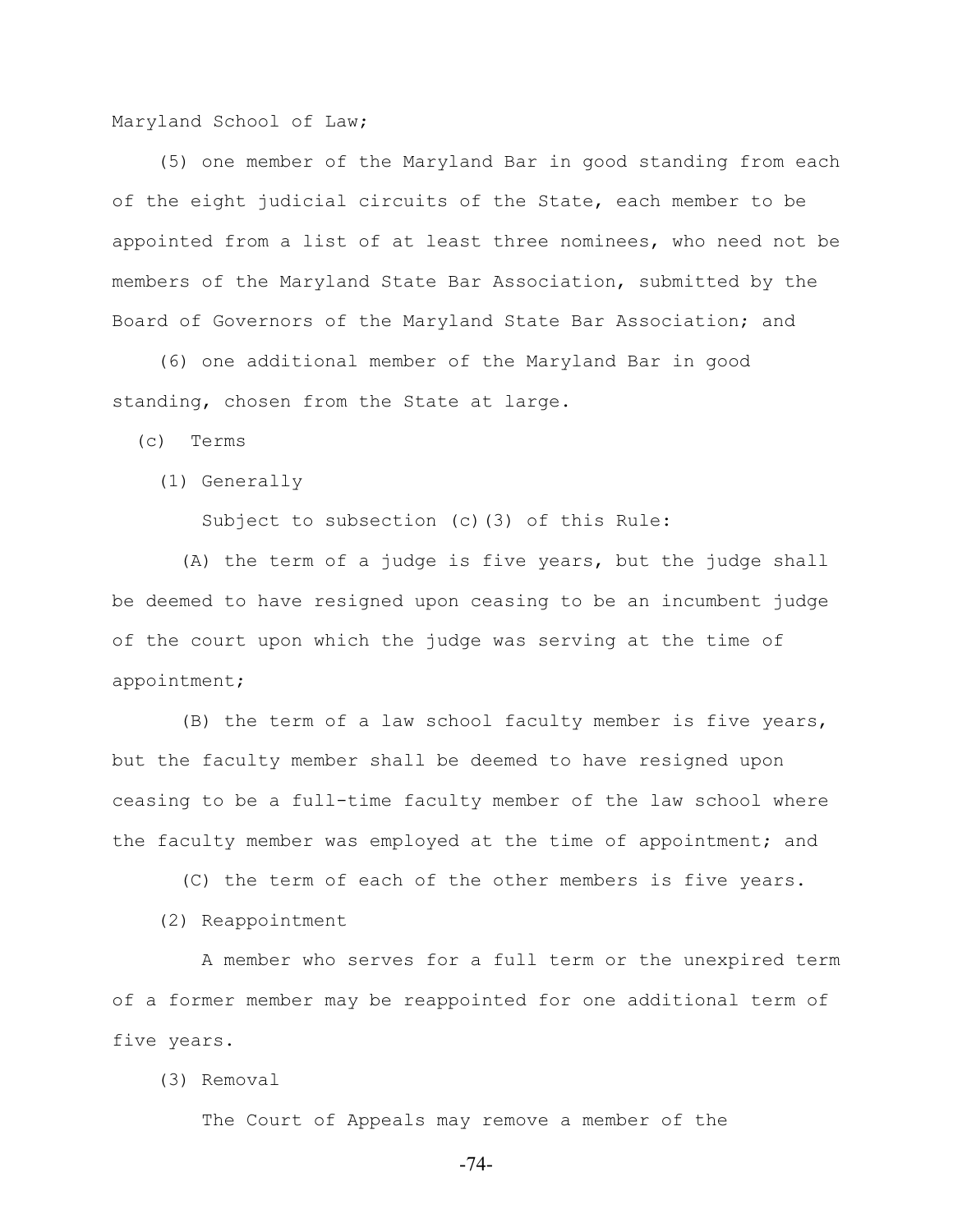Commission at any time.

(4) Commencement of Full Terms

The full terms shall commence on July 1.

(d) Chair; Vice Chair; Reporter

 The Court of Appeals shall designate one member of the Commission as Chair and one member as Vice Chair. The Chair shall preside at meetings of the Commission and, with the assistance of the Reporter, generally supervise the work of the Commission. The Vice Chair shall perform the duties of the Chair in the absence of the Chair. The Court shall also appoint a Reporter to the Commission to serve at the pleasure of the Court. The Reporter shall be a member in good standing of the Maryland Bar.

(e) Staff; Consultants

 The Commission may employ such professional and clerical staff as are authorized in the annual budget for the Judiciary. All personnel decisions with respect to the staff shall be in accordance with the judicial personnel policy approved by the State Court Administrator. The Commission also may consult with other persons to assist it in performing its duties under Rules 16-409 and 16-410.

(f) Meetings; Quorum

(1) Meetings

 All meetings of the Commission shall be open to the public except as otherwise expressly allowed under the State Open Meetings Law (Code, General Provisions Article, §3-305). Subject

-75-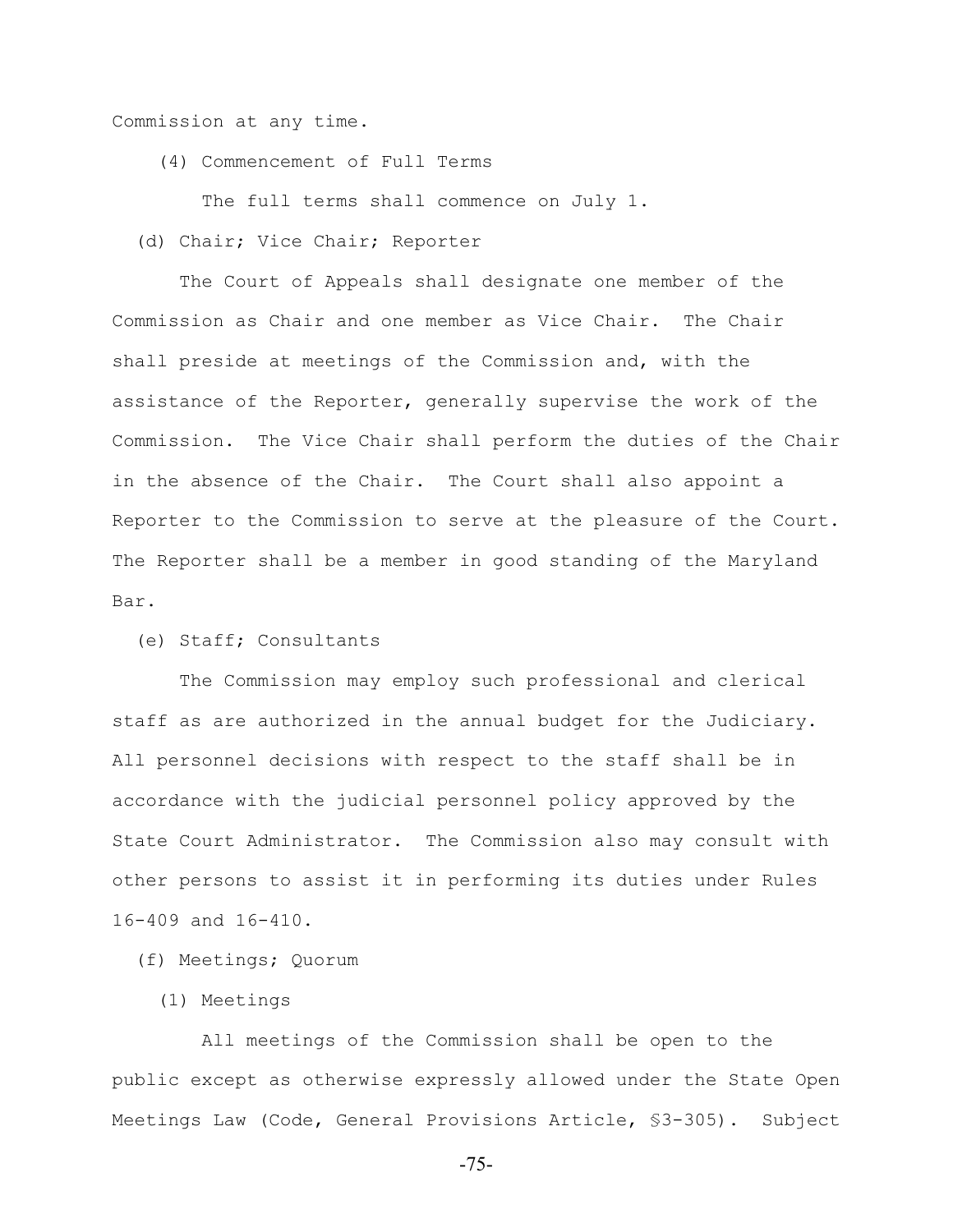to reasonable time limits established by the Chair, persons in attendance shall be allowed to address the Commission on matters relevant to items on its agenda.

(2) Quorum

 A majority of the incumbent members shall constitute a quorum for the transaction of business.

(g) Compensation; Expenses

 Members shall serve without compensation but shall be reimbursed for necessary and reasonable expenses incurred in the performance of official duties for the Commission.

(h) Budget

 The Commission shall prepare and submit to the Chief Judge of the Court of Appeals an annual budget as directed by the Chief Judge.

Source: This Rule is new.

## REPORTER'S NOTE

See the Reporter's note to Rule 7.4.

-76-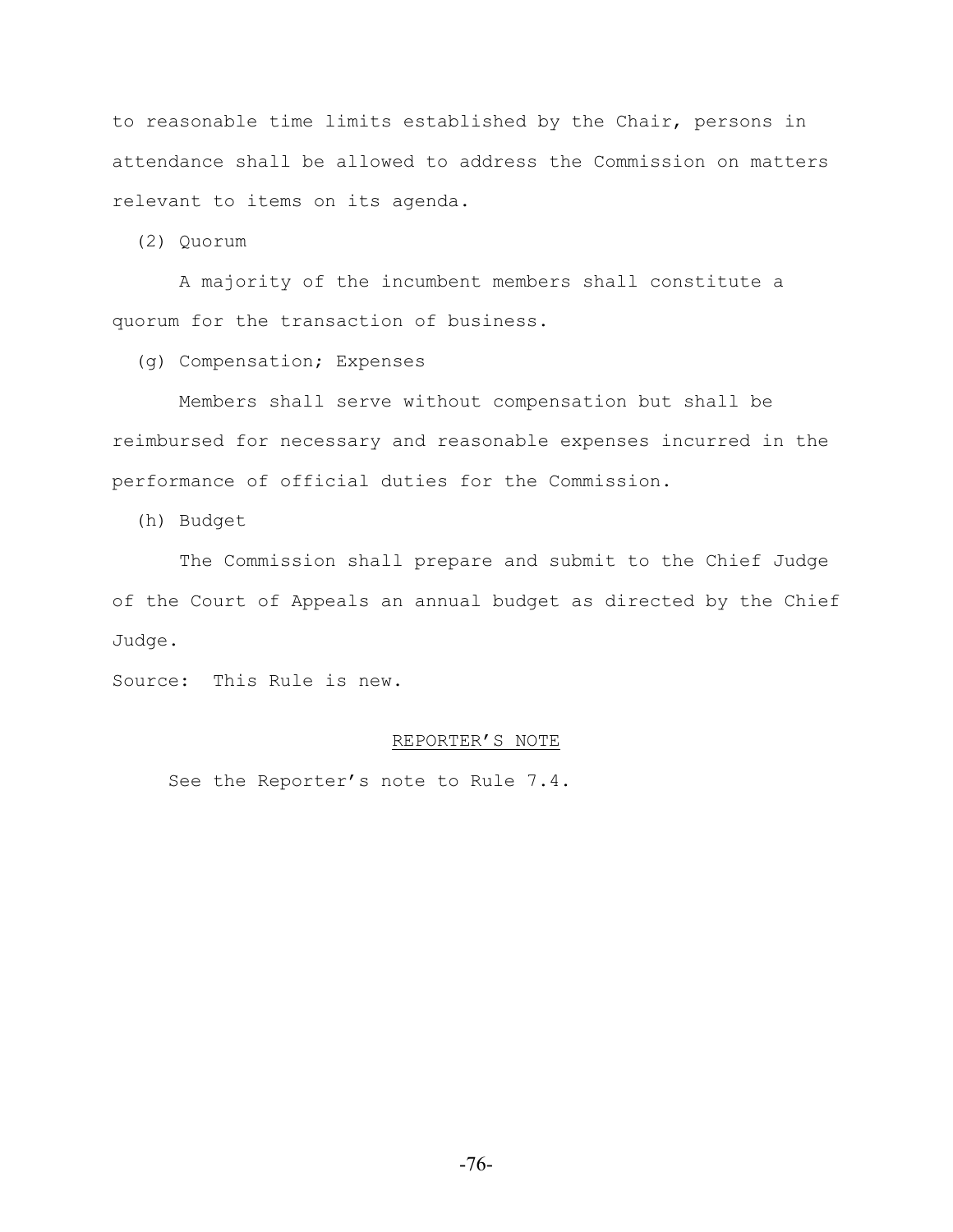TITLE 16 - COURTS, JUDGES, AND ATTORNEYS

CHAPTER 400 - ATTORNEYS, OFFICERS OF COURT, AND OTHER PERSONS

ADD new Rule 16-409, as follows:

Rule 16-409. RECOGNITION OF SPECIALTIES

(a) In General

 After investigating and considering conclusions reached by the supreme courts or other appropriate authorities in other states, by the American Bar Association, and by other national or international organizations that have considered the matter, and after soliciting and considering the views of the Maryland State Bar Association and attorneys and judges in Maryland, the Commission shall:

 (1) develop objective criteria for determining which fields of law or law practice should be recognized as specialties for purposes of Rule 7.4 of the Maryland Lawyers' Rules of Professional Conduct, and

 (2) applying those criteria, recommend to the Court of Appeals, from time to time, which fields of law or law practice should be recognized as specialties for those purposes.

(b) Development of Criteria

 In developing its criteria, the Commission shall consider: (1) whether and how the public interest would be served by a proposed criterion;

-77-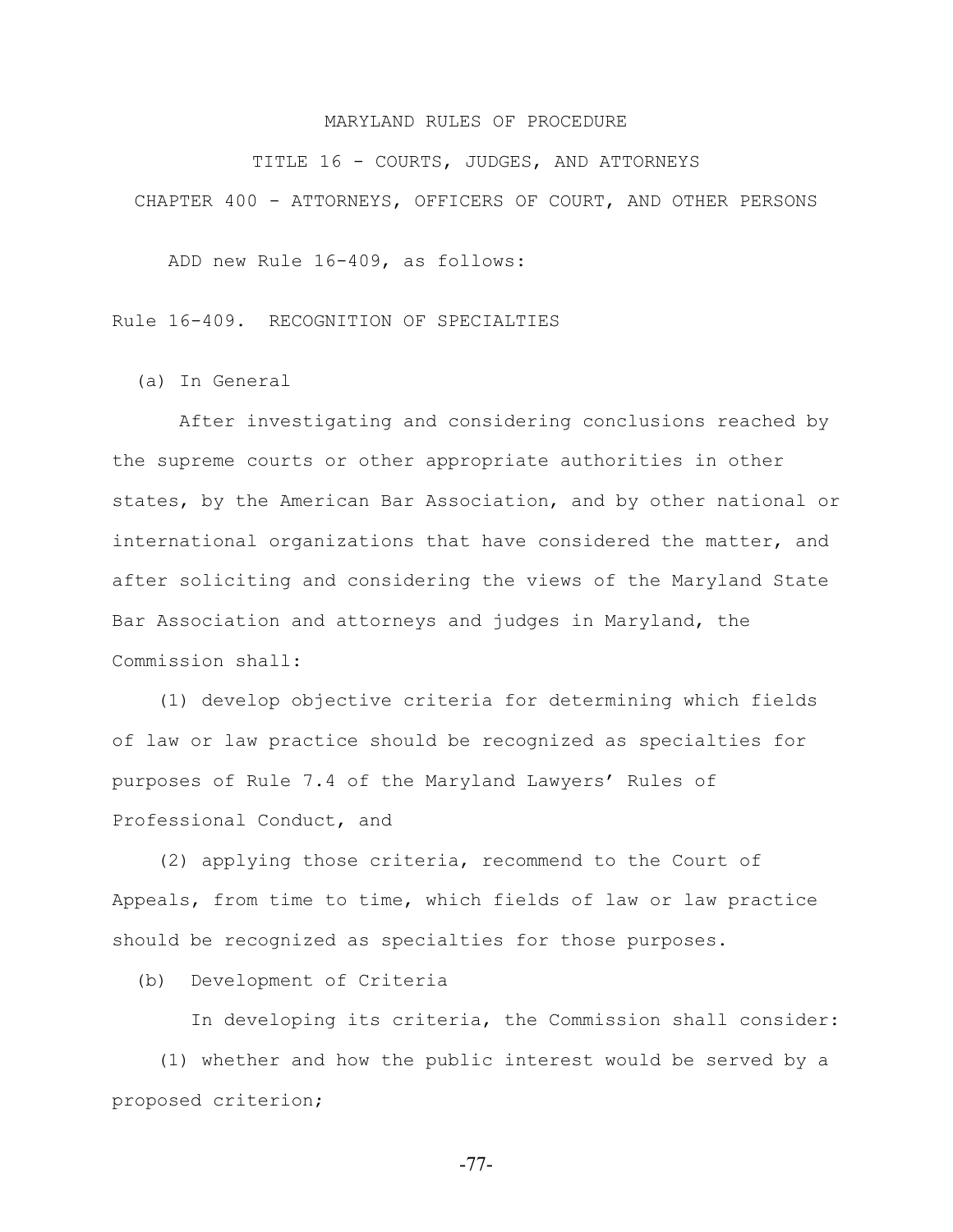(2) whether there is sufficient interest manifested among members of the Maryland Bar to warrant designation of a particular field of law or law practice as a specialty;

 (3) whether appropriate standards of proficiency can be established for the specialty field; and

 (4) whether there exists or feasibly could be created one or more entities with sufficient ability and credibility to administer effectively and efficiently a program of certifying attorneys as competent to hold themselves out as specialists in the particular field of law or law practice in accordance with the appropriate standards of proficiency.

(c) Review by Court of Appeals

(1) Report; Comments

 The Commission's recommendations shall be in the form of a written Report to the Court. Upon receipt, the Court shall post the Report on the Judiciary website, along with a Notice requesting written comment within a period and in a manner designated by the Court. Comments shall be sent to the Reporter of the Commission and, at the conclusion of the comment period, forwarded by the Reporter to the Clerk of the Court of Appeals.

(2) Hearing

 At the conclusion of the comment period, the Court shall hold a public hearing on the Report and any timely filed written comments. Persons desiring to be heard shall notify the Clerk of the Court at least two days before the hearing. The Court may limit the time for oral presentations.

-78-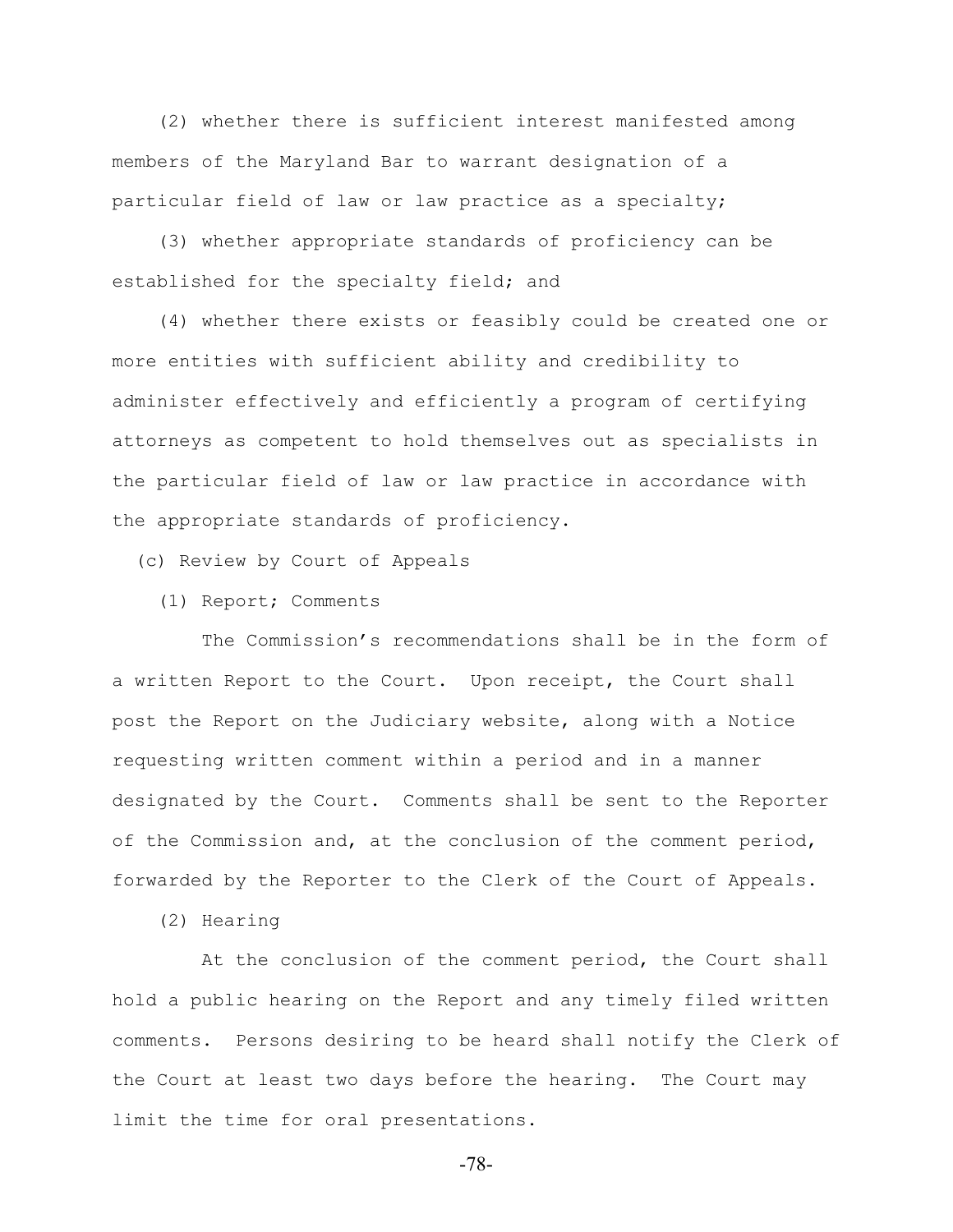# (3) Action by Court

 The Court, by Administrative Order, may approve, reject, or amend and approve as amended the recommendations of the Commission. The Administrative Order shall be posted and maintained on the Judiciary website. On its own initiative or on written recommendation of the Commission, the Court may amend or rescind an Administrative Order.

Source: This Rule is new.

# REPORTER'S NOTE

See the Reporter's note to Rule 7.4.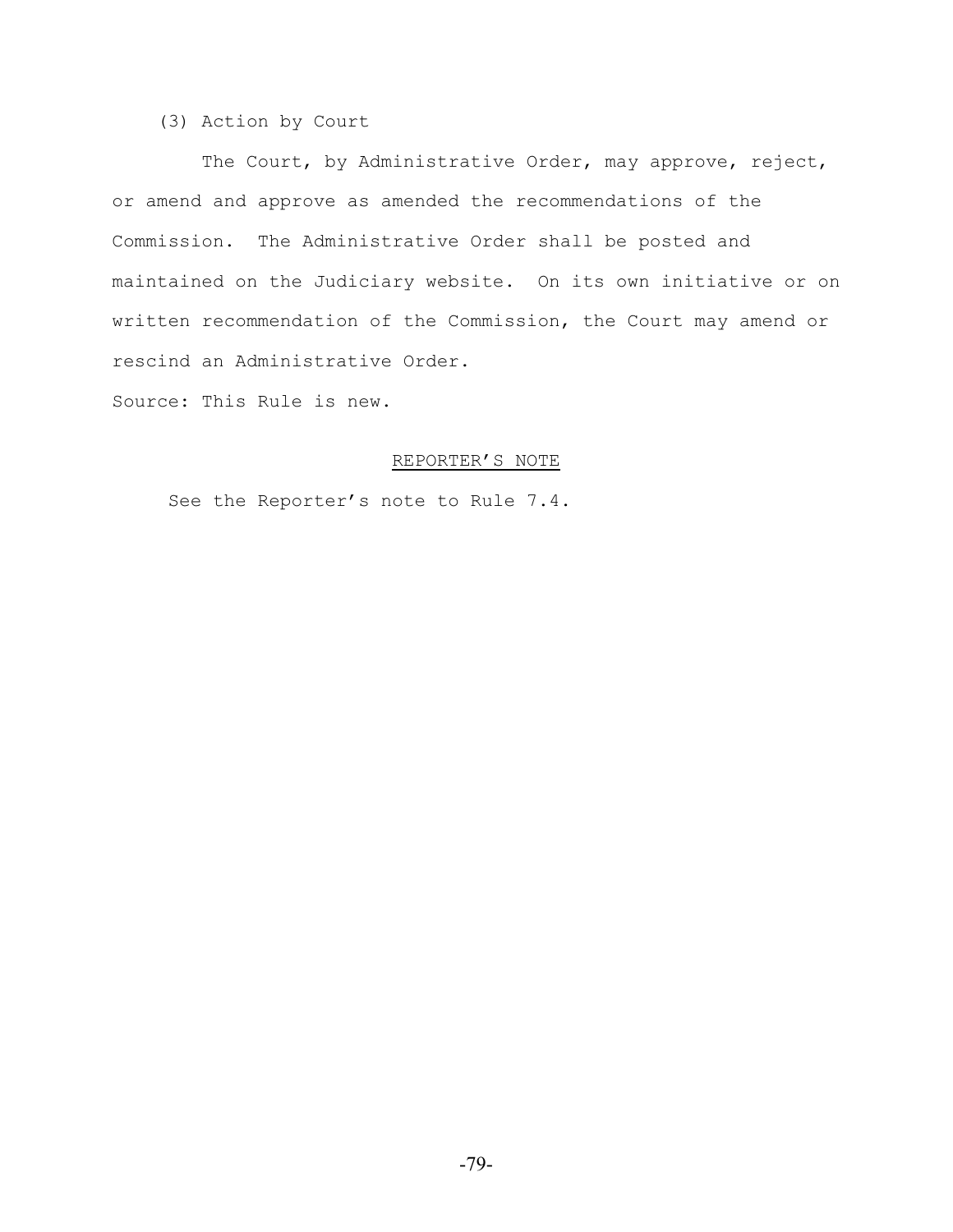TITLE 16 - COURTS, JUDGES, AND ATTORNEYS

CHAPTER 400 - ATTORNEYS, OFFICERS OF COURT, AND OTHER PERSONS

ADD new Rule 16-410, as follows:

Rule 16-410. ACCREDITATION OF CERTIFYING ENTITIES

(a) Generally

 Upon or in anticipation of the approval of specialties by the Court of Appeals pursuant to Rule 16-409, and in conformance with the requirements and procedures in this Rule, the Commission may accredit entities the Commission finds qualified to certify attorneys as specialists in the specialties approved by the Court.

(b) Standards for Accreditation

 In determining whether to accredit an entity as a certifying entity, the Commission shall be guided by the following:

 (1) the nature, structure, governance, and financial integrity of the entity, including:

 (A) whether the entity is a for-profit or not-for-profit organization; and

 (B) the composition of the governing board and the principal officers of the entity, including whether and to what extent the board and the officers consist of attorneys who themselves have demonstrated expertise or extensive practice in

-80-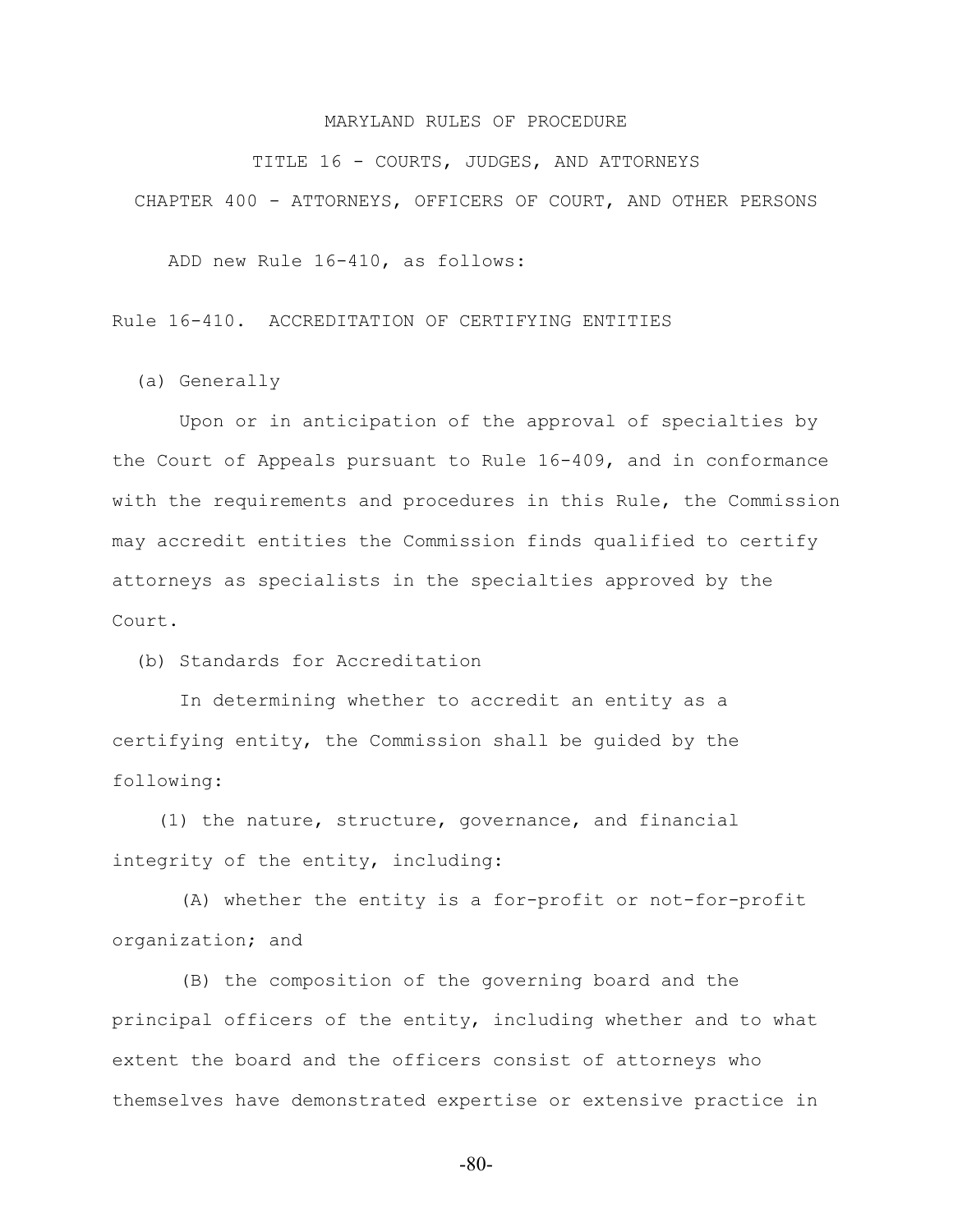the specialty;

 (2) whether the entity is accredited as a certifying entity in the particular specialty by the supreme court or other judicial authority of any state, by the American Bar Association, or by any other national or international organization that the Commission finds credible and knowledgeable in the relevant field of law or law practice;

 (3) whether the entity has applied for accreditation by any authority or organization mentioned in subsection (b)(2) of this Rule and been denied accreditation;

 (4) any evaluations of the entity by or on behalf of any authority that has accredited the entity as a certifying entity.

 (5) the procedures, criteria, and requirements used by the entity in processing and deciding upon applications by attorneys for certification and the approximate cost of processing applications, with a view to assuring that (A) only attorneys who are truly proficient and have demonstrated expertise in the particular specialty will be certified by the entity, and (B) the process will not be so rigorous or expensive as to preclude attorneys who are truly qualified from being certified;

 (6) whether the criteria for initial and renewed certification will include a requirement and process for assuring that the attorney is not merely knowledgeable generally in the specialty but is and will remain knowledgeable in all aspects of Maryland law and procedure applicable to the specialty; Committee note: The Commission may consider an attorney's

-81-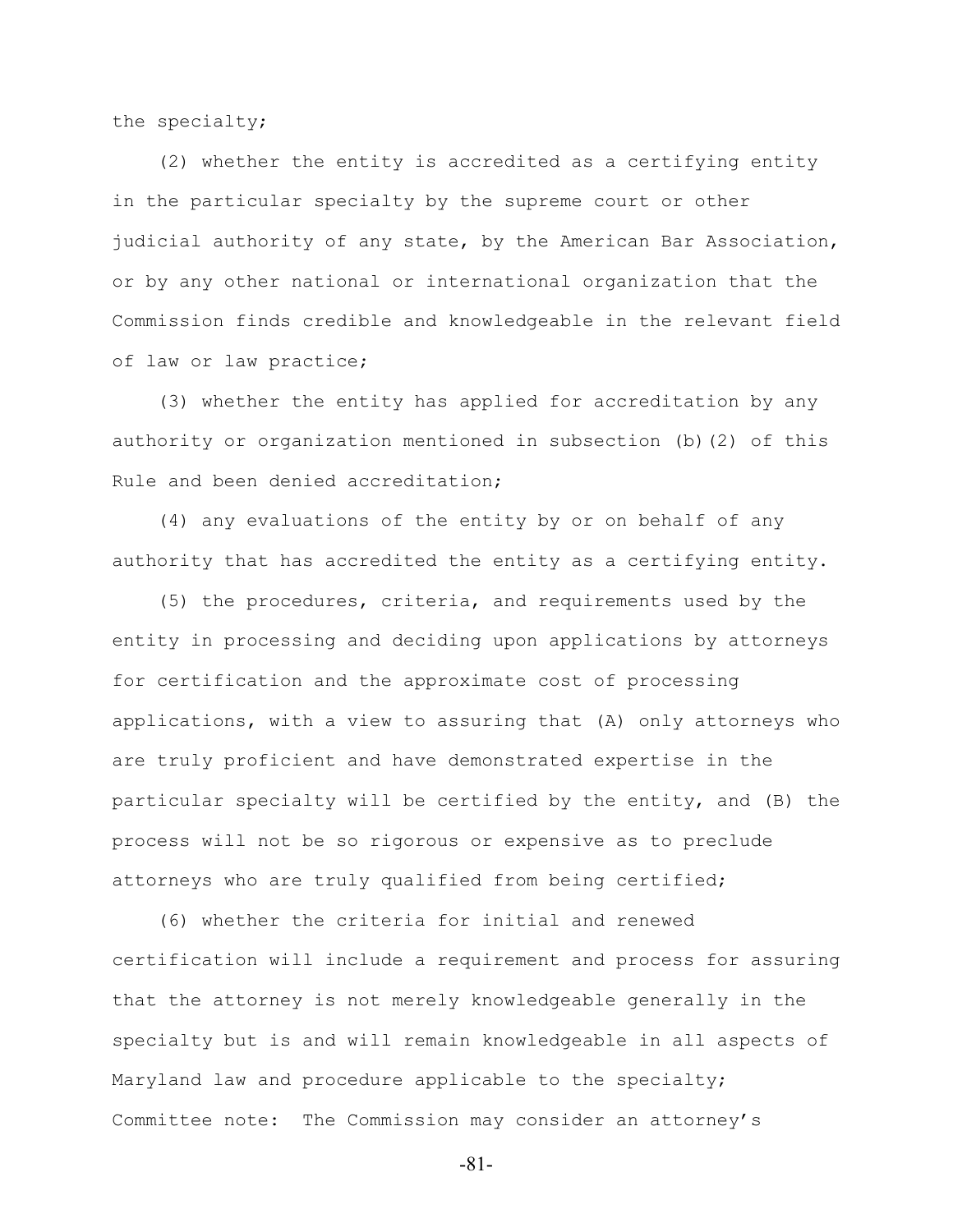participation in continuing education in the field of specialty offered by sections or committees of the Maryland State Bar Association, the University of Maryland School of Law School, the University of Baltimore Law School, and other organizations of attorneys found credible by the Commission as satisfying this requirement.

 (7) whether a certification by the entity is for a fixed period and, if so (A) the length of that period, (B) the procedures, criteria, requirements, and cost for renewing the certification, and (C) whether a certification can be terminated by the entity for good cause and, if so, what the entity considers to be good cause;

 (8) the number of attorneys that have been certified by the entity and the number of applications for certification that have been rejected by the entity in the past five years; and

(9) any other criteria that the Commission finds relevant.

- (c) Procedure
	- (1) Report

 The Commission's determination to accredit an entity as a certifying entity in a specialty approved by the Court of Appeals shall be in the form of a written Report to the Court of Appeals. Upon receipt, the Court shall post the Report on the Judiciary website, along with a Notice requesting written comment within a period designated by the Court. Comments shall be sent to the Reporter of the Commission and, at the conclusion of the comment period, forwarded by the Reporter to the Clerk of the Court of Appeals.

(2) Hearing

-82-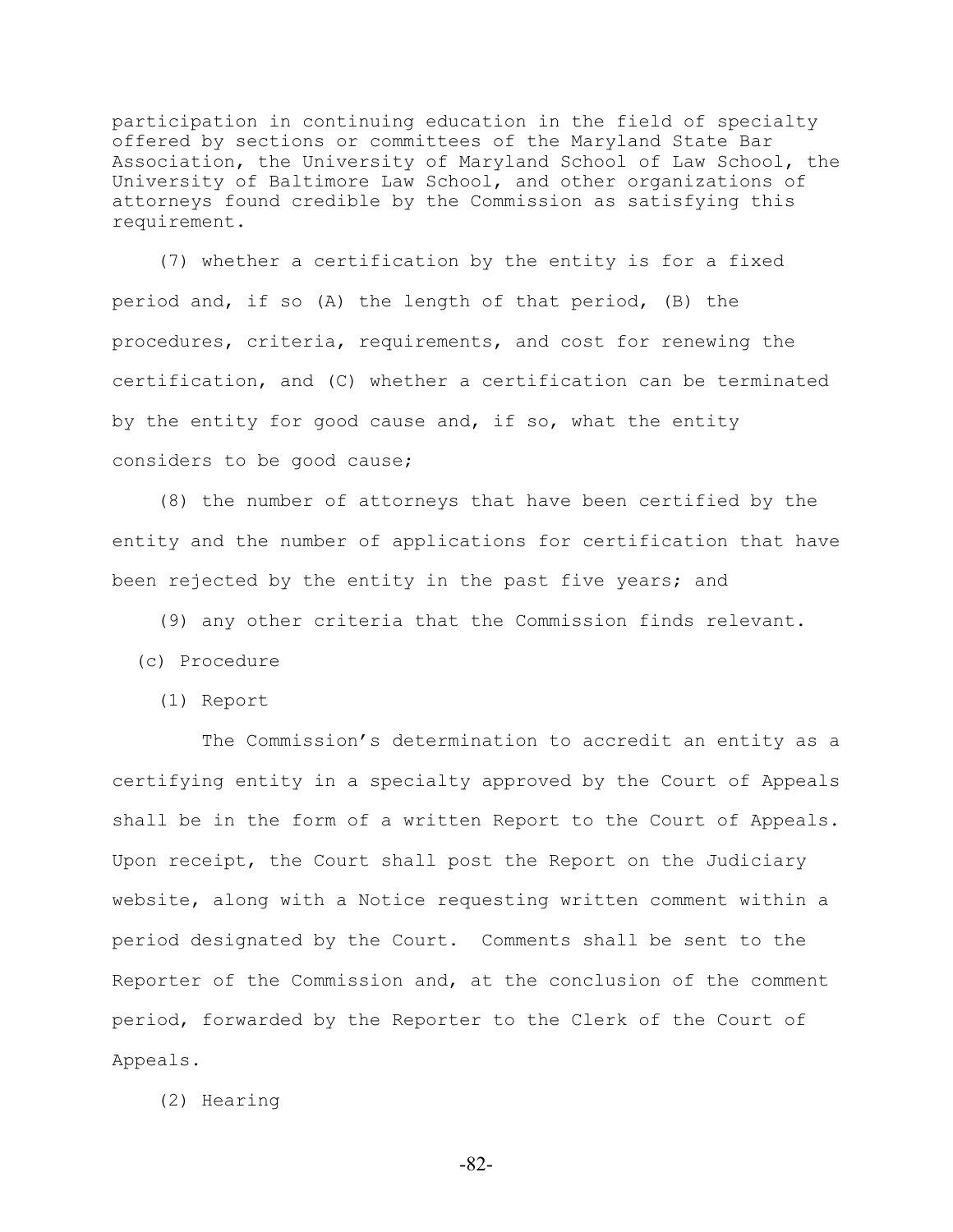At the conclusion of the comment period, the Court shall hold a public hearing on the Report. Persons desiring to be heard shall notify the Clerk of the Court at least two days before the hearing. The Court may limit the time for oral presentations.

(3) Action by Court

 Proposed accreditations submitted by the Commission are not subject to approval by the Court, but the Court may reject a proposed accreditation or direct that the Commission give further consideration to it. If the Court does not reject or direct further consideration of a proposed accreditation, the accreditation shall become effective as determined by the Commission. Failure to reject or direct further consideration may not be deemed to be an approval by the Court.

(4) Monitoring of Performance; Withdrawal of Accreditation

 The Commission shall monitor the performance of an accredited entity with respect to (A) its continued reliability and credibility as a certifying entity in the particular specialty, and (B) how well it serves the needs of the members of the Maryland Bar and the public at large. The Commission, after public notice and conducting a public hearing, may withdraw an accreditation for good cause.

Source: This Rule is new.

# REPORTER'S NOTE

See the Reporter's note to Rule 7.4.

-83-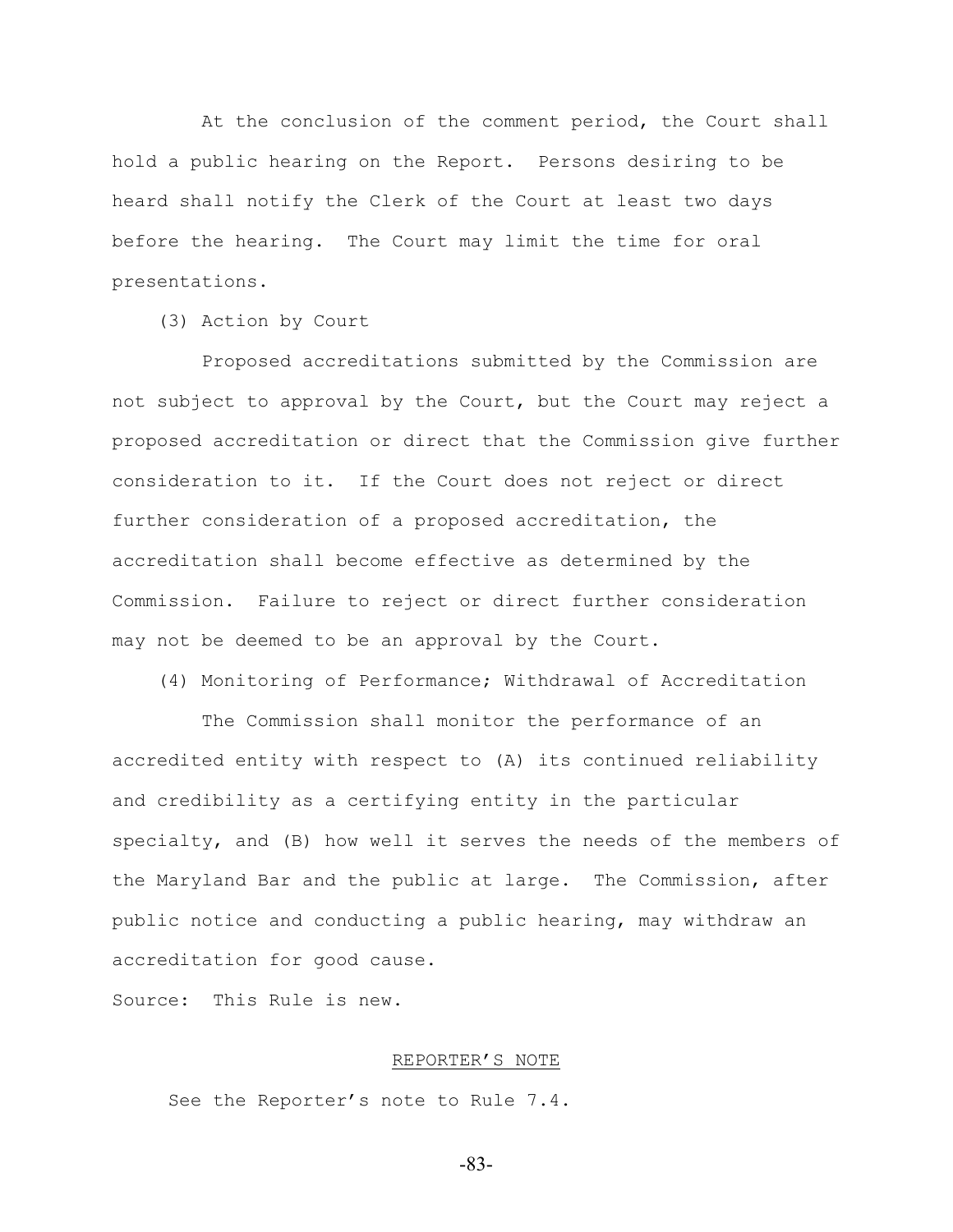# MARYLAND RULES OF PROCEDURE TITLE 1 - GENERAL PROVISIONS CHAPTER 500 - FAMILY MAGISTRATES

AMEND Rule 1-501 to change the title of the Rule and to conform it to Chapter , Laws of 2015 (HB 346), as follows:

Rule 1-501. FAMILY MAGISTRATE

(a) Designation

The Administrative Judge of a county shall designate as "family magistrates" for that county the masters for juvenile causes and masters in chancery assigned to hear actions and matters in the categories listed in Rule 16-204 (b). An order designating a family magistrate shall state whether the individual is to perform the functions of a master in chancery, a master for juvenile causes, or both.

 An individual who, as of September 30, 2015, was serving as a master or family magistrate shall be designated a magistrate on October 1, 2015. The powers, duties, salary, benefits, and pension of the individual are not affected by the individual's designation as a magistrate. In the discretion of the appointing court, a magistrate assigned to hear juvenile or family law matters may be referred to as a family magistrate. Committee note: A descriptive title, such as family magistrate, may be used to indicate the subject matter area to which the magistrate is assigned.

-84-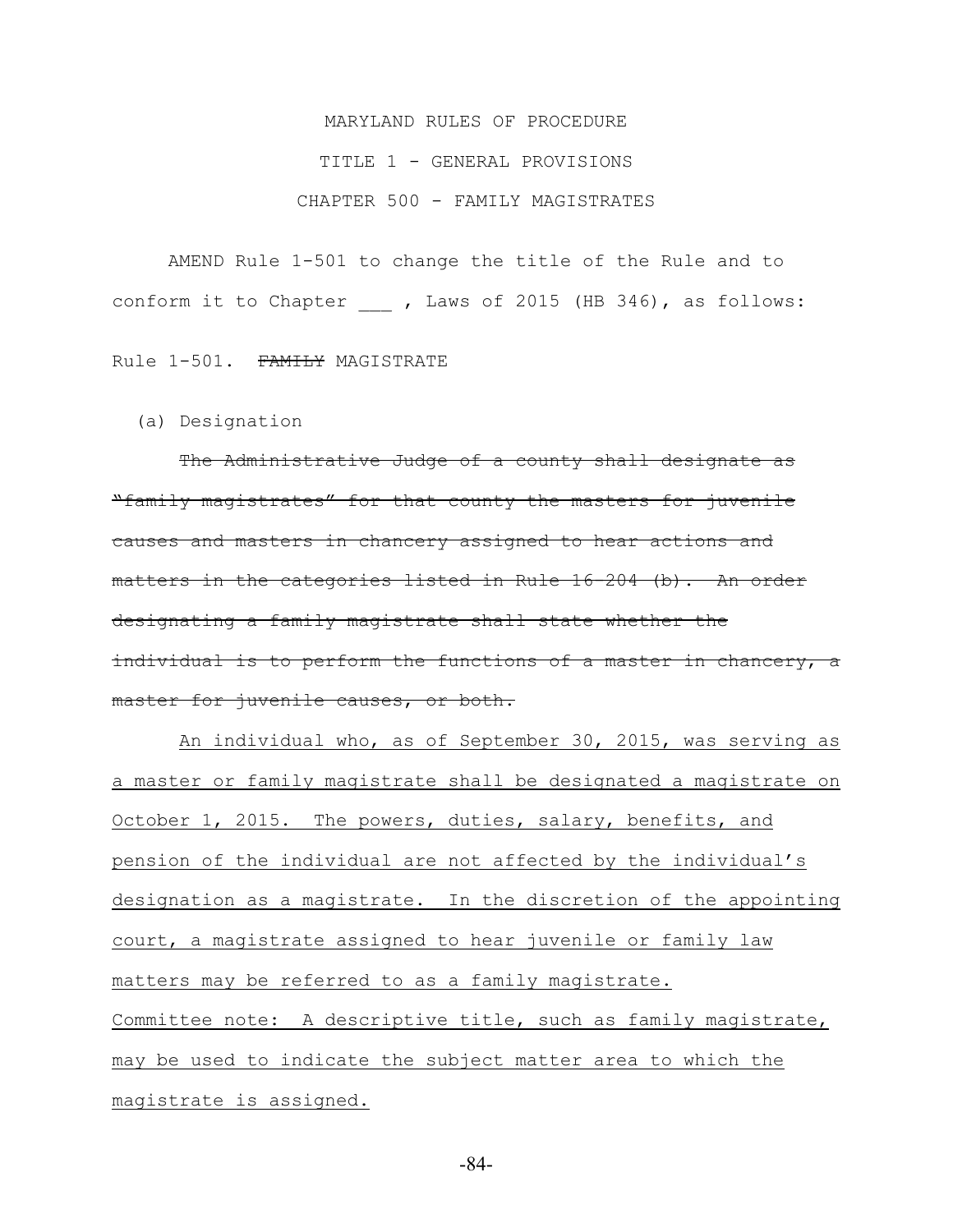## (b) Effect of Designation

The powers, duties, salary, benefits, and pension of a master are not affected by the individual's designation as a family magistrate. A master serving as a family magistrate shall comply with Rule 16-814, Maryland Code of Conduct for Judicial Appointees, and is required to file a financial disclosure statement in accordance with Rule 16-816.

(c) (b) Rules of Construction

 Rules and statutes in effect as of September 30, 2015 that refer to a master in chancery, master for juvenile causes, family magistrate, or master apply to a family magistrate, as appropriate. Statutes and provisions in the Constitution of Maryland in effect as of September 30, 2015 that refer to a magistrate shall not be construed as referring to a family magistrate within the meaning of this Rule.

Cross reference: For references to "master" see Code, Business, Occupations & Professions Article, §10-603; Code, Courts Article, §§2-102, 2-501, 3-8A-04, 3-807, 3-1802; Code, Family Law Article, §1-203; Code, Land Use Article, §4-402; Code, State Government Article, §19-102; Code, State Personnel and Pensions Article, §§21-307, 21-309, 23-201, 27-201, 27-304, and 27-402; and Rules 1-325, 2-504.1, 2-510, 2-541, 2-603, 9-208, 9-209, 11-110, 11- 111, 11-114, 11-115, 14-207.1, 15-206, 15-207, 16-202, 16-306, 16-814, 16-816, and 17-206. For references to "magistrate," see Maryland Constitution, §41-I; Code, Courts Article, §2-607; Code, Criminal Procedure Article, §9-103, Code, Health-General Article, §§10-1301 and 10-1303; Code, Natural Resources Article, §10-1201; and Code, State Government Article, §§16-104 and 16-105.

Source: This Rule is new.

#### REPORTER'S NOTE

At the request of the Judicial Cabinet, Rule 1-501 was adopted by Rules Order of March 2, 2015, effective March 15, 2015. The Rule retitled certain masters as family magistrates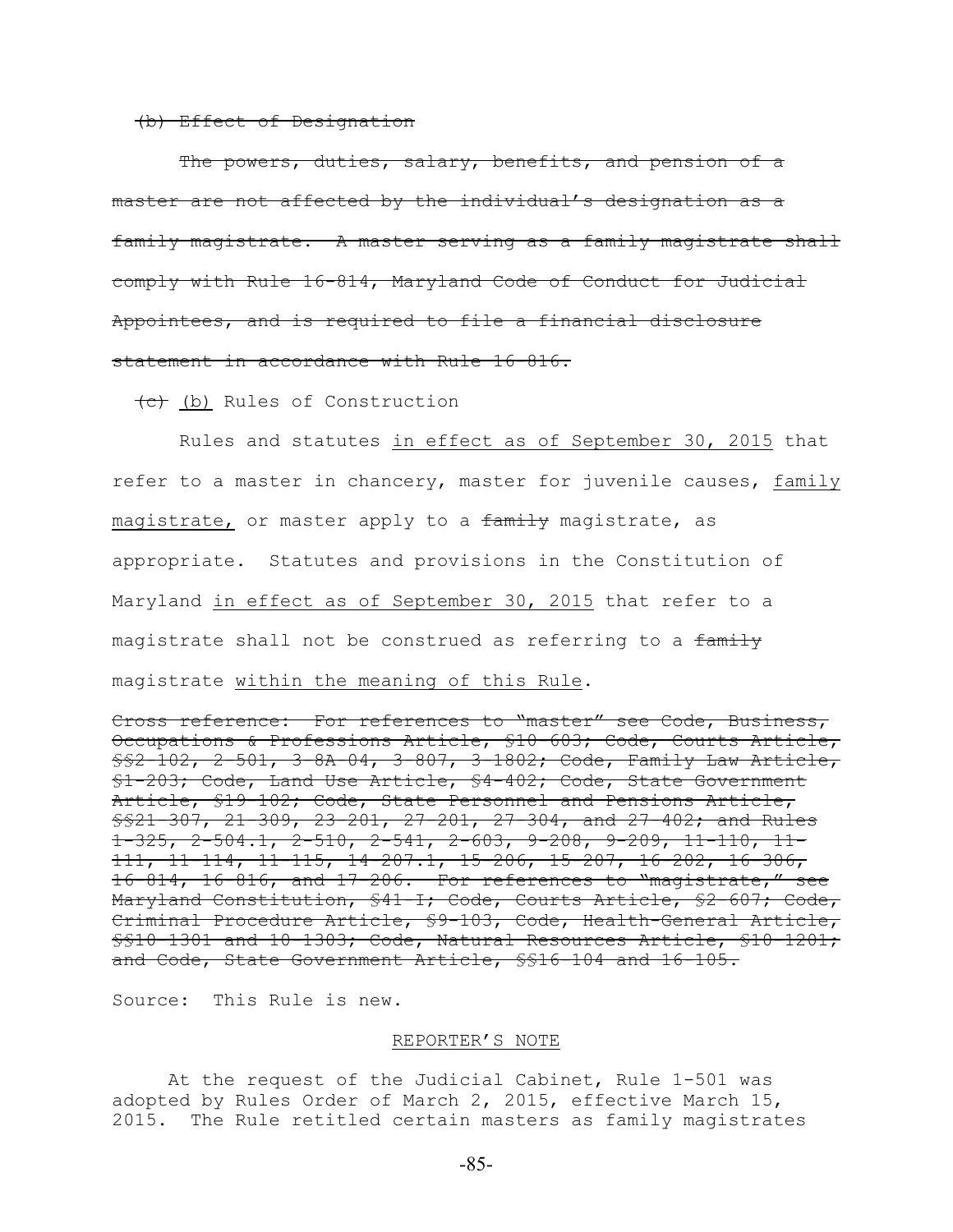but, in accordance with the intent of the Cabinet, left undisturbed the remaining masters who did not handle family matters. Chapter (HB 346) of the 2015 session of the General Assembly was enacted to "alter[ ]" all references from master to magistrate for circuit court and juvenile court masters. Proposed amendments to Rule 1-501 are intended to conform the Rule to Chapter .

The Rules Committee also proposes amendments to Rules 1-325, 2-504.1, 2-510, 2-541, 2-603, 9-208, 9-209, 11-110, 11-111, 11- 114, 11-115, 14-207.1, 15-206, 15-207, 16-101, 16-202, 16-204, 16-306, 16-813, 16-814, 16-816, 17-101, and 17-206 and Rule 1.12 of the Maryland Lawyers' Rules of Professional Conduct to conform them to Chapter .

The amendments to Rule 1-501 and other Rules are not intended to change the law recognizing the limited authority of masters through altering the references to them to "magistrates." A substantial body of law governing masters in the Judiciary has developed under the Constitution of Maryland, common law, statutes, and Rules. A "master is a ministerial officer, and not a judicial officer.... [U]nder the Maryland Constitution a master is entrusted with no part of the judicial power of this State."). *Matter of Anderson,* 272 Md. 85, 106 (1974). A master's recommendations are not binding on the parties unless and until the trial judge adopts them. *In re Kaela C*., 394 Md. 432, 473 (2006). A "master's status as an 'officer of the court' does not confer judicial powers upon the master, such as the authority to hold someone in contempt, to sign a warrant, or to order a police officer to make an arrest." *State v. Wiegmann*, 350 Md. 585, 594- 95 (1998). Accordingly, "[b]ecause a master is not a judicial officer, and performs only ministerial functions, a construction of the rules that recognizes an implied power to order an arrest would run afoul of constitutional precepts." *Id*. at 595 (1998). Furthermore, masters should not wear robes or sit on the bench in a judge's courtroom, lest there be confusion on the limited authority of the master. *Id*. at 599-600. A master is an "officer of the court," but not a "judicial officer." *Id.* at 594-95.

The term "magistrate" has several different uses in other judicial systems across the country. As the term "magistrate" is used in the Maryland Rules, however, those foreign examples are not instructive.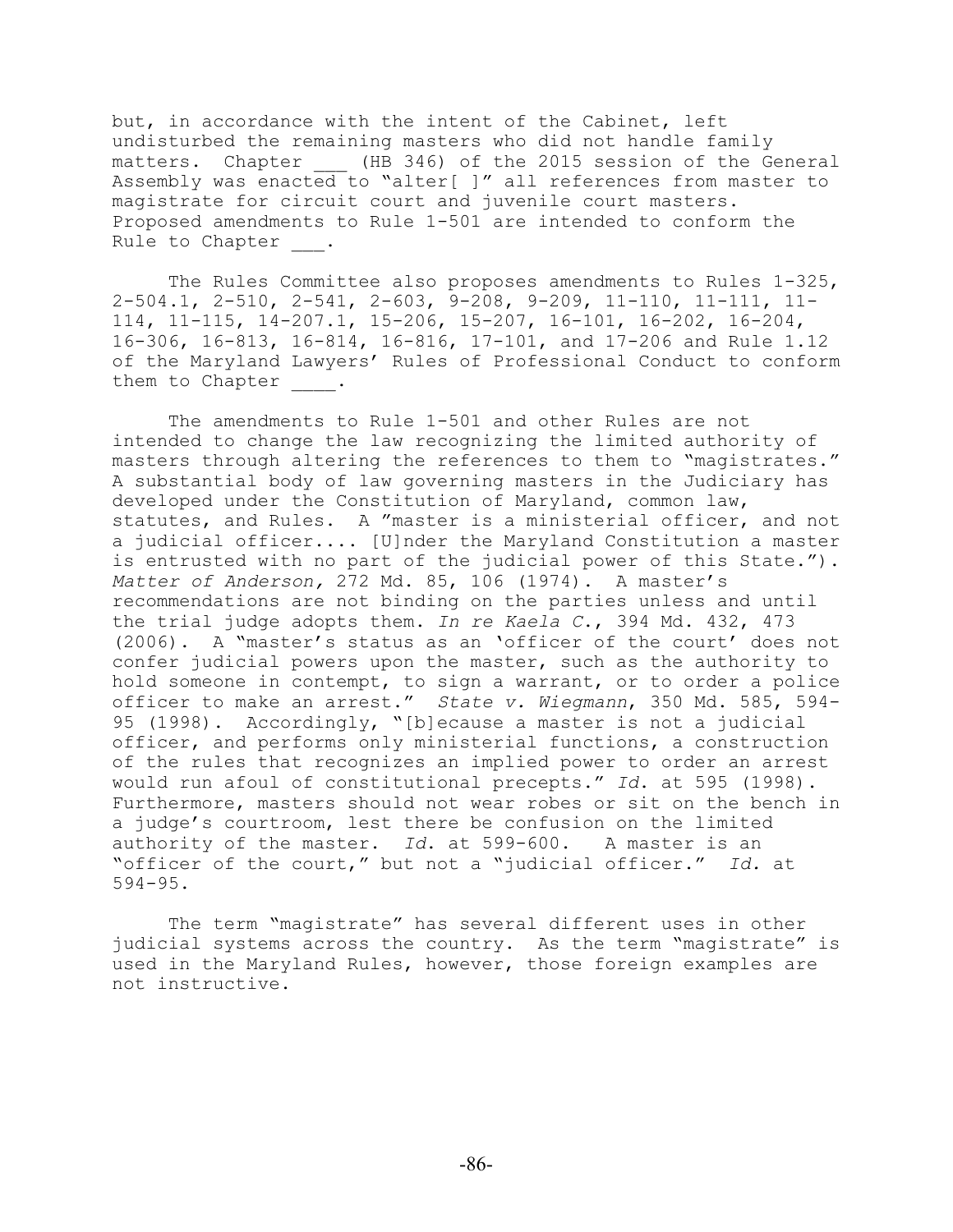# TITLE 1 - GENERAL PROVISIONS

# CHAPTER 300 - GENERAL PROVISIONS

AMEND Rule 1-325 to change the term "master" to "magistrate," as follows:

Rule 1-325. WAIVER OF COSTS DUE TO INDIGENCE - GENERALLY

(a) Scope

 This Rule applies only to original civil actions in a circuit court or the District Court.

Committee note: Original civil actions in a circuit court include actions governed by the Rules in Title 7, Chapter 200, 300, and 400.

(b) Definition

 In this Rule, "prepaid costs" means costs that, unless prepayment is waived pursuant to this Rule, must be paid prior to the clerk's docketing or accepting for docketing a pleading or paper or taking other requested action.

Committee note: "Prepaid costs" may include a fee to file an initial complaint or a motion to reopen a case, a fee for entry of the appearance of an attorney, and any prepaid compensation, fee, or expense of a master, master or examiner, or family  $maxistrate.$  See Rules  $1-501$ ,  $2-541$ ,  $2-542$ ,  $2-603$ , and  $9-208$ .

. . .

#### REPORTER'S NOTE

See the Reporter's note to Rule 1-501.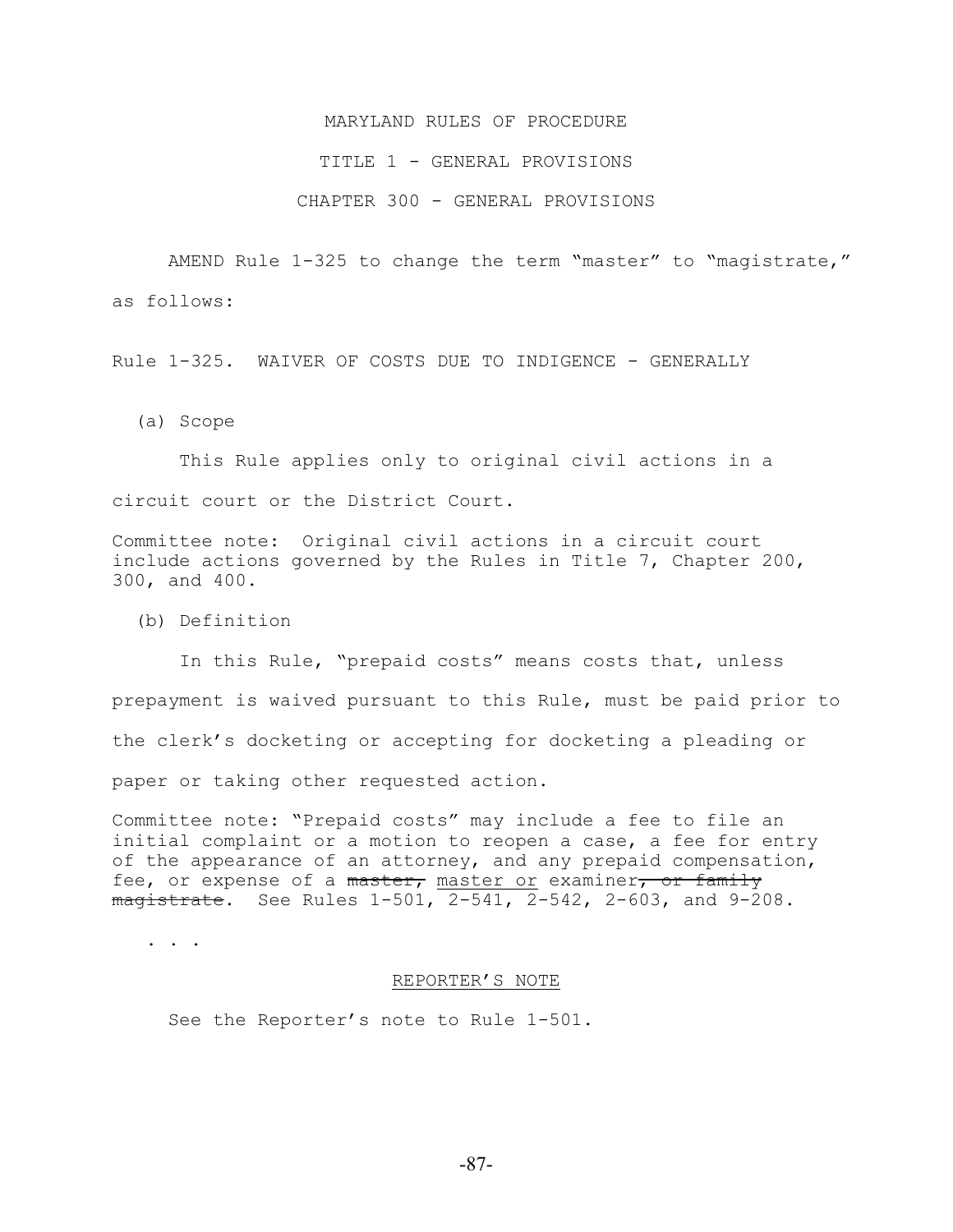#### TITLE 2 - CIVIL PROCEDURE - CIRCUIT COURT

CHAPTER 500 - TRIAL

AMEND Rule 2-504.1 to change the term "master" to "magistrate," as follows:

Rule 2-504.1. SCHEDULING CONFERENCE

. . .

(c) Order for Scheduling Conference

 An order setting a scheduling conference may require that the parties, at least ten days before the conference:

 (1) complete sufficient initial discovery to enable them to participate in the conference meaningfully and in good faith and to make decisions regarding (A) settlement, (B) consideration of available and appropriate forms of alternative dispute resolution, (C) limitation of issues, (D) stipulations, (E) any issues relating to preserving discoverable information, (F) any issues relating to discovery of electronically stored information, including the form in which it is to be produced, (G) any issues relating to claims of privilege or of protection, and (H) other matters that may be considered at the conference; and

 (2) confer in person or by telephone and attempt to reach agreement or narrow the areas of disagreement regarding the matters that may be considered at the conference and determine

-88-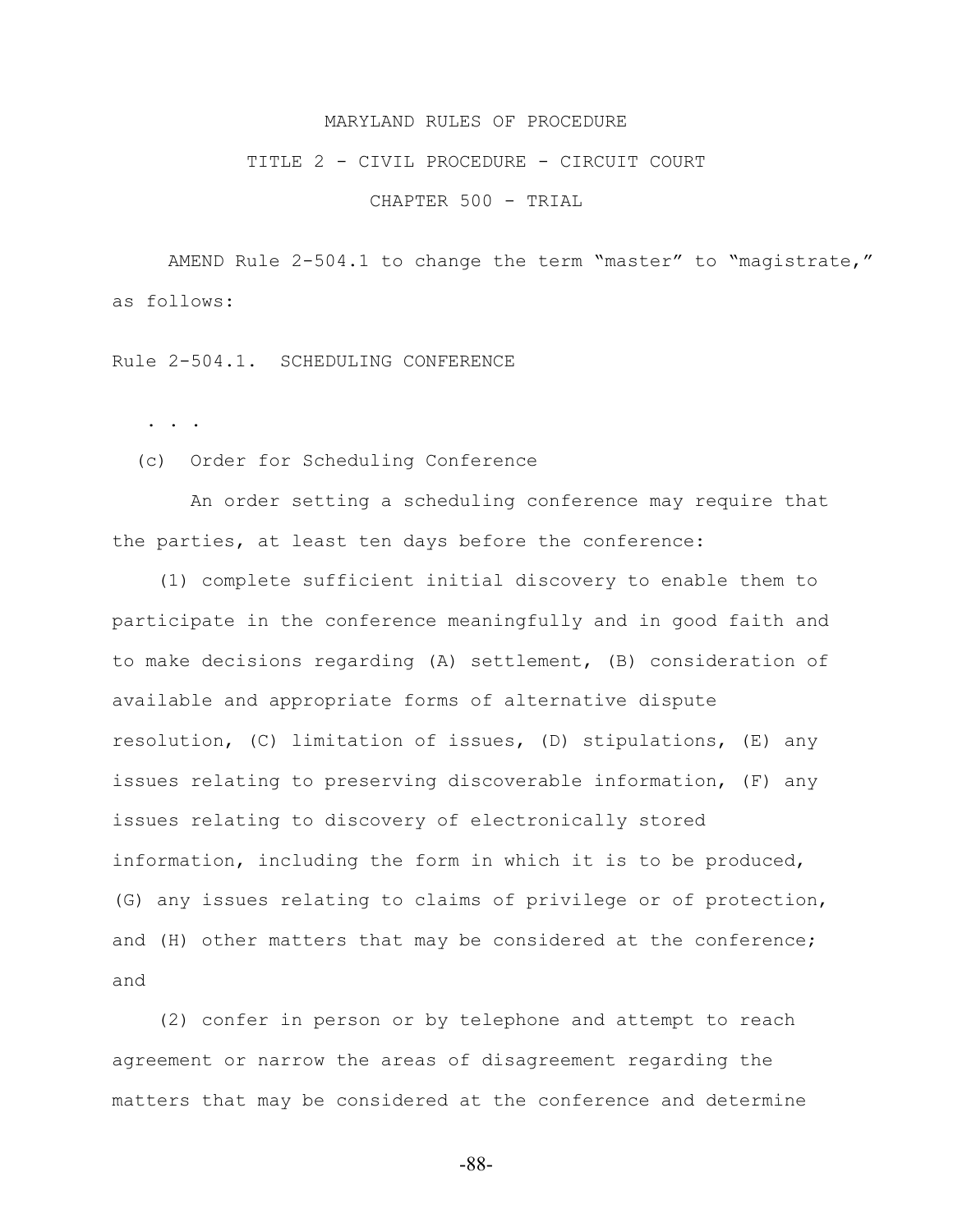whether the action or any issues in the action are suitable for

referral to an alternative dispute resolution in accordance with

Title 17, Chapters 100 and 200 of these rules.

Committee note: Examples of matters that may be considered at a scheduling conference when discovery of electronically stored information is expected, include:

(1) its identification and retention;

 (2) the form of production, such as PDF, TIFF, or JPEG files, or native form, for example, Microsoft Word, Excel, etc.;

(3) the manner of production, such as CD-ROM;

(4) any production of indices;

(5) any electronic numbering of documents and information;

 (6) apportionment of costs for production of electronically stored information not reasonably accessible because of undue burden or cost;

 (7) a process by which the parties may assert claims of privilege or of protection after production; and

 (8) whether the parties agree to refer discovery disputes to a master magistrate or Special Master Magistrate.

The parties may also need to address any request for metadata, for example, information embedded in an electronic data file that describes how, when, and by whom it was created, received, accessed, or modified or how it is formatted. For a discussion of metadata and factors to consider in determining the extent to which metadata should be preserved and produced in a particular case, *see*, The Sedona Conference, *The Sedona Principles: Best Practices Recommendations and Principles for Addressing Electronic Document Production*, (2d ed. 2007), Principle 12 and related Comment.

. . .

# REPORTER'S NOTE

See the Reporter's note to Rule 1-501.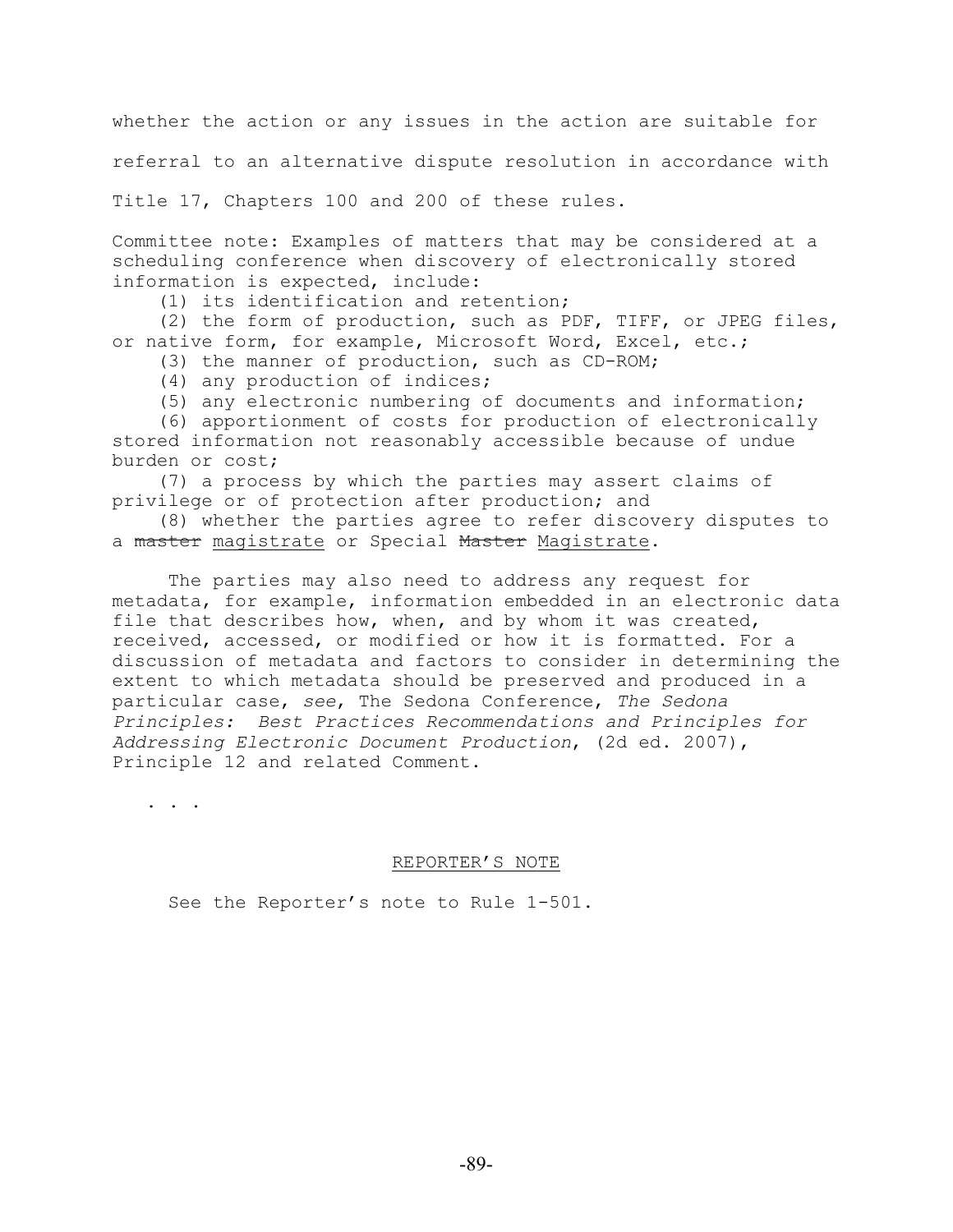#### TITLE 2 - CIVIL PROCEDURE - CIRCUIT COURT

CHAPTER 500 - TRIAL

AMEND Rule 2-510 to change the term "master" to "magistrate," as follows:

Rule 2-510. SUBPOENAS

(a) Required, Permissive, and Non-permissive Use

(1) A subpoena is required:

 (A) to compel the person to whom it is directed to attend, give testimony, and produce designated documents, electronically stored information, or tangible things at a court proceeding, including proceedings before a master magistrate, auditor, or examiner; and

 (B) to compel a nonparty to attend, give testimony, and produce and permit inspection, copying, testing, or sampling of designated documents, electronically stored information, or tangible things at a deposition.

 (2) A subpoena may be used to compel a party over whom the court has acquired jurisdiction to attend, give testimony, and produce and permit inspection, copying, testing, or sampling of designated documents, electronically stored information, or tangible things at a deposition.

 (3) A subpoena may not be used for any other purpose. If the court, on motion of a party or on its own initiative, after

-90-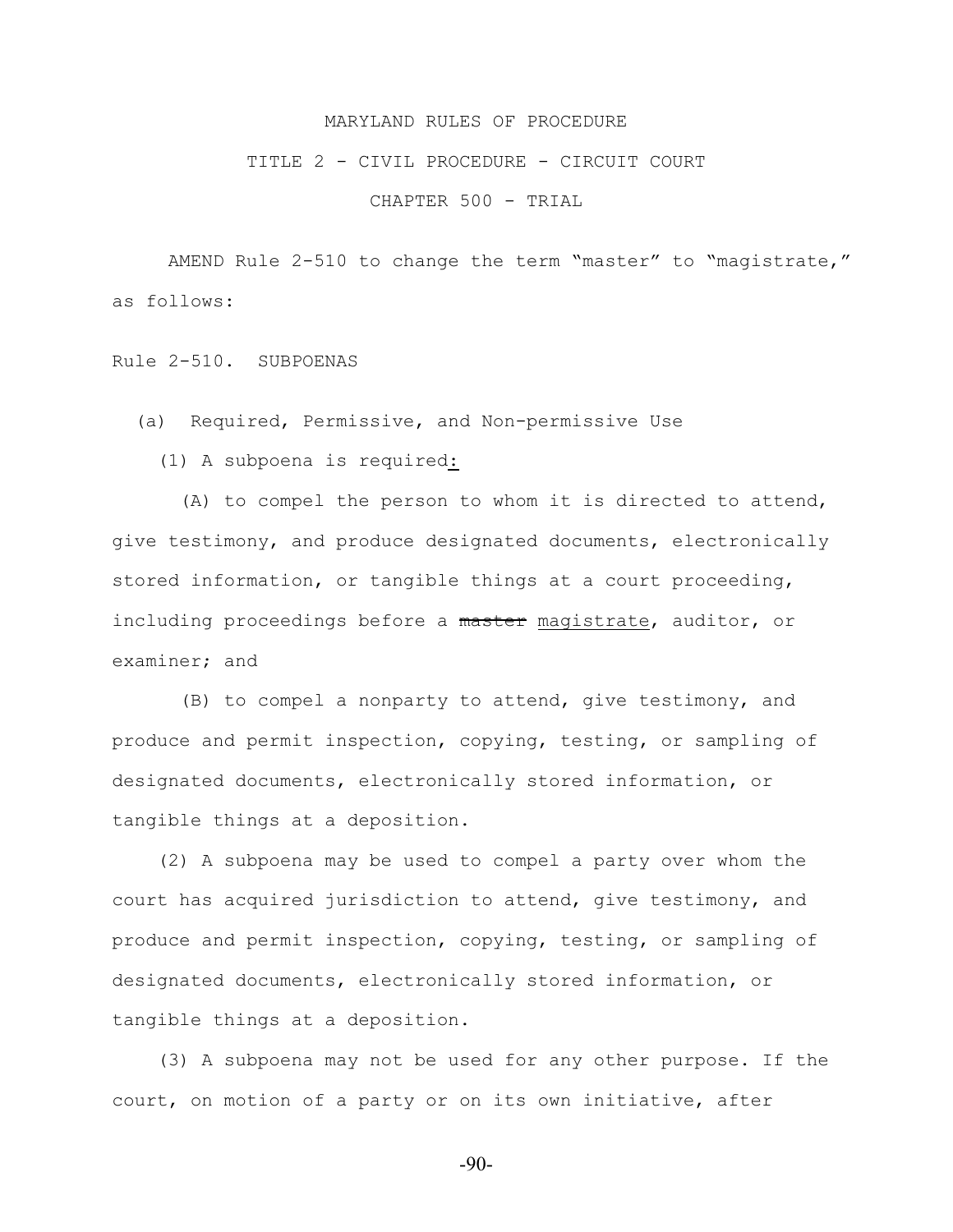affording the alleged violator an opportunity for a hearing, finds that a person has used or attempted to use a subpoena or a copy or reproduction of a subpoena form for a purpose other than one allowed under this Rule, the court may impose an appropriate sanction, including an award of a reasonable attorney's fee and costs, the exclusion of evidence obtained as a result of the violation, and reimbursement of any person inconvenienced for time and expenses incurred.

. . .

# (e) Objection to Subpoena for Court Proceedings

 On motion of a person served with a subpoena to attend a court proceeding (including a proceeding before a master magistrate, auditor, or examiner) or a person named or depicted in an item specified in the subpoena filed promptly and, whenever practicable, at or before the time specified in the subpoena for compliance, the court may enter an order that justice requires to protect the person from annoyance, embarrassment, oppression, or undue burden or cost, including one or more of the following:

(1) that the subpoena be quashed or modified;

 (2) that the subpoena be complied with only at some designated time or place other than that stated in the subpoena;

 (3) that documents, electronically stored information, or tangible things designated in the subpoena be produced only upon the advancement by the party serving the subpoena of the reasonable costs of producing them; or

(4) that documents, electronically stored information, or

-91-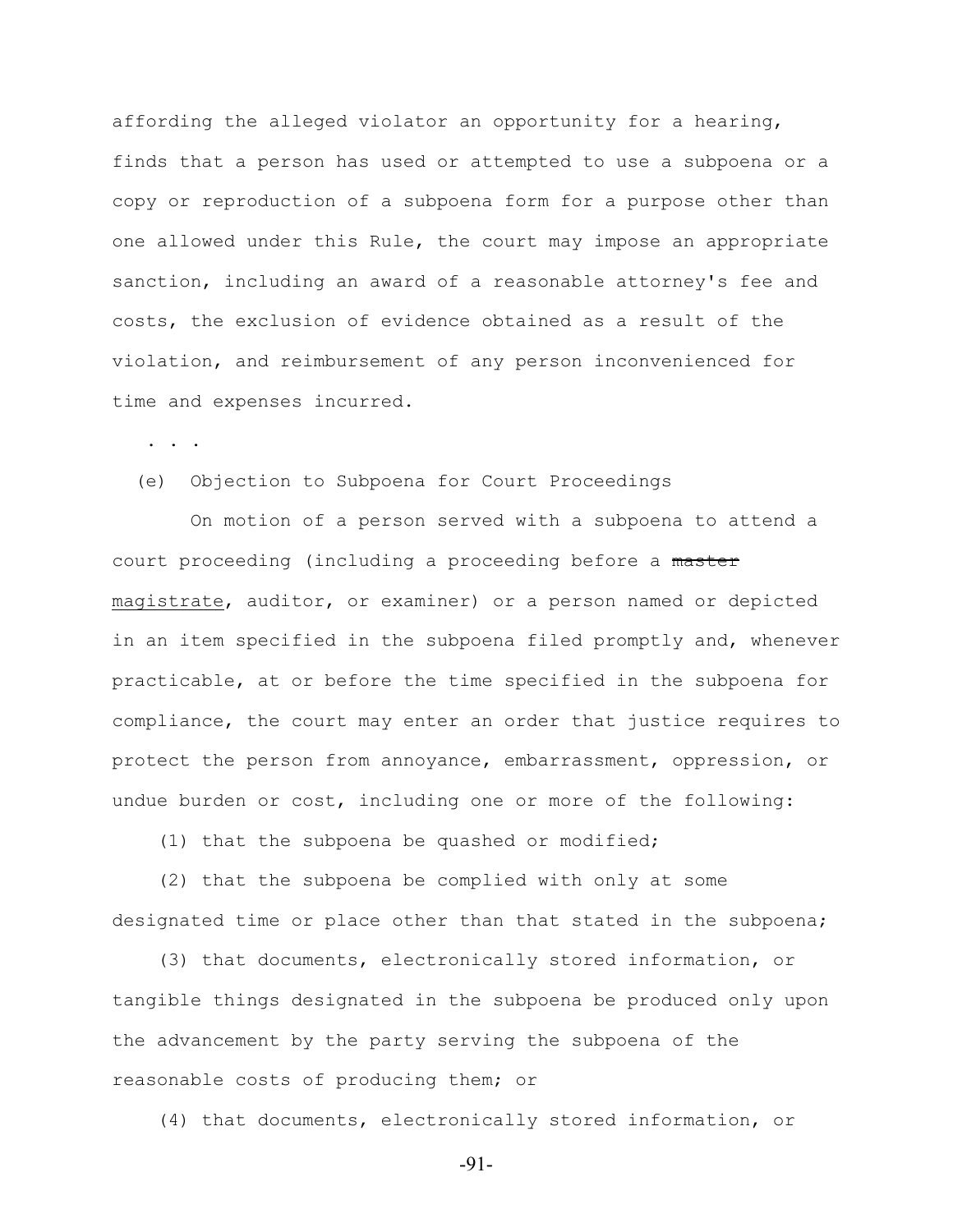tangible things designated in the subpoena be delivered to the court at or before the proceeding or before the time when they are to be offered in evidence, subject to further order of court to permit inspection of them.

A motion filed under this section based on a claim that information is privileged or subject to protection as work product materials shall be supported by a description of the nature of each item that is sufficient to enable the demanding party to evaluate the claim.

. . .

# REPORTER'S NOTE

See the Reporter's note to Rule 1-501.

-92-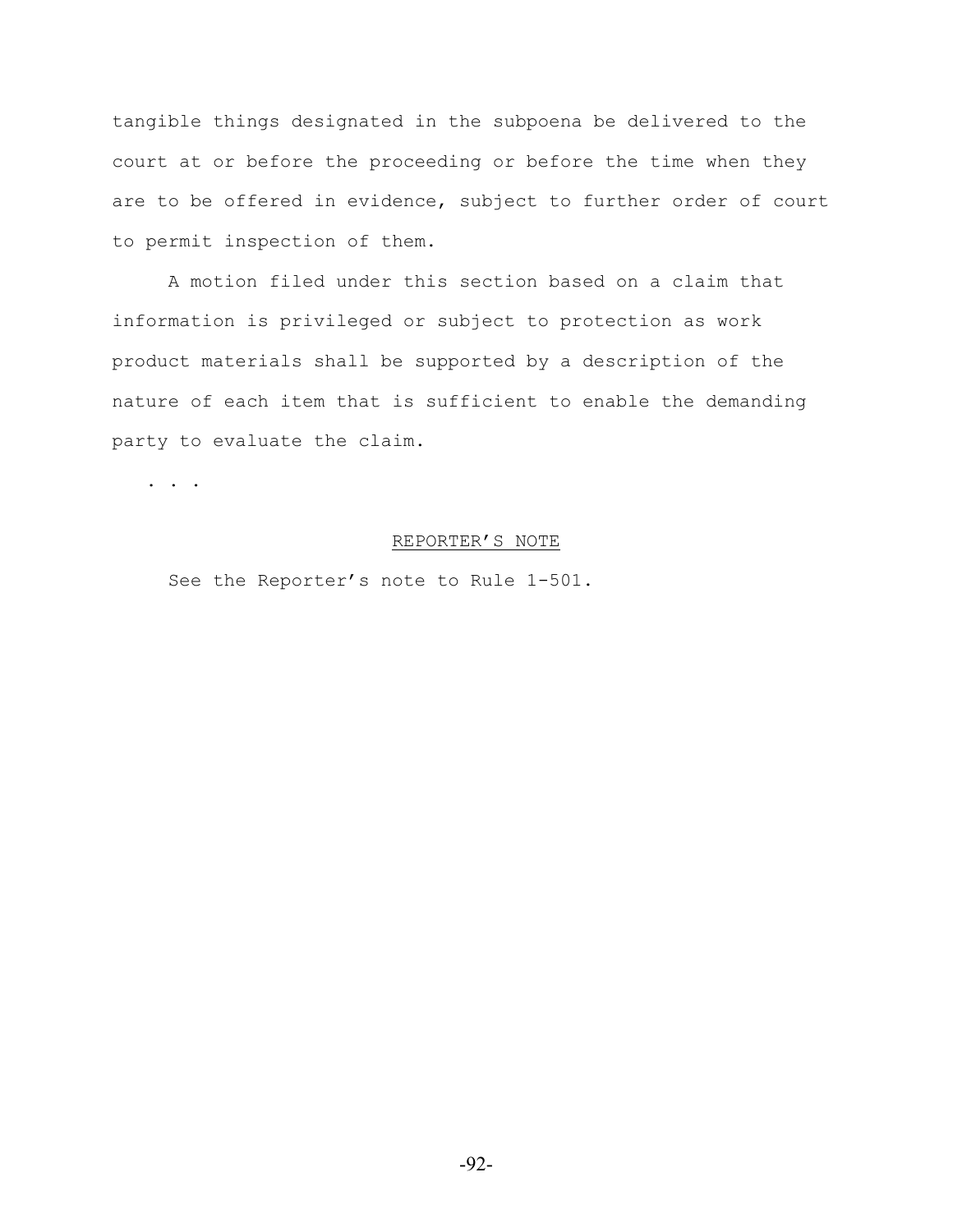## TITLE 2 - CIVIL PROCEDURE – CIRCUIT COURT

CHAPTER 500 - TRIAL

AMEND Rule 2-541 to change the term "master" to "magistrate" and to delete the second sentence of subsection (a)(1) as follows:

Rule 2-541. MASTERS MAGISTRATES

- (a) Appointment Compensation
	- (1) Standing Master Magistrate

 A majority of the judges of the circuit court of a county may appoint a full time or part time standing master magistrate and shall prescribe the compensation, fees, and costs of the master magistrate. No person may serve as a standing master upon reaching the age of 70 years.

(2) Special Master Magistrate

The court may appoint a special master magistrate for a particular action and shall prescribe the compensation, fees, and costs of the special master magistrate and assess them among the parties. The order of appointment may specify or limit the powers of a special master magistrate and may contain special directions.

(3) Officer of the Court

 A master magistrate serves at the pleasure of the appointing court and is an officer of the court in which the

-93-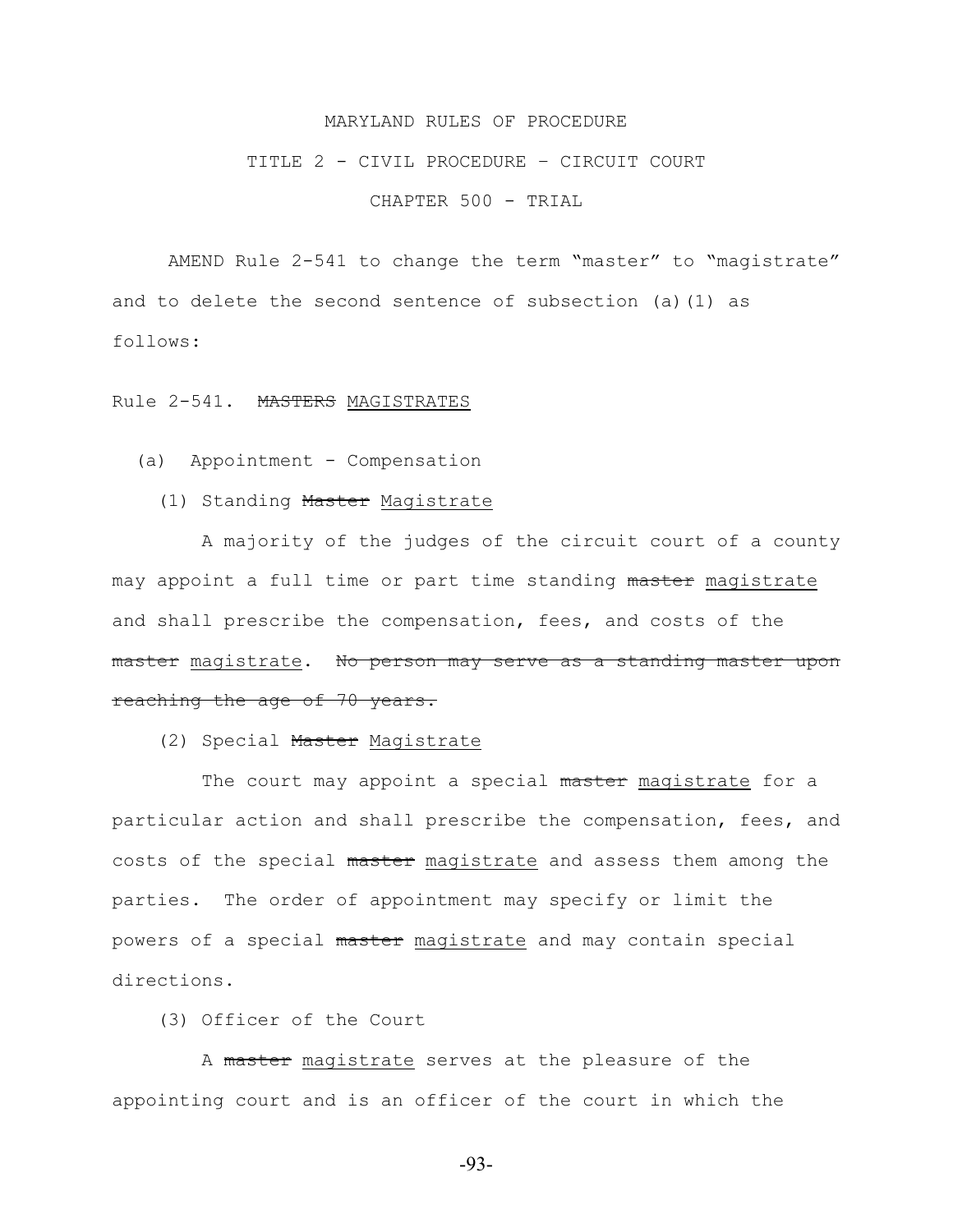referred matter is pending.

(b) Referral of Cases

 (1) Referral of domestic relations matters to a master magistrate shall be in accordance with Rule 9-208 and shall proceed only in accordance with that Rule.

 (2) On motion of any party or on its own initiative, the court, by order, may refer to a master magistrate any other matter or issue not triable of right before a jury.

(c) Powers

Subject to the provisions of any order of reference, a master magistrate has the power to regulate all proceedings in the hearing, including the powers to:

 (1) Direct the issuance of a subpoena to compel the attendance of witnesses and the production of documents or other tangible things;

(2) Administer oaths to witnesses;

(3) Rule upon the admissibility of evidence;

(4) Examine witnesses;

(5) Convene, continue, and adjourn the hearing, as required;

 (6) Recommend contempt proceedings or other sanctions to the court; and

(7) Recommend findings of fact and conclusions of law.

(d) Hearing

(1) Notice

The master magistrate shall fix the time and place for the hearing and shall send written notice to all parties.

-94-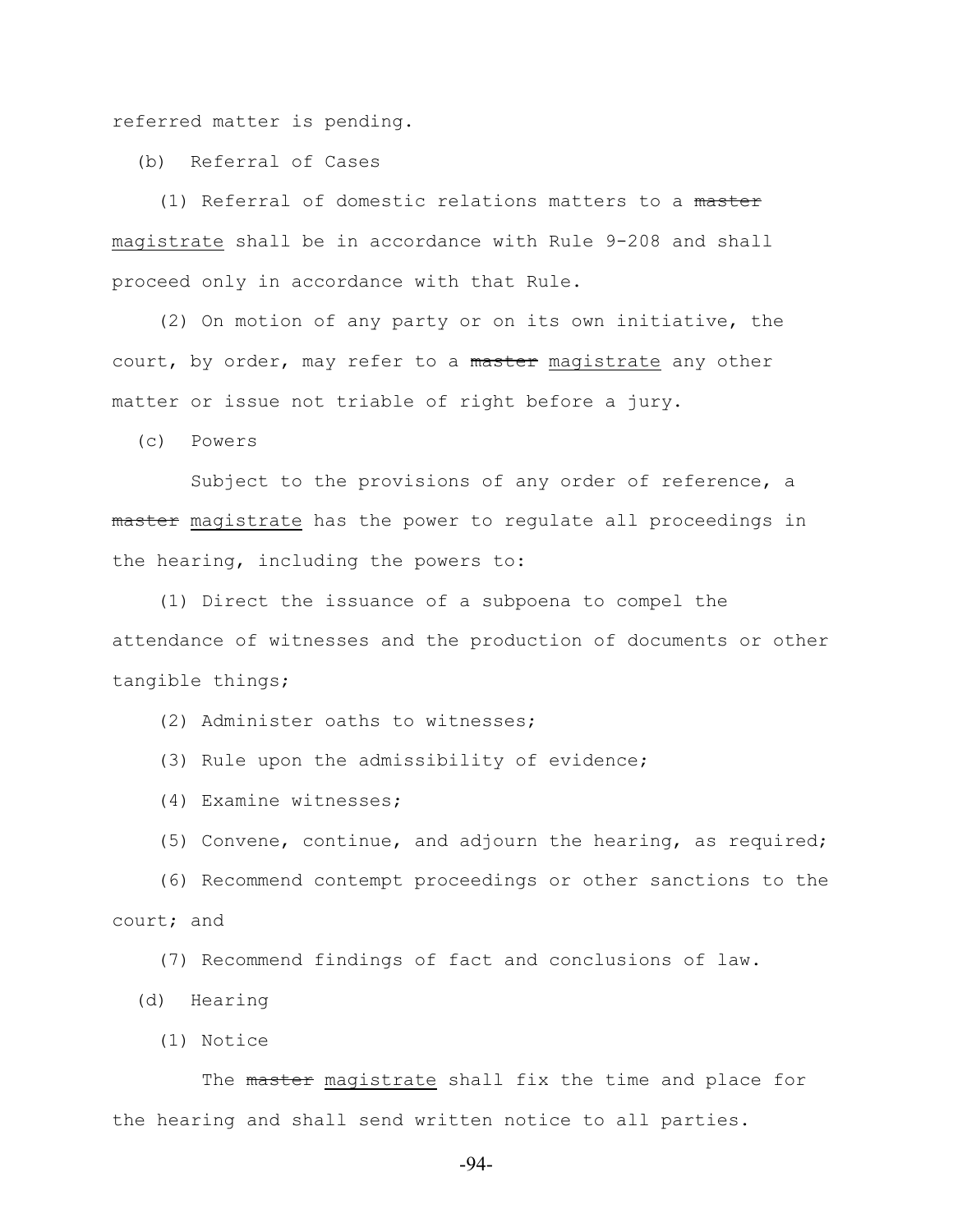(2) Attendance of Witnesses

 A party may procure by subpoena the attendance of witnesses and the production of documents or other tangible things at the hearing.

(3) Record

All proceedings before a master magistrate shall be recorded either stenographically or by an electronic recording device, unless the making of a record is waived in writing by all parties. A waiver of the making of a record is also a waiver of the right to file any exceptions that would require review of the record for their determination.

(e) Report

(1) When Filed

The master magistrate shall notify each party of the proposed recommendation, either orally at the conclusion of the hearing or thereafter by written notice served pursuant to Rule 1-321. Within five days from an oral notice or from service of a written notice, a party intending to file exceptions shall file a notice of intent to do so and within that time shall deliver a copy to the master magistrate. If the court has directed the master magistrate to file a report or if a notice of intent to file exceptions is filed, the master magistrate shall file a written report with the recommendation. Otherwise, only the recommendation need be filed. The report shall be filed within 30 days after the notice of intent to file exceptions is filed or within such other time as the court directs. The failure to file

-95-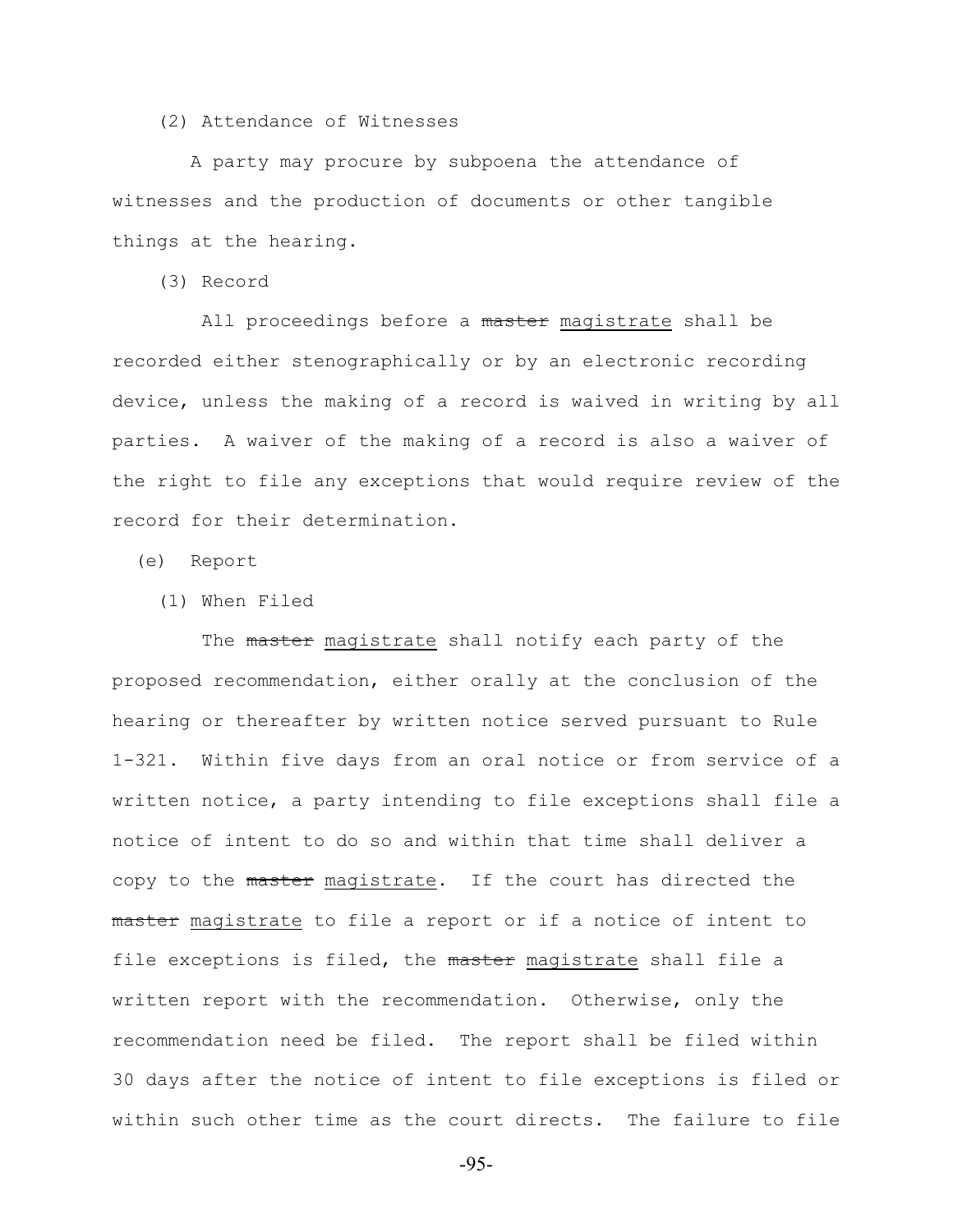and deliver a timely notice is a waiver of the right to file exceptions.

(2) Contents

 Unless otherwise ordered, the report shall include findings of fact and conclusions of law and a recommendation in the form of a proposed order or judgment, and shall be accompanied by the original exhibits. A transcript of the proceedings before the master magistrate need not be prepared prior to the report unless the master magistrate directs, but, if prepared, shall be filed with the report.

(3) Service

The master magistrate shall serve a copy of the recommendation and any written report on each party pursuant to Rule 1-321.

(f) Entry of Order

 (1) The court shall not direct the entry of an order or judgment based upon the master's magistrate's recommendations until the expiration of the time for filing exceptions, and, if exceptions are timely filed, until the court rules on the exceptions.

 (2) If exceptions are not timely filed, the court may direct the entry of the order or judgment as recommended by the master magistrate.

- (g) Exceptions
	- (1) How Taken

Within ten days after the filing of the master's

-96-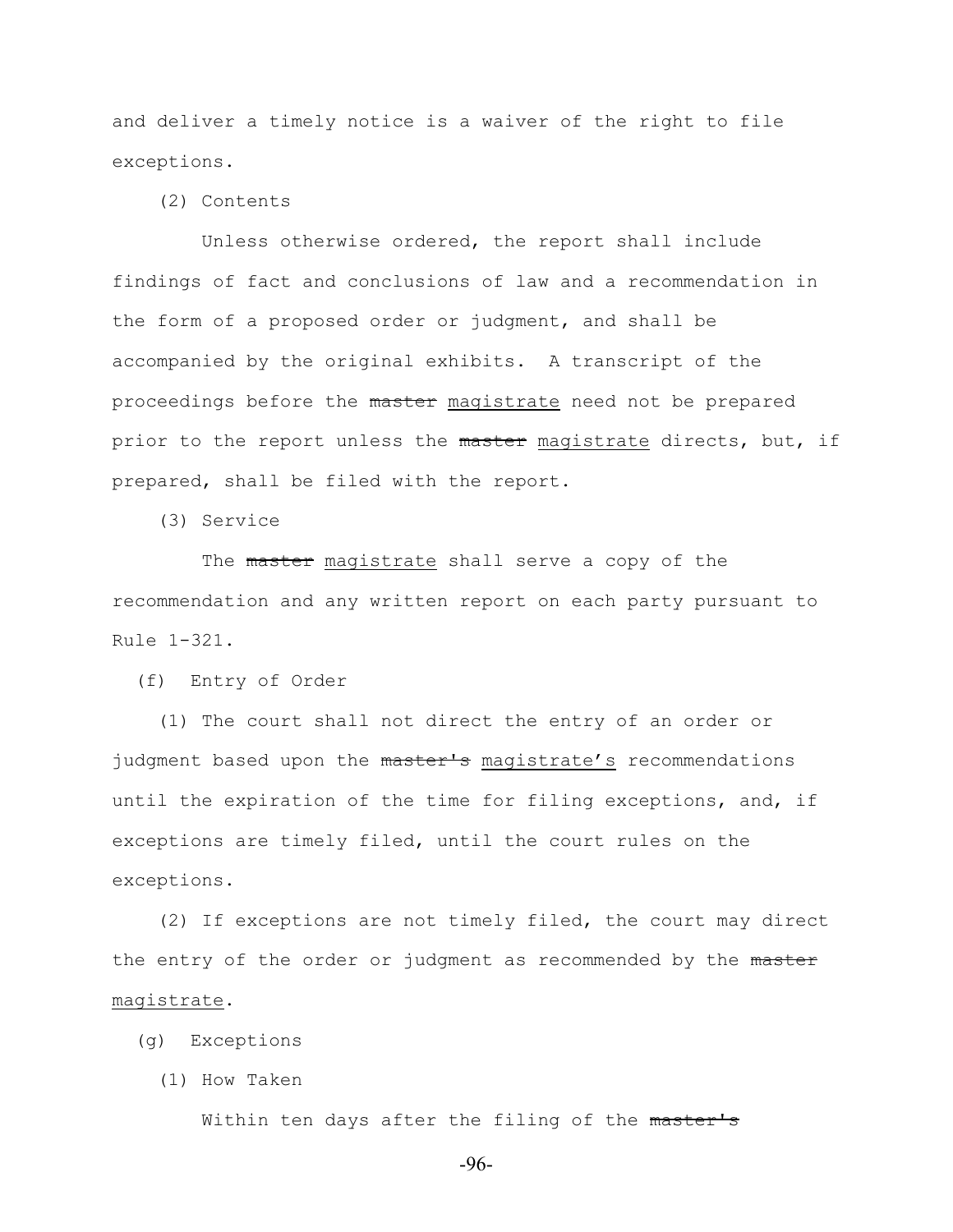magistrate's written report, a party may file exceptions with the clerk. Within that period or within three days after service of the first exceptions, whichever is later, any other party may file exceptions. Exceptions shall be in writing and shall set forth the asserted error with particularity. Any matter not specifically set forth in the exceptions is waived unless the court finds that justice requires otherwise.

(2) Transcript

 Unless a transcript has already been filed, a party who has filed exceptions shall cause to be prepared and transmitted to the court a transcript of so much of the testimony as is necessary to rule on the exceptions. The transcript shall be ordered at the time the exceptions are filed, and the transcript shall be filed within 30 days thereafter or within such longer time, not exceeding 60 days after the exceptions are filed, as the master magistrate may allow. The court may further extend the time for the filing of the transcript for good cause shown. The excepting party shall serve a copy of the transcript on the other party. Instead of a transcript, the parties may agree to a statement of facts or the court by order may accept an electronic recording of the proceedings as the transcript. The court may dismiss the exceptions of a party who has not complied with this section.

# (h) Hearing on Exceptions

 The court may decide exceptions without a hearing, unless a hearing is requested with the exceptions or by an opposing

-97-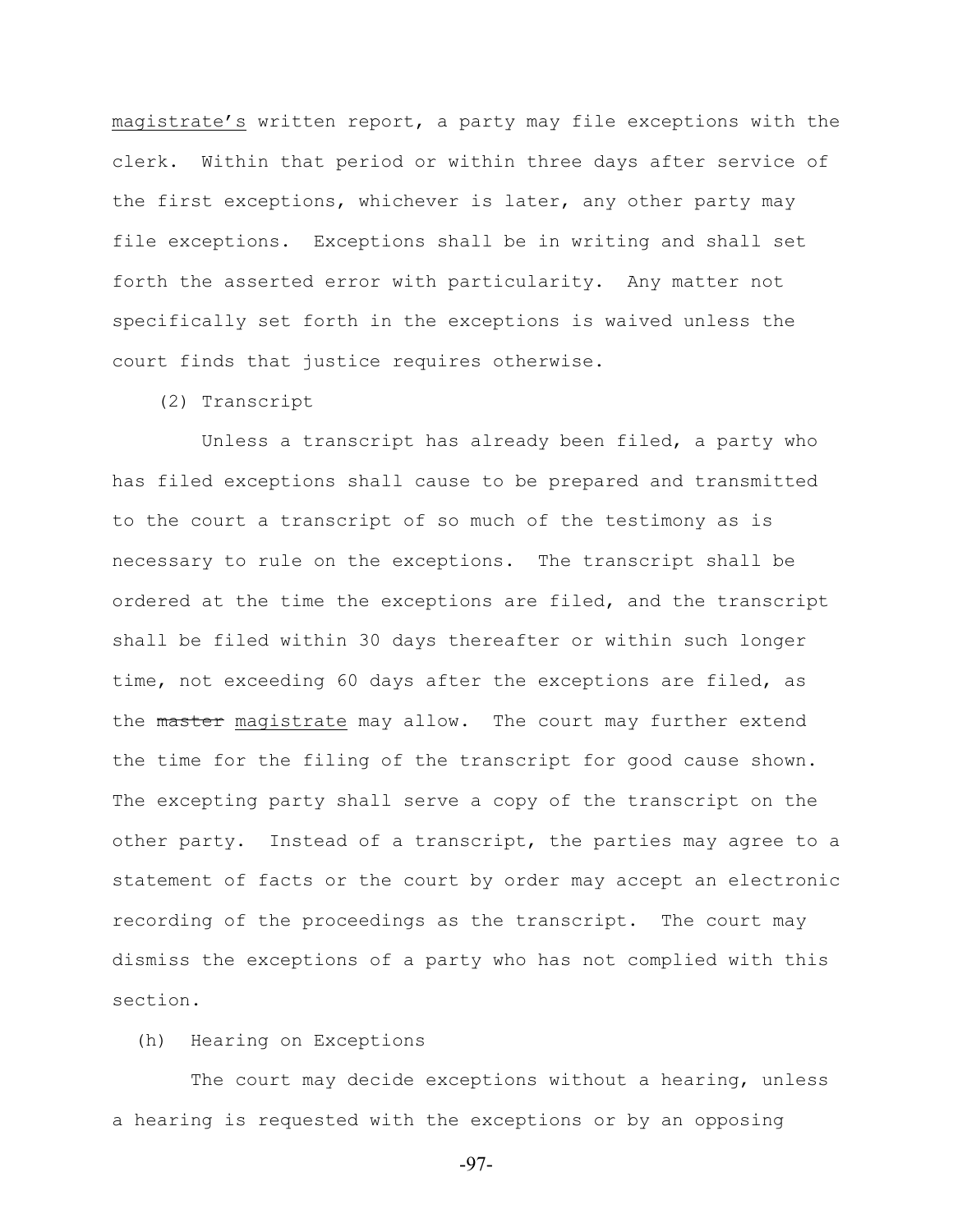party within five days after service of the exceptions. The exceptions shall be decided on the evidence presented to the master magistrate unless: (1) the excepting party sets forth with particularity the additional evidence to be offered and the reasons why the evidence was not offered before the master magistrate, and (2) the court determines that the additional evidence should be considered. If additional evidence is to be considered, the court may remand the matter to the master magistrate to hear the additional evidence and to make appropriate findings or conclusions, or the court may hear and consider the additional evidence or conduct a de novo hearing.

(i) Costs

Payment of the compensation, fees, and costs of a master magistrate may be compelled by order of court. The costs of any transcript may be included in the costs of the action and assessed among the parties as the court may direct.

Source: This Rule is derived as follows: Section (a) is derived from former Rule 596 b. Section (b) is derived in part from former Rule 596 c. Section (c) is derived in part from former Rule 596 d. Subsections (6) and (7) are new but are consistent with former Rule 596 f 1 and g 2. Section (d) is in part new and in part derived from former Rule 596 e. Section (e) is derived from former Rule 596 f. Section (f) is new. Section (g) is derived from former Rule 596 h 1, 2, 3, 4 and 7 except that subsection 3 (b) of section h of the former Rule is replaced. Section (h) is derived from former Rule 596 h 5 and 6. Section (i) is derived from former Rule 596 h 8 and i.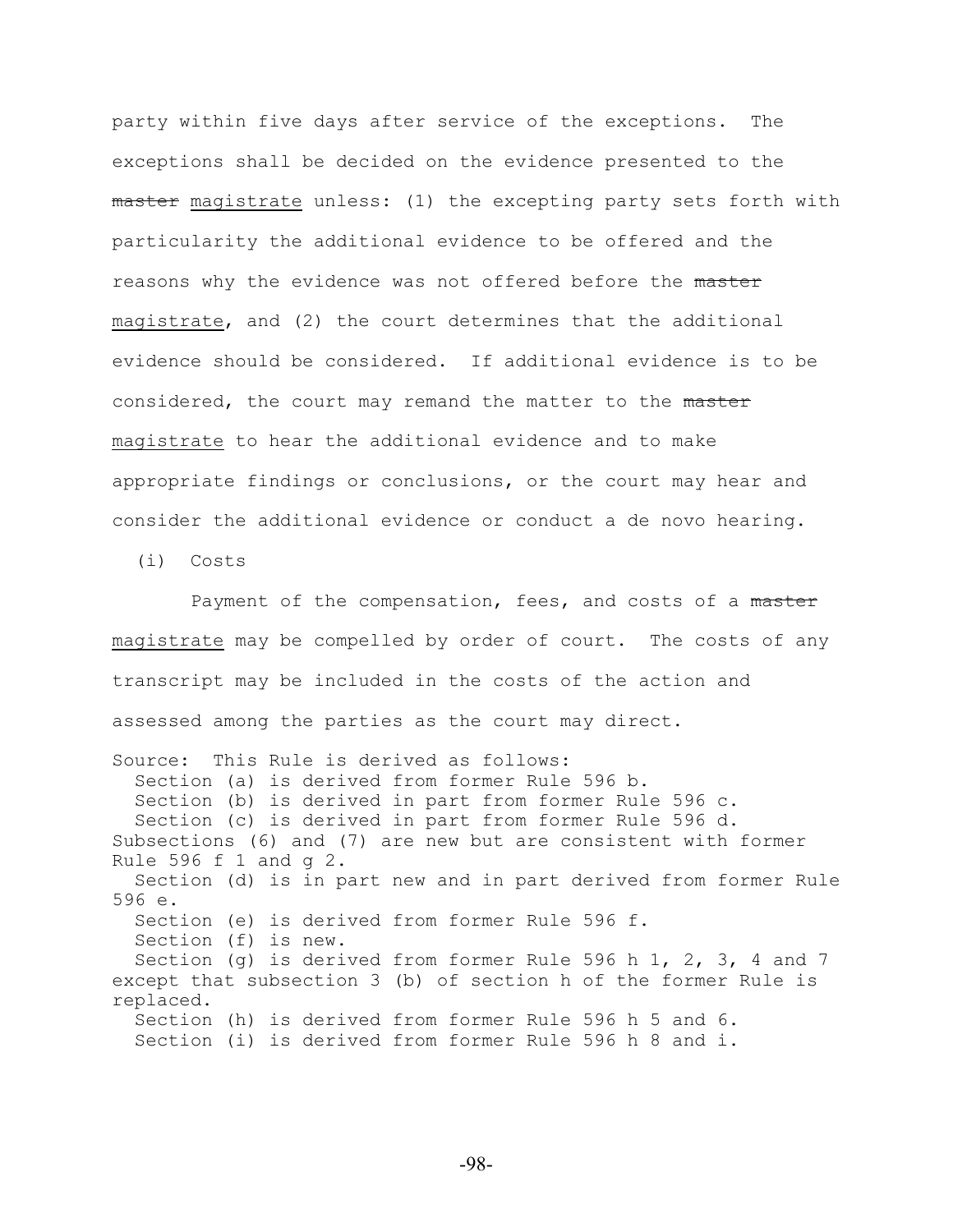# REPORTER'S NOTE

See the Reporter's note to Rule 1-501. Additionally, in subsection (a)(1), the provision that no person may serve as a standing master upon reaching the age of 70 years is proposed to be deleted.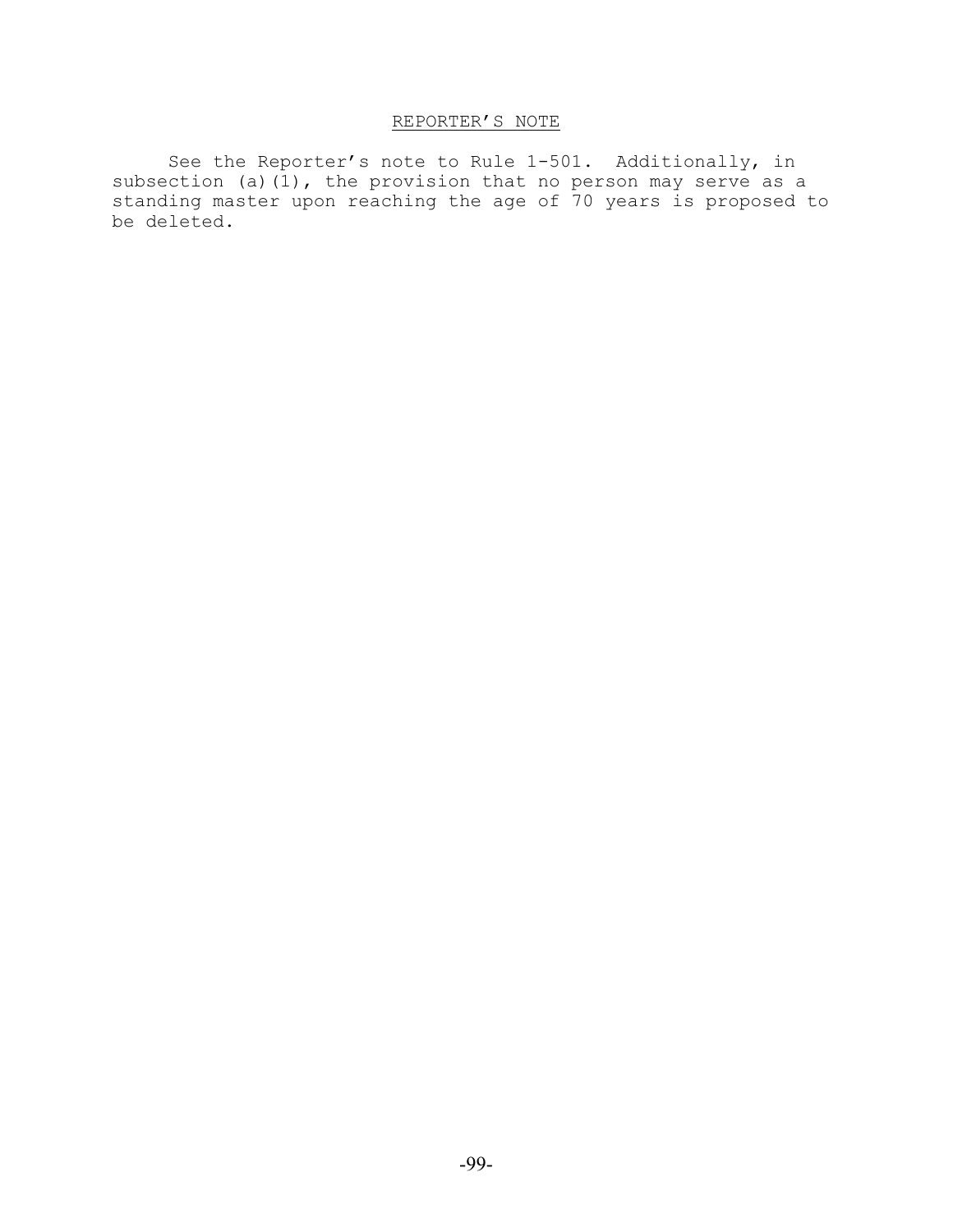# TITLE 2 - CIVIL PROCEDURE - CIRCUIT COURT

CHAPTER 600 - JUDGMENT

AMEND Rule 2-603 to change the term "master" to "magistrate," as follows:

Rule 2-603. COSTS

. . .

(e) Waiver of Costs in Domestic Relations Cases - Indigency

 In an action under Title 9, Chapter 200 of these Rules, the court shall grant a final waiver of open costs, including any compensation, fees, and costs of a master magistrate or examiner if the court finds that the party against whom the costs are assessed is unable to pay them by reason of poverty. The party may seek the waiver at the conclusion of the case by filing a request for a final waiver of open costs, together with (1) an affidavit substantially in the form prescribed by Rule 1-325 (e)(1)(A), or (2) if the party was granted a waiver of prepayment of prepaid costs by court order pursuant to Rule 1-325 (e) and remains unable to pay the costs, an affidavit that recites the existence of the prior waiver and the party's continued inability to pay.

. . .

#### REPORTER'S NOTE

See the Reporter's note to Rule 1-501.

-100-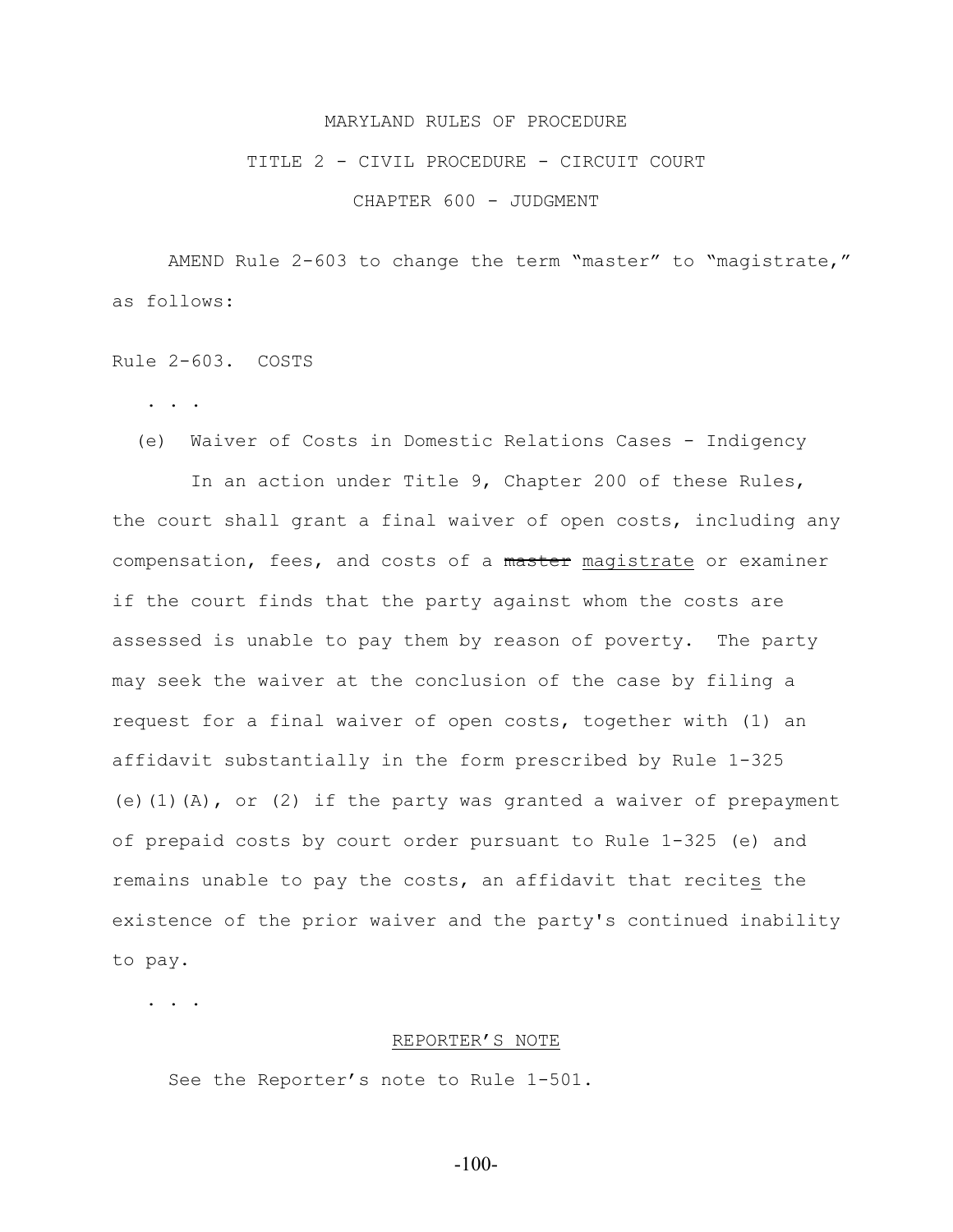# TITLE 9 - FAMILY LAW ACTIONS

# CHAPTER 200 - DIVORCE, ANNULMENT AND ALIMONY

AMEND Rule 9-208 to change the term "master" to "magistrate," as follows:

Rule 9-208. REFERRAL OF MATTERS TO MASTERS MAGISTRATES

(a) Referral

(1) As of Course

If a court has a full-time or part-time standing master magistrate for domestic relations matters and a hearing has been requested or is required by law, the following matters arising under this Chapter shall be referred to the master magistrate as of course unless the court directs otherwise in a specific case:

(A) uncontested divorce, annulment, or alimony;

- (B) alimony pendente lite;
- (C) child support pendente lite;
- (D) support of dependents;

 (E) preliminary or pendente lite possession or use of the family home or family-use personal property;

 (F) subject to Rule 9-205, pendente lite custody of or visitation with children or modification of an existing order or judgment as to custody or visitation;

 (G) subject to Rule 9-205 as to child access disputes, constructive civil contempt by reason of noncompliance with an

-101-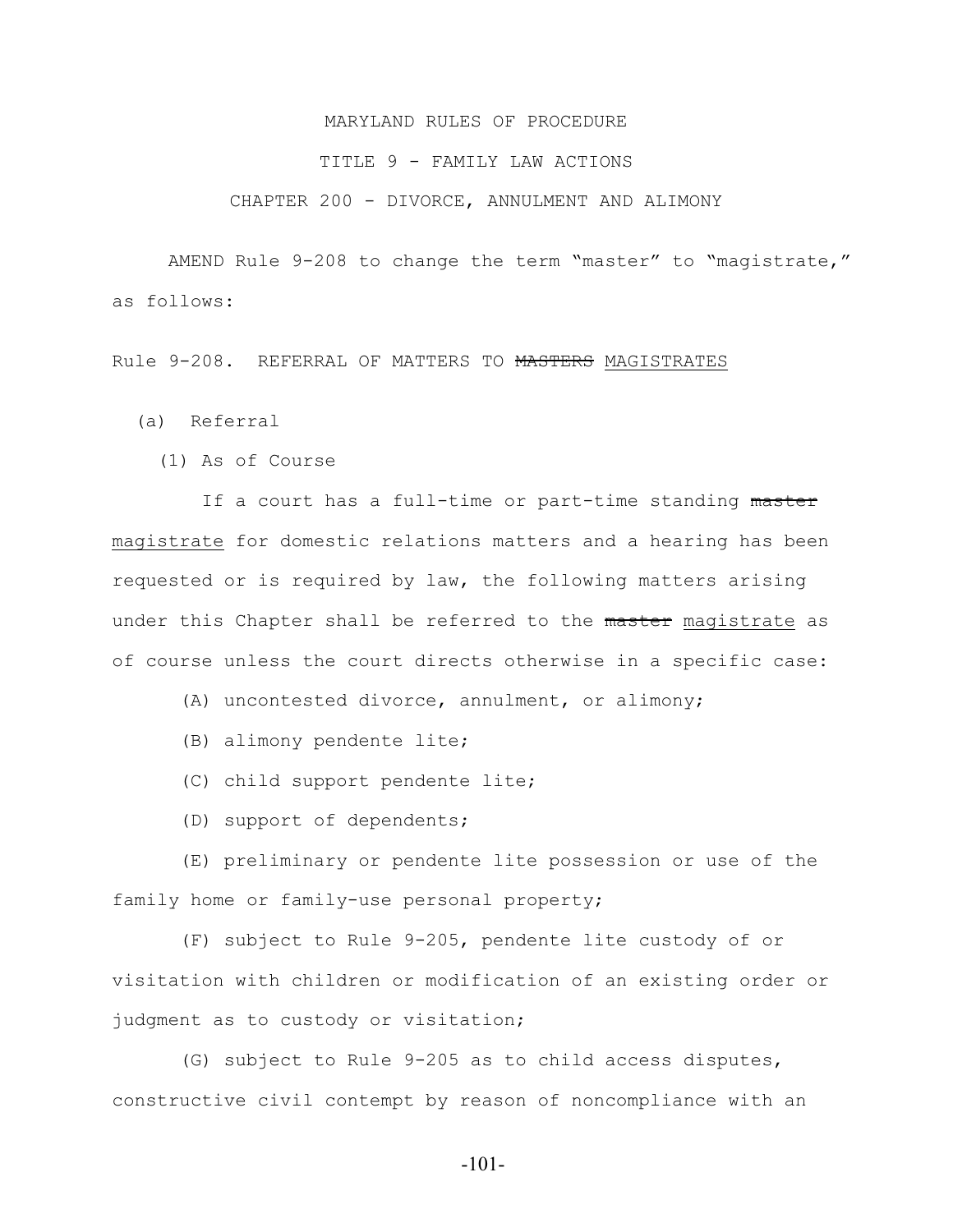order or judgment relating to custody of or visitation with a minor child, the payment of alimony or support, or the possession or use of the family home or family-use personal property, following service of a show cause order upon the person alleged to be in contempt;

 (H) modification of an existing order or judgment as to the payment of alimony or support or as to the possession or use of the family home or family-use personal property;

 (I) counsel fees and assessment of court costs in any matter referred to a master magistrate under this Rule;

(J) stay of an earnings withholding order; and

 (K) such other matters arising under this Chapter and set forth in the court's case management plan filed pursuant to Rule 16-202 b.

Committee note: Examples of matters that a court may include in its case management plan for referral to a master magistrate under subsection (a)(1)(J) of this Rule include scheduling conferences, settlement conferences, uncontested matters in addition to the matters listed in subsection (a)(1)(A) of this Rule, and the application of methods of alternative dispute resolution.

(2) By Order on Agreement of the Parties

 By agreement of the parties, any other matter or issue arising under this Chapter may be referred to the master magistrate by order of the court.

(b) Powers

 Subject to the provisions of an order referring a matter or issue to a master magistrate, the master magistrate has the power to regulate all proceedings in the hearing, including the power

-102-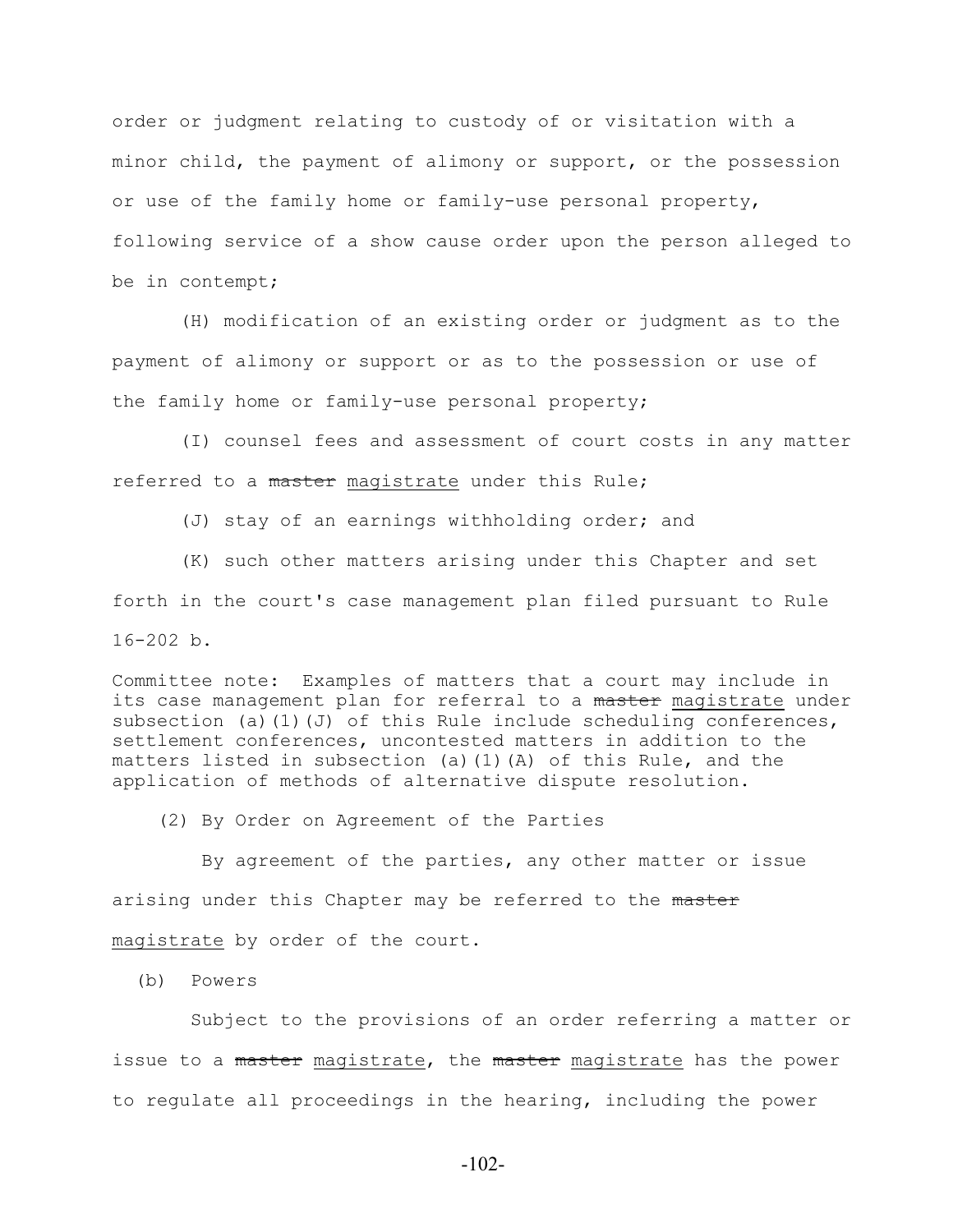(1) direct the issuance of a subpoena to compel the attendance of witnesses and the production of documents or other tangible things;

(2) administer oaths to witnesses;

(3) rule on the admissibility of evidence;

(4) examine witnesses;

(5) convene, continue, and adjourn the hearing, as required;

 (6) recommend contempt proceedings or other sanctions to the court; and

(7) recommend findings of fact and conclusions of law.

(c) Hearing

(1) Notice

 A written notice of the time and place of the hearing shall be sent to all parties.

(2) Attendance of Witnesses

 A party may procure by subpoena the attendance of witnesses and the production of documents or other tangible things at the hearing.

(3) Record

All proceedings before a master magistrate shall be recorded either stenographically or electronically, unless the making of the record is waived in writing by all parties. A waiver of the making of a record is also a waiver of the right to file exceptions that would require review of the record for their determination.

to: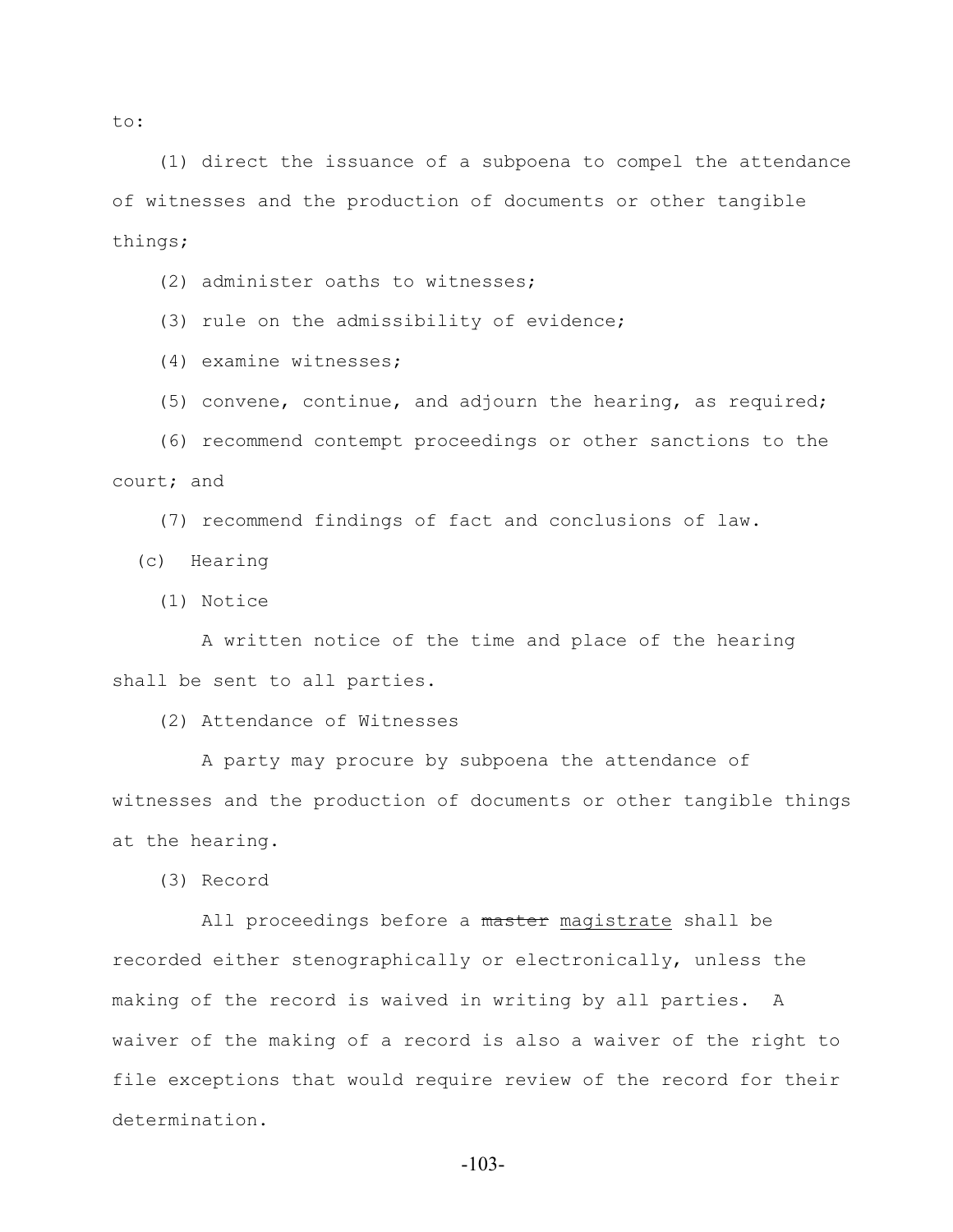(d) Contempt Proceedings; Referral for De Novo Hearing

 If, at any time during a hearing on a party's alleged constructive civil contempt, the master magistrate concludes that there are reasonable grounds to believe that the party is in contempt and that incarceration may be an appropriate sanction, the master magistrate shall (1) set a de novo hearing before a judge of the circuit court, (2) cause the alleged contemnor to be served with a summons to that hearing, and (3) terminate the master's magistrate's hearing without making a recommendation. If the alleged contemnor is not represented by an attorney, the date of the hearing before the judge shall be at least 20 days after the date of the master's magistrate's hearing and, before the master magistrate terminates the master's magistrate's hearing, the master magistrate shall advise the alleged contemnor on the record of the contents of the notice set forth in Rule 15-206  $(c)$   $(2)$ .

(e) Findings and Recommendations

(1) Generally

 Except as otherwise provided in section (d) of this Rule, the master magistrate shall prepare written recommendations, which shall include a brief statement of the master's magistrate's findings and shall be accompanied by a proposed order. The master magistrate shall notify each party of the recommendations, either on the record at the conclusion of the hearing or by written notice served pursuant to Rule 1-321. In a matter referred pursuant to subsection (a)(1) of this Rule, the written notice

-104-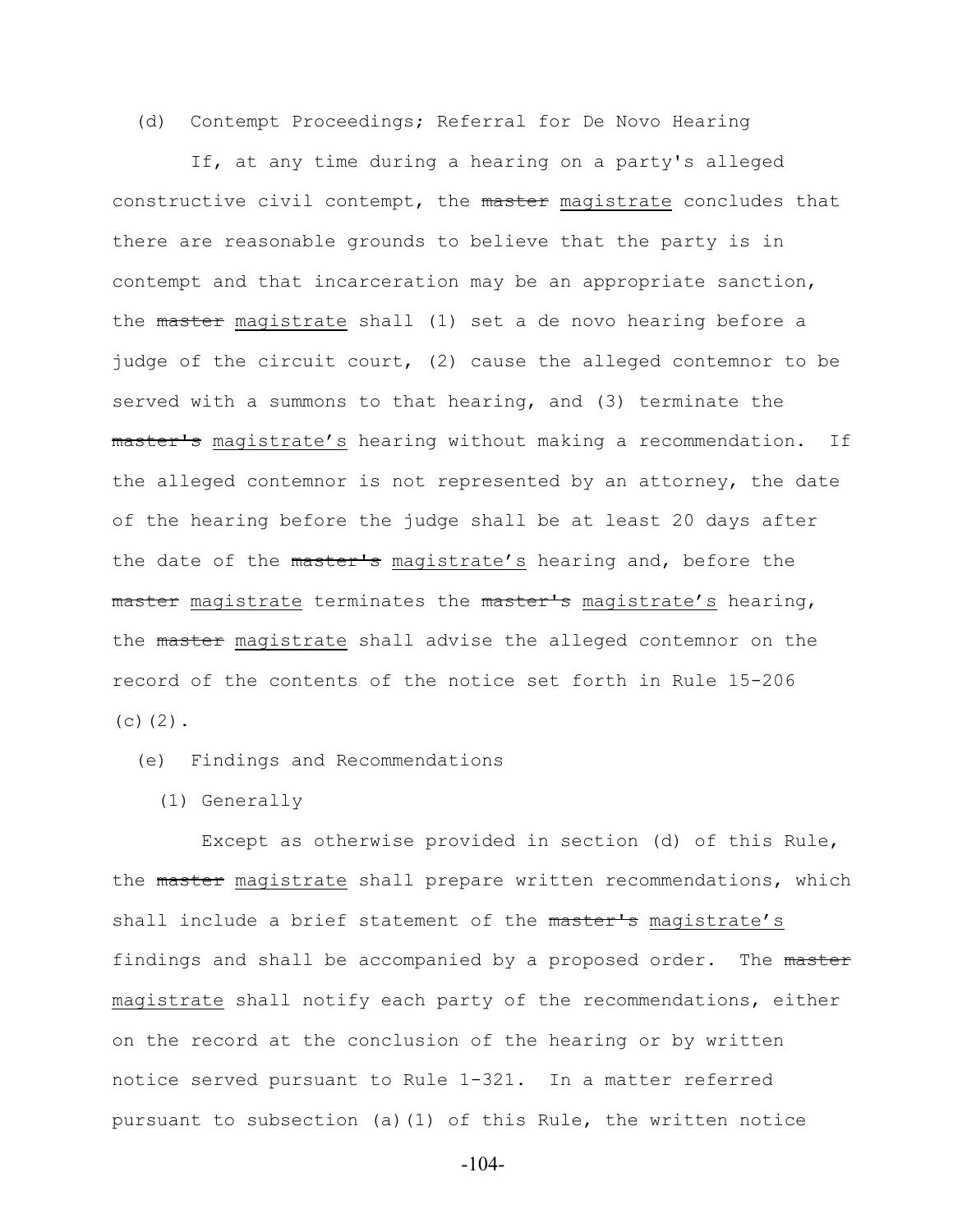shall be given within ten days after the conclusion of the hearing. In a matter referred pursuant to subsection (a)(2) of this Rule, the written notice shall be given within 30 days after the conclusion of the hearing. Promptly after notifying the parties, the master magistrate shall file the recommendations and proposed order with the court.

(2) Supplementary Report

The master magistrate may issue a supplementary report and recommendations on the master's magistrate's own initiative before the court enters an order or judgment. A party may file exceptions to new matters contained in the supplementary report and recommendations in accordance with section (f) of this Rule.

(f) Exceptions

 Within ten days after recommendations are placed on the record or served pursuant to section (e) of this Rule, a party may file exceptions with the clerk. Within that period or within ten days after service of the first exceptions, whichever is later, any other party may file exceptions. Exceptions shall be in writing and shall set forth the asserted error with particularity. Any matter not specifically set forth in the exceptions is waived unless the court finds that justice requires otherwise.

(g) Requirements for Excepting Party

 At the time the exceptions are filed, the excepting party shall do one of the following: (1) order a transcript of so much of the testimony as is necessary to rule on the exceptions, make an agreement for payment to ensure preparation of the transcript,

-105-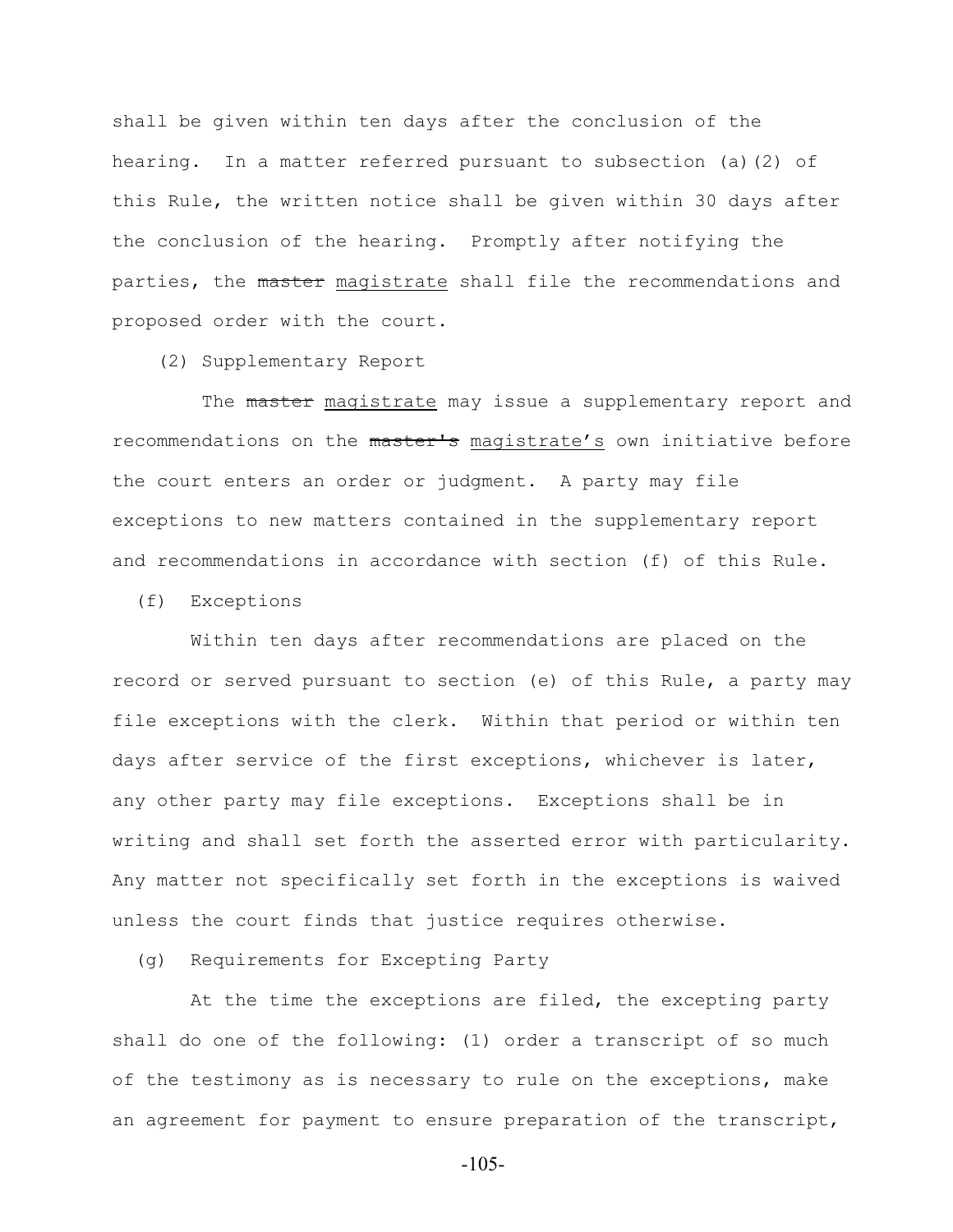and file a certificate of compliance stating that the transcript has been ordered and the agreement has been made; (2) file a certification that no transcript is necessary to rule on the exceptions; (3) file an agreed statement of facts in lieu of the transcript; or (4) file an affidavit of indigency and motion requesting that the court accept an electronic recording of the proceedings as the transcript. Within ten days after the entry of an order denying a motion under subsection  $(q)$  (4) of this section, the excepting party shall comply with subsection (g)(1). The transcript shall be filed within 30 days after compliance with subsection (q)(1) or within such longer time, not exceeding  $60$ days after the exceptions are filed, as the master magistrate may allow. For good cause shown, the court may shorten or extend the time for the filing of the transcript. The excepting party shall serve a copy of the transcript on the other party. The court may dismiss the exceptions of a party who has not complied with this section.

Cross reference: For the shortening or extension of time requirements, see Rule 1-204.

(h) Entry of Orders

(1) In General

 Except as provided in subsections (2) and (3) of this section,

 (A) the court shall not direct the entry of an order or judgment based upon the master's magistrate's recommendations until the expiration of the time for filing exceptions, and, if

-106-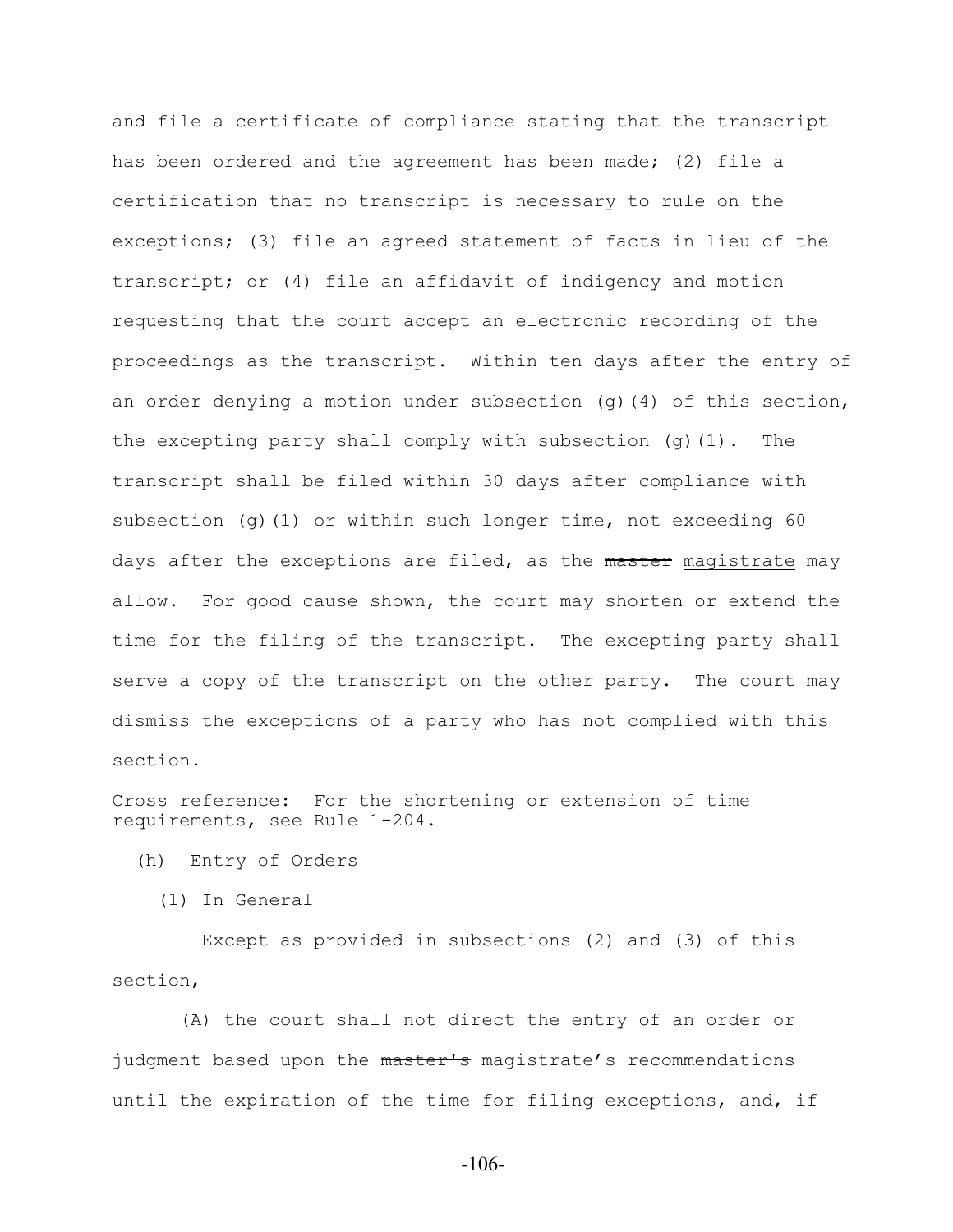exceptions are timely filed, until the court rules on the exceptions; and

 (B) if exceptions are not timely filed, the court may direct the entry of the order or judgment as recommended by the master magistrate.

(2) Immediate Orders

 This subsection does not apply to the entry of orders in contempt proceedings. If a master magistrate finds that extraordinary circumstances exist and recommends that an order be entered immediately, the court shall review the file and any exhibits and the master's magistrate's findings and recommendations and shall afford the parties an opportunity for oral argument. The court may accept, reject, or modify the master's magistrate's recommendations and issue an immediate order. An order entered under this subsection remains subject to a later determination by the court on exceptions.

(3) Contempt Orders

# (A) On Recommendation by the Master Magistrate

On the recommendation by the master magistrate that an individual be found in contempt, the court may hold a hearing and direct the entry of an order at any time. The order may not include a sanction of incarceration.

(B) Following a De Novo Hearing

Upon a referral from the master magistrate pursuant to section (d) of this Rule, the court shall hold a de novo hearing and enter any appropriate order.

-107-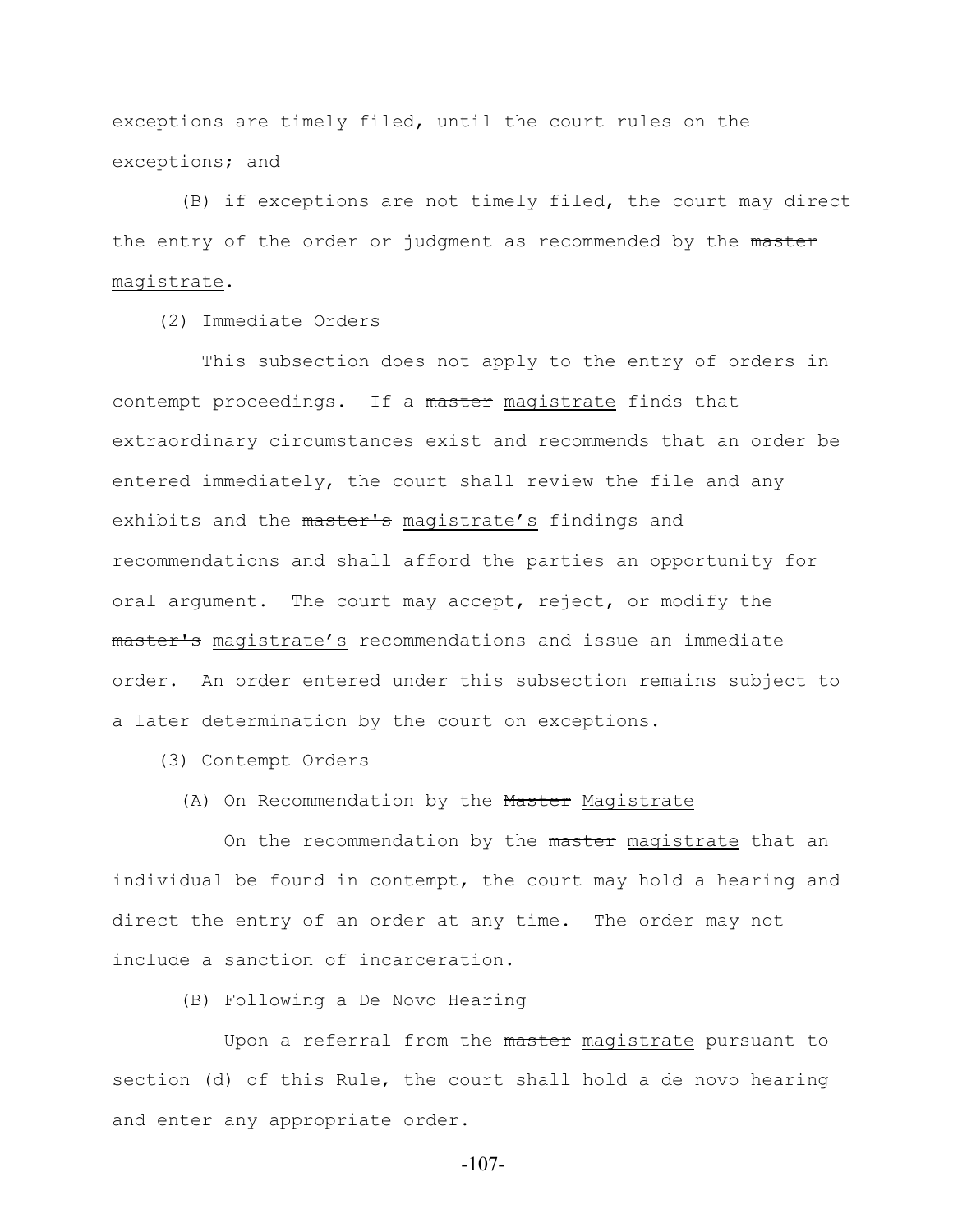# (i) Hearing on Exceptions

(1) Generally

 The court may decide exceptions without a hearing, unless a request for a hearing is filed with the exceptions or by an opposing party within ten days after service of the exceptions. The exceptions shall be decided on the evidence presented to the master magistrate unless: (A) the excepting party sets forth with particularity the additional evidence to be offered and the reasons why the evidence was not offered before the master magistrate, and (B) the court determines that the additional evidence should be considered. If additional evidence is to be considered, the court may remand the matter to the master magistrate to hear and consider the additional evidence or conduct a de novo hearing.

(2) When Hearing to be Held

 A hearing on exceptions, if timely requested, shall be held within 60 days after the filing of the exceptions unless the parties otherwise agree in writing. If a transcript cannot be completed in time for the scheduled hearing and the parties cannot agree to an extension of time or to a statement of facts, the court may use the electronic recording in lieu of the transcript at the hearing or continue the hearing until the transcript is completed.

# (j) Costs

 The court, by order, may assess among the parties the compensation, fees, and costs of the master magistrate and of any

-108-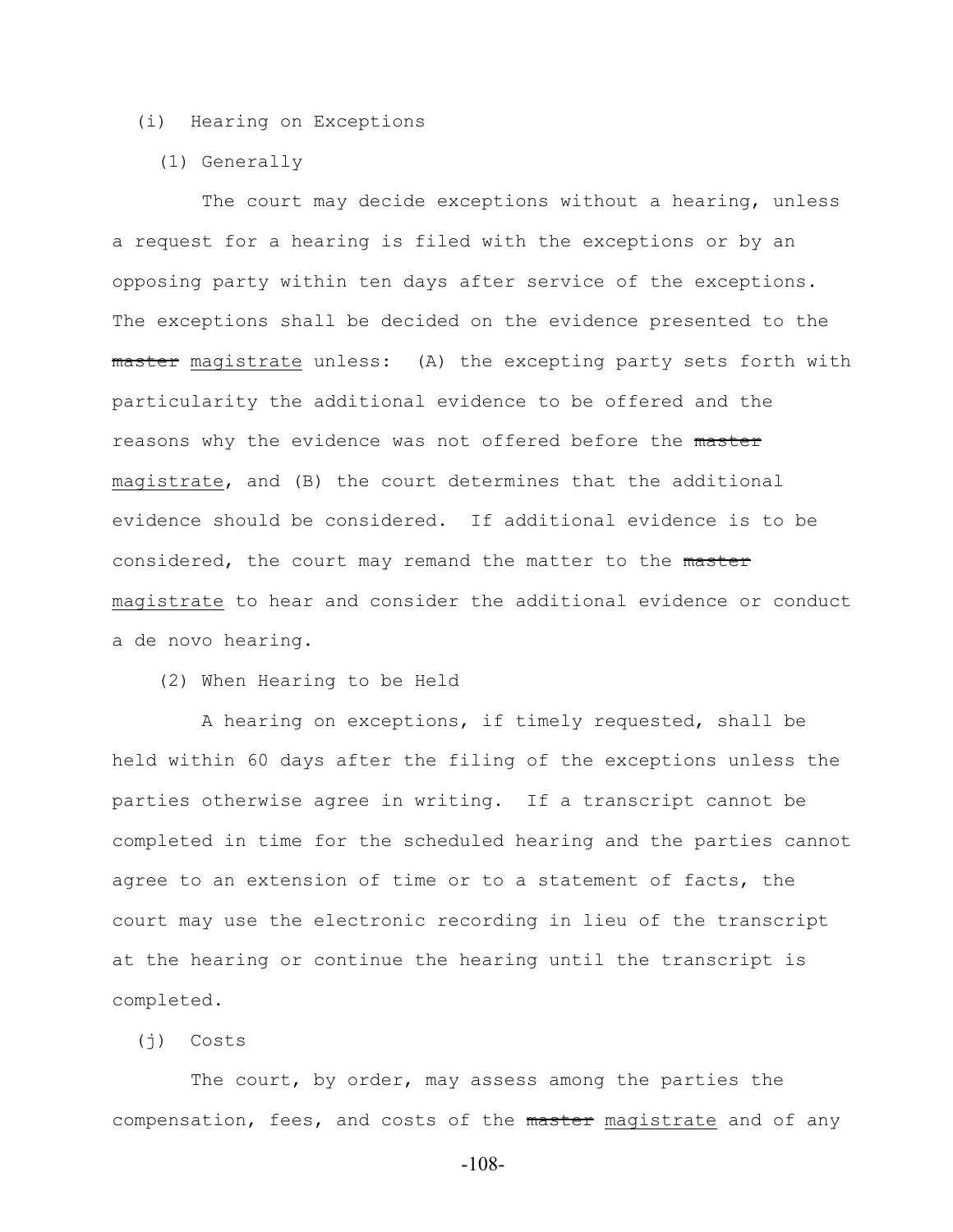transcript.

Committee note: Compensation of a master magistrate paid by the State or a county is not assessed as costs.

Cross reference: See, Code, Family Law Article, §10-131, prescribing certain time limits when a stay of an earnings withholding order is requested.

Source: This Rule is derived in part from Rule 2-541 and former Rule S74A and is in part new.

# REPORTER'S NOTE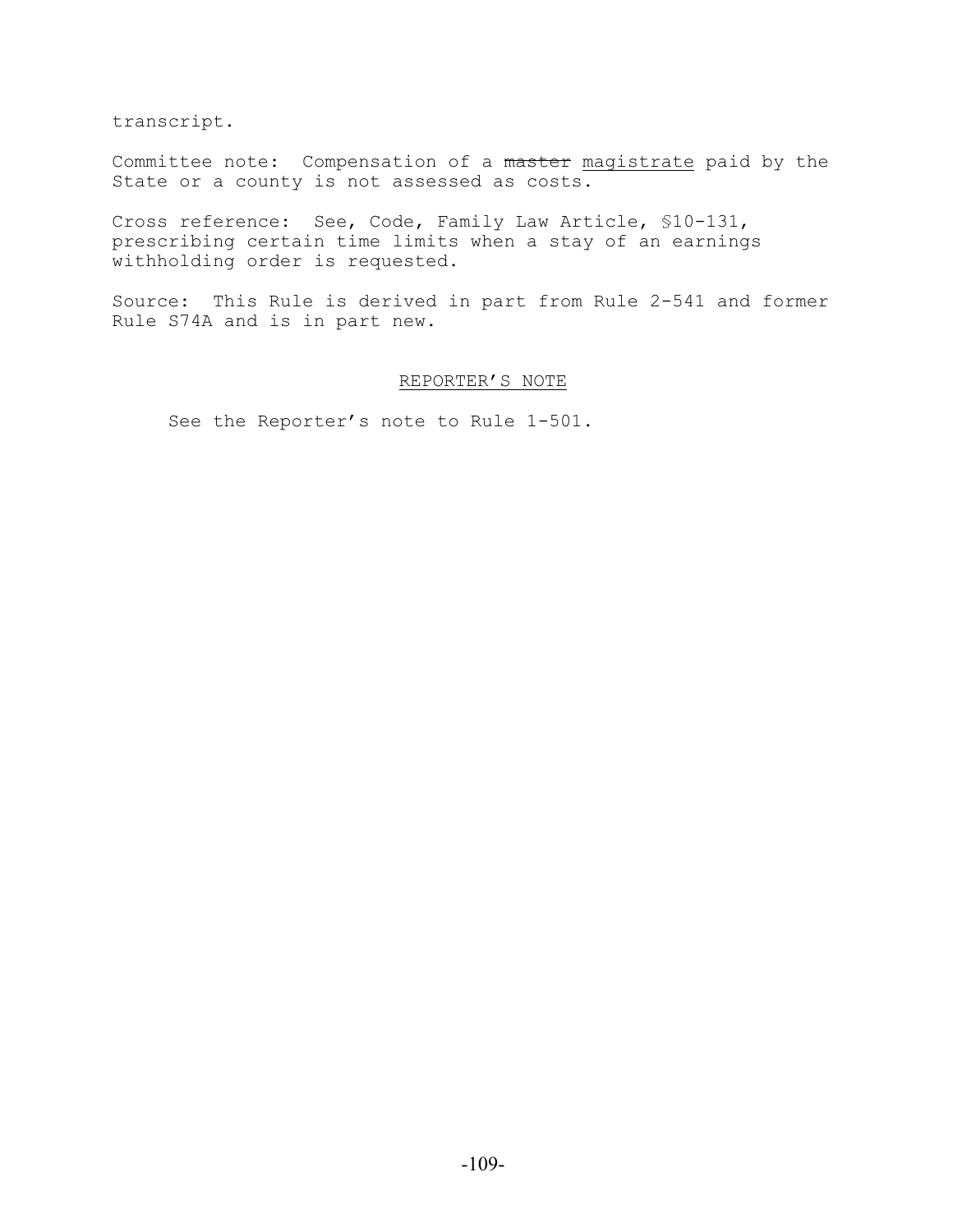#### TITLE 9 - FAMILY LAW ACTIONS

CHAPTER 200 - DIVORCE, ANNULMENT, ALIMONY, CHILD SUPPORT,

## AND CHILD CUSTODY

AMEND Rule 9-209 to change the term "master" to "magistrate," as follows:

Rule 9-209. TESTIMONY

A judgment granting a divorce, an annulment, or alimony may be entered only upon testimony in person before an examiner or master magistrate or in open court. In an uncontested case, testimony shall be taken before an examiner or master magistrate unless the court directs otherwise. Testimony of a corroborating witness shall be oral unless otherwise ordered by the court for good cause.

Cross reference: For the requirement of oral testimony by the plaintiff in a divorce action, see Code, Family Law Article, §1-203 (c). For the requirement of corroboration, see Code, Family Law Article, §7-101 (b). For default procedures, see Rule 2-613.

Source: This Rule is derived from former Rules S73 and S75 a.

#### REPORTER'S NOTE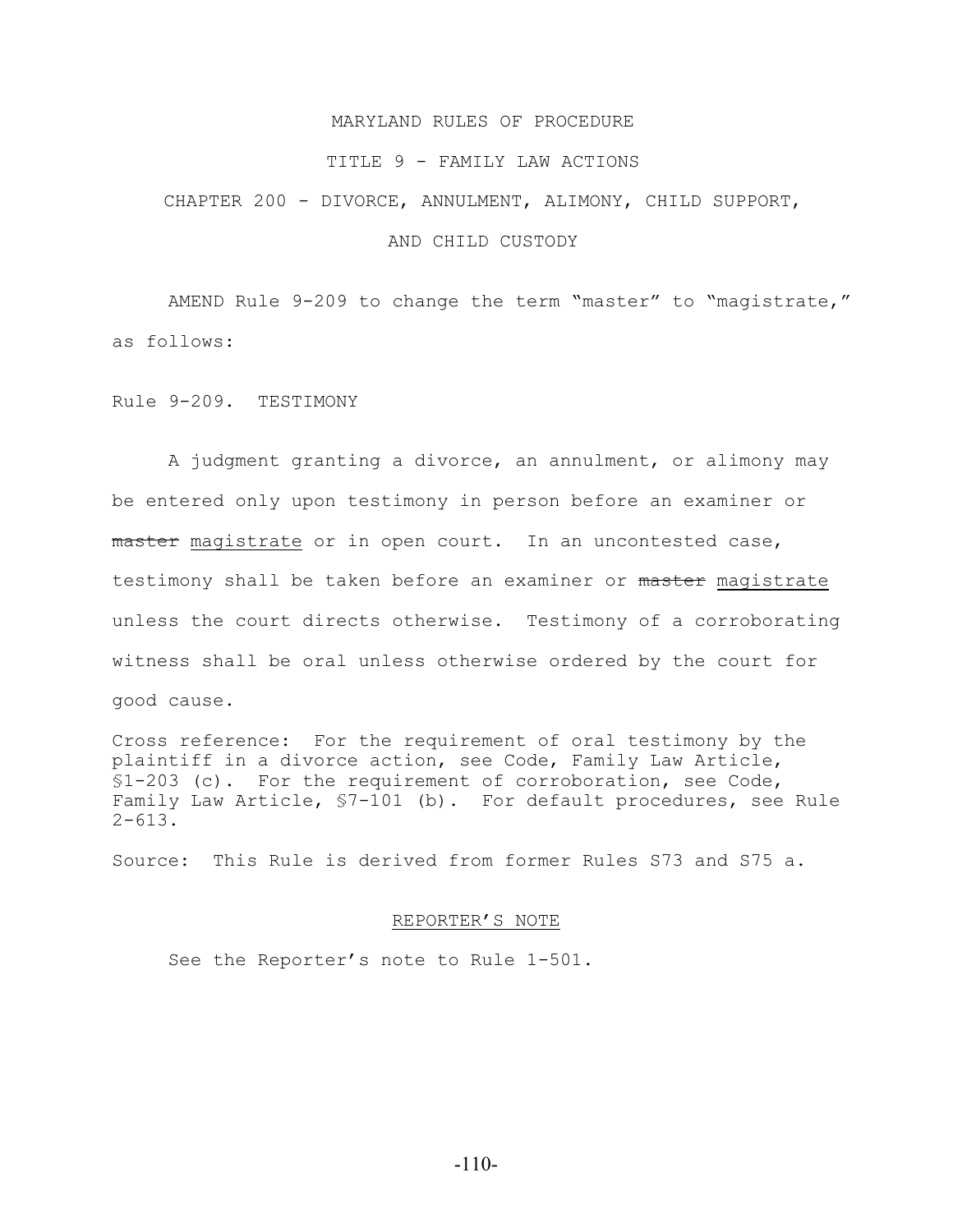## TITLE 11 - JUVENILE CAUSES

AMEND Rule 11-110 to change the term "master" to "magistrate," as follows:

Rule 11-110. HEARINGS - GENERALLY

a. Before Master Magistrate or Judge - Proceedings Recorded

Hearings shall be conducted before a master magistrate or a judge without a jury. Proceedings shall be recorded by stenographic notes or by electronic, mechanical or other appropriate means.

. . .

### REPORTER'S NOTE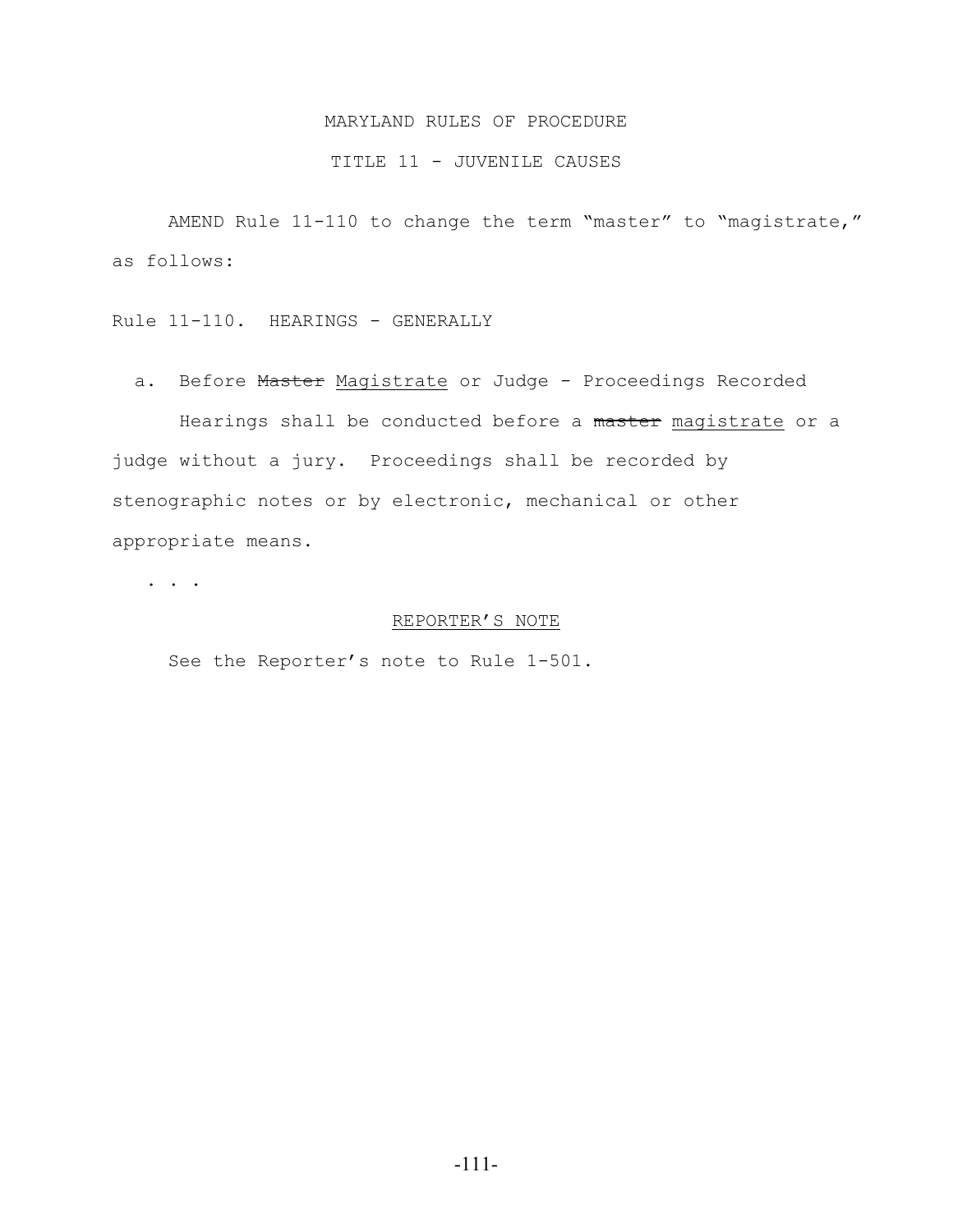#### TITLE 11 - JUVENILE CAUSES

AMEND Rule 11-111 to change the term "master" to "magistrate," as follows:

Rule 11-111. MASTERS

a. Authority

1. Detention or Shelter Care

 A master magistrate is authorized to order detention or shelter care in accordance with Rule 11-112 (Detention or Shelter Care) subject to an immediate review by a judge if requested by any party.

2. Other Matters

A master magistrate is authorized to hear any cases and matters assigned to him by the court, except a hearing on a waiver petition. The findings, conclusions and recommendations of a master magistrate do not constitute orders or final action of the court.

b. Report to the Court

 Within ten days following the conclusion of a disposition hearing by a master magistrate, he shall transmit to the judge the entire file in the case, together with a written report of his proposed findings of fact, conclusions of law, recommendations and proposed orders with respect to adjudication and disposition. A copy of his report and proposed order shall

-112-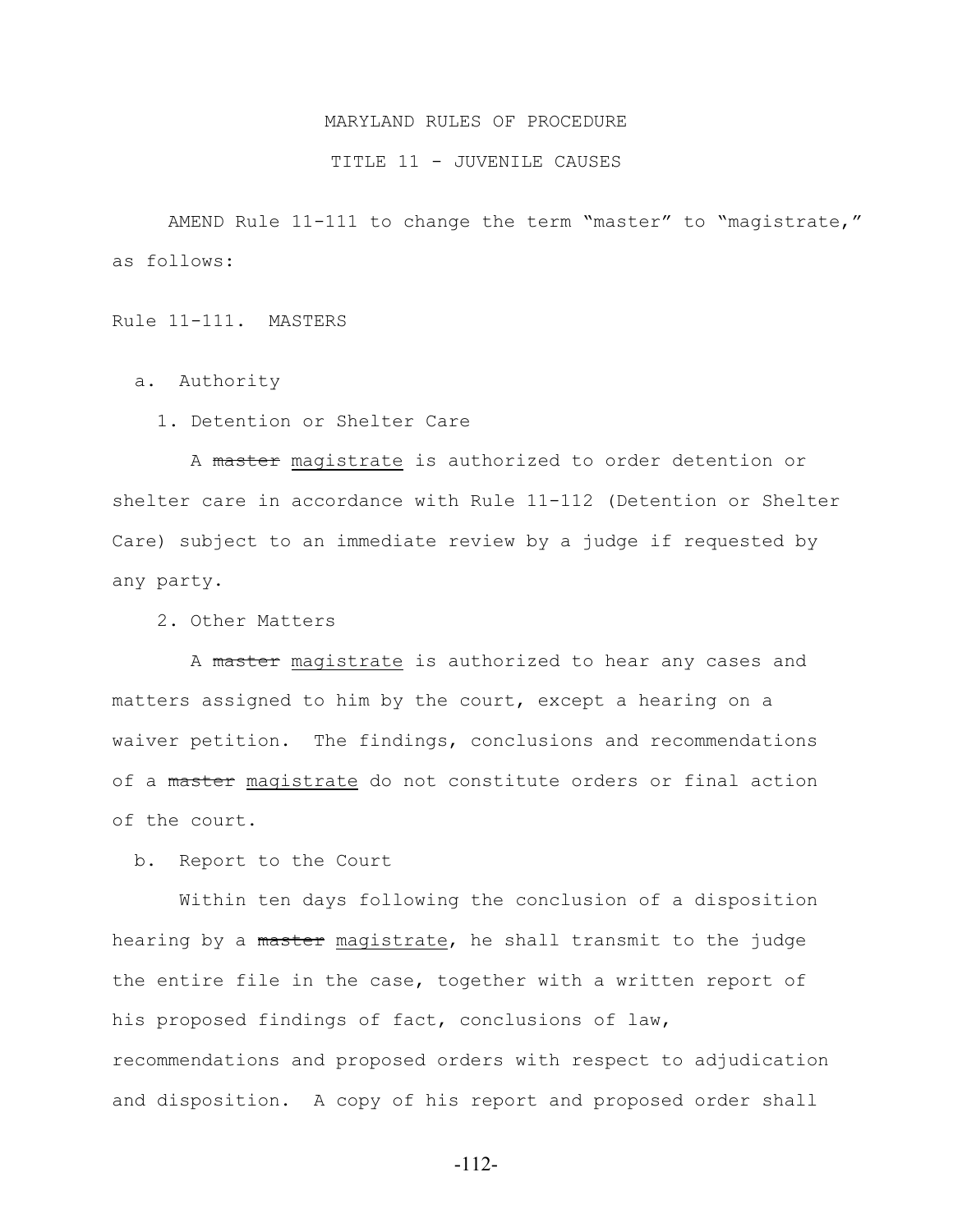be served upon each party as provided by Rule 1-321.

c. Review by Court if Exceptions Filed

Any party may file exceptions to the master's magistrate's proposed findings, conclusions, recommendations or proposed orders. Exceptions shall be in writing, filed with the clerk within five days after the master's magistrate's report is served upon the party, and shall specify those items to which the party excepts, and whether the hearing is to be de novo or on the record.

Upon the filing of exceptions, a prompt hearing shall be scheduled on the exceptions. An excepting party other than the State may elect a hearing de novo or a hearing on the record. If the State is the excepting party, the hearing shall be on the record, supplemented by such additional evidence as the judge considers relevant and to which the parties raise no objection. In either case the hearing shall be limited to those matters to which exceptions have been taken.

d. Review by Court in Absence of Exceptions

 In the absence of timely and proper exceptions, the master's magistrate's proposed findings of fact, conclusions of law and recommendations may be adopted by the court and the proposed or other appropriate orders may be entered based on them. The court may remand the case to the master magistrate for further hearing, or may, on its own motion, schedule and conduct a further hearing supplemented by such additional evidence as the court considers relevant and to which the parties raise no

-113-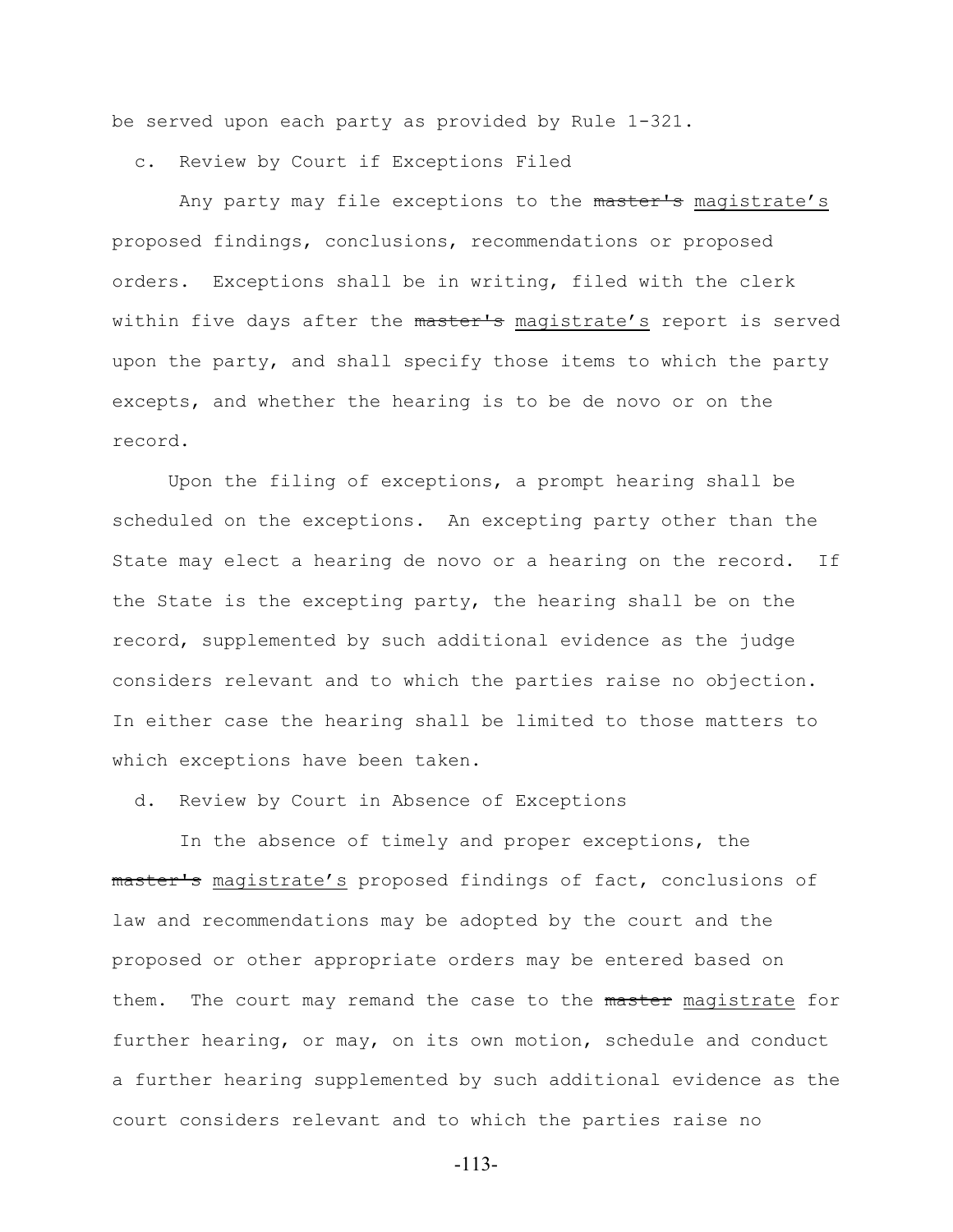objection. Action by the court under this section shall be taken within two days after the expiration of the time for filing exceptions.

Source: This Rule is former Rule 911.

# REPORTER'S NOTE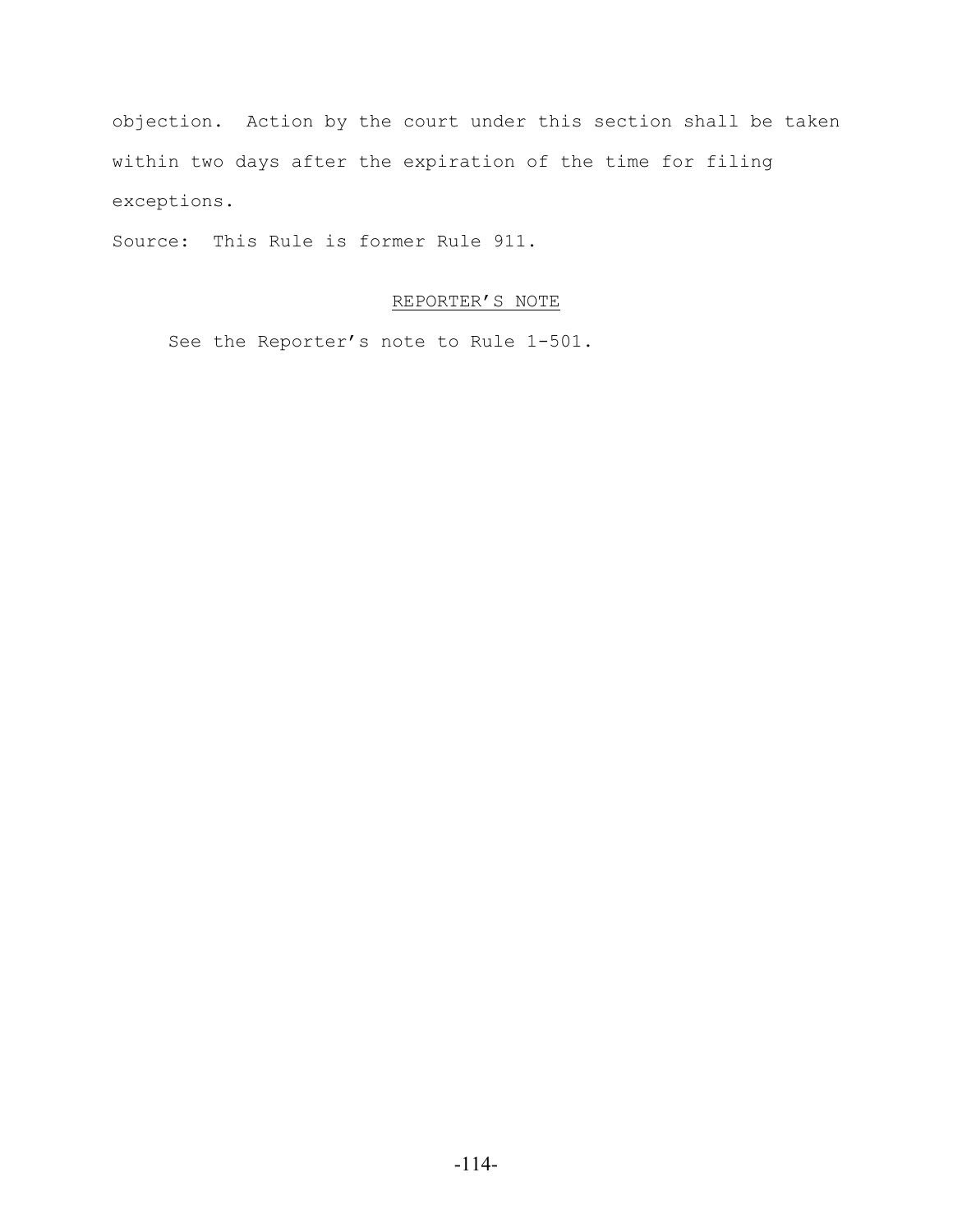### TITLE 11 - JUVENILE CAUSES

AMEND Rule 11-114 to change the term "master" to "magistrate," as follows:

Rule 11-114. ADJUDICATORY HEARING

. . .

f. Adjudication - Finding - Adjudicatory Order

 If the hearing is conducted by a judge, at its conclusion, he shall announce and dictate to the court stenographer or reporter, or prepare and file with the clerk, an adjudicatory order stating the grounds upon which he bases his adjudication. If the hearing is conducted by a master magistrate, the procedures set forth in Rule 11-111 (Masters Magistrates) shall be followed.

Source: This Rule is former Rule 914.

#### REPORTER'S NOTE

See the Reporter's note to Rule 1-501.

-115-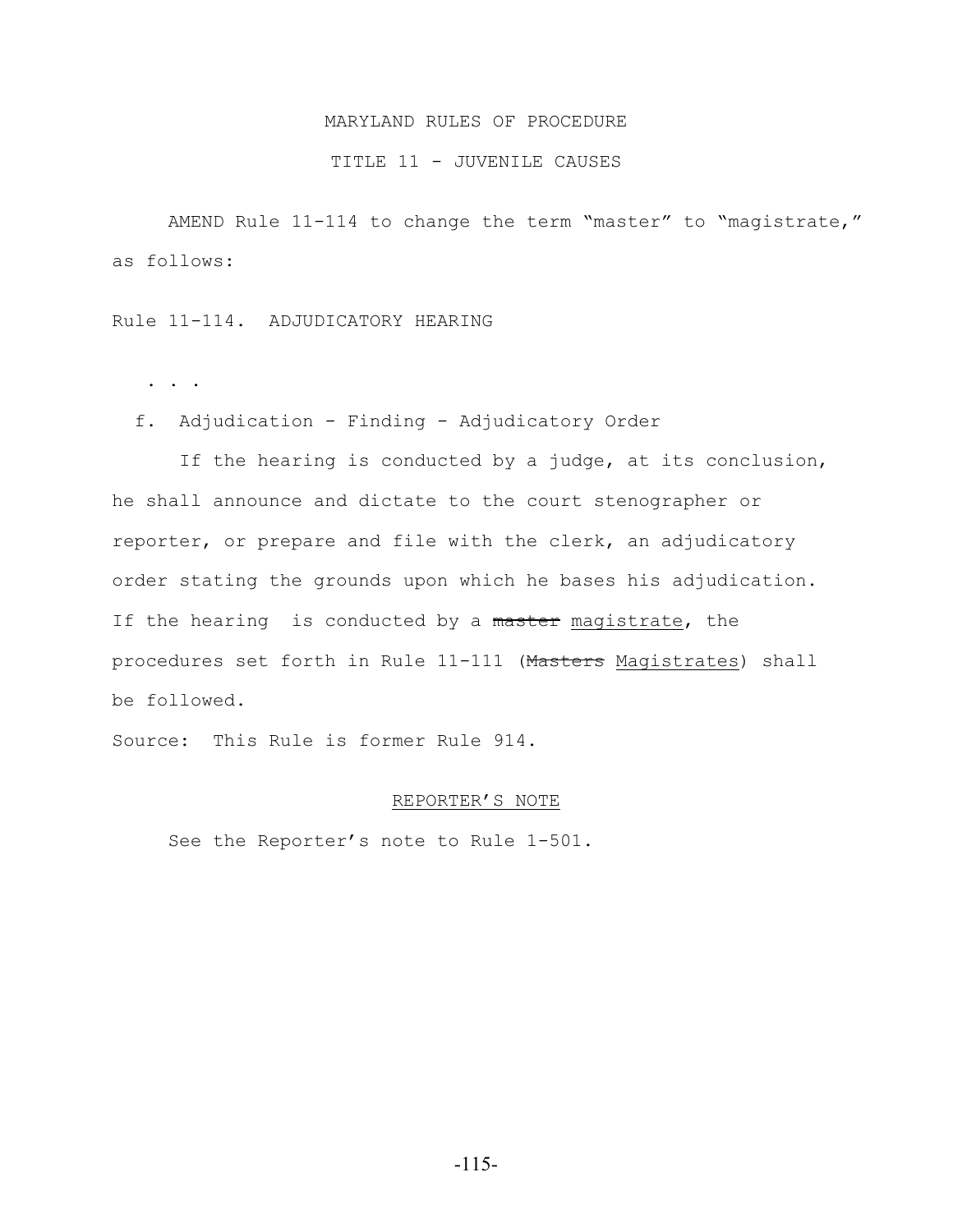#### TITLE 11 - JUVENILE CAUSES

AMEND Rule 11-115 to change the term "master" to "magistrate," as follows:

Rule 11-115. DISPOSITION HEARING

. . .

#### b. Disposition - Judge or Master Magistrate

 The disposition made by the court shall be in accordance with Section 3-820 (b) of the Courts Article. If the disposition hearing is conducted by a judge, and his order includes placement of the child outside the home, the judge shall announce in open court and shall prepare and file with the clerk, a statement of the reasons for the placement. If the hearing is conducted by a master magistrate, the procedures of Rule 11-111 shall be followed. In the interest of justice, the judge or master magistrate may decline to require strict application of the rules in Title 5, except those relating to the competency of witnesses. A commitment recommended by a master is subject to approval by the court in accordance with ule 11-111, but may be implemented in advance of court approval.

. . .

d. Commitment to Department of Social Services

 In cases in which a child is committed to a local department of social services for placement outside the child's

-116-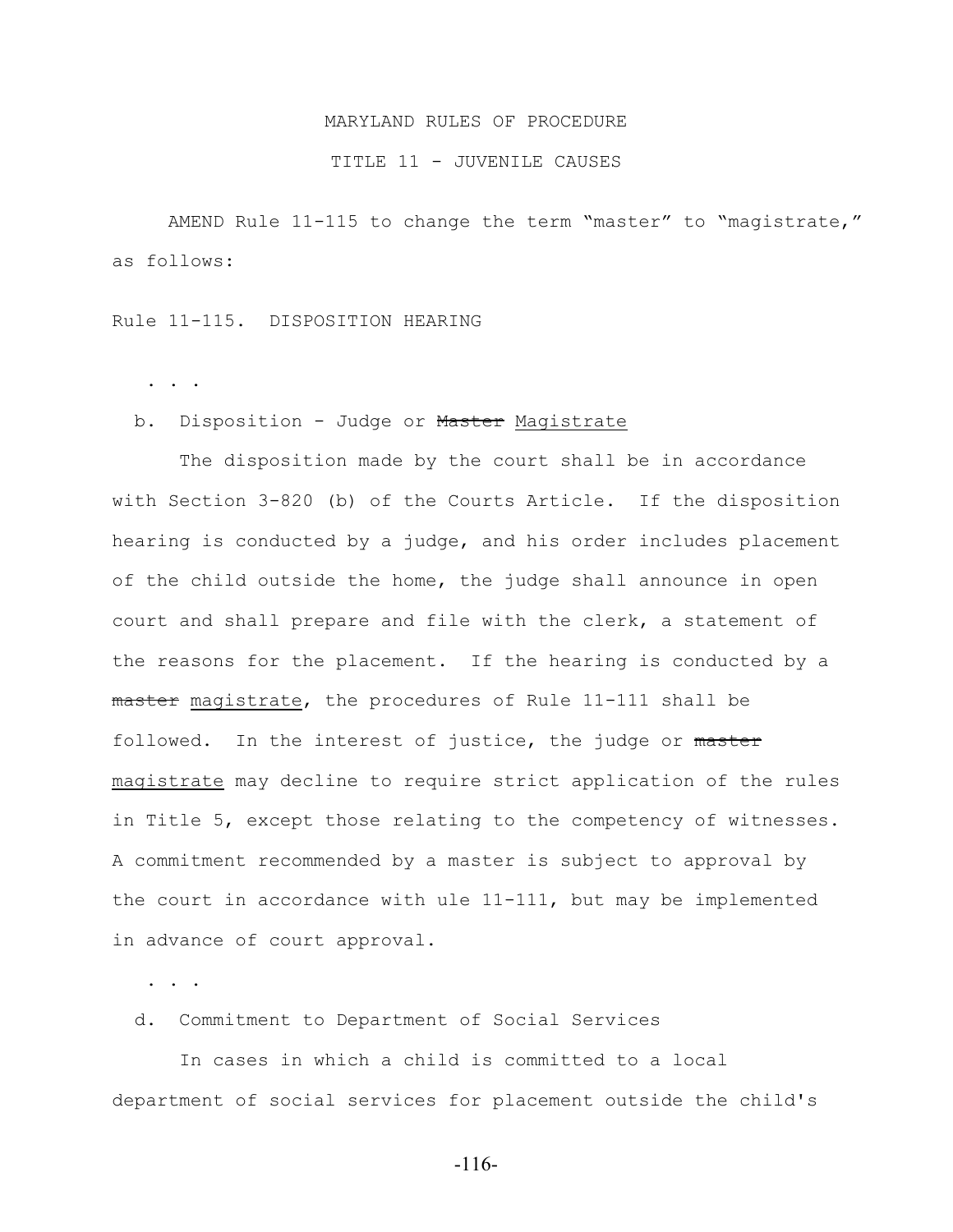home, the court, within 18 months after the original placement and periodically thereafter at intervals not greater than 18 months, shall conduct a review hearing to determine whether and under what circumstances the child's commitment to the local department of social services should continue. Considerations pertinent to the determination include whether the child should (1) be returned home, (2) be continued in foster care for a specified period, (3) be placed for adoption, or (4) because of the child's special needs or circumstances, be continued in foster care on a permanent or long-term basis. The hearing shall be conducted as prescribed in Rule 11-110 or, if conducted by a master magistrate, as prescribed in Rule 11-111, except that the child's presence shall not be required if presence at the hearing is likely to cause serious physical, mental, or emotional harm to the child.

Source: This Rule is former Rule 915.

#### REPORTER'S NOTE

See the Reporter's note to Rule 1-501.

-117-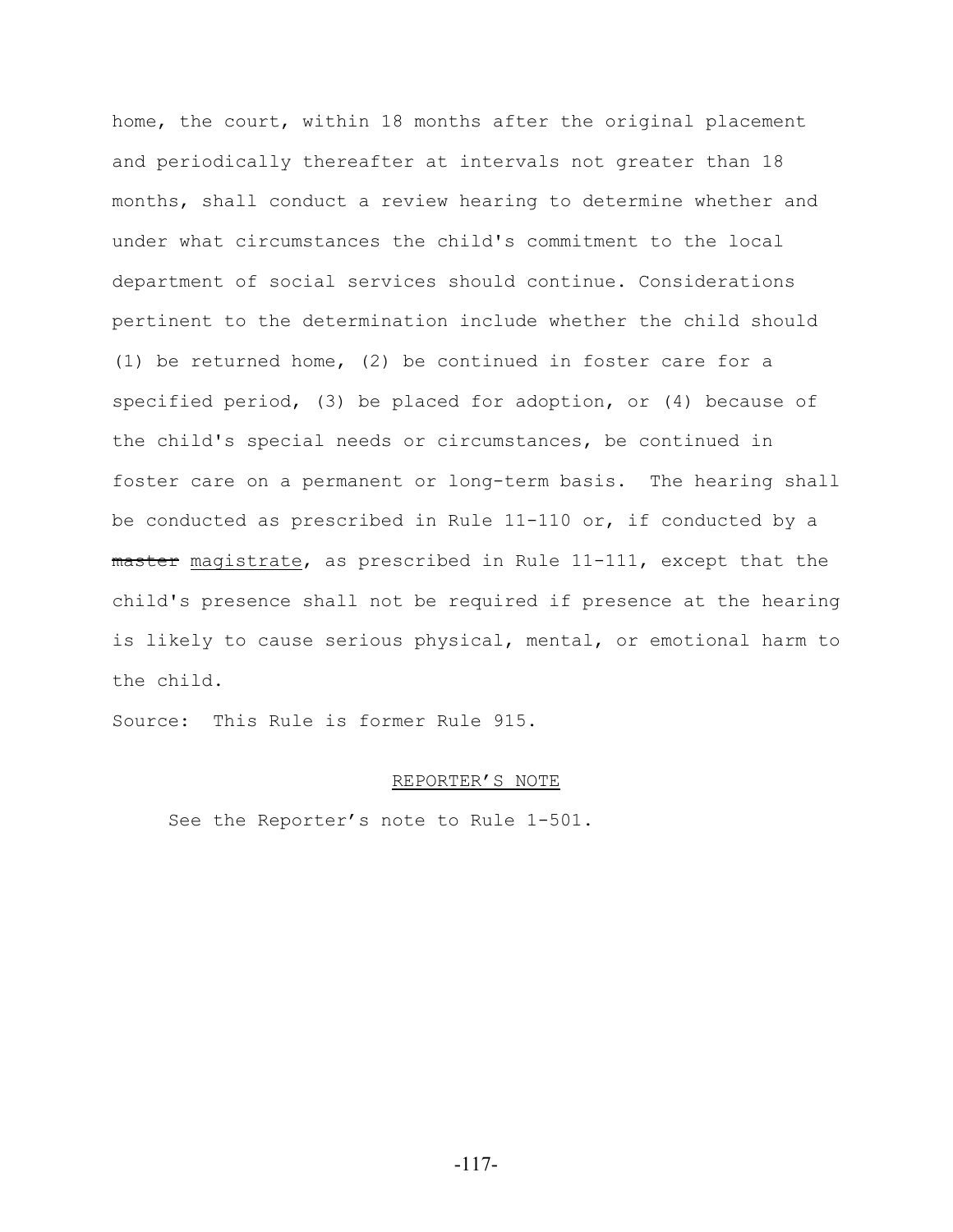#### TITLE 14 - SALES OF PROPERTY

## CHAPTER 200 - FORECLOSURE OF LIEN INSTRUMENTS

AMEND Rule 14-207.1 to change the term "master" to "magistrate," as follows:

Rule 14-207.1. COURT SCREENING

. . .

# (c) Special Masters Magistrates or Examiners

 The court may designate one or more qualified Maryland lawyers to serve as a part-time special master magistrate or examiner to screen pleadings and papers under section (a) of this Rule, conduct proceedings under section (b) of this Rule, and make appropriate recommendations to the court. Subject to section (d) of this Rule, the costs and expenses of the special master magistrate or examiner may be assessed against one or more of the parties pursuant to Code, Courts Article, §2-102 (c), Rule 2-541 (i), or Rule 2-542 (i). With his or her consent, the special master magistrate or examiner may serve on a pro bono basis.

(d) Assessment of Costs, Expenses, and Attorney's Fees

 The costs, expenses, and attorney's fees of any proceeding under this Rule, including any costs or expense of a special master magistrate or examiner under section (c) of this Rule, shall not be assessed against the borrower or record owner either

-118-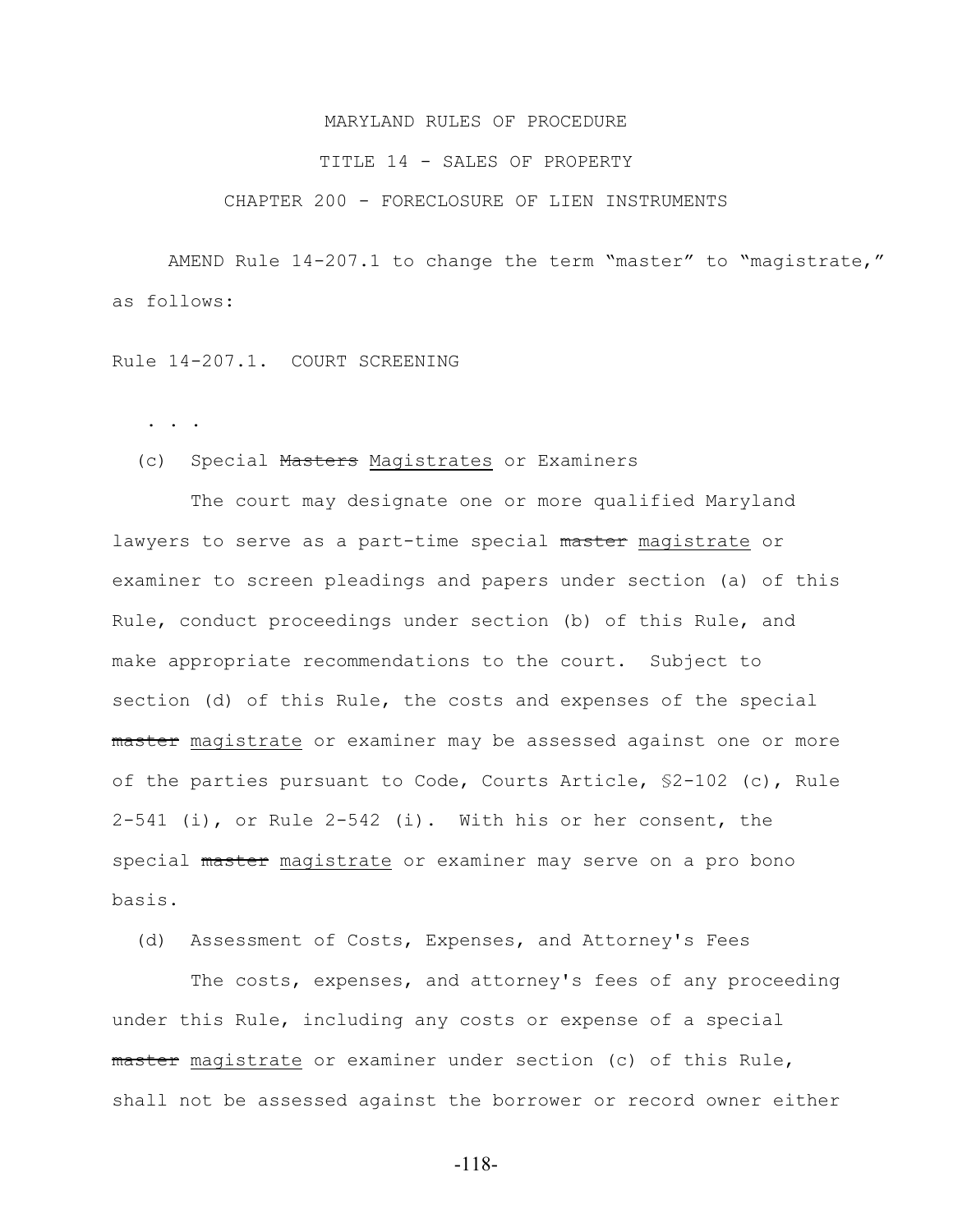directly or as an expense of sale, unless the affidavit in question was filed by or on behalf of the borrower or record owner.

Committee note: The exercise of the authority granted in this Rule is discretionary with the court. Nothing in this Rule precludes the court from using its own personnel for these purposes.

Source: This Rule is new.

# REPORTER'S NOTE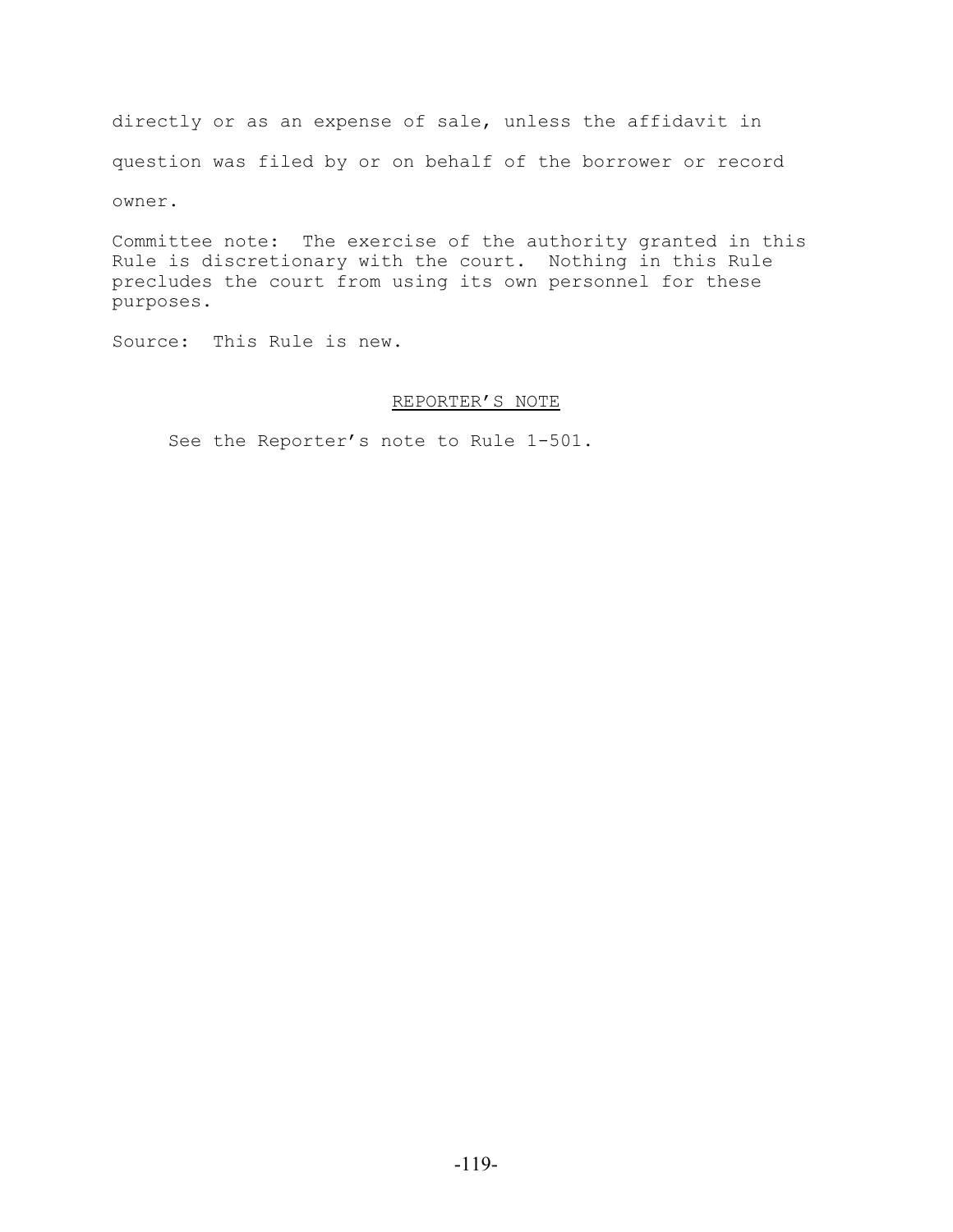#### TITLE 15 - OTHER SPECIAL PROCEEDINGS

CHAPTER 200 - CONTEMPT

AMEND Rule 15-206 to change the term "master" to "magistrate," as follows:

Rule 15-206. CONSTRUCTIVE CIVIL CONTEMPT

. . .

(c) Content of Order or Petition

. . .

 (2) Unless the court finds that a petition for contempt is frivolous on its face, the court shall enter an order providing for (i) a prehearing conference, or (ii) a hearing, or (iii) both. The scheduled hearing date shall allow a reasonable time for the preparation of a defense and may not be less than 20 days after the prehearing conference. An order issued on a petition or on the court's own initiative shall state:

 (A) the time within which any answer by the alleged contemnor shall be filed, which, absent good cause, may not be less than ten days after service of the order;

 (B) the time and place at which the alleged contemnor shall appear in person for (i) a prehearing conference, or (ii) a hearing, or (iii) both and, if a hearing is scheduled, whether it is before a master magistrate pursuant to Rule 9-208 (a)(1)(G) or before a judge; and

-120-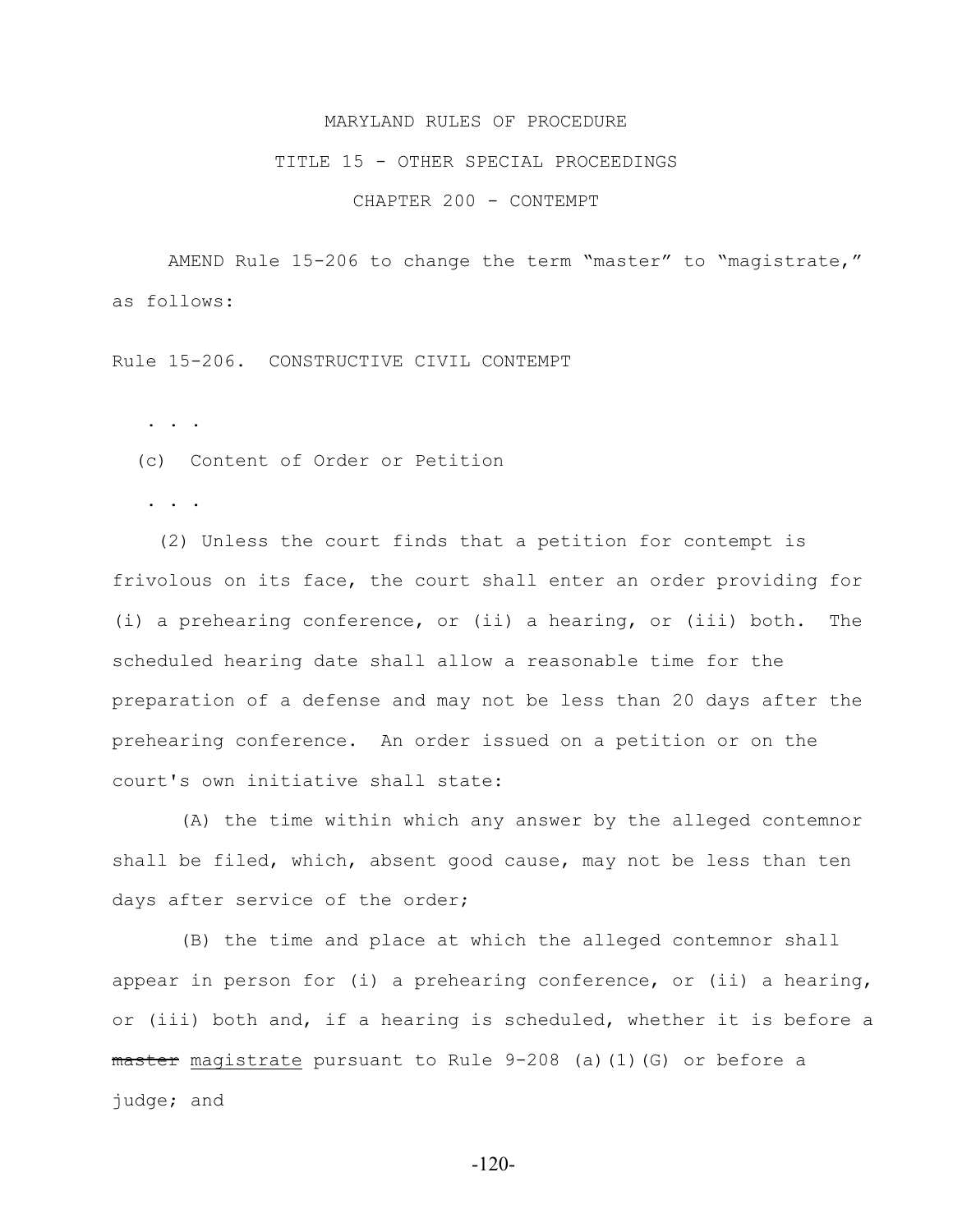(C) if incarceration to compel compliance with the court's order is sought, a notice to the alleged contemnor in the following form:

. . .

# REPORTER'S NOTE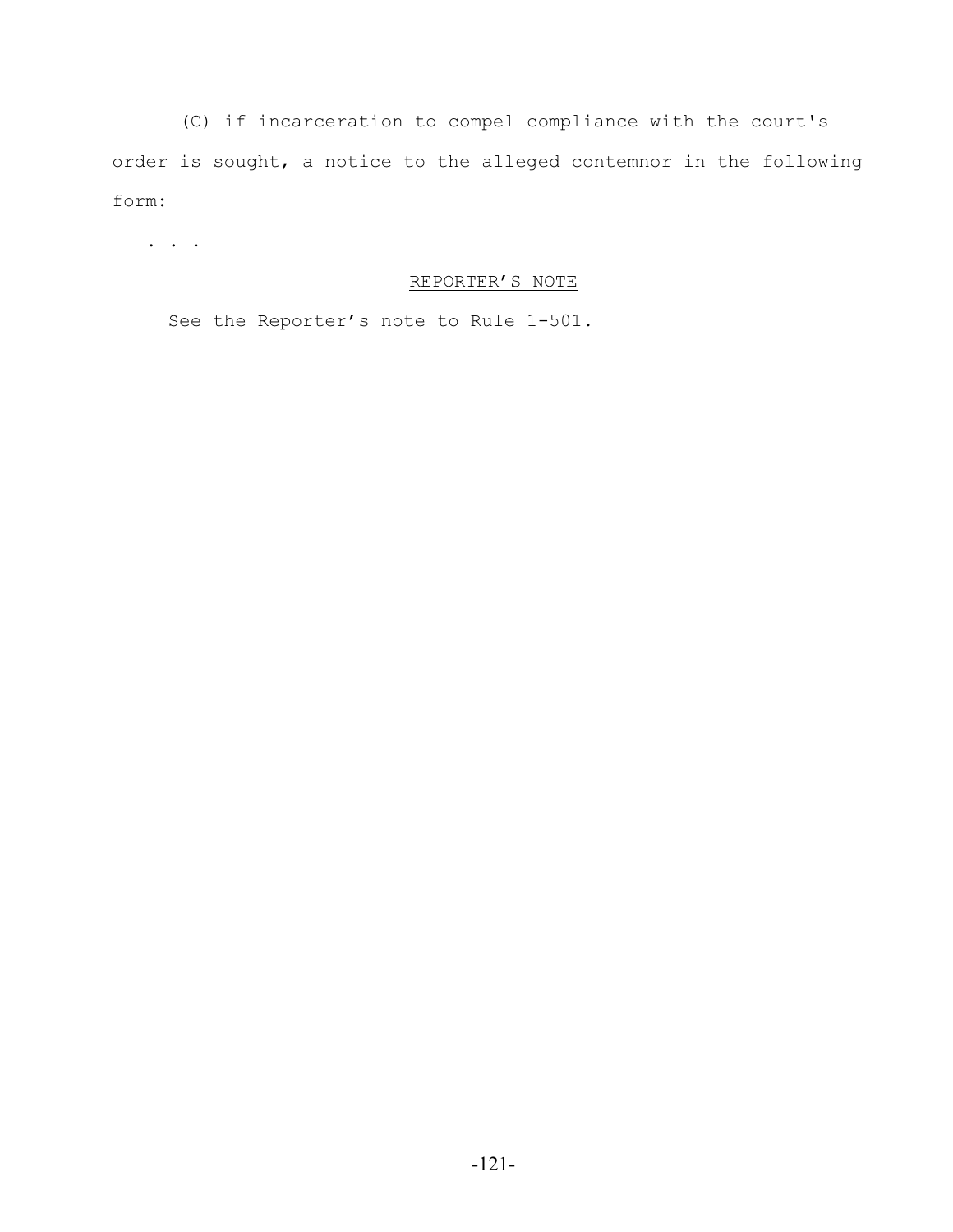#### TITLE 15 - OTHER SPECIAL PROCEEDINGS

## CHAPTER 200 - CONTEMPT

AMEND Rule 15-207 to change the term "master" to "magistrate," as follows:

Rule 15-207. CONSTRUCTIVE CONTEMPT; FURTHER PROCEEDINGS

. . .

(c) Hearing

(1) Contempt of Appellate Court

 Where the alleged contemnor is charged with contempt of an appellate court, that court, in lieu of conducting the hearing itself, may designate a trial judge as a special master magistrate to take evidence and make recommended findings of fact and conclusions of law, subject to exception by any party and approval of the appellate court.

(2) Failure of Alleged Contemnor to Appear

 If the alleged contemnor fails to appear personally at the time and place set by the court, the court may enter an order directing a sheriff or other peace officer to take custody of and bring the alleged contemnor before the court or judge designated in the order. If the alleged contemnor in a civil contempt proceeding fails to appear in person or by counsel at the time and place set by the court, the court may proceed ex parte.

. . . .

-122-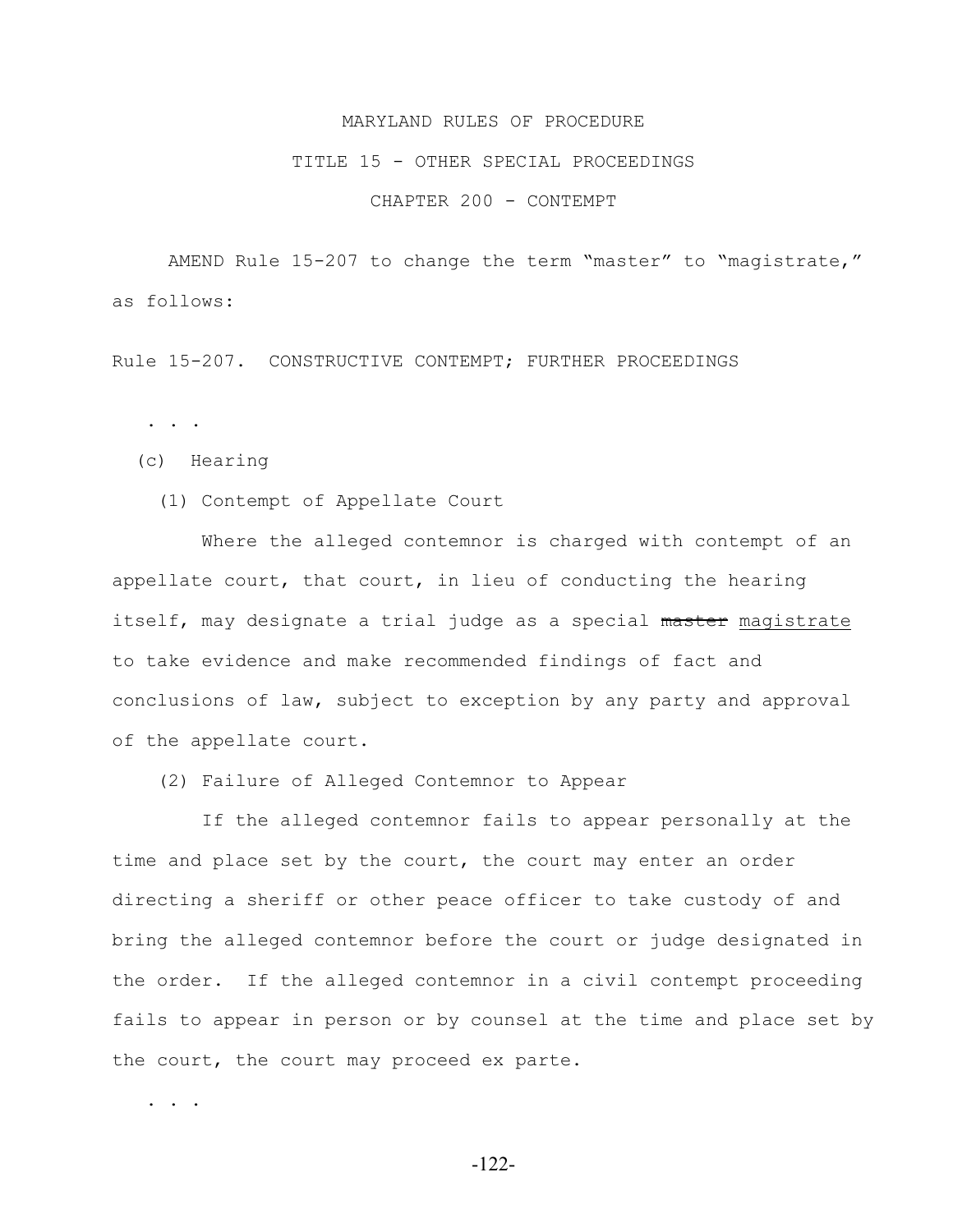# REPORTER'S NOTE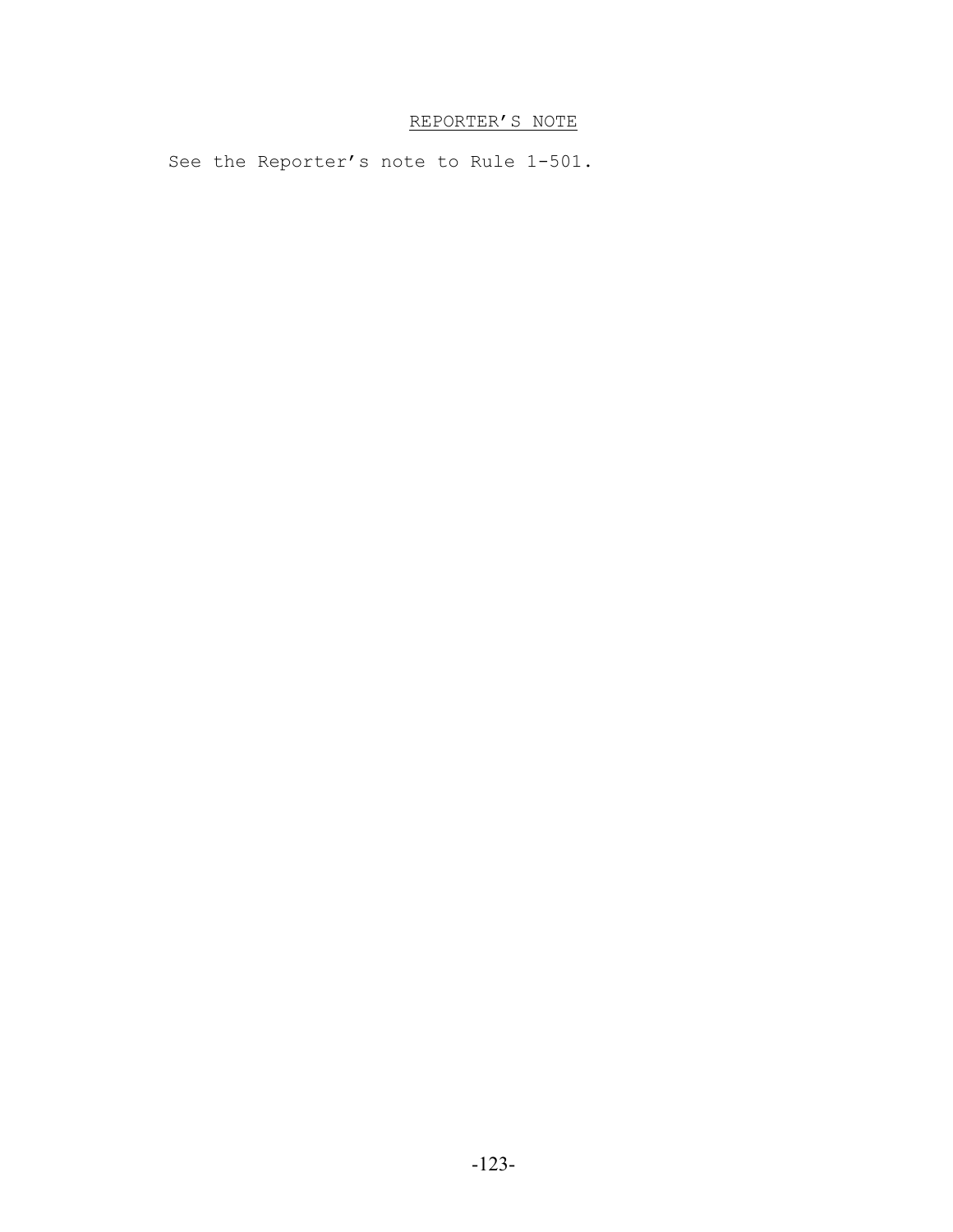#### TITLE 16 - COURT ADMINISTRATION

CHAPTER 100 - COURT ADMINISTRATIVE STRUCTURE,

JUDICIAL DUTIES, ETC.

AMEND Rule 16-101 to change the term "master" to "magistrate" and to provide for the assignment of magistrates appointed on a circuit-wide basis, as follows:

Rule 16-101. ADMINISTRATIVE RESPONSIBILITY

- . . .
- c. Circuit Administrative Judge
	- 1. Designation

 In each judicial circuit there shall be a Circuit Administrative Judge, who shall be appointed by order and serve at the pleasure of the Chief Judge of the Court of Appeals. In the absence of any such appointment, the Chief Judge of the judicial circuit shall be the Circuit Administrative Judge.

2. Duties

 Each Circuit Administrative Judge shall be generally responsible for the administration of the several courts within the judicial circuit, pursuant to these Rules and subject to the direction of the Chief Judge of the Court of Appeals. Each Circuit Administrative Judge shall also be responsible for the supervision of the County Administrative Judges within the judicial circuit and may perform any of the duties of a County Administrative Judge. The Circuit Administrative Judge shall also call a meeting of all

-124-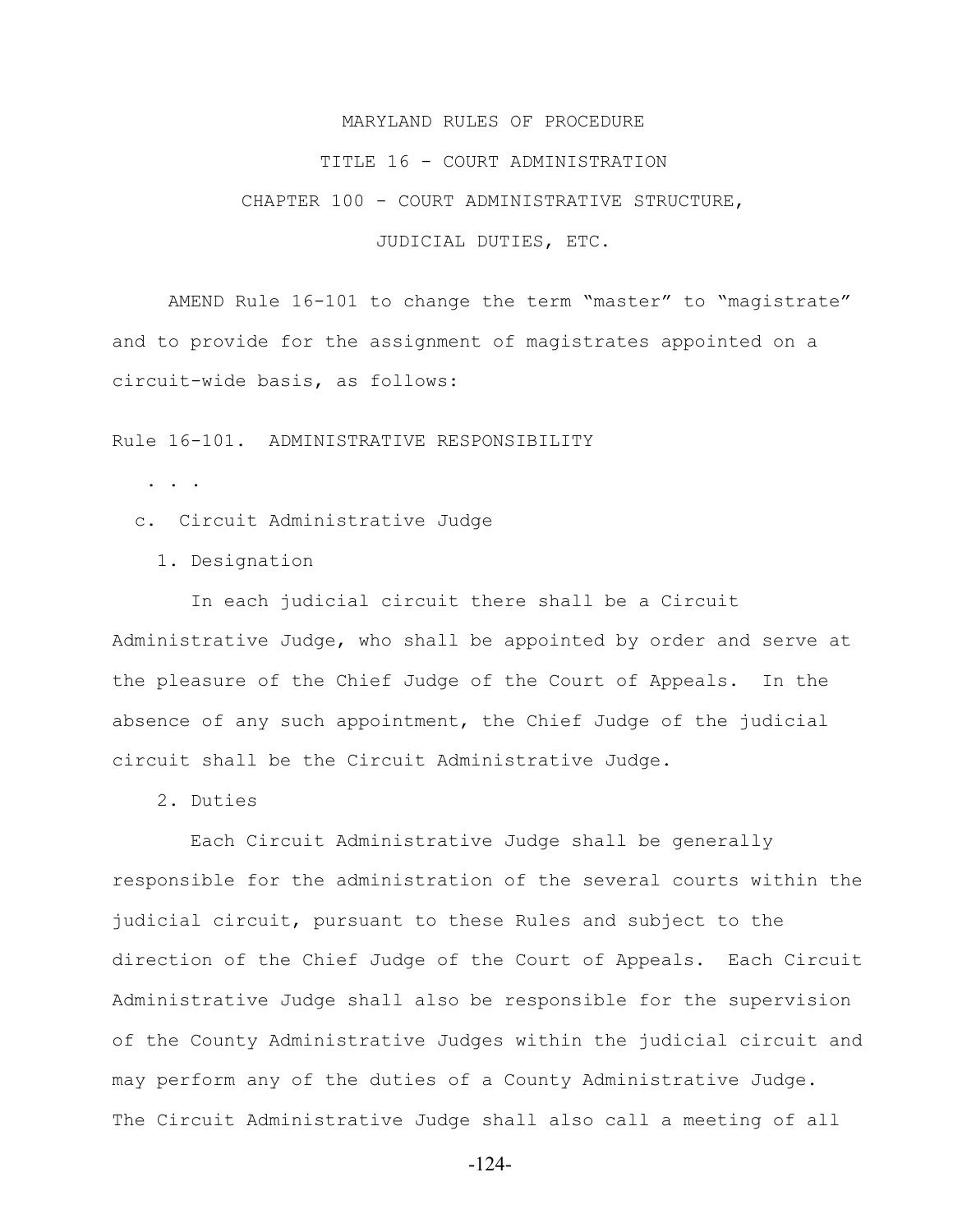judges of the judicial circuit at least once every six months. In any circuit in which magistrates have been appointed on a circuitwide basis, the Circuit Administrative Judge, after consulting with the county administrative judges in the circuit, may direct the assignment of those judges among the courts within the circuit as judicial business requires.

Cross reference: For more detailed provisions pertaining to the duties of Circuit Administrative Judges, see section (d) of Rule 4-344 (Sentencing - Review); Rule 16-103 (Assignment of Judges); and Rule 16-104 (Judicial Leave).

d. County Administrative Judge

- 1. Appointment
- . . .
- 2. Duties

 Subject to the provisions of this Chapter, the general supervision of the Chief Judge of the Court of Appeals, and the general supervision of the Circuit Administrative Judge, the County Administrative Judge is responsible for the administration of the circuit court, including:

. . .

 (I) ordering the purchase of all equipment and supplies for (i) the court, and (ii) the ancillary services and officials of the court, including masters magistrates, auditors, examiners, court administrators, court reporters, jury commissioner, staff of the medical offices, and all other court personnel except personnel comprising the Clerk of Court's office;

. . . .

-125-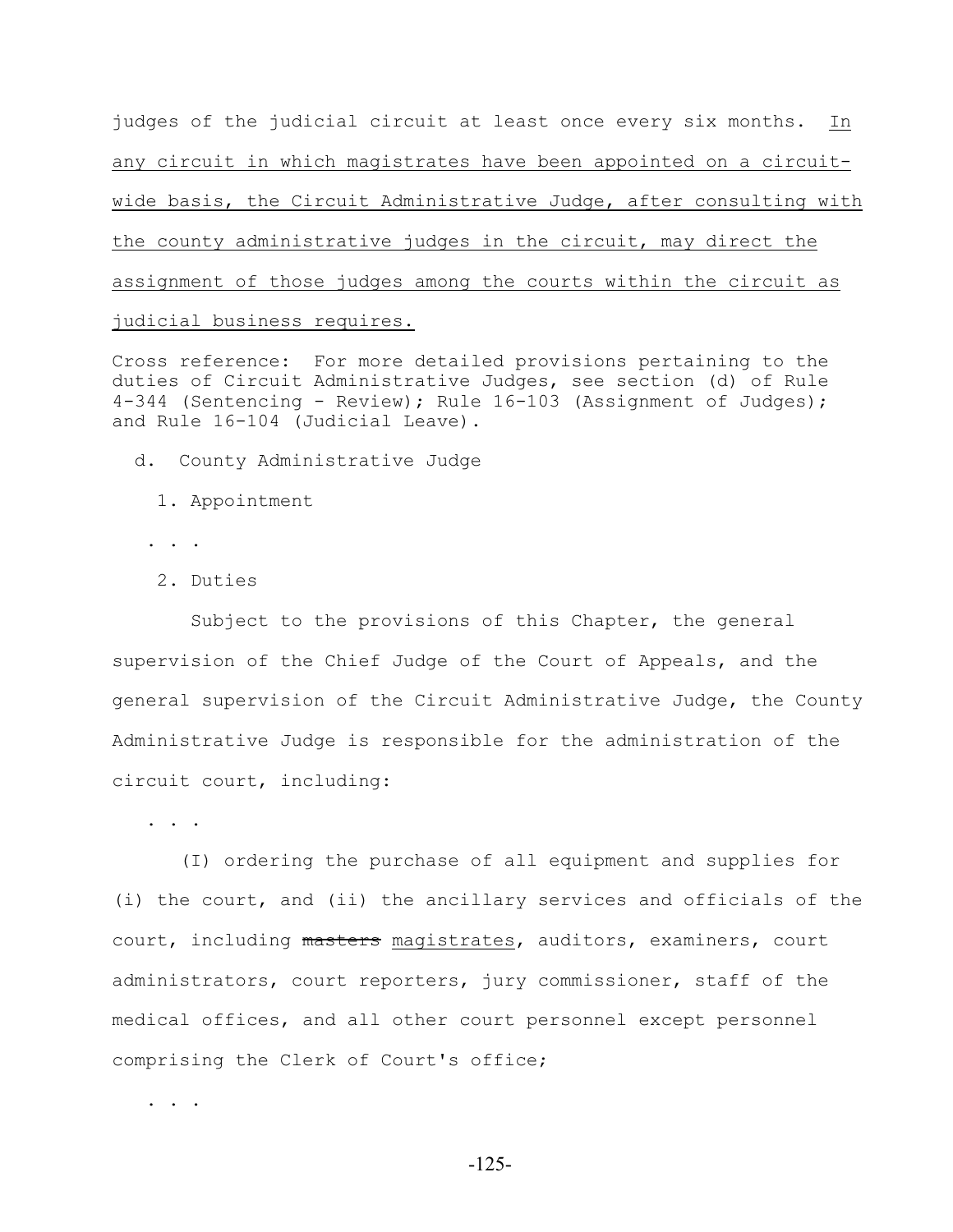# REPORTER'S NOTE

See the Reporter's note to Rule 1-501. Additionally a new sentence is added to subsection c. 2. to provide for the assignment of magistrates who have been appointed on a circuit-wide basis.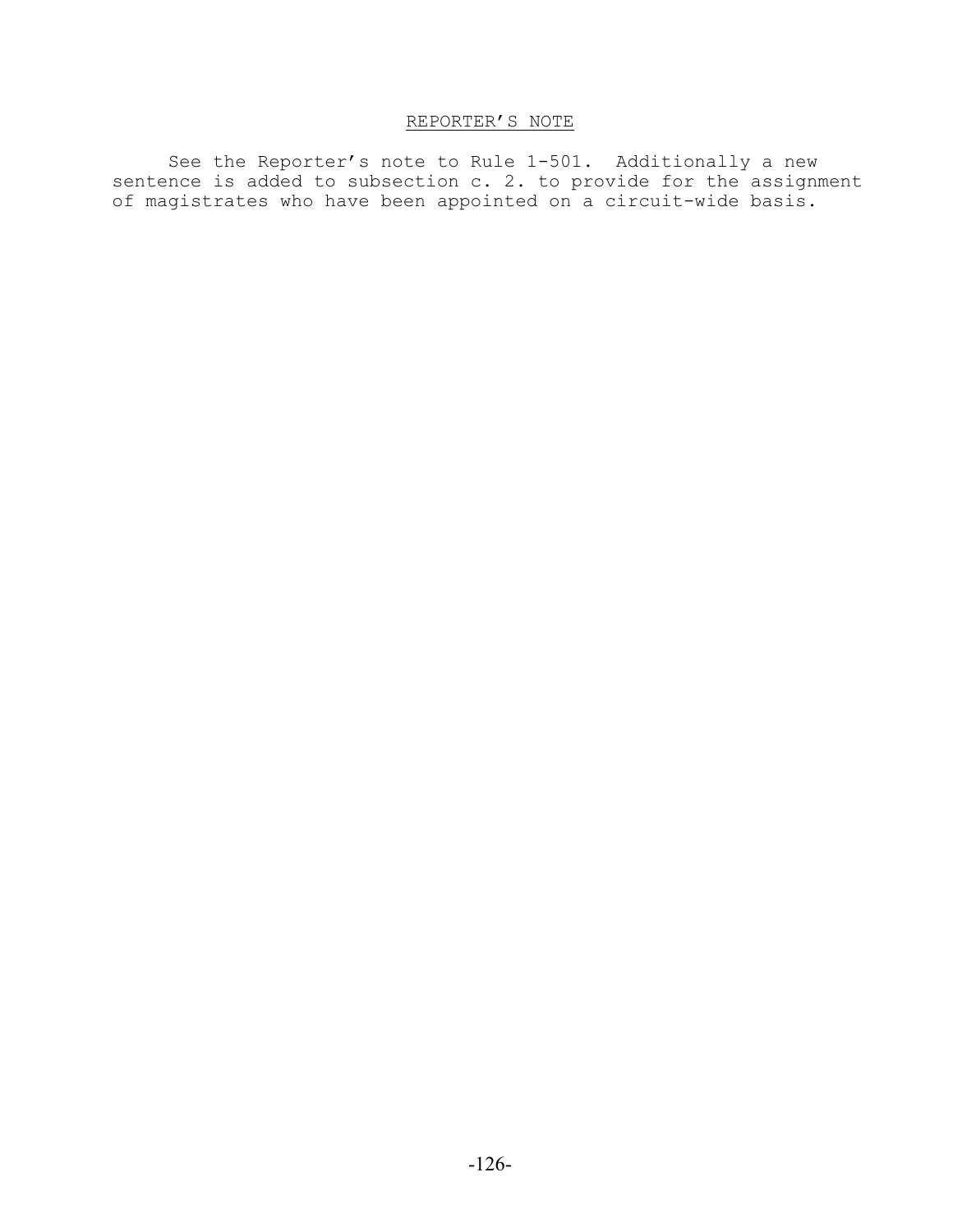#### TITLE 16 - COURT ADMINISTRATION

CHAPTER 200 - GENERAL PROVISIONS – CIRCUIT AND DISTRICT COURT

AMEND Rule 16-202 to change the term "master" to "magistrate," as follows:

Rule 16-202. ASSIGNMENT OF ACTIONS FOR TRIAL

a. Generally

 The County Administrative Judge in each county shall supervise the assignment of actions for trial to achieve the efficient use of available judicial personnel and to bring pending actions to trial and dispose of them as expeditiously as feasible. Procedures instituted in this regard shall be designed to:

(1) eliminate docket calls in open court;

 (2) insure the prompt disposition of motions and other preliminary matters;

 (3) provide for the use of scheduling and pretrial conferences, and the establishment of a calendar for that purpose, when appropriate;

 (4) provide for the prompt disposition of uncontested and ex parte matters, including references to an examiner-master magistrate, when appropriate;

(5) provide for the disposition of actions under Rule 2-507;

 (6) establish trial and motion calendars and other appropriate systems under which actions ready for trial will be assigned for

-127-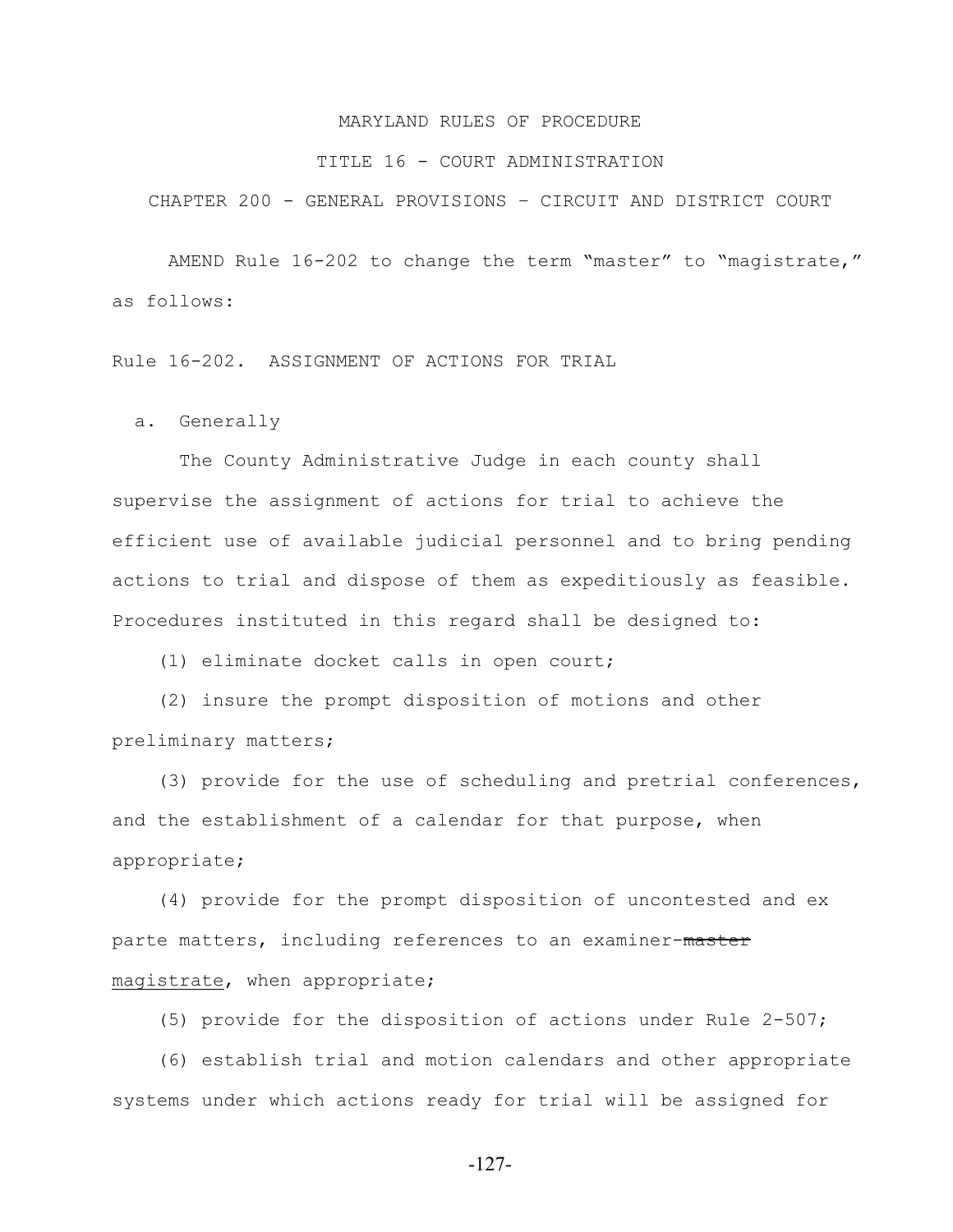trial and tried, after proper notice to parties, without necessity of a request for assignment from any party; and Cross reference: See Rule 16-201 (Motion Day - Calendar).

 (7) establish systems of regular reports which will indicate the status of all pending actions with respect to their readiness for trial, the disposition of actions, and the availability of judges for trial work.

. . .

## REPORTER'S NOTE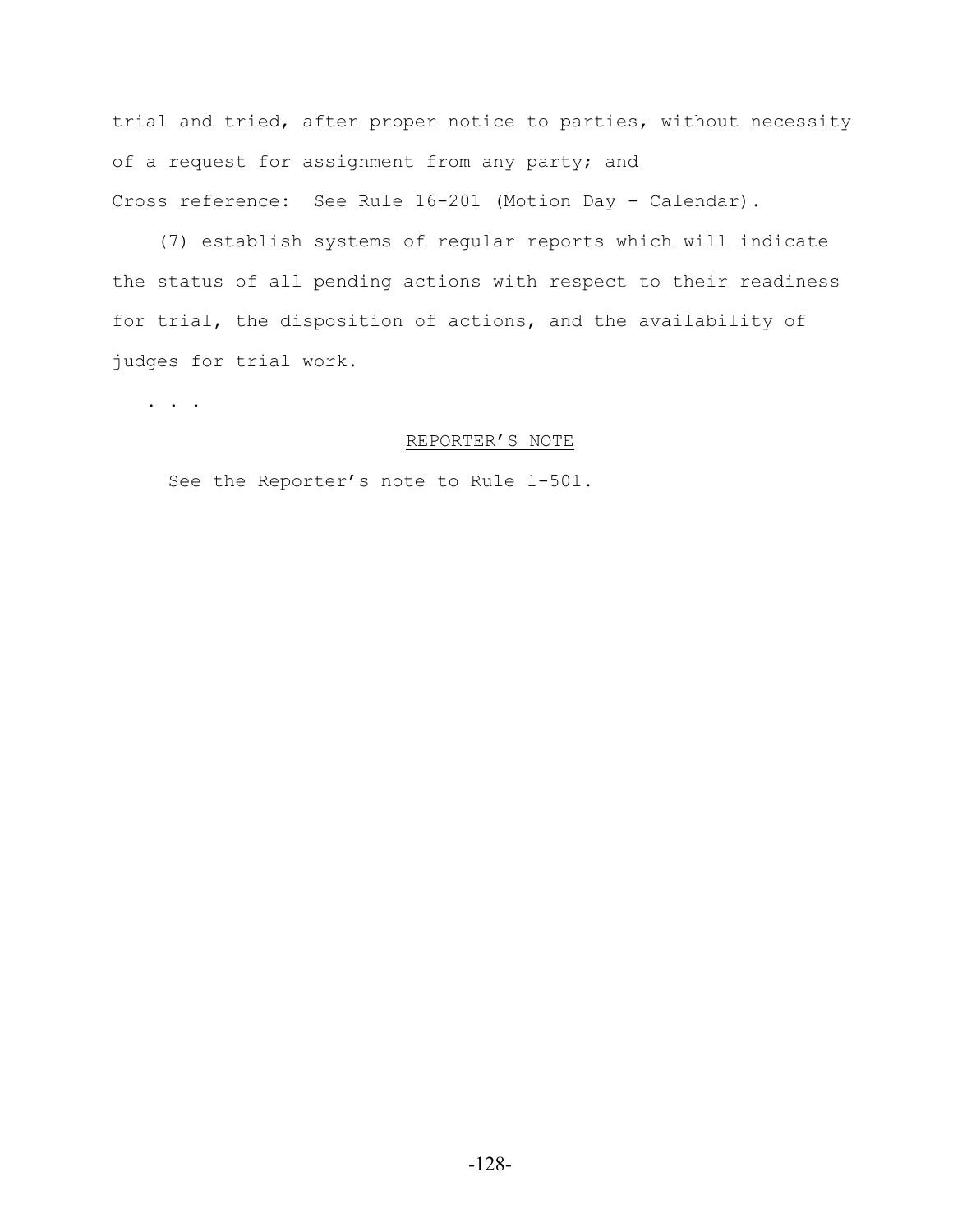TITLE 16 - COURTS, JUDGES, AND ATTORNEYS

CHAPTER 200 - GENERAL PROVISIONS - CIRCUIT AND DISTRICT COURT

AMEND Rule 16-204 to change the term "master" to "magistrate," as follows:

Rule 16-204. FAMILY DIVISION AND SUPPORT SERVICES

(a) Family Division

. . .

(4) Responsibilities of the County Administrative Judge

 The County Administrative Judge of the Circuit Court for each county having a family division shall:

 (A) allocate sufficient available judicial resources to the family division so that actions are heard expeditiously in accordance with applicable law and the case management plan required by Rule 16-202 b;

Committee note: This Rule neither requires nor prohibits the assignment of one or more judges to hear family division cases on a full-time basis. Rather, it allows each County Administrative Judge the flexibility to determine how that county's judicial assignments are to be made so that actions in the family division are heard expeditiously. Additional matters for county-by-county determination include whether and to what extent masters magistrates, special masters magistrates, and examiners are used to assist in the resolution of family division cases. Nothing in this Rule affects the authority of a circuit court judge to act on any matter within the jurisdiction of the circuit court.

 (B) provide in the case management plan required by Rule 16-202 b criteria for:

(i) requiring parties in an action assigned to the family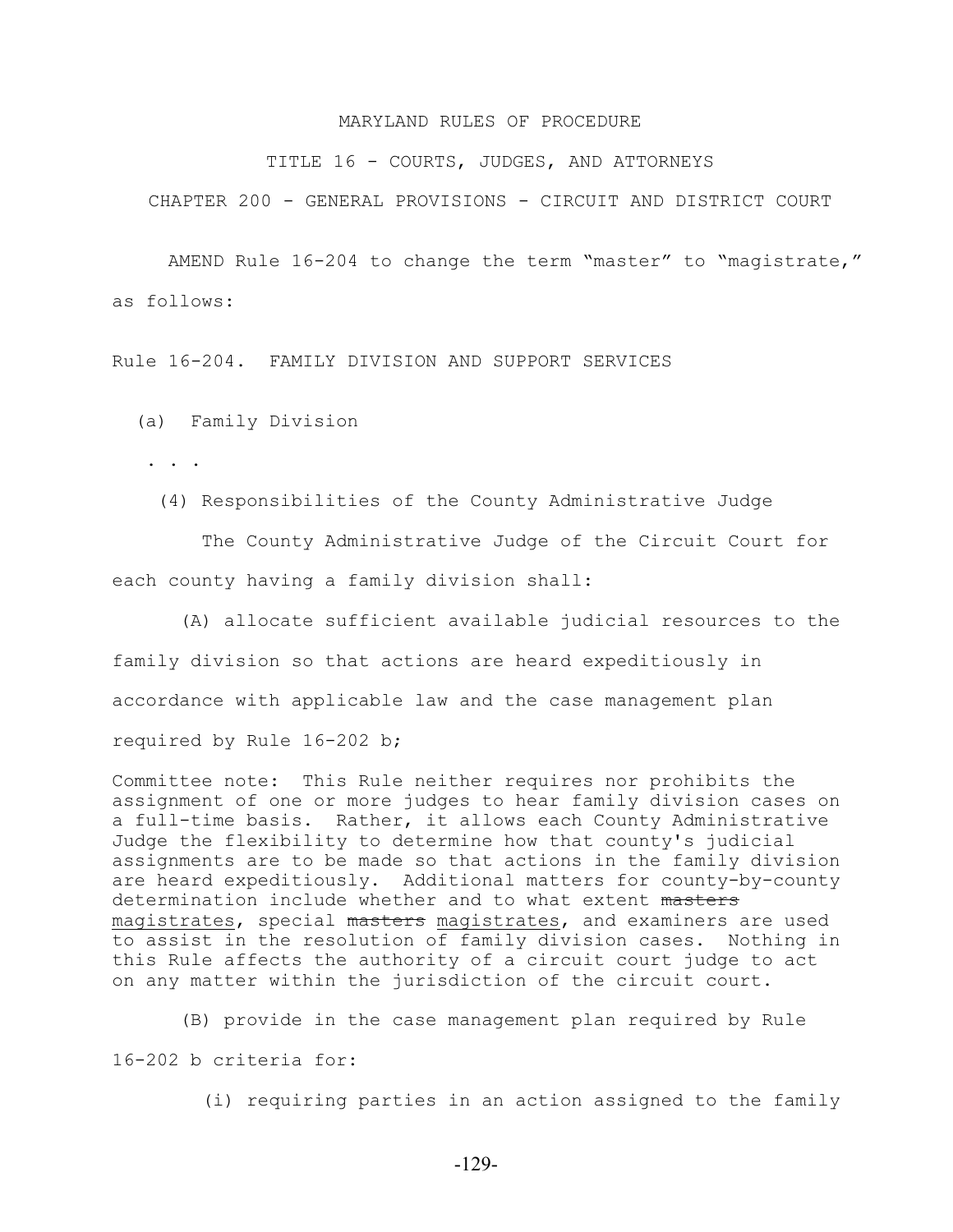division to attend a scheduling conference in accordance with Rule 2-504.1 (a)(1) and

 (ii) identifying those actions in the family division that are appropriate for assignment to a specific judge who shall be responsible for the entire case unless the County Administrative Judge subsequently decides to reassign it; Cross reference: For rules concerning the referral of matters to masters magistrates as of course, see Rules 2-541 and 9-208.

. . .

# REPORTER'S NOTE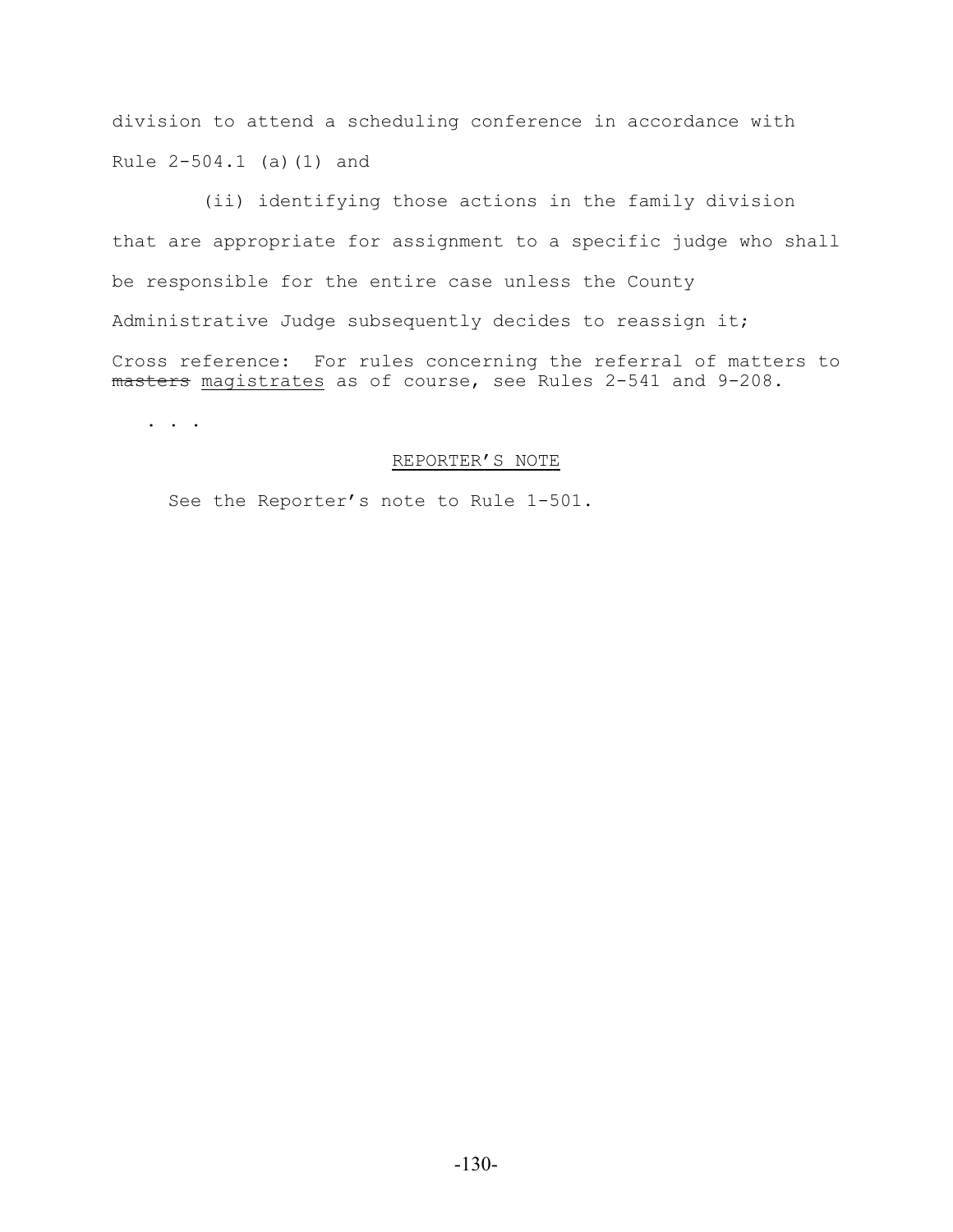TITLE 16 - COURTS, JUDGES, AND ATTORNEYS

CHAPTER 300 - CIRCUIT COURT CLERKS' OFFICES

AMEND Rule 16-306 to change the term "master" to "magistrate," as follows:

Rule 16-306. FILING AND REMOVAL OF PAPERS

. . .

d. Removal of Papers and Exhibits

1. Court Papers and Exhibits Filed with Pleadings

 No paper or exhibit filed with a pleading in any case pending in or decided by the court shall be removed from the clerk's office, except by direction of a judge of the court, and except as authorized by rule or law; provided, however, that an attorney of record, upon signing a receipt, may withdraw any such paper or exhibit for presentation to the court, an auditor, or examiner-master magistrate, and an auditor or examiner-master magistrate, upon signing a receipt, may withdraw such paper or exhibit in connection with the performance of his official duties.

2. Exhibits Filed During Trial

 All exhibits introduced in evidence or marked for identification during the trial of a case, and not filed as a part of or with the pleadings, shall be retained by the clerk of court or such other person as may be designated by the court. After either (i) the time for appeal has expired, or (ii) in the event of an

-131-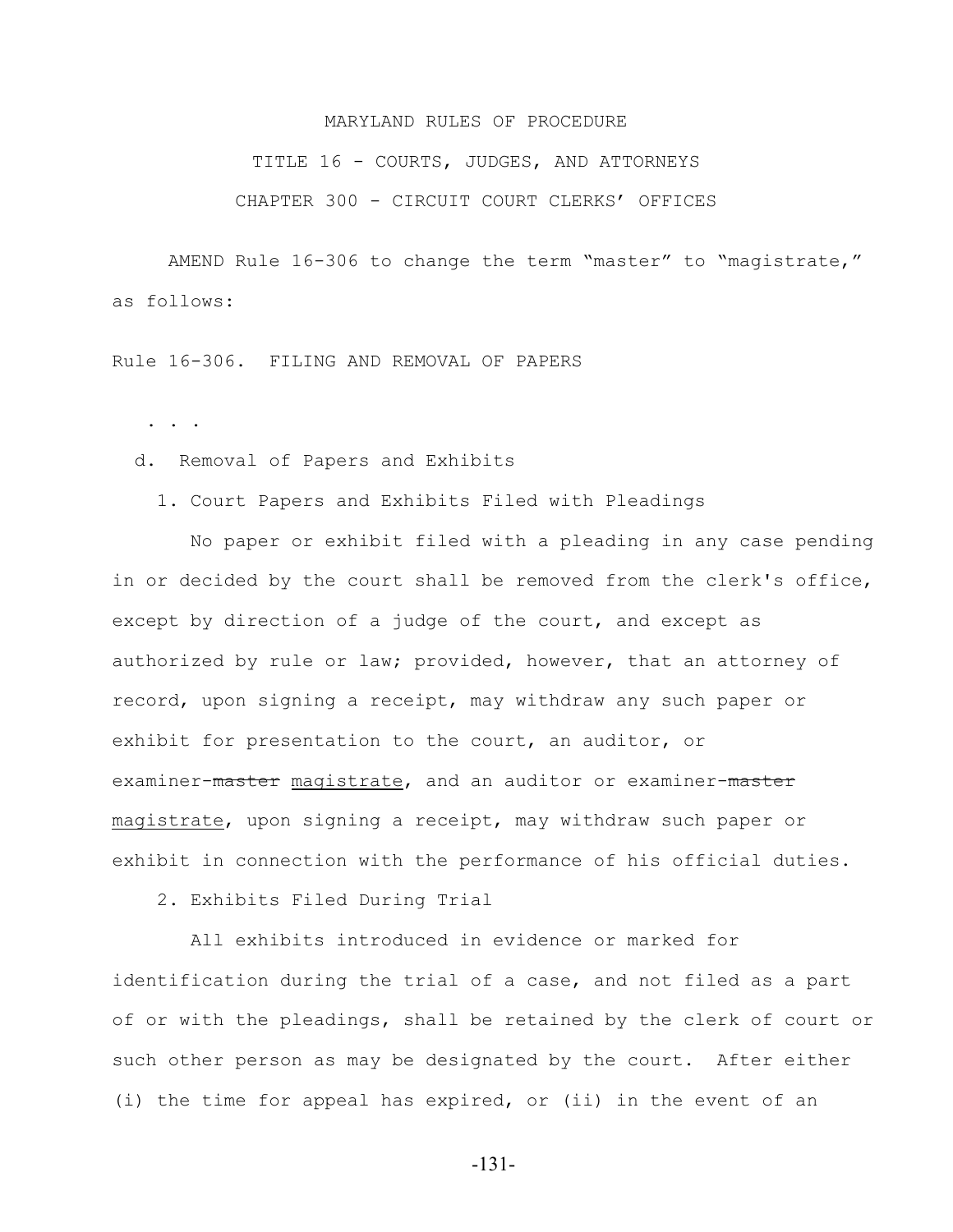appeal, the mandate has been received by the clerk, the clerk shall send written notice to all counsel of record advising them that if no request to withdraw the exhibits is received within 30 days from the date of the notice, the exhibits will be disposed of. Unless a request is received by the clerk within 30 days from the date of notice, or unless the court within that period shall order otherwise, the clerk shall dispose of the exhibits in any manner, including destruction, as may be appropriate.

. . .

## REPORTER'S NOTE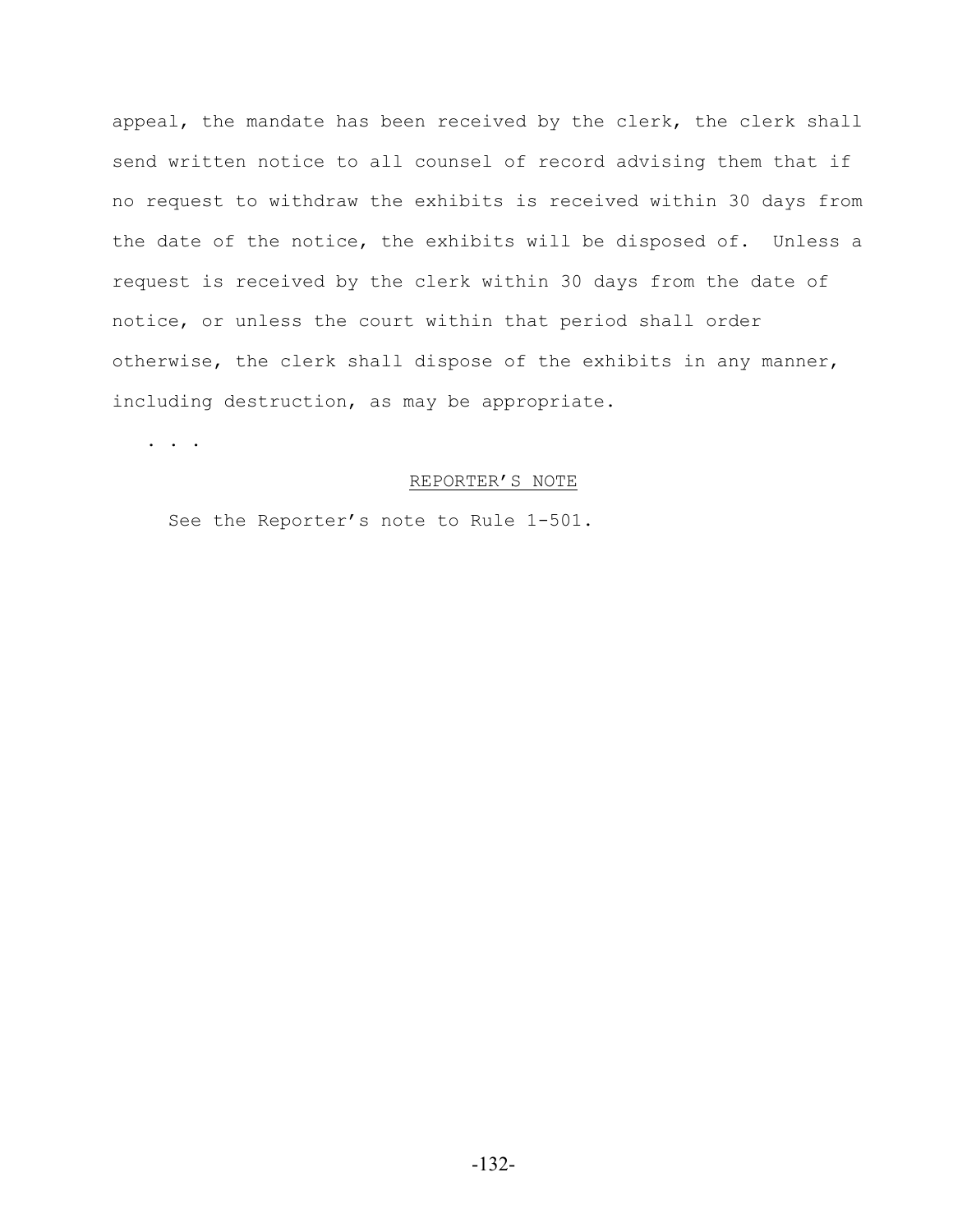## TITLE 16 - COURT ADMINISTRATION

CHAPTER 800 - MISCELLANEOUS

AMEND Rule 16-813 to change the term "master" to "magistrate," as follows:

Rule 16-813. MARYLAND CODE OF JUDICIAL CONDUCT

. . .

Rule 2.13. ADMINISTRATIVE APPOINTMENTS

(a) In making administrative appointments, a judge:

 (1) shall exercise the power of appointment impartially and on the basis of merit; and

(2) shall avoid nepotism, favoritism, and unnecessary

appointments.

 (b) A judge shall not approve compensation of appointees beyond the fair value of services rendered.

#### COMMENT

 [1] Appointees of a judge include assigned counsel, officials such as commissioners, special masters magistrates, receivers, and guardians, and personnel such as clerks, secretaries, and bailiffs. Consent by the parties to an appointment or an award of compensation does not relieve the judge of the obligation prescribed by paragraph (a).

 [2] Unless otherwise defined by law, nepotism is the appointment or hiring of any relative within the third degree of relationship to either the judge or the judge's spouse or domestic partner, or the spouse or domestic partner of such relative. Source.–- This Rule is derived generally from Rule 2.13 of the 2007 ABA Code, although paragraph (b) of that Rule is not included. Comments [1] and [2] are derived from the ABA Comments to that Rule, although ABA Comment [3] is not included.

. . . .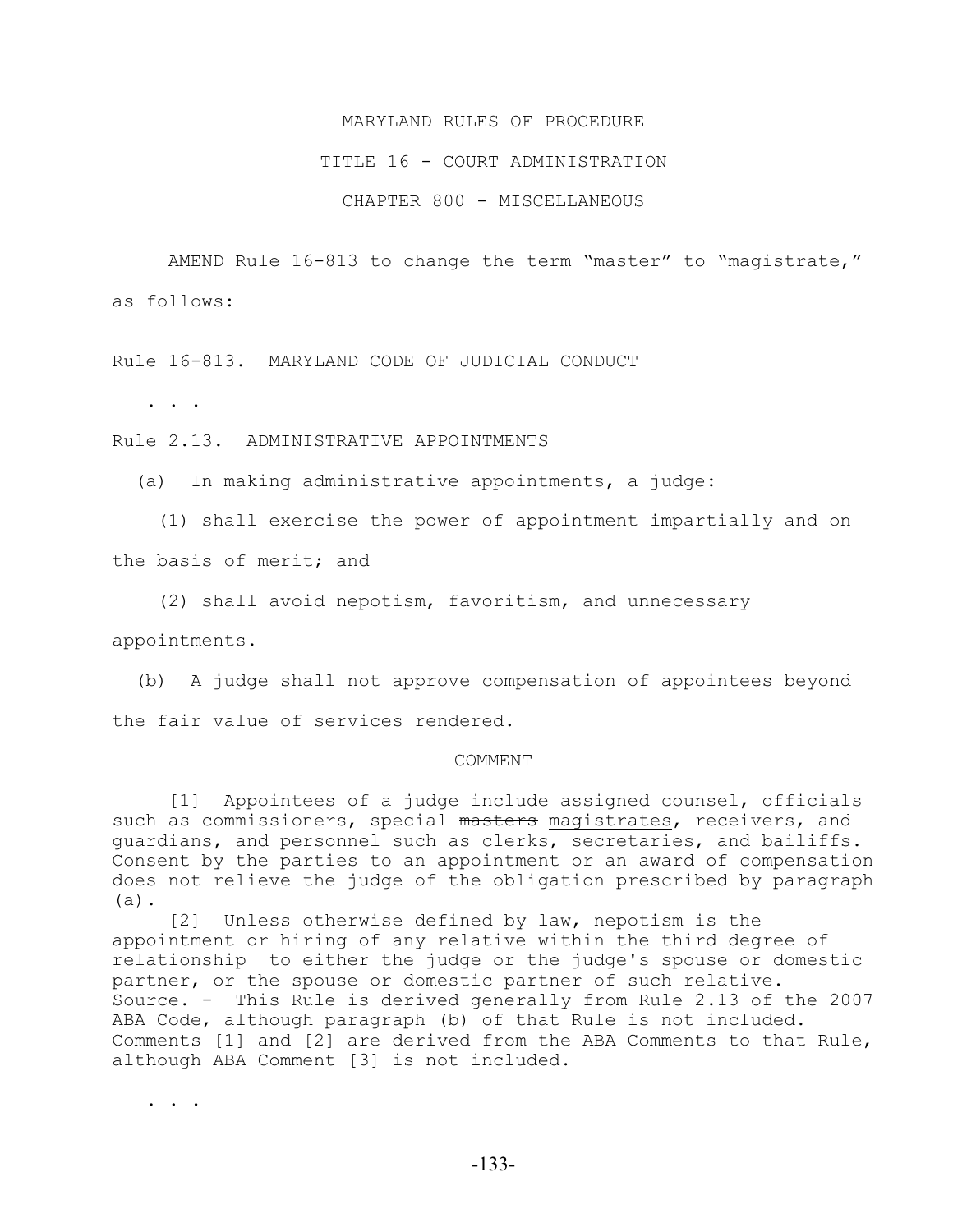# REPORTER'S NOTE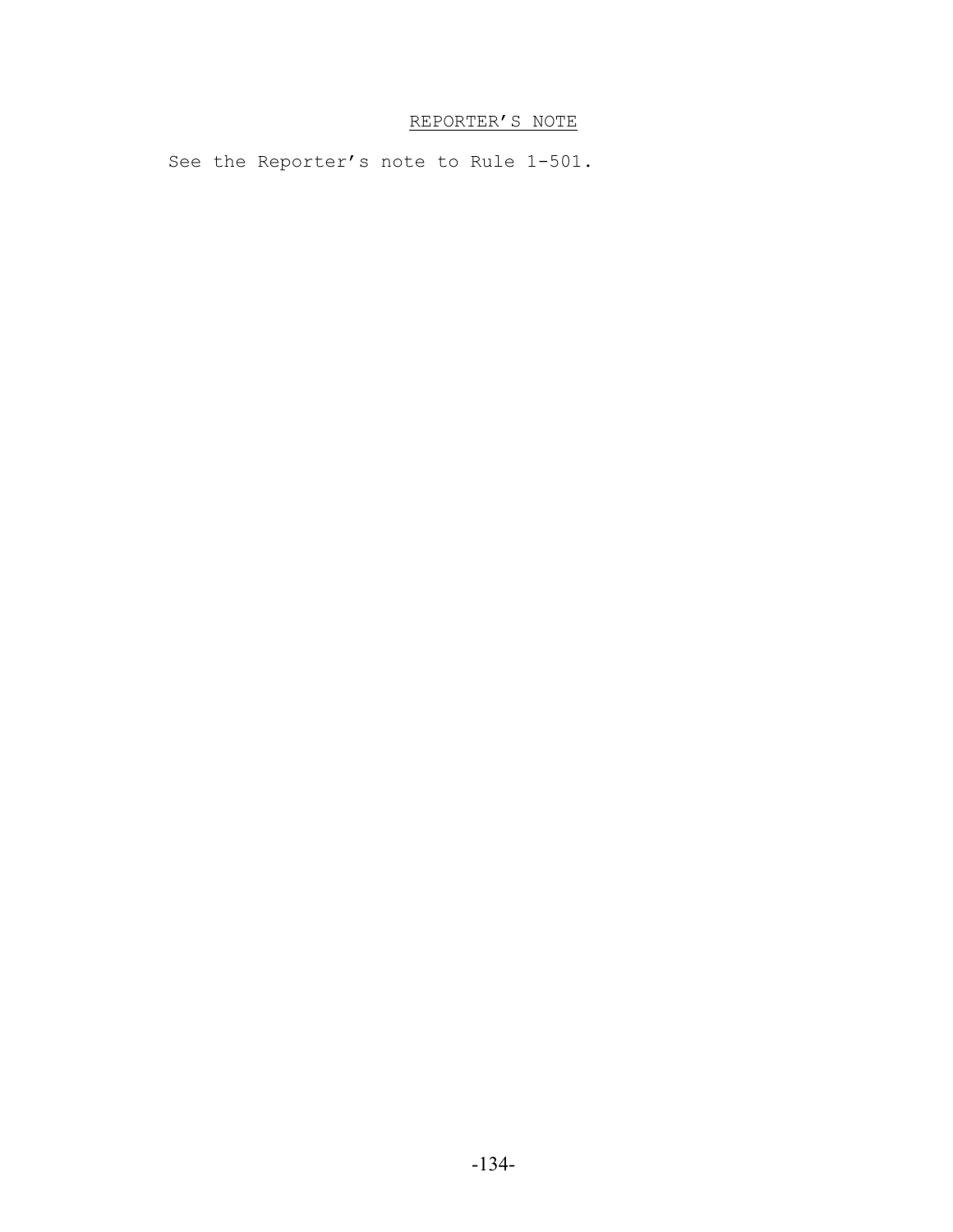#### TITLE 16 - COURTS, JUDGES, AND ATTORNEYS

CHAPTER 800 - MISCELLANEOUS

AMEND Rule 16-814 to change the term "master" to "magistrate," as follows:

Rule 16-814. MARYLAND CODE OF CONDUCT FOR JUDICIAL APPOINTEES

. . .

## **DEFINITIONS**

(a) Judicial Appointee

"Judicial appointee" means:

(1) an auditor, examiner, or master magistrate appointed by a

court of this State; and

Cross reference: See Rules 2-541, 2-542, and 2-543.

 (2) a District Court commissioner appointed pursuant to Article IV, §41G of the Maryland Constitution.

Source: With style changes this definition is derived from the former Code of Conduct for Judicial Appointees.

Cross reference: For the definition of "judicial appointee" for purposes of filing a financial disclosure statement, see Rule 16-816.

. . .

## **APPLICATION**

 (a) District Court Commissioners and Full-time Standing Masters Magistrates, Examiners, and Auditors

This Code applies in its entirety to District Court

-135-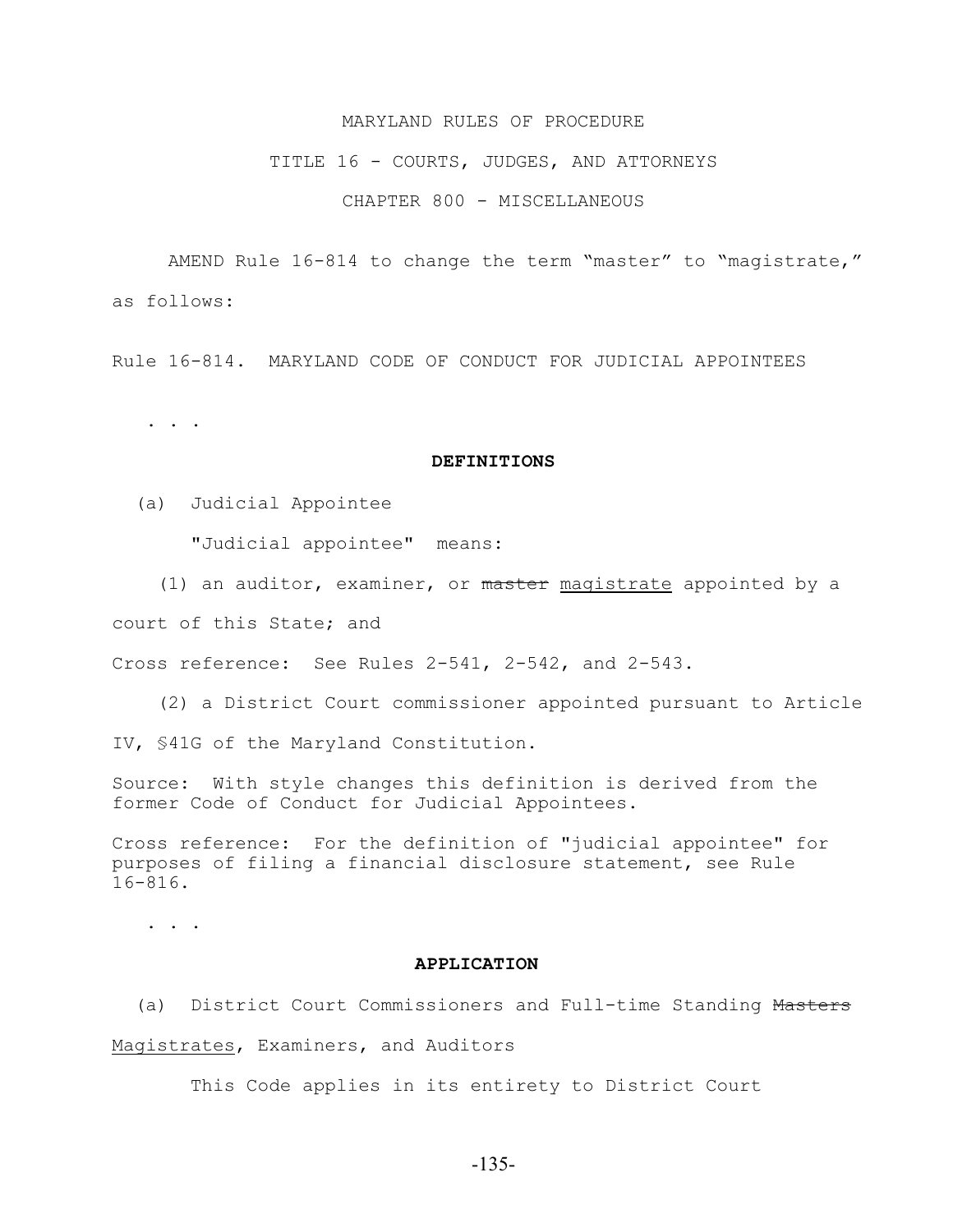Commissioners and full-time standing masters magistrates, examiners, and auditors.

 (b) Part-time Standing Masters Magistrates, Examiners, and Auditors

 Except as otherwise provided in a specific Rule, this Code applies in its entirety to part-time standing masters magistrates, examiners, and auditors.

(c) Special Masters Magistrates, Examiners, and Auditors

 During the period of their serving in that capacity, special masters magistrates, examiners, and auditors are subject only to the Rules in Sections 1 and 2, to Rule 3.5, and to such of the Comments to those Rules as are relevant, given the limited duration of the service. Special masters magistrates, examiners, and auditors shall, however, on request of a party or the appointing authority, disclose any extra-official activity or interests covered by the other Rules in this Code that may be grounds for a motion to recuse under Rule 2.11.

Source: This provision is new.

Committee note: District Court Commissioners, despite the number of hours they may actually be on duty, are regarded as full-time judicial appointees. Auditors, examiners, and masters magistrates may fall into several categories.

Under Code, Courts Article, §2-102, all courts may appoint a master magistrate, examiner, or auditor in "a specific proceeding." Under Code, Courts Article, §2-501, the judges of the circuit courts have more general authority to employ masters magistrates, examiners, and auditors. That authority is extended and made more specific in Rules 2-541 (Masters Magistrates), 2-542 (Examiners), and 2-543 (Auditors).

Rules  $2-541$ ,  $2-542$ , and  $2-543$  create two categories of masters magistrates, examiners, and auditors - standing and special.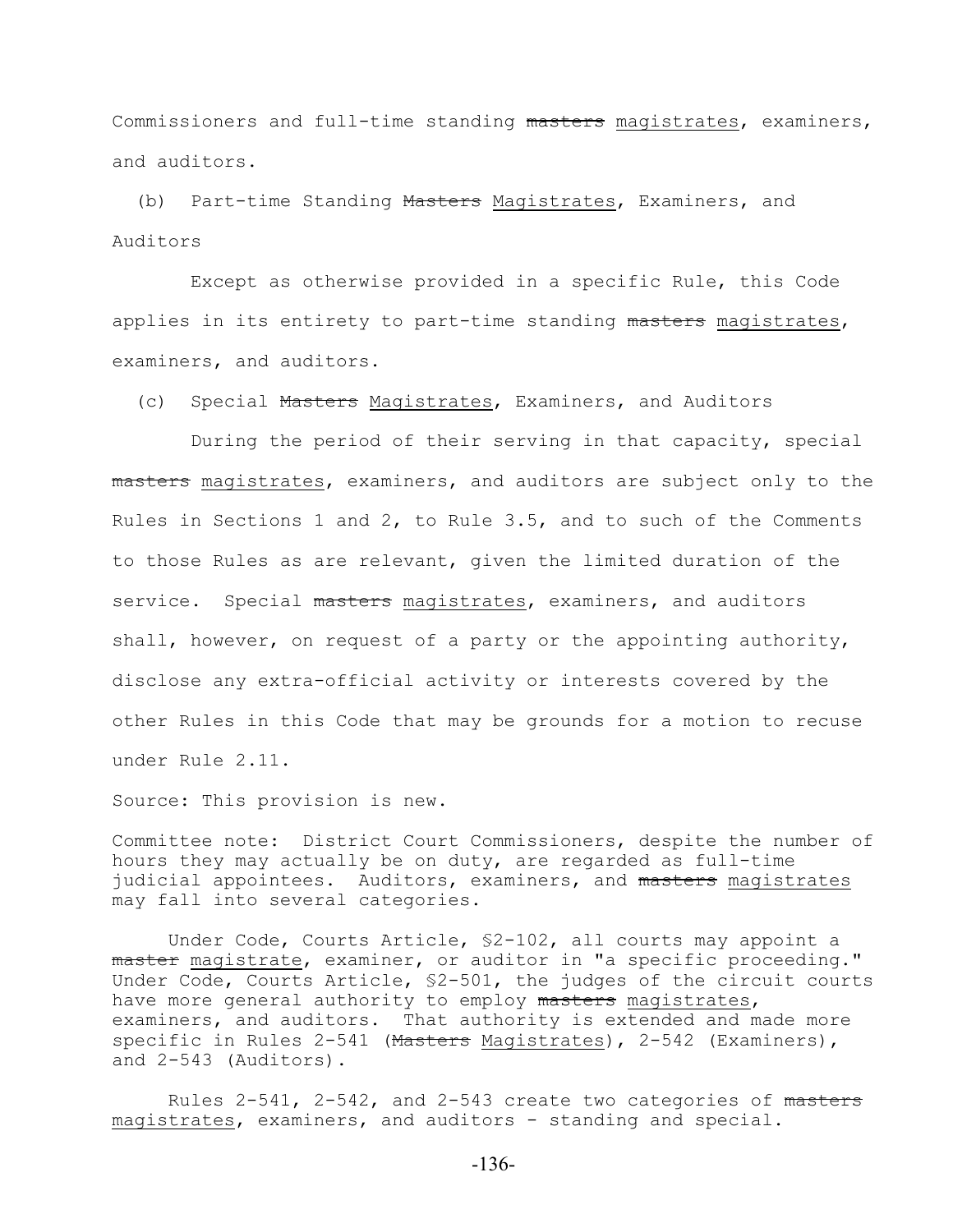Standing masters magistrates, examiners, and auditors are employed to deal with whatever cases are referred to them on an on-going basis, but their employment by the court may be full-time or part-time. Special masters magistrates, examiners, and auditors are appointed "for a particular action," and thus, like appointments made under Courts Article, §2-102, their service is limited to the particular action or proceeding. During that period of service, however, it is possible that they may work full-time or part-time, as necessary or as directed by the court. A master magistrate, examiner, or auditor may therefore be standing full-time, standing part-time, special full-time, or special part-time.

This Code, in its entirety, applies to District Court Commissioners and full-time standing masters magistrates, examiners, and auditors. Because their employment by the court is full-time and more-or-less permanent, it is appropriate to limit some of their extra-official activities in the same manner as judges. Standing masters magistrates, examiners, and auditors who work only part-time but whose employment is also more-or-less permanent and who handle whatever cases are referred to them also need to be subject to most of the requirements and limitations in the Code, but it is impractical to preclude them from engaging in other lawful remunerative activities, such as practicing law or accounting or providing ADR services. They are subject to the entire Code, except as provided in specific Rules. Special masters magistrates, examiners, and auditors, appointed for only one proceeding, are subject to those Rules governing such things as fairness, impartiality, integrity, and diligence during the period of their service, but it is impractical and unnecessary to subject them across-the-board to the Rules in Section 4 or most of the Rules in Section 3 (political and extra-official activities), provided that, upon request of a party or the appointing authority, they disclose any activity or interest that may be cause for recusal.

. . .

## Rule 3.9. SERVICE AS ARBITRATOR OR MEDIATOR

 (a) A full-time judicial appointee shall not act as an arbitrator or a mediator or perform other alternative dispute resolution functions apart from the judicial appointee's official duties unless expressly authorized by law.

 (b) A part-time judicial appointee may conduct alternative dispute resolution (ADR) proceedings in a private capacity only if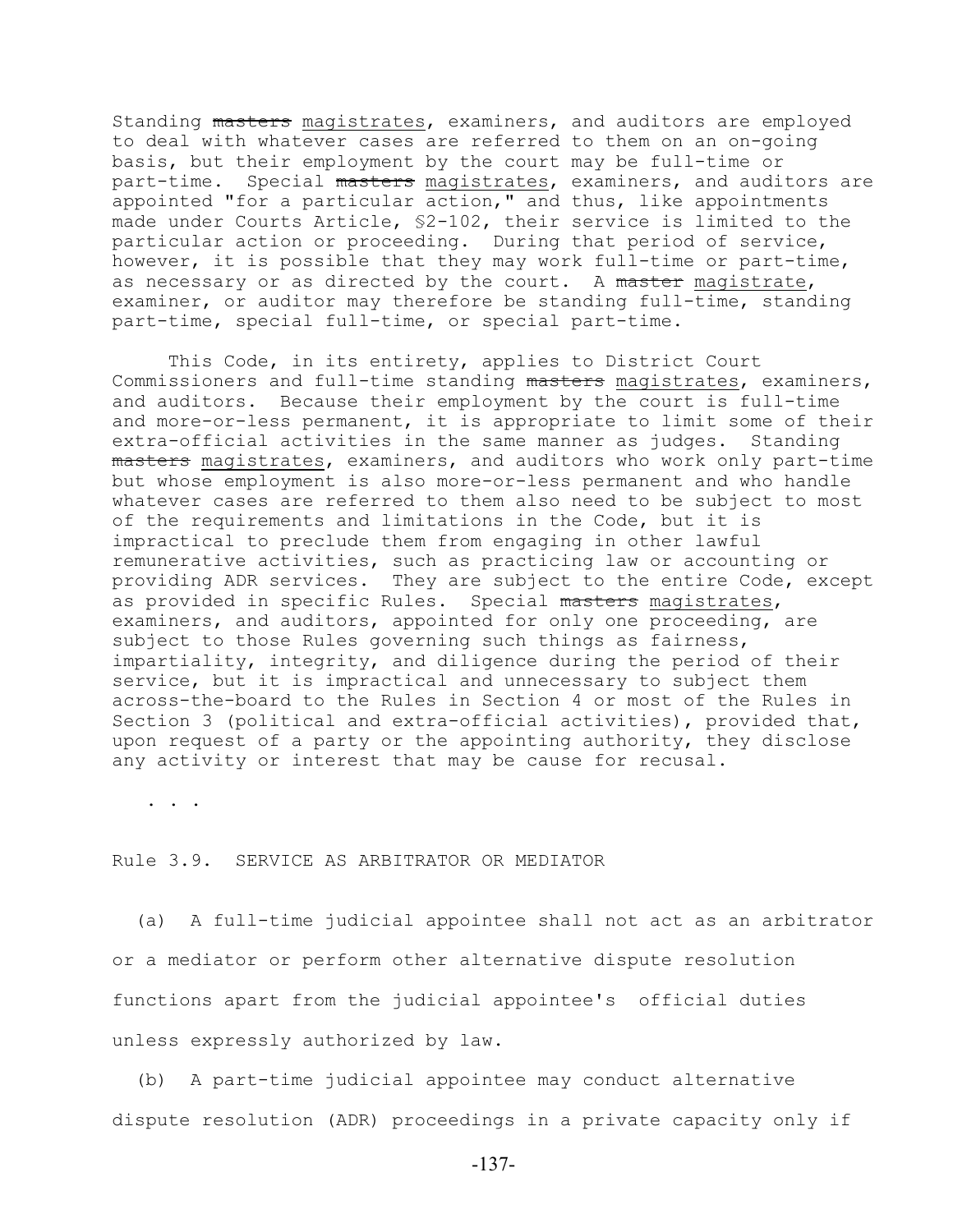the judicial appointee:

 (1) conducts no ADR proceedings in a private capacity relating to a matter currently assigned to the judicial appointee;

 (2) discloses to the parties in each matter assigned to the judicial appointee:

 (A) the judicial appointee's professional association with any entity that is engaged in offering ADR services;

 (B) whether the judicial appointee is conducting, or has conducted within the previous 12 months, an ADR proceeding involving any party, attorney, or law firm involved in the matter assigned to the judicial appointee; and

 (C) any negotiations or agreements for future ADR services involving the judicial appointee and any of the parties or counsel to the case; and

 (3) except if there is no disqualification by agreement as permitted by Rule 2.11 (c), does not participate in a matter in which the judicial appointee's impartiality might reasonably be questioned because of ADR services engaged in or offered by the judicial appointee.

#### COMMENT

 [1] This Rule does not prohibit a part-time judicial appointee from participating in arbitration, mediation, or other alternative dispute resolution services in a private capacity. See, however, Rule 3.1.

[2] Masters Magistrates may conduct settlement conferences pursuant to Rules 17-102 (h) and 17-105 (b) as part of assigned official duties. Full-time judicial appointees shall not otherwise render dispute resolution services, whether or not for economic gain, unless expressly authorized by law.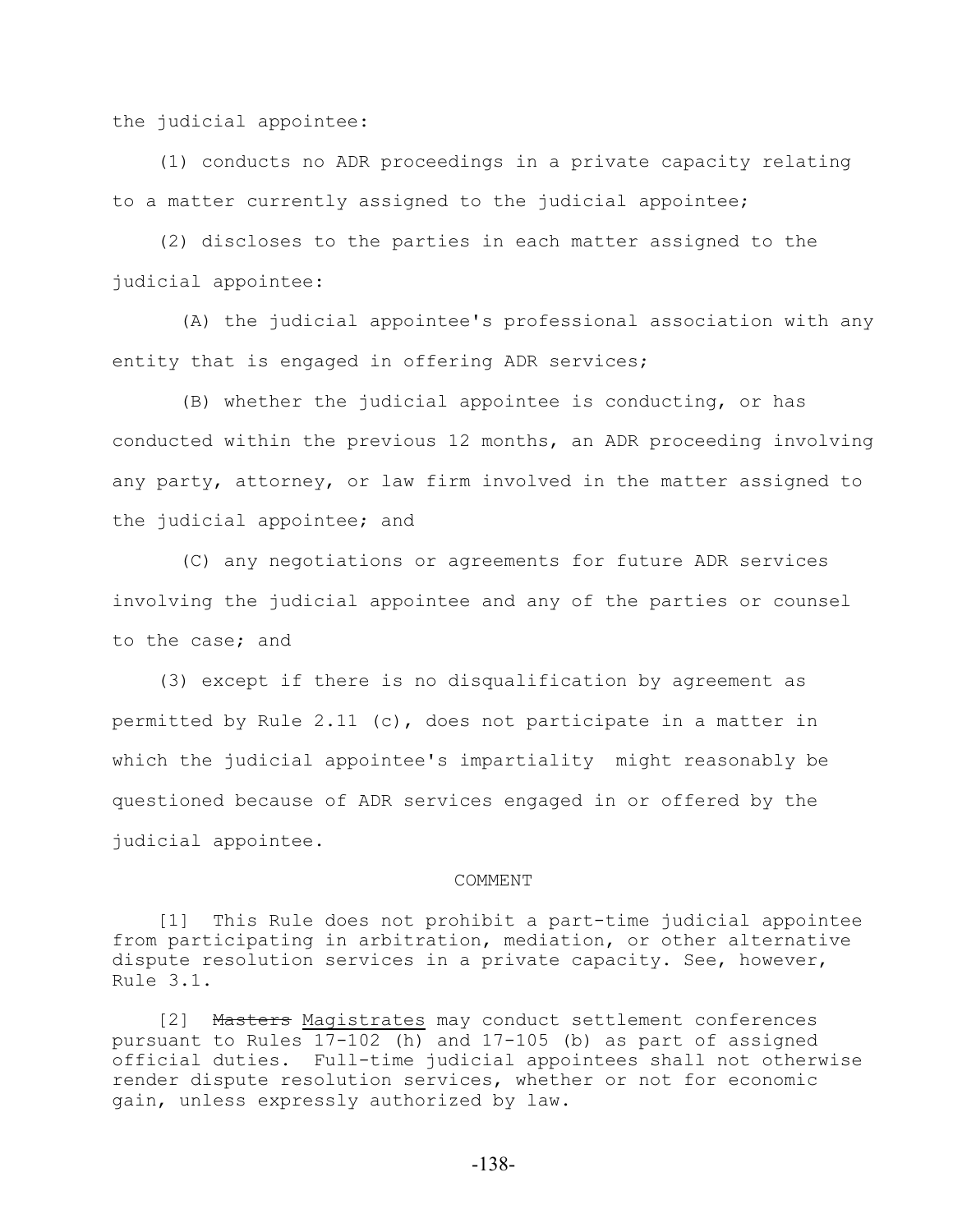Source: This Rule is derived in part from Canon 4F of the former Code of Conduct for Judicial Appointees.

. . .

# REPORTER'S NOTE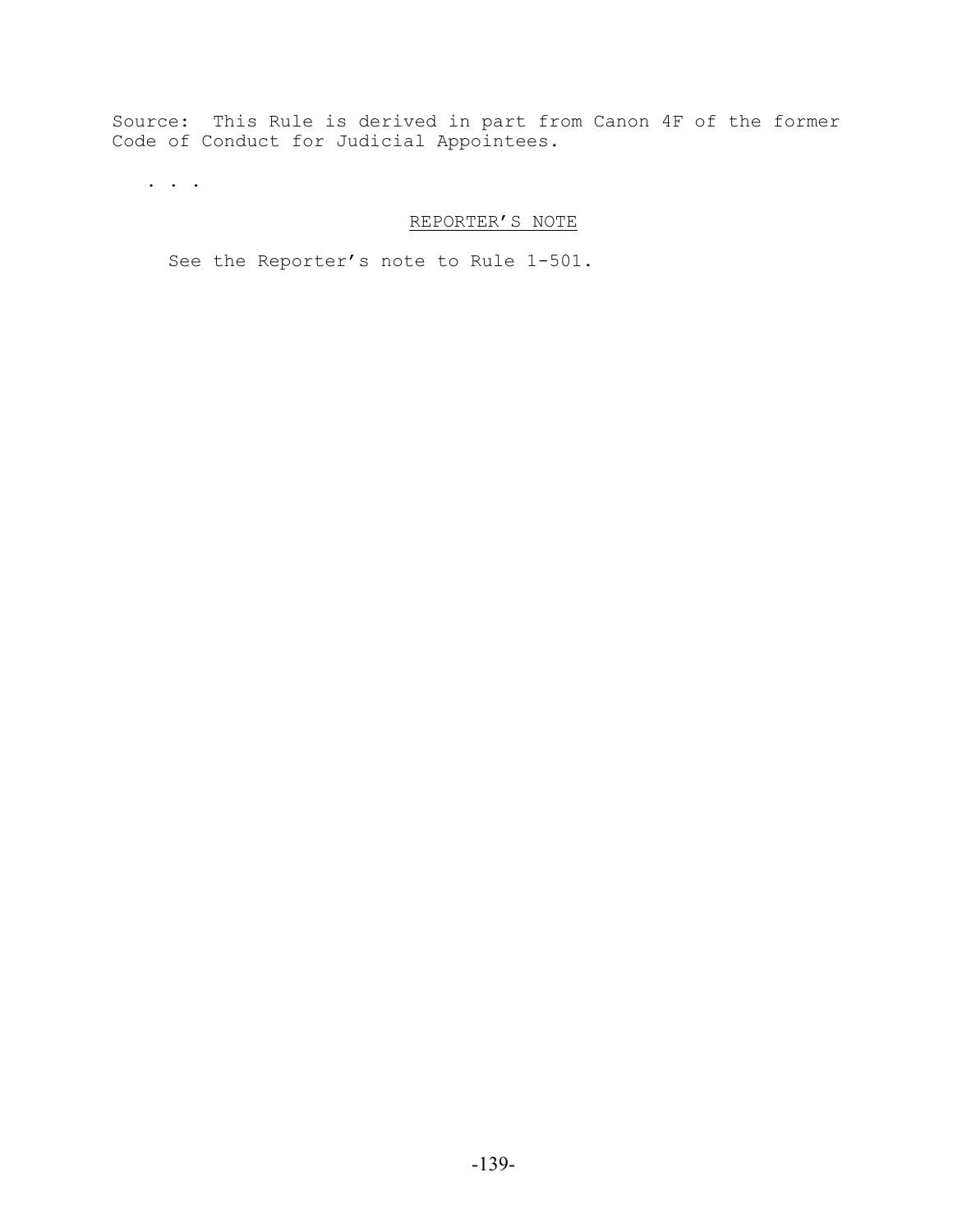# TITLE 16 - COURTS, JUDGES, AND ATTORNEYS

CHAPTER 800 - MISCELLANEOUS

AMEND Rule 16-816 to change the term "master" to "magistrate," as follows:

Rule 16-816. FINANCIAL DISCLOSURE STATEMENT - JUDICIAL APPOINTEES

 a. For purposes of this Rule, judicial appointee means (1) a full- or part-time master magistrate, (2) a commissioner appointed by a District Administrative Judge with the approval of the Chief Judge of the District Court of Maryland, and (3) an auditor or examiner who is full-time or who earns in any calendar year, by reason of the judicial appointee's official position, compensation at least equal to the pay provided for the base step of State Pay Grade 16, as in effect on July 1 of that calendar year. If an auditor or examiner has served as such for only a portion of a calendar year, a pro rata determination of compensation shall be applied.

. . .

#### REPORTER'S NOTE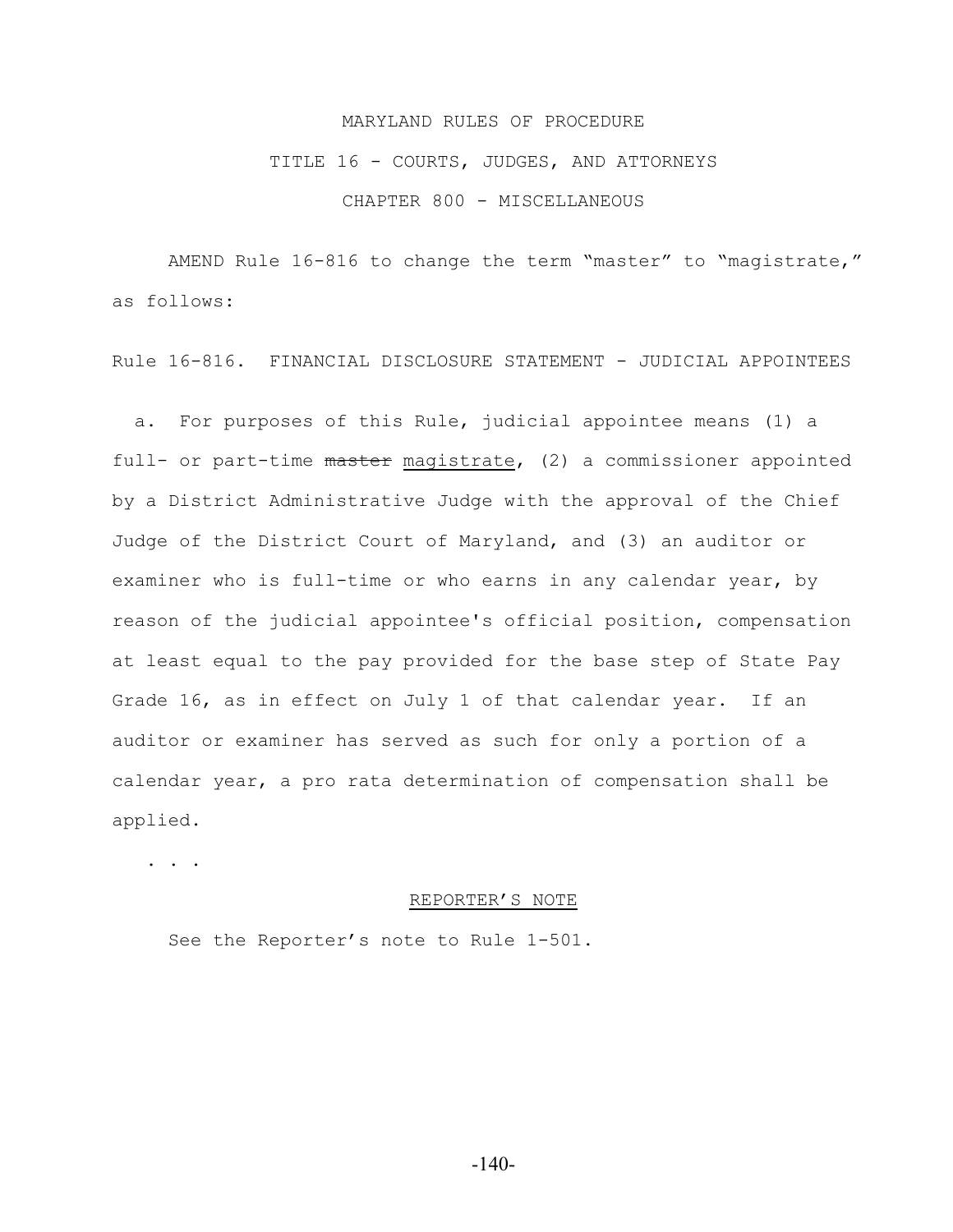#### TITLE 17 – ALTERNATIVE DISPUTE RESOLUTION

## CHAPTER 100 – GENERAL PROVISIONS

AMEND Rule 17-101 to change the term "master" to "magistrate," as follows:

# Rule 17-101. APPLICABILITY

. . .

(b) Exceptions

 Except as otherwise provided by Rule, the Rules in this Title do not apply to:

 (1) an action or order to enforce a contractual agreement to submit a dispute to ADR;

 (2) an action to foreclose a lien against owner-occupied residential property subject to foreclosure mediation conducted by the Office of Administrative Hearings under Rule 14-209.1;

 (3) an action pending in the Health Care Alternative Dispute Resolution Office under Code, Courts Article, Title 3, Subtitle 2A, unless otherwise provided by law; or

(4) a matter referred to a master magistrate, examiner, auditor, or parenting coordinator pursuant to Rule 2-541, 2-542, 2-543, or 9-205.2.

. . .

### REPORTER'S NOTE

See the Reporter's note to Rule 1-501.

-141-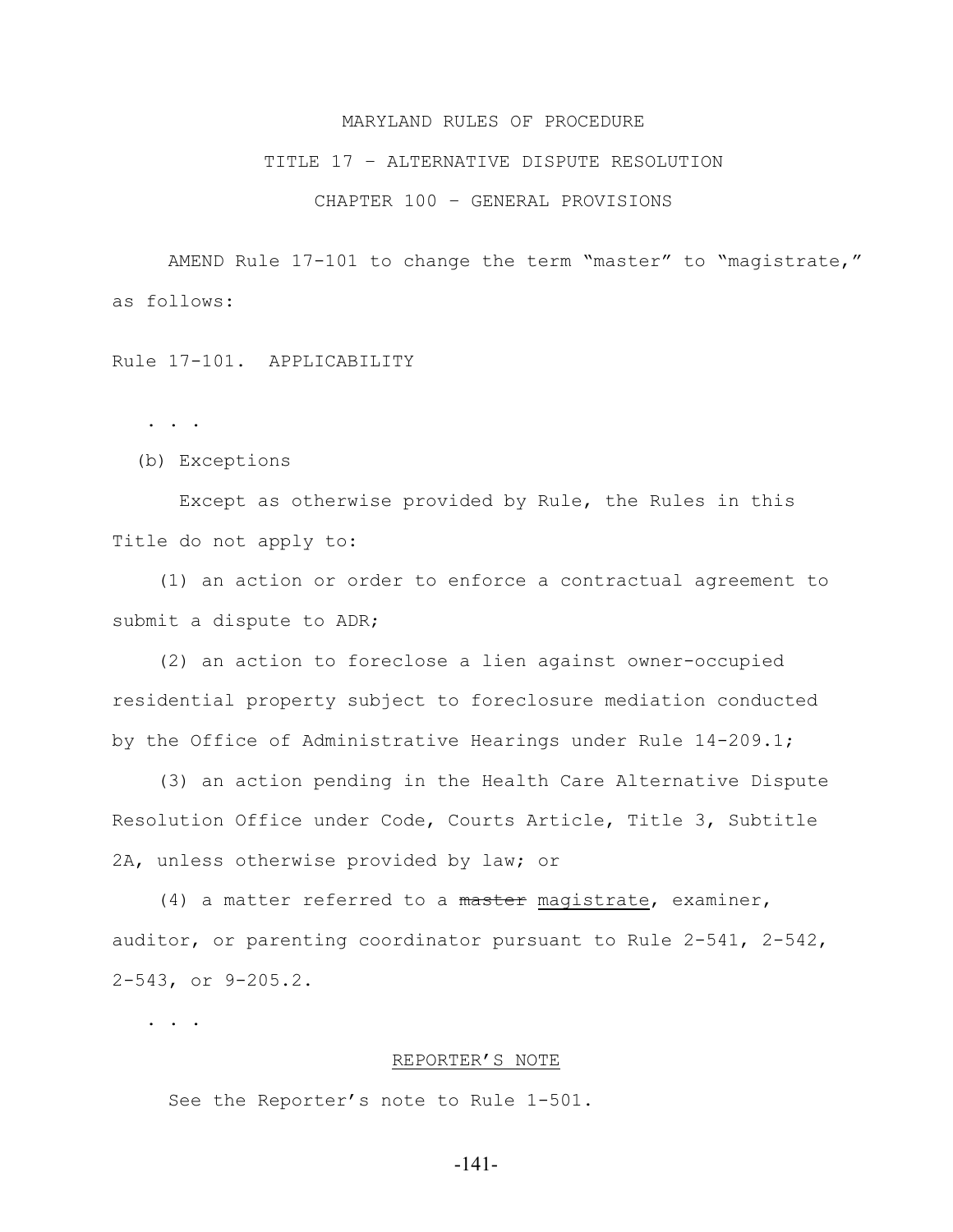### TITLE 17 - ALTERNATIVE DISPUTE RESOLUTION

# CHAPTER 200 - PROCEEDINGS IN CIRCUIT COURT

AMEND Rule 17-206 to change the term "master" to "magistrate," as follows:

Rule 17-206. QUALIFICATIONS OF COURT-DESIGNATED ADR PRACTITIONERS OTHER THAN MEDIATORS

. . .

### (b) Judges and Masters Magistrates

An active or retired judge or a master magistrate of the court may chair a non-fee-for-service settlement conference.

. . . . . . .  $\overline{\phantom{a}}$ 

## REPORTER'S NOTE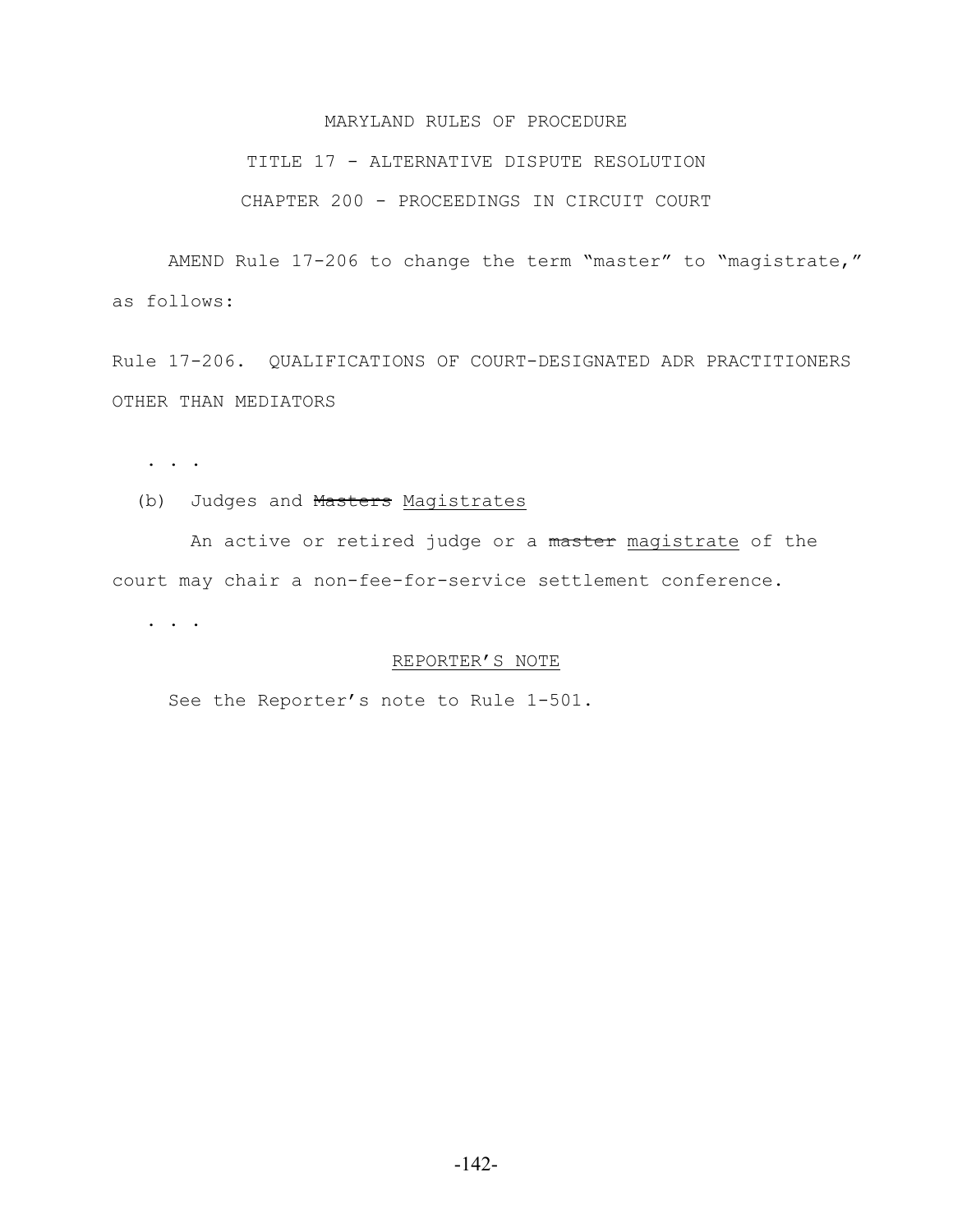APPENDIX: THE MARYLAND LAWYERS' RULES OF PROFESSIONAL CONDUCT

AMEND Rule 1.12 to change the term "master" to "magistrate," as follows:

Rule 1.12. FORMER JUDGE, ARBITRATOR, MEDIATOR OR OTHER THIRD-PARTY NEUTRAL

 (a) Except as stated in paragraph (d), a lawyer shall not represent anyone in connection with a matter in which the lawyer participated personally and substantially as a judge or other adjudicative officer or law clerk to such a person or as an arbitrator, mediator or other third-party neutral, unless all parties to the proceeding give informed consent, confirmed in writing.

 (b) A lawyer shall not negotiate for employment with any person who is involved as a party or as lawyer for a party in a matter in which the lawyer is participating personally and substantially as a judge or other adjudicative officer or as an arbitrator, mediator or other third-party neutral. A lawyer serving as a law clerk to a judge or other adjudicative officer may negotiate for employment with a party or lawyer involved in a matter in which the clerk is participating personally and substantially, but only after the lawyer has notified the judge or other adjudicative officer.

(c) If a lawyer is disqualified by paragraph (a), no lawyer in

-143-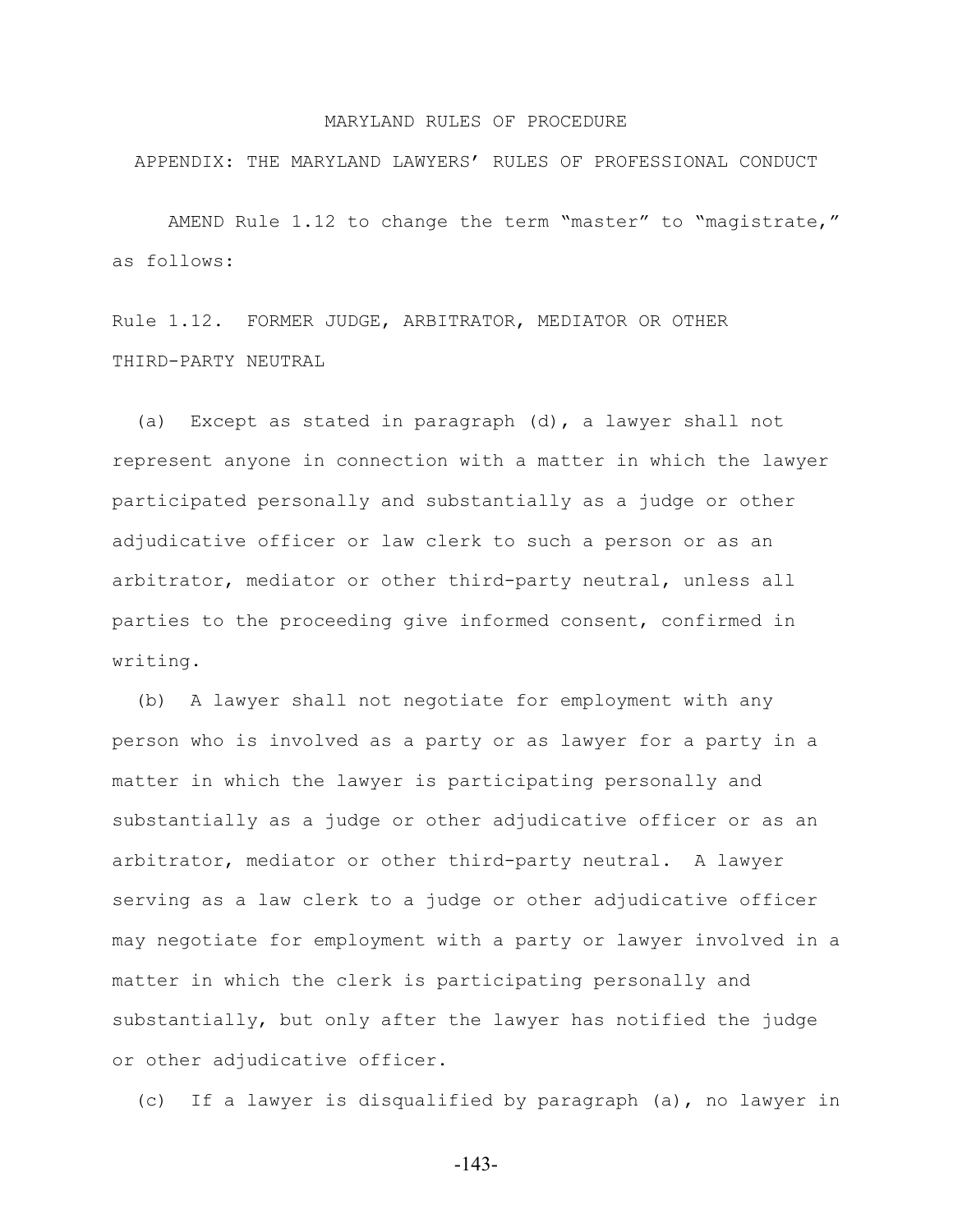a firm with which that lawyer is associated may knowingly undertake or continue representation in the matter unless:

 (1) the disqualified lawyer is timely screened from any participation in the matter and is apportioned no part of the fee therefrom; and

 (2) written notice is promptly given to the parties and any appropriate tribunal to enable them to ascertain compliance with the provisions of this Rule.

 (d) An arbitrator selected as a partisan of a party in a multimember arbitration panel is not prohibited from subsequently representing that party.

#### COMMENT

[1] This Rule generally parallels Rule 1.11. The term "personally and substantially" signifies that a judge who was a member of a multimember court, and thereafter left judicial office to practice law, is not prohibited from representing a client in a matter pending in the court, but in which the former judge did not participate. So also the fact that a former judge exercised administrative responsibility in a court does not prevent the former judge from acting as a lawyer in a matter where the judge had previously exercised remote or incidental administrative responsibility that did not affect the merits. Compare the Comment to Rule 1.11.

[2] The term "adjudicative officer" includes such officials as judges pro tempore, referees, special masters magistrates, hearing officers and other parajudicial officers, and also lawyers who serve as part-time judges. See Md. Rule 16-814, Maryland Code of Conduct for Judicial Appointees.

[3] Like former judges, lawyers who have served as arbitrators, mediators or other third-party neutrals may be asked to represent a client in a matter in which the lawyer participated personally and substantially. This Rule forbids such representation unless all of the parties to the proceedings give their informed consent, confirmed in writing. See Rule 1.0 (f) and (b). Other law or codes of ethics governing third-party neutrals may impose more stringent standards of personal or imputed disqualification. See Rule 2.4.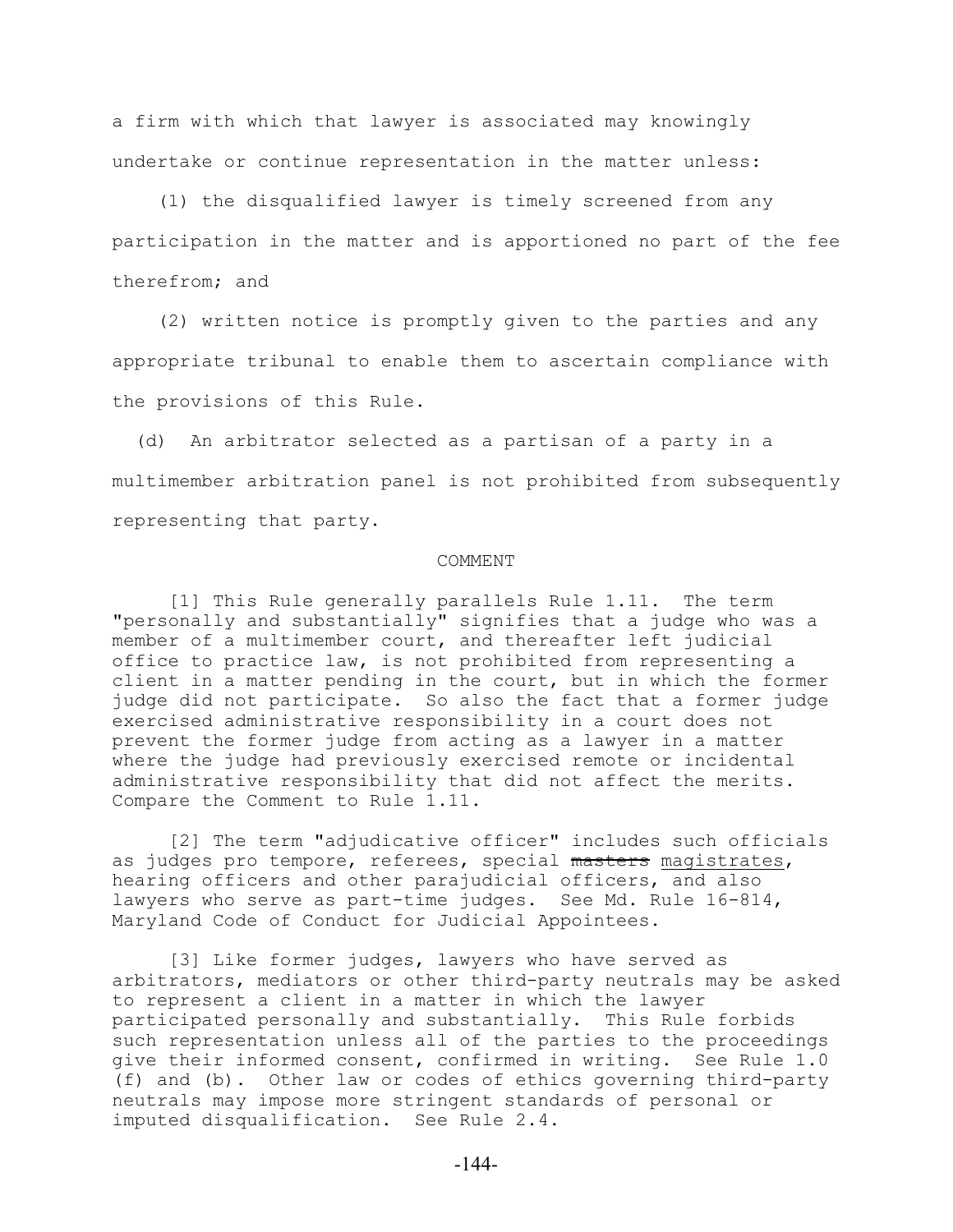[4] Although lawyers who serve as third-party neutrals do not have information concerning the parties that is protected under Rule 1.6, they typically owe the parties an obligation of confidentiality under law or codes of ethics governing third-party neutrals. Thus, paragraph (c) provides that conflicts of the personally disqualified lawyer will be imputed to other lawyers in a law firm unless the conditions of this paragraph are met.

[5] Requirements for screening procedures are stated in Rule 1.0 (m). Paragraph (c)(1) does not prohibit the screened lawyer from receiving a salary or partnership share established by prior independent agreement, but that lawyer may not receive compensation directly related to the matter in which the lawyer is disqualified.

[6] Notice, including a description of the screened lawyer's prior representation and of the screening procedures employed, generally should be given as soon as practicable after the need for screening becomes apparent.

**Model Rules Comparison**.-- Apart from redesignating the paragraphs of the Comments to this Rule, Rule 1.12 is substantially similar to the language of the Ethics 2000 Amendments to the ABA Model Rules of Professional Conduct.

# REPORTER'S NOTE

See the Reporter's note to Rule 1-501.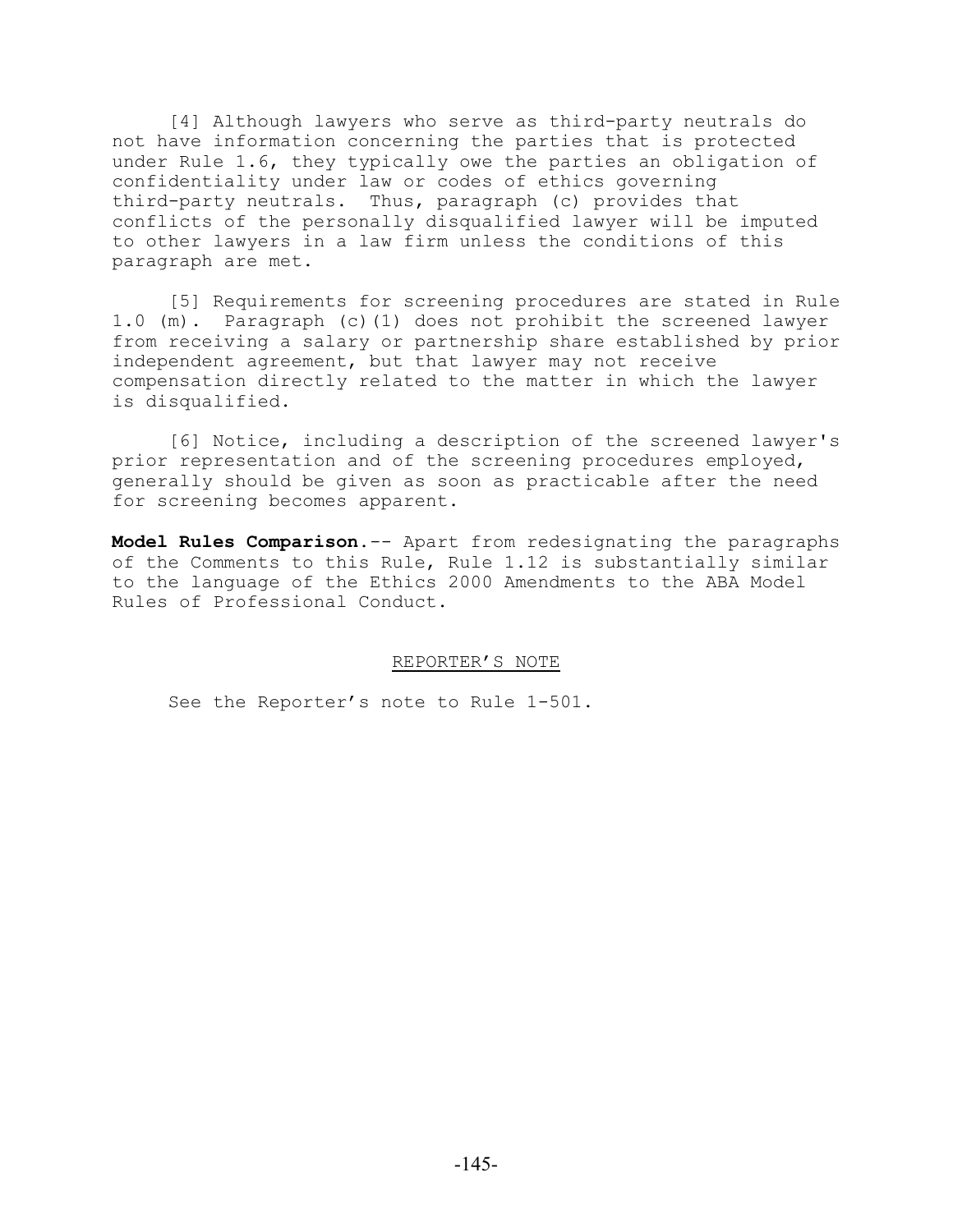# MARYLAND RULES OF PROCEDURE TITLE 8 - APPELLATE REVIEW IN THE COURT OF APPEALS AND COURT OF SPECIAL APPEALS CHAPTER 400 - PRELIMINARY PROCEDURES

AMEND Rule 8-414 by adding to section (a) clarifying language to limit when an appellate court may correct an error or omission in the record to material errors or omissions; by adding to section (a) language indicating that a court ordinarily may not order an addition to the record of information, etc., that had not been submitted to the lower court; by adding a crossreference to follow section (a) that reflects case authority that has considered this issue; by adding a Committee note explaining that this Rule does not preclude an appellate court from its authority to take judicial notice of facts in certain instances; by dividing section (b)into two subsections, with new subsection (b)(1) adding a requirement that a motion to correct the record must include a stipulation of the parties regarding the alleged error and new subsection (b)(2) adding a requirement that the motion must specify the area of disagreement between the parties as to whether the record accurately discloses what occurred in the lower court; by adding language indicating that if the appellate court does not resolve the dispute, the appellate court may direct the lower court to determine what actually occurred and conform the record; by adding that the appellate court may set a deadline for the lower court to make its determination and

-146-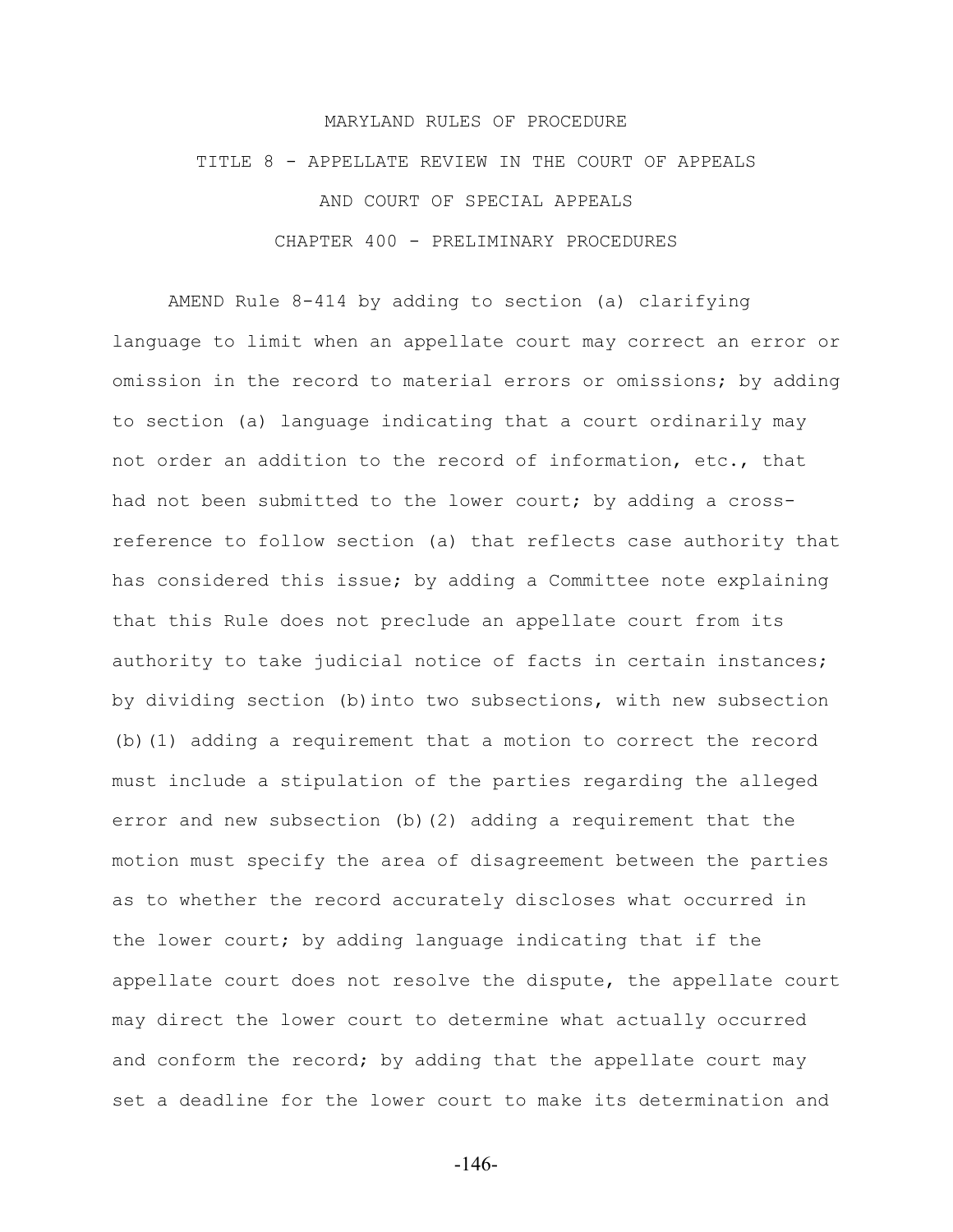return the record; and by adding a new section (b)(3) to reflect the residual authority to the appellate court to answer all other questions as to the form and content of the record, as follows:

Rule 8-414. CORRECTION OF RECORD

(a) Authority of Appellate Court

 On motion or on its own initiative, the appellate court may order that an a material error or omission in the record be corrected. The court ordinarily may not order an addition to the record of new facts, documents, information, or evidence that had not been submitted to the lower court.

Cross reference: See *Beyond v. Realtime*, 388 Md. 1, 10-11, n.9 (2005); *Mesbahi v. Board of Physicians*, 201 Md. App. 315, 340, n. 21 (2011); and *Shih Ping Li v. Tzu Lee*, 210 Md. App. 73, 95 (2013), *aff'd Li v. Lee*, 437 Md. 47 (2014).

Committee note: This Rule does not preclude the appellate court from considering facts of which the appellate court may take judicial notice, including facts bearing on mootness.

(b) Motion; Determination

(1) Generally

The motion shall specify A party seeking correction of the record shall file a motion that specifies the parts of the record or proceedings that are alleged to be omitted or erroneous. A motion that is based on facts not contained in the record or papers on file in or under the custody and jurisdiction of the appellate court and not admitted by all the other parties shall be supported by affidavit. The motion shall be accompanied by (A) any stipulation of the parties regarding the alleged error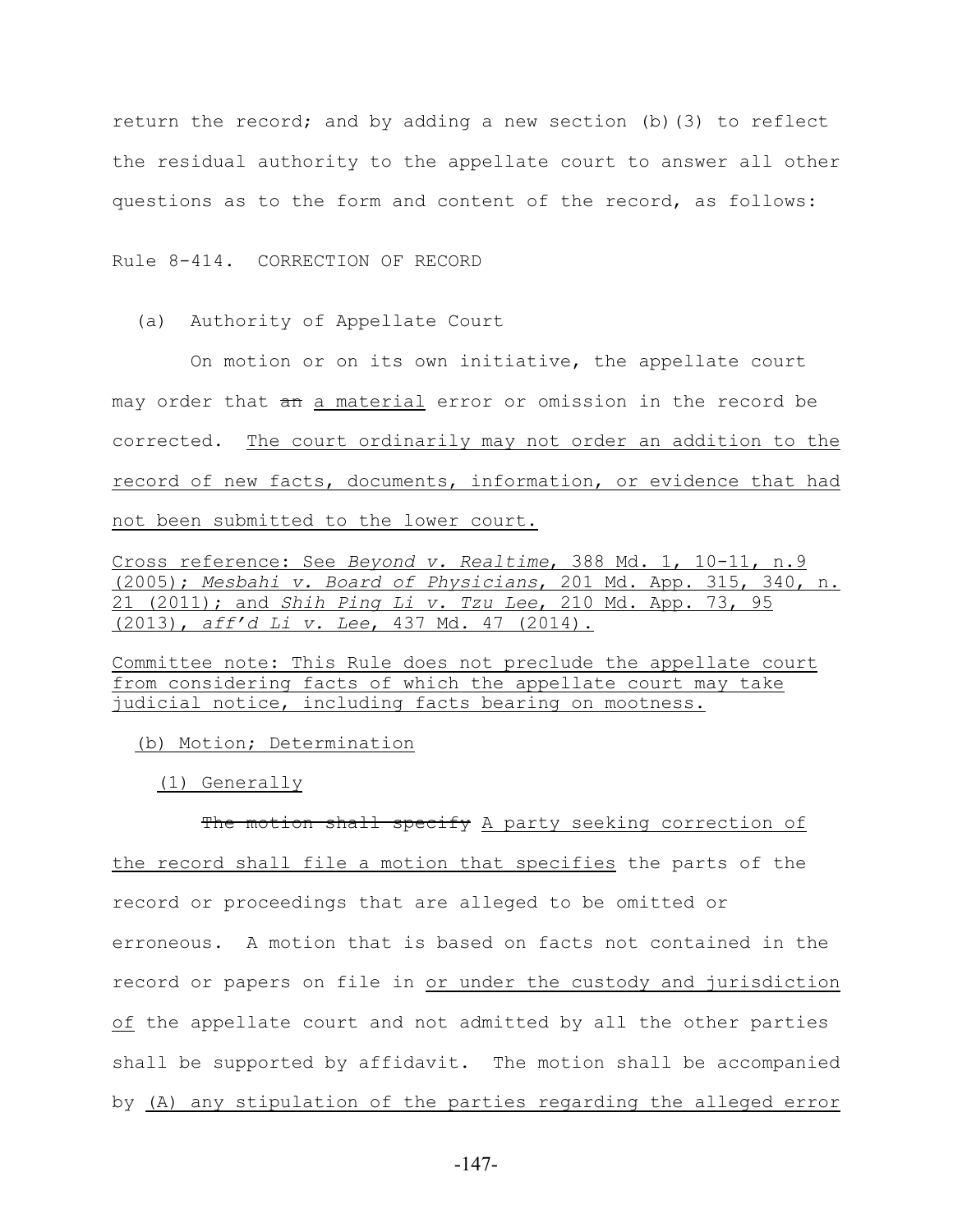or omission and (B) a proposed order which shall specify specifying the requested corrections or additions.

(2) Correction or Modification of the Record

 If the parties disagree about whether the record accurately discloses what occurred in the lower court, the motion shall specify what the difference is. If the appellate court does not resolve the dispute over what occurred in the lower court, the appellate court may direct the lower court to determine whether the record differs from what actually occurred and, if appropriate, conform the record accordingly. The appellate court may set a deadline for the lower court to make its determination and return the record.

(3) Other Questions

 All other questions as to the form and content of the record shall be determined by the appellate court.

(c) Order to Correct Record

 The order of the appellate court to correct the record constitutes the correction. The Court may also direct the clerk to take any additional action to implement the correction. An order to supplement the record shall be sent to the clerk of the lower court who promptly shall transmit the additional parts of the record specified in the order.

(d) Effect on Oral Argument

 Oral argument generally will not be postponed because of an error or omission in the record. If a permitted correction or addition cannot be made to the record in time for the scheduled

-148-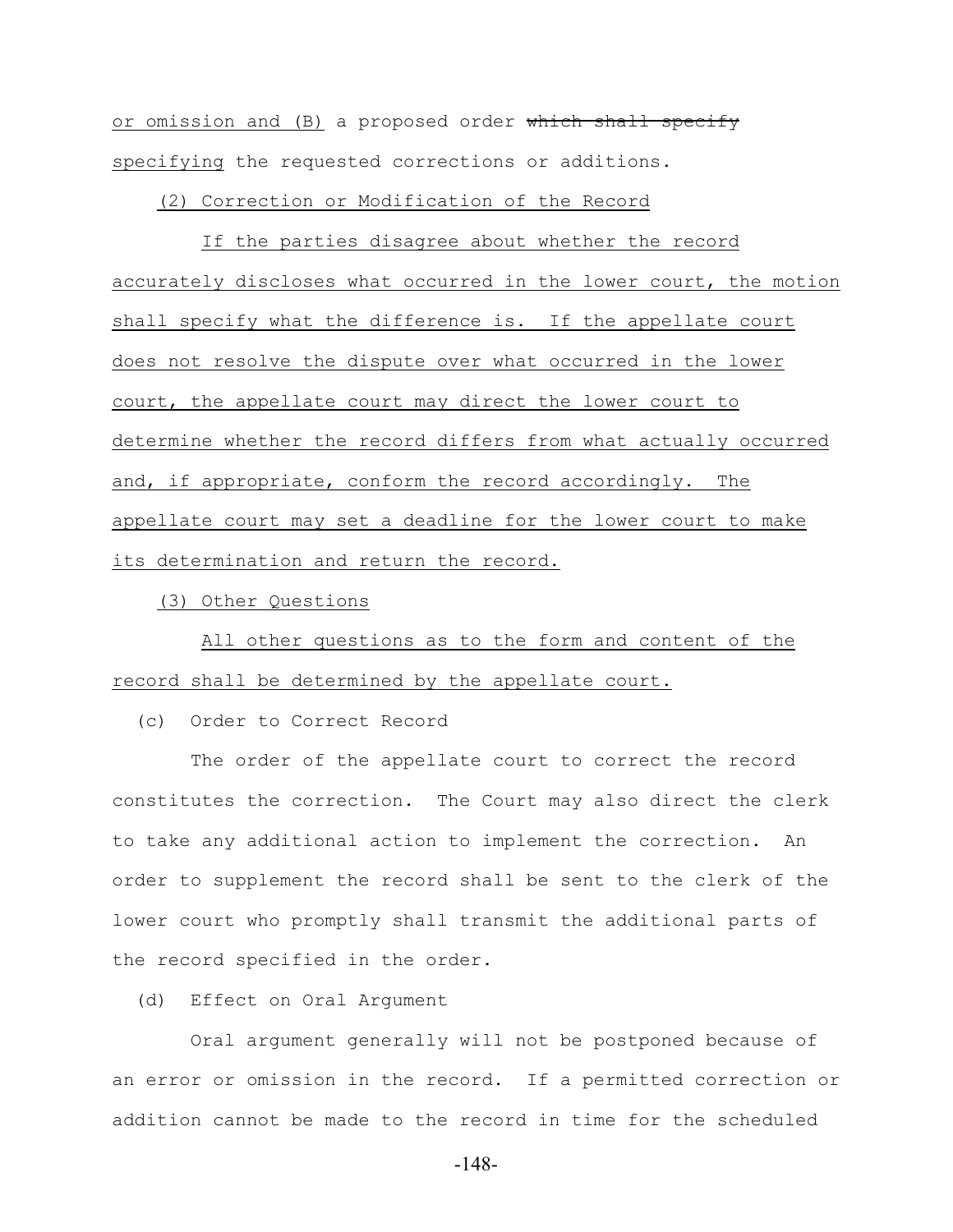oral argument, the appellate court may (1) postpone the argument or (2) direct the argument to proceed as if the correction or addition had been made and permit it to be filed after argument. Source: This Rule is in part derived from former Rule 1027 and Rule 826 f through h and in part new.

## REPORTER'S NOTE

The Court of Appeals requested the Rules Committee to consider proposing amendments to Rule 8-414 that would tailor the reach of the Rule with respect to supplementing the record with new adjudicative facts or information to reflect existing case authority, so that supplementing the record is limited to exceptional circumstances.

The Committee reviewed rules in other states, and it considered Fed. R. Civ. Proc. 10 (e) as a possible model. The Federal Rule provides a procedure for (1) allowing the parties to stipulate to correction of the record and (2) sending to the lower court any question about differences between the parties over whether the record truly discloses what occurred in the lower court for that court to determine whether a difference exists and to correct the record. The appellate court also retains authority to correct any misstatement or omission.

The Committee recommends adding procedures to Rule 8-414 that are similar to the Federal Rule, but retaining the motion procedure currently in the Maryland Rule. Language has been added to section (a), based on Maryland case law, and a cross reference has been created to selected Maryland cases, clarifying that an appellate court may not ordinarily order a correction or an addition to the record before the lower court, and that the error or omission must be material.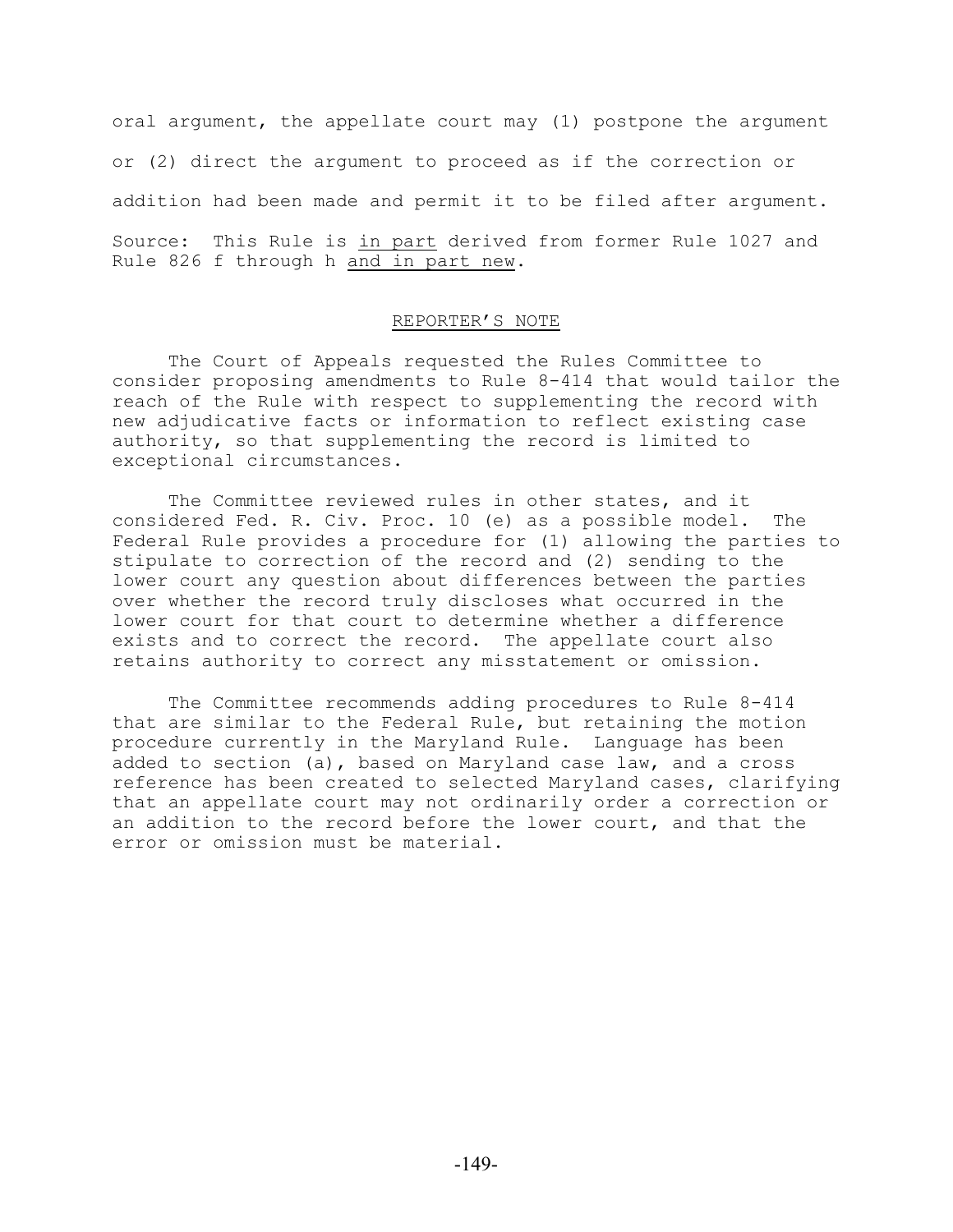## MARYLAND RULES OF PROCEDURE

#### TITLE 8 - APPELLATE REVIEW IN THE COURT OF APPEALS

AND COURT OF SPECIAL APPEALS

## CHAPTER 400 - PRELIMINARY PROCEDURES

AMEND Rule 8-413 (a) to conform to a proposed amendment to Rule 8-414, as follows:

Rule 8-413. RECORD - CONTENTS AND FORM

## (a) Contents of Record

 The record on appeal shall include (1) a certified copy of the docket entries in the lower court, (2) the transcript required by Rule 8-411, and (3) all original papers filed in the action in the lower court except a supersedeas bond or alternative security and those other items that the parties stipulate may be omitted. The clerk of the lower court shall append a certificate clearly identifying the papers included in the record. The lower court may order that the original papers in the action be kept in the lower court pending the appeal, in which case the clerk of the lower court shall transmit only a certified copy of the original papers. The lower court, by order, shall resolve any dispute whether the record accurately discloses what occurred in the lower court, and shall cause the record to conform to its decision. The lower court shall also correct or modify the record if directed by an appellate court pursuant to Rule 8-414 (b)(2). When the Court of Appeals reviews

-150-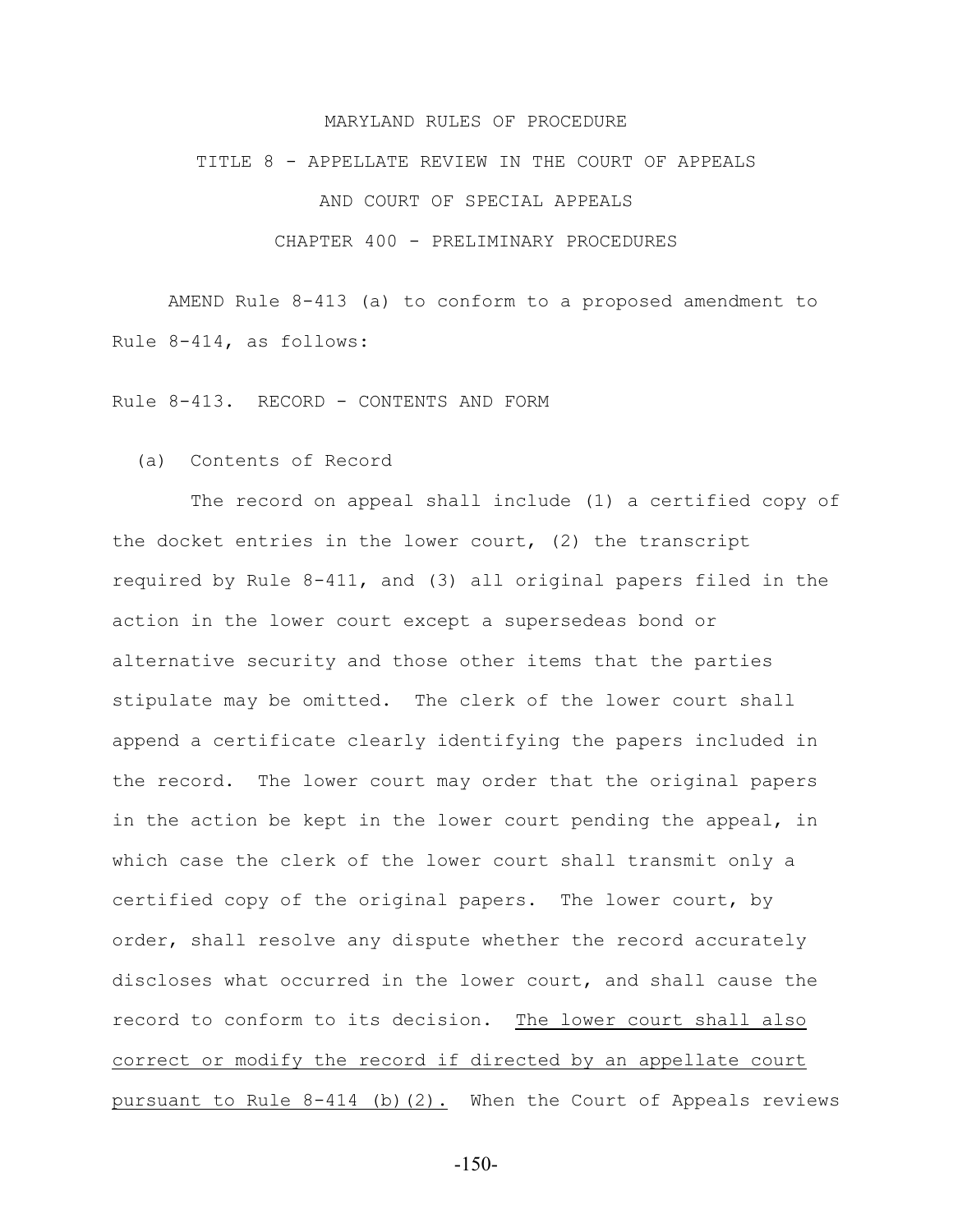an action pending in or decided by the Court of Special Appeals, the record shall also include the record of any proceedings in the Court of Special Appeals.

(b) Statement of Case in Lieu of Entire Record

 If the parties agree that the questions presented by an appeal can be determined without an examination of all the pleadings and evidence, they may sign and, upon approval by the lower court, file a statement showing how the questions arose and were decided, and setting forth only those facts or allegations that are essential to a decision of the questions. The parties are strongly encouraged to agree to such a statement. The statement, the judgment from which the appeal is taken, and any opinion of the lower court shall constitute the record on appeal. The appellate court may, however, direct the lower court clerk to transmit all or part of the balance of the record in the lower court as a supplement to the record on appeal. The appellant shall reproduce the statement in the appellant's brief, either in lieu of the statement of facts or as an appendix to the brief.

(c) Duties of Lower Court Clerk

 The clerk shall prepare and attach to the beginning of the record a cover page, a complete table of contents, and the certified copy of the docket entries in the lower court. The original papers shall be fastened together in one or more binders and numbered consecutively, except that the pages of a transcript of testimony need not be renumbered. The clerk shall also prepare and transmit with the record a statement of the cost of

-151-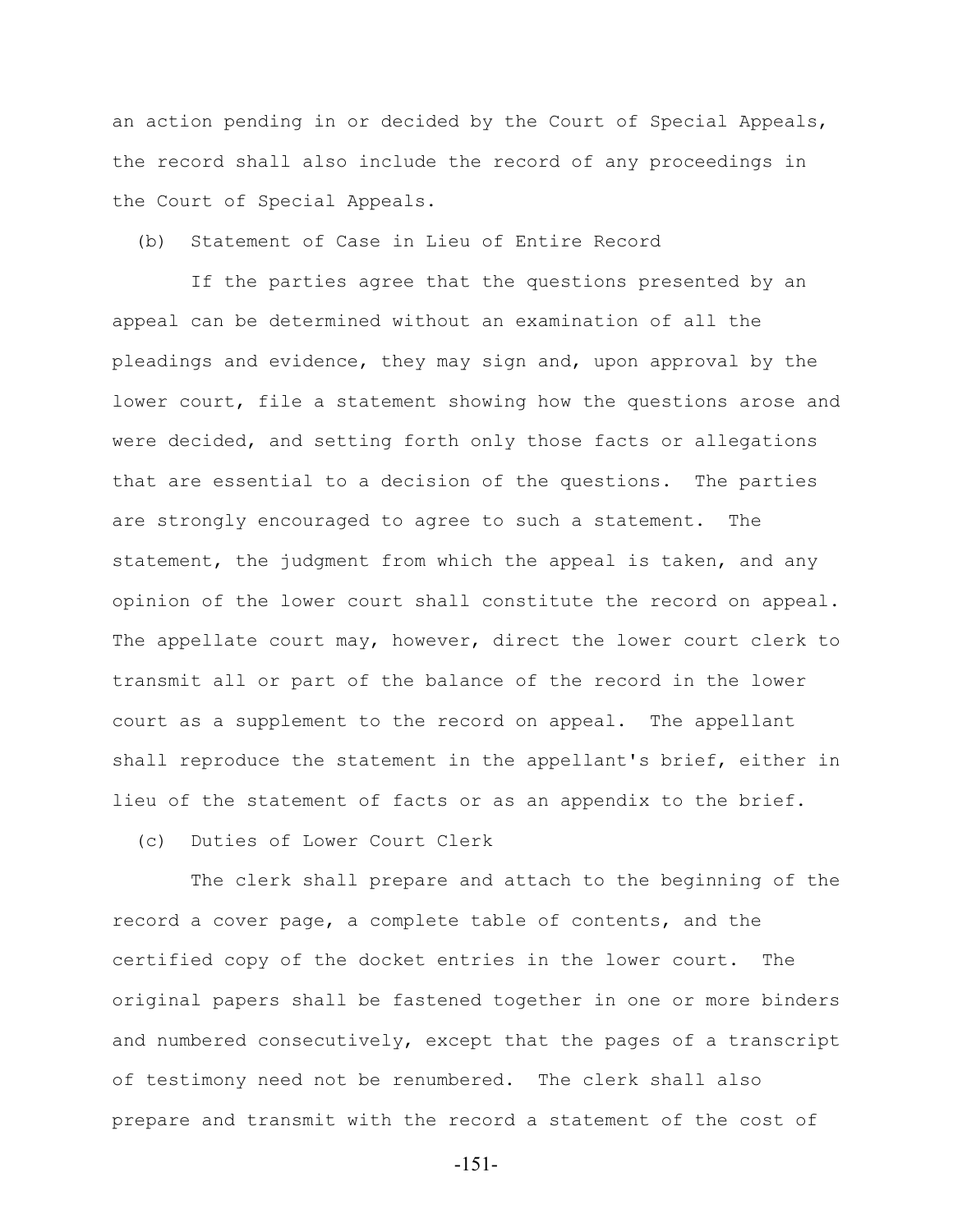preparing and certifying the record, the costs taxed against each party prior to the transmission of the record, and the cost of all transcripts and of copies, if any, of the transcripts for each of the parties. The clerk shall serve a copy of the docket entries on each party.

Cross reference: See Code, Criminal Procedure Article, §11-104 (f)(2) for victim notification procedures.

Source: This Rule is derived from former Rule 1026 and Rule 826.

## REPORTER'S NOTE

See the Reporter's note to Rule 8-414.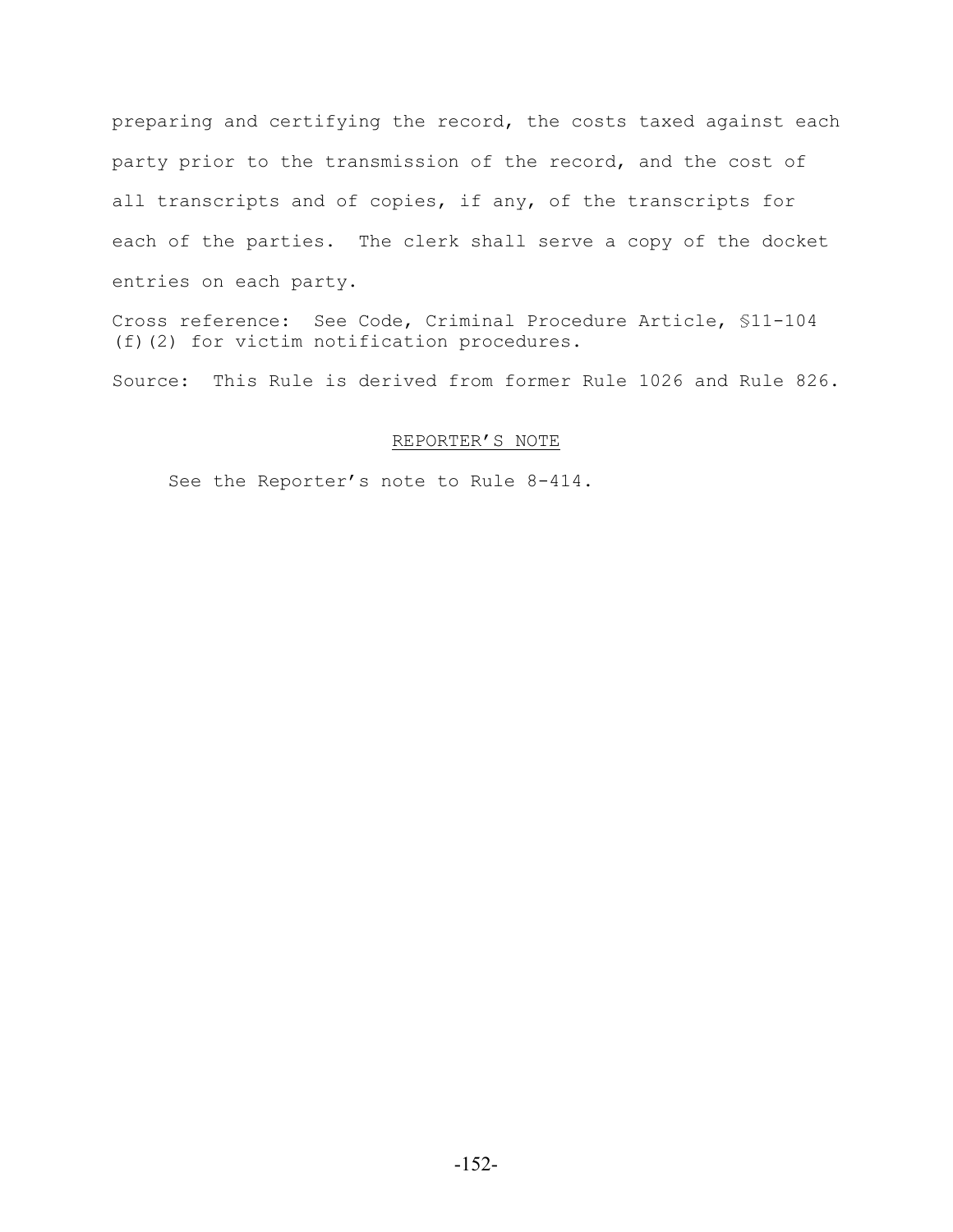## MARYLAND RULES OF PROCEDURE

#### TITLE 9 - FAMILY LAW ACTIONS

CHAPTER 200 - DIVORCE, ANNULMENT, ALIMONY, CHILD SUPPORT

## AND CHILD CUSTODY

ADD new Rule 9-205.3, as follows:

Rule 9-205.3. CUSTODY AND VISITATION-RELATED ASSESSMENTS

(a) Applicability

 This Rule applies to the appointment or approval by a court of a person to perform an assessment in an action under this Chapter in which child custody or visitation is at issue.

Committee note: In this Rule, when an assessor is selected by the court, the term "appointment" is used. When the assessor is selected by the parties and the selection is incorporated into a court order, the term "approval" is used.

(b) Definitions

In this Rule, the following definitions apply:

(1) Assessment

 "Assessment" includes a custody evaluation, a home study, a mental health evaluation, and a specific issue evaluation.

(2) Assessor

"Assessor" means an individual who performs an

assessment.

(3) Custody Evaluation

 "Custody evaluation" means a study and analysis of the needs and development of a child who is the subject of an action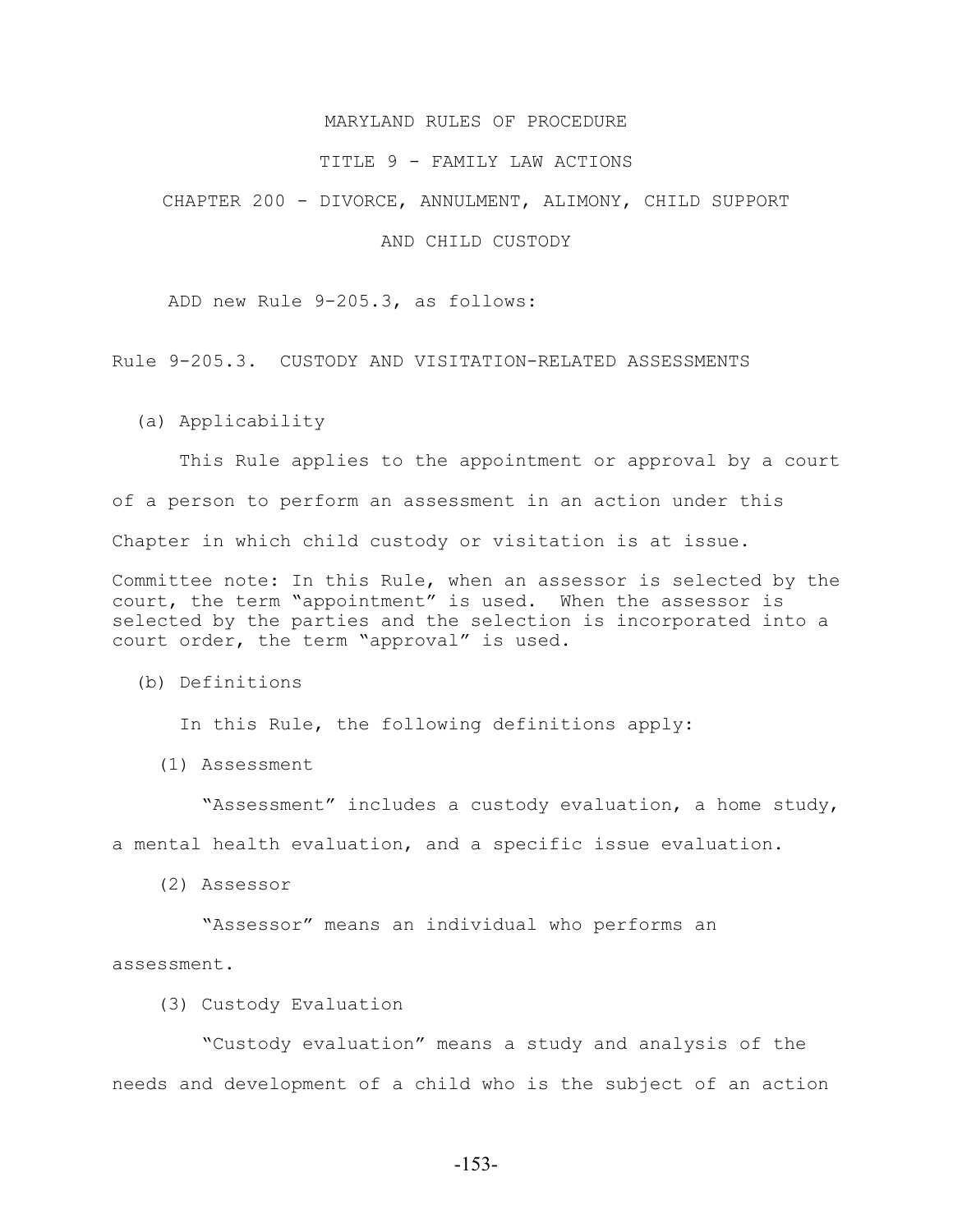or proceeding under this Chapter and of the abilities of the parties to care for the child and meet the child's needs.

(4) Custody Evaluator

 "Custody evaluator" means an individual appointed or approved by the court to perform a custody evaluation.

(5) Home Study

 "Home study" means an inspection of a party's home that focuses upon the safety and suitability of the physical surroundings and living environment for the child.

(6) Mental Health Evaluation

 "Mental health evaluation" means an evaluation of an individual's mental health performed by a psychiatrist or psychologist who has the qualifications set forth in subsection (d)(1)(A) or (B) of this Rule. A mental health evaluation may include psychological testing.

(7) Specific Issue Evaluation

 "Specific issue evaluation" means a targeted investigation into a specific issue raised by a party, the child's attorney, or the court affecting the safety, health, or welfare of the child.

Committee note: An example of a specific issue evaluation is an evaluation of a party as to whom the issue of a problem with alcohol consumption has been raised, performed by an individual with expertise in alcoholism.

(8) State

"State" includes the District of Columbia.

(c) Authority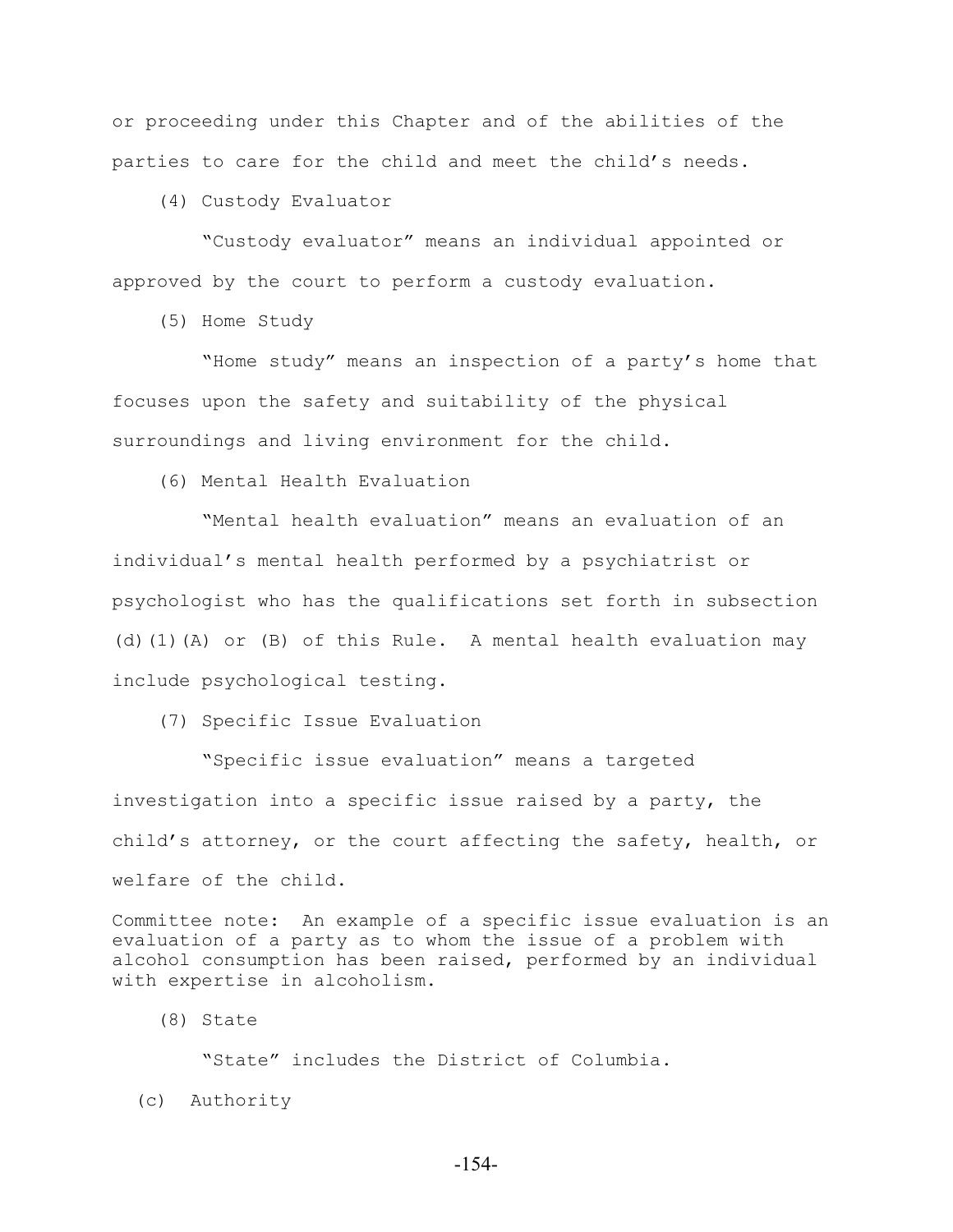(1) On motion of a party or child's counsel, or on its own initiative, the court may order an assessment to aid the court in evaluating the health, safety, welfare, or best interests of a child in a contested custody or visitation case.

 (2) The court may appoint or approve any person deemed competent by the court to perform a home study or a specific issue evaluation. The court may not appoint or approve a person to perform a custody evaluation unless (A) the assessor has the qualifications set forth in subsections (d)(1) and (d)(2) of this Rule, or (B) the qualifications have been waived for the assessor pursuant to subsection (d)(3) of this Rule.

 (3) The court may not order the cost of an assessment to be paid, in whole or in part, by a party without giving the parties notice and an opportunity to object.

(d) Qualifications of Custody Evaluator

(1) Education and Licensing

A custody evaluator shall be:

 (A) a physician licensed in any State who is boardcertified in psychiatry or has completed a psychiatry residency accredited by the Accreditation Council for Graduate Medical Education or a successor to that Council;

 (B) a Maryland licensed psychologist or a psychologist with an equivalent level of licensure in any other state;

 (C) a Maryland licensed clinical marriage and family therapist or a clinical marriage and family therapist with an equivalent level of licensure in any other state; or

-155-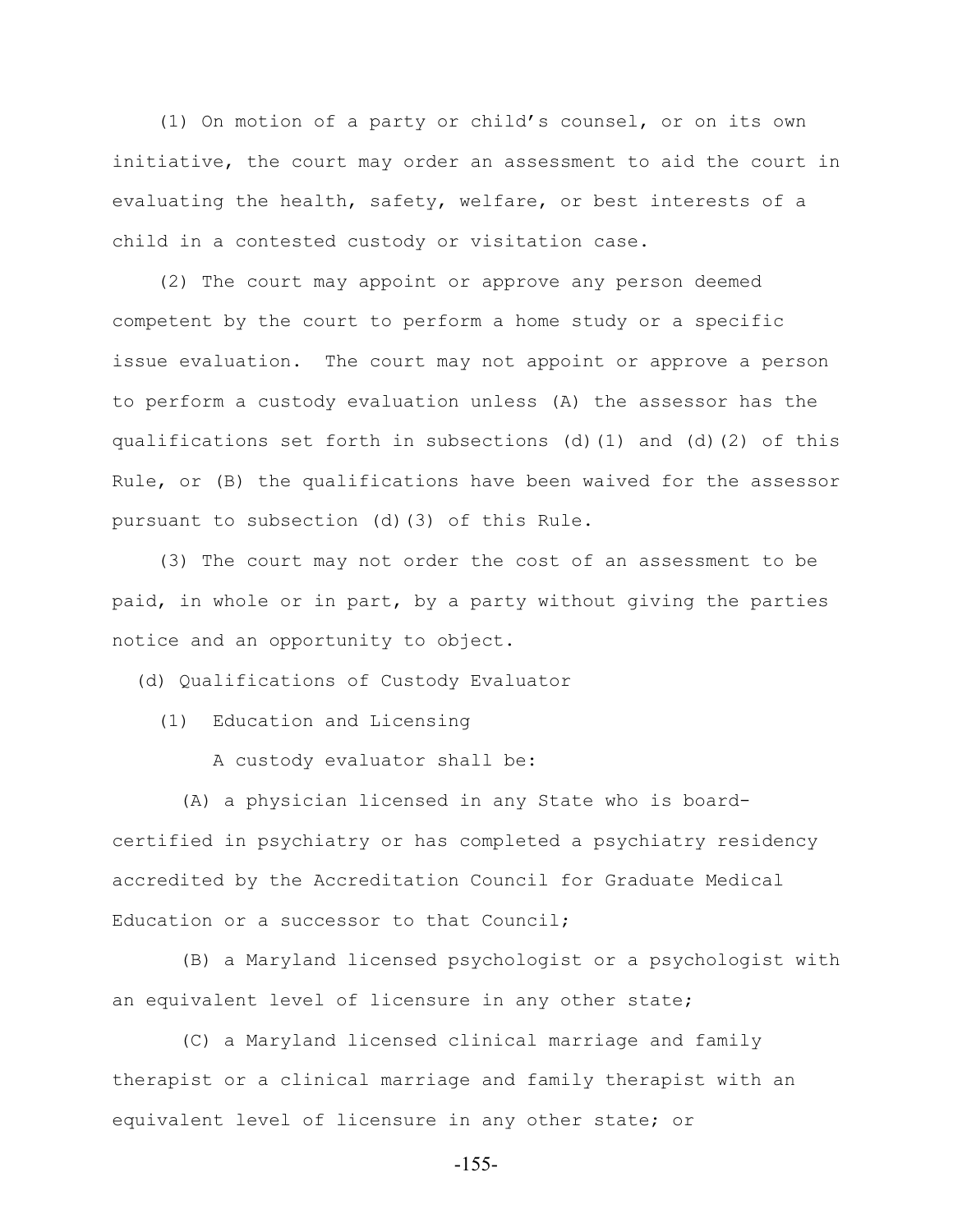(D) a Maryland licensed certified social worker-clinical or a clinical social worker with an equivalent level of licensure in any other state.

(2) Training and Experience

 In addition to complying with the continuing requirements of his or her field, a custody evaluator shall have training or experience in observing or performing custody evaluations and shall have current knowledge in the following areas:

(A) domestic violence;

(B) child neglect and abuse;

(C) family conflict and dynamics;

(D) child and adult development; and

 (E) impact of divorce and separation on children and adults.

(3) Waiver of Requirements

 If a court employee has been performing custody evaluations on a regular basis as an employee of, or under contract with, the court for at least five years prior to [effective date of the Rule], the court may waive any of the requirements set forth in subsection (d)(1) of this Rule, provided that the individual participates in at least 20 hours per year of continuing education relevant to the performance of custody evaluations, including course work in one or more of the areas listed in subsection (d)(2) of this Rule.

(e) Custody Evaluator Lists and Selection

(1) Custody Evaluator Lists

-156-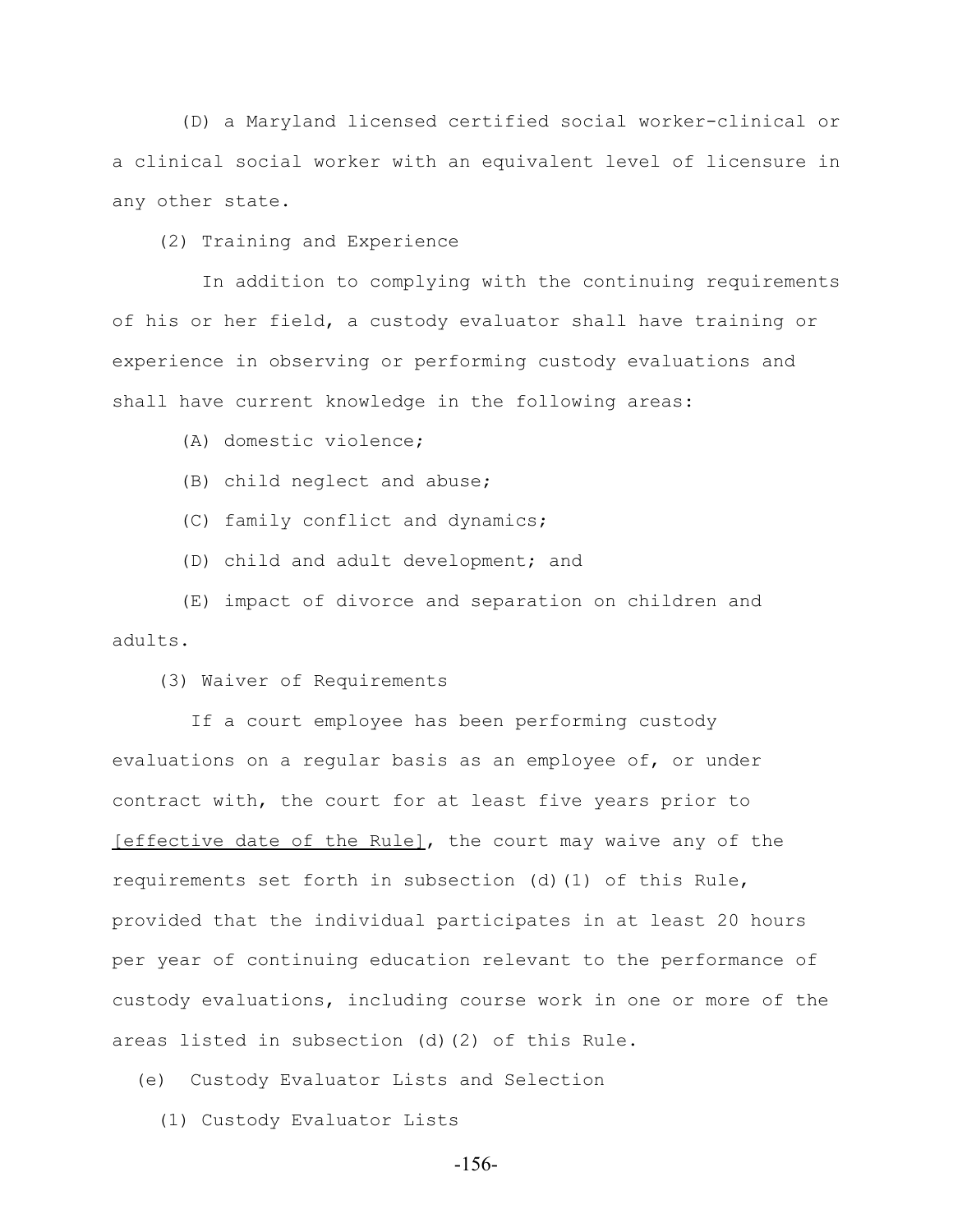If the circuit court for a county appoints custody evaluators who are not court employees, the family support services coordinator for the court shall maintain a list of qualified custody evaluators. An individual, other than a court employee, who seeks appointment by a circuit court as a custody evaluator shall submit an application to the family support services coordinator for that court. If the applicant has the qualifications set forth in section (d) of this Rule, the applicant's name shall be placed on a list of qualified individuals. The family support services coordinator, upon request, shall make the list and the information submitted by each individual on the list available to the public.

(2) Selection of Custody Evaluator

(A) By the Parties

 By agreement, the parties may employ a custody evaluator of their own choosing who may, but need not, be on the court's list. The parties may, but need not, request the court to enter a consent order approving the agreement and selection. The court shall enter the order if one is requested and the court finds that the custody evaluator has the qualifications set forth in section (d) and that the agreement contains the relevant information set forth in section (g) of this Rule.

(B) By the Court

 An appointment of an individual, other than a court employee, as a custody evaluator by the court shall be made from the list maintained by the family support services coordinator.

-157-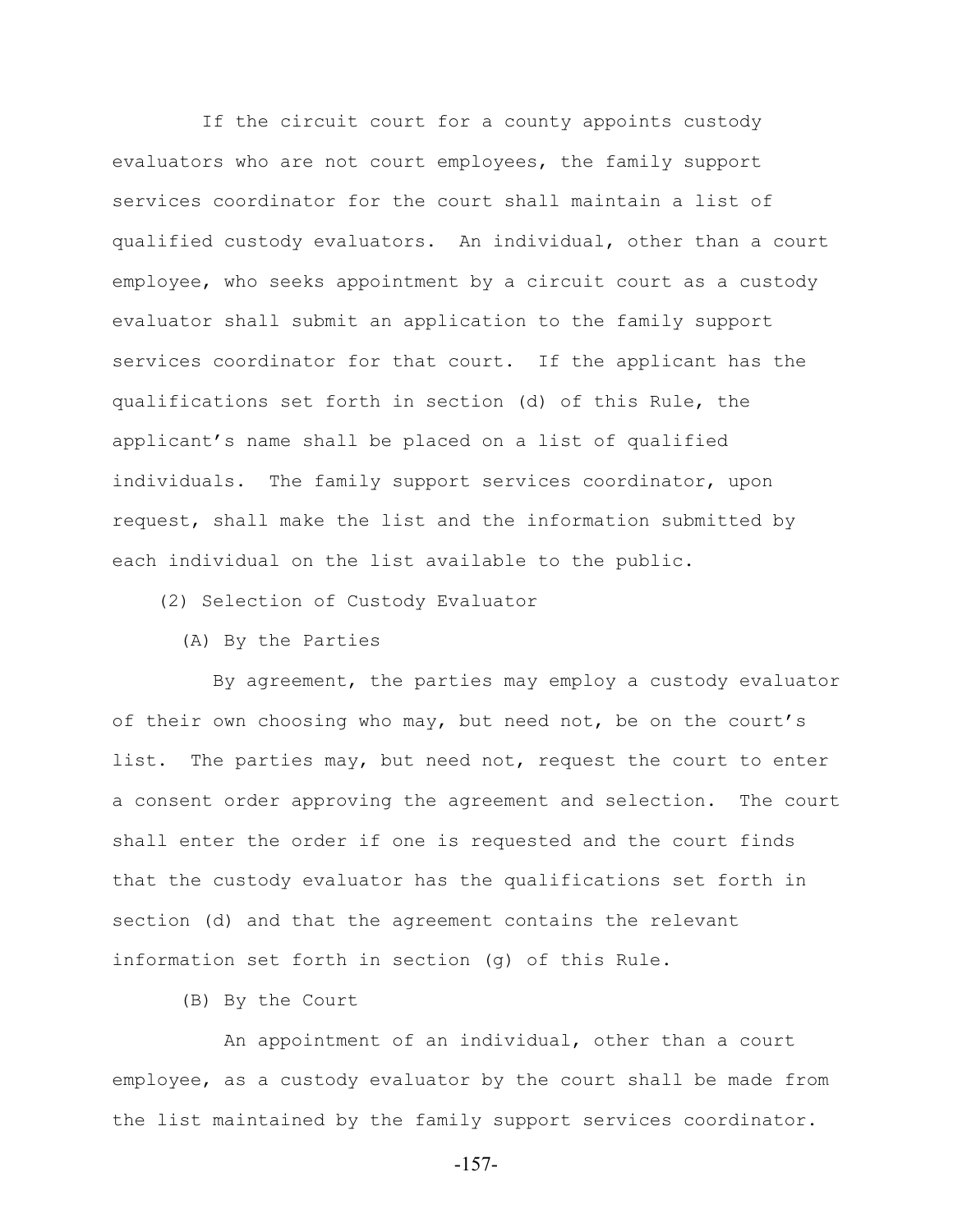In appointing a custody evaluator from a list, the court is not required to choose at random or in any particular order from among the qualified evaluators on the list. The court should endeavor to use the services of as many qualified individuals as practicable, but the court may consider, in light of the issues and circumstances presented by the action or the parties, any special training, background, experience, expertise, or temperament of the available prospective appointees. An individual appointed by the court to serve as a custody evaluator shall have the qualifications set forth in section (d) of this Rule.

(f) Description of Custody Evaluation

(1) Mandatory Elements

 Subject to any protective order of the court, a custody evaluation shall include:

 (A) a review of the relevant court records pertaining to the litigation;

(B) an interview of each party;

 (C) an interview of the child, unless the custody evaluator determines and explains that by reason of age, disability, or lack of maturity, the child lacks capacity to be interviewed;

 (D) a review of any relevant educational, medical, and legal records pertaining to the child;

 (E) if feasible, observations of the child with each party, whenever possible in that party's household;

(F) factual findings about the needs of the child and the

-158-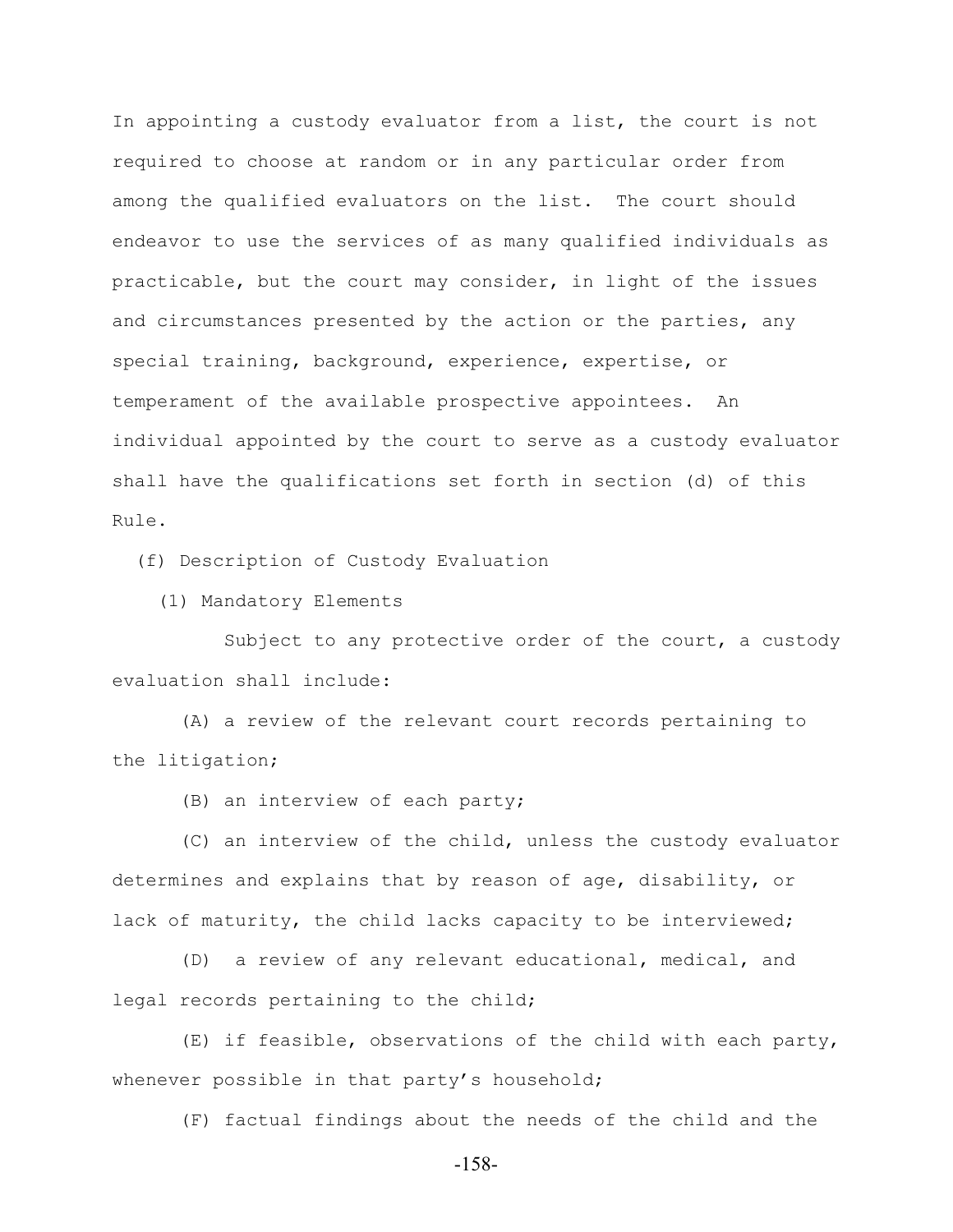capacity of each party to meet the child's needs; and

 (G) a custody and visitation recommendation based upon an analysis of the facts found or, if such a recommendation cannot be made, an explanation of why.

(2) Optional Elements – Generally

 Subject to subsection (f)(3) of this Rule, at the discretion of the custody evaluator, a custody evaluation also may include:

(A) contact with collateral sources of information;

(B) a review of additional records;

(C) employment verification;

 (D) an interview of any other individual residing in the household;

(E) a mental health evaluation;

 (F) consultation with other experts to develop information that is beyond the scope of the evaluator's practice or area of expertise; and

 (G) an investigation into any other relevant information about the child's needs.

(3) Optional Elements Requiring Court Approval

 The custody evaluator may not include an optional element listed in subsection  $(f)(2)(E)$ ,  $(F)$ , or  $(G)$  if any additional cost is to be assessed for the element unless, after notice to the parties and an opportunity to object, the court approved inclusion of the element.

(g) Order of Appointment

-159-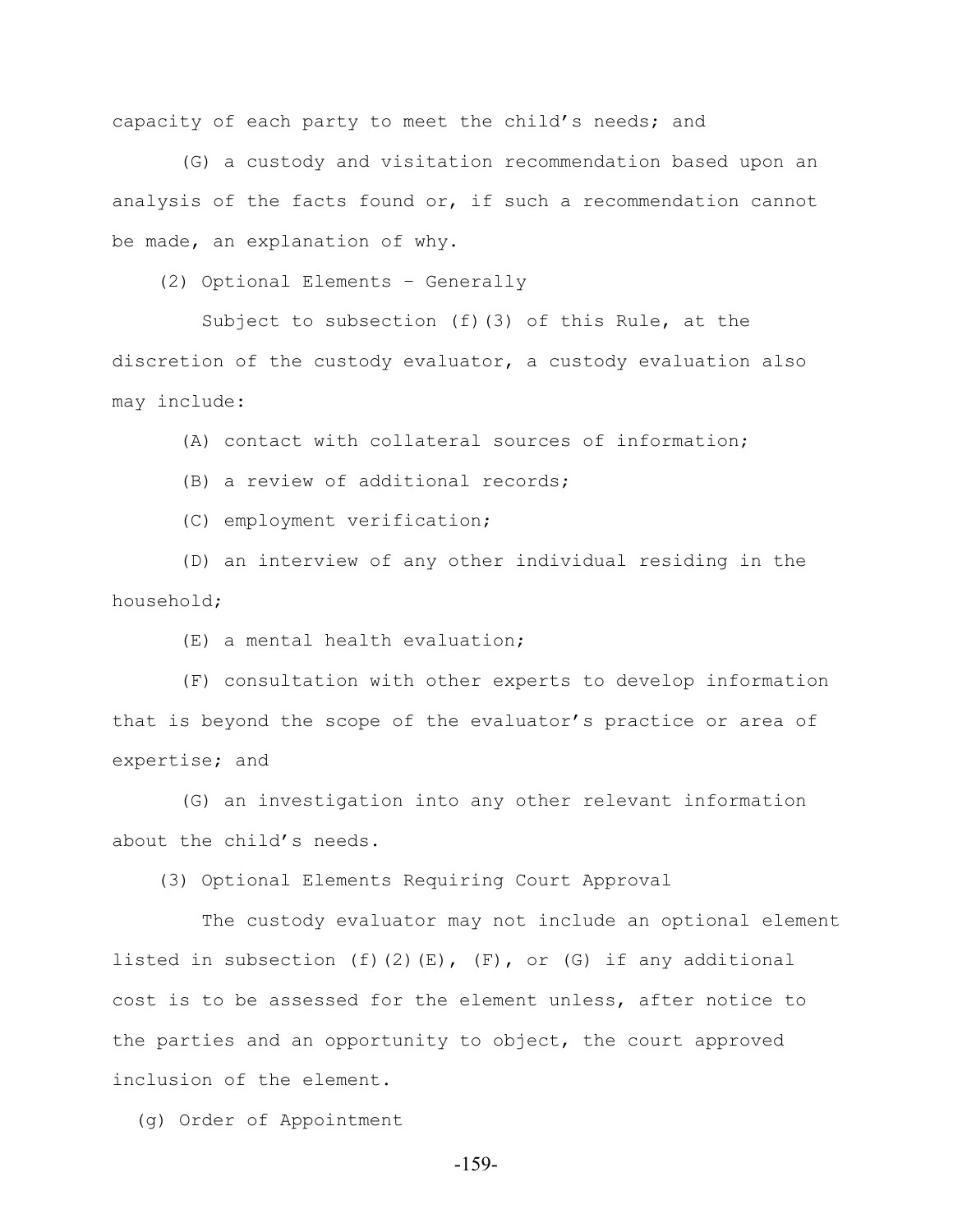An order appointing or approving a person to perform an assessment shall include:

 (1) the name, business address, and telephone number of the person being appointed or approved;

 (2) if there are allegations of domestic violence committed by or against a party or child, any provisions the court deems necessary to address the safety and protection of the parties, all children of the parties, any other children residing in the home of a party, and the person being appointed or approved;

 (3) a description of the task or tasks the person being appointed or approved is to undertake;

 (4) a provision concerning payment of any fee, expense, or charge, including a statement of any hourly rate that will be charged which, as to a court appointment, may not exceed the maximum rate established under section (n) of this Rule and, if applicable, a time estimate for the assessment;

 (5) the term of the appointment or approval and any deadlines pertaining to the submission of reports to the parties and the court, including the dates of any pretrial or settlement conferences associated with the furnishing of reports;

 (6) any restrictions upon the copying and distribution of reports, whether pursuant to this Rule, agreement of the parties, or entry of a separate protective order;

 (7) whether a written report or an oral report on the record is required; and

(8) any other provisions the court deems necessary.

-160-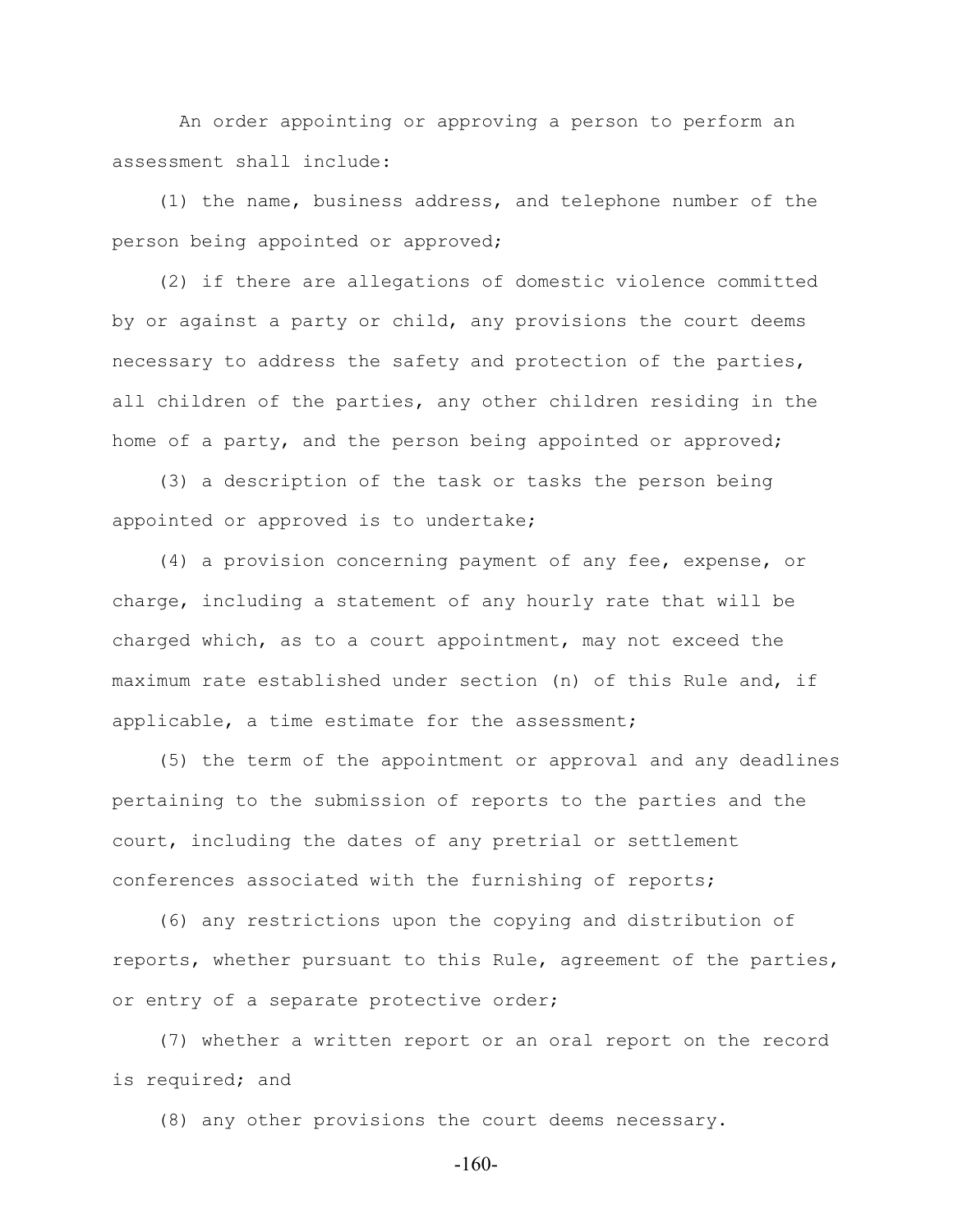(h) Removal or Resignation of Person Appointed or Approved to Perform an Assessment

(1) Removal

 The court may remove a person appointed or approved to perform an assessment upon a showing of good cause.

(2) Resignation

 A person appointed or approved to perform an assessment may resign prior to completing the assessment and preparing a report pursuant to section (i) of this Rule only upon a showing of good cause, notice to the parties, an opportunity to be heard, and approval of the court.

(i) Report of Assessor

(1) Custody Evaluation Report

 A custody evaluator shall prepare a report and provide the parties access to the report in accordance with subsection  $(i)$  $(1)$  $(A)$  or  $(i)$  $(1)$  $(B)$  of this Rule.

(A) Oral Report on the Record

 If the court orders a pretrial or settlement conference to be held at least 45 days before the scheduled trial date or hearing at which the evaluation may be offered or considered, and the order appointing or approving the custody evaluator does not require a written report, the custody evaluator may present the custody evaluation report orally to the parties on the record at the conference. The custody evaluator shall produce and provide to the court and parties at the conference a written list containing an adequate description of all documents reviewed in

-161-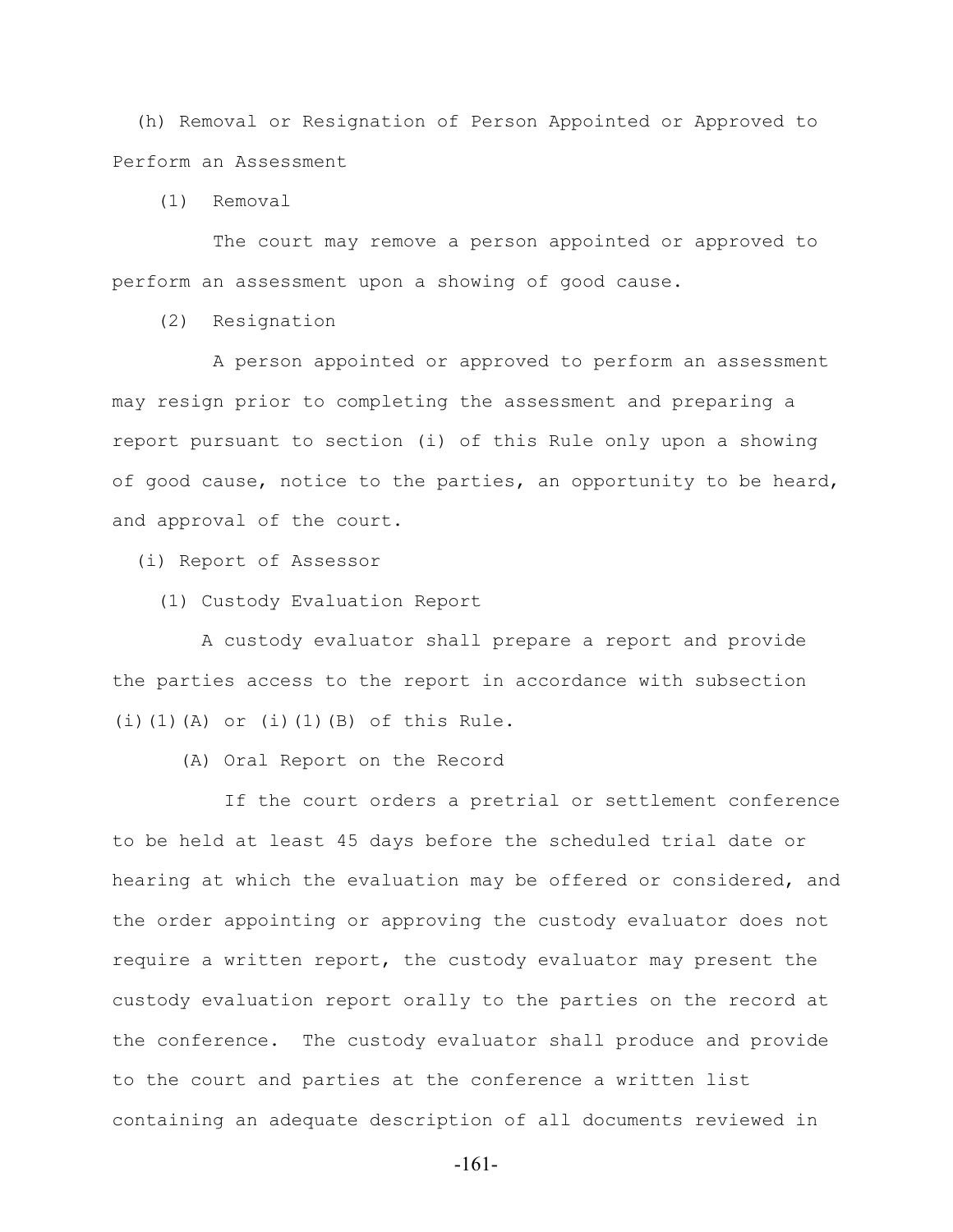connection with the custody evaluation. If custody and access are not resolved at the conference, and no written report has been provided, the court shall (i) provide a transcript of the oral report to the parties free of charge, or (ii) direct the custody evaluator to prepare a written report and furnish it to the parties in accordance with subsection (i)(1)(B) of this Rule.

(B) Written Report Prepared by the Custody Evaluator

 If an oral report is not prepared and presented pursuant to subsection (i)(1)(A) of this Rule, the custody evaluator shall prepare a written report of the custody evaluation and shall include in the report a list containing an adequate description of all documents reviewed in connection with the custody evaluation. The report shall be furnished to the parties at least 30 days before the scheduled trial date or hearing at which the evaluation may be offered or considered. The court may shorten or extend the time for good cause shown but the report shall be furnished to the parties no later than 15 days before the scheduled trial or hearing.

(2) Report of Home Study or Specific Issue Evaluation

 Unless preparation of a written report is waived by the parties, an assessor who performed a home study or a specific issue evaluation shall prepare a written report of the assessment and furnish it to the parties. The report shall be furnished as soon as practicable after completion of the assessment and, if a date is specified in the order of appointment or approval, by that date.

-162-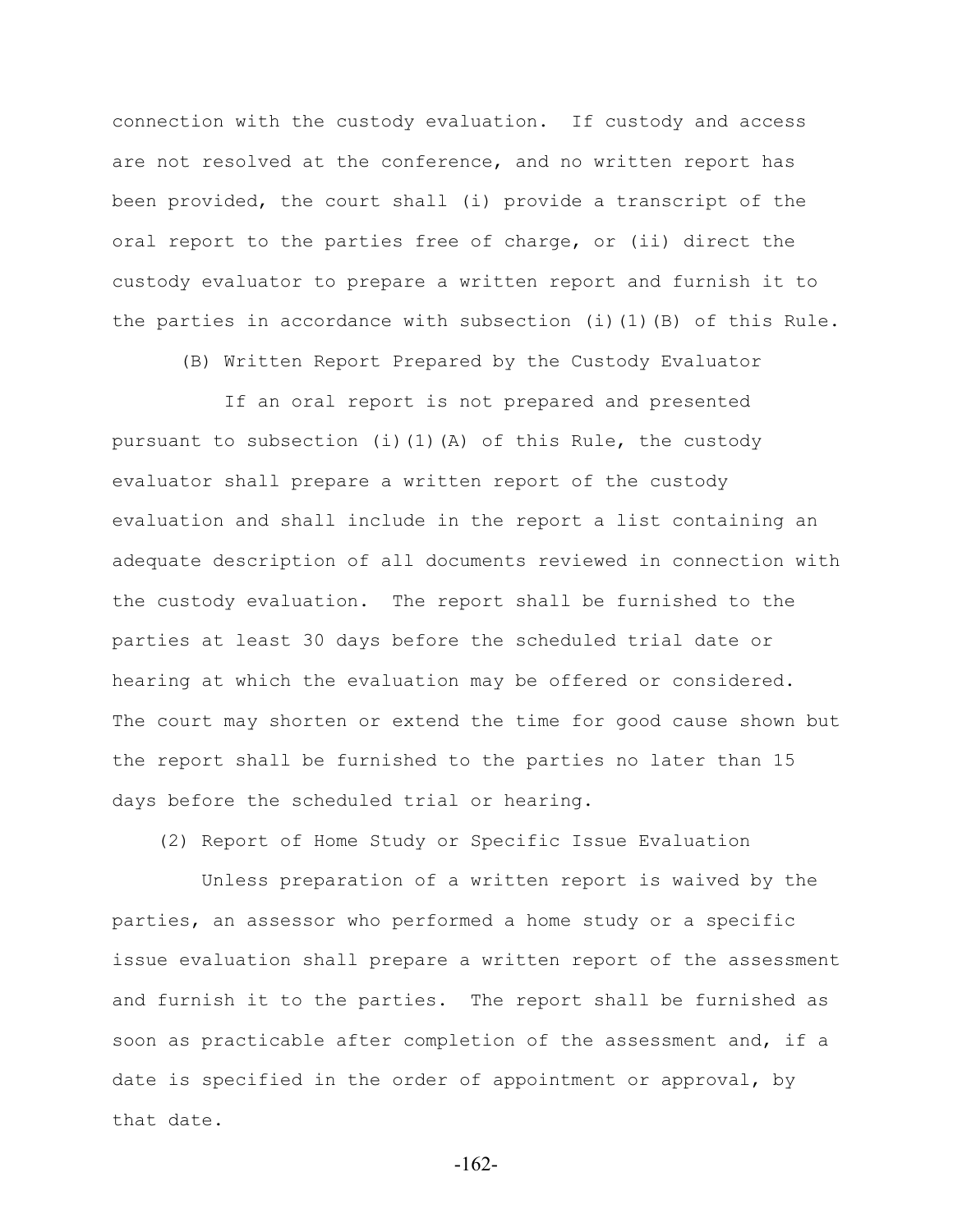(3) Report of Mental Health Evaluation

 An assessor who performed a mental health evaluation shall prepare a written report and make it available to the parties solely for use in the case. The report shall be made available as soon as practicable after completion of the evaluation and, if a date is specified in the order of appointment or approval, by that date.

(j) Copying and Dissemination of Report

 A party may copy a written report of an assessment or the transcript of an oral report prepared pursuant to subsection (i)(1)(A) of this Rule but, except as permitted by the court, shall not disseminate the report or transcript other than to individuals intended to be called as experts by the party.

Cross reference: See subsection (g)(6) of this Rule concerning the inclusion of restrictions on copying and distribution of reports in an order of appointment or approval of an assessor. See the Rules in Title 15, Chapter 200, concerning proceedings for contempt of court for violation of a court order.

(k) Court Access to Written Report

(1) Generally

 Except as otherwise provided by this Rule, the court may receive access to a report by an individual appointed or approved by the court to perform an assessment only if the report has been admitted into evidence at a hearing or trial in the case.

(2) Advance Access to Report by Stipulation of the Parties

 Upon consent of the parties, the court may receive and read the assessor's report in advance of the hearing or trial.

(3) Access to Report by Settlement Judge or Magistrate

-163-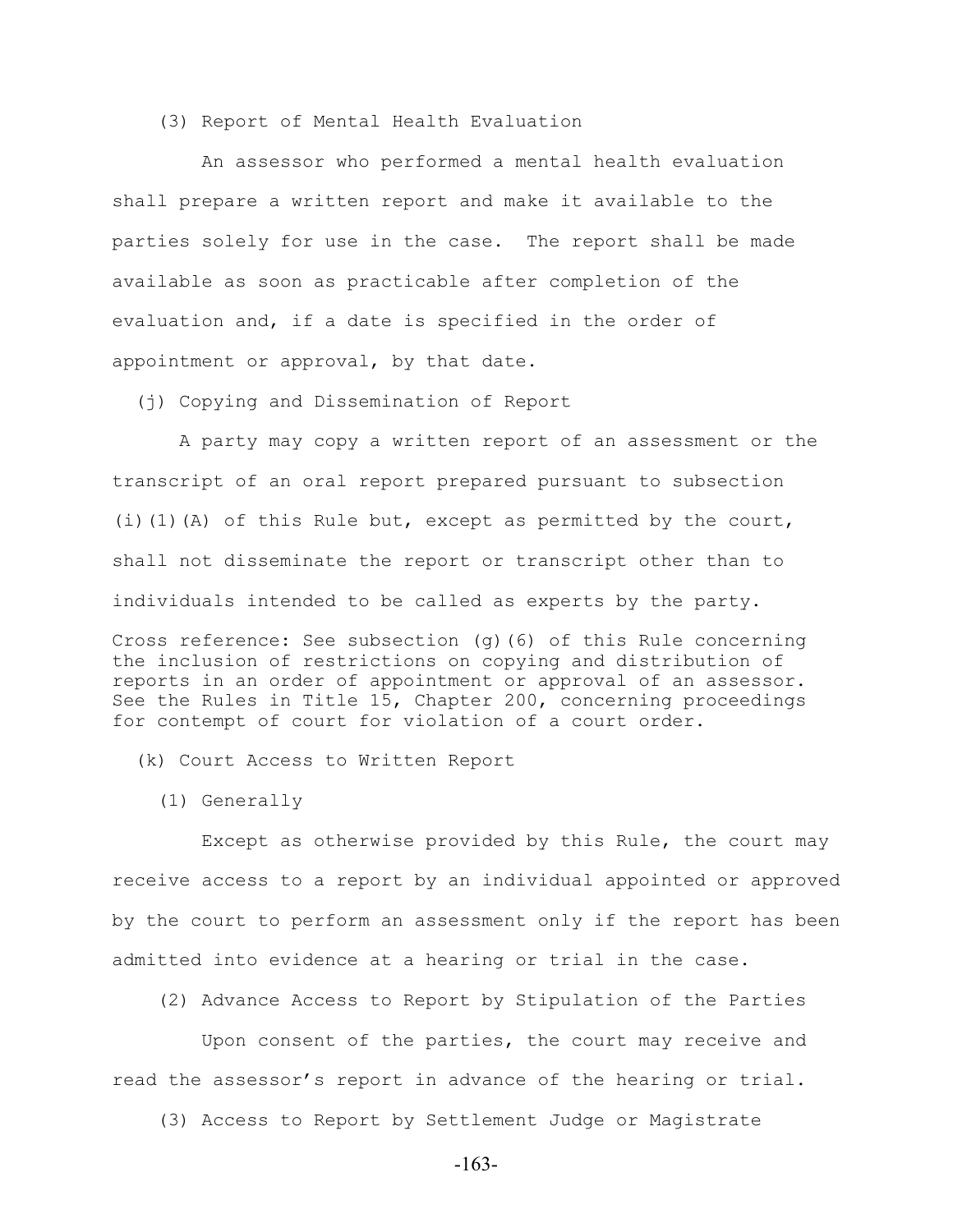A judge or magistrate conducting a settlement conference shall have access to the assessor's report.

(l) Discovery

(1) Generally

 Except as provided in this section, an individual who performs an assessment under this Rule is subject to the Maryland Rules applicable to discovery in civil actions.

(2) Deposition of Court-paid Assessor

 Unless leave of court is obtained, any deposition of an assessor who is a court employee or is working under contract for the court and paid by the court shall: (A) be held at the courthouse where the action is pending or other court-approved location; (B) take place after the date on which an oral or written report is presented to the parties; and (C) not exceed two hours, with the time to be divided equally between the parties.

(m) Testimony and Report of Assessor at Hearing or Trial

(1) Subpoena for Assessor

 A party requesting the presence of the assessor at a hearing or trial shall subpoena the assessor no less than ten days before the hearing or trial.

 (2) Admission of Report into Evidence Without Presence of Assessor

 The court may admit an assessor's report into evidence without the presence of the assessor, subject to objections based other than on the presence or absence of the assessor. If the

-164-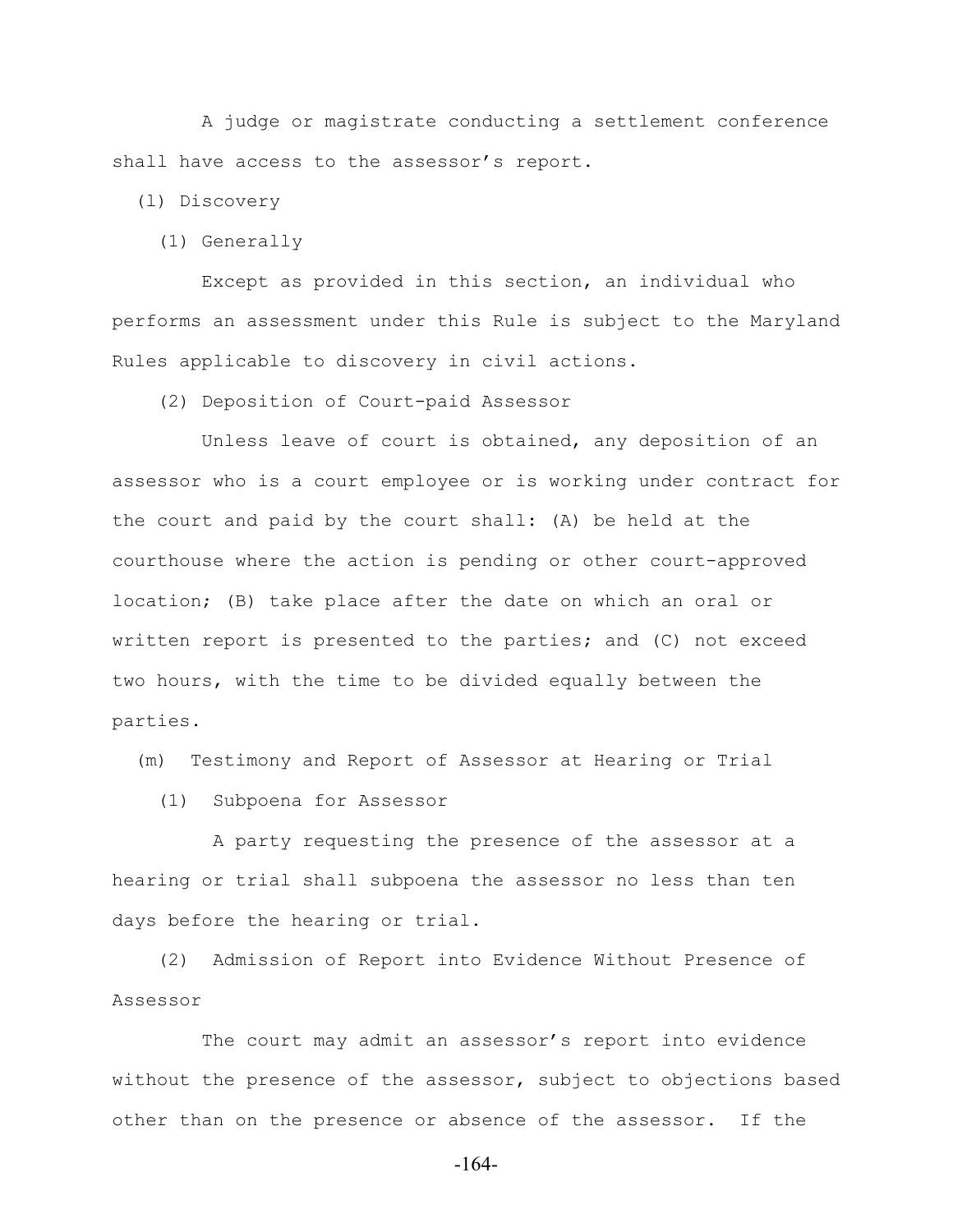assessor is present, a party may call the assessor for crossexamination.

Committee note: The admissibility of an assessor's report pursuant to subsection (m)(2) of this Rule does not preclude the court or a party from calling the assessor to testify as a witness at a hearing or trial.

(n) Fees

(1) Applicability

 Section (n) of this Rule does not apply to a circuit court for a county in which all custody evaluations are performed by court employees, free of charge to the litigants.

(2) Fee Schedules

 Subject to the approval of the Chief Judge of the Court of Appeals, the county administrative judge of each circuit court shall develop and adopt maximum fee schedules for custody evaluations. In developing the fee schedules, the county administrative judge shall take into account the availability of qualified individuals willing to provide custody evaluation services and the ability of litigants to pay for those services. A custody evaluator appointed by the court may not charge or accept a fee for custody evaluation services in that action in excess of the fee allowed by the applicable schedule. Violation of this subsection shall be cause for removal of the individual from all lists maintained pursuant to subsection (e)(1) of this Rule.

(3) Allocation of Fees and Expenses

As permitted by law, the court may order the parties or a

-165-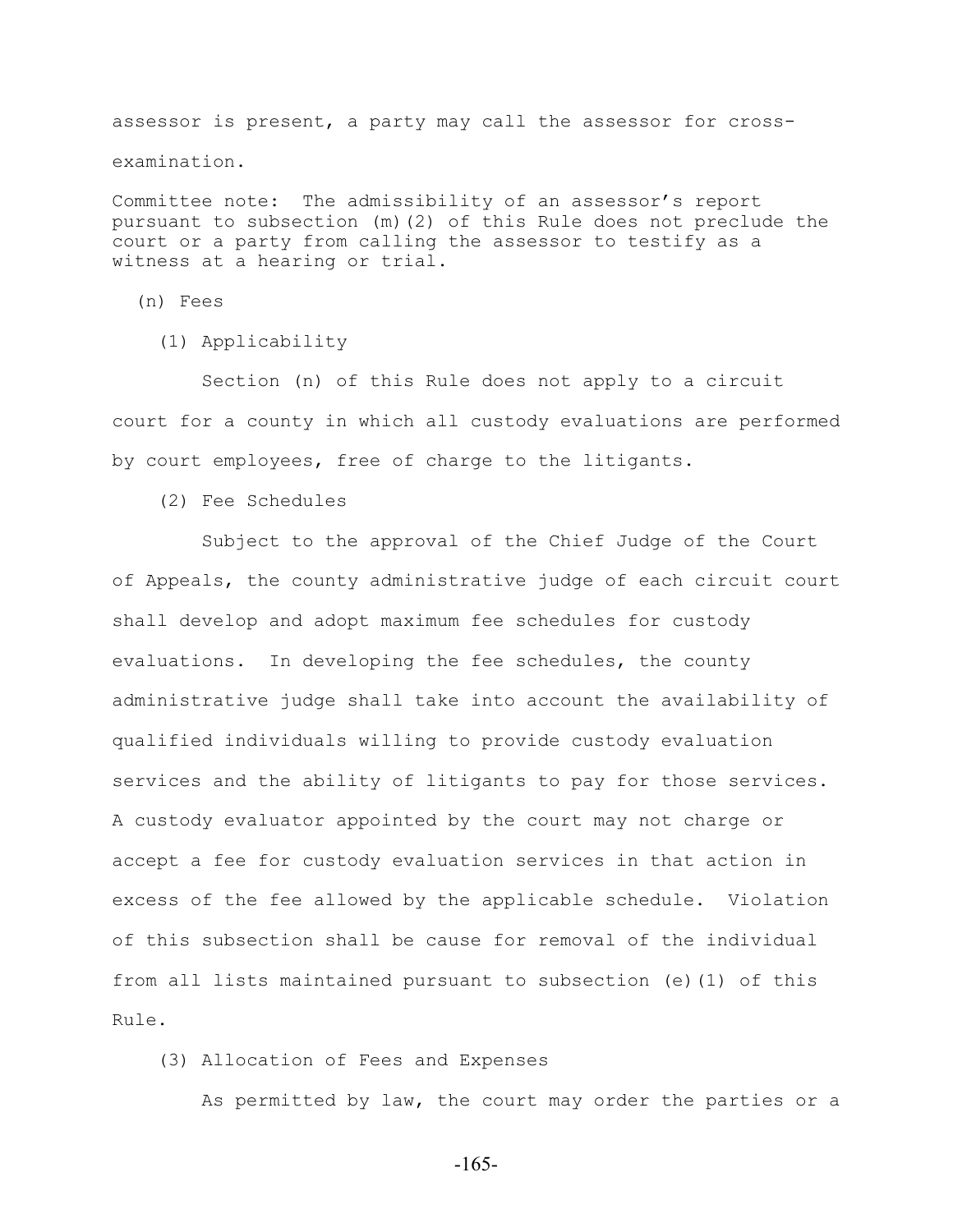party to pay the reasonable and necessary fees and expenses incurred by an individual appointed by the court to perform an assessment in the case. The court may fairly allocate the reasonable and necessary fees of the assessment between or among the parties. In the event of the removal or resignation of an assessor, the court may consider the extent to which any fees already paid to the assessor should be returned.

Source: This Rule is new.

## REPORTER'S NOTE

The Custody Subcommittee of the Judicial Conference's Family Law Committee drafted a proposed Rule governing custody evaluations and other assessments in family law cases. The Subcommittee had learned from custody evaluators around the State that the ways custody evaluations are ordered, performed, reported, and used vary tremendously throughout the State, leading to some confusion. The Rule was drafted to provide greater uniformity and to set basic standards for custody evaluators and evaluations. The Rule also contains provisions pertaining to less comprehensive types of assessments (home studies, mental health evaluations, and specific issue evaluations) that may assist the court in making a custody and visitation determination in an appropriate case. The Rule was approved by the Conference of Circuit Judges. Based on the Custody Subcommittee's draft, the Rules Committee approved a revised version of the Rule, which it recommends for adoption.

Proposed new Rule 9-205.3 addresses several areas of concern. The Rule specifies what information is to be included in a custody evaluation, and it affords the parties notice and an opportunity to object to being required to pay for a courtordered custody evaluation. The Rule also addresses access to reports prepared by a custody evaluator, limitations on dissemination of such reports, fee schedules, and payment of costs related to the assessments.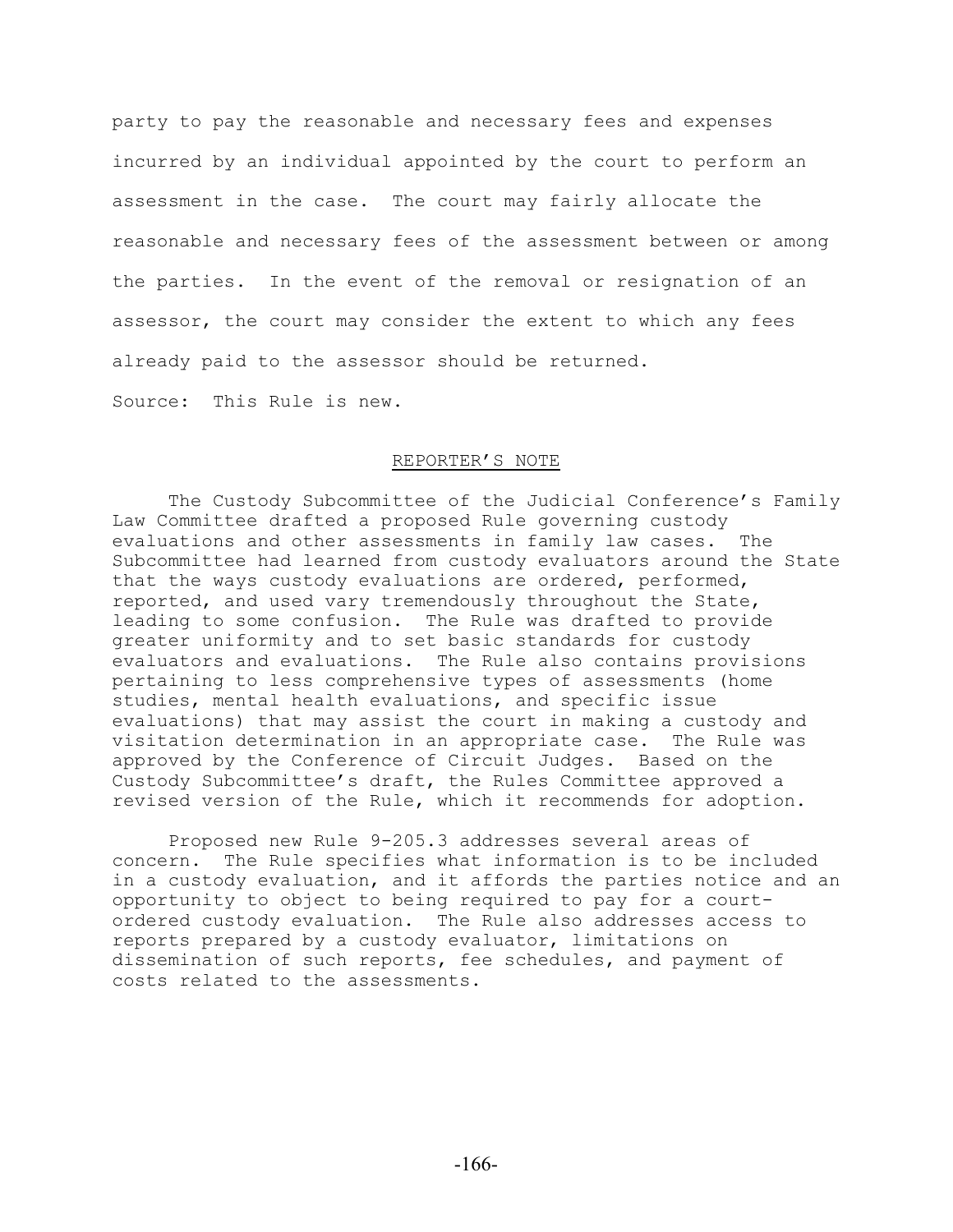## MARYLAND RULES OF PROCEDURE

TITLE 8 - APPELLATE REVIEW IN THE COURT OF APPEALS

AND COURT OF SPECIAL APPEALS

CHAPTER 400 - PRELIMINARY PROCEDURES

AMEND Rule 8-412 (c) to require the clerk of the appellate court to send a certain notice, as follows:

Rule 8-412. RECORD - TIME FOR TRANSMITTING

(a) To the Court of Special Appeals

 Unless a different time is fixed by order entered pursuant to section (d) of this Rule, the clerk of the lower court shall transmit the record to the Court of Special Appeals within sixty days or thirty days in child in need of assistance cases and guardianships terminating parental rights cases, or other cases proceeding under Rule 8-207 (a)(1) after:

 (1) the date of an order entered pursuant to Rule 8-206 (a)(1) that the appeal proceed without a prehearing conference, or an order entered pursuant to Rule 8-206 (d) following a prehearing conference, unless a different time is fixed by that order, in all civil actions specified in Rule 8-205 (a); or

 (2) the date the first notice of appeal is filed, in all other actions.

Cross reference: Rule 8-207 (a).

(b) To the Court of Appeals

Unless a different time is fixed by order entered pursuant

-167-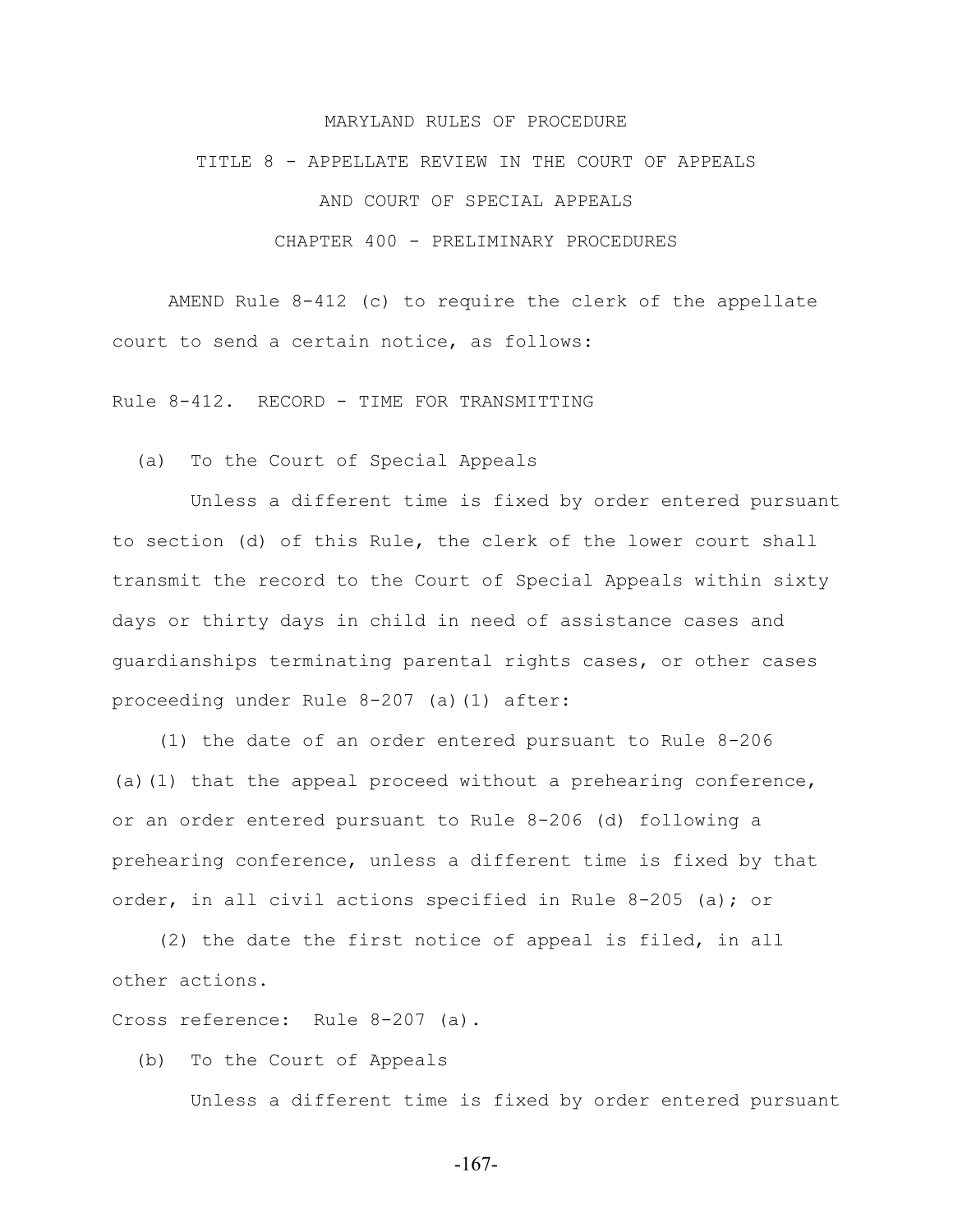to section (d) of this Rule, the clerk of the court having possession of the record shall transmit it to the Court of Appeals within 15 days after entry of a writ of certiorari directed to the Court of Special Appeals, or within sixty days after entry of a writ of certiorari directed to a lower court other than the Court of Special Appeals.

(c) When Record is Transmitted; Notice

 For purposes of this Rule the record is transmitted when it is delivered to the Clerk of the appellate court or when it is sent by certified mail by the clerk of the lower court, addressed to the Clerk of the appellate court. Upon receipt and docketing of the record by the Clerk of the appellate court, the Clerk shall send a notice to the parties stating (1) the date the record was received and docketed and (2) the date by which an appellant other than a cross-appellant shall file a brief conforming with Rule 8-503. Unless otherwise ordered by the appellate court, the date by which the appellant's brief must be filed shall be no earlier than 40 days after the date the Clerk sends the notice.

(d) Shortening or Extending the Time

 On motion or on its own initiative, the appellate court having jurisdiction of the appeal may shorten or extend the time for transmittal of the record. If the motion is filed after the prescribed time for transmitting the record has expired, the Court will not extend the time unless the Court finds that the failure to transmit the record was caused by the act or omission

-168-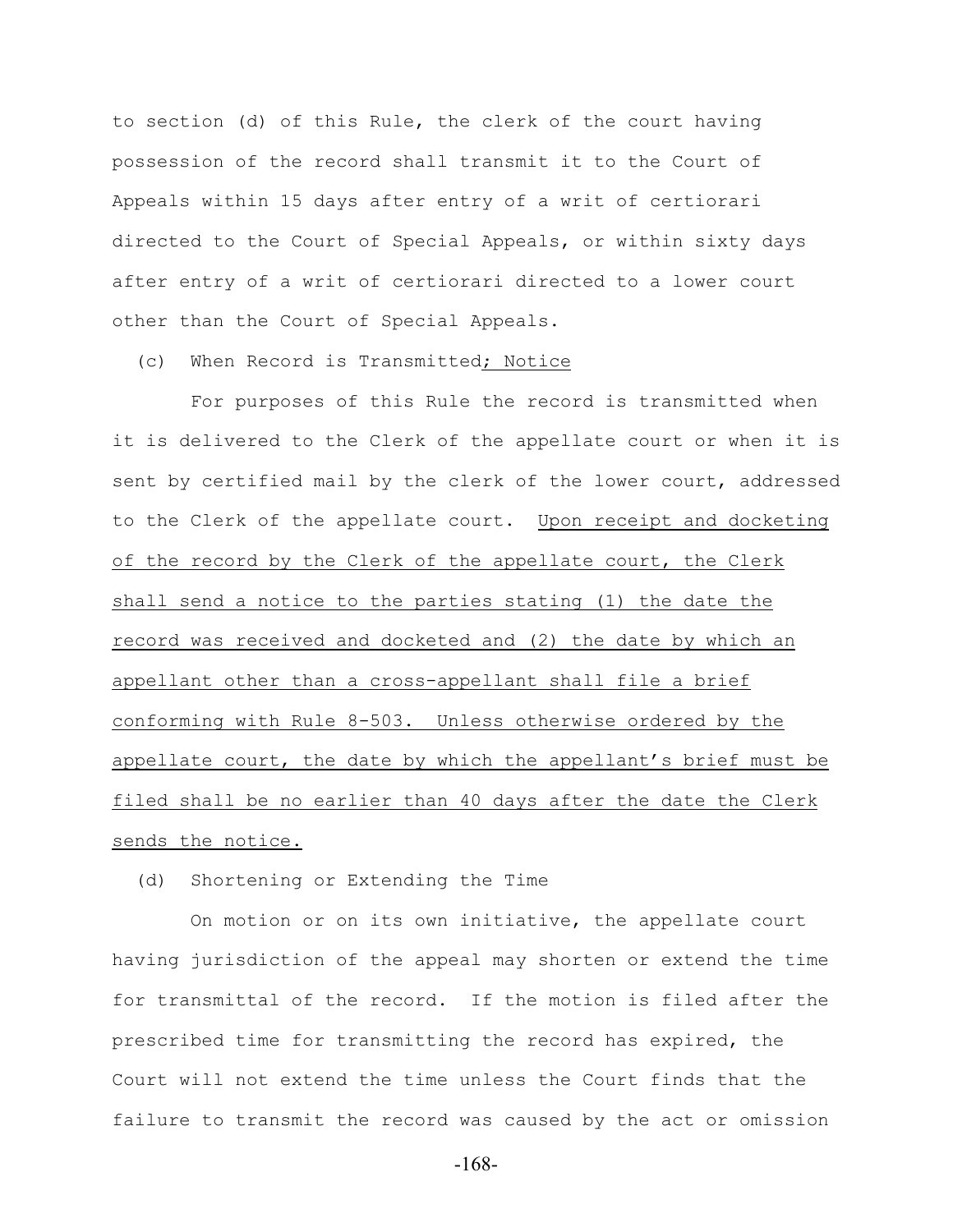of a judge, a clerk of court, the court reporter, or the appellee.

Source: This Rule is derived from former Rules 1025 and 825.

# REPORTER'S NOTE

Proposed amendments to Rules 8-412 and 8-502 conform the Rules to the existing practice of the Clerk providing a notice to the parties that contains a date certain by which the brief of an appellant other than a cross-appellant must be filed.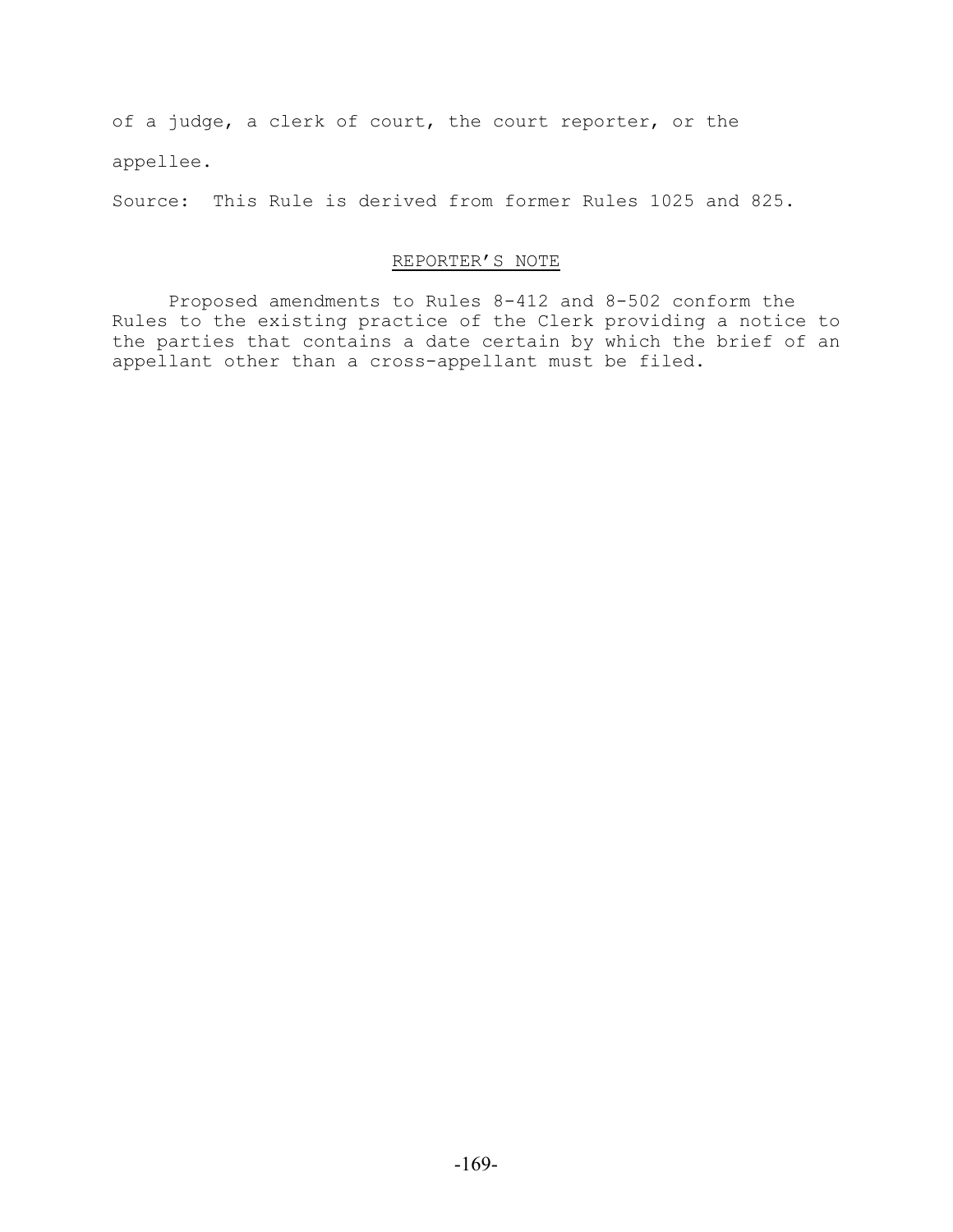## MARYLAND RULES OF PROCEDURE

#### TITLE 8 - APPELLATE REVIEW IN THE COURT OF APPEALS

# AND COURT OF SPECIAL APPEALS

CHAPTER 500 - RECORD EXTRACT, BRIEFS, AND ARGUMENT

AMEND Rule 8-502 to conform to a proposed amendment to Rule 8-412, as follows:

Rule 8-502. FILING OF BRIEFS

- (a) Duty to File; Time Unless otherwise ordered by the appellate court:
	- (1) Appellant's Brief

Within 40 days after the clerk sends notice of the filing of the record, an No later than the date specified in the notice sent by the appellate clerk pursuant to Rule  $8-412$  (c), an appellant other than a cross-appellant shall file a brief conforming to the requirements of Rule 8-503.

(2) Appellee's Brief

 Within 30 days after the filing of the appellant's brief, the appellee shall file a brief conforming to the requirements of Rule 8-503.

(3) Appellant's Reply Brief

 The appellant may file a reply brief not later than the earlier of 20 days after the filing of the appellee's brief or ten days before the date of scheduled argument.

-170-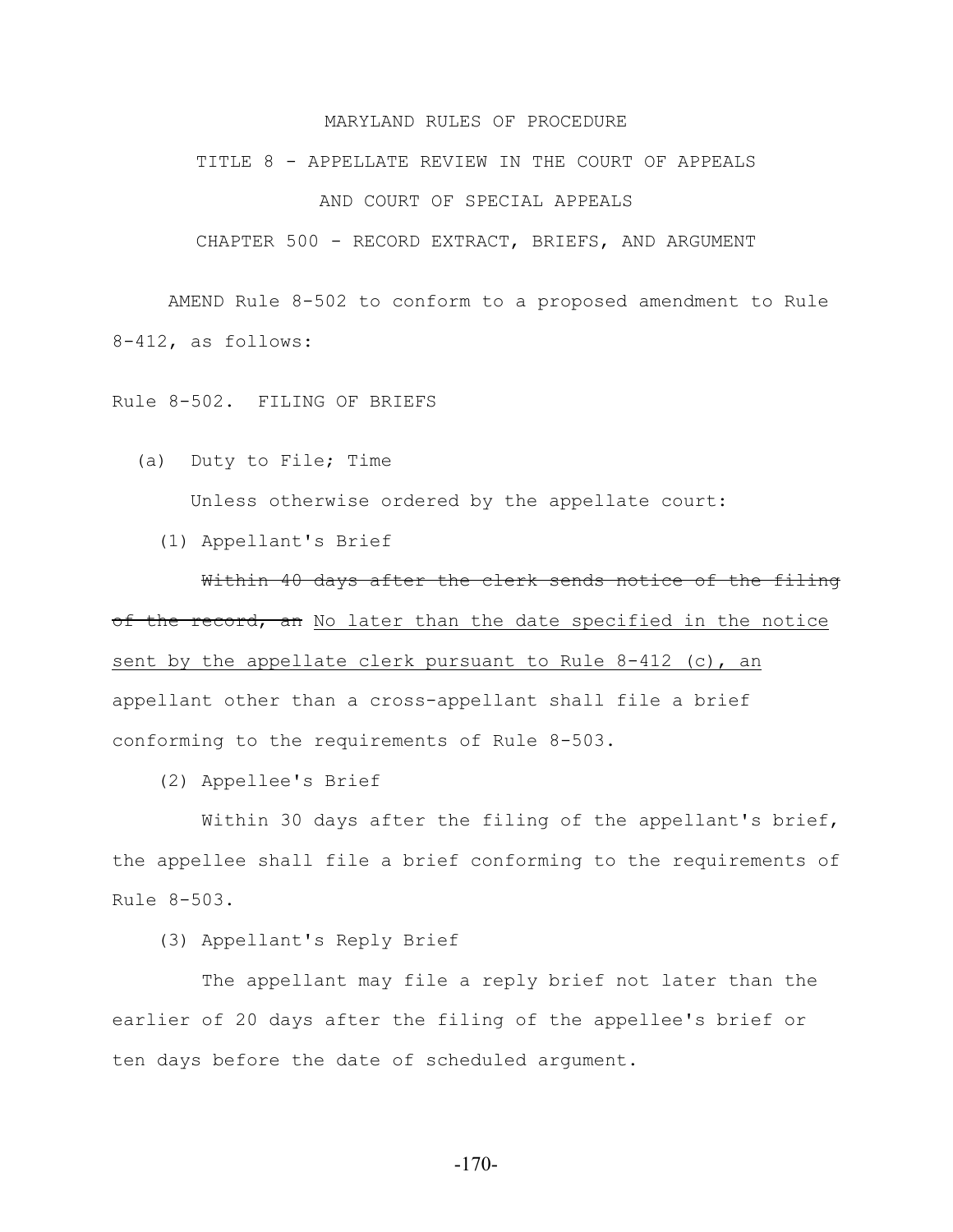Cross reference: The meaning of subsection (a)(3) is in accordance with *Heit v. Stansbury*, 199 Md. App. 155 (2011).

(4) Cross-appellant's Brief

 An appellee who is also a cross-appellant shall include in the brief filed pursuant to subsection (2) of this section the issues and arguments on the cross-appeal as well as the response to the brief of the appellant, and shall not file a separate cross-appellant's brief.

(5) Cross-appellee's Brief

 Within 30 days after the filing of that brief, the appellant/cross-appellee shall file a brief in response to the issues and argument raised on the cross-appeal and shall include any reply to the appellee's response that the appellant wishes to file.

(6) Cross-appellant's Reply Brief

 The appellee/cross-appellant may file a reply to the cross-appellee's response within 20 days after the filing of the cross-appellee's brief, but in any event not later than ten days before the date of scheduled argument.

(7) Multiple Appellants or Appellees

 In an appeal involving more than one appellant or appellee, including actions consolidated for purposes of the appeal, any number of appellants or appellees may join in a single brief.

(8) Court of Special Appeals Review of Discharge for

-171-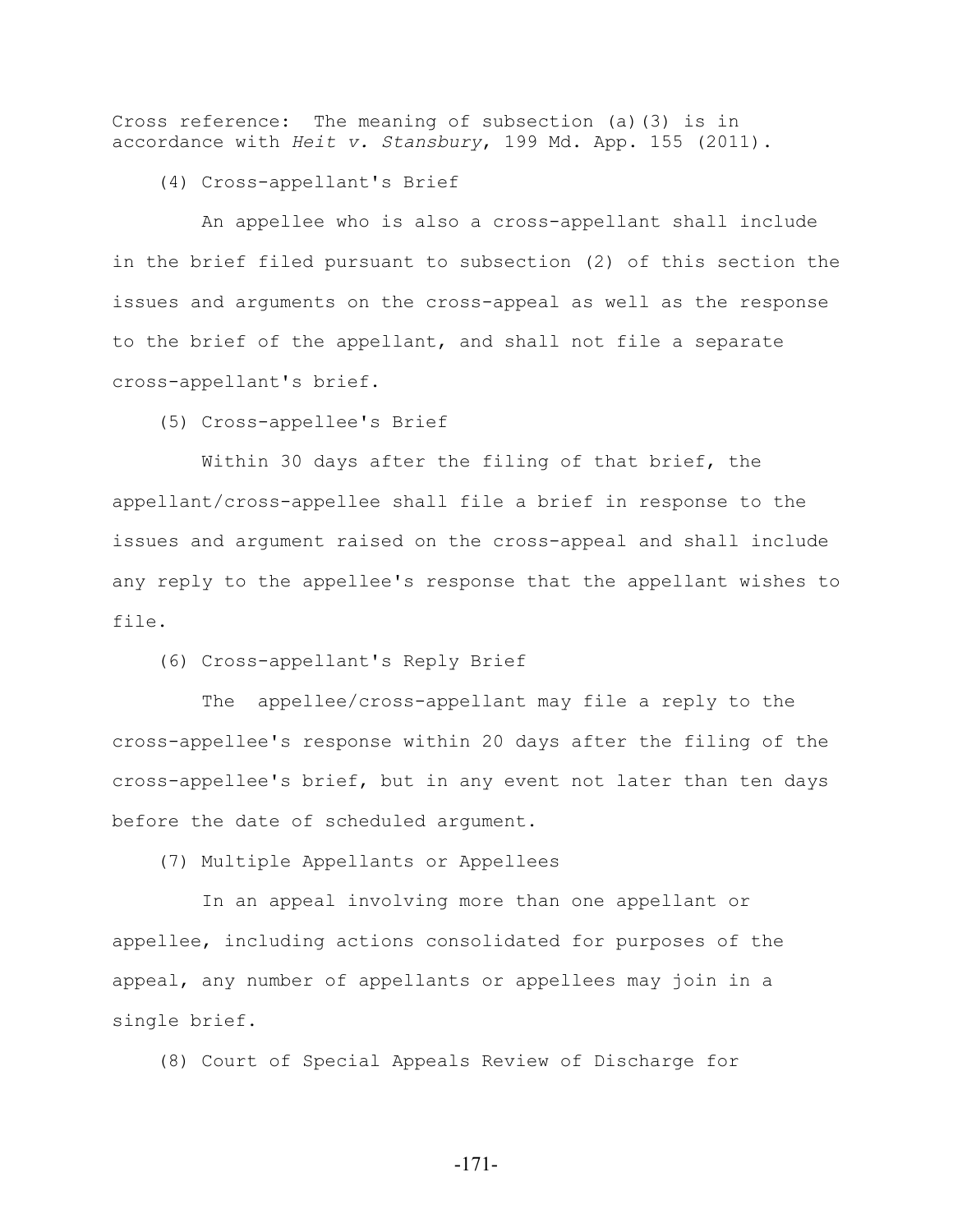## Unconstitutionality of Law

 No briefs need be filed in a review by the Court of Special Appeals under Code, Courts Article, §3-706.

(b) Extension of Time

 The time for filing a brief may be extended by (1) stipulation of counsel filed with the clerk so long as the appellant's brief and the appellee's brief are filed at least 30 days, and any reply brief is filed at least ten days, before the scheduled argument, or (2) order of the appellate court entered on its own initiative or on motion filed pursuant to Rule 1-204.

(c) Filing and Service

 In an appeal to the Court of Special Appeals, 15 copies of each brief and 10 copies of each record extract shall be filed, unless otherwise ordered by the court. Incarcerated or institutionalized parties who are self-represented shall file nine copies of each brief and nine copies of each record extract. In the Court of Appeals, 20 copies of each brief and record extract shall be filed, unless otherwise ordered by the court. Two copies of each brief and record extract shall be served on each party pursuant to Rule 1-321.

(d) Default

 If an appellant fails to file a brief within the time prescribed by this Rule, the appeal may be dismissed pursuant to Rule  $8-602$  (a)(7). An appellee who fails to file a brief within the time prescribed by this Rule may not present argument except with permission of the Court.

-172-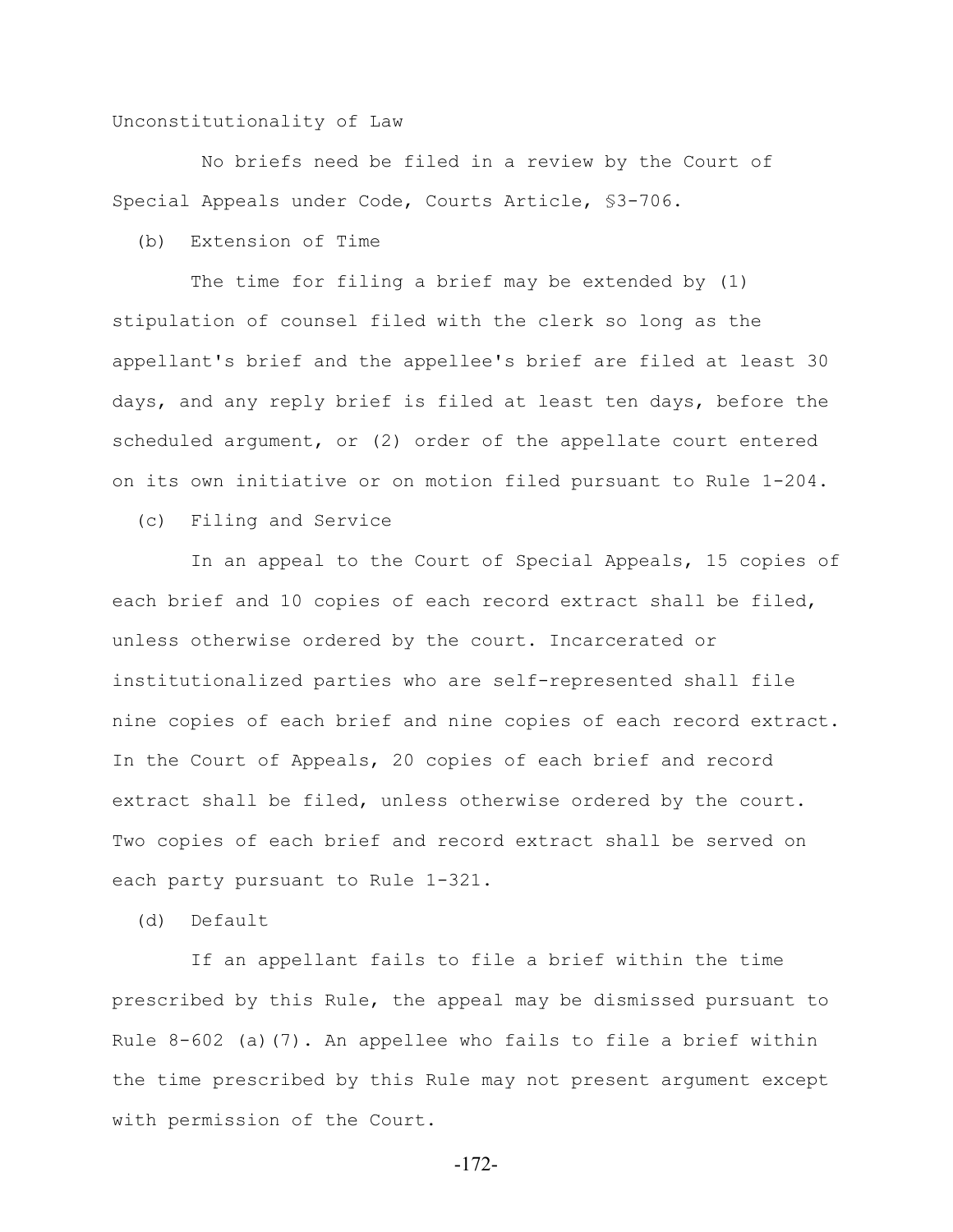Source: This Rule is derived from former Rules 1030 and 830 with the exceptions of subsection (a)(8) which is derived from the last sentence of former Rule Z56 and of subsection (b)(2) which is in part derived from Rule 833 and in part new.

# REPORTER'S NOTE

See the Reporter's note to Rule 8-412.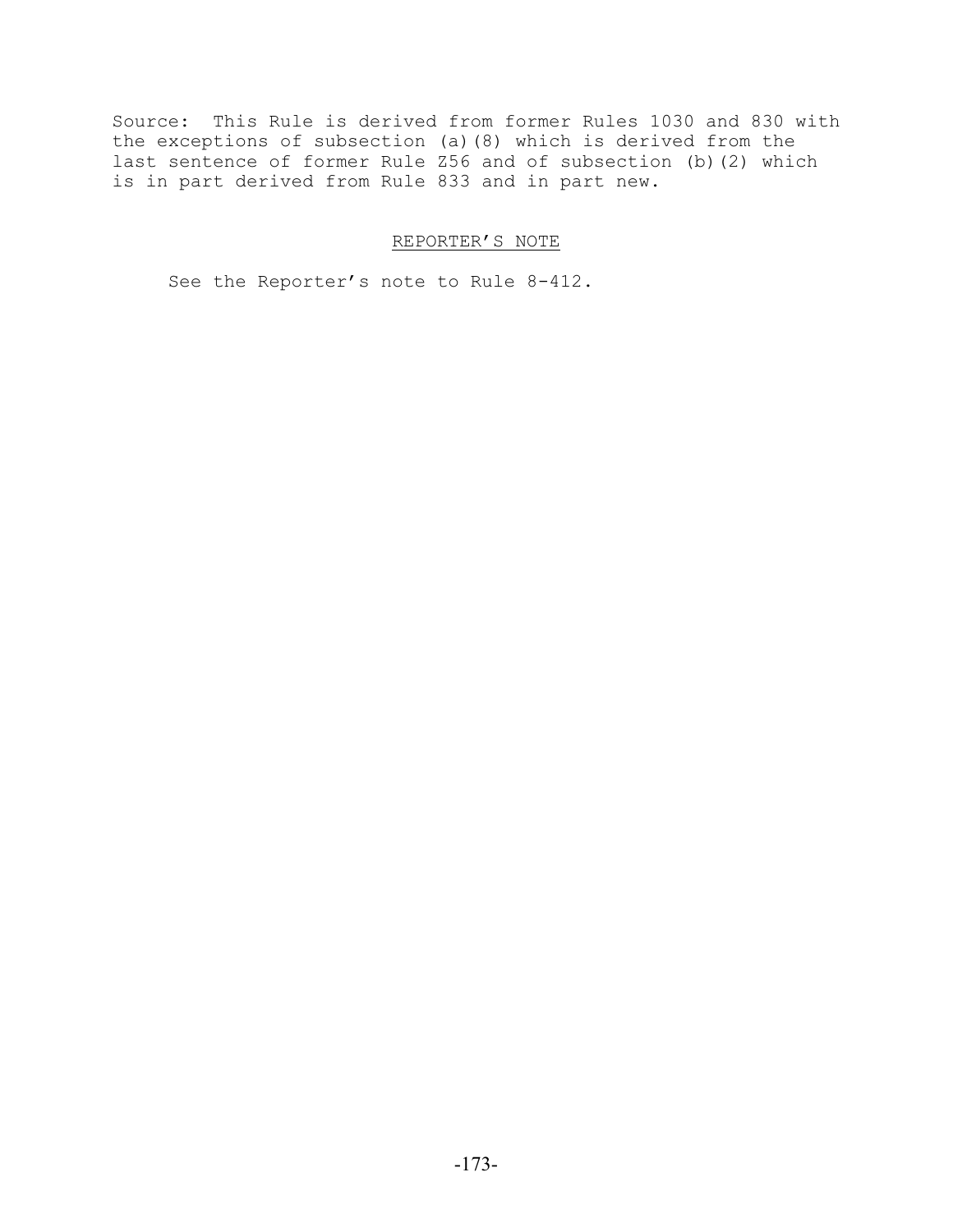## MARYLAND RULES OF PROCEDURE

#### TITLE 8 - APPELLATE REVIEW IN THE COURT OF APPEALS

# AND COURT OF SPECIAL APPEALS

# CHAPTER 400 - PRELIMINARY PROCEDURES

AMEND Rule 8-431 (c) by adding certain language clarifying that the records or papers on file are in the appellate court and by adding a cross reference, as follows:

Rule 8-431. MOTIONS

(a) Generally

 An application to the Court for an order shall be by motion. The motion shall state briefly and clearly the facts upon which it is based, and if other parties to the appeal have agreed not to oppose the motion, it shall so state. The motion shall be accompanied by a proposed order.

(b) Response

 Except as provided in Rule 8-605 (a), any party may file a response to the motion. Unless a different time is fixed by order of the Court, the response shall be filed within five days after service of the motion.

(c) Affidavit

 A motion or a response to a motion that is based on facts not contained in the record or papers on file in or in the custody and jurisdiction of the appellate court in the proceeding shall be supported by affidavit and accompanied by any papers on

-174-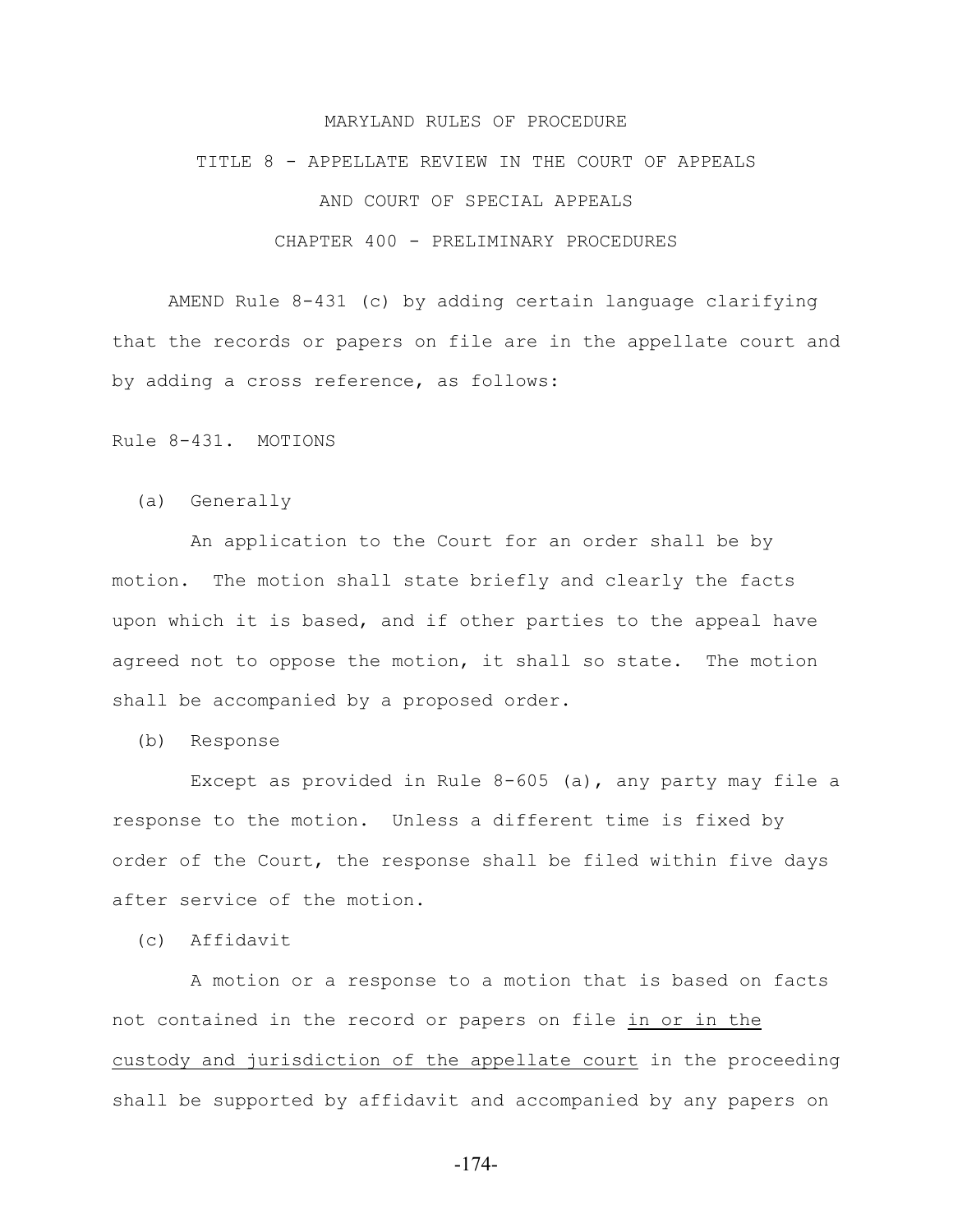which it is based.

Cross reference: See Rule 20-402 concerning the transmittal of the record under MDEC.

(d) Statement of Grounds and Authorities

 A motion and any response shall state with particularity the grounds and the authorities in support of each ground.

(e) Filing; Copies

 The original of a motion and any response shall be filed with the Clerk. It shall be accompanied by (1) seven copies when filed in the Court of Appeals and (2) four copies when filed in the Court of Special Appeals, except as otherwise provided in these rules.

(f) Emergency Order

 In an emergency, the Court may rule on a party's motion before expiration of the time for a response. The party requesting emergency relief shall file the certification required by Rule 1-351.

(g) Hearing

 Except as otherwise provided in these rules, a motion may be acted on without a hearing or may be set for hearing at the time and place and on the notice the Court prescribes. Source: This Rule is derived from former Rules 1055 and 855.

# REPORTER'S NOTE

Section (c) of Rule 8-431 requires that a motion or response to a motion that is based on facts not contained in the record or papers on file in a proceeding shall be supported by affidavit and accompanied by any papers on which it is based. In response to a request by the Clerk of the Court of Special Appeals, the

-175-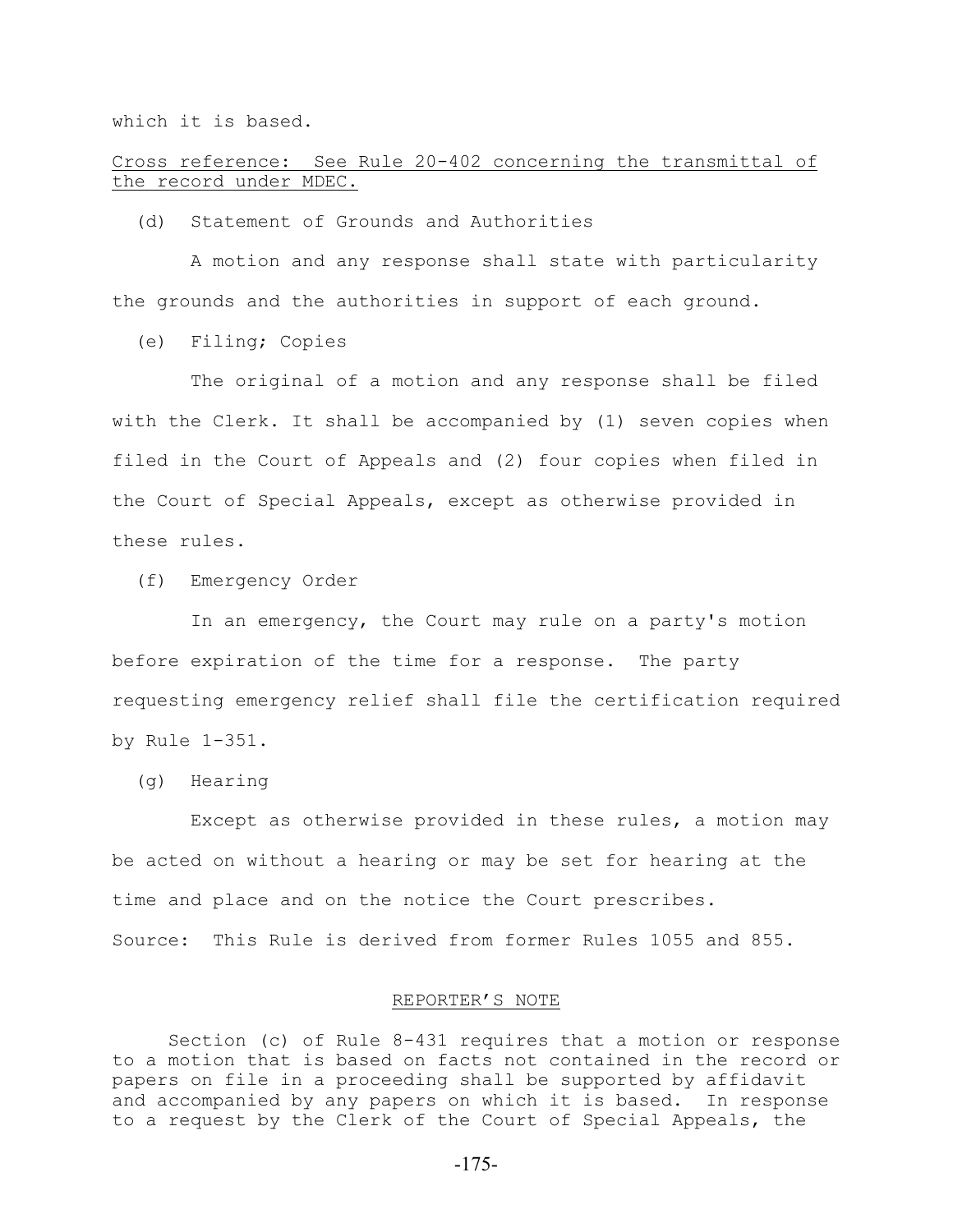Rules Committee recommends adding the language "in or in the custody and jurisdiction of the appellate court" to clarify that it is the record or papers on file in that court that are being referred to.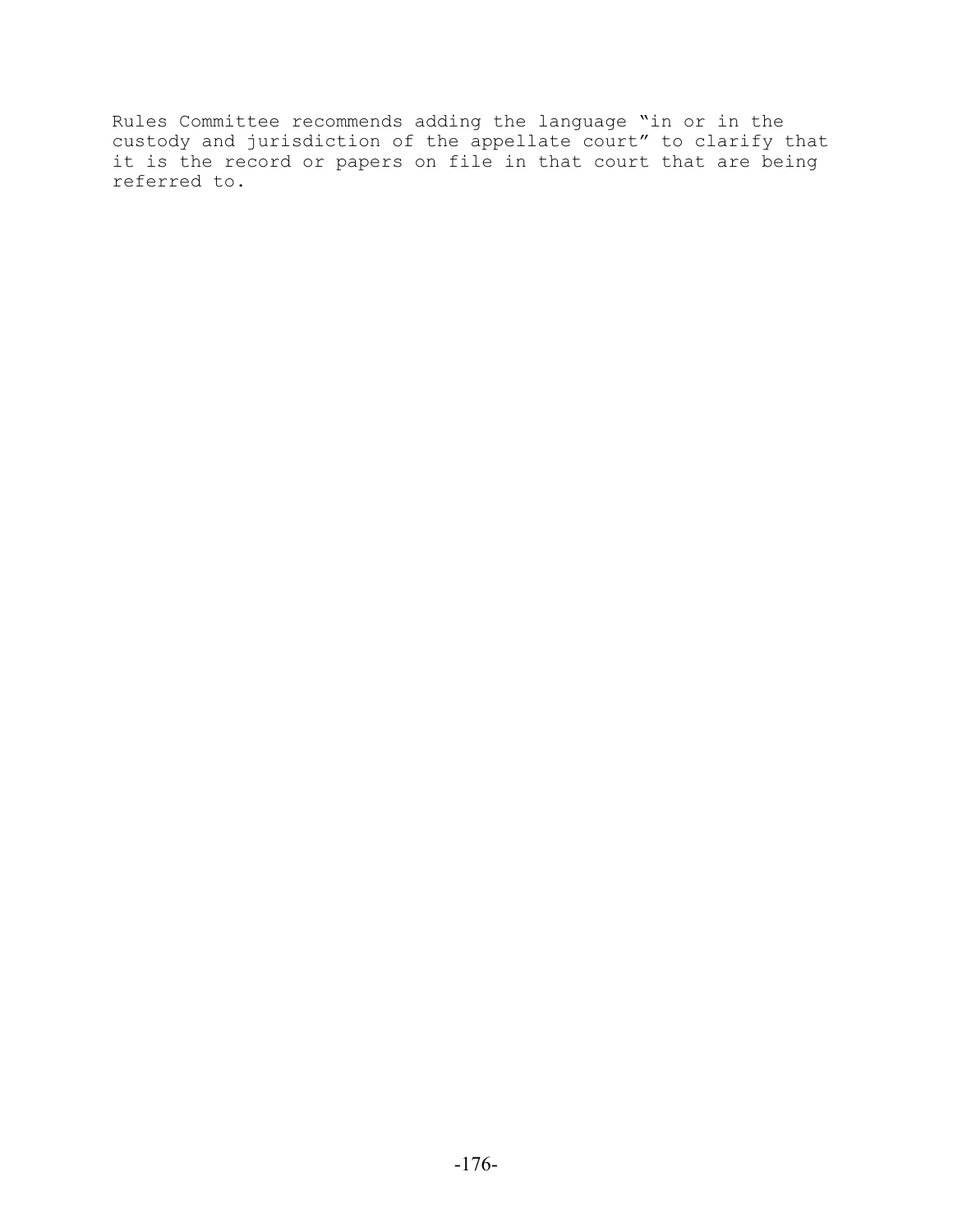## MARYLAND RULES OF PROCEDURE

# TITLE 8 - APPELLATE REVIEW IN THE COURT OF APPEALS

# AND COURT OF SPECIAL APPEALS

CHAPTER 500 - RECORD EXTRACT, BRIEFS, AND ARGUMENT

AMEND Rule 8-511 to revise the time by which the appellee may file a reply brief under certain circumstances and to specify a word count limitation in lieu of a page count limitation, as follows:

Rule 8-511. AMICUS CURIAE

 (a) Authorization to File Amicus Curiae Brief An amicus curiae brief may be filed only:

(1) upon written consent of all parties to the appeal;

 (2) by the Attorney General in any appeal in which the State of Maryland may have an interest;

(3) upon request by the Court; or

 (4) upon the Court's grant of a motion filed under section (b) of this Rule.

(b) Motion and Brief

(1) Content of Motion

 A motion requesting permission to file an amicus curiae brief shall:

(A) identify the interest of the movant;

 (B) state the reasons why the amicus curiae brief is desirable;

-177-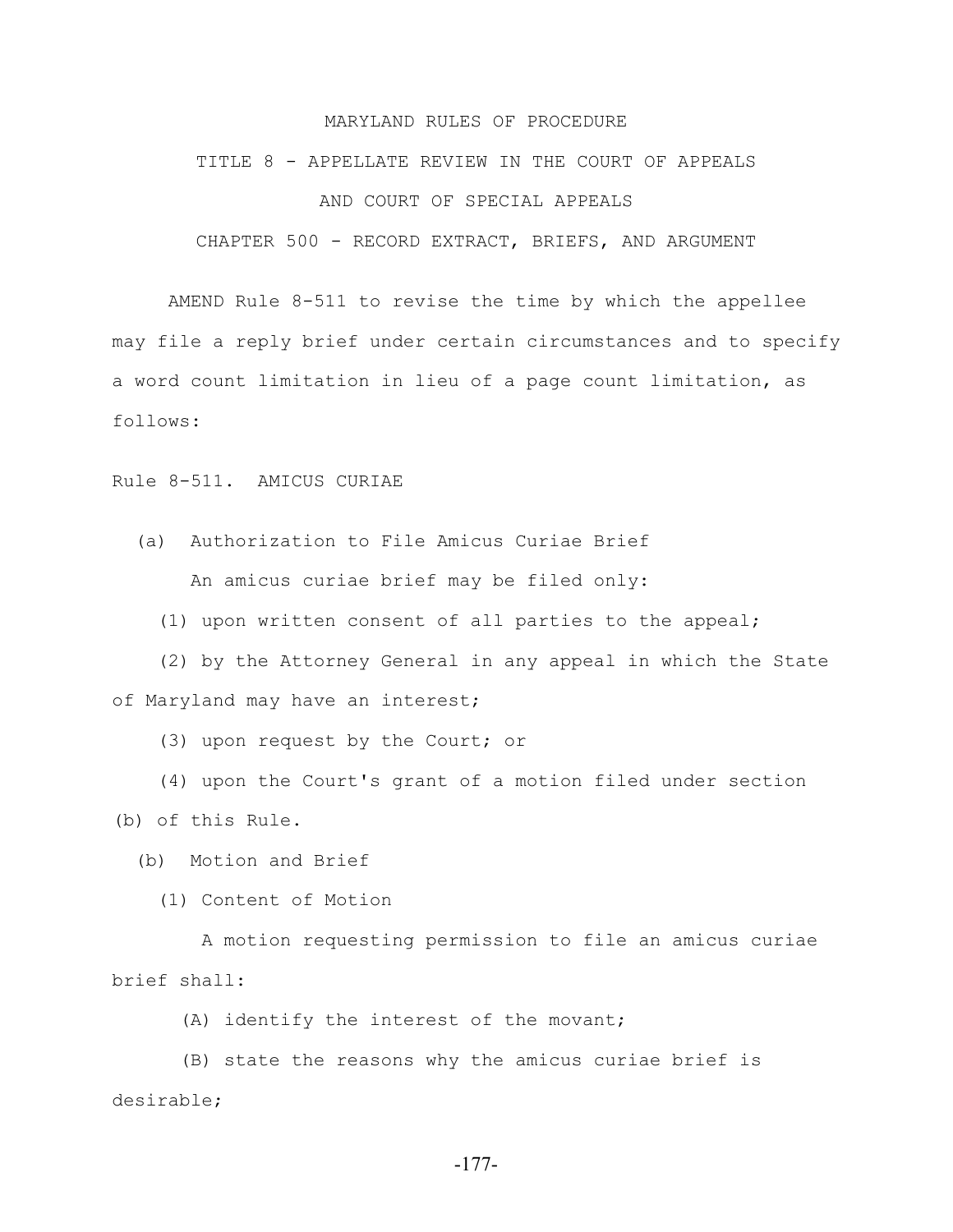(C) state whether the movant requested of the parties their consent to the filing of the amicus curiae brief and, if not, why not;

(D) state the issues that the movant intends to raise;

 (E) identify every person, other than the movant, its members, or its attorneys, who made a monetary or other contribution to the preparation or submission of the brief, and identify the nature of the contribution; and

 (F) if filed in the Court of Appeals to seek leave to file an amicus curiae brief supporting or opposing a petition for writ of certiorari or other extraordinary writ, state whether, if the writ is issued, the movant intends to seek consent of the parties or move for permission to file an amicus curiae brief on the issues before the Court.

(2) Attachment of Brief

 Copies of the proposed amicus curiae brief shall be attached to two of the copies of the motion filed with the Court. Cross reference: See Rule 8-431 (e) for the total number of copies of a motion required when the motion is filed in an appellate court.

(3) Service

 The movant shall serve a copy of the motion and proposed brief on each party.

(4) If Motion Granted

 If the motion is granted, the brief shall be regarded as having been filed when the motion was filed. Within ten days after the order granting the motion is filed, the amicus curiae

-178-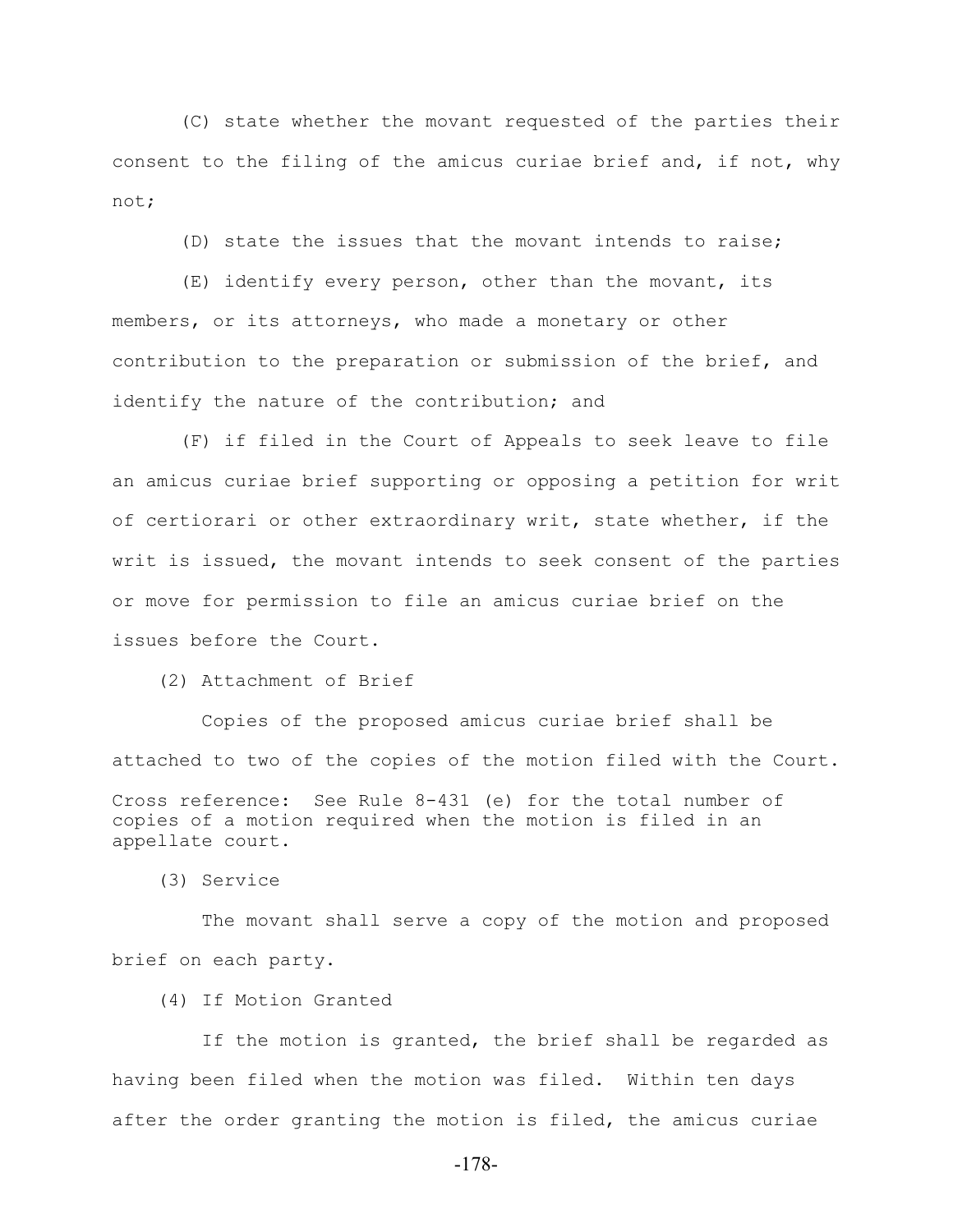shall file the additional number of briefs required by Rule 8-502  $(c)$ .

(c) Time for Filing

(1) Generally

 Except as required by subsection (c)(2) of this Rule and unless the Court orders otherwise, an amicus curiae brief shall be filed at or before the time specified for the filing of the principal brief of the appellee.

(2) Time for Filing in Court of Appeals

 (A) An amicus curiae brief may be filed pursuant to section (a) of this Rule in the Court of Appeals on the question of whether the Court should issue a writ of certiorari or other extraordinary writ to hear the appeal as well as, if such a writ is issued, on the issues before the Court.

 (B) An amicus curiae brief or a motion for leave to file an amicus curiae brief supporting or opposing a petition for writ of certiorari or other extraordinary writ shall be filed at or before the time any answer to the petition is due.

 (C) Unless the Court orders otherwise, an amicus curiae brief on the issues before the Court if the writ is granted shall be filed at the applicable time specified in subsection (c)(1) of this Rule.

(d) Compliance with Rules 8-503 and 8-504

 An amicus curiae brief shall comply with the applicable provisions of Rules 8-503 and 8-504.

(e) Reply Brief; Oral Argument; Brief Supporting or Opposing

-179-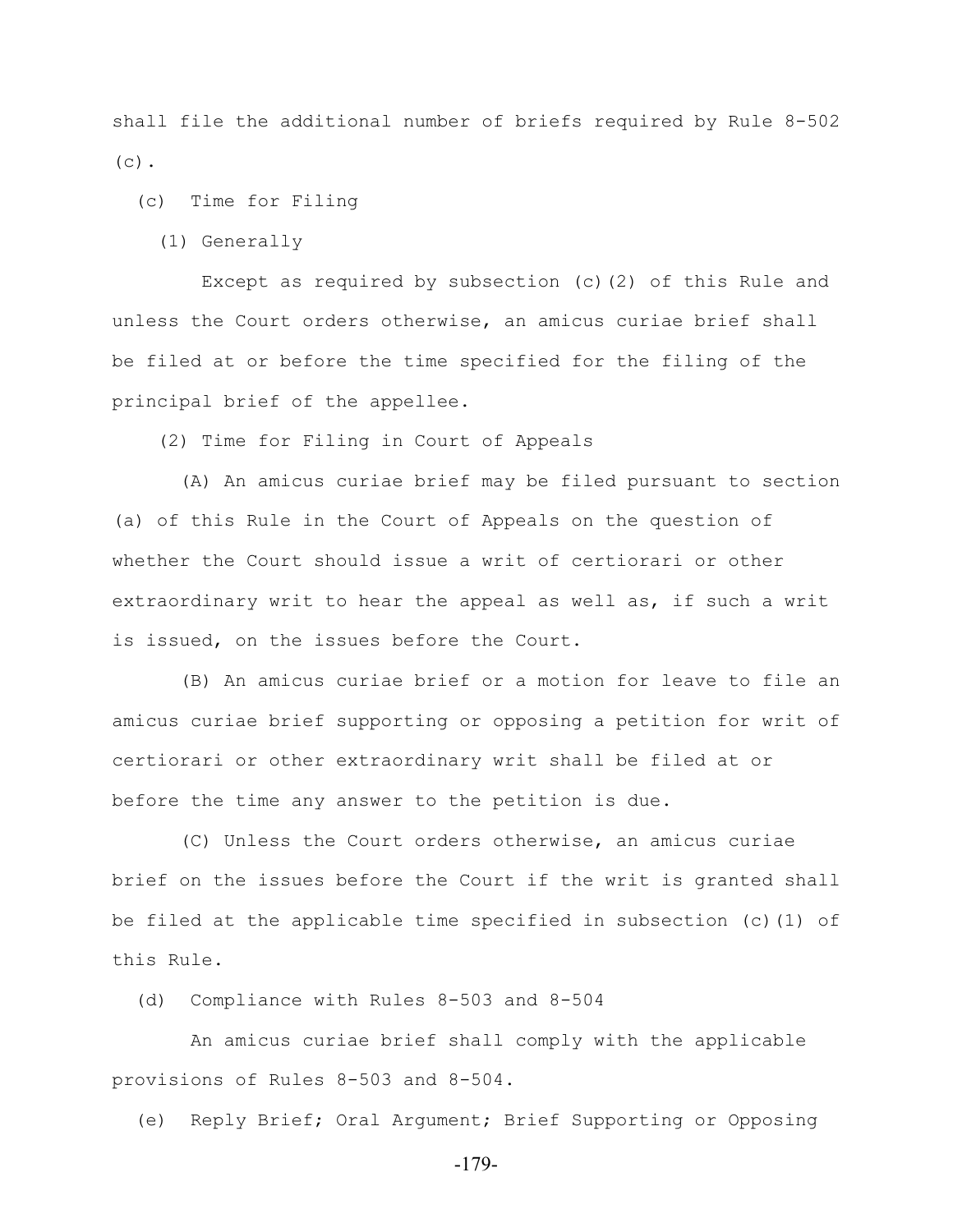Motion for Reconsideration

 Without permission of the Court, an amicus curiae may not (1) file a reply brief, (2) participate in oral argument, or (3) file a brief in support of, or in opposition to, a motion for reconsideration. Permission may be granted only for extraordinary reasons.

(f) Appellee's Reply Brief

 Within ten days after the later of (1) the filing of an amicus curiae brief that is not substantially in support of the position of the appellee or (2) the entry of an order granting a motion under section (b) that permits the filing of a brief not substantially in support of the position of the appellee, the appellee may file a reply brief limited to the issues in the amicus curiae brief that are not substantially in support of the appellee's position and are not fairly covered in the appellant's principal brief. Any such reply brief shall not exceed 15 pages 3,900 words.

Source: This Rule is derived in part from Fed.R.App.P. 29 and Sup.Ct.R. 37 and is in part new.

## REPORTER'S NOTE

An appellate clerk pointed out that when the authorization to file an amicus curiae brief is based on subsection (a)(4) of Rule 8-511, it is possible that, because of the "relation back" provision of subsection (b)(4) of the Rule, an appellee who is entitled to file a reply brief pursuant to section (f) would have no time to do so. The appellee's reply brief would have been due before the motion requesting permission to file an amicus curiae brief had been determined by the appellate Court. To address this timing issue, a proposed amendment to section (f) permits the appellant to file a reply brief within 10 days after the later of (1) the filing of an amicus curiae brief that is not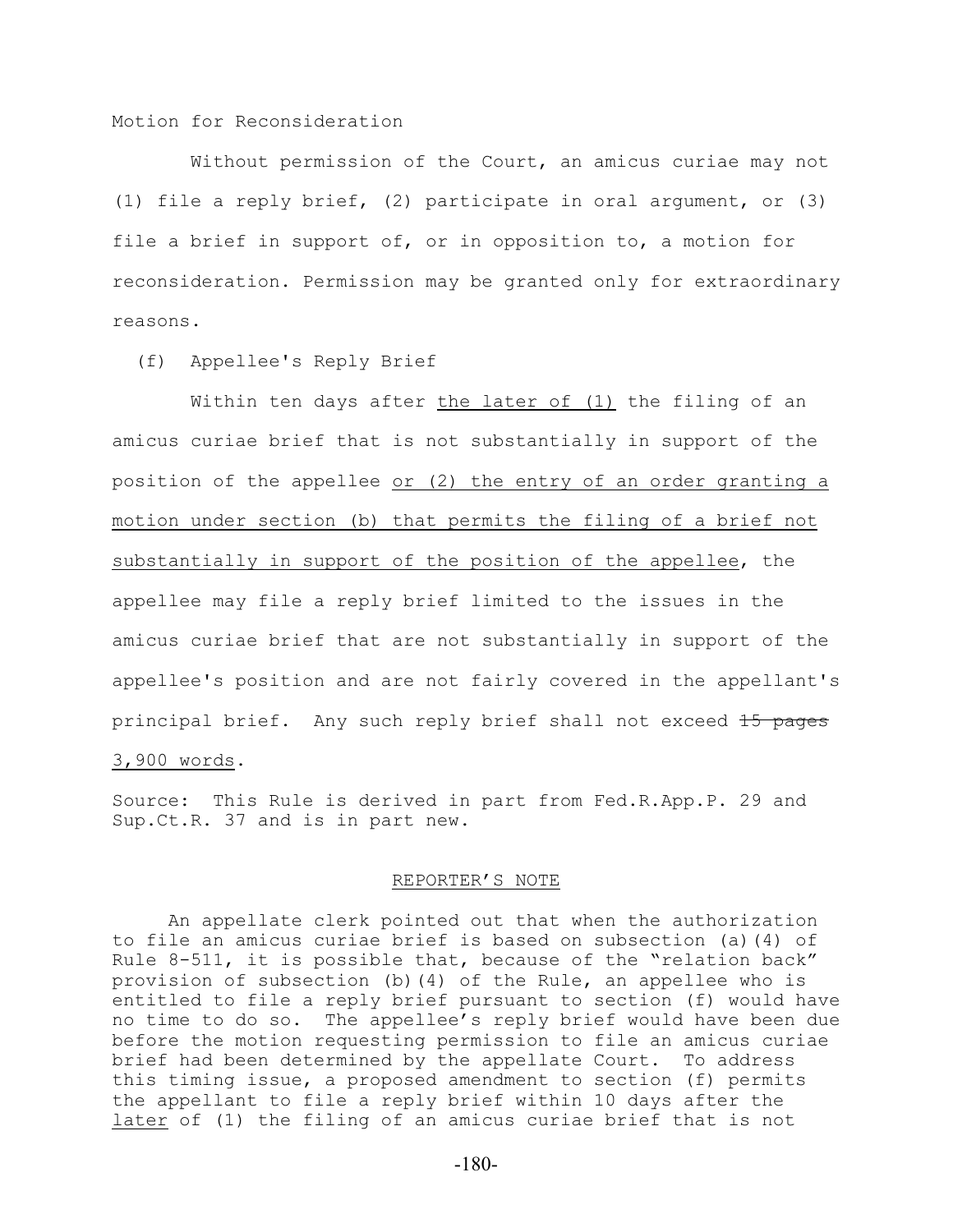substantially in support of the position of the appellee or (2) the entry of an order granting a motion under section (b) that permits the filing of a brief not substantially in support of the position of the appellee.

See the Reporter's note to Rule 8-503 concerning a word count limitation in lieu of a page limitation.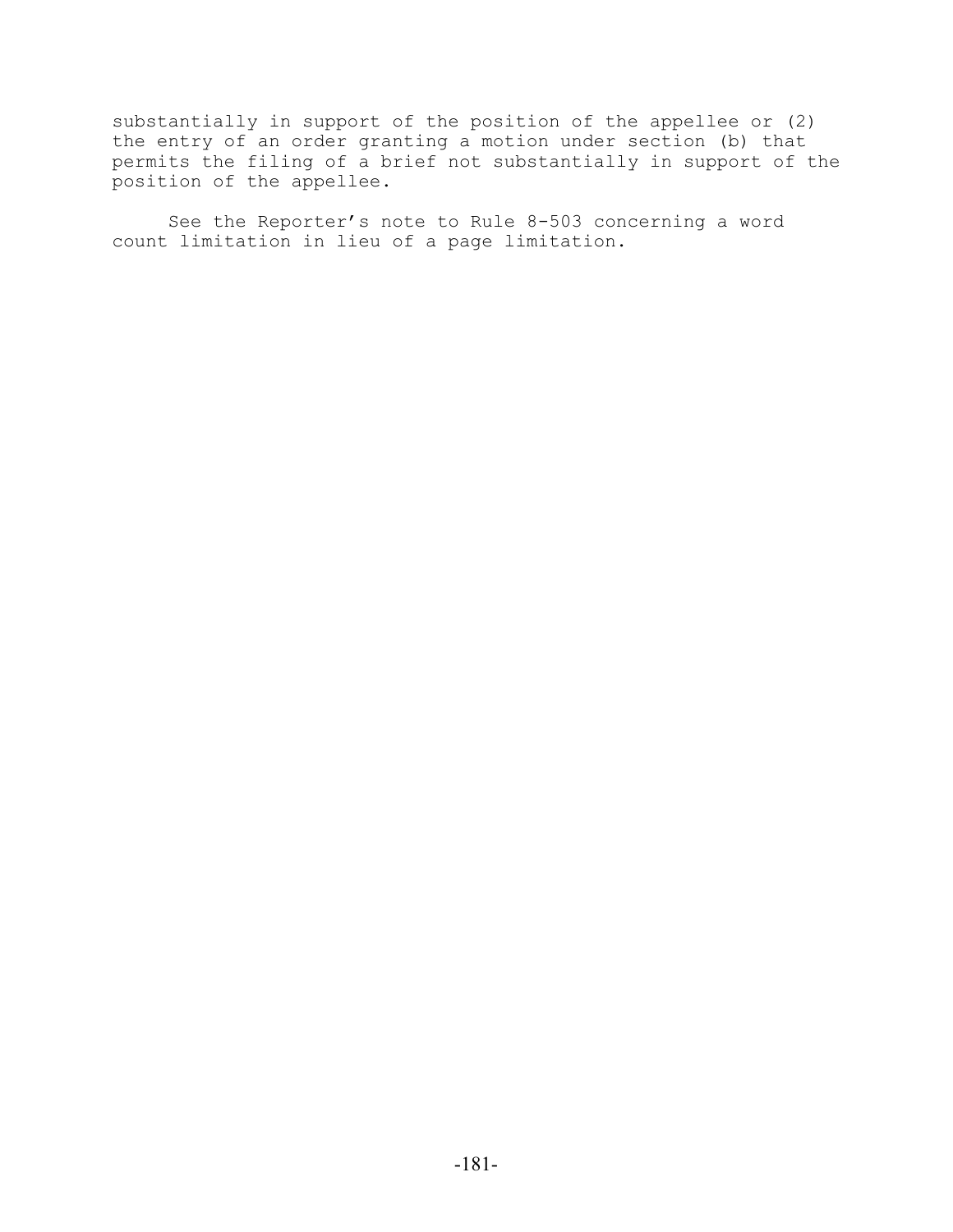#### MARYLAND RULES OF PROCEDURE

# TITLE 8 - APPELLATE REVIEW IN THE COURT OF APPEALS AND COURT OF SPECIAL APPEALS CHAPTER 500 - RECORD EXTRACT, BRIEFS, AND ARGUMENT

AMEND Rule 8-522 to reduce the time allotted for oral argument in the Court of Special Appeals to 20 minutes for each side, except with permission of the Court; to delete the second sentence of section (a); and to correct a stylistic error, as follows:

Rule 8-522. ORAL ARGUMENT

(a) Time Limit

 Except with permission of the Court, oral argument is limited to 20 minutes for each side in the Court of Special Appeals and 30 minutes for each side in the Court of Appeals. The Court of Special Appeals may prescribe a shorter period when it grants a request for oral argument pursuant to Rule 8-523 (b) (2), or upon the direction of the Chief Judge, when necessary to enable the Court to dispose of the cases scheduled for oral argument. A party who believes that additional time is necessary for the adequate presentation of oral argument, may request, by letter addressed to the Court, the addition additional time deemed necessary. The request shall be made no later than ten days after the filing of the appellee's brief.

(b) Rebuttal

-182-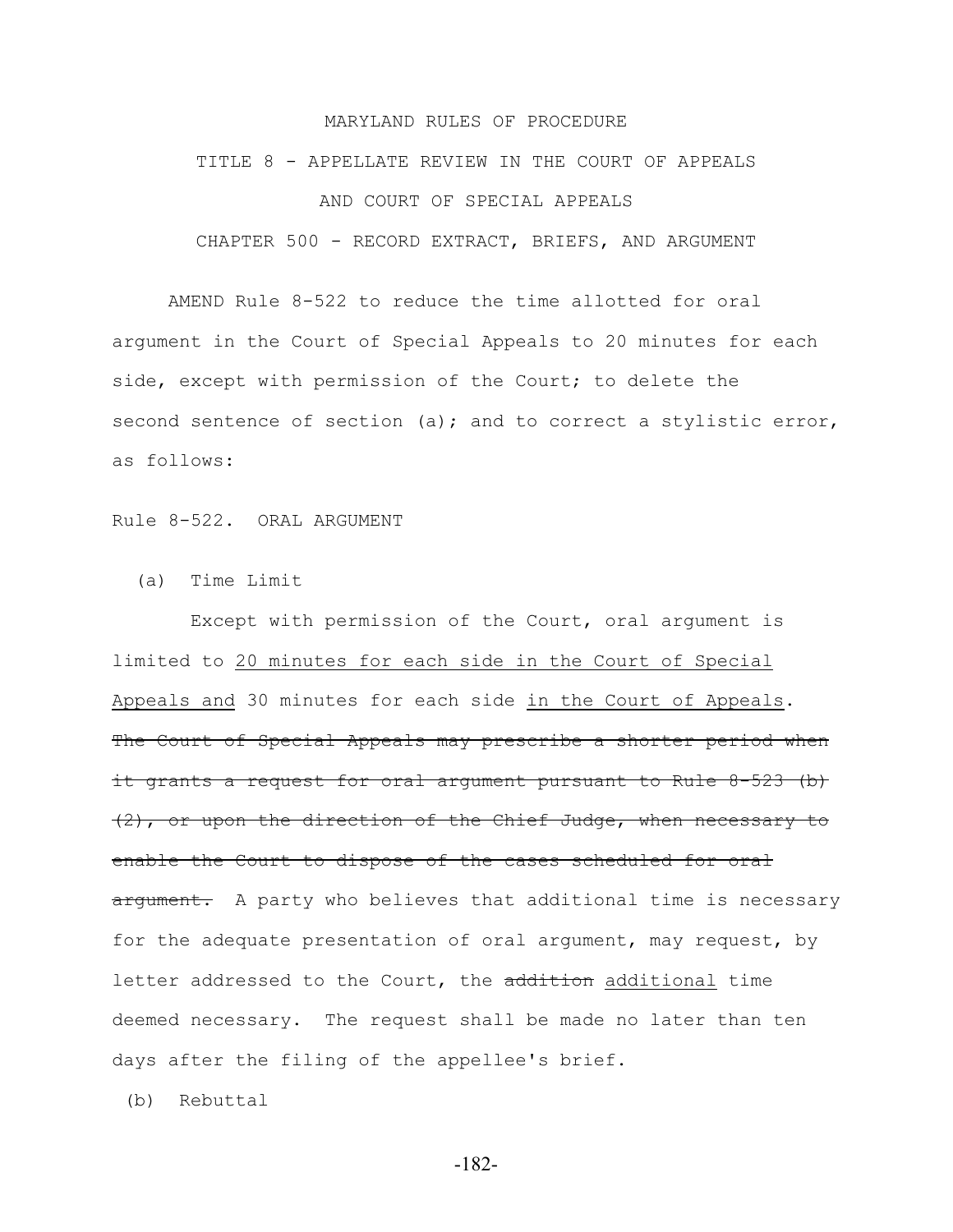The appellant may reserve a portion of the time allowed for rebuttal, but in opening argument shall present the case fairly and completely and shall not reserve points of substance for presentation during rebuttal.

(c) Number of Counsel

 Except with permission of the Court, not more than two attorneys may argue for a side. In granting a request for oral argument pursuant to Rule  $8-523$  (b)(2), the Court of Special Appeals may direct that only one attorney may argue for a side. When more than one attorney will arque for a side, the time allowed for the side may be divided as they desire.

(d) More than One Appeal in Same Action - Order of Argument

When there is more than one appeal in the same action, the order of argument may be determined by the Court. If the Court does not determine the order and unless otherwise agreed by parties, the appellant first in order on the docket will open and close.

(e) Failure to Appear

 If a party fails to appear when the case is reached for argument, the adverse party may present oral argument or, with permission of the Court, may waive it.

(f) Restriction on Oral Argument

 The Court may decline to hear oral argument on any matter not presented in the briefs.

Source: This Rule is derived from former Rules 1046 and 846.

-183-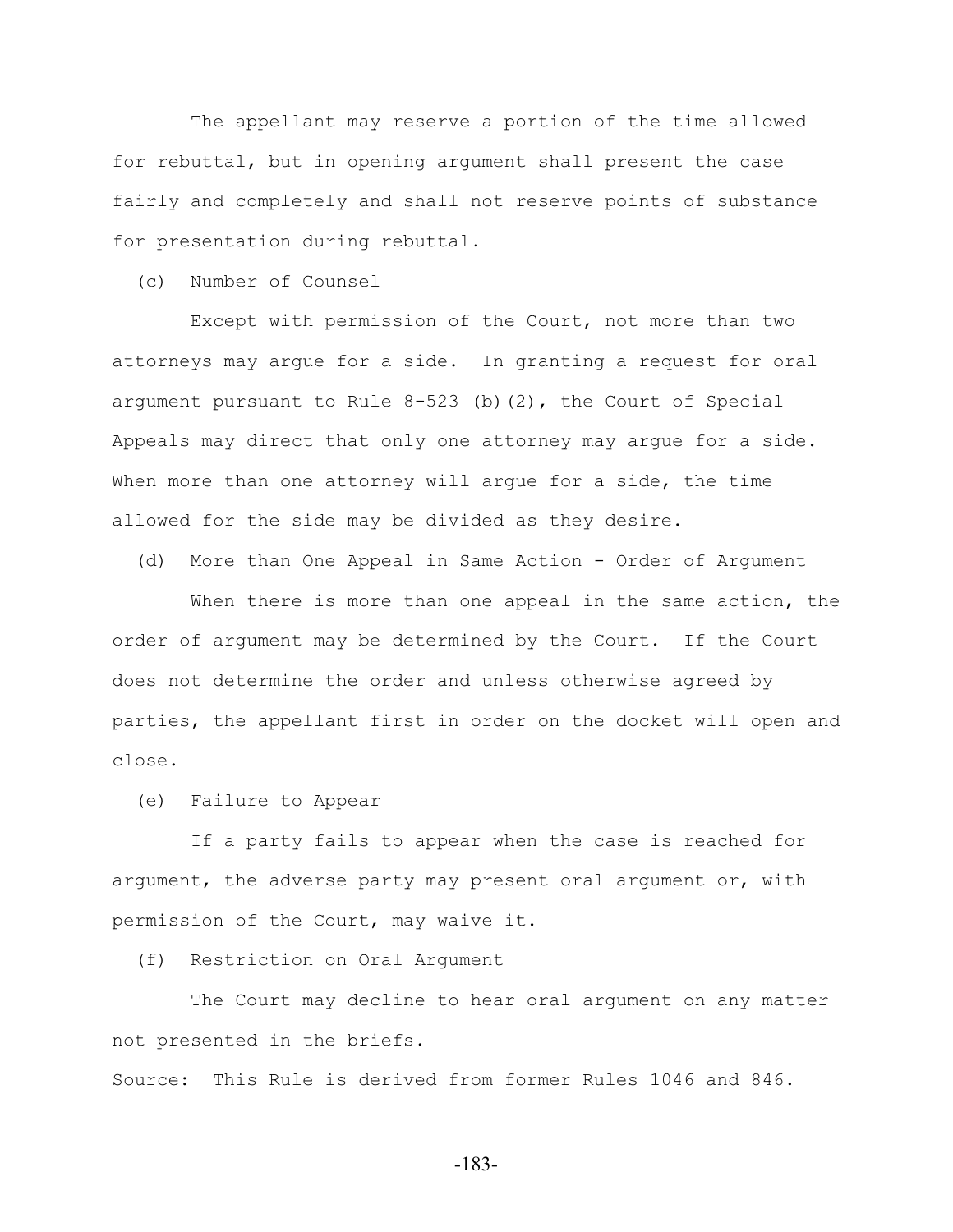#### REPORTER'S NOTE

It has been the practice of the Court of Special Appeals over at least the past decade, to restrict the time available for oral arguments, as reflected in Administrative Orders issued every month by the Chief Judge of the Court of Special Appeals. The Administrative Orders have been necessitated by a high volume of cases. The Administrative Orders have provided:

> Pursuant to Maryland Rule 8-522 (a), I hereby direct that oral argument in the month of be limited to 20 minutes per side, subject to the discretion of the hearing panel to allow additional argument, not exceeding a total of 30 minutes per side.

Under Rule 8-522 (a), the prescribed norm for the length of oral argument is 30 minutes. The second sentence of Rule 8-522 (a) provides a means by which the Chief Judge of the Court of Special Appeals may shorten the time allotted for oral argument "when necessary to enable the Court to dispose of cases scheduled for oral argument" and permits the Court, under the unusual circumstances to which Rule  $8-523$  (b)(2) applies, to set a shortened time period for oral arguments requested by the Court pursuant to that Rule.

The proposed amendment to Rule 8-522 (a) deletes the second sentence in its entirety and changes the norm prescribed in the Rule to reflect what has been the administrative practice for at least the past decade, dispensing with the need for the Chief Judge of the Court of Special Appeals to issue monthly administrative orders shortening the time allotted for oral argument.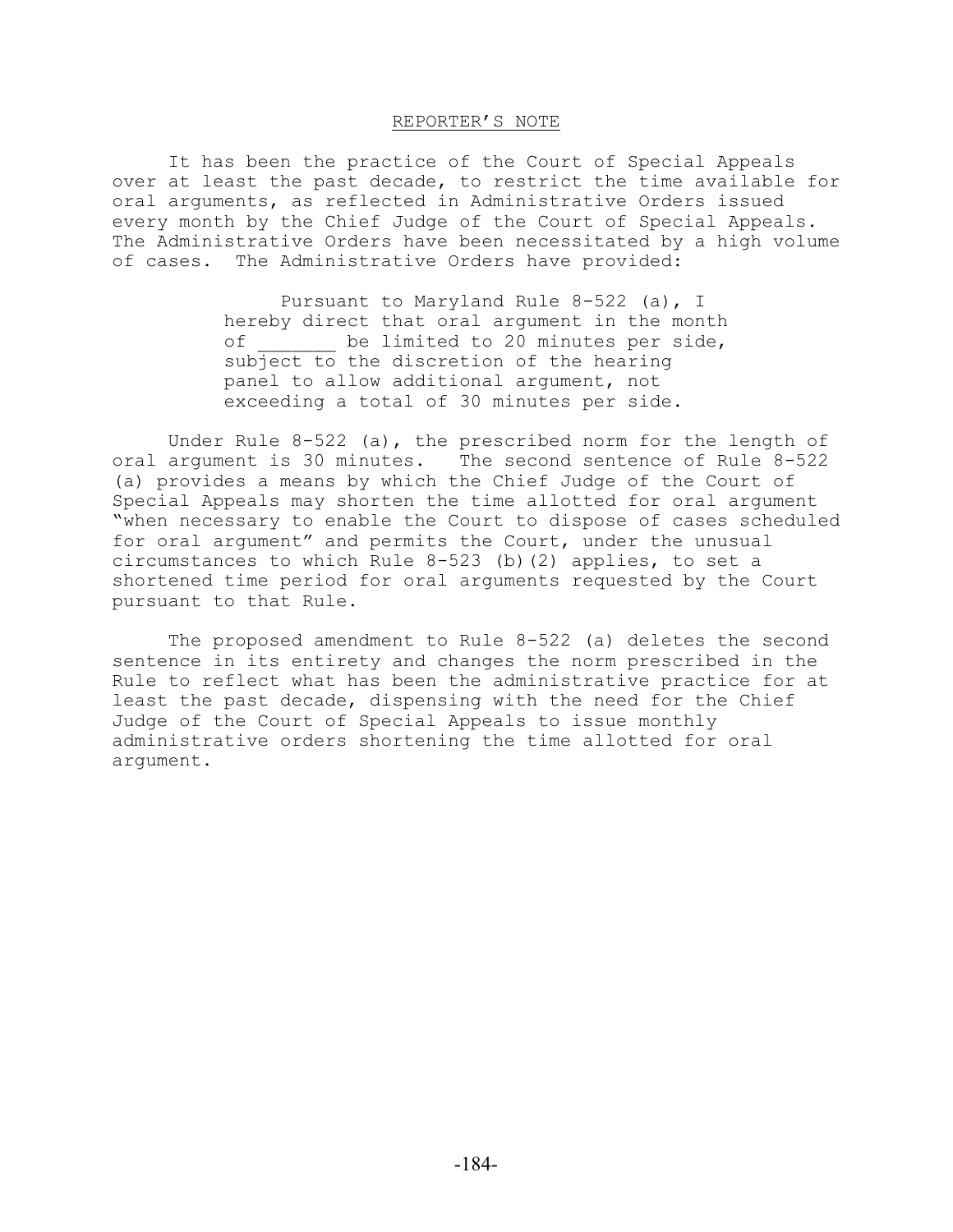#### MARYLAND RULES OF PROCEDURE

## TITLE 8 - APPELLATE REVIEW IN THE COURT OF APPEALS AND COURT OF SPECIAL APPEALS CHAPTER 600 - DISPOSITION

AMEND Rule 8-605 to add a new section (b) providing the content of a motion for reconsideration or a response to it, to specify a word count limitation in lieu of a page limitation, and to make stylistic changes, as follows:

#### Rule 8-605. RECONSIDERATION

## (a) Motion; Response; No Oral Argument

 Except as otherwise provided in Rule 8-602 (c), a party may file pursuant to this Rule a motion for reconsideration of a decision by the Court that disposes of the appeal. The motion shall be filed (1) before issuance of the mandate or (2) within 30 days after the filing of the opinion of the Court, whichever is earlier. A response to a motion for reconsideration may not be filed unless requested on behalf of the Court by at least one judge who concurred in the opinion or order. Except to make changes in the opinion that do not change the decision in the case, the Court ordinarily will not grant a motion for reconsideration unless it has requested a response. There shall be no oral argument on the motion.

#### (b) Content

#### A motion or response ordinarily shall be limited to

-185-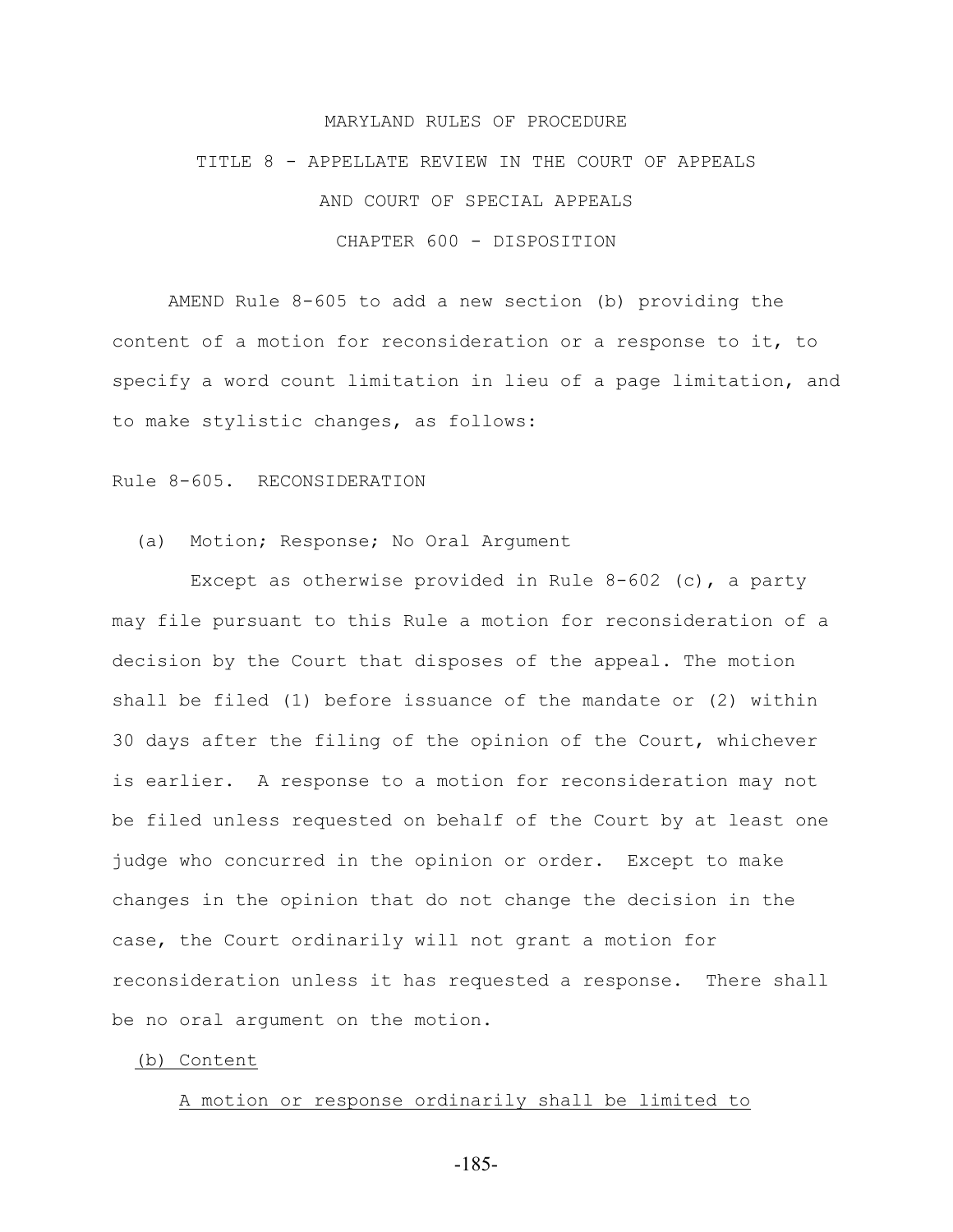addressing one or more of the following:

 (1) whether the Court's opinion or order did not address a material factual or legal matter raised in the lower court and argued by a party in its submission to the Court, and if not raised or argued, a brief statement as to why it was not raised or argued;

 (2) whether a material change in the law relevant to the appeal occurred after the case was submitted and was not addressed in the Court's opinion or order;

 (3) whether there is a significant consequence of the decision that was not addressed in the opinion;

 (4) if the motion or response is filed in the Court of Appeals, whether and how the Court's opinion or order is in material conflict with a decision of the United States Supreme Court or a decision of the Court of Appeals; or

 (5) if the motion or response is filed in the Court of Special Appeals, whether and how the Court's opinion or order is in material conflict with a decision of the United States Supreme Court or the Court of Appeals or a reported opinion of the Court of Special Appeals.

(b) (c) Length

 A motion or response filed pursuant to this Rule shall not exceed 15 pages 3,900 words.

 $\overline{(c)}$  (d) Copies - Filing

(1) In Court of Special Appeals

In the Court of Special Appeals, the original of the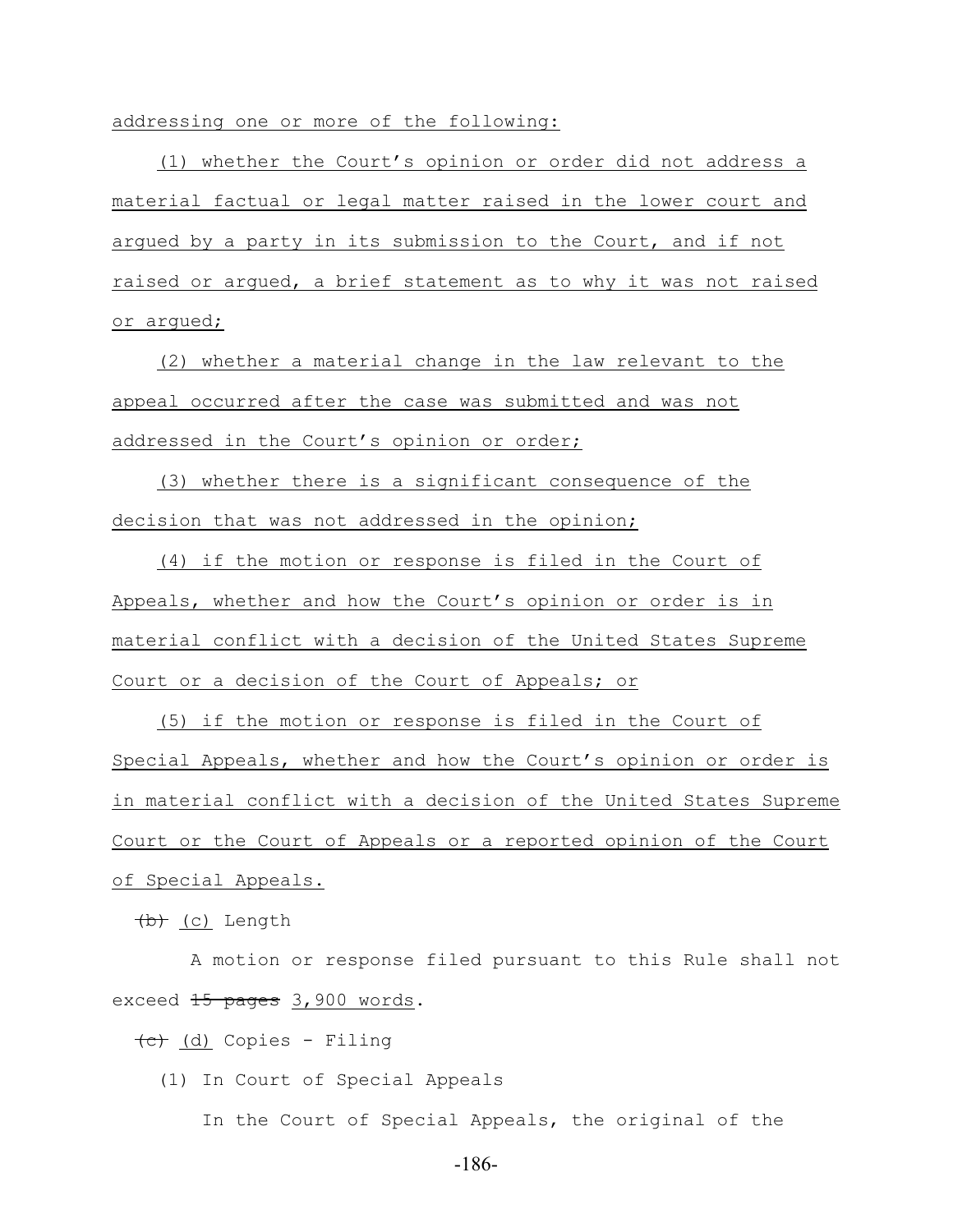motion and any response shall be filed together with four copies if the opinion of the Court was unreported or 13 copies if reported.

(2) In Court of Appeals

 In the Court of Appeals, the original and seven copies of the motion and any response shall be filed.

(d) (e) Mandate to be Delayed

 A motion for reconsideration shall delay issuance of a mandate, unless otherwise ordered by the Court.

(e) (f) Disposition of Motion

 A motion for reconsideration shall be granted only with the consent of at least half the judges who concurred in the opinion. If a motion for reconsideration is granted, the Court may make a final disposition of the appeal without reargument, restore the appeal to the calendar for argument, or make other orders, including modification or clarification of its opinion, as the Court finds appropriate.

Source: This Rule is in part derived from former Rules 1050 and 850 and in part new.

#### REPORTER'S NOTE

An attorney pointed out that in contrast with the federal rules, Rule 8-605 offers practitioners no guidance concerning the contents of a motion for reconsideration.

The Rules Committee proposes the addition of a new section to Rule 8-605, which provides some bases for a motion for reconsideration, derived from the bases in the federal rules. However, since the federal rules do not address filing a motion for reconsideration when the opinion went in an unanticipated direction, the Committee recommends adding language to subsection (b)(1) stating that if a motion raises a factual or legal matter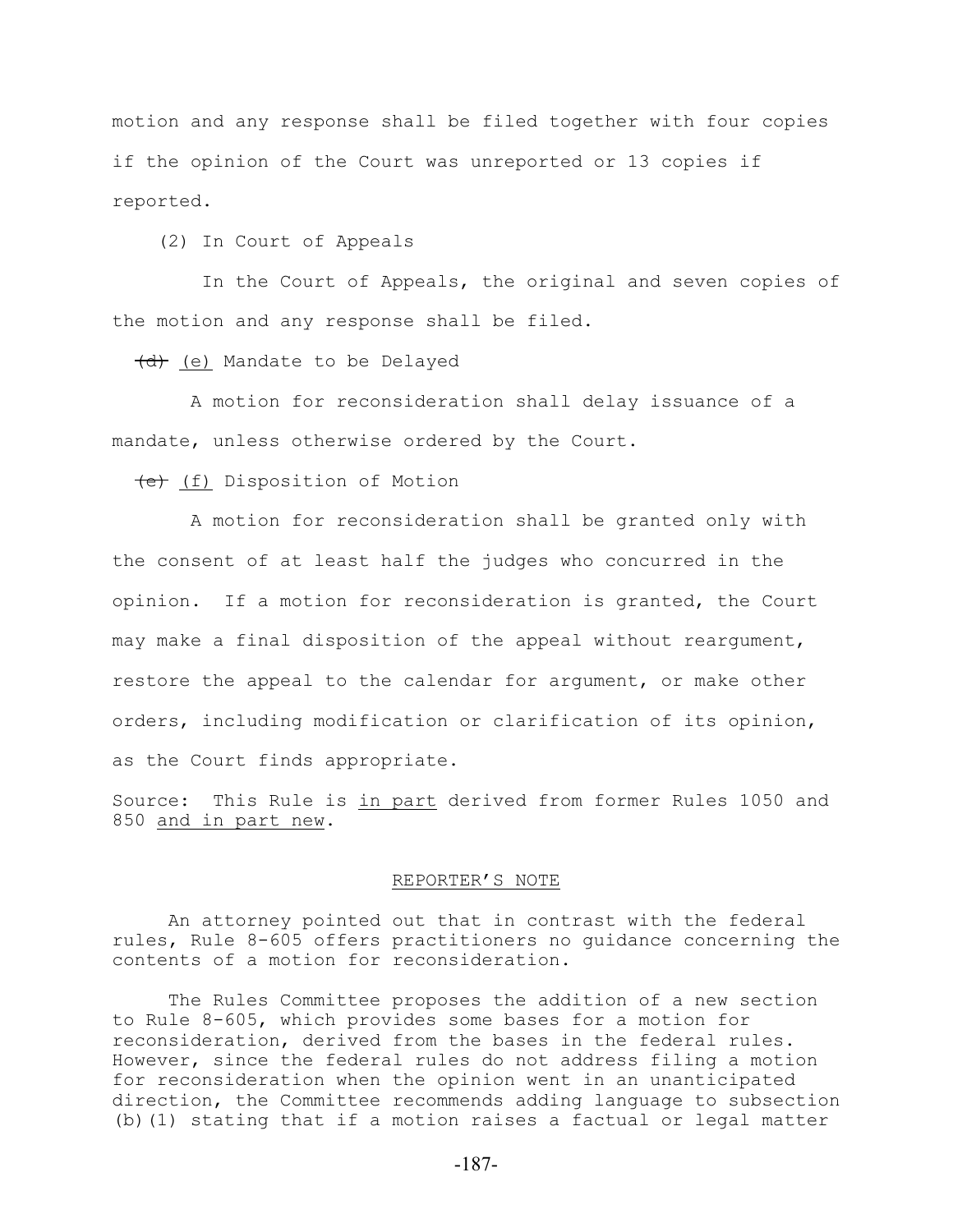not raised in the lower court and argued by the party in its submission to the appellate court, the person filing the motion shall include in the motion a brief statement why the factual or legal matter had not been raised or argued. The Committee also recommends a new subsection (b)(3), which adds as one of the bases for a motion for reconsideration whether there is a significant consequence of the decision that was not addressed in the opinion.

See the Reporter's note to Rule 8-503 concerning a word count limitation in lieu of a page count limitation.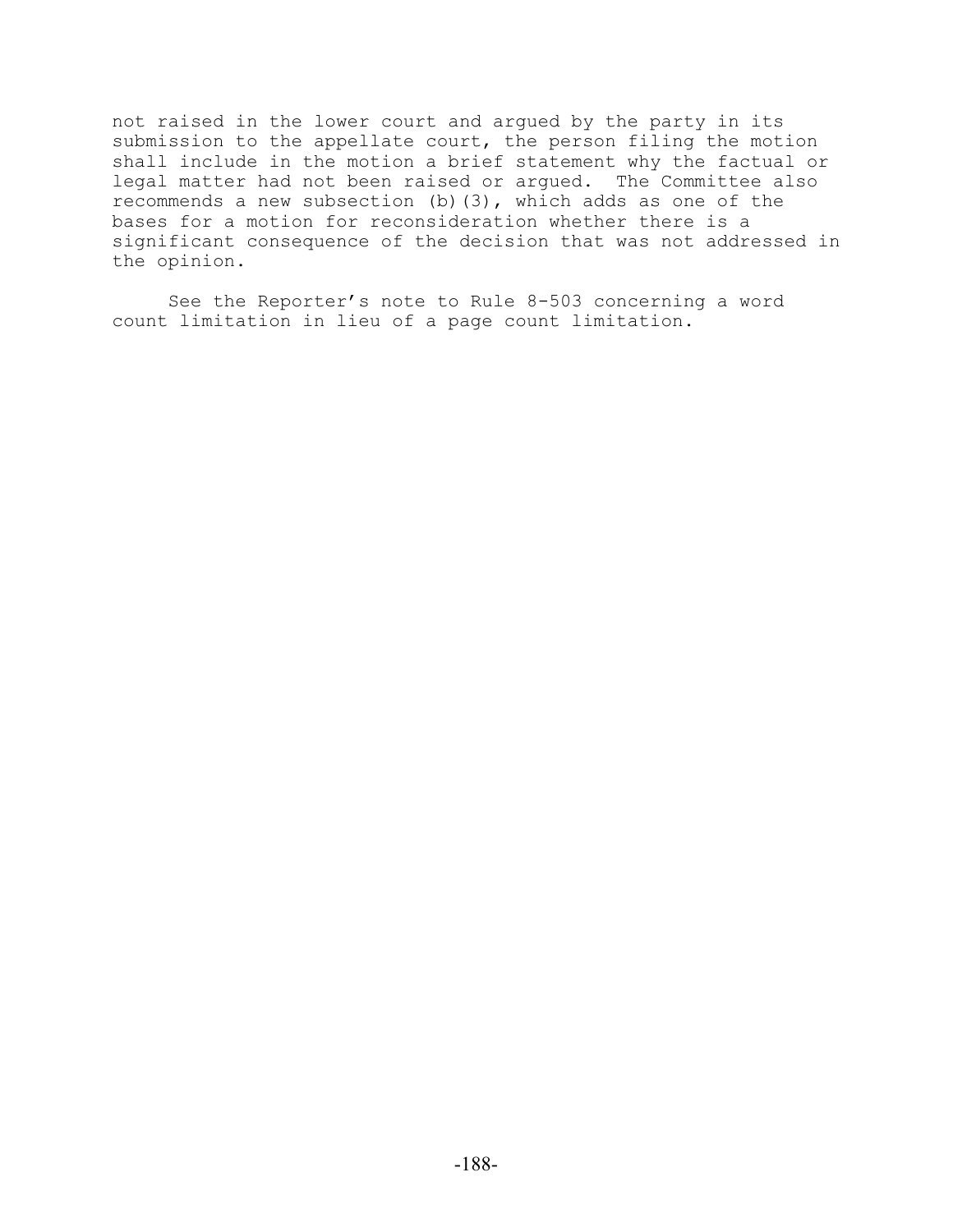#### MARYLAND RULES OF PROCEDURE

#### TITLE 6 - SETTLEMENT OF DECEDENTS' ESTATES

CHAPTER 100 - GENERAL PROVISIONS

DELETE Rule 6-123, as follows:

Rule 6-123. VERIFICATION

When verification of a document is required by rule or law,

the verification shall be in the following form: "I solemnly

affirm under the penalties of perjury that the contents of the

foregoing document are true to the best of my knowledge,

information, and belief."

Cross reference: Code, Estates and Trusts Article, §1-102.

#### REPORTER'S NOTE

The affirmation clauses in the Probate Rules are worded inconsistently. The Rules Committee had considered a suggestion that the language in all of the affirmation clauses conform to the language in Rule 6-123, which is based on Code, Estates and Trusts Article, §1-102. However, the Committee observed that the language "contents of the foregoing document" raises the question of what the foregoing document actually is. It could be construed as referring to some document other than the one containing the affirmation clause. Substituting the language "contents of this document" would more clearly indicate that the reference is to the document containing the affirmation clause.

The Committee recommends changing the language in the affirmation clauses of the Probate Rules to the following: "contents of this document." The same change is recommended for the affirmation clauses in Title 10. The Committee also recommends deleting Rule 6-123, which directs the use of the misleading language when verification of a document is required.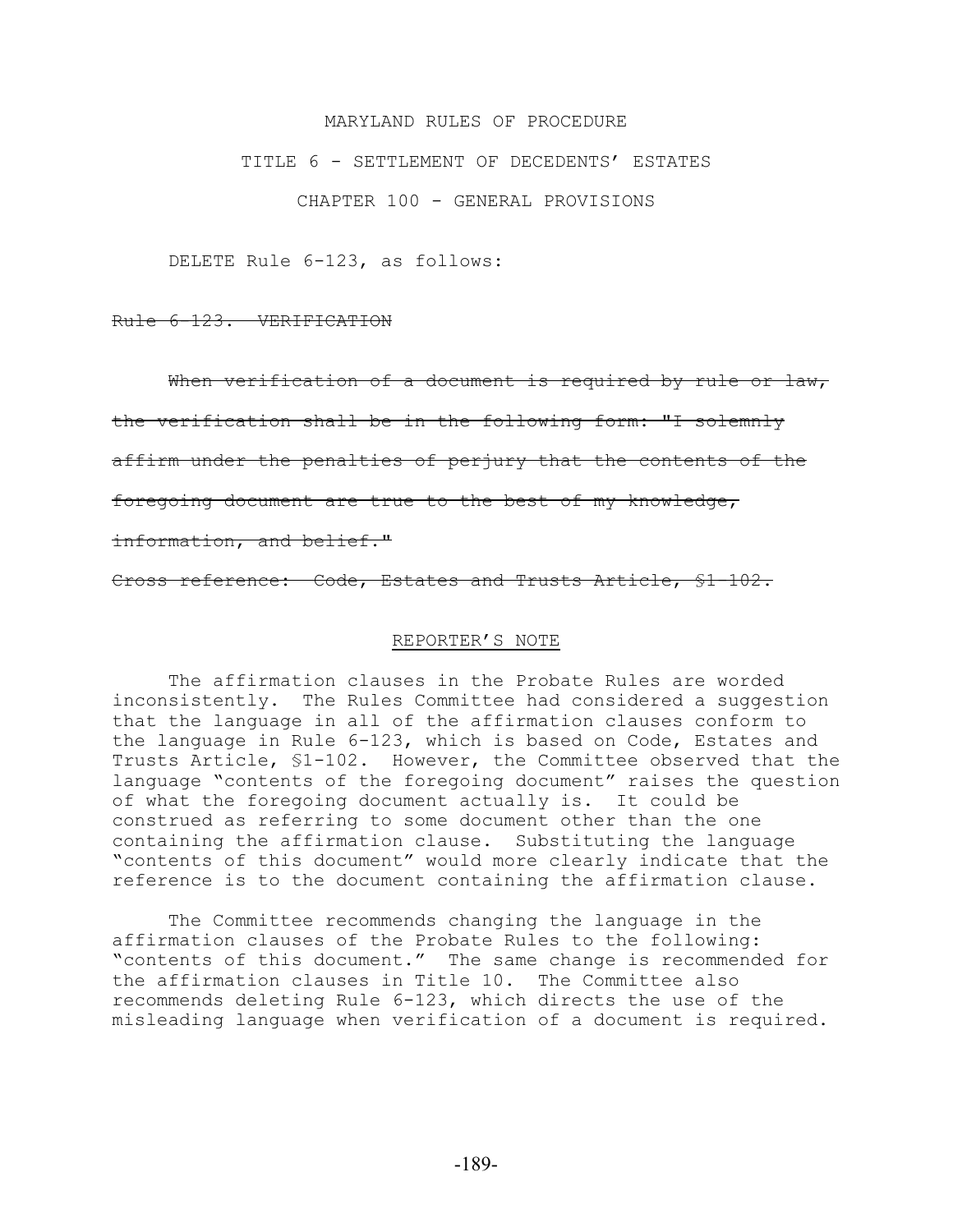## MARYLAND RULES OF PROCEDURE TITLE 6 - SETTLEMENT OF DECEDENTS' ESTATES CHAPTER 100 - GENERAL PROVISIONS

AMEND Rule 6-122 by adding a new Section 6. to the petition form, referring to certain crimes the commission of which would disqualify the petitioner from appointment as personal representative; by adding a Committee note after Section 6. referring to a certain statute; by changing current Section 6. to Section 7., expanding it to provide certain boxes to check pertaining to specific crimes and to list reasons for appointment; by changing Section 7. to Section 8., deleting language from it and adding language to it; by deleting the lines for "date" and for the signature of the personal representative after Section 4. of Schedule B; by changing the affirmation clause in Section B and C; by adding to section (d) of the form "Limited Order to Locate Will" a line after the words "Register of Wills" and "Register's authorized deputy, the words "Register's authorized deputy," and three lines for judge's signatures; and by making stylistic changes, as follows:

Rule 6-122. PETITIONS

## (a) Initial Petition

 The Initial Petition shall be substantially in the following form: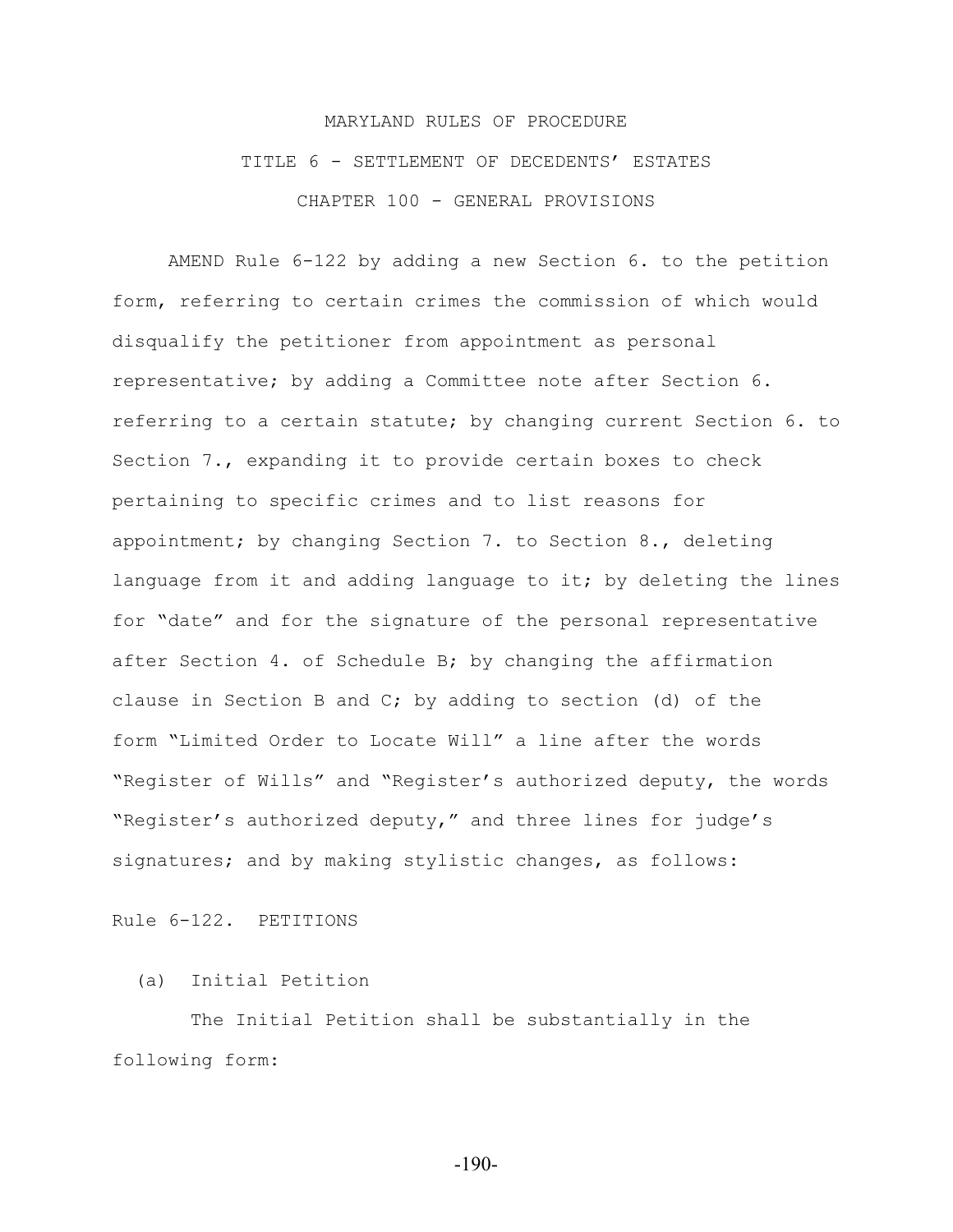IN THE ORPHANS' COURT FOR  $(OR)$  , MARYLAND BEFORE THE REGISTER OF WILLS FOR IN THE ESTATE OF: \_\_\_\_\_\_\_\_\_\_\_\_\_\_\_\_\_\_\_\_\_\_\_\_\_\_\_\_\_\_\_\_\_\_\_\_\_\_\_\_\_\_ ESTATE NO: \_\_\_\_\_\_\_\_\_

FOR:

[ ] REGULAR ESTATE [ ] SMALL ESTATE [ ] WILL OF [ ] LIMITED PETITION FOR PETITION FOR NO ESTATE ORDERS ADMINISTRATION ADMINISTRATION Complete Complete ADMINISTRATION ADMINISTRATION Complete Complete<br>Estate value in Estate value of items 2 item 2 excess of  $$50,000$ .  $$50,000$  or less. and 5 and attach (If spouse is sole (If spouse is sole Schedule C heir or legatee, heir or legatee, \$100,000.) \$100,000.) Complete and attach Complete and attach Schedule A. Schedule B.

NOTE: For the purpose of computing whether an estate qualifies as a small estate, value is determined by the fair market value of property less debts of record secured by the property as of the date of death, to the extent that insurance benefits are not payable to the lien holder or secured party for the secured debt. See Code, Estates and Trusts Article, §5-601 (d).

| The petition of: |         |
|------------------|---------|
| Name             |         |
|                  |         |
|                  | Address |
|                  |         |
| Name             |         |
|                  | Address |
|                  |         |
| Name             |         |
|                  | Address |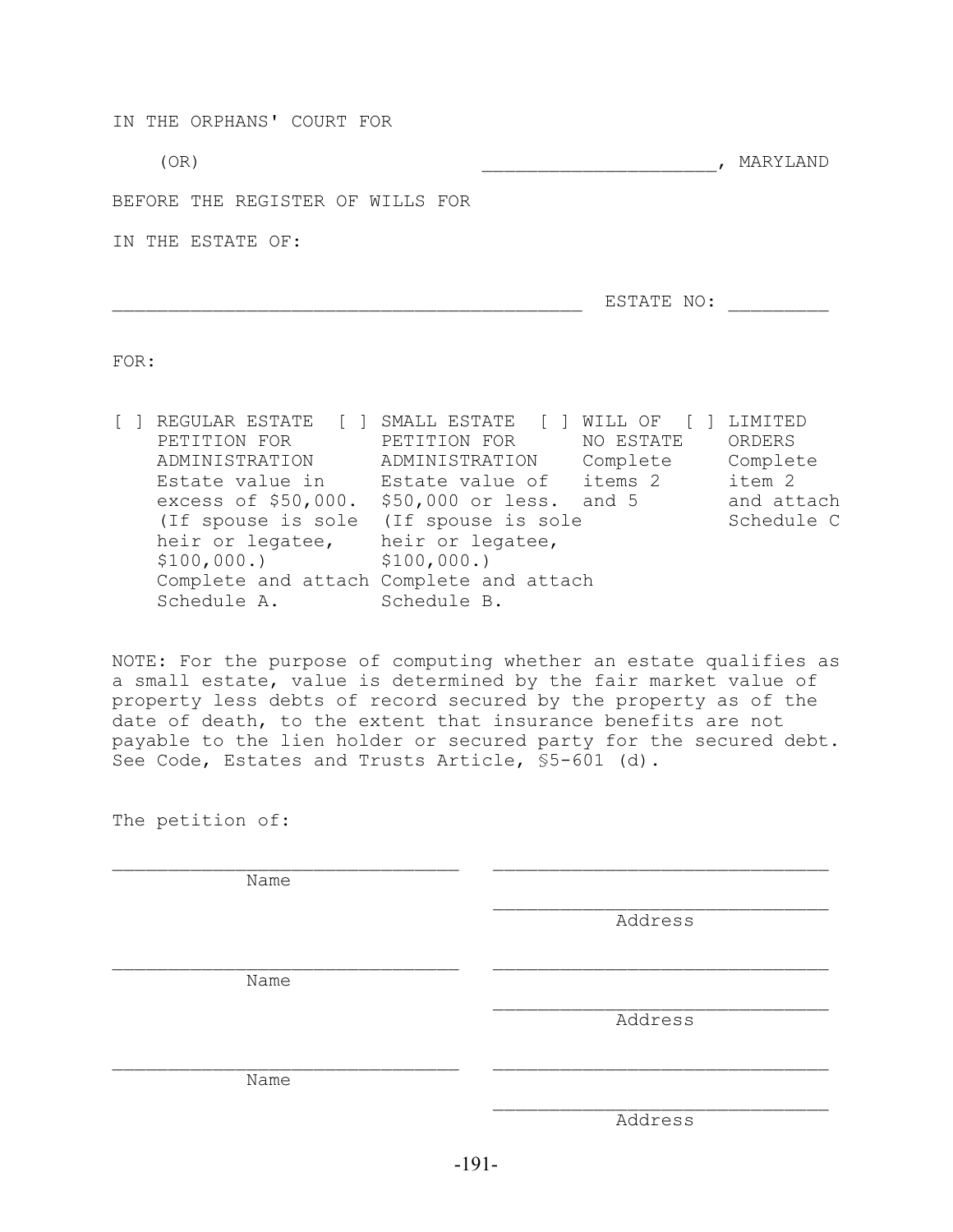Each of us states:

 1. I am (a) at least 18 years of age and either a citizen of the United States or a permanent resident of the United States who is the spouse of the decedent, an ancestor of the decedent, a descendant of the decedent, or a sibling of the decedent or (b) a trust company or any other corporation authorized by law to act as a personal representative.

|              | 2. The Decedent, |          |                 | was |
|--------------|------------------|----------|-----------------|-----|
| domiciled in |                  |          |                 |     |
|              |                  | (county) |                 |     |
| State of     |                  |          | and died on the |     |
|              | day of           |          |                 | at  |
|              |                  |          |                 |     |

```
 (place of death)
```
 3. If the decedent was not domiciled in this county at the time of death, this is the proper office in which to file this petition because: \_\_\_\_\_\_\_\_\_\_\_\_\_\_\_\_\_\_\_\_\_\_\_\_\_\_\_\_\_\_\_\_\_\_\_\_\_\_\_\_\_\_\_\_\_

 4. I am entitled to priority of appointment as personal representative of the decedent's estate pursuant to §5-104 of the Estates and Trusts Article, Annotated Code of Maryland because:

 $\mathcal{L}_\text{max} = \mathcal{L}_\text{max} = \mathcal{L}_\text{max} = \mathcal{L}_\text{max} = \mathcal{L}_\text{max} = \mathcal{L}_\text{max} = \mathcal{L}_\text{max} = \mathcal{L}_\text{max} = \mathcal{L}_\text{max} = \mathcal{L}_\text{max} = \mathcal{L}_\text{max} = \mathcal{L}_\text{max} = \mathcal{L}_\text{max} = \mathcal{L}_\text{max} = \mathcal{L}_\text{max} = \mathcal{L}_\text{max} = \mathcal{L}_\text{max} = \mathcal{L}_\text{max} = \mathcal{$ 

 $\mathcal{L}_\mathcal{L} = \mathcal{L}_\mathcal{L} = \mathcal{L}_\mathcal{L} = \mathcal{L}_\mathcal{L} = \mathcal{L}_\mathcal{L} = \mathcal{L}_\mathcal{L} = \mathcal{L}_\mathcal{L} = \mathcal{L}_\mathcal{L} = \mathcal{L}_\mathcal{L} = \mathcal{L}_\mathcal{L} = \mathcal{L}_\mathcal{L} = \mathcal{L}_\mathcal{L} = \mathcal{L}_\mathcal{L} = \mathcal{L}_\mathcal{L} = \mathcal{L}_\mathcal{L} = \mathcal{L}_\mathcal{L} = \mathcal{L}_\mathcal{L}$ 

 $\mathcal{L}_\text{max} = \mathcal{L}_\text{max} = \mathcal{L}_\text{max} = \mathcal{L}_\text{max} = \mathcal{L}_\text{max} = \mathcal{L}_\text{max} = \mathcal{L}_\text{max} = \mathcal{L}_\text{max} = \mathcal{L}_\text{max} = \mathcal{L}_\text{max} = \mathcal{L}_\text{max} = \mathcal{L}_\text{max} = \mathcal{L}_\text{max} = \mathcal{L}_\text{max} = \mathcal{L}_\text{max} = \mathcal{L}_\text{max} = \mathcal{L}_\text{max} = \mathcal{L}_\text{max} = \mathcal{$ 

5. I am mentally competent.

 6. I am not a disqualified person because of feloniously and intentionally killing, conspiring to kill, or procuring the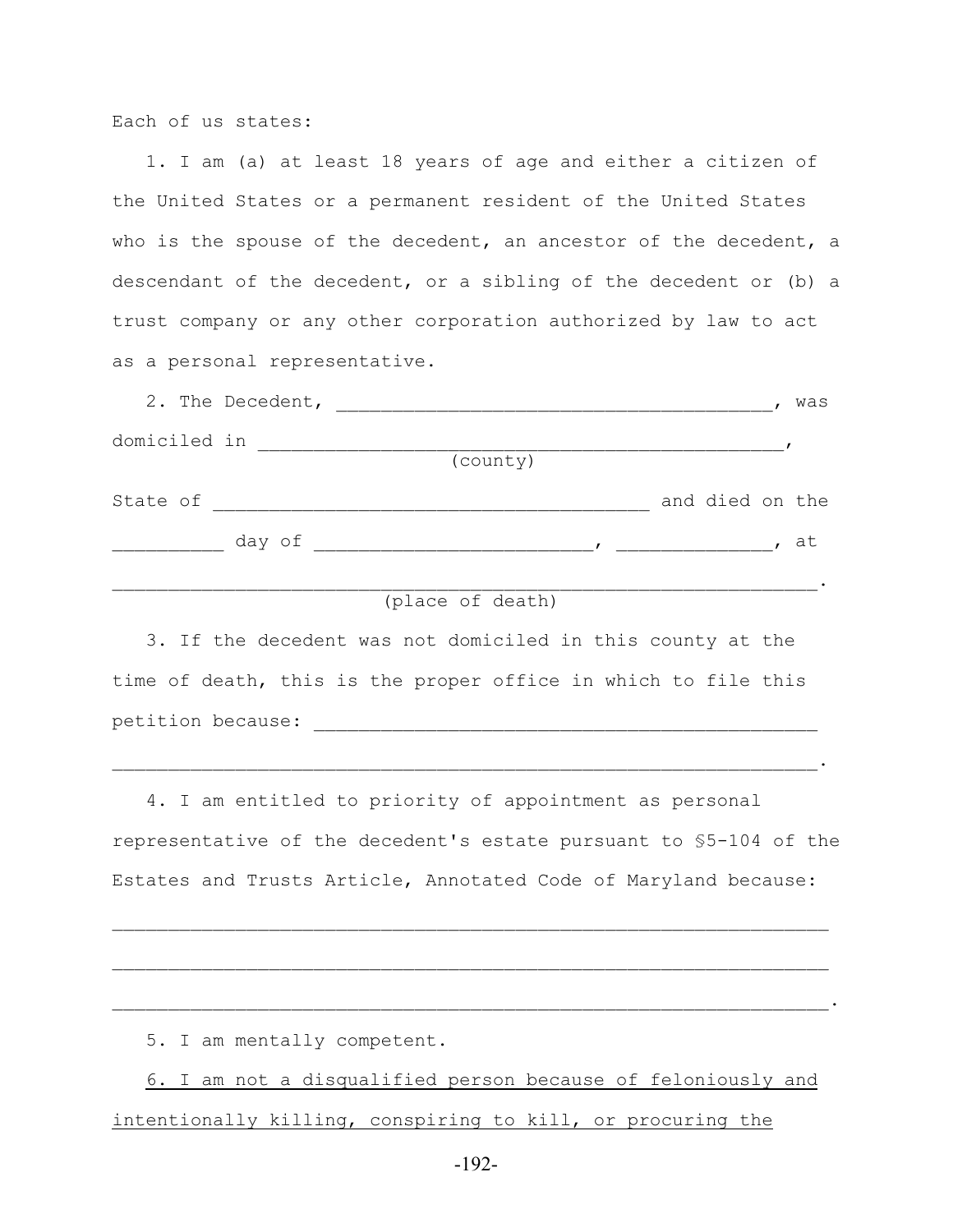killing of the decedent.

Committee note: Code, Estates and Trusts Article, §11-112 provides that a disqualified person may not serve as a personal representative.

 $6.7.$  (Check one of the following boxes)

[ ] I have not been convicted of fraud, extortion,

embezzlement, forgery, perjury, theft or any a other serious

crime that reflects adversely on my honesty, trustworthiness, or

fitness to perform the duties of a personal representative or

[ ] I was convicted of such a crime, namely

## p and the following good cause exists (year)

for me to be appointed as personal representative

Committee note: Code, Estates and Trusts Article, §5-105 provides that letters of administration may not be granted to someone who has been convicted of certain serious crimes, unless the person shows good cause for the granting of letters.

 $\mathcal{L}_\text{max} = \mathcal{L}_\text{max} = \mathcal{L}_\text{max} = \mathcal{L}_\text{max} = \mathcal{L}_\text{max} = \mathcal{L}_\text{max} = \mathcal{L}_\text{max} = \mathcal{L}_\text{max} = \mathcal{L}_\text{max} = \mathcal{L}_\text{max} = \mathcal{L}_\text{max} = \mathcal{L}_\text{max} = \mathcal{L}_\text{max} = \mathcal{L}_\text{max} = \mathcal{L}_\text{max} = \mathcal{L}_\text{max} = \mathcal{L}_\text{max} = \mathcal{L}_\text{max} = \mathcal{$ 

7. 8. I am not excluded otherwise by other provisions of §5-105 (b) of the Estates and Trusts Article, Annotated Code of Maryland law from serving as a personal representative.

8. 9. I have made a diligent search for the decedent's will and to the best of my knowledge:

- [ ] none exists; or
- [ ] the will dated \_\_\_\_\_\_\_\_\_\_\_\_\_\_\_\_\_\_\_ (including codicils,
	- if any, dated  $\qquad \qquad$

accompanying this petition is the last will and it came into my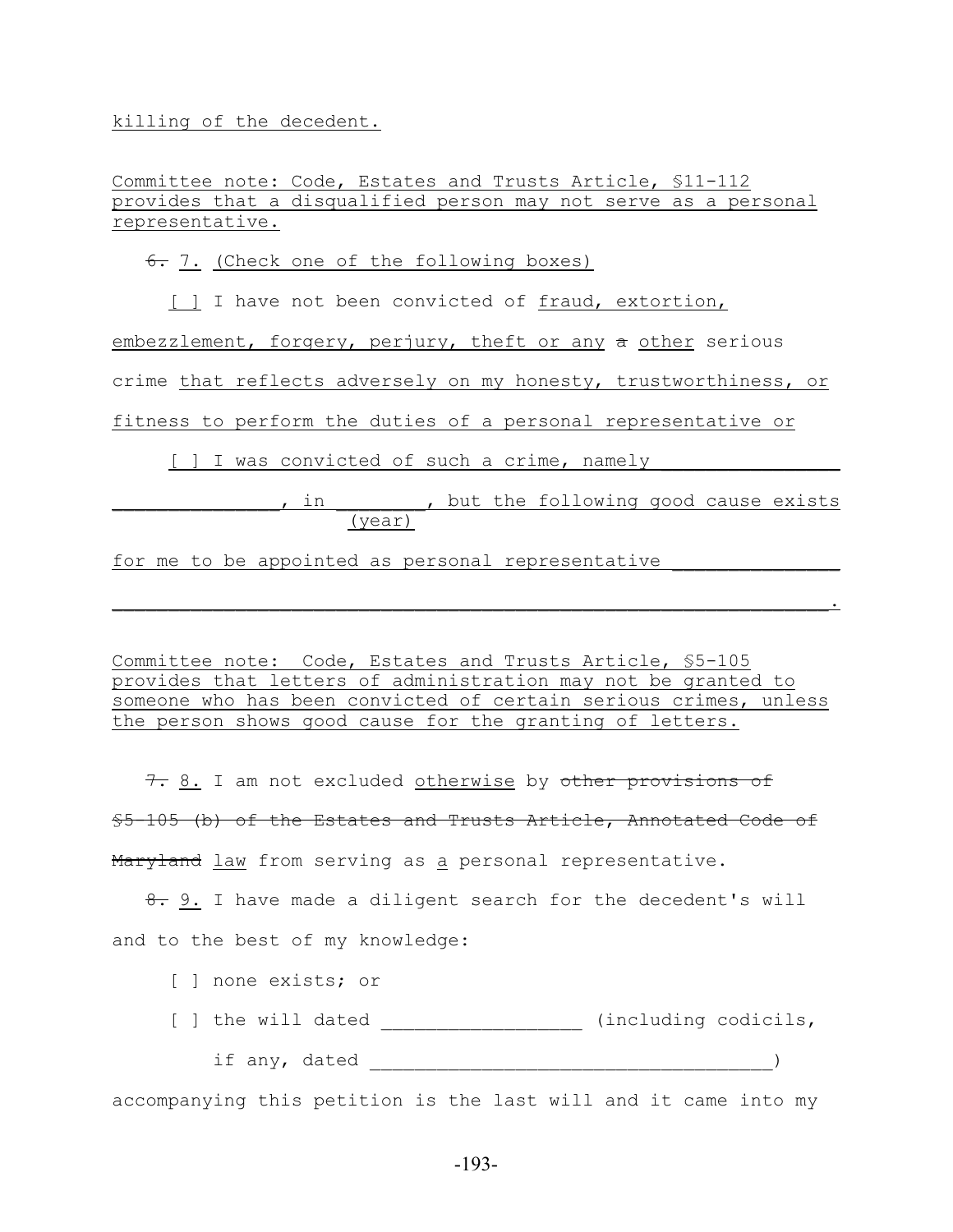hands in the following manner: \_\_\_\_\_\_\_\_\_\_\_\_\_\_\_\_\_\_\_\_\_\_\_\_\_\_\_\_\_\_\_\_\_

and the names and last known addresses of the witnesses are:

 $\mathcal{L}_\text{max} = \mathcal{L}_\text{max} = \mathcal{L}_\text{max} = \mathcal{L}_\text{max} = \mathcal{L}_\text{max} = \mathcal{L}_\text{max} = \mathcal{L}_\text{max} = \mathcal{L}_\text{max} = \mathcal{L}_\text{max} = \mathcal{L}_\text{max} = \mathcal{L}_\text{max} = \mathcal{L}_\text{max} = \mathcal{L}_\text{max} = \mathcal{L}_\text{max} = \mathcal{L}_\text{max} = \mathcal{L}_\text{max} = \mathcal{L}_\text{max} = \mathcal{L}_\text{max} = \mathcal{$ 

9. 10. Other proceedings, known to petitioner, regarding the decedent or the estate are as follows:

 $\mathcal{L}_\text{max}$  and the contract of the contract of the contract of the contract of the contract of the contract of

 $\mathcal{L}_\text{max}$  and the contract of the contract of the contract of the contract of the contract of the contract of

 10. 11. If appointed, I accept the duties of the office of personal representative and consent to personal jurisdiction in any action brought in this State against me as personal representative or arising out of the duties of the office of personal representative.

WHEREFORE, I request appointment as personal representative of the decedent's estate and the following relief as indicated:

- [ ] that the will and codicils, if any, be admitted to administrative probate;
- [ ] that the will and codicils, if any, be admitted to judicial probate;
- [ ] that the will and codicils, if any, be filed only;
- [ ] that only a limited order be issued;
- [ ] that the following additional relief be granted:

I solemnly affirm under the penalties of perjury that the

 $\mathcal{L}_\text{max}$  and the contract of the contract of the contract of the contract of the contract of the contract of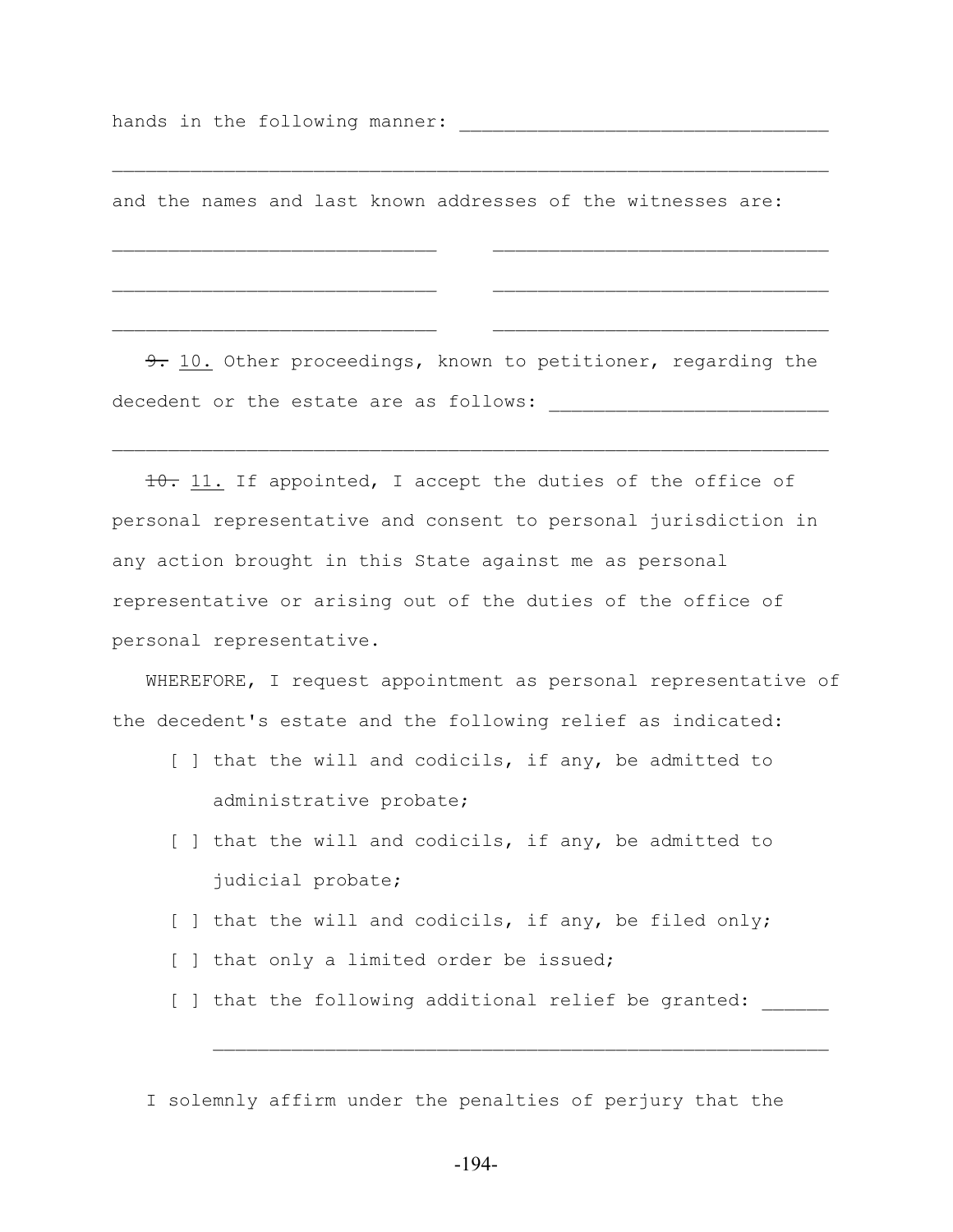contents of the foregoing this document are true to the best of my knowledge, information, and belief.

| Attorney                                                                | Petitioner                                    | Date     |
|-------------------------------------------------------------------------|-----------------------------------------------|----------|
| Address                                                                 | Petitioner                                    | Date     |
|                                                                         | Petitioner                                    | Date     |
| Telephone Number                                                        | Telephone Number (optional)                   |          |
| Facsimile Number                                                        |                                               |          |
| E-mail Address                                                          |                                               |          |
| IN THE ORPHANS' COURT FOR                                               |                                               |          |
| (OR)                                                                    |                                               | MARYLAND |
| BEFORE THE REGISTER OF WILLS FOR                                        |                                               |          |
| IN THE ESTATE OF:                                                       |                                               |          |
|                                                                         | ESTATE NO.                                    |          |
|                                                                         | SCHEDULE - A                                  |          |
| Regular Estate                                                          |                                               |          |
|                                                                         | Estimated Value of Estate and Unsecured Debts |          |
| Personal property (approximate value)  \$ ___________                   |                                               |          |
| Real property (approximate value)  \$                                   |                                               |          |
| Value of property subject to:                                           |                                               |          |
| (a) Direct Inheritance Tax of $\frac{2}{\sqrt{3}}$ $\frac{2}{\sqrt{3}}$ |                                               |          |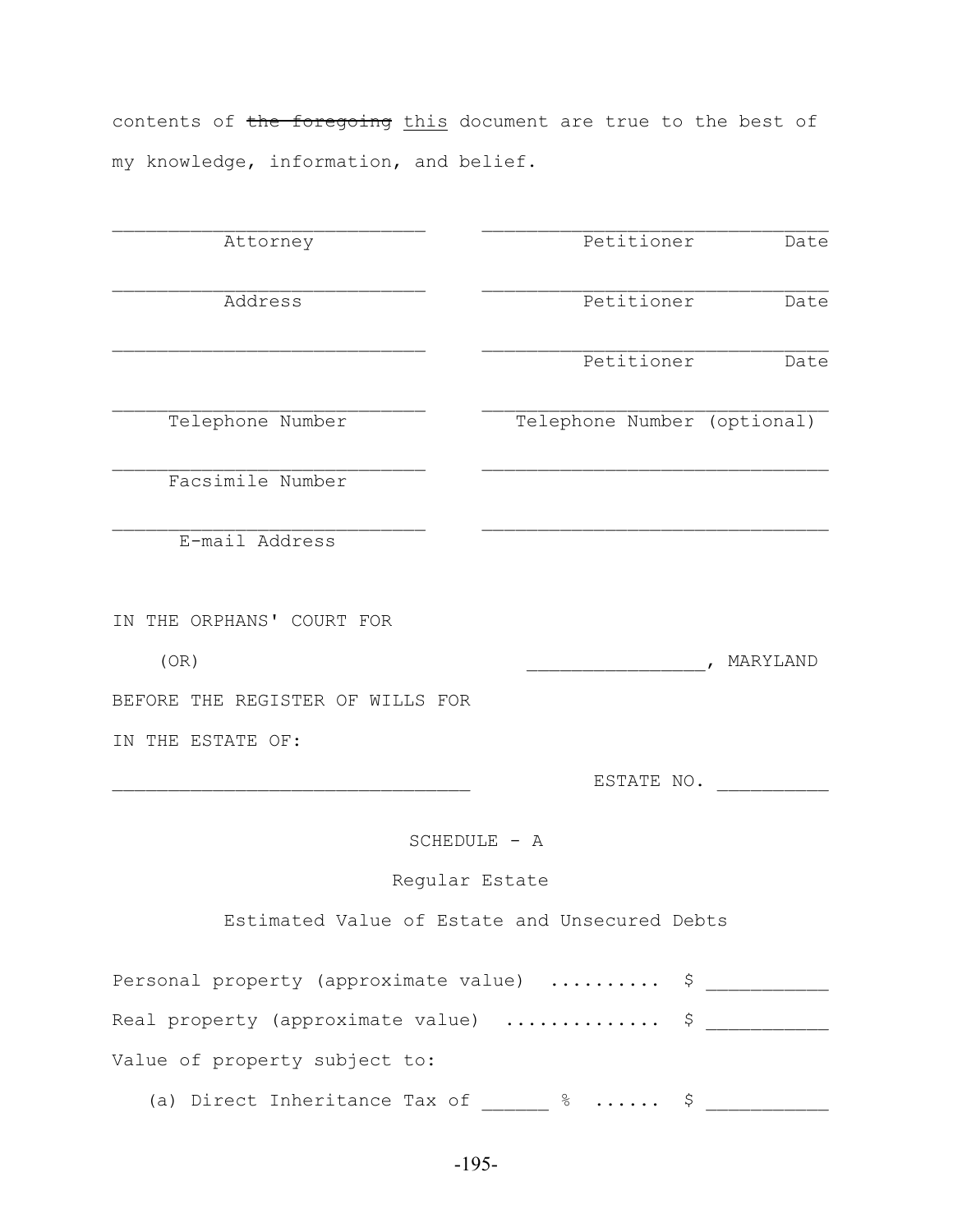| (b) Collateral Inheritance Tax of $\frac{1}{2}$ $\frac{1}{2}$ $\cdots$ $\frac{1}{2}$ $\cdots$ |                                                                                                                      |                             |
|-----------------------------------------------------------------------------------------------|----------------------------------------------------------------------------------------------------------------------|-----------------------------|
| Unsecured Debts (approximate amount) $\frac{1}{2}$                                            |                                                                                                                      |                             |
| Attorney                                                                                      |                                                                                                                      | Petitioner Date             |
| Address                                                                                       |                                                                                                                      | Petitioner Date             |
|                                                                                               |                                                                                                                      | Petitioner Date             |
| Telephone Number                                                                              |                                                                                                                      | Telephone Number (optional) |
| Facsimile Number                                                                              | <u> 1989 - Johann John Harry, mars eta bat eta bat eta bat ez artean eta bat ez artean erroman ez artean ez arte</u> |                             |
| E-mail Address<br>(FOR REGISTER'S USE)                                                        |                                                                                                                      |                             |
| Safekeeping Wills _______________                                                             |                                                                                                                      |                             |
| Bond Set \$ _________________________________ Deputy ____________________________             |                                                                                                                      |                             |
| IN THE ORPHANS' COURT FOR<br>(OR)                                                             |                                                                                                                      | , MARYLAND                  |
| BEFORE THE REGISTER OF WILLS FOR                                                              |                                                                                                                      |                             |
| IN THE ESTATE OF:                                                                             |                                                                                                                      |                             |
|                                                                                               |                                                                                                                      |                             |
|                                                                                               |                                                                                                                      | ESTATE NO.                  |

Small Estate - Assets and Debts of the Decedent

 1. I have made a diligent search to discover all property and debts of the decedent and set forth below are: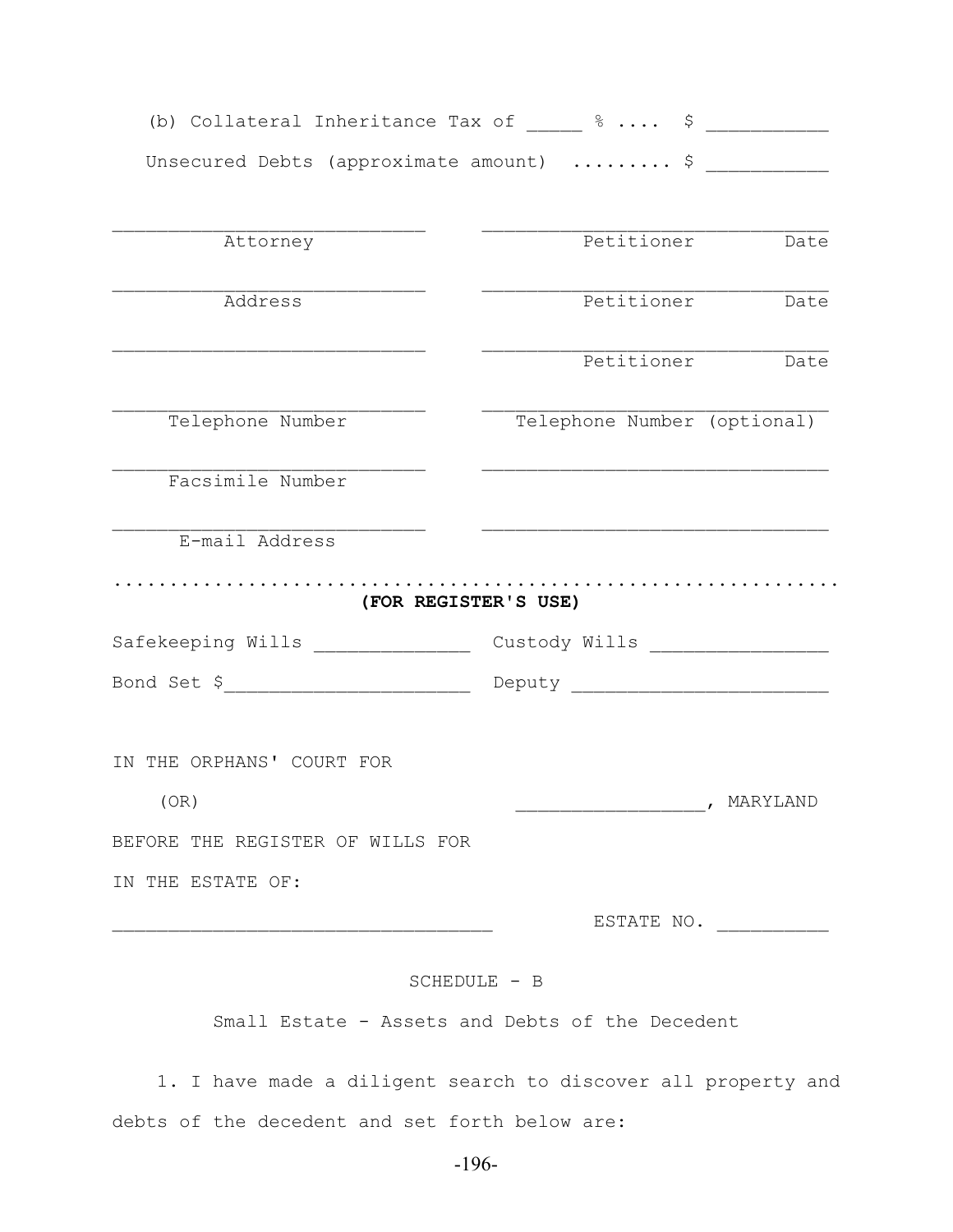(a) A listing of all real and personal property owned by the decedent, individually or as tenant in common, and of any other property to which the decedent or estate would be entitled, including descriptions, values, and how the values were determined:

 $\mathcal{L}_\text{max} = \mathcal{L}_\text{max} = \mathcal{L}_\text{max} = \mathcal{L}_\text{max} = \mathcal{L}_\text{max} = \mathcal{L}_\text{max} = \mathcal{L}_\text{max} = \mathcal{L}_\text{max} = \mathcal{L}_\text{max} = \mathcal{L}_\text{max} = \mathcal{L}_\text{max} = \mathcal{L}_\text{max} = \mathcal{L}_\text{max} = \mathcal{L}_\text{max} = \mathcal{L}_\text{max} = \mathcal{L}_\text{max} = \mathcal{L}_\text{max} = \mathcal{L}_\text{max} = \mathcal{$ 

 $\mathcal{L}_\text{max} = \mathcal{L}_\text{max} = \mathcal{L}_\text{max} = \mathcal{L}_\text{max} = \mathcal{L}_\text{max} = \mathcal{L}_\text{max} = \mathcal{L}_\text{max} = \mathcal{L}_\text{max} = \mathcal{L}_\text{max} = \mathcal{L}_\text{max} = \mathcal{L}_\text{max} = \mathcal{L}_\text{max} = \mathcal{L}_\text{max} = \mathcal{L}_\text{max} = \mathcal{L}_\text{max} = \mathcal{L}_\text{max} = \mathcal{L}_\text{max} = \mathcal{L}_\text{max} = \mathcal{$ 

 $\mathcal{L}_\text{max} = \mathcal{L}_\text{max} = \mathcal{L}_\text{max} = \mathcal{L}_\text{max} = \mathcal{L}_\text{max} = \mathcal{L}_\text{max} = \mathcal{L}_\text{max} = \mathcal{L}_\text{max} = \mathcal{L}_\text{max} = \mathcal{L}_\text{max} = \mathcal{L}_\text{max} = \mathcal{L}_\text{max} = \mathcal{L}_\text{max} = \mathcal{L}_\text{max} = \mathcal{L}_\text{max} = \mathcal{L}_\text{max} = \mathcal{L}_\text{max} = \mathcal{L}_\text{max} = \mathcal{$ 

 (b) A listing of all creditors and claimants and the amounts claimed, including secured, contingent and disputed claims:

 $\mathcal{L}_\text{max} = \mathcal{L}_\text{max} = \mathcal{L}_\text{max} = \mathcal{L}_\text{max} = \mathcal{L}_\text{max} = \mathcal{L}_\text{max} = \mathcal{L}_\text{max} = \mathcal{L}_\text{max} = \mathcal{L}_\text{max} = \mathcal{L}_\text{max} = \mathcal{L}_\text{max} = \mathcal{L}_\text{max} = \mathcal{L}_\text{max} = \mathcal{L}_\text{max} = \mathcal{L}_\text{max} = \mathcal{L}_\text{max} = \mathcal{L}_\text{max} = \mathcal{L}_\text{max} = \mathcal{$ 

 $\mathcal{L}_\text{max} = \mathcal{L}_\text{max} = \mathcal{L}_\text{max} = \mathcal{L}_\text{max} = \mathcal{L}_\text{max} = \mathcal{L}_\text{max} = \mathcal{L}_\text{max} = \mathcal{L}_\text{max} = \mathcal{L}_\text{max} = \mathcal{L}_\text{max} = \mathcal{L}_\text{max} = \mathcal{L}_\text{max} = \mathcal{L}_\text{max} = \mathcal{L}_\text{max} = \mathcal{L}_\text{max} = \mathcal{L}_\text{max} = \mathcal{L}_\text{max} = \mathcal{L}_\text{max} = \mathcal{$ 

2. Allowable funeral expenses are \$  $\cdot$  statutory family allowances are \$<br>
<u>[</u>][[11][12]  $\int$  and expenses of administration claimed are \$<br>
\_\_\_\_\_\_\_\_\_\_\_\_\_\_\_\_\_\_\_\_\_\_.

3. Attached is a List of Interested Persons.

 4. After the time for filing claims has expired, subject to the statutory order of priorities, and subject to the resolution of disputed claims by the parties or the court, I shall (a) pay all proper claims made pursuant to Code, Estates and Trusts Article, §8-104 in the order of priority set forth in Code, Estates and Trusts Article, §8-105, expenses, and allowances not previously paid; (b) if necessary, sell property of the estate in order to do so; and (c) distribute the remaining assets of the estate in accordance with the will or, if none, with the intestacy laws of this State.

-197-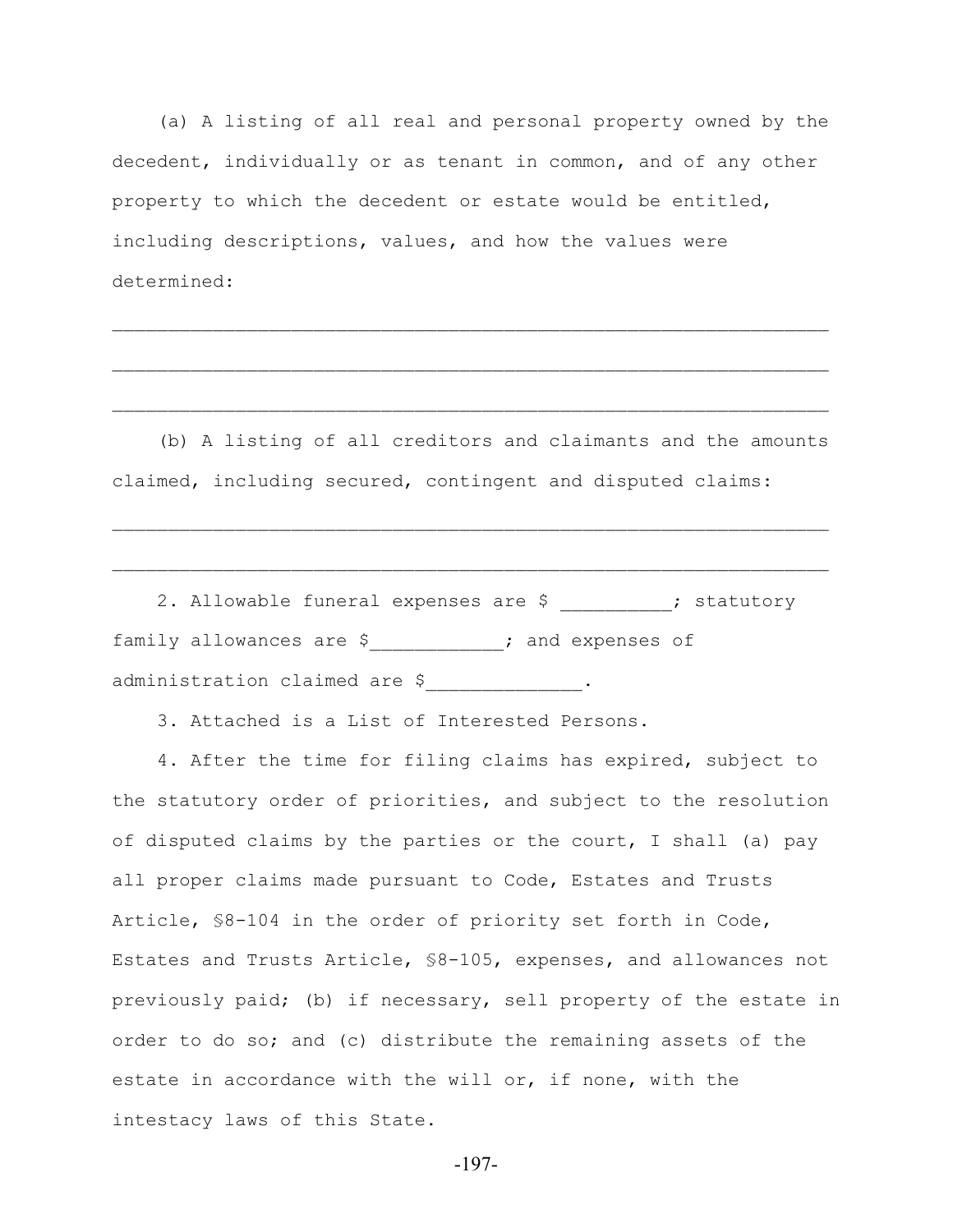Date **Date** Personal Representative

 I solemnly affirm under the penalties of perjury that the contents of the foregoing this document are true to the best of my knowledge, information, and belief.

 $\overline{\phantom{a}}$  , and the contract of the contract of the contract of the contract of the contract of the contract of the contract of the contract of the contract of the contract of the contract of the contract of the contrac

| Attorney                         | Petitioner                  | Date                     |
|----------------------------------|-----------------------------|--------------------------|
| Address                          | Petitioner                  | Date                     |
|                                  | Petitioner                  | Date                     |
| Telephone Number                 | Telephone Number (optional) |                          |
| Facsimile Number                 |                             |                          |
| E-mail Address                   |                             |                          |
|                                  |                             |                          |
| IN THE ORPHANS' COURT FOR        |                             |                          |
| (OR)                             |                             | MARYLAND<br>$\mathbf{r}$ |
| BEFORE THE REGISTER OF WILLS FOR |                             |                          |
| IN THE ESTATE OF:                |                             |                          |
|                                  | ESTATE NO.                  |                          |
|                                  | SCHEDULE - C                |                          |
|                                  | Request for Limited Order   |                          |
| .                                |                             |                          |

[ ] To Locate Assets

[ ] To Locate Will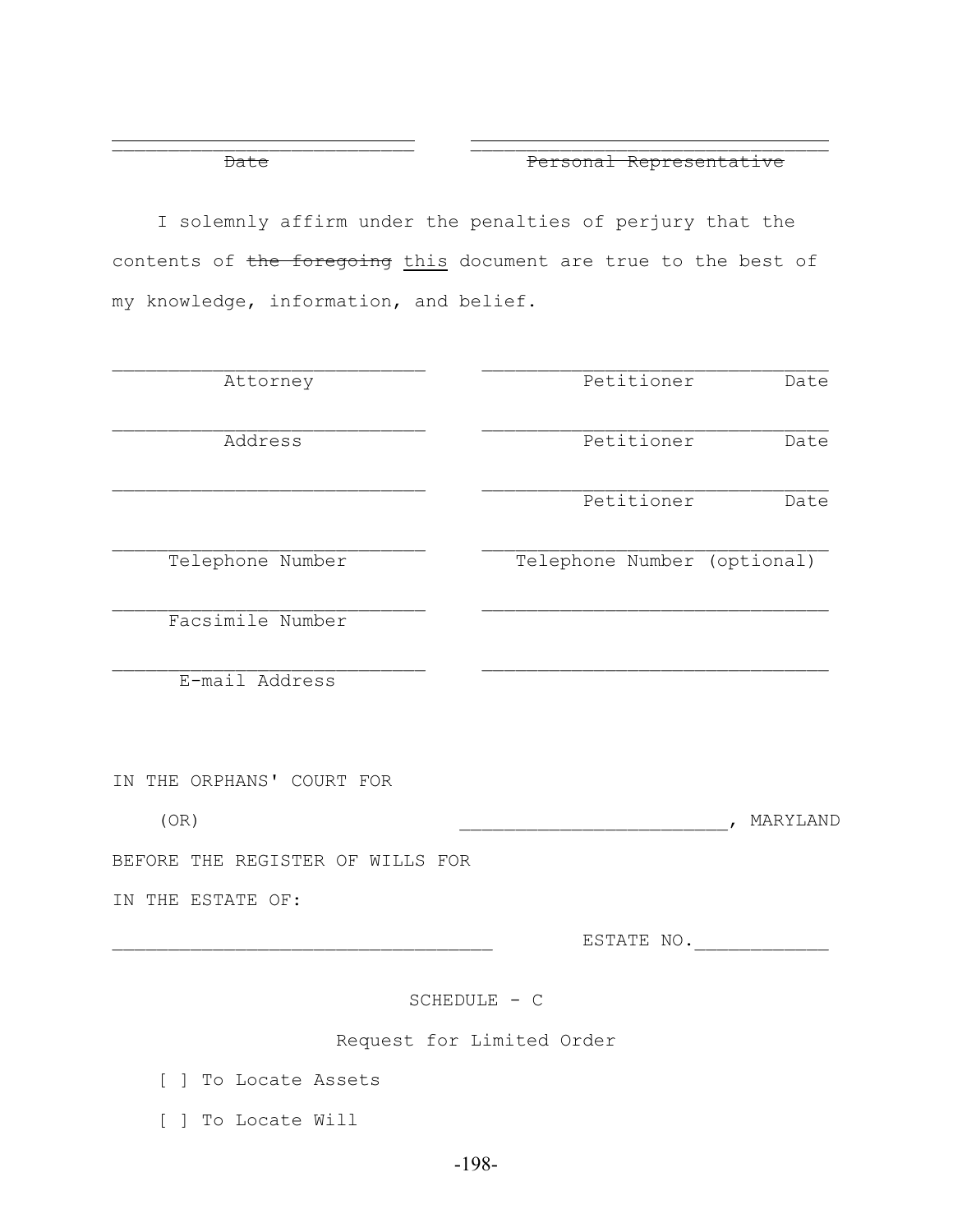1. I am entitled to the issuance of a limited order because I am:

[ ] a nominated personal representative or

[ ] a person interested in the proceedings by reason of

 $\mathcal{L}_\text{max} = \frac{1}{2} \sum_{i=1}^n \mathcal{L}_\text{max}(\mathbf{z}_i - \mathbf{z}_i)$ 

 $\mathcal{L}_\text{max} = \frac{1}{2} \sum_{i=1}^n \mathcal{L}_\text{max}(\mathbf{z}_i - \mathbf{z}_i)$ 

 $\mathcal{L}_\text{max} = \frac{1}{2} \sum_{i=1}^n \mathcal{L}_\text{max}(\mathbf{z}_i - \mathbf{z}_i)$ 

 $\mathcal{L}_\text{max} = \frac{1}{2} \sum_{i=1}^n \mathcal{L}_\text{max}(\mathbf{z}_i - \mathbf{z}_i)$ 

2. The reasons(s) a limited order should be granted are:

 $\mathcal{L}_\text{max} = \frac{1}{2} \sum_{i=1}^n \mathcal{L}_\text{max}(\mathbf{z}_i - \mathbf{z}_i)$ 

 $\mathcal{L}_\text{max} = \frac{1}{2} \sum_{i=1}^n \mathcal{L}_\text{max}(\mathbf{z}_i - \mathbf{z}_i)$ 

 $\mathcal{L}_\text{max} = \frac{1}{2} \sum_{i=1}^n \mathcal{L}_\text{max}(\mathbf{z}_i - \mathbf{z}_i)$ 

 I solemnly affirm under the penalties of perjury that the contents of the foregoing this document are true to the best of my knowledge, information, and belief. I further acknowledge that this order may not be used to transfer assets.

| Attorney         | Petitioner                  | Date |
|------------------|-----------------------------|------|
| Address          | Petitioner                  | Date |
|                  | Petitioner                  | Date |
| Telephone Number | Telephone Number (optional) |      |
| Facsimile Number |                             |      |
| E-mail Address   |                             |      |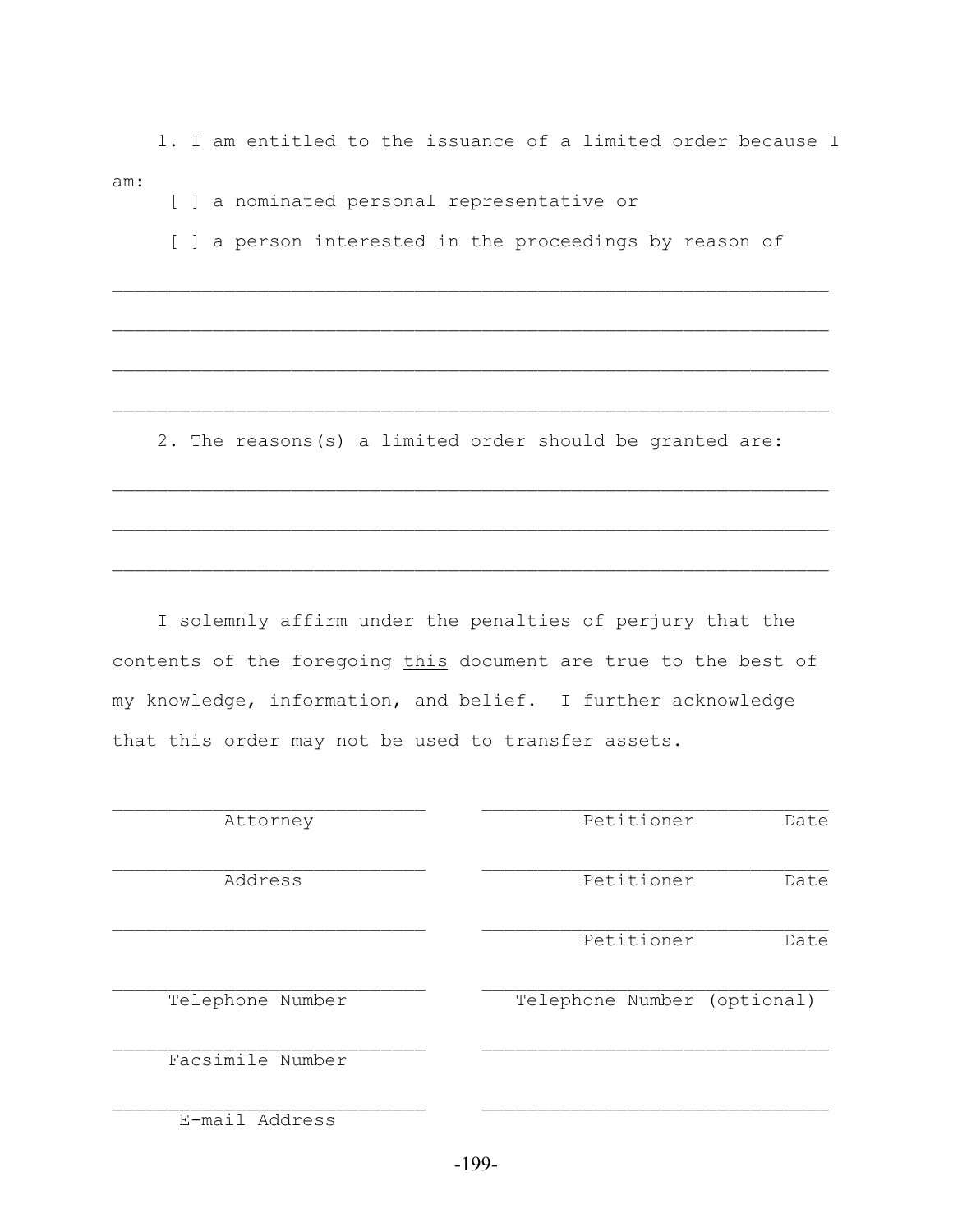### (b) Other Petitions

(1) Generally

 Except as otherwise provided by the rules in this Title or permitted by the court, and unless made during a hearing or trial, a petition shall be in writing, shall set forth the relief or order sought, shall state the legal or factual basis for the relief requested, and shall be filed with the Register of Wills. The petitioner may serve on any interested person and shall serve on the personal representative and such persons as the court may direct a copy of the petition, together with a notice informing the person served of the right to file a response and the time for filing it.

(2) Response

 Any response to the petition shall be filed within 20 days after service or within such shorter time as may be fixed by the court for good cause shown. A copy of the response shall be served on the petitioner and the personal representative.

(3) Order of Court

 The court shall rule on the petition and enter an appropriate order.

Cross reference: Code, Estates and Trusts Article, §§2-102 (c), 2-105, 5-201 through 5-206, and 7-402.

(c) Limited Order to Locate Assets

 Upon the filing of a verified petition pursuant to Rule 6-122 (a), the orphans' court may issue a limited order to search for assets titled in the sole name of a decedent. The petition

-200-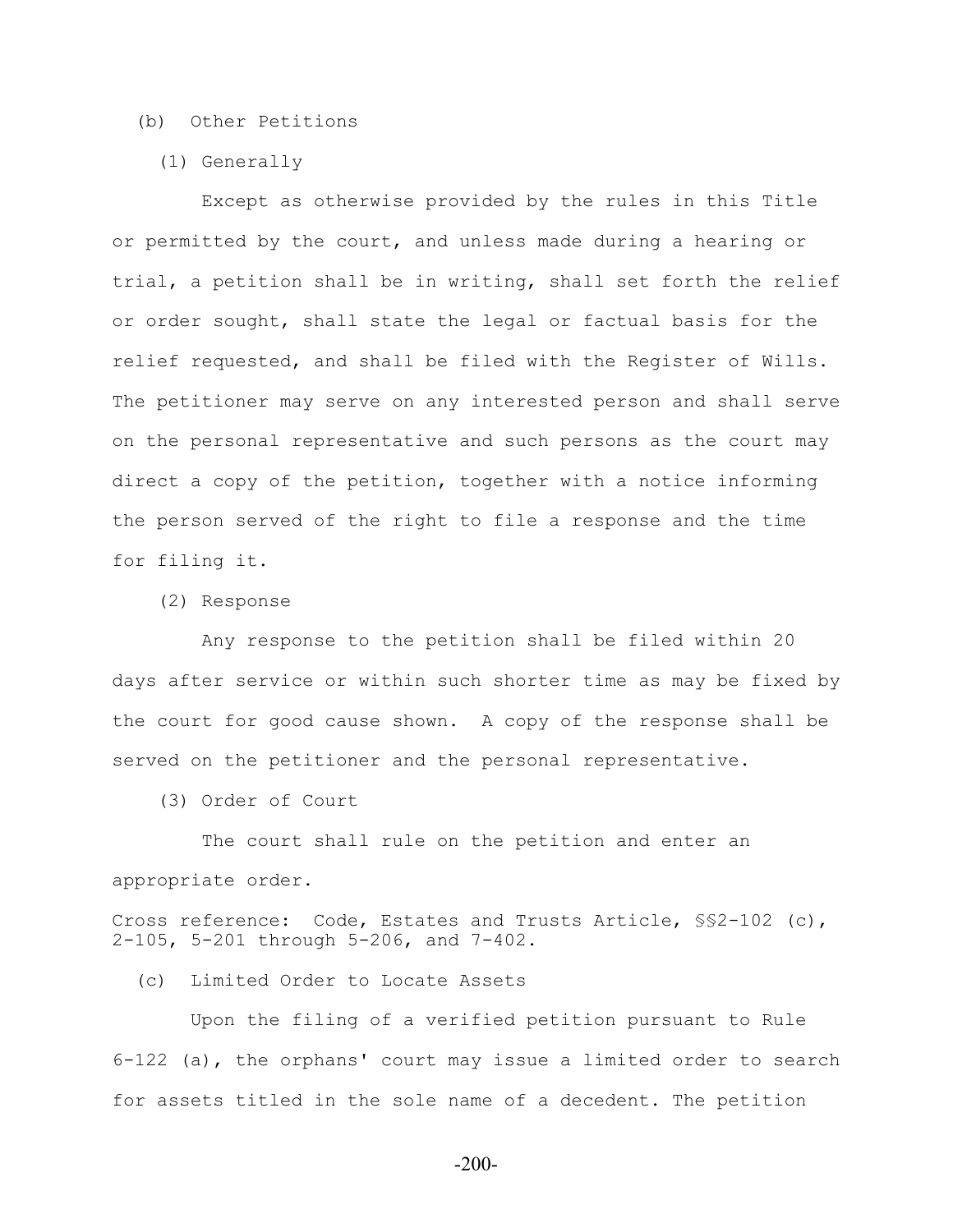shall contain the name, address, and date of death of the decedent and a statement as to why the limited order is necessary. The limited order to locate assets shall be in the following form:

IN THE ORPHANS' COURT FOR (OR)  $\overline{\phantom{a}}$  MARYLAND BEFORE THE REGISTER OF WILLS FOR IN THE ESTATE OF:  $\texttt{LIMITED}$  ORDER NO.  $\_\_\_\_\_\_\_\_\_\_\_\_\_\_\_\_\_\_\_\_$ LIMITED ORDER TO LOCATE ASSETS Upon the foregoing petition by a person interested in the

proceedings, it is this \_\_\_\_\_\_ day of \_\_\_\_\_\_\_\_\_\_\_\_\_\_\_\_\_\_\_\_, \_\_\_\_\_\_\_\_\_ by the Orphans' Court for \_\_\_\_\_\_\_\_\_\_\_\_\_\_\_\_\_\_\_\_\_\_\_\_\_\_\_\_\_\_\_(county), Maryland, ORDERED that: 1. The following institutions shall disclose to \_\_\_\_\_\_\_\_\_\_\_ the assets, and the values (Name of petitioner) thereof, titled in the sole name of the above decedent:  $\mathcal{L}_\text{max} = \frac{1}{2} \sum_{i=1}^n \mathcal{L}_\text{max}(\mathbf{x}_i - \mathbf{y}_i)$ (Name of financial institution) (Name of financial institution)  $\mathcal{L}_\text{max} = \mathcal{L}_\text{max} = \mathcal{L}_\text{max} = \mathcal{L}_\text{max} = \mathcal{L}_\text{max} = \mathcal{L}_\text{max} = \mathcal{L}_\text{max} = \mathcal{L}_\text{max} = \mathcal{L}_\text{max} = \mathcal{L}_\text{max} = \mathcal{L}_\text{max} = \mathcal{L}_\text{max} = \mathcal{L}_\text{max} = \mathcal{L}_\text{max} = \mathcal{L}_\text{max} = \mathcal{L}_\text{max} = \mathcal{L}_\text{max} = \mathcal{L}_\text{max} = \mathcal{$ (Name of financial institution) (Name of financial institution)  $\mathcal{L}_\text{max} = \frac{1}{2} \sum_{i=1}^n \mathcal{L}_\text{max}(\mathbf{z}_i - \mathbf{z}_i)$ (Name of financial institution) (Name of financial institution)

2. THIS ORDER MAY NOT BE USED TO TRANSFER ASSETS.

-201-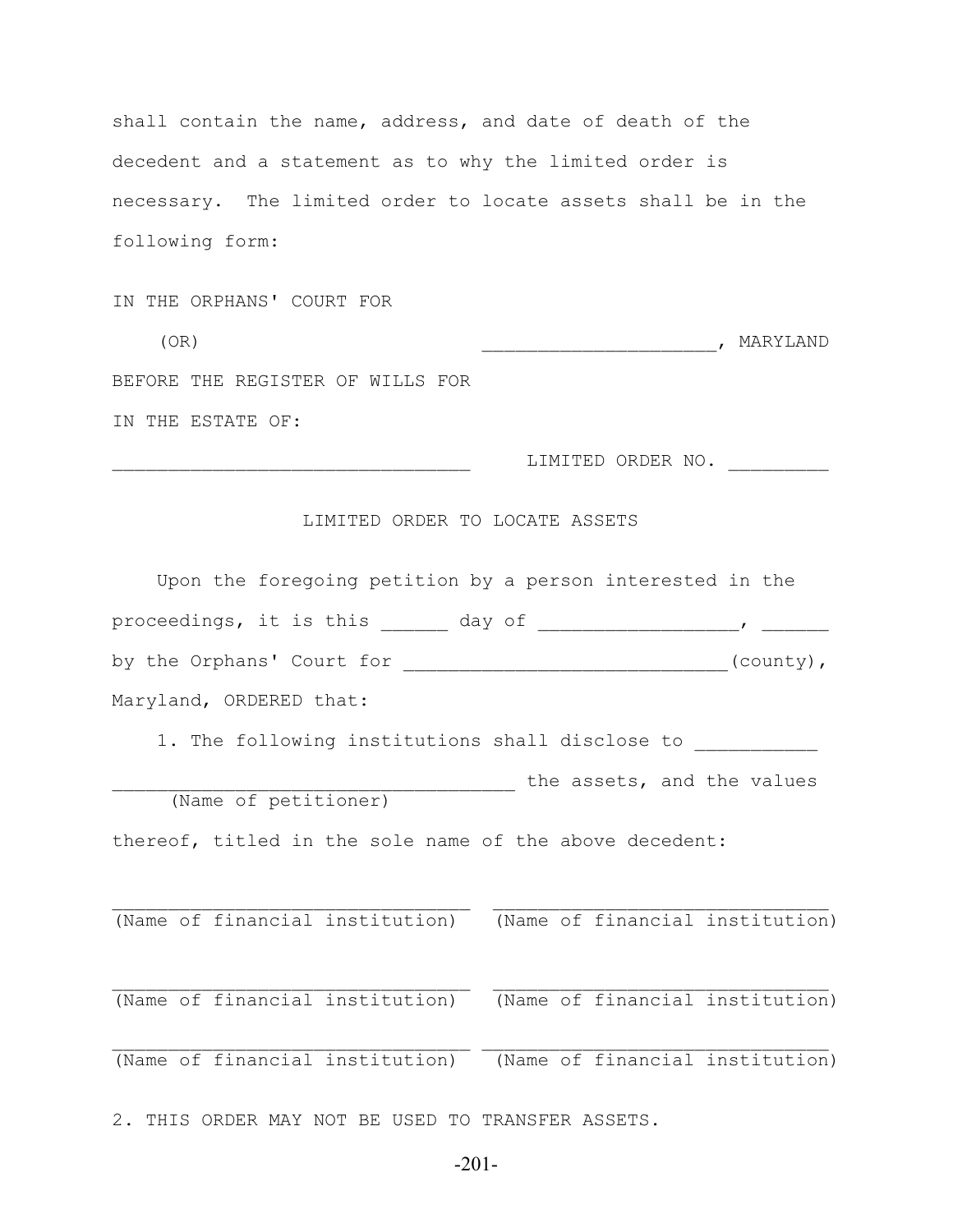## (d) Limited Order to Locate Will

 Upon the filing of a verified petition pursuant to Rule 6-122 (a), the orphans' court may issue a limited order to a financial institution to enter the safe deposit box of a decedent in the presence of the Register of Wills or the Register's authorized deputy for the sole purpose of locating the decedent's will and, if it is located, to deliver it to the Register of Wills or the authorized deputy. The limited order to locate a will shall be in the following form:

| IN THE ORPHANS' COURT FOR                                                          |
|------------------------------------------------------------------------------------|
| (OR)<br>, MARYLAND                                                                 |
| BEFORE THE REGISTER OF WILLS FOR                                                   |
| IN THE ESTATE OF:                                                                  |
| LIMITED ORDER NO.                                                                  |
| LIMITED ORDER TO LOCATE WILL<br>Upon the foregoing Petition, it is this and day of |
| (month), (year) by the Orphans' Court for                                          |
| (County), Maryland, ORDERED that:                                                  |
| (Name of financial institution)                                                    |
| enter the<br><u> 1989 - Johann John Stone, mars et al. (</u><br>(Address)          |
| safe deposit box titled in the sole name of                                        |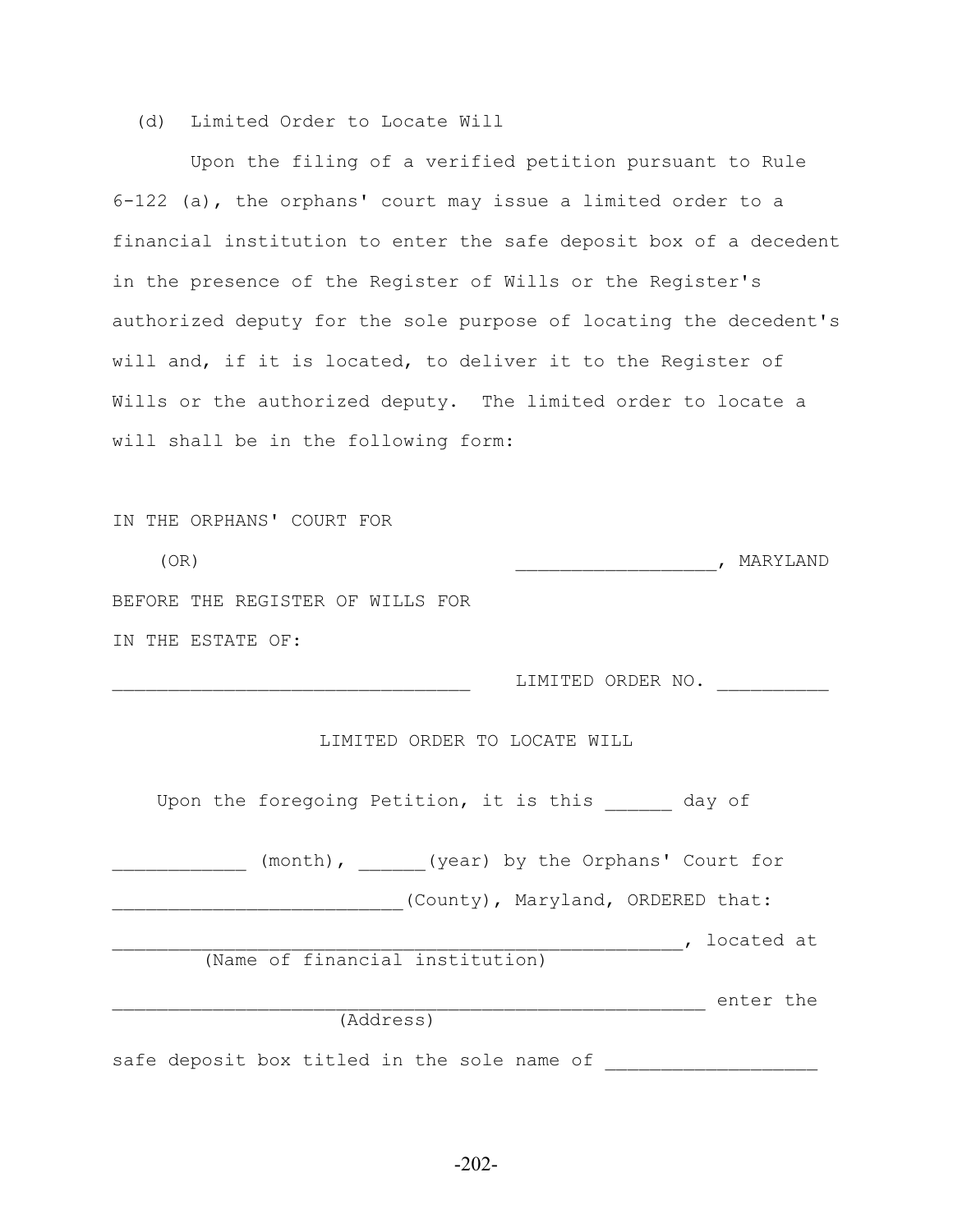| (Name of decedent)                                             | , in the presence of |
|----------------------------------------------------------------|----------------------|
|                                                                |                      |
| the Register of Wills                                          | OR the Register's    |
| authorized deputy _____                                        | , for the sole       |
| purpose of locating the decedent's will and, if the will is    |                      |
| located, deliver it to the Register of Wills or the Register's |                      |
| authorized deputy.                                             |                      |

 $\frac{1}{\sqrt{2}}$  ,  $\frac{1}{\sqrt{2}}$  ,  $\frac{1}{\sqrt{2}}$  ,  $\frac{1}{\sqrt{2}}$  ,  $\frac{1}{\sqrt{2}}$  ,  $\frac{1}{\sqrt{2}}$  ,  $\frac{1}{\sqrt{2}}$  ,  $\frac{1}{\sqrt{2}}$  ,  $\frac{1}{\sqrt{2}}$  ,  $\frac{1}{\sqrt{2}}$  ,  $\frac{1}{\sqrt{2}}$  ,  $\frac{1}{\sqrt{2}}$  ,  $\frac{1}{\sqrt{2}}$  ,  $\frac{1}{\sqrt{2}}$  ,  $\frac{1}{\sqrt{2}}$ JUDGE

 $\frac{1}{\sqrt{2}}$  ,  $\frac{1}{\sqrt{2}}$  ,  $\frac{1}{\sqrt{2}}$  ,  $\frac{1}{\sqrt{2}}$  ,  $\frac{1}{\sqrt{2}}$  ,  $\frac{1}{\sqrt{2}}$  ,  $\frac{1}{\sqrt{2}}$  ,  $\frac{1}{\sqrt{2}}$  ,  $\frac{1}{\sqrt{2}}$  ,  $\frac{1}{\sqrt{2}}$  ,  $\frac{1}{\sqrt{2}}$  ,  $\frac{1}{\sqrt{2}}$  ,  $\frac{1}{\sqrt{2}}$  ,  $\frac{1}{\sqrt{2}}$  ,  $\frac{1}{\sqrt{2}}$ JUDGE

## $\frac{1}{\sqrt{2}}$  ,  $\frac{1}{\sqrt{2}}$  ,  $\frac{1}{\sqrt{2}}$  ,  $\frac{1}{\sqrt{2}}$  ,  $\frac{1}{\sqrt{2}}$  ,  $\frac{1}{\sqrt{2}}$  ,  $\frac{1}{\sqrt{2}}$  ,  $\frac{1}{\sqrt{2}}$  ,  $\frac{1}{\sqrt{2}}$  ,  $\frac{1}{\sqrt{2}}$  ,  $\frac{1}{\sqrt{2}}$  ,  $\frac{1}{\sqrt{2}}$  ,  $\frac{1}{\sqrt{2}}$  ,  $\frac{1}{\sqrt{2}}$  ,  $\frac{1}{\sqrt{2}}$ JUDGE

Committee note: This procedure is not exclusive. Banks may also rely on the procedure set forth in Code, Financial Institutions Article, §12-603.

#### REPORTER'S NOTE

Chapter 486, Laws of 2013 (HB 1211) enacted a slayer's statute, Code, Estates and Trusts Article, §11-112, which provided that a person who feloniously and intentionally kills, conspires to kill, or procures the killing of someone may not serve as the personal representative of that decedent. The Rules Committee recommends adding a new Section 6. of the initial petition form in Rule 6-122 to refer to disqualification because of killing, conspiring to kill, or procuring the killing of the decedent. The Committee also recommends the addition of a Committee note after Section 6. referring to the statute.

Chapter 291, Laws of 2014 (SB 321) modified Code, Estates and Trusts Article, §5-105 to define the term "serious crime" and to add a good cause exception to the rule that letters of administration may not be granted to a person who has been convicted of a serious crime. The Committee recommends amending what has become Section 7. of the petition form in Rule 6-122 and adding a Committee note after it to conform to the statutory changes and provide clarity to people who are seeking to be a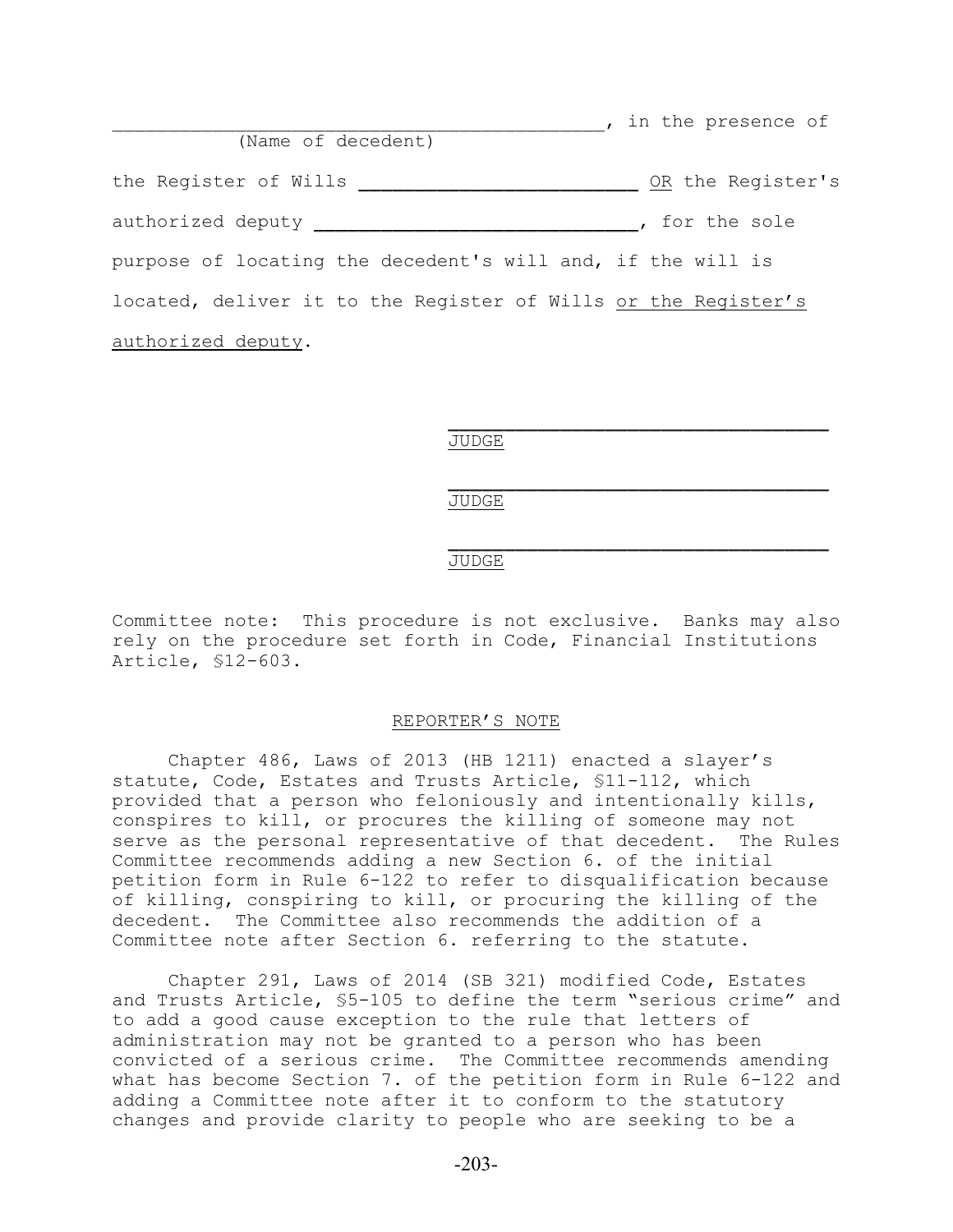personal representative. The Committee proposes to change Section 7., renumbering it Section 8., and expanding the statement to state that the person applying to be personal representative is not excluded by law from serving as a personal representative rather than excluded by the Estates and Trusts Article from serving.

In Schedule B of the petition form, a register of wills pointed out that after Section 4., the line for a date and the line for the signature of the personal representative do not belong there. The Committee recommends deleting those lines and the accompanying text.

See the Reporter's note to the deletion of Rule 6-123 for the change to the affirmation clause in Schedule B and C.

In the form for a Limited Order to Locate Will, a register of wills suggested that a line be added after the language "Register of Wills" and after the language "Register's authorized deputy" to indicate the name of those individuals. The Committee agreed with this proposal. The register of wills also suggested adding a reference to the "Register's authorized deputy" at the end of the form to make clear that the deputy can also receive the will. Another suggestion was to add three lines for judges' signatures, which are required. The Committee agreed with these suggestions.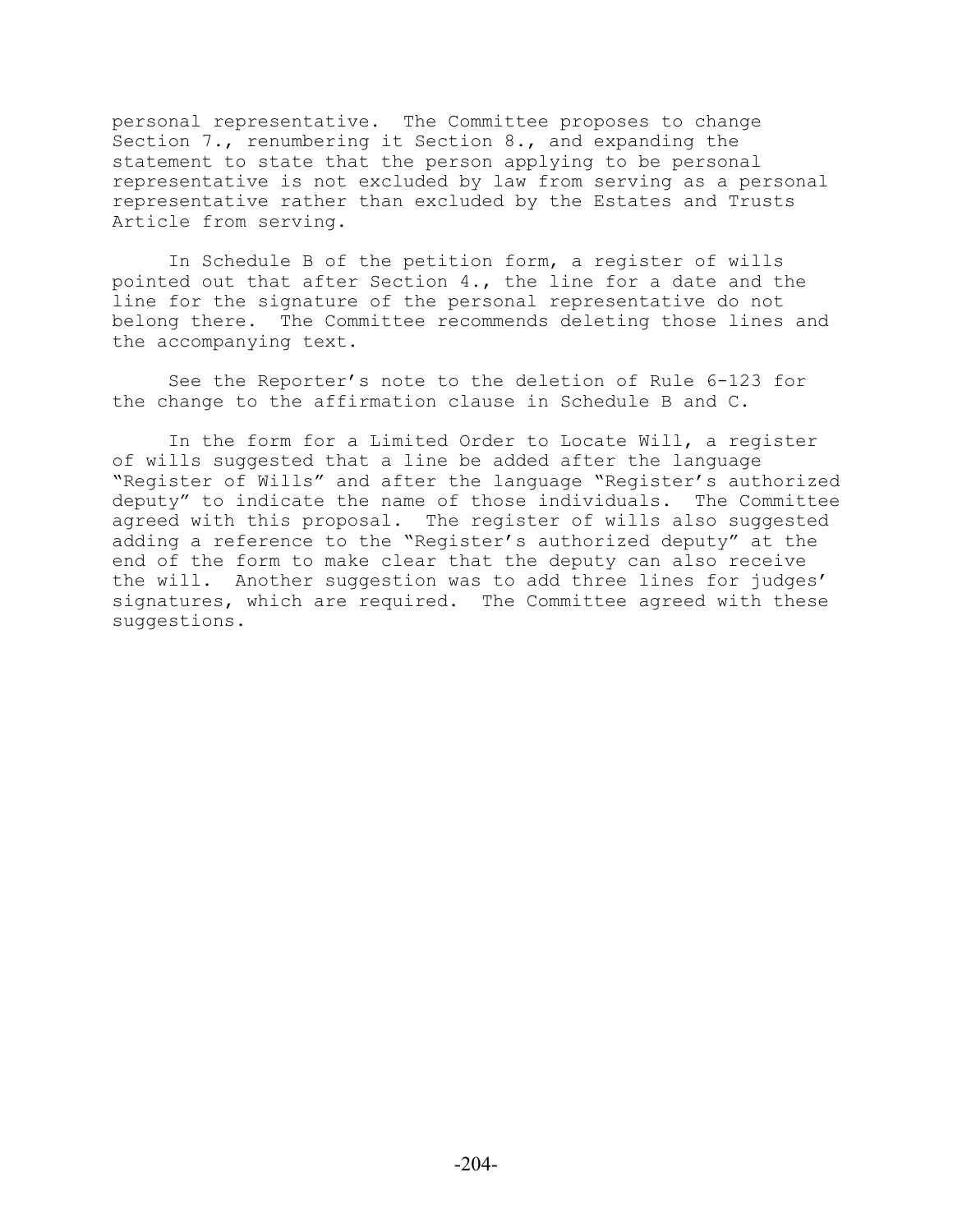## MARYLAND RULES OF PROCEDURE TITLE 6 - SETTLEMENT OF DECEDENTS' ESTATES CHAPTER 100 - GENERAL PROVISIONS

AMEND Rule 6-125 to add a form of affidavit of attempts to contact, locate, and identify interested persons, to modify the Certificate of Service in section (b), and to make stylistic changes, as follows:

Rule 6-125. SERVICE

(a) Method of Service - Generally

 Except where these rules specifically require that service shall be made by certified mail, service may be made by personal delivery or by first class mail. Service by certified mail is complete upon delivery. Service by first class mail is complete upon mailing. If a person is represented by an attorney of record, service shall be made on the attorney pursuant to Rule 1-321. Service need not be made on any person who has filed a waiver of notice pursuant to Rule 6-126.

Cross reference: For service on a person under disability, see Code, Estates and Trusts Article, §1-103 (d).

(b) Certificate of Service

(1) When Required

 A certificate of service shall be filed for every paper that is required to be served.

(2) Service by Certified Mail

If the paper is served by certified mail, the certificate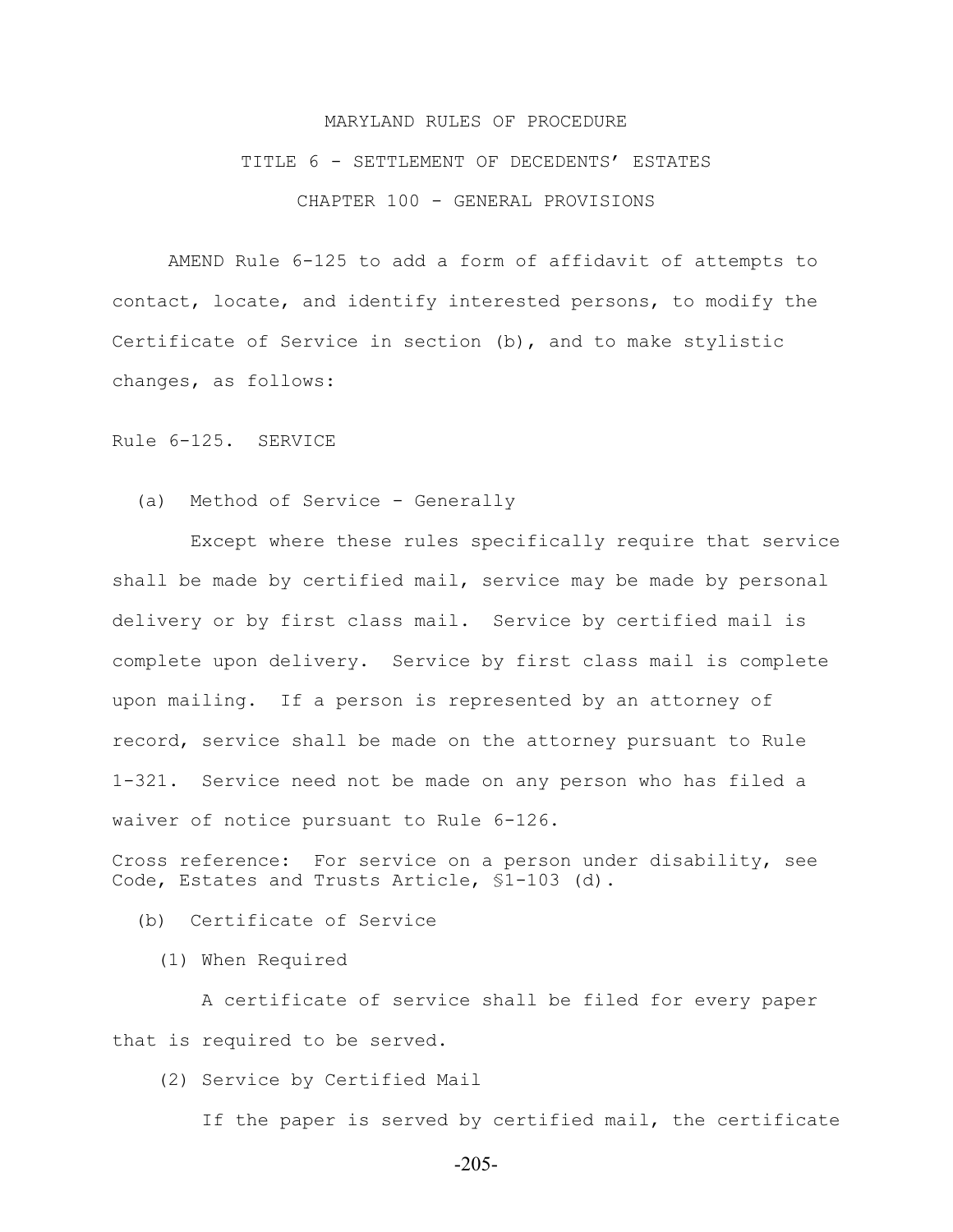shall be in the following form:

#### CERTIFICATE OF SERVICE

I hereby certify that on this day of the state of the state of  $\bar{I}$  (month) (year) mailed by certified mail a copy of the foregoing this paper to the following persons:

 $\mathcal{L}_\text{max} = \mathcal{L}_\text{max} = \mathcal{L}_\text{max} = \mathcal{L}_\text{max} = \mathcal{L}_\text{max} = \mathcal{L}_\text{max} = \mathcal{L}_\text{max} = \mathcal{L}_\text{max} = \mathcal{L}_\text{max} = \mathcal{L}_\text{max} = \mathcal{L}_\text{max} = \mathcal{L}_\text{max} = \mathcal{L}_\text{max} = \mathcal{L}_\text{max} = \mathcal{L}_\text{max} = \mathcal{L}_\text{max} = \mathcal{L}_\text{max} = \mathcal{L}_\text{max} = \mathcal{$ 

(name and address)

### Signature

(3) Service by Personal Delivery or First Class Mail

 If the paper is served by personal delivery or first class mail, the certificate shall be in the following form:

## CERTIFICATE OF SERVICE

I hereby certify that on the day of the state of the state of  $\mathcal{I}$  (month) (year) delivered or mailed, postage prepaid, a copy of the foregoing this paper to the following persons:

 $\mathcal{L}_\mathcal{L} = \mathcal{L}_\mathcal{L} = \mathcal{L}_\mathcal{L} = \mathcal{L}_\mathcal{L} = \mathcal{L}_\mathcal{L} = \mathcal{L}_\mathcal{L} = \mathcal{L}_\mathcal{L} = \mathcal{L}_\mathcal{L} = \mathcal{L}_\mathcal{L} = \mathcal{L}_\mathcal{L} = \mathcal{L}_\mathcal{L} = \mathcal{L}_\mathcal{L} = \mathcal{L}_\mathcal{L} = \mathcal{L}_\mathcal{L} = \mathcal{L}_\mathcal{L} = \mathcal{L}_\mathcal{L} = \mathcal{L}_\mathcal{L}$ 

(name and address)

## $\mathcal{L}_\text{max}$  and  $\mathcal{L}_\text{max}$  and  $\mathcal{L}_\text{max}$  and  $\mathcal{L}_\text{max}$  and  $\mathcal{L}_\text{max}$ Signature

 (c) Affidavit of Attempts to Contact, Locate, and Identify Interested Persons

 An affidavit of attempts to contact, locate, and identify interested persons shall be substantially in the following form: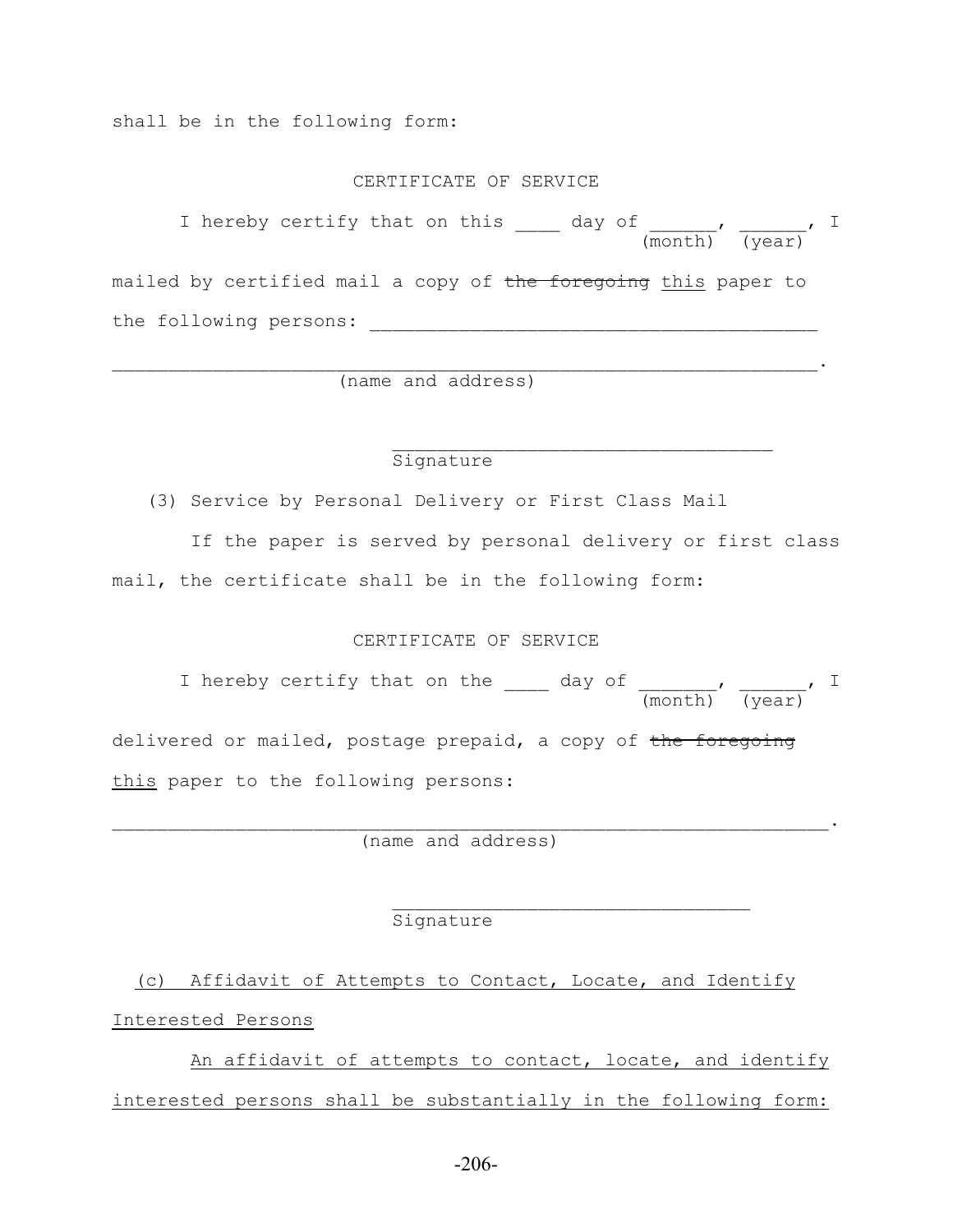## [CAPTION]

### AFFIDAVIT OF ATTEMPTS TO CONTACT, LOCATE, AND IDENTIFY

### INTERESTED PERSONS

| $I_{\ell}$                                                 | , am: (check one) |  |
|------------------------------------------------------------|-------------------|--|
| a party                                                    |                   |  |
| a person interested in the above-captioned matter          |                   |  |
| an attorney.                                               |                   |  |
| I have reason to believe that the persons listed below are |                   |  |
| persons interested in the estate of                        |                   |  |
| (Provide any information you have).                        |                   |  |
|                                                            |                   |  |
| Name<br>Relationship                                       | Address           |  |
|                                                            |                   |  |
|                                                            |                   |  |
|                                                            |                   |  |
|                                                            |                   |  |
| $\overline{\phantom{a}}$                                   |                   |  |
|                                                            |                   |  |
| I have made a good faith effort to contact, locate, or     |                   |  |
| identify the persons listed above by the following means:  |                   |  |
|                                                            |                   |  |

I solemnly affirm under the penalties of perjury that the contents of this document are true to the best of my knowledge, information, and belief.

 $\blacksquare$  . The contract of the contract of the contract of the contract of the contract of the contract of the contract of the contract of the contract of the contract of the contract of the contract of the contract of the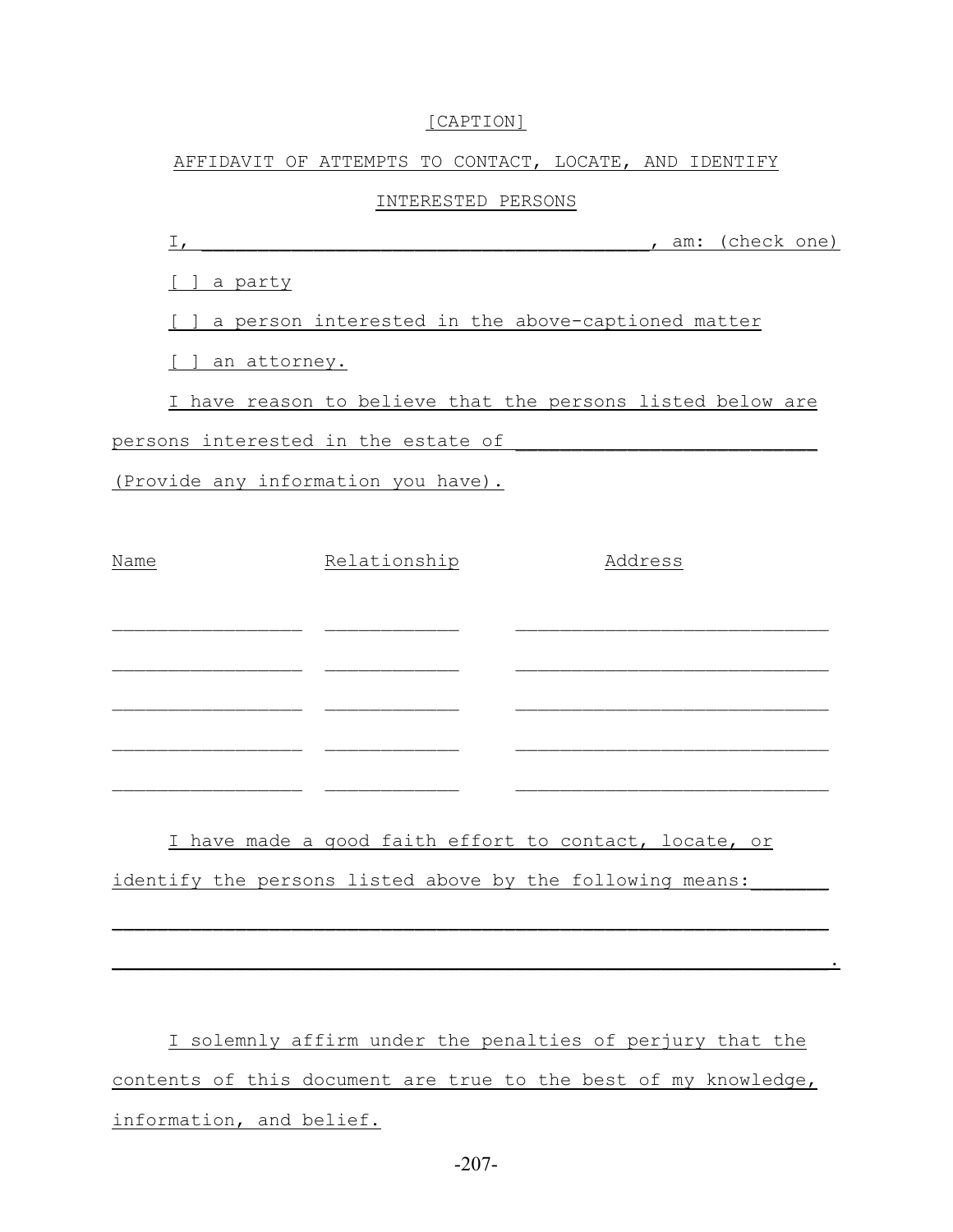#### Signature Date

(c) (d) Proof

 If no return receipt is received apparently signed by the addressee and there is no proof of actual notice, no action taken in a proceeding may prejudice the rights of the person entitled to notice unless proof is made by verified writing to the satisfaction of the court or register that reasonable efforts have been made to locate and warn the addressee of the pendency of the proceeding.

 $\mathcal{L}_\text{max}$  and the contract of the contract of the contract of the contract of the contract of the contract of

Cross reference: Code, Estates and Trusts Article, §1-103 (c).

#### REPORTER'S NOTE

The Rules Committee proposes adding to Rules 6-125 and 10- 203 a form affidavit of attempts to contact, locate, and identify interested persons. The Rules in Titles 6 and 10 that address attempts to contact, locate, and identify interested persons will refer to the form affidavits in those Titles. The affidavits are particularly important in circumstances in which the party bringing the action knows there may be siblings or relatives of the decedent who should be notified, but does not know their names or locations.

The Rules Committee was not in favor of adding a specific form affidavit to Title 1 because its application would be too broad and affect too many Rules.

The two Certificate of Service forms are recommended to be changed to conform to the change to the affirmation clauses. See the Reporter's note to the deletion of Rule 6-123.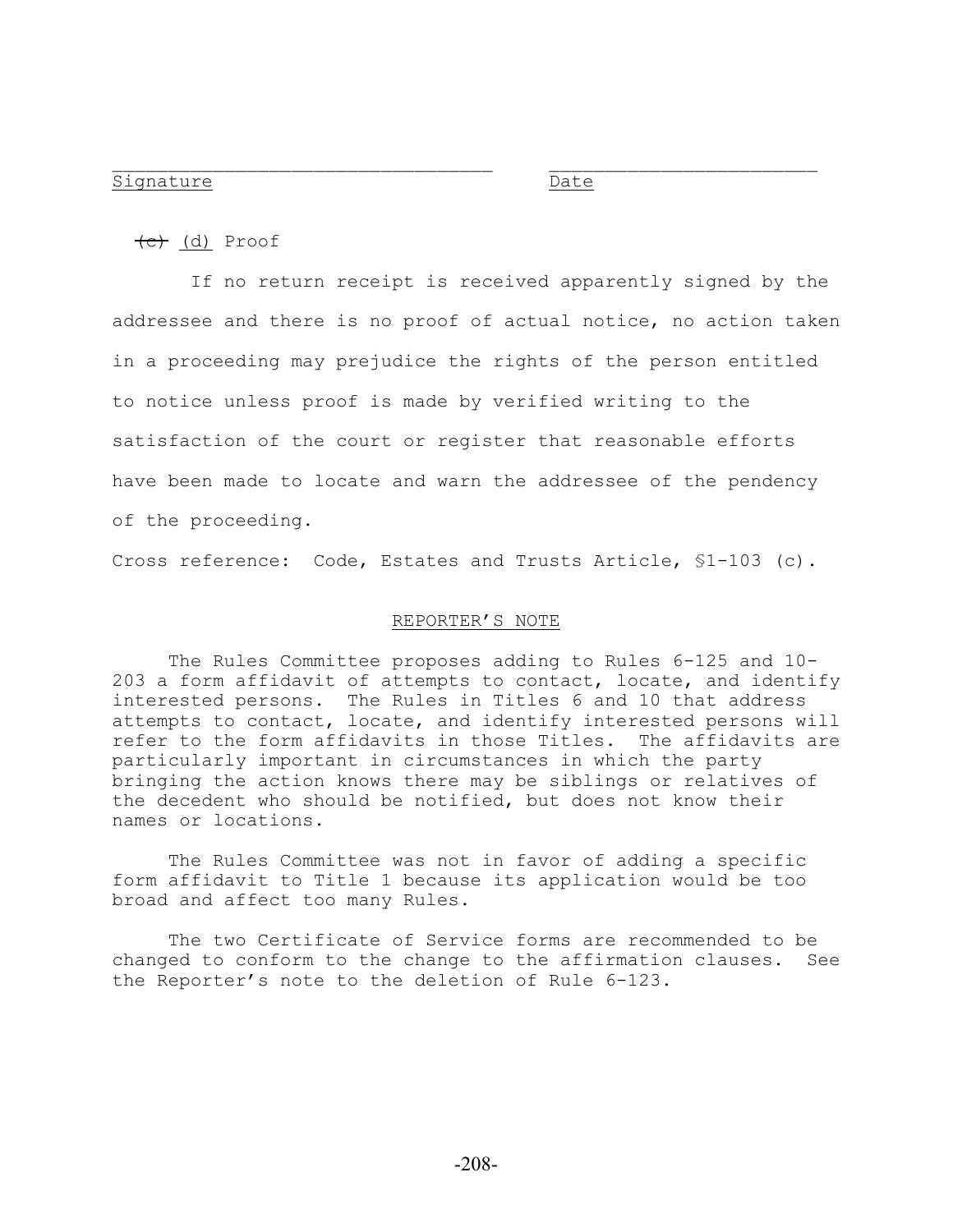## MARYLAND RULES OF PROCEDURE TITLE 6 - SETTLEMENT OF DECEDENTS' ESTATES CHAPTER 100 - GENERAL PROVISIONS

AMEND Rule 6-126 to add lines to the form for an attorney's facsimile number and e-mail address and to modify the language of the Certificate of Service, as follows:

Rule 6-126. WAIVER OR CONSENT

(a) Generally

 A person may waive the right to any notice or may consent to any matter. The waiver or consent shall set forth the specific matter that is the subject of the waiver or consent, shall be signed, and shall be filed with the register and served on the personal representative. A person may revoke a waiver or consent at any time by filing a revocation with the register and serving it on the personal representative. The revocation shall have prospective effect only.

(b) Form of Waiver

 A waiver of notice shall be filed with the register in the following form:

## [CAPTION]

### WAIVER OF NOTICE

 I waive notice that would otherwise be required by law or rule to be sent to me in this estate regarding the matters

-209-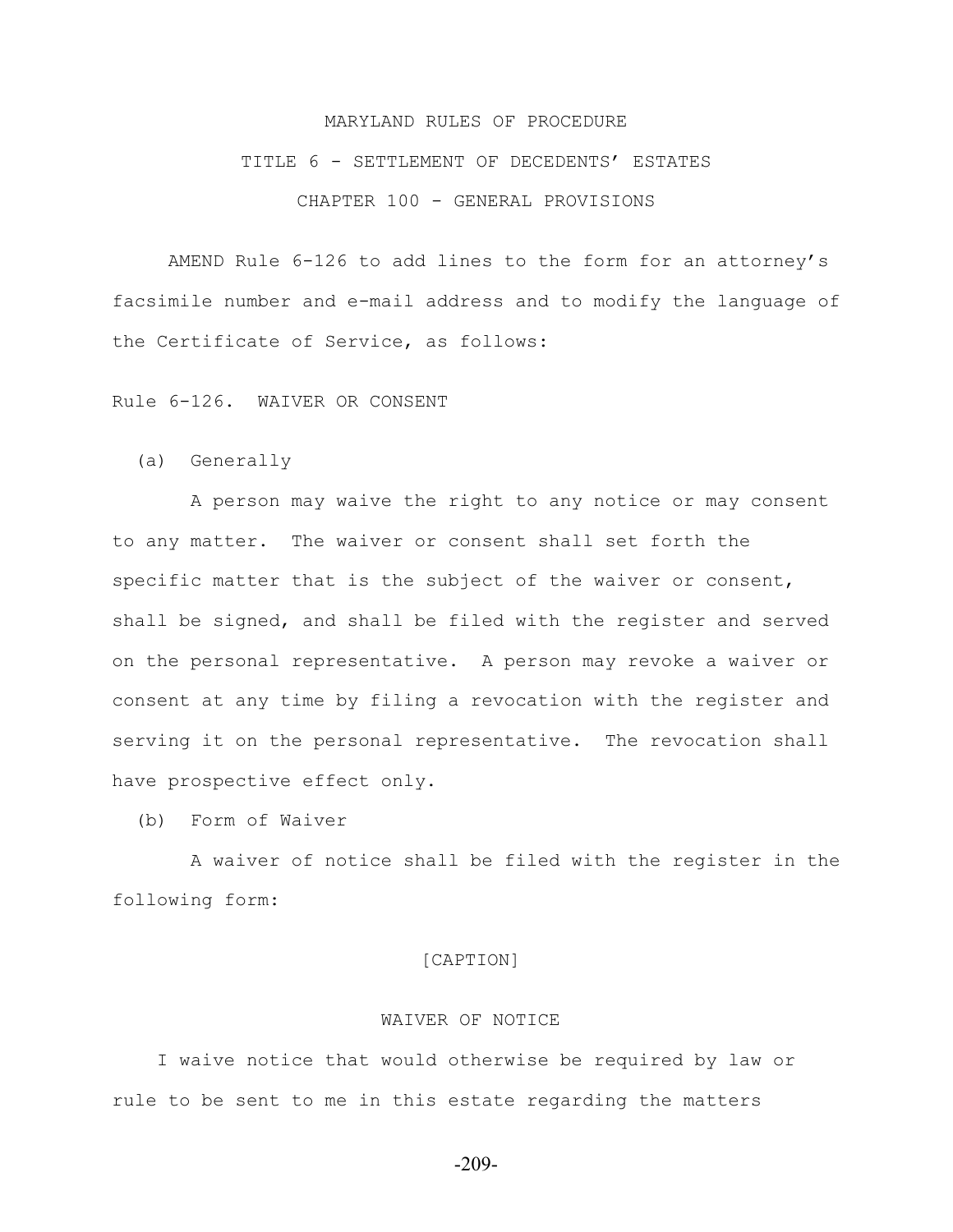### indicated:

 Personal Representative [ ] Register's Notice to [ ] Notice of Petition for Interested Persons Termination of Personal Representative's Appoint ment and the ment of the ment [ ] Notice of Proposed Payment [ ] Notice of Filing of to Personal Representative Account [ ] Notice of Proposed Payment [ ] Notice of Petition for to Attorney The Partition or Sale of Real Property [ ] Notice of Personal Repre- [ ] Other:\_\_\_\_\_\_\_\_\_\_\_\_\_\_\_\_\_\_\_ sentative's Intention to Resign  $\Box$ 

[ ] Notice of Judicial Probate [ ] Notice of Removal of

(describe specifically)

 By signing this waiver, I understand that it will not be necessary for the personal representative or any other person required to do so to give notice to me of any of the matters indicated above.

 I UNDERSTAND THAT I AM GIVING UP THE IMPORTANT RIGHT TO BE INFORMED OF THE PROGRESS OF THE ESTATE AS TO THE MATTERS INDICATED. I ALSO UNDERSTAND THAT I MAY FILE WITH THE REGISTER A REVOCATION OF THIS WAIVER OF NOTICE BUT THE REVOCATION WILL APPLY ONLY AFTER IT IS FILED AND SERVED ON THE PERSONAL REPRESENTATIVE.

Date: \_\_\_\_\_\_\_\_\_\_\_\_\_\_\_\_\_\_\_\_\_ \_\_\_\_\_\_\_\_\_\_\_\_\_\_\_\_\_\_\_\_\_\_\_\_\_\_\_\_\_\_\_\_\_\_

(Signature)

Attorney

 $\mathcal{L}_\text{max}$ 

 $\mathcal{L}_\text{max}$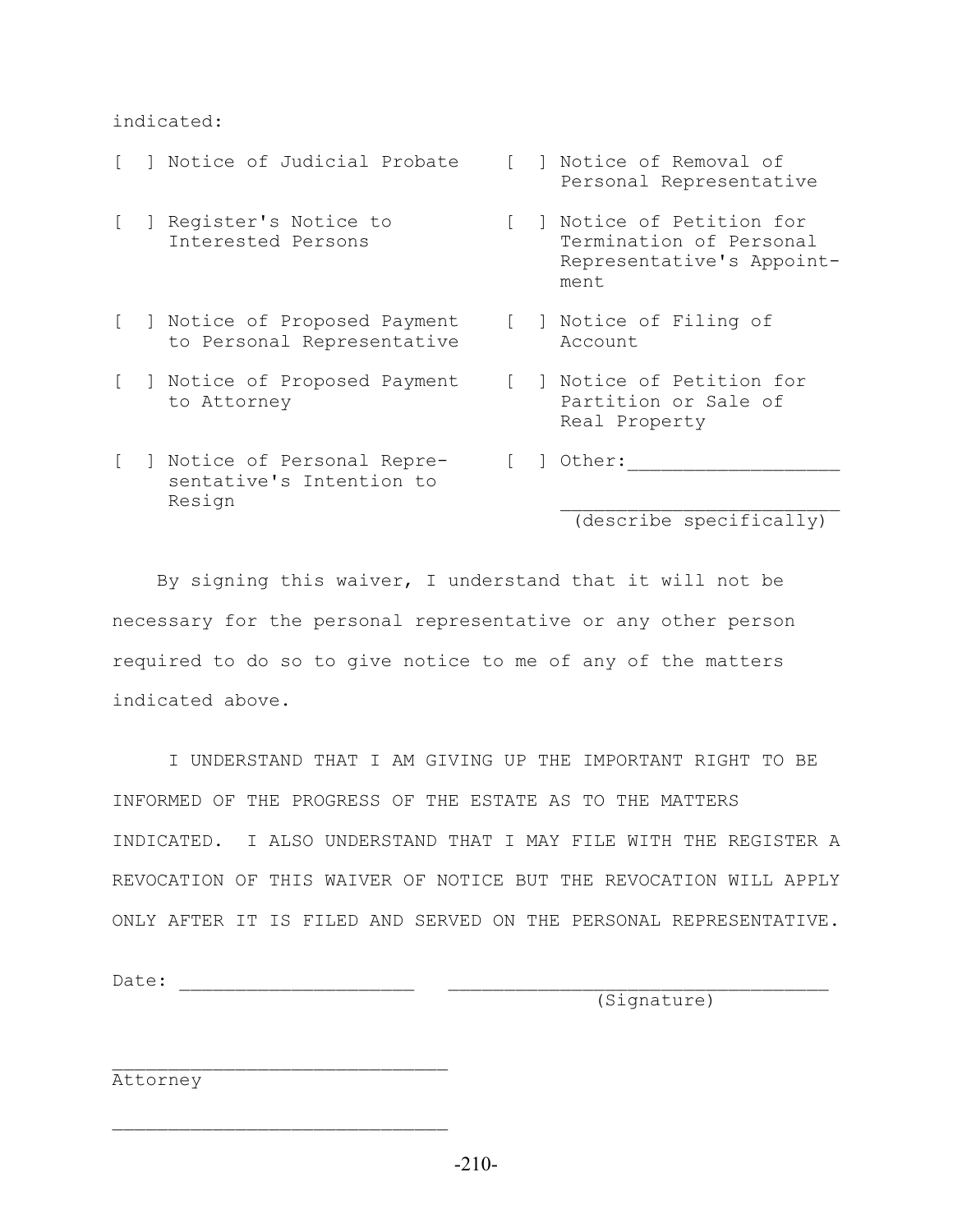Address

Telephone Number

 $\mathcal{L}_\text{max}$ 

 $\mathcal{L}_\text{max}$ 

 $\mathcal{L}_\text{max}$ Facsimile Number

 $\mathcal{L}_\text{max}$ E-mail Address

## Certificate of Service

I hereby certify that on this and day of the results of the results of the results of the results of the results of  $\sim$ (month)

<sub>\_\_\_</sub>, I delivered or mailed, postage prepaid, a copy of <del>the</del> (year)

foregoing this Waiver of Notice to

(name and address)

 $\overline{I}$ 

Personal Representative.

(Signature)

Cross reference: Code, Estates and Trusts Article, §1-103 (e).

## REPORTER'S NOTE

To be consistent, the Rule Committee recommends that probate forms be changed to add lines indicating an attorney's facsimile number and e-mail address. This is useful information for the registers and for the court. The Committee also recommends amending the Certificate of Service to be consistent with changes to the affirmation clause. See the Reporter's note to the deletion of Rule 6-125.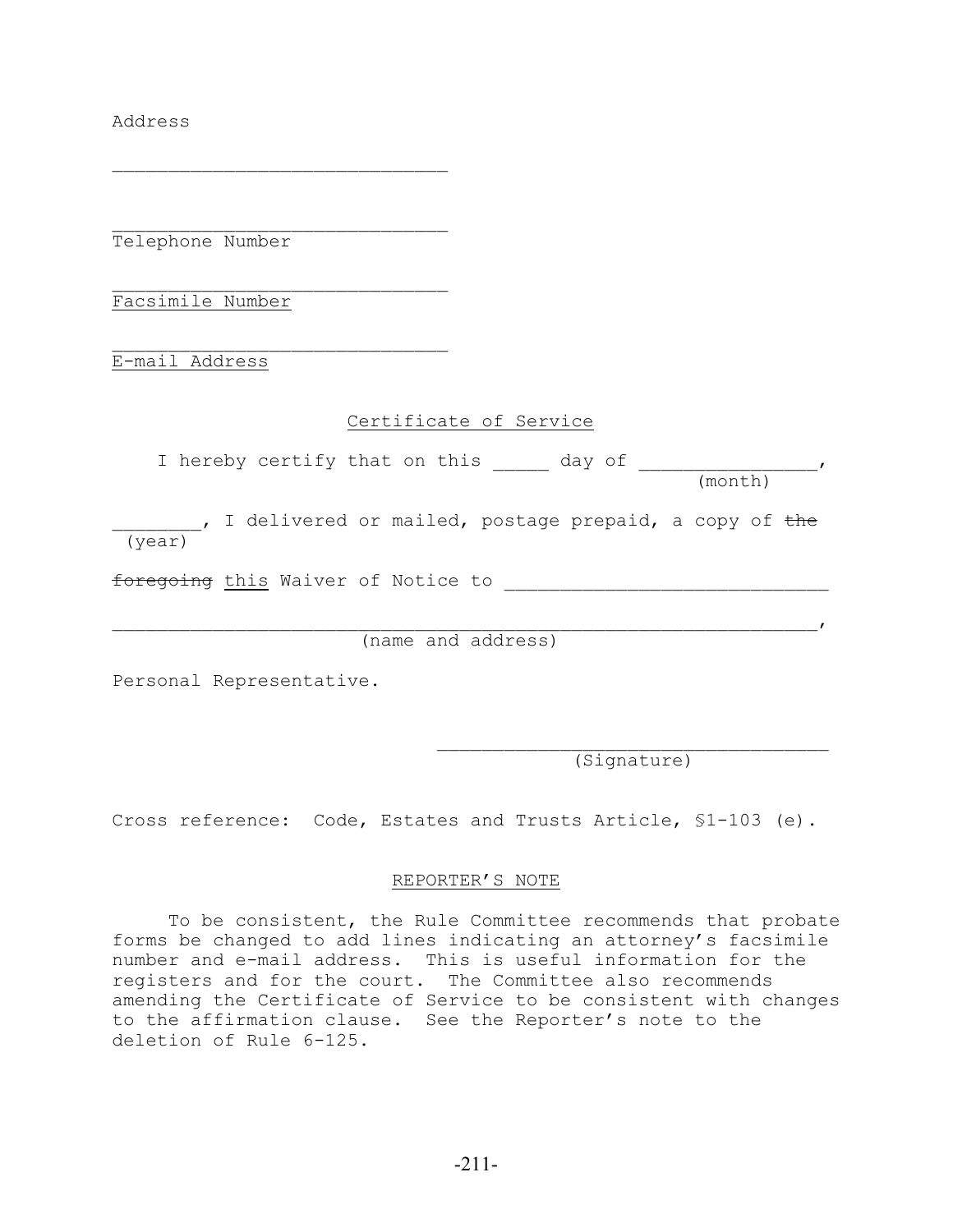#### MARYLAND RULES OF PROCEDURE

## TITLE 6 - SETTLEMENT OF DECEDENTS' ESTATES CHAPTER 100 - GENERAL PROVISIONS

AMEND Rule 6-152 to add lines to the form for an attorney's facsimile number and e-mail address, as follows:

Rule 6-152. PROOF OF EXECUTION OF WILL

 When required in administrative probate and when permitted by the court in judicial probate, proof of execution of a will shall be made by filing a statement in the following form:

## [CAPTION]

#### PROOF OF EXECUTION OF WILL

 I solemnly affirm under the penalties of perjury that I have personal knowledge that the will of dated \_\_\_\_\_\_\_\_\_\_\_\_\_\_\_\_\_\_\_\_\_\_\_\_\_\_\_\_\_ was signed or acknowledged by the testator in the presence of the following witness(es):

 $\mathcal{L}_\text{max} = \frac{1}{2} \sum_{i=1}^n \mathcal{L}_\text{max}(\mathbf{z}_i - \mathbf{z}_i)$ 

 $\mathcal{L}_\text{max} = \frac{1}{2} \sum_{i=1}^n \mathcal{L}_\text{max}(\mathbf{z}_i - \mathbf{z}_i)$ 

 $\mathcal{L}_\text{max} = \frac{1}{2} \sum_{i=1}^n \mathcal{L}_\text{max}(\mathbf{z}_i - \mathbf{z}_i)$ 

who signed at the testator's request and in the testator's presence.

Declarant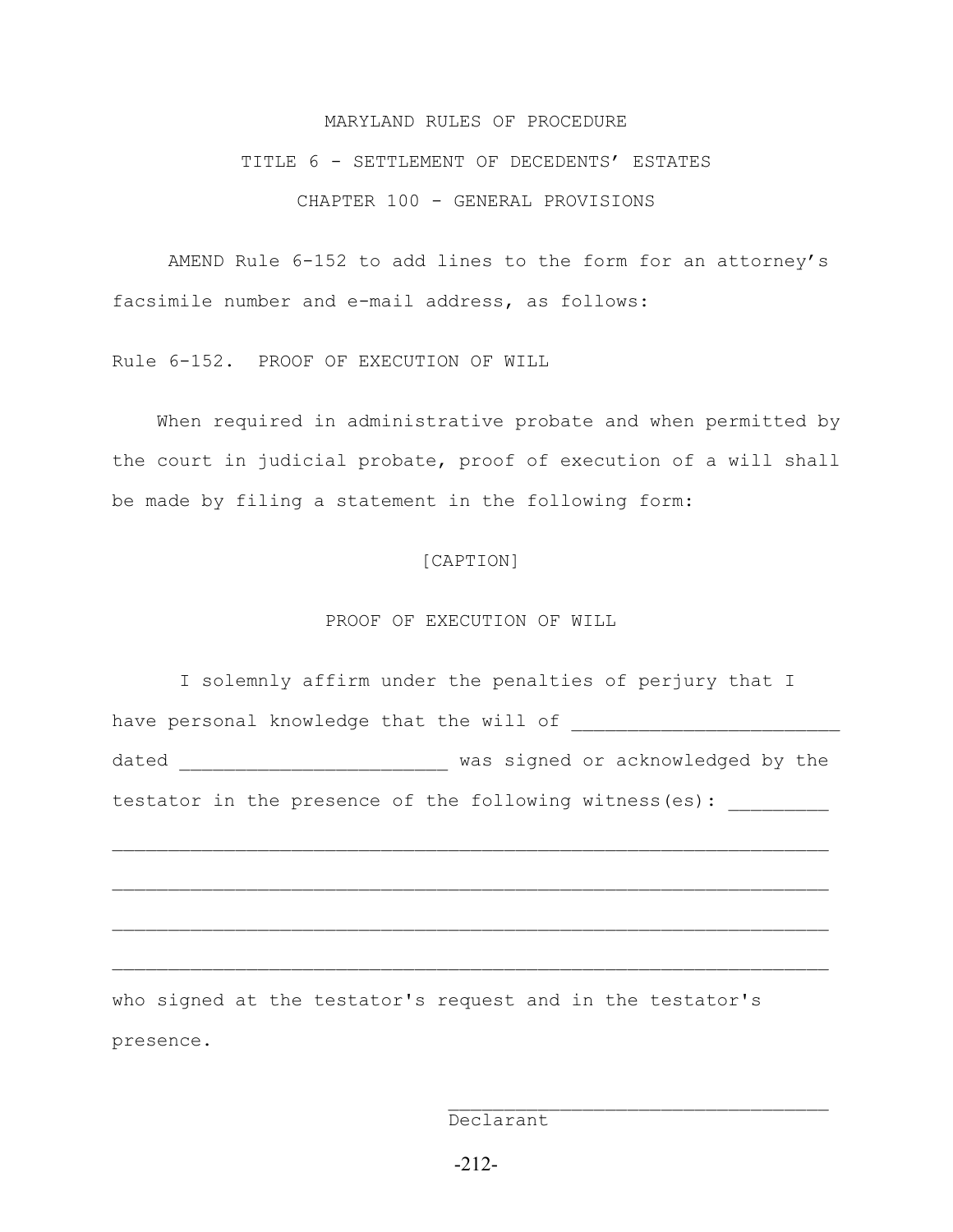Address  $\mathcal{L}_\text{max}$  and  $\mathcal{L}_\text{max}$  and  $\mathcal{L}_\text{max}$  and  $\mathcal{L}_\text{max}$  and  $\mathcal{L}_\text{max}$  $\mathcal{L}_\text{max}$  and  $\mathcal{L}_\text{max}$  and  $\mathcal{L}_\text{max}$  and  $\mathcal{L}_\text{max}$  and  $\mathcal{L}_\text{max}$ **Date** Date  $\mathcal{L}_\text{max}$ Attorney  $\mathcal{L}_\text{max}$ Address  $\mathcal{L}_\text{max}$  $\mathcal{L}_\text{max}$ Telephone Number  $\mathcal{L}_\text{max}$ Facsimile Number E-mail Address ---------------------------------------------------------------- (FOR REGISTER'S USE) Date of Death \_\_\_\_\_\_\_\_\_\_\_\_\_\_\_\_\_\_\_\_\_\_\_\_ Date Will was admitted to probate \_\_\_\_\_\_\_\_\_\_\_\_\_\_\_\_\_\_\_\_\_\_\_\_ Cross reference: Code, Estates and Trusts Article, §§5-303 and  $5-404$  (b).

 $\mathcal{L}_\text{max}$  and  $\mathcal{L}_\text{max}$  and  $\mathcal{L}_\text{max}$  and  $\mathcal{L}_\text{max}$  and  $\mathcal{L}_\text{max}$ 

REPORTER'S NOTE

See the Reporter's note to Rule 6-126.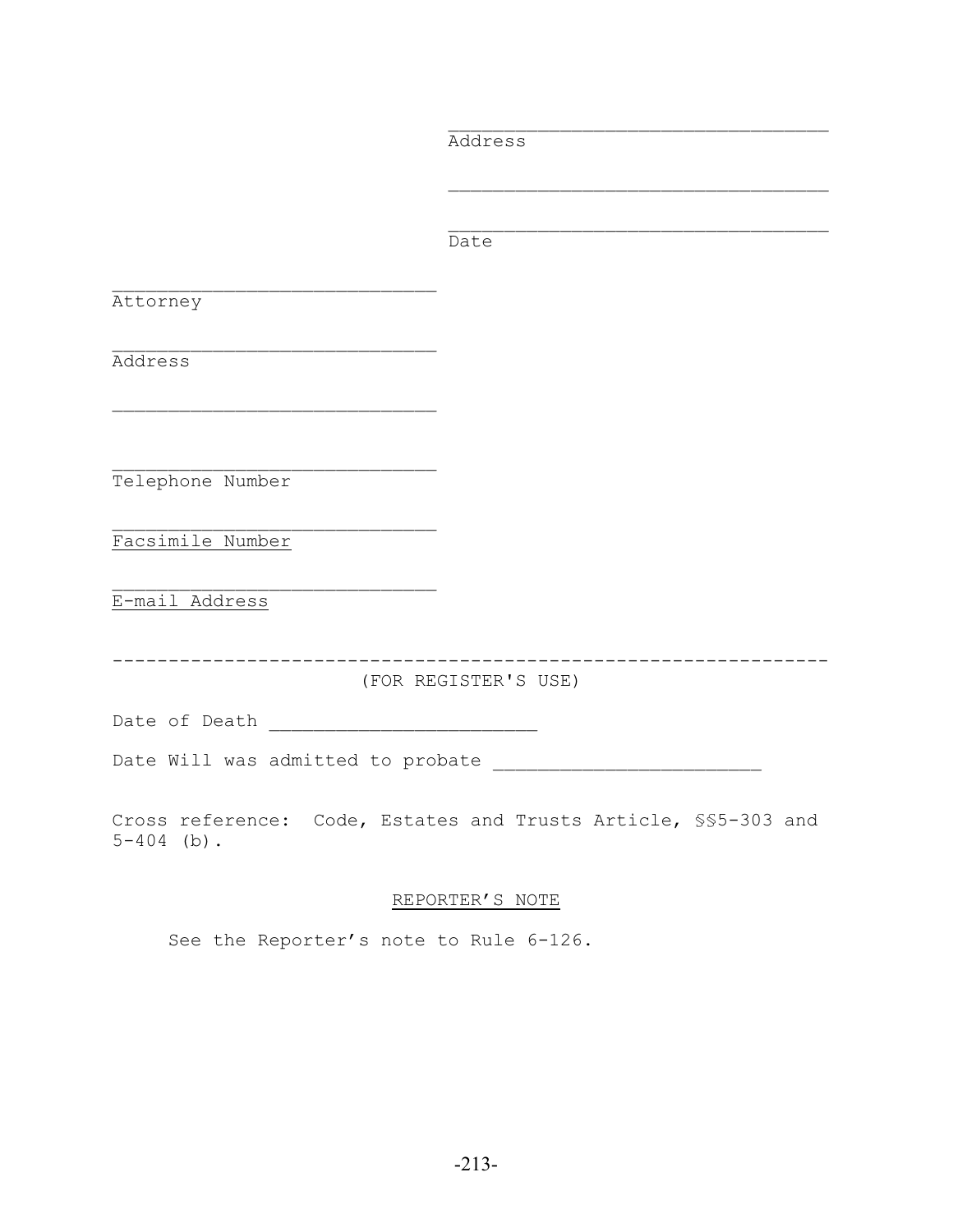## MARYLAND RULES OF PROCEDURE TITLE 6 - SETTLEMENT OF DECEDENTS' ESTATES CHAPTER 100 - GENERAL PROVISIONS

AMEND Rule 6-153 to add a certain form of petition, to conform the affirmation clause to other affirmation clauses in Title 6, to add lines to the form of consent for an attorney's facsimile number and e-mail address, and to make stylistic changes, as follows:

Rule 6-153. ADMISSION OF COPY OF EXECUTED WILL

#### (a) Generally

 An interested person, without notice to other interested persons, may file a petition for the admission of a copy of an executed will at any time before administrative or judicial probate if:

 (1) the original executed will is alleged to be lost or destroyed;

 (2) a duplicate reproduction of the original executed will, evidencing a copy of the original signatures of the decedent and the witnesses, is offered for admission; and

 (3) all the heirs at law and all legatees named in the will have executed a consent in the following form: substantially in the form set forth in section (c) of this Rule.

(b) Form of Petition

A petition for the admission of a copy of an executed will

-214-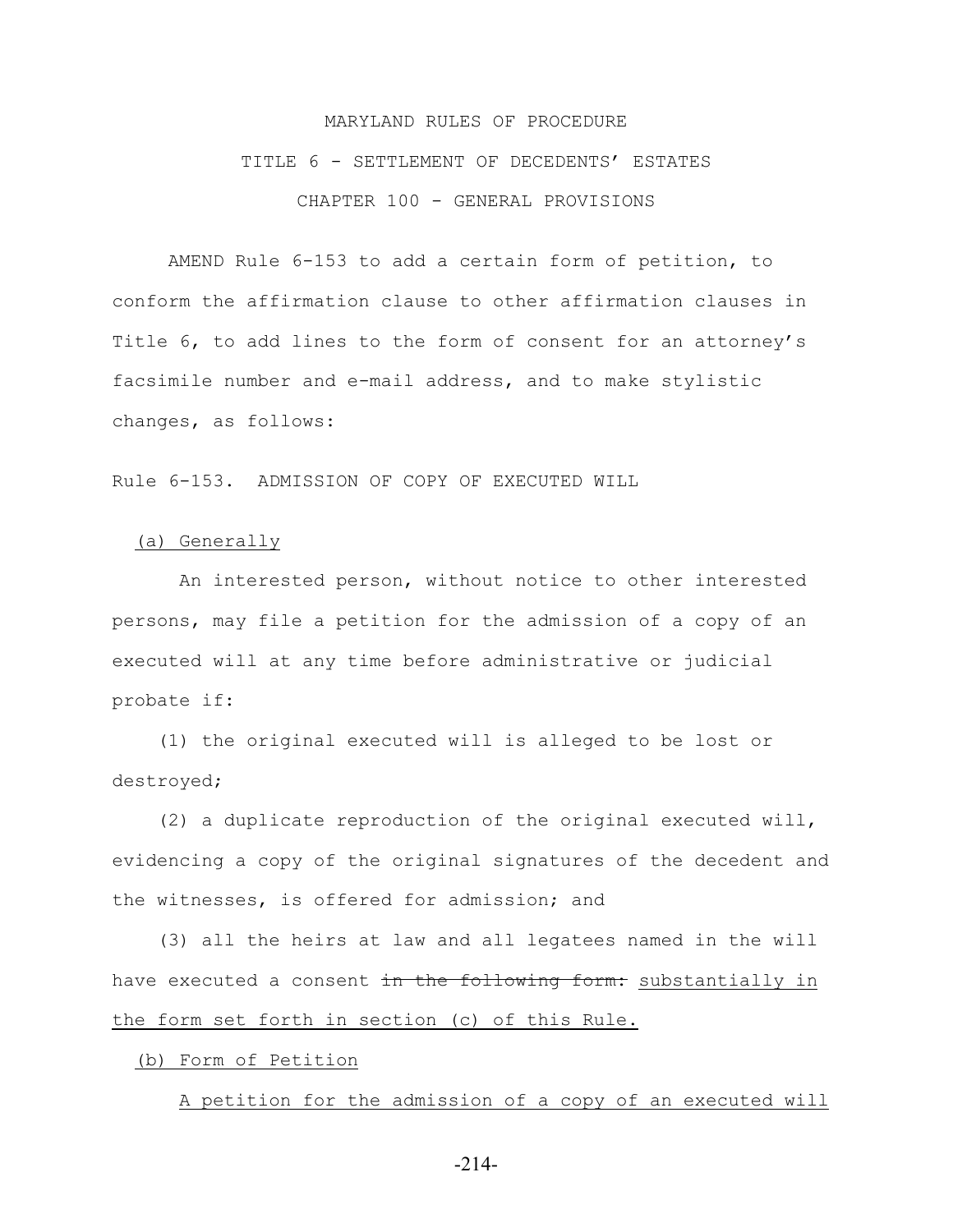## shall be substantially in the following form:

## [CAPTION]

## PETITION FOR ADMISSION OF COPY OF EXECUTED LAST WILL AND TESTAMENT

| , the personal<br>$\frac{1}{\sqrt{2}}$                           |
|------------------------------------------------------------------|
| representative named in the will or                              |
| (state relationship to decedent) ask the court to admit the copy |
| of the Last Will and Testament of                                |
| decedent, for administrative probate.                            |
| I have made a diligent search for the will, and I have been      |
| unable to locate it. A copy of the executed Last Will and        |
| Testament is being filed with this Petition. Consents have been  |
| filed by all heirs at law of the decedent and legatees named in  |
| the will. The original executed will is alleged to be:           |
| [ ] Destroyed [ ] Other<br>Lost                                  |
| Please explain:                                                  |
|                                                                  |
|                                                                  |
| I solemnly affirm under the penalties of perjury that the        |
| contents of this document are true to be best of my knowledge,   |
| information, and belief.                                         |

## $\mathcal{L}_\text{max}$ Petitioner/Personal Representative

Attorney

 $\mathcal{L}_\text{max}$ 

 $\mathcal{L}_\text{max}$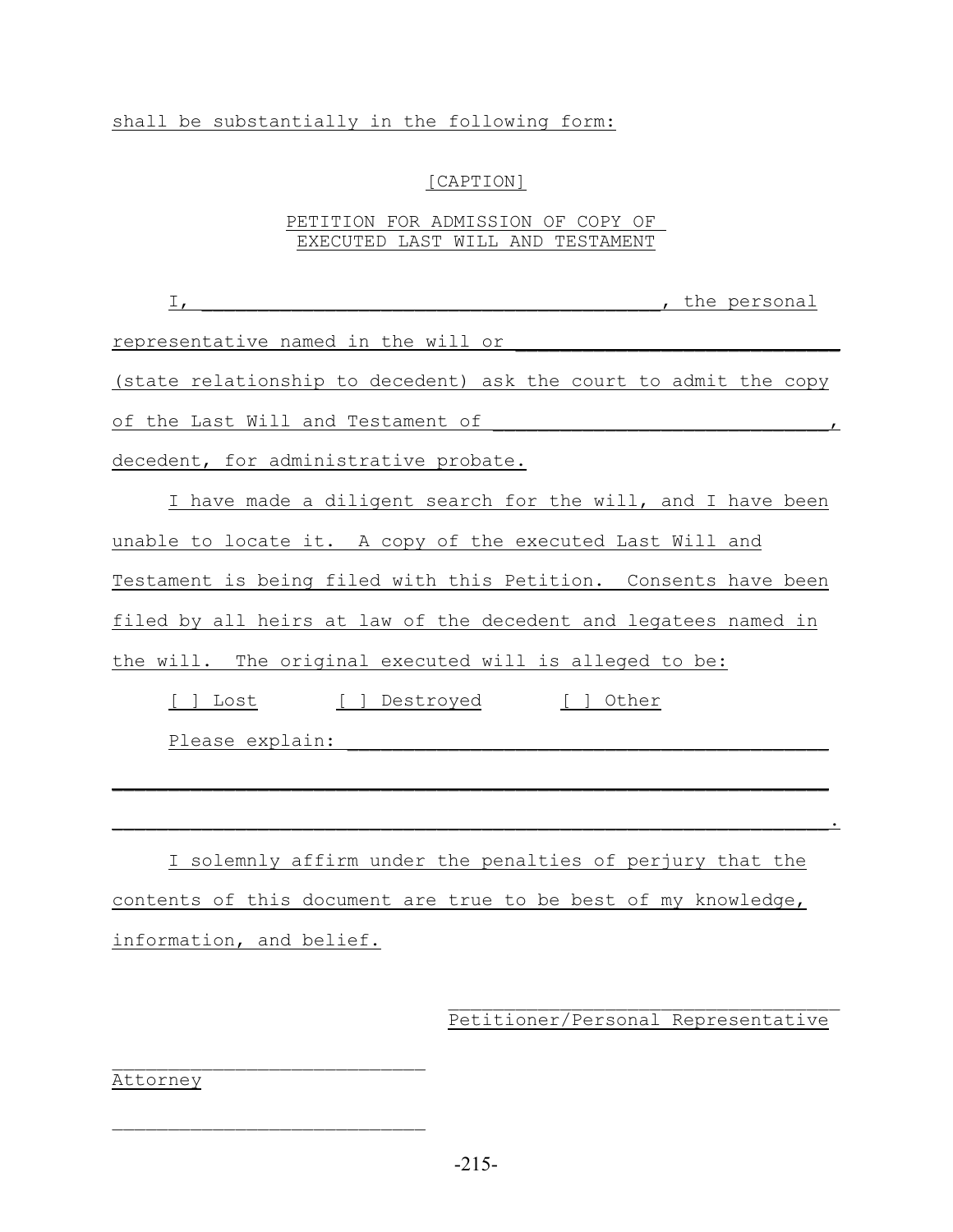Address

Telephone Number

 $\mathcal{L}_\text{max}$ 

 $\mathcal{L}_\text{max}$ 

 $\mathcal{L}_\text{max}$ 

Facsimile Number

E-mail Address

(c) Form of Consent

[CAPTION]

CONSENT TO PROBATE OF COPY OF EXECUTED LAST WILL AND TESTAMENT

|                                                                  | and |
|------------------------------------------------------------------|-----|
| , being all the heirs at law                                     |     |
| of the decedent and all the legatees named in the will executed  |     |
| by the decedent on _______________, hereby consent to the        |     |
| probate of a copy of that executed will, it having been          |     |
| determined, after an extensive search of the decedent's personal |     |
| records, that an original of the will cannot be located. By      |     |
| signing this consent each of the undersigned affirms that it is  |     |
| his or her belief that the will executed by the decedent on      |     |
| , is the last valid will executed by the decedent                |     |
| and was not revoked and that the copy of the will, as submitted  |     |
| with the petition for its admission, represents a true and       |     |
| correct copy of the will.                                        |     |

We solemnly affirm under the penalties of perjury that the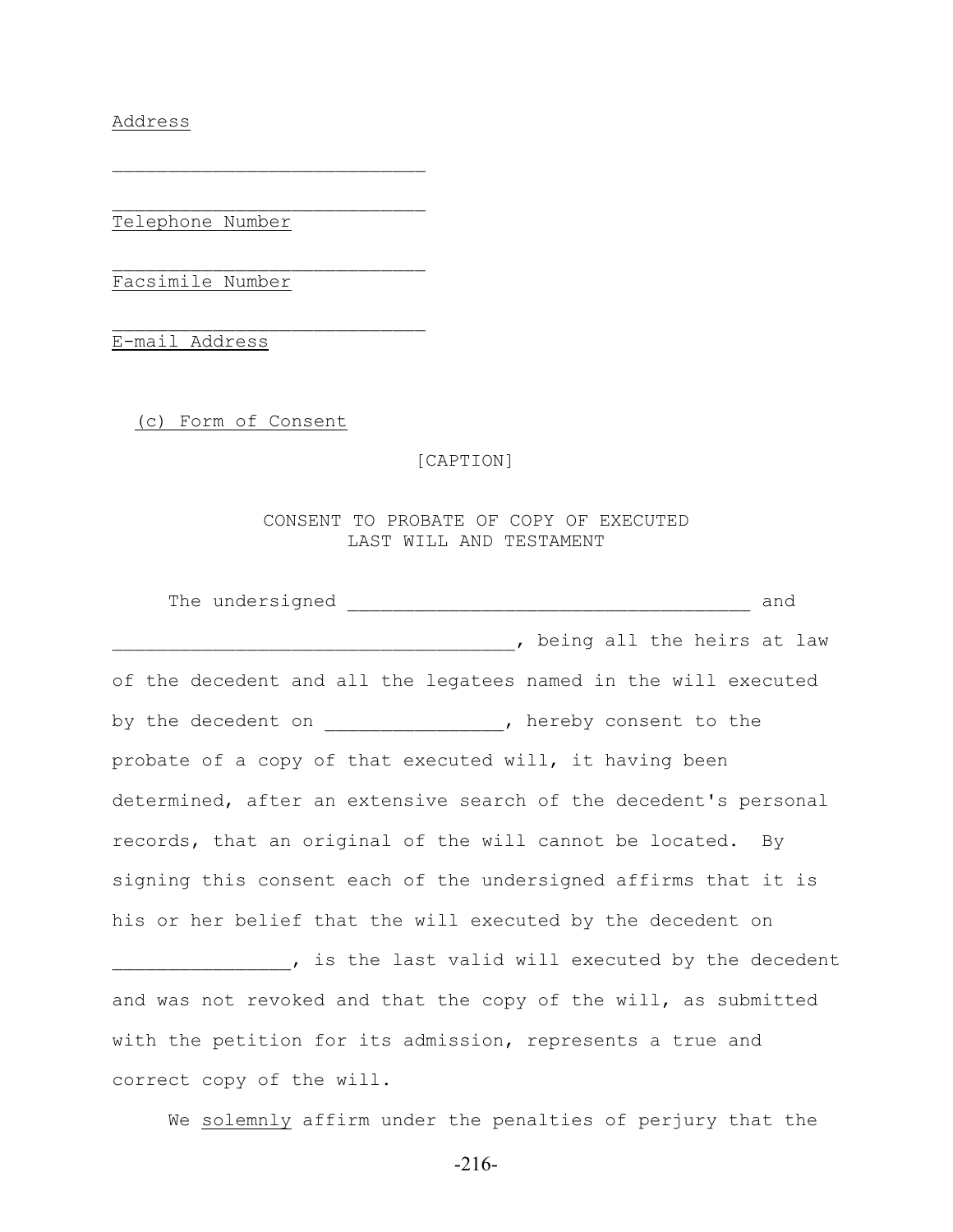facts set forth in this consent contents of this document are true and correct to the best of our knowledge, information, and belief.

| Date     | Signature | Print Name and<br>Relationship |
|----------|-----------|--------------------------------|
|          |           |                                |
|          |           |                                |
|          |           |                                |
|          |           |                                |
|          |           |                                |
| Attorney |           |                                |
| Address  |           |                                |

 $\mathcal{L}_\text{max}$ Telephone Number

 $\mathcal{L}_\text{max}$ 

Facsimile Number

 $\mathcal{L}_\text{max}$ E-mail Address

REPORTER'S NOTE

A register of wills pointed out that although Rule 6-153 permits the filing of a petition for the admission of a copy of an executed will at any time before administrative or judicial probate when certain conditions are met, the Rule does not contain a form to be used when this petition is filed. The Rules Committee recommends the addition of a form of a petition for the admission of a copy of an executed will.

See the Reporter's note to the deletion of Rule 6-123 for the change to the affirmation clause.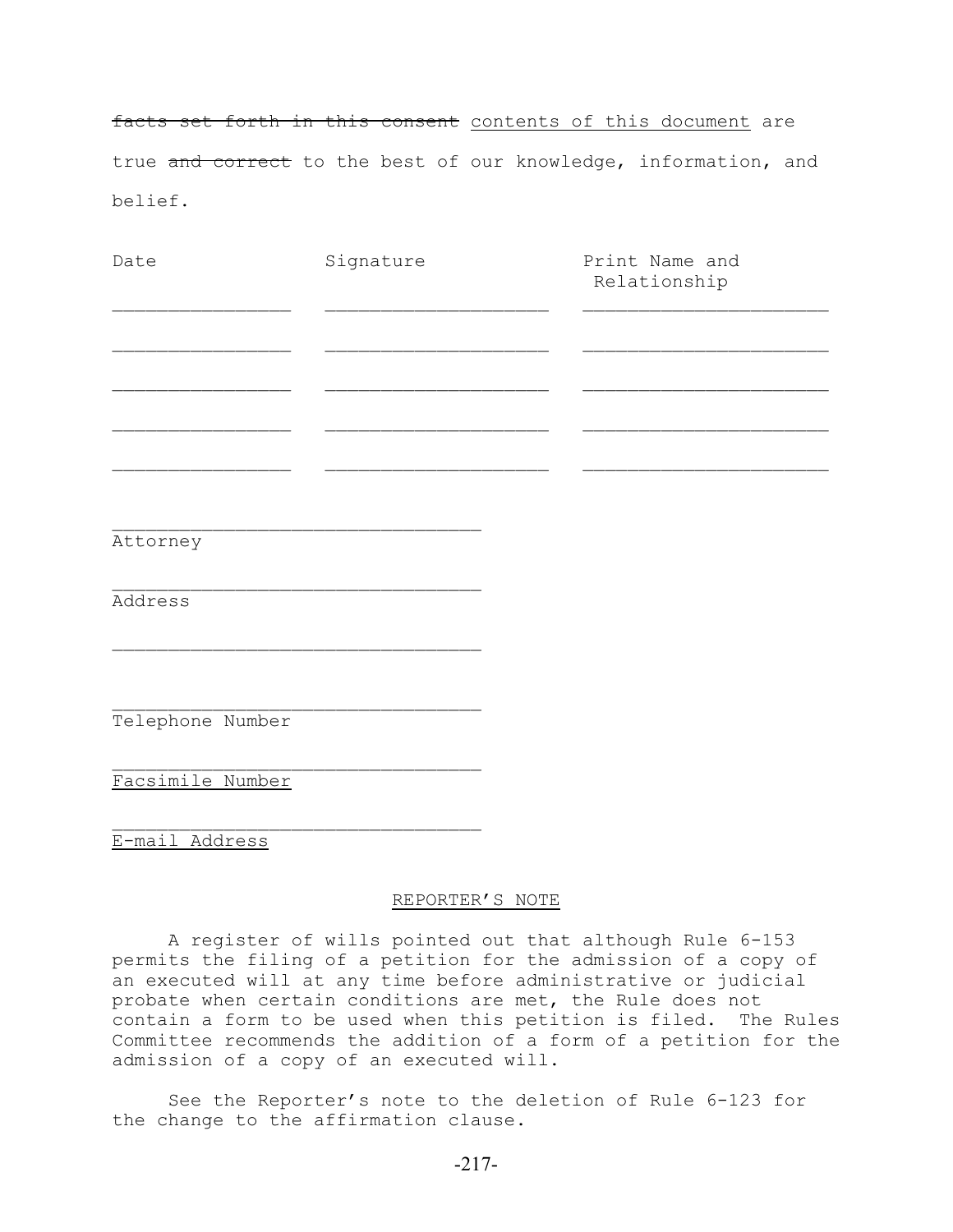See the Reporter's note to Rule 6-126 for the addition of lines to the form for the attorney's facsimile number and e-mail address.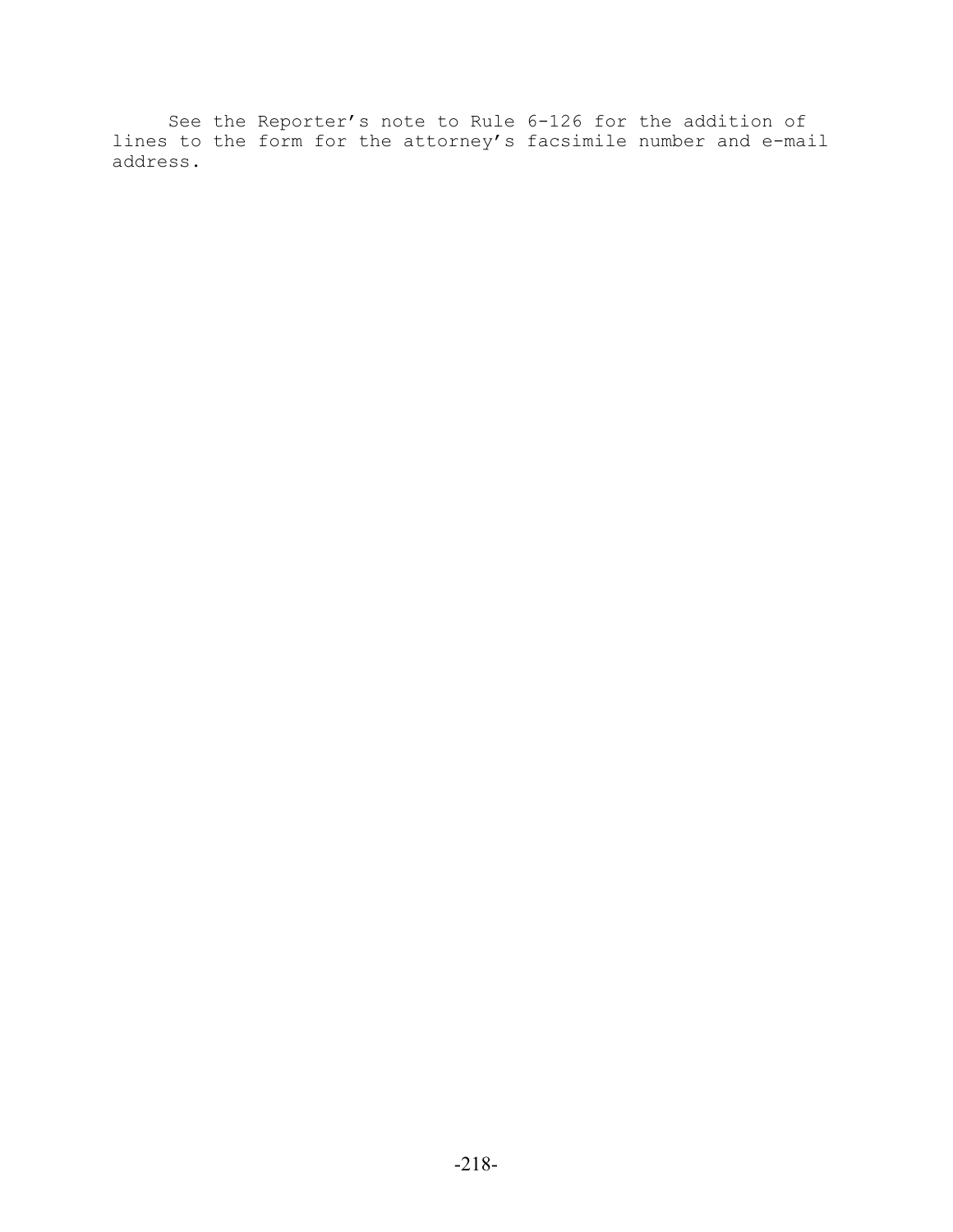#### MARYLAND RULES OF PROCEDURE

## TITLE 6 - SETTLEMENT OF DECEDENTS' ESTATES CHAPTER 200 - SMALL ESTATE

AMEND Rule 6-202 to conform the affirmation clause to other affirmation clauses in Title 6 and to add lines to the form for an attorney's facsimile number and e-mail address, as follows:

Rule 6-202. LIST OF INTERESTED PERSONS

 A list of interested persons shall be filed in the following form:

#### [CAPTION]

#### LIST OF INTERESTED PERSONS

| Name (and age<br>years) | Last Known Ad-<br>Zip code | Specify:<br>if under 18 dress including Heir/Legatee/Personal<br>Representative | Relationship<br>to Decedent |
|-------------------------|----------------------------|---------------------------------------------------------------------------------|-----------------------------|
|                         |                            |                                                                                 |                             |
|                         |                            |                                                                                 |                             |
|                         |                            |                                                                                 |                             |
|                         |                            |                                                                                 |                             |
|                         |                            |                                                                                 |                             |

 I solemnly affirm under the penalties of perjury that the contents of the foregoing list of interested persons this document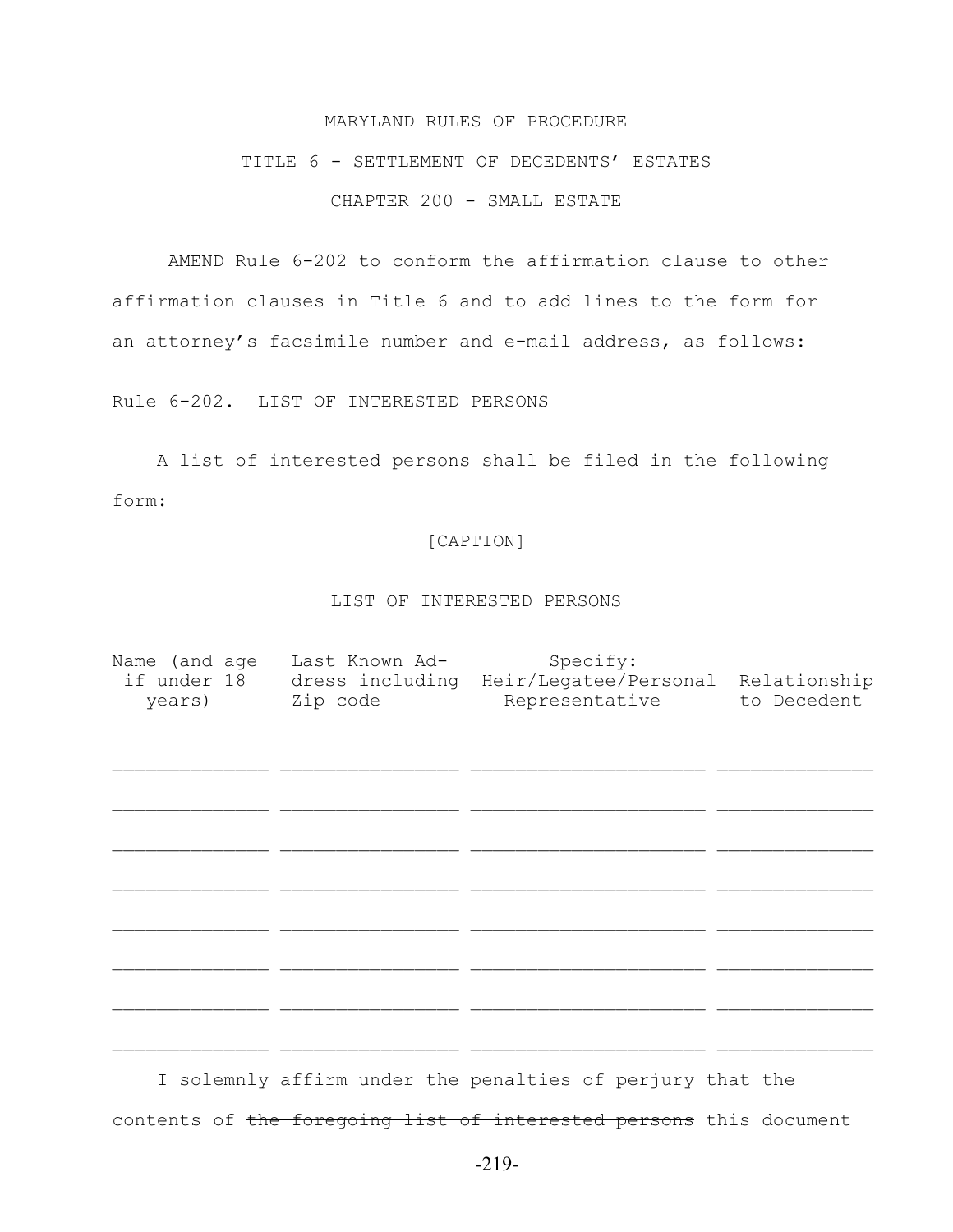are true to the best of my knowledge, information, and belief.

Petitioner/Personal Representative

 $\mathcal{L}_\text{max}$ 

Attorney

Address

Telephone Number

 $\mathcal{L}_\text{max}$ 

 $\mathcal{L}_\text{max}$ 

 $\mathcal{L}_\text{max}$ 

 $\mathcal{L}_\text{max}$ 

Facsimile Number

E-mail Address

#### Instructions:

- 1. Interested persons include decedent's heirs (surviving spouse, children, and other persons who would inherit if there were no will) and, if decedent died with a will, the personal representative named in the will and all legatees (persons who inherit under the will). All heirs must be listed even if decedent dies with a will.
- 2. This list must be filed (a) within 20 days after appointment of a personal representative under administrative probate or (b) at the time of filing a Petition for Judicial Probate or a Petition for Administration of a Small Estate.

Cross reference: Code, Estates and Trusts Article, §§5-403 (a), 5-607, and 7-104.

#### REPORTER'S NOTE

See the Reporter's note to the deletion of Rule 6-123 for the change in the affirmation clause.

See the Reporter's note to Rule 6-126 for the addition of lines to the form for an attorney's facsimile number and e-mail address.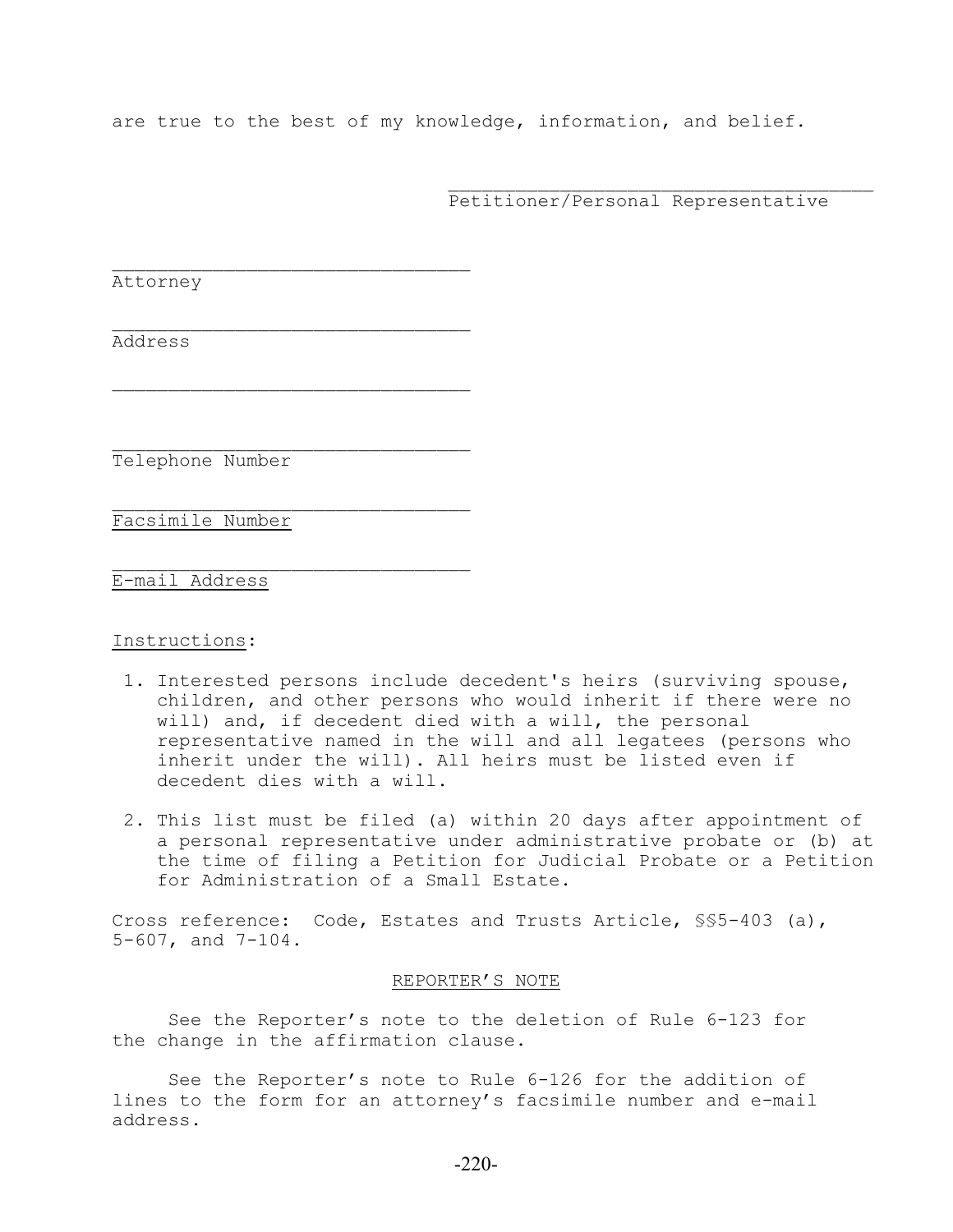#### MARYLAND RULES OF PROCEDURE

## TITLE 6 - SETTLEMENT OF DECEDENTS' ESTATES CHAPTER 200 - SMALL ESTATE

AMEND Rule 6-203 to delete and add language and to delete the form, as follows:

Rule 6-203. CONSENT TO APPOINTMENT OF PERSONAL REPRESENTATIVE

 A consent to the appointment of another person as personal representative shall be in the following form: set forth in Rule  $6 - 313.$ 

#### [CAPTION]

#### CONSENT TO APPOINTMENT OF PERSONAL REPRESENTATIVE OF SMALL ESTATE

| $\pm$ ,                                                         |
|-----------------------------------------------------------------|
| personal representative named in the will OR                    |
| (state relationship to decedent or other basis for appointment) |
| ask the court or register to appoint [10]                       |
| <del>instead of me to serve as</del>                            |
| personal representative and consent to that appointment. I      |
| understand that if<br>1S SO                                     |
| appointed I may not withdraw this consent so long as-           |
| remains personal representative,                                |
| except upon a showing of good cause.                            |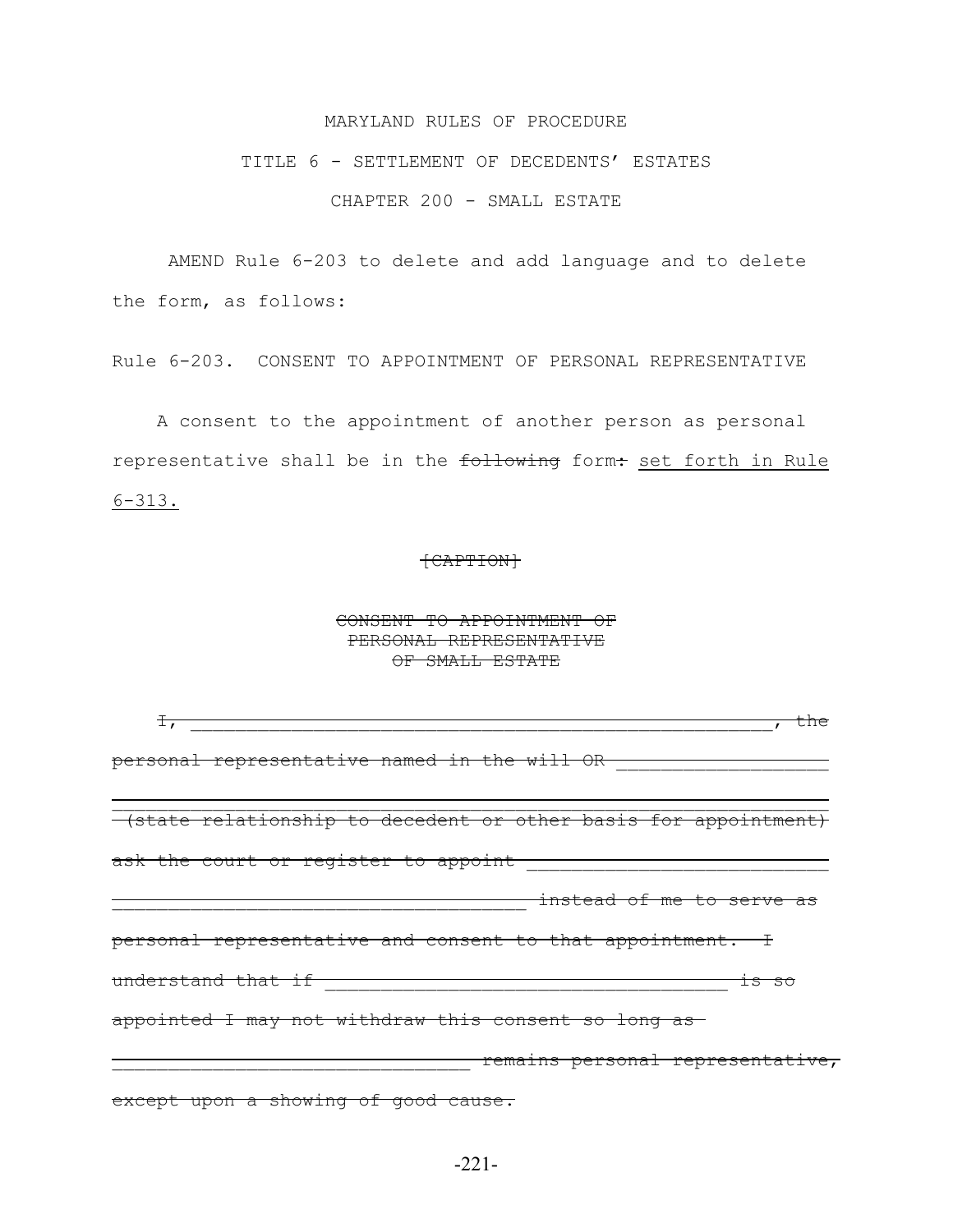| <b>DATE</b>      | SIGNATURE |  | <b>NAME</b>        |
|------------------|-----------|--|--------------------|
|                  |           |  | (typed or printed) |
|                  |           |  |                    |
|                  |           |  |                    |
|                  |           |  |                    |
|                  |           |  |                    |
|                  |           |  |                    |
|                  |           |  |                    |
|                  |           |  |                    |
|                  |           |  |                    |
| Attorney         |           |  |                    |
|                  |           |  |                    |
|                  |           |  |                    |
| Address          |           |  |                    |
|                  |           |  |                    |
|                  |           |  |                    |
|                  |           |  |                    |
|                  |           |  |                    |
| Telephone Number |           |  |                    |

Cross reference: Code, Estates and Trusts Article, \$5-106 (b).

#### REPORTER'S NOTE

The Rules Committee recommends having one form for Consent to Appointment of a Personal Representative in both small and regular estates, instead of two separate forms in Rules 6-203 and 6-313. The two forms are identical, and it is not necessary to have one form for small estates and one for regular estates. The same suggestion was made for the form Appointment of Resident Agent in Rules 6-205 and 6-315.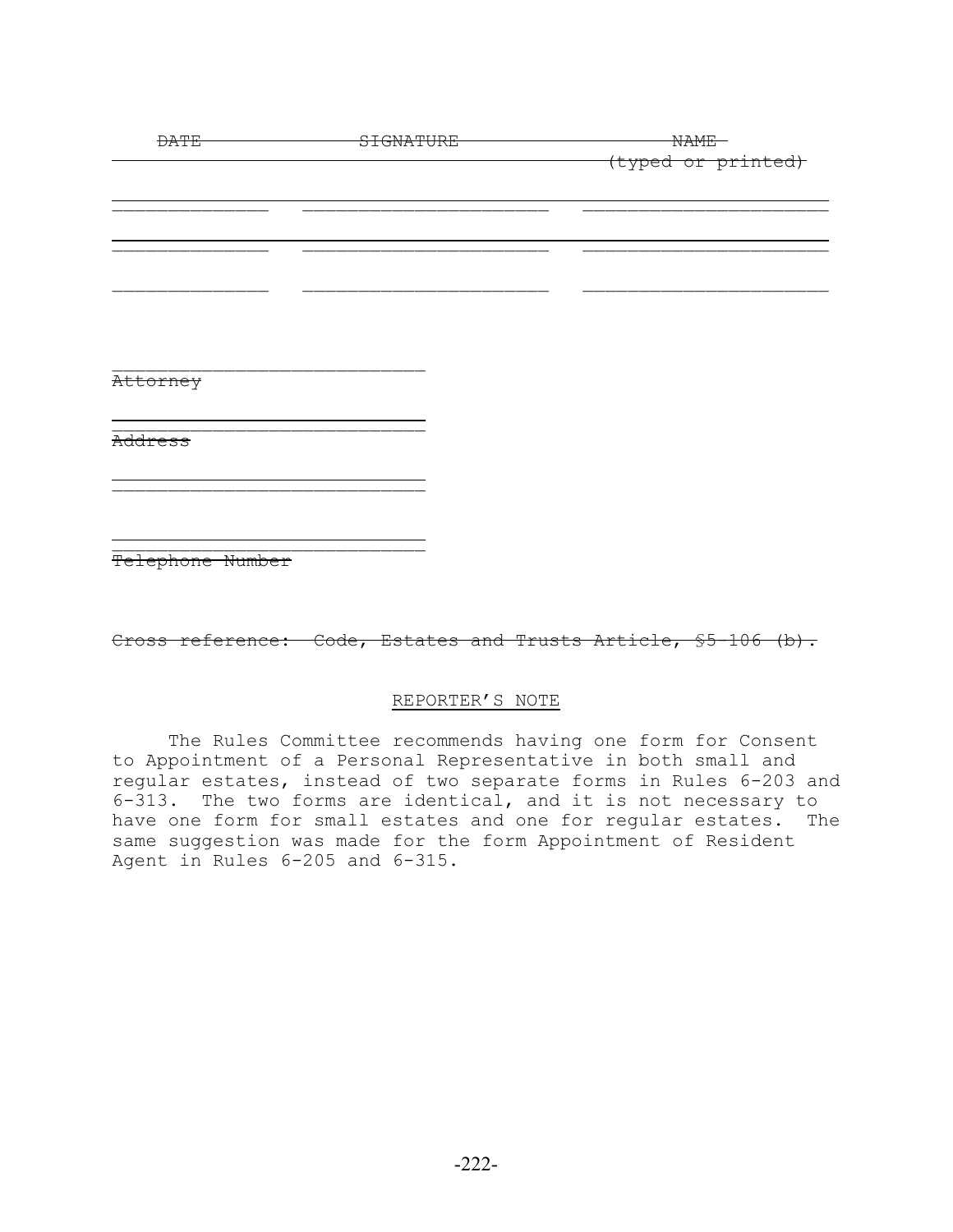#### MARYLAND RULES OF PROCEDURE

## TITLE 6 - SETTLEMENT OF DECEDENTS' ESTATES

CHAPTER 200 - SMALL ESTATE

AMEND Rule 6-205 to delete and add language and to delete the form, as follows:

Rule 6-205. APPOINTMENT OF RESIDENT AGENT

An appointment of a resident agent shall be in the following form set forth in Rule 6-315:.

#### [CAPTION]

#### APPOINTMENT OF RESIDENT AGENT

 I appoint \_\_\_\_\_\_\_\_\_\_\_\_\_\_\_\_\_\_\_\_\_\_\_\_\_\_\_\_\_\_\_\_\_\_\_\_\_\_\_\_ as my resident agent on whom service of process may be made with the same effect as if it were served on me personally in the State of Maryland. This appointment shall remain in effect until the filing of a subsequent Appointment of Resident Agent.

Date: 2008. 2009. 2009. 2009. 2009. 2009. 2009. 2009. 2009. 2009. 2009. 2009. 2009. 2009. 2009. 2009. 2009. 20

Personal Representative

 I am a Maryland resident and accept the appointment as resident agent.

 $\overline{\phantom{a}}$  , and the contract of the contract of the contract of the contract of the contract of the contract of the contract of the contract of the contract of the contract of the contract of the contract of the contrac

 $\overline{\phantom{a}}$  , and the contract of the contract of the contract of the contract of the contract of the contract of the contract of the contract of the contract of the contract of the contract of the contract of the contrac

Resident Agent

Address

-223-

 $\overline{\phantom{a}}$  , and the contract of the contract of the contract of the contract of the contract of the contract of the contract of the contract of the contract of the contract of the contract of the contract of the contrac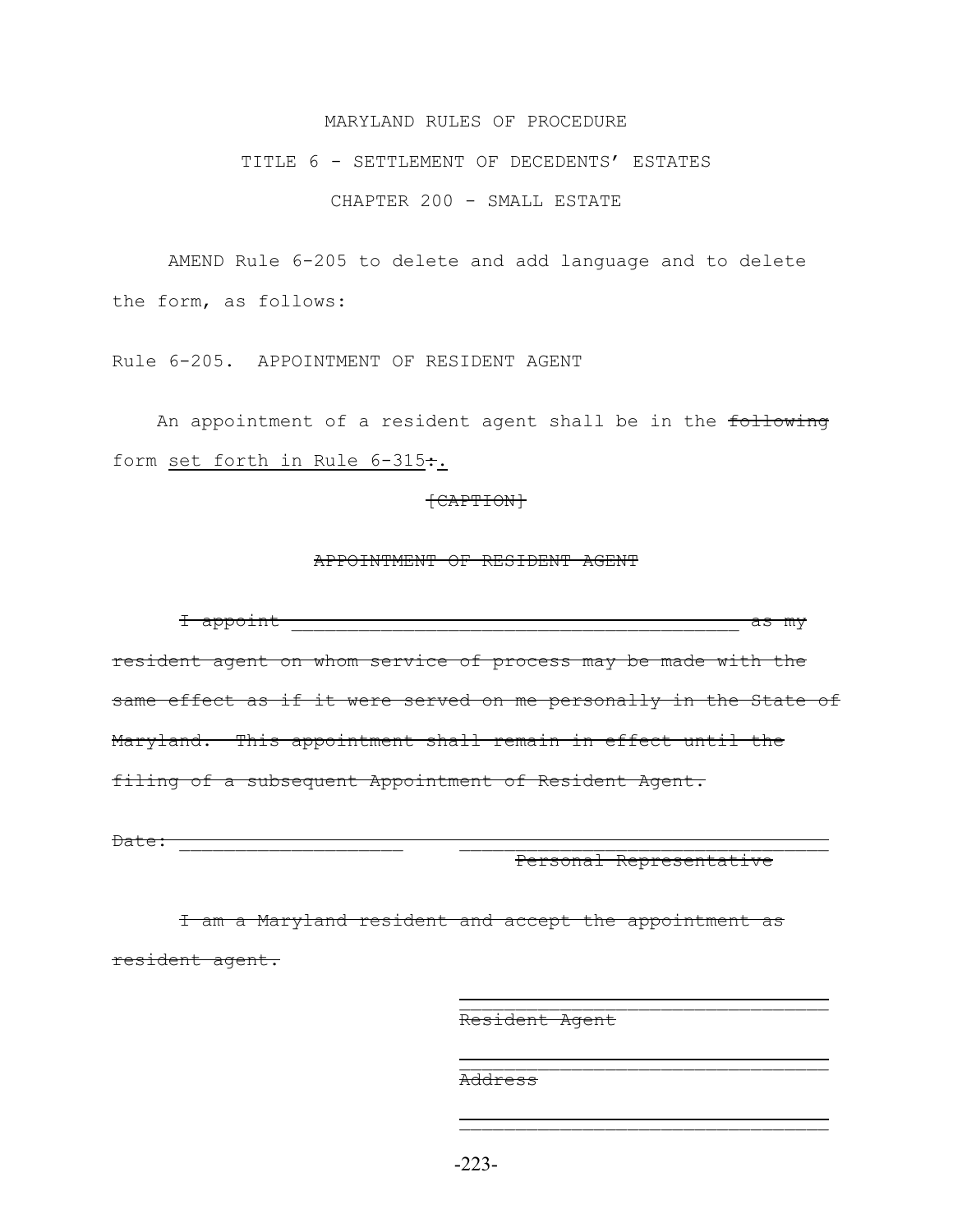Telephone Number

Attorney

Address

\_\_\_\_\_\_\_\_\_\_\_\_\_\_\_\_\_\_\_\_\_\_\_\_\_\_\_\_ Telephone Number

\_\_\_\_\_\_\_\_\_\_\_\_\_\_\_\_\_\_\_\_\_\_\_\_\_\_\_\_

 $\overline{\phantom{a}}$  , and the contract of the contract of the contract of  $\overline{\phantom{a}}$ 

\_\_\_\_\_\_\_\_\_\_\_\_\_\_\_\_\_\_\_\_\_\_\_\_\_\_\_\_

Cross reference: Code, Estates and Trusts Article, \$5-105 (b)(6).

 $\overline{\phantom{a}}$  , and the contract of the contract of the contract of the contract of the contract of the contract of the contract of the contract of the contract of the contract of the contract of the contract of the contrac

## REPORTER'S NOTE

See the Reporter's note to Rule 6-203.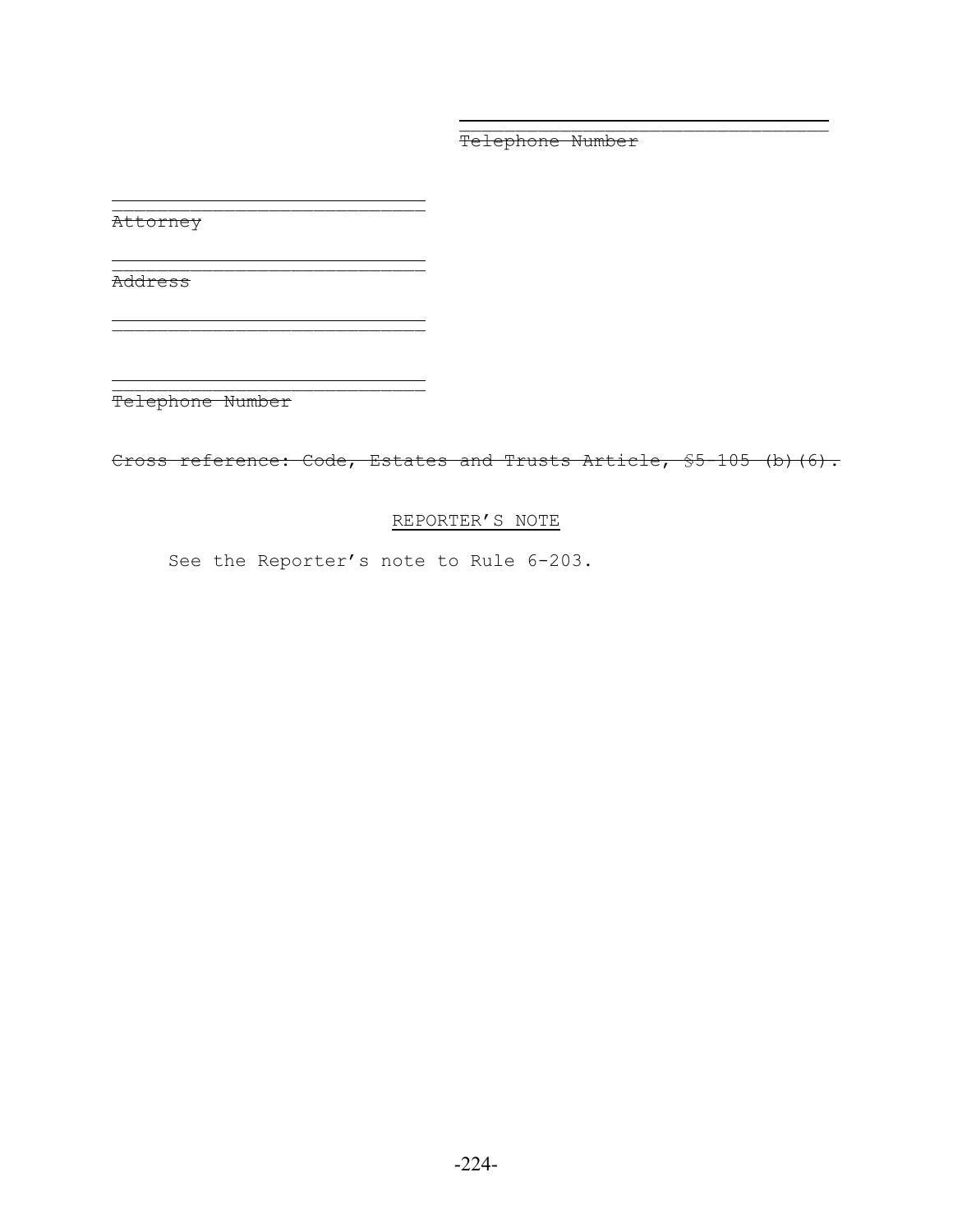#### MARYLAND RULES OF PROCEDURE

### TITLE 6 - SETTLEMENT OF DECEDENTS' ESTATES

#### CHAPTER 300 - OPENING ESTATES

AMEND Rule 6-312 to add lines to the form for an attorney's facsimile number and e-mail address, as follows:

Rule 6-312. BONDS

- (a) Form of Personal Representative's Bond
- . . .
- (b) Form of Nominal Bond
- . . .
- (c) Form of Waiver of Bond

 Interested persons may waive the giving of a bond, other than the bond required by section (b) of this Rule, by filing their consent in the following form:

#### [CAPTION]

#### WAIVER OF BOND

 We, interested persons with respect to the Estate of \_\_\_\_\_\_\_\_\_\_\_\_\_\_\_\_\_\_\_\_\_\_\_\_\_\_\_\_\_\_\_\_\_\_\_\_\_\_\_\_\_\_\_\_\_\_\_\_\_\_, consent that \_\_\_\_\_\_\_\_\_\_\_\_\_\_\_\_\_\_\_\_\_\_\_\_\_\_\_\_\_\_\_\_\_\_\_\_\_\_\_\_\_\_ shall serve as personal representative without a bond except as required by law. DATE SIGNATURE NAME (typed or printed)

-225-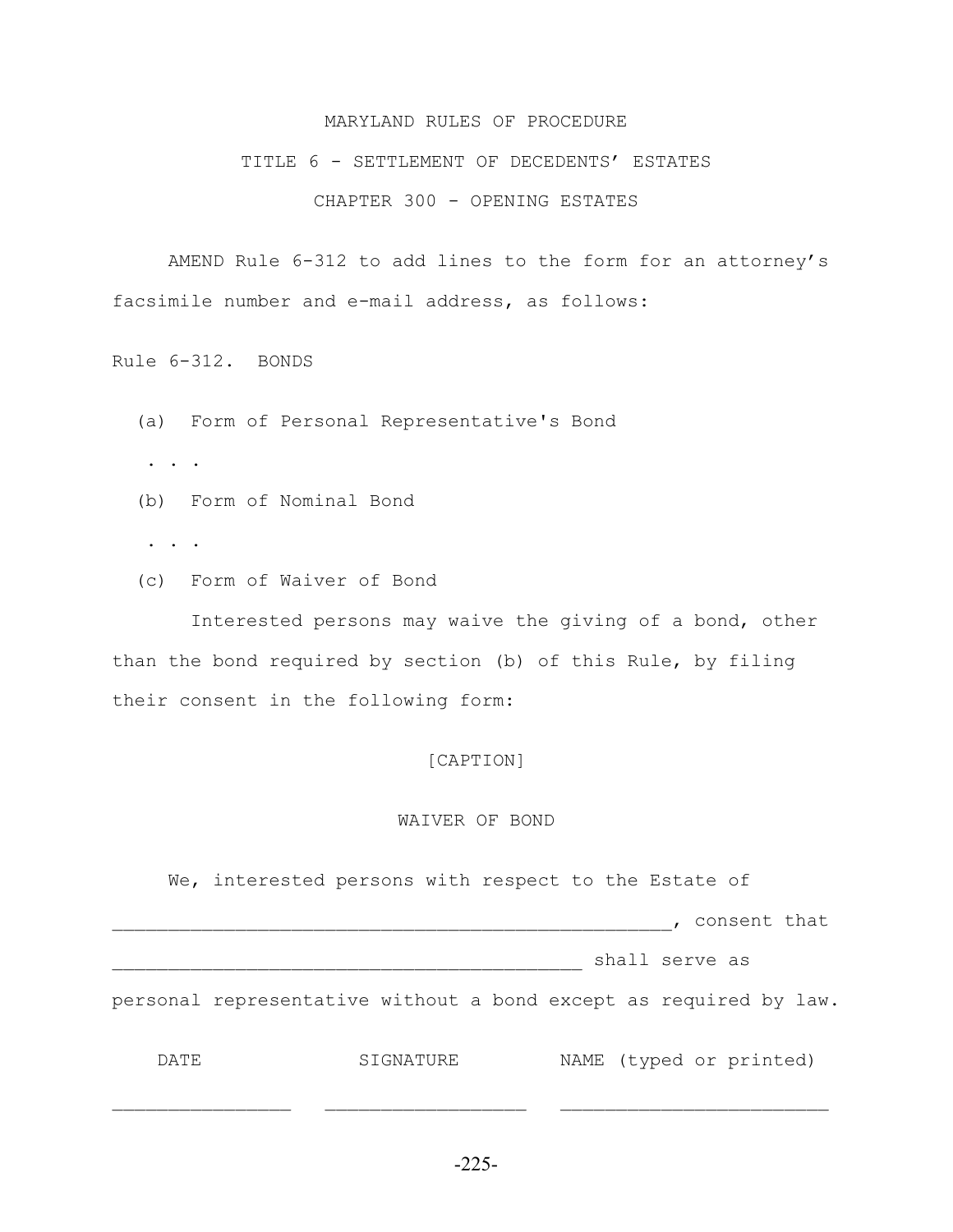Attorney

Address

Telephone Number

 $\mathcal{L}_\text{max}$ 

 $\mathcal{L}_\text{max}$ 

 $\mathcal{L}_\text{max}$ 

 $\mathcal{L}_\text{max}$ Facsimile Number

E-mail Address

(d) Enforcement

 The liability of a surety on a bond may be enforced pursuant to Rule 1-404.

 $\mathcal{L}_\text{max}$  and the contract of the contract of the contract of the contract of the contract of the contract of

 $\mathcal{L}_\text{max}$  and the contract of the contract of the contract of the contract of the contract of the contract of

 $\mathcal{L}_\text{max}$  and the contract of the contract of the contract of the contract of the contract of the contract of

Cross reference: Code, Estates and Trusts Article, §6-102.

#### REPORTER'S NOTE

See the Reporter's note to Rule 6-126.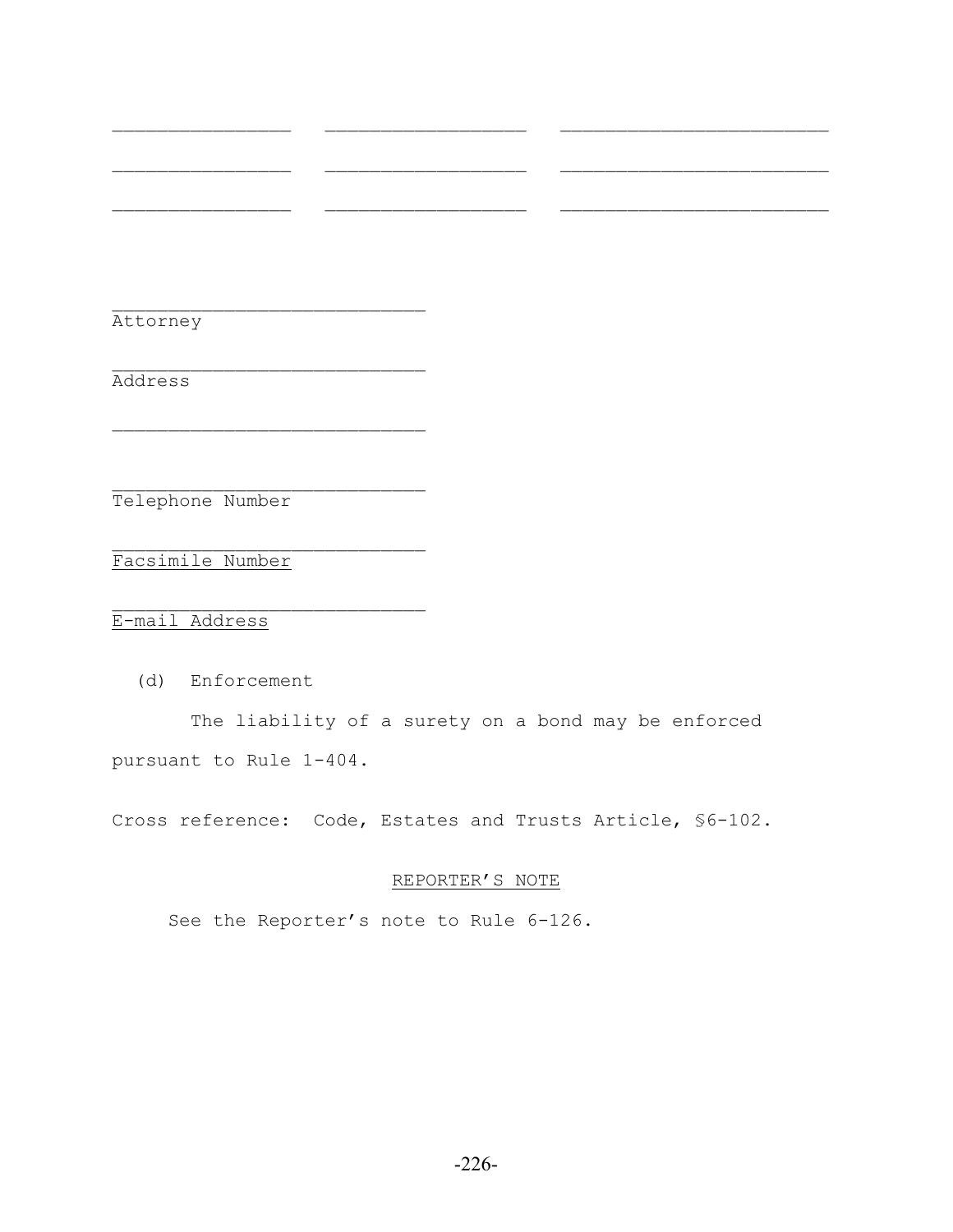# MARYLAND RULES OF PROCEDURE TITLE 6 - SETTLEMENT OF DECEDENTS' ESTATES CHAPTER 300 - OPENING ESTATES

AMEND Rule 6-313 to add the word "I" in two places in the consent form, to delete the word "and" from the consent form, to add lines to the form for an attorney's facsimile number and email address, and to add language indicating whether there is consent to waiver of the bond for the personal representative, as follows:

Rule 6-313. CONSENT TO APPOINTMENT OF PERSONAL REPRESENTATIVE

 A consent to the appointment of another person as personal representative shall be in the following form:

#### [CAPTION]

#### CONSENT TO APPOINTMENT OF PERSONAL REPRESENTATIVE

 $I$ , the personal representative named in the will OR I, \_\_\_\_\_\_\_\_\_\_\_\_\_\_\_\_  $\mathcal{L}_\text{max} = \mathcal{L}_\text{max} = \mathcal{L}_\text{max} = \mathcal{L}_\text{max} = \mathcal{L}_\text{max} = \mathcal{L}_\text{max} = \mathcal{L}_\text{max} = \mathcal{L}_\text{max} = \mathcal{L}_\text{max} = \mathcal{L}_\text{max} = \mathcal{L}_\text{max} = \mathcal{L}_\text{max} = \mathcal{L}_\text{max} = \mathcal{L}_\text{max} = \mathcal{L}_\text{max} = \mathcal{L}_\text{max} = \mathcal{L}_\text{max} = \mathcal{L}_\text{max} = \mathcal{$  (state relationship to decedent or other basis for appointment) ask the court or register to appoint instead of me to serve as personal representative.  $\frac{1}{2}$  consent to that appointment. I understand that if \_\_\_\_\_\_\_\_\_\_\_\_\_\_\_\_\_\_\_\_\_ is so appointed I may not withdraw this consent so long as \_\_\_\_\_\_\_\_\_\_\_\_\_\_\_\_\_\_\_\_\_\_\_\_\_\_\_\_\_\_\_\_\_\_\_\_\_\_ remains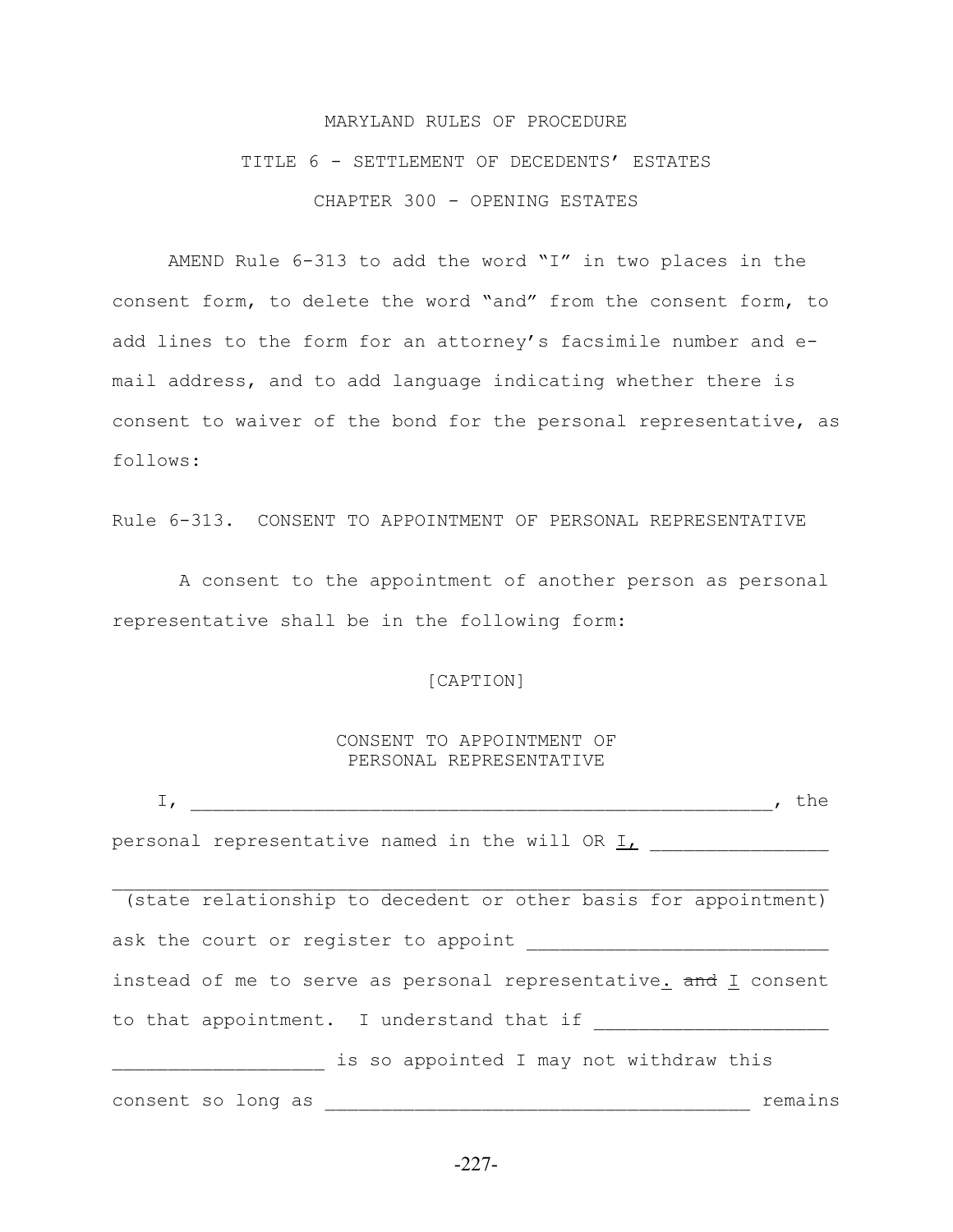personal representative, except upon a showing of good cause.

| I                |              |                        |           | , further                                         |
|------------------|--------------|------------------------|-----------|---------------------------------------------------|
|                  |              | consent that           |           | shall serve                                       |
|                  |              |                        |           | as personal representative without a bond, except |
|                  |              | as required by law, or |           |                                                   |
|                  | $\mathbf{1}$ | do not consent that    |           | shall                                             |
|                  |              |                        |           | serve as personal representative without a bond.  |
|                  |              |                        |           |                                                   |
| <b>DATE</b>      |              |                        | SIGNATURE | <b>NAME</b><br>(typed or printed)                 |
|                  |              |                        |           |                                                   |
|                  |              |                        |           |                                                   |
|                  |              |                        |           |                                                   |
|                  |              |                        |           |                                                   |
|                  |              |                        |           |                                                   |
| Attorney         |              |                        |           |                                                   |
| Address          |              |                        |           |                                                   |
|                  |              |                        |           |                                                   |
|                  |              |                        |           |                                                   |
| Telephone Number |              |                        |           |                                                   |
| Facsimile Number |              |                        |           |                                                   |
| E-mail Address   |              |                        |           |                                                   |

Cross reference: Code, Estates and Trusts Article, §5-106 (b).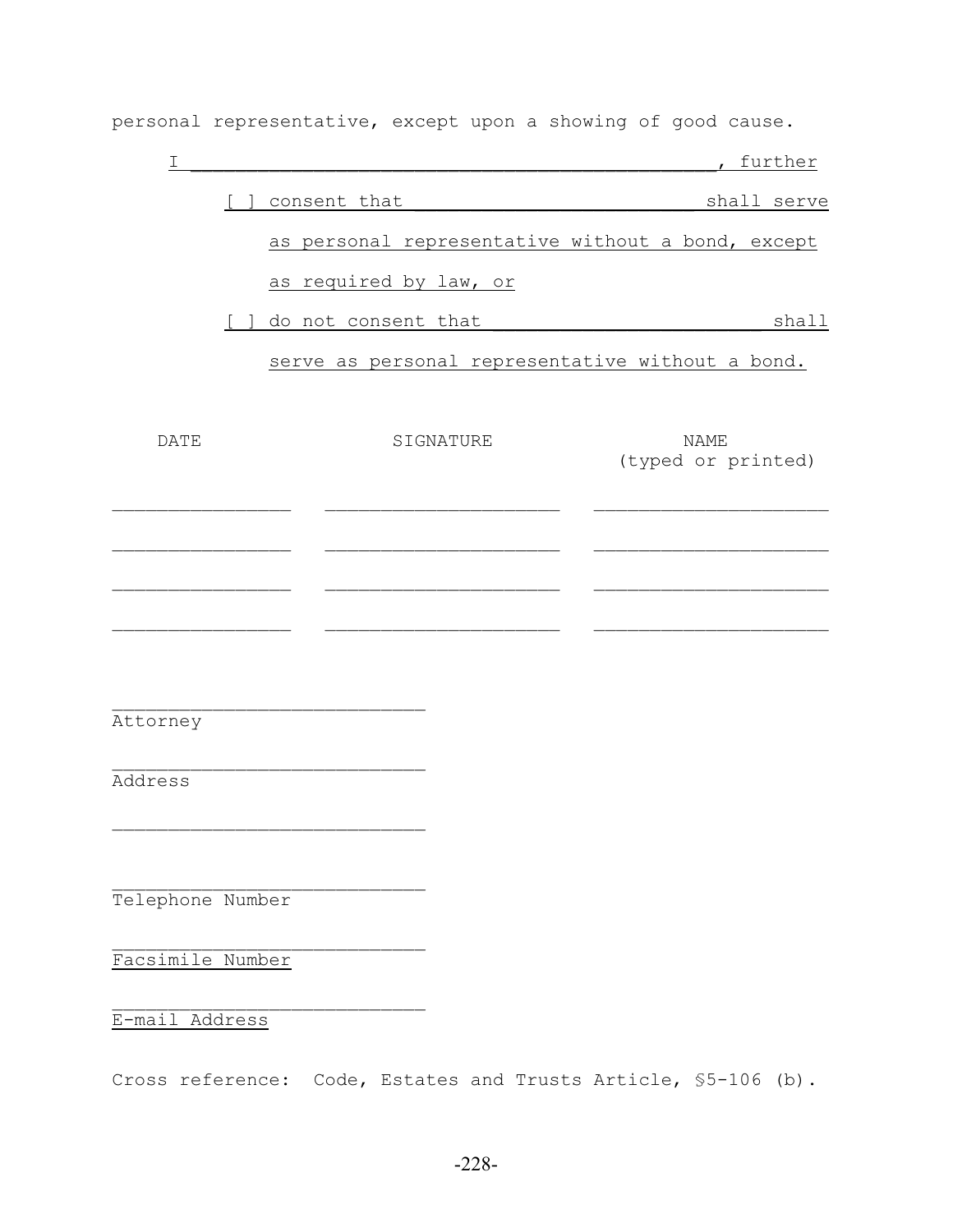### REPORTER'S NOTE

The Rules Committee recommends adding the word "I" in the Consent to Appointment of Personal Representative form where persons, other than the personal representative named in the will, fill in their name and relationship to the decedent. This addition makes it clearer for pro se individuals to fill out the necessary information. The Committee also suggests separating the lengthy first sentence of the form into two sentences for clarity.

The Committee proposes language to be added to the consent form so that interested persons can indicate whether the personal representative can serve without a bond or not. This had been suggested by consultants to the Subcommittee, so that the form is more complete.

See the Reporter's note to Rule 6-126 for the addition of the attorney's facsimile number and e-mail address.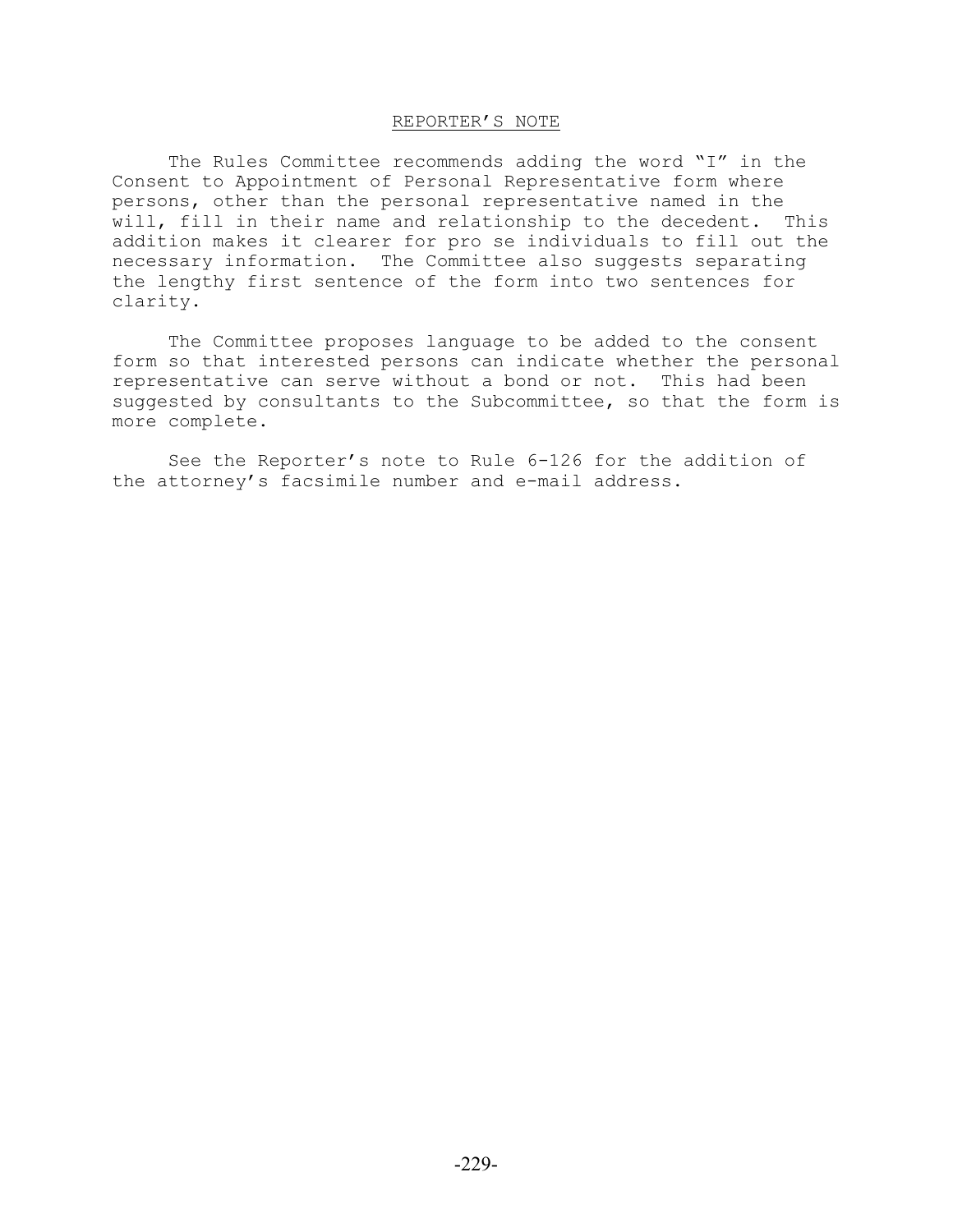#### MARYLAND RULES OF PROCEDURE

## TITLE 6 - SETTLEMENT OF DECEDENTS' ESTATES CHAPTER 300 - OPENING ESTATES

AMEND Rule 6-316 to conform the affirmation clause to other affirmation clauses in Title 6 and to add lines to the form for an attorney's facsimile number and e-mail address, as follows:

Rule 6-316. LIST OF INTERESTED PERSONS

 A list of interested persons shall be filed in the following form:

#### [CAPTION]

#### LIST OF INTERESTED PERSONS

|                 |                                     | Specify:<br>Heir/Legatee/ |              |
|-----------------|-------------------------------------|---------------------------|--------------|
|                 | Name (and age if Last Known Address | Personal                  | Relationship |
| under 18 years) | including Zip Code                  | Representative            | to Decedent  |
|                 |                                     |                           |              |
|                 |                                     |                           |              |
|                 |                                     |                           |              |
|                 |                                     |                           |              |
|                 |                                     |                           |              |
|                 |                                     |                           |              |
|                 |                                     |                           |              |
|                 |                                     |                           |              |
|                 |                                     |                           |              |
|                 |                                     |                           |              |
|                 |                                     |                           |              |

 I solemnly affirm under the penalties of perjury that the contents of the foregoing list of interested persons this document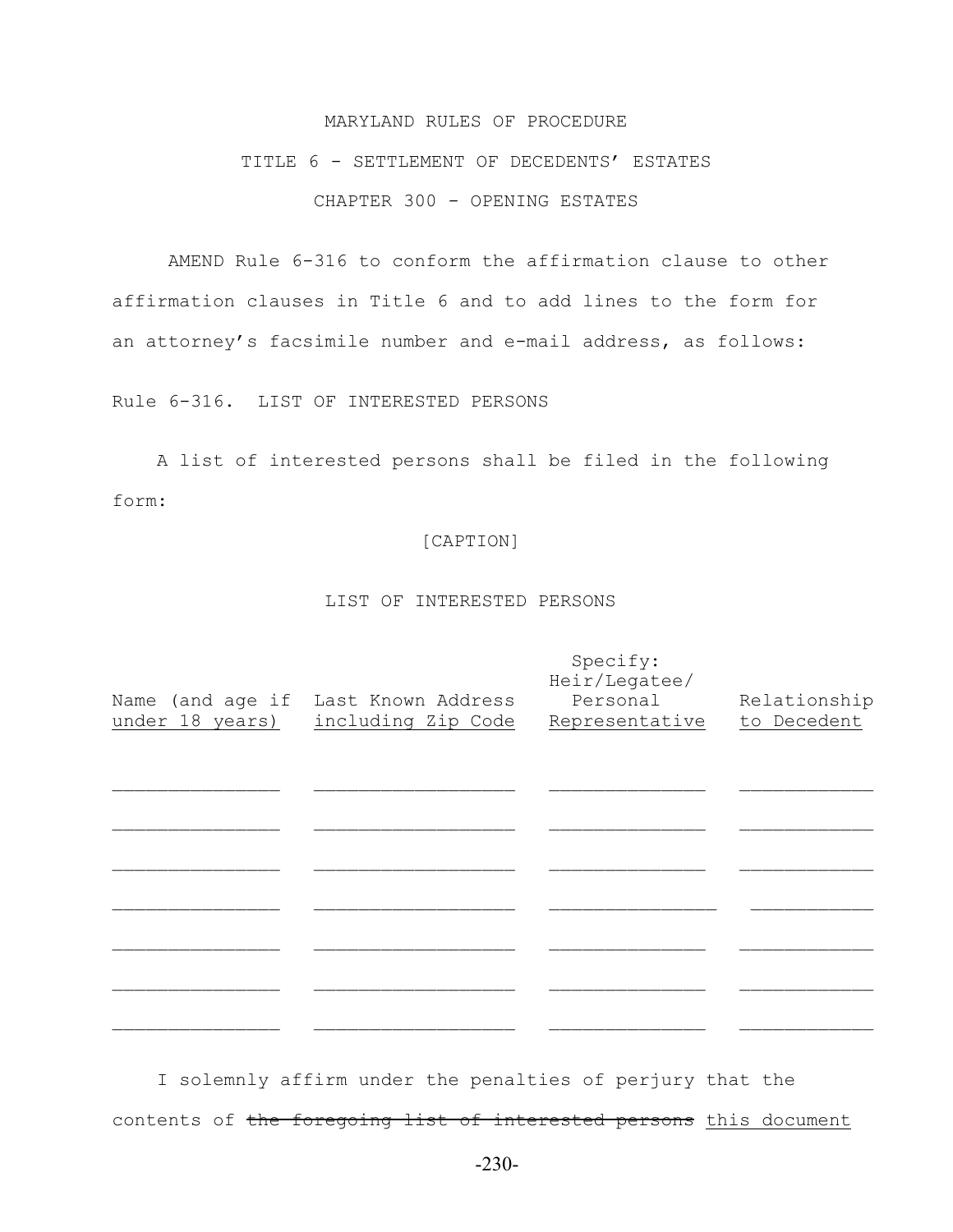are true to the best of my knowledge, information, and belief.

 $\mathcal{L}_\text{max}$  and  $\mathcal{L}_\text{max}$  and  $\mathcal{L}_\text{max}$  and  $\mathcal{L}_\text{max}$  and  $\mathcal{L}_\text{max}$ 

Petitioner/Personal Representative

Attorney

Address

Telephone Number

 $\mathcal{L}_\text{max}$ 

 $\mathcal{L}_\text{max}$ 

 $\mathcal{L}_\text{max}$ 

 $\mathcal{L}_\text{max}$ Facsimile Number

E-mail Address

#### Instructions:

- 1. Interested persons include decedent's heirs (surviving spouse, children, and other persons who would inherit if there were no will) and, if decedent dies with a will, the personal representative named in the will and all legatees (persons who inherit under the will). All heirs must be listed even if decedent died with a will.
- 2. This list must be filed (a) within 20 days after appointment of a personal representative under administrative probate or (b) at the time of filing a Petition for Judicial Probate or a Petition for Administration of a Small Estate.

Cross reference: Code, Estates and Trusts Article, §§5-403 (a), 5-607, and 7-104.

#### REPORTER'S NOTE

See the Reporter's note to the deletion of Rule 6-123 for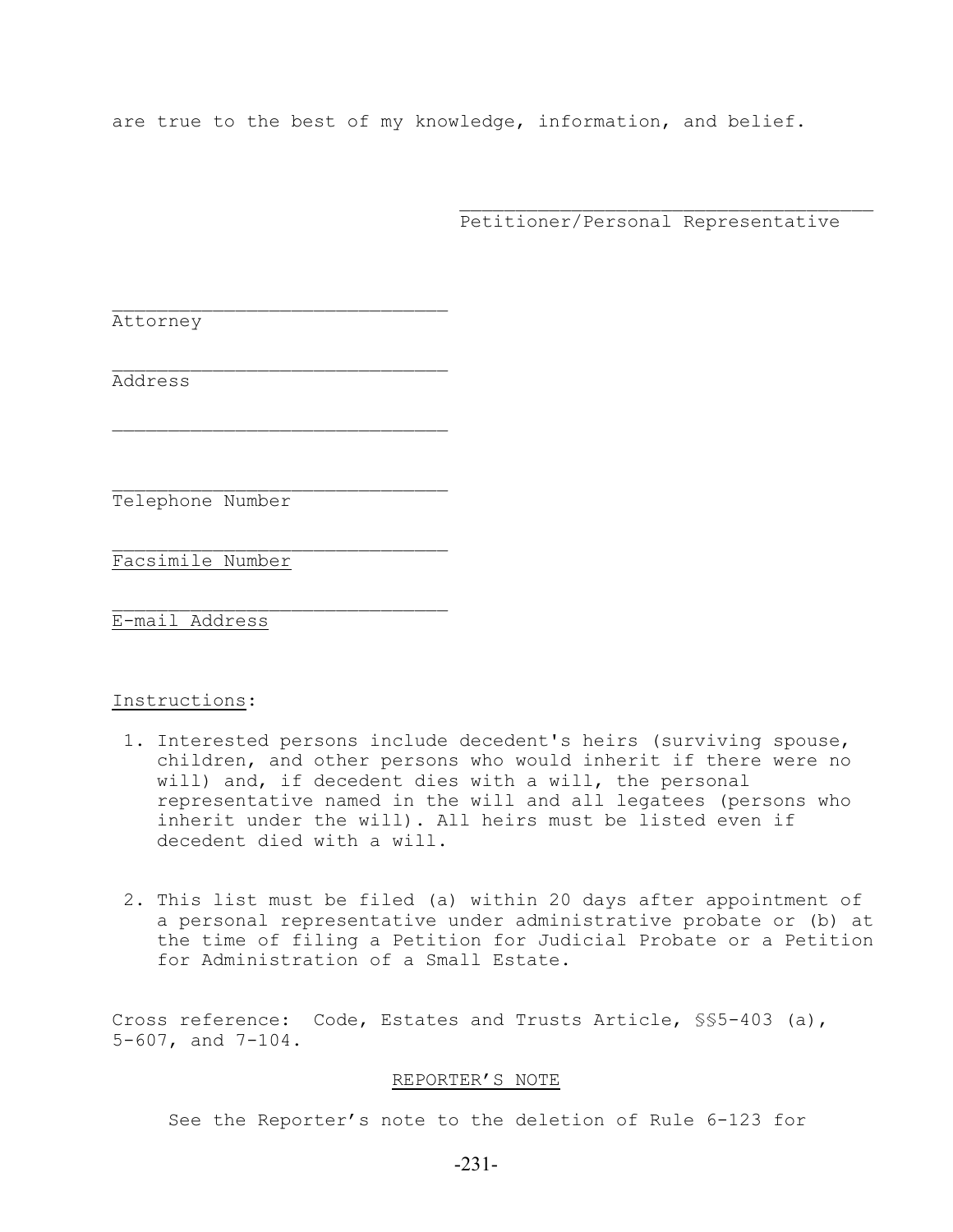the change in the affirmation clause.

See the Reporter's note to Rule 6-126 for the addition of lines to the form for an attorney's facsimile number and e-mail address.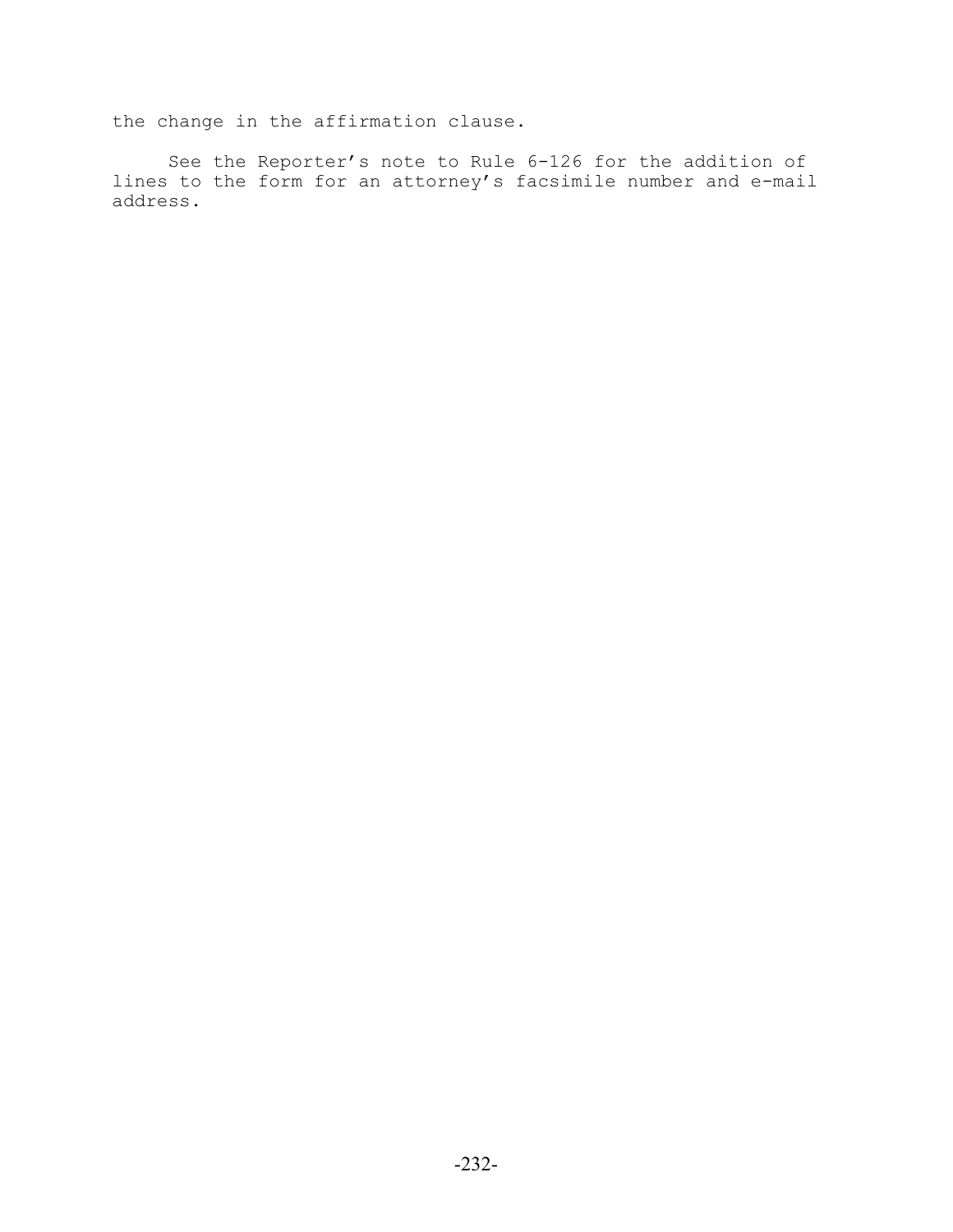#### MARYLAND RULES OF PROCEDURE

## TITLE 6 - SETTLEMENT OF DECEDENTS' ESTATES CHAPTER 300 - OPENING ESTATES

AMEND Rule 6-342 to add lines to the form for an attorney's facsimile number and e-mail address, as follows:

Rule 6-342. PERSONAL REPRESENTATIVE'S ACCEPTANCE AND CONSENT

Unless included on the petition for probate (Rule 6-301), an acceptance and consent shall be filed by the personal representative in the following form:

#### [CAPTION]

#### PERSONAL REPRESENTATIVE'S ACCEPTANCE AND CONSENT

 If appointed, I accept the duties of the office of personal representative and consent to personal jurisdiction in any action brought in this State against me as personal representative or arising out of the duties of the office of personal representative.

Date:

**Name** Name

Address

 $\mathcal{L}_\text{max}$  and  $\mathcal{L}_\text{max}$  and  $\mathcal{L}_\text{max}$  and  $\mathcal{L}_\text{max}$  and  $\mathcal{L}_\text{max}$ 

 $\mathcal{L}_\text{max}$  and  $\mathcal{L}_\text{max}$  and  $\mathcal{L}_\text{max}$  and  $\mathcal{L}_\text{max}$  and  $\mathcal{L}_\text{max}$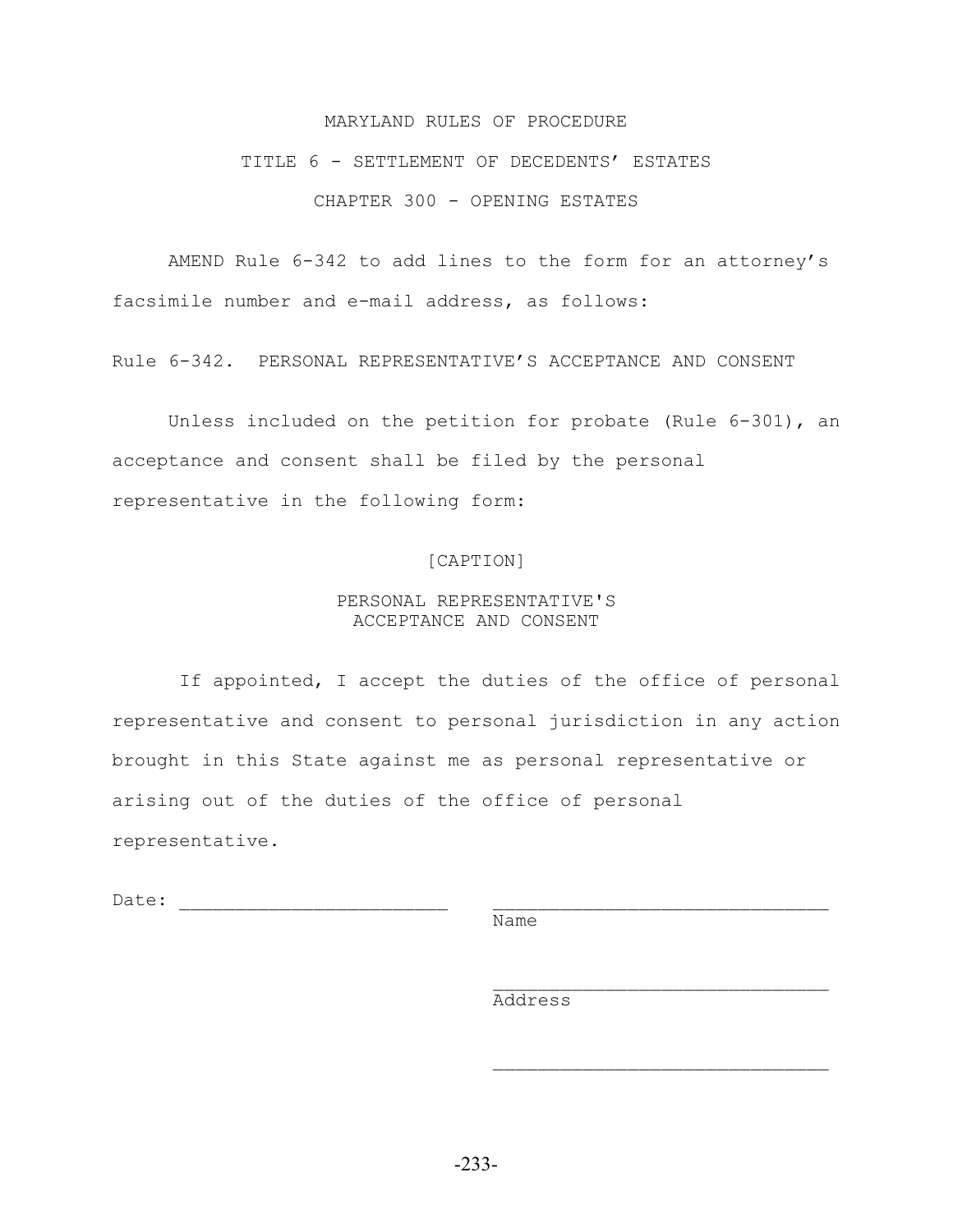Attorney

 $\mathcal{L}_\text{max}$ Address

 $\mathcal{L}_\text{max}$ Telephone Number

 $\mathcal{L}_\text{max}$ 

 $\mathcal{L}_\text{max}$ Facsimile Number

E-mail Address

Cross reference: Code, Estates and Trusts Article, §6-101.

## REPORTER'S NOTE

See the Reporter's note to Rule 6-126.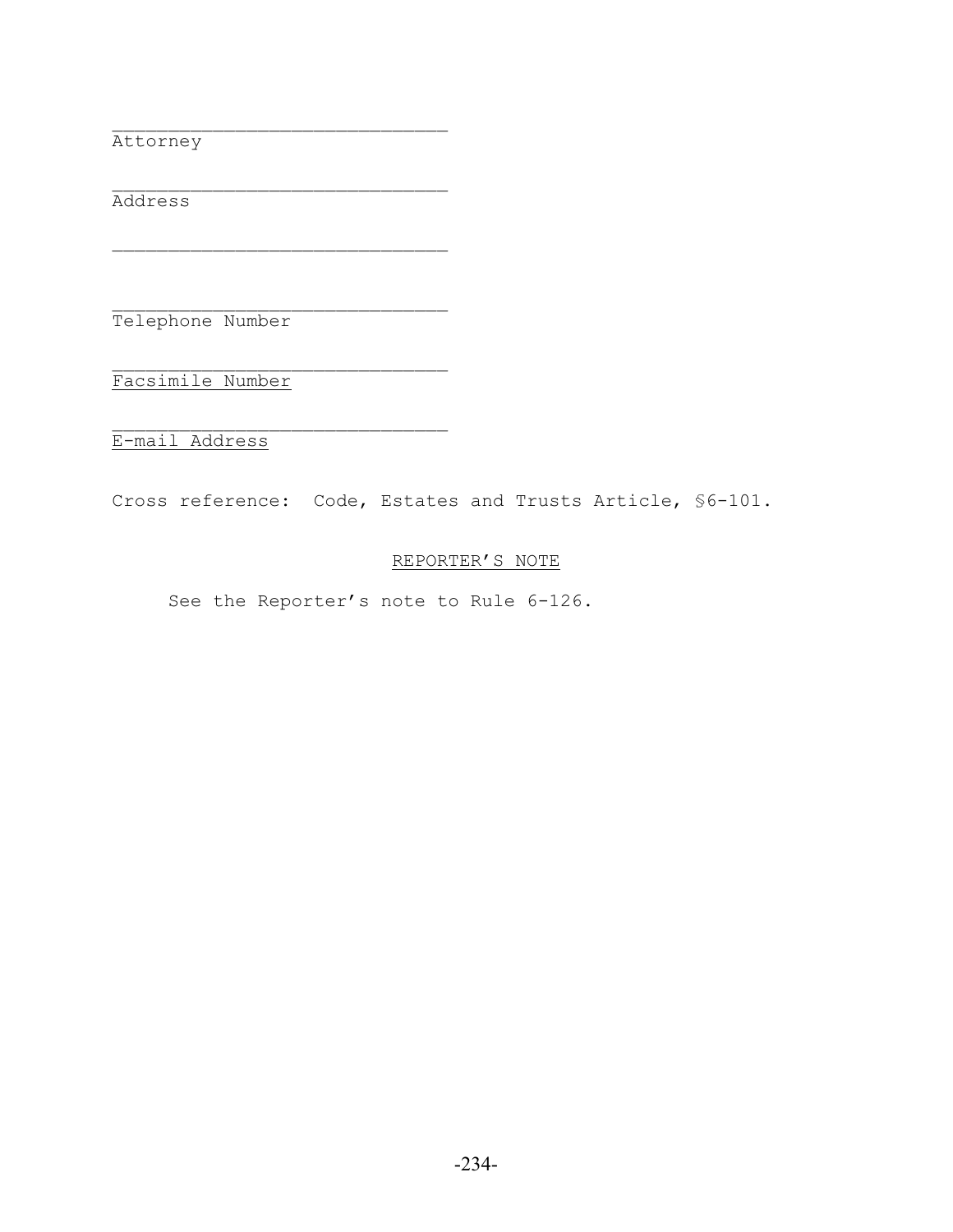# MARYLAND RULES OF PROCEDURE TITLE 6 - SETTLEMENT OF DECEDENTS' ESTATES CHAPTER 400 - ADMINISTRATION OF ESTATES

AMEND Rule 6-402 to conform the affirmation clause to other affirmation clauses in Title 6 and to add lines to the form for an attorney's facsimile address and e-mail address, as follows:

Rule 6-402. FORM OF INVENTORY

 Within three months after appointment, the personal representative shall file with the register (1) an inventory consisting of a summary and supporting schedules in the forms set forth in this Rule and (2) any required appraisal in conformity with Rule 6-403.

(a) Form of Summary

[CAPTION]

Date of Death \_\_\_\_\_\_\_\_\_\_\_\_\_\_\_\_\_\_

INVENTORY

#### Summary

| Schedule     | Type of Property                   | Appraised<br>Value |
|--------------|------------------------------------|--------------------|
| A            | Real                               | Ş                  |
| B            | Leasehold                          | \$                 |
| $\mathsf{C}$ | Tangible personal                  | S                  |
| D            | Corporate stocks                   | S                  |
| Е            | Bonds, notes, mortgages, debts due |                    |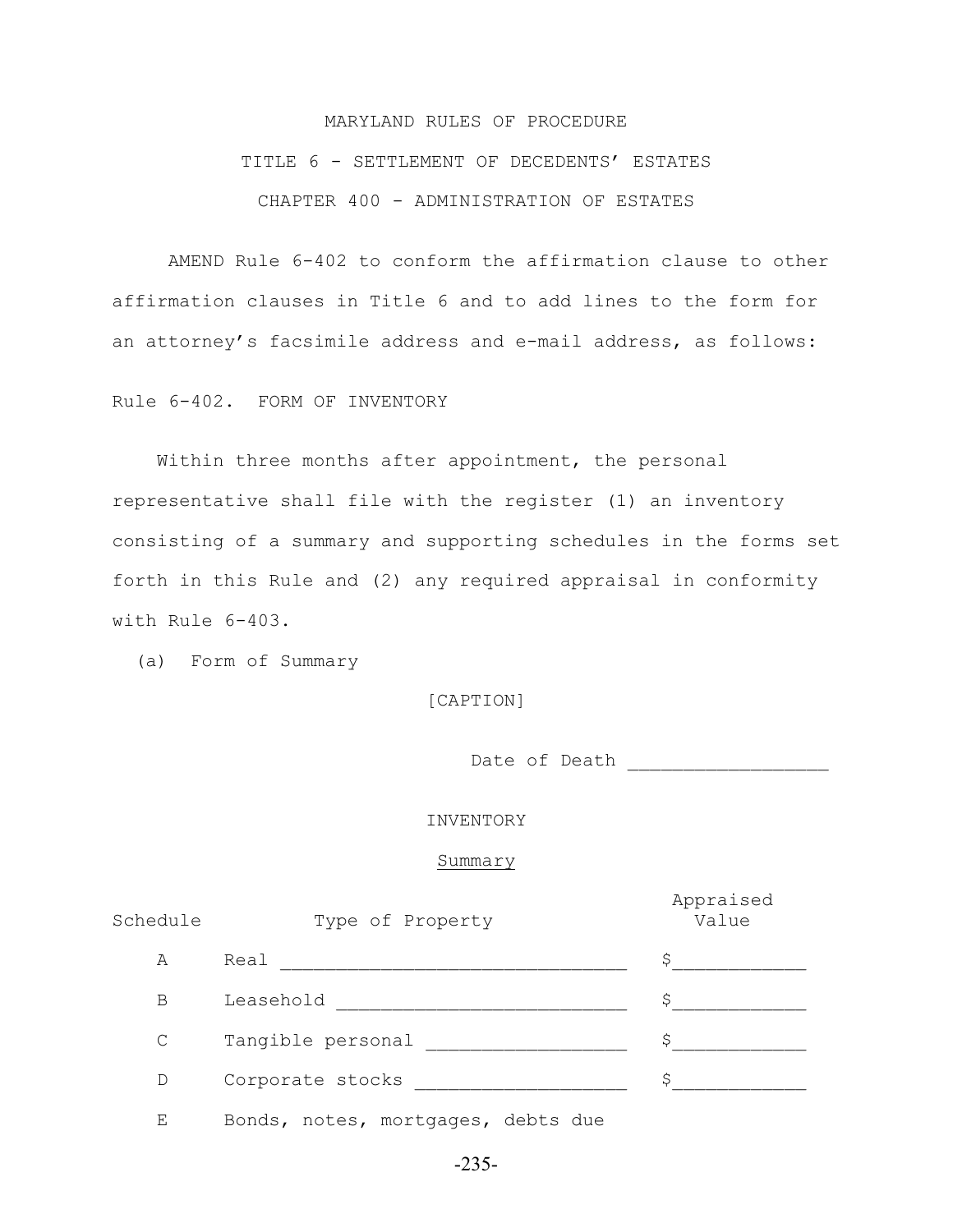|   | to the decedent                           |   |
|---|-------------------------------------------|---|
| F | Bank accounts, savings and loan accounts, |   |
|   | cash                                      | c |
| G | All other interests                       |   |
|   | Total                                     |   |

 I solemnly affirm under the penalties of perjury that the contents of the foregoing inventory this document are true to the best of my knowledge, information, and belief and that any property valued by me which I have authority as personal representative to appraise has been valued completely and correctly in accordance with law.

 $\mathcal{L}_\text{max}$  and  $\mathcal{L}_\text{max}$  and  $\mathcal{L}_\text{max}$  and  $\mathcal{L}_\text{max}$  and  $\mathcal{L}_\text{max}$ 

Date: \_\_\_\_\_\_\_\_\_\_\_\_\_\_\_\_\_\_\_\_\_\_\_\_\_\_ \_\_\_\_\_\_\_\_\_\_\_\_\_\_\_\_\_\_\_\_\_\_\_\_\_\_\_\_

 $\mathcal{L}_\text{max}$ 

 $\mathcal{L}_\text{max}$ 

 $\mathcal{L}_\text{max}$ 

 $\mathcal{L}_\text{max}$ 

Personal Representative(s)

Attorney

Address

Telephone Number

Facsimile Number

E-mail Address

(b) Form of Supporting Schedules

. . .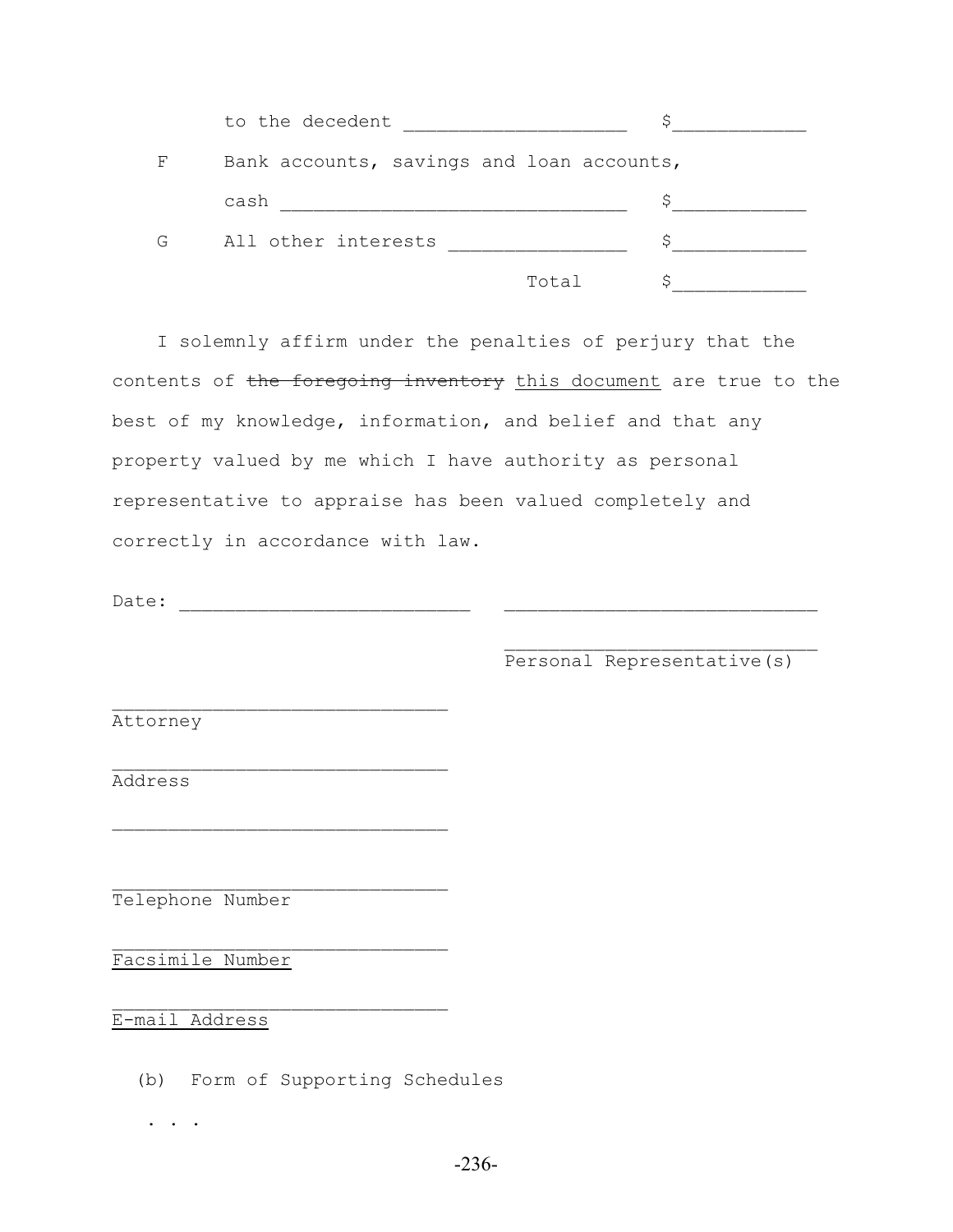## REPORTER'S NOTE

See the Reporter's note to the deletion of Rule 6-123 for the change to the affirmation clause.

See the Reporter's note to Rule 6-126 for the addition of lines to the form for an attorney's facsimile number and e-mail address.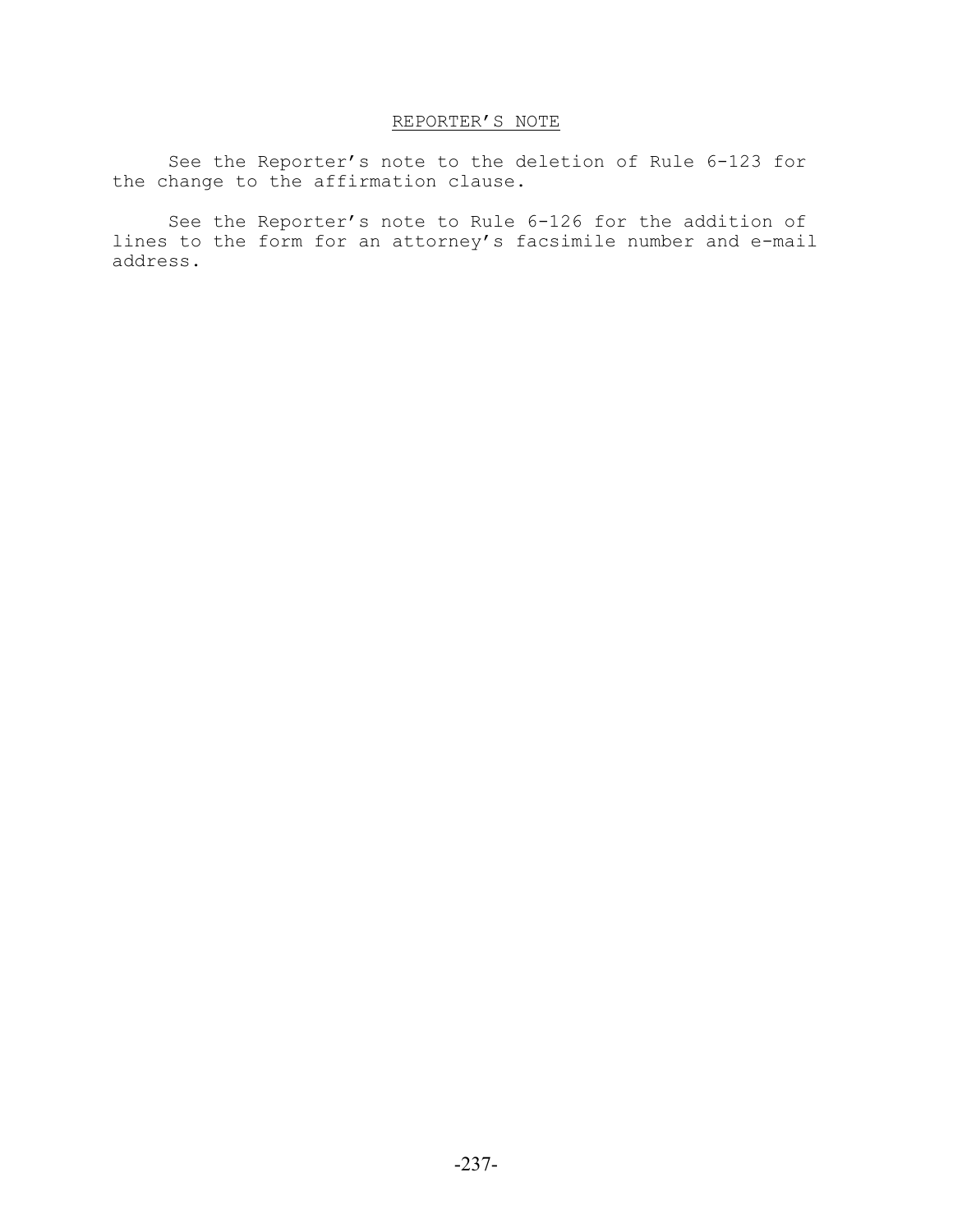# MARYLAND RULES OF PROCEDURE TITLE 6 - SETTLEMENT OF DECEDENTS' ESTATES CHAPTER 400 - ADMINISTRATION OF ESTATES

AMEND Rule 6-404 to conform the affirmation clause to other affirmation clauses in Title 6 and to add lines to the form for an attorney's facsimile number and e-mail address, as follows:

Rule 6-404. INFORMATION REPORT

 Within three months after appointment, the personal representative shall file with the register an information report in the following form:

#### [CAPTION]

Date of Death

[ ] With [ ] Without Will

#### INFORMATION REPORT

 1. a. At the time of death did the decedent have any interest as a joint owner (other than with a person exempted from inheritance tax by Code, Tax General Article, §7-203) in any real or leasehold property located in Maryland or any personal property, including accounts in a credit union, bank, or other financial institution?

[ ] No [ ] Yes If yes, give the following information as to all such jointly owned property:

-238-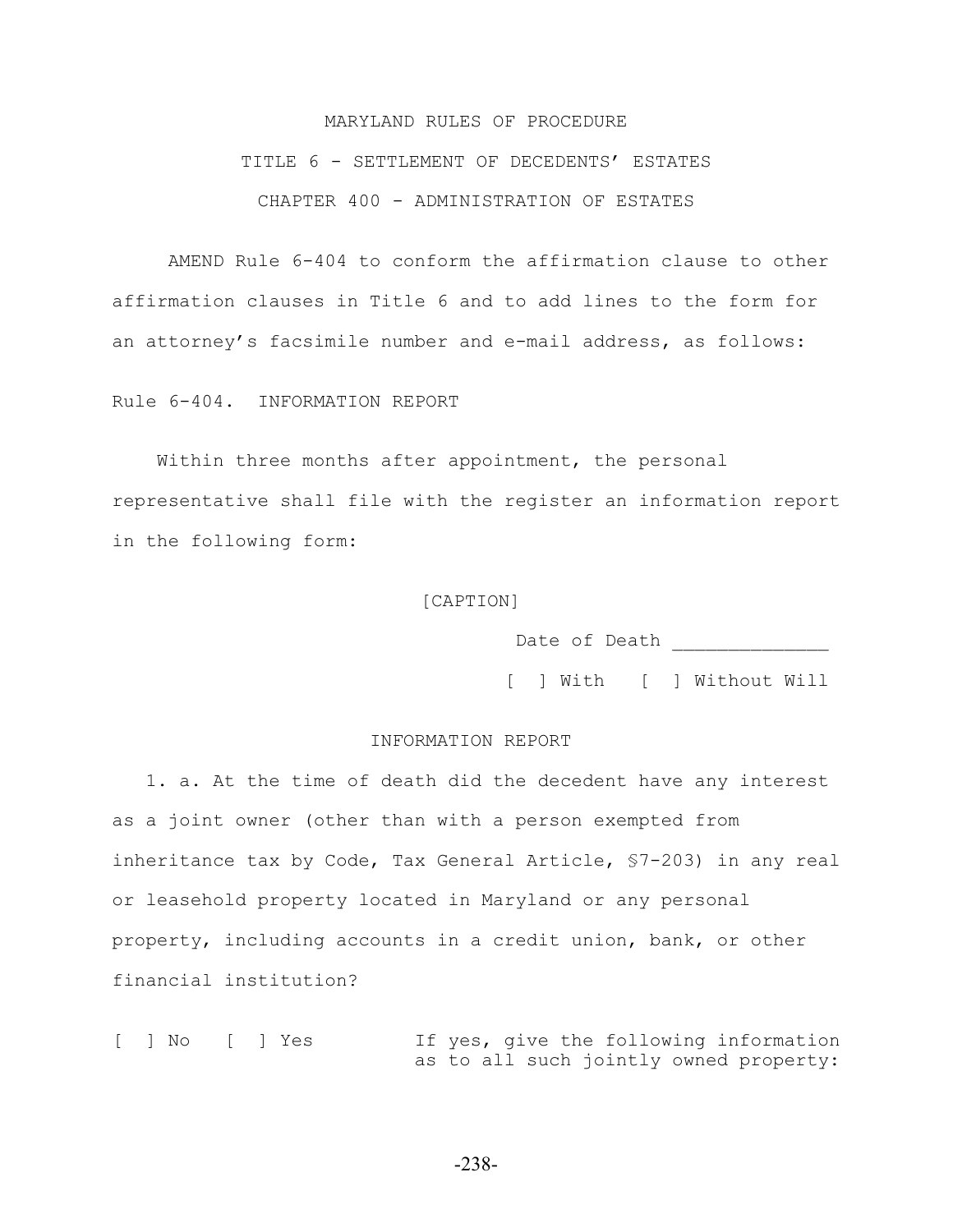| Name, Address, and Relationship<br>of Joint Owner | Nature of<br>Property | Total Value<br>of Property |
|---------------------------------------------------|-----------------------|----------------------------|
|                                                   |                       |                            |
|                                                   |                       |                            |

 1. b. At the time of death did the decedent have any interest in any real or leasehold property located outside of Maryland either in the decedent's own name or as a tenant in common?

[ ] No [ ] Yes If yes, give the following information as to such property:

Address, and Nature of Property Case Number, Names, and Location of Court Where Any Court Proceeding Has Been Initiated With Reference to the Property

 $\mathcal{L}_\text{max}$  and the contract of the contract of the contract of the contract of the contract of the contract of

 $\mathcal{L}_\text{max}$  and the contract of the contract of the contract of the contract of the contract of the contract of

 $\mathcal{L}_\text{max}$  and the contract of the contract of the contract of the contract of the contract of the contract of

 2. Except for a bona fide sale or a transfer to a person exempted from inheritance tax pursuant to Code, Tax General Article, §7-203, within two years before death did the decedent make any transfer of any material

part of the decedent's property in the nature of a final disposition or distribution, including any transfer that resulted in joint ownership of property?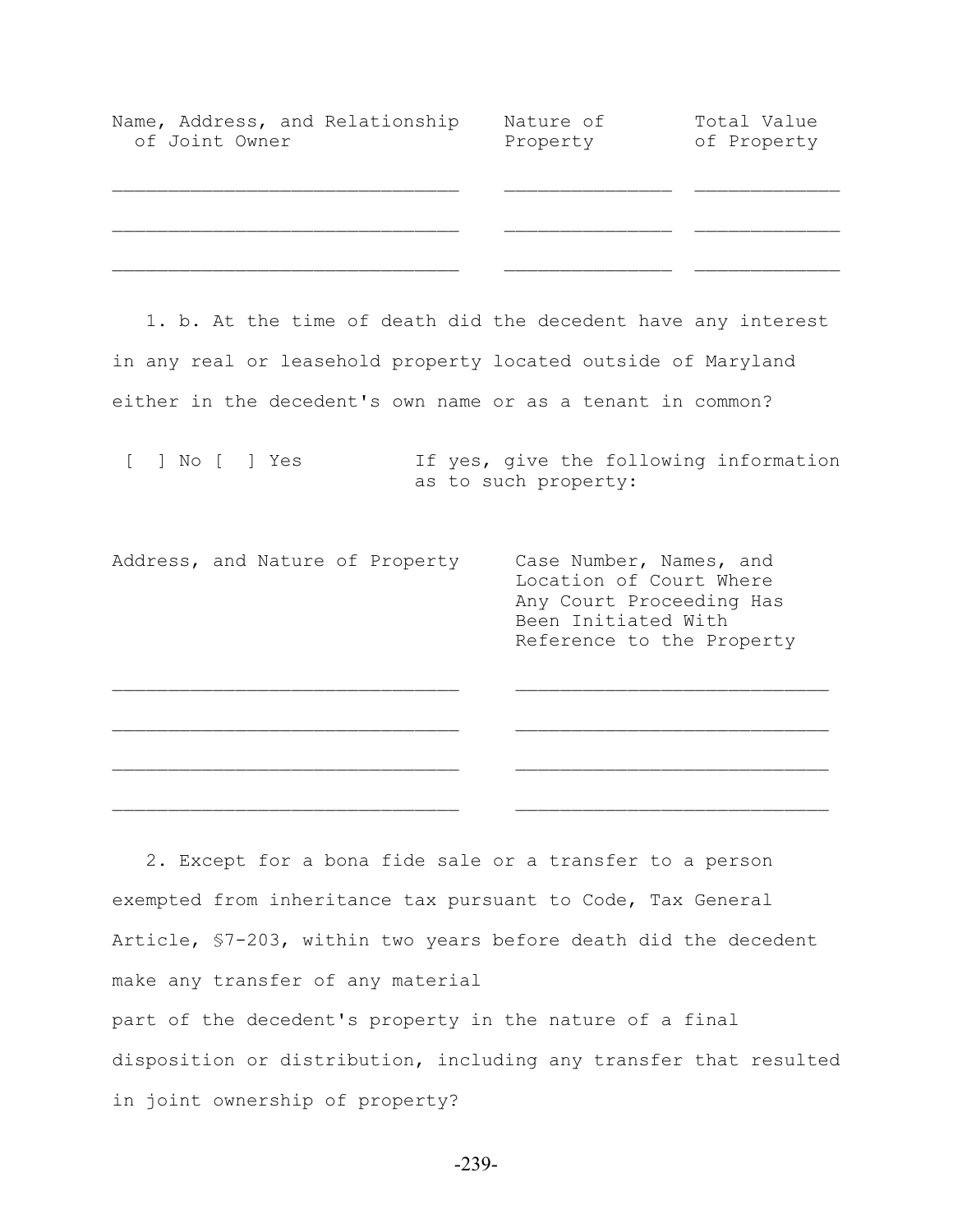| ſ.<br>  No     Yes  |                                                 |             | as to each transfer. | If yes, give the following information |  |
|---------------------|-------------------------------------------------|-------------|----------------------|----------------------------------------|--|
| Date of<br>Transfer | Name, Address,<br>Relationship<br>of Transferee | Transferred | Nature of Property   | Total Value<br>of Property             |  |
|                     |                                                 |             |                      |                                        |  |
|                     |                                                 |             |                      |                                        |  |

 3. Except for interests passing to a person exempted by Code, Tax General Article, §7-203, at the time of death did the decedent have (a) any interest less than absolute in real or personal property over which the decedent retained dominion while alive, including a P.O.D. account, (b) any interest in any annuity or other public or private employee pension or benefit plan, (c) any interest in real or personal property for life or for a term of years, or (d) any other interest in real or personal property less than absolute, in trust or otherwise?

[ ] No [ ] Yes If yes, give the following information as to each such interest:

-240-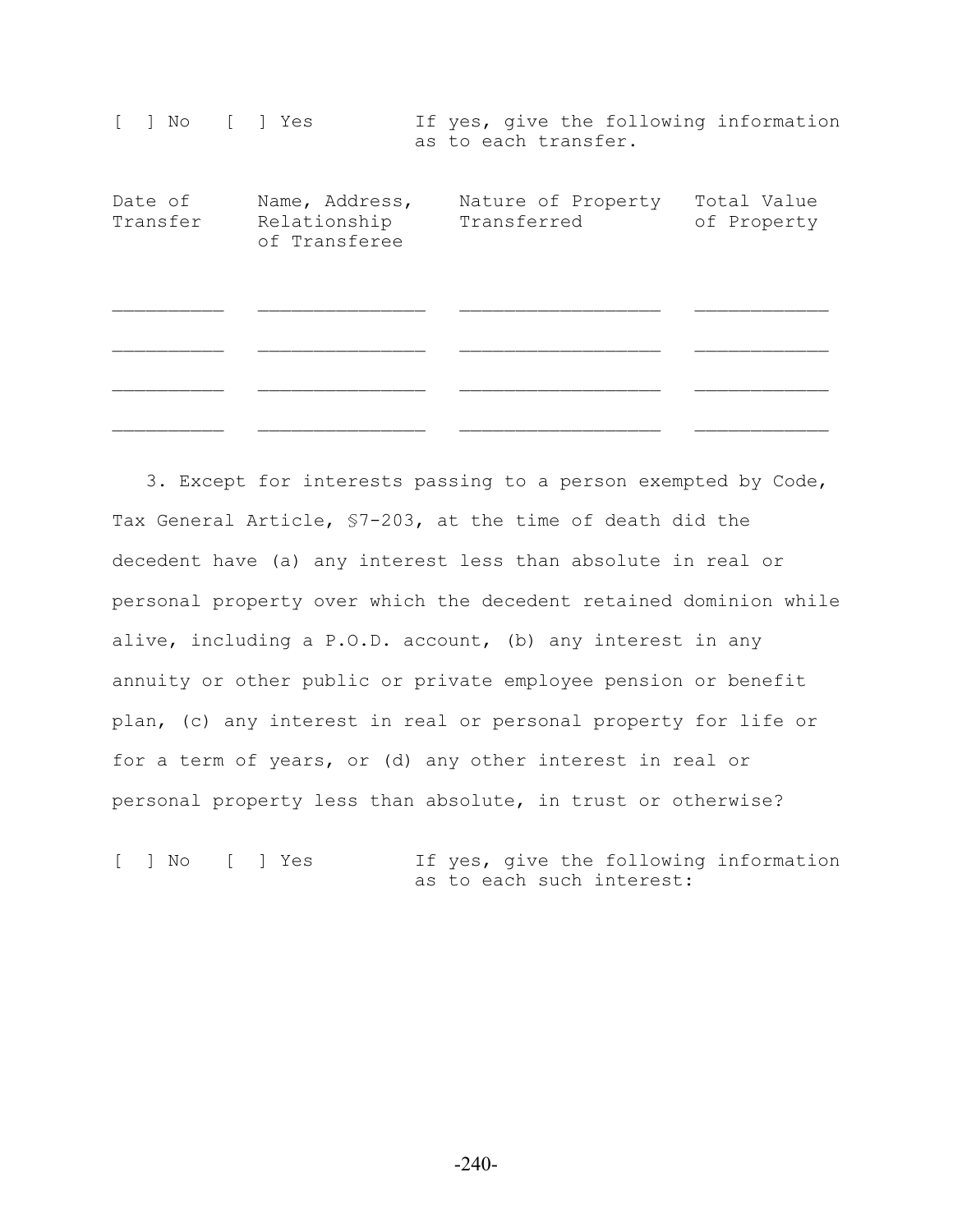| Description of In-<br>terest and Amount<br>or Value | Date and Type of Instru-<br>ment Establishing<br>Interest | Name, Address, and<br>Relationship of<br>Successor, Owner, or<br>Beneficiary |
|-----------------------------------------------------|-----------------------------------------------------------|------------------------------------------------------------------------------|
|                                                     |                                                           |                                                                              |
|                                                     |                                                           |                                                                              |
|                                                     |                                                           |                                                                              |
|                                                     |                                                           |                                                                              |
|                                                     |                                                           |                                                                              |

 I solemnly affirm under the penalties of perjury that the contents of this report document are true to the best of my knowledge, information, and belief.

Date: \_\_\_\_\_\_\_\_\_\_\_\_\_\_\_\_\_\_\_\_\_\_\_\_ \_\_\_\_\_\_\_\_\_\_\_\_\_\_\_\_\_\_\_\_\_\_\_\_\_\_\_\_\_\_\_

 $\mathcal{L}_\text{max}$ 

 $\mathcal{L}_\text{max}$ 

 $\mathcal{L}_\text{max}$ 

 $\mathcal{L}_\text{max}$  and  $\mathcal{L}_\text{max}$  and  $\mathcal{L}_\text{max}$  and  $\mathcal{L}_\text{max}$  and  $\mathcal{L}_\text{max}$ Personal Representative(s)

Attorney

 $\mathcal{L}_\text{max}$ Address

Telephone Number

Facsimile Number

E-mail Address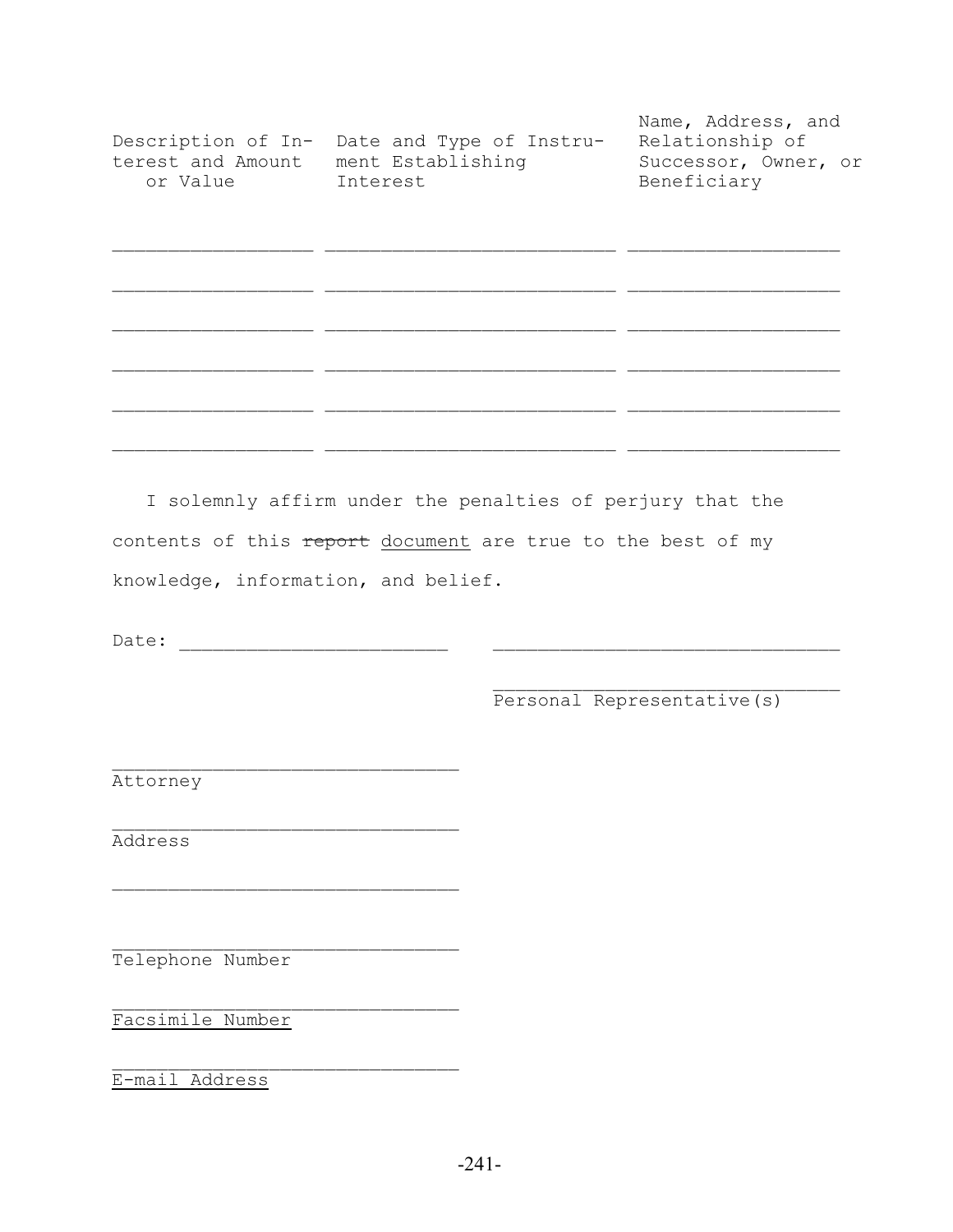Cross reference: Code, Tax General Article, §§7-201 and 7-224. See Code, Estates and Trusts Article, §1-401 and Code, Financial Institutions Article, §1-204 concerning transfers on death of funds in multiple party accounts, including P.O.D. accounts. See in particular §1-204 (b)(8) and (b)(10), defining multiple party and P.O.D. accounts.

#### REPORTER'S NOTE

See the Reporter's note to the deletion of Rule 6-123 for the change to the affirmation clause.

See the Reporter's note to Rule 6-126 for the addition of lines to the form for an attorney's facsimile number and e-mail address.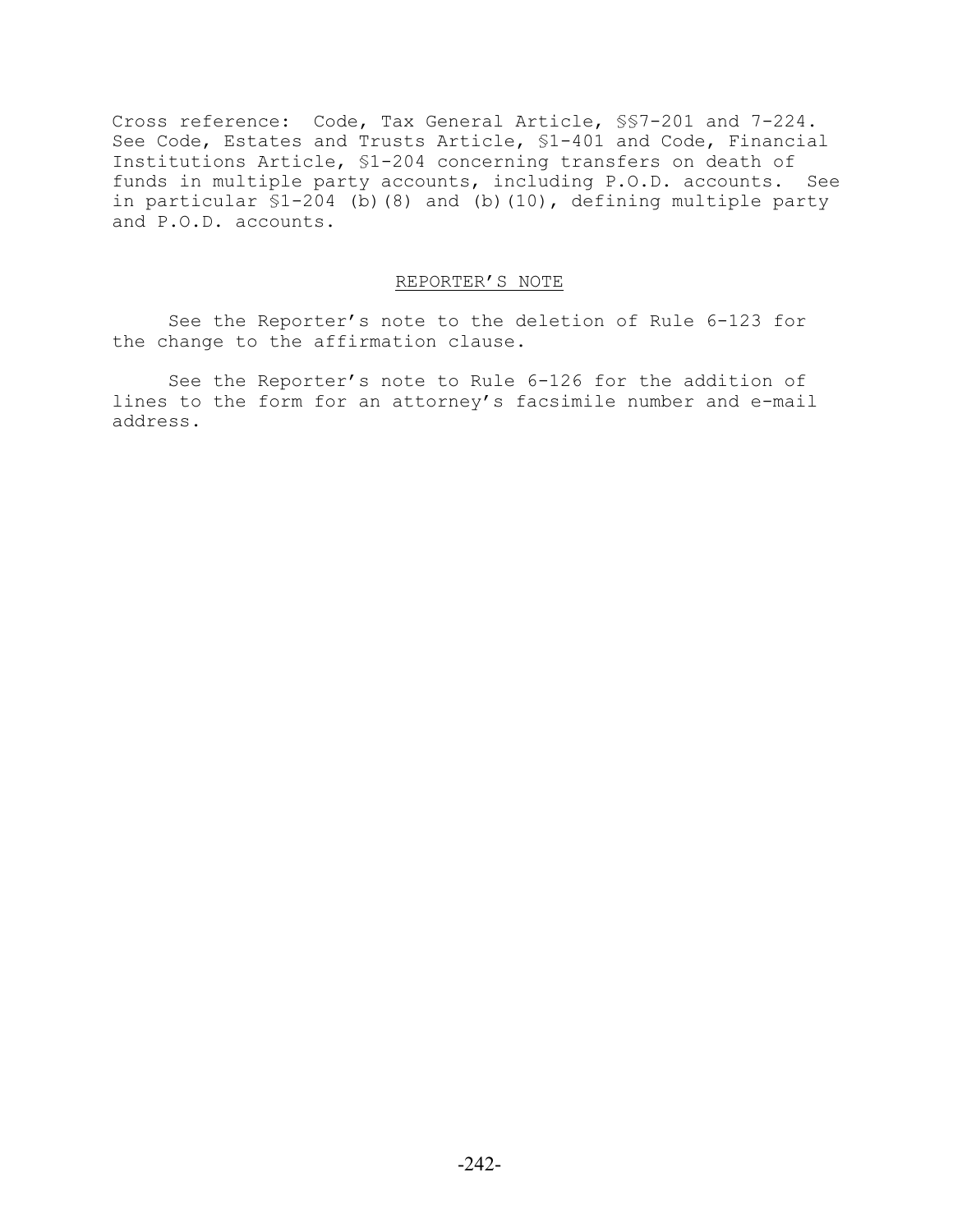# MARYLAND RULES OF PROCEDURE TITLE 6 - SETTLEMENT OF DECEDENTS' ESTATES CHAPTER 400 - ADMINISTRATION OF ESTATES

AMEND Rule 6-405 to conform the affirmation clause to other affirmation clauses in Title 6 and to add lines to the form for an attorney's facsimile number and e-mail address, as follows:

Rule 6-405. APPLICATION TO FIX INHERITANCE TAX ON NON-PROBATE ASSETS

 An application to fix inheritance taxes on non-probate assets shall be filed with the register within 90 days after decedent's death, together with any required appraisal in conformity with Rule 6-403. The application shall be in the following form:

BEFORE THE REGISTER OF WILLS FOR \_\_\_\_\_\_\_\_\_\_\_\_\_\_\_\_\_\_\_\_\_\_\_\_\_\_\_\_\_\_\_, MARYLAND

In the matter of: The No.

\_\_\_\_\_\_\_\_\_\_\_\_\_\_\_\_\_\_\_\_\_\_\_\_\_\_\_\_, Deceased

APPLICATION TO FIX INHERITANCE TAX ON NON-PROBATE ASSETS

The applicant represents that:

 1. The decedent, a resident of \_\_\_\_\_\_\_\_\_\_\_\_\_\_\_\_\_\_\_\_\_\_\_\_\_\_\_\_\_\_, (county)

| died on |                           |          |  |
|---------|---------------------------|----------|--|
|         | $(m \cap t)$ $(d \cap v)$ | 1742 Y I |  |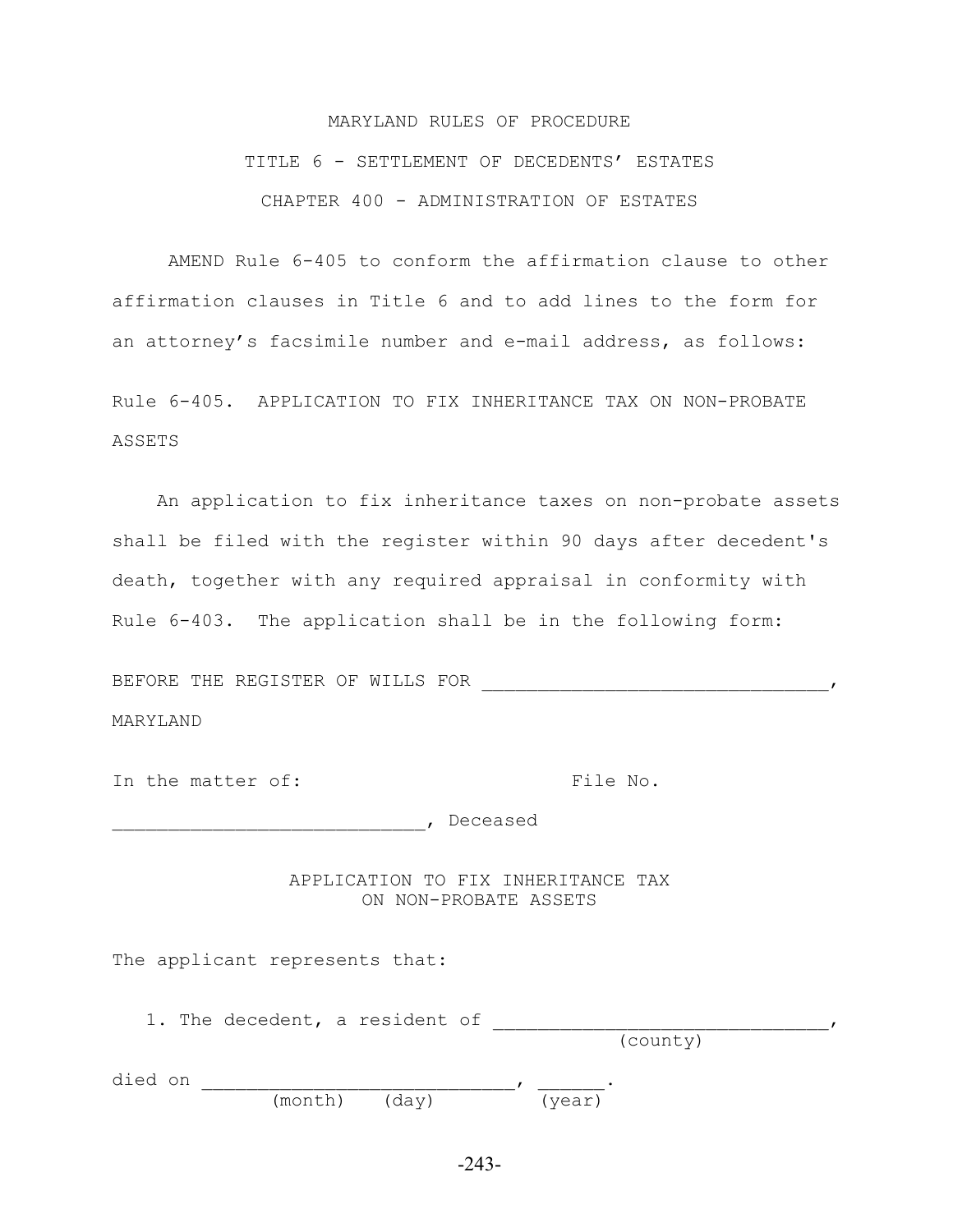2. The non-probate property subject to the inheritance tax in which the decedent and the recipient had interests, the nature of each interest (such as joint tenant, life tenant, remainderman of life estate, trustee, beneficiary, transferee), and the market value of the property at the date of death are:

| PROPERTY | NATURE OF<br>INTERESTS | DATE AND TYPE<br>OF INSTRUMENT | MARKET VALUE |
|----------|------------------------|--------------------------------|--------------|
|          |                        |                                |              |
|          |                        |                                |              |
|          |                        |                                |              |

 3. The name and address of the recipient of the property and the relationship to the decedent are: \_\_\_\_\_\_\_\_\_\_\_\_\_\_\_\_\_\_\_\_\_\_\_\_\_\_

 4. Any liens, encumbrances, or expenses payable from the above property and their amounts are:

 $\mathcal{L}_\mathcal{L} = \mathcal{L}_\mathcal{L} = \mathcal{L}_\mathcal{L} = \mathcal{L}_\mathcal{L} = \mathcal{L}_\mathcal{L} = \mathcal{L}_\mathcal{L} = \mathcal{L}_\mathcal{L} = \mathcal{L}_\mathcal{L} = \mathcal{L}_\mathcal{L} = \mathcal{L}_\mathcal{L} = \mathcal{L}_\mathcal{L} = \mathcal{L}_\mathcal{L} = \mathcal{L}_\mathcal{L} = \mathcal{L}_\mathcal{L} = \mathcal{L}_\mathcal{L} = \mathcal{L}_\mathcal{L} = \mathcal{L}_\mathcal{L}$ 

| ______________ |
|----------------|
|                |

 5. Attached is a statement of the basis for valuation or, if required by law, an appraisal.

 6. All other information necessary to fix inheritance tax is as follows: [ ] tax is payable from residuary estate pursuant to decedent's will; [ ] OTHER (describe): \_\_\_\_\_\_\_\_\_\_\_\_\_\_\_\_\_\_\_\_\_\_\_\_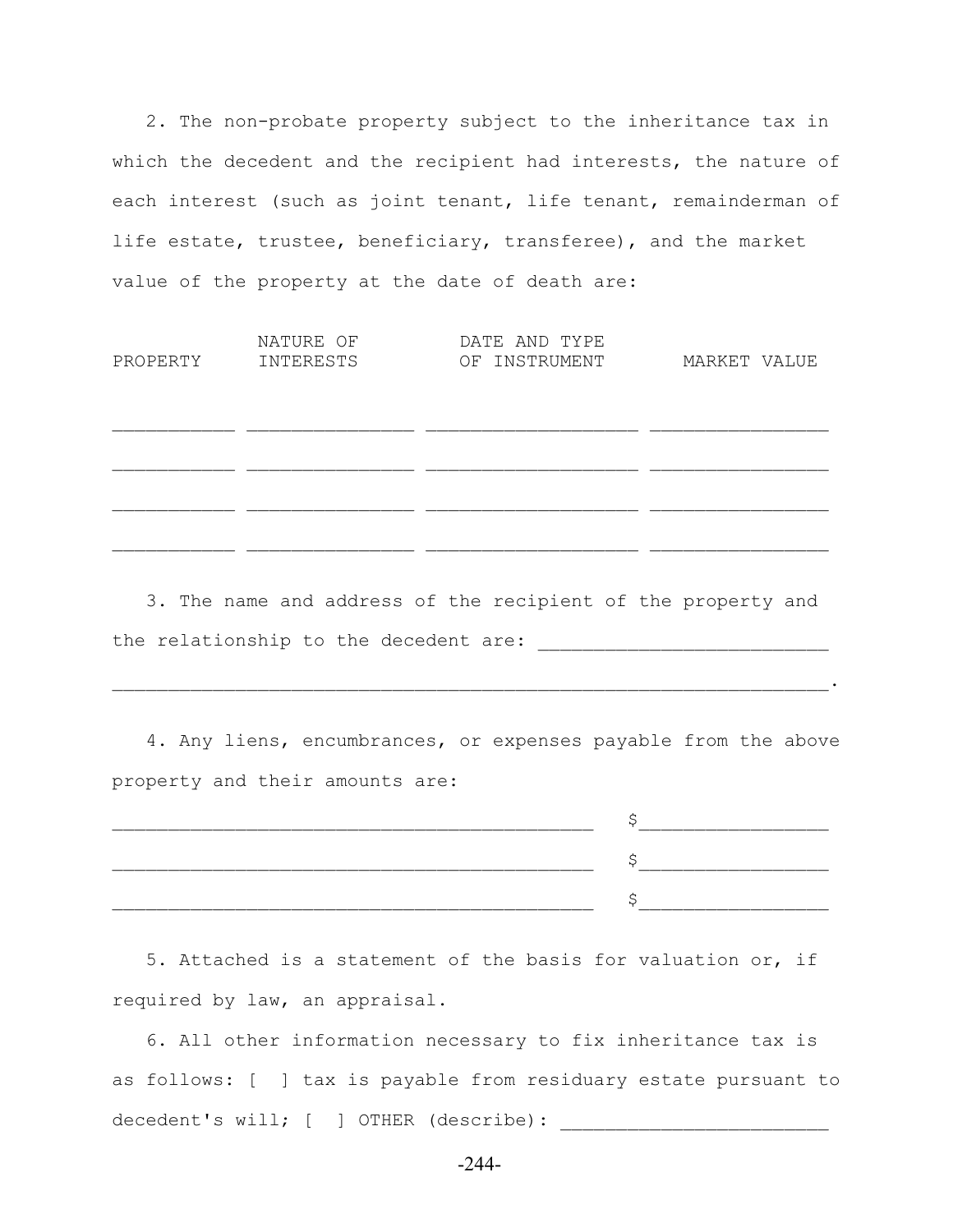The applicant requests the Register of Wills to fix the amount of inheritance tax due.

 $\mathcal{L}_\text{max} = \mathcal{L}_\text{max} = \mathcal{L}_\text{max} = \mathcal{L}_\text{max} = \mathcal{L}_\text{max} = \mathcal{L}_\text{max} = \mathcal{L}_\text{max} = \mathcal{L}_\text{max} = \mathcal{L}_\text{max} = \mathcal{L}_\text{max} = \mathcal{L}_\text{max} = \mathcal{L}_\text{max} = \mathcal{L}_\text{max} = \mathcal{L}_\text{max} = \mathcal{L}_\text{max} = \mathcal{L}_\text{max} = \mathcal{L}_\text{max} = \mathcal{L}_\text{max} = \mathcal{$ 

 $\mathcal{L}_\text{max} = \mathcal{L}_\text{max} = \mathcal{L}_\text{max} = \mathcal{L}_\text{max} = \mathcal{L}_\text{max} = \mathcal{L}_\text{max} = \mathcal{L}_\text{max} = \mathcal{L}_\text{max} = \mathcal{L}_\text{max} = \mathcal{L}_\text{max} = \mathcal{L}_\text{max} = \mathcal{L}_\text{max} = \mathcal{L}_\text{max} = \mathcal{L}_\text{max} = \mathcal{L}_\text{max} = \mathcal{L}_\text{max} = \mathcal{L}_\text{max} = \mathcal{L}_\text{max} = \mathcal{$ 

 $\mathcal{L}_\text{max} = \mathcal{L}_\text{max} = \mathcal{L}_\text{max} = \mathcal{L}_\text{max} = \mathcal{L}_\text{max} = \mathcal{L}_\text{max} = \mathcal{L}_\text{max} = \mathcal{L}_\text{max} = \mathcal{L}_\text{max} = \mathcal{L}_\text{max} = \mathcal{L}_\text{max} = \mathcal{L}_\text{max} = \mathcal{L}_\text{max} = \mathcal{L}_\text{max} = \mathcal{L}_\text{max} = \mathcal{L}_\text{max} = \mathcal{L}_\text{max} = \mathcal{L}_\text{max} = \mathcal{$ 

 I solemnly affirm under the penalties of perjury that the contents of the foregoing application this document are true to the best of my knowledge, information, and belief.

Date: \_\_\_\_\_\_\_\_\_\_\_\_\_\_\_\_\_\_\_\_\_\_\_\_\_ \_\_\_\_\_\_\_\_\_\_\_\_\_\_\_\_\_\_\_\_\_\_\_\_\_\_\_\_\_

 $\mathcal{L}_\text{max}$ 

 $\mathcal{L}_\text{max}$ 

 $\mathcal{L}_\text{max}$ 

 $\mathcal{L}_\text{max}$ 

 $\mathcal{L}_\text{max}$ 

Applicant

Attorney

Address

Telephone Number

Facsimile Number

E-mail Address

-----------------------------------------------------------------

(FOR APPLICANT'S USE - OPTIONAL)

| Less: Liens, encumbrances, and expenses as above $\ldots$ \$ |  |
|--------------------------------------------------------------|--|
|                                                              |  |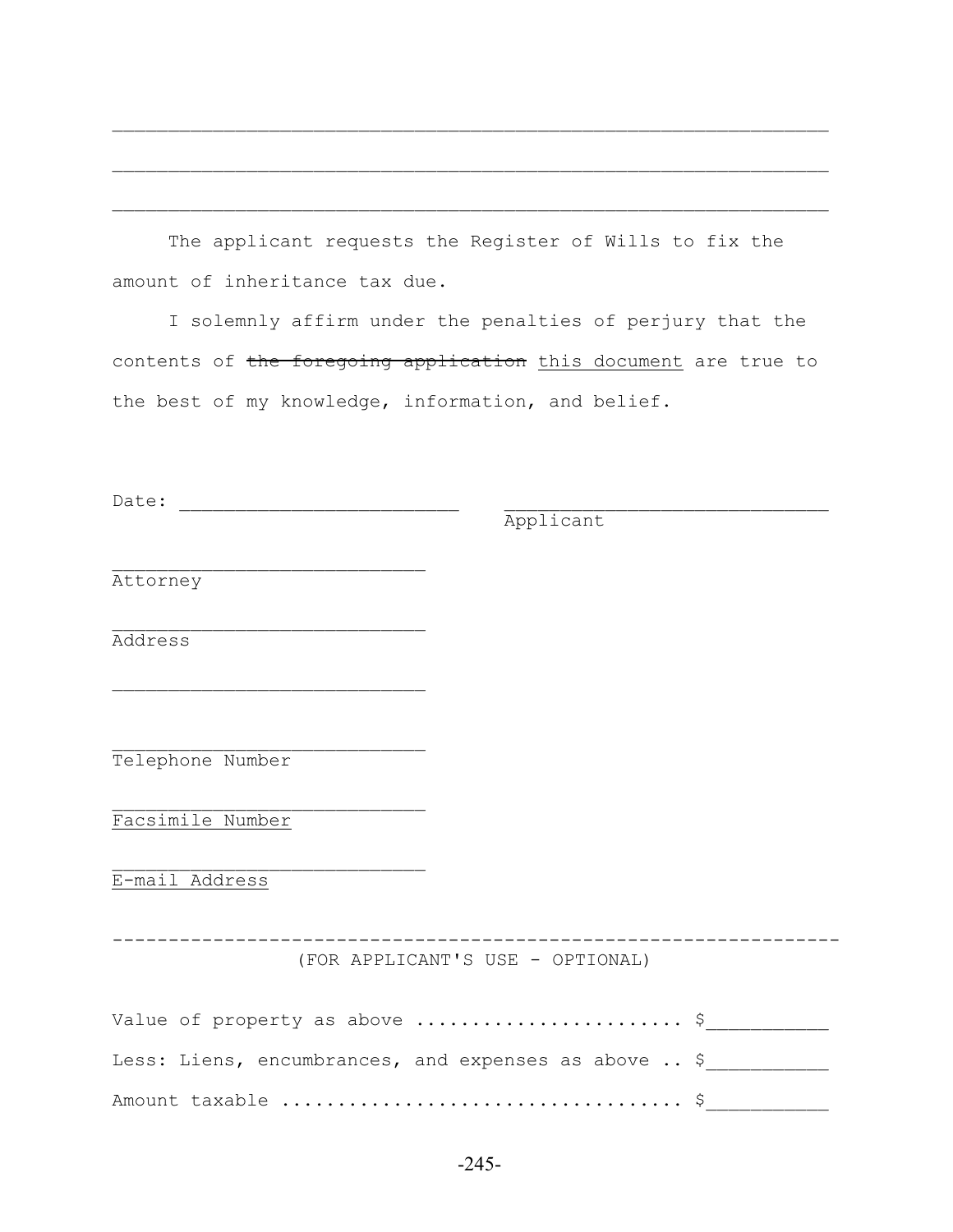| Direct Inheritance Tax due at     |  |
|-----------------------------------|--|
| Collateral Inheritance Tax due at |  |
|                                   |  |
|                                   |  |

Cross reference: Code, Tax-General Article, §§7-208 and 7-225 and Code, Estates and Trusts Article, §7-202.

### REPORTER'S NOTE

See the Reporter's note to the deletion of Rule 6-123 for the change to the affirmation clause.

See the Reporter's note to Rule 6-126 for the addition of lines to the form for an attorney's facsimile number and e-mail address.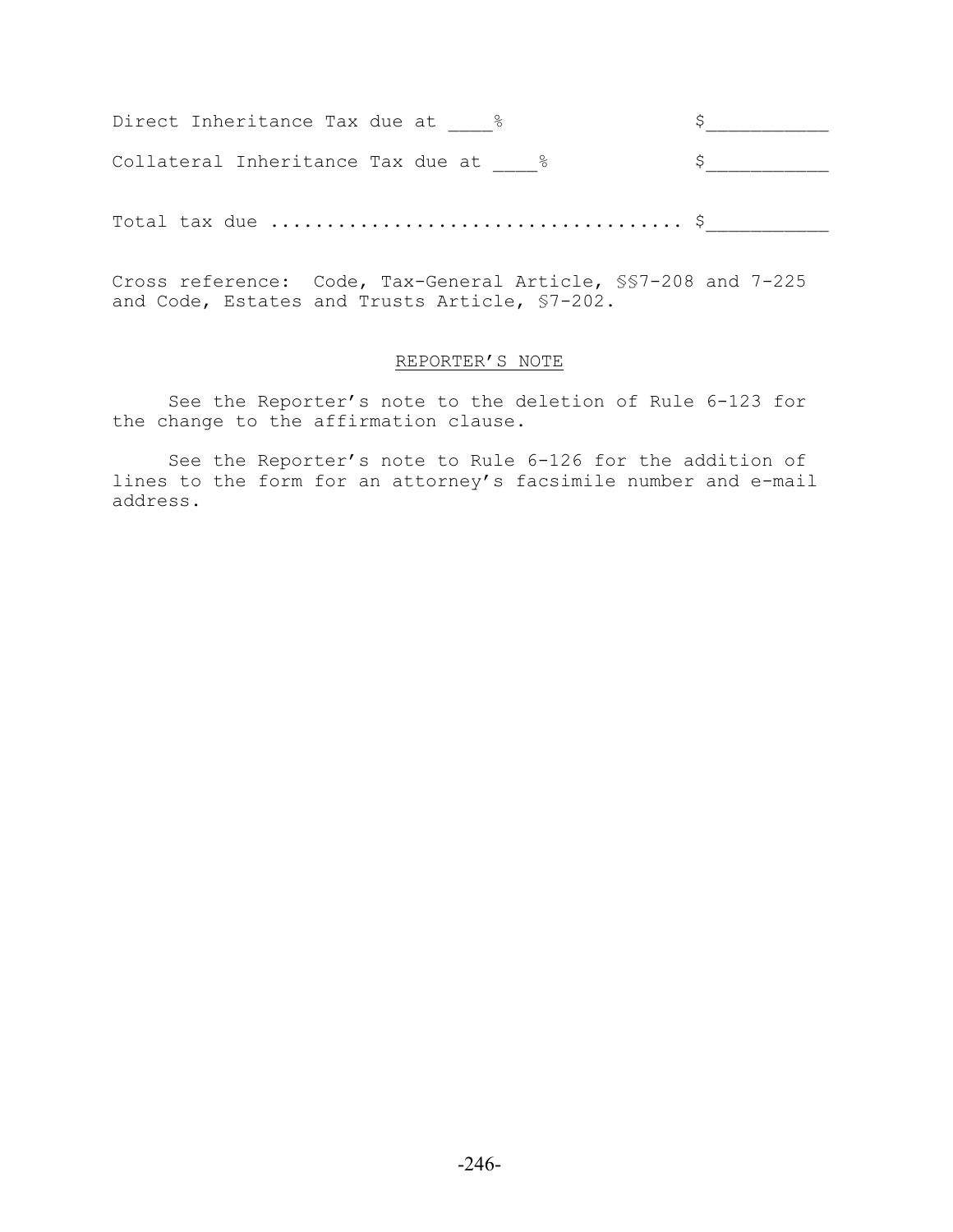#### MARYLAND RULES OF PROCEDURE

### TITLE 6 - SETTLEMENT OF DECEDENTS' ESTATES

CHAPTER 400 - ADMINISTRATION OF ESTATES

AMEND Rule 6-411 to add lines to the form for an attorney's facsimile number and e-mail address, as follows:

Rule 6-411. ELECTION TO TAKE STATUTORY SHARE

(a) Form of Election

 A surviving spouse may elect to take a statutory share by the timely filing of an election in the following form:

#### [CAPTION]

#### ELECTION TO TAKE STATUTORY SHARE OF ESTATE

| surviving spouse of                                              |  |
|------------------------------------------------------------------|--|
| renounce all provisions of my spouse's will pertaining to myself |  |
| and elect to take my statutory share of the estate.              |  |
| Witness:                                                         |  |

 $\mathcal{L}_\text{max}$  and the contract of the contract of the contract of the contract of the contract of the contract of

Surviving Spouse

Date:

Attorney

 $\mathcal{L}_\text{max}$ 

 $\mathcal{L}_\text{max}$ 

 $\mathcal{L}_\text{max}$ 

Address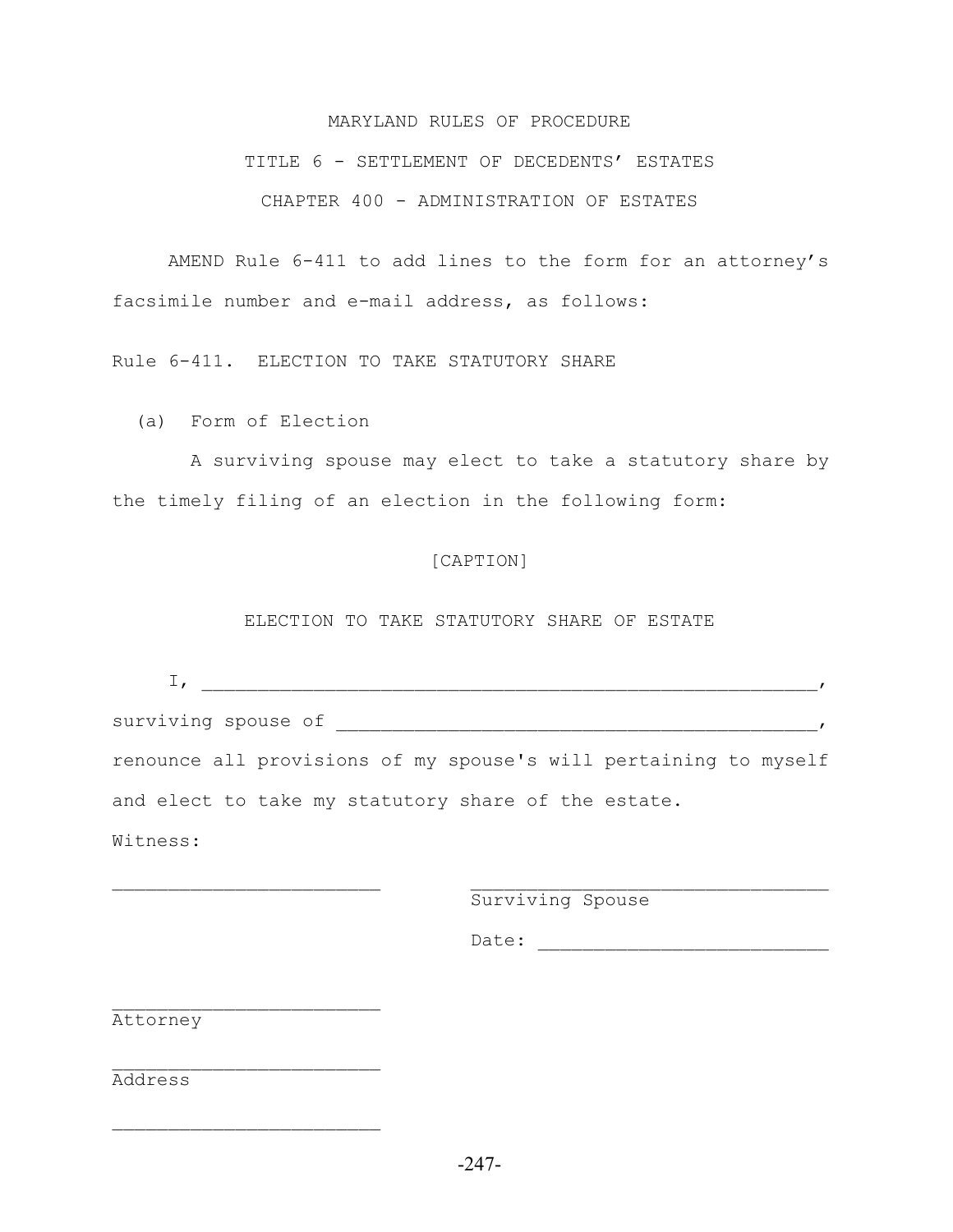Telephone Number

 $\mathcal{L}_\text{max}$ 

 $\mathcal{L}_\text{max}$ 

Facsimile Number

E-mail Address

Cross Reference: Code, Estates and Trusts Article, §3-203.

- (b) Time Limitation for Making Election
- . . .
- (c) Extension of Time for Making Election
- . . .
- (d) Withdrawal
- . . .

#### REPORTER'S NOTE

See the Reporter's note to Rule 6-126 for the addition of lines to the form for the attorney's facsimile number and e-mail address.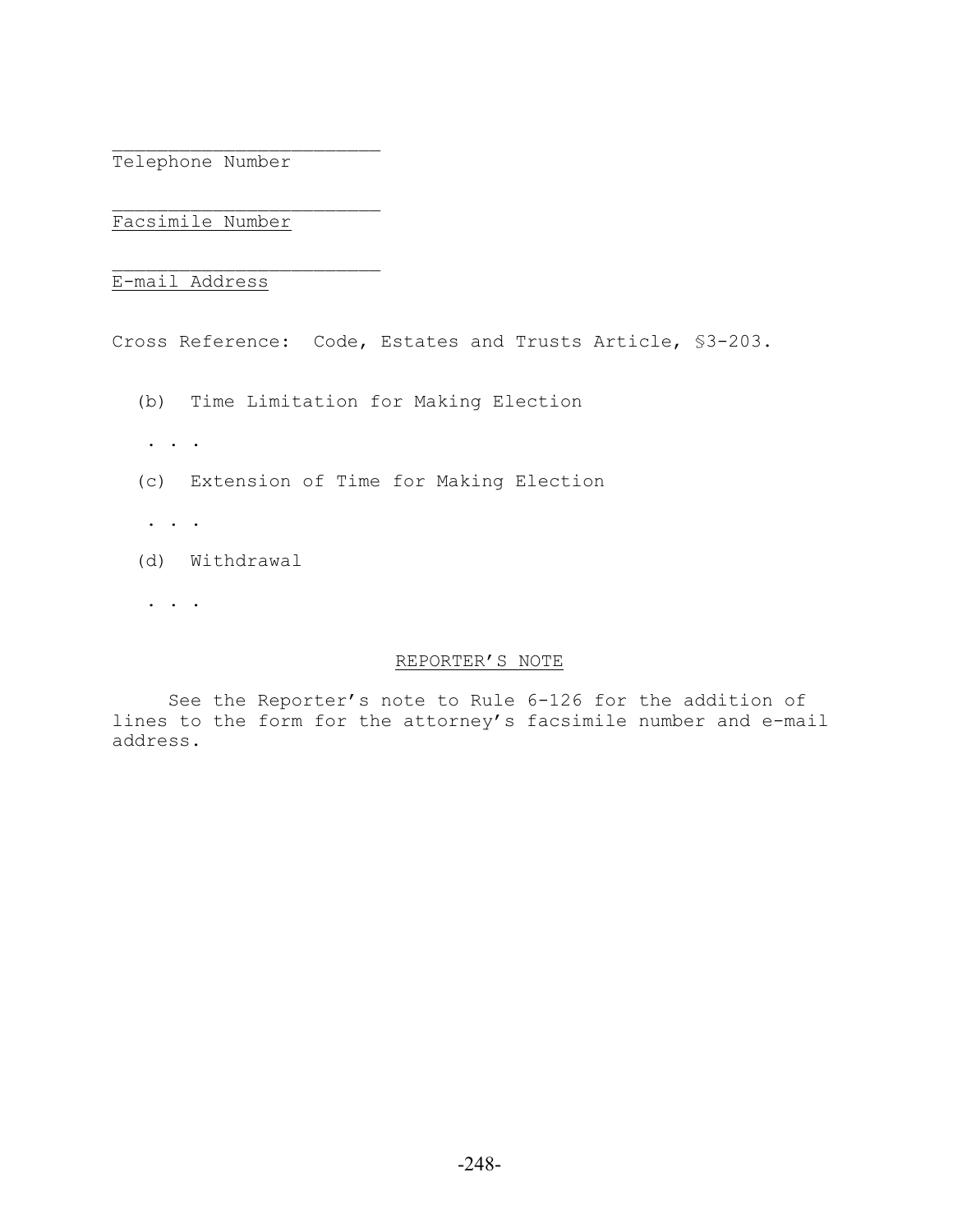# MARYLAND RULES OF PROCEDURE TITLE 6 - SETTLEMENT OF DECEDENTS' ESTATES CHAPTER 400 - ADMINISTRATION OF ESTATES

AMEND Rule 6-413 to conform the affirmation clause to other affirmation clauses in Title 6 and to modify the language of the Certificate of Service, as follows:

Rule 6-413. CLAIM AGAINST ESTATE - PROCEDURE

(a) Presentation of Claim

 A claimant may make a claim against the estate, within the time allowed for presenting claims, (1) by serving it on the personal representative, (2) by filing it with the register and serving a copy on the personal representative, or (3) by filing suit. If the claim is filed prior to the appointment of the personal representative, the claimant may file the claim with the register in the county in which the decedent was domiciled or in any county in which the decedent resided on the date of the decedent's death or in which real property or a leasehold interest in real property of the decedent is located.

(b) Content of Claim

 A claim against the decedent's estate shall indicate (1) the basis of the claim, (2) the name and address of the claimant, (3) the amount claimed, (4) if the claim is not yet due, the date when it will become due, (5) if the claim is contingent, the nature of the contingency, and (6) if the claim is secured, a

-249-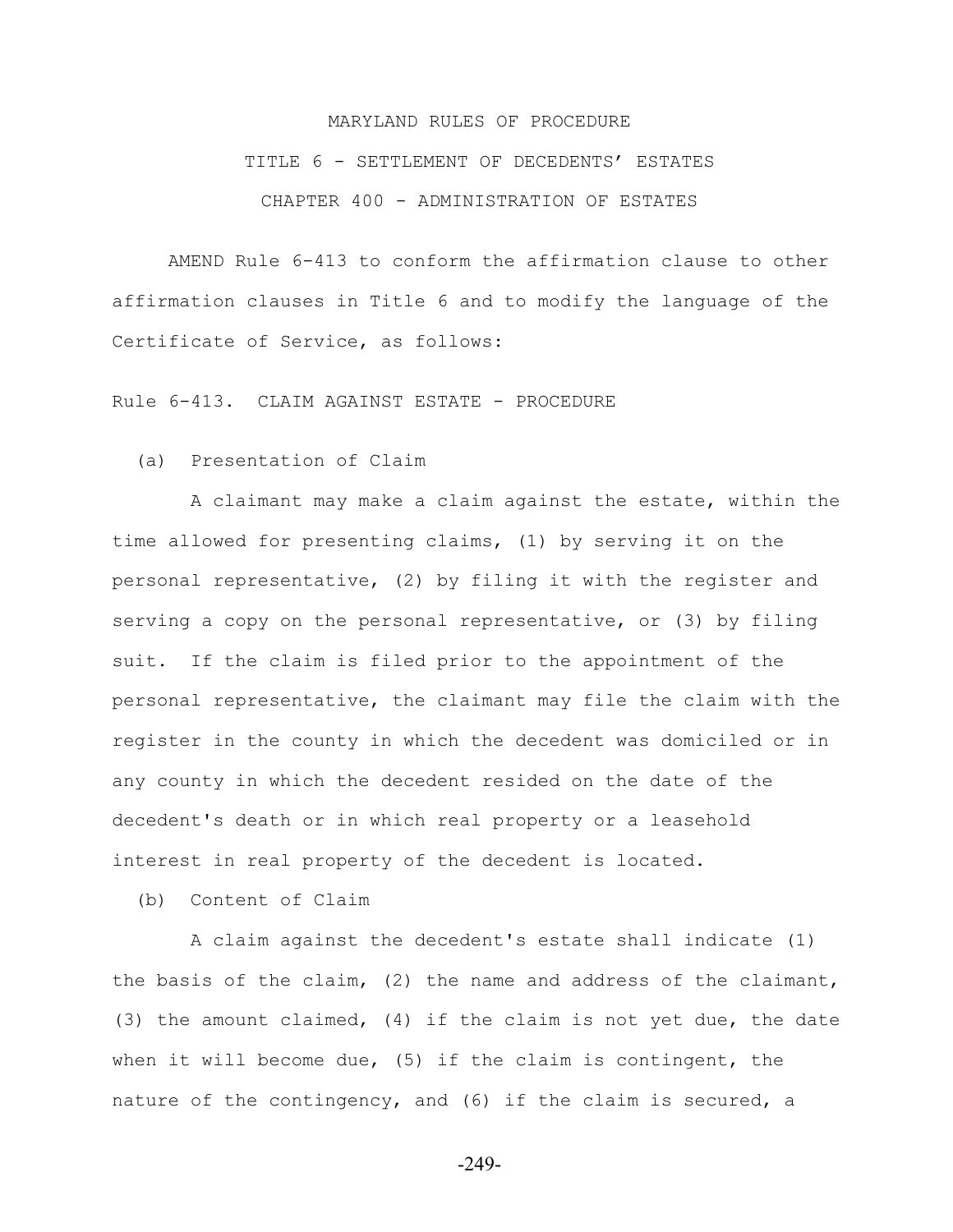description of the security. Unless the claim is made by filing suit, it shall be verified.

(c) Form of Claim

 A claim against a decedent's estate may be filed or made substantially in the following form:

|  | In the Estate of: | Estate No. |  |
|--|-------------------|------------|--|
|  |                   |            |  |
|  |                   | Date       |  |

#### CLAIM AGAINST DECEDENT'S ESTATE

 The claimant certifies that there is due and owing by the decedent in accordance with the attached statement of account or other basis for the claim the sum of \$<br>
\_\_\_\_\_\_\_\_\_\_\_\_\_\_\_\_\_\_\_\_\_\_\_\_\_\_\_\_\_.

 I solemnly affirm under the penalties of perjury that the contents of the foregoing claim this document are true to the best of my knowledge, information, and belief.

 $\mathcal{L}_\text{max}$  and the contract of the contract of the contract of the contract of the contract of the contract of

 $\mathcal{L}_\text{max}$  and  $\mathcal{L}_\text{max}$  and  $\mathcal{L}_\text{max}$  and  $\mathcal{L}_\text{max}$  and  $\mathcal{L}_\text{max}$ 

 $\mathcal{L}_\text{max}$  and  $\mathcal{L}_\text{max}$  and  $\mathcal{L}_\text{max}$  and  $\mathcal{L}_\text{max}$  and  $\mathcal{L}_\text{max}$ 

Name of Claimant The Signature of claimant or person authorized to make verifications on behalf of claimant

Name and Title of Person Address Signing Claim

Telephone Number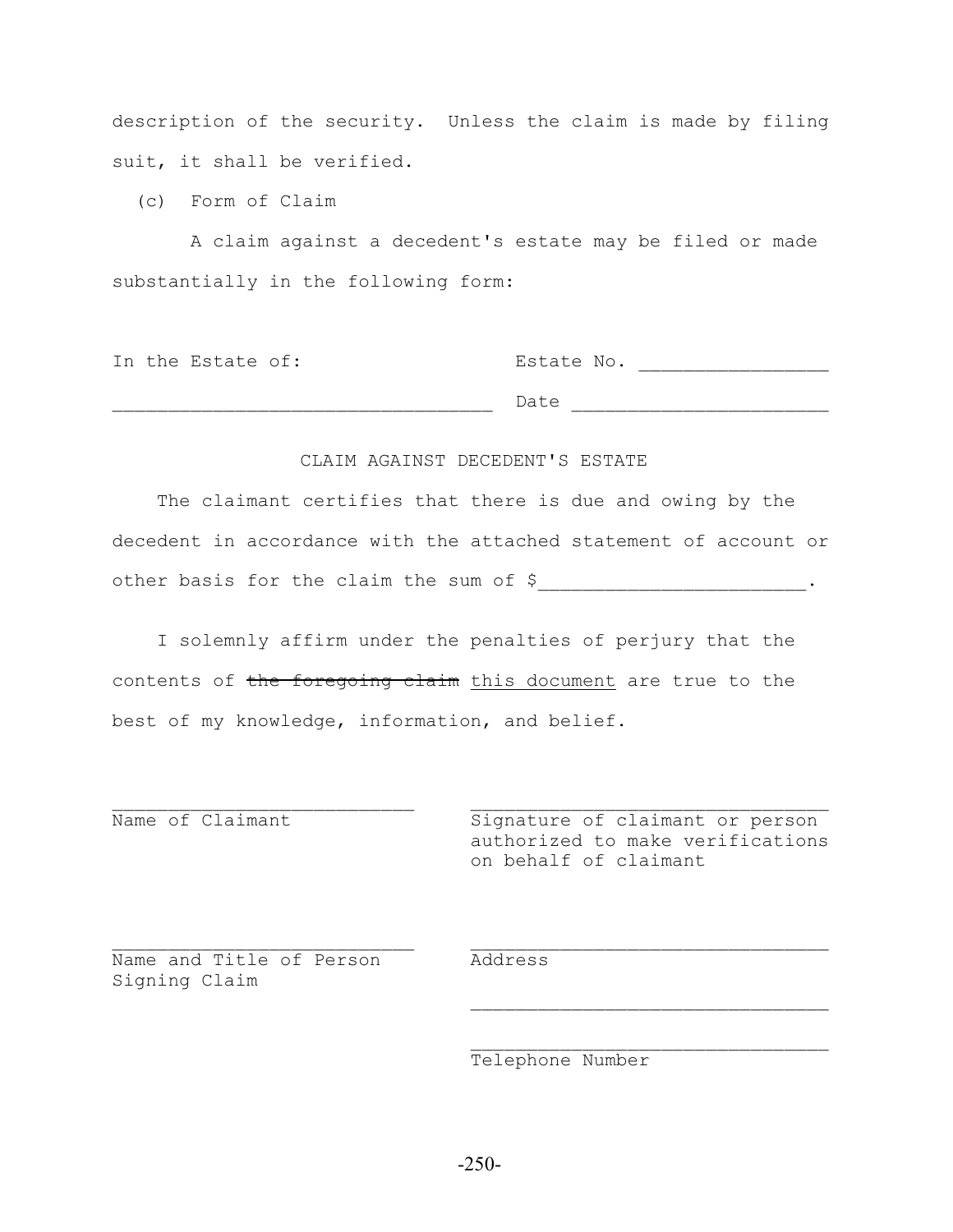#### CERTIFICATE OF SERVICE

I hereby certify that on this  $\frac{1}{\sqrt{2}}$  day of  $\frac{1}{\sqrt{2}}$  $\frac{1}{(\text{month})}$  (year) I [ ] delivered or [ ] mailed, first class, postage prepaid, a copy of the foregoing this Claim to the personal representative,

 $\mathcal{L}_\text{max} = \frac{1}{2} \sum_{i=1}^n \mathcal{L}_\text{max}(\mathbf{x}_i - \mathbf{y}_i)$ 

 $\mathcal{L}_\text{max} = \mathcal{L}_\text{max} = \mathcal{L}_\text{max} = \mathcal{L}_\text{max} = \mathcal{L}_\text{max} = \mathcal{L}_\text{max} = \mathcal{L}_\text{max} = \mathcal{L}_\text{max} = \mathcal{L}_\text{max} = \mathcal{L}_\text{max} = \mathcal{L}_\text{max} = \mathcal{L}_\text{max} = \mathcal{L}_\text{max} = \mathcal{L}_\text{max} = \mathcal{L}_\text{max} = \mathcal{L}_\text{max} = \mathcal{L}_\text{max} = \mathcal{L}_\text{max} = \mathcal{$ (name and address)

Signature of Claimant

#### Instructions:

- 1. This form may be filed with the Register of Wills upon payment of the filing fee provided by law. A copy must also be sent to the personal representative by the claimant.
- 2. If a claim is not yet due, indicate the date when it will become due. If a claim is contingent, indicate the nature of the contingency. If a claim is secured, describe the security.
- (d) Disallowance of Claim or Petition for Determination of

Validity

. . .

- (e) Form of Disallowance of Claim
- . . .
- (f) Claimant's Petition

. . .

(g) Hearing

 $\cdot$  . . .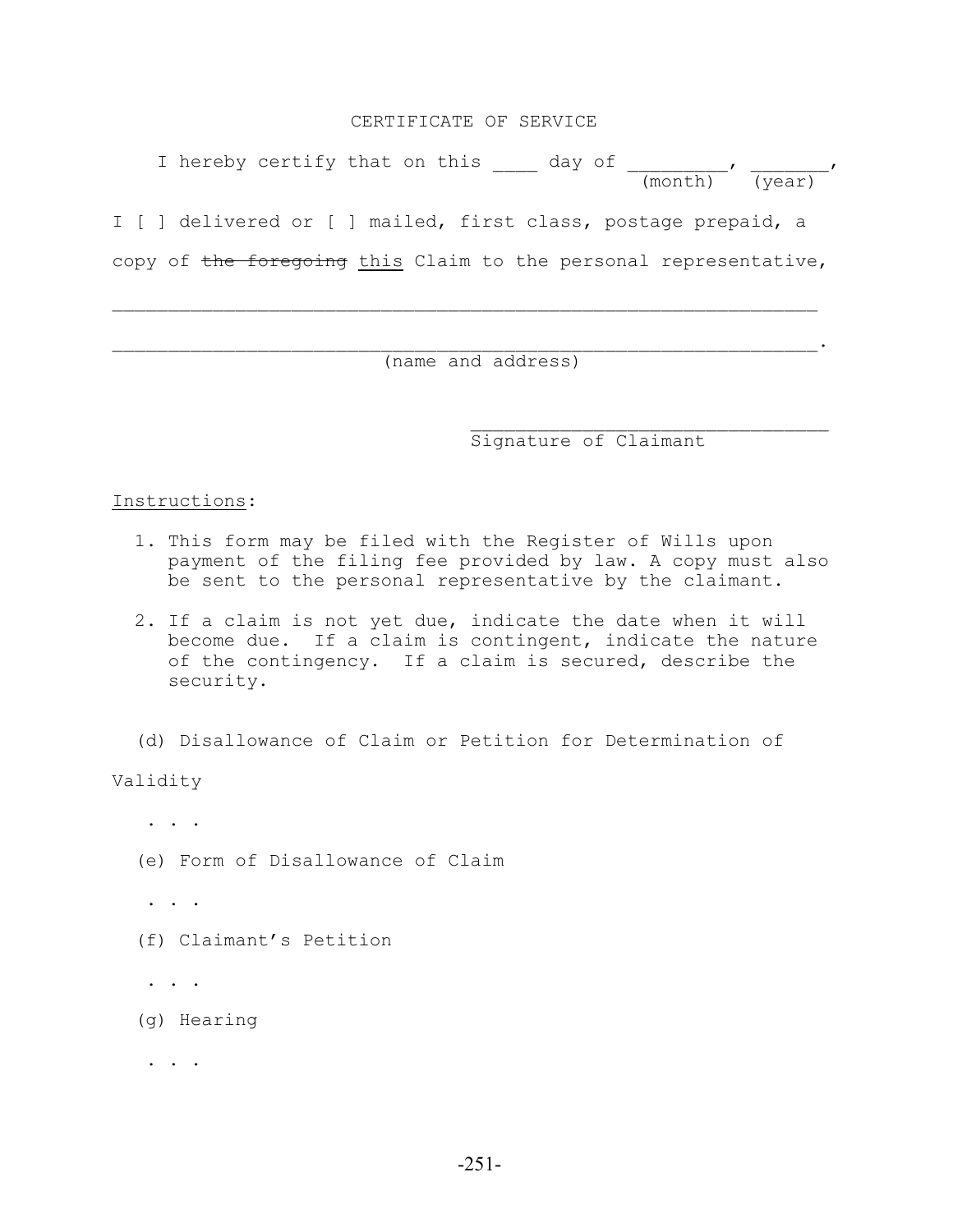(h) Notice to Register of Suit

. . .

### REPORTER'S NOTE

See the Reporter's note to the deletion of Rule 6-123 for the change to the affirmation clause. The Certificate of Service is recommended for change to be consistent with the change to the affirmation clause.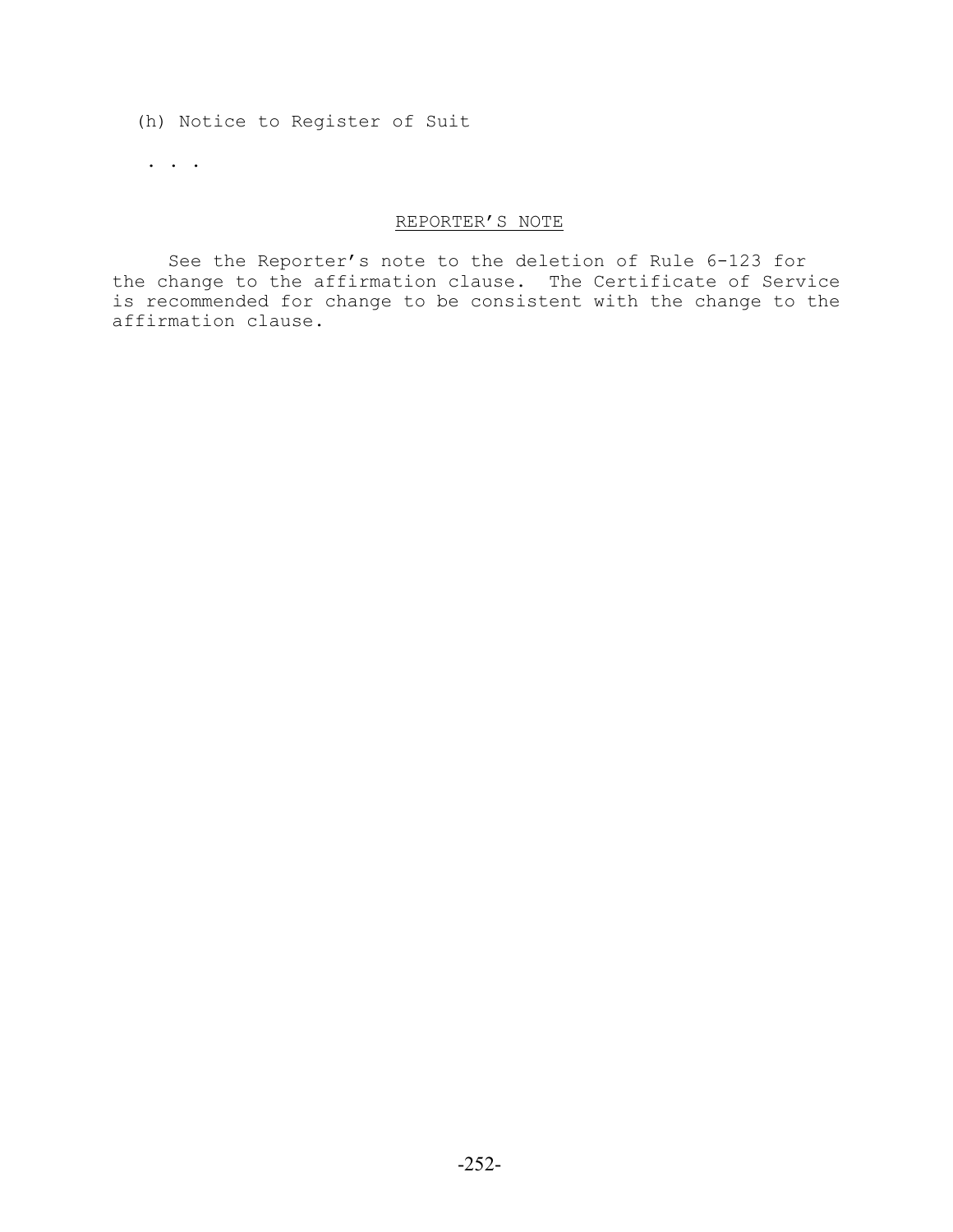## MARYLAND RULES OF PROCEDURE TITLE 6 - SETTLEMENT OF DECEDENTS' ESTATES CHAPTER 400 - ADMINISTRATION OF ESTATES

AMEND Rule 6-415 to conform the affirmation clause to other affirmation clauses in Title 6 and to add to the form lines for an attorney's facsimile number and e-mail address, as follows:

Rule 6-415. PETITION AND ORDER FOR FUNERAL EXPENSES

When a petition for funeral expenses is required by law, it shall be filed in the following form:

#### [CAPTION]

PETITION AND ORDER FOR FUNERAL EXPENSES

 I hereby request allowance of funeral expenses and I state that:

 (1) The expenses are as follows (or as set forth in the attached statement or invoice):

 $\mathcal{L}_\mathcal{L} = \mathcal{L}_\mathcal{L} = \mathcal{L}_\mathcal{L} = \mathcal{L}_\mathcal{L} = \mathcal{L}_\mathcal{L} = \mathcal{L}_\mathcal{L} = \mathcal{L}_\mathcal{L} = \mathcal{L}_\mathcal{L} = \mathcal{L}_\mathcal{L} = \mathcal{L}_\mathcal{L} = \mathcal{L}_\mathcal{L} = \mathcal{L}_\mathcal{L} = \mathcal{L}_\mathcal{L} = \mathcal{L}_\mathcal{L} = \mathcal{L}_\mathcal{L} = \mathcal{L}_\mathcal{L} = \mathcal{L}_\mathcal{L}$ 

(2) The estate is (solvent) (insolvent).

 I solemnly affirm under the penalties of perjury that the contents of this petition document are true to the best of my knowledge, information, and belief.

Date:

Personal Representative(s)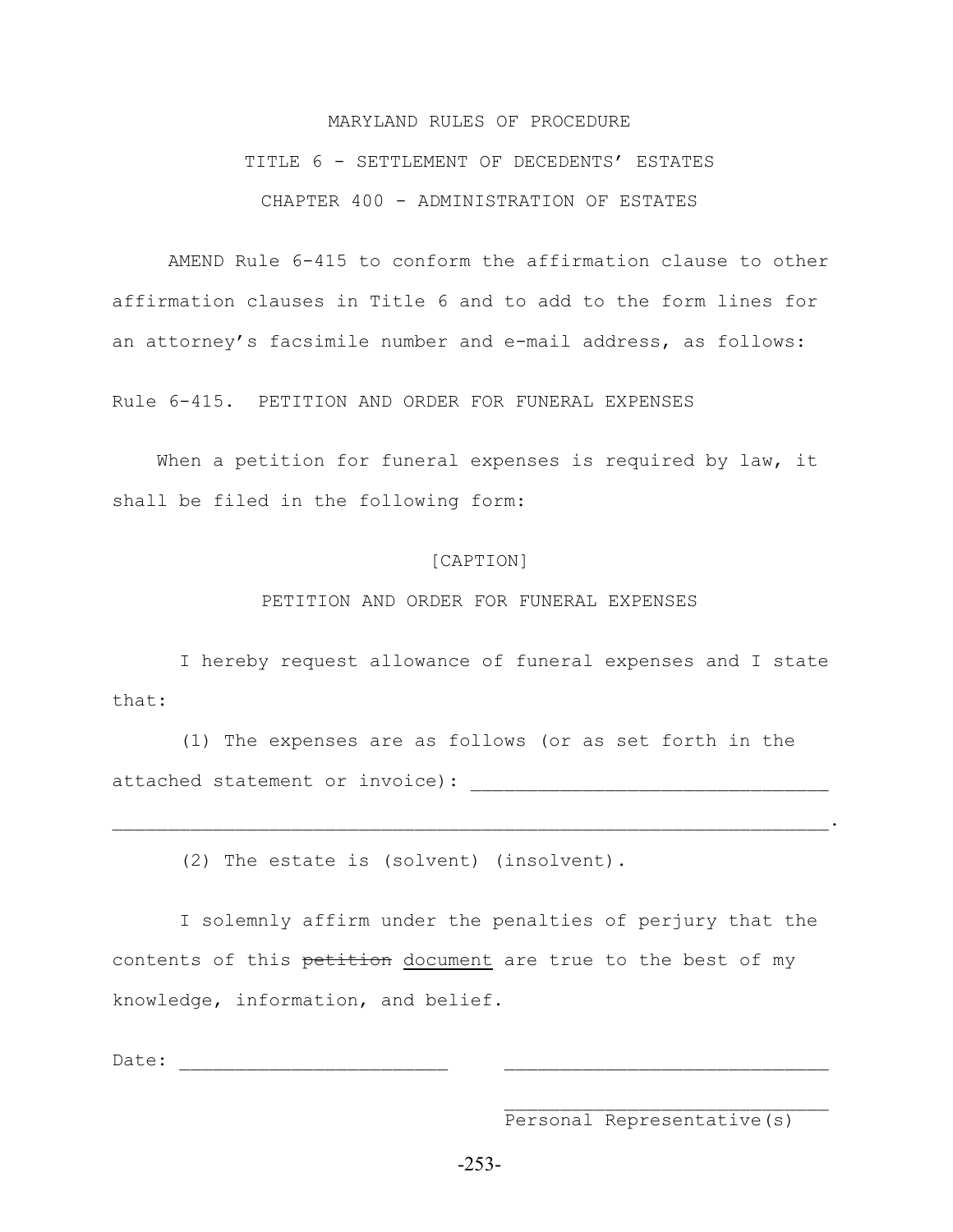Attorney

Address

Telephone Number

 $\mathcal{L}_\text{max}$ 

 $\mathcal{L}_\text{max}$ 

 $\mathcal{L}_\text{max}$ 

 $\mathcal{L}_\text{max}$ 

Facsimile Number

E-mail Address

#### CERTIFICATE OF SERVICE

| I hereby certify that on this                                   | day of<br>(month) (year) |
|-----------------------------------------------------------------|--------------------------|
| I delivered or mailed, postage prepaid, a copy of the foregoing |                          |
| Petition to the following persons:                              |                          |

(name and address)

 $\mathcal{L}_\mathcal{L} = \mathcal{L}_\mathcal{L} = \mathcal{L}_\mathcal{L} = \mathcal{L}_\mathcal{L} = \mathcal{L}_\mathcal{L} = \mathcal{L}_\mathcal{L} = \mathcal{L}_\mathcal{L} = \mathcal{L}_\mathcal{L} = \mathcal{L}_\mathcal{L} = \mathcal{L}_\mathcal{L} = \mathcal{L}_\mathcal{L} = \mathcal{L}_\mathcal{L} = \mathcal{L}_\mathcal{L} = \mathcal{L}_\mathcal{L} = \mathcal{L}_\mathcal{L} = \mathcal{L}_\mathcal{L} = \mathcal{L}_\mathcal{L}$ 

Signature

## ORDER

 $\mathcal{L}_\text{max}$  and  $\mathcal{L}_\text{max}$  and  $\mathcal{L}_\text{max}$  and  $\mathcal{L}_\text{max}$  and  $\mathcal{L}_\text{max}$ 

Upon a finding that \$\_\_\_\_\_\_\_\_\_\_\_\_\_\_ is a reasonable amount for funeral expenses, according to the condition and circumstances of the decedent, it is this day of  $\qquad \qquad$  (month)  $\overline{\phantom{a}}$ 

(year)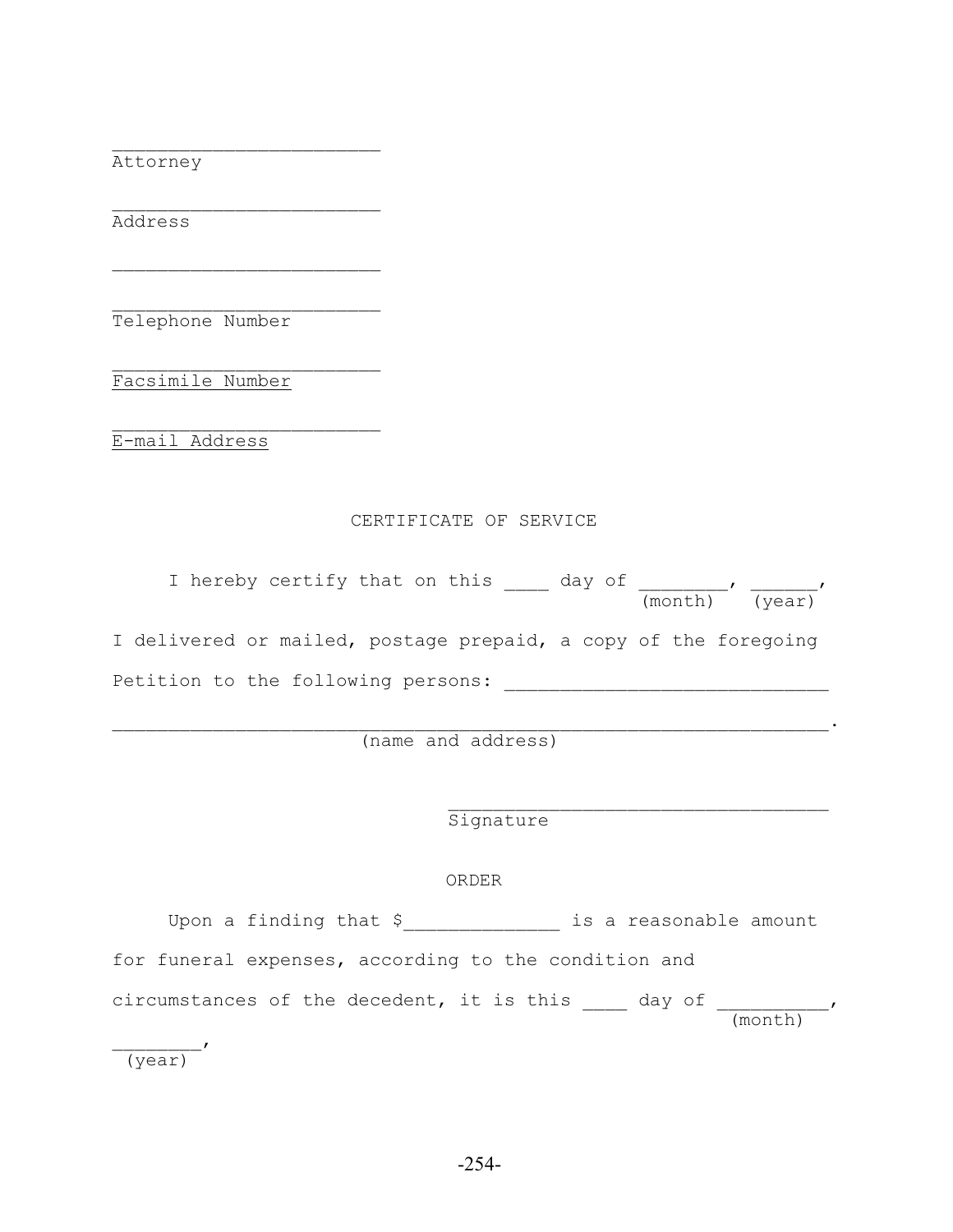ORDERED, by the Orphans' Court for \_\_\_\_\_\_\_\_\_\_\_\_\_\_\_\_ County,

 $\mathcal{L}_\text{max}$ 

that this sum is allowed.

## $\mathcal{L}_\text{max}$ JUDGES

Cross reference: Code, Estates and Trusts Article, §§7-401 (i) and 8-106. For limitations on the amount of allowable funeral expenses, see Code, Estates and Trusts Article, §8-106 (b).

## REPORTER'S NOTE

See the Reporter's note to the deletion of Rule 6-123 for the change to the affirmation clause.

See the Reporter's note to Rule 6-126 for the addition of lines to the form for an attorney's facsimile number and e-mail address.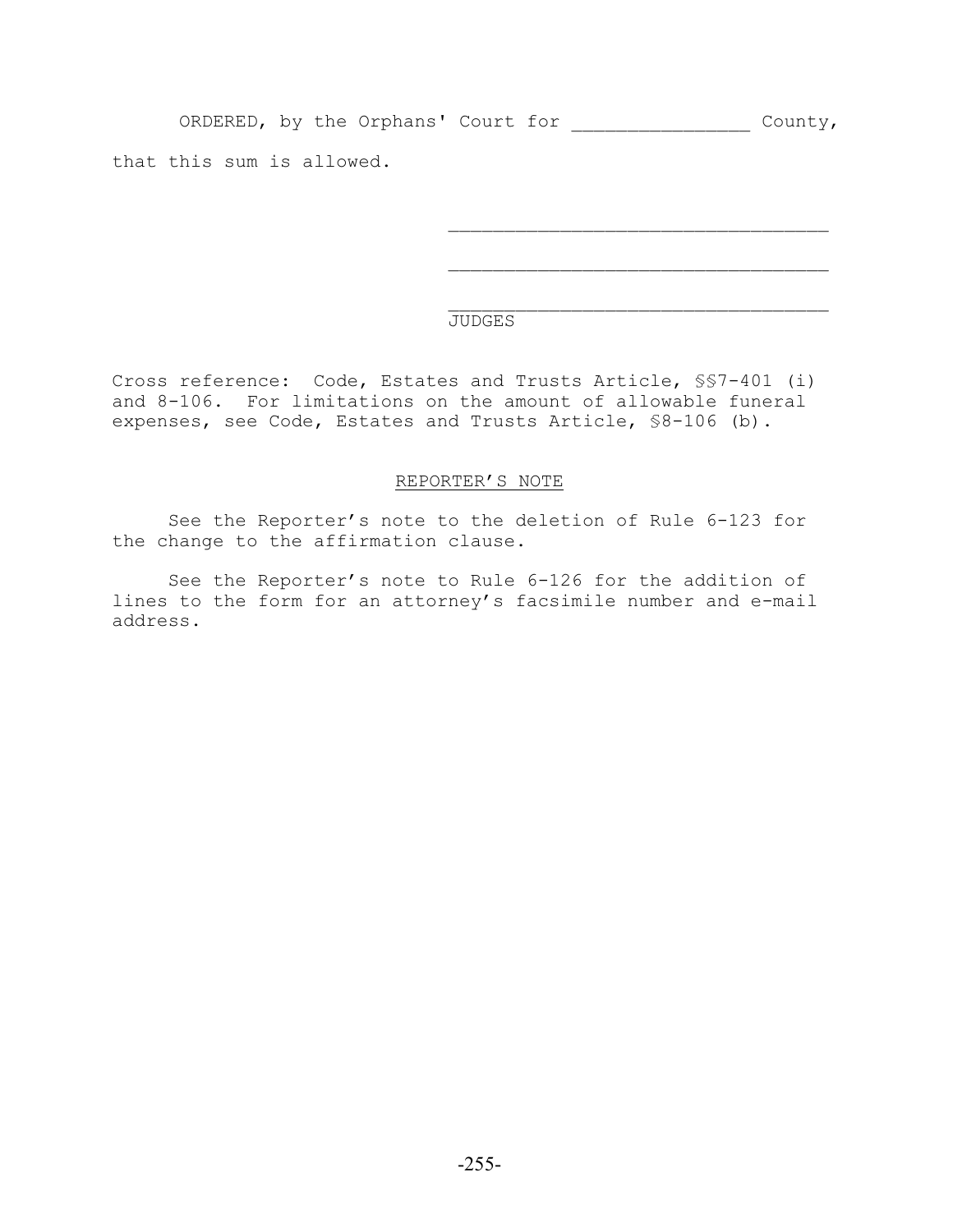## MARYLAND RULES OF PROCEDURE TITLE 6 - SETTLEMENT OF DECEDENTS' ESTATES CHAPTER 400 - ADMINISTRATION OF ESTATES

AMEND Rule 6-416 to refer to a different personal representative in subsection (b)(1)(A), to add a new subsection (b)(1)(B) pertaining to fees where the personal representative is an attorney, to add a certain cross reference, and to make stylistic changes, as follows:

Rule 6-416. ATTORNEY'S FEES OR PERSONAL REPRESENTATIVE'S COMMISSIONS

(a) Subject to Court Approval

(1) Contents of Petition

 When a petition for the allowance of attorney's fees or personal representative's commissions is required, it shall be verified and shall state: (A) the amount of all fees or commissions previously allowed, (B) the amount of fees or commissions that the petitioner reasonably estimates will be requested in the future, (C) the amount of fees or commissions currently requested, (D) the basis for the current request in reasonable detail, and (E) that the notice required by subsection (a)(3) of this Rule has been given.

(2) Filing - Separate or Joint Petitions

 Petitions for attorney's fees and personal representative's commissions shall be filed with the court and

-256-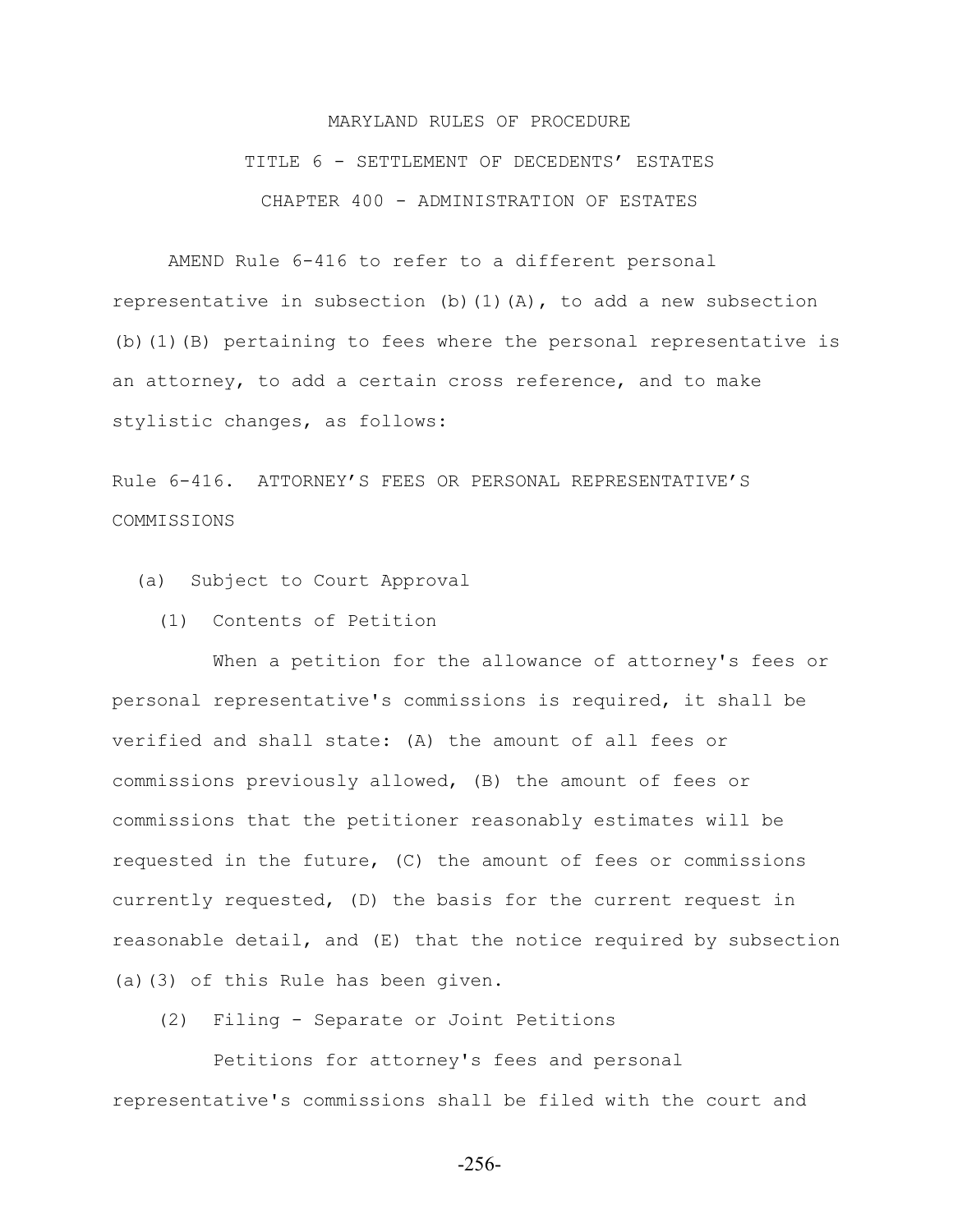may be filed as separate or joint petitions.

(3) Notice

 The personal representative shall serve on each unpaid creditor who has filed a claim and on each interested person a copy of the petition accompanied by a notice in the following form:

> NOTICE OF PETITION FOR ATTORNEY'S FEES OR PERSONAL REPRESENTATIVE'S COMMISSIONS

You are hereby notified that a petition for allowance of attorney's fees or personal representative's commissions has been filed.

You have 20 days after service of the petition within which to file written exceptions and to request a hearing.

(4) Allowance by Court

 Upon the filing of a petition, the court, by order, shall allow attorney's fees or personal representative's commissions as it considers appropriate, subject to any exceptions.

(5) Exception

 An exception shall be filed with the court within 20 days after service of the petition and notice and shall include the grounds therefor in reasonable detail. A copy of the exception shall be served on the personal representative.

(6) Disposition

 If timely exceptions are not filed, the order of the court allowing the attorney's fees or personal representative's

-257-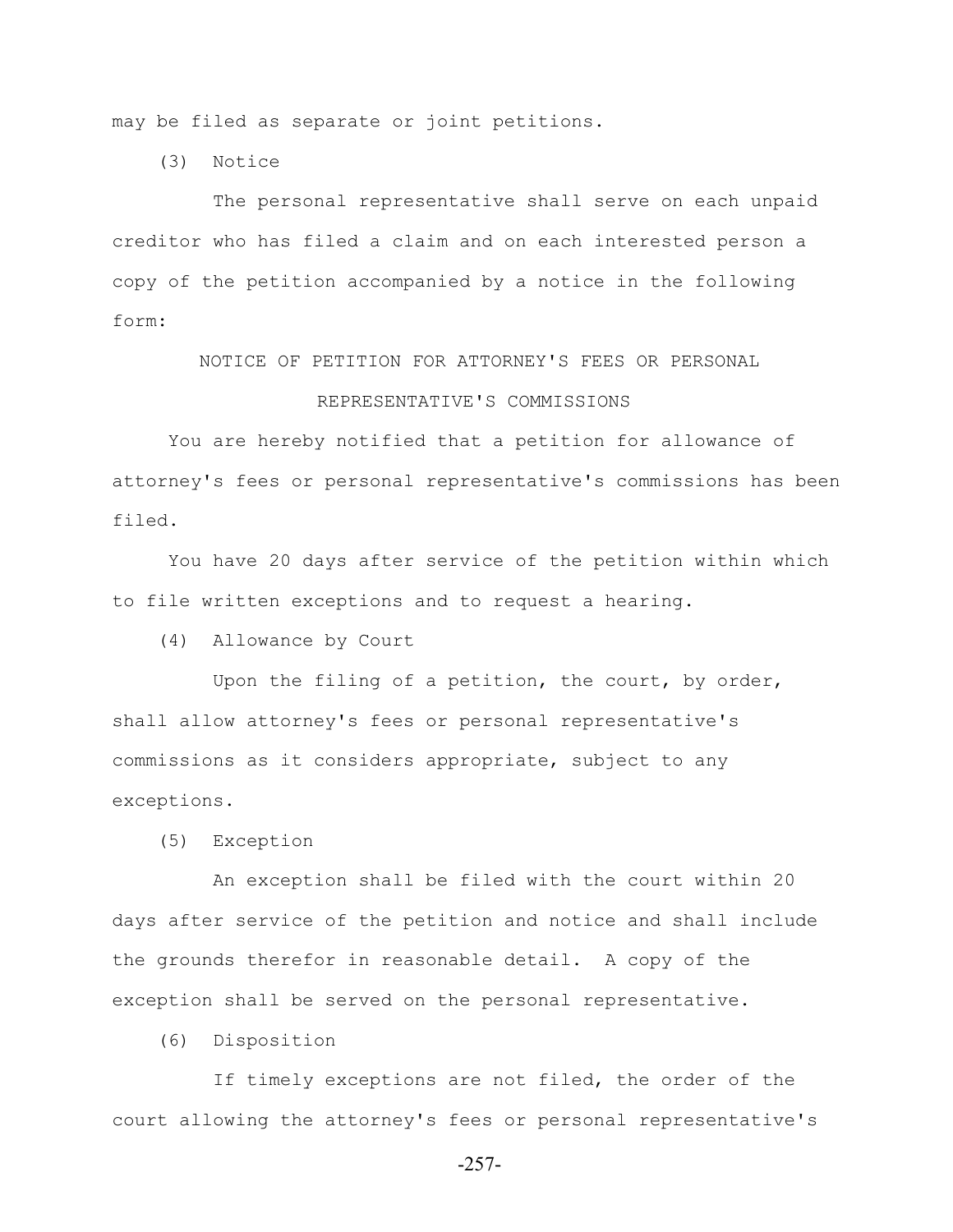commissions becomes final. Upon the filing of timely exceptions, the court shall set the matter for hearing and notify the personal representative and other persons that the court deems appropriate of the date, time, place, and purpose of the hearing.

 (b) Payment of Attorney's Fees and Personal Representative's Commissions Without Court Approval

 (1) Payment of Contingency Fee for Services Other Than Estate Administration

 Payment of attorney's fees may be made without court approval if:

 (A) the fee is paid to an attorney representing the estate in litigation under a contingency fee agreement signed by the decedent or the current personal representative of the decedent's estate by a previous personal representative;

 (B) the fee is paid to an attorney representing the estate in litigation under a contingency fee agreement signed by the current personal representative of the decedent's estate provided that the personal representative is not acting as the retained attorney and is not a member of the attorney's firm;

 $(B)$  (C) the fee does not exceed the terms of the contingency fee agreement;

 $\left(\frac{f(t)}{f(t)}\right)$  a copy of the contingency fee agreement is on file with the register of wills; and

 $(D)$  (E) the attorney files a statement with each account stating that the scope of the representation by the attorney does not extend to the administration of the estate.

-258-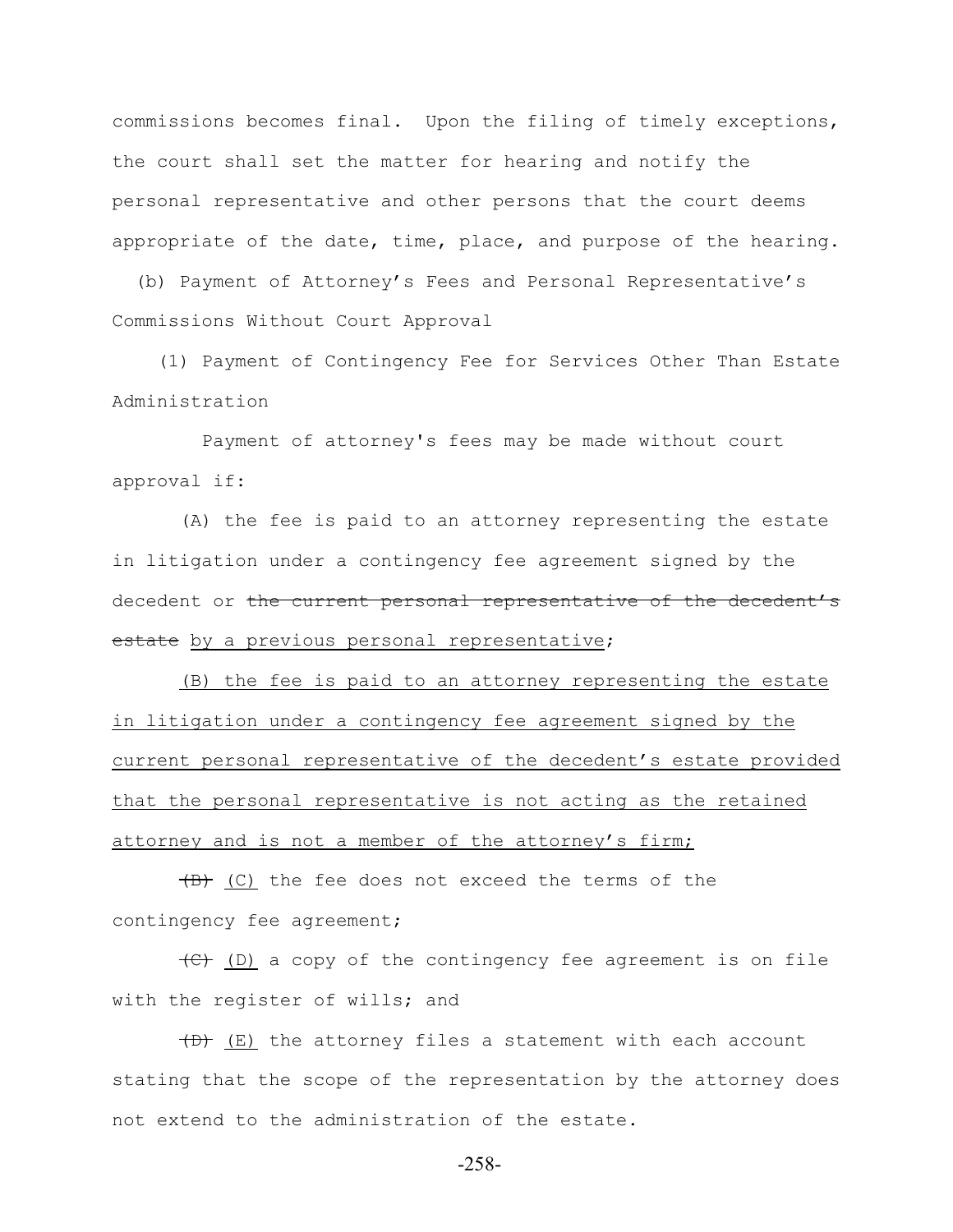(2) Consent in Lieu of Court Approval

 Payment of attorney's fees and personal representative's commissions may be made without court approval if:

 (A) the combined sum of all payments of attorney's fees and personal representative's commissions does not exceed the amounts provided in Code, Estates and Trusts Article, §7-601; and

 (B) a written consent stating the amounts of the payments signed by (i) each creditor who has filed a claim that is still open and (ii) all interested persons, is filed with the register in the following form:

BEFORE THE REGISTER OF WILLS FOR ....................., MARYLAND IN THE ESTATE OF:

Estate No. \_\_\_\_\_\_\_\_\_

## CONSENT TO COMPENSATION FOR

## PERSONAL REPRESENTATIVE AND/OR ATTORNEY

I understand that the law, Estates and Trusts Article, §7-601, provides a formula to establish the maximum total compensation to be paid for personal representative's commissions and/or attorney's fees without order of court. If the total compensation being requested falls within the maximum allowable amount, and the request is consented to by all unpaid creditors who have filed claims and all interested persons, this payment need not be subject to review or approval by the Court. A creditor or an interested party may, but is not required to,

-259-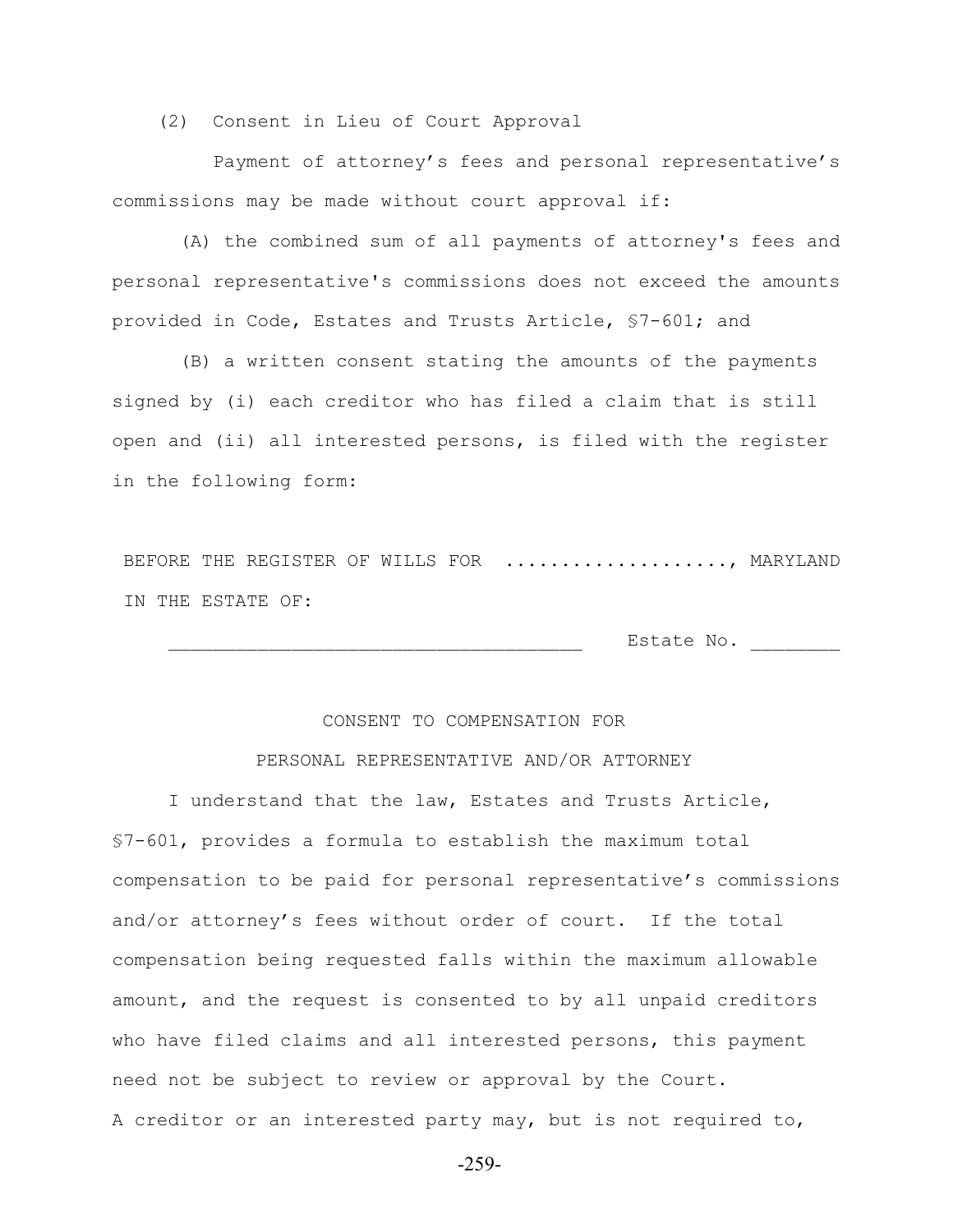consent to these fees.

The formula sets total compensation at 9% of the first \$20,000 of the gross estate PLUS 3.6% of the excess over \$20,000.

Based on this formula, the total allowable statutory maximum based on the gross estate known at this time is \_\_\_\_\_\_\_\_\_\_\_\_\_\_\_, LESS any personal representative's commissions and/or attorney's fees previously approved as required by law and paid. To date, \$\_\_\_\_\_\_\_\_\_\_\_\_\_\_\_\_\_\_\_\_\_\_\_\_ in personal representative's commissions and \$<br>
<u>
commissions</u> and \$<br>
<u>
a</u>
in attorney's fees have been paid.

Cross reference: See 90 Op. Att'y. Gen. 145 (2005).

Total combined fees being requested are \$\_\_\_\_\_\_\_\_\_\_\_\_, to be paid as follows:

 Amount To Name of Personal Representative/Attorney  $\mathcal{L}_\text{max} = \frac{1}{2} \sum_{i=1}^n \mathcal{L}_\text{max}(\mathbf{z}_i - \mathbf{z}_i)$  $\mathcal{L}_\text{max} = \frac{1}{2} \sum_{i=1}^n \mathcal{L}_\text{max}(\mathbf{z}_i - \mathbf{z}_i)$  $\mathcal{L}_\text{max} = \frac{1}{2} \sum_{i=1}^n \mathcal{L}_\text{max}(\mathbf{z}_i - \mathbf{z}_i)$ 

I have read this entire form and I hereby consent to the payment of personal representative and/or attorney's fees in the above amount.

| Date | Signature | Name (Typed or Printed) |
|------|-----------|-------------------------|
|      |           |                         |
|      |           |                         |
|      |           |                         |
|      |           |                         |
|      |           |                         |

-260-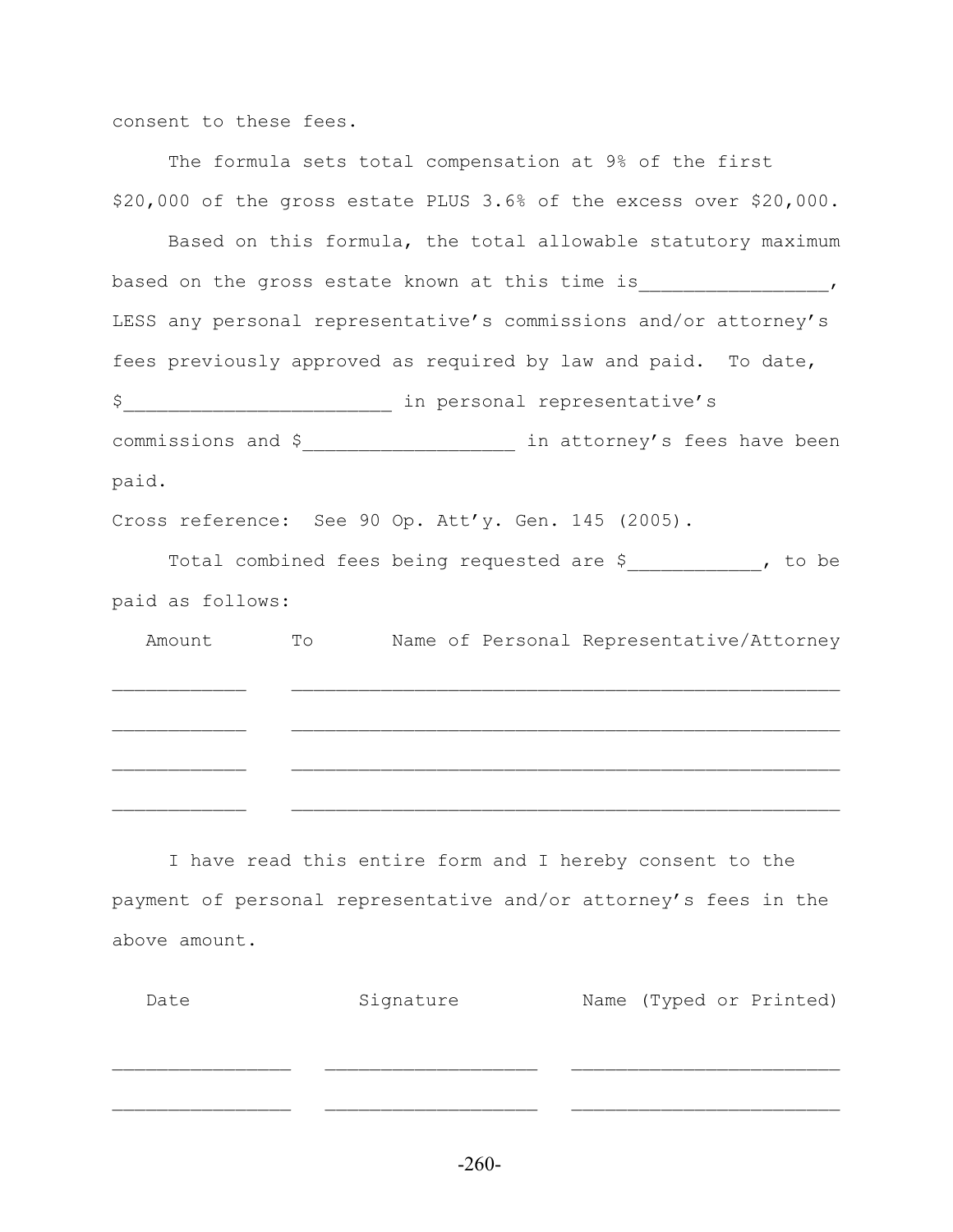Attorney Personal Representative

Address Personal Representative

Address

Telephone Number

Facsimile Number

 $\mathcal{L}_\text{max}$ E-mail Address

Committee note: Nothing in this Rule is intended to relax requirements for approval and authorization of previous payments.

 $\mathcal{L}_\text{max}$  and the contract of the contract of the contract of the contract of the contract of the contract of

 $\mathcal{L}_\text{max}$  and the contract of the contract of the contract of the contract of the contract of the contract of

 $\mathcal{L}_\text{max} = \frac{1}{2} \sum_{i=1}^n \mathcal{L}_\text{max}(\mathbf{x}_i - \mathbf{y}_i)$ 

(3) Designation of Payment

 $\mathcal{L}_\text{max}$ 

 $\mathcal{L}_\text{max}$ 

When rendering an account pursuant to Rule 6-417 or a

final report under modified administration pursuant to Rule

6-455, the personal representative shall designate any payment

made under this section as an expense.

Cross reference: Code, Estates and Trusts Article, §§7-502, 7-601, 7-602, 7-603, and 7-604.

## REPORTER'S NOTE

The Rules Committee recommends amending subsection (b)(1)(A) of Rule 6-416 to provide that court approval of payment of attorney's fees is not necessary when the attorney is representing the estate in litigation under a contingency fee agreement signed by the decedent or by a previous personal representative. The latter scenario had not been recognized in the current version of the Rule. Subsection (b)(1)(B) has been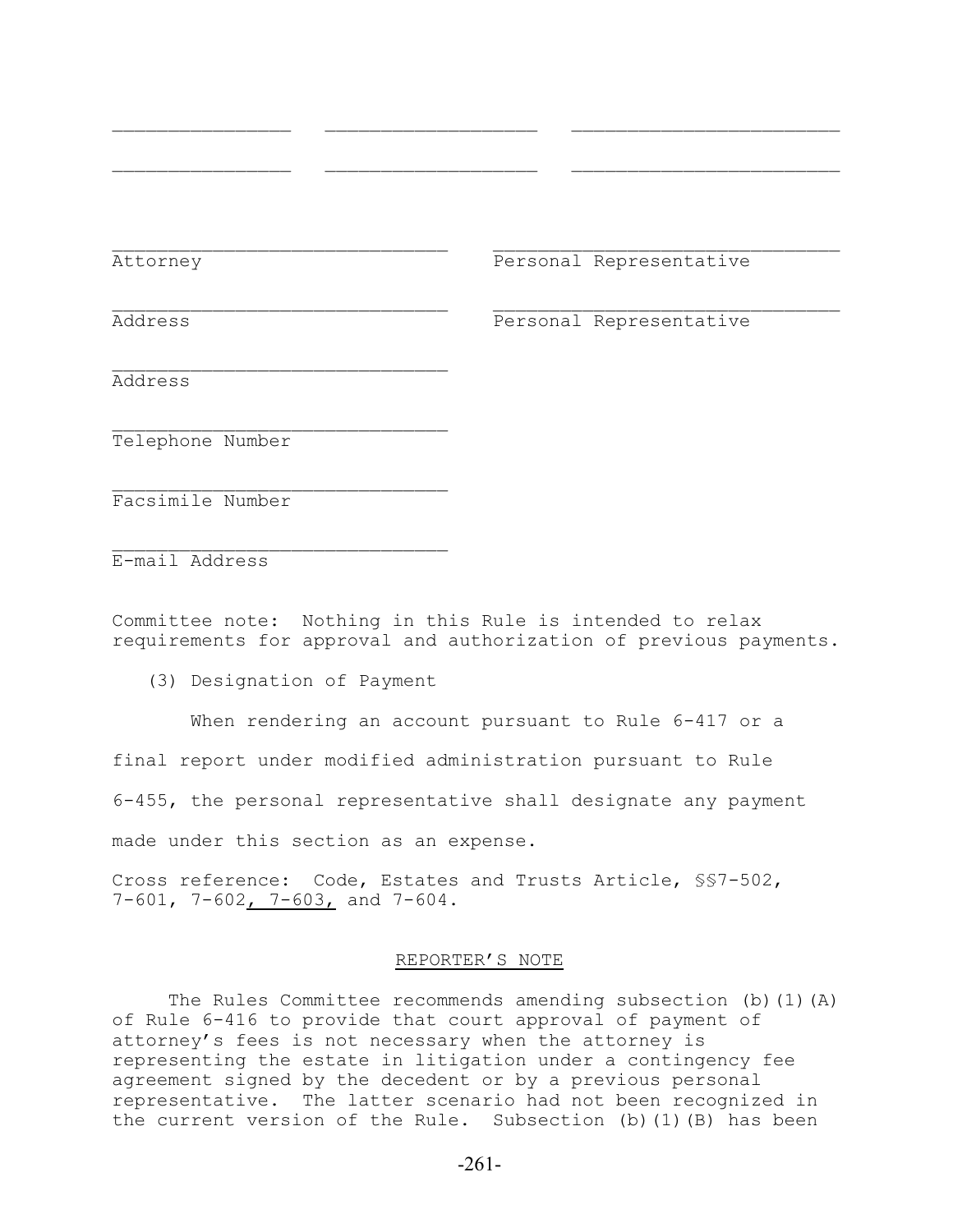amended to provide that court approval of attorney's fees is necessary when the personal representative is the retained attorney, or the retained attorney is a member of the firm of the personal representative who is also an attorney. This precludes an attorney who is also the personal representative from charging fees that are too high. Interested persons in an estate may not know to challenge the fees.

The Committee is also proposing the addition of a cross reference at the end of Rule 6-416 to draw attention to Code, Estates and Trusts Article, §7-603, which allows a personal representative or a person nominated as a personal representative to receive necessary expenses and disbursements from an estate if he or she defends or prosecutes a proceeding in good faith.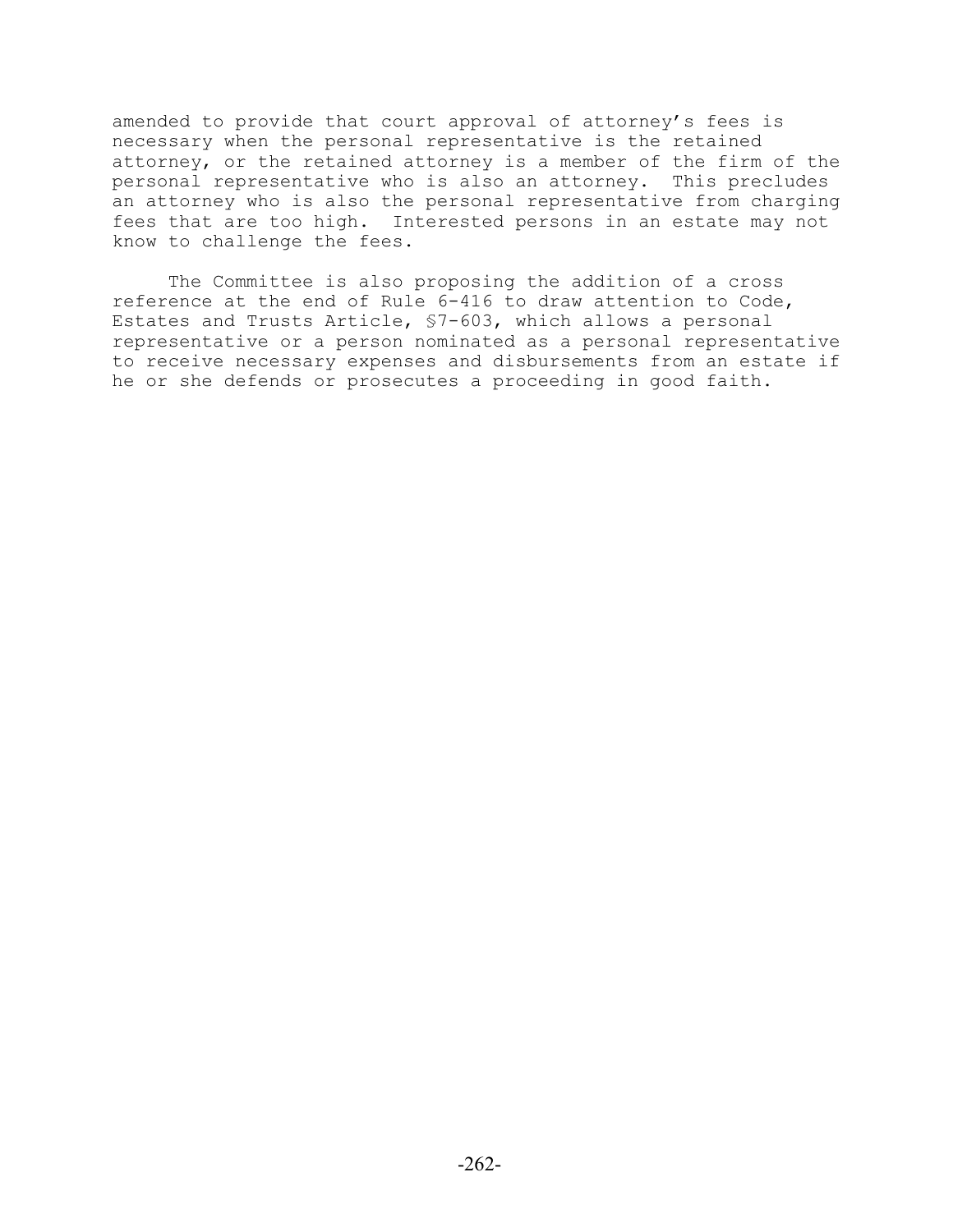## MARYLAND RULES OF PROCEDURE

## TITLE 6 - SETTLEMENT OF DECEDENTS' ESTATES

## CHAPTER 400 - ADMINISTRATION OF ESTATES

AMEND Rule 6-417 to delete a reference to a certain Rule, as follows:

Rule 6-417. ACCOUNTS

. . .

(b) Contents of Account

 A personal representative's account shall include the following items, to the extent applicable to the accounting period:

. . .

 (9) The personal representative's verification pursuant to Rule 6-123 that the account is true and complete for the period covered by the account; together with the personal representative's certification of compliance with the notice requirements set forth in section (d) of this Rule. The certification shall contain the names of the interested persons upon whom notice was served.

. . . .

### REPORTER'S NOTE

See the Reporter's note to the deletion of Rule 6-123.

-263-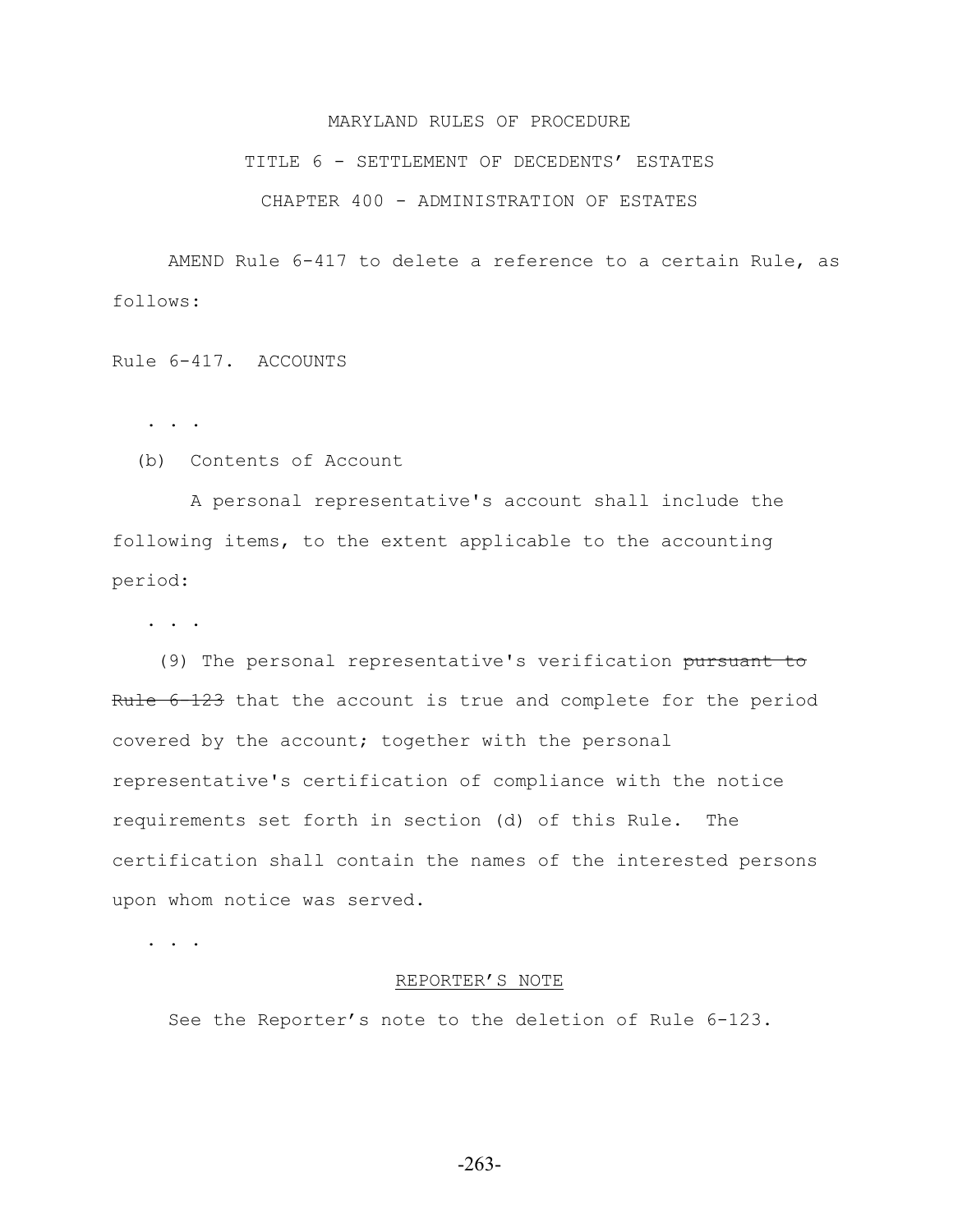## MARYLAND RULES OF PROCEDURE TITLE 6 - SETTLEMENT OF DECEDENTS' ESTATES CHAPTER 400 - ADMINISTRATION OF ESTATES

AMEND Rule 6-443 to add language to section (a) pertaining to a certain affidavit, as follows:

Rule 6-443. MEETING OF DISTRIBUTEES AND DISTRIBUTION BY COURT

(a) Request

When the personal representative cannot obtain agreement from all interested persons entitled to distribution, or if the personal representative has reason to believe that there may be a person entitled to distribution whose name, address, or survival is unknown, the personal representative may file with the court a request for a meeting, under the supervision of the court, of all interested persons entitled to distribution. The request shall set forth the purpose of the meeting, may include the proposed distribution, and shall ask the court to set a date for the meeting. If the personal representative has reason to believe that there may be an interested person entitled to distribution whose name, address, or survival is unknown, the request shall be accompanied by an affidavit of attempts to contact, locate, and identify substantially in the form set forth in Rule 6-125 (c) so stating and setting forth the good faith efforts made to contact, locate, and identify and locate the person.

(b) Notice

-264-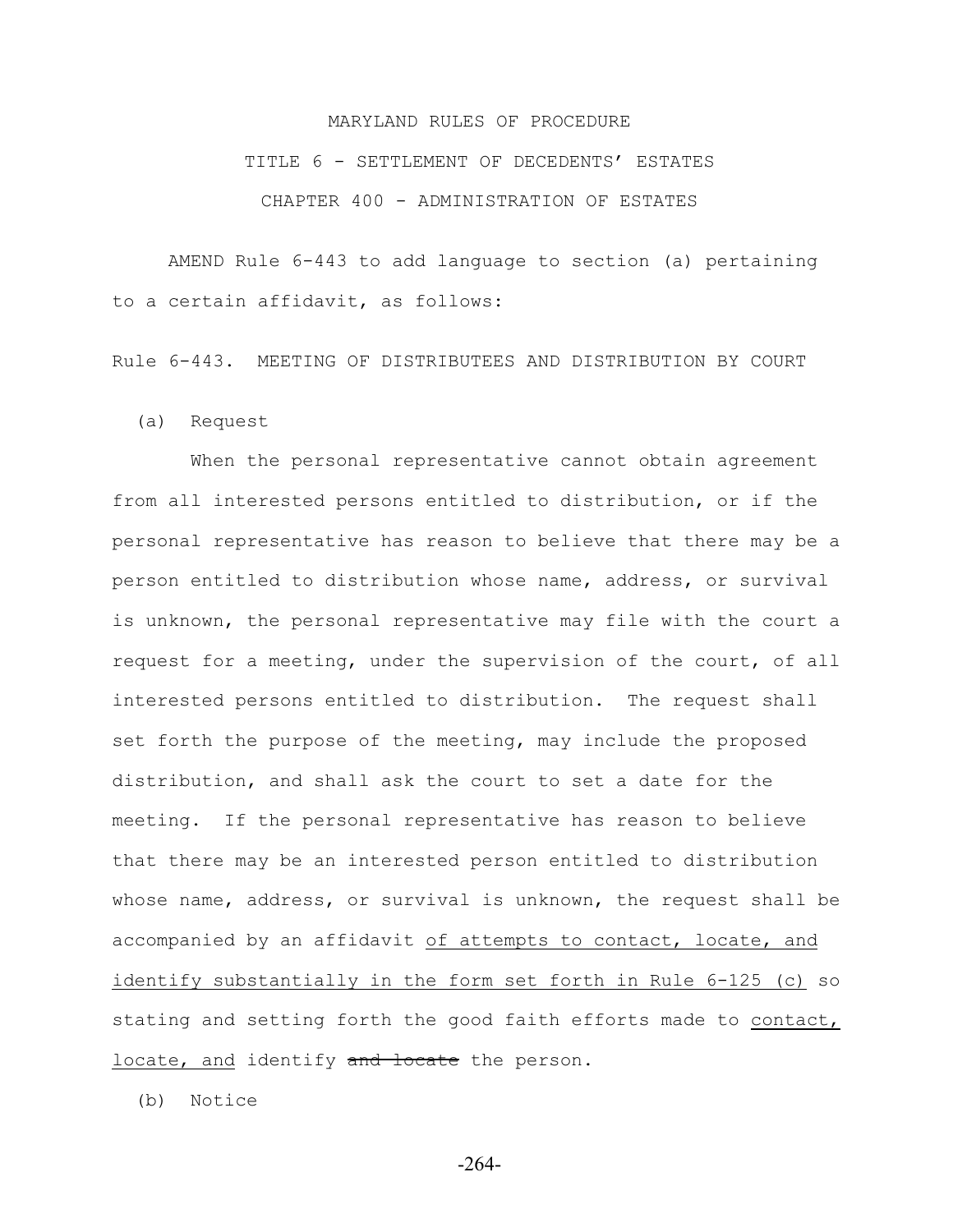The court shall set a date for the meeting allowing sufficient time for the personal representative to comply with the notice requirements set forth in this section. At least 20 days before the meeting the personal representative shall serve on each distributee whose identity and whereabouts are known a notice of the date, time, and place of the meeting, and if the request was accompanied by an affidavit under section (a) of this Rule, the personal representative shall publish notice of the date, time, and place, and purpose of the meeting. The notice shall be published in a newspaper of general circulation once a week for three successive weeks in the county of appointment. The first publication shall be made at least 20 days before the meeting. The personal representative shall make such other efforts to learn the names and addresses of additional interested persons as the court may direct.

(c) Appointment of Disinterested Persons

 At any time, the court may appoint two disinterested persons, not related to the distributees, to recommend a proposed distribution or sale.

(d) Order

 Following the meeting, the court shall issue an appropriate order of distribution or sale.

Cross reference: Code, Estates and Trusts Article, §§9-107 and 9-112.

## REPORTER'S NOTE

See the Reporter's note to the proposed amendments to Rule 6-125.

-265-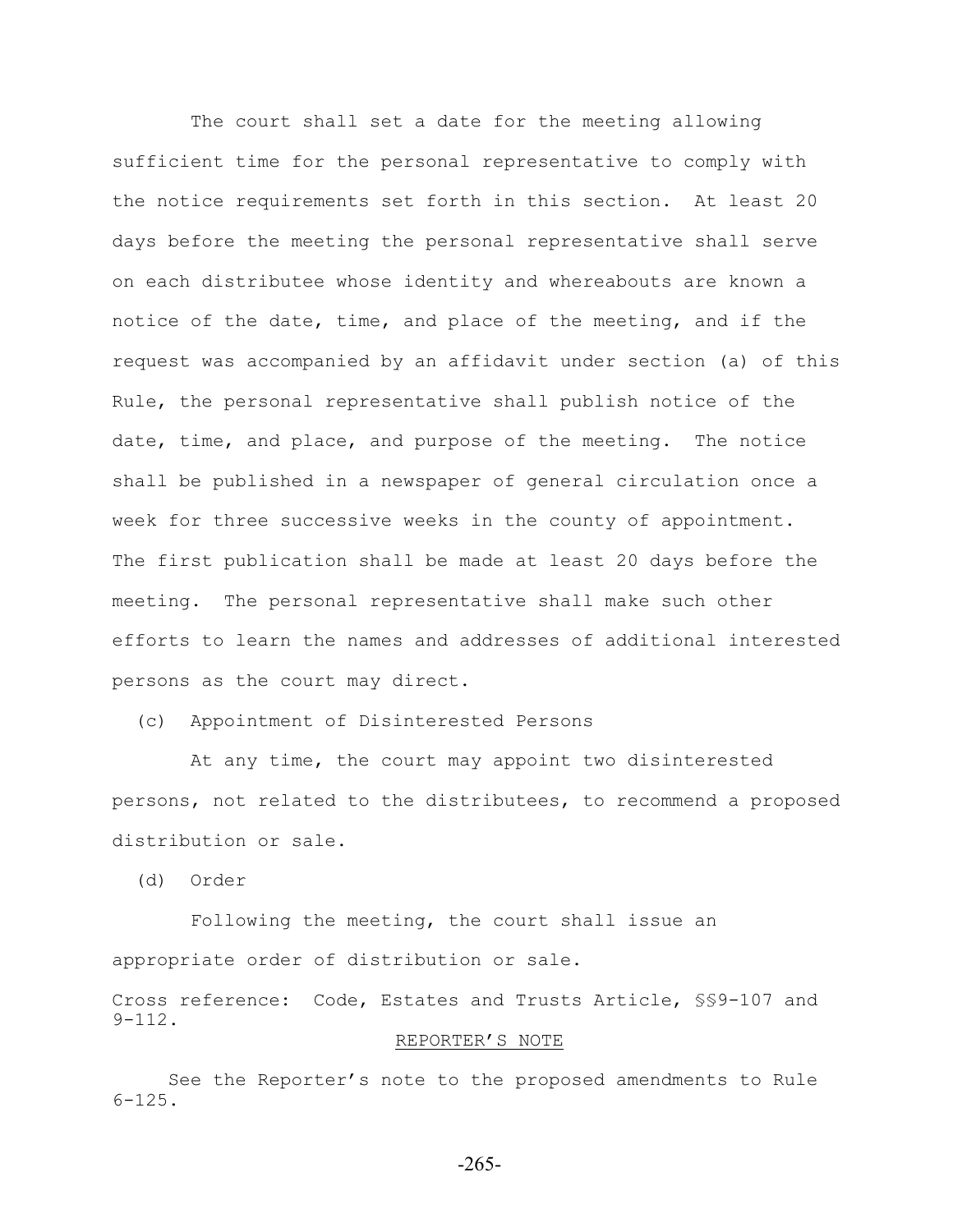## MARYLAND RULES OF PROCEDURE TITLE 6 - SETTLEMENT OF DECEDENTS' ESTATES CHAPTER 400 - ADMINISTRATION OF ESTATES

AMEND Rule 6-455 by adding language to Section 1. (c) of the form of Election of Personal Representative for Modified Administration pertaining to certain trusts that are residuary legatees or heirs of the decedent, by deleting Section 1. (d) of the form, by deleting language from and adding language to new Section 1. (d) of the form referring to all residuary legatees and heirs of the decedent, by adding language to Section 3. of the form pertaining to reporting after-discovered property of the decedent, by adding language to Section 4. of the form pertaining to distributing after-discovered property of the decedent, by adding lines to the form for an attorney's facsimile number and e-mail address, by deleting language from and adding language to the form for Consent to Election for Modified Administration pertaining to a trustee of a certain trust, by adding language to Section 1. of the form pertaining to after-discovered property of the decedent, by adding language to Section 3. of the form referring to a certain objection, by adding language to Section 6. of the form pertaining to distributing after-discovered property of the decedent, by adding language to subsection  $(d)$   $(1)$ of the Rule pertaining to the distributing of after-discovered property, by adding language to Section 3. of the form for Final Report Under Modified Administration pertaining to distributing

-266-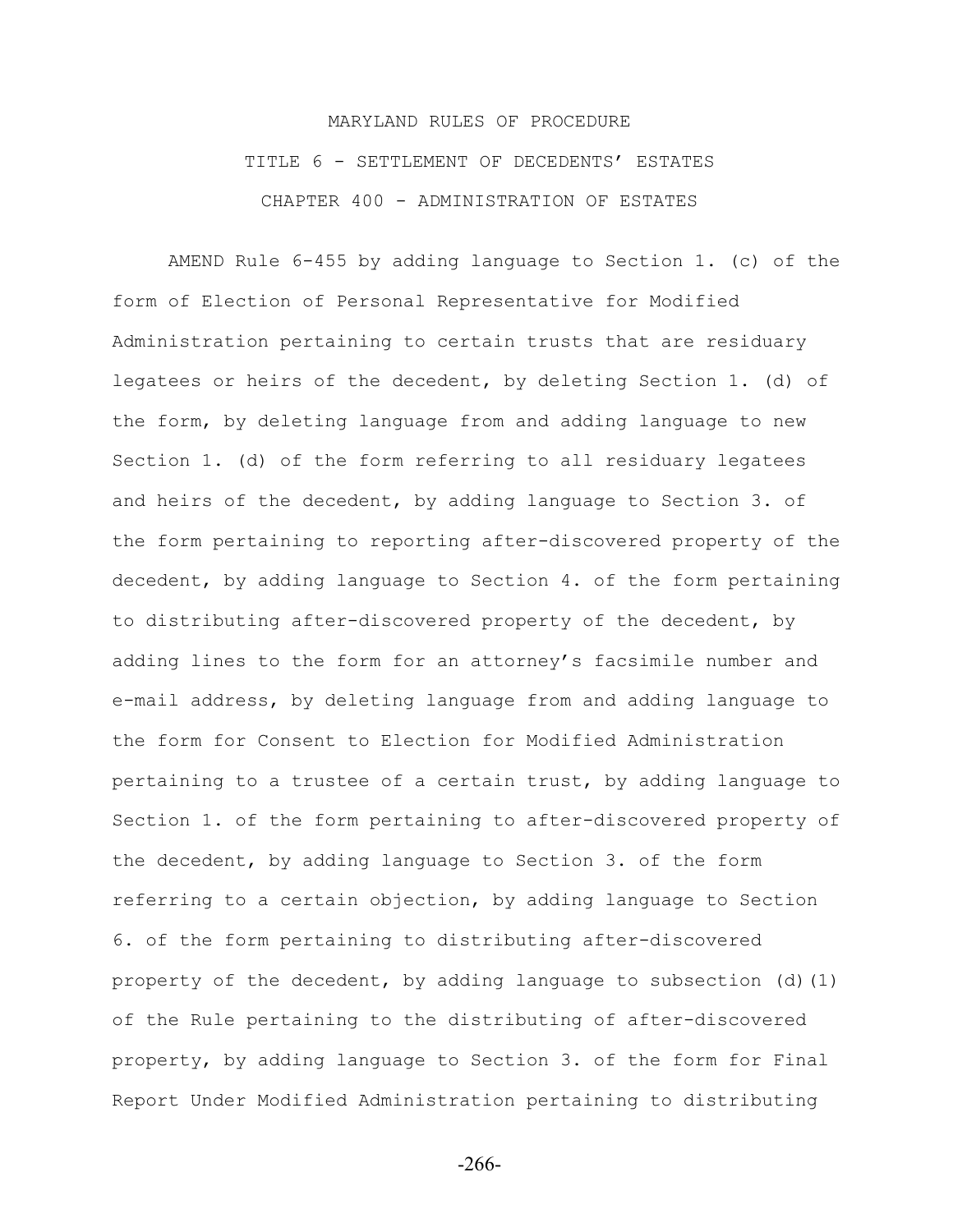after-discovered property, by adding lines to the Certificate of Service for an attorney's facsimile number and e-mail address, and by making stylistic changes, as follows:

Rule 6-455. MODIFIED ADMINISTRATION

(a) Generally

When authorized by law, an election for modified administration may be filed by a personal representative within three (3) months after the appointment of the personal representative.

(b) Form of Election

 An election for modified administration shall be in the following form: BEFORE THE REGISTER OF WILLS FOR \_\_\_\_\_\_\_\_\_\_\_\_\_\_, MARYLAND

ESTATE OF \_\_\_\_\_\_\_\_\_\_\_\_\_\_\_\_\_\_\_\_\_\_\_\_\_\_\_\_\_\_\_\_ Estate No. \_\_\_\_\_\_\_\_\_

## ELECTION OF PERSONAL REPRESENTATIVE FOR

## MODIFIED ADMINISTRATION

- 1. I elect Modified Administration. This estate qualifies for Modified Administration for the following reasons:
	- (a) The decedent died on \_\_\_\_\_\_\_\_\_\_\_\_\_\_ [ ] with a will or [ ] without a will.
	- (b) This Election is filed within 3 months from the date of my appointment which was on \_\_\_\_\_\_\_\_\_\_\_\_\_\_\_\_\_\_\_\_\_\_\_\_\_\_\_\_\_\_\_\_\_\_.
	- (c) [ ] Each of the residuary legatees named in the will or [ ] each of the heirs of the intestate decedent is either: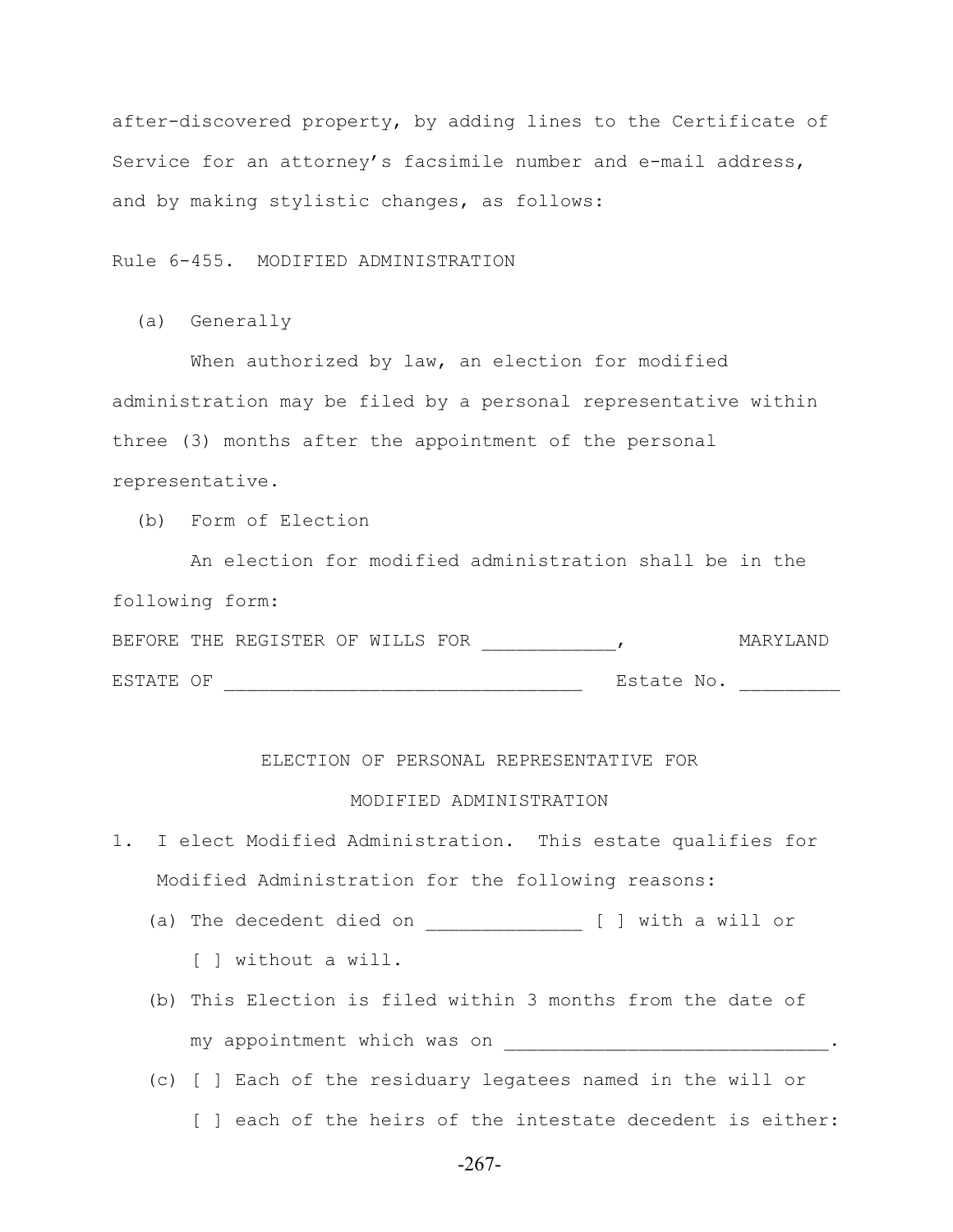- $\lceil \ \rceil$  The decedent's personal representative or  $\lceil \ \rceil$  an individual or an entity exempt from inheritance tax in the decedent's estate under  $$7-203$  (b), (e), and (f) of the Tax - General Article and [ ] trusts under which each person who has a current interest in the trust is an individual or entity exempt from inheritance tax in the decedent's estate under §7-203 (b), (e), and (f) of the Tax-General Article.
- (d) Each trustee of every trust that is a residuary legatee is one or more of the following: the decedent's [ ] personal representative, [ ] surviving spouse, [ ] child.
- (e) (d) Consents of the persons referenced in 1 (c) all residuary legatees of a testate decedent and the heirs at law of an intestate decedent [ ] are filed herewith or [ ] were filed previously.
- $(f)$  (e) The estate is solvent and the assets are sufficient to satisfy all specific legacies.
- $\overline{(g)}$  (f) Final distribution of the estate can be made within 12 months after the date of my appointment.
- 2. Property of the estate is briefly described as follows: Description Estimated Value

 $\mathcal{L}_\text{max} = \frac{1}{2} \sum_{i=1}^n \mathcal{L}_\text{max}(\mathbf{x}_i - \mathbf{y}_i)$ 

 $\mathcal{L}_\text{max} = \frac{1}{2} \sum_{i=1}^n \mathcal{L}_\text{max}(\mathbf{x}_i - \mathbf{y}_i)$ 

 $\mathcal{L}_\text{max} = \frac{1}{2} \sum_{i=1}^n \mathcal{L}_\text{max}(\mathbf{x}_i - \mathbf{y}_i)$ 

 $\mathcal{L}_\text{max} = \frac{1}{2} \sum_{i=1}^n \mathcal{L}_\text{max}(\mathbf{x}_i - \mathbf{y}_i)$ 

-268-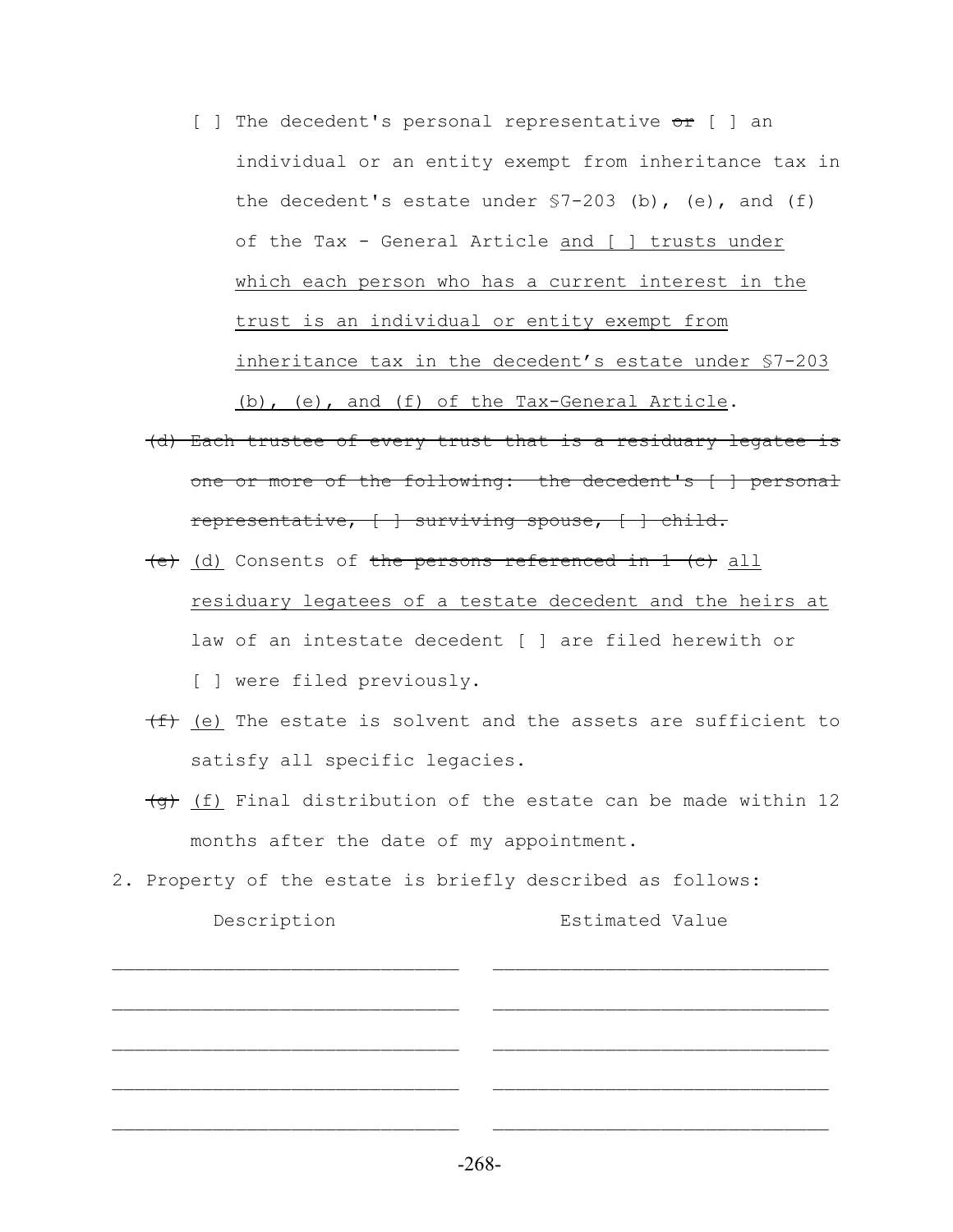- 3. I acknowledge that I must file a verified Final Report Under Modified Administration no later than 10 months after the date of appointment and that, upon request of any interested person, I must provide a full and accurate Inventory and Account to all interested persons. I acknowledge that if I discover property of the decedent after the time for filing a verified Final Report Under Modified Administration, I must file the verified Report with respect to the after-discovered property within 60 days of the discovery of the property.
- 4. I acknowledge the requirement under Modified Administration to make full distribution within 12 months after the date of appointment, unless I discover property of the decedent after the time for making full distribution, in which case I must make final distribution of the after-discovered property within 90 days of the discovery of the property.
- 5. I acknowledge and understand that Modified Administration shall continue as long as all the requirements are met.

I solemnly affirm under the penalties of perjury that the contents of the foregoing this document are true to the best of my knowledge, information and belief.

 $\mathcal{L}_\text{max}$  and the contract of the contract of the contract of the contract of the contract of the contract of the contract of the contract of the contract of the contract of the contract of the contract of the contrac

 $\mathcal{L}_\text{max}$  and the contract of the contract of the contract of the contract of the contract of the contract of the contract of the contract of the contract of the contract of the contract of the contract of the contrac

Attorney **Personal Representative** 

Address **Personal Representative**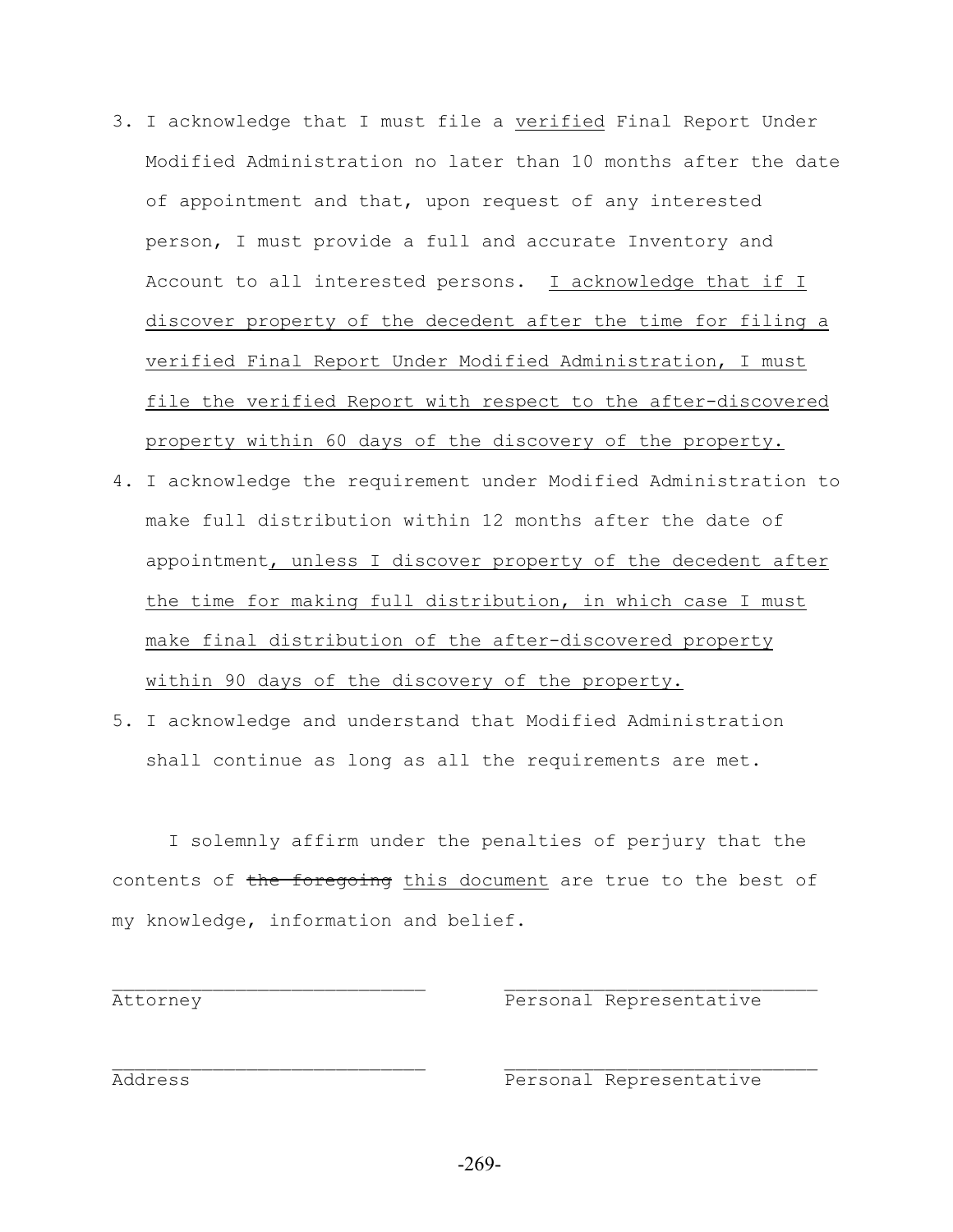Address

Telephone Number

 $\mathcal{L}_\text{max}$ 

 $\mathcal{L}_\text{max}$ 

 $\mathcal{L}_\text{max}$ 

Facsimile Number

E-mail Address

(c) Consent

 An election for modified administration may be filed if all the residuary legatees of a testate decedent and the heirs at law of an intestate decedent consent in the following form:

|           | BEFORE THE REGISTER OF WILLS FOR |  |            | MARYIAND |
|-----------|----------------------------------|--|------------|----------|
| ESTATE OF |                                  |  | Estate No. |          |

## CONSENT TO ELECTION FOR

## MODIFIED ADMINISTRATION

 I am a [ ] residuary legatee, who is the decedent's personal representative or an individual or an entity exempt from inheritance tax under  $$7-203$  (b), (e), and (f) of Code, Tax General Article, [ ] an heir of the decedent who died intestate, and I am the decedent's personal representative<sub> $I$ </sub> or an individual or an entity exempt from inheritance tax under §7-203 (b), (e), and  $(f)$ ,  $[$   $]$  or a trustee of a trust that is a residuary legatee who is the decedent's personal representative, surviving spouse, or child under which each person who has a current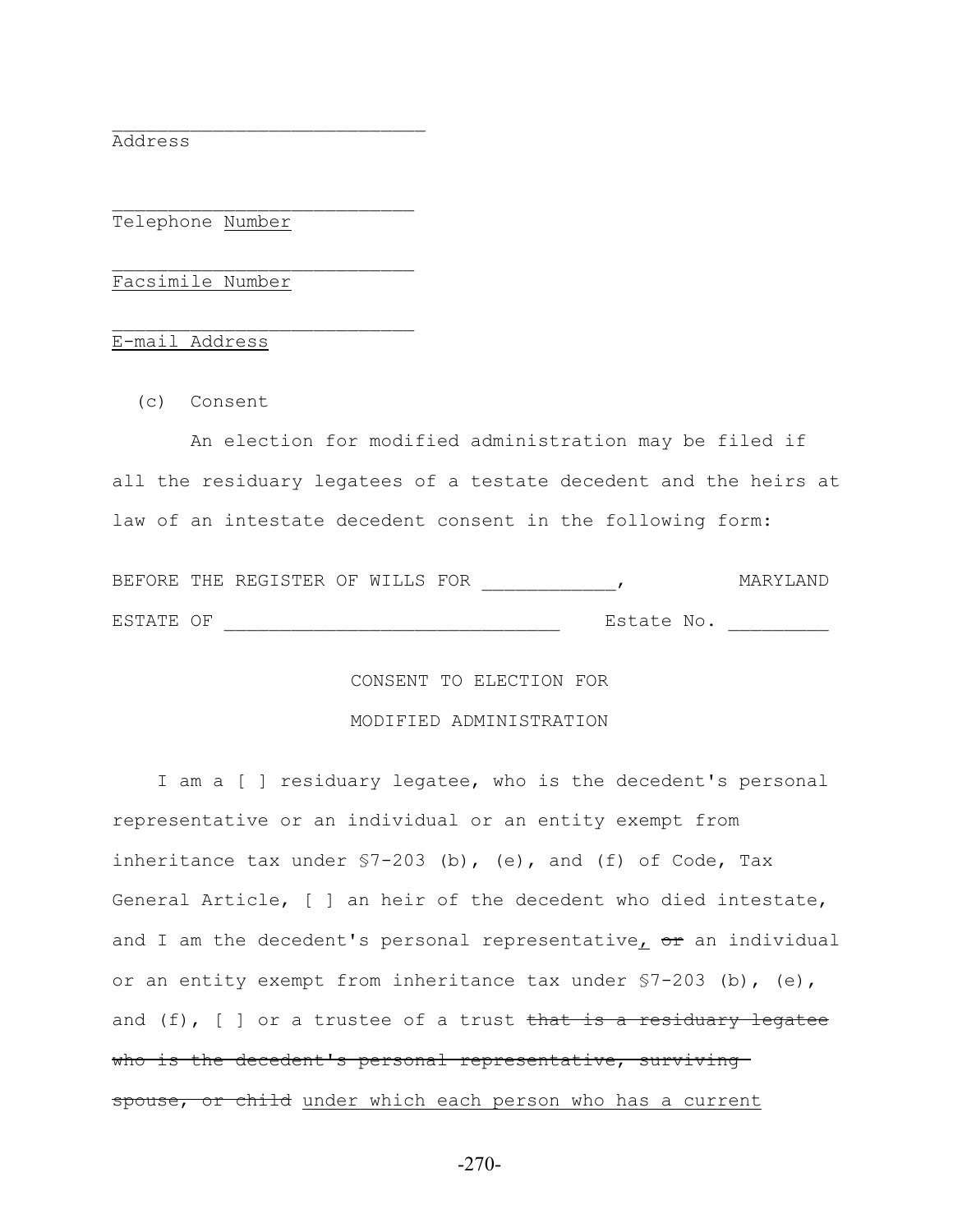interest in the trust is an individual or entity exempt from inheritance tax in the decedent's estate under §7-203 (b), (e), and (f) of the Tax-General Article.

- 1. Instead of filing a formal Inventory and Account, the personal representative will file a verified Final Report Under Modified Administration no later than 10 months after the date of appointment, unless the personal representative discovers property of the decedent after the time for filing a verified Final Report Under Modified Administration in which case the personal representative must file the verified Report with respect to the after discovered property within 90 days of the discovery of the property.
- 2. Upon written request to the personal representative by any legatee not paid in full or any heir-at-law of a decedent who died without a will, a formal Inventory and Account shall be provided by the personal representative to the legatees or heirs of the estate.
- 3. At any time during administration of the estate, I may revoke Modified Administration by filing a written objection to Modified Administration with the Register of Wills. Once filed, the objection is binding on the estate and cannot be withdrawn.
- 4. If Modified Administration is revoked, the estate will proceed under Administrative Probate and the personal

-271-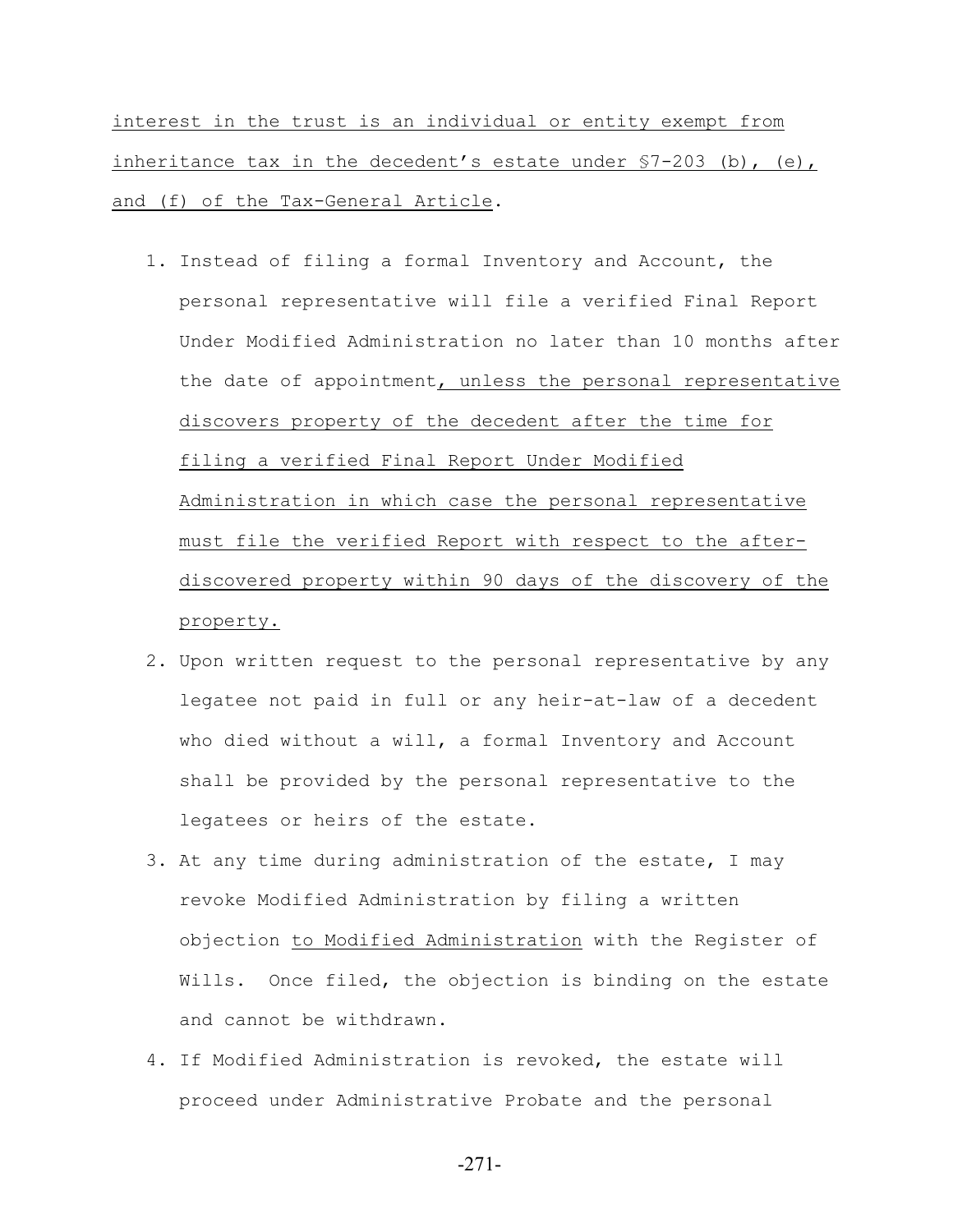representative shall file a formal Inventory and Account, as required, until the estate is closed.

- 5. Unless I waive notice of the verified Final Report Under Modified Administration, the personal representative will provide a copy of the Final Report to me, upon its filing which shall be no later than 10 months after the date of appointment.
- 6. Final Distribution of the estate will occur not later than 12 months after the date of appointment of the personal representative, unless the personal representative discovers property of the decedent after the time for making full distribution, in which case the personal representative must make final distribution of the after discovered property within 90 days of the discovery of the property.

Signature of Residuary Legatee State Relationship to or Heir Decedent

 $\mathcal{L}_\text{max}$ 

Type or Print Name

Signature of Residuary Legatee State Relationship to or Heir Decedent

 $\mathcal{L}_\text{max}$ 

Type or Print Name

Signature of Trustee Signature of Trustee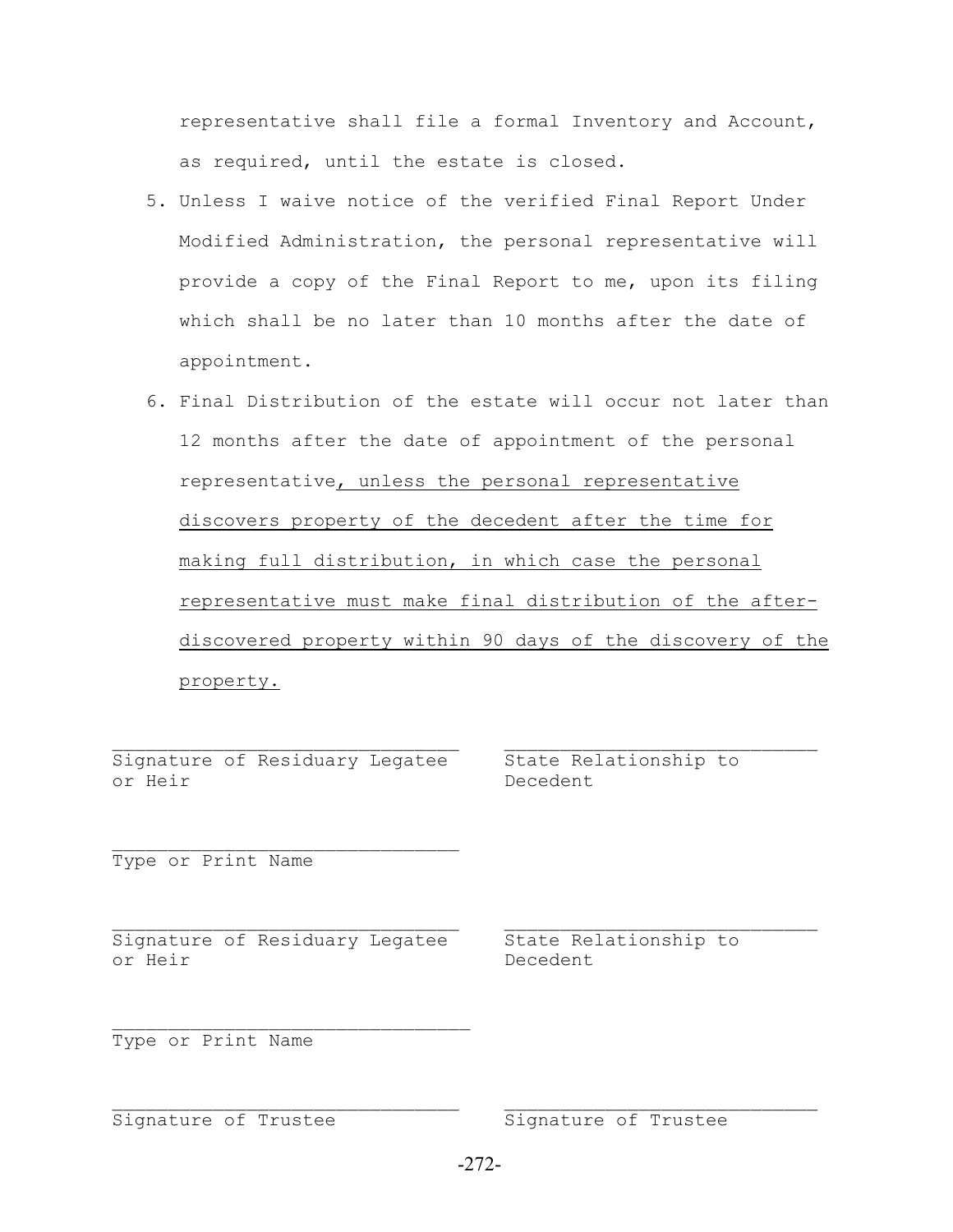Type or Print Name Type or Print Name

- (d) Final Report
	- (1) Filing

 A verified final report shall be filed no later than 10 months after the date of the personal representative's appointment, unless the personal representative discovers property of the decedent after the time for filing a verified final report in which case the personal representative must file the verified report with respect to the after-discovered property within 90 days of the discovery of the property.

 $\mathcal{L}_\text{max}$  and the contract of the contract of the contract of the contract of the contract of the contract of

(2) Copies to Interested Persons

 Unless an interested person waives notice of the verified final report under modified administration, the personal representative shall serve a copy of the final report on each interested person.

(3) Contents

 A final report under modified administration shall be in the following form:

| BEFORE THE REGISTER OF WILLS FOR | MARYLAND                                               |
|----------------------------------|--------------------------------------------------------|
| ESTATE OF                        | Estate No.                                             |
| Date of Death                    | Date of Appointment<br>of Personal Repre-<br>sentative |

 $\mathcal{L}_\text{max}$  and  $\mathcal{L}_\text{max}$  and  $\mathcal{L}_\text{max}$  and  $\mathcal{L}_\text{max}$  and  $\mathcal{L}_\text{max}$ 

FINAL REPORT UNDER MODIFIED ADMINISTRATION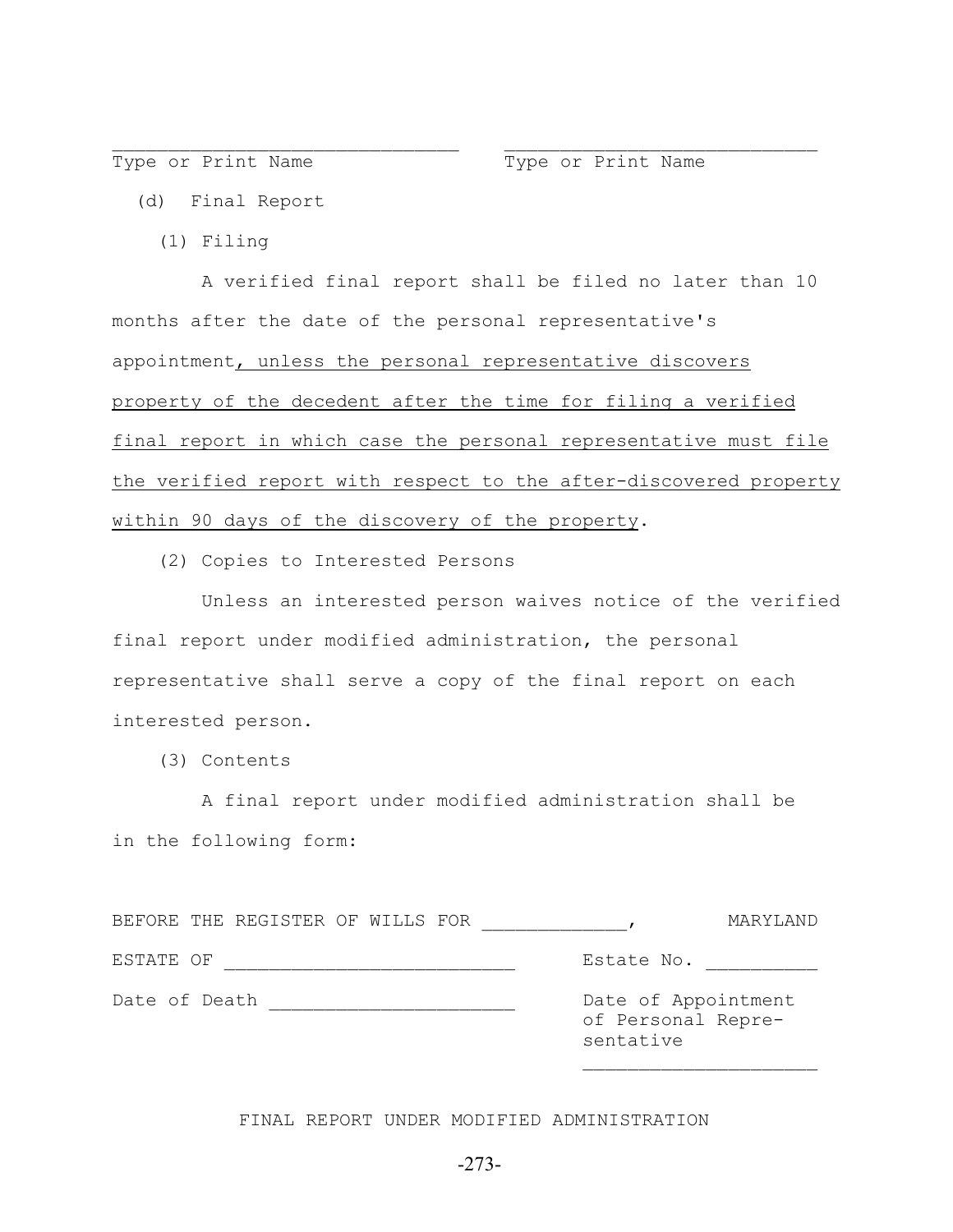(Must be filed within 10 months after the date of appointment)

 I, Personal Representative of the estate, report the following:

 1. The estate continues to qualify for Modified Administration as set forth in the Election for Modified Administration on file with the Register of Wills.

 2. Attached are the following Schedules and supporting attachments:

|  | Total Schedule A: Reportable Property  \$                                                   |  |
|--|---------------------------------------------------------------------------------------------|--|
|  | Total Schedule B: Payments and Disbursements  \$()                                          |  |
|  | Total Schedule C: Distribution of Net Reportable<br>Property $\dots\dots\dots\dots\dots$ \$ |  |

3. I acknowledge that:

- (a) Final distributions shall be made within 12 months after the date of my appointment as personal representative, unless I discover property of the decedent after the time for making final distributions in which case I must make final distribution of the after-discovered property within 90 days of the discovery of the property.
- (b) If Modified Administration is revoked, the estate shall proceed under Administrative Probate, and I will file a formal Inventory and Account, as required, until the estate is closed.

I solemnly affirm under the penalties of perjury that the

-274-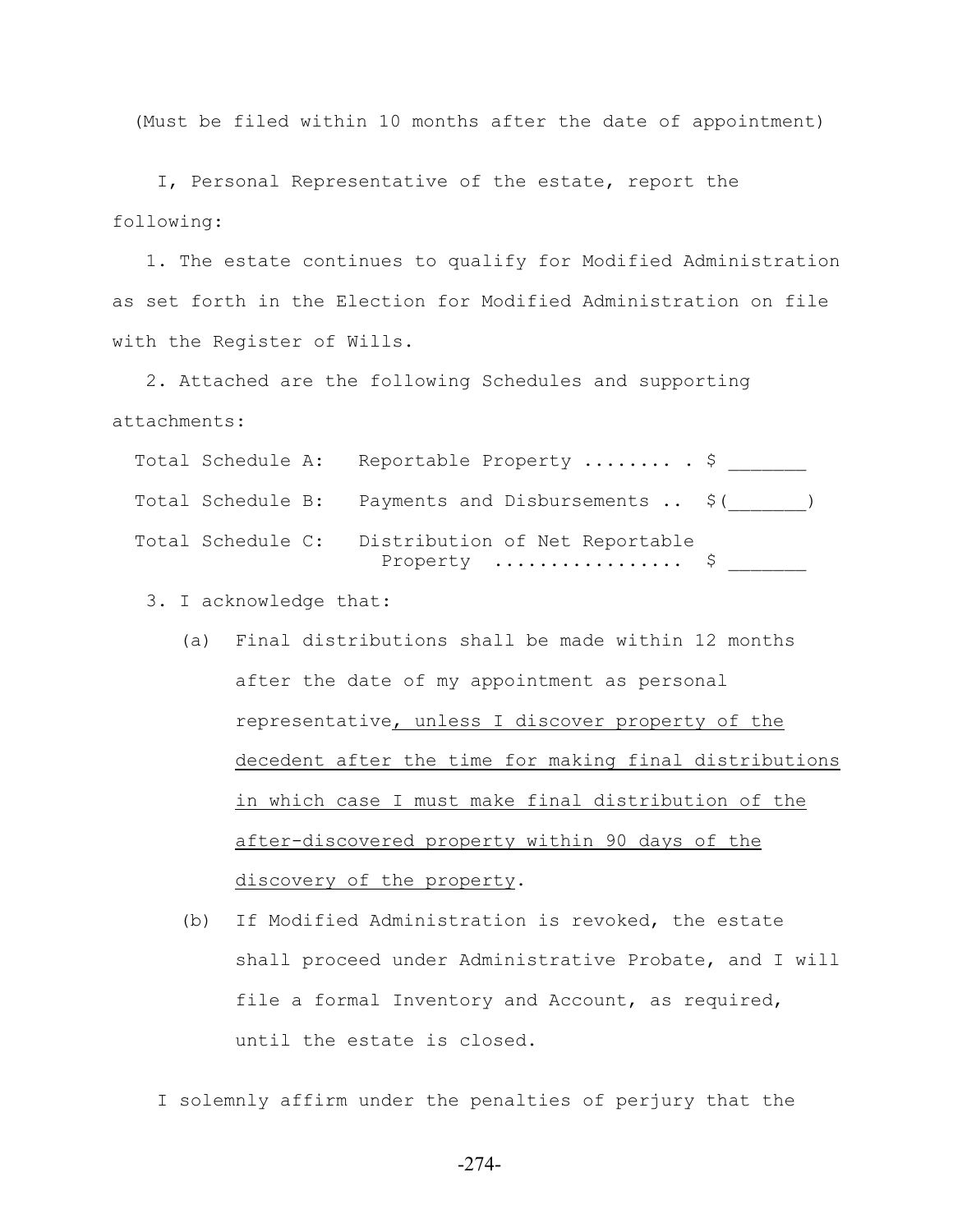contents of the foregoing this document are true to the best of my knowledge, information, and belief and that any property valued by me which I have authority as personal representative to appraise has been valued completely and correctly in accordance with law.

| Attorney Signature | Personal Representative | Date |
|--------------------|-------------------------|------|
| Address            | Personal Representative | Date |
| Address            | Personal Representative | Date |

 $\mathcal{L}_\text{max}$ Telephone Number

Facsimile Number

 $\mathcal{L}_\text{max}$ E-mail Address

## CERTIFICATE OF SERVICE OF

FINAL REPORT UNDER MODIFIED ADMINISTRATION

|  |                           | I hereby certify that on this day of ________, I                  |  |  |
|--|---------------------------|-------------------------------------------------------------------|--|--|
|  |                           | delivered or mailed, postage prepaid, a copy of the foregoing     |  |  |
|  |                           | Final Report Under Modified Administration and attached Schedules |  |  |
|  | to the following persons: |                                                                   |  |  |

Names **Addresses** 

 $\mathcal{L}_\text{max}$  and the contract of the contract of the contract of the contract of the contract of the contract of

 $\mathcal{L}_\text{max}$  and the contract of the contract of the contract of the contract of the contract of the contract of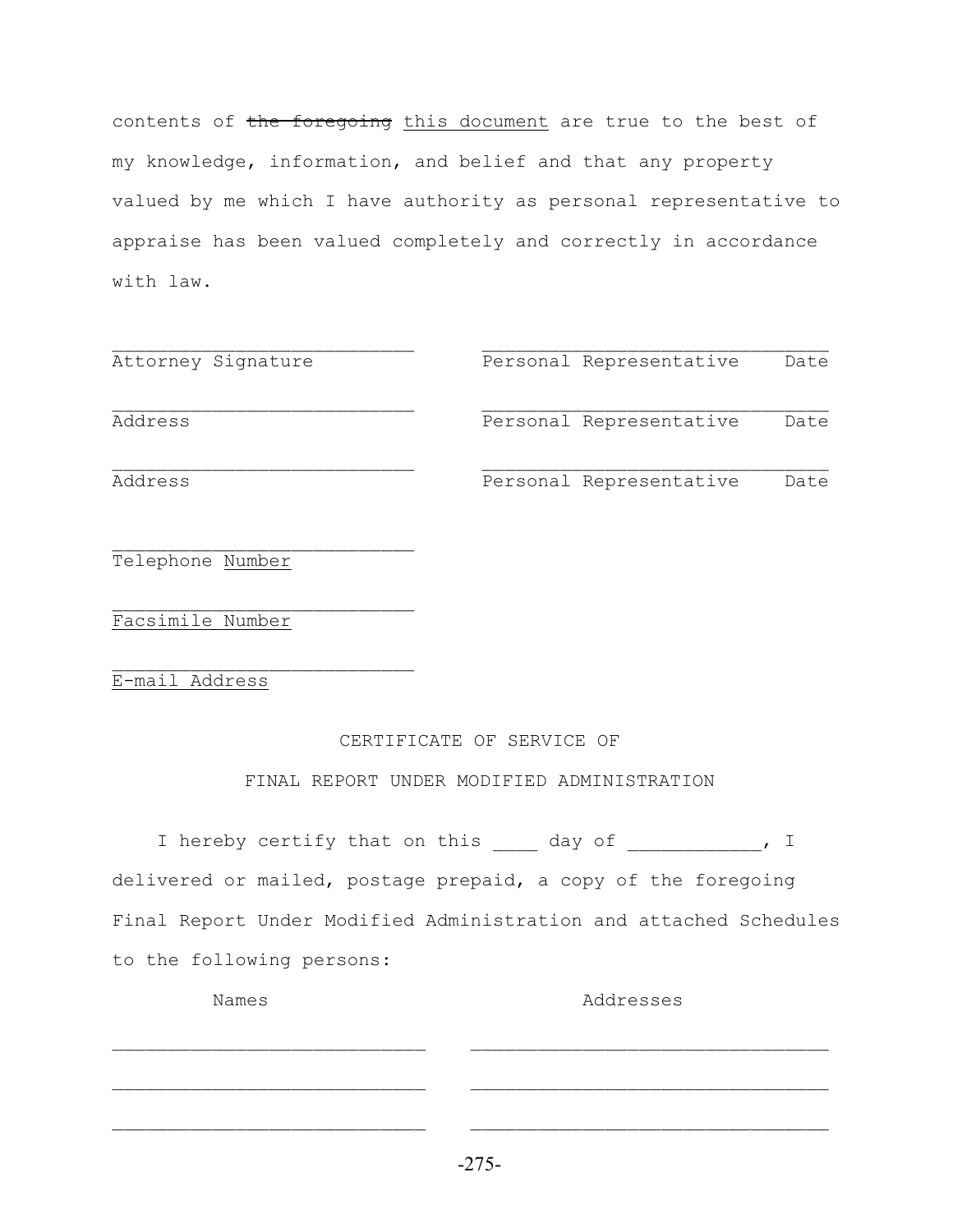Attorney Personal Representative

Address Personal Representative

 $\mathcal{L}_\text{max}$ City, State, Zip Code Address

 $\mathcal{L}_\text{max}$ 

 $\mathcal{L}_\text{max}$ 

Telephone Number

Facsimile Number

E-mail Address

## FOR REGISTER OF WILLS USE

 $\mathcal{L}_\text{max}$  and the contract of the contract of the contract of the contract of the contract of the contract of

 $\mathcal{L}_\text{max}$  and the contract of the contract of the contract of the contract of the contract of the contract of

| Distributions subject to collateral<br>- 2<br>tax at      |                             | Tax thereon |
|-----------------------------------------------------------|-----------------------------|-------------|
| Distribution subject to collateral<br>tax at 8            |                             | Tax thereon |
| Distribution subject to direct tax<br>$\frac{8}{6}$<br>at |                             | Tax thereon |
| Distribution subject to direct tax                        |                             | Tax thereon |
| Exempt distributions to                                   | (Identity of the recipient) |             |
| Exempt distributions to                                   | (Identity of the recipient) |             |
| Exempt distributions to                                   | (Identity of the recipient) |             |

Total Inheritance Tax due \_\_\_\_\_\_\_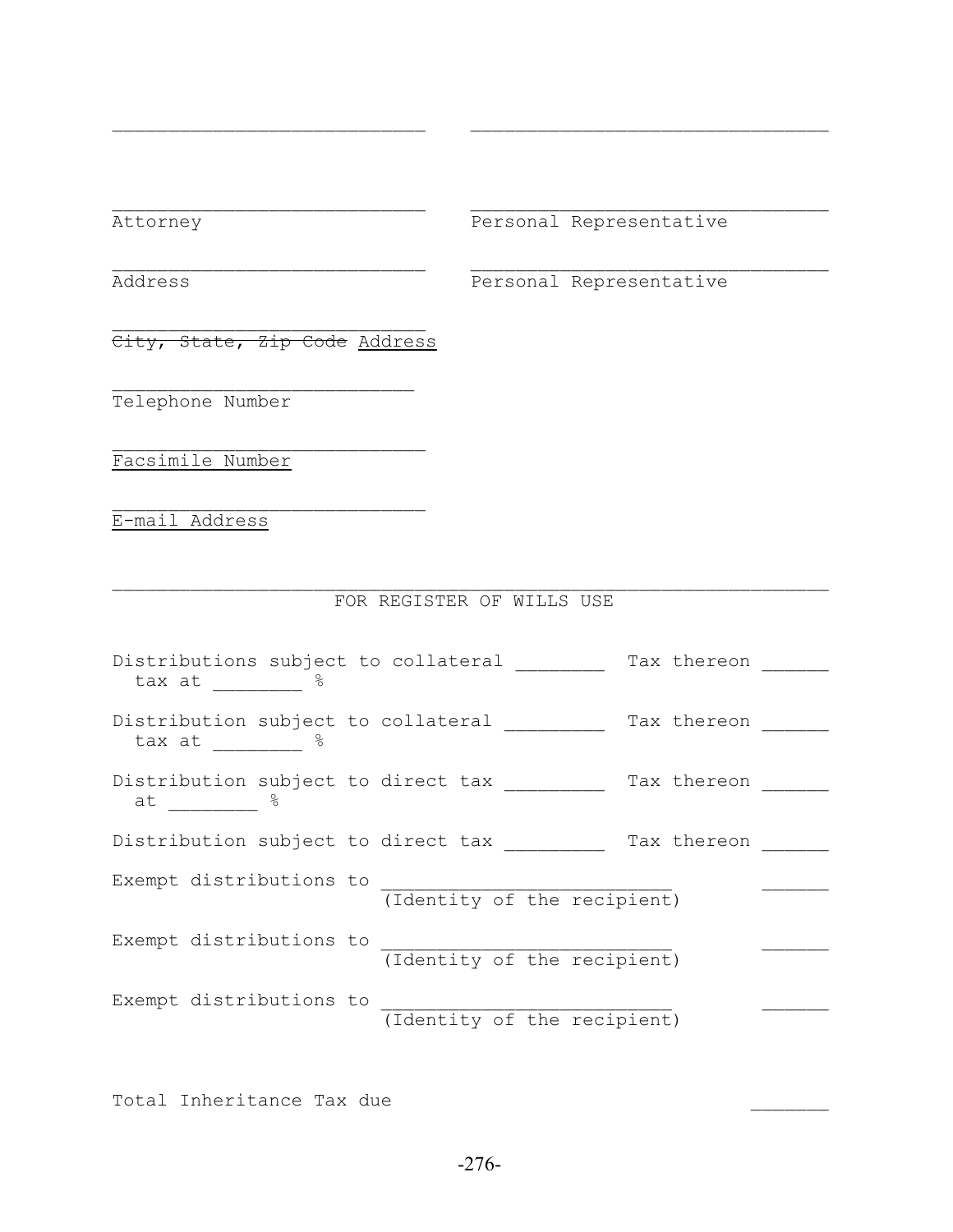| Total Inheritance Tax paid                                                 |                                  |                  |
|----------------------------------------------------------------------------|----------------------------------|------------------|
| Gross Estate ______________                                                | Probate Fee & Costs<br>Collected |                  |
| FINAL REPORT UNDER MODIFIED ADMINISTRATION                                 |                                  |                  |
|                                                                            | SUPPORTING SCHEDULE A            |                  |
|                                                                            | REPORTABLE PROPERTY              |                  |
|                                                                            |                                  | Estate No. _____ |
| Item No. Description Valuation                                             | Basis of                         | Value            |
| TOTAL REPORTABLE PROPERTY OF THE DECEDENT<br>(Carry forward to Schedule C) |                                  | \$               |

## INSTRUCTIONS

 ALL REAL AND PERSONAL PROPERTY MUST BE INCLUDED AT DATE OF DEATH VALUE. THIS DOES NOT INCLUDE INCOME EARNED DURING ADMINISTRATION OR CAPITAL GAINS OR LOSSES REALIZED FROM THE SALE OF PROPERTY DURING ADMINISTRATION. ATTACHED APPRAISALS OR COPY OF REAL PROPERTY ASSESSMENTS AS REQUIRED:

 1. Real and leasehold property: Fair market value must be established by a qualified appraiser. For decedents dying on or after January 1, 1998, in lieu of a formal appraisal,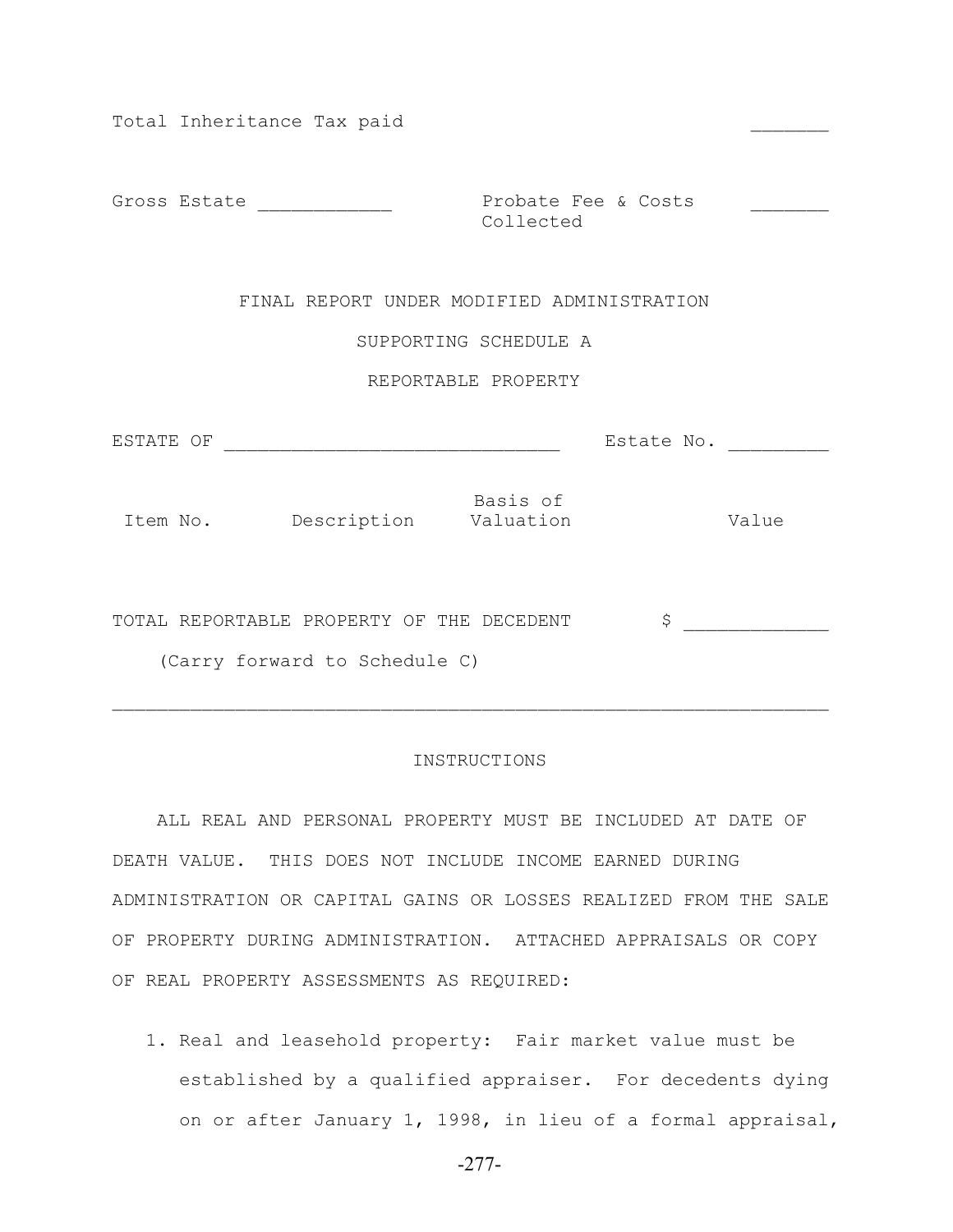real and leasehold property may be valued at the full cash value for property tax assessment purposes as of the most recent date of finality. This does not apply to property tax assessment purposes on the basis of its use value.

- 2. The personal representative may value: Debts owed to the decedent, including bonds and notes; bank accounts, building, savings and loan association shares, money and corporate stocks listed on a national or regional exchange or over the counter securities.
- 3. All other interests in tangible or intangible property: Fair market value must be established by a qualified appraiser.

## $\mathcal{L}_\text{max} = \mathcal{L}_\text{max} = \mathcal{L}_\text{max} = \mathcal{L}_\text{max} = \mathcal{L}_\text{max} = \mathcal{L}_\text{max} = \mathcal{L}_\text{max} = \mathcal{L}_\text{max} = \mathcal{L}_\text{max} = \mathcal{L}_\text{max} = \mathcal{L}_\text{max} = \mathcal{L}_\text{max} = \mathcal{L}_\text{max} = \mathcal{L}_\text{max} = \mathcal{L}_\text{max} = \mathcal{L}_\text{max} = \mathcal{L}_\text{max} = \mathcal{L}_\text{max} = \mathcal{$ ATTACH ADDITIONAL SCHEDULES AS NEEDED

## FINAL REPORT UNDER MODIFIED ADMINISTRATION

SUPPORTING SCHEDULE B

## Payments and Disbursements

ESTATE OF \_\_\_\_\_\_\_\_\_\_\_\_\_\_\_\_\_\_\_\_\_\_\_\_\_\_\_\_\_\_ Estate No. \_\_\_\_\_\_\_\_\_\_\_

Item No. Description Contract Contract Amount Paid

Total Disbursements:  $\zeta$ 

(Carry forward to Schedule C)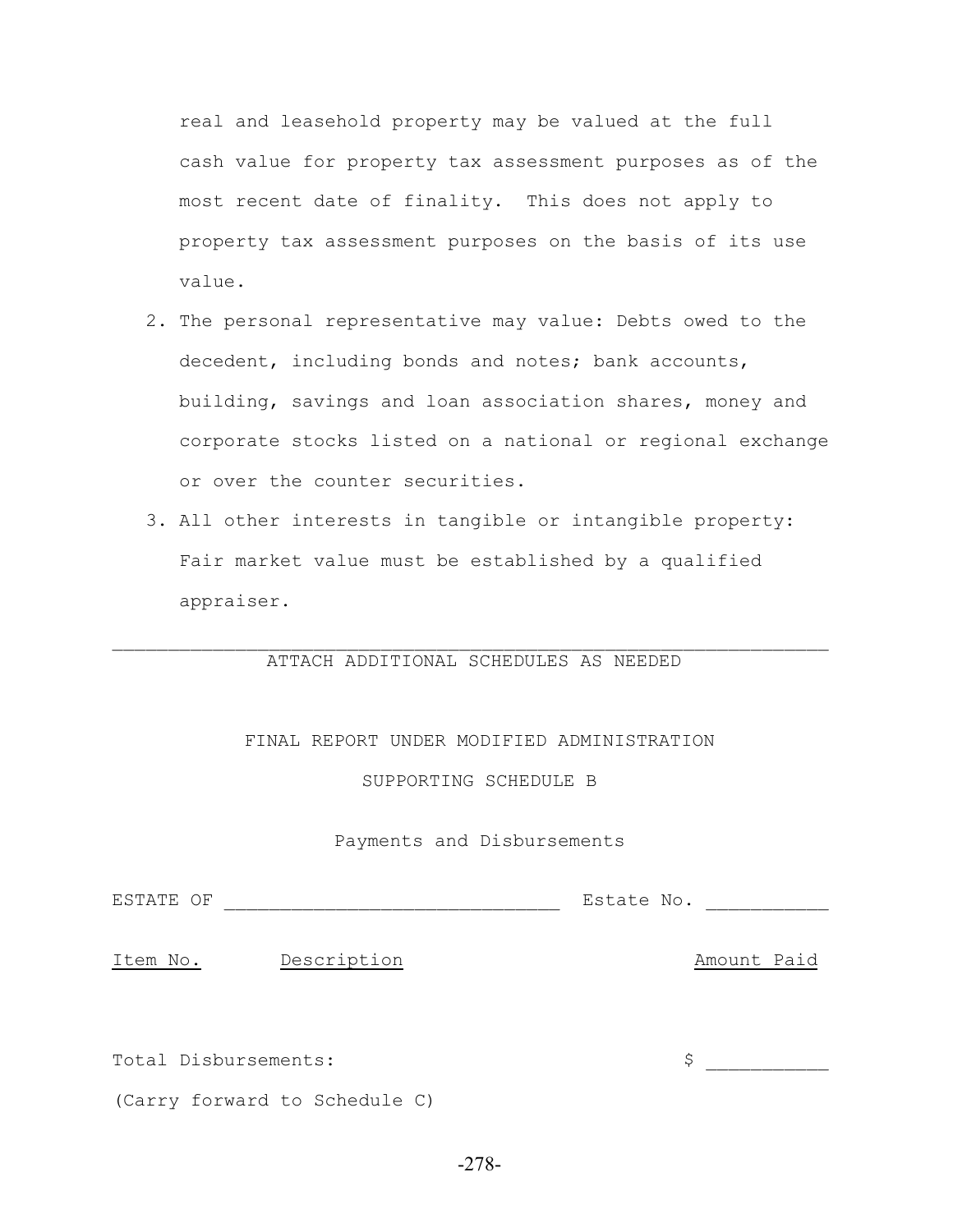## INSTRUCTIONS

 $\mathcal{L}_\text{max} = \mathcal{L}_\text{max} = \mathcal{L}_\text{max} = \mathcal{L}_\text{max} = \mathcal{L}_\text{max} = \mathcal{L}_\text{max} = \mathcal{L}_\text{max} = \mathcal{L}_\text{max} = \mathcal{L}_\text{max} = \mathcal{L}_\text{max} = \mathcal{L}_\text{max} = \mathcal{L}_\text{max} = \mathcal{L}_\text{max} = \mathcal{L}_\text{max} = \mathcal{L}_\text{max} = \mathcal{L}_\text{max} = \mathcal{L}_\text{max} = \mathcal{L}_\text{max} = \mathcal{$ 

- 1. Itemize all liens against property of the estate including mortgage balances.
- 2. Itemize sums paid (or to be paid) within twelve months from the date of appointment for: debts of the decedent, taxes due by the decedent, funeral expenses of the decedent, family allowance, personal representative and attorney compensation, probate fee and other administration expenses of the estate.

## $\mathcal{L}_\text{max} = \mathcal{L}_\text{max} = \mathcal{L}_\text{max} = \mathcal{L}_\text{max} = \mathcal{L}_\text{max} = \mathcal{L}_\text{max} = \mathcal{L}_\text{max} = \mathcal{L}_\text{max} = \mathcal{L}_\text{max} = \mathcal{L}_\text{max} = \mathcal{L}_\text{max} = \mathcal{L}_\text{max} = \mathcal{L}_\text{max} = \mathcal{L}_\text{max} = \mathcal{L}_\text{max} = \mathcal{L}_\text{max} = \mathcal{L}_\text{max} = \mathcal{L}_\text{max} = \mathcal{$ ATTACH ADDITIONAL SCHEDULES AS NEEDED

## FINAL REPORT UNDER MODIFIED ADMINISTRATION

## SUPPORTING SCHEDULE C

### Distributions of Net Reportable Property

## 1. SUMMARY OF REPORTABLE PROPERTY

Total from Schedule A .............

Total from Schedule B .............

Total Net Reportable Property ......

(Schedule A minus Schedule B)

## 2. SPECIFIC BEQUESTS (If Applicable)

Name of Legatee or Heir Distributable Share Inheritance of Reportable Estate Tax Thereon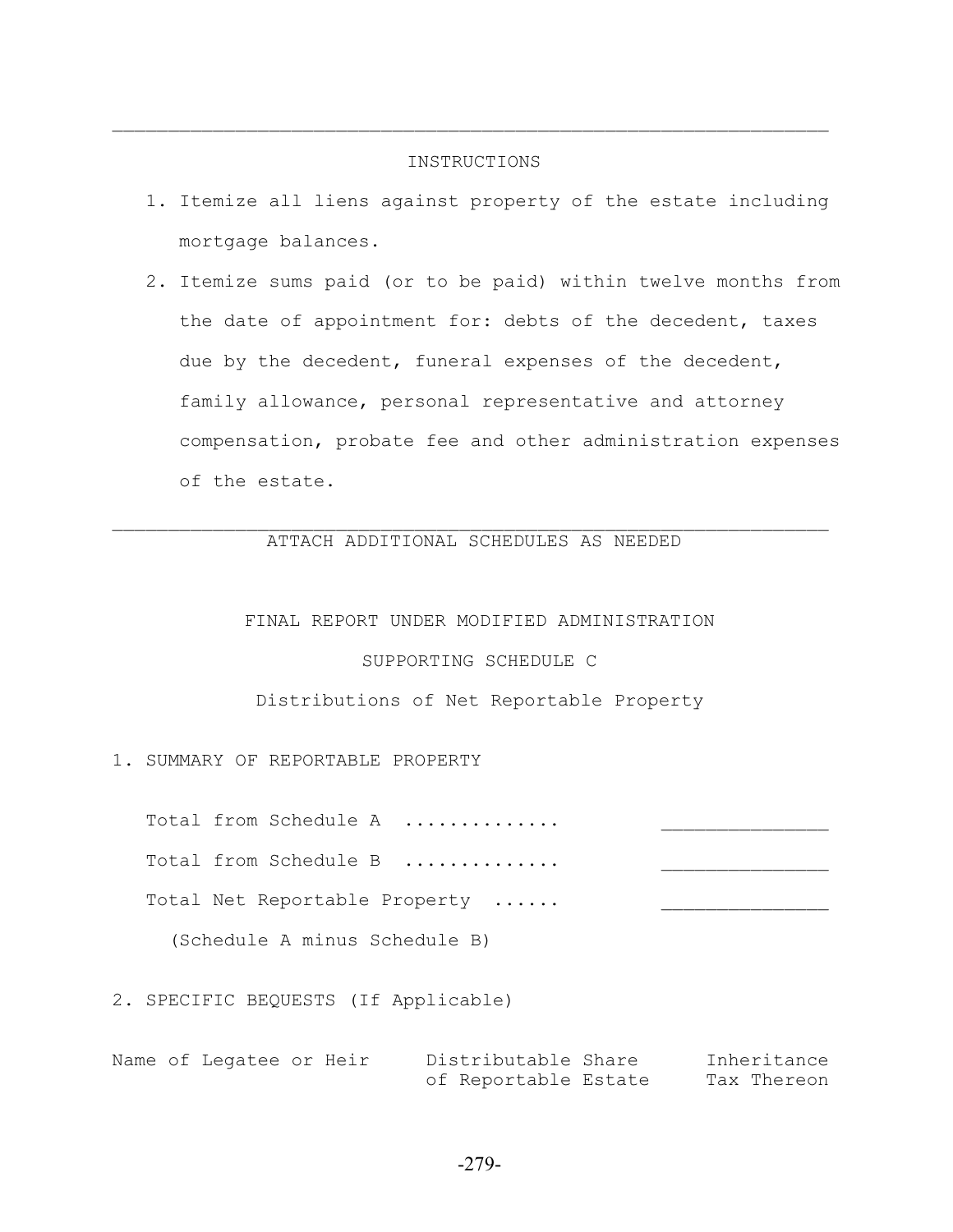3. DISTRIBUTION OF BALANCE OF ESTATE

| Name of Legatee or Heir        | Distributable Share<br>of Reportable Estate | Inheritance<br>Tax Thereon |
|--------------------------------|---------------------------------------------|----------------------------|
| Total Reportable Distributions |                                             |                            |
| Inheritance Tax                |                                             |                            |

## $\mathcal{L}_\text{max} = \mathcal{L}_\text{max} = \mathcal{L}_\text{max} = \mathcal{L}_\text{max} = \mathcal{L}_\text{max} = \mathcal{L}_\text{max} = \mathcal{L}_\text{max} = \mathcal{L}_\text{max} = \mathcal{L}_\text{max} = \mathcal{L}_\text{max} = \mathcal{L}_\text{max} = \mathcal{L}_\text{max} = \mathcal{L}_\text{max} = \mathcal{L}_\text{max} = \mathcal{L}_\text{max} = \mathcal{L}_\text{max} = \mathcal{L}_\text{max} = \mathcal{L}_\text{max} = \mathcal{$ ATTACH ADDITIONAL SCHEDULES AS NEEDED

(4) Inventory and Account

 The provisions of Rule 6-402 (Inventory) and Rule 6-417 (Account) do not apply.

(e) Revocation

(1) Causes for Revocation

A modified administration shall be revoked by:

(A) the filing of a timely request for judicial probate;

 (B) the filing of a written objection by an interested person;

 (C) the personal representative's filing of a withdrawal of the election for modified administration;

 (D) the court, on its own initiative, or for good cause shown by an interested person or by the register;

 (E) the personal representative's failure to timely file the final report and make distribution within 12 months after the date of appointment, or to comply with any other provision of this Rule or Code, Estates and Trusts Article, §§5-701 through 5-710.

-280-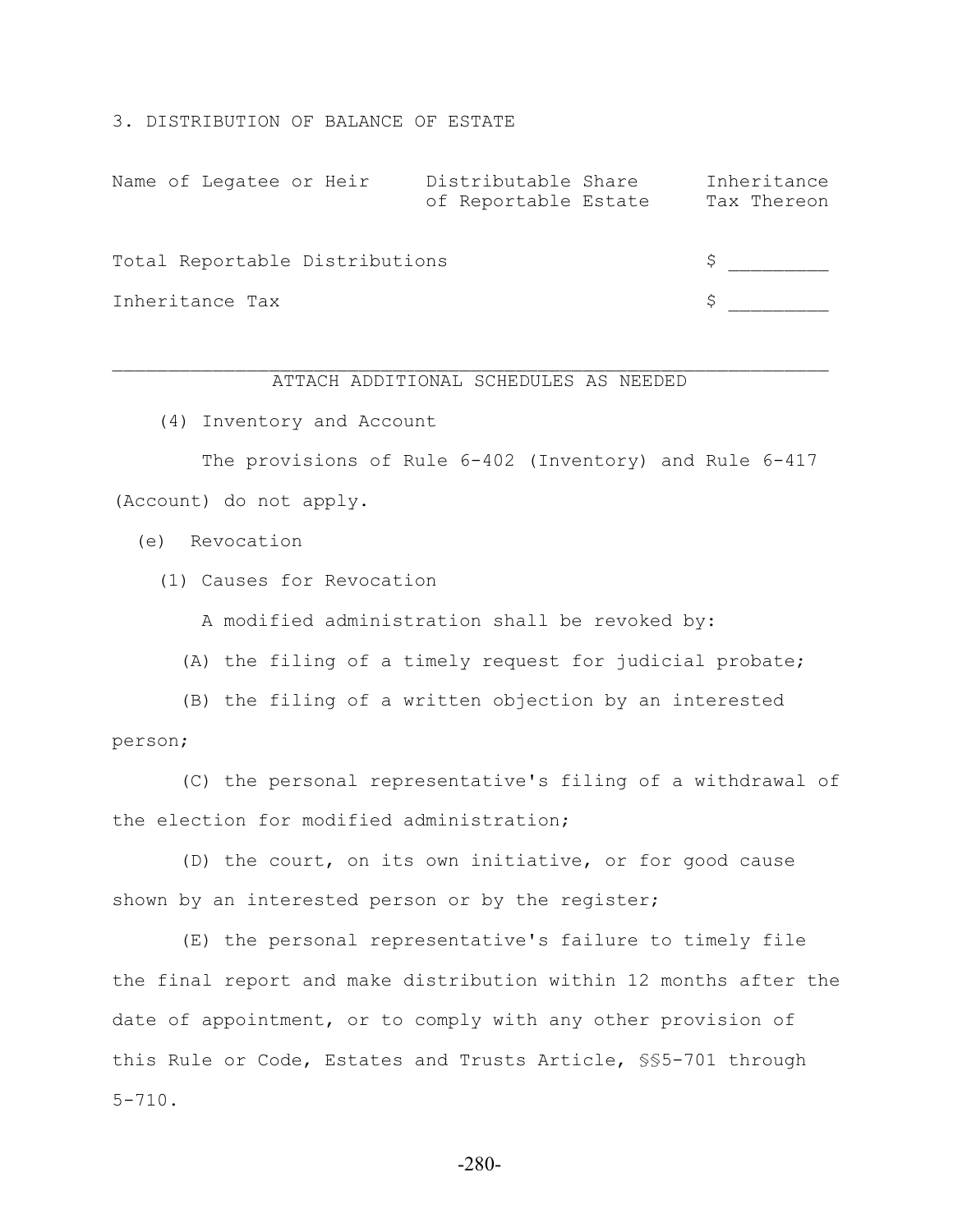(2) Notice of Revocation

 The register shall serve notice of revocation on each interested person.

(3) Consequences of Revocation

 Upon revocation, the personal representative shall file a formal inventory and account with the register pursuant to Rules 6-402 and 6-417. The inventory and account shall be filed within the time provided by Rules  $6-402$  and  $6-417$ , or, if the deadline for filing has passed, within 30 days after service of the register's notice of revocation.

Source: This Rule is new.

## REPORTER'S NOTE

Chapter 645, Laws of 2013 (HB 858) changed a requirement for filing an election for modified administration. Previously, the election could be filed if all residuary legatees and heirs of a decedent included all trustees of each trust that is a residuary legatee that were limited to the decedent's personal representative surviving spouse, and children. This has been changed to the election being filed if all residuary legatees named in the will or all trusts under which each person who has a current interest in the trust is an individual or entity exempt from inheritance tax in the decedent's state under certain provisions of the Tax-General Article of the Code.

House Bill 858 also added a new procedure for reporting and distributing property discovered by the personal representative after the time for filing the verified final report under modified administration. Chapter 435, Laws of 2014 (HB 1004) clarified that a modified administration of an estate shall be revoked by an interested person filing a written objection to modified administration, instead of simply filing a written objection.

The Rules Committee recommends changing Rule 6-455 to conform to the statutory changes.

See the Reporter's note to the deletion of Rule 6-123 for the change to the affirmation clauses in the forms.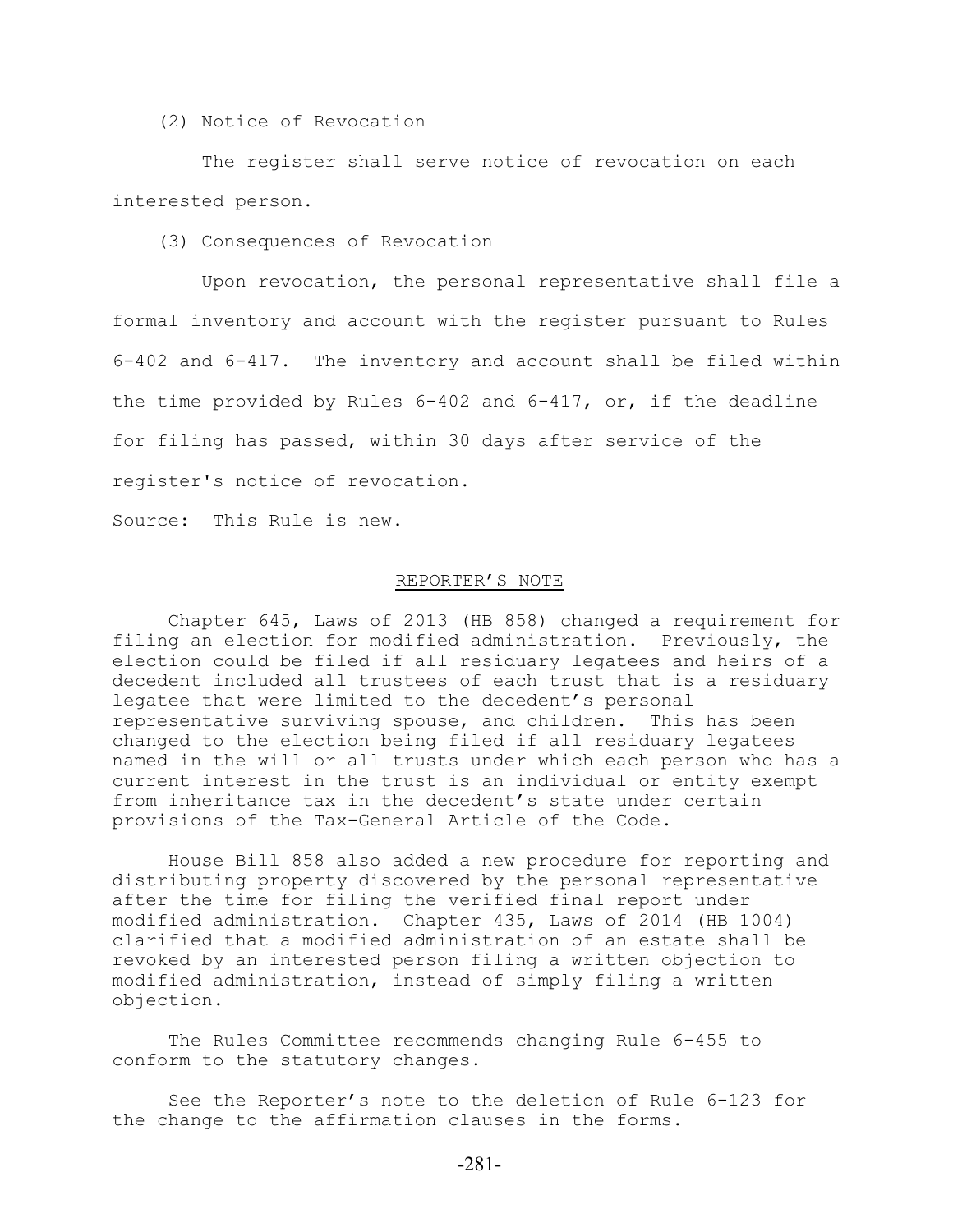See the Reporter's note to Rule 6-126 for the addition of lines for the attorney's facsimile number and e-mail address.

The signature provisions were modified to be consistent with similar provisions in other forms.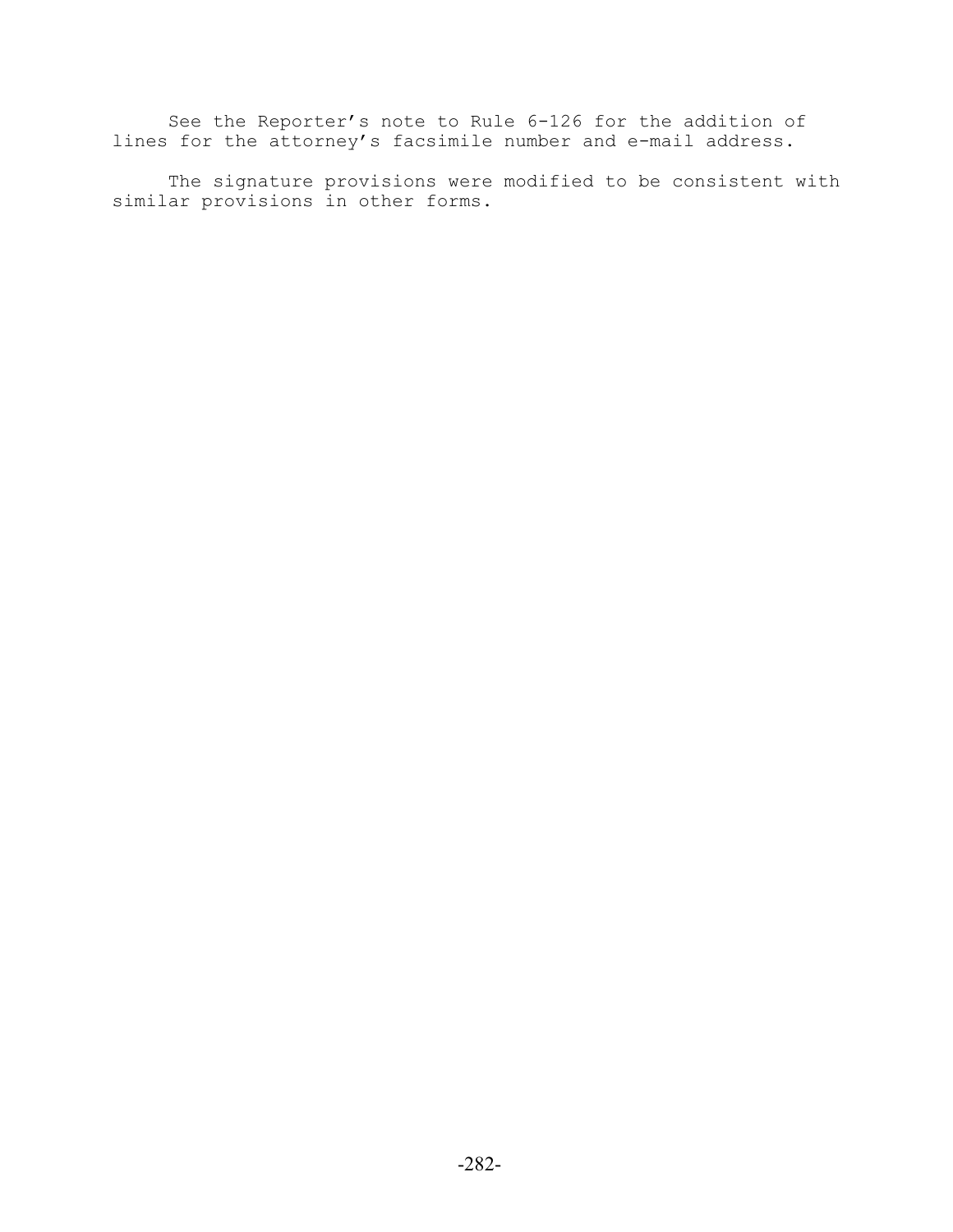# MARYLAND RULES OF PROCEDURE TITLE 6 - SETTLEMENT OF DECEDENTS' ESTATES CHAPTER 500 - MISCELLANEOUS PROVISIONS

AMEND Rule 6-501 to conform the affirmation clause to other affirmation clauses in Title 6 and to add to the form lines for an attorney's facsimile number and e-mail address, as follows:

Rule 6-501. APPLICATION BY FOREIGN PERSONAL REPRESENTATIVE TO SET INHERITANCE TAX

(a) Form of Application

 An application by a foreign personal representative to set inheritance tax shall be filed with the register for the county where the largest part in value of the decedent's Maryland property is located according to the following form:

BEFORE THE REGISTER OF WILLS FOR THE MARYLAND

In the Estate of: The No. File No.

APPLICATION BY FOREIGN PERSONAL REPRESENTATIVE TO SET INHERITANCE TAX

 $\mathcal{L}$ 

 $\mathcal{L}_\text{max} = \mathcal{L}_\text{max} = \mathcal{L}_\text{max} = \mathcal{L}_\text{max} = \mathcal{L}_\text{max} = \mathcal{L}_\text{max} = \mathcal{L}_\text{max} = \mathcal{L}_\text{max} = \mathcal{L}_\text{max} = \mathcal{L}_\text{max} = \mathcal{L}_\text{max} = \mathcal{L}_\text{max} = \mathcal{L}_\text{max} = \mathcal{L}_\text{max} = \mathcal{L}_\text{max} = \mathcal{L}_\text{max} = \mathcal{L}_\text{max} = \mathcal{L}_\text{max} = \mathcal{$ 

The Application of

<u>Name Manners (Manners Communication</u> Communication Communication Communication Communication Communication Communication Communication Communication Communication Communication Communication Communication Communication Co

-283-

 $\mathcal{L}$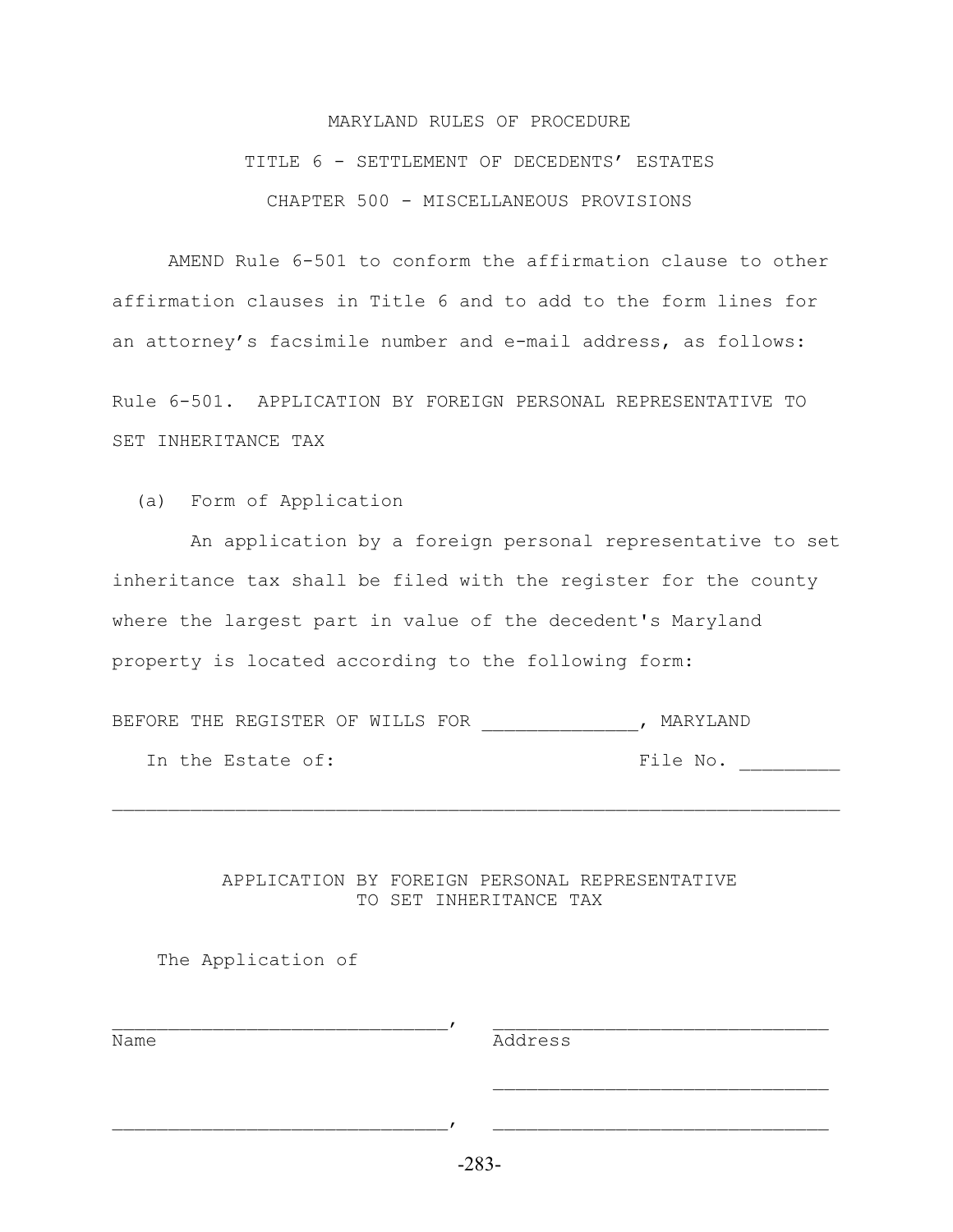Name Address

Each of us states:

 1. I am the qualified foreign personal representative of the Estate of \_\_\_\_\_\_\_\_\_\_\_\_\_\_\_\_\_\_\_\_\_\_\_\_\_\_\_\_\_\_\_\_\_\_\_\_\_\_\_\_\_\_\_\_\_\_\_\_\_\_\_\_\_\_ (name of decedent)

 $\mathcal{L}_\text{max}$  and  $\mathcal{L}_\text{max}$  and  $\mathcal{L}_\text{max}$  and  $\mathcal{L}_\text{max}$  and  $\mathcal{L}_\text{max}$ 

who died domiciled in \_\_\_\_\_\_\_\_\_\_\_\_\_\_\_\_\_\_\_\_\_\_\_\_\_\_\_\_\_\_\_\_\_\_\_\_\_\_\_\_ on (state or country)

(with) (without) a will.

(date)

 2. Real and leasehold property owned by the decedent in Maryland and the market value at the decedent's date of death are:

| _________ |  |
|-----------|--|
|           |  |

 3. Tangible personal property in Maryland owned by the decedent and taxable in Maryland and the market value at the decedent's date of death are:

| ___       |  |
|-----------|--|
| _________ |  |
| ___       |  |

 4. Any liens, encumbrances, and expenses payable out of Maryland property and their amounts are: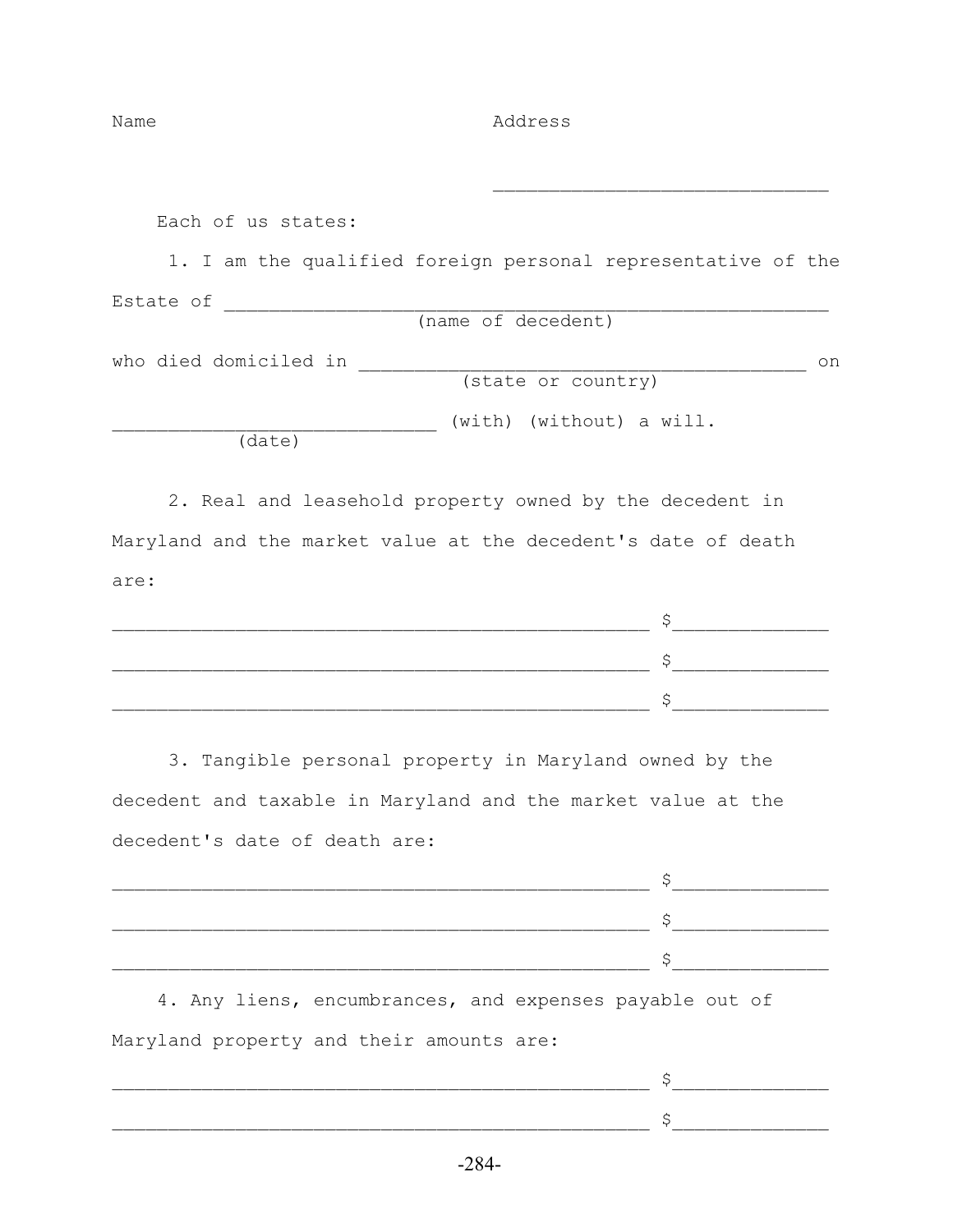$\varsigma$ 

5. Attached are:

 (a) copy of appointment and will, if any, authenticated under Title 28, U.S.C.A. §1738;

(b) appointment of Maryland resident agent;

 (c) list of recipients of Maryland property, their interests in the property, and their relationship to the decedent;

 (d) notice to creditors of appointment with respect to the decedent's real or leasehold property in Maryland; and

 (e) appraisal or other basis for valuation of real or leasehold property, or of tangible personal property that is taxable in Maryland. (For real and leasehold property give a description sufficient to identify the property and the title reference by liber and folio.)

 I request the Register of Wills to set the amount of inheritance tax due.

 I solemnly affirm under the penalties of perjury that the contents of the foregoing application this document are true and correct to the best of my knowledge, information, and belief.

Date:

Applicant

Applicant

 $\mathcal{L}_\text{max}$  and  $\mathcal{L}_\text{max}$  and  $\mathcal{L}_\text{max}$  and  $\mathcal{L}_\text{max}$  and  $\mathcal{L}_\text{max}$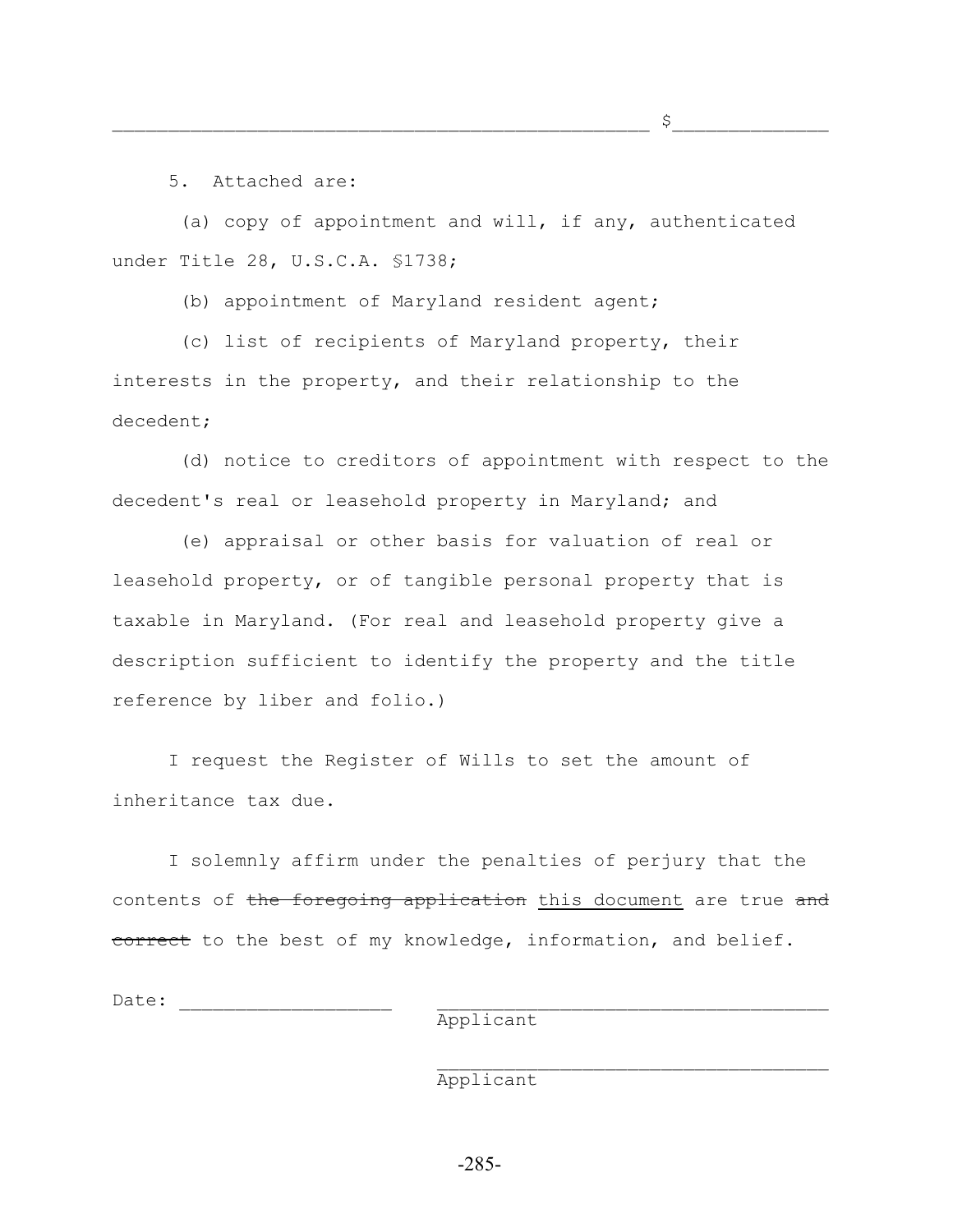Attorney

Address

Telephone Number

 $\mathcal{L}_\text{max}$ 

 $\mathcal{L}_\text{max}$ 

 $\mathcal{L}_\text{max}$ 

 $\mathcal{L}_\text{max}$ 

Facsimile Number

E-mail Address

----------------------------------------------------------------- (FOR APPLICANT'S USE - OPTIONAL)

| Value of Property as above \$                         |  |
|-------------------------------------------------------|--|
| Less: Liens, encumbrances and<br>expenses as above \$ |  |
|                                                       |  |
| Direct Inheritance Tax due at 8 \$                    |  |
| Collateral Inheritance Tax due at 8 \$                |  |
|                                                       |  |

 (b) Form of Notice of Appointment of Foreign Personal Representative

. . . . . (c) Publication – Certification

. . .

## REPORTER'S NOTE

See the Reporter's note to the deletion of Rule 6-123 for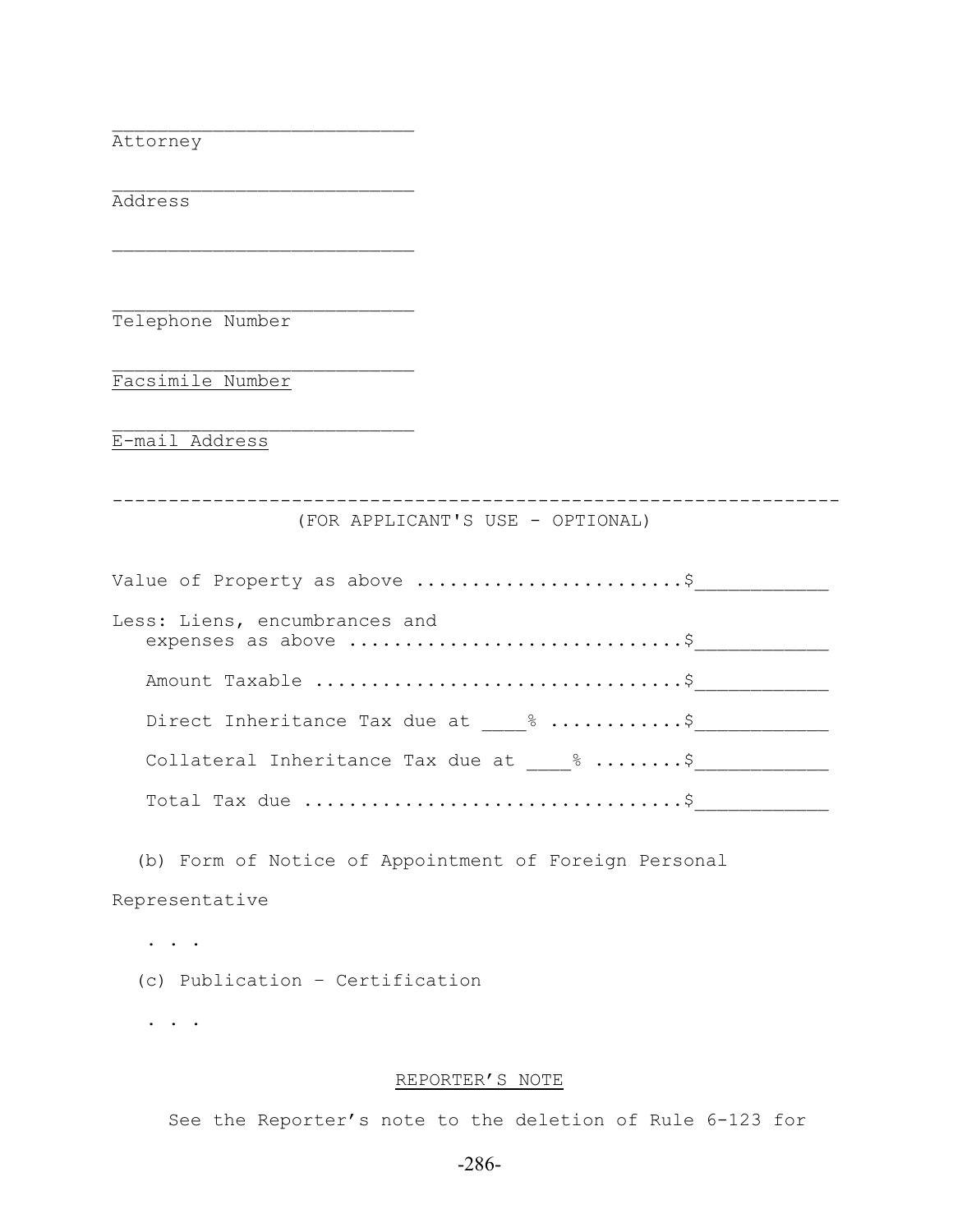the change to the affirmation clause.

See the Reporter's note to Rule 6-126 for the addition of lines to the form for an attorney's facsimile number and e-mail address.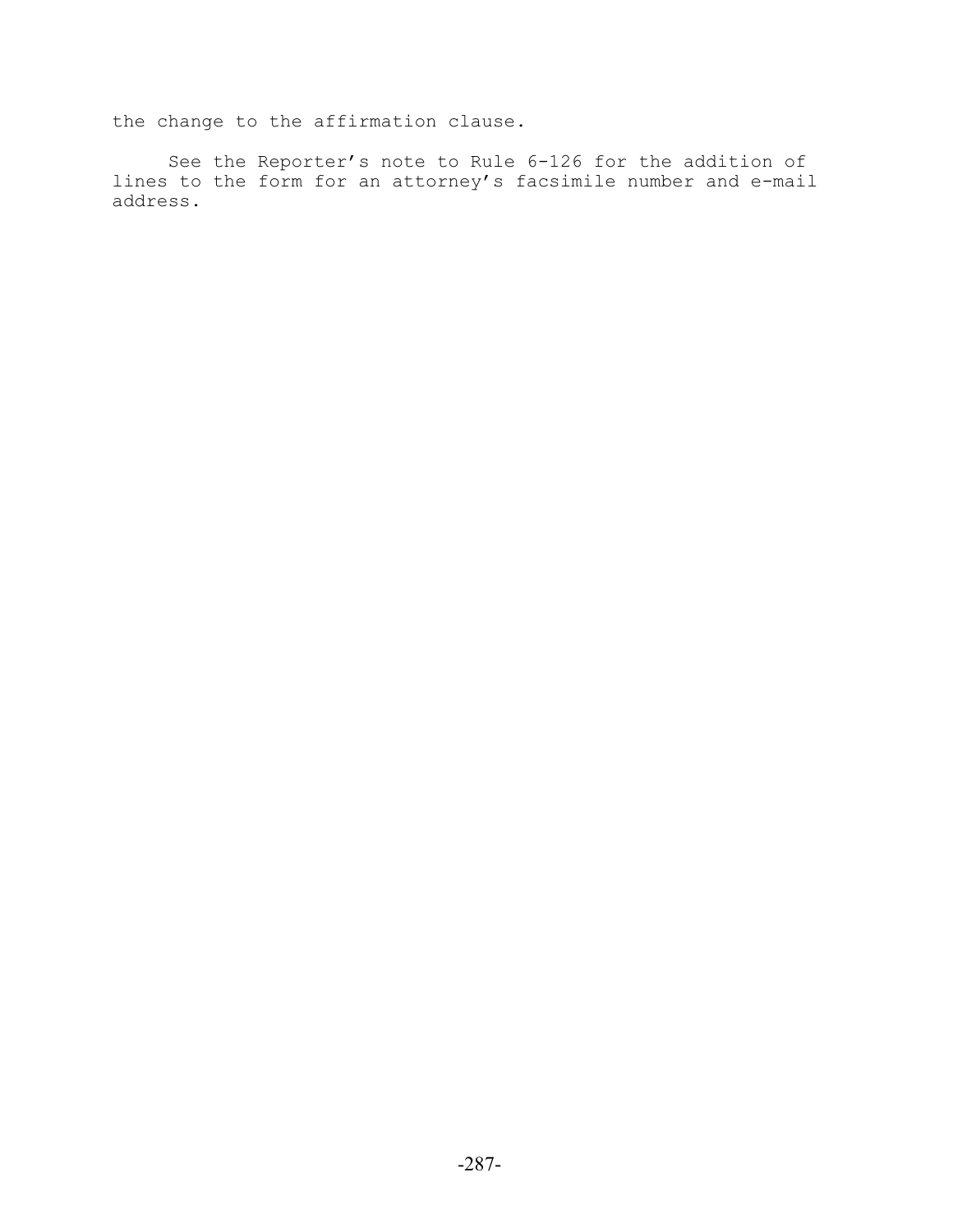## MARYLAND RULES OF PROCEDURE

## TITLE 10 - GUARDIANS AND OTHER FIDUCIARIES CHAPTER 100 - GENERAL PROVISIONS

AMEND Rule 10-103 by deleting the reference to Rule 10- 703 from section (c) and by adding language providing for a certain exception in section (g), as follows:

Rule 10-103. DEFINITIONS

In this Title the following definitions apply except as expressly otherwise provided or as necessary implication requires:

. . .

(c) Fiduciary

 "Fiduciary" means (1) a guardian of the property of a minor or disabled person, (2) a guardian of the person of a minor or disabled person to the extent that the guardian exercises control over any property of the minor or disabled person, (3) a trustee acting under any inter vivos or testamentary trust over which the court has been asked to assume or has assumed jurisdiction, (4) a person administering an estate under appointment by a court as a "committee," "conservator," or the like, and (5) a personal representative of a decedent to the extent provided in Rules 10-703 and Rule 10-711.

. . .

(g) Minor

-288-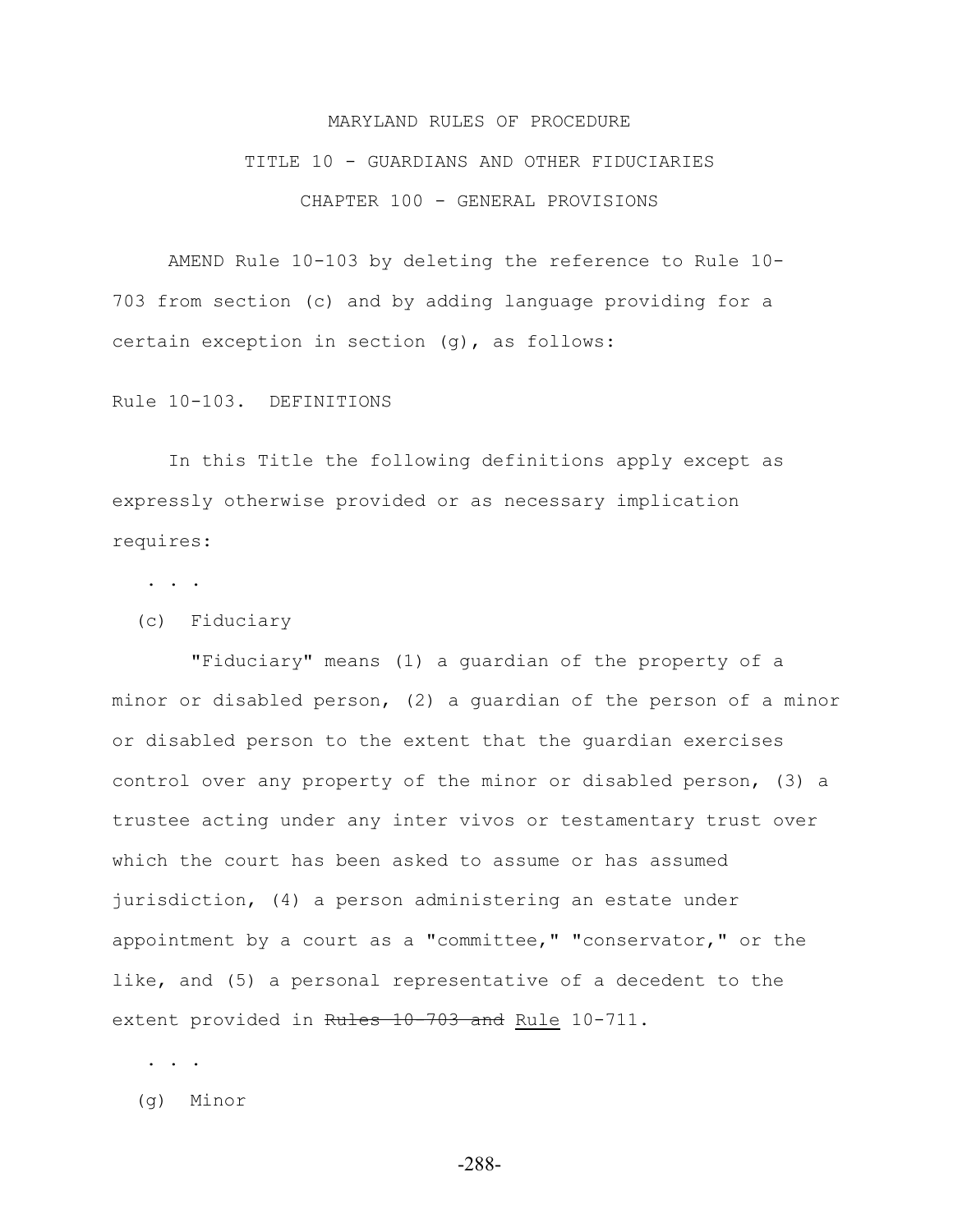"Minor" means a person an individual who is under the age of eighteen, except that, in a proceeding under Code, Family Law Article, §1-201 (b)(10), "minor" includes an unmarried individual under the age of 21.

. . .

Source: This Rule is derived as follows:

 . . . Section (g) is in part derived from former Rule R70 e and is in part new.

. . .

#### REPORTER'S NOTE

An attorney from the Office of the Attorney General pointed out that the reference to Rule 10-703 in Rule 10-103 (c) is inconsistent with Code, Estates and Trusts Article, §7-401, which allows a personal representative to settle claims without a court order. Rule 10-703 requires the fiduciary (personal representative) to mail a copy of the petition and a show cause order when authorizing or notifying a compromise or settlement of a claim or matter relating to a fiduciary estate. The reference to Rule 10-703 in Rule 10-103 (c) seems to require that a show cause order be issued. The Rules Committee therefore recommends deleting the reference to Rule 10-703 in Rule 10-103.

An attorney pointed out that Chapter 96, Laws of 2014 (HB 315) changed Code, Family Law Article, §1-201 to provide that in a guardianship of an immigrant child who is unmarried, the court retains jurisdiction over the guardianship until the child reaches his or her  $21^{st}$  birthday. This affects the definition of the term "minor" in Rule 10-103 (g) because a minor is defined to be under the age of 18. The Committee recommends adding language to section (g) noting this exception.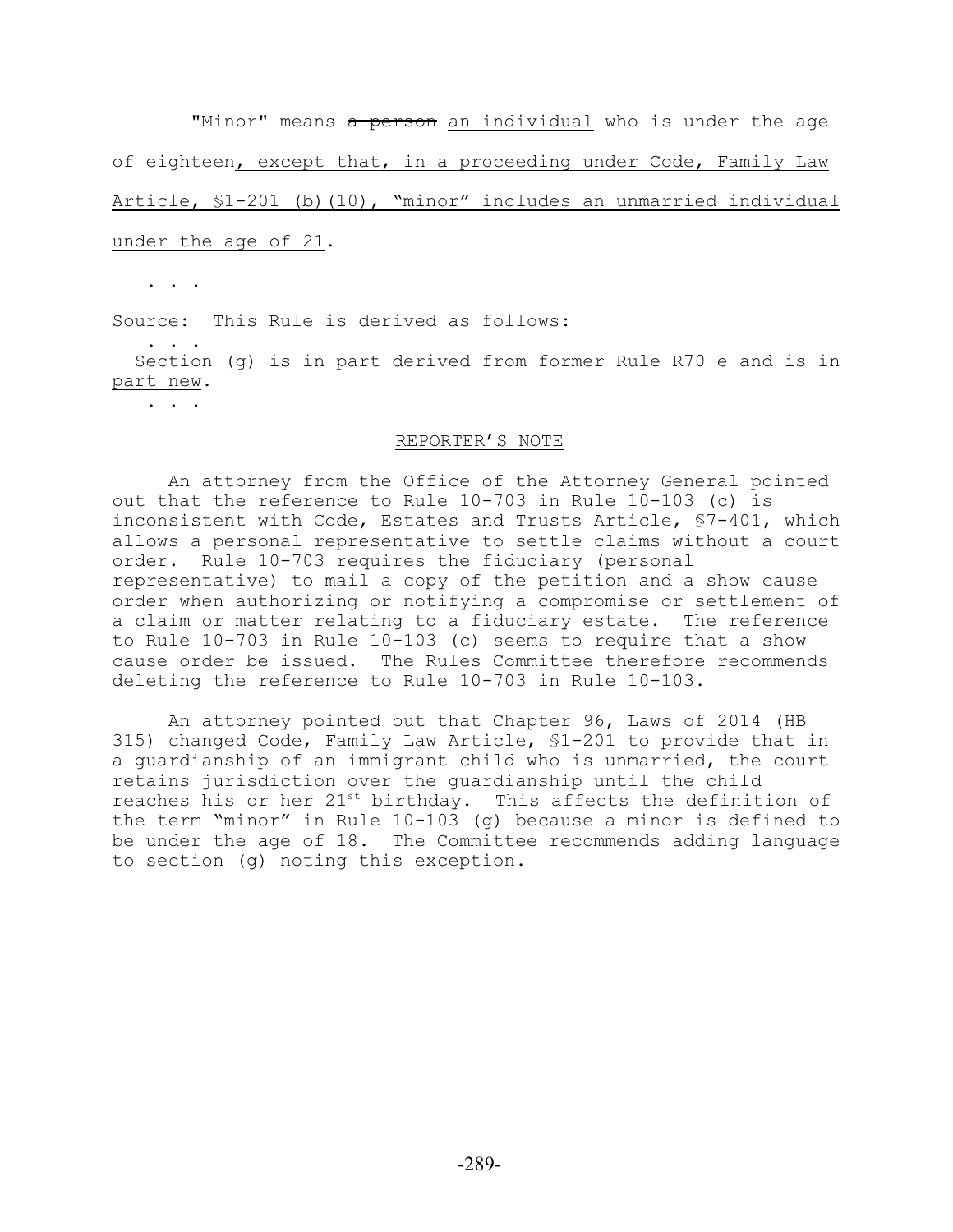#### MARYLAND RULES OF PROCEDURE

#### TITLE 10 - GUARDIANS AND OTHER FIDUCIARIES

CHAPTER 100 - GENERAL PROVISIONS

ADD new Rule 10-111, as follows:

Rule 10-111. PETITION FOR GUARDIANSHIP OF MINOR

A petition for guardianship of a minor shall be in substantially the following form:

#### [CAPTION]

In the Matter of The Inthe Court for

(Name of Minor) (County)

(Docket reference)

PETITION FOR GUARDIANSHIP OF MINOR

 $\mathcal{L}_\text{max}$  and  $\mathcal{L}_\text{max}$  and  $\mathcal{L}_\text{max}$  and  $\mathcal{L}_\text{max}$  and  $\mathcal{L}_\text{max}$ 

Note: This form is to be used where the only ground for the petition is minority.

[ ] Guardianship of [ ] Guardianship of [ ] Guardianship of Person **Property** Person and Property

| The petitioner,               |        |                | whose |
|-------------------------------|--------|----------------|-------|
|                               | (name) | $(\text{age})$ |       |
| address is                    |        |                |       |
| and whose telephone number is |        |                |       |
| represents to the court that: |        |                |       |
| The minor                     |        | aqe            |       |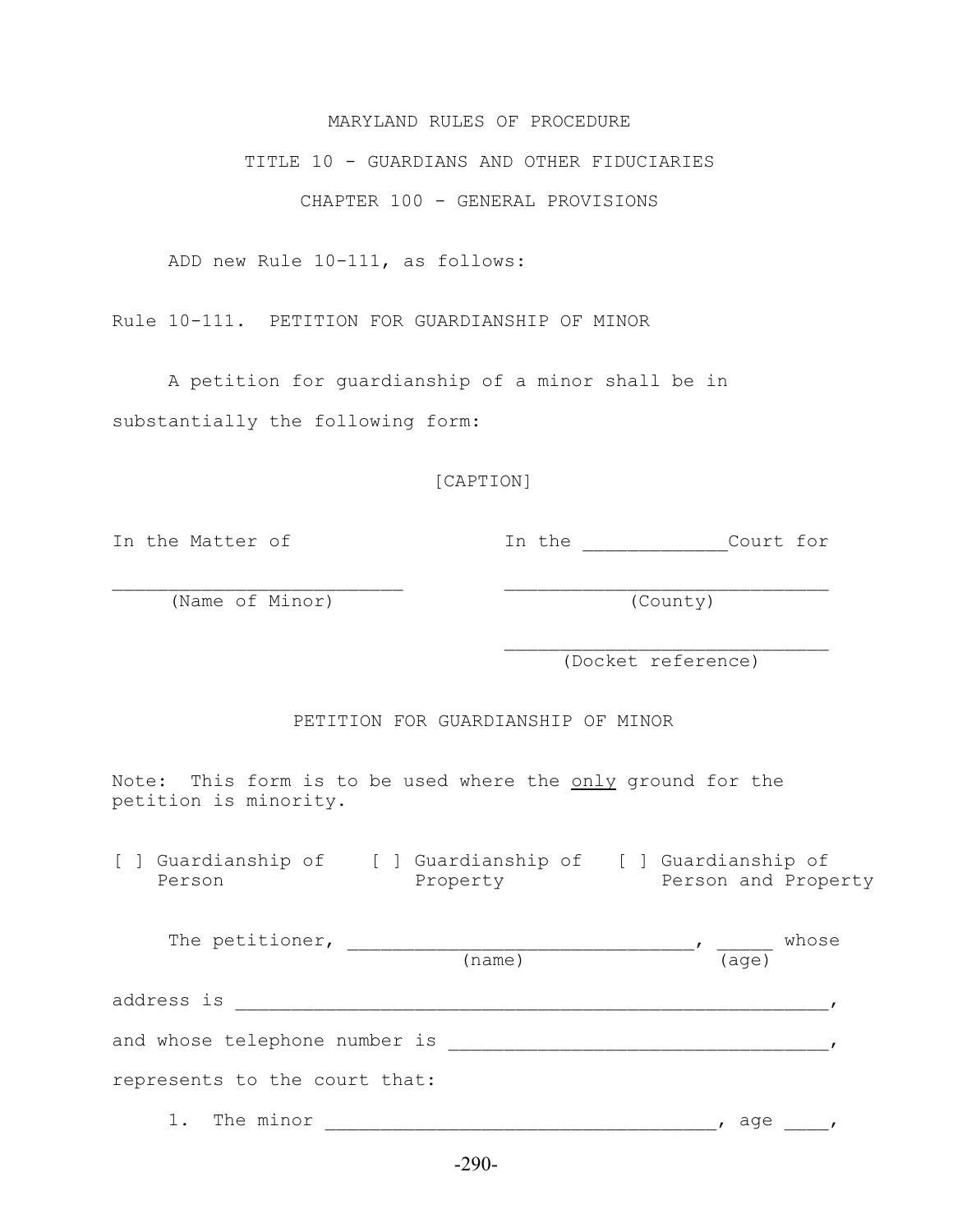| born on the day of |         |                                   |
|--------------------|---------|-----------------------------------|
|                    | (month) | (year)                            |
|                    |         |                                   |
|                    |         | resides at                        |
|                    |         |                                   |
|                    |         | a [ ] male or [ ] female child of |

A birth certificate of the minor is attached.

2. If the minor does not reside in the jurisdiction in which this petition is filed, then state the place in this jurisdiction where the minor is currently located \_\_\_\_\_\_\_\_\_\_\_\_\_\_

3. The relationship of petitioner to the minor is \_\_\_\_\_\_\_\_

 $\mathcal{L}_\mathcal{L} = \mathcal{L}_\mathcal{L} = \mathcal{L}_\mathcal{L} = \mathcal{L}_\mathcal{L} = \mathcal{L}_\mathcal{L} = \mathcal{L}_\mathcal{L} = \mathcal{L}_\mathcal{L} = \mathcal{L}_\mathcal{L} = \mathcal{L}_\mathcal{L} = \mathcal{L}_\mathcal{L} = \mathcal{L}_\mathcal{L} = \mathcal{L}_\mathcal{L} = \mathcal{L}_\mathcal{L} = \mathcal{L}_\mathcal{L} = \mathcal{L}_\mathcal{L} = \mathcal{L}_\mathcal{L} = \mathcal{L}_\mathcal{L}$ 

*4. Complete Section 4 if the petitioner is asking the court to appoint the petitioner as the guardian.*

 $\mathcal{L}_\mathcal{L} = \mathcal{L}_\mathcal{L} = \mathcal{L}_\mathcal{L} = \mathcal{L}_\mathcal{L} = \mathcal{L}_\mathcal{L} = \mathcal{L}_\mathcal{L} = \mathcal{L}_\mathcal{L} = \mathcal{L}_\mathcal{L} = \mathcal{L}_\mathcal{L} = \mathcal{L}_\mathcal{L} = \mathcal{L}_\mathcal{L} = \mathcal{L}_\mathcal{L} = \mathcal{L}_\mathcal{L} = \mathcal{L}_\mathcal{L} = \mathcal{L}_\mathcal{L} = \mathcal{L}_\mathcal{L} = \mathcal{L}_\mathcal{L}$ 

(Check only one of the following boxes)

[ ] I have not been convicted of a crime listed in Code, Estates and Trusts Article, §11-114.

[ ] I was convicted of such a crime, namely

, in  $\qquad \qquad$ , in  $\qquad \qquad$ , but the (year)

 $\mathcal{L}_\text{max} = \mathcal{L}_\text{max} = \mathcal{L}_\text{max} = \mathcal{L}_\text{max} = \mathcal{L}_\text{max} = \mathcal{L}_\text{max} = \mathcal{L}_\text{max} = \mathcal{L}_\text{max} = \mathcal{L}_\text{max} = \mathcal{L}_\text{max} = \mathcal{L}_\text{max} = \mathcal{L}_\text{max} = \mathcal{L}_\text{max} = \mathcal{L}_\text{max} = \mathcal{L}_\text{max} = \mathcal{L}_\text{max} = \mathcal{L}_\text{max} = \mathcal{L}_\text{max} = \mathcal{$ 

following good cause exists for me to be appointed as guardian

 $\mathcal{L}_\text{max} = \mathcal{L}_\text{max} = \mathcal{L}_\text{max} = \mathcal{L}_\text{max} = \mathcal{L}_\text{max} = \mathcal{L}_\text{max} = \mathcal{L}_\text{max} = \mathcal{L}_\text{max} = \mathcal{L}_\text{max} = \mathcal{L}_\text{max} = \mathcal{L}_\text{max} = \mathcal{L}_\text{max} = \mathcal{L}_\text{max} = \mathcal{L}_\text{max} = \mathcal{L}_\text{max} = \mathcal{L}_\text{max} = \mathcal{L}_\text{max} = \mathcal{L}_\text{max} = \mathcal{$ 

5. *Complete Section 5 if the petitioner is asking the court to appoint an individual other than the petitioner as the guardian.*

 $\mathcal{L}_\mathcal{L} = \mathcal{L}_\mathcal{L} = \mathcal{L}_\mathcal{L} = \mathcal{L}_\mathcal{L} = \mathcal{L}_\mathcal{L} = \mathcal{L}_\mathcal{L} = \mathcal{L}_\mathcal{L} = \mathcal{L}_\mathcal{L} = \mathcal{L}_\mathcal{L} = \mathcal{L}_\mathcal{L} = \mathcal{L}_\mathcal{L} = \mathcal{L}_\mathcal{L} = \mathcal{L}_\mathcal{L} = \mathcal{L}_\mathcal{L} = \mathcal{L}_\mathcal{L} = \mathcal{L}_\mathcal{L} = \mathcal{L}_\mathcal{L}$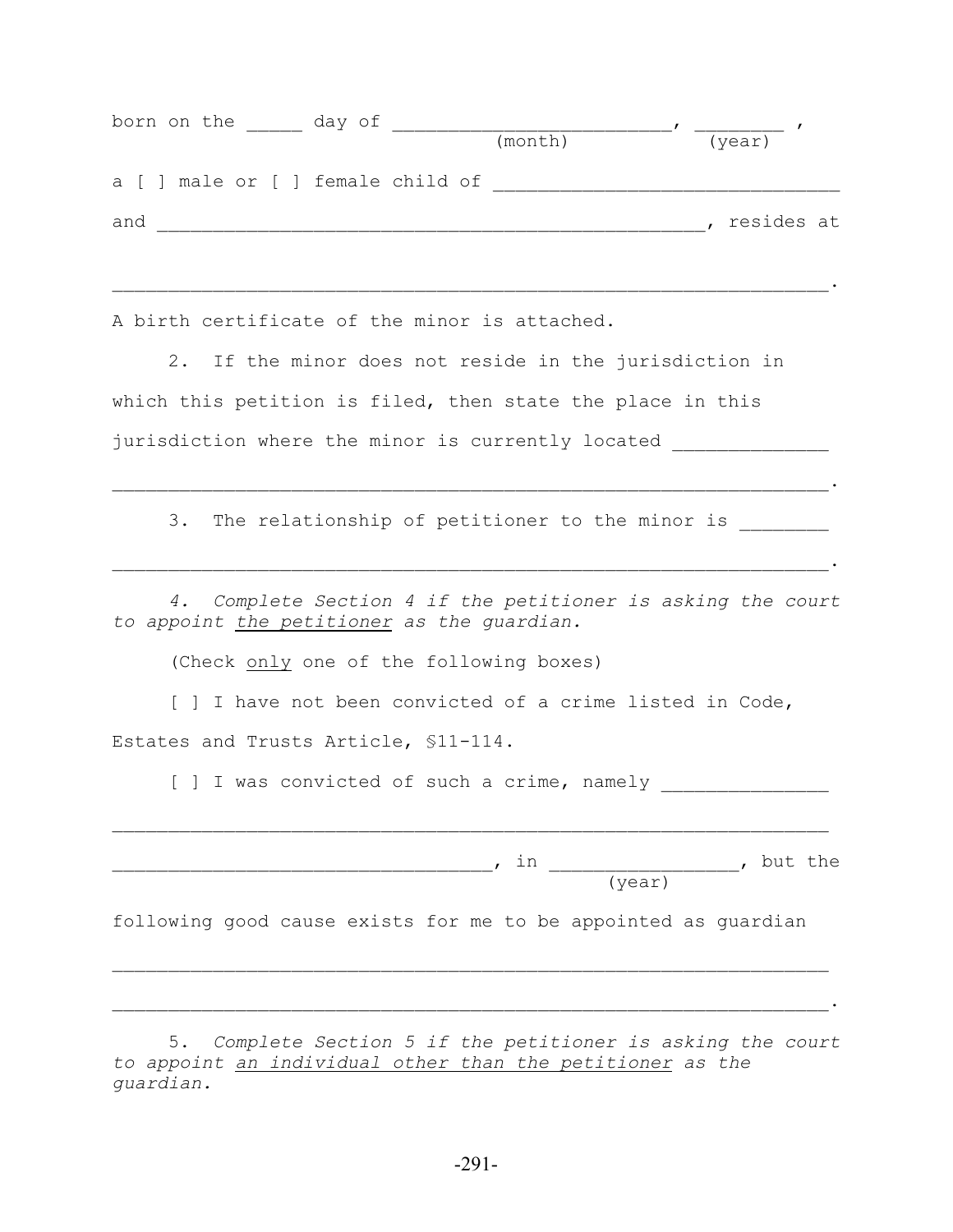| and that individual's age is _____. The relationship of that      |
|-------------------------------------------------------------------|
|                                                                   |
| (Check only one of the following boxes)                           |
|                                                                   |
| of a crime listed in Code, Estates and Trusts Article, \$11-114.  |
|                                                                   |
|                                                                   |
|                                                                   |
| following good cause exists for the individual to be appointed as |
|                                                                   |
|                                                                   |

6. State the name and address of an additional person on whom service shall be made on behalf of the minor, including a minor who is at least ten years of age:

7. The following is a list of the names, addresses, and telephone numbers of all interested persons (see Code, Estates and Trusts Article, §13-101 (j)).

 $\mathcal{L}_\mathcal{L} = \mathcal{L}_\mathcal{L} = \mathcal{L}_\mathcal{L} = \mathcal{L}_\mathcal{L} = \mathcal{L}_\mathcal{L} = \mathcal{L}_\mathcal{L} = \mathcal{L}_\mathcal{L} = \mathcal{L}_\mathcal{L} = \mathcal{L}_\mathcal{L} = \mathcal{L}_\mathcal{L} = \mathcal{L}_\mathcal{L} = \mathcal{L}_\mathcal{L} = \mathcal{L}_\mathcal{L} = \mathcal{L}_\mathcal{L} = \mathcal{L}_\mathcal{L} = \mathcal{L}_\mathcal{L} = \mathcal{L}_\mathcal{L}$ 

#### List of Interested Persons

 Telephone Name Address Number

Parents: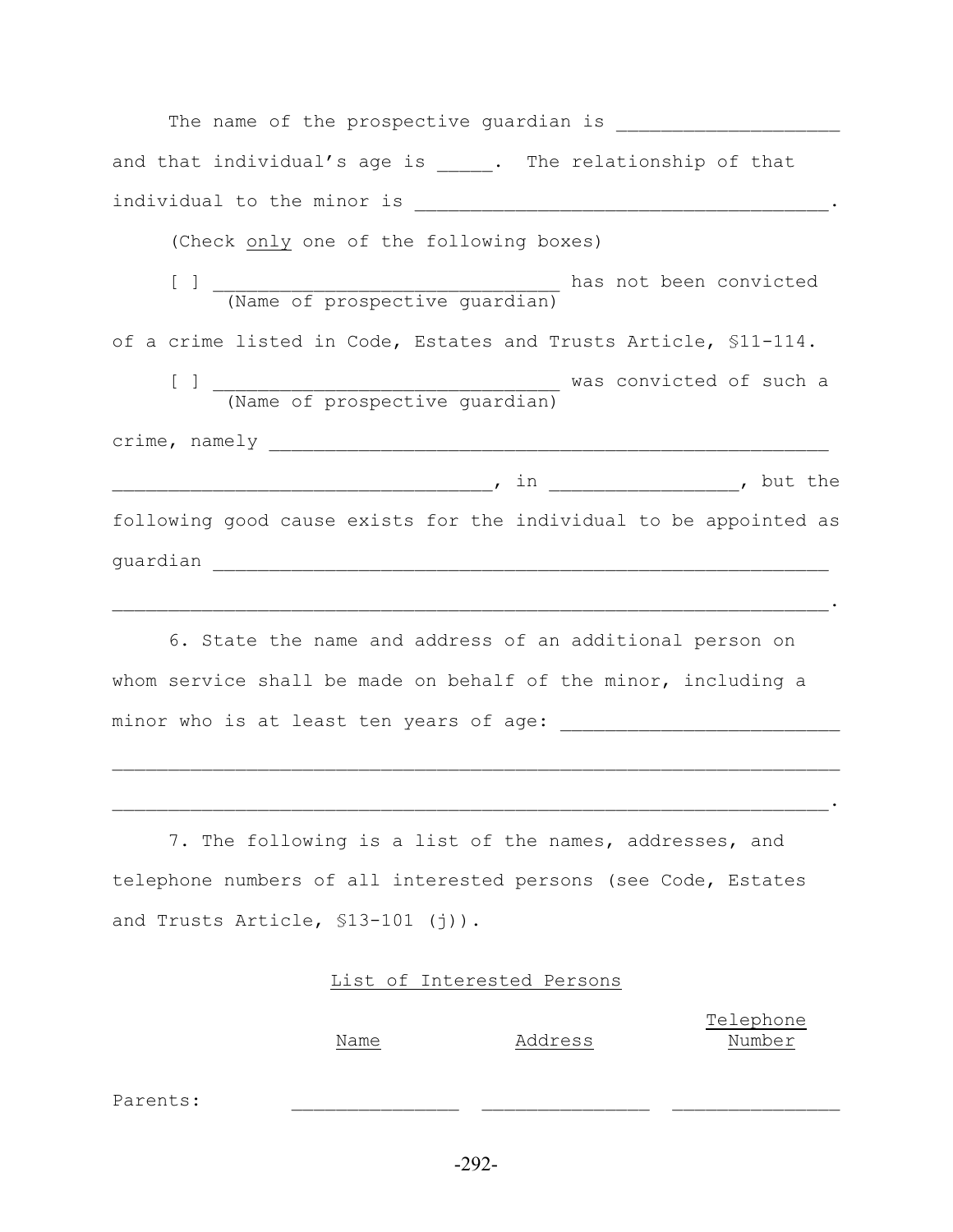|                                                                        | Name | Address | Telephone<br>Number |
|------------------------------------------------------------------------|------|---------|---------------------|
|                                                                        |      |         |                     |
|                                                                        |      |         |                     |
| Siblings:                                                              |      |         |                     |
|                                                                        |      |         |                     |
|                                                                        |      |         |                     |
|                                                                        |      |         |                     |
| Any Other Heirs<br>at Law:                                             |      |         |                     |
| Guardian<br>(If appointed):                                            |      |         |                     |
| Any Person<br>Holding a Power<br>of Attorney of<br>the Minor:          |      |         |                     |
|                                                                        |      |         |                     |
| Minor's<br>Attorney:                                                   |      |         |                     |
| Any Other Person<br>Having Assumed<br>Responsibility for<br>the Minor: |      |         |                     |
| Any Government<br>Agency Paying Benefits<br>to or for the Minor:       |      |         |                     |
| Any Person Having an<br>Interest in the Property<br>of the Minor:      |      |         |                     |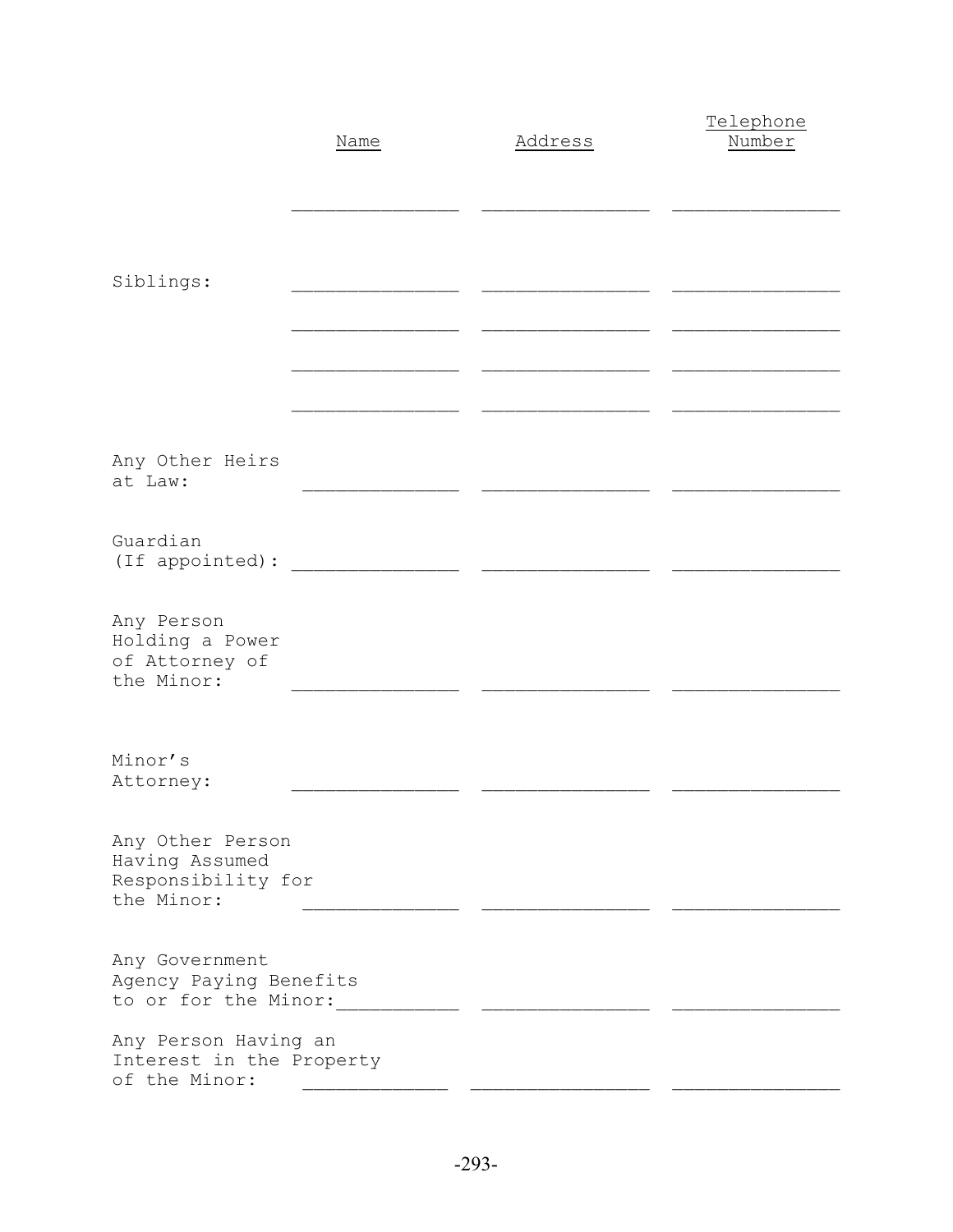Telephone Name Address Number

All Other Persons Exercising Control over the Minor or the Minor's Property:

A Person or Agency Eligible to Serve as Guardian of the Person of the Minor:

8. The names and addresses of the persons with whom the minor resided over the past five years, and the length of time of the minor's residence with each person are, as follows:

| Names | Addresses                                           | State Time Frame |
|-------|-----------------------------------------------------|------------------|
|       |                                                     |                  |
|       |                                                     |                  |
| 9.    | Guardianship is sought for the following reason(s): |                  |
|       |                                                     |                  |
|       |                                                     |                  |

10. If this Petition is for Guardianship of the Property, the following is the list of all the property in which the minor has any interest including an absolute interest, a joint interest, or an interest less than absolute (e.g. trust, life estate).

 $\mathcal{L}_\text{max} = \mathcal{L}_\text{max} = \mathcal{L}_\text{max} = \mathcal{L}_\text{max} = \mathcal{L}_\text{max} = \mathcal{L}_\text{max} = \mathcal{L}_\text{max} = \mathcal{L}_\text{max} = \mathcal{L}_\text{max} = \mathcal{L}_\text{max} = \mathcal{L}_\text{max} = \mathcal{L}_\text{max} = \mathcal{L}_\text{max} = \mathcal{L}_\text{max} = \mathcal{L}_\text{max} = \mathcal{L}_\text{max} = \mathcal{L}_\text{max} = \mathcal{L}_\text{max} = \mathcal{$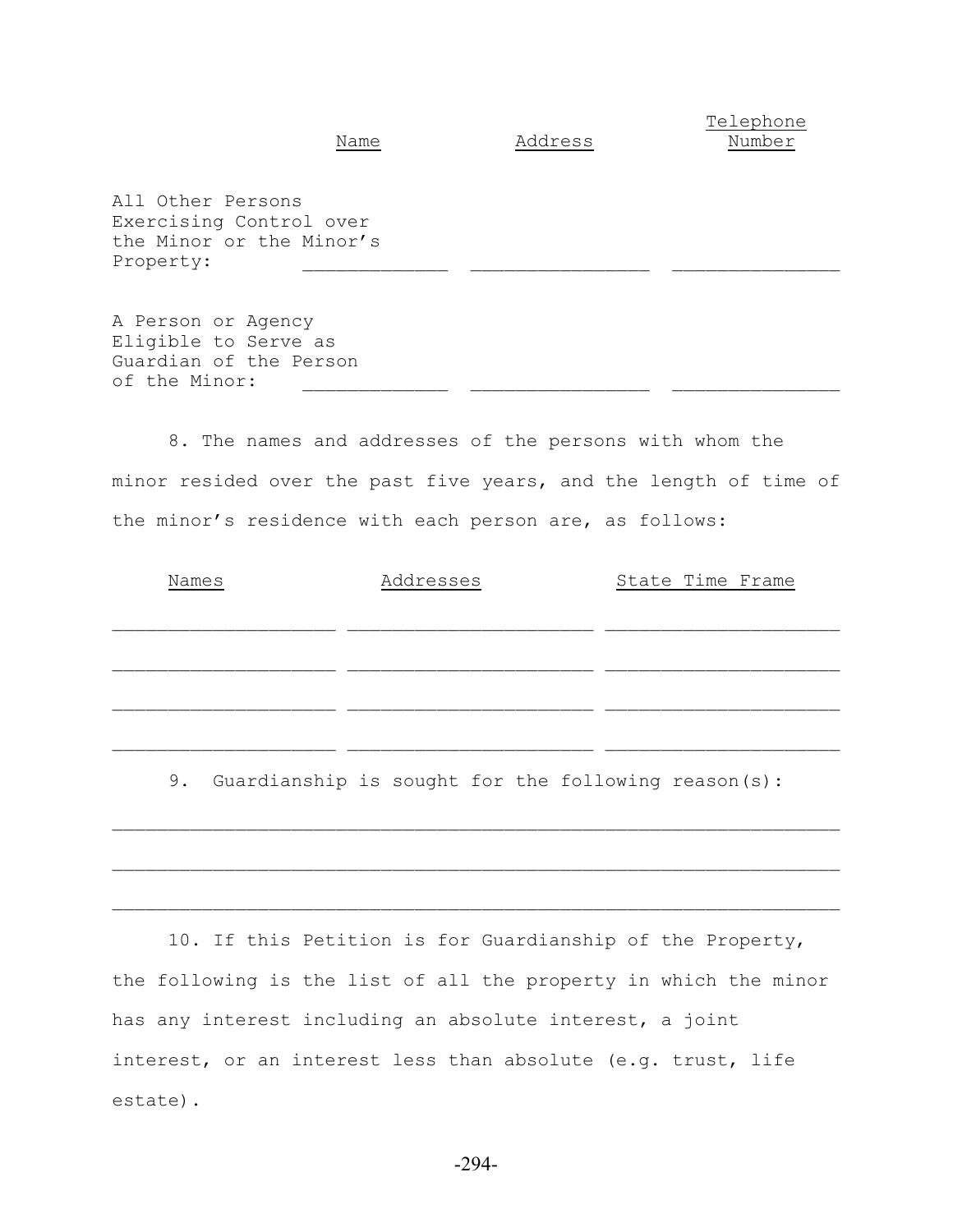| Location | Value | Trustee, Custodian,    |
|----------|-------|------------------------|
|          |       | Agent, Co-Tenant, etc. |
|          |       |                        |
|          |       |                        |
|          |       |                        |
|          |       |                        |
|          |       |                        |
|          |       |                        |
|          |       |                        |
|          |       |                        |

11. The petitioner's interest in the property of the minor listed in 10. is \_\_\_\_\_\_\_\_\_\_\_\_\_\_\_\_\_\_\_\_\_\_\_\_\_\_\_\_\_\_\_\_\_\_\_\_\_\_\_\_\_\_\_\_\_\_\_\_

12. (a) All other proceedings regarding the minor (including any proceedings in juvenile court) are, as follows:

 $\mathcal{L}_\text{max} = \mathcal{L}_\text{max} = \mathcal{L}_\text{max} = \mathcal{L}_\text{max} = \mathcal{L}_\text{max} = \mathcal{L}_\text{max} = \mathcal{L}_\text{max} = \mathcal{L}_\text{max} = \mathcal{L}_\text{max} = \mathcal{L}_\text{max} = \mathcal{L}_\text{max} = \mathcal{L}_\text{max} = \mathcal{L}_\text{max} = \mathcal{L}_\text{max} = \mathcal{L}_\text{max} = \mathcal{L}_\text{max} = \mathcal{L}_\text{max} = \mathcal{L}_\text{max} = \mathcal{$ 

 $\mathcal{L}_\text{max} = \mathcal{L}_\text{max} = \mathcal{L}_\text{max} = \mathcal{L}_\text{max} = \mathcal{L}_\text{max} = \mathcal{L}_\text{max} = \mathcal{L}_\text{max} = \mathcal{L}_\text{max} = \mathcal{L}_\text{max} = \mathcal{L}_\text{max} = \mathcal{L}_\text{max} = \mathcal{L}_\text{max} = \mathcal{L}_\text{max} = \mathcal{L}_\text{max} = \mathcal{L}_\text{max} = \mathcal{L}_\text{max} = \mathcal{L}_\text{max} = \mathcal{L}_\text{max} = \mathcal{$ 

 $\mathcal{L}_\mathcal{L} = \mathcal{L}_\mathcal{L} = \mathcal{L}_\mathcal{L} = \mathcal{L}_\mathcal{L} = \mathcal{L}_\mathcal{L} = \mathcal{L}_\mathcal{L} = \mathcal{L}_\mathcal{L} = \mathcal{L}_\mathcal{L} = \mathcal{L}_\mathcal{L} = \mathcal{L}_\mathcal{L} = \mathcal{L}_\mathcal{L} = \mathcal{L}_\mathcal{L} = \mathcal{L}_\mathcal{L} = \mathcal{L}_\mathcal{L} = \mathcal{L}_\mathcal{L} = \mathcal{L}_\mathcal{L} = \mathcal{L}_\mathcal{L}$ 

 (b) All proceedings regarding the petitioner and prospective guardian filed in this court or any other court are, as follows:

 $\mathcal{L}_\text{max} = \mathcal{L}_\text{max} = \mathcal{L}_\text{max} = \mathcal{L}_\text{max} = \mathcal{L}_\text{max} = \mathcal{L}_\text{max} = \mathcal{L}_\text{max} = \mathcal{L}_\text{max} = \mathcal{L}_\text{max} = \mathcal{L}_\text{max} = \mathcal{L}_\text{max} = \mathcal{L}_\text{max} = \mathcal{L}_\text{max} = \mathcal{L}_\text{max} = \mathcal{L}_\text{max} = \mathcal{L}_\text{max} = \mathcal{L}_\text{max} = \mathcal{L}_\text{max} = \mathcal{$ 

 $\mathcal{L}_\text{max} = \mathcal{L}_\text{max} = \mathcal{L}_\text{max} = \mathcal{L}_\text{max} = \mathcal{L}_\text{max} = \mathcal{L}_\text{max} = \mathcal{L}_\text{max} = \mathcal{L}_\text{max} = \mathcal{L}_\text{max} = \mathcal{L}_\text{max} = \mathcal{L}_\text{max} = \mathcal{L}_\text{max} = \mathcal{L}_\text{max} = \mathcal{L}_\text{max} = \mathcal{L}_\text{max} = \mathcal{L}_\text{max} = \mathcal{L}_\text{max} = \mathcal{L}_\text{max} = \mathcal{$ 

 $\mathcal{L}_\text{max} = \mathcal{L}_\text{max} = \mathcal{L}_\text{max} = \mathcal{L}_\text{max} = \mathcal{L}_\text{max} = \mathcal{L}_\text{max} = \mathcal{L}_\text{max} = \mathcal{L}_\text{max} = \mathcal{L}_\text{max} = \mathcal{L}_\text{max} = \mathcal{L}_\text{max} = \mathcal{L}_\text{max} = \mathcal{L}_\text{max} = \mathcal{L}_\text{max} = \mathcal{L}_\text{max} = \mathcal{L}_\text{max} = \mathcal{L}_\text{max} = \mathcal{L}_\text{max} = \mathcal{$ 

13. All exhibits required by the Instructions below are attached.

WHEREFORE, Petitioner requests that this court issue an order to direct all interested persons to show cause why a guardian of the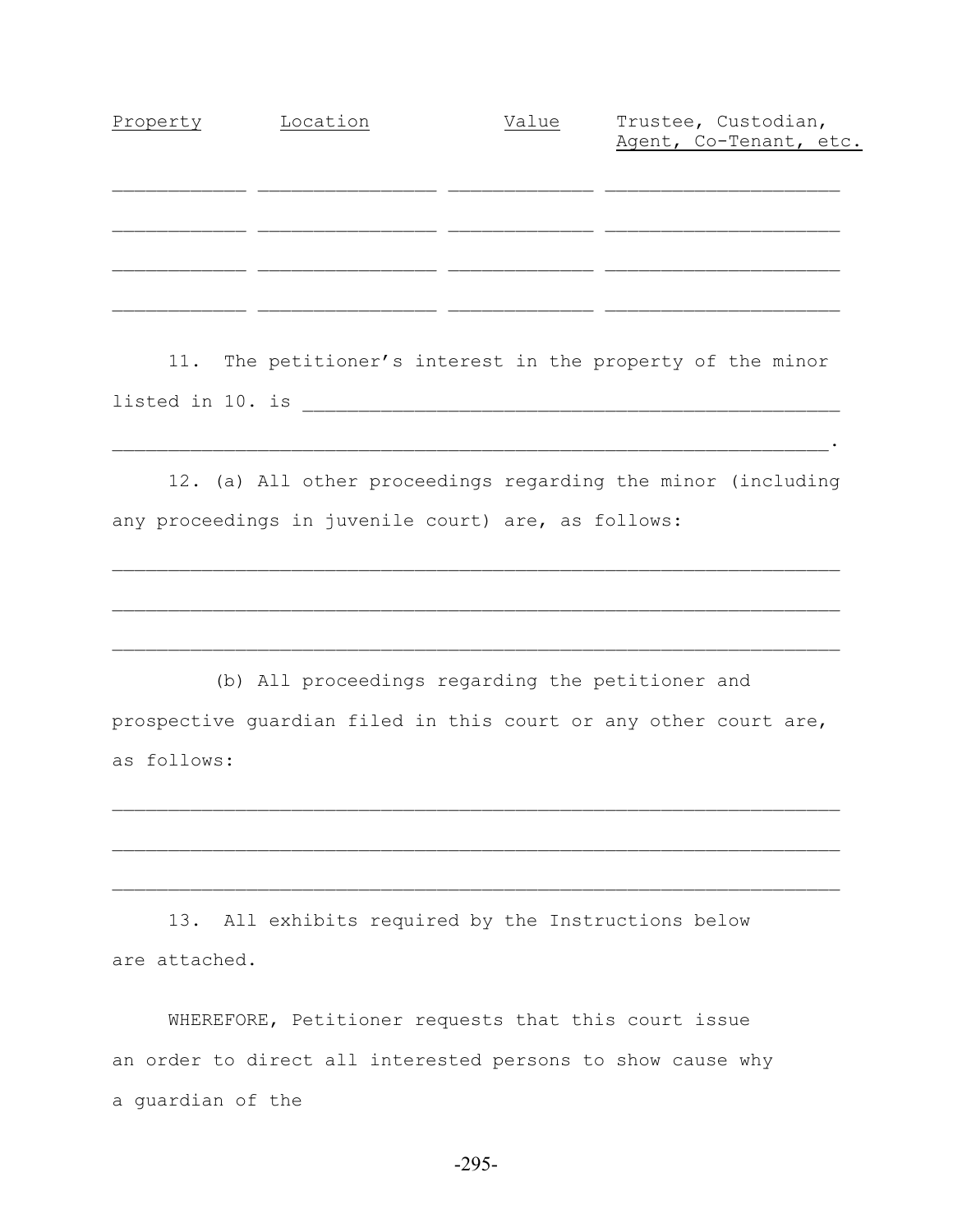[ ] person [ ] property [ ] person and property of the minor should not be appointed, and (if applicable) should not be (Name of prospective guardian)

 $\mathcal{L}_\text{max}$  and the contract of the contract of the contract of the contract of the contract of the contract of

appointed as the guardian.

 $\mathcal{L}_\text{max}$ 

 $\mathcal{L}_\text{max}$ 

 $\mathcal{L}_\text{max}$ 

 $\mathcal{L}_\text{max}$ 

Attorney's Signature The Petitioner's Name

Attorney's Name

Address

Telephone Number

Facsimile Number

E-mail Address

Petitioner solemnly affirms under the penalties of perjury that the contents of this document are true to the best of Petitioner's knowledge, information, and belief.

Petitioner's Name

Petitioner's Signature

 $\mathcal{L}_\text{max}$ 

#### INSTRUCTIONS

1. The required exhibits are as follows:

(a) A copy of any instrument nominating a guardian [Code, Estates and Trusts Article, §13-701 and Maryland Rule 10-301 (d)];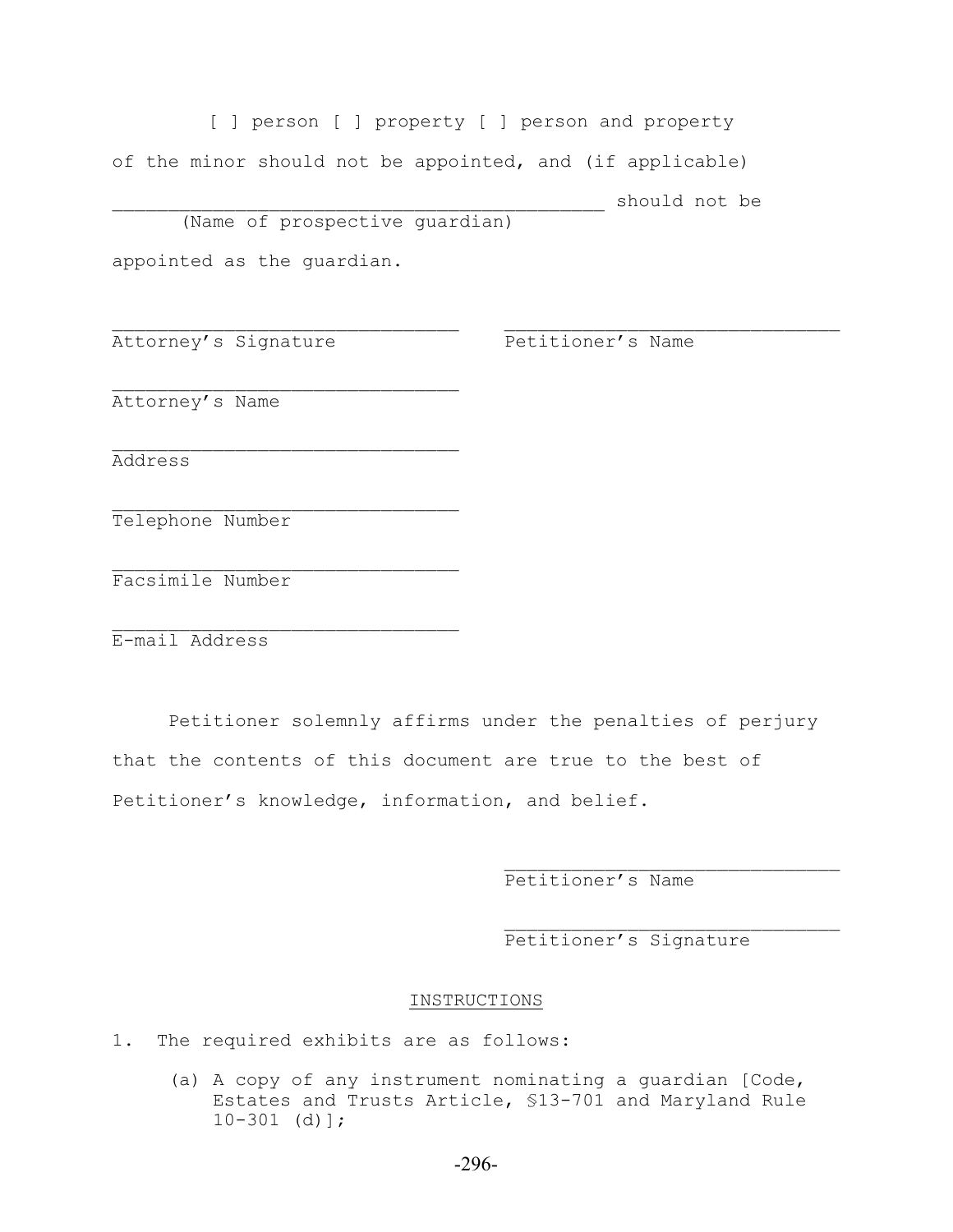- (b) If the petition is for the appointment of a guardian for a minor who is a beneficiary of the Department of Veterans Affairs, a certificate of the Administrator or the Administrator's authorized representative, setting forth the age of the minor as shown by the records of the Veterans Administration, and the fact that appointment of a guardian is a condition precedent to the payment of any moneys due the minor from the Veterans Administration shall be prima facie evidence of the necessity for the appointment [Code, Estates and Trusts Article, §13-802 and Maryland Rule 10-301 (d)]
- 2. Attached additional sheets to answer all the information requested in this petition, if necessary.

#### REPORTER'S NOTE

The Rules Committee proposes the addition of a new form of petition of a guardianship of a minor, new Rule 10-111. This form is based upon a draft submitted by a committee of registers of wills, Orphans' Court judges, and members of the bar, including members of the Estate and Trust Law Section of the Maryland State Bar Association. Currently, someone petitioning to be the guardian of the person of a minor is required to file a petition, the contents of which are described in section (c) of Rule 10-201, and someone petitioning to be the guardian of the property of a minor is required to file a petition, the contents of which are described in section (c) of Rule 10-301. The Committee felt it would be easier and more uniform if the petitions were filed using a specific form. Because Rules 10-201 and 10-301 also address guardianships of the person or property or both of an alleged disabled person, the Committee believes that it would be more consistent to also include a similar form for guardianships of alleged disabled persons. This would be in Rule 10-112. A master in Baltimore City suggested changes to Rule 10-112, and Rule 10-111 conforms to these changes. The adoption of these forms would mean that the contents provisions of Rules 10-201 and 10-301 no longer would be necessary.

Code, Estates and Trusts Article, §11-114 was added in 2014 (Chapter 291, Laws of 2014 (SB 321)). It sets out a list of crimes, which, if committed, would exclude someone from serving as a guardian of the person unless good cause is shown. The Committee recommends including in the petition forms in Rules 10- 111 and 10-112 a question to a petitioner who is petitioning to be a guardian of the person or of the property of a minor or disabled person, asking whether the petitioner has been convicted of a crime listed in Code, Estates and Trusts Article, §11-114 and if so, what the petitioner's good cause is to show why he or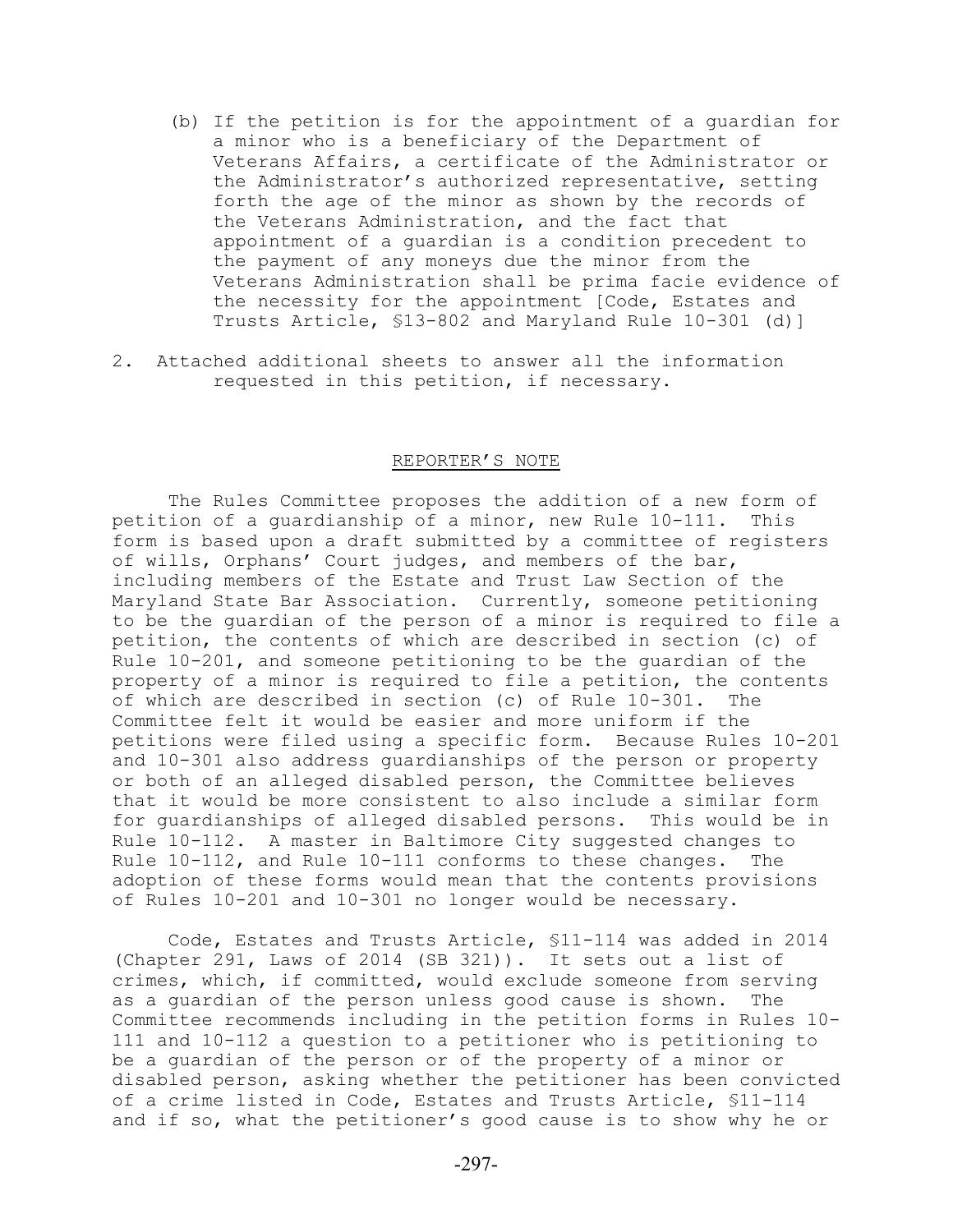she should be a guardian. If the petitioner is asking the court to name an individual other than the petitioner, the information regarding criminal convictions must be supplied as to that individual. These questions are similar to the questions asked of a petitioner who is asking to be a personal representative of an estate pursuant to Rule 6-122.

The committee of registers of wills, Orphans' Court judges, and members of the bar suggested that the list of interested persons be a separate document. An estates and trusts attorney asked that the list include a verification section at the end. The Rules Committee recommends that the list of interested persons be included in the petition for guardianship of a minor, so that the verification at the end of the petition applies to the information provided in the list.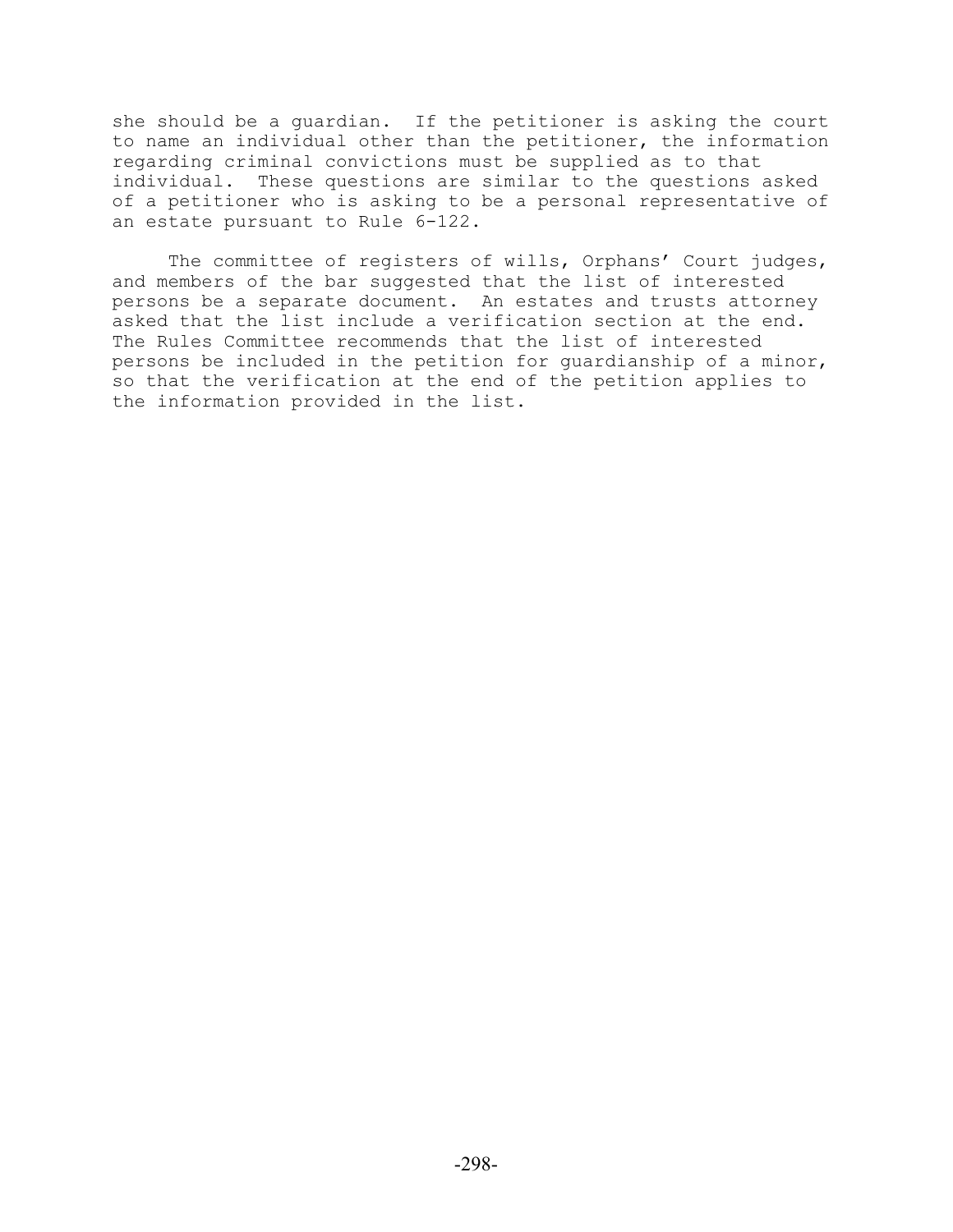# whose address is \_\_\_\_\_\_\_\_\_\_\_\_\_\_\_\_\_\_\_\_\_\_\_\_\_\_\_\_\_\_\_\_\_\_\_\_\_\_\_\_\_\_\_\_\_\_\_,

(name) (age)

and whose telephone number is \_\_\_\_\_\_\_\_\_\_\_\_\_\_\_\_\_\_\_\_\_\_\_\_\_\_\_\_\_\_\_\_\_\_,

### -299-

 (Name of Alleged (County) Disabled Individual

 $\mathcal{L}_\text{max}$  and  $\mathcal{L}_\text{max}$  and  $\mathcal{L}_\text{max}$  and  $\mathcal{L}_\text{max}$  and  $\mathcal{L}_\text{max}$ (Docket reference)

ALLEGED DISABLED PERSON

Note: This form is to be used where the subject of the petition is an individual, regardless of the individual's age, who has a disability other than minority.

[ ] Guardianship of [ ] Guardianship of [ ] Guardianship of

Person Property Person and Property

The petitioner, which is a set of the petitioner,  $\overline{a}$ 

PETITION FOR GUARDIANSHIP OF

PERSON

Rule 10-112. PETITION FOR GUARDIANSHIP OF ALLEGED DISABLED

A petition for guardianship of an alleged disabled person

shall be substantially in the following form:

[CAPTION]

In the Matter of The Circuit Court for

ADD new Rule 10-112, as follows:

MARYLAND RULES OF PROCEDURE

TITLE 10 - GUARDIANS AND OTHER FIDUCIARIES

CHAPTER 100 - GENERAL PROVISIONS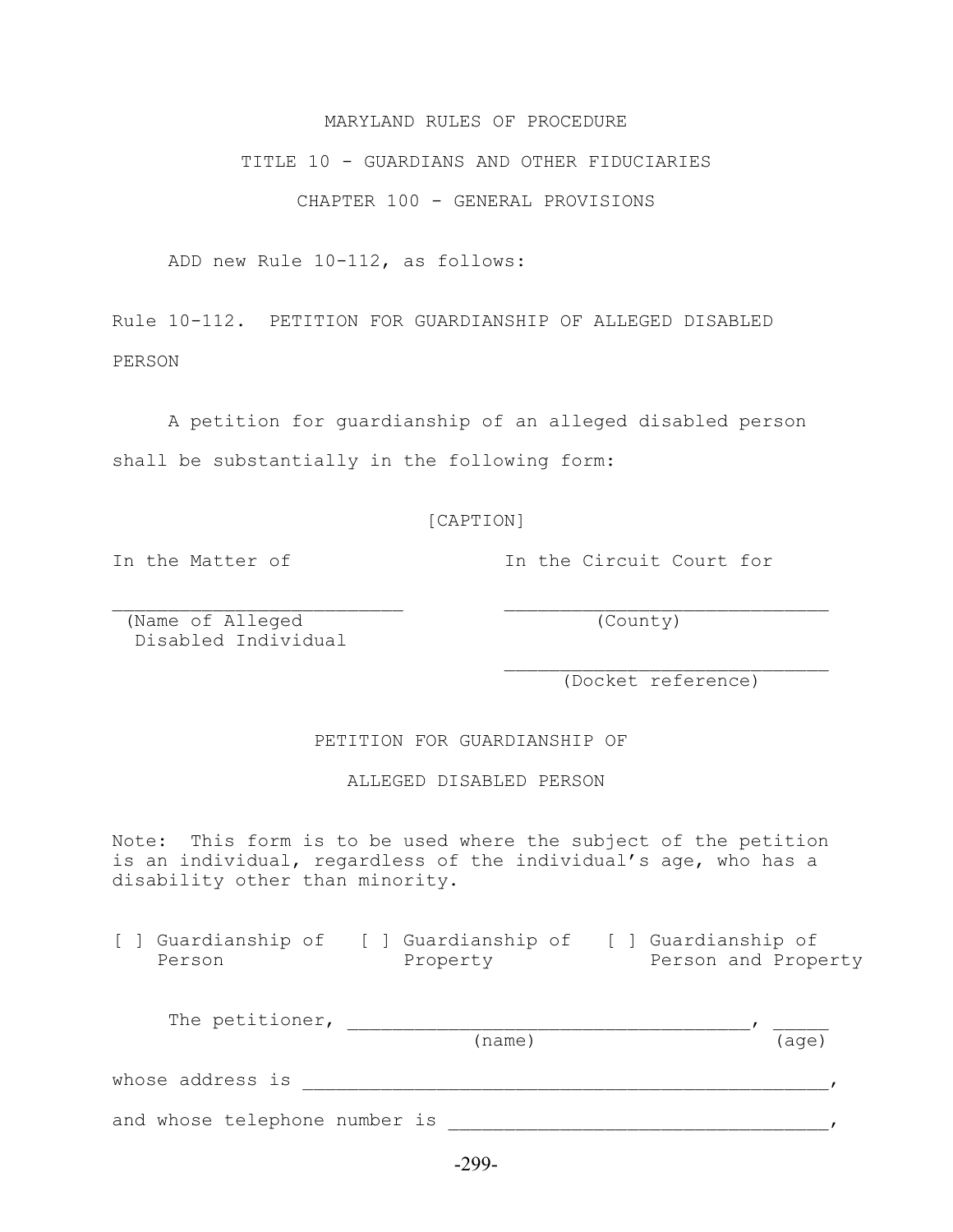represents to the court that:

|  | 1. The alleged disabled person      |         |        |  |
|--|-------------------------------------|---------|--------|--|
|  | age, born on the<br>day of          |         |        |  |
|  | a [ ] male or [ ] female resides at | (month) | (year) |  |
|  |                                     |         |        |  |

 $\mathcal{L}_\mathcal{L} = \mathcal{L}_\mathcal{L} = \mathcal{L}_\mathcal{L} = \mathcal{L}_\mathcal{L} = \mathcal{L}_\mathcal{L} = \mathcal{L}_\mathcal{L} = \mathcal{L}_\mathcal{L} = \mathcal{L}_\mathcal{L} = \mathcal{L}_\mathcal{L} = \mathcal{L}_\mathcal{L} = \mathcal{L}_\mathcal{L} = \mathcal{L}_\mathcal{L} = \mathcal{L}_\mathcal{L} = \mathcal{L}_\mathcal{L} = \mathcal{L}_\mathcal{L} = \mathcal{L}_\mathcal{L} = \mathcal{L}_\mathcal{L}$ 

2. If the alleged disabled person does not reside in the jurisdiction in which this petition is filed, then state the place in this jurisdiction where the alleged disabled person is currently located \_\_\_\_\_\_\_\_\_\_\_\_\_\_\_\_\_\_\_\_\_\_\_\_\_\_\_\_\_\_\_\_\_\_\_\_\_\_\_\_\_\_\_\_\_\_

3. The relationship of petitioner to the alleged disabled person is \_\_\_\_\_\_\_\_\_\_\_\_\_\_\_\_\_\_\_\_\_\_\_\_\_\_\_\_\_\_\_\_\_\_\_\_\_\_\_\_\_\_\_\_\_\_\_\_\_\_\_\_\_\_.

 $\mathcal{L}_\mathcal{L} = \mathcal{L}_\mathcal{L} = \mathcal{L}_\mathcal{L} = \mathcal{L}_\mathcal{L} = \mathcal{L}_\mathcal{L} = \mathcal{L}_\mathcal{L} = \mathcal{L}_\mathcal{L} = \mathcal{L}_\mathcal{L} = \mathcal{L}_\mathcal{L} = \mathcal{L}_\mathcal{L} = \mathcal{L}_\mathcal{L} = \mathcal{L}_\mathcal{L} = \mathcal{L}_\mathcal{L} = \mathcal{L}_\mathcal{L} = \mathcal{L}_\mathcal{L} = \mathcal{L}_\mathcal{L} = \mathcal{L}_\mathcal{L}$ 

*4. Complete Section 4 if the petitioner is asking the court to appoint the petitioner as the guardian.*

(Check only one of the following boxes)

[ ] I have not been convicted of a crime listed in Code,

Estates and Trusts Article, §11-114, or

[ ] I was convicted of such a crime, namely \_\_\_\_\_\_\_\_\_\_\_\_\_\_\_

, in  $\qquad \qquad$ , in  $\qquad \qquad$ , but the (year)

following good cause exists for me to be appointed as guardian

*5. Complete Section 5 is the petitioner is asking the court to appoint an individual other than the petitioner as the guardian.*

 $\mathcal{L}_\mathcal{L} = \mathcal{L}_\mathcal{L} = \mathcal{L}_\mathcal{L} = \mathcal{L}_\mathcal{L} = \mathcal{L}_\mathcal{L} = \mathcal{L}_\mathcal{L} = \mathcal{L}_\mathcal{L} = \mathcal{L}_\mathcal{L} = \mathcal{L}_\mathcal{L} = \mathcal{L}_\mathcal{L} = \mathcal{L}_\mathcal{L} = \mathcal{L}_\mathcal{L} = \mathcal{L}_\mathcal{L} = \mathcal{L}_\mathcal{L} = \mathcal{L}_\mathcal{L} = \mathcal{L}_\mathcal{L} = \mathcal{L}_\mathcal{L}$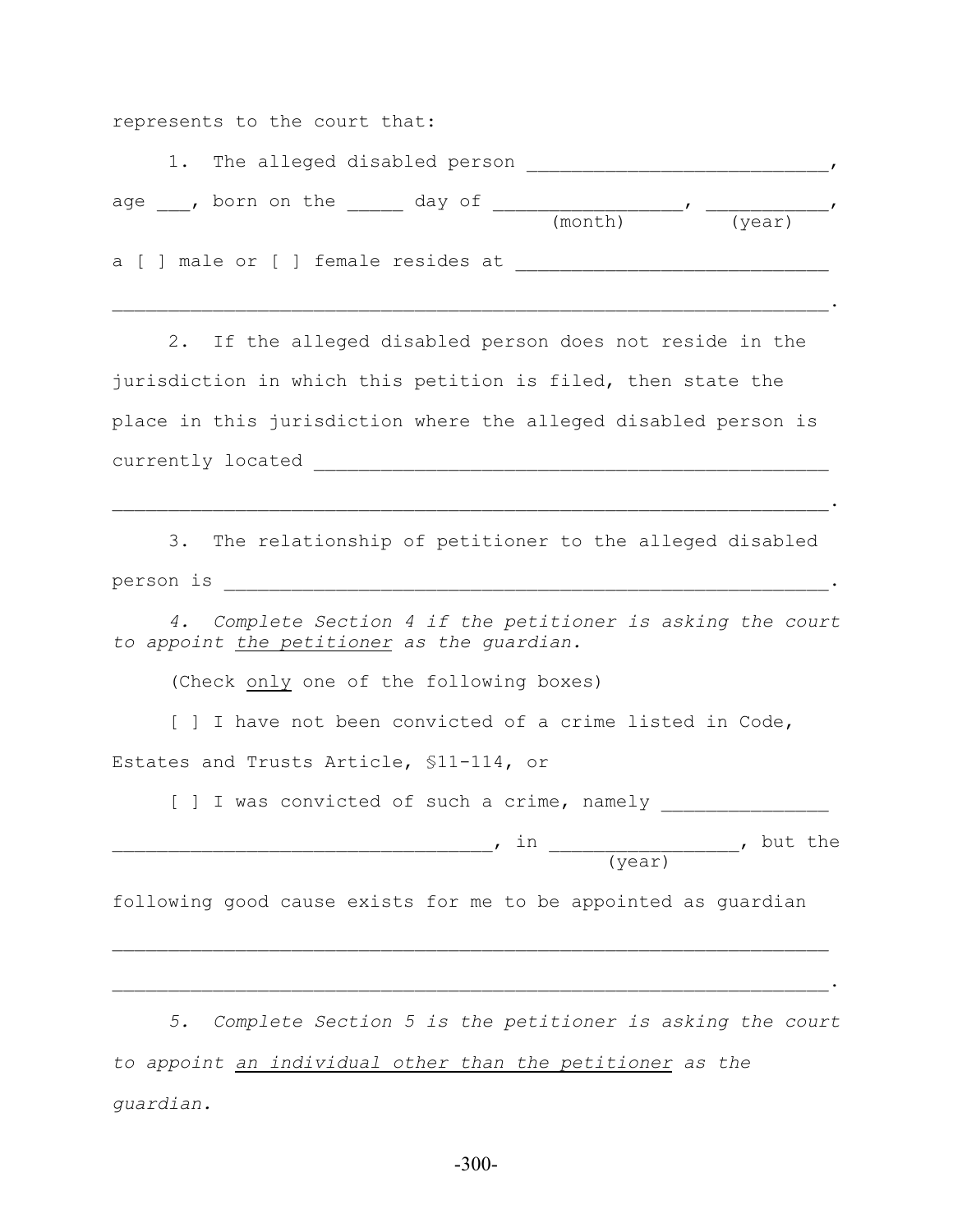| The name of the prospective guardian is                             |
|---------------------------------------------------------------------|
| and that individual's age is ______. The relationship of that       |
| individual to the alleged disabled person is _____________________. |
| (Check only one of the following boxes)                             |
|                                                                     |
| of a crime listed in Code, Estates and Trusts Article, \$11-114.    |
|                                                                     |
|                                                                     |
|                                                                     |
| following good cause exists for the individual to be appointed as   |
|                                                                     |
|                                                                     |

6. If the alleged disabled person resides with petitioner, then state the name and address of an additional person on whom initial service shall be made:

7. The following is a list of the names, addresses, and telephone numbers of all interested persons (see Code, Estates and Trusts Article, §13-101 (j)):

 $\mathcal{L}_\mathcal{L} = \mathcal{L}_\mathcal{L} = \mathcal{L}_\mathcal{L} = \mathcal{L}_\mathcal{L} = \mathcal{L}_\mathcal{L} = \mathcal{L}_\mathcal{L} = \mathcal{L}_\mathcal{L} = \mathcal{L}_\mathcal{L} = \mathcal{L}_\mathcal{L} = \mathcal{L}_\mathcal{L} = \mathcal{L}_\mathcal{L} = \mathcal{L}_\mathcal{L} = \mathcal{L}_\mathcal{L} = \mathcal{L}_\mathcal{L} = \mathcal{L}_\mathcal{L} = \mathcal{L}_\mathcal{L} = \mathcal{L}_\mathcal{L}$ 

 Telephone Name Address Number Person or Health Care Agent Designated

in Writing by Alleged Disabled Person: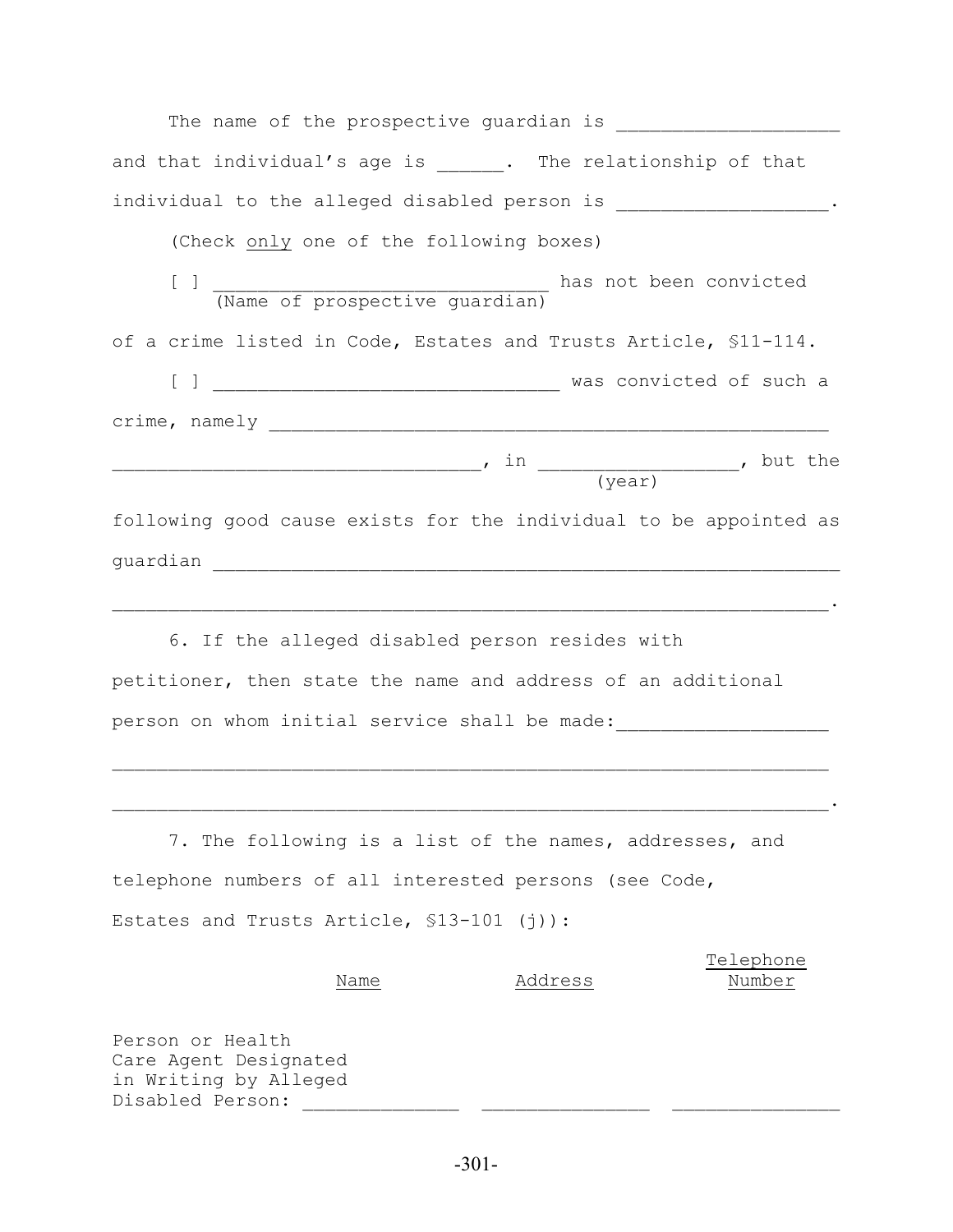|                                                                                    | Name | Address | Telephone<br>Number |
|------------------------------------------------------------------------------------|------|---------|---------------------|
| Spouse:                                                                            |      |         |                     |
| Parents:                                                                           |      |         |                     |
|                                                                                    |      |         |                     |
| Adult<br>Children:                                                                 |      |         |                     |
|                                                                                    |      |         |                     |
|                                                                                    |      |         |                     |
|                                                                                    |      |         |                     |
| Adult<br>Grandchildren*:                                                           |      |         |                     |
|                                                                                    |      |         |                     |
| Siblings*:                                                                         |      |         |                     |
|                                                                                    |      |         |                     |
|                                                                                    |      |         |                     |
|                                                                                    |      |         |                     |
|                                                                                    |      |         |                     |
| Any Other Heirs<br>at Law:                                                         |      |         |                     |
| Guardian                                                                           |      |         |                     |
|                                                                                    |      |         |                     |
| Any Person<br>Holding a Power<br>of Attorney of<br>the Alleged Disabled<br>Person: |      |         |                     |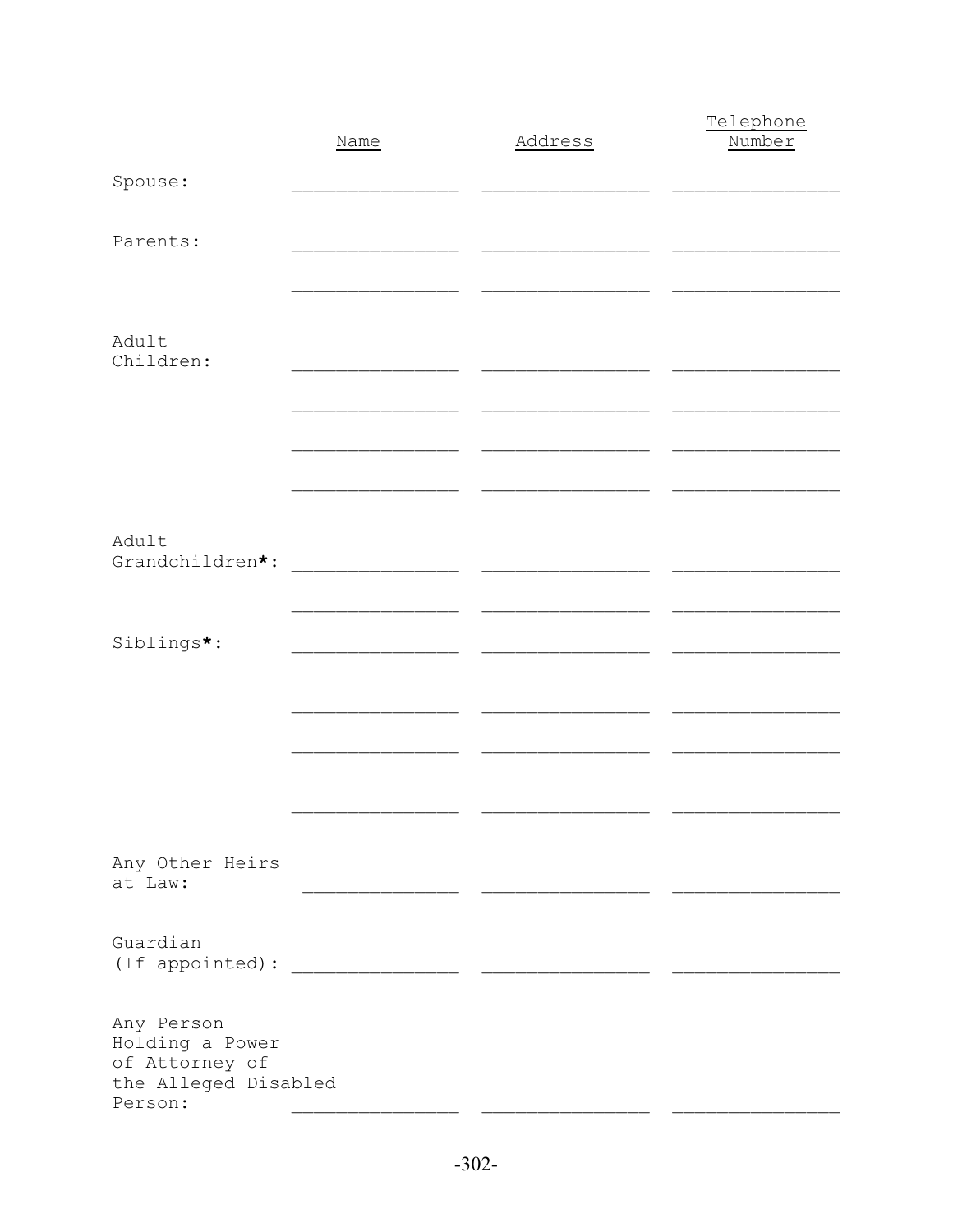|                                                                                                                   | Name | Address                                                                                                                 | Telephone<br>Number |
|-------------------------------------------------------------------------------------------------------------------|------|-------------------------------------------------------------------------------------------------------------------------|---------------------|
| Alleged<br>Disabled<br>Person's<br>Attorney:                                                                      |      |                                                                                                                         |                     |
| Any Other Person<br>Having Assumed<br>Responsibility for<br>the Alleged Disabled<br>Person:                       |      |                                                                                                                         |                     |
| Any Government<br>Agency Paying Benefits<br>to or for the Alleged<br>Disabled Person:                             |      |                                                                                                                         |                     |
| Any Person Having an<br>Interest in the Property<br>of the Alleged Disabled<br>Person:                            |      |                                                                                                                         |                     |
| All Other Persons<br>Exercising Control over<br>the Alleged Disabled<br>Person or the Person's<br>Property:       |      |                                                                                                                         |                     |
|                                                                                                                   |      | A Person or Agency Eligible to Serve as Guardian of the Person<br>of the Alleged Disabled Person (Choose A or B below): |                     |
| A. Local Commission on<br>Aging and Retirement<br>Education (if Alleged<br>Disabled Person is Age<br>65 or over): |      |                                                                                                                         |                     |
| B. Local Department of<br>Social Services if<br>Alleged Disabled<br>Person is Under Age<br>$65)$ :                |      |                                                                                                                         |                     |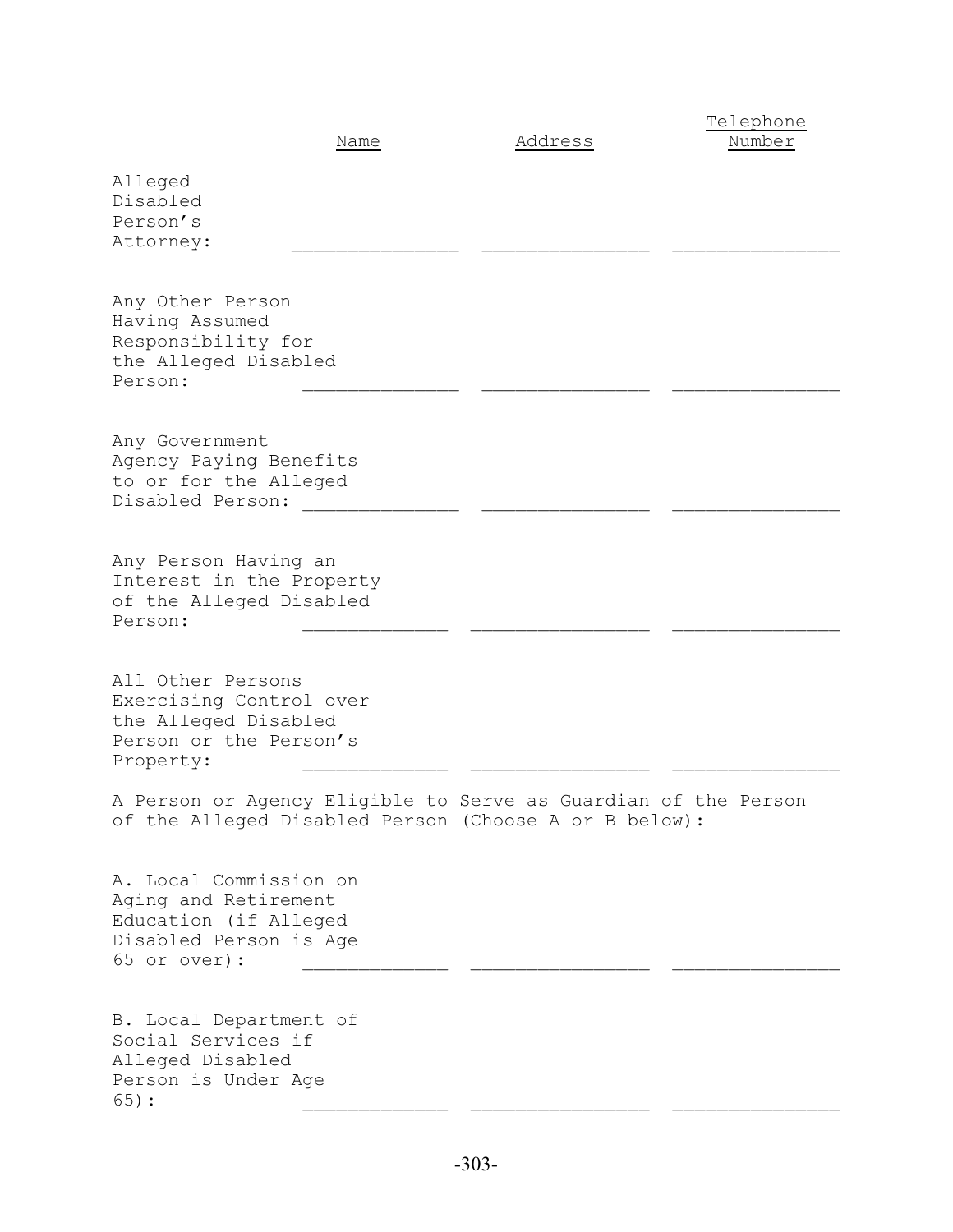**\*** Note: Adult grandchildren and siblings need not be listed unless there is no spouse and there are no parents or adult children.

8. The names and addresses of the persons with whom the alleged disabled person resides or has resided over the past five years and the length of time of the alleged disabled person's residence with each person are as follows:

| Name | Address | Approximate Dates |
|------|---------|-------------------|
|      |         |                   |
|      |         |                   |
|      |         |                   |
|      |         |                   |
|      |         |                   |

9. A brief description of the alleged disability and how it affects the alleged disabled person's ability to function is as follows:

10. (a) Guardianship of the Person is sought because

 $\mathcal{L}_\text{max} = \mathcal{L}_\text{max} = \mathcal{L}_\text{max} = \mathcal{L}_\text{max} = \mathcal{L}_\text{max} = \mathcal{L}_\text{max} = \mathcal{L}_\text{max} = \mathcal{L}_\text{max} = \mathcal{L}_\text{max} = \mathcal{L}_\text{max} = \mathcal{L}_\text{max} = \mathcal{L}_\text{max} = \mathcal{L}_\text{max} = \mathcal{L}_\text{max} = \mathcal{L}_\text{max} = \mathcal{L}_\text{max} = \mathcal{L}_\text{max} = \mathcal{L}_\text{max} = \mathcal{$ 

 $\mathcal{L}_\text{max} = \mathcal{L}_\text{max} = \mathcal{L}_\text{max} = \mathcal{L}_\text{max} = \mathcal{L}_\text{max} = \mathcal{L}_\text{max} = \mathcal{L}_\text{max} = \mathcal{L}_\text{max} = \mathcal{L}_\text{max} = \mathcal{L}_\text{max} = \mathcal{L}_\text{max} = \mathcal{L}_\text{max} = \mathcal{L}_\text{max} = \mathcal{L}_\text{max} = \mathcal{L}_\text{max} = \mathcal{L}_\text{max} = \mathcal{L}_\text{max} = \mathcal{L}_\text{max} = \mathcal{$ 

 (Name of Alleged Disabled Person) cannot make or communicate responsible decisions concerning health care, food, clothing, or shelter, because of mental disability, disease, habitual drunkenness, addiction to drugs, or other addictions. State the relevant facts:

 $\mathcal{L}_\text{max} = \mathcal{L}_\text{max} = \mathcal{L}_\text{max} = \mathcal{L}_\text{max} = \mathcal{L}_\text{max} = \mathcal{L}_\text{max} = \mathcal{L}_\text{max} = \mathcal{L}_\text{max} = \mathcal{L}_\text{max} = \mathcal{L}_\text{max} = \mathcal{L}_\text{max} = \mathcal{L}_\text{max} = \mathcal{L}_\text{max} = \mathcal{L}_\text{max} = \mathcal{L}_\text{max} = \mathcal{L}_\text{max} = \mathcal{L}_\text{max} = \mathcal{L}_\text{max} = \mathcal{$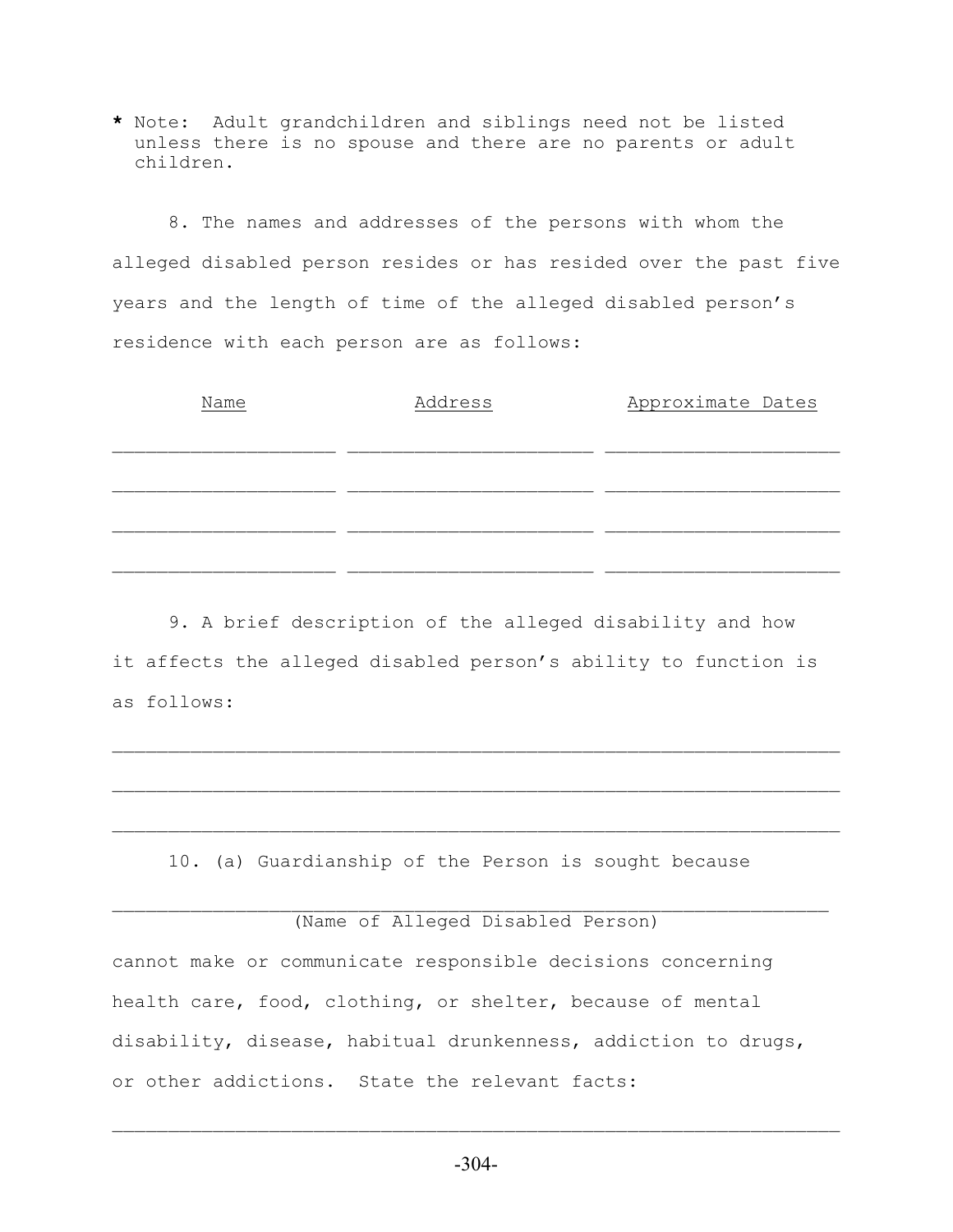(b) Describe less restrictive alternatives that have been attempted and have failed (see Code, Estates and Trusts Article, §13-705 (b)):

 $\mathcal{L}_\text{max} = \mathcal{L}_\text{max} = \mathcal{L}_\text{max} = \mathcal{L}_\text{max} = \mathcal{L}_\text{max} = \mathcal{L}_\text{max} = \mathcal{L}_\text{max} = \mathcal{L}_\text{max} = \mathcal{L}_\text{max} = \mathcal{L}_\text{max} = \mathcal{L}_\text{max} = \mathcal{L}_\text{max} = \mathcal{L}_\text{max} = \mathcal{L}_\text{max} = \mathcal{L}_\text{max} = \mathcal{L}_\text{max} = \mathcal{L}_\text{max} = \mathcal{L}_\text{max} = \mathcal{$ 

 $\mathcal{L}_\text{max} = \mathcal{L}_\text{max} = \mathcal{L}_\text{max} = \mathcal{L}_\text{max} = \mathcal{L}_\text{max} = \mathcal{L}_\text{max} = \mathcal{L}_\text{max} = \mathcal{L}_\text{max} = \mathcal{L}_\text{max} = \mathcal{L}_\text{max} = \mathcal{L}_\text{max} = \mathcal{L}_\text{max} = \mathcal{L}_\text{max} = \mathcal{L}_\text{max} = \mathcal{L}_\text{max} = \mathcal{L}_\text{max} = \mathcal{L}_\text{max} = \mathcal{L}_\text{max} = \mathcal{$ 

 $\mathcal{L}_\text{max} = \mathcal{L}_\text{max} = \mathcal{L}_\text{max} = \mathcal{L}_\text{max} = \mathcal{L}_\text{max} = \mathcal{L}_\text{max} = \mathcal{L}_\text{max} = \mathcal{L}_\text{max} = \mathcal{L}_\text{max} = \mathcal{L}_\text{max} = \mathcal{L}_\text{max} = \mathcal{L}_\text{max} = \mathcal{L}_\text{max} = \mathcal{L}_\text{max} = \mathcal{L}_\text{max} = \mathcal{L}_\text{max} = \mathcal{L}_\text{max} = \mathcal{L}_\text{max} = \mathcal{$ 

 $\mathcal{L}_\text{max} = \mathcal{L}_\text{max} = \mathcal{L}_\text{max} = \mathcal{L}_\text{max} = \mathcal{L}_\text{max} = \mathcal{L}_\text{max} = \mathcal{L}_\text{max} = \mathcal{L}_\text{max} = \mathcal{L}_\text{max} = \mathcal{L}_\text{max} = \mathcal{L}_\text{max} = \mathcal{L}_\text{max} = \mathcal{L}_\text{max} = \mathcal{L}_\text{max} = \mathcal{L}_\text{max} = \mathcal{L}_\text{max} = \mathcal{L}_\text{max} = \mathcal{L}_\text{max} = \mathcal{$ 

 $\mathcal{L}_\text{max} = \mathcal{L}_\text{max} = \mathcal{L}_\text{max} = \mathcal{L}_\text{max} = \mathcal{L}_\text{max} = \mathcal{L}_\text{max} = \mathcal{L}_\text{max} = \mathcal{L}_\text{max} = \mathcal{L}_\text{max} = \mathcal{L}_\text{max} = \mathcal{L}_\text{max} = \mathcal{L}_\text{max} = \mathcal{L}_\text{max} = \mathcal{L}_\text{max} = \mathcal{L}_\text{max} = \mathcal{L}_\text{max} = \mathcal{L}_\text{max} = \mathcal{L}_\text{max} = \mathcal{$ 

11. (a) Guardianship of the Property is sought because \_\_\_\_\_\_\_\_\_\_\_\_\_\_\_\_\_\_\_\_\_\_\_\_\_\_\_\_\_\_\_\_\_\_\_\_\_ cannot manage property (Name of Alleged Disabled Person) and affairs effectively because of physical or mental disability, disease, habitual drunkenness, addiction to drugs or other addictions, imprisonment, compulsory hospitalization, confinement, detention by a foreign power, or disappearance. State the relevant facts:

(b) Describe less restrictive alternatives that have been attempted and have failed (see Code, Estates and Trusts Article, §13-201):

 $\mathcal{L}_\text{max} = \mathcal{L}_\text{max} = \mathcal{L}_\text{max} = \mathcal{L}_\text{max} = \mathcal{L}_\text{max} = \mathcal{L}_\text{max} = \mathcal{L}_\text{max} = \mathcal{L}_\text{max} = \mathcal{L}_\text{max} = \mathcal{L}_\text{max} = \mathcal{L}_\text{max} = \mathcal{L}_\text{max} = \mathcal{L}_\text{max} = \mathcal{L}_\text{max} = \mathcal{L}_\text{max} = \mathcal{L}_\text{max} = \mathcal{L}_\text{max} = \mathcal{L}_\text{max} = \mathcal{$ 

 $\mathcal{L}_\text{max} = \mathcal{L}_\text{max} = \mathcal{L}_\text{max} = \mathcal{L}_\text{max} = \mathcal{L}_\text{max} = \mathcal{L}_\text{max} = \mathcal{L}_\text{max} = \mathcal{L}_\text{max} = \mathcal{L}_\text{max} = \mathcal{L}_\text{max} = \mathcal{L}_\text{max} = \mathcal{L}_\text{max} = \mathcal{L}_\text{max} = \mathcal{L}_\text{max} = \mathcal{L}_\text{max} = \mathcal{L}_\text{max} = \mathcal{L}_\text{max} = \mathcal{L}_\text{max} = \mathcal{$ 

 $\mathcal{L}_\text{max} = \mathcal{L}_\text{max} = \mathcal{L}_\text{max} = \mathcal{L}_\text{max} = \mathcal{L}_\text{max} = \mathcal{L}_\text{max} = \mathcal{L}_\text{max} = \mathcal{L}_\text{max} = \mathcal{L}_\text{max} = \mathcal{L}_\text{max} = \mathcal{L}_\text{max} = \mathcal{L}_\text{max} = \mathcal{L}_\text{max} = \mathcal{L}_\text{max} = \mathcal{L}_\text{max} = \mathcal{L}_\text{max} = \mathcal{L}_\text{max} = \mathcal{L}_\text{max} = \mathcal{$ 

 $\mathcal{L}_\text{max} = \mathcal{L}_\text{max} = \mathcal{L}_\text{max} = \mathcal{L}_\text{max} = \mathcal{L}_\text{max} = \mathcal{L}_\text{max} = \mathcal{L}_\text{max} = \mathcal{L}_\text{max} = \mathcal{L}_\text{max} = \mathcal{L}_\text{max} = \mathcal{L}_\text{max} = \mathcal{L}_\text{max} = \mathcal{L}_\text{max} = \mathcal{L}_\text{max} = \mathcal{L}_\text{max} = \mathcal{L}_\text{max} = \mathcal{L}_\text{max} = \mathcal{L}_\text{max} = \mathcal{$ 

12. If this Petition is for Guardianship of the Property,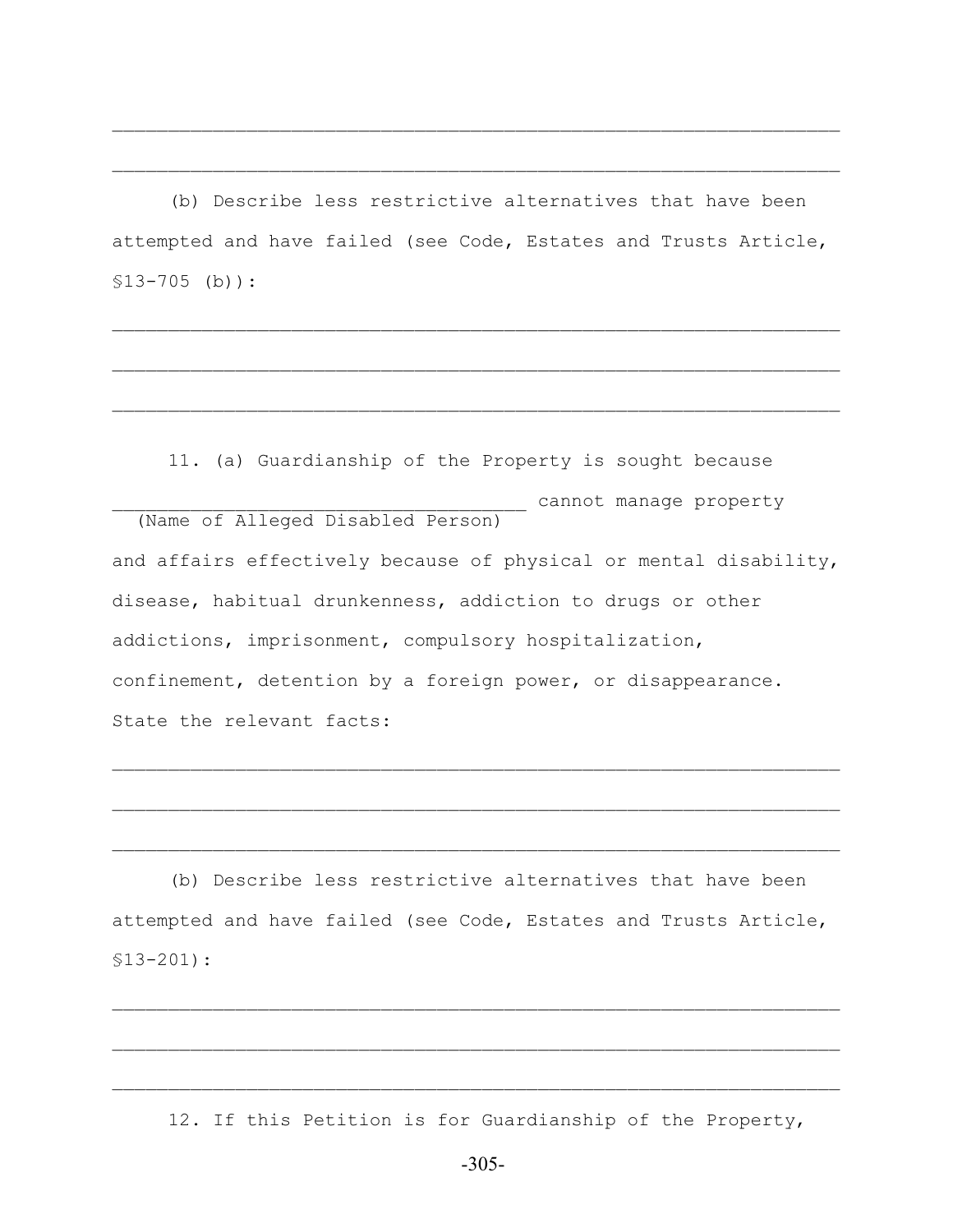the following is the list of all the property in which the alleged disabled person has any interest including an absolute interest, a joint interest, or an interest less than absolute (e.g. trust, life estate):

| Property | Location | Value | Sole Owner, Joint<br>Owner (specify type),<br>Life Tenant, Trustee,<br>Custodian, Agent, etc. |
|----------|----------|-------|-----------------------------------------------------------------------------------------------|
|          |          |       |                                                                                               |
|          |          |       |                                                                                               |

13. The petitioner's interest in the property of the alleged disabled person listed in 12. is \_\_\_\_\_\_\_\_\_\_\_\_\_\_\_\_\_\_\_\_\_\_\_\_

 $\mathcal{L}_\text{max} = \frac{1}{2} \sum_{i=1}^n \mathcal{L}_\text{max}(\mathcal{L}_i - \mathcal{L}_i)$ 

14. If a guardian or conservator has been appointed for the alleged disabled person in another proceeding, the name and address of the guardian or conservator and the court that appointed the guardian or conservator are as follows:

 $\mathcal{L}_\text{max} = \frac{1}{2} \sum_{i=1}^n \mathcal{L}_\text{max}(\mathbf{z}_i - \mathbf{z}_i)$ 

Name Address

Court

15. All other proceedings regarding the alleged disabled person (including criminal) are as follows: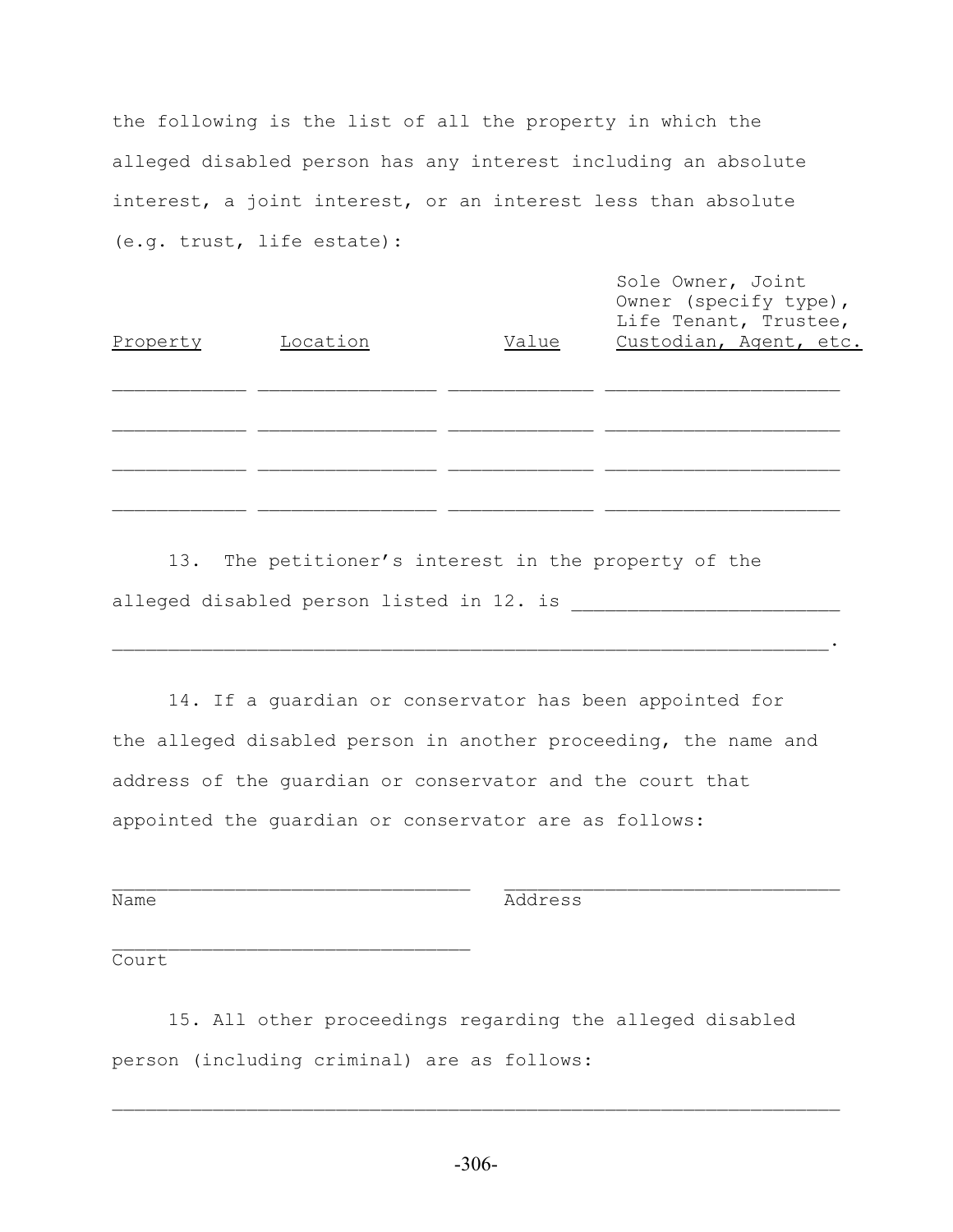16. All exhibits required by the Instructions below are attached.

 $\mathcal{L}_\text{max} = \mathcal{L}_\text{max} = \mathcal{L}_\text{max} = \mathcal{L}_\text{max} = \mathcal{L}_\text{max} = \mathcal{L}_\text{max} = \mathcal{L}_\text{max} = \mathcal{L}_\text{max} = \mathcal{L}_\text{max} = \mathcal{L}_\text{max} = \mathcal{L}_\text{max} = \mathcal{L}_\text{max} = \mathcal{L}_\text{max} = \mathcal{L}_\text{max} = \mathcal{L}_\text{max} = \mathcal{L}_\text{max} = \mathcal{L}_\text{max} = \mathcal{L}_\text{max} = \mathcal{$ 

 $\mathcal{L}_\text{max} = \mathcal{L}_\text{max} = \mathcal{L}_\text{max} = \mathcal{L}_\text{max} = \mathcal{L}_\text{max} = \mathcal{L}_\text{max} = \mathcal{L}_\text{max} = \mathcal{L}_\text{max} = \mathcal{L}_\text{max} = \mathcal{L}_\text{max} = \mathcal{L}_\text{max} = \mathcal{L}_\text{max} = \mathcal{L}_\text{max} = \mathcal{L}_\text{max} = \mathcal{L}_\text{max} = \mathcal{L}_\text{max} = \mathcal{L}_\text{max} = \mathcal{L}_\text{max} = \mathcal{$ 

WHEREFORE, Petitioner requests that this court issue an order to direct all interested persons to show cause why a guardian of the

[ ] person [ ] property [ ] person and property of the alleged disabled person should not be appointed, and (if applicable) and (if applicable) (Name of prospective guardian)

 $\mathcal{L}_\text{max}$  and the contract of the contract of the contract of the contract of the contract of the contract of

be appointed as the guardian.

 $\mathcal{L}_\text{max}$ 

 $\mathcal{L}_\text{max}$ 

 $\mathcal{L}_\text{max}$ 

 $\mathcal{L}_\text{max}$ 

 $\mathcal{L}_\text{max}$ 

Attorney's Signature The Petitioner's Name

Attorney's Name

Address

Telephone Number

Facsimile Number

E-mail Address

Petitioner solemnly affirms under the penalties of perjury that the contents of this document are true to the best of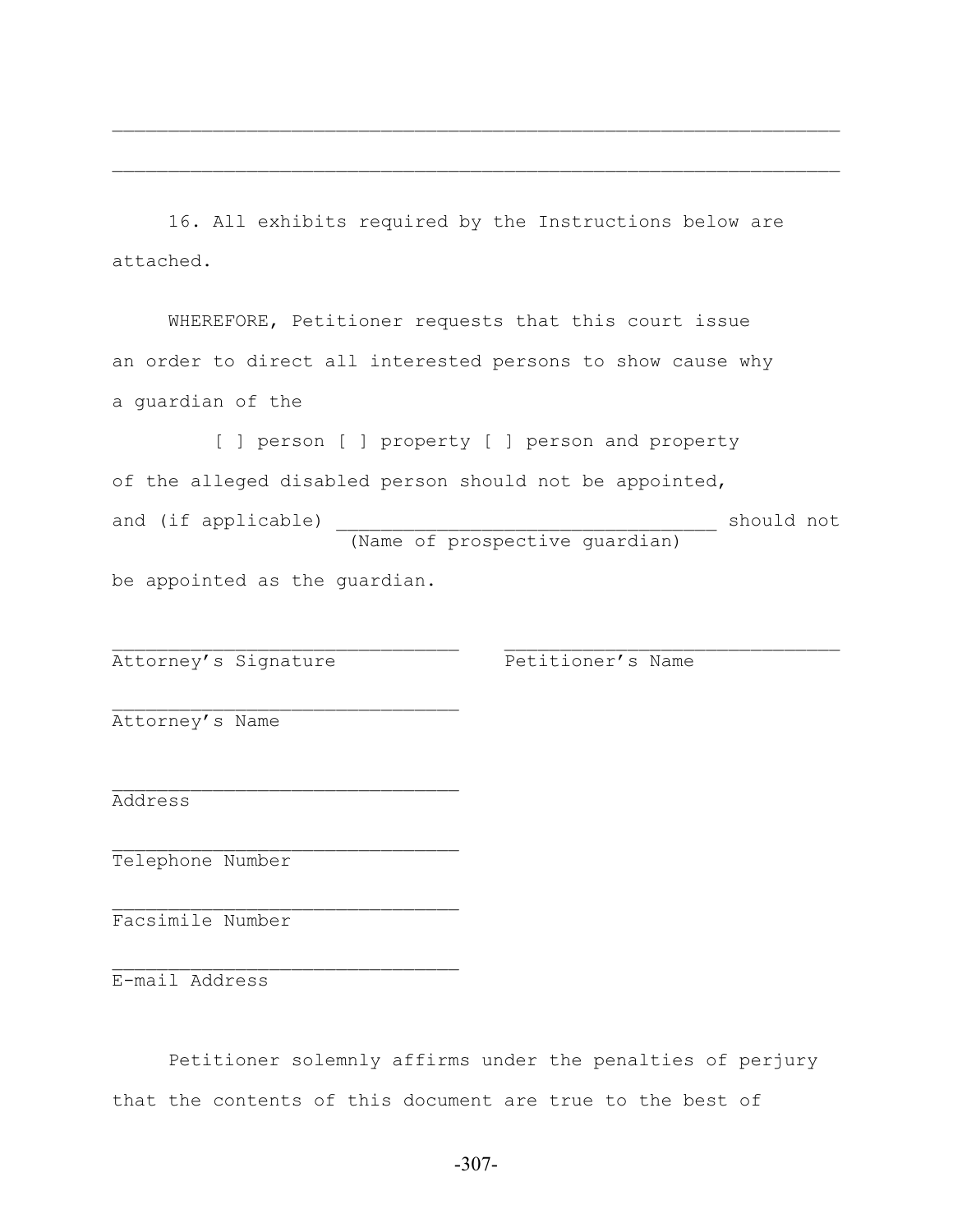Petitioner's knowledge, information, and belief.

Petitioner's Name

Petitioner's Signature

 $\mathcal{L}_\text{max}$ 

 $\mathcal{L}_\text{max}$ 

#### INSTRUCTIONS

1. The required exhibits are as follows:

- (a) A copy of any instrument nominating a guardian;
- (b) A copy of any power of attorney (including a durable power of attorney for health care) which the alleged disabled person has given to someone;
- (c) Signed and verified certificates of two physicians licensed to practice medicine in the United States who have examined the alleged disabled person, or of one licensed physician, who has examined the alleged disabled person, and one licensed psychologist or certified clinical social worker, who has seen and evaluated the alleged disabled person. An examination or evaluation by at least one of the health care professionals must have occurred within 21 days before the filing of the petition (see Code, Estates and Trusts Article, §13-103 and §1-102 (a) and (b)).
- (d) If the petition is for the appointment of a guardian of an alleged disabled person who is a beneficiary of the Department of Veterans Affairs, then in lieu of the certificates required by (c) above, a certificate of the Secretary of that Department or an authorized representative of the Secretary setting forth the fact that the person has been rated as disabled by the Department.
- 2. Attach additional sheets to answer all the information requested in this petition, if necessary.

#### REPORTER'S NOTE

See the Reporter's note to Rule 10-111.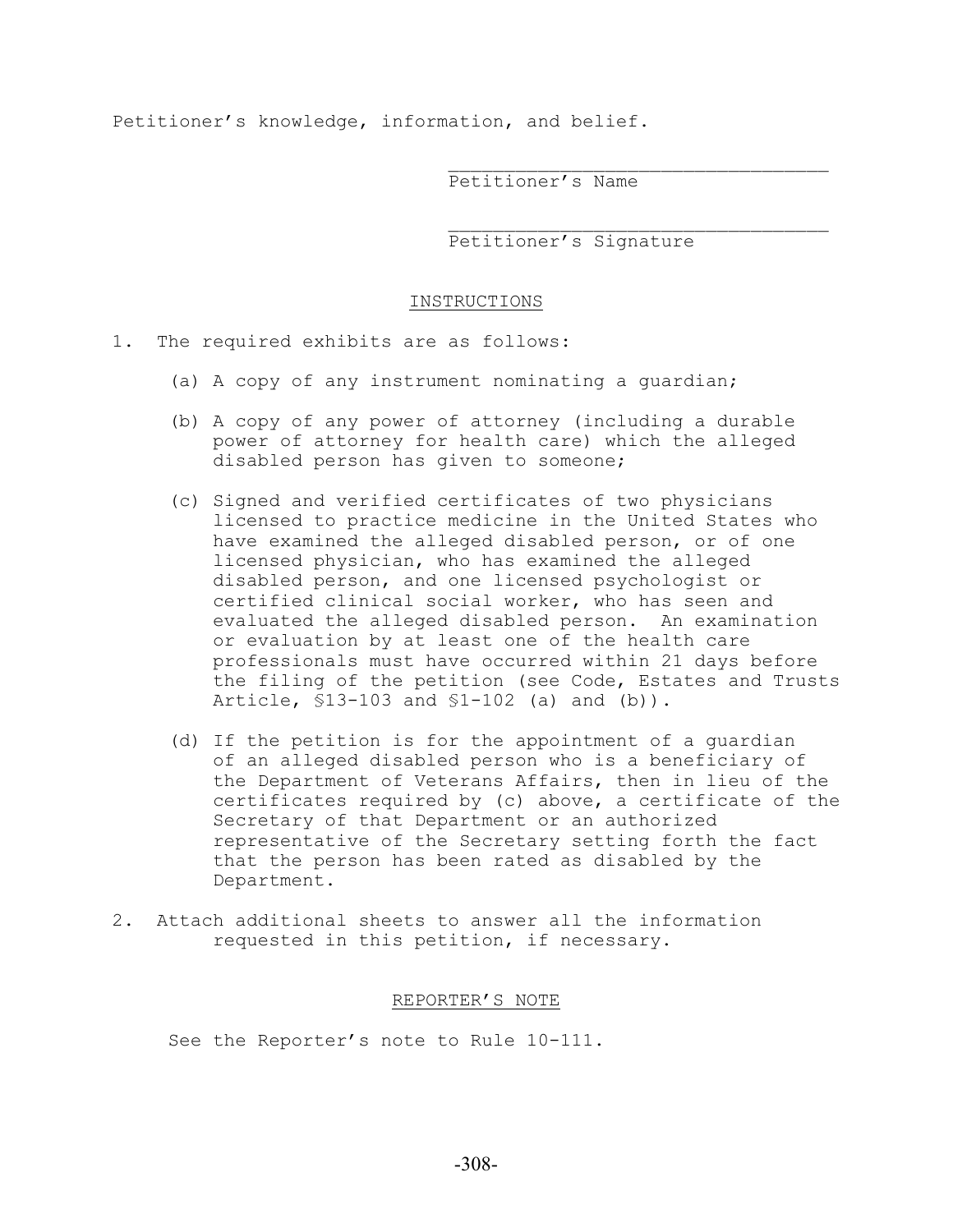# MARYLAND RULES OF PROCEDURE TITLE 10 - GUARDIANS AND OTHER FIDUCIARIES CHAPTER 200 - GUARDIAN OF PERSON

AMEND Rule 10-201 by adding a new section (b) pertaining to the form of petition, by deleting current section (c), by adding a new section (d) containing a form for designation of a guardian of the person by a minor, by adding a cross reference at the end of the Rule, and by making stylistic changes, as follows:

Rule 10-201. PETITION FOR APPOINTMENT OF A GUARDIAN OF THE PERSON

(a) Who may File

 An interested person may file a petition requesting a court to appoint a guardian of a minor or alleged disabled person.

(b) Form of Petition

 The petition for a guardianship of the person of a minor shall be filed in substantially the form set forth in Rule 10- 111. The petition for a guardianship of the person of an alleged disabled person shall be filed in substantially the form set forth in Rule 10-112.

(b) (c) Venue

(1) Resident

 If the minor or alleged disabled person is a resident of Maryland, the petition shall be filed in the county where (A) the

-309-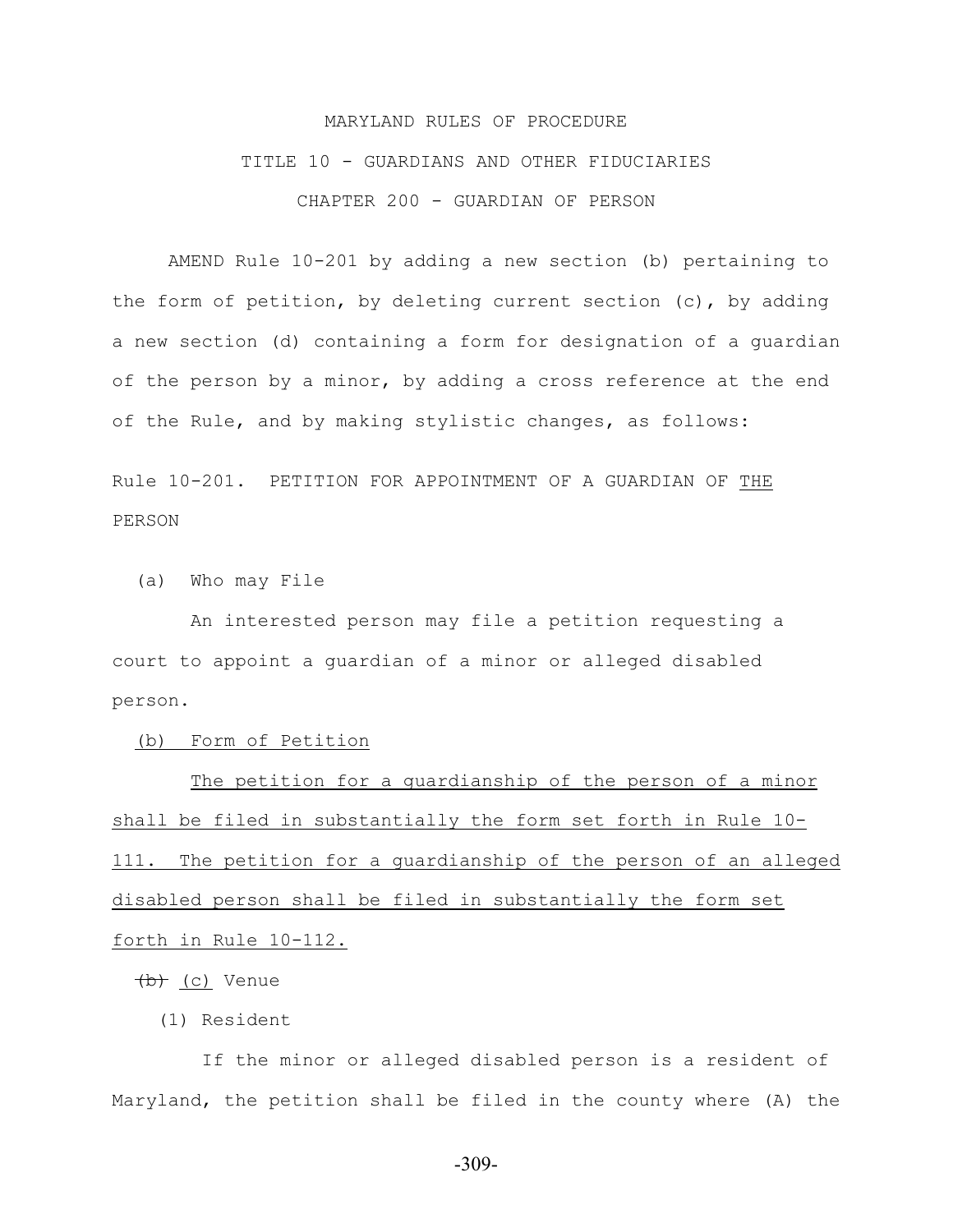minor or alleged disabled person resides or (B) the person has been admitted for the purpose of medical care or treatment to either a general or a special hospital which is not a State facility as defined in Code, Health-General Article, §10-406 or a licensed private facility as defined in Code, Health-General Article, §§10-501 to 10-511.

(2) Nonresident

 If the minor or alleged disabled person does not reside in this State, a petition for guardianship of the person may be filed in any county in which the person is physically present.

(c) Contents

The petition shall be captioned, "In the Matter of . . . " [stating the name of the minor or alleged disabled person]. It shall be signed and verified by the petitioner, may contain a request for the guardianship of property, and shall contain at least the following information:

 (1) The petitioner's name, address, age, and telephone number.

 (2) The petitioner's familial or other relationship to the minor or alleged disabled person.

 (3) Whether the person who is the subject of the petition is a minor or alleged disabled person, and, if an alleged disabled person, a brief description of the alleged disability and how it affects the alleged disabled person's ability to function.

 (4) The reasons why the court should appoint a guardian of the person and, if the subject of the petition is a disabled

-310-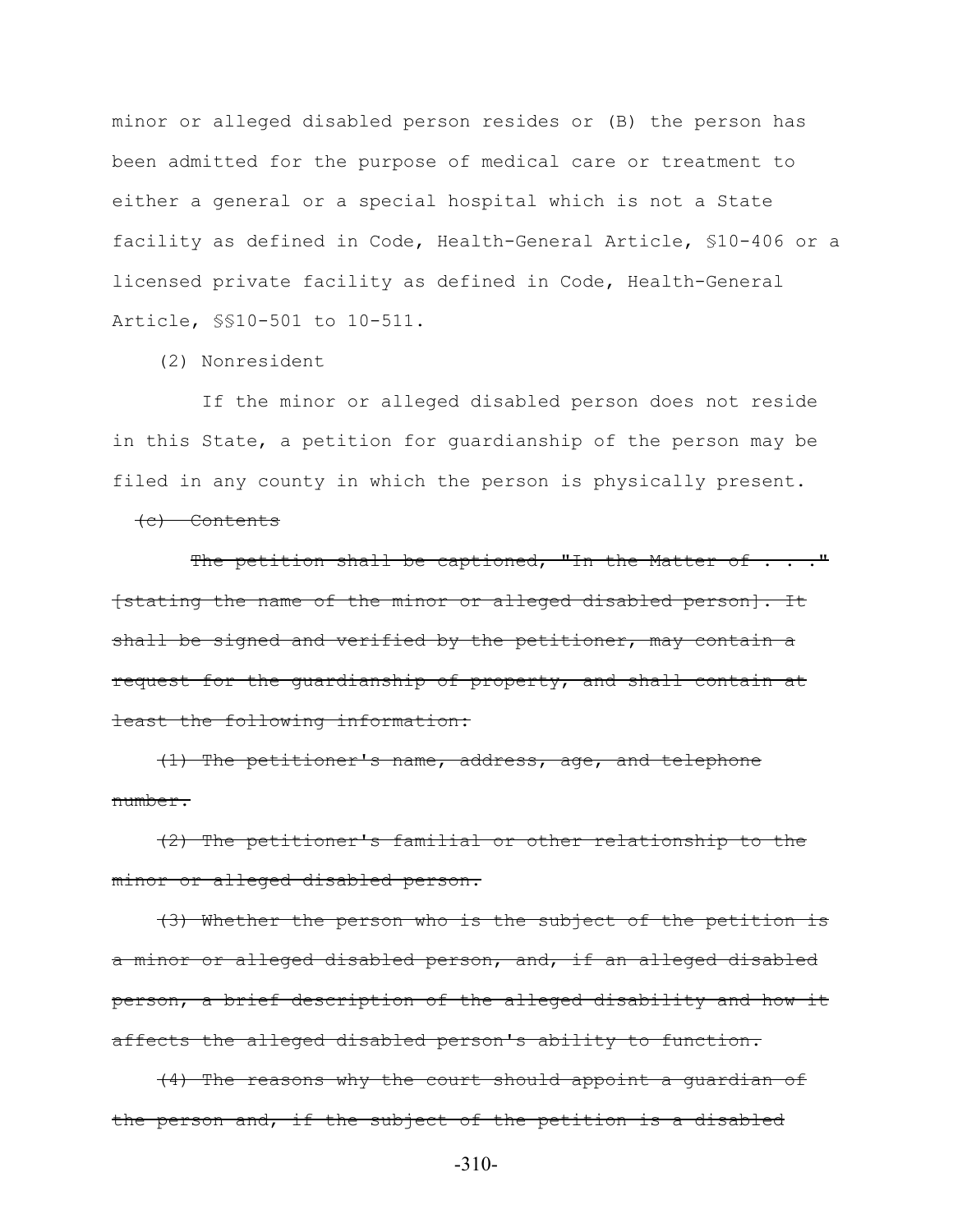person, allegations demonstrating an inability of that person to make or communicate responsible decisions concerning the person, including provisions for health care, food, clothing, or shelter, because of mental disability, disease, habitual drunkenness or addiction to drugs, and a description of less restrictive alternatives that have been attempted and have failed. Cross reference: Code, Estates and Trusts Article, §13-705 (b).

 (5) An identification of any instrument nominating a guardian or constituting a durable power of attorney, with a copy attached to the petition, if possible, and, if not, an explanation of its absence.

#### Cross reference: Code, Estates and Trusts Article, §13-701.

 (6) If a guardian or conservator has been appointed for the alleged disabled person in another proceeding, the name and address of the guardian or conservator and the court that appointed the guardian or conservator. If a guardianship or conservatorship proceeding was previously filed in any other court, the name and address of the court, the case number, if known, and whether the proceeding is still pending in that court.

 (7) A list of (A) the name, age, sex, and address of the minor or alleged disabled person, (B) the name and address of the persons with whom the minor or disabled person resides, and (C) if the minor or alleged disabled person resides with the petitioner, the name and address of another person on whom service can be made.

(8) The name, address, telephone number, and nature of

-311-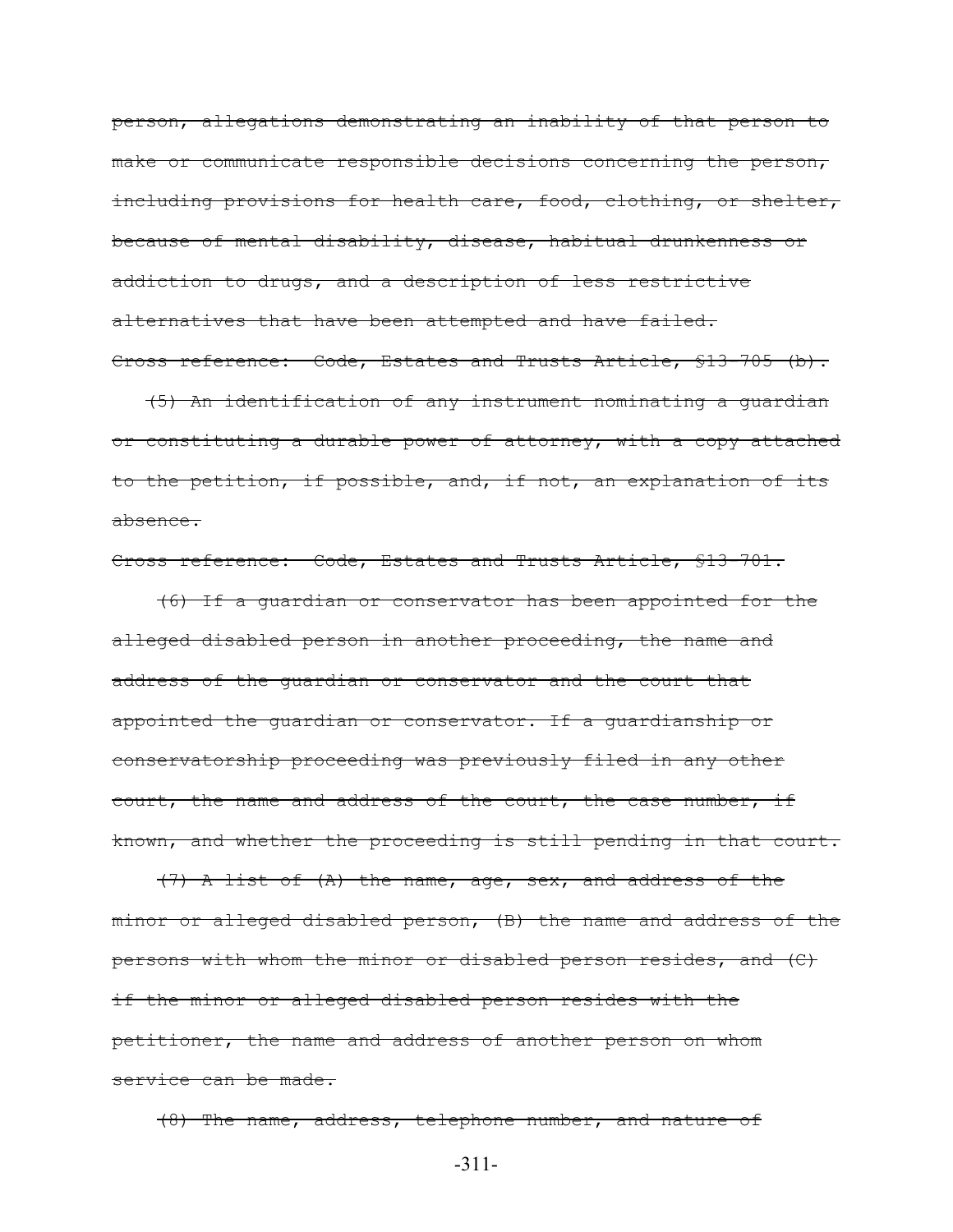interest of all other interested persons and all other persons exercising control of the minor or alleged disabled person, to the extent known or reasonably ascertainable.

 (9) If the minor or alleged disabled person is represented by an attorney, the name and address of the attorney.

 (10) A statement that the certificates required by Rule 10-202 are attached, or, if not, an explanation of their absence.

 (11) If the petition also seeks a guardianship of the property, the additional information required by Rule 10-301.

(12) A statement of the relief sought.

(d) Designation of a Guardian of the Person by a Minor

After a minor's  $14<sup>th</sup>$  birthday, a minor may designate a guardian of the minor's person substantially in the following form:

#### [CAPTION]

#### DESIGNATION OF A GUARDIAN OF THE PERSON BY A MINOR

 $I$ ,  $\frac{I}{I}$ ,  $\frac{I}{I}$   $\frac{I}{I}$   $\frac{I}{I}$   $\frac{I}{I}$   $\frac{I}{I}$   $\frac{I}{I}$   $\frac{I}{I}$   $\frac{I}{I}$   $\frac{I}{I}$   $\frac{I}{I}$   $\frac{I}{I}$   $\frac{I}{I}$   $\frac{I}{I}$   $\frac{I}{I}$   $\frac{I}{I}$   $\frac{I}{I}$   $\frac{I}{I}$   $\frac{I}{I}$   $\frac{I}{I}$   $\frac{I}{I}$   $\frac{I$ 

having attained my  $14<sup>th</sup>$  birthday, declare:

1. I am aware of the Petition of

(petitioner's name)

to become the guardian of my person.

2. I hereby designate

as the Guardian of my person.

3. I understand that I have the right to revoke this designation at any time up to the granting of the guardianship.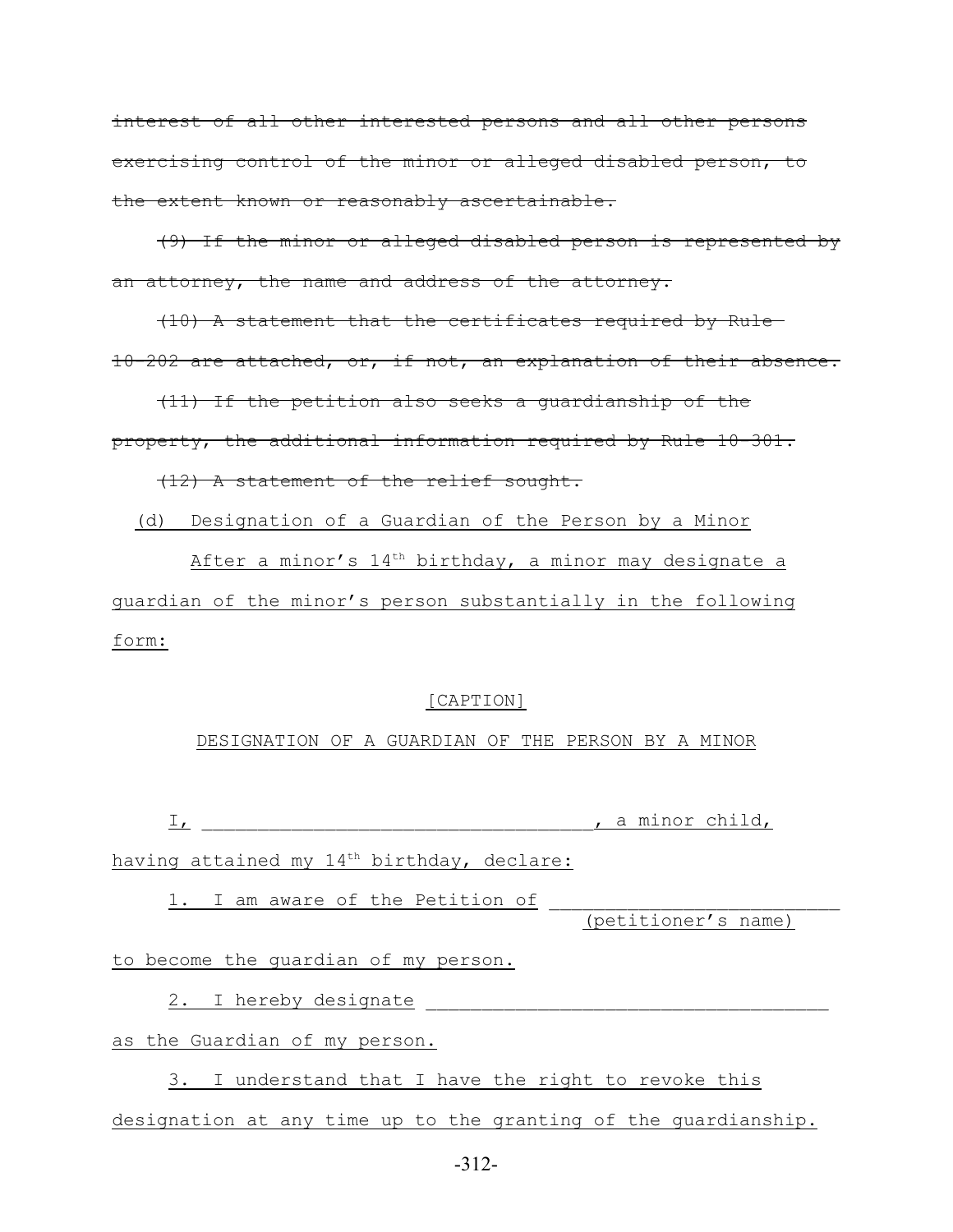I solemnly affirm under the penalties of perjury that the

contents of this document are true based upon my personal knowledge.

Signature of Minor Date

#### Cross reference: See Code, Estates and Trusts Article, §13-702.

Source: This Rule is derived as follows: Section (a) is derived from former Rule R71 a. Section (b) is new. Section  $(b)$  (c) is derived from former Rule R72 a and b. Section (c) is derived in part from former Rule R73 a and in part from former Rule V71 c. Section (d) is new.

#### REPORTER'S NOTE

See the Reporter's note to Rule 10-111 as to the form of the petition and to explain the deletion of section (c) of this Rule.

The Rules Committee recommends the addition of a form, "Designation of a Guardian of the Person by a Minor" to be consistent with Code, Estates and Trusts Article, §13-702. This form is based upon a draft submitted by a committee of registers of wills, Orphans' Court judges and members of the bar, including members of the Estate and Trust Law Section of the Maryland State Bar Association.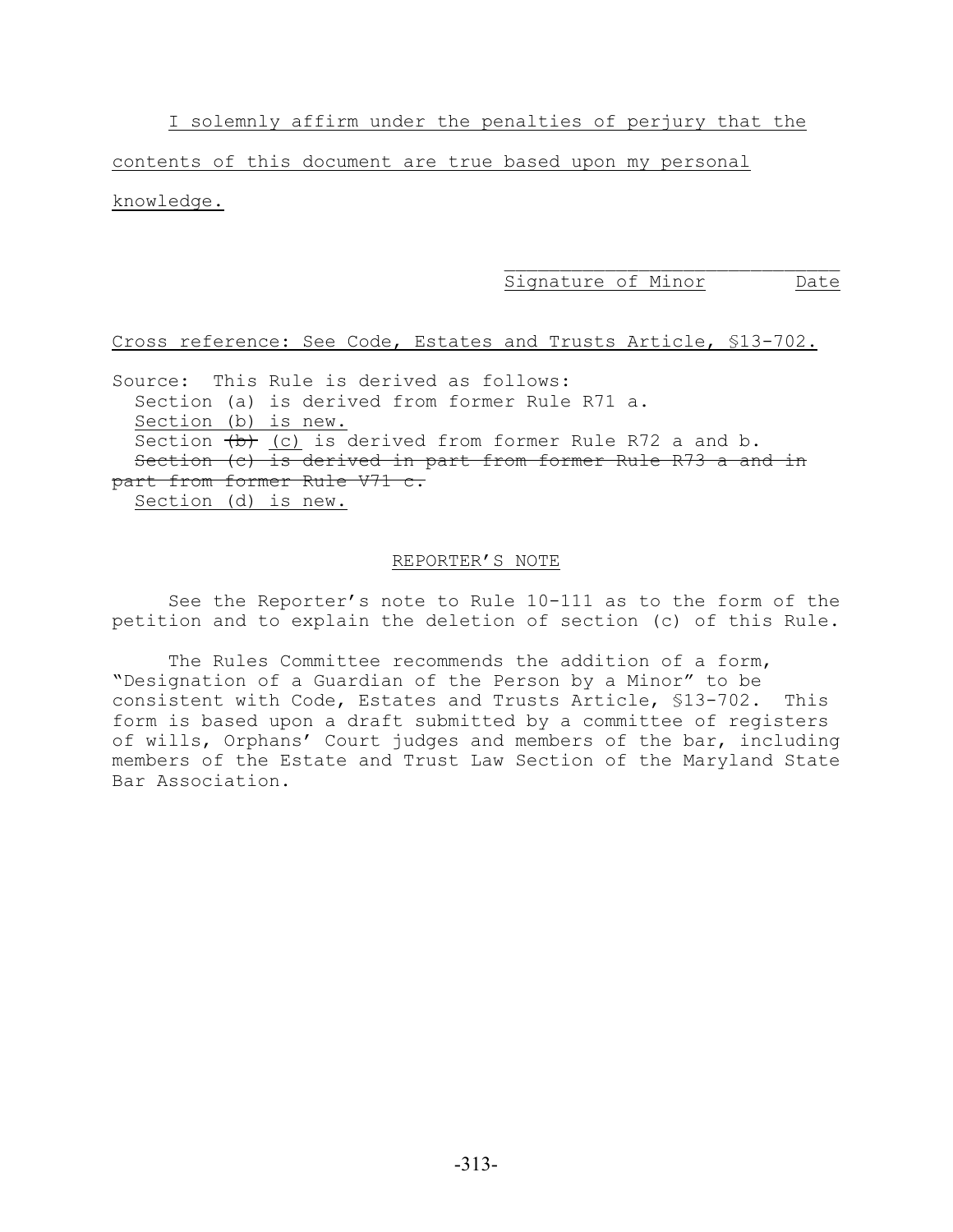# MARYLAND RULES OF PROCEDURE TITLE 10 - GUARDIANS AND OTHER FIDUCIARIES CHAPTER 200 - GUARDIAN OF PERSON

AMEND Rule 10-202 by adding a new section pertaining to parental consents, adding a form for parental consent, and by making stylistic changes, as follows:

Rule 10-202. CERTIFICATES AND CONSENTS

#### (a) Certificates

(a) (1) Generally Required

Except as provided in  $set$   $\frac{1}{x}$  subsection (a)(4) of this Rule, if guardianship of the person of a disabled person is sought, the petitioner shall file with the petition signed and verified certificates of  $(1)$  (A) two physicians licensed to practice medicine in the United States who have examined the disabled person, or  $(2)$  (B) one licensed physician or who has examined the disabled person and one licensed psychologist or certified clinical social worker who has seen and evaluated the disabled person. An examination or evaluation by at least one of the health care professionals under this subsection shall occur have been within 21 days before the filing of the petition.

 $(b)$  (2) Contents

Each certificate shall state:  $(1)$  (A) the name, address, and qualifications of the person who performed the examination or evaluation,  $\left(\frac{2}{2}\right)$  (B) a brief history of the person's involvement

-314-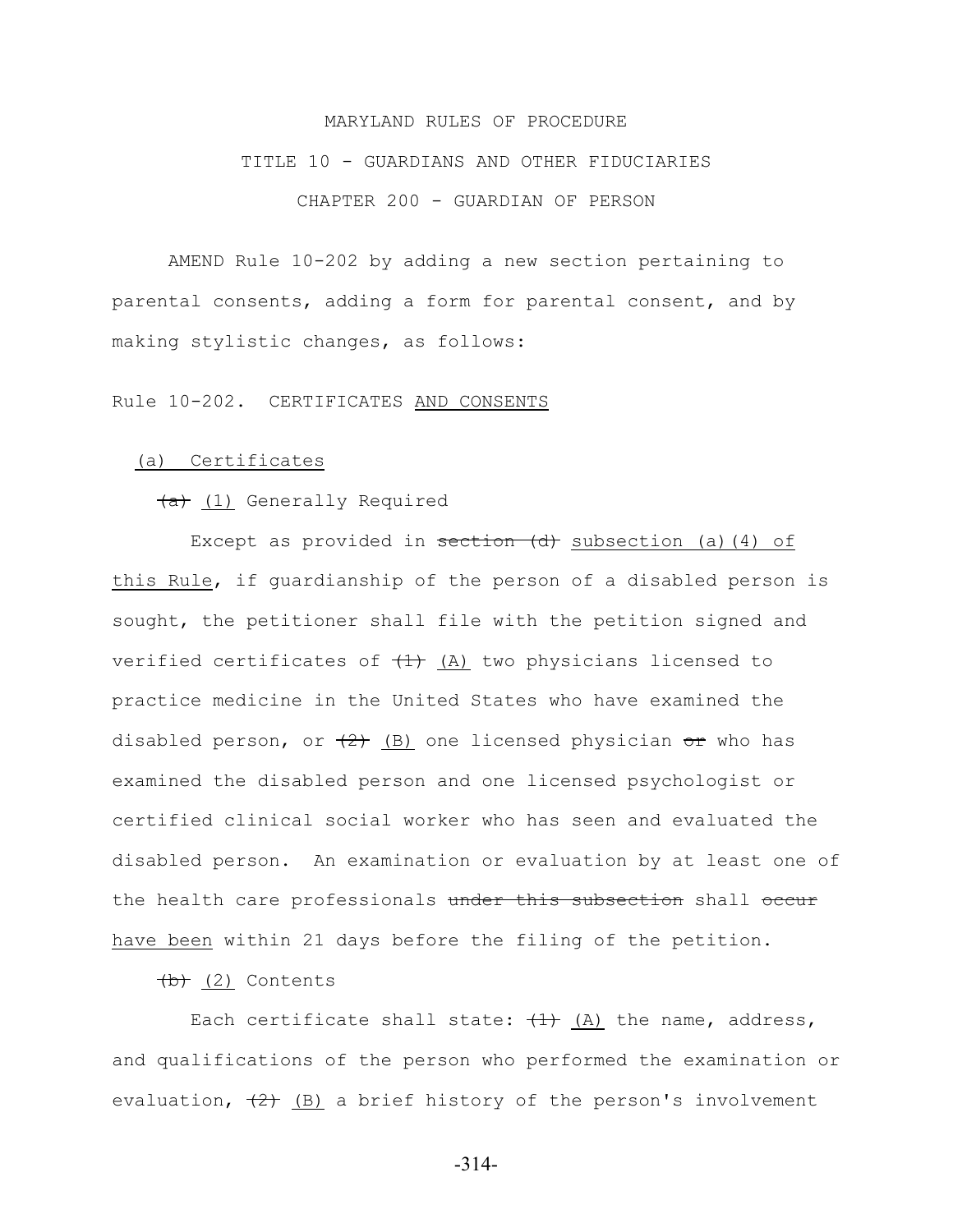with the disabled person,  $(3)$  (C) the date of the last examination or evaluation of the disabled person, and  $(4)$  (D) the person's opinion as to:  $(A)$  (i) the cause, nature, extent, and probable duration of the disability,  $(B)$  (ii) whether institutional care is required, and  $\left(\frac{c}{c}\right)$  (iii) whether the disabled person has sufficient mental capacity to understand the nature of and consent to the appointment of a guardian.

(c) (3) Delayed Filing Absence of Certificates

 $(1)$  (A) After Refusal to Permit Examination

 If the petition is not accompanied by the required certificate and the petition alleges that the disabled person is residing with or under the control of a person who has refused to permit examination by a physician or evaluation by a psychologist or certified clinical social worker, and that the disabled person may be at risk unless a guardian is appointed, the court shall defer issuance of a show cause order. The court shall instead issue an order requiring that the person who has refused to permit the disabled person to be examined or evaluated appear personally on a date specified in the order and show cause why the disabled person should not be examined or evaluated. The order shall be personally served on that person and on the disabled person.

 $(2)$  (B) Appointment of Health Care Professionals by Court

 If the court finds after a hearing that examinations are necessary, it shall appoint two physicians or one physician and one psychologist or certified clinical social worker to conduct

-315-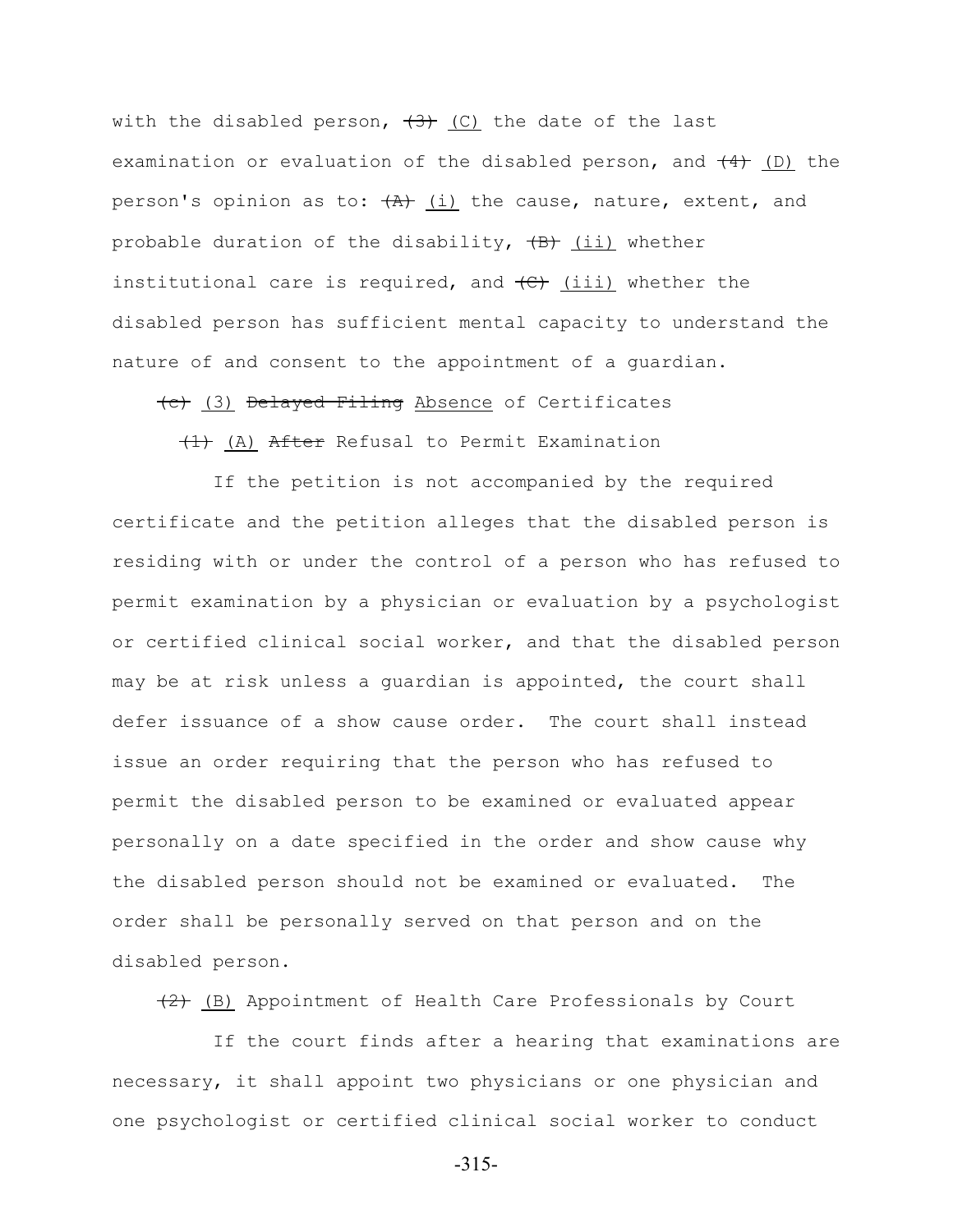the examinations or the examination and evaluation and file their reports with the court. If both health care professionals find the person to be disabled, the court shall issue a show cause order requiring the alleged disabled person to answer the petition for guardianship and shall require the petitioner to give notice pursuant to Rule 10-203. Otherwise, the petition shall be dismissed.

(d) (4) Beneficiary of the Department of Veterans Affairs

 If guardianship of the person of a disabled person who is a beneficiary of the United States Department of Veterans Affairs is being sought, the petitioner shall file with the petition, in lieu of the two certificates required by section (a) subsection (a)(1) of this Rule, a certificate of the Secretary of that Department or an authorized representative of the Secretary stating that the person has been rated as disabled by the Department in accordance with the laws and regulations governing the Department of Veterans Affairs. The certificate shall be prima facie evidence of the necessity for the appointment.

#### (b) Consent to Guardianship of a Minor

#### (1) Generally

 If guardianship of the person of a minor child is sought, consent of each parent shall be obtained if possible. If a parent's consent cannot be obtained because the parent cannot be contacted, located, or identified, the petitioner shall file an affidavit of attempts to contact, locate, or identify substantially in the form set forth in Rule 10-203. If the

-316-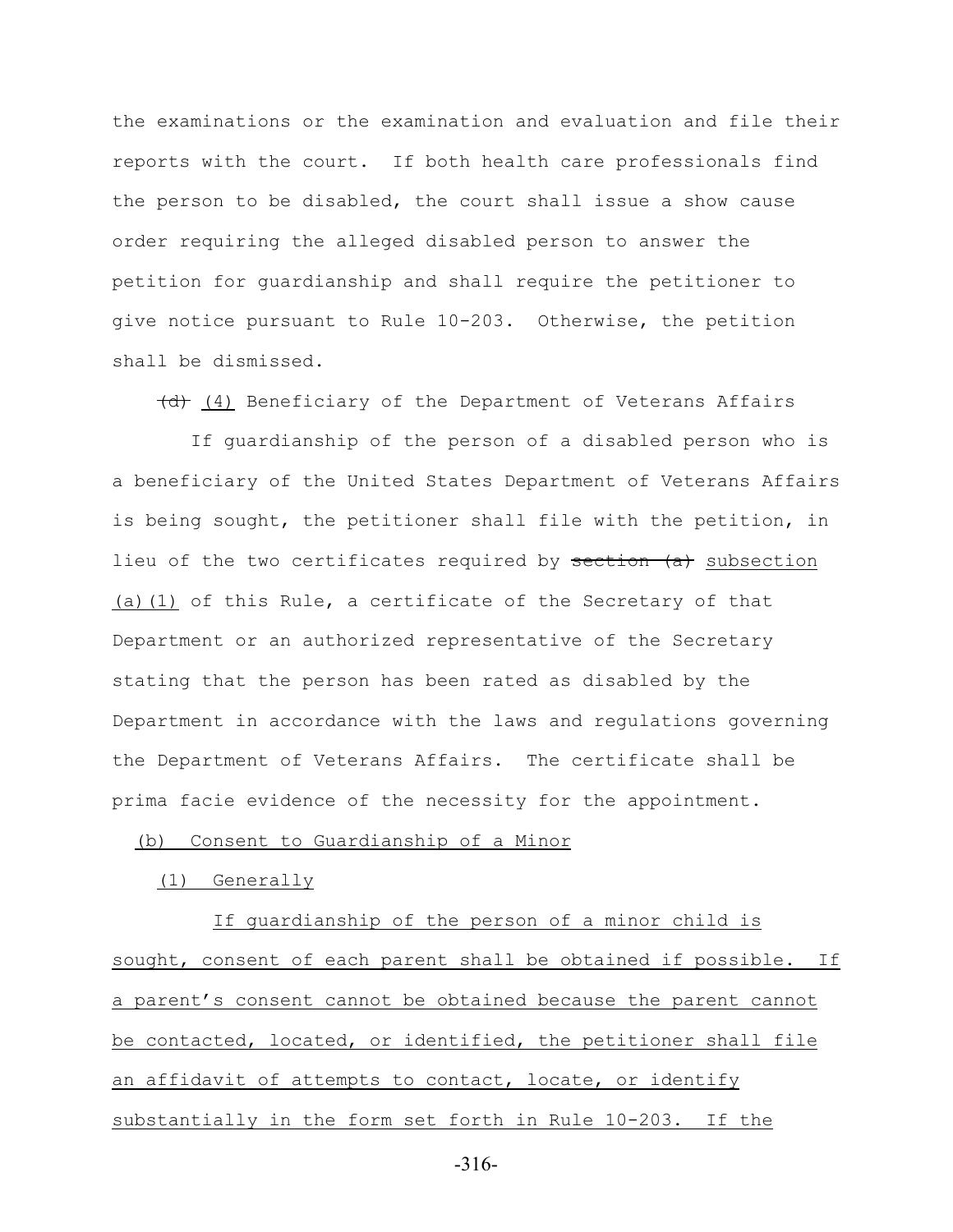failure to obtain consent is for some other reason, an affidavit shall be filed which states why the parent's consent could not be obtained.

Cross reference: For a hearing when a parent objects to a guardianship, see Rule 10-205. For procedures for a child in need of assistance, see Code, Courts Article, §3-801 et seq.

(2) Form of Parent's Consent to Guardianship

 The parent's consent to guardianship of a minor shall be filed with the court substantially in the following form:

### [CAPTION]

### PARENT'S CONSENT TO GUARDIANSHIP OF A MINOR

| $\frac{1}{\sqrt{2}}$                                           |  |  |  |  |
|----------------------------------------------------------------|--|--|--|--|
| (name of parent)<br>$(\text{relationship})$                    |  |  |  |  |
| оf<br>, a minor, declare that:<br>(minor's name)               |  |  |  |  |
| 1. I am aware of the Petition of<br>(petitioner's name)        |  |  |  |  |
| to become guardian of                                          |  |  |  |  |
| (minor's name)                                                 |  |  |  |  |
| 2. I understand that the reason the quardianship is needed     |  |  |  |  |
| is                                                             |  |  |  |  |
|                                                                |  |  |  |  |
| and if the need for the guardianship is expected to end before |  |  |  |  |
| the child reaches the age of majority                          |  |  |  |  |
|                                                                |  |  |  |  |
| (state time frame or date it is expected to end)               |  |  |  |  |
| 3. I believe that it is in the best interest of                |  |  |  |  |
| that the Petition for                                          |  |  |  |  |

(minor's name)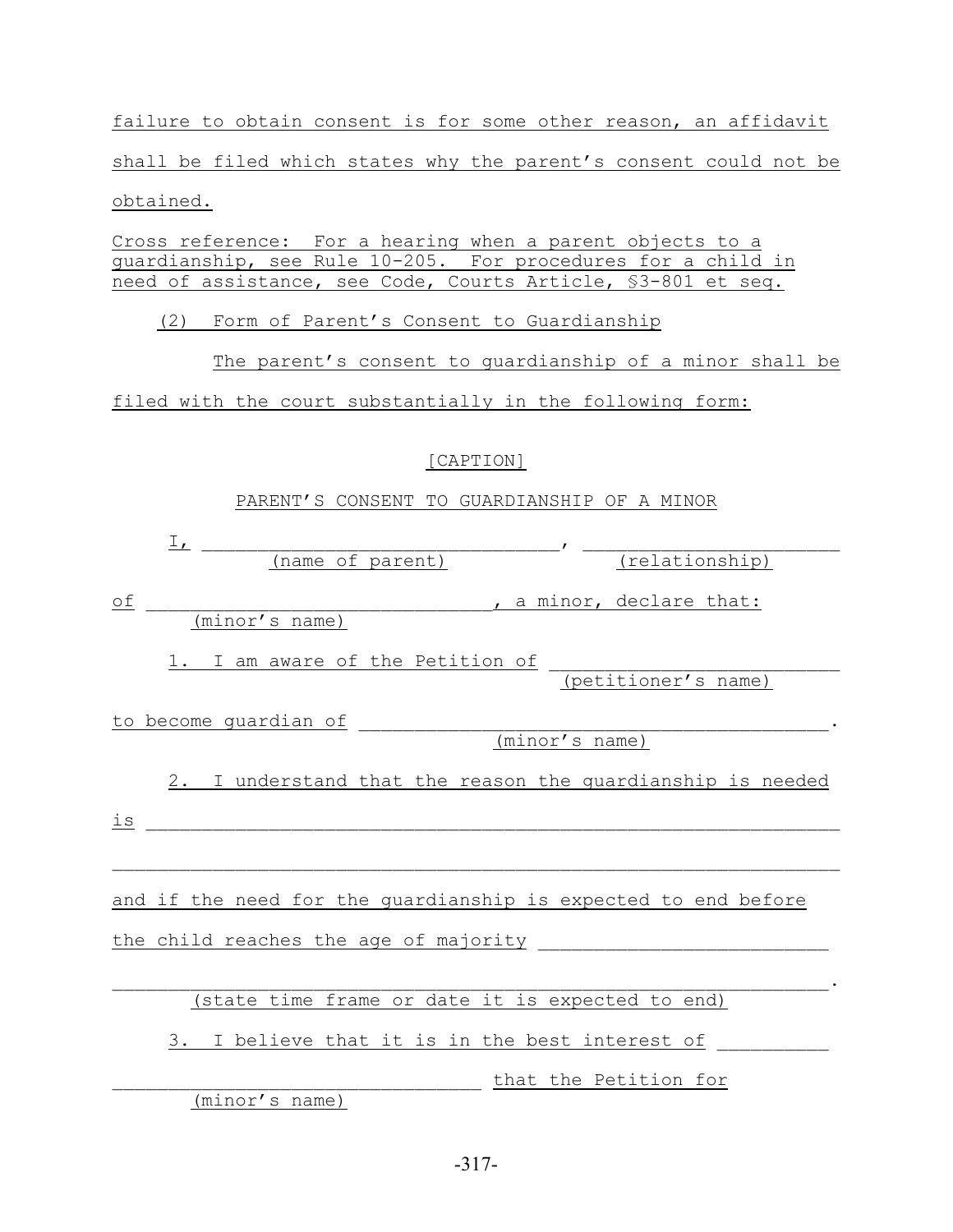#### Guardianship be granted.

4. I understand that I have the right to revoke my consent at any time.

I solemnly affirm under the penalties of perjury that the contents of this document are true based on my personal

knowledge.

 $\mathcal{L}_\text{max}$ Signature of Parent Date

 $\mathcal{L}_\text{max}$ 

 $\mathcal{L}_\text{max}$ 

#### Address

#### Telephone Number

Cross reference: See Code, Estates and Trusts Article, §13-705. Rule 1-341.

Source: This Rule is in part derived from former Rule R73 b 1 and b 2 and is in part new.

#### REPORTER'S NOTE

To ensure that efforts are made to obtain parental consent when a petition for guardianship of the person of a minor has been filed, the Rules Committee recommends the addition of a form "Parent's Consent to Guardianship of a Minor." This form was drafted by a committee of registers of wills.

If a parent cannot be located, contacted, or identified, section (b) of the Rule requires that the petitioner file an affidavit of attempts to contact, locate, or identify. A proposed amendment to Rule 10-203 provides a form affidavit for that purpose. If a parent's consent cannot be obtained for some other reason, the petitioner must state why consent cannot be obtained.

The Rules Committee considered how to address instances where a parent refuses to consent to a guardianship, including those in which a petition alleging that a child is a "Child in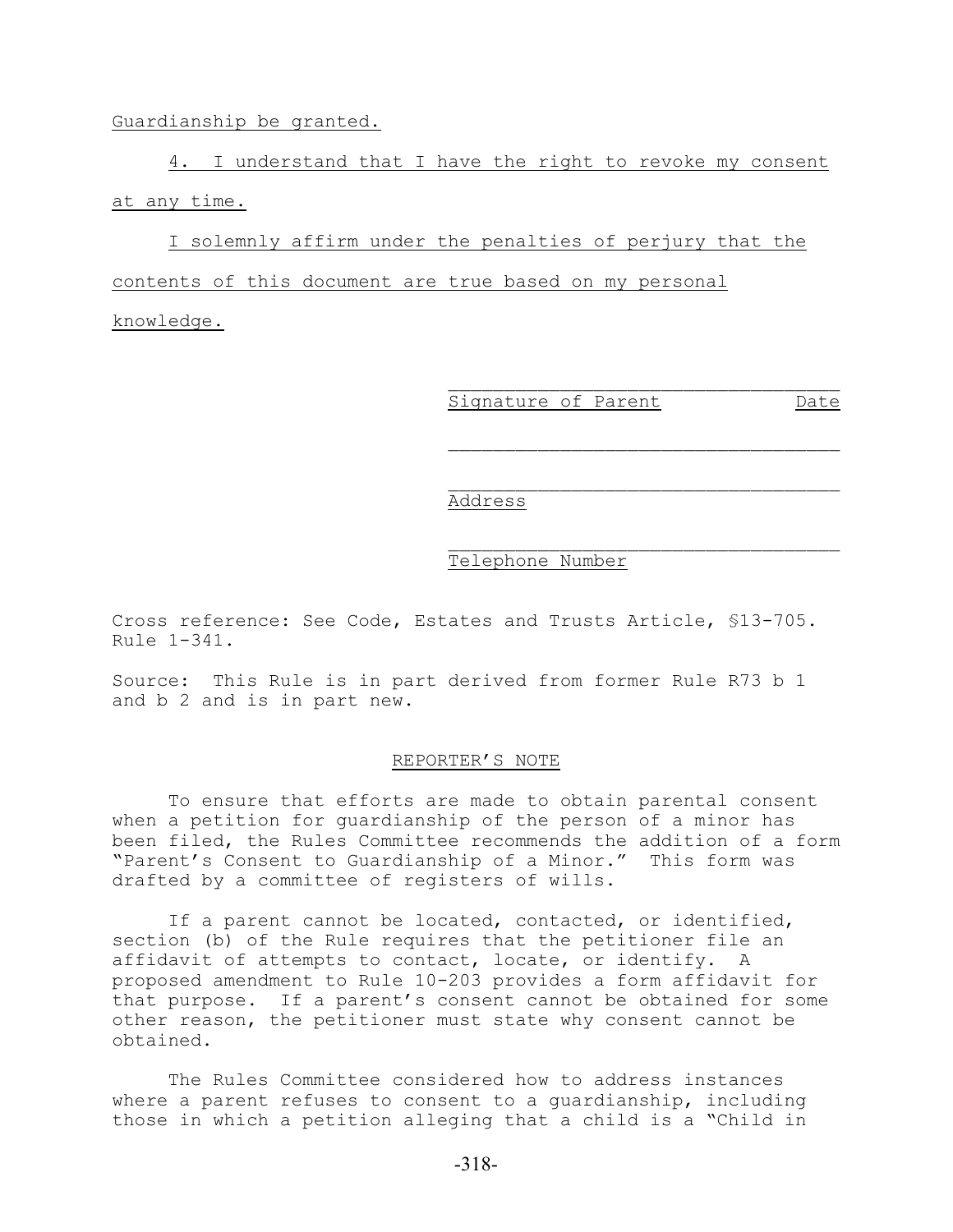Need of Assistance (CINA)" could be appropriate. Research has indicated that this issue is not directly addressed in the laws. Rule 10-203 provides that after a petition for guardianship of the person has been filed, a copy of a show cause order shall be served on a parent having care or custody of a minor person and on any other interested persons. Rule 10-205 provides that if a response is filed to the show cause order objecting to the relief requested, the court shall set the matter for trial and give notice to all persons who have responded. Accordingly, the Committee proposes that a cross reference to Rule 10-205 and to Code, Courts Article, §3-801, which covers CINA cases, be added.

See the Reporter's note to Rule 6-122 for an explanation of the language of the affirmation clause.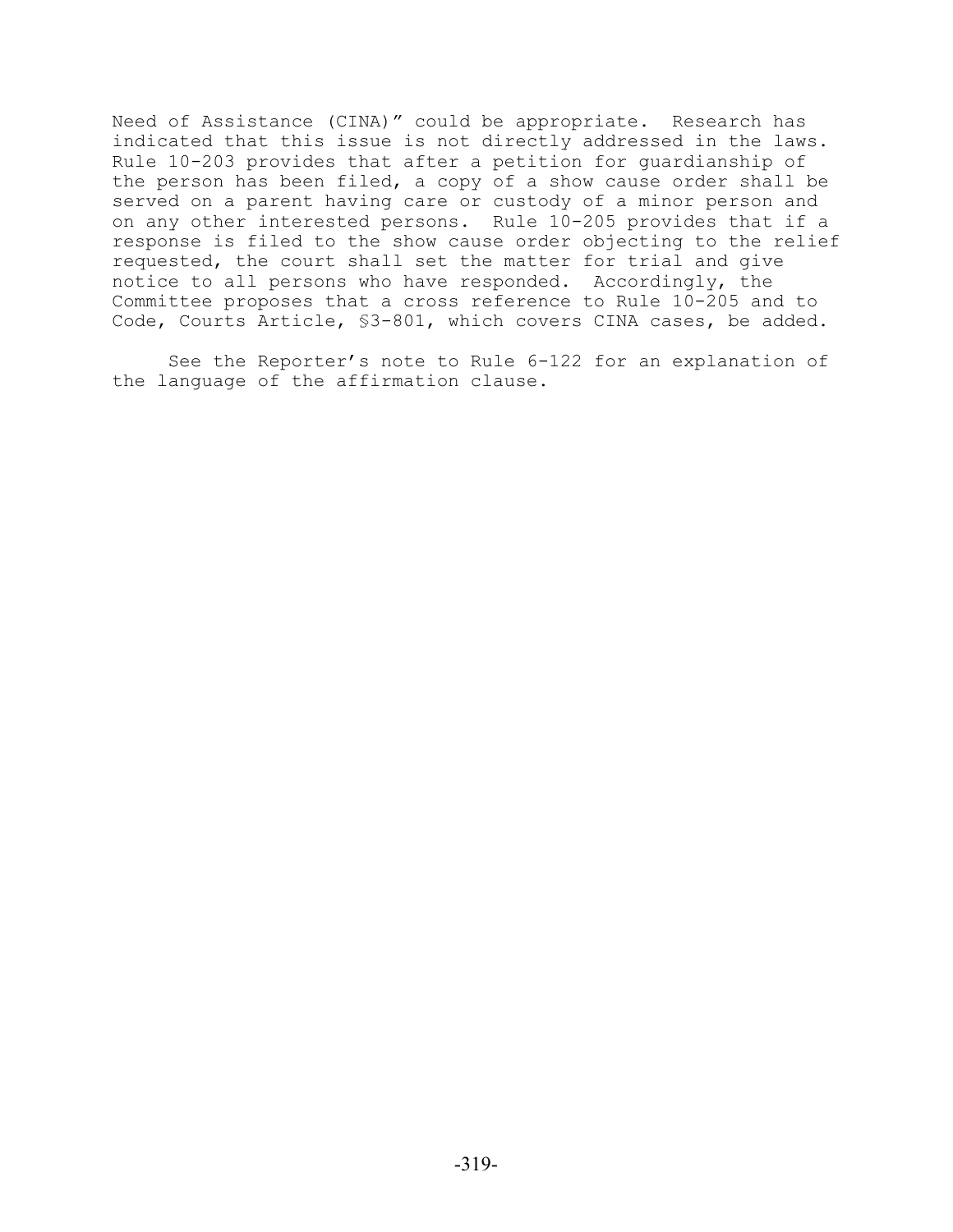# MARYLAND RULES OF PROCEDURE TITLE 10 - GUARDIANS AND OTHER FIDUCIARIES CHAPTER 200 - GUARDIAN OF PERSON

AMEND Rule 10-203 by adding a form of affidavit of attempts to contact, locate, and identify interested persons, by deleting the word "Circuit" from the caption of the Notice to Interested Persons, and by making stylistic changes, as follows:

Rule 10-203. SERVICE; NOTICE

(a) Service on Minor or Alleged Disabled Person

 The petitioner shall serve a show cause order issued pursuant to Rule 10-104 on the minor or alleged disabled person and on the parent, guardian, or other person having care or custody of the minor or alleged disabled person. Service shall be in accordance with Rule 2-121 (a). If the minor or alleged disabled person resides with the petitioner, service shall be made upon the minor or disabled person and on such other person as the court may direct. Service upon a minor under the age of ten years may be waived provided that the other service requirements of this section are met. The show cause order served on a disabled person shall be accompanied by an "Advice of Rights" in the form set forth in Rule 10-204.

(b) Notice to Other Persons

(1) To Attorney

Unless the court orders otherwise, the petitioner shall

-320-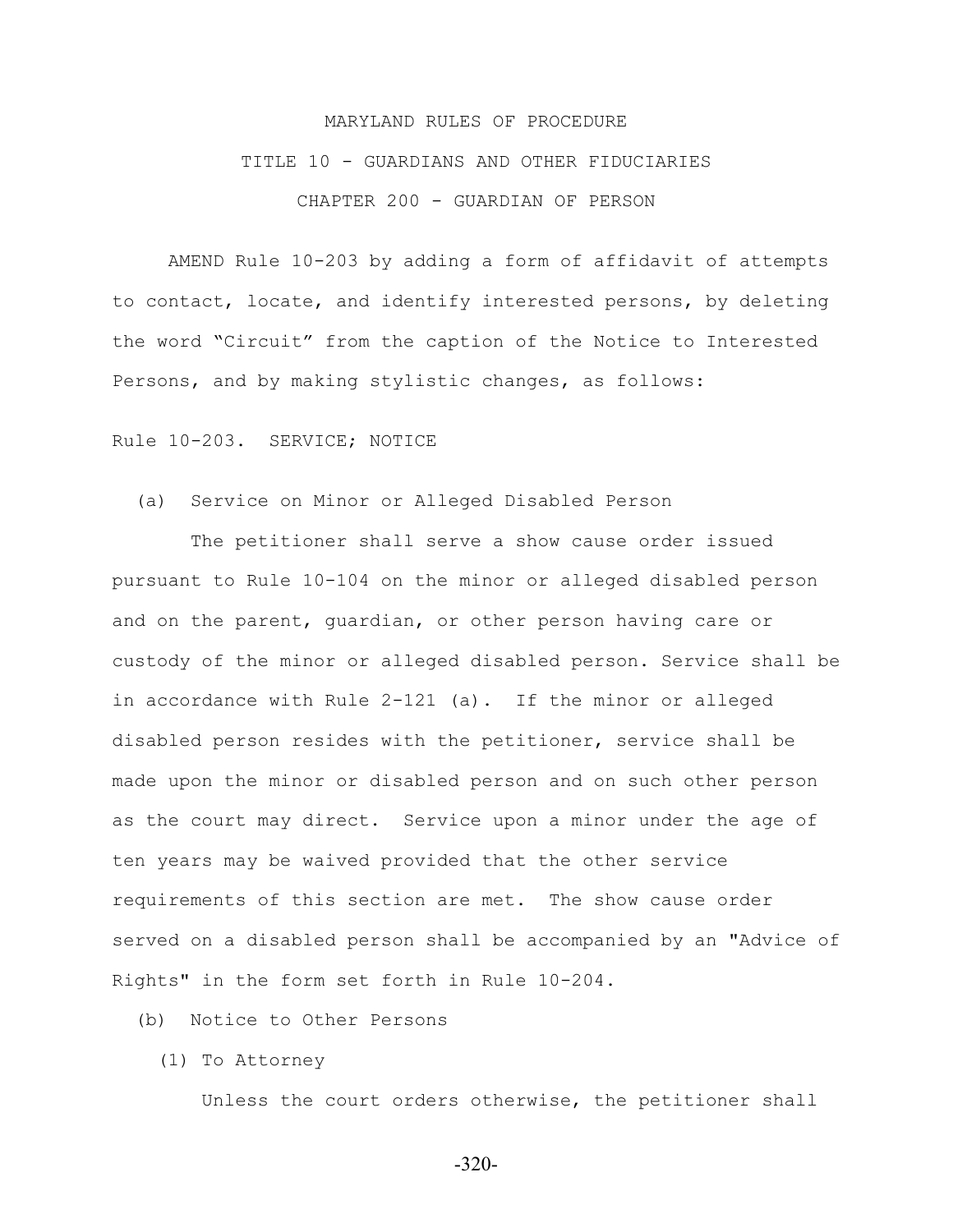mail a copy of the petition and show cause order by ordinary mail to the attorney for the minor or alleged disabled person.

(2) To Interested Persons

 Unless the court orders otherwise, the petitioner shall mail by ordinary mail and by certified mail to all other interested persons a copy of the petition and show cause order and a "Notice to Interested Persons."

 (c) Affidavit of Attempts to Contact, Locate, and Identify Interested Persons

 An affidavit of attempts to contact, locate, and identify interested persons shall be substantially in the following form: [CAPTION]

AFFIDAVIT OF ATTEMPTS TO CONTACT, LOCATE, AND IDENTIFY

#### INTERESTED PERSONS

| __<br><u>__</u> | aill | am: (check one) |  |
|-----------------|------|-----------------|--|
|                 |      |                 |  |

[ ] a party

[ ] a person interested in the above-captioned matter

[ ] an attorney.

I have reason to believe that the persons listed below are

persons interested in the estate of

(Provide any information you have).

| Name | Relationship | Addresses |
|------|--------------|-----------|
|      |              |           |
|      |              |           |
|      |              |           |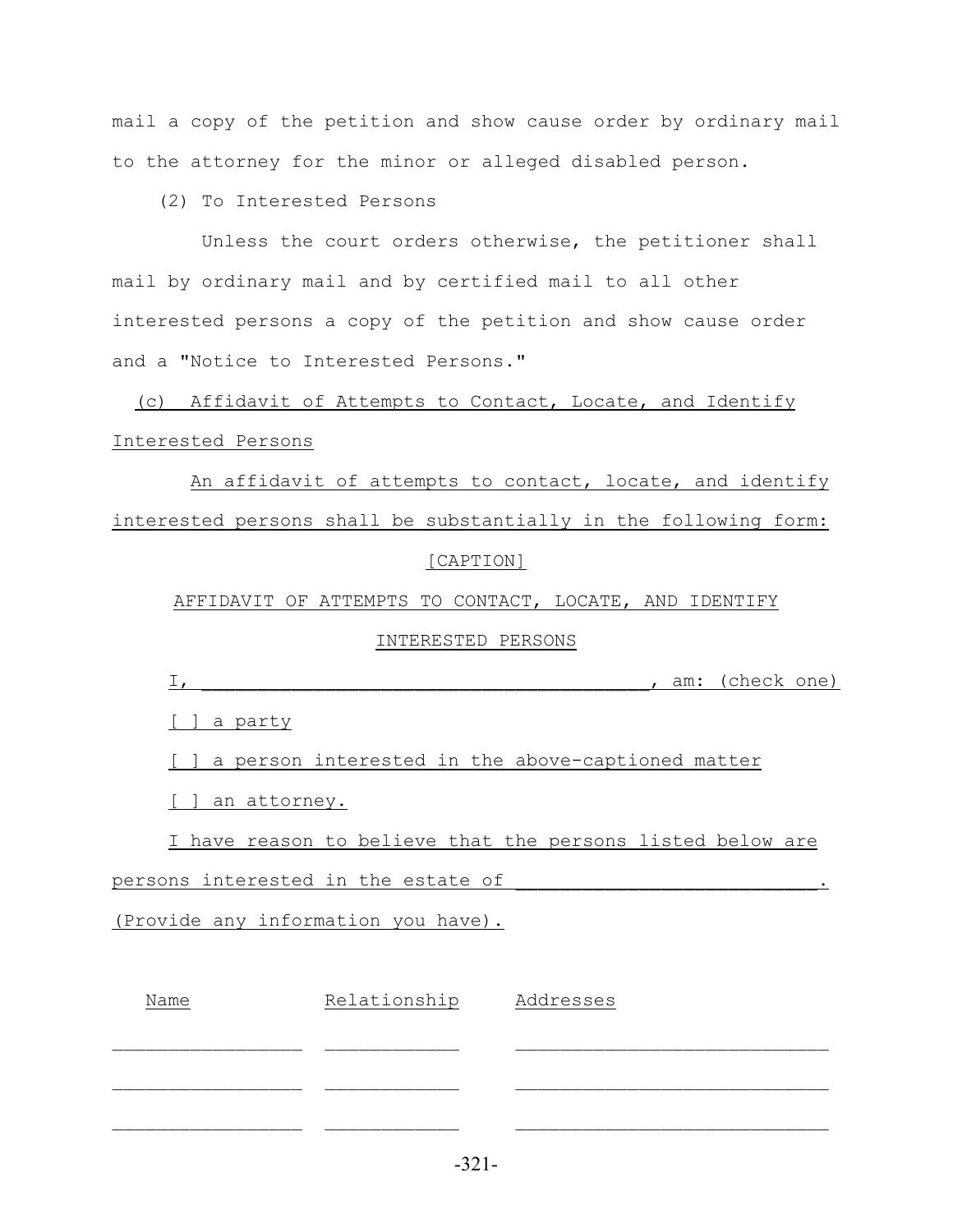I have made a good faith effort to contact the persons listed above by the following means:

 $\mathcal{L}_\text{max}$  and the contract of the contract of the contract of the contract of the contract of the contract of

 $\mathcal{L}_\text{max}$  and the contract of the contract of the contract of the contract of the contract of the contract of

 $\blacksquare$  . The contract of the contract of the contract of the contract of the contract of the contract of the contract of the contract of the contract of the contract of the contract of the contract of the contract of the

I solemnly affirm under the penalties of perjury that the contents of this document are true to the best of my knowledge, information, and belief.

Signature Date

(c) (d) Notice to Interested Persons

The Notice to Interested Persons shall be in the following

form:

In the Matter of The Circuit Level of The Circuit Level And The Circuit Level And The Matter of The Circuit Level And The Matter of The Circuit Level And The Circuit Level And The Matter of The Matter of The Matter of The

 $\mathcal{L}_\text{max}$  and the contract of the contract of the contract of the contract of the contract of the contract of (Name of minor or alleged (County) disabled person)

> $\mathcal{L}_\text{max}$ (docket reference)

NOTICE TO INTERESTED PERSONS

 A petition has been filed seeking appointment of a guardian of the person of \_\_\_\_\_\_\_\_\_\_\_\_\_\_\_\_\_\_\_\_\_\_\_\_\_\_\_\_\_\_\_\_, who is alleged to be a minor or disabled person.

You are an "interested person," that is, someone who should

Court for

 $\mathcal{L}_\text{max}$  and the contract of the contract of the contract of the contract of the contract of the contract of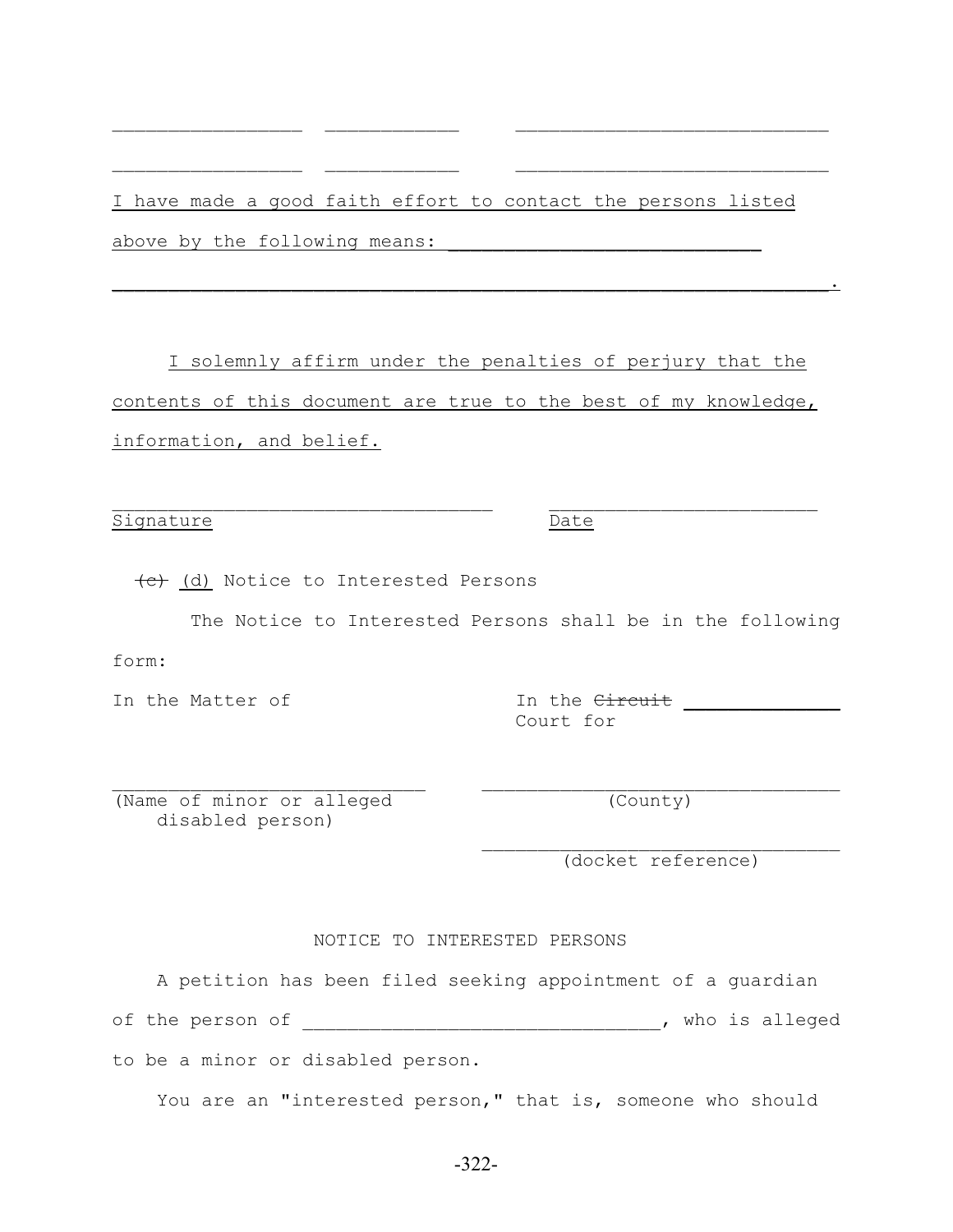receive notice of this proceeding because you are related to or otherwise concerned with the welfare of this person.

If the court appoints a quardian for the person, that person will lose certain valuable rights to make individual decisions.

 Please examine the attached papers carefully. If you object to the appointment of a guardian, please file a response in accordance with the attached show cause order. (Be sure to include the case number). If you wish otherwise to participate in this proceeding, notify the court and be prepared to attend any hearing.

 Each certificate filed pursuant to Rule 10-202 that is attached to the petition will be admissible as substantive evidence without the presence or testimony of the certifying health care professional unless you file a request that the health care professional appear to testify. The request must be filed at least 10 days before the trial date, unless the trial date is less than 10 days from the date your response is due. If the trial date is less than 10 days from the date your response is due, the request may be filed at any time before trial.

 If you believe you need further legal advice about this matter, you should consult your attorney. Source: This Rule is in part derived from former Rule R74 and Code, Estates and Trusts Article, §1-103 (b) and is in part new.

#### REPORTER'S NOTE

In 2010, the General Assembly amended Code, Estates and Trusts Article, §13-105 to give concurrent jurisdiction over guardianships of the person of a minor to the circuit and

-323-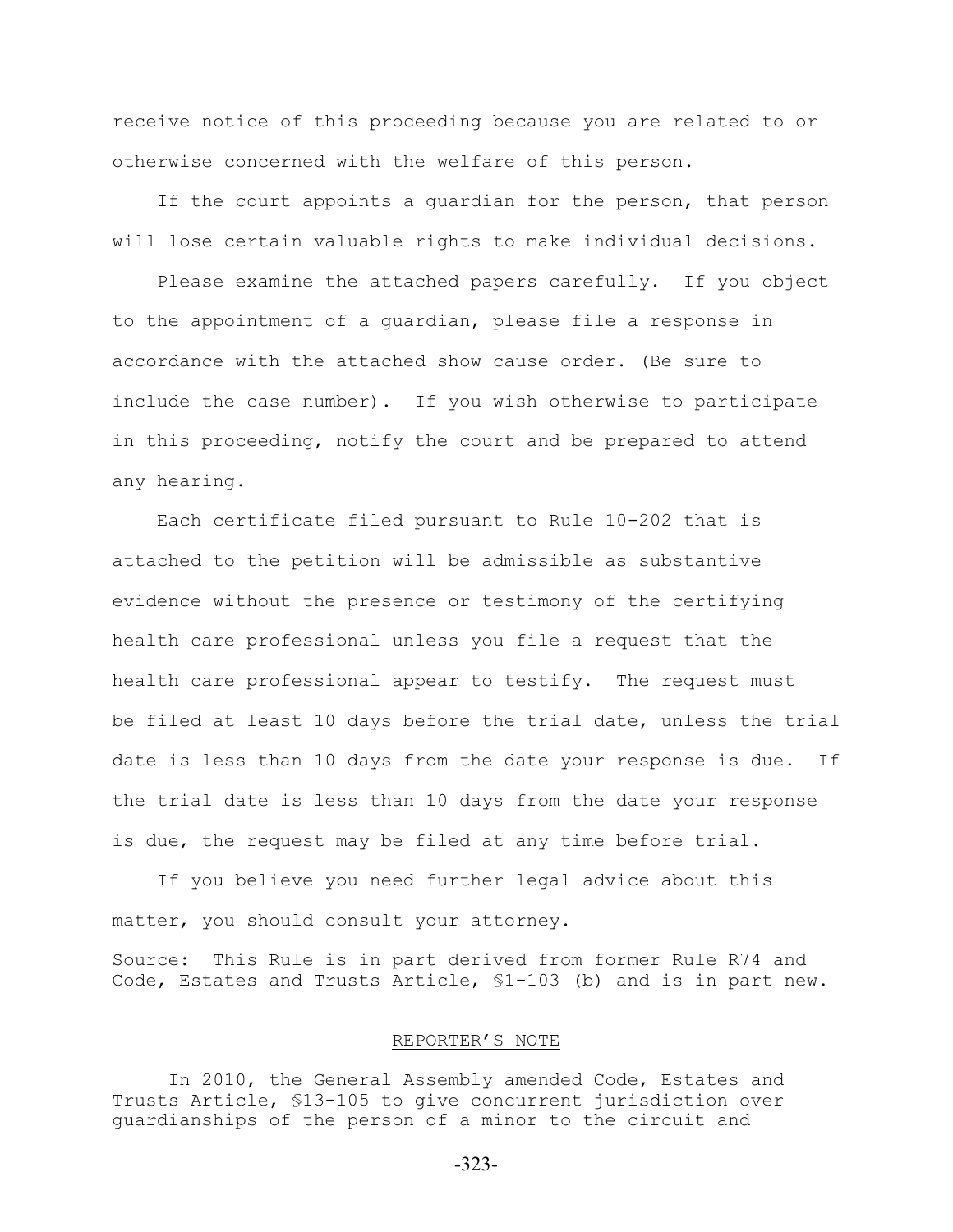orphans' courts. The Rules Committee recommends amending Rule 10-203 by deleting the word "Circuit" and adding in its place a blank for filling in the name of the appropriate court in the notice to interested persons that is sent out when a petition for a guardianship of the person has been filed.

See the Reporter's note to Rule 6-125 for an explanation about the form added to section (c).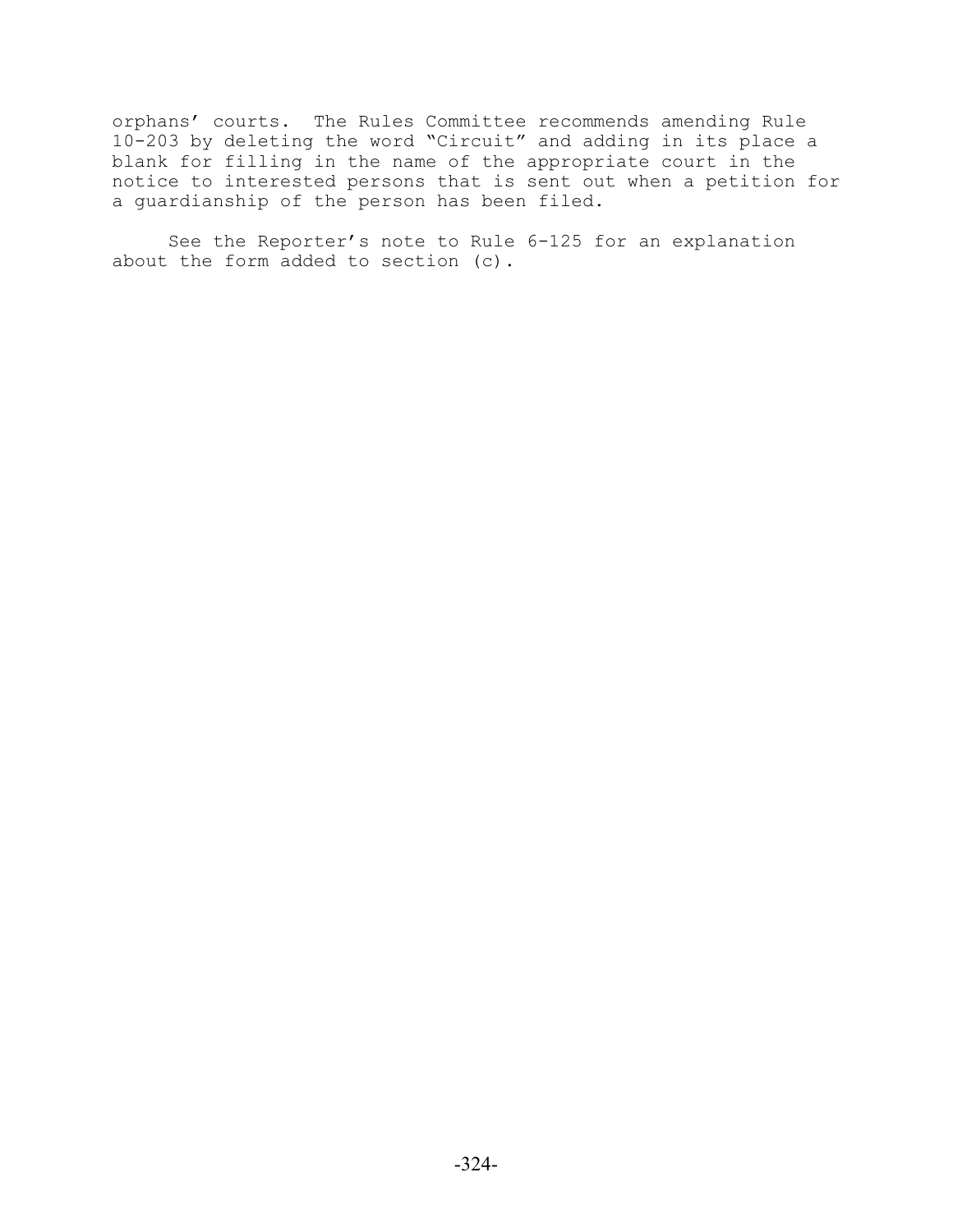# MARYLAND RULES OF PROCEDURE TITLE 10 - GUARDIANS AND OTHER FIDUCIARIES CHAPTER 200 - GUARDIAN OF PERSON

AMEND Rule 10-206 to change the title of the Rule, to amend section (a) to require an annual report of Guardian of Minor, to provide that the current "Annual Report of Guardian" form applies to guardianships of disabled persons, to add the word "caption" before the "Order" section of the form, to add a new form for the Annual Report of a Guardian of a Minor, to conform the affirmation clauses to other affirmation clauses in Title 10, and to make stylistic changes, as follows:

Rule 10-206. ANNUAL REPORT - GUARDIANSHIP OF A MINOR OR DISABLED PERSON

#### (a) Report Required

A guardian, other Other than a temporary guardian, a guardian of the person of a minor or disabled person shall file an annual report in the action. The reporting year shall end on (1) the anniversary of the date the court assumed jurisdiction over the person or (2) any other date approved by the trust clerk or the court.

Cross reference: Code, Estates and Trusts Article, §13-708 (b) (7).

(b) Time for Filing

 The report shall be filed not later than 60 days after the end of the reporting year, unless the court for good cause shown

-325-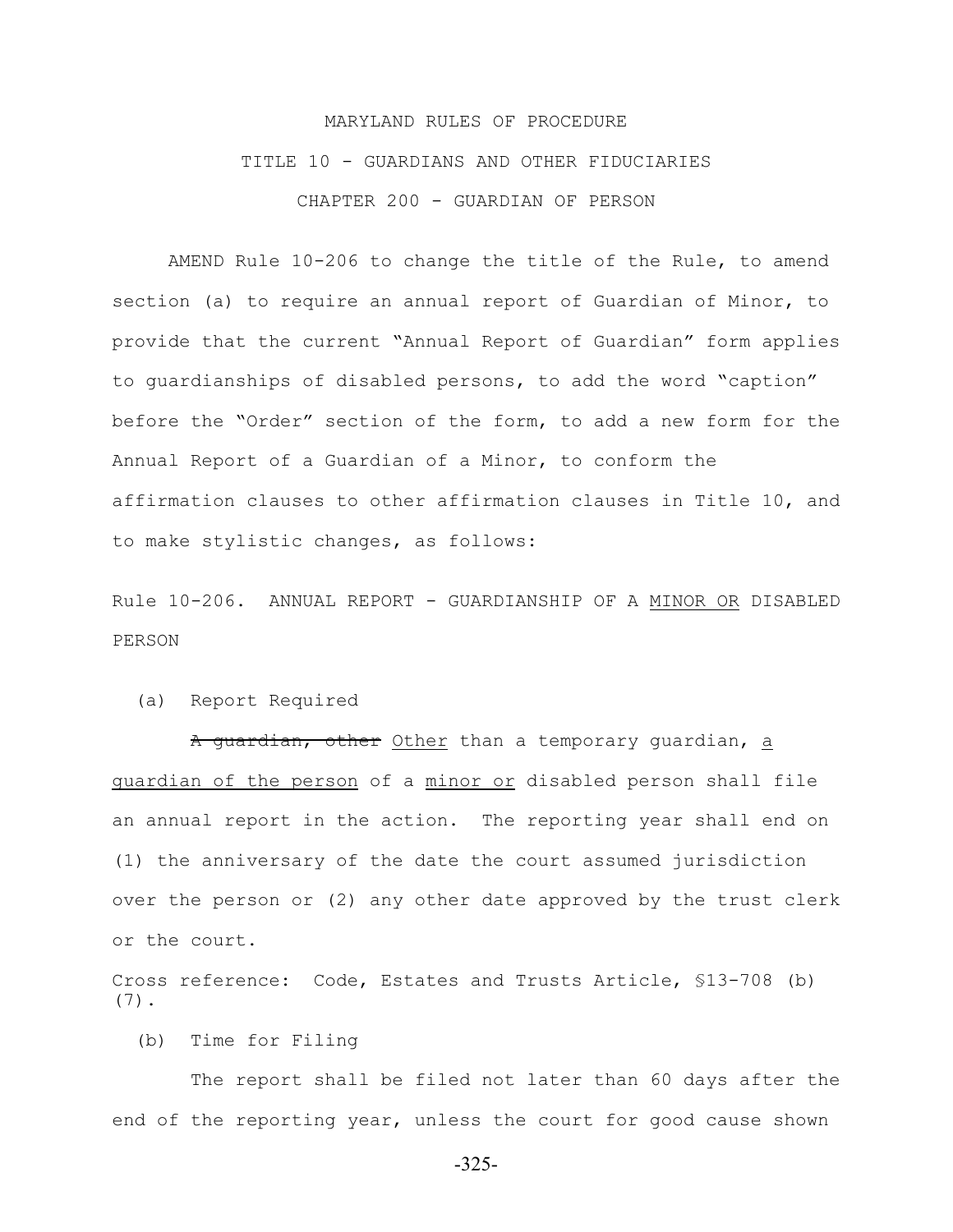shall extend the time.

(c) Copies to Interested Persons

 The guardian shall furnish a copy of the report to any interested person requesting it, unless the court orders otherwise.

(d) Court Approval

 The court shall review the report and either enter an order accepting the report and continuing the guardianship or take other appropriate action.

(e) Form of Annual Report of Guardian of Disabled Person

 The guardian's report shall be in substantially the following form:

#### [CAPTION]

| ANNUAL REPORT OF | $\rightarrow$ | $11 \text{ A} \text{N}$<br>A R | 里日中<br>∩F   |
|------------------|---------------|--------------------------------|-------------|
|                  |               |                                |             |
| PERSON OF        |               | WHO                            | TS DISARLED |

 1. The name and permanent residence of the disabled person are:\_\_\_\_\_\_\_\_\_\_\_\_\_\_\_\_\_\_\_\_\_\_\_\_\_\_\_\_\_\_\_\_\_\_\_\_\_\_\_\_\_\_\_\_\_\_\_\_\_\_\_\_\_\_\_\_\_\_\_\_.

2. The disabled person currently resides or is physically

| own home           | quardian's home              |              |
|--------------------|------------------------------|--------------|
| nursing home       | hospital or medical facility |              |
| foster or boarding | relative's home:             |              |
| home               |                              | relationship |
|                    | other                        |              |

(If other than disabled person's permanent home, state the name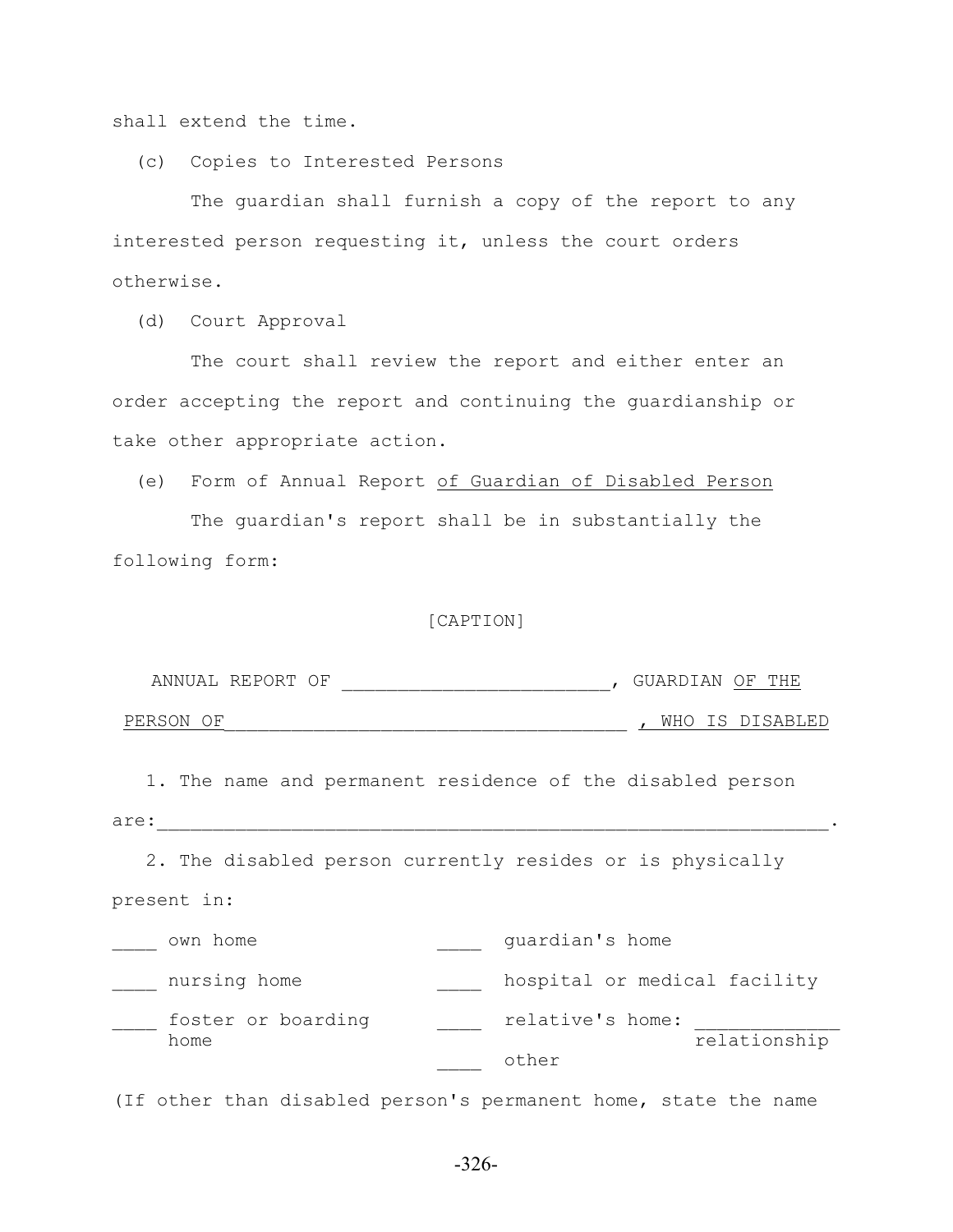and address of the place where the disabled person lives

 $\ldots)$  3. The disabled person has been in the current location since . If the person has moved within the past year, the (date) reasons for the change are: \_\_\_\_\_\_\_\_\_\_\_\_\_\_\_\_\_\_\_\_\_\_\_\_\_\_\_\_\_\_\_\_\_\_\_\_  $\mathcal{L}_\mathcal{L} = \mathcal{L}_\mathcal{L} = \mathcal{L}_\mathcal{L} = \mathcal{L}_\mathcal{L} = \mathcal{L}_\mathcal{L} = \mathcal{L}_\mathcal{L} = \mathcal{L}_\mathcal{L} = \mathcal{L}_\mathcal{L} = \mathcal{L}_\mathcal{L} = \mathcal{L}_\mathcal{L} = \mathcal{L}_\mathcal{L} = \mathcal{L}_\mathcal{L} = \mathcal{L}_\mathcal{L} = \mathcal{L}_\mathcal{L} = \mathcal{L}_\mathcal{L} = \mathcal{L}_\mathcal{L} = \mathcal{L}_\mathcal{L}$  4. The physical and mental condition of the disabled person is as follows: \_\_\_\_\_\_\_\_\_\_\_\_\_\_\_\_\_\_\_\_\_\_\_\_\_\_\_\_\_\_\_\_\_\_\_\_\_\_\_\_\_\_\_\_\_\_\_\_\_\_\_\_ \_\_\_\_\_\_\_\_\_\_\_\_\_\_\_\_\_\_\_\_\_\_\_\_\_\_\_\_\_\_\_\_\_\_\_\_\_\_\_\_\_\_\_\_\_\_\_\_\_\_\_\_\_\_\_\_\_\_\_\_\_\_\_\_. 5. During the past year, the disabled person's physical or mental condition has changed in the following respects:  $\mathcal{L}_\mathcal{L} = \mathcal{L}_\mathcal{L} = \mathcal{L}_\mathcal{L} = \mathcal{L}_\mathcal{L} = \mathcal{L}_\mathcal{L} = \mathcal{L}_\mathcal{L} = \mathcal{L}_\mathcal{L} = \mathcal{L}_\mathcal{L} = \mathcal{L}_\mathcal{L} = \mathcal{L}_\mathcal{L} = \mathcal{L}_\mathcal{L} = \mathcal{L}_\mathcal{L} = \mathcal{L}_\mathcal{L} = \mathcal{L}_\mathcal{L} = \mathcal{L}_\mathcal{L} = \mathcal{L}_\mathcal{L} = \mathcal{L}_\mathcal{L}$  6. The disabled person is presently receiving the following care: \_\_\_\_\_\_\_\_\_\_\_\_\_\_\_\_\_\_\_\_\_\_\_\_\_\_\_\_\_\_\_\_\_\_\_\_\_\_\_\_\_\_\_\_\_\_\_\_\_\_\_\_\_\_\_\_\_\_  $\mathcal{L}_\mathcal{L} = \mathcal{L}_\mathcal{L} = \mathcal{L}_\mathcal{L} = \mathcal{L}_\mathcal{L} = \mathcal{L}_\mathcal{L} = \mathcal{L}_\mathcal{L} = \mathcal{L}_\mathcal{L} = \mathcal{L}_\mathcal{L} = \mathcal{L}_\mathcal{L} = \mathcal{L}_\mathcal{L} = \mathcal{L}_\mathcal{L} = \mathcal{L}_\mathcal{L} = \mathcal{L}_\mathcal{L} = \mathcal{L}_\mathcal{L} = \mathcal{L}_\mathcal{L} = \mathcal{L}_\mathcal{L} = \mathcal{L}_\mathcal{L}$  7. I have applied funds as follows from the estate of the disabled person for the purpose of support, care, or education:

 8. The plan for the disabled person's future care and wellbeing, including any plan to change the person's location, is:

 $\mathcal{L}_\text{max} = \mathcal{L}_\text{max} = \mathcal{L}_\text{max} = \mathcal{L}_\text{max} = \mathcal{L}_\text{max} = \mathcal{L}_\text{max} = \mathcal{L}_\text{max} = \mathcal{L}_\text{max} = \mathcal{L}_\text{max} = \mathcal{L}_\text{max} = \mathcal{L}_\text{max} = \mathcal{L}_\text{max} = \mathcal{L}_\text{max} = \mathcal{L}_\text{max} = \mathcal{L}_\text{max} = \mathcal{L}_\text{max} = \mathcal{L}_\text{max} = \mathcal{L}_\text{max} = \mathcal{$ 

 $\mathcal{L}_\mathcal{L} = \mathcal{L}_\mathcal{L} = \mathcal{L}_\mathcal{L} = \mathcal{L}_\mathcal{L} = \mathcal{L}_\mathcal{L} = \mathcal{L}_\mathcal{L} = \mathcal{L}_\mathcal{L} = \mathcal{L}_\mathcal{L} = \mathcal{L}_\mathcal{L} = \mathcal{L}_\mathcal{L} = \mathcal{L}_\mathcal{L} = \mathcal{L}_\mathcal{L} = \mathcal{L}_\mathcal{L} = \mathcal{L}_\mathcal{L} = \mathcal{L}_\mathcal{L} = \mathcal{L}_\mathcal{L} = \mathcal{L}_\mathcal{L}$ 

 $\mathcal{L}_\text{max} = \mathcal{L}_\text{max} = \mathcal{L}_\text{max} = \mathcal{L}_\text{max} = \mathcal{L}_\text{max} = \mathcal{L}_\text{max} = \mathcal{L}_\text{max} = \mathcal{L}_\text{max} = \mathcal{L}_\text{max} = \mathcal{L}_\text{max} = \mathcal{L}_\text{max} = \mathcal{L}_\text{max} = \mathcal{L}_\text{max} = \mathcal{L}_\text{max} = \mathcal{L}_\text{max} = \mathcal{L}_\text{max} = \mathcal{L}_\text{max} = \mathcal{L}_\text{max} = \mathcal{$ 

 $\mathcal{L}_\mathcal{L} = \mathcal{L}_\mathcal{L} = \mathcal{L}_\mathcal{L} = \mathcal{L}_\mathcal{L} = \mathcal{L}_\mathcal{L} = \mathcal{L}_\mathcal{L} = \mathcal{L}_\mathcal{L} = \mathcal{L}_\mathcal{L} = \mathcal{L}_\mathcal{L} = \mathcal{L}_\mathcal{L} = \mathcal{L}_\mathcal{L} = \mathcal{L}_\mathcal{L} = \mathcal{L}_\mathcal{L} = \mathcal{L}_\mathcal{L} = \mathcal{L}_\mathcal{L} = \mathcal{L}_\mathcal{L} = \mathcal{L}_\mathcal{L}$ 

9. [ ] I have no serious health problems that affect my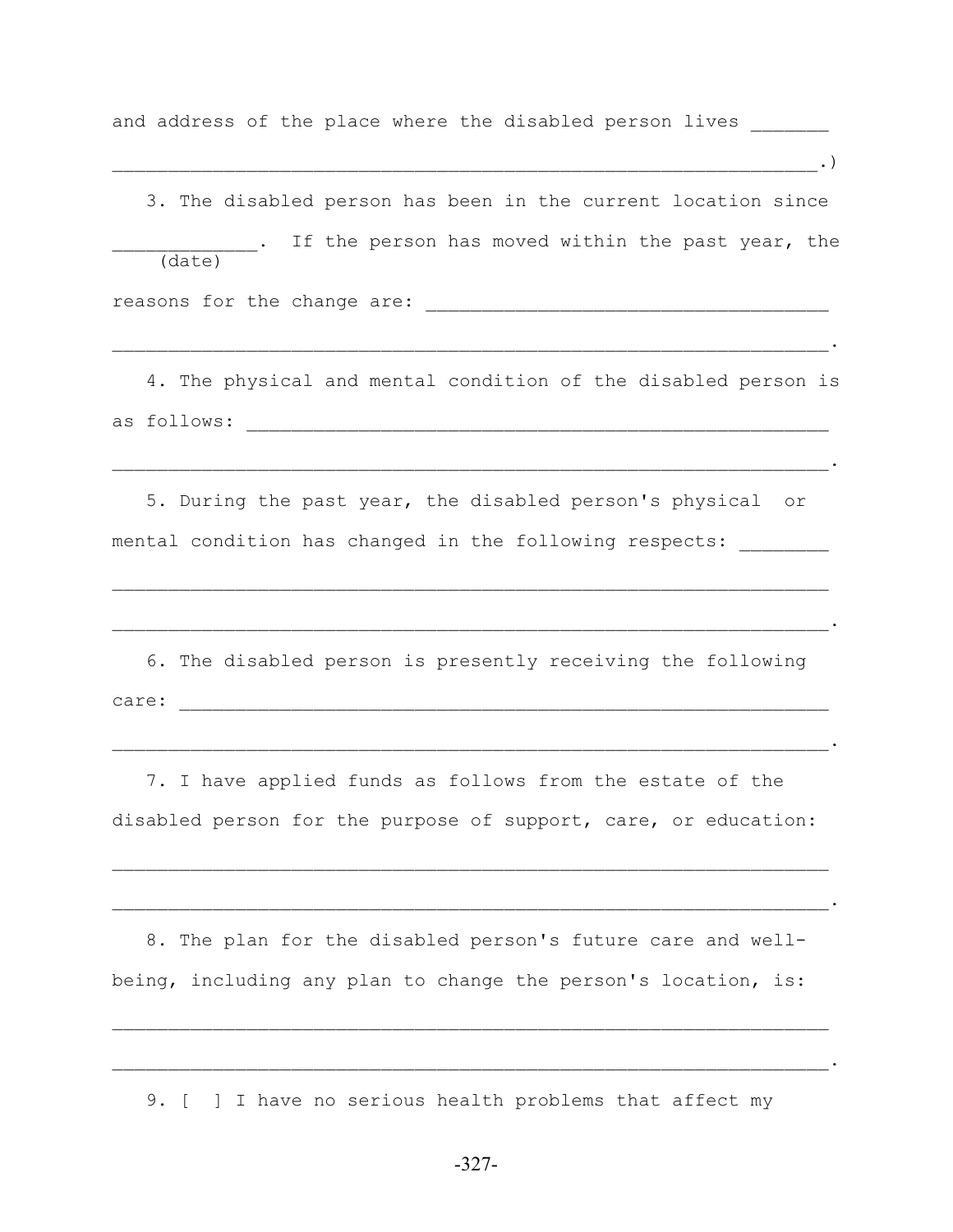ability to serve as guardian.

 [ ] I have the following serious health problems that may affect my ability to serve as guardian:

 $\mathcal{L}_\mathcal{L} = \mathcal{L}_\mathcal{L} = \mathcal{L}_\mathcal{L} = \mathcal{L}_\mathcal{L} = \mathcal{L}_\mathcal{L} = \mathcal{L}_\mathcal{L} = \mathcal{L}_\mathcal{L} = \mathcal{L}_\mathcal{L} = \mathcal{L}_\mathcal{L} = \mathcal{L}_\mathcal{L} = \mathcal{L}_\mathcal{L} = \mathcal{L}_\mathcal{L} = \mathcal{L}_\mathcal{L} = \mathcal{L}_\mathcal{L} = \mathcal{L}_\mathcal{L} = \mathcal{L}_\mathcal{L} = \mathcal{L}_\mathcal{L}$ 

10. This guardianship

- [ ] should be continued.
- [ ] should not be continued, for the following reasons:

 11. My powers as guardian should be changed in the following respects and for the following reasons: \_\_\_\_\_\_\_\_\_\_\_\_\_\_\_\_\_\_\_\_\_\_\_\_

 $\mathcal{L}_\text{max} = \mathcal{L}_\text{max} = \mathcal{L}_\text{max} = \mathcal{L}_\text{max} = \mathcal{L}_\text{max} = \mathcal{L}_\text{max} = \mathcal{L}_\text{max} = \mathcal{L}_\text{max} = \mathcal{L}_\text{max} = \mathcal{L}_\text{max} = \mathcal{L}_\text{max} = \mathcal{L}_\text{max} = \mathcal{L}_\text{max} = \mathcal{L}_\text{max} = \mathcal{L}_\text{max} = \mathcal{L}_\text{max} = \mathcal{L}_\text{max} = \mathcal{L}_\text{max} = \mathcal{$ 

 $\mathcal{L}_\mathcal{L} = \mathcal{L}_\mathcal{L} = \mathcal{L}_\mathcal{L} = \mathcal{L}_\mathcal{L} = \mathcal{L}_\mathcal{L} = \mathcal{L}_\mathcal{L} = \mathcal{L}_\mathcal{L} = \mathcal{L}_\mathcal{L} = \mathcal{L}_\mathcal{L} = \mathcal{L}_\mathcal{L} = \mathcal{L}_\mathcal{L} = \mathcal{L}_\mathcal{L} = \mathcal{L}_\mathcal{L} = \mathcal{L}_\mathcal{L} = \mathcal{L}_\mathcal{L} = \mathcal{L}_\mathcal{L} = \mathcal{L}_\mathcal{L}$ 

 $\mathcal{L}_\text{max}$  and the contract of the contract of the contract of the contract of the contract of the contract of the contract of the contract of the contract of the contract of the contract of the contract of the contrac

 $\mathcal{L}_\text{max} = \frac{1}{2} \sum_{i=1}^n \mathcal{L}_\text{max}(\mathcal{L}_i - \mathcal{L}_i)$ 

 12. The court should be aware of the following other matters relating to this guardianship: \_\_\_\_\_\_\_\_\_\_\_\_\_\_\_\_\_\_\_\_\_\_\_\_\_\_\_\_\_\_\_\_\_

 $\mathcal{L}_\text{max} = \mathcal{L}_\text{max} = \mathcal{L}_\text{max} = \mathcal{L}_\text{max} = \mathcal{L}_\text{max} = \mathcal{L}_\text{max} = \mathcal{L}_\text{max} = \mathcal{L}_\text{max} = \mathcal{L}_\text{max} = \mathcal{L}_\text{max} = \mathcal{L}_\text{max} = \mathcal{L}_\text{max} = \mathcal{L}_\text{max} = \mathcal{L}_\text{max} = \mathcal{L}_\text{max} = \mathcal{L}_\text{max} = \mathcal{L}_\text{max} = \mathcal{L}_\text{max} = \mathcal{$ 

 I solemnly affirm under the penalties of perjury that the contents of this report document are true to the best of my knowledge, information, and belief.

 $\mathcal{L}_\text{max}$  and the contract of the contract of the contract of the contract of the contract of the contract of

Date Guardian's Signature

 $\mathcal{L}_\text{max}$ Guardian's Name (typed or printed)

\_\_\_\_\_\_\_\_\_\_\_\_\_\_\_\_\_\_\_\_\_\_\_\_\_\_\_\_\_\_\_\_\_\_\_\_\_\_\_\_\_\_\_\_\_\_\_\_\_\_\_\_\_\_\_\_\_\_\_\_\_\_\_\_.

Street Address or Box Number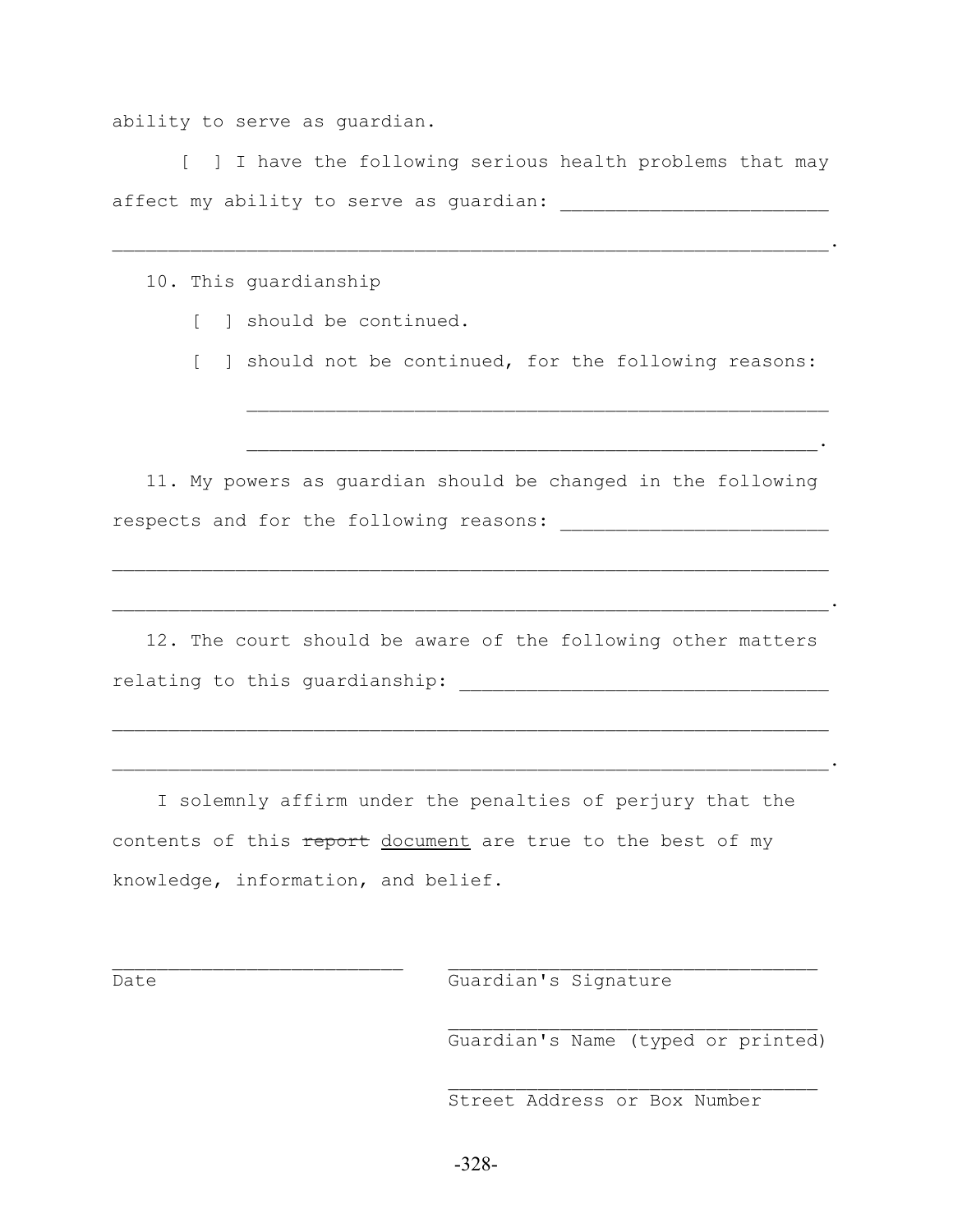City and State

 $\mathcal{L}_\text{max}$ 

 $\mathcal{L}_\text{max}$ 

Telephone Number

#### [CAPTION]

### ORDER

 The foregoing Annual Report of a Guardian having been filed and reviewed, it is by the Court, this and day of the section of the section of the section of the section of the section of the section of the section of the section of the section of the section of the section of the sec (month) (year)

 ORDERED, that the report is accepted, and the guardianship is continued.

(or)

ORDERED, that a hearing shall be held in this matter on

(date)

 $\mathcal{L}_\text{max}$  and  $\mathcal{L}_\text{max}$  and  $\mathcal{L}_\text{max}$  and  $\mathcal{L}_\text{max}$ 

JUDGE

 $\mathcal{L}_\text{max}$ 

(f) Form of Annual Report of Guardian of Minor

[CAPTION]

ANNUAL REPORT OF \_\_\_\_\_\_\_\_\_\_\_\_\_\_\_\_\_\_\_\_\_\_\_\_, GUARDIAN OF THE

PERSON OF \_\_\_\_\_\_\_\_\_\_\_\_\_\_\_\_\_\_\_\_\_\_\_\_\_\_\_\_\_, WHO IS A MINOR

1. The name and permanent residence of the minor are:

2. The minor currently resides or is physically present in:

 $\mathcal{L}_\text{max}$  and  $\mathcal{L}_\text{max}$  and  $\mathcal{L}_\text{max}$  and  $\mathcal{L}_\text{max}$  and  $\mathcal{L}_\text{max}$  and  $\mathcal{L}_\text{max}$ 

own home  $h$  hospital or medical facility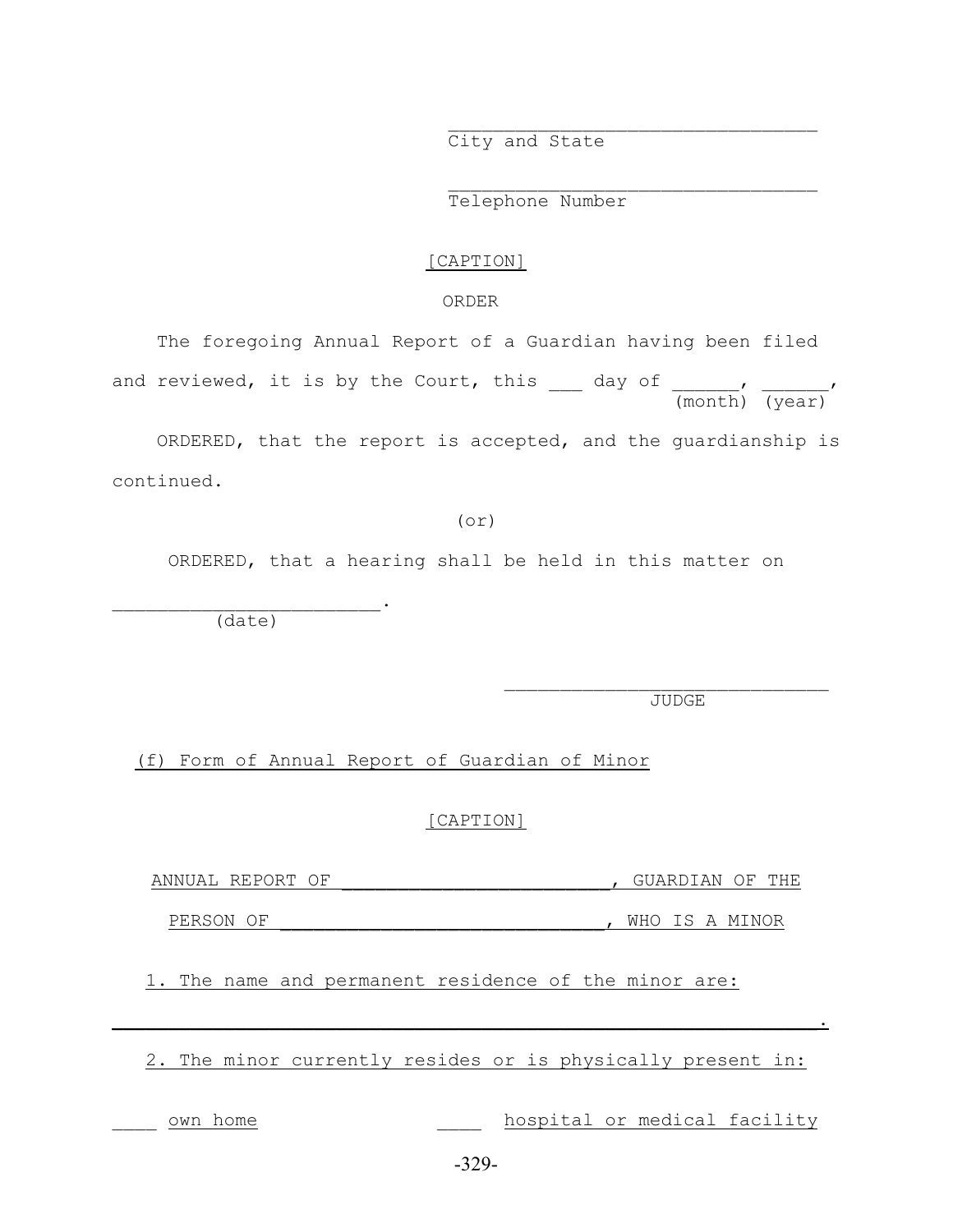| foster or boarding |  | relative's home: |              |
|--------------------|--|------------------|--------------|
| home               |  |                  | relationshir |
|                    |  |                  |              |

\_\_\_\_\_ guardian's home \_\_\_\_\_\_\_ other

(If other than minor's permanent home, state the name and address

of the place where the minor lives

 $\blacksquare$ 

3. The minor has been in the current location since

. If the person has moved within the past year, the (date)

 $\mathcal{L}_\text{max} = \mathcal{L}_\text{max} = \mathcal{L}_\text{max} = \mathcal{L}_\text{max} = \mathcal{L}_\text{max} = \mathcal{L}_\text{max} = \mathcal{L}_\text{max} = \mathcal{L}_\text{max} = \mathcal{L}_\text{max} = \mathcal{L}_\text{max} = \mathcal{L}_\text{max} = \mathcal{L}_\text{max} = \mathcal{L}_\text{max} = \mathcal{L}_\text{max} = \mathcal{L}_\text{max} = \mathcal{L}_\text{max} = \mathcal{L}_\text{max} = \mathcal{L}_\text{max} = \mathcal{$ 

 $\mathcal{L}_\text{max}$  and  $\mathcal{L}_\text{max}$  and  $\mathcal{L}_\text{max}$  and  $\mathcal{L}_\text{max}$  and  $\mathcal{L}_\text{max}$  and  $\mathcal{L}_\text{max}$ 

reasons for the change are:  $\overline{\phantom{a}}$ 

 4. The physical and mental condition of the minor is as follows:

5. During the past year, the minor's physical or mental condition has changed in the following respects:

6. The minor is presently receiving the following care:

 $\mathcal{L}_\text{max}$  and  $\mathcal{L}_\text{max}$  and  $\mathcal{L}_\text{max}$  and  $\mathcal{L}_\text{max}$  and  $\mathcal{L}_\text{max}$  and  $\mathcal{L}_\text{max}$ 

 $\blacksquare$  . The contract of the contract of the contract of the contract of the contract of the contract of the contract of the contract of the contract of the contract of the contract of the contract of the contract of the

 $\mathcal{L}_\text{max}$  and  $\mathcal{L}_\text{max}$  and  $\mathcal{L}_\text{max}$  and  $\mathcal{L}_\text{max}$  and  $\mathcal{L}_\text{max}$  and  $\mathcal{L}_\text{max}$ 

 $\mathcal{L}_\text{max}$  and  $\mathcal{L}_\text{max}$  and  $\mathcal{L}_\text{max}$  and  $\mathcal{L}_\text{max}$  and  $\mathcal{L}_\text{max}$  and  $\mathcal{L}_\text{max}$ 

7. I have applied funds as follows from the estate of the minor for the purpose of support, care, or education:

 $\mathcal{L}_\text{max}$  and  $\mathcal{L}_\text{max}$  and  $\mathcal{L}_\text{max}$  and  $\mathcal{L}_\text{max}$  and  $\mathcal{L}_\text{max}$  and  $\mathcal{L}_\text{max}$ 

 $\mathcal{L}_\text{max}$  and  $\mathcal{L}_\text{max}$  and  $\mathcal{L}_\text{max}$  and  $\mathcal{L}_\text{max}$  and  $\mathcal{L}_\text{max}$  and  $\mathcal{L}_\text{max}$ 

8. The plan for the minor's future care and well-being,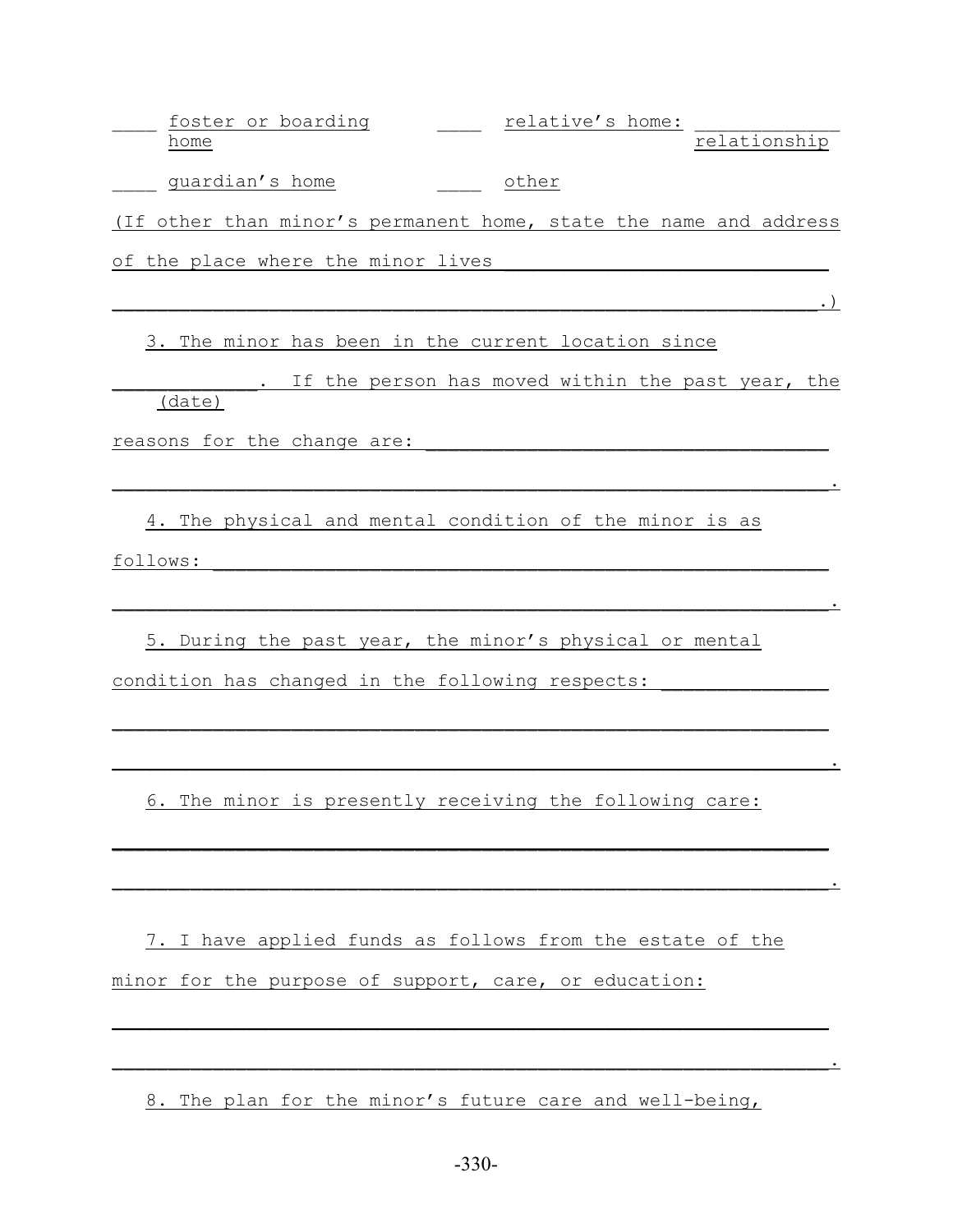including any plan to change the person's location, is:

 9. [ ] I have no serious health problems that affect my ability to serve as guardian.

 [ ] I have the following serious health problems that may affect my ability to serve as quardian:

 $\mathcal{L}_\text{max}$  and  $\mathcal{L}_\text{max}$  and  $\mathcal{L}_\text{max}$  and  $\mathcal{L}_\text{max}$  and  $\mathcal{L}_\text{max}$  and  $\mathcal{L}_\text{max}$ 

 $\mathcal{L}_\text{max}$  and  $\mathcal{L}_\text{max}$  and  $\mathcal{L}_\text{max}$  and  $\mathcal{L}_\text{max}$  and  $\mathcal{L}_\text{max}$  and  $\mathcal{L}_\text{max}$ 

 $\blacksquare$  . The contract of the contract of the contract of the contract of the contract of the contract of the contract of the contract of the contract of the contract of the contract of the contract of the contract of the

10. This guardianship

[ ] should be continued.

[ ] should not be continued, for the following reasons:

 11. My powers as guardian should be changed in the following respects and for the following reasons:

 $\mathcal{L}_\text{max}$  and  $\mathcal{L}_\text{max}$  and  $\mathcal{L}_\text{max}$  and  $\mathcal{L}_\text{max}$  and  $\mathcal{L}_\text{max}$  and  $\mathcal{L}_\text{max}$ 

 $\mathcal{L}_\text{max} = \mathcal{L}_\text{max} = \mathcal{L}_\text{max} = \mathcal{L}_\text{max} = \mathcal{L}_\text{max} = \mathcal{L}_\text{max} = \mathcal{L}_\text{max} = \mathcal{L}_\text{max} = \mathcal{L}_\text{max} = \mathcal{L}_\text{max} = \mathcal{L}_\text{max} = \mathcal{L}_\text{max} = \mathcal{L}_\text{max} = \mathcal{L}_\text{max} = \mathcal{L}_\text{max} = \mathcal{L}_\text{max} = \mathcal{L}_\text{max} = \mathcal{L}_\text{max} = \mathcal{$ 

 $\mathcal{L}_\text{max}$  and  $\mathcal{L}_\text{max}$  and  $\mathcal{L}_\text{max}$  and  $\mathcal{L}_\text{max}$  and  $\mathcal{L}_\text{max}$  and  $\mathcal{L}_\text{max}$ 

 $\mathcal{L}_\text{max}$  , and the contract of the contract of the contract of the contract of the contract of the contract of the contract of the contract of the contract of the contract of the contract of the contract of the contr

 12. The court should be aware of the following other matters relating to this quardianship:

 $\mathcal{L}_\text{max}$  and the contract of the contract of the contract of the contract of the contract of the contract of the contract of the contract of the contract of the contract of the contract of the contract of the contrac

 $\mathcal{L}_\text{max} = \mathcal{L}_\text{max} = \mathcal{L}_\text{max} = \mathcal{L}_\text{max} = \mathcal{L}_\text{max} = \mathcal{L}_\text{max} = \mathcal{L}_\text{max} = \mathcal{L}_\text{max} = \mathcal{L}_\text{max} = \mathcal{L}_\text{max} = \mathcal{L}_\text{max} = \mathcal{L}_\text{max} = \mathcal{L}_\text{max} = \mathcal{L}_\text{max} = \mathcal{L}_\text{max} = \mathcal{L}_\text{max} = \mathcal{L}_\text{max} = \mathcal{L}_\text{max} = \mathcal{$ 

 I solemnly affirm under the penalties of perjury that the contents of this document are true to the best of my knowledge, information, and belief.

Date Guardian's Signature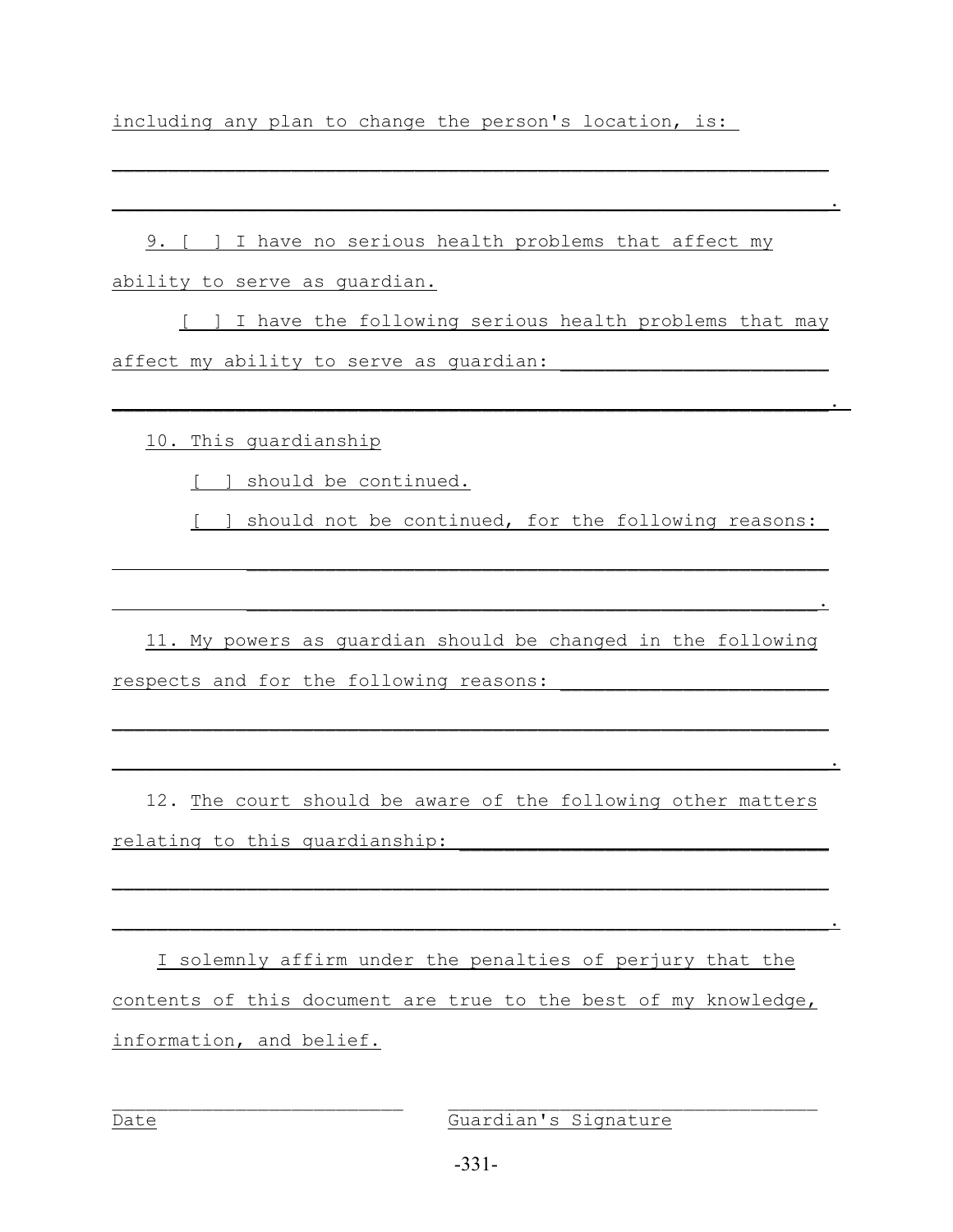$\mathcal{L}_\text{max}$ Guardian's Name (typed or printed)

 $\mathcal{L}_\text{max}$ 

 $\mathcal{L}_\text{max}$ 

Street Address or Box Number

City and State

Telephone Number

# [CAPTION]

# ORDER

The foregoing Annual Report of a Guardian having been filed

and reviewed, it is by the Court, this day of the contract of the set of the set of the set of the set of the s (month) (year)

 ORDERED, that the report is accepted, and the guardianship is continued.

# (or)

ORDERED, that a hearing shall be held in this matter on

(date)

 $\mathcal{L}=\mathcal{L}=\mathcal{L}=\mathcal{L}=\mathcal{L}=\mathcal{L}=\mathcal{L}=\mathcal{L}=\mathcal{L}=\mathcal{L}=\mathcal{L}=\mathcal{L}=\mathcal{L}=\mathcal{L}=\mathcal{L}=\mathcal{L}=\mathcal{L}=\mathcal{L}=\mathcal{L}=\mathcal{L}=\mathcal{L}=\mathcal{L}=\mathcal{L}=\mathcal{L}=\mathcal{L}=\mathcal{L}=\mathcal{L}=\mathcal{L}=\mathcal{L}=\mathcal{L}=\mathcal{L}=\mathcal{L}=\mathcal{L}=\mathcal{L}=\mathcal{L}=\mathcal{L}=\mathcal{$ 

JUDGE

 $\mathcal{L}_\text{max}$ 

Source: This Rule is new and is derived as follows: Section (a) is derived from Code, Estates and Trusts Article, §13-708 (b)(7) and former Rule V74 c 2 (b). Section (b) is derived from former Rule V74 c 2 (b). Section (c) is patterned after Rule 6-417 (d). Sections (d) and (e) are new. Section (f) is new.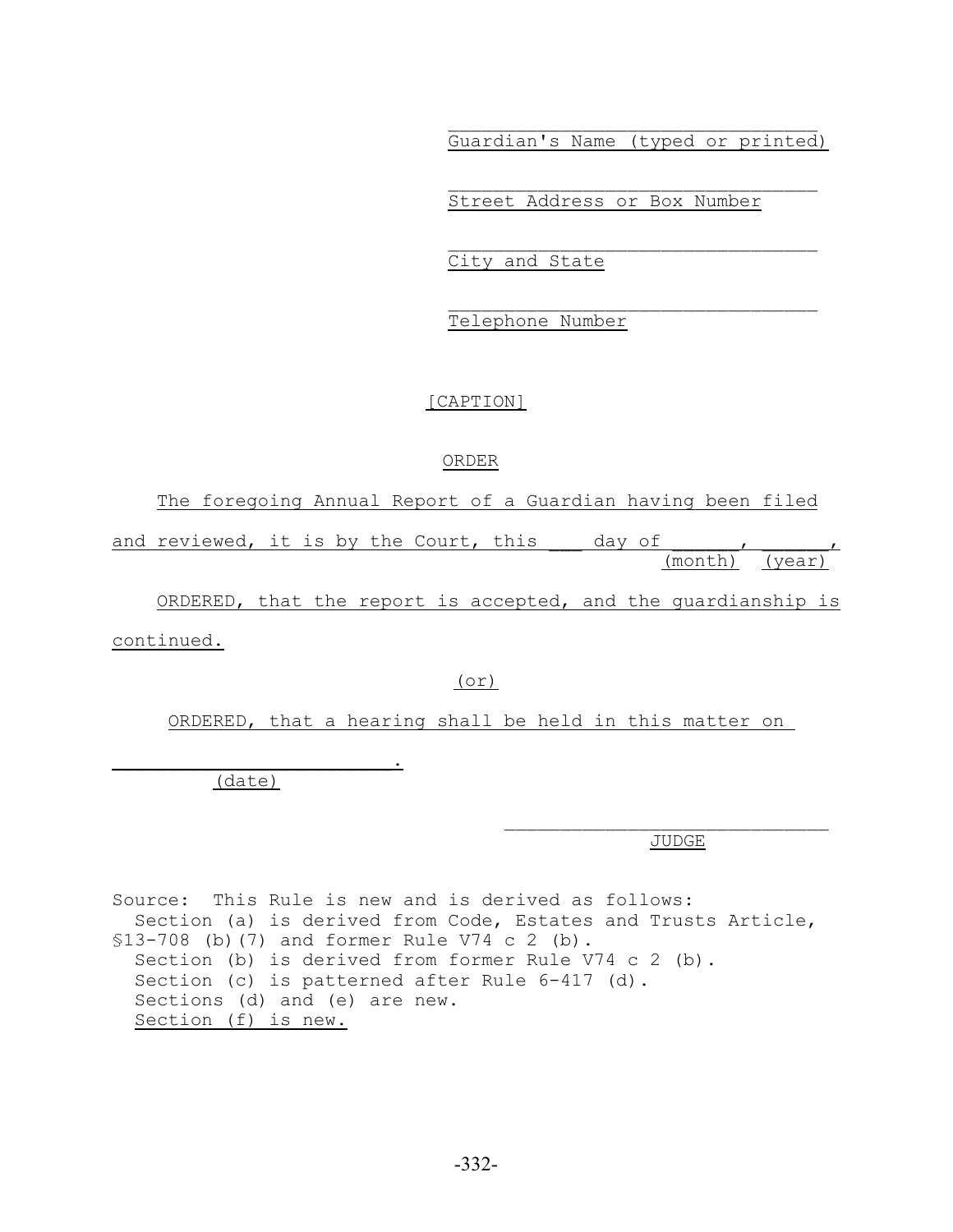# REPORTER'S NOTE

Guardians of disabled persons are required by statute to file an annual report informing the court of the status of the guardianship. An attorney has suggested that there be a similar report on the status of minor persons who are the subject of a guardianship, noting that the court should also be monitoring guardianships of minors. The Rules Committee recommends amending Rule 10-206 to make it applicable to guardianships of minors and to add a form of Annual Report of Guardian of Minor.

A clerk has suggested that the word "Caption" be added before the word "Order" in the order forms. The addition of the word indicates that the order should be on a separate piece of paper, making it more convenient for the clerks to use and docket the form separately.

See the Reporter's note to the deletion of Rule 6-123 for the change to the affirmation clause.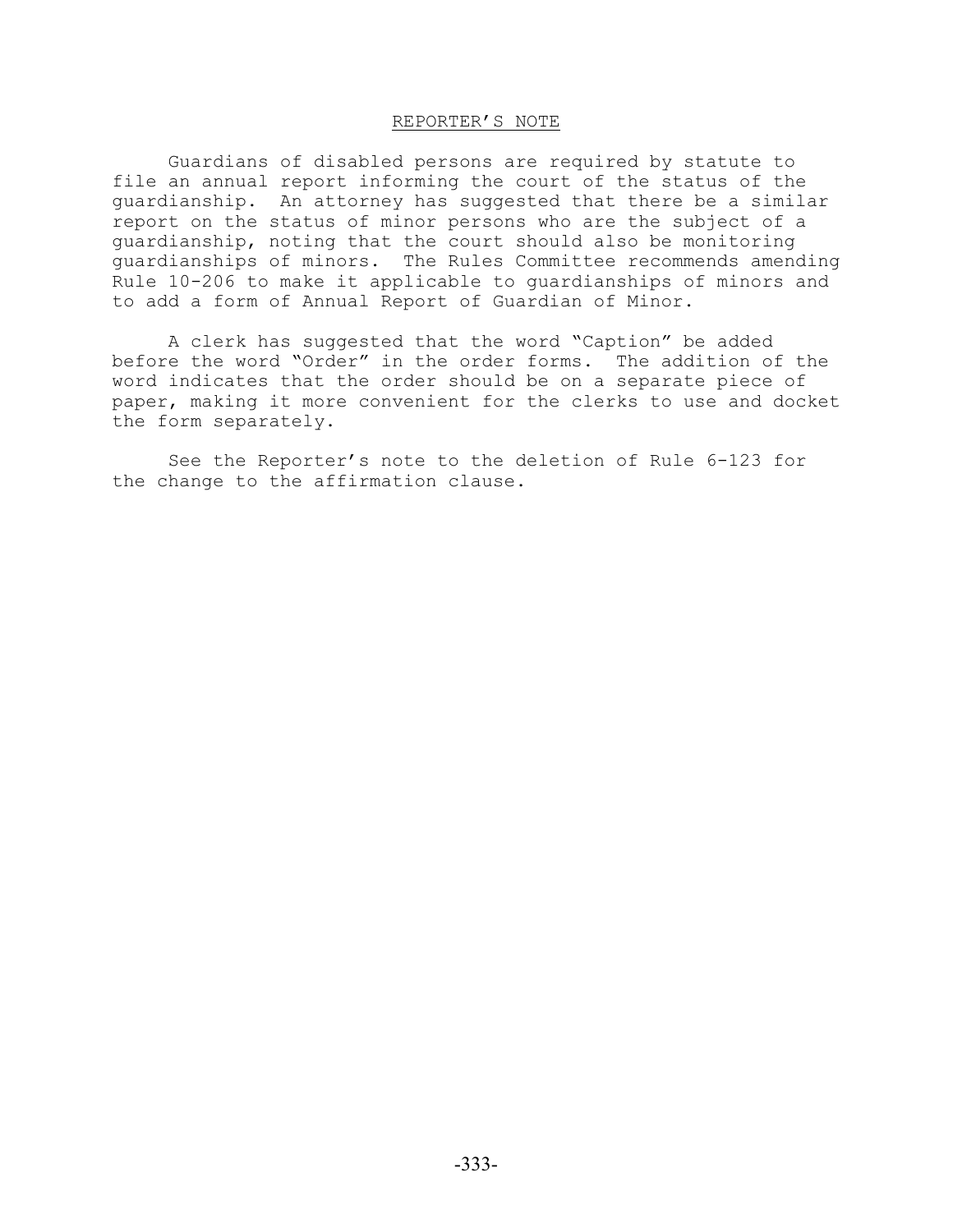# MARYLAND RULES OF PROCEDURE

#### TITLE 10 - GUARDIANS AND OTHER FIDUCIARIES

# CHAPTER 200 - GUARDIAN OF PERSON

AMEND Rule 10-207 by changing an internal reference, as follows:

Rule 10-207. RESIGNATION OF GUARDIAN OF THE PERSON AND APPOINTMENT OF SUBSTITUTED OR SUCCESSOR GUARDIAN

. . .

(b) Venue

 The petition to resign or to appoint a substituted or successor guardian shall be filed in the court that has assumed jurisdiction over the guardianship. If jurisdiction has not been assumed, the petition shall be filed pursuant to Rule  $10-201$  (b)  $(C)$ .

. . .

#### REPORTER'S NOTE

The proposed amendment to Rule 10-207 conforms an internal reference to proposed changes to Rule 10-201.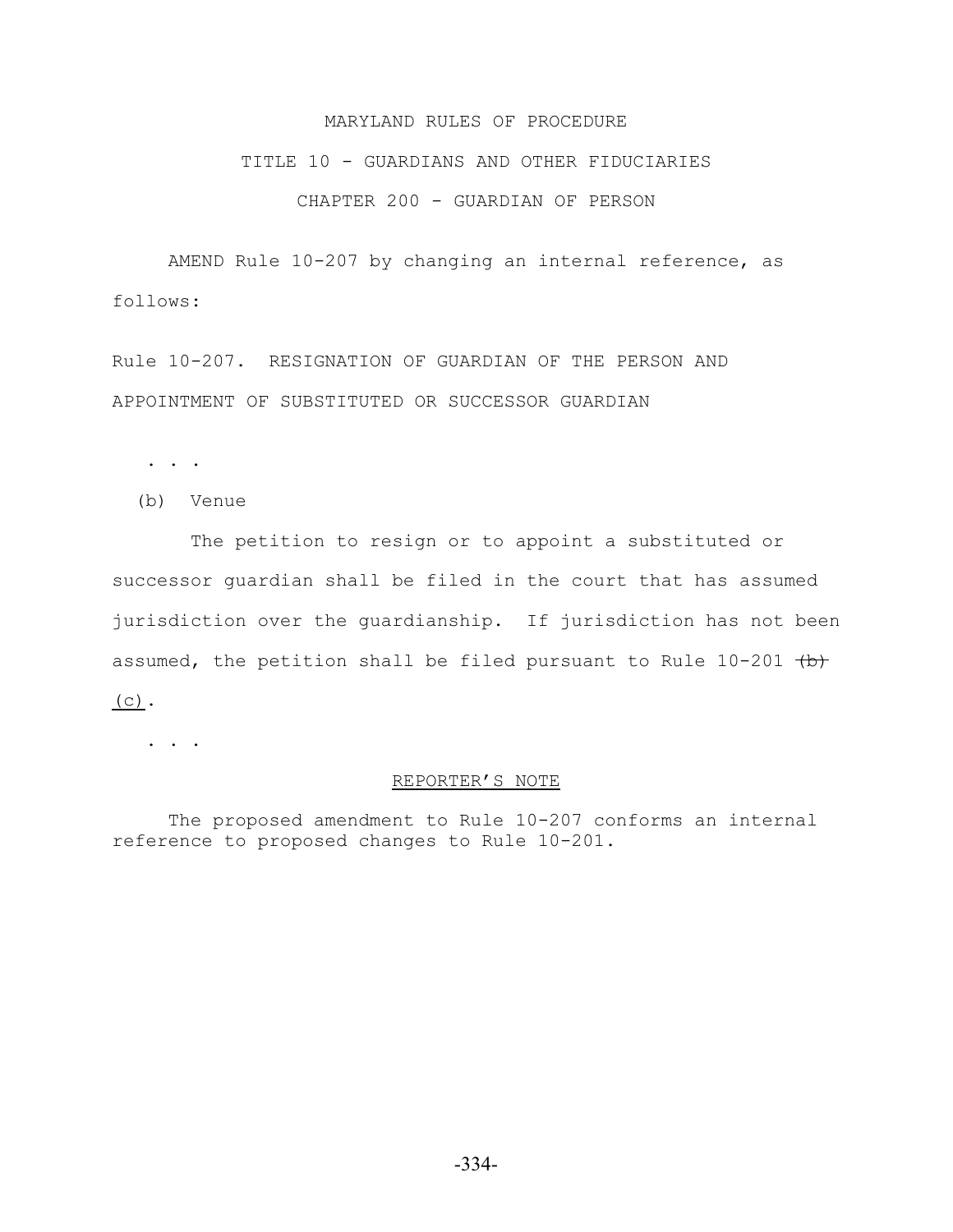# MARYLAND RULES OF PROCEDURE

#### TITLE 10 - GUARDIANS AND OTHER FIDUCIARIES

## CHAPTER 200 - GUARDIAN OF PERSON

AMEND Rule 10-208 by changing an internal reference, as follows:

Rule 10-208. REMOVAL FOR CAUSE OR OTHER SANCTIONS

. . .

(b) On Petition of Interested Persons

 An interested person may file a petition to remove a guardian of the person. The petition shall be filed in the court that has assumed jurisdiction or, if jurisdiction has not been assumed, pursuant to Rule  $10-201$  (b) (c). The petition shall state the reasons why the guardian should be removed.

. . .

# REPORTER'S NOTE

The proposed amendment to Rule 10-208 conforms an internal reference to proposed changes to Rule 10-201.

-335-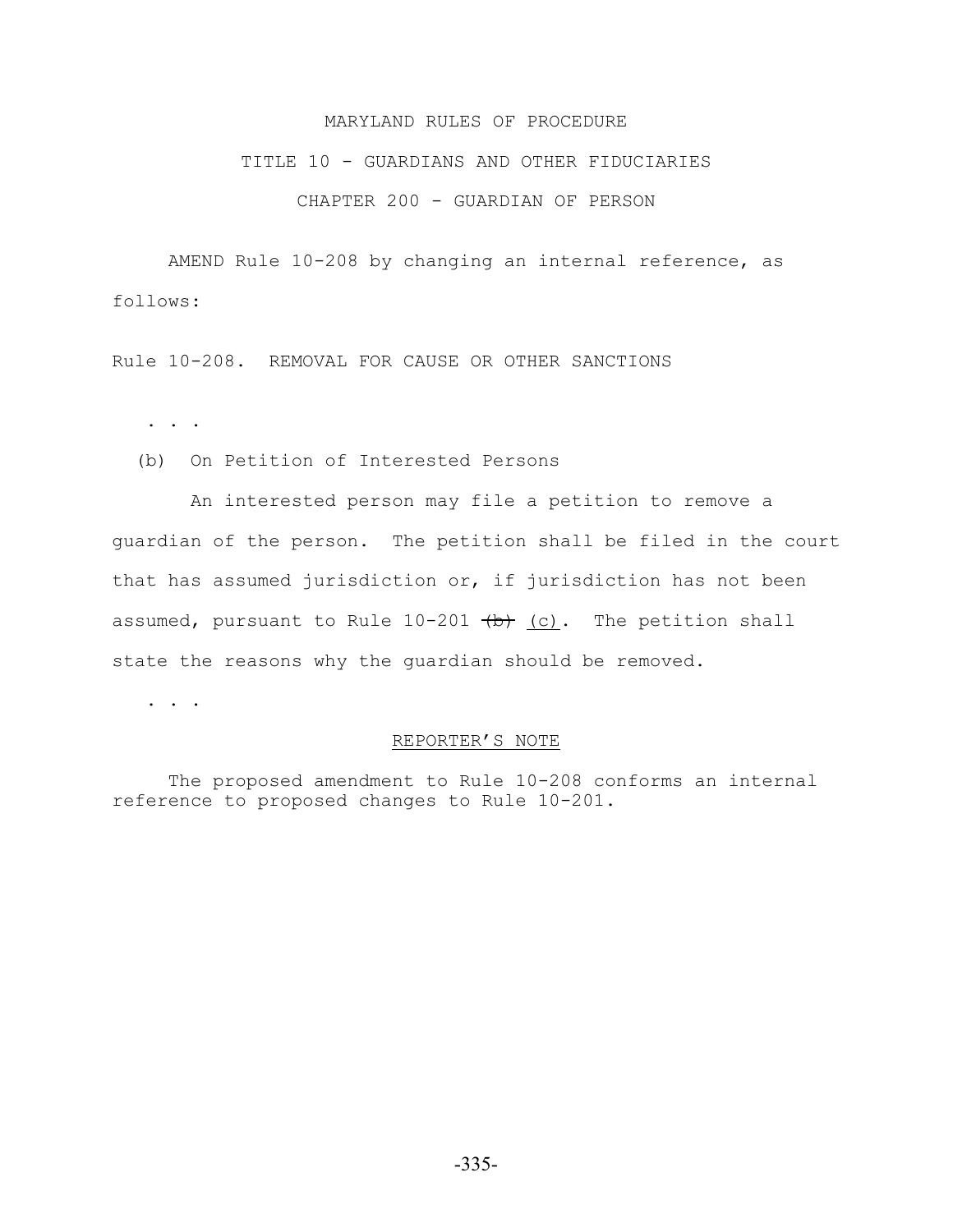# MARYLAND RULES OF PROCEDURE TITLE 10 - GUARDIANS AND OTHER FIDUCIARIES CHAPTER 300 - GUARDIAN OF PROPERTY

AMEND Rule 10-301 by adding a new section (b) pertaining to the form of petition, by deleting current section (c), by adding a new section (e) containing a form for designation of a guardian of the property by a minor or disabled person, by adding a cross reference at the end of the Rule, and by making stylistic changes, as follows:

Rule 10-301. PETITION FOR APPOINTMENT OF A GUARDIAN OF PROPERTY

(a) Who May File

 Any interested person may file a petition requesting a court to appoint a guardian of the property of a minor or an alleged disabled person.

(b) Form of Petition

 The petition for a guardianship of the property of a minor shall be filed in substantially the form set forth in Rule 10- 111. The petition for a guardianship of the property of an alleged disabled person shall be filed in substantially the form set forth in Rule 10-112.

(b) (c) Venue

(1) Resident

 If the minor or alleged disabled person is a resident of Maryland, the petition shall be filed in the county where the

-336-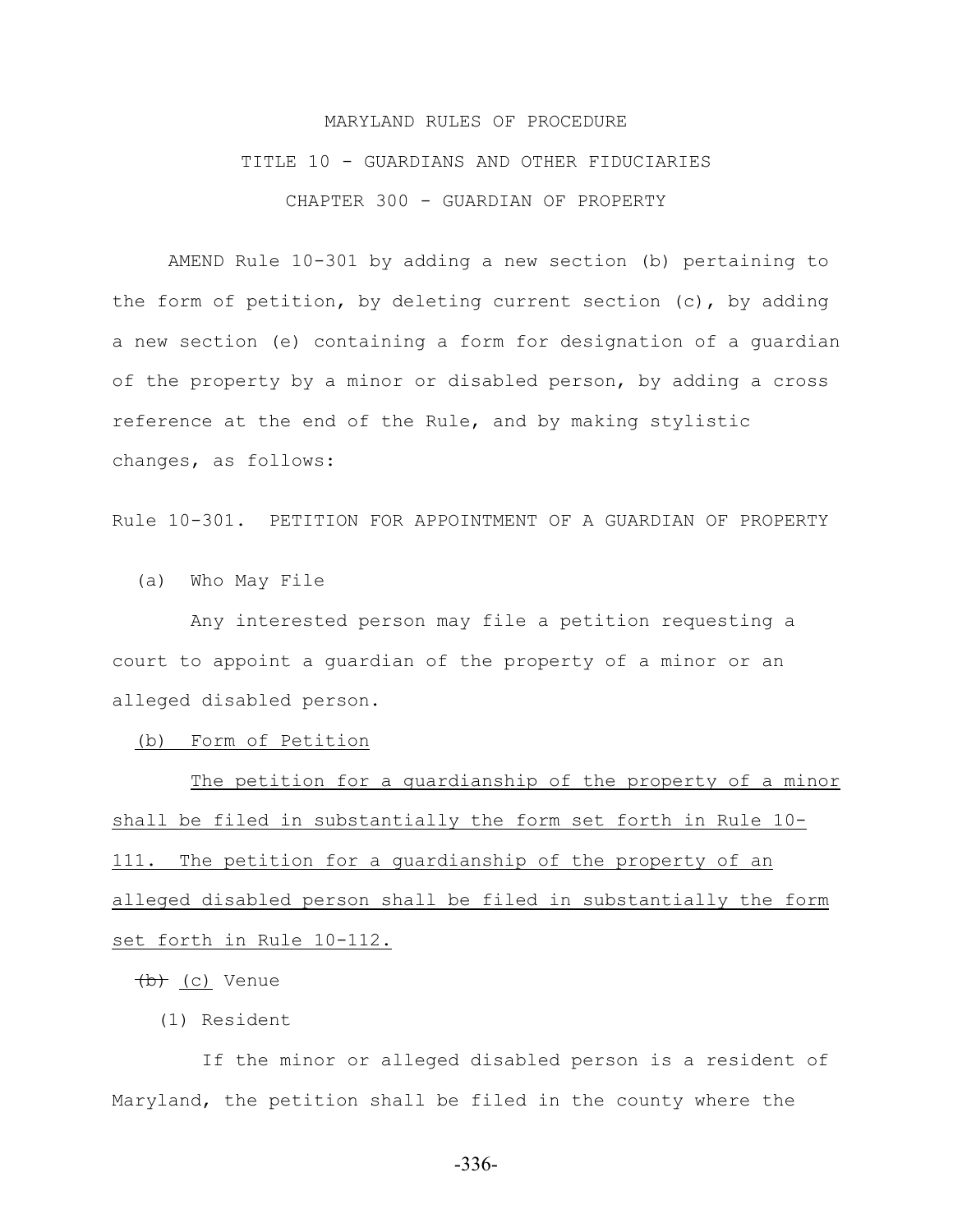minor or alleged disabled person resides, even if the person is temporarily absent.

(2) Nonresident

 If the minor or disabled person does not reside in this State, the petition shall be filed in the county in which a petition for guardianship of the person may be filed, or in the county where any part of the property is located. For purposes of determining the situs of property, the situs of tangible personal property is its location; the situs of intangible personal property is the location of the instrument, if any, evidencing a debt, obligation, stock or chose in action, or the residence of the debtor if there is no instrument evidencing a debt, obligation, stock, or chose in action; and the situs of an interest in property held in trust is located where the trustee may be sued.

(c) Contents

The petition shall be captioned "In the Matter of . . . " [stating the name of the minor or alleged disabled person]. It shall be signed and verified by the petitioner and shall contain at least the following information:

 (1) The petitioner's name, address, age, and telephone number;

 (2) The petitioner's familial or other relationship to the alleged disabled person;

 (3) Whether the person who is the subject of the petition is a minor or an alleged disabled person and, if an alleged disabled

-337-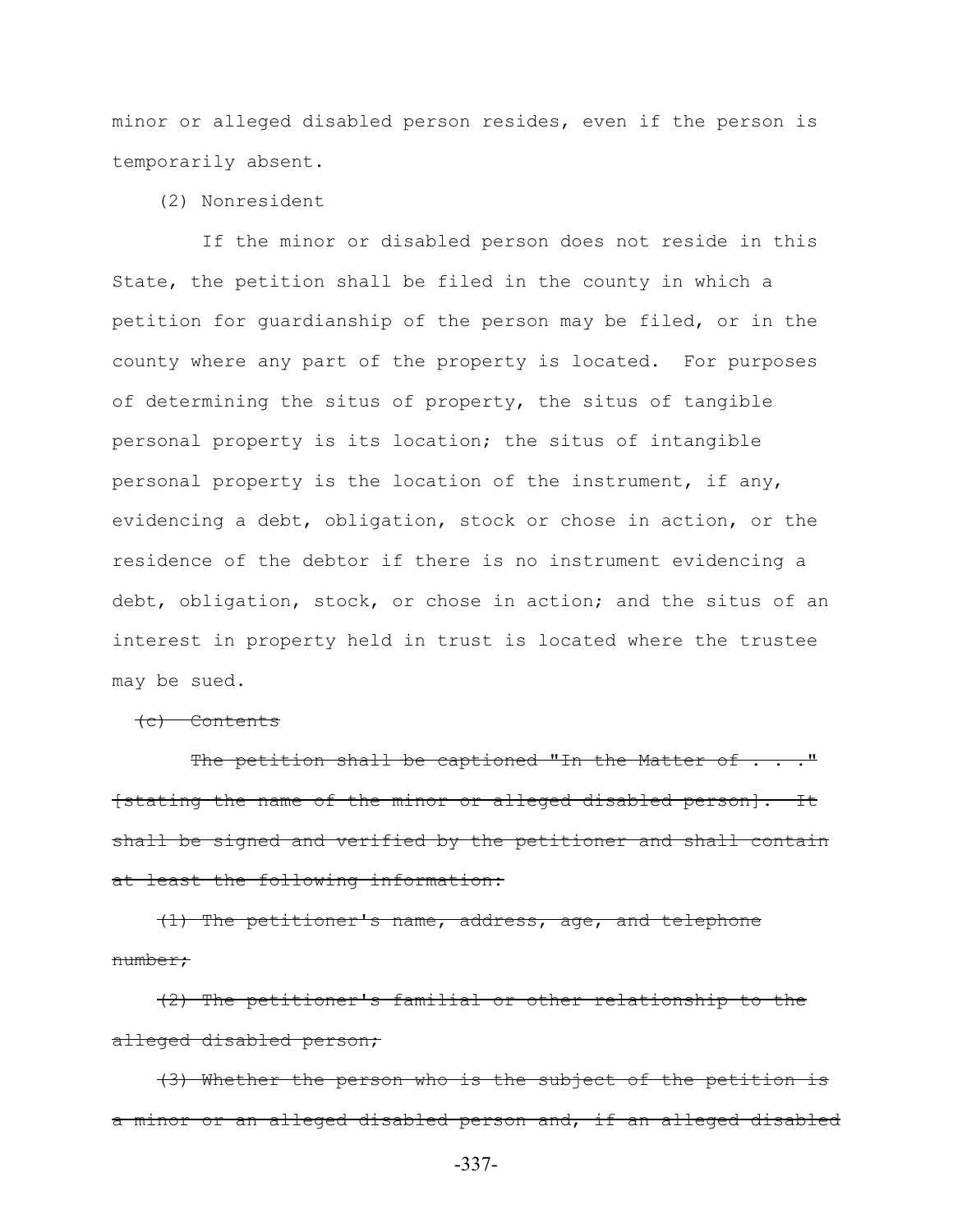person, a brief description of the alleged disability;

 (4) The reasons why the court should appoint a guardian of the property and, if the subject of the petition is an alleged disabled person, allegations demonstrating an inability of the alleged disabled person to manage the person's property and affairs effectively because of physical or mental disability, disease, habitual drunkenness, addiction to drugs, imprisonment, compulsory hospitalization, confinement, detention by a foreign power, or disappearance;

Cross reference: Code, Estates and Trusts Article, §13-201 (b) and  $(e)$ .

 (5) An identification of any instrument nominating a guardian for the minor or alleged disabled person or constituting a durable power of attorney;

Cross reference: Code, Estates and Trusts Article, §13-207 (a)  $(2)$  and  $(5)$ .

 (6) If a guardian or conservator has been appointed for the alleged disabled person in another proceeding, the name and address of the guardian or conservator and the court that appointed the guardian or conservator. If a guardianship or conservatorship proceeding was previously filed in any other court, the name and address of the court, the case number, if known, and whether the proceeding is still pending in that court.

 (7) The name, age, sex, and address of the minor or alleged disabled person, the name and address of the persons with whom the minor or alleged disabled person resides, and if the minor or alleged disabled person resides with the petitioner, the name and

-338-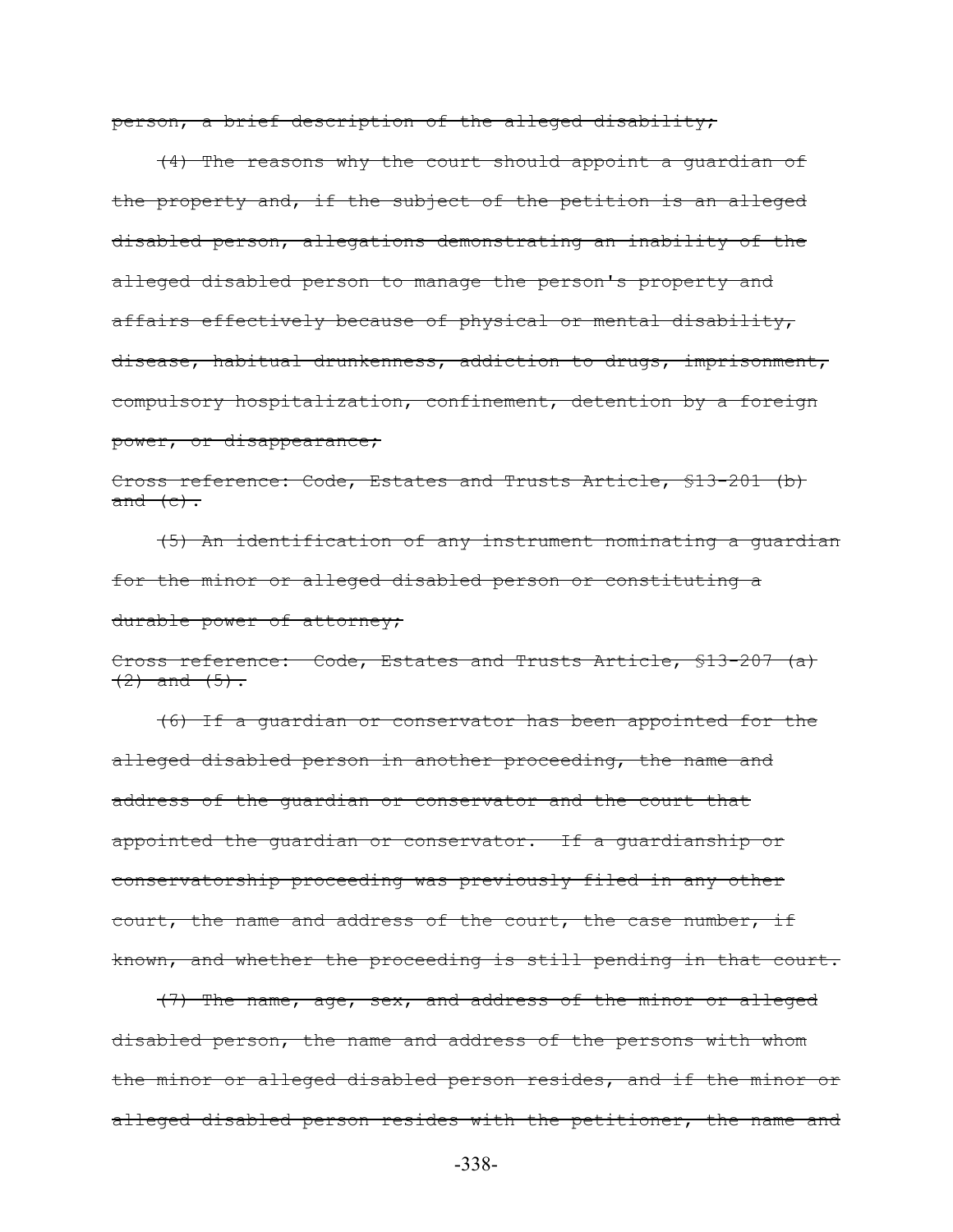address of another person on whom service can be made;

 (8) To the extent known or reasonably ascertainable, the name, address, telephone number, and nature of interest of all interested persons and all others exercising any control over the property of the estate;

 (9) If the minor or alleged disabled person is represented by an attorney, the name, address, and telephone number of the attorney;

 (10) The nature, value, and location of the property of the minor or alleged disabled person;

 (11) A brief description of all other property in which the minor or alleged disabled person has a concurrent interest with one or more individuals;

 (12) A statement that the exhibits required by section (d) of this Rule are attached or, if not attached, the reason that they are absent; and

(13) A statement of the relief sought.

(d) Required Exhibits

 The petitioner shall attach to the petition as exhibits (1) a copy of any instrument nominating a guardian; (2) (A) the certificates required by Rule 10-202, or (B) if guardianship of the property of a disabled person who is a beneficiary of the United States Department of Veterans Affairs is being sought, in lieu of the requirements of Rule 10-202, a certificate of the Secretary of that Department or an authorized representative of the Secretary stating that the person has been rated as disabled

-339-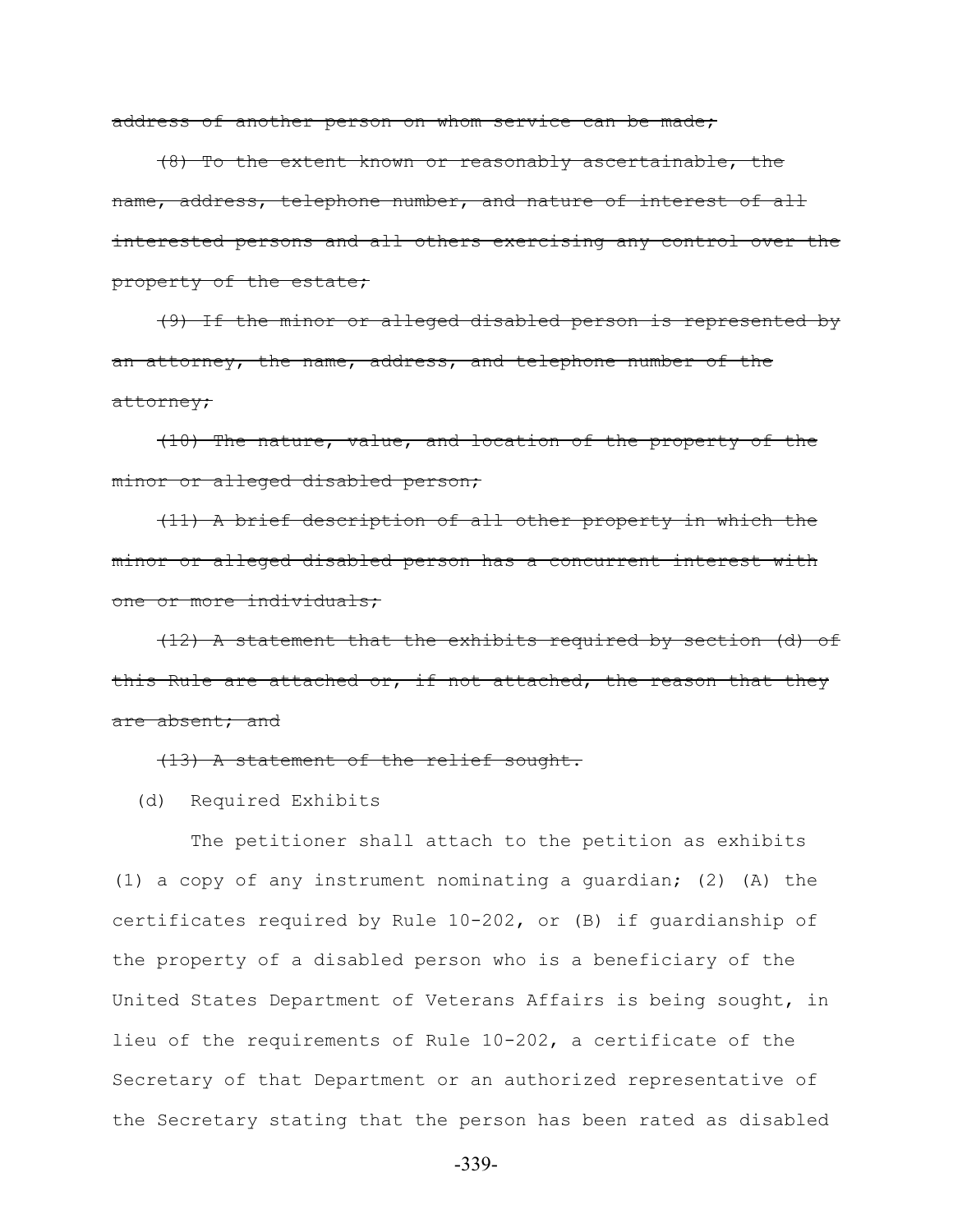by the Department in accordance with the laws and regulations governing the Department of Veterans Affairs; and (3) if the petition is for the appointment of a guardian for a minor who is a beneficiary of the Department of Veterans Affairs, a certificate of the Secretary of that Department or any authorized representative of the Secretary, in accordance with Code, Estates and Trusts Article, §13-802.

 (e) Designation of a Guardian of the Property by a Minor or Disabled Person

After the  $16<sup>th</sup>$  birthday of a minor or disabled person, a minor or disabled person may designate a guardian of the property of the minor or disabled person substantially in the following form:

#### [CAPTION]

#### DESIGNATION OF A GUARDIAN OF THE PROPERTY

# BY A MINOR OR DISABLED PERSON

I, \_\_\_\_\_\_\_\_\_\_\_\_\_\_\_\_\_\_\_\_\_\_\_\_\_\_\_\_\_\_\_\_\_\_\_\_\_\_\_\_, a minor child

or disabled person having attained my  $16<sup>th</sup>$  birthday, declare:

1. I am aware of the Petition of (Petitioner's name) to become the quardian of my property.

2. I hereby designate

as the guardian of my property.

3. I understand that I have the right to revoke this designation at any time up to the granting of the guardianship.

I solemnly affirm under the penalties of perjury that the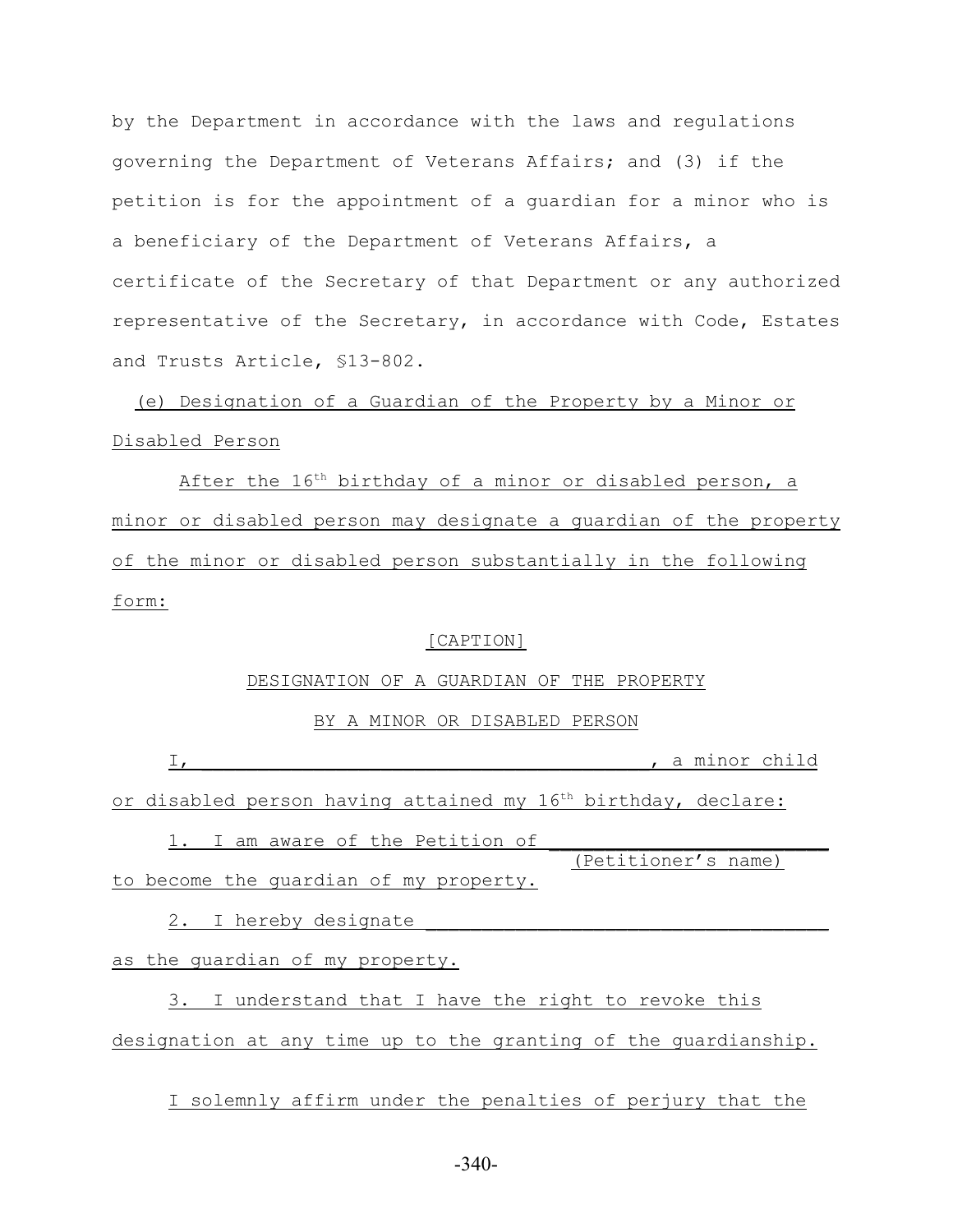contents of this document are true based upon my personal

knowledge.

 $\overline{\phantom{a}}$  , which is a set of the set of the set of the set of the set of the set of the set of the set of the set of the set of the set of the set of the set of the set of the set of the set of the set of the set of th Signature of Minor or Date Disabled Person

Cross reference: See Code, Estates and Trusts Article, §13-207.

Source: This Rule is derived as follows: Section (a) is derived from former Rule R71 a. Section (b) is new. Section  $(b)$  (c) is derived from former Rule R72 a and b. Section (c) is in part derived from former Rule R73 a and is in part new.

 Section (d) is new. Section (e) is new.

### REPORTER'S NOTE

See the Reporter's note to Rule 10-111 as to the form of the petition and to explain the deletion of section (c) of this Rule.

The Rules Committee recommends the addition of a form "Designation of a Guardian of the Property by a Minor or Disabled Person" to be consistent with Code, Estates and Trusts Article, §13-207. The form is based on a similar form for guardianships of the person of a minor drafted by a committee of registers of wills, Orphans' Court judges, and members of the bar, including members of the Estate and Trust Law Section of the Maryland State Bar Association.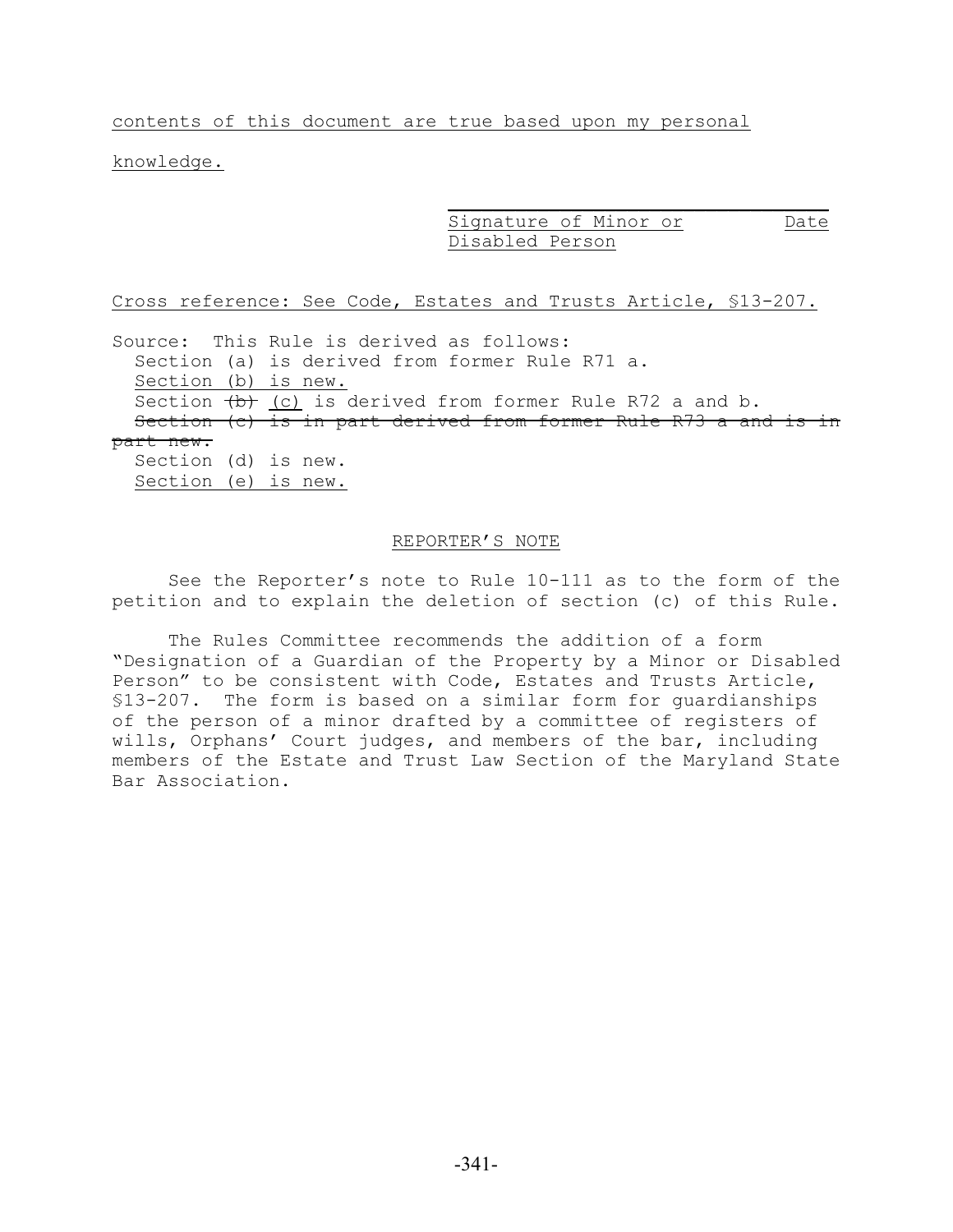# MARYLAND RULES OF PROCEDURE TITLE 10 - GUARDIANS AND OTHER FIDUCIARIES CHAPTER 600 - ABSENT OR UNKNOWN PERSONS

AMEND Rule 10-601 to add language pertaining to a certain affidavit to and to delete a word from subsection  $(c)$  (6), as follows:

Rule 10-601. PETITION FOR ASSUMPTION OF JURISDICTION - PERSON WHOSE IDENTITY OR WHEREABOUTS IS UNKNOWN

(a) Who May File

 A fiduciary or interested person may file a petition requesting a court to assume jurisdiction over the fiduciary estate for the purpose of determining its distribution if the petitioner believes that there may be a person whose identity or present whereabouts is unknown who is entitled to share in the estate.

(b) Venue

 The petition shall be filed in the court which has assumed jurisdiction over the fiduciary estate, or if jurisdiction has not been assumed, then in the county where any part of the property to be distributed is located or where the fiduciary, if any, resides, is regularly employed, or maintains a place of business.

(c) Contents of Petition

In addition to any other material allegations, the

-342-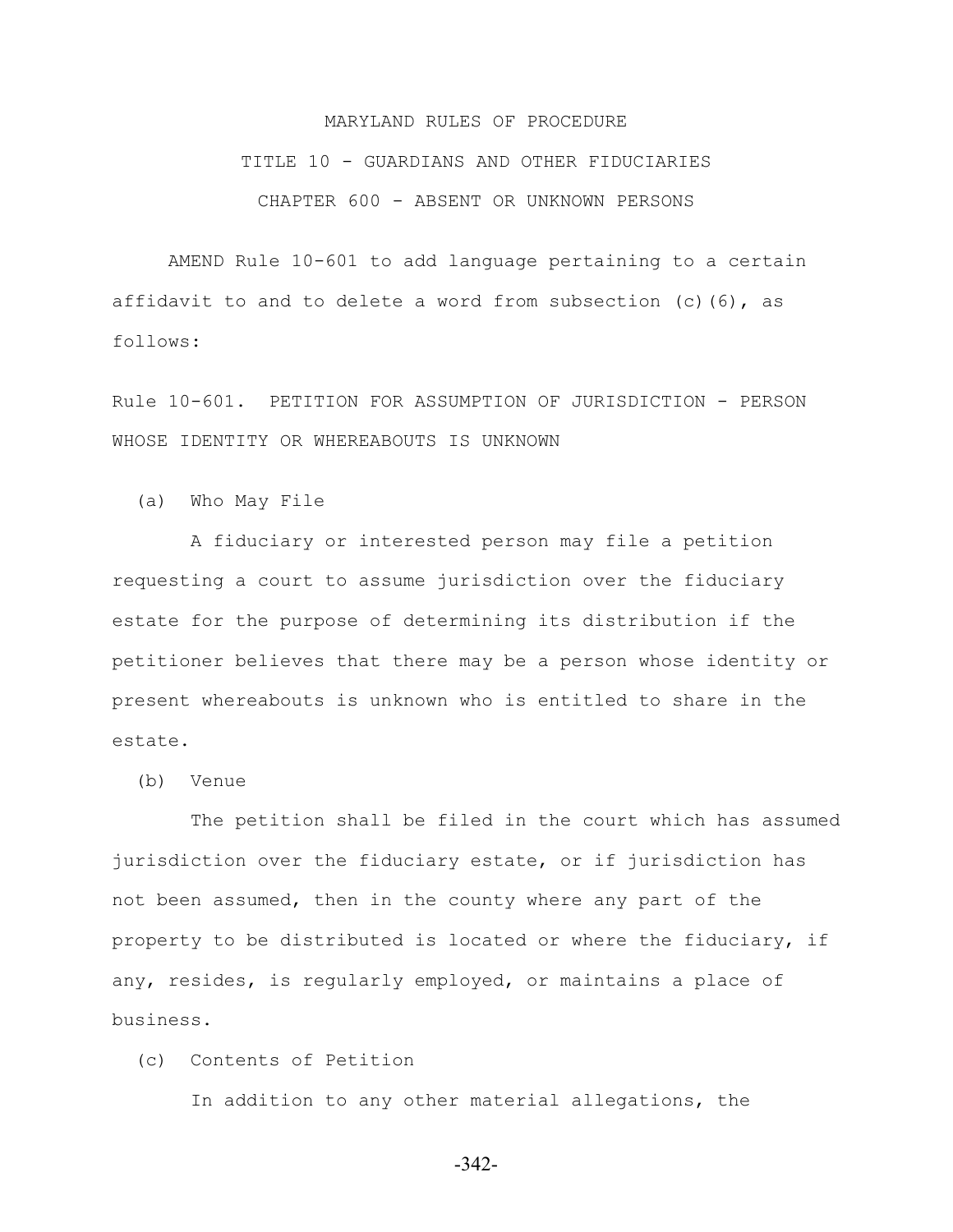petition shall contain at least the following information:

(1) The petitioner's name, address, and telephone number.

 (2) The nature, value, and location of any property comprising the fiduciary estate.

 (3) The reasons for seeking the assumption of jurisdiction by the court and the proposed distribution.

 (4) An identification of any instrument creating the fiduciary estate, with a copy attached to the petition, if possible, and, if not, an explanation of its absence.

 (5) The reason it is believed that there may be a person whose identity or whereabouts is unknown.

 (6) Facts An affidavit of attempts to contact, locate, and identify filed substantially in the form set forth in Rule 10-203 showing that the petitioner has searched diligently for the person whose identity or whereabouts is unknown.

Committee note: For substantive law on absent persons, see Uniform Absent Persons Act, Code, Courts Article, §§3-101 to 3-110. For substantive law on abandoned property, see Uniform Disposition of Abandoned Property Act, Code, Commercial Law Article, §§17-301 to 17-324.

Source: This Rule is in part derived from former Rules V71, V79, and R77 and is in part new.

#### REPORTER'S NOTE

See the Reporter's note to the proposed amendments to Rule 6-125.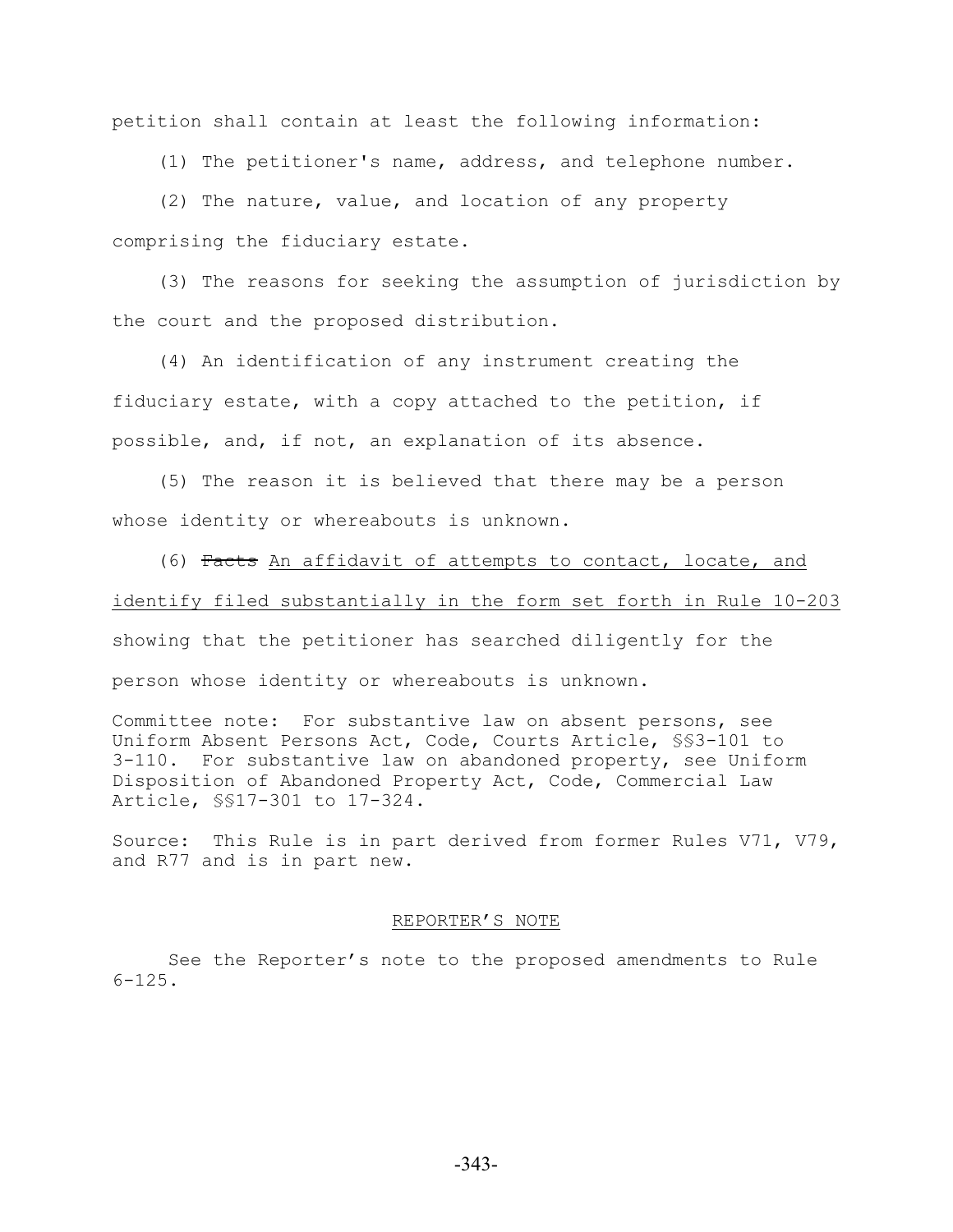# MARYLAND RULES OF PROCEDURE TITLE 10 - GUARDIANS AND OTHER FIDUCIARIES CHAPTER 600 - ABSENT OR UNKNOWN PERSONS

AMEND Rule 10-602 to add language pertaining to a certain affidavit to section (b), as follows:

Rule 10-602. NOTICE

(a) Known Persons

 Unless the court orders otherwise, the petitioner shall give notice to those persons whose identity and interest in the property are known and to any others designated by the court by mailing to them by ordinary mail and by certified mail a copy of the petition and a show cause order issued pursuant to Rule 10-104.

(b) Unknown Persons

 If the court is satisfied from an affidavit of attempts to contact, locate, and identify filed by the petitioner in the form set forth in Rule 10-203 that reasonable efforts have been made to ascertain the identity or whereabouts of a person, the court shall order that notice to those persons whose identity or whereabouts are unknown shall be made in the manner provided by Rule 2-122.

Source: This Rule is derived from former Rule V79 b and c and from Code, Estates and Trusts Article, §1-103 (b).

-344-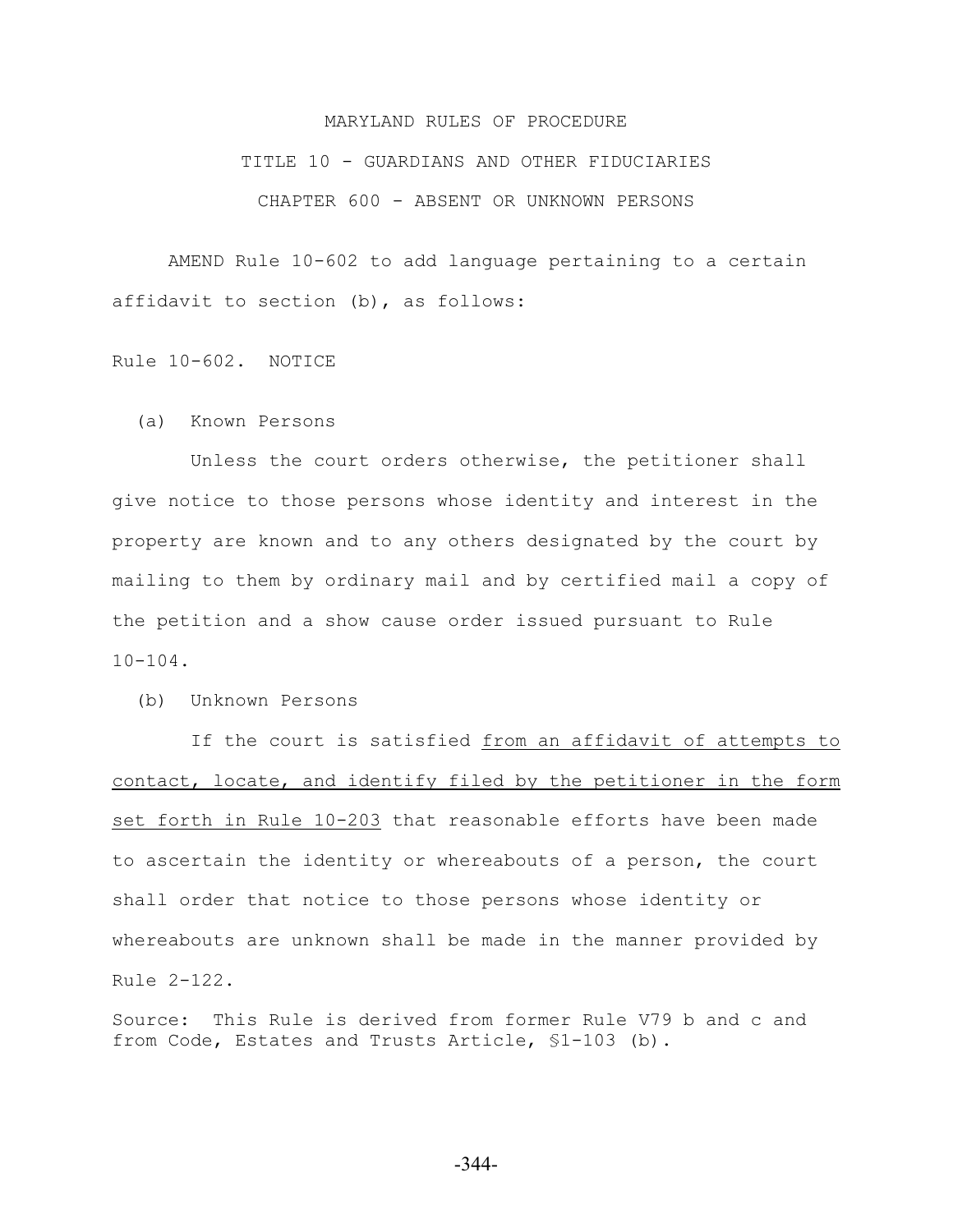# REPORTER'S NOTE

See the Reporter's note to the proposed amendments to Rule 6-125.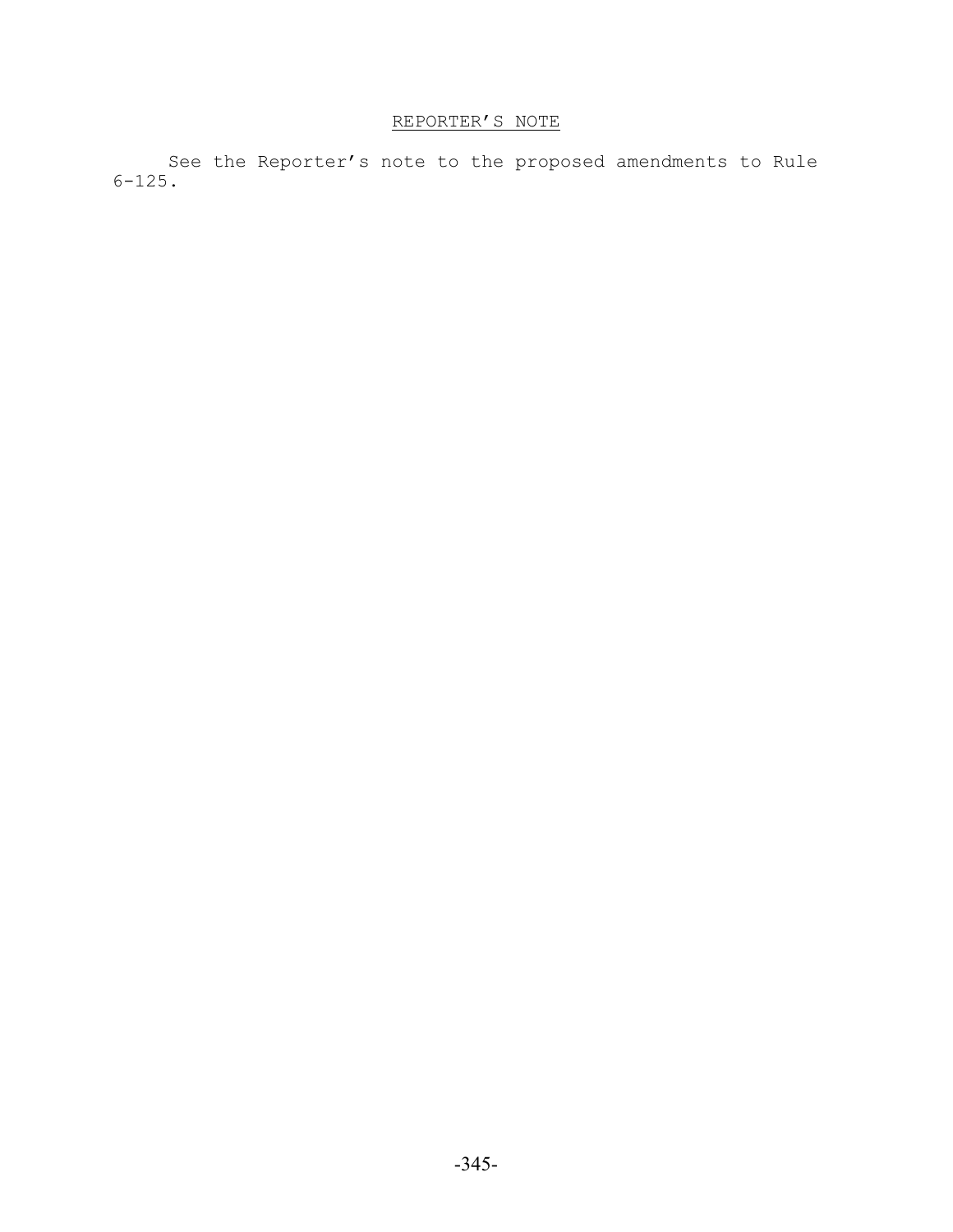#### MARYLAND RULES OF PROCEDURE

# TITLE 10 - GUARDIANS AND OTHER FIDUCIARIES CHAPTER 700 - FIDUCIARY ESTATES INCLUDING GUARDIANSHIPS OF THE PROPERTY

AMEND Rule 10-705 by changing a certain monetary amount in and adding language to section  $(a)$ , by adding new sections (e), (f), and (g) pertaining to certain deposits of cash belonging to a minor or disabled person who is the subject of a guardianship, by adding a certain cross reference at the end of the Rule, and by making stylistic changes, as follows:

Rule 10-705. RESTRICTED ACCOUNTS

# (a) Petition for Restricted Accounts

 When a fiduciary estate consists entirely of cash in an amount not exceeding  $\frac{275,000}{200,000}$ , a fiduciary may petition the court for an order authorizing the deposit of cash in a federally insured financial institution that is federally insured or is regulated by the Commissioner of Financial Regulation in a single restricted account titled substantially in the following form: "A.B., (fiduciary), withdrawals subject to the order of the Circuit Court for \_\_\_\_\_\_\_\_\_\_\_\_\_\_\_\_\_\_\_\_\_\_\_\_\_\_\_\_\_\_\_\_\_\_\_\_\_\_\_\_\_\_\_ County."

(b) Orders Authorizing Withdrawals

 The court may require a separate order prior to each withdrawal. The court may enter a continuing order authorizing

-346-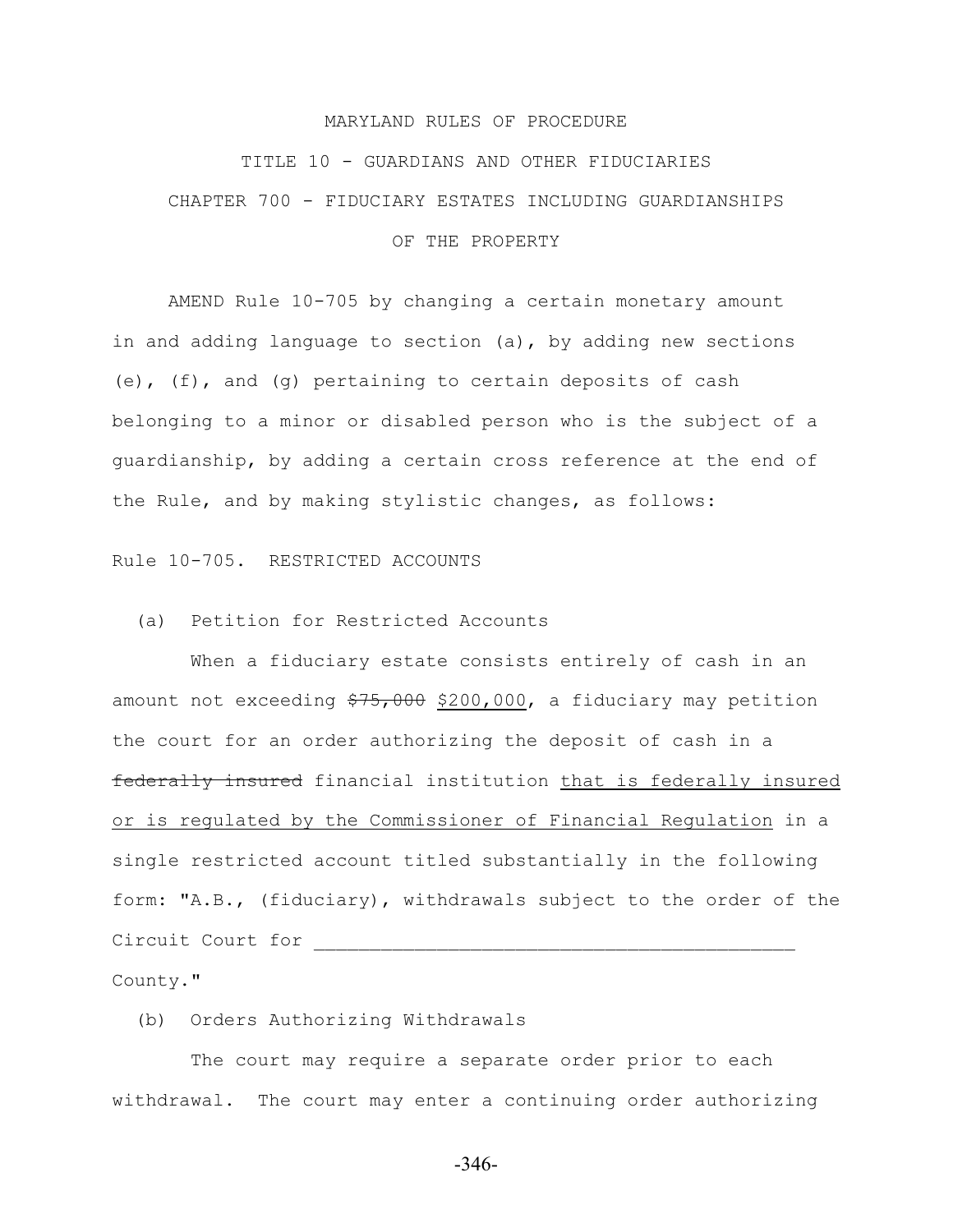withdrawals up to a specified amount. The continuing order may be for a definite period of time, not to exceed one year, and may on petition be renewed annually.

(c) Proof of Restricted Account

 The fiduciary shall promptly provide proof of the opening of a restricted account to the trust clerk, who shall make note of it in the file.

(d) When Accounting not Required

 If all of the assets of a fiduciary estate are deposited in a single restricted account in an amount not exceeding \$10,000, no annual accounting is required unless the court orders otherwise.

(e) Cash Exceeding \$200,000

 If the amount of cash belonging to a minor or disabled person exceeds \$200,000, any excess amount shall be deposited into additional restricted accounts.

(f) Aggregate Amount

 The aggregate amount deposited in any financial institution may not exceed \$200,000.

(g) Acceptable Financial Institutions

The deposits may be made into any type of account, including a certificate of deposit, in a financial institution that accepts deposits and is federally insured or is regulated by the Commissioner of Financial Regulation.

Cross reference: For accounting requirements, see Rule 10-706. Code, Estates and Trusts Article, §13-209.1.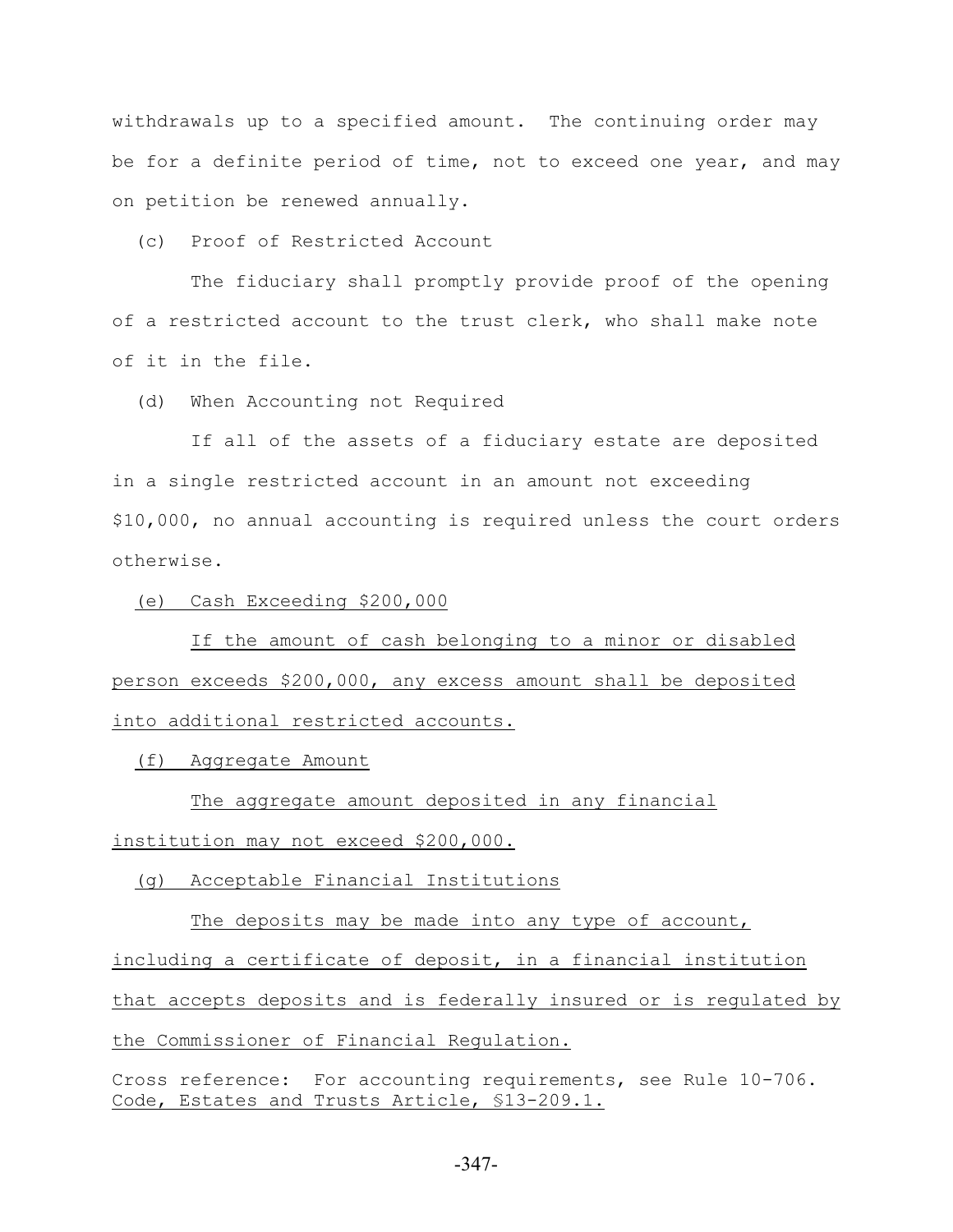| Section (a) is derived from former Rule V75 a and b. |
|------------------------------------------------------|
| Section (b) is derived from former Rule V75 c.       |
| Section (c) is derived from former Rule V75 d.       |
| Section (d) is derived from former Rule V74 c 2 (e). |
|                                                      |
|                                                      |
|                                                      |
|                                                      |

## REPORTER'S NOTE

Chapter 196, Laws of 2013 (SB 168) added a new provision, Code, Estates and Trusts Article, §13-209.1, which allows guardians of the property of a minor or disabled person to deposit up to \$200,000 into restricted accounts in financial institutions that are federally insured or are regulated by the Commissioner of Financial Regulation. The Rules Committee recommends amending Rule 10-705 to comport with this statute.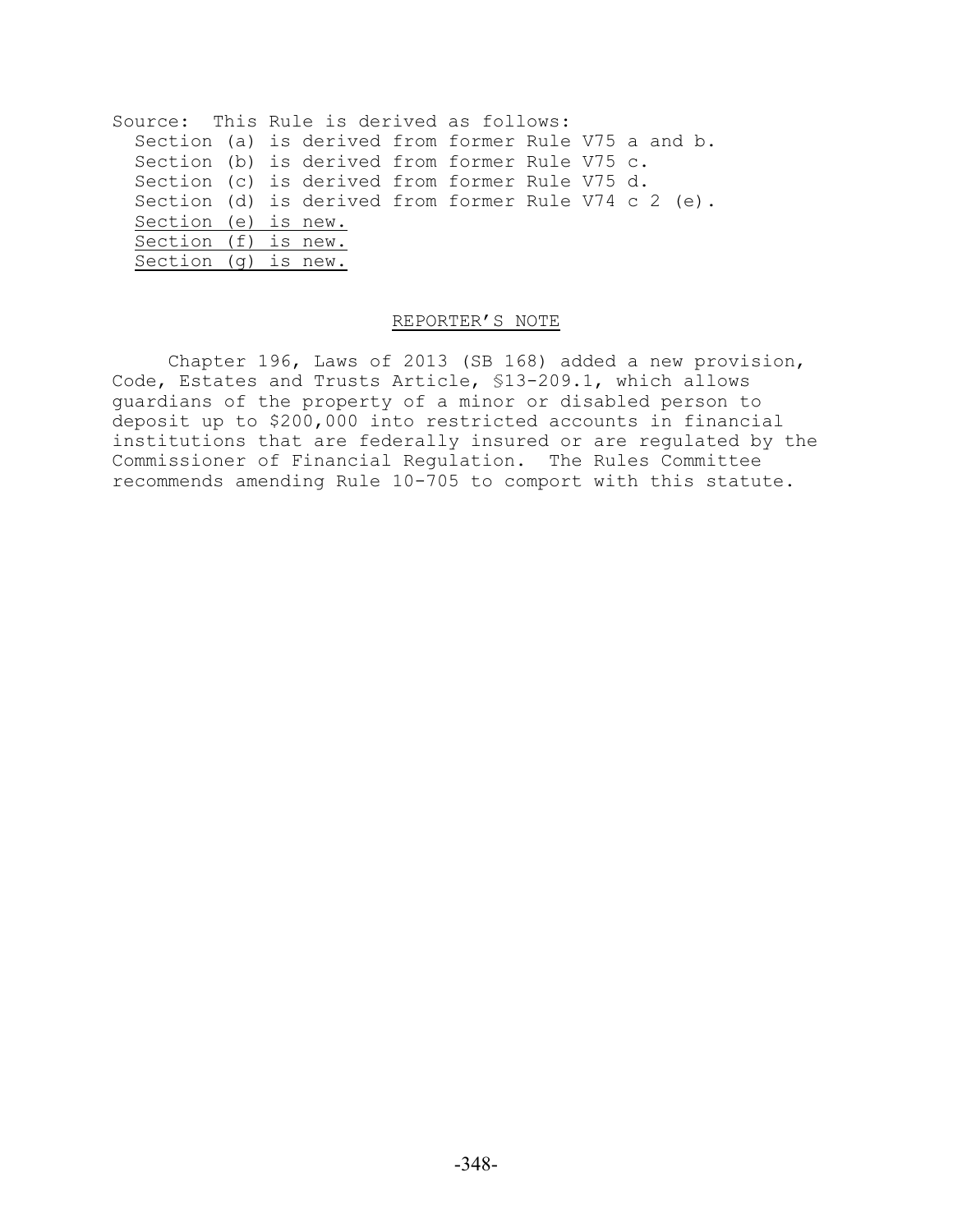#### MARYLAND RULES OF PROCEDURE

#### TITLE 10 - GUARDIANS AND OTHER FIDUCIARIES

CHAPTER 700 - FIDUCIARY ESTATES INCLUDING GUARDIANSHIPS

#### OF THE PROPERTY

AMEND Rule 10-707 to modify the affirmation clause in the form and to add lines to the form for an attorney's facsimile number and e-mail address, as follows:

Rule 10-707. INVENTORY AND INFORMATION REPORT

(a) Duty to File

 Within 60 days after jurisdiction has been assumed or a fiduciary has been appointed, the fiduciary shall file an inventory and information report in substantially the following form:

## Part I.

# [CAPTION]

#### INVENTORY

The FIDUCIARY ESTATE now consists of the following assets:

 (attach additional sheets, if necessary; each item listed shall be valued by the fiduciary at its fair market value, as of the date of the appointment of the fiduciary or the assumption of jurisdiction by the court; unless the court otherwise directs, it shall not be necessary to employ an appraiser to make any valuation; state amount of any mortgages, liens, or other indebtedness, but do not deduct when determining estimated fair market value)

#### A. REAL ESTATE

(State location, liber/folio, balance of mortgage, and name of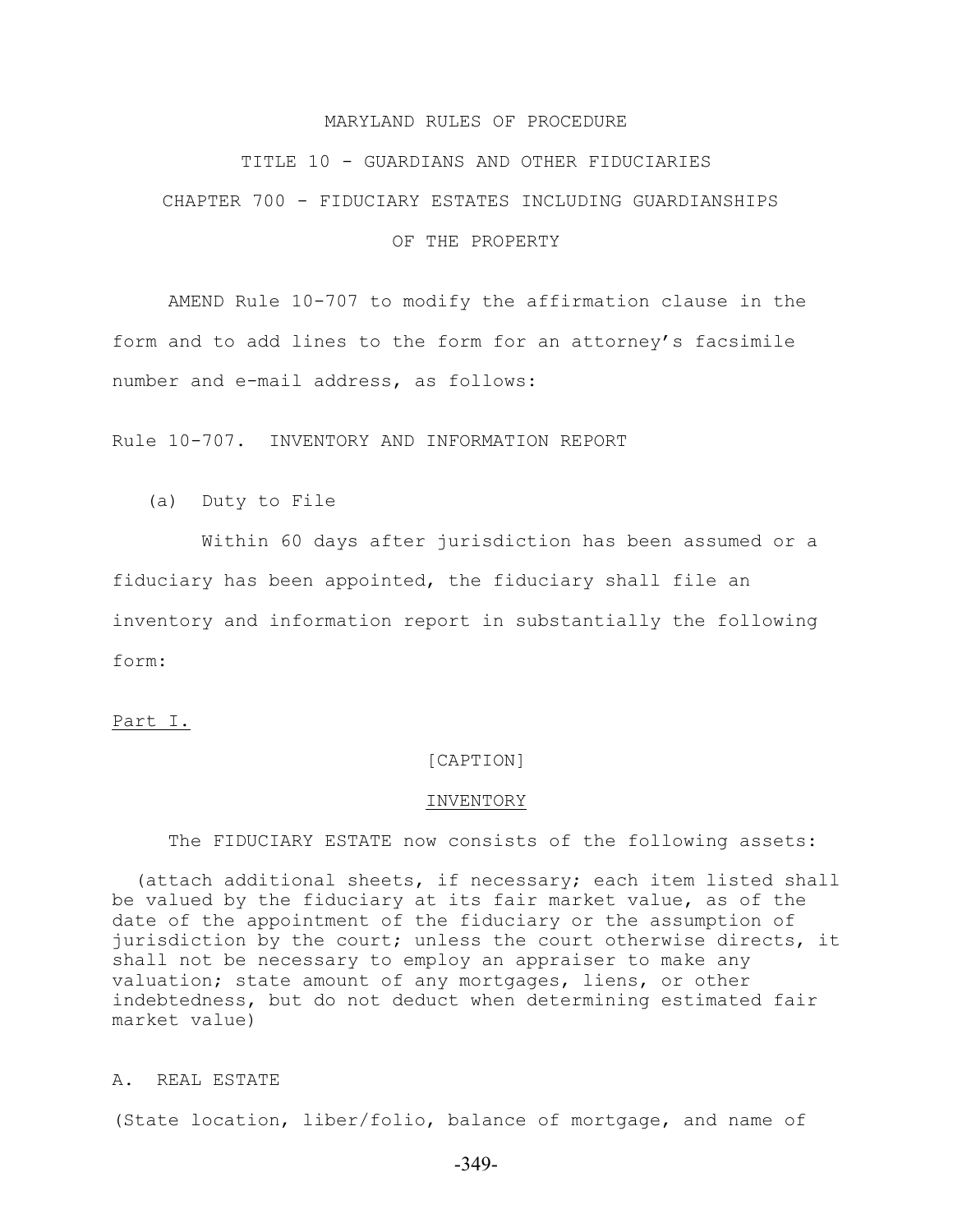lender, if any)

 ESTIMATED FAIR MARKET VALUE

| TOTAL \$ |  |
|----------|--|

# B. CASH AND CASH EQUIVALENTS

(State name of financial institution, account number, and type of account)

|       | PRESENT FAIR<br>MARKET VALUE |
|-------|------------------------------|
|       |                              |
|       |                              |
|       |                              |
| TOTAL |                              |

## C. PERSONAL PROPERTY

 (Itemize motor vehicles, regardless of value; describe all other property generally if total value is under \$1500; state amount of any lien; itemize, if total value is over \$1500)

|       | ESTIMATED FAIR<br>MARKET VALUE |
|-------|--------------------------------|
|       | ∼                              |
|       |                                |
|       |                                |
| TOTAL |                                |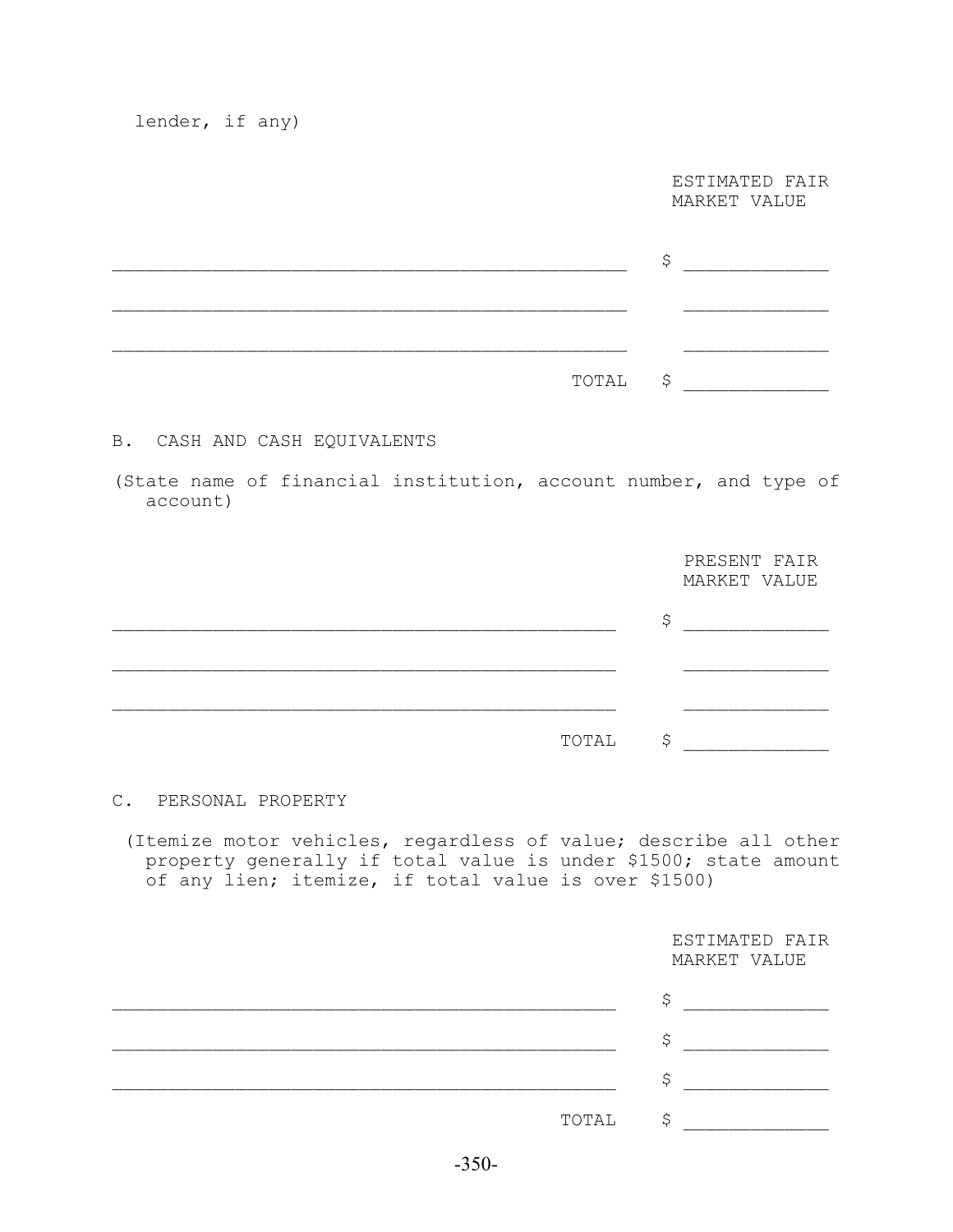# D. STOCKS

(State number and class of shares, name of corporation)

|                                                                                                                                  | PRESENT FAIR<br>MARKET VALUE   |
|----------------------------------------------------------------------------------------------------------------------------------|--------------------------------|
|                                                                                                                                  | \$                             |
|                                                                                                                                  |                                |
|                                                                                                                                  |                                |
| TOTAL                                                                                                                            | $\boldsymbol{\mathsf{S}}$      |
| E. BONDS<br>(State face value, name of issuer, interest rate, maturity date)                                                     |                                |
|                                                                                                                                  | PRESENT FAIR<br>MARKET VALUE   |
|                                                                                                                                  | \$                             |
|                                                                                                                                  |                                |
| TOTAL                                                                                                                            | \$                             |
| $F$ .<br>OTHER<br>(Describe generally, e.g., debts owed to estate, partnerships,<br>cash value of life insurance policies, etc.) |                                |
|                                                                                                                                  | ESTIMATED FAIR<br>MARKET VALUE |
|                                                                                                                                  | \$                             |
|                                                                                                                                  | \$                             |
|                                                                                                                                  | \$                             |
| TOTAL                                                                                                                            | \$                             |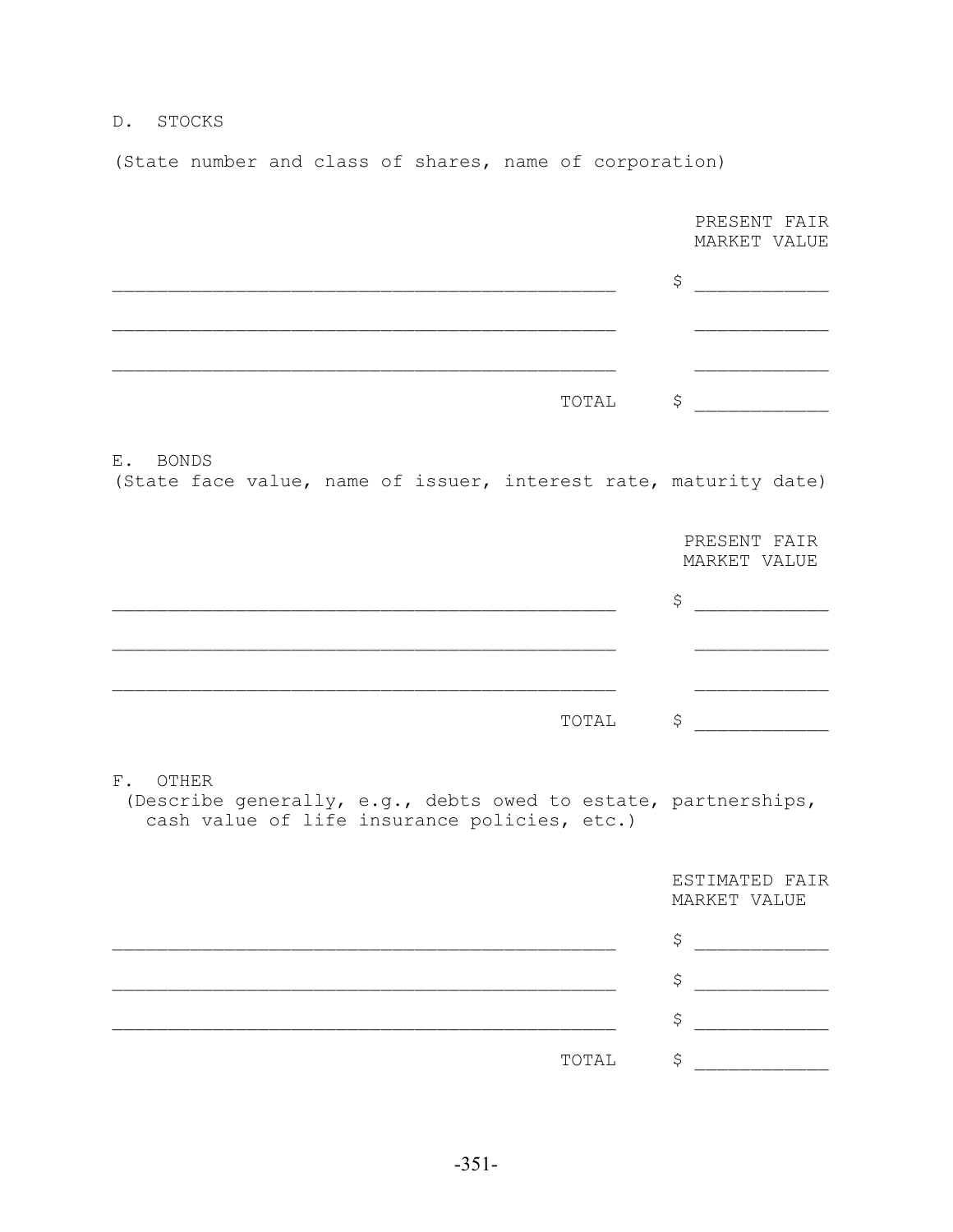### INFORMATION REPORT

 (1) Are there any assets in which the minor or disabled person holds a present interest of any kind together with another person in any real or personal property, including accounts in a credit union, bank, or other financial institution?

|  | I No I Yes | If yes, give the following |
|--|------------|----------------------------|
|  |            | information as to all such |
|  |            | property:                  |

| Name, Address, and<br>Relationship of<br>Co-Owner | Nature of<br>Property | Description<br>of Interest | Total Value<br>of Property |
|---------------------------------------------------|-----------------------|----------------------------|----------------------------|
|                                                   |                       |                            |                            |
|                                                   |                       |                            |                            |
|                                                   |                       |                            |                            |

(2) Does the minor or disabled person hold an interest less than absolute in any other property which has not been disclosed in question (1) and has not been included in the inventory (e.g., interest in a trust, a term for years, a life estate)?

[ ] No [ ] Yes If yes, give the following information as to each such interest: Description of Interest Date and Type of Instrument and Amount or Value Establishing Interest

$$
-352-
$$

 $\mathcal{L}_\text{max}$  and the contract of the contract of the contract of the contract of the contract of the contract of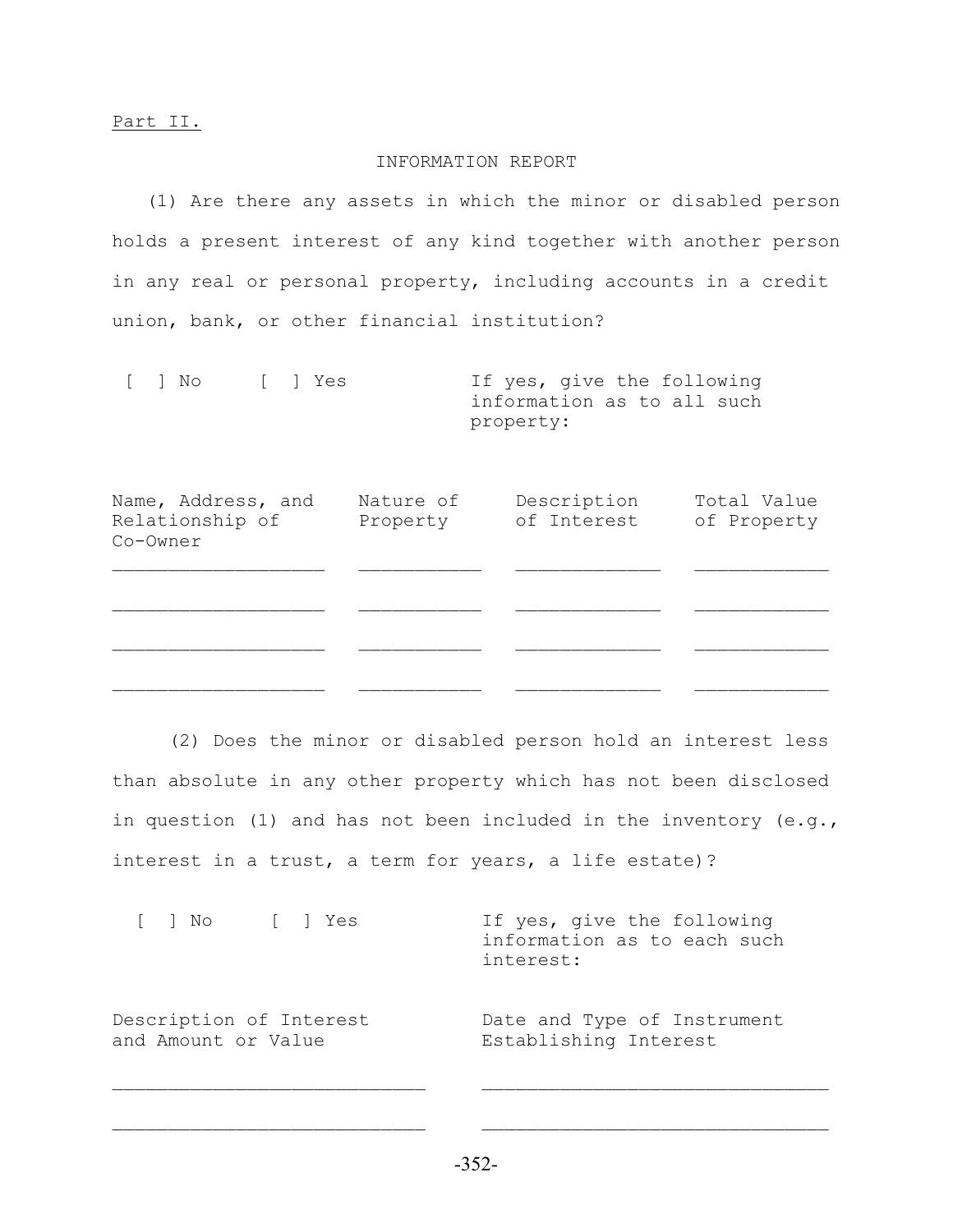Unless the court otherwise directs, it shall not be necessary that the assets listed in the report be exhibited to or

-353-

 $\mathcal{L}_\text{max}$  and the contract of the contract of the contract of the contract of the contract of the contract of Signature of Fiduciary **Signature of Fiduciary** 

 $\mathcal{L}_\text{max}$  and the contract of the contract of the contract of the contract of the contract of the contract of

Address Address

 I solemnly affirm under the penalties of perjury that the contents of this inventory and information report document are true and complete to the best of my knowledge, information, and belief.

 $\mathcal{L}_\text{max}$  and the contract of the contract of the contract of the contract of the contract of the contract of

VERIFICATION:

 $\mathcal{L}_\text{max}$  and the contract of the contract of the contract of the contract of the contract of the contract of the contract of the contract of the contract of the contract of the contract of the contract of the contrac Facsimile Number

Telephone Number

E-mail Address

Telephone Number Telephone Number

Name of Fiduciary's Attorney

(b) Examination Not Required

 $\mathcal{L}_\text{max}$  and  $\mathcal{L}_\text{max}$  and  $\mathcal{L}_\text{max}$  and  $\mathcal{L}_\text{max}$ 

Address

 $\mathcal{L}_\text{max}$  and  $\mathcal{L}_\text{max}$  and  $\mathcal{L}_\text{max}$  and  $\mathcal{L}_\text{max}$ 

Date Date Date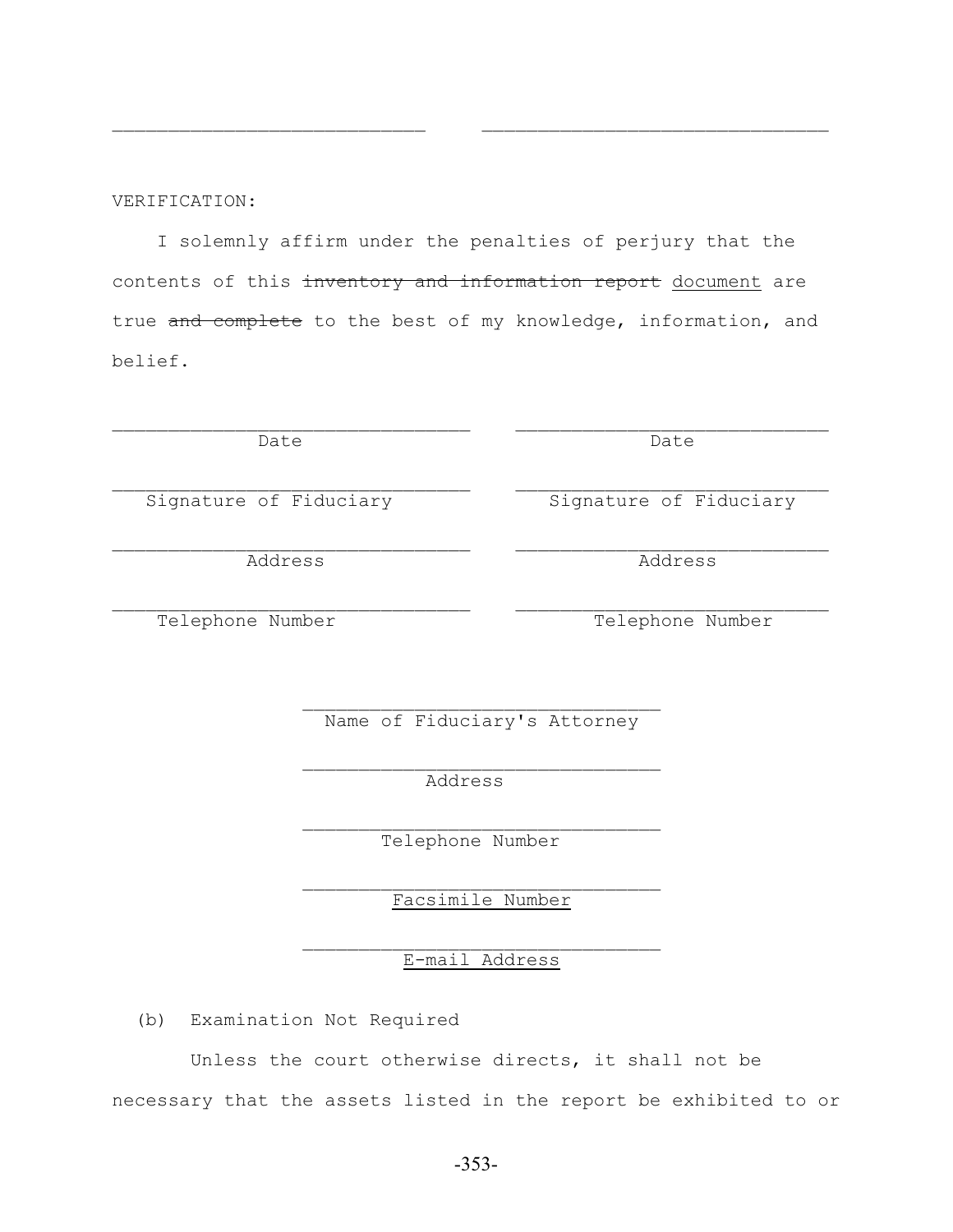examined by the court, the trust clerk, or auditor.

(c) Notice

 Unless the court orders otherwise, the trust clerk or fiduciary shall furnish a copy of the report to any interested person who has made a request for it.

Source: This Rule is derived as follows: Section (a) is in part derived from former Rule V74 b 1 and 2 and is in part new. Section (b) is derived from former Rule V74 b 3. Section (c) is new.

#### REPORTER'S NOTE

See the Reporter's note to the deletion of Rule 6-123 for the change to the affirmation clause.

See the Reporter's note to Rule 6-126 for the addition of lines to the form for the attorney's facsimile number and e-mail address.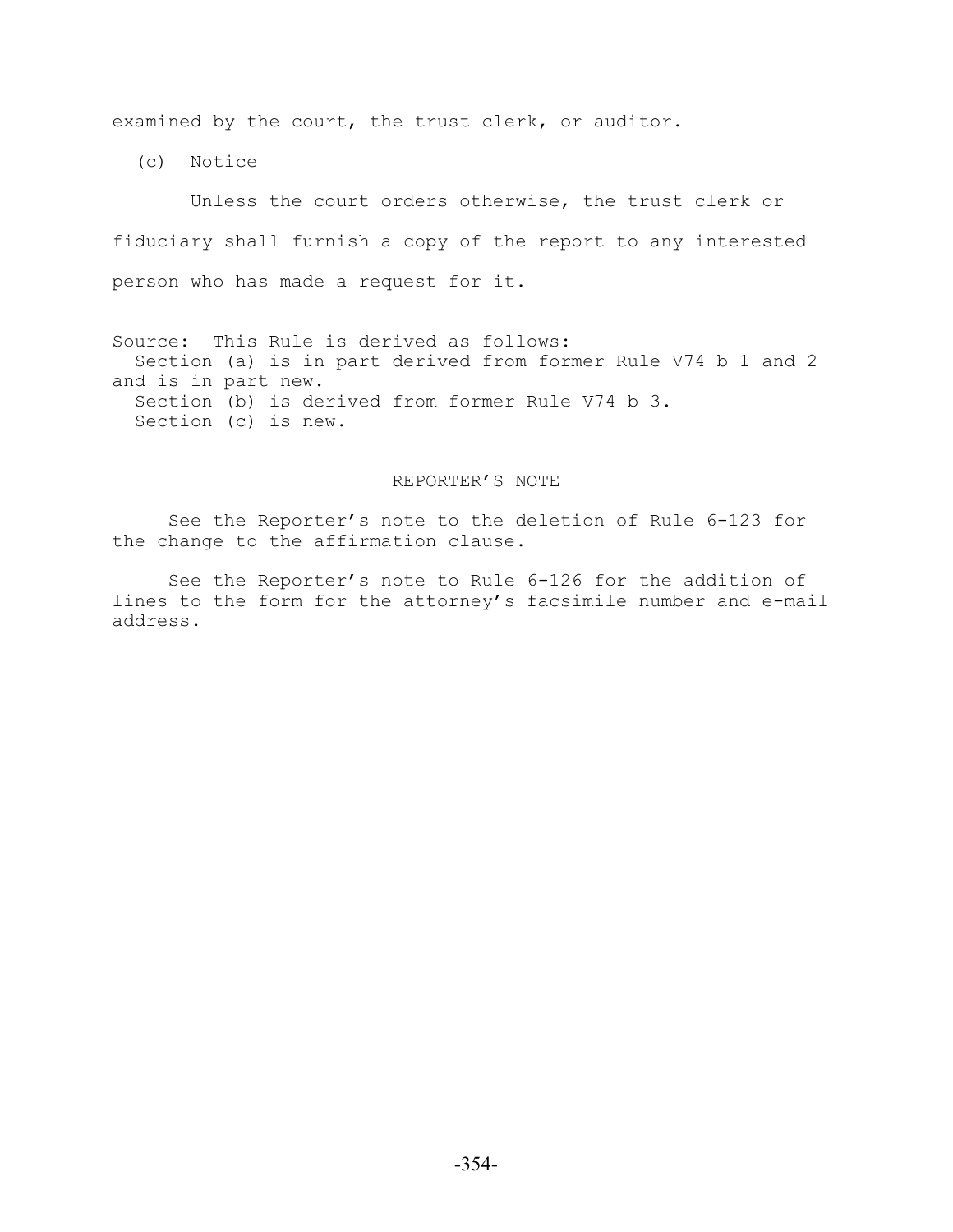#### MARYLAND RULES OF PROCEDURE

#### TITLE 10 - GUARDIANS AND OTHER FIDUCIARIES

CHAPTER 700 - FIDUCIARY ESTATES INCLUDING GUARDIANSHIPS

#### OF THE PROPERTY

AMEND Rule 10-708 to revise the form of the fiduciary's account, to modify the affirmation clause in the form, and to add to the form lines for an attorney's facsimile number and email address, as follows:

Rule 10-708. FIDUCIARY'S ACCOUNT AND REPORT OF TRUST CLERK

(a) Form of Account

 The Fiduciary's Account shall be filed in substantially the following form:

## [CAPTION]

# FIDUCIARY'S ACCOUNT

I, \_\_\_\_\_\_\_\_\_\_\_\_\_\_\_\_\_\_, make this [ ] periodic [ ] final

Fiduciary's Account for the period from

\_\_\_\_\_\_\_\_\_\_\_\_\_\_\_\_\_\_\_\_\_\_\_\_\_\_\_\_\_\_\_ to \_\_\_\_\_\_\_\_\_\_\_\_\_\_\_\_\_\_\_\_\_\_\_\_\_\_\_\_ .

Part I. The FIDUCIARY ESTATE now consists of the following assets: (attach additional sheets, if necessary; state amount of any mortgages, liens, or other indebtedness, but do not deduct when determining estimated fair market value)

A. REAL ESTATE

(State location, liber/folio, balance of mortgage, and name of lender, if any)

> ESTIMATED FAIR MARKET VALUE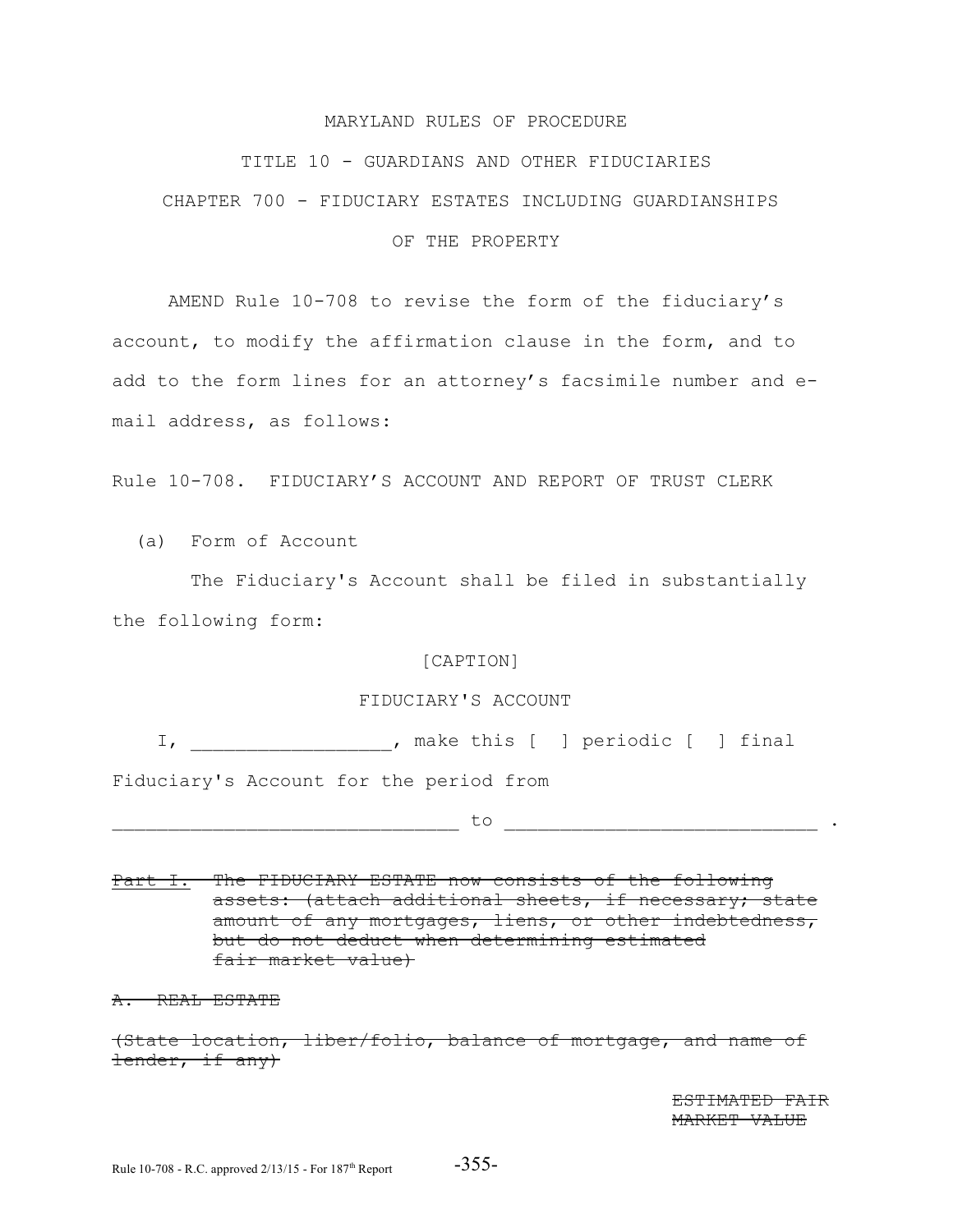| -- | _______ |
|----|---------|
|    |         |
|    | $\sim$  |

# B. CASH AND CASH EQUIVALENTS

(State name of financial institution, account number, and type of account)

> PRESENT FAIR MARKET VALUE

\_\_\_\_\_\_\_\_\_\_\_\_\_\_\_\_\_\_\_\_\_\_\_\_\_\_\_\_\_\_\_\_\_\_\_\_\_\_\_\_\_\_\_\_\_\_\_ \$\_\_\_\_\_\_\_\_\_\_\_\_\_\_\_ \_\_\_\_\_\_\_\_\_\_\_\_\_\_\_\_\_\_\_\_\_\_\_\_\_\_\_\_\_\_\_\_\_\_\_\_\_\_\_\_\_\_\_\_\_\_\_ \$\_\_\_\_\_\_\_\_\_\_\_\_\_\_\_  $\uparrow$  $\Gamma$  or all  $\Gamma$  is the contract of the contract of the contract of the contract of the contract of the contract of the contract of the contract of the contract of the contract of the contract of the contract of the contr

# C. PERSONAL PROPERTY

 (Itemize motor vehicles, regardless of value; describe all other property generally if total value is under \$1500; state amount of any lien; itemize, if total value is over \$1500)

 ESTIMATED FAIR MARKET VALUE \_\_\_\_\_\_\_\_\_\_\_\_\_\_\_\_\_\_\_\_\_\_\_\_\_\_\_\_\_\_\_\_\_\_\_\_\_\_\_\_\_\_\_\_\_\_\_ \$\_\_\_\_\_\_\_\_\_\_\_\_\_\_\_ \_\_\_\_\_\_\_\_\_\_\_\_\_\_\_\_\_\_\_\_\_\_\_\_\_\_\_\_\_\_\_\_\_\_\_\_\_\_\_\_\_\_\_\_\_\_\_ \$\_\_\_\_\_\_\_\_\_\_\_\_\_\_\_  $\uparrow$  $\Gamma$  or all  $\Gamma$  is the contract of the contract of the contract of the contract of the contract of the contract of the contract of the contract of the contract of the contract of the contract of the contract of the contr

#### D. STOCKS

(State number and class of shares, name of corporation)

 PRESENT FAIR MARKET VALUE

 $\uparrow$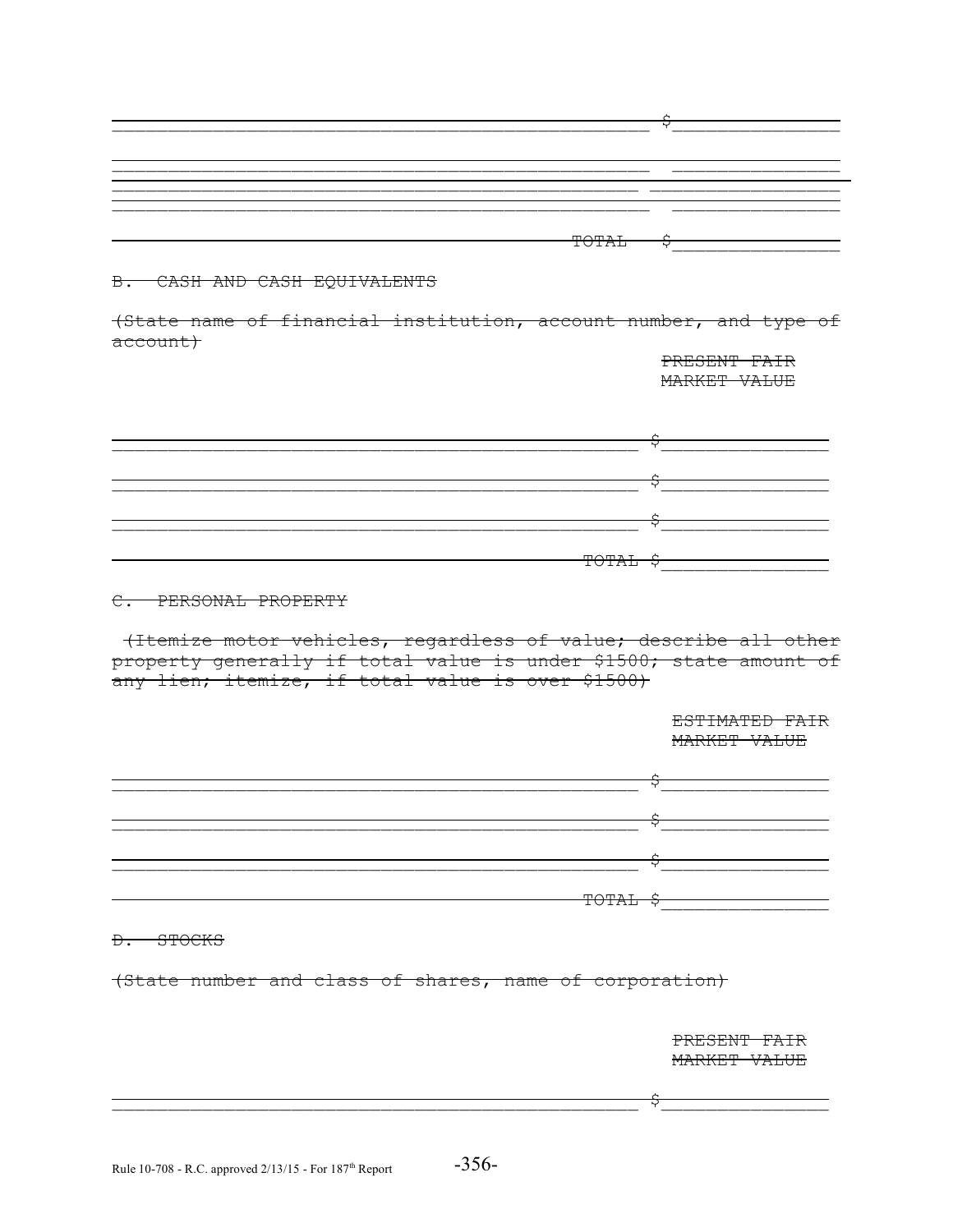| TOTAL \$                                                         |                                                     |
|------------------------------------------------------------------|-----------------------------------------------------|
|                                                                  |                                                     |
| $E - BOMDS$                                                      |                                                     |
|                                                                  |                                                     |
| (State face value, name of issuer, interest rate, maturity date) |                                                     |
|                                                                  |                                                     |
|                                                                  | PRESENT FAIR                                        |
|                                                                  | MARKET VALUE                                        |
|                                                                  |                                                     |
|                                                                  |                                                     |
|                                                                  |                                                     |
|                                                                  |                                                     |
|                                                                  |                                                     |
|                                                                  |                                                     |
|                                                                  |                                                     |
|                                                                  | $\overbrace{ \text{POTAL}}$ $\overbrace{ \text{S}}$ |
|                                                                  |                                                     |
| $F.$ OTHER                                                       |                                                     |
|                                                                  |                                                     |
|                                                                  | ESTIMATED FAIR                                      |
|                                                                  | MARKET VALUE                                        |
|                                                                  |                                                     |
|                                                                  |                                                     |
|                                                                  |                                                     |
|                                                                  |                                                     |
|                                                                  |                                                     |
|                                                                  |                                                     |
| <del>TOTAL \$</del>                                              |                                                     |
|                                                                  |                                                     |
|                                                                  |                                                     |
|                                                                  |                                                     |
|                                                                  |                                                     |
| Part II. The following income was collected and disbursements    |                                                     |
| were made: (attach additional sheets, if necessary)              |                                                     |
|                                                                  |                                                     |
|                                                                  |                                                     |
| <b>INCOME</b><br>A.                                              |                                                     |
| (State type, e.g. pensions, social security, rent, annuities,    |                                                     |
| dividends, interest, refunds)                                    |                                                     |
|                                                                  |                                                     |
|                                                                  | AMOUNT                                              |
|                                                                  |                                                     |
|                                                                  |                                                     |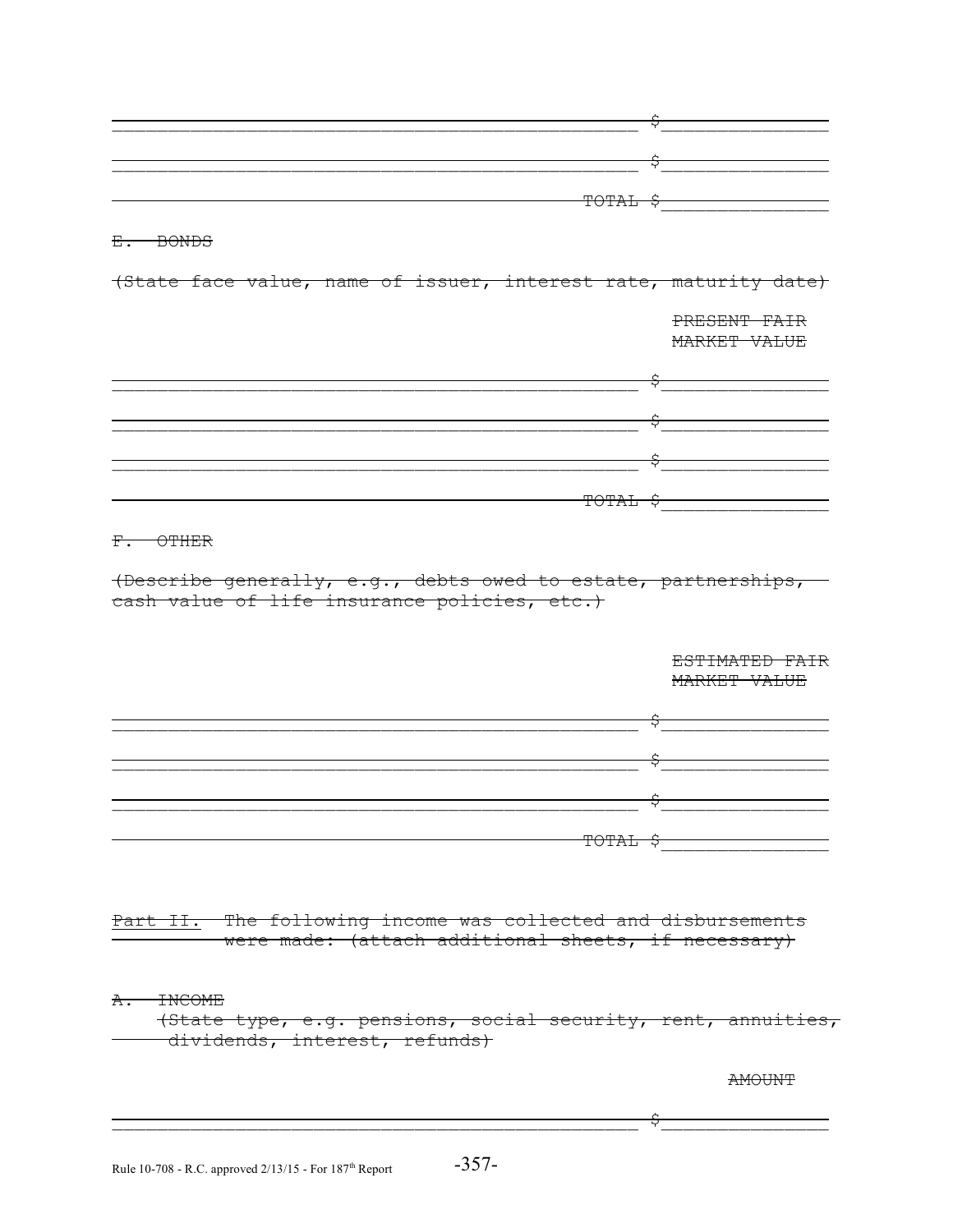|              | ∼ |
|--------------|---|
|              | ٻ |
|              |   |
|              | ∼ |
|              | Υ |
|              |   |
|              | ∼ |
|              | ٻ |
|              |   |
|              | ∼ |
|              | ٻ |
|              |   |
|              | ∼ |
|              | ٻ |
|              |   |
|              | ∼ |
|              | ٮ |
|              |   |
|              | ∼ |
| <b>TOTAL</b> | ۲ |

#### B. DISBURSEMENTS

(State to whom paid and purpose of payment)

**AMOUNT** 



## C. SUMMARY

| $m \sim 10$<br>THCOME                                                                                                                                                                                                                |  |
|--------------------------------------------------------------------------------------------------------------------------------------------------------------------------------------------------------------------------------------|--|
| $\pi$ <sub>2</sub> $\pi$ <sub>2</sub> $\pi$ <sub>2</sub> $\pi$ <sub>2</sub> $\pi$ <sub>2</sub> $\pi$ <sub>2</sub> $\pi$ <sub>2</sub> $\pi$ <sub>2</sub> $\pi$ <sub>2</sub> $\pi$ <sub>2</sub> $\pi$<br>tai <del>pispuisement</del> s |  |
| $M \sim 1$ T <sub>12</sub> $\approx 2000$<br>$(1T - n)$<br>Net<br><b>THCOME</b>                                                                                                                                                      |  |

<del>III<u>.</u></del> The following changes in the assets of the Fiduciary Estate have occurred since the last account: (attach additional sheets, if necessary)

A. ASSETS ADDED-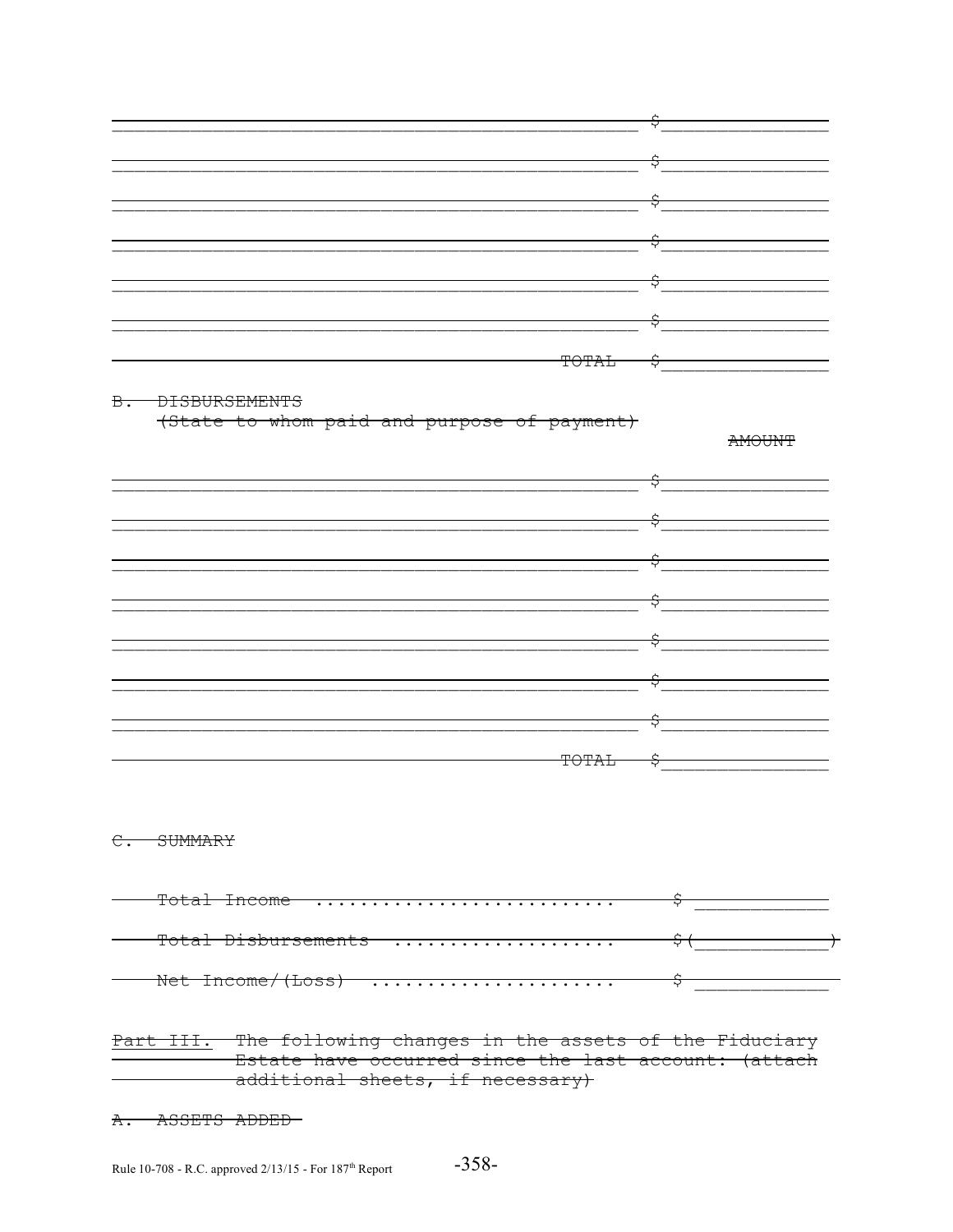|                 |                                                             | 7 <b>.</b> .      |                             |
|-----------------|-------------------------------------------------------------|-------------------|-----------------------------|
|                 |                                                             | <del>GIOSS</del>  | <del>Value at date of</del> |
|                 |                                                             | D                 |                             |
|                 | Description of                                              | <b>TUICHASE</b>   | acquisition if other        |
| <del>Date</del> | $H \rightarrow \sim \sim \sim \sim + \frac{1}{2} \sim \sim$ | $D = \frac{1}{2}$ | than by purchase            |
|                 | <u>rransactron</u>                                          | TIIGE.            |                             |

## B. ASSETS DELETED

|                 |                                     | <del>Gross</del>  |                                       |                                                                         |                 |
|-----------------|-------------------------------------|-------------------|---------------------------------------|-------------------------------------------------------------------------|-----------------|
|                 | $D = \frac{1}{2}$<br>Describeion of | $C - 7 -$<br>pare | $C - 1$ $\vdots$ $\ldots$<br>pertrind | $\alpha$ - $\alpha$ - $\alpha$ - $\alpha$ - $\alpha$<br><b>CALIVING</b> | <del>Gain</del> |
| <del>Date</del> | لمعاطم وموجدها                      | مأمم مصمصدا       | $\sim$ $\sim$ $\sim$ $\sim$ $\sim$    | $77 - 7 - -$                                                            | $\sqrt{2}$      |
|                 | I Lalisact LOII                     | FIUCEEUS.         | しいつしつ                                 | VAIIIE                                                                  | 1022            |

# A Summary of the Fiduciary Estate is as follows:

|                                            | Value reported<br>on last <b>communication</b>                   | Value reported<br><del>on this</del> |  |
|--------------------------------------------|------------------------------------------------------------------|--------------------------------------|--|
| Type of Property                           | Fiduciary Account                                                | Fiduciary Account                    |  |
| <del>A. Real Estate</del>                  | $\frac{1}{2}$                                                    |                                      |  |
| B. Cash and Cash<br><del>Equivalents</del> | $\frac{1}{2}$                                                    |                                      |  |
| C. Personal Property \$                    |                                                                  |                                      |  |
| D. Stocks                                  |                                                                  |                                      |  |
| <del>E. Bonds</del>                        |                                                                  |                                      |  |
| F. Other                                   |                                                                  |                                      |  |
| <del>Total</del>                           |                                                                  |                                      |  |
|                                            | The Fiduciary bond, if any, has been filed in this action in the |                                      |  |
| amount of \$                               |                                                                  |                                      |  |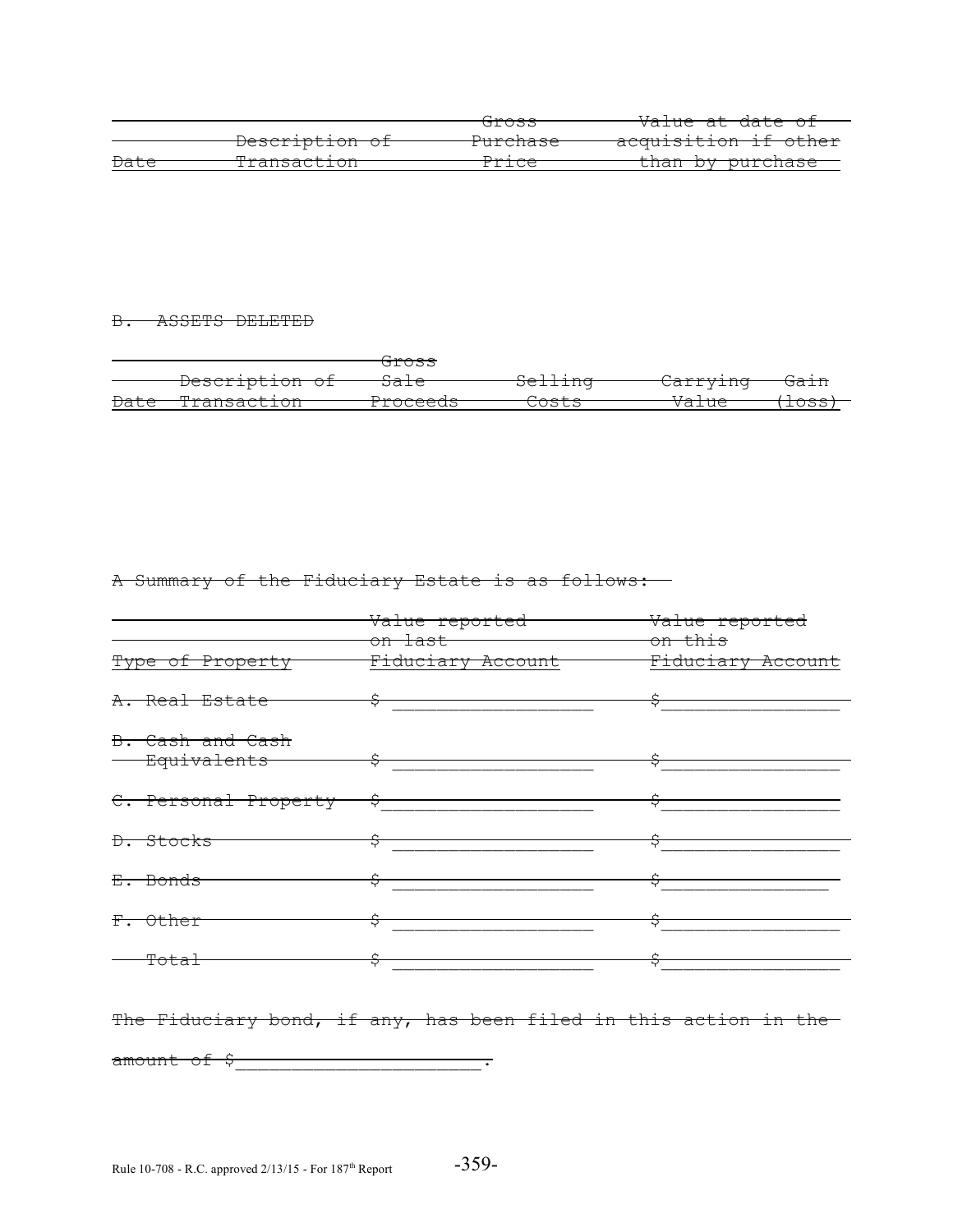The Fiduciary Estate consists of the following assets as [ ] reported on the Fiduciary's Inventory [ ] carried forward from last Fiduciary Account:

| Α.            | REAL ESTATE             | S  |
|---------------|-------------------------|----|
| B.            | CASH & CASH EQUIVALENTS | \$ |
| $\mathbb C$ . | PERSONAL PROPERTY       | Ś  |
| D.            | <b>STOCKS</b>           | Ś  |
| ${\bf E}$ .   | <b>BONDS</b>            | Ś  |
| ${\rm F}$ .   | OTHER                   | Ś  |
|               | TOTAL                   | Ś  |

The following changes in the assets of the Fiduciary Estate have occurred since the last account: (Please include real or personal property that was bought, sold, transferred, exchanged, or disposed of and any loans that were taken out on any asset in the estate. Attach additional sheets, if necessary.)

## A. INCOME

| Date     | Type of Income         | Source | Amount |
|----------|------------------------|--------|--------|
| Received | (e.g., pension,        |        |        |
|          | social security, rent, |        |        |
|          | annuity, dividend,     |        |        |
|          | interest, refund)      |        |        |
|          |                        |        |        |
|          |                        |        | Ś      |
|          |                        |        |        |
|          |                        |        | \$     |
|          |                        |        |        |
|          |                        |        | Ŝ      |
|          |                        |        |        |
|          |                        |        | \$     |
|          |                        |        |        |
|          |                        |        | \$     |
|          |                        |        |        |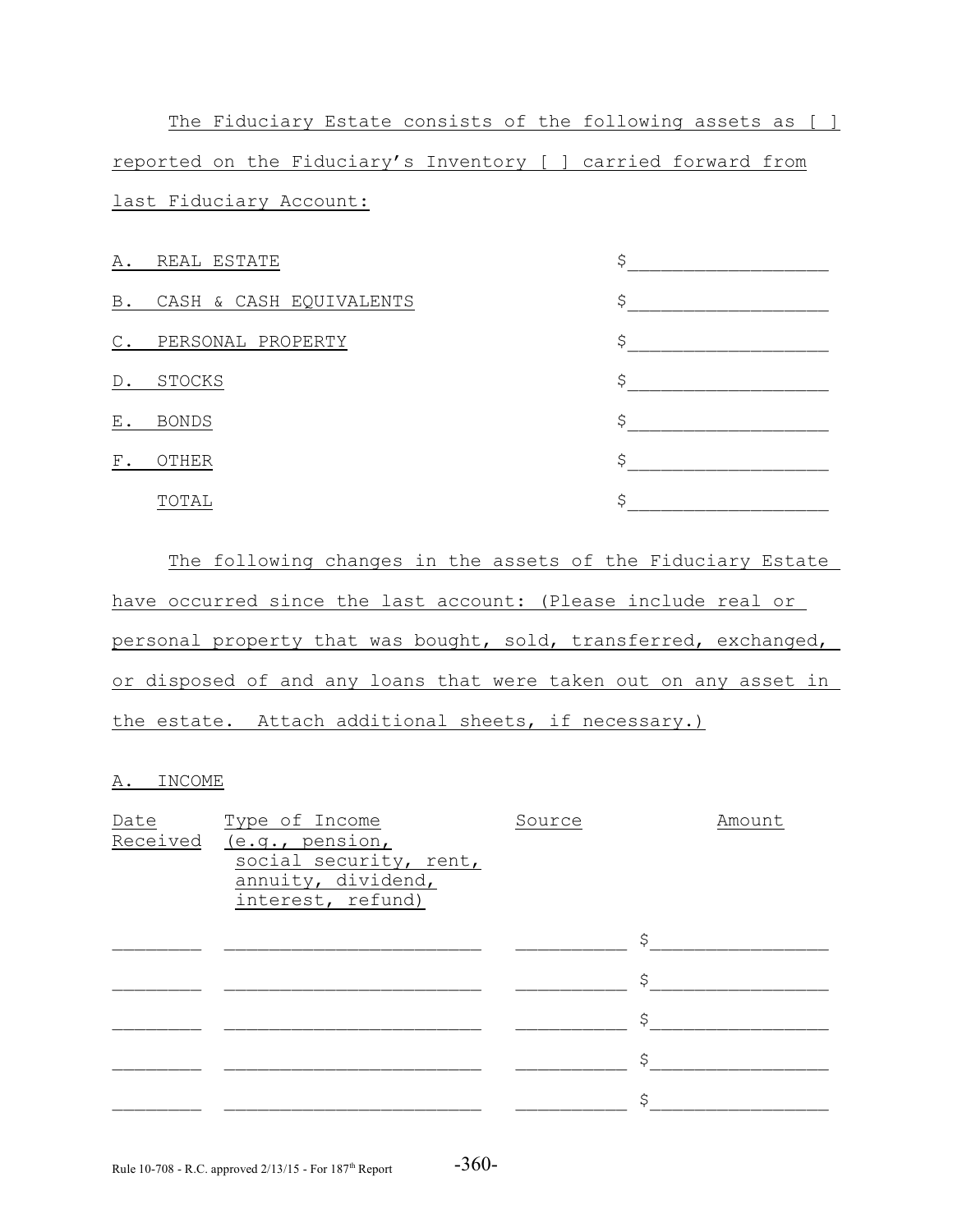|                  |                                                         |                              | $S$                                                                                                                                                                                                                                                                                                                                                                                                                                                                                                      |
|------------------|---------------------------------------------------------|------------------------------|----------------------------------------------------------------------------------------------------------------------------------------------------------------------------------------------------------------------------------------------------------------------------------------------------------------------------------------------------------------------------------------------------------------------------------------------------------------------------------------------------------|
|                  |                                                         |                              | $\underbrace{\texttt{Total}} \quad \texttt{\$} \qquad \qquad \texttt{\_} \qquad \qquad \texttt{\_} \qquad \qquad \texttt{\_} \qquad \qquad \texttt{\_} \qquad \qquad \texttt{\_} \qquad \qquad \texttt{\_} \qquad \qquad \texttt{\_} \qquad \qquad \texttt{\_} \qquad \qquad \texttt{\_} \qquad \qquad \texttt{\_} \qquad \qquad \texttt{\_} \qquad \qquad \texttt{\_} \qquad \qquad \texttt{\_} \qquad \qquad \texttt{\_} \qquad \qquad \texttt{\_} \qquad \qquad \texttt{\_} \qquad \qquad \texttt{\_$ |
| B. DISBURSEMENTS |                                                         |                              |                                                                                                                                                                                                                                                                                                                                                                                                                                                                                                          |
| Payment          | Date of To Whom Paid Purpose of Payment                 |                              | Amount                                                                                                                                                                                                                                                                                                                                                                                                                                                                                                   |
|                  |                                                         |                              | $\begin{picture}(20,10) \put(0,0){\vector(1,0){100}} \put(15,0){\vector(1,0){100}} \put(15,0){\vector(1,0){100}} \put(15,0){\vector(1,0){100}} \put(15,0){\vector(1,0){100}} \put(15,0){\vector(1,0){100}} \put(15,0){\vector(1,0){100}} \put(15,0){\vector(1,0){100}} \put(15,0){\vector(1,0){100}} \put(15,0){\vector(1,0){100}} \put(15,0){\vector(1,0){100}} \$                                                                                                                                      |
|                  | _________________________                               |                              | $\begin{picture}(20,10) \put(0,0){\vector(1,0){100}} \put(15,0){\vector(1,0){100}} \put(15,0){\vector(1,0){100}} \put(15,0){\vector(1,0){100}} \put(15,0){\vector(1,0){100}} \put(15,0){\vector(1,0){100}} \put(15,0){\vector(1,0){100}} \put(15,0){\vector(1,0){100}} \put(15,0){\vector(1,0){100}} \put(15,0){\vector(1,0){100}} \put(15,0){\vector(1,0){100}} \$                                                                                                                                      |
|                  |                                                         |                              | $\begin{picture}(20,10) \put(0,0){\vector(1,0){100}} \put(15,0){\vector(1,0){100}} \put(15,0){\vector(1,0){100}} \put(15,0){\vector(1,0){100}} \put(15,0){\vector(1,0){100}} \put(15,0){\vector(1,0){100}} \put(15,0){\vector(1,0){100}} \put(15,0){\vector(1,0){100}} \put(15,0){\vector(1,0){100}} \put(15,0){\vector(1,0){100}} \put(15,0){\vector(1,0){100}} \$                                                                                                                                      |
|                  |                                                         |                              | $\begin{picture}(20,10) \put(0,0){\vector(1,0){100}} \put(15,0){\vector(1,0){100}} \put(15,0){\vector(1,0){100}} \put(15,0){\vector(1,0){100}} \put(15,0){\vector(1,0){100}} \put(15,0){\vector(1,0){100}} \put(15,0){\vector(1,0){100}} \put(15,0){\vector(1,0){100}} \put(15,0){\vector(1,0){100}} \put(15,0){\vector(1,0){100}} \put(15,0){\vector(1,0){100}} \$                                                                                                                                      |
|                  |                                                         | <u> Alexandria (m. 1858)</u> | $\begin{picture}(20,10) \put(0,0){\vector(1,0){100}} \put(15,0){\vector(1,0){100}} \put(15,0){\vector(1,0){100}} \put(15,0){\vector(1,0){100}} \put(15,0){\vector(1,0){100}} \put(15,0){\vector(1,0){100}} \put(15,0){\vector(1,0){100}} \put(15,0){\vector(1,0){100}} \put(15,0){\vector(1,0){100}} \put(15,0){\vector(1,0){100}} \put(15,0){\vector(1,0){100}} \$                                                                                                                                      |
|                  |                                                         |                              | $\begin{array}{c}\n\zeta \\ \hline\n\end{array}$                                                                                                                                                                                                                                                                                                                                                                                                                                                         |
|                  |                                                         |                              | TOTAL \$                                                                                                                                                                                                                                                                                                                                                                                                                                                                                                 |
| ASSETS ADDED     |                                                         |                              |                                                                                                                                                                                                                                                                                                                                                                                                                                                                                                          |
| Date             | Description of<br>Transaction                           | Gross<br>Purchase<br>Price   | Value at date of<br>acquisition if other<br>than by purchase                                                                                                                                                                                                                                                                                                                                                                                                                                             |
|                  |                                                         |                              |                                                                                                                                                                                                                                                                                                                                                                                                                                                                                                          |
|                  |                                                         |                              |                                                                                                                                                                                                                                                                                                                                                                                                                                                                                                          |
| D.               | ASSETS DELETED                                          |                              |                                                                                                                                                                                                                                                                                                                                                                                                                                                                                                          |
| Date             | Description<br>Gross Sale<br>of Transaction<br>Proceeds | Selling<br>Costs             | Carrying<br>Gain or<br>Value<br>(Loss)                                                                                                                                                                                                                                                                                                                                                                                                                                                                   |
|                  |                                                         |                              |                                                                                                                                                                                                                                                                                                                                                                                                                                                                                                          |
|                  |                                                         |                              |                                                                                                                                                                                                                                                                                                                                                                                                                                                                                                          |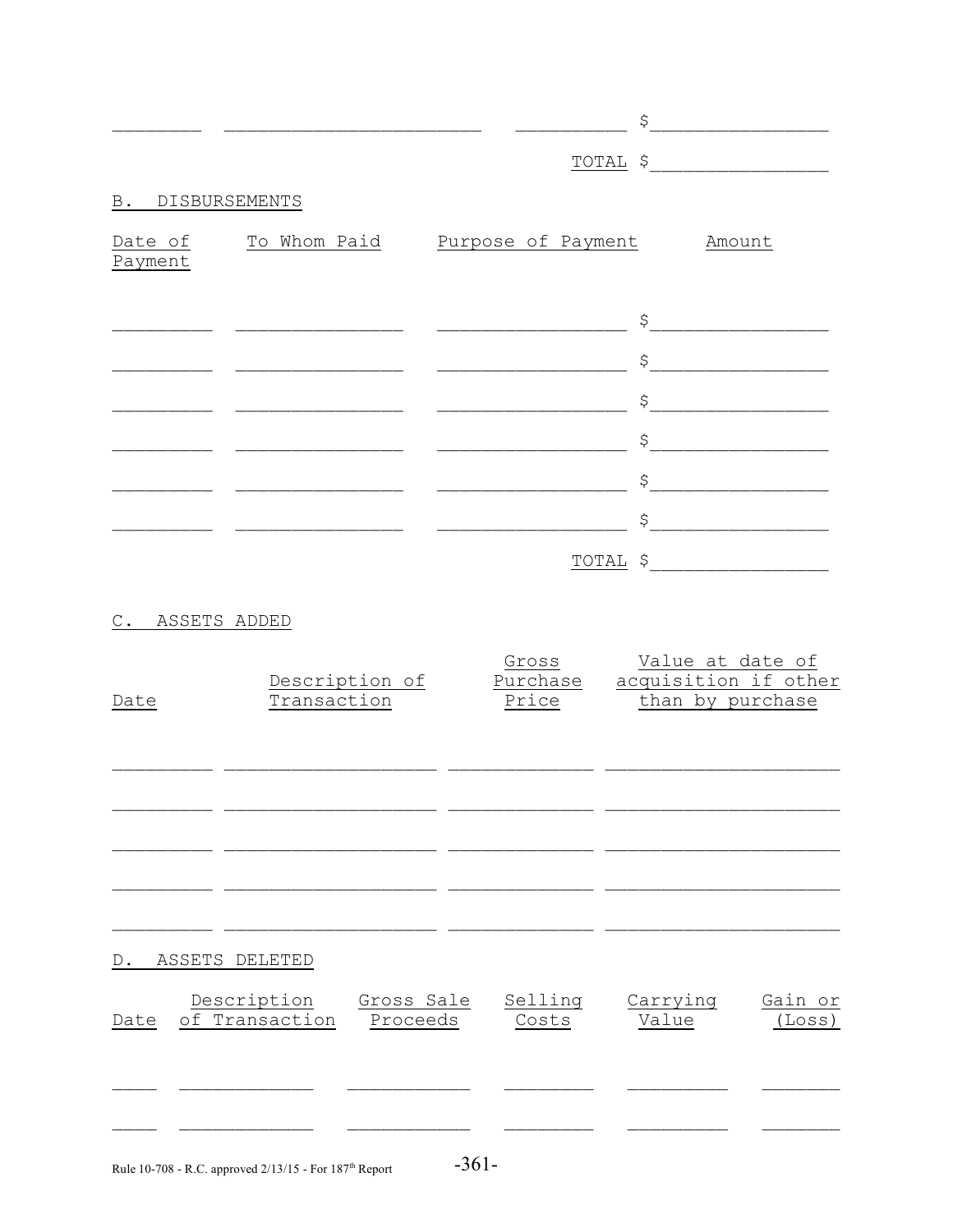| SUMMARY |                            |  |
|---------|----------------------------|--|
|         |                            |  |
|         | Total Disbursements  \$ (  |  |
|         | Total Assets Added  \$     |  |
|         | Total Assets Deleted  \$ ( |  |
|         | Total Changes  \$          |  |

A Summary of the Fiduciary Estate to be carried forward to next account:

| B. CASH & CASH EQUIVALENTS  \$ |
|--------------------------------|
| C. PERSONAL PROPERTY  \$       |
|                                |
|                                |
|                                |
|                                |

The Fiduciary bond, if any, has been filed in this action in the amount of \$ \_\_\_\_\_\_\_\_\_\_\_\_\_\_\_\_\_\_\_\_\_.

# VERIFICATION:

 I solemnly affirm under the penalties of perjury that the Rule 10-708 - R.C. approved  $2/13/15$  - For 187<sup>th</sup> Report  $-362$ -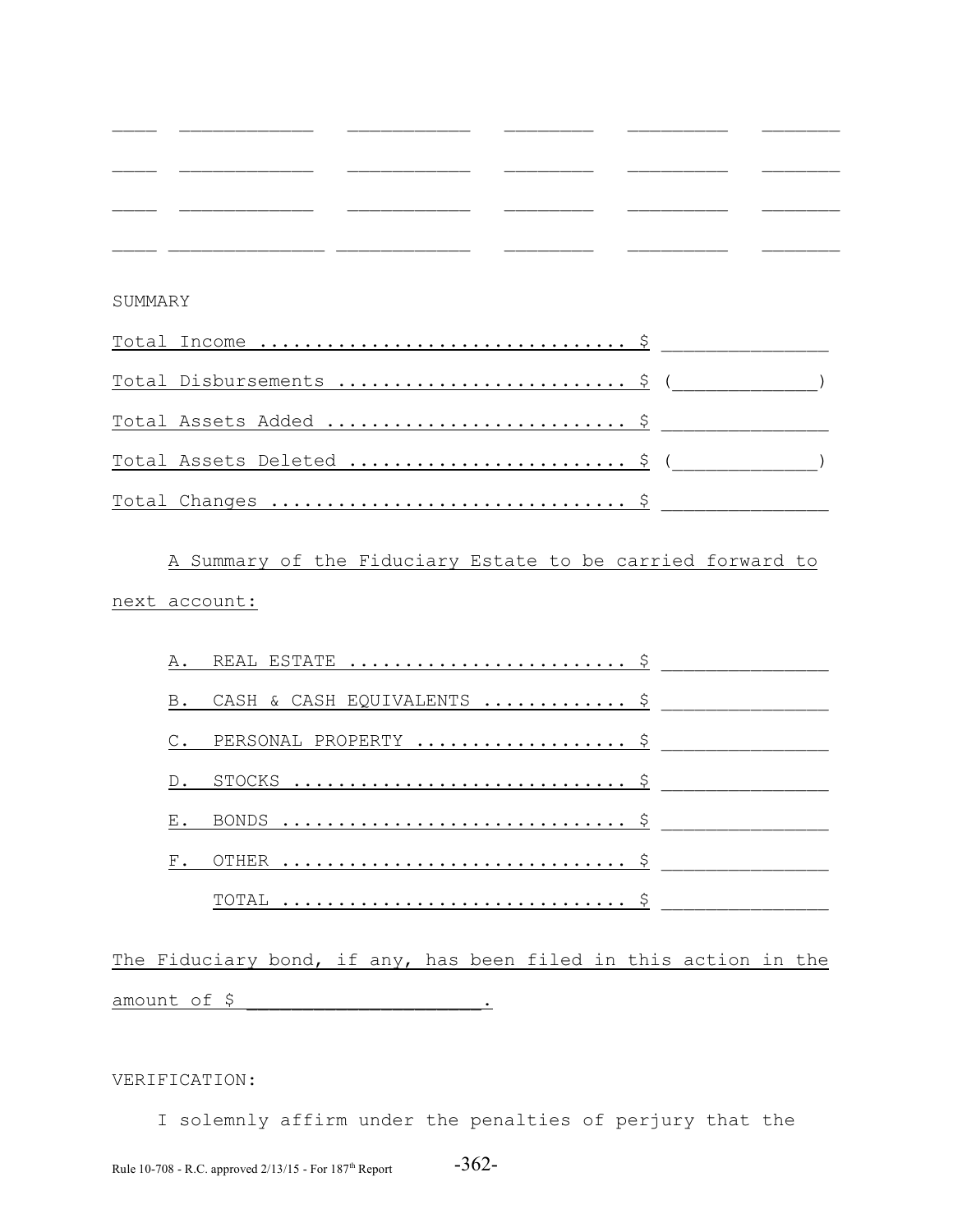The Report of the Trust Clerk and Order of Court shall be

(b) Report of the Trust Clerk and Order of Court

 $\mathcal{L}_\text{max}$  and the contract of the contract of the contract of the contract of the contract of the contract of the contract of the contract of the contract of the contract of the contract of the contract of the contrac

filed in substantially the following form:

REPORT OF TRUST CLERK AND ORDER OF COURT

 I, the undersigned Trust Clerk, certify that I have examined the attached Fiduciary's Account in accordance with the Maryland Rules.

Rule 10-708 - R.C. approved  $2/13/15$  - For  $187<sup>th</sup>$  Report  $-363-$ 

contents of this account document are true and complete to the best of my knowledge, information, and belief.

 $\mathcal{L}_\text{max} = \frac{1}{2} \sum_{i=1}^n \mathcal{L}_\text{max}(\mathbf{z}_i - \mathbf{z}_i)$ 

 $\mathcal{L}_\text{max} = \frac{1}{2} \sum_{i=1}^n \mathcal{L}_\text{max}(\mathbf{z}_i - \mathbf{z}_i)$ 

Name of Fiduciary's Attorney

Date Date Date

Signature of Fiduciary Signature of Fiduciary

Address Address

Telephone Number Telephone Number

 $\mathcal{L}_\text{max}$  and the contract of the contract of the contract of the contract of the contract of the contract of the contract of the contract of the contract of the contract of the contract of the contract of the contrac

Address

 $\mathcal{L}_\text{max}$  and the contract of the contract of the contract of the contract of the contract of the contract of the contract of the contract of the contract of the contract of the contract of the contract of the contrac Telephone Number

> $\mathcal{L}_\text{max}$  and  $\mathcal{L}_\text{max}$  and  $\mathcal{L}_\text{max}$  and  $\mathcal{L}_\text{max}$ Facsimile Number

> $\mathcal{L}_\text{max}$  and  $\mathcal{L}_\text{max}$  and  $\mathcal{L}_\text{max}$  and  $\mathcal{L}_\text{max}$ E-mail Address

 $\mathcal{L}_\text{max} = \frac{1}{2} \sum_{i=1}^n \mathcal{L}_\text{max}(\mathbf{z}_i - \mathbf{z}_i)$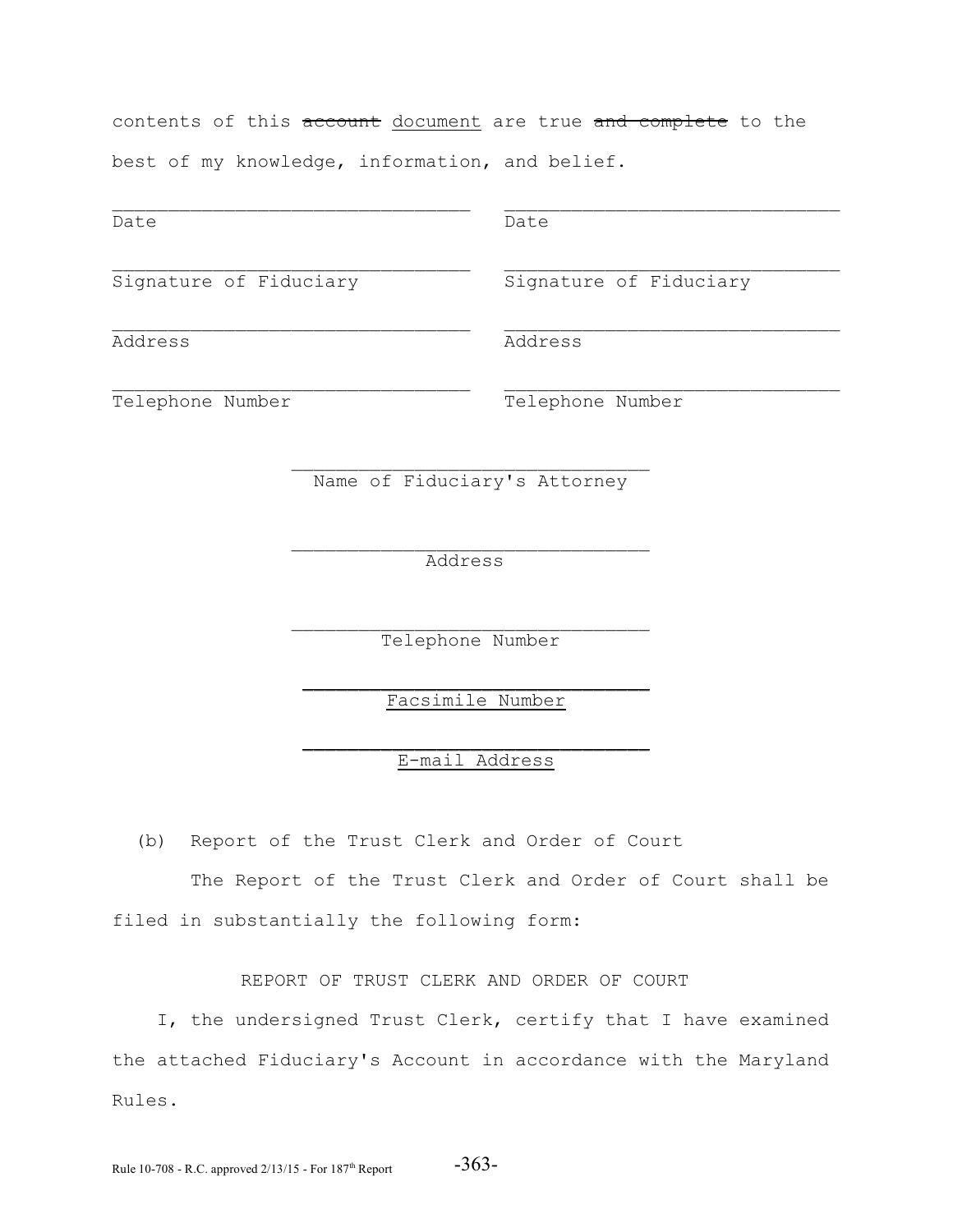|          |  |  | Matters to be called to the attention of the Court are as |  |  |  |
|----------|--|--|-----------------------------------------------------------|--|--|--|
| follows: |  |  |                                                           |  |  |  |
|          |  |  |                                                           |  |  |  |
|          |  |  |                                                           |  |  |  |

| Date | Signature of Trust Clerk |
|------|--------------------------|

Address of Trust Clerk

Telephone No. of Trust Clerk

# ORDER

The foregoing Fiduciary's Account having been filed and reviewed, it is by the Court, this  $\frac{1}{\text{max}}$  day of  $\frac{1}{\text{max}}$ ,  $\frac{1}{\text{max}}$ , ORDERED, that the attached Fiduciary's Account is accepted.

 $(0r)$ 

ORDERED, that a hearing shall be held in this matter on

 $\overline{(date)}$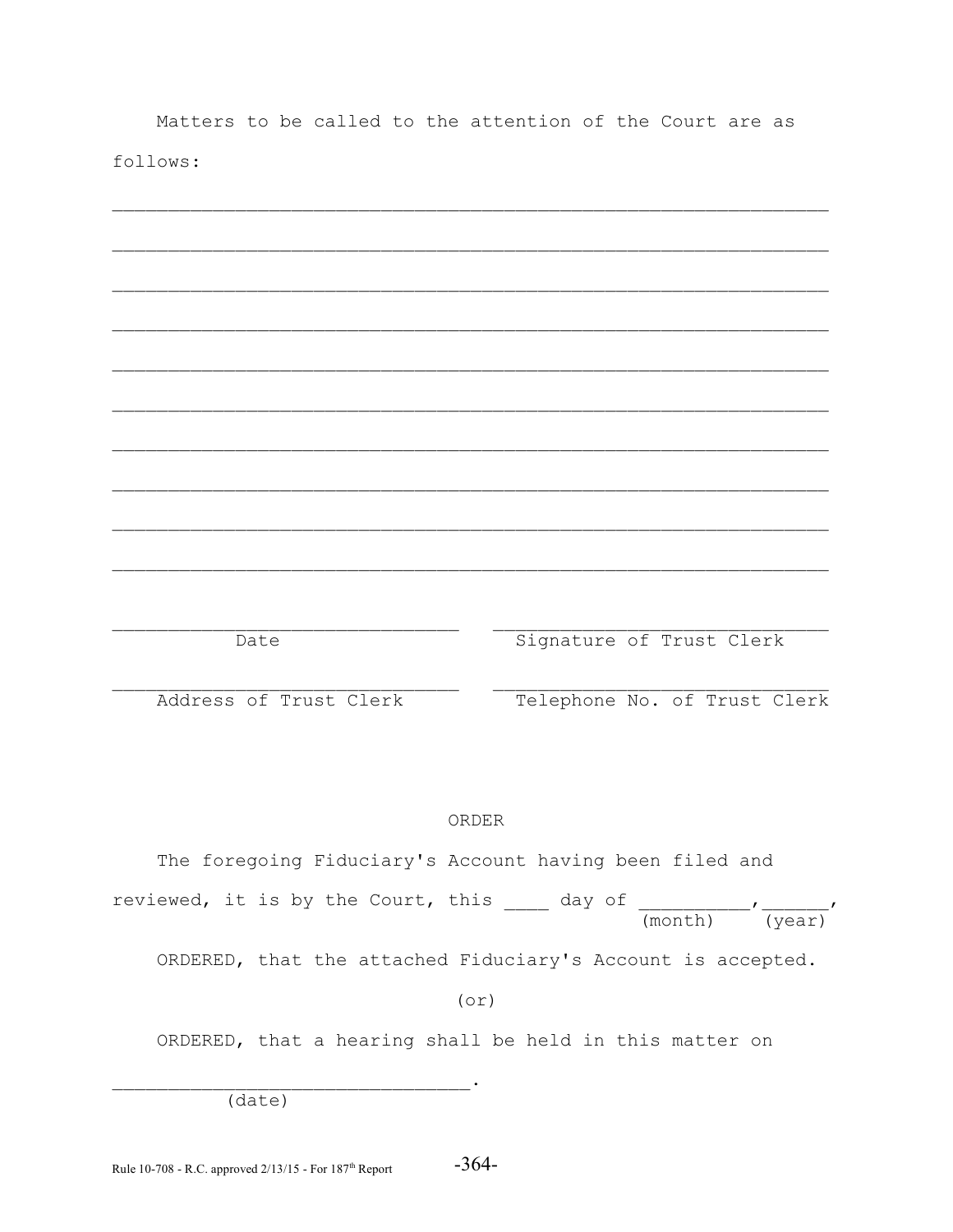$\mathcal{L}_\text{max}$ JUDGE

Source: This Rule is new.

## REPORTER'S NOTE

The Rules Committee recommends modifying the form in Rule 10-708 to (1) include a question about which assets in the fiduciary estate were reported on the inventory form and which were carried forward from the last account, (2) eliminate the question about estimated fair market value of real estate, cash, personal property, stocks, and bonds, (3) include a question about changes in the assets of the fiduciary estate, and (4) reorganize the form and make it easier to read. The modifications to the form were suggested by a committee composed of registers of wills, Orphans' Court judges as well as members of the bar and of the Estate and Trust Law Section of the Maryland State Bar Association. The Rules Committee agrees with the recommendations of the Subcommittee.

The Committee also recommends adding the column "Date Received" to Section A., Income, and Section B., Disbursements, as well as a column for "Source" in Section A.

See the deletion of Rule 6-123 for the change to the affirmation clause near the end of the form.

See the Reporter's note to Rule 6-126 for an explanation of the addition of lines in the form for an attorney's facsimile number and e-mail address.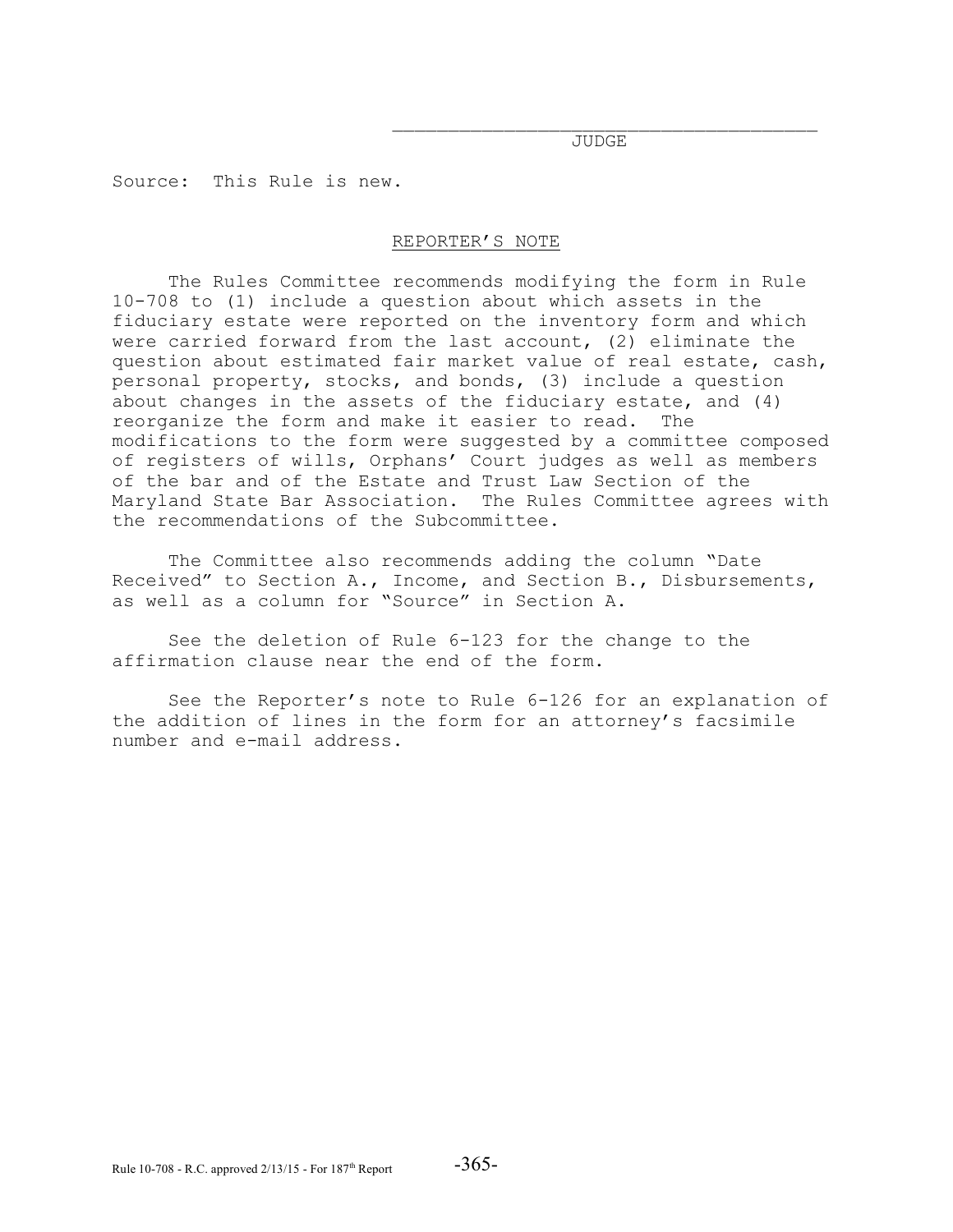#### MARYLAND RULES OF PROCEDURE

#### TITLE 10 - GUARDIANS AND OTHER FIDUCIARIES

# CHAPTER 700 - FIDUCIARY ESTATES INCLUDING GUARDIANSHIPS

## OF THE PROPERTY

AMEND Rule 10-711 by changing an internal reference, as follows:

Rule 10-711. RESIGNATION OF FIDUCIARY AND APPOINTMENT OF SUBSTITUTED OR SUCCESSOR FIDUCIARY

. . .

- (b) Venue
	- (1) Guardianships of the Property

 The petition to resign or to appoint a substituted or successor fiduciary shall be filed in the court that has assumed jurisdiction over the guardianship. If jurisdiction has not been assumed, the petition shall be filed pursuant to Rule  $10-301$  (b)  $(C)$ .

(2) Other Fiduciary Proceedings

 The petition shall be filed in the court that has assumed jurisdiction over the fiduciary estate, or if jurisdiction has not been assumed, in the county in which the property is situated, or where the fiduciary resides, is regularly employed, or maintains a place of business.

. . .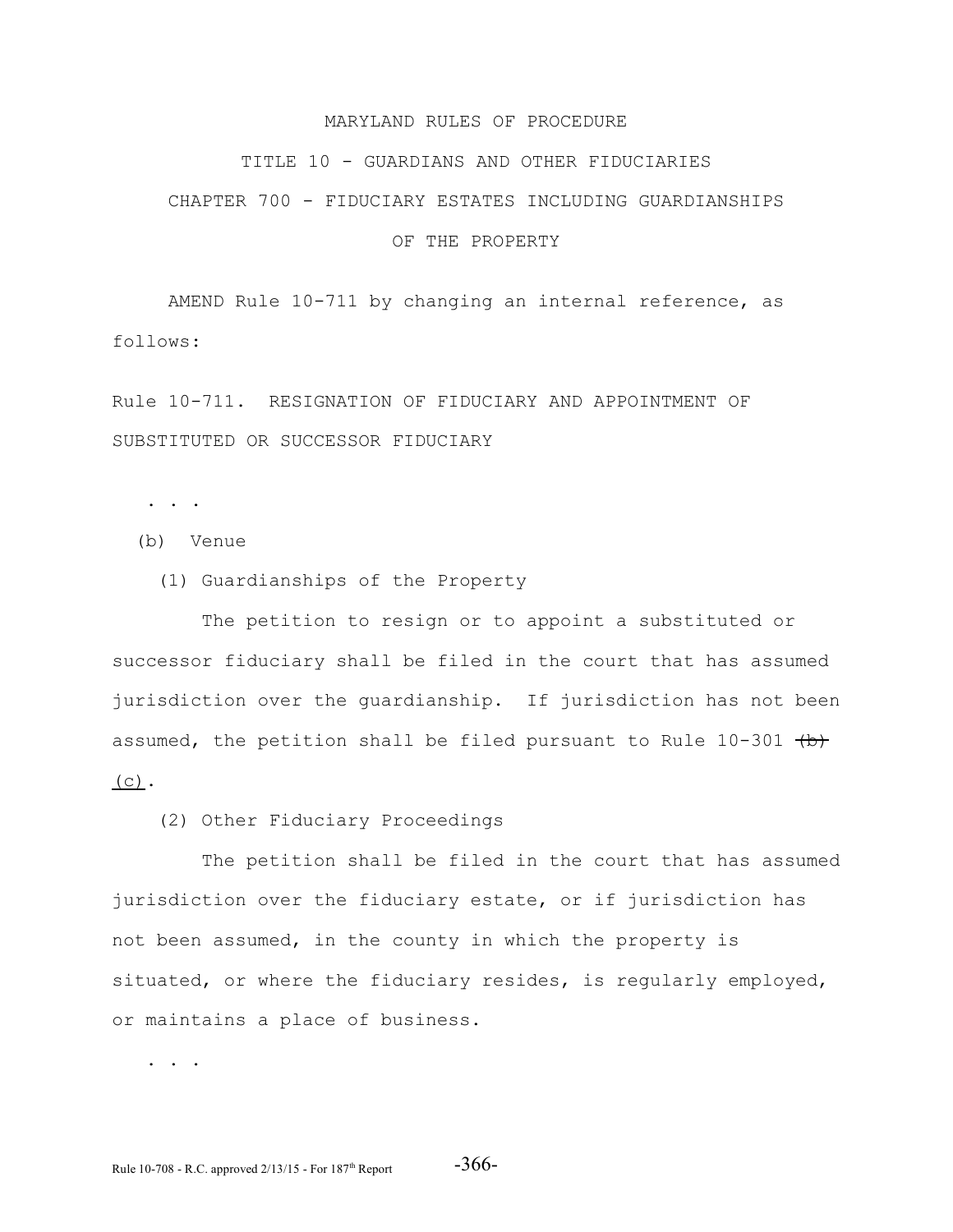# REPORTER'S NOTE

The proposed amendment to Rule 10-711 conforms an internal reference to proposed changes to Rule 10-301.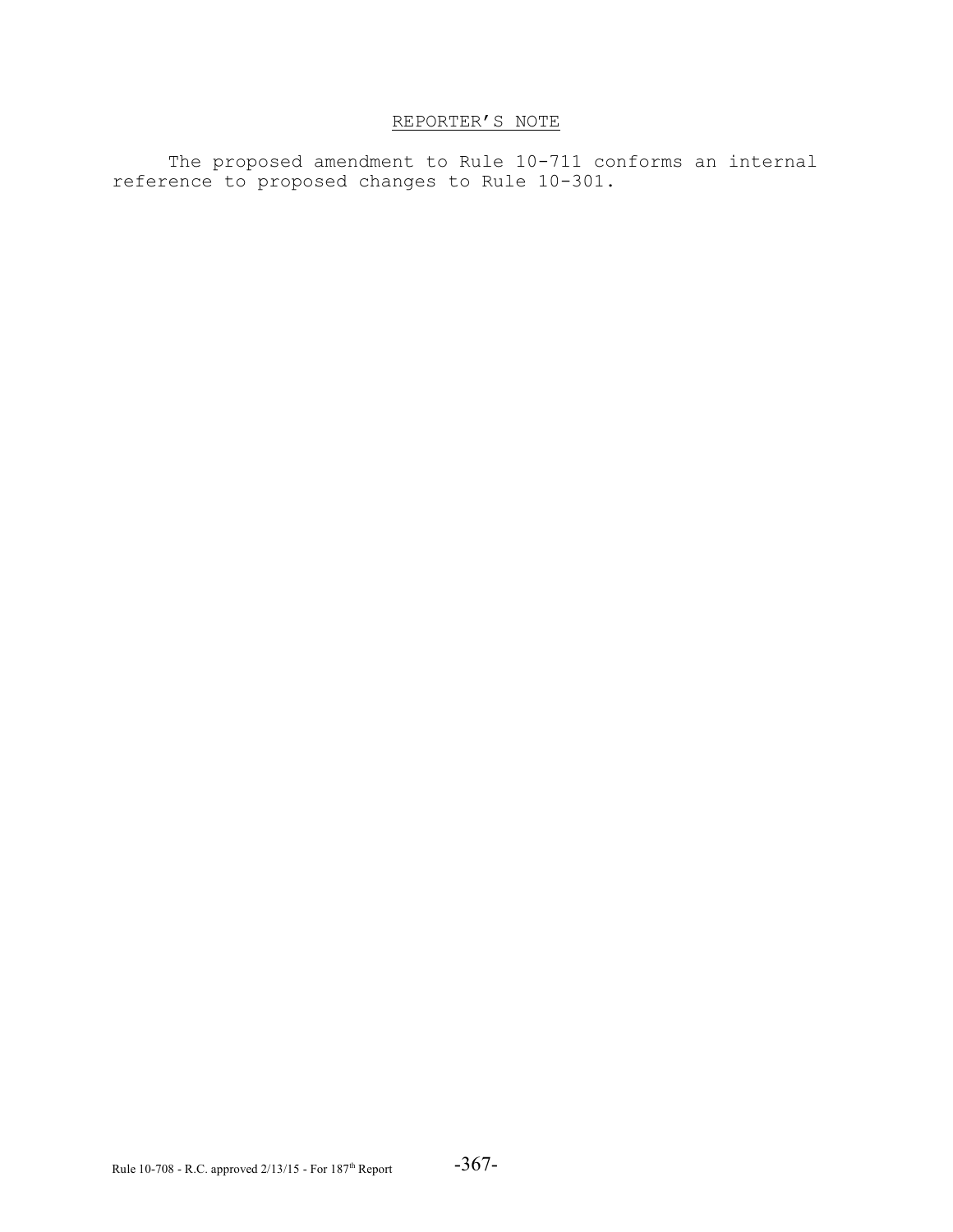#### MARYLAND RULES OF PROCEDURE

#### TITLE 10 - GUARDIANS AND OTHER FIDUCIARIES

# CHAPTER 700 - FIDUCIARY ESTATES INCLUDING GUARDIANSHIPS

# OF THE PROPERTY

AMEND Rule 10-712 by changing an internal reference, as follows:

Rule 10-712. REMOVAL FOR CAUSE OR OTHER SANCTIONS

. . .

- (c) Venue
	- (1) Guardianships of the Property

 The petition shall be filed in the court that has already assumed jurisdiction or, if jurisdiction has not been assumed, pursuant to Rule  $10-301$   $(b)$  (c).

(2) Other Fiduciary Proceedings

 The petition shall be filed in the court that has already assumed jurisdiction or, if jurisdiction has not been assumed, in the county in which the property is situated, or where the fiduciary resides, is regularly employed, or maintains a place of business.

. . . .

#### REPORTER'S NOTE

The proposed amendment to Rule 10-712 conforms an internal reference to proposed changes to Rule 10-301.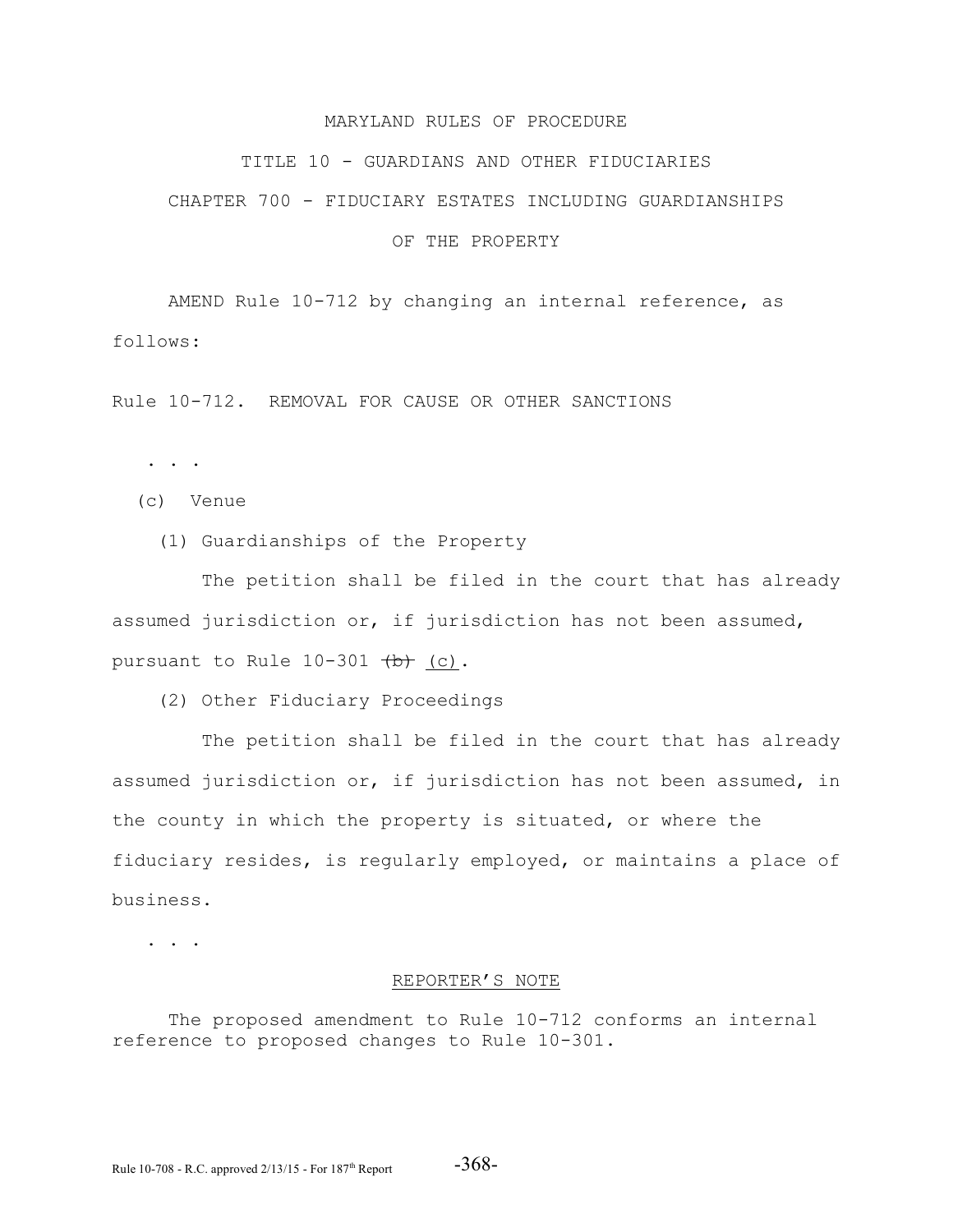# MARYLAND RULES OF PROCEDURE

TITLE 16 - COURTS, JUDGES, AND ATTORNEYS

CHAPTER 600 - ATTORNEY TRUST ACCOUNTS

AMEND Rule 16-602 to add "credit union" to the definition of "financial institution," as follows:

Rule 16-602. DEFINITIONS

In this Chapter, the following definitions apply, except as expressly otherwise provided or as necessary implication requires:

a. Approved Financial Institution

 "Approved financial institution" means a financial institution approved by the Commission in accordance with these Rules.

b. Attorney

 "Attorney" means any person admitted by the Court of Appeals to practice law.

c. Attorney Trust Account

 "Attorney trust account" means an account, including an escrow account, maintained in a financial institution for the deposit of funds received or held by an attorney or law firm on behalf of a client or third person.

d. Bar Counsel

 "Bar Counsel" means the person appointed by the Commission as the principal executive officer of the disciplinary system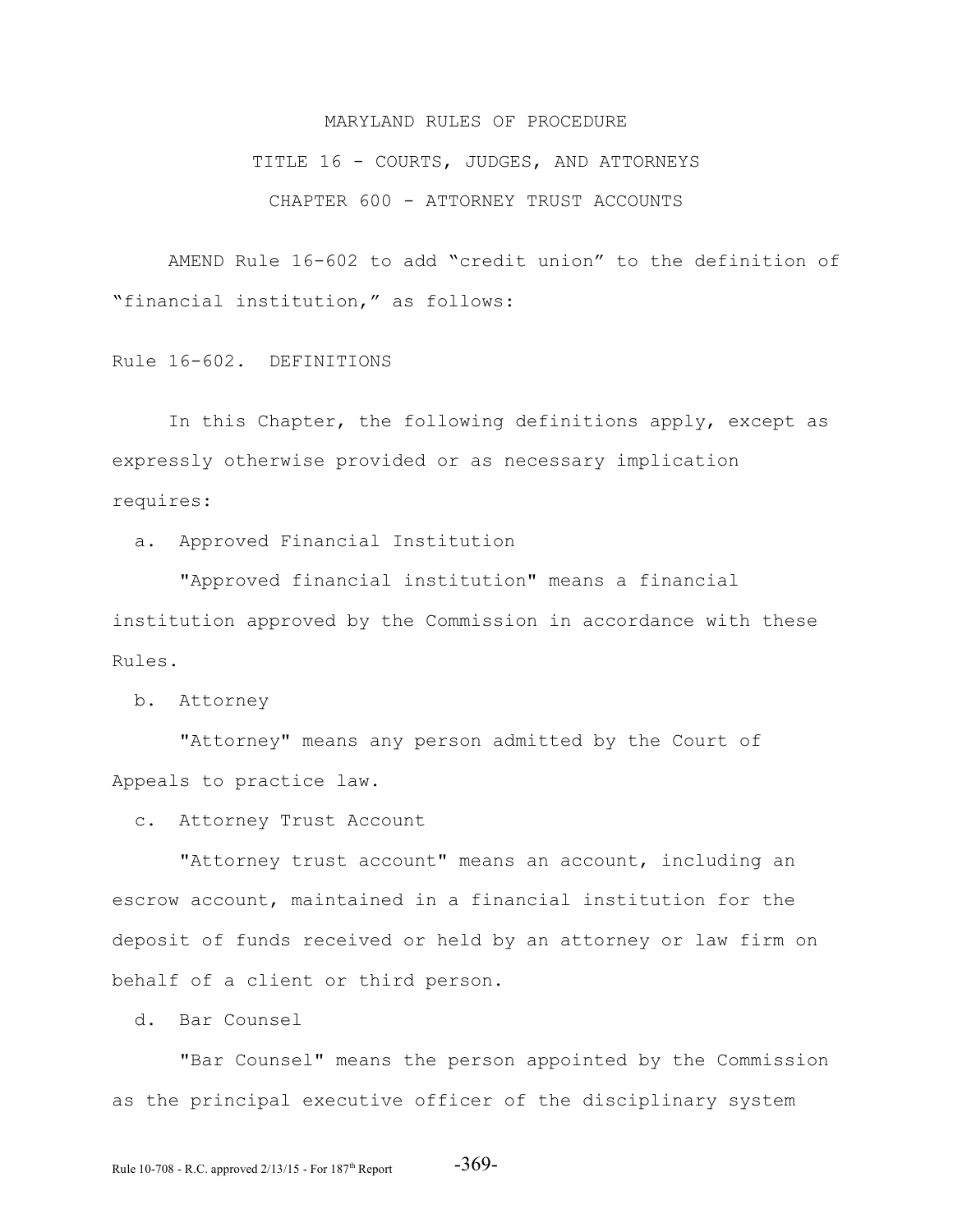affecting attorneys. All duties of Bar Counsel prescribed by these Rules shall be subject to the supervision and procedural guidelines of the Commission.

e. Client

 "Client" includes any individual, firm, or entity for which an attorney performs any legal service, including acting as an escrow agent or as a legal representative of a fiduciary. The term does not include a public or private entity of which an attorney is a full-time employee.

f. Commission

 "Commission" means the Attorney Grievance Commission of Maryland, as authorized and created by Rule 16-711 (Attorney Grievance Commission).

g. Financial Institution

"Financial institution" means a bank, credit union, trust company, savings bank, or savings and loan association authorized by law to do business in this State, in the District of Columbia, or in a state contiguous to this State, the accounts of which are insured by an agency or instrumentality of the United States.

h. IOLTA

 "IOLTA" (Interest on Lawyer Trust Accounts) means interest on attorney trust accounts payable to the Maryland Legal Services Corporation Fund under Code, Business Occupations and Professions Article, §10-303.

i. Law Firm

"Law firm" includes a partnership of attorneys, a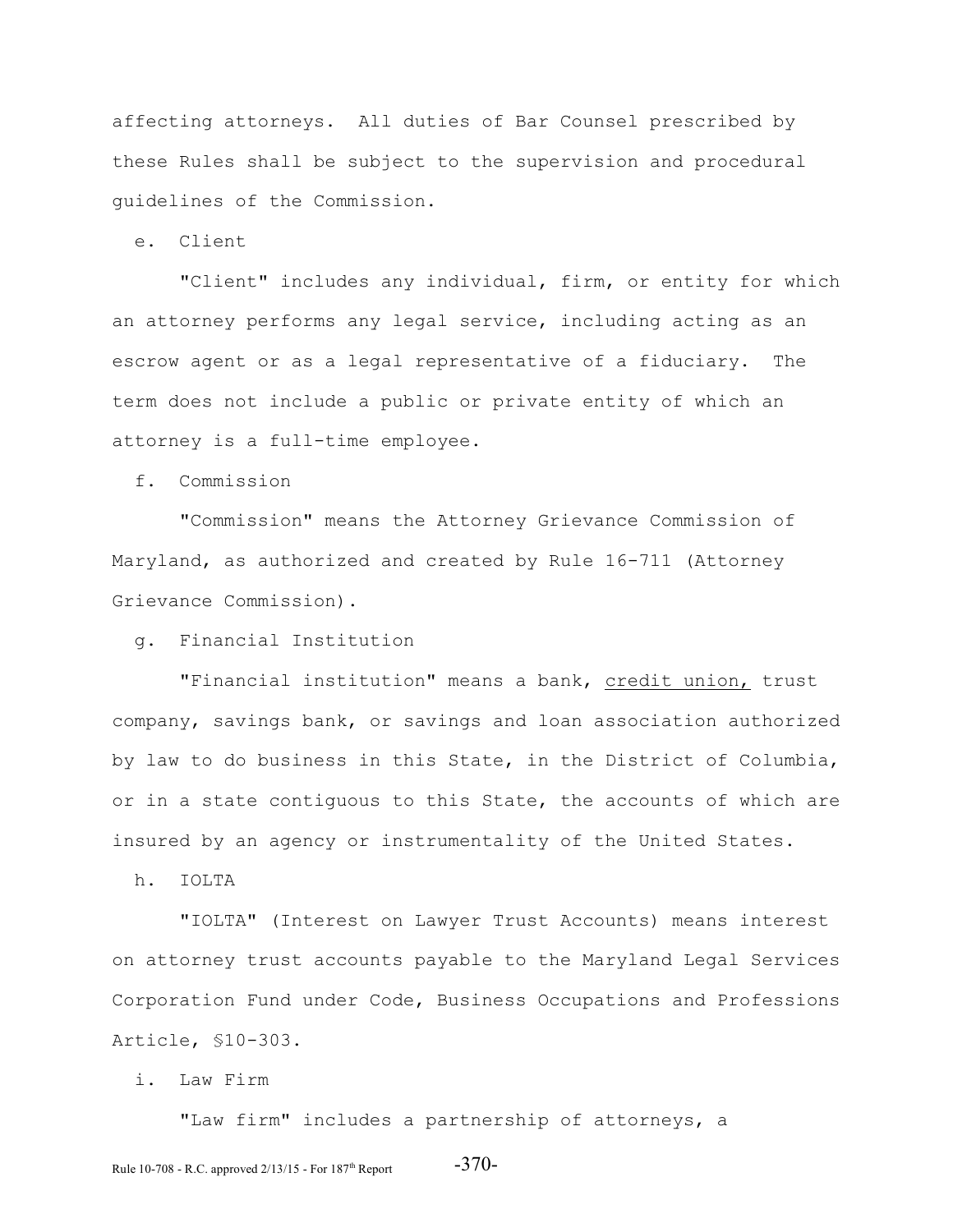professional or nonprofit corporation of attorneys, and a combination thereof engaged in the practice of law. In the case of a law firm with offices in this State and in other jurisdictions, the Rules in this Chapter apply only to the offices in this State.

Source: This Rule is derived from former Rule BU2.

# REPORTER'S NOTE

The Credit Union Share Insurance Fund Parity Act, Pub. L. No. 113-252, 128 Stat. 2893 (2014) amended the Federal Credit Union Act (12 U.S.C. 1787 (k)) to expand federal deposit insurance to include IOLTAs and similar escrow accounts housed within credit unions. Rule 16-602 g. is proposed to be amended accordingly to add "credit union" to the definition of "financial institution."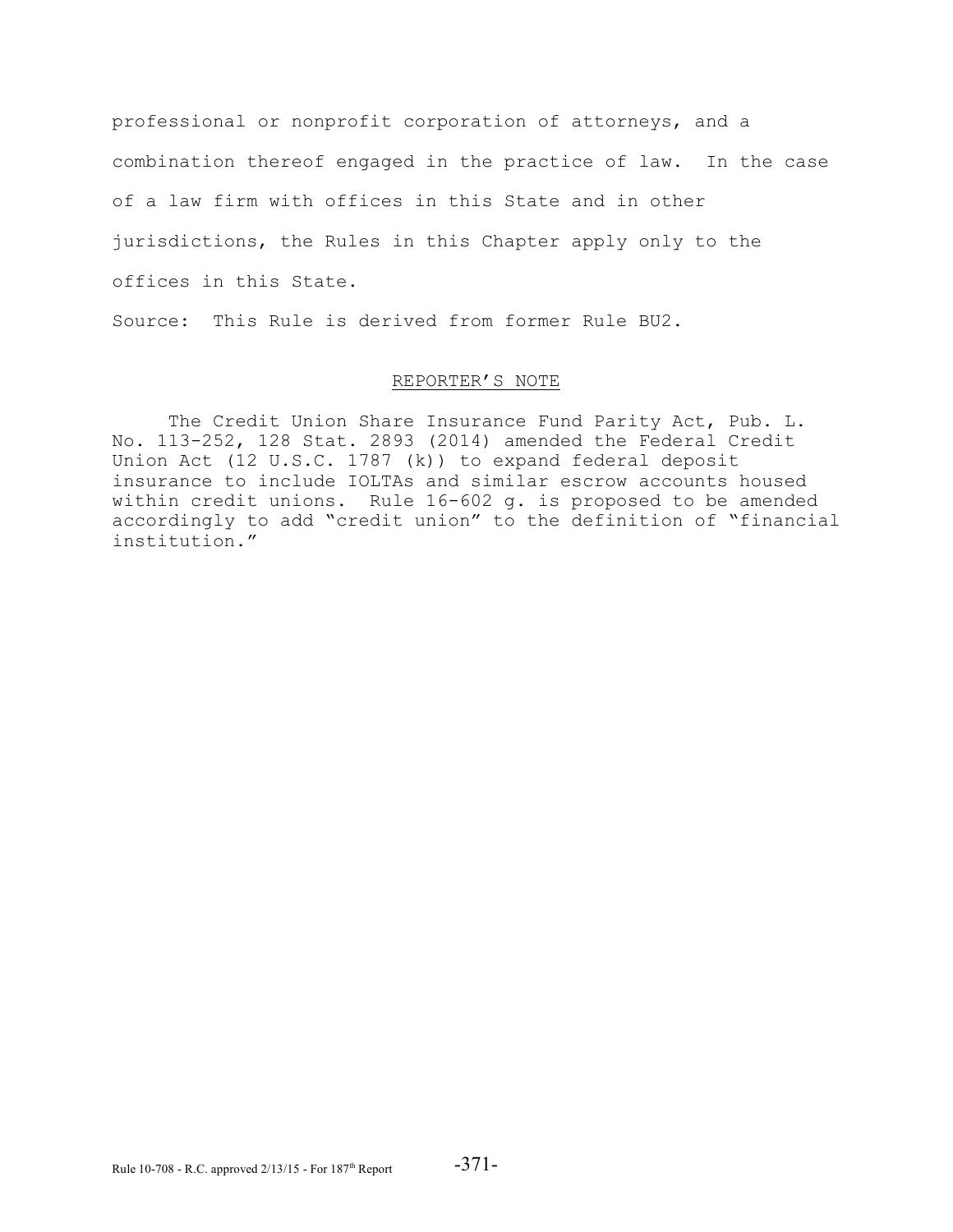# MARYLAND RULES OF PROCEDURE TITLE 1 - GENERAL PROVISIONS CHAPTER 300 - GENERAL PROVISIONS

AMEND Rule 1-333 to correct an internal reference, as follows:

Rule 1-333. COURT INTERPRETERS

. . .

(d) Removal from Proceeding

 A court interpreter may be removed from a proceeding by a judge or judicial appointee within the meaning of Rule 18-200.3  $(a)$   $(1)$   $16-814$   $(a)$   $(1)$ , who shall then notify the Maryland Administrative Office of the Courts that the action was taken.

. . .

# REPORTER'S NOTE

The proposed amendment to Rule 1-333 corrects an internal reference to a proposed revised Rule [Rule 18-200.3] so that the reference is to a Rule that is currently in effect [Rule 16-814  $(a)(1)$ ].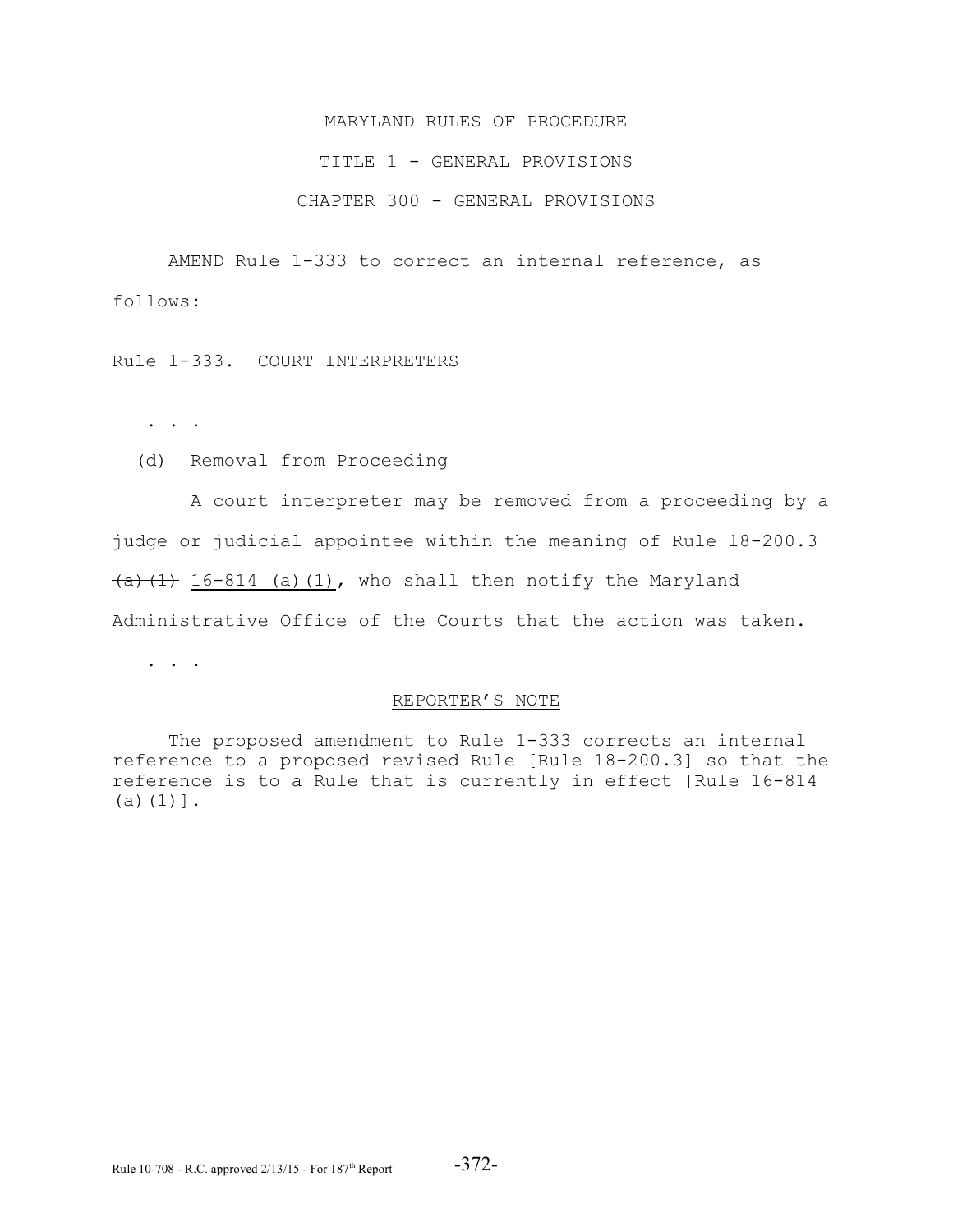#### MARYLAND RULES OF PROCEDURE

TITLE 2 - CIVIL PROCEDURE - CIRCUIT COURT

CHAPTER 700 - CLAIMS FOR ATTORNEYS' FEES AND RELATED EXPENSES

AMEND Rule 2-703 to correct a reference in a Committee note, as follows:

Rule 2-703. ATTORNEYS' FEES ALLOWED BY LAW

. . .

(f) Determination of Award

. . . . .

(3) Factors to be Considered

. . .

Committee note: The factors listed in subsection (f)(3) of this Rule have been approved by the Court of Appeals in statutory fee-shifting cases, where the "lodestar method" is applied in determining an award. See *Monmouth Meadows v. Hamilton*, 416 Md. 325, 333-34 (2010). See Rule  $2-704$  (f)  $2-705$  (f) for the factors to be applied in contractual fee-shifting actions.

(g) Judgment

. . . .

#### REPORTER'S NOTE

The proposed amendment to Rule 2-703 corrects a reference to Rule 2-704 (f) in a Committee note. The correct reference is to Rule 2-705 (f).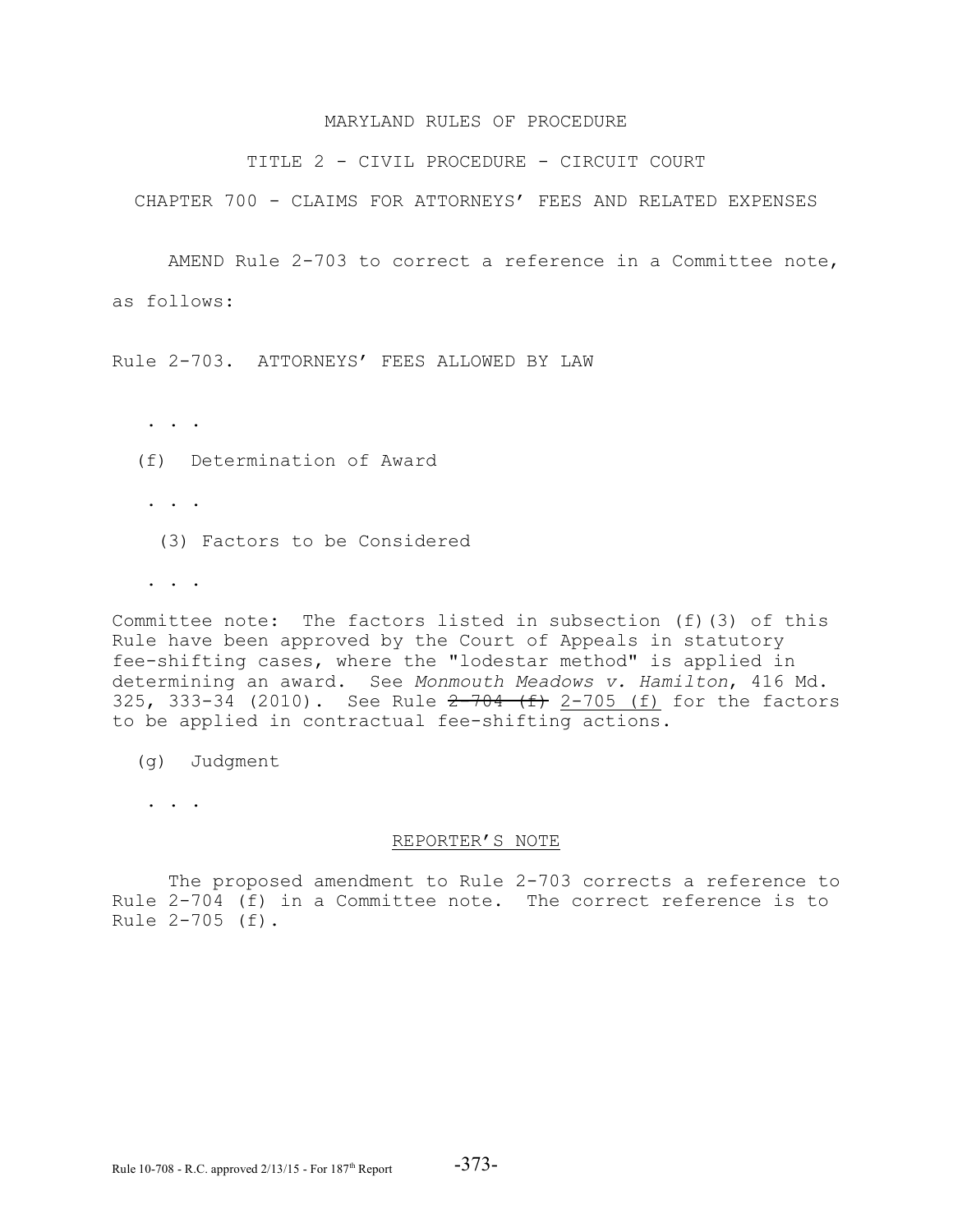# MARYLAND RULES OF PROCEDURE TITLE 14 - SALES OF PROPERTY CHAPTER 500 - TAX SALES

AMEND Rule 14-503 to correct internal references, as follows:

Rule 14-503. PROCESS

(a) Notice to Defendants Whose Whereabouts are Known

 Upon the filing of the complaint, the clerk shall issue a summons as in any other civil action. The summons, complaint, and exhibits, including the notice prescribed by Rule  $14-502$  (b)(3) (c)(3), shall be served in accordance with Rule 2-121 on each defendant named in the complaint whose whereabouts are known.

 (b) Notice to Defendants Whose Whereabouts are Unknown, Unknown Owners, and Unnamed Interested Persons

 When the complaint includes named defendants whose whereabouts are unknown, unknown owners, or unnamed persons having or claiming to have an interest in the property, the notice filed in accordance with Rule  $14-502$  (b)(3) (3), after being issued and signed by the clerk, shall be served in accordance with Rule 2-122.

(c) Posting of Property

 Upon the filing of the complaint, the plaintiff shall cause a notice containing the information required by Rule 14-502  $(b)$   $(3)$   $(c)$   $(3)$  to be posted in a conspicuous place on the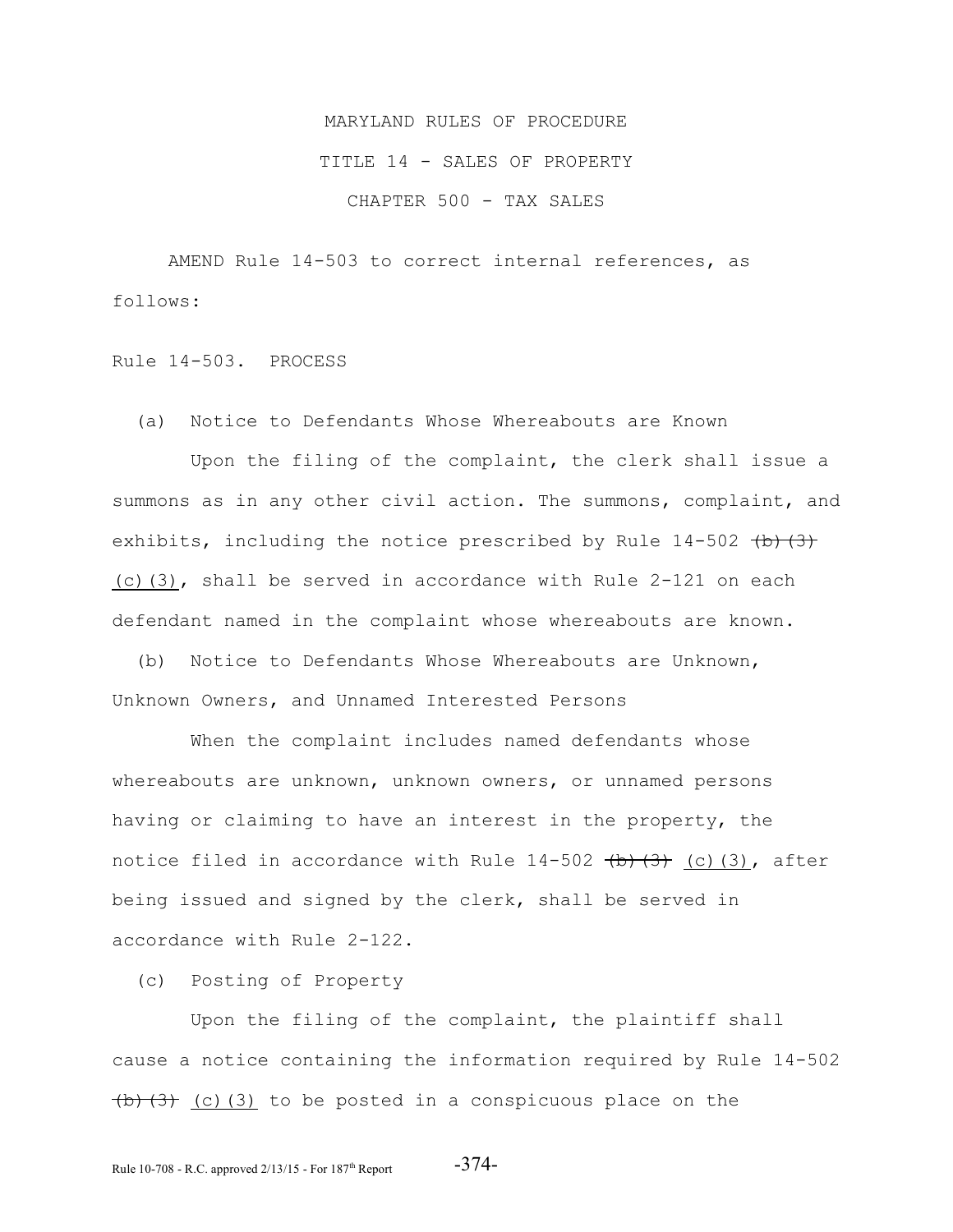property. The posting may be made either by the sheriff or by a competent private person, appointed by the plaintiff, who is 18 years of age or older, including an attorney of record, but not a party to the action. A private person who posts the notice shall file with the court an affidavit setting forth the name and address of the affiant, the caption of the case, the date and time of the posting, and a description of the location of the posting and shall attach a photograph of the location showing the posted notice.

. . .

## REPORTER'S NOTE

In sections (a), (b), and (c) of Rule 14-503 references to "Rule 14-502 (b)(3)" are corrected to read "Rule 14-502 (c)(3)."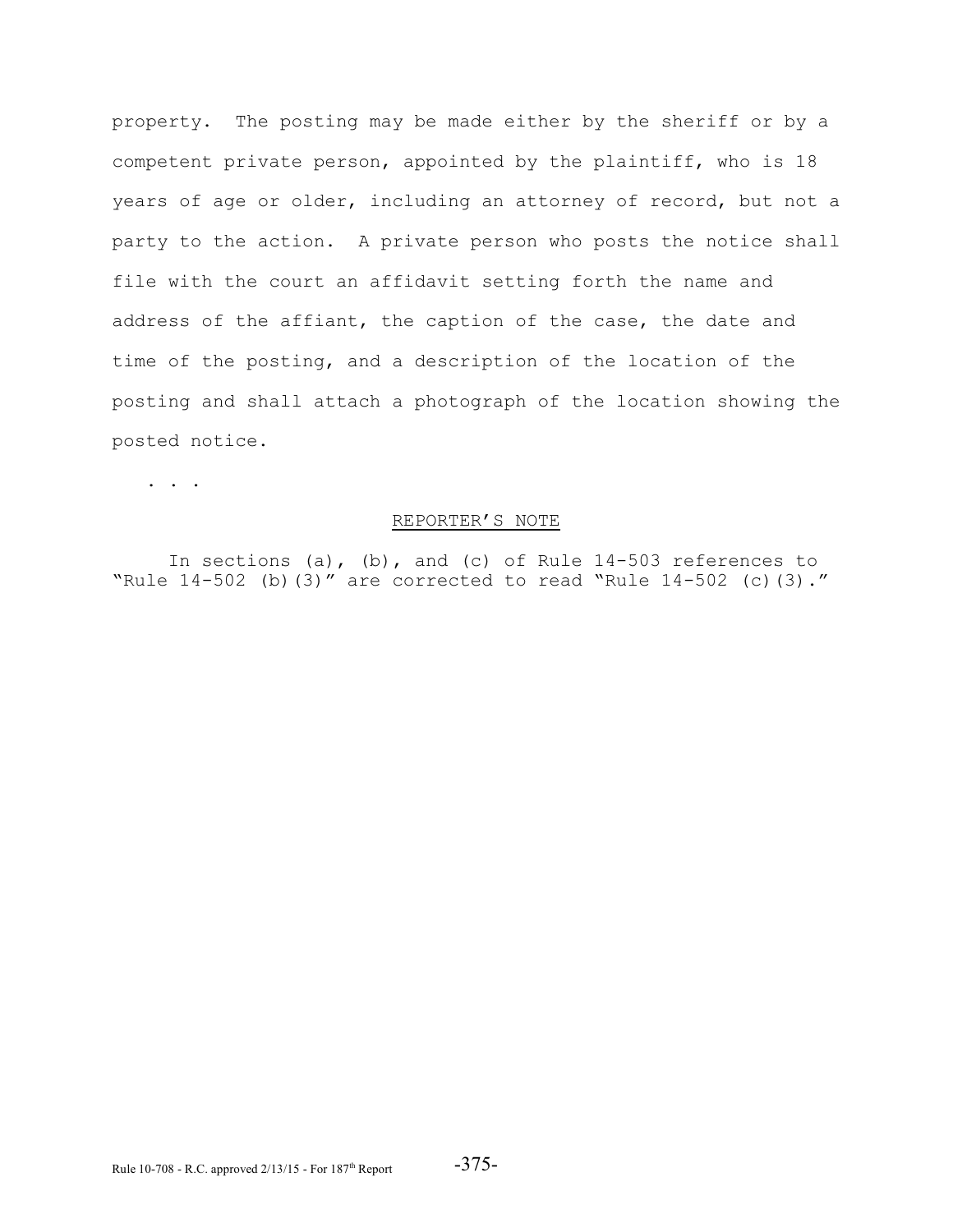# MARYLAND RULES OF PROCEDURE TITLE 16 - COURTS, JUDGES, AND ATTORNEYS CHAPTER 800 - MISCELLANEOUS

AMEND Rule 16-801 by deleting references to the Maryland Register; by adding provisions pertaining to the posting of proposed and recent adopted Rules changes on the Judiciary website; by adding certain provisions pertaining to reports of the Rules Committee, public comment on proposed Rules changes, and public hearings as well as other meetings of the Court of Appeals regarding Rules changes; and by modifying provisions pertaining to the effective date of Rules changes; as follows:

Rule 16-801. PROMULGATION OF RULES

a. (a) Promulgation by Rules Order

 Rules of the Court of Appeals shall be promulgated by a Rules Order approved by a majority of the members of the Court of Appeals.

b. (b) Rules Committee

 To assist the Court of Appeals in developing rules in the exercise of its rule-making power, the Court has appointed a standing committee on rules of practice and procedure, usually and herein referred to as the "Rules Committee," composed of judges, lawyers and persons familiar with judicial administration appointed for a three year term or at the Court's pleasure. The Court has also appointed a member of the bar to serve as Reporter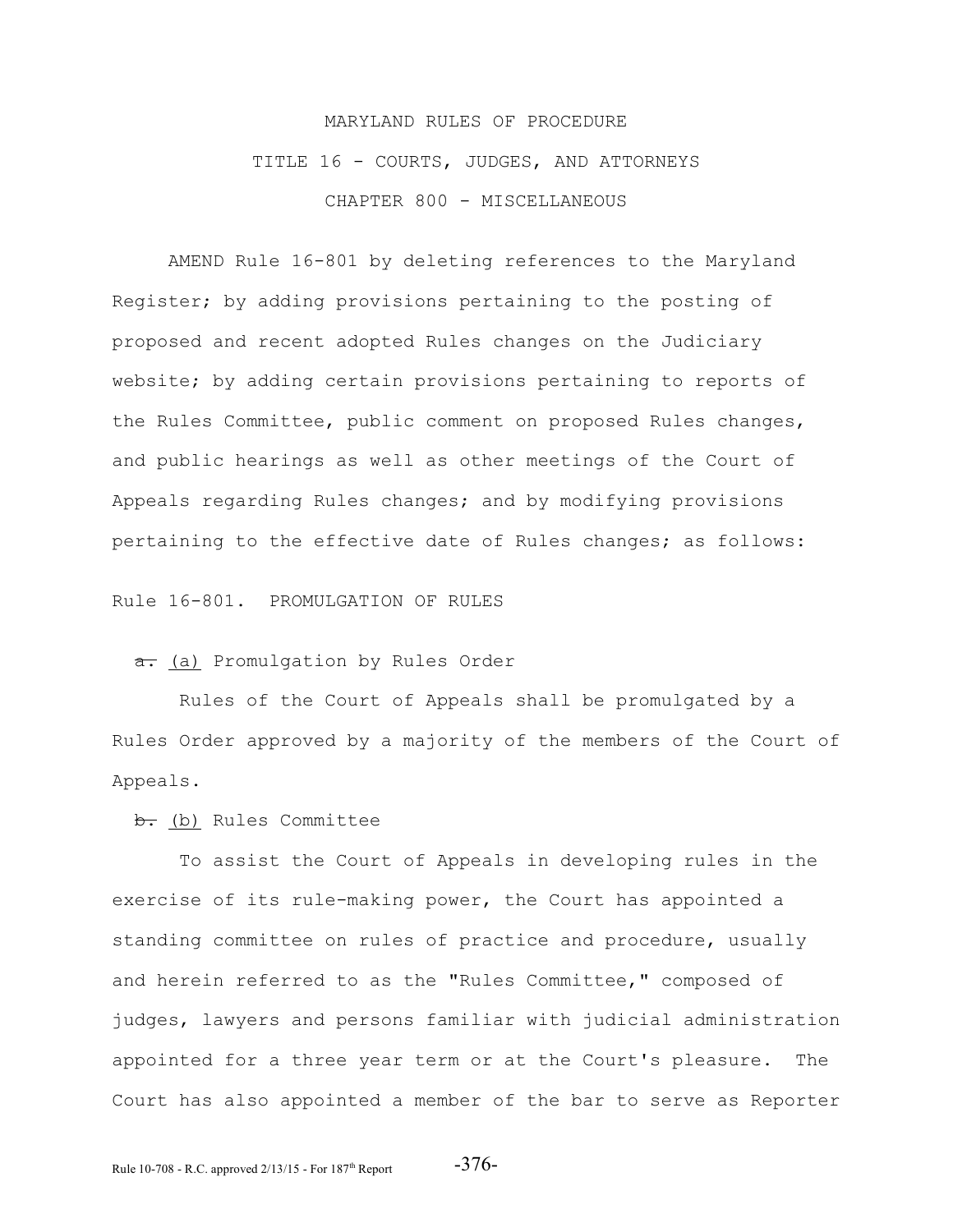to the Rules Committee, and from time to time, such assistant or special reporters as may be required to assist the Rules Committee in discharging its assigned responsibilities. Unless otherwise determined by the Court of Appeals, every suggestion for the adoption, amendment, or rescission of a rule shall be referred to the Rules Committee for consideration. The Rules Committee may also consider rules changes on its own initiative, and shall make its recommendations with respect to rules changes to the Court of Appeals by two or more written reports each year, submitted on or before March 31 and September 30. A copy of each report shall be transmitted to the Maryland Register for publication under a thirty day notice of proposed rules changes soliciting public comment.

Cross reference: See §§13-301 to 13-303 of the Courts Article of the Annotated Code of Maryland.

Committee note: The Rules Committee was originally appointed by order of the Court of Appeals dated January 22, 1946, to succeed an ad hoc predecessor Committee on Rules of Practice and Procedure appointed by order of the Court dated March 5, 1940.

#### c. Publication of Rules Changes

 Unless the Court of Appeals determines that some emergency requires the promulgation of a rules change to take effect prior to either of the dates specified in section d of this Rule, a copy of every Rules Order adopting, amending, or rescinding a rule shall be published in the Maryland Register at least thirty days before its effective date under a notice of rules changes, and may also be published in such other publication as the Court of Appeals may direct. A Rules Order adopting or amending a rule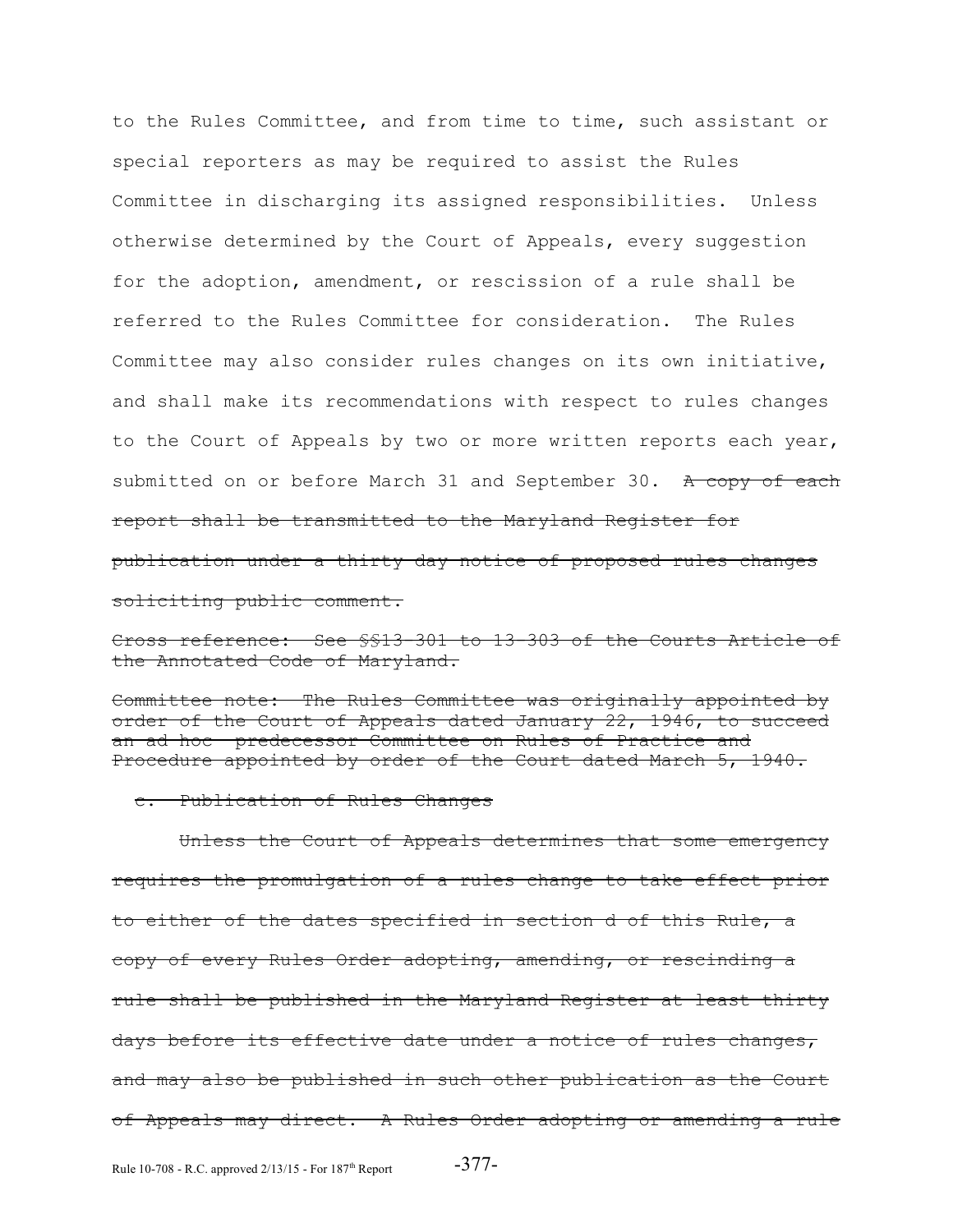in the form previously published in the Maryland Register as a proposed rule change shall cite the number and page of the Maryland Register on which the proposed rules change appears, and in that case the text of the rule adopted or amended need not be re-published with the order of adoption or amendment. If, however, the Court of Appeals should further amend a rule proposed for adoption or amendment during the course of the rule-making process, either in response to comment received, or of its own motion, the full text of the rule or amendment as adopted and showing such further amendment shall be republished with the Rules Order.

If the Court of Appeals determines that an emergency exists and that a rules change is required to take effect prior to either of the dates specified in section d of this Rule, it shall direct such special publication as it considers appropriate to notify the judiciary, the clerks and members of the bar.

# d. Effective Date of Rules Changes

Unless the Court of Appeals determines that an emergency exists, and otherwise directs, rules changes shall become effective not earlier than the first day of January or the first day of July, whichever first occurs after the entry and appropriate publication of the order promulgating the rules changes.

# (c) Report of Rules Committee

 All recommendations by the Standing Committee on Rules of Practice and Procedure for new Rules or changes to existing Rules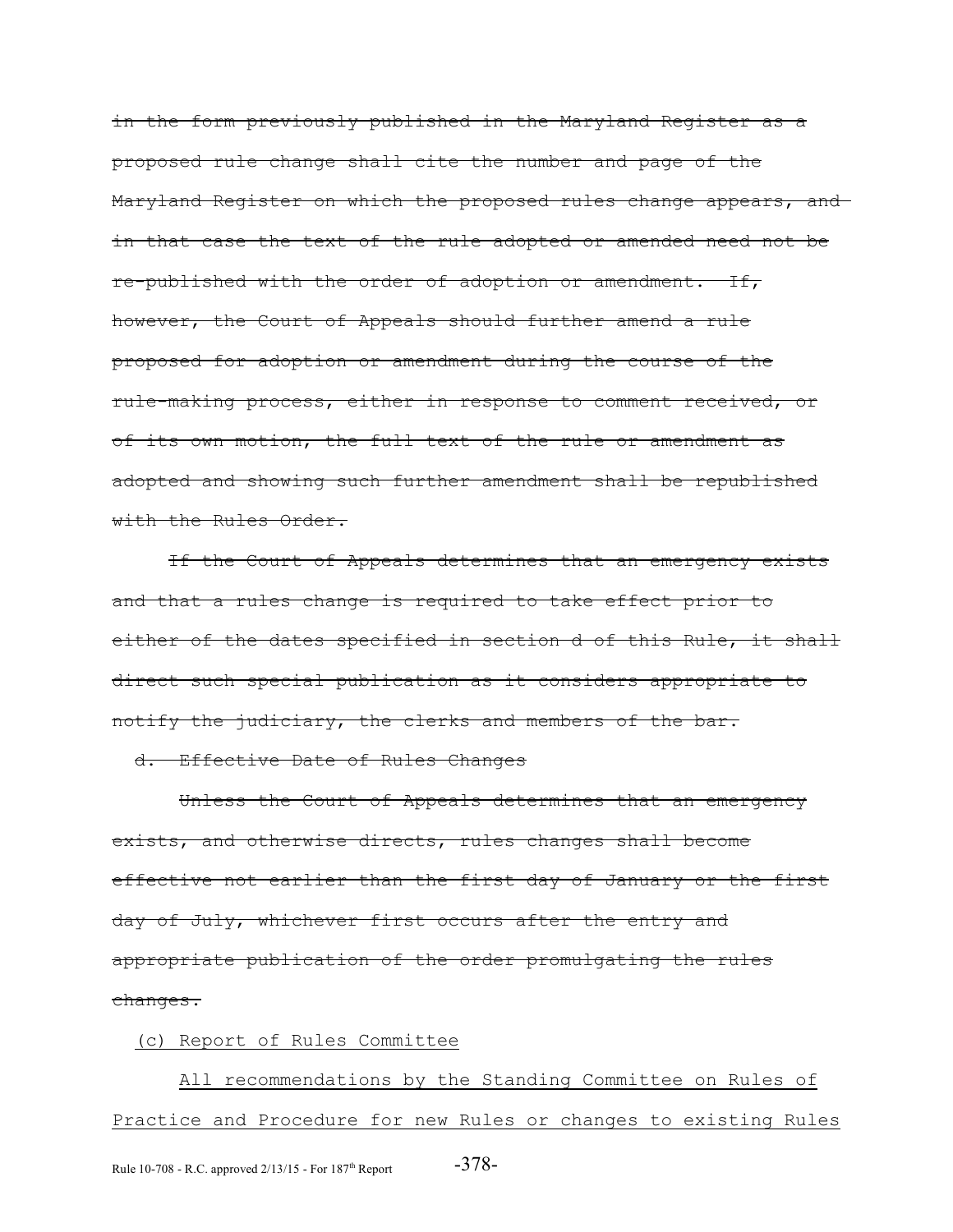shall be transmitted to the Court of Appeals in a consecutively numbered report or supplement thereto setting forth the changes proposed and the reasons for the proposed changes. A proposed new Rule shall show in plain type the text of the proposed Rule. Proposed amendments to existing Rules shall show in plain type the current Rule with proposed deletions indicated by strikeouts and proposed additions indicated by underlined language.

(d) Posting of Report; Opportunity for Comment

 The Reporter to the Committee shall cause all reports and supplements to them that transmit proposed additions or changes to the Maryland Rules, together with the text of the changes proposed, to be posted for comment on the Judiciary website. Unless otherwise directed by the Court of Appeals, the comment period ordinarily shall be 30 days.

(e) Written Comments

 Unless otherwise directed or approved by the Court of Appeals, comments to proposed additions or changes shall (1) be in writing, (2) identify the individual or group making the comment, and (3) be sent to the Reporter to the Committee within the time specified in the notice posted on the Judiciary website. At the conclusion of the comment period, the Reporter shall collect and promptly transmit the comments to the Court. Comments not sent to the Reporter in accordance with this section ordinarily will not be considered by the Court.

(f) Court Proceedings

(1) Generally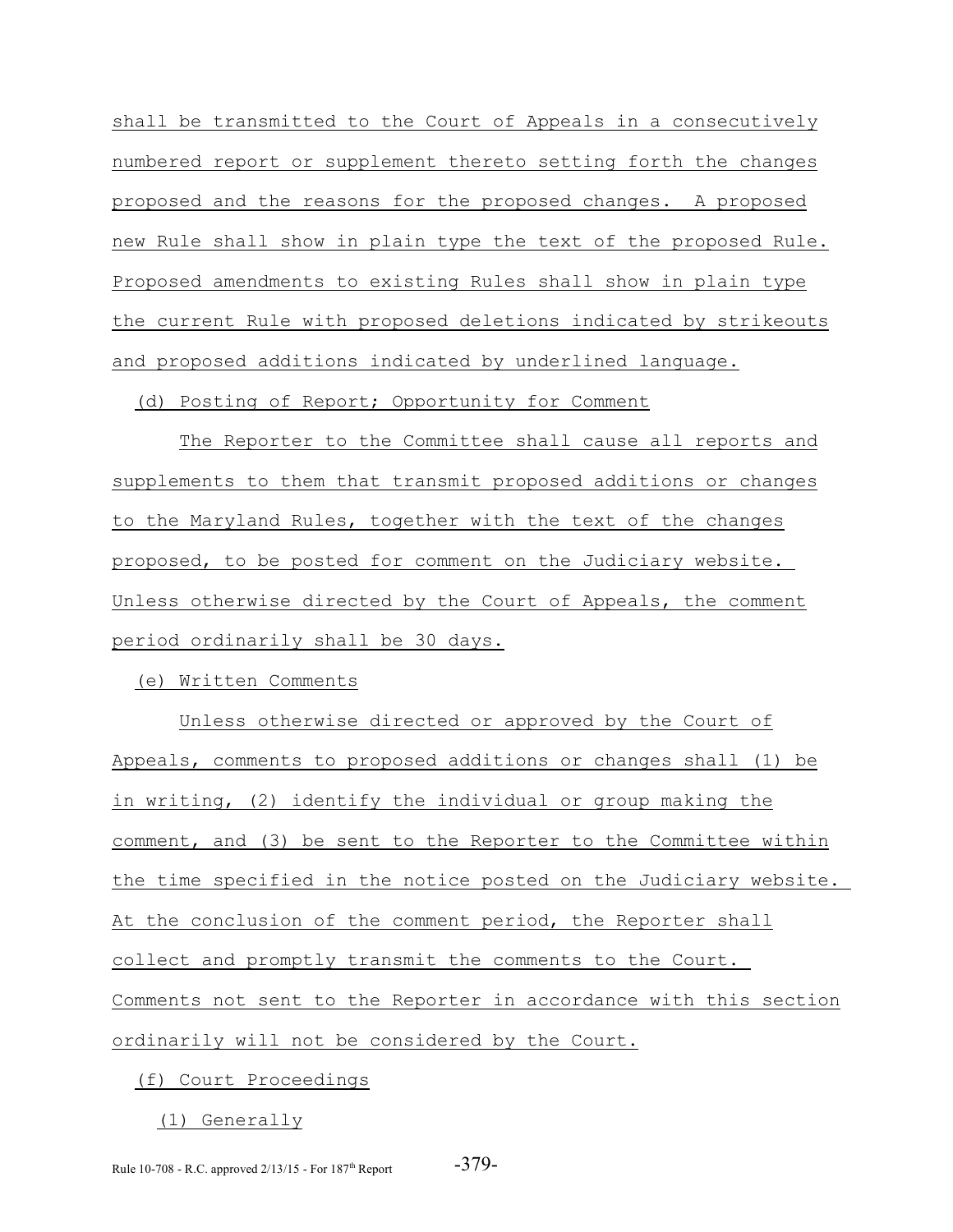(A) The Court of Appeals shall conduct all proceedings involving the exercise of its authority under Maryland Constitution, Article IV, Section 18 (a) to adopt or modify Rules of Procedure at a meeting open to the public. The meeting may consist of a public hearing pursuant to subsection (f)(2) of this Rule or be limited to specific presentations invited by the Court and discussion and voting by the Court. The meeting may be in the courtroom, in the Court's conference room, or at any other suitable place designated by the Court. Advance notice of the meeting shall be given in the manner designated by the Court.

 (B) The Clerk of the Court shall serve as recording secretary at all public hearings and open meetings. The Clerk shall monitor an audio recording of the proceedings, which the Clerk shall retain as a permanent record and make available upon request. Recording of the proceedings by other persons in attendance is prohibited.

 (C) In order to furnish easy access to Rules proceedings, doors to the court or conference room shall remain open at all times during all public hearings and open meetings.

(2) Public Hearing

 (A) Unless, for good cause, the Court of Appeals orders otherwise, the Court, upon the expiration of any comment period, shall hold a public hearing on all proposed additions or changes to the Maryland Rules.

 (B) Persons desiring to be heard shall notify the Clerk of the Court at least two days before the hearing of their desire to Rule 10-708 - R.C. approved  $2/13/15$  - For  $187<sup>th</sup>$  Report  $-380$ -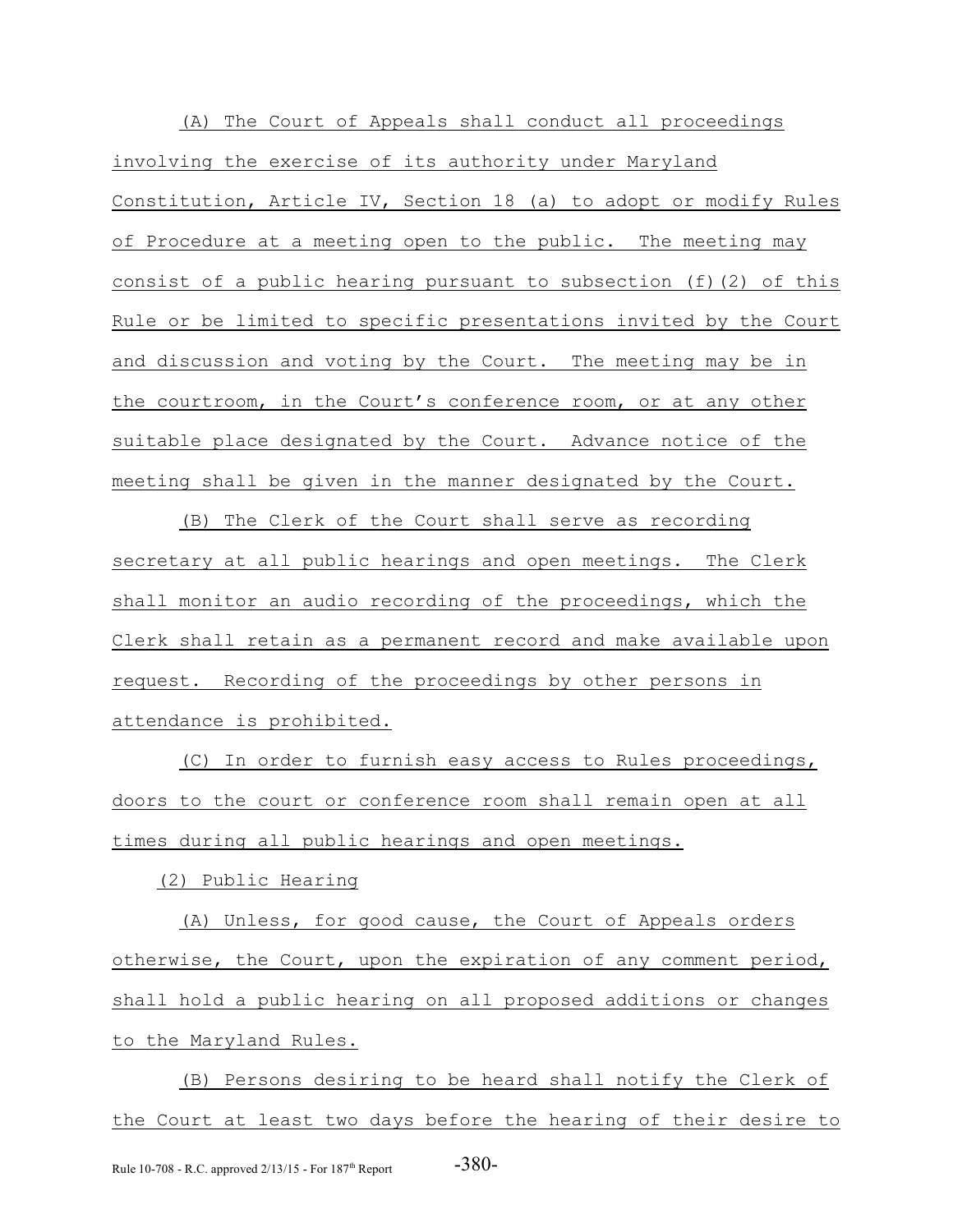be heard and of the amount of time requested to address the Court. The Court may prescribe a shorter period for oral presentation and may pose questions to the person addressing the Court.

(3) Extended Coverage

 (A) In this Rule, "extended coverage" has the meaning set forth in Rule 16-109 (a).

 (B) Ordinarily, extended coverage will be permitted at a public hearing conducted pursuant to subsection (f)(2) of this Rule, provided that a request for such coverage is made to the Clerk of the Court at least five days before the hearing. For good cause shown, the Court may honor a request that does not comply with the requirements of this subsection.

 (C) Absent exceptional circumstances, extended coverage shall not be permitted during open meetings that are not public hearings conducted pursuant to subsection (f)(2) of this Rule. If extended coverage is sought, a written request setting forth the exceptional circumstances warranting extended coverage shall be made to the Clerk at least five days before the meeting coverage. A decision by the Court denying extended coverage is not intended to restrict the right of the media to report the proceedings.

 (D) Extended coverage under this Rule is subject to the operational requirements set forth in Rule 16-109.

(g) Rules Order

 New Rules and the amendment or rescission of existing Rules Rule 10-708 - R.C. approved  $2/13/15$  - For  $187<sup>th</sup>$  Report  $-381$  -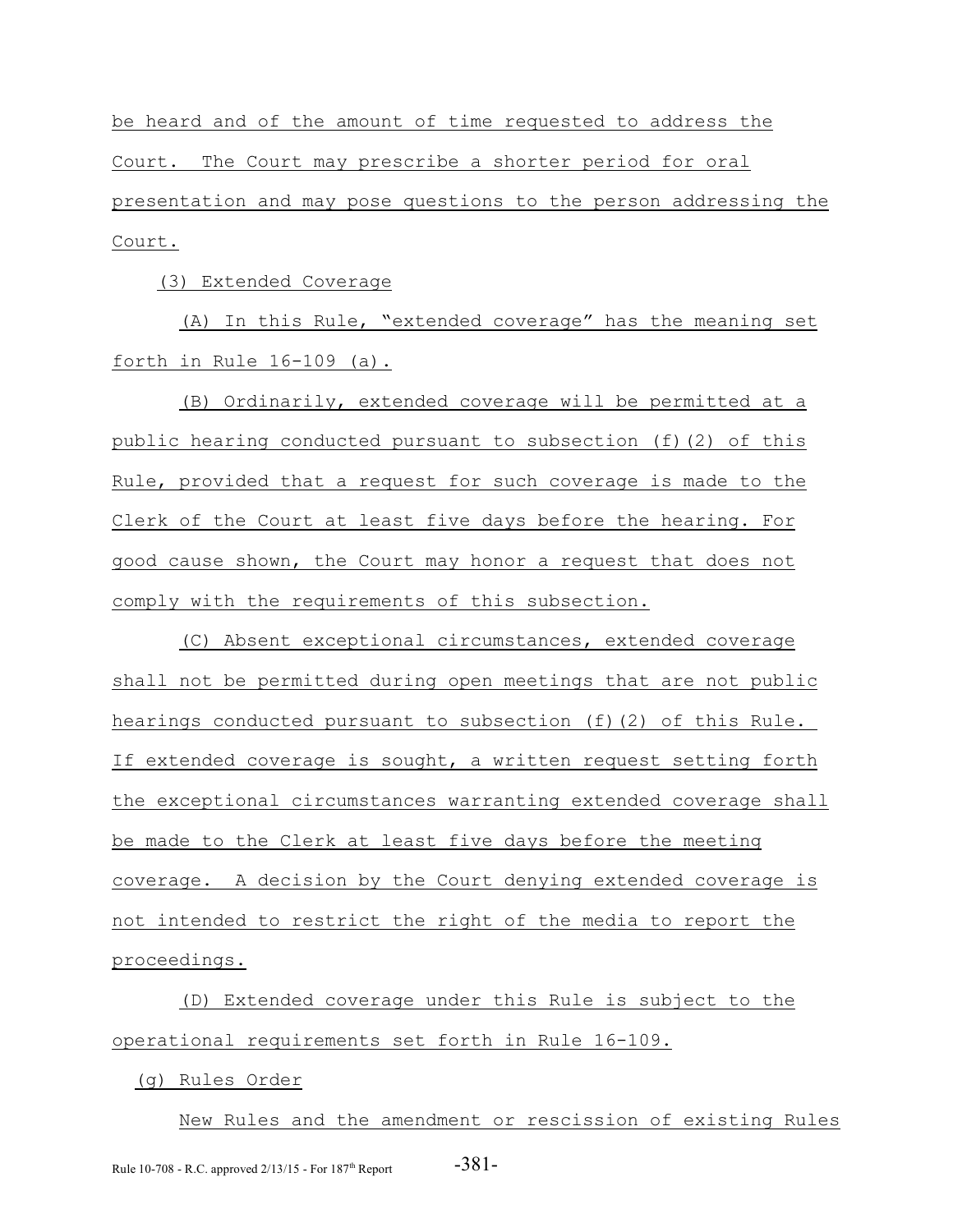adopted by the Court of Appeals shall be by a Rules Order of the Court.

(h) Effective Date

(1) Stated in Rules Order

 The Rules Order shall state the effective date of the changes and the extent to which those changes will apply to proceedings pending on that date.

(2) Minimum Delay; Exception

 Unless the Court of Appeals determines that, due to exigent circumstances, Rules changes should take effect sooner, Rules changes shall become effective no earlier than the later of:

 (A) thirty days after posting of the Rules Order on the Judiciary website, or

 (B) the first day of January or the first day of July next succeeding posting of the Rules Order on the Judiciary website, whichever first occurs.

(i) Posting of Rules Order and Rules Changes

(1) Generally

 A copy of every Rules Order shall be posted on the Judiciary website. The Court may direct that other forms of public notice also be given.

(2) Text of Rules Changes

 The full text of any new Rules and any amendments to existing Rules, showing deleted language by strikeouts and new language by underlining, shall be posted on the Judiciary website